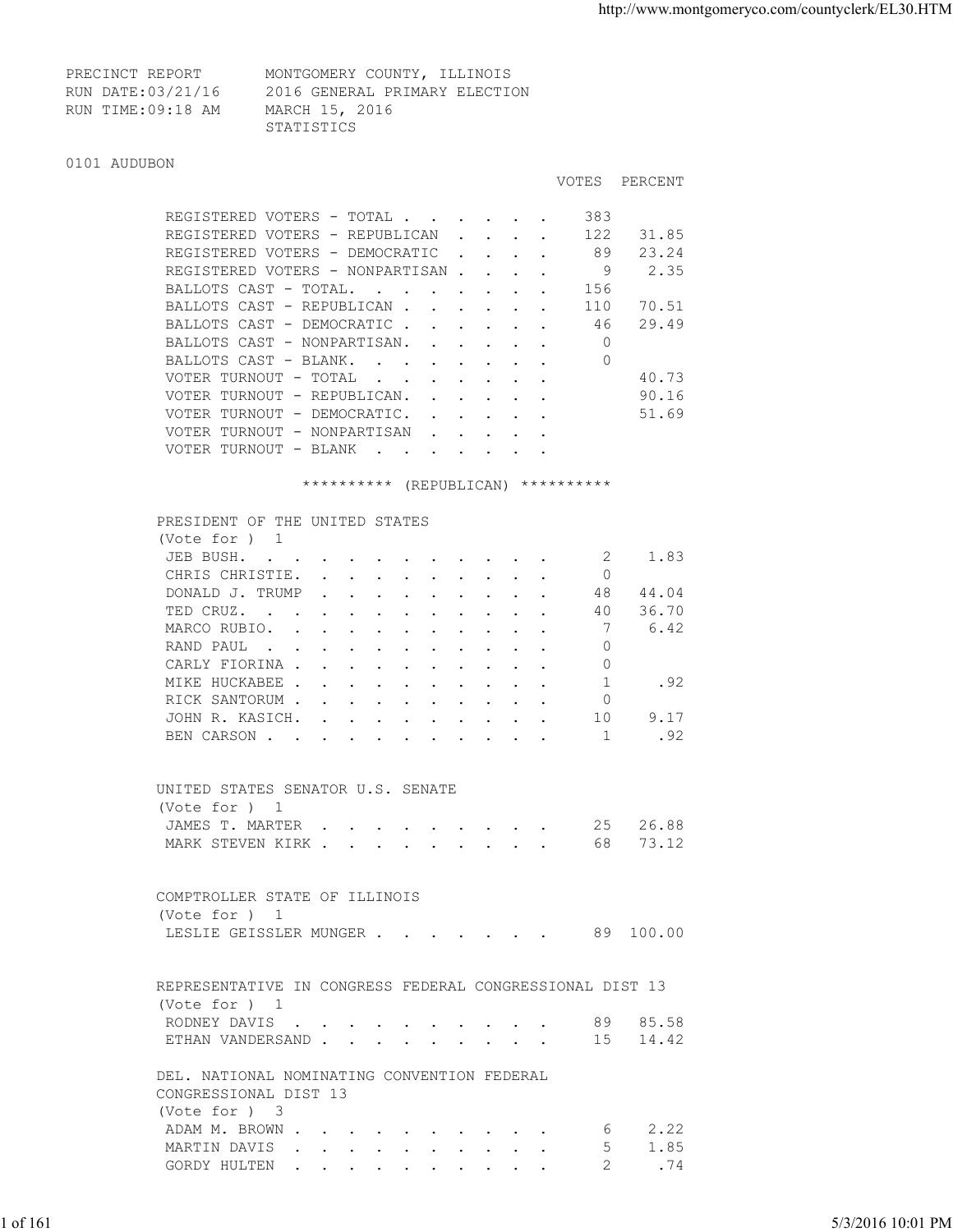| DOUG HARTMANN<br>15.19<br>41<br>12.59<br>34<br>RAJA SADIQ<br>33<br>12.22<br>JAMES KAMMER<br>$\mathbf{r}$ . The contract of the contract of the contract of the contract of the contract of the contract of the contract of the contract of the contract of the contract of the contract of the contract of the contract of th<br>12.22<br>MARK STRANG.<br>33<br>$\mathbf{r}$ , and $\mathbf{r}$ , and $\mathbf{r}$ , and $\mathbf{r}$ , and $\mathbf{r}$<br>11.48<br>NICHOLAS KAMMER<br>31<br>GREGORY G. STANEK.<br>0<br>$\mathbf{r}$ . The contract of the contract of the contract of the contract of the contract of the contract of the contract of the contract of the contract of the contract of the contract of the contract of the contract of th<br>.37<br>-1<br>KRISTIN WILLIAMSON<br>$\mathbf{r}$ , and $\mathbf{r}$ , and $\mathbf{r}$ , and $\mathbf{r}$ , and $\mathbf{r}$<br>1<br>.37<br>MARK BALLARD<br>$\mathbf{r}$ . The contract of the contract of the contract of the contract of the contract of the contract of the contract of the contract of the contract of the contract of the contract of the contract of the contract of th<br>ALLEN "AL" DEUTSCH<br>$\Omega$<br>$\mathbf{r}$ . The contract of the contract of the contract of the contract of the contract of the contract of the contract of the contract of the contract of the contract of the contract of the contract of the contract of th<br>$\circ$<br>JOAN DYKSTRA<br>$\mathbf{r}$ , and $\mathbf{r}$ , and $\mathbf{r}$ , and $\mathbf{r}$ , and $\mathbf{r}$<br>$\circ$<br>DONNA GIERTZ<br>$\mathbf{r}$ , and $\mathbf{r}$ , and $\mathbf{r}$ , and $\mathbf{r}$ , and $\mathbf{r}$<br>1<br>STUART C. KING.<br>.37<br>2<br>.74<br>JOHN H. ELDER<br>SUSAN GANT REYNOLDS<br>3<br>1.11<br>8<br>2.96<br>CORY MARK JOBE.<br>KEVIN J. BREHENY<br>7<br>2.59<br>2.96<br>JOHN J. FARNEY.<br>8<br>.37<br>FREDERICK FLORETH.<br>1<br>JOHN BAMBENEK<br>.37<br>-1<br>TIMOTHY V. "TIM" JOHNSON<br>4<br>1.48<br>$\mathbf{r}$ , $\mathbf{r}$ , $\mathbf{r}$ , $\mathbf{r}$ , $\mathbf{r}$ , $\mathbf{r}$<br>2.22<br>ROY HERTEL<br>6<br>MICHAEL MCCORMICK.<br>5<br>1.85<br>ALT. DEL. NATIONAL NOMINATING CONVENTION FEDERAL<br>CONGRESSIONAL DIST 13<br>(Vote for ) 3<br>.82<br>HEIDY P. CARRUTHERS.<br>2<br>$\mathbf{r}$ , and $\mathbf{r}$ , and $\mathbf{r}$ , and $\mathbf{r}$<br>BRUCE KETTELKAMP.<br>12<br>4.94<br>$\mathbf{r}$ , $\mathbf{r}$ , $\mathbf{r}$ , $\mathbf{r}$ , $\mathbf{r}$ , $\mathbf{r}$ , $\mathbf{r}$<br>JERROLD STOCKS.<br>2<br>.82<br>the contract of the contract of the contract of the contract of the contract of the contract of the contract of<br>ROSANNA PULIDO.<br>34<br>13.99<br>$\mathbf{r}$ . The contract of the contract of the contract of the contract of the contract of the contract of the contract of the contract of the contract of the contract of the contract of the contract of the contract of th<br>KATHY SCATURRO.<br>15.64<br>38<br>the contract of the contract of the contract of the contract of the contract of the contract of the contract of<br>35<br>14.40<br>CYRIL STURM.<br>$\mathbf{r} = \mathbf{r} + \mathbf{r} + \mathbf{r} + \mathbf{r} + \mathbf{r} + \mathbf{r} + \mathbf{r} + \mathbf{r} + \mathbf{r} + \mathbf{r} + \mathbf{r} + \mathbf{r} + \mathbf{r} + \mathbf{r} + \mathbf{r} + \mathbf{r} + \mathbf{r} + \mathbf{r} + \mathbf{r} + \mathbf{r} + \mathbf{r} + \mathbf{r} + \mathbf{r} + \mathbf{r} + \mathbf{r} + \mathbf{r} + \mathbf{r} + \mathbf{r} + \mathbf{r} + \mathbf{r} + \mathbf$<br>JON W. RECTOR<br>-1<br>.41<br>$\circ$<br>CATHY RECTOR<br>$\mathbf{r}$ , and $\mathbf{r}$ , and $\mathbf{r}$ , and $\mathbf{r}$ , and $\mathbf{r}$<br>ERIC BUSSELL<br>$\circ$<br>the contract of the contract of the contract of the contract of the contract of the contract of the contract of<br>$\sim$ $\sim$<br>SIDNEY ROHRSCHEIB.<br>26<br>10.70<br>$\mathbf{r}$ , $\mathbf{r}$ , $\mathbf{r}$ , $\mathbf{r}$ , $\mathbf{r}$ , $\mathbf{r}$<br>31<br>12.76<br>STANLEY PRATT<br>STEVEN BAYES<br>29<br>11.93<br>the contract of the contract of the contract of the contract of the contract of the contract of the contract of<br>CATHI COWAN.<br>$\circ$<br>1<br>.41<br>AMY MAHER<br>DIANA WILLIAMS.<br>$\circ$<br>2<br>.82<br>DUSTIN PETERSON<br>JUSTIN SINNER<br>3<br>1.23<br>1.23<br>SEAN FITZGERREL<br>3<br>JERALD F. JACOBS<br>$\Omega$<br>STEPHEN S. HAURY<br>$\Omega$<br>TERRA R. PATIENT<br>-1<br>.41<br>BRETT JACKSON<br>.41<br>-1<br>8<br>3.29<br>SETH M. MCMILLAN<br>JAMES B. MCGUIRE<br>7<br>2.88<br>7<br>2.88<br>MICHAEL P. MURPHY.<br>REPRESENTATIVE IN THE GENERAL ASSEMBLY STATE<br>REPRESENTATIVE DIST 95<br>(Vote for ) 1<br>DENNIS J. SCOBBIE.<br>22.33<br>23<br>$\mathbf{r}$ , and $\mathbf{r}$ , and $\mathbf{r}$ , and $\mathbf{r}$<br>CHRISTOPHER M. HICKS.<br>7<br>6.80<br>70.87<br>73<br>AVERY BOURNE<br>5/3/2016 10:01 PM | 2 of 161 |  | TONI GAUEN<br>37<br>13.70 |  |
|---------------------------------------------------------------------------------------------------------------------------------------------------------------------------------------------------------------------------------------------------------------------------------------------------------------------------------------------------------------------------------------------------------------------------------------------------------------------------------------------------------------------------------------------------------------------------------------------------------------------------------------------------------------------------------------------------------------------------------------------------------------------------------------------------------------------------------------------------------------------------------------------------------------------------------------------------------------------------------------------------------------------------------------------------------------------------------------------------------------------------------------------------------------------------------------------------------------------------------------------------------------------------------------------------------------------------------------------------------------------------------------------------------------------------------------------------------------------------------------------------------------------------------------------------------------------------------------------------------------------------------------------------------------------------------------------------------------------------------------------------------------------------------------------------------------------------------------------------------------------------------------------------------------------------------------------------------------------------------------------------------------------------------------------------------------------------------------------------------------------------------------------------------------------------------------------------------------------------------------------------------------------------------------------------------------------------------------------------------------------------------------------------------------------------------------------------------------------------------------------------------------------------------------------------------------------------------------------------------------------------------------------------------------------------------------------------------------------------------------------------------------------------------------------------------------------------------------------------------------------------------------------------------------------------------------------------------------------------------------------------------------------------------------------------------------------------------------------------------------------------------------------------------------------------------------------------------------------------------------------------------------------------------------------------------------------------------------------------------------------------------------------------------------------------------------------------------------------------------------------------------------------------------------------------------------------------------------------------------------------------------------------------------------------------------------------------------------------------------------------------------------------------------------------------------------------------------------------------------------------------------------------------------------------------------------------------------------------------------------------------------------------------------------------------------------------------------------------------------------------------------------------------------------------------------------------------------------------------------------------------------------------------------------------------------------------------------------------------------------------------------------------------------------------------------------------------------------------------------------------------------------------------------------------------------------------------------------------------------------------------------------------------------------------------------------------------------------------------------------------------------------------------------------------------------------------------------------------------------------------------------------------------------------------|----------|--|---------------------------|--|
|                                                                                                                                                                                                                                                                                                                                                                                                                                                                                                                                                                                                                                                                                                                                                                                                                                                                                                                                                                                                                                                                                                                                                                                                                                                                                                                                                                                                                                                                                                                                                                                                                                                                                                                                                                                                                                                                                                                                                                                                                                                                                                                                                                                                                                                                                                                                                                                                                                                                                                                                                                                                                                                                                                                                                                                                                                                                                                                                                                                                                                                                                                                                                                                                                                                                                                                                                                                                                                                                                                                                                                                                                                                                                                                                                                                                                                                                                                                                                                                                                                                                                                                                                                                                                                                                                                                                                                                                                                                                                                                                                                                                                                                                                                                                                                                                                                                                                                                     |          |  |                           |  |
|                                                                                                                                                                                                                                                                                                                                                                                                                                                                                                                                                                                                                                                                                                                                                                                                                                                                                                                                                                                                                                                                                                                                                                                                                                                                                                                                                                                                                                                                                                                                                                                                                                                                                                                                                                                                                                                                                                                                                                                                                                                                                                                                                                                                                                                                                                                                                                                                                                                                                                                                                                                                                                                                                                                                                                                                                                                                                                                                                                                                                                                                                                                                                                                                                                                                                                                                                                                                                                                                                                                                                                                                                                                                                                                                                                                                                                                                                                                                                                                                                                                                                                                                                                                                                                                                                                                                                                                                                                                                                                                                                                                                                                                                                                                                                                                                                                                                                                                     |          |  |                           |  |
|                                                                                                                                                                                                                                                                                                                                                                                                                                                                                                                                                                                                                                                                                                                                                                                                                                                                                                                                                                                                                                                                                                                                                                                                                                                                                                                                                                                                                                                                                                                                                                                                                                                                                                                                                                                                                                                                                                                                                                                                                                                                                                                                                                                                                                                                                                                                                                                                                                                                                                                                                                                                                                                                                                                                                                                                                                                                                                                                                                                                                                                                                                                                                                                                                                                                                                                                                                                                                                                                                                                                                                                                                                                                                                                                                                                                                                                                                                                                                                                                                                                                                                                                                                                                                                                                                                                                                                                                                                                                                                                                                                                                                                                                                                                                                                                                                                                                                                                     |          |  |                           |  |
|                                                                                                                                                                                                                                                                                                                                                                                                                                                                                                                                                                                                                                                                                                                                                                                                                                                                                                                                                                                                                                                                                                                                                                                                                                                                                                                                                                                                                                                                                                                                                                                                                                                                                                                                                                                                                                                                                                                                                                                                                                                                                                                                                                                                                                                                                                                                                                                                                                                                                                                                                                                                                                                                                                                                                                                                                                                                                                                                                                                                                                                                                                                                                                                                                                                                                                                                                                                                                                                                                                                                                                                                                                                                                                                                                                                                                                                                                                                                                                                                                                                                                                                                                                                                                                                                                                                                                                                                                                                                                                                                                                                                                                                                                                                                                                                                                                                                                                                     |          |  |                           |  |
|                                                                                                                                                                                                                                                                                                                                                                                                                                                                                                                                                                                                                                                                                                                                                                                                                                                                                                                                                                                                                                                                                                                                                                                                                                                                                                                                                                                                                                                                                                                                                                                                                                                                                                                                                                                                                                                                                                                                                                                                                                                                                                                                                                                                                                                                                                                                                                                                                                                                                                                                                                                                                                                                                                                                                                                                                                                                                                                                                                                                                                                                                                                                                                                                                                                                                                                                                                                                                                                                                                                                                                                                                                                                                                                                                                                                                                                                                                                                                                                                                                                                                                                                                                                                                                                                                                                                                                                                                                                                                                                                                                                                                                                                                                                                                                                                                                                                                                                     |          |  |                           |  |
|                                                                                                                                                                                                                                                                                                                                                                                                                                                                                                                                                                                                                                                                                                                                                                                                                                                                                                                                                                                                                                                                                                                                                                                                                                                                                                                                                                                                                                                                                                                                                                                                                                                                                                                                                                                                                                                                                                                                                                                                                                                                                                                                                                                                                                                                                                                                                                                                                                                                                                                                                                                                                                                                                                                                                                                                                                                                                                                                                                                                                                                                                                                                                                                                                                                                                                                                                                                                                                                                                                                                                                                                                                                                                                                                                                                                                                                                                                                                                                                                                                                                                                                                                                                                                                                                                                                                                                                                                                                                                                                                                                                                                                                                                                                                                                                                                                                                                                                     |          |  |                           |  |
|                                                                                                                                                                                                                                                                                                                                                                                                                                                                                                                                                                                                                                                                                                                                                                                                                                                                                                                                                                                                                                                                                                                                                                                                                                                                                                                                                                                                                                                                                                                                                                                                                                                                                                                                                                                                                                                                                                                                                                                                                                                                                                                                                                                                                                                                                                                                                                                                                                                                                                                                                                                                                                                                                                                                                                                                                                                                                                                                                                                                                                                                                                                                                                                                                                                                                                                                                                                                                                                                                                                                                                                                                                                                                                                                                                                                                                                                                                                                                                                                                                                                                                                                                                                                                                                                                                                                                                                                                                                                                                                                                                                                                                                                                                                                                                                                                                                                                                                     |          |  |                           |  |
|                                                                                                                                                                                                                                                                                                                                                                                                                                                                                                                                                                                                                                                                                                                                                                                                                                                                                                                                                                                                                                                                                                                                                                                                                                                                                                                                                                                                                                                                                                                                                                                                                                                                                                                                                                                                                                                                                                                                                                                                                                                                                                                                                                                                                                                                                                                                                                                                                                                                                                                                                                                                                                                                                                                                                                                                                                                                                                                                                                                                                                                                                                                                                                                                                                                                                                                                                                                                                                                                                                                                                                                                                                                                                                                                                                                                                                                                                                                                                                                                                                                                                                                                                                                                                                                                                                                                                                                                                                                                                                                                                                                                                                                                                                                                                                                                                                                                                                                     |          |  |                           |  |
|                                                                                                                                                                                                                                                                                                                                                                                                                                                                                                                                                                                                                                                                                                                                                                                                                                                                                                                                                                                                                                                                                                                                                                                                                                                                                                                                                                                                                                                                                                                                                                                                                                                                                                                                                                                                                                                                                                                                                                                                                                                                                                                                                                                                                                                                                                                                                                                                                                                                                                                                                                                                                                                                                                                                                                                                                                                                                                                                                                                                                                                                                                                                                                                                                                                                                                                                                                                                                                                                                                                                                                                                                                                                                                                                                                                                                                                                                                                                                                                                                                                                                                                                                                                                                                                                                                                                                                                                                                                                                                                                                                                                                                                                                                                                                                                                                                                                                                                     |          |  |                           |  |
|                                                                                                                                                                                                                                                                                                                                                                                                                                                                                                                                                                                                                                                                                                                                                                                                                                                                                                                                                                                                                                                                                                                                                                                                                                                                                                                                                                                                                                                                                                                                                                                                                                                                                                                                                                                                                                                                                                                                                                                                                                                                                                                                                                                                                                                                                                                                                                                                                                                                                                                                                                                                                                                                                                                                                                                                                                                                                                                                                                                                                                                                                                                                                                                                                                                                                                                                                                                                                                                                                                                                                                                                                                                                                                                                                                                                                                                                                                                                                                                                                                                                                                                                                                                                                                                                                                                                                                                                                                                                                                                                                                                                                                                                                                                                                                                                                                                                                                                     |          |  |                           |  |
|                                                                                                                                                                                                                                                                                                                                                                                                                                                                                                                                                                                                                                                                                                                                                                                                                                                                                                                                                                                                                                                                                                                                                                                                                                                                                                                                                                                                                                                                                                                                                                                                                                                                                                                                                                                                                                                                                                                                                                                                                                                                                                                                                                                                                                                                                                                                                                                                                                                                                                                                                                                                                                                                                                                                                                                                                                                                                                                                                                                                                                                                                                                                                                                                                                                                                                                                                                                                                                                                                                                                                                                                                                                                                                                                                                                                                                                                                                                                                                                                                                                                                                                                                                                                                                                                                                                                                                                                                                                                                                                                                                                                                                                                                                                                                                                                                                                                                                                     |          |  |                           |  |
|                                                                                                                                                                                                                                                                                                                                                                                                                                                                                                                                                                                                                                                                                                                                                                                                                                                                                                                                                                                                                                                                                                                                                                                                                                                                                                                                                                                                                                                                                                                                                                                                                                                                                                                                                                                                                                                                                                                                                                                                                                                                                                                                                                                                                                                                                                                                                                                                                                                                                                                                                                                                                                                                                                                                                                                                                                                                                                                                                                                                                                                                                                                                                                                                                                                                                                                                                                                                                                                                                                                                                                                                                                                                                                                                                                                                                                                                                                                                                                                                                                                                                                                                                                                                                                                                                                                                                                                                                                                                                                                                                                                                                                                                                                                                                                                                                                                                                                                     |          |  |                           |  |
|                                                                                                                                                                                                                                                                                                                                                                                                                                                                                                                                                                                                                                                                                                                                                                                                                                                                                                                                                                                                                                                                                                                                                                                                                                                                                                                                                                                                                                                                                                                                                                                                                                                                                                                                                                                                                                                                                                                                                                                                                                                                                                                                                                                                                                                                                                                                                                                                                                                                                                                                                                                                                                                                                                                                                                                                                                                                                                                                                                                                                                                                                                                                                                                                                                                                                                                                                                                                                                                                                                                                                                                                                                                                                                                                                                                                                                                                                                                                                                                                                                                                                                                                                                                                                                                                                                                                                                                                                                                                                                                                                                                                                                                                                                                                                                                                                                                                                                                     |          |  |                           |  |
|                                                                                                                                                                                                                                                                                                                                                                                                                                                                                                                                                                                                                                                                                                                                                                                                                                                                                                                                                                                                                                                                                                                                                                                                                                                                                                                                                                                                                                                                                                                                                                                                                                                                                                                                                                                                                                                                                                                                                                                                                                                                                                                                                                                                                                                                                                                                                                                                                                                                                                                                                                                                                                                                                                                                                                                                                                                                                                                                                                                                                                                                                                                                                                                                                                                                                                                                                                                                                                                                                                                                                                                                                                                                                                                                                                                                                                                                                                                                                                                                                                                                                                                                                                                                                                                                                                                                                                                                                                                                                                                                                                                                                                                                                                                                                                                                                                                                                                                     |          |  |                           |  |
|                                                                                                                                                                                                                                                                                                                                                                                                                                                                                                                                                                                                                                                                                                                                                                                                                                                                                                                                                                                                                                                                                                                                                                                                                                                                                                                                                                                                                                                                                                                                                                                                                                                                                                                                                                                                                                                                                                                                                                                                                                                                                                                                                                                                                                                                                                                                                                                                                                                                                                                                                                                                                                                                                                                                                                                                                                                                                                                                                                                                                                                                                                                                                                                                                                                                                                                                                                                                                                                                                                                                                                                                                                                                                                                                                                                                                                                                                                                                                                                                                                                                                                                                                                                                                                                                                                                                                                                                                                                                                                                                                                                                                                                                                                                                                                                                                                                                                                                     |          |  |                           |  |
|                                                                                                                                                                                                                                                                                                                                                                                                                                                                                                                                                                                                                                                                                                                                                                                                                                                                                                                                                                                                                                                                                                                                                                                                                                                                                                                                                                                                                                                                                                                                                                                                                                                                                                                                                                                                                                                                                                                                                                                                                                                                                                                                                                                                                                                                                                                                                                                                                                                                                                                                                                                                                                                                                                                                                                                                                                                                                                                                                                                                                                                                                                                                                                                                                                                                                                                                                                                                                                                                                                                                                                                                                                                                                                                                                                                                                                                                                                                                                                                                                                                                                                                                                                                                                                                                                                                                                                                                                                                                                                                                                                                                                                                                                                                                                                                                                                                                                                                     |          |  |                           |  |
|                                                                                                                                                                                                                                                                                                                                                                                                                                                                                                                                                                                                                                                                                                                                                                                                                                                                                                                                                                                                                                                                                                                                                                                                                                                                                                                                                                                                                                                                                                                                                                                                                                                                                                                                                                                                                                                                                                                                                                                                                                                                                                                                                                                                                                                                                                                                                                                                                                                                                                                                                                                                                                                                                                                                                                                                                                                                                                                                                                                                                                                                                                                                                                                                                                                                                                                                                                                                                                                                                                                                                                                                                                                                                                                                                                                                                                                                                                                                                                                                                                                                                                                                                                                                                                                                                                                                                                                                                                                                                                                                                                                                                                                                                                                                                                                                                                                                                                                     |          |  |                           |  |
|                                                                                                                                                                                                                                                                                                                                                                                                                                                                                                                                                                                                                                                                                                                                                                                                                                                                                                                                                                                                                                                                                                                                                                                                                                                                                                                                                                                                                                                                                                                                                                                                                                                                                                                                                                                                                                                                                                                                                                                                                                                                                                                                                                                                                                                                                                                                                                                                                                                                                                                                                                                                                                                                                                                                                                                                                                                                                                                                                                                                                                                                                                                                                                                                                                                                                                                                                                                                                                                                                                                                                                                                                                                                                                                                                                                                                                                                                                                                                                                                                                                                                                                                                                                                                                                                                                                                                                                                                                                                                                                                                                                                                                                                                                                                                                                                                                                                                                                     |          |  |                           |  |
|                                                                                                                                                                                                                                                                                                                                                                                                                                                                                                                                                                                                                                                                                                                                                                                                                                                                                                                                                                                                                                                                                                                                                                                                                                                                                                                                                                                                                                                                                                                                                                                                                                                                                                                                                                                                                                                                                                                                                                                                                                                                                                                                                                                                                                                                                                                                                                                                                                                                                                                                                                                                                                                                                                                                                                                                                                                                                                                                                                                                                                                                                                                                                                                                                                                                                                                                                                                                                                                                                                                                                                                                                                                                                                                                                                                                                                                                                                                                                                                                                                                                                                                                                                                                                                                                                                                                                                                                                                                                                                                                                                                                                                                                                                                                                                                                                                                                                                                     |          |  |                           |  |
|                                                                                                                                                                                                                                                                                                                                                                                                                                                                                                                                                                                                                                                                                                                                                                                                                                                                                                                                                                                                                                                                                                                                                                                                                                                                                                                                                                                                                                                                                                                                                                                                                                                                                                                                                                                                                                                                                                                                                                                                                                                                                                                                                                                                                                                                                                                                                                                                                                                                                                                                                                                                                                                                                                                                                                                                                                                                                                                                                                                                                                                                                                                                                                                                                                                                                                                                                                                                                                                                                                                                                                                                                                                                                                                                                                                                                                                                                                                                                                                                                                                                                                                                                                                                                                                                                                                                                                                                                                                                                                                                                                                                                                                                                                                                                                                                                                                                                                                     |          |  |                           |  |
|                                                                                                                                                                                                                                                                                                                                                                                                                                                                                                                                                                                                                                                                                                                                                                                                                                                                                                                                                                                                                                                                                                                                                                                                                                                                                                                                                                                                                                                                                                                                                                                                                                                                                                                                                                                                                                                                                                                                                                                                                                                                                                                                                                                                                                                                                                                                                                                                                                                                                                                                                                                                                                                                                                                                                                                                                                                                                                                                                                                                                                                                                                                                                                                                                                                                                                                                                                                                                                                                                                                                                                                                                                                                                                                                                                                                                                                                                                                                                                                                                                                                                                                                                                                                                                                                                                                                                                                                                                                                                                                                                                                                                                                                                                                                                                                                                                                                                                                     |          |  |                           |  |
|                                                                                                                                                                                                                                                                                                                                                                                                                                                                                                                                                                                                                                                                                                                                                                                                                                                                                                                                                                                                                                                                                                                                                                                                                                                                                                                                                                                                                                                                                                                                                                                                                                                                                                                                                                                                                                                                                                                                                                                                                                                                                                                                                                                                                                                                                                                                                                                                                                                                                                                                                                                                                                                                                                                                                                                                                                                                                                                                                                                                                                                                                                                                                                                                                                                                                                                                                                                                                                                                                                                                                                                                                                                                                                                                                                                                                                                                                                                                                                                                                                                                                                                                                                                                                                                                                                                                                                                                                                                                                                                                                                                                                                                                                                                                                                                                                                                                                                                     |          |  |                           |  |
|                                                                                                                                                                                                                                                                                                                                                                                                                                                                                                                                                                                                                                                                                                                                                                                                                                                                                                                                                                                                                                                                                                                                                                                                                                                                                                                                                                                                                                                                                                                                                                                                                                                                                                                                                                                                                                                                                                                                                                                                                                                                                                                                                                                                                                                                                                                                                                                                                                                                                                                                                                                                                                                                                                                                                                                                                                                                                                                                                                                                                                                                                                                                                                                                                                                                                                                                                                                                                                                                                                                                                                                                                                                                                                                                                                                                                                                                                                                                                                                                                                                                                                                                                                                                                                                                                                                                                                                                                                                                                                                                                                                                                                                                                                                                                                                                                                                                                                                     |          |  |                           |  |
|                                                                                                                                                                                                                                                                                                                                                                                                                                                                                                                                                                                                                                                                                                                                                                                                                                                                                                                                                                                                                                                                                                                                                                                                                                                                                                                                                                                                                                                                                                                                                                                                                                                                                                                                                                                                                                                                                                                                                                                                                                                                                                                                                                                                                                                                                                                                                                                                                                                                                                                                                                                                                                                                                                                                                                                                                                                                                                                                                                                                                                                                                                                                                                                                                                                                                                                                                                                                                                                                                                                                                                                                                                                                                                                                                                                                                                                                                                                                                                                                                                                                                                                                                                                                                                                                                                                                                                                                                                                                                                                                                                                                                                                                                                                                                                                                                                                                                                                     |          |  |                           |  |
|                                                                                                                                                                                                                                                                                                                                                                                                                                                                                                                                                                                                                                                                                                                                                                                                                                                                                                                                                                                                                                                                                                                                                                                                                                                                                                                                                                                                                                                                                                                                                                                                                                                                                                                                                                                                                                                                                                                                                                                                                                                                                                                                                                                                                                                                                                                                                                                                                                                                                                                                                                                                                                                                                                                                                                                                                                                                                                                                                                                                                                                                                                                                                                                                                                                                                                                                                                                                                                                                                                                                                                                                                                                                                                                                                                                                                                                                                                                                                                                                                                                                                                                                                                                                                                                                                                                                                                                                                                                                                                                                                                                                                                                                                                                                                                                                                                                                                                                     |          |  |                           |  |
|                                                                                                                                                                                                                                                                                                                                                                                                                                                                                                                                                                                                                                                                                                                                                                                                                                                                                                                                                                                                                                                                                                                                                                                                                                                                                                                                                                                                                                                                                                                                                                                                                                                                                                                                                                                                                                                                                                                                                                                                                                                                                                                                                                                                                                                                                                                                                                                                                                                                                                                                                                                                                                                                                                                                                                                                                                                                                                                                                                                                                                                                                                                                                                                                                                                                                                                                                                                                                                                                                                                                                                                                                                                                                                                                                                                                                                                                                                                                                                                                                                                                                                                                                                                                                                                                                                                                                                                                                                                                                                                                                                                                                                                                                                                                                                                                                                                                                                                     |          |  |                           |  |
|                                                                                                                                                                                                                                                                                                                                                                                                                                                                                                                                                                                                                                                                                                                                                                                                                                                                                                                                                                                                                                                                                                                                                                                                                                                                                                                                                                                                                                                                                                                                                                                                                                                                                                                                                                                                                                                                                                                                                                                                                                                                                                                                                                                                                                                                                                                                                                                                                                                                                                                                                                                                                                                                                                                                                                                                                                                                                                                                                                                                                                                                                                                                                                                                                                                                                                                                                                                                                                                                                                                                                                                                                                                                                                                                                                                                                                                                                                                                                                                                                                                                                                                                                                                                                                                                                                                                                                                                                                                                                                                                                                                                                                                                                                                                                                                                                                                                                                                     |          |  |                           |  |
|                                                                                                                                                                                                                                                                                                                                                                                                                                                                                                                                                                                                                                                                                                                                                                                                                                                                                                                                                                                                                                                                                                                                                                                                                                                                                                                                                                                                                                                                                                                                                                                                                                                                                                                                                                                                                                                                                                                                                                                                                                                                                                                                                                                                                                                                                                                                                                                                                                                                                                                                                                                                                                                                                                                                                                                                                                                                                                                                                                                                                                                                                                                                                                                                                                                                                                                                                                                                                                                                                                                                                                                                                                                                                                                                                                                                                                                                                                                                                                                                                                                                                                                                                                                                                                                                                                                                                                                                                                                                                                                                                                                                                                                                                                                                                                                                                                                                                                                     |          |  |                           |  |
|                                                                                                                                                                                                                                                                                                                                                                                                                                                                                                                                                                                                                                                                                                                                                                                                                                                                                                                                                                                                                                                                                                                                                                                                                                                                                                                                                                                                                                                                                                                                                                                                                                                                                                                                                                                                                                                                                                                                                                                                                                                                                                                                                                                                                                                                                                                                                                                                                                                                                                                                                                                                                                                                                                                                                                                                                                                                                                                                                                                                                                                                                                                                                                                                                                                                                                                                                                                                                                                                                                                                                                                                                                                                                                                                                                                                                                                                                                                                                                                                                                                                                                                                                                                                                                                                                                                                                                                                                                                                                                                                                                                                                                                                                                                                                                                                                                                                                                                     |          |  |                           |  |
|                                                                                                                                                                                                                                                                                                                                                                                                                                                                                                                                                                                                                                                                                                                                                                                                                                                                                                                                                                                                                                                                                                                                                                                                                                                                                                                                                                                                                                                                                                                                                                                                                                                                                                                                                                                                                                                                                                                                                                                                                                                                                                                                                                                                                                                                                                                                                                                                                                                                                                                                                                                                                                                                                                                                                                                                                                                                                                                                                                                                                                                                                                                                                                                                                                                                                                                                                                                                                                                                                                                                                                                                                                                                                                                                                                                                                                                                                                                                                                                                                                                                                                                                                                                                                                                                                                                                                                                                                                                                                                                                                                                                                                                                                                                                                                                                                                                                                                                     |          |  |                           |  |
|                                                                                                                                                                                                                                                                                                                                                                                                                                                                                                                                                                                                                                                                                                                                                                                                                                                                                                                                                                                                                                                                                                                                                                                                                                                                                                                                                                                                                                                                                                                                                                                                                                                                                                                                                                                                                                                                                                                                                                                                                                                                                                                                                                                                                                                                                                                                                                                                                                                                                                                                                                                                                                                                                                                                                                                                                                                                                                                                                                                                                                                                                                                                                                                                                                                                                                                                                                                                                                                                                                                                                                                                                                                                                                                                                                                                                                                                                                                                                                                                                                                                                                                                                                                                                                                                                                                                                                                                                                                                                                                                                                                                                                                                                                                                                                                                                                                                                                                     |          |  |                           |  |
|                                                                                                                                                                                                                                                                                                                                                                                                                                                                                                                                                                                                                                                                                                                                                                                                                                                                                                                                                                                                                                                                                                                                                                                                                                                                                                                                                                                                                                                                                                                                                                                                                                                                                                                                                                                                                                                                                                                                                                                                                                                                                                                                                                                                                                                                                                                                                                                                                                                                                                                                                                                                                                                                                                                                                                                                                                                                                                                                                                                                                                                                                                                                                                                                                                                                                                                                                                                                                                                                                                                                                                                                                                                                                                                                                                                                                                                                                                                                                                                                                                                                                                                                                                                                                                                                                                                                                                                                                                                                                                                                                                                                                                                                                                                                                                                                                                                                                                                     |          |  |                           |  |
|                                                                                                                                                                                                                                                                                                                                                                                                                                                                                                                                                                                                                                                                                                                                                                                                                                                                                                                                                                                                                                                                                                                                                                                                                                                                                                                                                                                                                                                                                                                                                                                                                                                                                                                                                                                                                                                                                                                                                                                                                                                                                                                                                                                                                                                                                                                                                                                                                                                                                                                                                                                                                                                                                                                                                                                                                                                                                                                                                                                                                                                                                                                                                                                                                                                                                                                                                                                                                                                                                                                                                                                                                                                                                                                                                                                                                                                                                                                                                                                                                                                                                                                                                                                                                                                                                                                                                                                                                                                                                                                                                                                                                                                                                                                                                                                                                                                                                                                     |          |  |                           |  |
|                                                                                                                                                                                                                                                                                                                                                                                                                                                                                                                                                                                                                                                                                                                                                                                                                                                                                                                                                                                                                                                                                                                                                                                                                                                                                                                                                                                                                                                                                                                                                                                                                                                                                                                                                                                                                                                                                                                                                                                                                                                                                                                                                                                                                                                                                                                                                                                                                                                                                                                                                                                                                                                                                                                                                                                                                                                                                                                                                                                                                                                                                                                                                                                                                                                                                                                                                                                                                                                                                                                                                                                                                                                                                                                                                                                                                                                                                                                                                                                                                                                                                                                                                                                                                                                                                                                                                                                                                                                                                                                                                                                                                                                                                                                                                                                                                                                                                                                     |          |  |                           |  |
|                                                                                                                                                                                                                                                                                                                                                                                                                                                                                                                                                                                                                                                                                                                                                                                                                                                                                                                                                                                                                                                                                                                                                                                                                                                                                                                                                                                                                                                                                                                                                                                                                                                                                                                                                                                                                                                                                                                                                                                                                                                                                                                                                                                                                                                                                                                                                                                                                                                                                                                                                                                                                                                                                                                                                                                                                                                                                                                                                                                                                                                                                                                                                                                                                                                                                                                                                                                                                                                                                                                                                                                                                                                                                                                                                                                                                                                                                                                                                                                                                                                                                                                                                                                                                                                                                                                                                                                                                                                                                                                                                                                                                                                                                                                                                                                                                                                                                                                     |          |  |                           |  |
|                                                                                                                                                                                                                                                                                                                                                                                                                                                                                                                                                                                                                                                                                                                                                                                                                                                                                                                                                                                                                                                                                                                                                                                                                                                                                                                                                                                                                                                                                                                                                                                                                                                                                                                                                                                                                                                                                                                                                                                                                                                                                                                                                                                                                                                                                                                                                                                                                                                                                                                                                                                                                                                                                                                                                                                                                                                                                                                                                                                                                                                                                                                                                                                                                                                                                                                                                                                                                                                                                                                                                                                                                                                                                                                                                                                                                                                                                                                                                                                                                                                                                                                                                                                                                                                                                                                                                                                                                                                                                                                                                                                                                                                                                                                                                                                                                                                                                                                     |          |  |                           |  |
|                                                                                                                                                                                                                                                                                                                                                                                                                                                                                                                                                                                                                                                                                                                                                                                                                                                                                                                                                                                                                                                                                                                                                                                                                                                                                                                                                                                                                                                                                                                                                                                                                                                                                                                                                                                                                                                                                                                                                                                                                                                                                                                                                                                                                                                                                                                                                                                                                                                                                                                                                                                                                                                                                                                                                                                                                                                                                                                                                                                                                                                                                                                                                                                                                                                                                                                                                                                                                                                                                                                                                                                                                                                                                                                                                                                                                                                                                                                                                                                                                                                                                                                                                                                                                                                                                                                                                                                                                                                                                                                                                                                                                                                                                                                                                                                                                                                                                                                     |          |  |                           |  |
|                                                                                                                                                                                                                                                                                                                                                                                                                                                                                                                                                                                                                                                                                                                                                                                                                                                                                                                                                                                                                                                                                                                                                                                                                                                                                                                                                                                                                                                                                                                                                                                                                                                                                                                                                                                                                                                                                                                                                                                                                                                                                                                                                                                                                                                                                                                                                                                                                                                                                                                                                                                                                                                                                                                                                                                                                                                                                                                                                                                                                                                                                                                                                                                                                                                                                                                                                                                                                                                                                                                                                                                                                                                                                                                                                                                                                                                                                                                                                                                                                                                                                                                                                                                                                                                                                                                                                                                                                                                                                                                                                                                                                                                                                                                                                                                                                                                                                                                     |          |  |                           |  |
|                                                                                                                                                                                                                                                                                                                                                                                                                                                                                                                                                                                                                                                                                                                                                                                                                                                                                                                                                                                                                                                                                                                                                                                                                                                                                                                                                                                                                                                                                                                                                                                                                                                                                                                                                                                                                                                                                                                                                                                                                                                                                                                                                                                                                                                                                                                                                                                                                                                                                                                                                                                                                                                                                                                                                                                                                                                                                                                                                                                                                                                                                                                                                                                                                                                                                                                                                                                                                                                                                                                                                                                                                                                                                                                                                                                                                                                                                                                                                                                                                                                                                                                                                                                                                                                                                                                                                                                                                                                                                                                                                                                                                                                                                                                                                                                                                                                                                                                     |          |  |                           |  |
|                                                                                                                                                                                                                                                                                                                                                                                                                                                                                                                                                                                                                                                                                                                                                                                                                                                                                                                                                                                                                                                                                                                                                                                                                                                                                                                                                                                                                                                                                                                                                                                                                                                                                                                                                                                                                                                                                                                                                                                                                                                                                                                                                                                                                                                                                                                                                                                                                                                                                                                                                                                                                                                                                                                                                                                                                                                                                                                                                                                                                                                                                                                                                                                                                                                                                                                                                                                                                                                                                                                                                                                                                                                                                                                                                                                                                                                                                                                                                                                                                                                                                                                                                                                                                                                                                                                                                                                                                                                                                                                                                                                                                                                                                                                                                                                                                                                                                                                     |          |  |                           |  |
|                                                                                                                                                                                                                                                                                                                                                                                                                                                                                                                                                                                                                                                                                                                                                                                                                                                                                                                                                                                                                                                                                                                                                                                                                                                                                                                                                                                                                                                                                                                                                                                                                                                                                                                                                                                                                                                                                                                                                                                                                                                                                                                                                                                                                                                                                                                                                                                                                                                                                                                                                                                                                                                                                                                                                                                                                                                                                                                                                                                                                                                                                                                                                                                                                                                                                                                                                                                                                                                                                                                                                                                                                                                                                                                                                                                                                                                                                                                                                                                                                                                                                                                                                                                                                                                                                                                                                                                                                                                                                                                                                                                                                                                                                                                                                                                                                                                                                                                     |          |  |                           |  |
|                                                                                                                                                                                                                                                                                                                                                                                                                                                                                                                                                                                                                                                                                                                                                                                                                                                                                                                                                                                                                                                                                                                                                                                                                                                                                                                                                                                                                                                                                                                                                                                                                                                                                                                                                                                                                                                                                                                                                                                                                                                                                                                                                                                                                                                                                                                                                                                                                                                                                                                                                                                                                                                                                                                                                                                                                                                                                                                                                                                                                                                                                                                                                                                                                                                                                                                                                                                                                                                                                                                                                                                                                                                                                                                                                                                                                                                                                                                                                                                                                                                                                                                                                                                                                                                                                                                                                                                                                                                                                                                                                                                                                                                                                                                                                                                                                                                                                                                     |          |  |                           |  |
|                                                                                                                                                                                                                                                                                                                                                                                                                                                                                                                                                                                                                                                                                                                                                                                                                                                                                                                                                                                                                                                                                                                                                                                                                                                                                                                                                                                                                                                                                                                                                                                                                                                                                                                                                                                                                                                                                                                                                                                                                                                                                                                                                                                                                                                                                                                                                                                                                                                                                                                                                                                                                                                                                                                                                                                                                                                                                                                                                                                                                                                                                                                                                                                                                                                                                                                                                                                                                                                                                                                                                                                                                                                                                                                                                                                                                                                                                                                                                                                                                                                                                                                                                                                                                                                                                                                                                                                                                                                                                                                                                                                                                                                                                                                                                                                                                                                                                                                     |          |  |                           |  |
|                                                                                                                                                                                                                                                                                                                                                                                                                                                                                                                                                                                                                                                                                                                                                                                                                                                                                                                                                                                                                                                                                                                                                                                                                                                                                                                                                                                                                                                                                                                                                                                                                                                                                                                                                                                                                                                                                                                                                                                                                                                                                                                                                                                                                                                                                                                                                                                                                                                                                                                                                                                                                                                                                                                                                                                                                                                                                                                                                                                                                                                                                                                                                                                                                                                                                                                                                                                                                                                                                                                                                                                                                                                                                                                                                                                                                                                                                                                                                                                                                                                                                                                                                                                                                                                                                                                                                                                                                                                                                                                                                                                                                                                                                                                                                                                                                                                                                                                     |          |  |                           |  |
|                                                                                                                                                                                                                                                                                                                                                                                                                                                                                                                                                                                                                                                                                                                                                                                                                                                                                                                                                                                                                                                                                                                                                                                                                                                                                                                                                                                                                                                                                                                                                                                                                                                                                                                                                                                                                                                                                                                                                                                                                                                                                                                                                                                                                                                                                                                                                                                                                                                                                                                                                                                                                                                                                                                                                                                                                                                                                                                                                                                                                                                                                                                                                                                                                                                                                                                                                                                                                                                                                                                                                                                                                                                                                                                                                                                                                                                                                                                                                                                                                                                                                                                                                                                                                                                                                                                                                                                                                                                                                                                                                                                                                                                                                                                                                                                                                                                                                                                     |          |  |                           |  |
|                                                                                                                                                                                                                                                                                                                                                                                                                                                                                                                                                                                                                                                                                                                                                                                                                                                                                                                                                                                                                                                                                                                                                                                                                                                                                                                                                                                                                                                                                                                                                                                                                                                                                                                                                                                                                                                                                                                                                                                                                                                                                                                                                                                                                                                                                                                                                                                                                                                                                                                                                                                                                                                                                                                                                                                                                                                                                                                                                                                                                                                                                                                                                                                                                                                                                                                                                                                                                                                                                                                                                                                                                                                                                                                                                                                                                                                                                                                                                                                                                                                                                                                                                                                                                                                                                                                                                                                                                                                                                                                                                                                                                                                                                                                                                                                                                                                                                                                     |          |  |                           |  |
|                                                                                                                                                                                                                                                                                                                                                                                                                                                                                                                                                                                                                                                                                                                                                                                                                                                                                                                                                                                                                                                                                                                                                                                                                                                                                                                                                                                                                                                                                                                                                                                                                                                                                                                                                                                                                                                                                                                                                                                                                                                                                                                                                                                                                                                                                                                                                                                                                                                                                                                                                                                                                                                                                                                                                                                                                                                                                                                                                                                                                                                                                                                                                                                                                                                                                                                                                                                                                                                                                                                                                                                                                                                                                                                                                                                                                                                                                                                                                                                                                                                                                                                                                                                                                                                                                                                                                                                                                                                                                                                                                                                                                                                                                                                                                                                                                                                                                                                     |          |  |                           |  |
|                                                                                                                                                                                                                                                                                                                                                                                                                                                                                                                                                                                                                                                                                                                                                                                                                                                                                                                                                                                                                                                                                                                                                                                                                                                                                                                                                                                                                                                                                                                                                                                                                                                                                                                                                                                                                                                                                                                                                                                                                                                                                                                                                                                                                                                                                                                                                                                                                                                                                                                                                                                                                                                                                                                                                                                                                                                                                                                                                                                                                                                                                                                                                                                                                                                                                                                                                                                                                                                                                                                                                                                                                                                                                                                                                                                                                                                                                                                                                                                                                                                                                                                                                                                                                                                                                                                                                                                                                                                                                                                                                                                                                                                                                                                                                                                                                                                                                                                     |          |  |                           |  |
|                                                                                                                                                                                                                                                                                                                                                                                                                                                                                                                                                                                                                                                                                                                                                                                                                                                                                                                                                                                                                                                                                                                                                                                                                                                                                                                                                                                                                                                                                                                                                                                                                                                                                                                                                                                                                                                                                                                                                                                                                                                                                                                                                                                                                                                                                                                                                                                                                                                                                                                                                                                                                                                                                                                                                                                                                                                                                                                                                                                                                                                                                                                                                                                                                                                                                                                                                                                                                                                                                                                                                                                                                                                                                                                                                                                                                                                                                                                                                                                                                                                                                                                                                                                                                                                                                                                                                                                                                                                                                                                                                                                                                                                                                                                                                                                                                                                                                                                     |          |  |                           |  |
|                                                                                                                                                                                                                                                                                                                                                                                                                                                                                                                                                                                                                                                                                                                                                                                                                                                                                                                                                                                                                                                                                                                                                                                                                                                                                                                                                                                                                                                                                                                                                                                                                                                                                                                                                                                                                                                                                                                                                                                                                                                                                                                                                                                                                                                                                                                                                                                                                                                                                                                                                                                                                                                                                                                                                                                                                                                                                                                                                                                                                                                                                                                                                                                                                                                                                                                                                                                                                                                                                                                                                                                                                                                                                                                                                                                                                                                                                                                                                                                                                                                                                                                                                                                                                                                                                                                                                                                                                                                                                                                                                                                                                                                                                                                                                                                                                                                                                                                     |          |  |                           |  |
|                                                                                                                                                                                                                                                                                                                                                                                                                                                                                                                                                                                                                                                                                                                                                                                                                                                                                                                                                                                                                                                                                                                                                                                                                                                                                                                                                                                                                                                                                                                                                                                                                                                                                                                                                                                                                                                                                                                                                                                                                                                                                                                                                                                                                                                                                                                                                                                                                                                                                                                                                                                                                                                                                                                                                                                                                                                                                                                                                                                                                                                                                                                                                                                                                                                                                                                                                                                                                                                                                                                                                                                                                                                                                                                                                                                                                                                                                                                                                                                                                                                                                                                                                                                                                                                                                                                                                                                                                                                                                                                                                                                                                                                                                                                                                                                                                                                                                                                     |          |  |                           |  |
|                                                                                                                                                                                                                                                                                                                                                                                                                                                                                                                                                                                                                                                                                                                                                                                                                                                                                                                                                                                                                                                                                                                                                                                                                                                                                                                                                                                                                                                                                                                                                                                                                                                                                                                                                                                                                                                                                                                                                                                                                                                                                                                                                                                                                                                                                                                                                                                                                                                                                                                                                                                                                                                                                                                                                                                                                                                                                                                                                                                                                                                                                                                                                                                                                                                                                                                                                                                                                                                                                                                                                                                                                                                                                                                                                                                                                                                                                                                                                                                                                                                                                                                                                                                                                                                                                                                                                                                                                                                                                                                                                                                                                                                                                                                                                                                                                                                                                                                     |          |  |                           |  |
|                                                                                                                                                                                                                                                                                                                                                                                                                                                                                                                                                                                                                                                                                                                                                                                                                                                                                                                                                                                                                                                                                                                                                                                                                                                                                                                                                                                                                                                                                                                                                                                                                                                                                                                                                                                                                                                                                                                                                                                                                                                                                                                                                                                                                                                                                                                                                                                                                                                                                                                                                                                                                                                                                                                                                                                                                                                                                                                                                                                                                                                                                                                                                                                                                                                                                                                                                                                                                                                                                                                                                                                                                                                                                                                                                                                                                                                                                                                                                                                                                                                                                                                                                                                                                                                                                                                                                                                                                                                                                                                                                                                                                                                                                                                                                                                                                                                                                                                     |          |  |                           |  |
|                                                                                                                                                                                                                                                                                                                                                                                                                                                                                                                                                                                                                                                                                                                                                                                                                                                                                                                                                                                                                                                                                                                                                                                                                                                                                                                                                                                                                                                                                                                                                                                                                                                                                                                                                                                                                                                                                                                                                                                                                                                                                                                                                                                                                                                                                                                                                                                                                                                                                                                                                                                                                                                                                                                                                                                                                                                                                                                                                                                                                                                                                                                                                                                                                                                                                                                                                                                                                                                                                                                                                                                                                                                                                                                                                                                                                                                                                                                                                                                                                                                                                                                                                                                                                                                                                                                                                                                                                                                                                                                                                                                                                                                                                                                                                                                                                                                                                                                     |          |  |                           |  |
|                                                                                                                                                                                                                                                                                                                                                                                                                                                                                                                                                                                                                                                                                                                                                                                                                                                                                                                                                                                                                                                                                                                                                                                                                                                                                                                                                                                                                                                                                                                                                                                                                                                                                                                                                                                                                                                                                                                                                                                                                                                                                                                                                                                                                                                                                                                                                                                                                                                                                                                                                                                                                                                                                                                                                                                                                                                                                                                                                                                                                                                                                                                                                                                                                                                                                                                                                                                                                                                                                                                                                                                                                                                                                                                                                                                                                                                                                                                                                                                                                                                                                                                                                                                                                                                                                                                                                                                                                                                                                                                                                                                                                                                                                                                                                                                                                                                                                                                     |          |  |                           |  |
|                                                                                                                                                                                                                                                                                                                                                                                                                                                                                                                                                                                                                                                                                                                                                                                                                                                                                                                                                                                                                                                                                                                                                                                                                                                                                                                                                                                                                                                                                                                                                                                                                                                                                                                                                                                                                                                                                                                                                                                                                                                                                                                                                                                                                                                                                                                                                                                                                                                                                                                                                                                                                                                                                                                                                                                                                                                                                                                                                                                                                                                                                                                                                                                                                                                                                                                                                                                                                                                                                                                                                                                                                                                                                                                                                                                                                                                                                                                                                                                                                                                                                                                                                                                                                                                                                                                                                                                                                                                                                                                                                                                                                                                                                                                                                                                                                                                                                                                     |          |  |                           |  |
|                                                                                                                                                                                                                                                                                                                                                                                                                                                                                                                                                                                                                                                                                                                                                                                                                                                                                                                                                                                                                                                                                                                                                                                                                                                                                                                                                                                                                                                                                                                                                                                                                                                                                                                                                                                                                                                                                                                                                                                                                                                                                                                                                                                                                                                                                                                                                                                                                                                                                                                                                                                                                                                                                                                                                                                                                                                                                                                                                                                                                                                                                                                                                                                                                                                                                                                                                                                                                                                                                                                                                                                                                                                                                                                                                                                                                                                                                                                                                                                                                                                                                                                                                                                                                                                                                                                                                                                                                                                                                                                                                                                                                                                                                                                                                                                                                                                                                                                     |          |  |                           |  |
|                                                                                                                                                                                                                                                                                                                                                                                                                                                                                                                                                                                                                                                                                                                                                                                                                                                                                                                                                                                                                                                                                                                                                                                                                                                                                                                                                                                                                                                                                                                                                                                                                                                                                                                                                                                                                                                                                                                                                                                                                                                                                                                                                                                                                                                                                                                                                                                                                                                                                                                                                                                                                                                                                                                                                                                                                                                                                                                                                                                                                                                                                                                                                                                                                                                                                                                                                                                                                                                                                                                                                                                                                                                                                                                                                                                                                                                                                                                                                                                                                                                                                                                                                                                                                                                                                                                                                                                                                                                                                                                                                                                                                                                                                                                                                                                                                                                                                                                     |          |  |                           |  |
|                                                                                                                                                                                                                                                                                                                                                                                                                                                                                                                                                                                                                                                                                                                                                                                                                                                                                                                                                                                                                                                                                                                                                                                                                                                                                                                                                                                                                                                                                                                                                                                                                                                                                                                                                                                                                                                                                                                                                                                                                                                                                                                                                                                                                                                                                                                                                                                                                                                                                                                                                                                                                                                                                                                                                                                                                                                                                                                                                                                                                                                                                                                                                                                                                                                                                                                                                                                                                                                                                                                                                                                                                                                                                                                                                                                                                                                                                                                                                                                                                                                                                                                                                                                                                                                                                                                                                                                                                                                                                                                                                                                                                                                                                                                                                                                                                                                                                                                     |          |  |                           |  |
|                                                                                                                                                                                                                                                                                                                                                                                                                                                                                                                                                                                                                                                                                                                                                                                                                                                                                                                                                                                                                                                                                                                                                                                                                                                                                                                                                                                                                                                                                                                                                                                                                                                                                                                                                                                                                                                                                                                                                                                                                                                                                                                                                                                                                                                                                                                                                                                                                                                                                                                                                                                                                                                                                                                                                                                                                                                                                                                                                                                                                                                                                                                                                                                                                                                                                                                                                                                                                                                                                                                                                                                                                                                                                                                                                                                                                                                                                                                                                                                                                                                                                                                                                                                                                                                                                                                                                                                                                                                                                                                                                                                                                                                                                                                                                                                                                                                                                                                     |          |  |                           |  |
|                                                                                                                                                                                                                                                                                                                                                                                                                                                                                                                                                                                                                                                                                                                                                                                                                                                                                                                                                                                                                                                                                                                                                                                                                                                                                                                                                                                                                                                                                                                                                                                                                                                                                                                                                                                                                                                                                                                                                                                                                                                                                                                                                                                                                                                                                                                                                                                                                                                                                                                                                                                                                                                                                                                                                                                                                                                                                                                                                                                                                                                                                                                                                                                                                                                                                                                                                                                                                                                                                                                                                                                                                                                                                                                                                                                                                                                                                                                                                                                                                                                                                                                                                                                                                                                                                                                                                                                                                                                                                                                                                                                                                                                                                                                                                                                                                                                                                                                     |          |  |                           |  |
|                                                                                                                                                                                                                                                                                                                                                                                                                                                                                                                                                                                                                                                                                                                                                                                                                                                                                                                                                                                                                                                                                                                                                                                                                                                                                                                                                                                                                                                                                                                                                                                                                                                                                                                                                                                                                                                                                                                                                                                                                                                                                                                                                                                                                                                                                                                                                                                                                                                                                                                                                                                                                                                                                                                                                                                                                                                                                                                                                                                                                                                                                                                                                                                                                                                                                                                                                                                                                                                                                                                                                                                                                                                                                                                                                                                                                                                                                                                                                                                                                                                                                                                                                                                                                                                                                                                                                                                                                                                                                                                                                                                                                                                                                                                                                                                                                                                                                                                     |          |  |                           |  |
|                                                                                                                                                                                                                                                                                                                                                                                                                                                                                                                                                                                                                                                                                                                                                                                                                                                                                                                                                                                                                                                                                                                                                                                                                                                                                                                                                                                                                                                                                                                                                                                                                                                                                                                                                                                                                                                                                                                                                                                                                                                                                                                                                                                                                                                                                                                                                                                                                                                                                                                                                                                                                                                                                                                                                                                                                                                                                                                                                                                                                                                                                                                                                                                                                                                                                                                                                                                                                                                                                                                                                                                                                                                                                                                                                                                                                                                                                                                                                                                                                                                                                                                                                                                                                                                                                                                                                                                                                                                                                                                                                                                                                                                                                                                                                                                                                                                                                                                     |          |  |                           |  |
|                                                                                                                                                                                                                                                                                                                                                                                                                                                                                                                                                                                                                                                                                                                                                                                                                                                                                                                                                                                                                                                                                                                                                                                                                                                                                                                                                                                                                                                                                                                                                                                                                                                                                                                                                                                                                                                                                                                                                                                                                                                                                                                                                                                                                                                                                                                                                                                                                                                                                                                                                                                                                                                                                                                                                                                                                                                                                                                                                                                                                                                                                                                                                                                                                                                                                                                                                                                                                                                                                                                                                                                                                                                                                                                                                                                                                                                                                                                                                                                                                                                                                                                                                                                                                                                                                                                                                                                                                                                                                                                                                                                                                                                                                                                                                                                                                                                                                                                     |          |  |                           |  |
|                                                                                                                                                                                                                                                                                                                                                                                                                                                                                                                                                                                                                                                                                                                                                                                                                                                                                                                                                                                                                                                                                                                                                                                                                                                                                                                                                                                                                                                                                                                                                                                                                                                                                                                                                                                                                                                                                                                                                                                                                                                                                                                                                                                                                                                                                                                                                                                                                                                                                                                                                                                                                                                                                                                                                                                                                                                                                                                                                                                                                                                                                                                                                                                                                                                                                                                                                                                                                                                                                                                                                                                                                                                                                                                                                                                                                                                                                                                                                                                                                                                                                                                                                                                                                                                                                                                                                                                                                                                                                                                                                                                                                                                                                                                                                                                                                                                                                                                     |          |  |                           |  |
|                                                                                                                                                                                                                                                                                                                                                                                                                                                                                                                                                                                                                                                                                                                                                                                                                                                                                                                                                                                                                                                                                                                                                                                                                                                                                                                                                                                                                                                                                                                                                                                                                                                                                                                                                                                                                                                                                                                                                                                                                                                                                                                                                                                                                                                                                                                                                                                                                                                                                                                                                                                                                                                                                                                                                                                                                                                                                                                                                                                                                                                                                                                                                                                                                                                                                                                                                                                                                                                                                                                                                                                                                                                                                                                                                                                                                                                                                                                                                                                                                                                                                                                                                                                                                                                                                                                                                                                                                                                                                                                                                                                                                                                                                                                                                                                                                                                                                                                     |          |  |                           |  |
|                                                                                                                                                                                                                                                                                                                                                                                                                                                                                                                                                                                                                                                                                                                                                                                                                                                                                                                                                                                                                                                                                                                                                                                                                                                                                                                                                                                                                                                                                                                                                                                                                                                                                                                                                                                                                                                                                                                                                                                                                                                                                                                                                                                                                                                                                                                                                                                                                                                                                                                                                                                                                                                                                                                                                                                                                                                                                                                                                                                                                                                                                                                                                                                                                                                                                                                                                                                                                                                                                                                                                                                                                                                                                                                                                                                                                                                                                                                                                                                                                                                                                                                                                                                                                                                                                                                                                                                                                                                                                                                                                                                                                                                                                                                                                                                                                                                                                                                     |          |  |                           |  |
|                                                                                                                                                                                                                                                                                                                                                                                                                                                                                                                                                                                                                                                                                                                                                                                                                                                                                                                                                                                                                                                                                                                                                                                                                                                                                                                                                                                                                                                                                                                                                                                                                                                                                                                                                                                                                                                                                                                                                                                                                                                                                                                                                                                                                                                                                                                                                                                                                                                                                                                                                                                                                                                                                                                                                                                                                                                                                                                                                                                                                                                                                                                                                                                                                                                                                                                                                                                                                                                                                                                                                                                                                                                                                                                                                                                                                                                                                                                                                                                                                                                                                                                                                                                                                                                                                                                                                                                                                                                                                                                                                                                                                                                                                                                                                                                                                                                                                                                     |          |  |                           |  |
|                                                                                                                                                                                                                                                                                                                                                                                                                                                                                                                                                                                                                                                                                                                                                                                                                                                                                                                                                                                                                                                                                                                                                                                                                                                                                                                                                                                                                                                                                                                                                                                                                                                                                                                                                                                                                                                                                                                                                                                                                                                                                                                                                                                                                                                                                                                                                                                                                                                                                                                                                                                                                                                                                                                                                                                                                                                                                                                                                                                                                                                                                                                                                                                                                                                                                                                                                                                                                                                                                                                                                                                                                                                                                                                                                                                                                                                                                                                                                                                                                                                                                                                                                                                                                                                                                                                                                                                                                                                                                                                                                                                                                                                                                                                                                                                                                                                                                                                     |          |  |                           |  |
|                                                                                                                                                                                                                                                                                                                                                                                                                                                                                                                                                                                                                                                                                                                                                                                                                                                                                                                                                                                                                                                                                                                                                                                                                                                                                                                                                                                                                                                                                                                                                                                                                                                                                                                                                                                                                                                                                                                                                                                                                                                                                                                                                                                                                                                                                                                                                                                                                                                                                                                                                                                                                                                                                                                                                                                                                                                                                                                                                                                                                                                                                                                                                                                                                                                                                                                                                                                                                                                                                                                                                                                                                                                                                                                                                                                                                                                                                                                                                                                                                                                                                                                                                                                                                                                                                                                                                                                                                                                                                                                                                                                                                                                                                                                                                                                                                                                                                                                     |          |  |                           |  |
|                                                                                                                                                                                                                                                                                                                                                                                                                                                                                                                                                                                                                                                                                                                                                                                                                                                                                                                                                                                                                                                                                                                                                                                                                                                                                                                                                                                                                                                                                                                                                                                                                                                                                                                                                                                                                                                                                                                                                                                                                                                                                                                                                                                                                                                                                                                                                                                                                                                                                                                                                                                                                                                                                                                                                                                                                                                                                                                                                                                                                                                                                                                                                                                                                                                                                                                                                                                                                                                                                                                                                                                                                                                                                                                                                                                                                                                                                                                                                                                                                                                                                                                                                                                                                                                                                                                                                                                                                                                                                                                                                                                                                                                                                                                                                                                                                                                                                                                     |          |  |                           |  |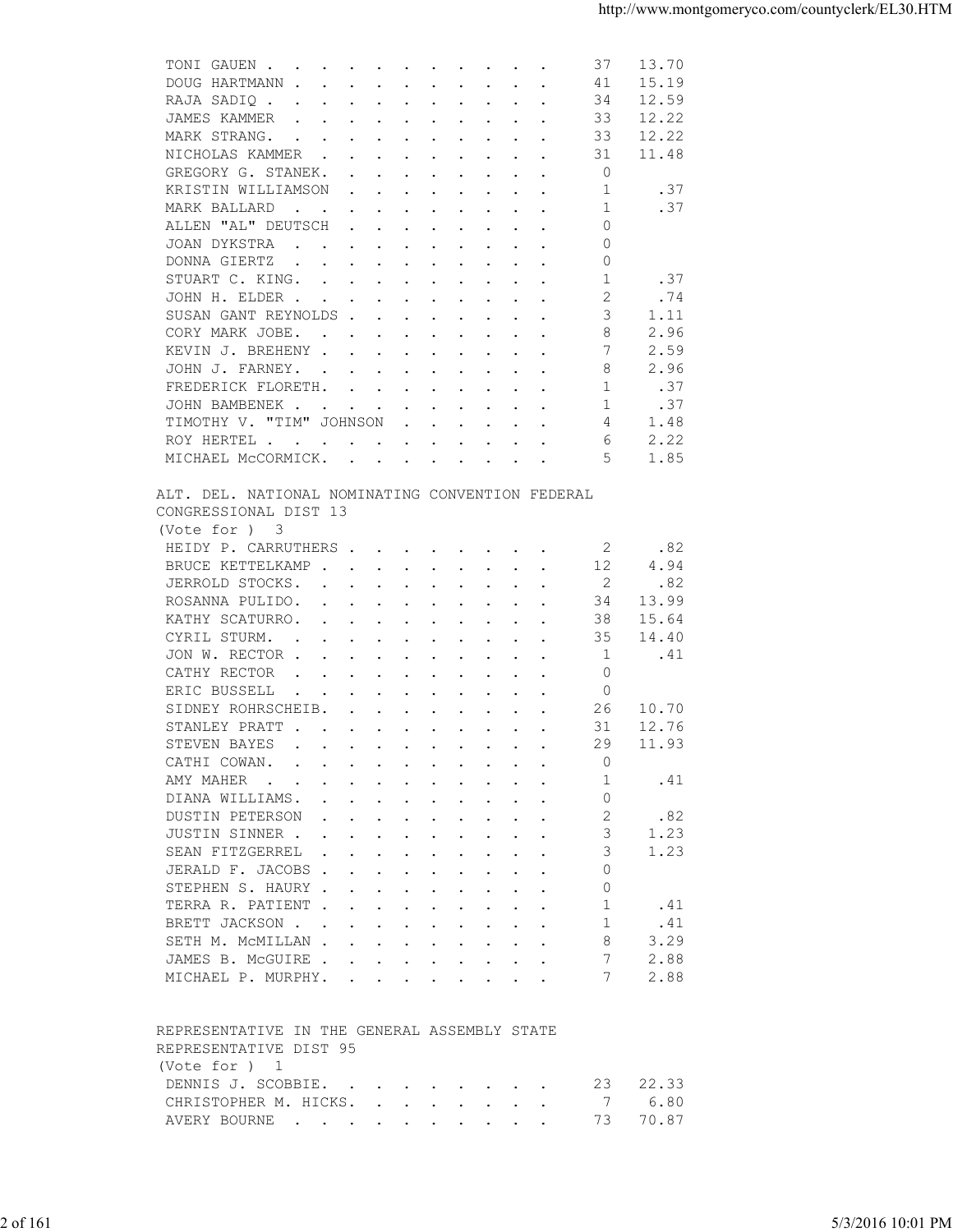| (Vote for ) 1<br>HOLLY LEMONS 94 100.00<br>STATE'S ATTORNEY MONTGOMERY COUNTY<br>(Vote for ) 1<br>ERIK HYAM 75 100.00<br>CORONER MONTGOMERY COUNTY<br>(Vote for ) 1<br>RANDY A. LEETHAM 43 50.59<br>TOBIN GUNN 42 49.41<br>COUNTY BOARD MEMBER # 2<br>(Vote for ) 2<br>CHUCK GRADEN 87 56.49<br>GENE MILES 67 43.51<br>JUDGE OF THE APPELLATE COURT APPELLATE JUDICIAL<br>DISTRICT 5<br>(Vote for ) 1<br>JOHN B. BARBERIS, JR. 78 100.00<br>JUDGE OF THE APPELLATE COURT APPELLATE JUDICIAL<br>DISTRICT 5<br>(Vote for ) 1<br>JAMES R. "RANDY" MOORE 79 100.00<br>PRECINCT COMMITTEEMAN AUDUBON<br>(Vote for ) 1<br>NO CANDIDATE FILED 0<br>********** (DEMOCRATIC) **********<br>PRESIDENT OF THE UNITED STATES<br>(Vote for ) 1<br>40.91<br>HILLARY CLINTON<br>18<br>$\circ$<br>WILLIE L. WILSON<br>2.27<br>MARTIN J. O'MALLEY<br>1<br>ROQUE "ROCKY" DE LA FUENTE.<br>$\overline{0}$<br>2.27<br>LARRY (LAWRENCE) COHEN<br>1<br>52.27<br>BERNIE SANDERS.<br>23<br>2.27<br>1<br>WRITE-IN.<br>UNITED STATES SENATOR U.S. SENATE<br>(Vote for ) 1<br>ANDREA ZOPP.<br>5 11.90<br>29 69.05<br>TAMMY DUCKWORTH<br>8 19.05<br>NAPOLEON HARRIS<br>COMPTROLLER STATE OF ILLINOIS<br>(Vote for ) 1<br>SUSANA MENDOZA. 36 100.00 | CIRCUIT CLERK MONTGOMERY COUNTY |                   |
|------------------------------------------------------------------------------------------------------------------------------------------------------------------------------------------------------------------------------------------------------------------------------------------------------------------------------------------------------------------------------------------------------------------------------------------------------------------------------------------------------------------------------------------------------------------------------------------------------------------------------------------------------------------------------------------------------------------------------------------------------------------------------------------------------------------------------------------------------------------------------------------------------------------------------------------------------------------------------------------------------------------------------------------------------------------------------------------------------------------------------------------------------------------------------------------------------------------------|---------------------------------|-------------------|
| 3 of 161                                                                                                                                                                                                                                                                                                                                                                                                                                                                                                                                                                                                                                                                                                                                                                                                                                                                                                                                                                                                                                                                                                                                                                                                               |                                 |                   |
|                                                                                                                                                                                                                                                                                                                                                                                                                                                                                                                                                                                                                                                                                                                                                                                                                                                                                                                                                                                                                                                                                                                                                                                                                        |                                 |                   |
|                                                                                                                                                                                                                                                                                                                                                                                                                                                                                                                                                                                                                                                                                                                                                                                                                                                                                                                                                                                                                                                                                                                                                                                                                        |                                 |                   |
|                                                                                                                                                                                                                                                                                                                                                                                                                                                                                                                                                                                                                                                                                                                                                                                                                                                                                                                                                                                                                                                                                                                                                                                                                        |                                 |                   |
|                                                                                                                                                                                                                                                                                                                                                                                                                                                                                                                                                                                                                                                                                                                                                                                                                                                                                                                                                                                                                                                                                                                                                                                                                        |                                 |                   |
|                                                                                                                                                                                                                                                                                                                                                                                                                                                                                                                                                                                                                                                                                                                                                                                                                                                                                                                                                                                                                                                                                                                                                                                                                        |                                 |                   |
|                                                                                                                                                                                                                                                                                                                                                                                                                                                                                                                                                                                                                                                                                                                                                                                                                                                                                                                                                                                                                                                                                                                                                                                                                        |                                 |                   |
|                                                                                                                                                                                                                                                                                                                                                                                                                                                                                                                                                                                                                                                                                                                                                                                                                                                                                                                                                                                                                                                                                                                                                                                                                        |                                 |                   |
|                                                                                                                                                                                                                                                                                                                                                                                                                                                                                                                                                                                                                                                                                                                                                                                                                                                                                                                                                                                                                                                                                                                                                                                                                        |                                 |                   |
|                                                                                                                                                                                                                                                                                                                                                                                                                                                                                                                                                                                                                                                                                                                                                                                                                                                                                                                                                                                                                                                                                                                                                                                                                        |                                 |                   |
|                                                                                                                                                                                                                                                                                                                                                                                                                                                                                                                                                                                                                                                                                                                                                                                                                                                                                                                                                                                                                                                                                                                                                                                                                        |                                 |                   |
|                                                                                                                                                                                                                                                                                                                                                                                                                                                                                                                                                                                                                                                                                                                                                                                                                                                                                                                                                                                                                                                                                                                                                                                                                        |                                 |                   |
|                                                                                                                                                                                                                                                                                                                                                                                                                                                                                                                                                                                                                                                                                                                                                                                                                                                                                                                                                                                                                                                                                                                                                                                                                        |                                 |                   |
|                                                                                                                                                                                                                                                                                                                                                                                                                                                                                                                                                                                                                                                                                                                                                                                                                                                                                                                                                                                                                                                                                                                                                                                                                        |                                 |                   |
|                                                                                                                                                                                                                                                                                                                                                                                                                                                                                                                                                                                                                                                                                                                                                                                                                                                                                                                                                                                                                                                                                                                                                                                                                        |                                 |                   |
|                                                                                                                                                                                                                                                                                                                                                                                                                                                                                                                                                                                                                                                                                                                                                                                                                                                                                                                                                                                                                                                                                                                                                                                                                        |                                 |                   |
|                                                                                                                                                                                                                                                                                                                                                                                                                                                                                                                                                                                                                                                                                                                                                                                                                                                                                                                                                                                                                                                                                                                                                                                                                        |                                 |                   |
|                                                                                                                                                                                                                                                                                                                                                                                                                                                                                                                                                                                                                                                                                                                                                                                                                                                                                                                                                                                                                                                                                                                                                                                                                        |                                 |                   |
|                                                                                                                                                                                                                                                                                                                                                                                                                                                                                                                                                                                                                                                                                                                                                                                                                                                                                                                                                                                                                                                                                                                                                                                                                        |                                 |                   |
|                                                                                                                                                                                                                                                                                                                                                                                                                                                                                                                                                                                                                                                                                                                                                                                                                                                                                                                                                                                                                                                                                                                                                                                                                        |                                 |                   |
|                                                                                                                                                                                                                                                                                                                                                                                                                                                                                                                                                                                                                                                                                                                                                                                                                                                                                                                                                                                                                                                                                                                                                                                                                        |                                 |                   |
|                                                                                                                                                                                                                                                                                                                                                                                                                                                                                                                                                                                                                                                                                                                                                                                                                                                                                                                                                                                                                                                                                                                                                                                                                        |                                 |                   |
|                                                                                                                                                                                                                                                                                                                                                                                                                                                                                                                                                                                                                                                                                                                                                                                                                                                                                                                                                                                                                                                                                                                                                                                                                        |                                 |                   |
|                                                                                                                                                                                                                                                                                                                                                                                                                                                                                                                                                                                                                                                                                                                                                                                                                                                                                                                                                                                                                                                                                                                                                                                                                        |                                 |                   |
|                                                                                                                                                                                                                                                                                                                                                                                                                                                                                                                                                                                                                                                                                                                                                                                                                                                                                                                                                                                                                                                                                                                                                                                                                        |                                 |                   |
|                                                                                                                                                                                                                                                                                                                                                                                                                                                                                                                                                                                                                                                                                                                                                                                                                                                                                                                                                                                                                                                                                                                                                                                                                        |                                 |                   |
|                                                                                                                                                                                                                                                                                                                                                                                                                                                                                                                                                                                                                                                                                                                                                                                                                                                                                                                                                                                                                                                                                                                                                                                                                        |                                 |                   |
|                                                                                                                                                                                                                                                                                                                                                                                                                                                                                                                                                                                                                                                                                                                                                                                                                                                                                                                                                                                                                                                                                                                                                                                                                        |                                 |                   |
|                                                                                                                                                                                                                                                                                                                                                                                                                                                                                                                                                                                                                                                                                                                                                                                                                                                                                                                                                                                                                                                                                                                                                                                                                        |                                 |                   |
|                                                                                                                                                                                                                                                                                                                                                                                                                                                                                                                                                                                                                                                                                                                                                                                                                                                                                                                                                                                                                                                                                                                                                                                                                        |                                 |                   |
|                                                                                                                                                                                                                                                                                                                                                                                                                                                                                                                                                                                                                                                                                                                                                                                                                                                                                                                                                                                                                                                                                                                                                                                                                        |                                 |                   |
|                                                                                                                                                                                                                                                                                                                                                                                                                                                                                                                                                                                                                                                                                                                                                                                                                                                                                                                                                                                                                                                                                                                                                                                                                        |                                 |                   |
|                                                                                                                                                                                                                                                                                                                                                                                                                                                                                                                                                                                                                                                                                                                                                                                                                                                                                                                                                                                                                                                                                                                                                                                                                        |                                 |                   |
|                                                                                                                                                                                                                                                                                                                                                                                                                                                                                                                                                                                                                                                                                                                                                                                                                                                                                                                                                                                                                                                                                                                                                                                                                        |                                 |                   |
|                                                                                                                                                                                                                                                                                                                                                                                                                                                                                                                                                                                                                                                                                                                                                                                                                                                                                                                                                                                                                                                                                                                                                                                                                        |                                 |                   |
|                                                                                                                                                                                                                                                                                                                                                                                                                                                                                                                                                                                                                                                                                                                                                                                                                                                                                                                                                                                                                                                                                                                                                                                                                        |                                 |                   |
|                                                                                                                                                                                                                                                                                                                                                                                                                                                                                                                                                                                                                                                                                                                                                                                                                                                                                                                                                                                                                                                                                                                                                                                                                        |                                 |                   |
|                                                                                                                                                                                                                                                                                                                                                                                                                                                                                                                                                                                                                                                                                                                                                                                                                                                                                                                                                                                                                                                                                                                                                                                                                        |                                 |                   |
|                                                                                                                                                                                                                                                                                                                                                                                                                                                                                                                                                                                                                                                                                                                                                                                                                                                                                                                                                                                                                                                                                                                                                                                                                        |                                 |                   |
|                                                                                                                                                                                                                                                                                                                                                                                                                                                                                                                                                                                                                                                                                                                                                                                                                                                                                                                                                                                                                                                                                                                                                                                                                        |                                 |                   |
|                                                                                                                                                                                                                                                                                                                                                                                                                                                                                                                                                                                                                                                                                                                                                                                                                                                                                                                                                                                                                                                                                                                                                                                                                        |                                 |                   |
|                                                                                                                                                                                                                                                                                                                                                                                                                                                                                                                                                                                                                                                                                                                                                                                                                                                                                                                                                                                                                                                                                                                                                                                                                        |                                 |                   |
|                                                                                                                                                                                                                                                                                                                                                                                                                                                                                                                                                                                                                                                                                                                                                                                                                                                                                                                                                                                                                                                                                                                                                                                                                        |                                 |                   |
|                                                                                                                                                                                                                                                                                                                                                                                                                                                                                                                                                                                                                                                                                                                                                                                                                                                                                                                                                                                                                                                                                                                                                                                                                        |                                 |                   |
|                                                                                                                                                                                                                                                                                                                                                                                                                                                                                                                                                                                                                                                                                                                                                                                                                                                                                                                                                                                                                                                                                                                                                                                                                        |                                 |                   |
|                                                                                                                                                                                                                                                                                                                                                                                                                                                                                                                                                                                                                                                                                                                                                                                                                                                                                                                                                                                                                                                                                                                                                                                                                        |                                 |                   |
|                                                                                                                                                                                                                                                                                                                                                                                                                                                                                                                                                                                                                                                                                                                                                                                                                                                                                                                                                                                                                                                                                                                                                                                                                        |                                 |                   |
|                                                                                                                                                                                                                                                                                                                                                                                                                                                                                                                                                                                                                                                                                                                                                                                                                                                                                                                                                                                                                                                                                                                                                                                                                        |                                 | 5/3/2016 10:01 PM |
|                                                                                                                                                                                                                                                                                                                                                                                                                                                                                                                                                                                                                                                                                                                                                                                                                                                                                                                                                                                                                                                                                                                                                                                                                        |                                 |                   |
|                                                                                                                                                                                                                                                                                                                                                                                                                                                                                                                                                                                                                                                                                                                                                                                                                                                                                                                                                                                                                                                                                                                                                                                                                        |                                 |                   |
|                                                                                                                                                                                                                                                                                                                                                                                                                                                                                                                                                                                                                                                                                                                                                                                                                                                                                                                                                                                                                                                                                                                                                                                                                        |                                 |                   |
|                                                                                                                                                                                                                                                                                                                                                                                                                                                                                                                                                                                                                                                                                                                                                                                                                                                                                                                                                                                                                                                                                                                                                                                                                        |                                 |                   |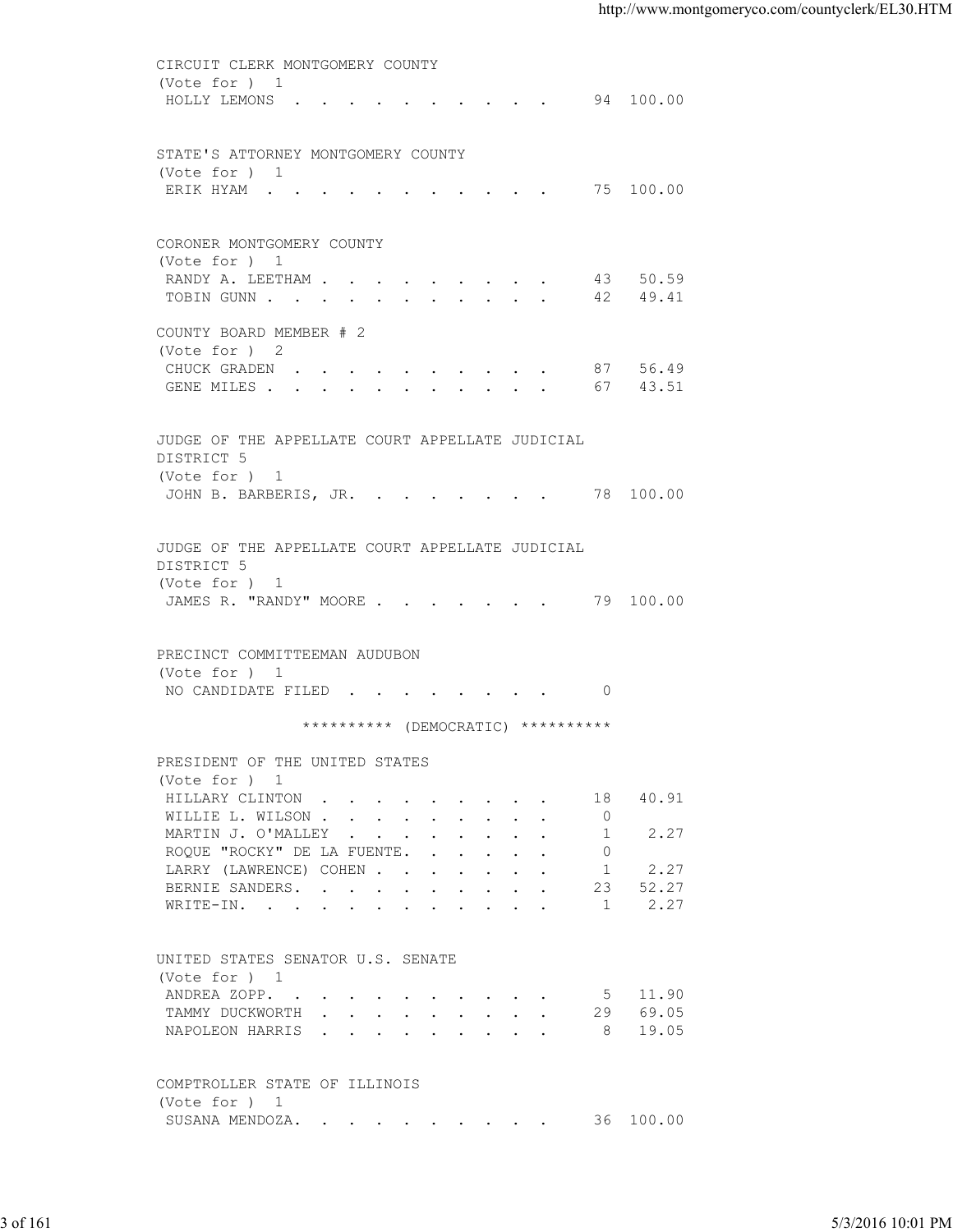|          | REPRESENTATIVE IN CONGRESS FEDERAL CONGRESSIONAL DIST 13 |                         |                  |                   |
|----------|----------------------------------------------------------|-------------------------|------------------|-------------------|
|          | (Vote for ) 1<br>MARK D. WICKLUND 34 100.00              |                         |                  |                   |
|          |                                                          |                         |                  |                   |
|          | DEL. NATIONAL NOMINATING CONVENTION FEDERAL              |                         |                  |                   |
|          | CONGRESSIONAL DIST 13                                    |                         |                  |                   |
|          | (Vote for ) 5                                            |                         |                  |                   |
|          | ANDY MANAR                                               |                         | 18 10.65         |                   |
|          | CINDA KLICKNA                                            | -11-                    | 6.51             |                   |
|          | MICHAEL G. MATEJKA                                       | 15                      | 8.88             |                   |
|          | DORIS JEAN TURNER.                                       | 12                      | 7.10             |                   |
|          | RICK TERVEN.                                             | 11                      | 6.51             |                   |
|          | JAROD HITCHINGS                                          | $\overline{\mathbf{3}}$ | 1.78             |                   |
|          | NAOMID.JAKOBSSON                                         | 16                      | 9.47             |                   |
|          | AARON AMMONS                                             | 16                      | 9.47             |                   |
|          | MATTHEW PASQUINI<br>PAMELLA GRONEMEYER                   | 14                      | 19 11.24<br>8.28 |                   |
|          | ZACHARY BRAUN 21 12.43                                   |                         |                  |                   |
|          | MARCEY GOLDSTEIN 13 7.69                                 |                         |                  |                   |
|          |                                                          |                         |                  |                   |
|          | REPRESENTATIVE IN THE GENERAL ASSEMBLY STATE             |                         |                  |                   |
|          | REPRESENTATIVE DIST 95<br>(Vote for ) 1                  |                         |                  |                   |
|          | MIKE MATHIS. 35 100.00                                   |                         |                  |                   |
|          |                                                          |                         |                  |                   |
|          | CIRCUIT CLERK MONTGOMERY COUNTY                          |                         |                  |                   |
|          | (Vote for ) 1                                            |                         |                  |                   |
|          | NO CANDIDATE FILED 0                                     |                         |                  |                   |
|          | STATE'S ATTORNEY MONTGOMERY COUNTY                       |                         |                  |                   |
|          | (Vote for ) 1                                            |                         |                  |                   |
|          | CHRIS MATOUSH 35 100.00                                  |                         |                  |                   |
|          |                                                          |                         |                  |                   |
|          | CORONER MONTGOMERY COUNTY                                |                         |                  |                   |
|          | (Vote for ) 1                                            |                         |                  |                   |
|          | BARBARA A. SCHMEDEKE. 32 100.00                          |                         |                  |                   |
|          | COUNTY BOARD MEMBER # 2                                  |                         |                  |                   |
|          | (Vote for ) 2                                            |                         |                  |                   |
|          | NO CANDIDATE FILED 0                                     |                         |                  |                   |
|          |                                                          |                         |                  |                   |
|          | JUDGE OF THE APPELLATE COURT APPELLATE JUDICIAL          |                         |                  |                   |
|          | DISTRICT 5                                               |                         |                  |                   |
|          | (Vote for ) 1                                            |                         |                  |                   |
|          | BRAD K. BLEYER. 34 100.00                                |                         |                  |                   |
|          |                                                          |                         |                  |                   |
|          | JUDGE OF THE APPELLATE COURT APPELLATE JUDICIAL          |                         |                  |                   |
|          | DISTRICT 5                                               |                         |                  |                   |
|          | (Vote for ) 1                                            |                         |                  |                   |
|          | JO BETH WEBER 31 100.00                                  |                         |                  |                   |
|          |                                                          |                         |                  |                   |
|          | PRECINCT COMMITTEEMAN AUDUBON                            |                         |                  |                   |
|          | (Vote for ) 1                                            |                         |                  |                   |
|          | NO CANDIDATE FILED                                       | $\overline{0}$          |                  |                   |
|          |                                                          |                         |                  |                   |
| 4 of 161 |                                                          |                         |                  | 5/3/2016 10:01 PM |
|          |                                                          |                         |                  |                   |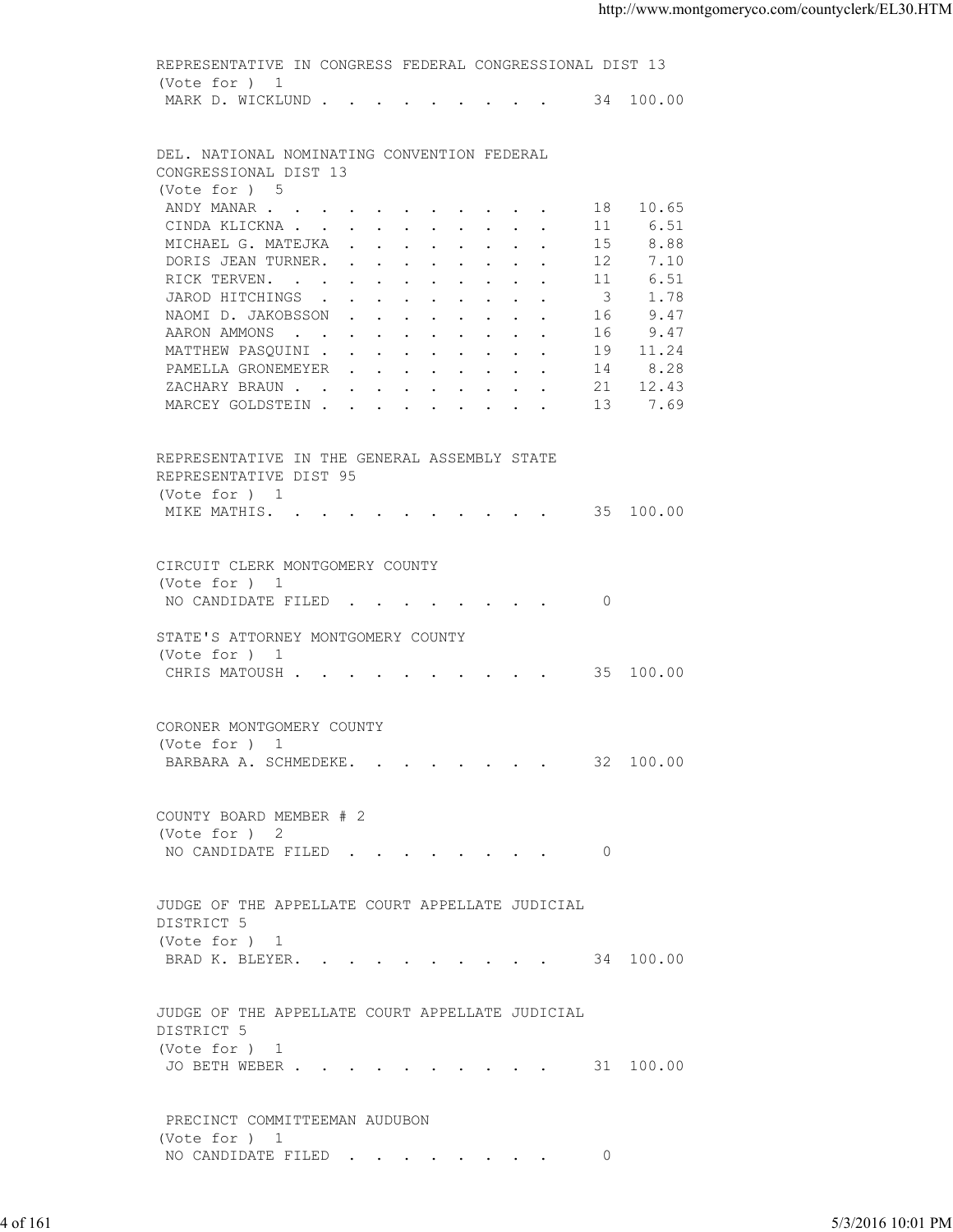VOTES PERCENT

| PRECINCT REPORT   | MONTGOMERY COUNTY, ILLINOIS   |  |
|-------------------|-------------------------------|--|
| RUN DATE:03/21/16 | 2016 GENERAL PRIMARY ELECTION |  |
| RUN TIME:09:18 AM | MARCH 15, 2016                |  |
|                   | STATISTICS                    |  |

## 0201 BOIS D'ARC

| REGISTERED VOTERS - TOTAL        |                              |                                 |                        |  | 670 |        |
|----------------------------------|------------------------------|---------------------------------|------------------------|--|-----|--------|
| REGISTERED VOTERS - REPUBLICAN   |                              |                                 |                        |  | 162 | 24.18  |
| REGISTERED VOTERS - DEMOCRATIC   |                              |                                 | $\sim$                 |  | 157 | 23.43  |
| REGISTERED VOTERS - NONPARTISAN. |                              |                                 |                        |  | 78  | 11.64  |
| BALLOTS CAST - TOTAL.            | <b><i>Contract State</i></b> | <b>Contract Contract Street</b> |                        |  | 252 |        |
| BALLOTS CAST - REPUBLICAN.       |                              |                                 |                        |  | 162 | 64.29  |
| BALLOTS CAST - DEMOCRATIC.       |                              |                                 |                        |  | 90  | 35.71  |
| BALLOTS CAST - NONPARTISAN.      |                              | $\sim$ $\sim$                   |                        |  |     |        |
| BALLOTS CAST - BLANK.            |                              |                                 |                        |  | 0   |        |
| VOTER TURNOUT - TOTAL            | $\sim$                       |                                 |                        |  |     | 37.61  |
| VOTER TURNOUT - REPUBLICAN.      |                              | $\mathbf{L} = \mathbf{L}$       |                        |  |     | 100.00 |
| VOTER TURNOUT - DEMOCRATIC.      |                              | $\mathbf{L} = \mathbf{L}$       |                        |  |     | 57.32  |
| VOTER TURNOUT - NONPARTISAN      |                              |                                 | <b>Service Control</b> |  |     |        |
| VOTER TURNOUT - BLANK            | $\sim$                       |                                 | $\sim$                 |  |     |        |

\*\*\*\*\*\*\*\*\*\* (REPUBLICAN) \*\*\*\*\*\*\*\*\*\*

|          | PRESIDENT OF THE UNITED STATES                           |                   |
|----------|----------------------------------------------------------|-------------------|
|          | (Vote for $)$ 1                                          |                   |
|          | JEB BUSH.<br>1.90<br>3                                   |                   |
|          | CHRIS CHRISTIE.<br>$\Omega$                              |                   |
|          | 37.97<br>DONALD J. TRUMP<br>60                           |                   |
|          | 39.87<br>TED CRUZ.<br>63                                 |                   |
|          | 6.33<br>MARCO RUBIO.<br>10                               |                   |
|          | $\Omega$<br>RAND PAUL                                    |                   |
|          | $\Omega$<br>CARLY FIORINA                                |                   |
|          | MIKE HUCKABEE<br>$\Omega$                                |                   |
|          | RICK SANTORUM<br>$\circ$                                 |                   |
|          | JOHN R. KASICH.<br>21 13.29                              |                   |
|          | BEN CARSON 1 .63                                         |                   |
|          |                                                          |                   |
|          | UNITED STATES SENATOR U.S. SENATE                        |                   |
|          | (Vote for ) 1                                            |                   |
|          | JAMES T. MARTER 52 36.36                                 |                   |
|          | MARK STEVEN KIRK 91 63.64                                |                   |
|          |                                                          |                   |
|          |                                                          |                   |
|          | COMPTROLLER STATE OF ILLINOIS                            |                   |
|          | (Vote for ) 1                                            |                   |
|          | LESLIE GEISSLER MUNGER 118 100.00                        |                   |
|          |                                                          |                   |
|          | REPRESENTATIVE IN CONGRESS FEDERAL CONGRESSIONAL DIST 13 |                   |
|          | (Vote for $)$ 1                                          |                   |
|          | RODNEY DAVIS 128 84.21                                   |                   |
|          | ETHAN VANDERSAND 24 15.79                                |                   |
|          |                                                          |                   |
|          | DEL. NATIONAL NOMINATING CONVENTION FEDERAL              |                   |
|          | CONGRESSIONAL DIST 13                                    |                   |
|          | (Vote for ) 3                                            |                   |
|          | ADAM M. BROWN<br>5<br>1.19                               |                   |
|          | .48<br>MARTIN DAVIS<br>2                                 |                   |
|          |                                                          |                   |
|          |                                                          |                   |
| 5 of 161 |                                                          | 5/3/2016 10:01 PM |
|          |                                                          |                   |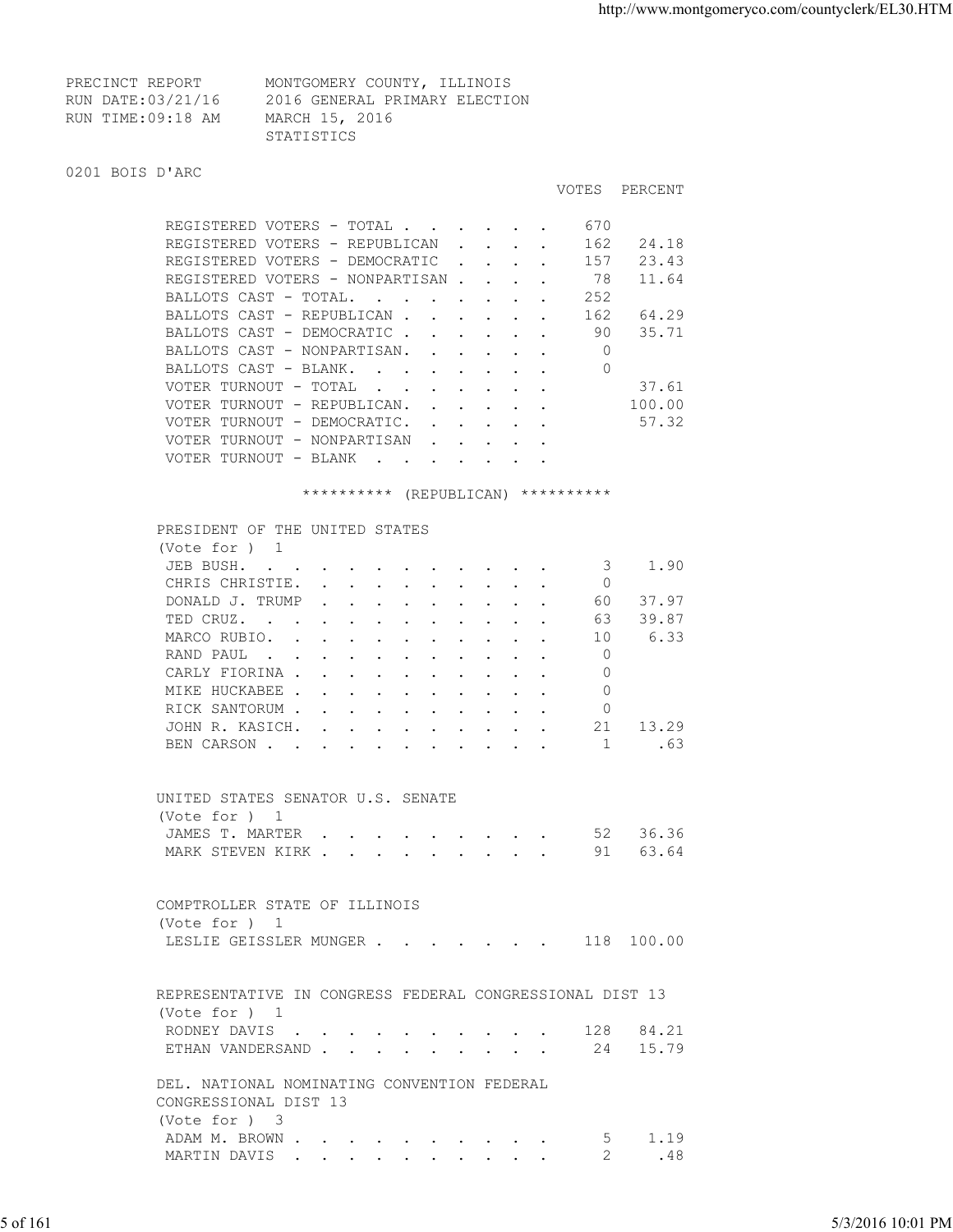| TONI GAUEN.<br>10.98<br>46<br>$\mathbf{r}$ , and $\mathbf{r}$ , and $\mathbf{r}$ , and $\mathbf{r}$ , and $\mathbf{r}$                                                                                                                                               |  |
|----------------------------------------------------------------------------------------------------------------------------------------------------------------------------------------------------------------------------------------------------------------------|--|
| DOUG HARTMANN<br>54<br>12.89                                                                                                                                                                                                                                         |  |
| 40<br>9.55<br>RAJA SADIQ.<br>the contract of the contract of the contract of the contract of the contract of the contract of the contract of                                                                                                                         |  |
| JAMES KAMMER<br>56<br>13.37<br>the contract of the contract of the contract of the contract of the contract of the contract of the contract of                                                                                                                       |  |
| MARK STRANG.<br>57<br>13.60                                                                                                                                                                                                                                          |  |
| the contract of the contract of the contract of the contract of the contract of the contract of the contract of                                                                                                                                                      |  |
| NICHOLAS KAMMER<br>56<br>13.37                                                                                                                                                                                                                                       |  |
| GREGORY G. STANEK.<br>.24<br>-1                                                                                                                                                                                                                                      |  |
| KRISTIN WILLIAMSON<br>.24<br>1                                                                                                                                                                                                                                       |  |
| .24<br>MARK BALLARD<br>-1<br>the contract of the contract of the contract of the contract of the contract of the contract of the contract of                                                                                                                         |  |
| ALLEN "AL" DEUTSCH<br>3<br>.72<br>$\mathbf{r}$ , and $\mathbf{r}$ , and $\mathbf{r}$ , and $\mathbf{r}$                                                                                                                                                              |  |
| 3<br>.72<br>JOAN DYKSTRA                                                                                                                                                                                                                                             |  |
| $\overline{2}$<br>DONNA GIERTZ<br>.48<br>$\mathbf{r}$ , $\mathbf{r}$ , $\mathbf{r}$ , $\mathbf{r}$ , $\mathbf{r}$ , $\mathbf{r}$ , $\mathbf{r}$ , $\mathbf{r}$                                                                                                       |  |
| 3<br>STUART C. KING.<br>.72                                                                                                                                                                                                                                          |  |
| 5<br>JOHN H. ELDER<br>1.19                                                                                                                                                                                                                                           |  |
| 2<br>.48<br>SUSAN GANT REYNOLDS                                                                                                                                                                                                                                      |  |
|                                                                                                                                                                                                                                                                      |  |
| 3.82<br>CORY MARK JOBE.<br>16                                                                                                                                                                                                                                        |  |
| 4.30<br>KEVIN J. BREHENY<br>18                                                                                                                                                                                                                                       |  |
| 3.82<br>JOHN J. FARNEY.<br>16                                                                                                                                                                                                                                        |  |
| .24<br>FREDERICK FLORETH.<br>-1                                                                                                                                                                                                                                      |  |
| $\circ$<br>JOHN BAMBENEK                                                                                                                                                                                                                                             |  |
| TIMOTHY V. "TIM" JOHNSON<br>8<br>1.91                                                                                                                                                                                                                                |  |
| 13<br>3.10<br>ROY HERTEL                                                                                                                                                                                                                                             |  |
| MICHAEL MCCORMICK.<br>9<br>2.15                                                                                                                                                                                                                                      |  |
|                                                                                                                                                                                                                                                                      |  |
| ALT. DEL. NATIONAL NOMINATING CONVENTION FEDERAL<br>CONGRESSIONAL DIST 13<br>(Vote for ) 3                                                                                                                                                                           |  |
| .77<br>HEIDY P. CARRUTHERS<br>3                                                                                                                                                                                                                                      |  |
| 2.56<br>BRUCE KETTELKAMP<br>10                                                                                                                                                                                                                                       |  |
| JERROLD STOCKS.<br>1.02<br>4                                                                                                                                                                                                                                         |  |
|                                                                                                                                                                                                                                                                      |  |
| 38<br>9.72<br>ROSANNA PULIDO.                                                                                                                                                                                                                                        |  |
| 12.28<br>KATHY SCATURRO.<br>48                                                                                                                                                                                                                                       |  |
| CYRIL STURM.<br>40<br>10.23<br>the contract of the contract of the contract of the contract of the contract of the contract of the contract of                                                                                                                       |  |
| $\mathbf 0$<br>JON W. RECTOR                                                                                                                                                                                                                                         |  |
| CATHY RECTOR<br>$\mathbf 0$<br>$\mathbf{r}$ , and $\mathbf{r}$ , and $\mathbf{r}$ , and $\mathbf{r}$ , and $\mathbf{r}$                                                                                                                                              |  |
| ERIC BUSSELL<br>$\circ$<br>$\mathcal{A}^{\mathcal{A}}$ . The set of the set of the set of the set of the set of the set of the set of the set of the set of the set of the set of the set of the set of the set of the set of the set of the set of the set of the s |  |
| SIDNEY ROHRSCHEIB.<br>51<br>13.04                                                                                                                                                                                                                                    |  |
| 57<br>STANLEY PRATT<br>14.58                                                                                                                                                                                                                                         |  |
|                                                                                                                                                                                                                                                                      |  |
| STEVEN BAYES<br>14.07<br>$\mathbf{a}$ and $\mathbf{a}$ are a set of the set of the set of the set of the set of the set of the set of the set of the set of the set of the set of the set of the set of the set of the set of the set of the set of the set of<br>55 |  |
| CATHI COWAN.<br>1<br>.26                                                                                                                                                                                                                                             |  |
| $\Omega$<br>AMY MAHER                                                                                                                                                                                                                                                |  |
| $\Omega$<br>DIANA WILLIAMS.                                                                                                                                                                                                                                          |  |
| DUSTIN PETERSON<br>5<br>1.28                                                                                                                                                                                                                                         |  |
| 1.53<br>JUSTIN SINNER<br>6                                                                                                                                                                                                                                           |  |
| SEAN FITZGERREL<br>1.53<br>6<br>$\mathbf{r}$ . The contract of the contract of the contract of the contract of the contract of the contract of the contract of the contract of the contract of the contract of the contract of the contract of the contract of th    |  |
| JERALD F. JACOBS<br>1.02<br>4                                                                                                                                                                                                                                        |  |
| 1.02                                                                                                                                                                                                                                                                 |  |
| STEPHEN S. HAURY<br>4                                                                                                                                                                                                                                                |  |
| 3<br>.77<br>TERRA R. PATIENT                                                                                                                                                                                                                                         |  |
| .26<br>BRETT JACKSON<br>-1                                                                                                                                                                                                                                           |  |
| SETH M. MCMILLAN<br>19<br>4.86                                                                                                                                                                                                                                       |  |
| 4.09<br>JAMES B. MCGUIRE<br>16                                                                                                                                                                                                                                       |  |
| MICHAEL P. MURPHY.<br>20<br>5.12                                                                                                                                                                                                                                     |  |
| REPRESENTATIVE IN THE GENERAL ASSEMBLY STATE<br>REPRESENTATIVE DIST 95                                                                                                                                                                                               |  |
| (Vote for ) 1                                                                                                                                                                                                                                                        |  |
| DENNIS J. SCOBBIE.<br>26.00<br>39<br>the contract of the contract of the contract of the contract of the contract of the contract of the contract of                                                                                                                 |  |
|                                                                                                                                                                                                                                                                      |  |
| 10.00<br>CHRISTOPHER M. HICKS.<br>15<br>64.00<br>the contract of the contract of the contract of                                                                                                                                                                     |  |
| AVERY BOURNE<br>96                                                                                                                                                                                                                                                   |  |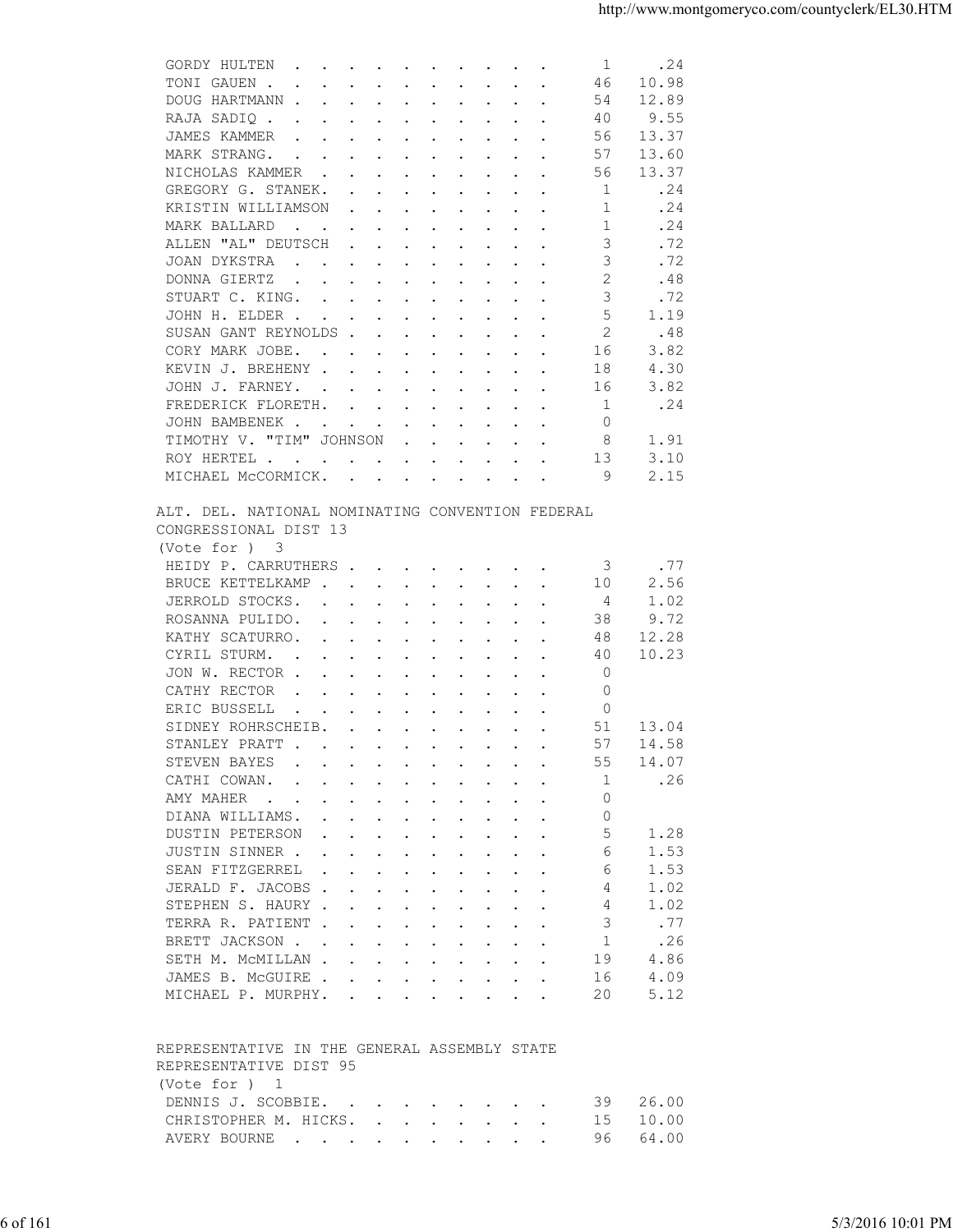| (Vote for ) 1<br>HOLLY LEMONS 126 100.00<br>STATE'S ATTORNEY MONTGOMERY COUNTY<br>(Vote for ) 1<br>ERIK HYAM 122 100.00<br>CORONER MONTGOMERY COUNTY<br>(Vote for ) 1<br>RANDY A. LEETHAM 57 41.30<br>TOBIN GUNN 81 58.70<br>REGIONAL SUPERINTENDENT OF SCHOOLS<br>(CALHOUN/GREENE/JERSEY/MACOUPIN)<br>(Vote for ) 1<br>NO CANDIDATE FILED 0<br>COUNTY BOARD MEMBER # 1<br>(Vote for ) 1<br>CONNIE TAYLOR BECK 123 100.00<br>JUDGE OF THE APPELLATE COURT APPELLATE JUDICIAL<br>DISTRICT 5<br>(Vote for ) 1<br>JOHN B. BARBERIS, JR. 111 100.00<br>JUDGE OF THE APPELLATE COURT APPELLATE JUDICIAL<br>DISTRICT 5<br>(Vote for ) 1<br>JAMES R. "RANDY" MOORE 113 100.00<br>PRECINCT COMMITTEEMAN BOIS D'ARC<br>(Vote for ) 1<br>CLARK JOHNSON 124 100.00<br>********** (DEMOCRATIC) **********<br>PRESIDENT OF THE UNITED STATES<br>(Vote for ) 1<br>60.00<br>HILLARY CLINTON<br>54<br>WILLIE L. WILSON<br>$\overline{0}$<br>MARTIN J. O'MALLEY<br>3<br>3.33<br>ROQUE "ROCKY" DE LA FUENTE.<br>$\Omega$<br>LARRY (LAWRENCE) COHEN<br>$\overline{0}$<br>BERNIE SANDERS.<br>33<br>36.67<br>$\overline{0}$<br>WRITE-IN.<br>UNITED STATES SENATOR U.S. SENATE<br>(Vote for ) 1<br>19 22.89<br>ANDREA ZOPP.<br>57 68.67<br>TAMMY DUCKWORTH<br>8.43<br>NAPOLEON HARRIS<br>$\overline{7}$<br>7 of 161 |                   |
|-----------------------------------------------------------------------------------------------------------------------------------------------------------------------------------------------------------------------------------------------------------------------------------------------------------------------------------------------------------------------------------------------------------------------------------------------------------------------------------------------------------------------------------------------------------------------------------------------------------------------------------------------------------------------------------------------------------------------------------------------------------------------------------------------------------------------------------------------------------------------------------------------------------------------------------------------------------------------------------------------------------------------------------------------------------------------------------------------------------------------------------------------------------------------------------------------------------------------------------------------------------------------------------------------|-------------------|
|                                                                                                                                                                                                                                                                                                                                                                                                                                                                                                                                                                                                                                                                                                                                                                                                                                                                                                                                                                                                                                                                                                                                                                                                                                                                                               |                   |
|                                                                                                                                                                                                                                                                                                                                                                                                                                                                                                                                                                                                                                                                                                                                                                                                                                                                                                                                                                                                                                                                                                                                                                                                                                                                                               |                   |
|                                                                                                                                                                                                                                                                                                                                                                                                                                                                                                                                                                                                                                                                                                                                                                                                                                                                                                                                                                                                                                                                                                                                                                                                                                                                                               |                   |
|                                                                                                                                                                                                                                                                                                                                                                                                                                                                                                                                                                                                                                                                                                                                                                                                                                                                                                                                                                                                                                                                                                                                                                                                                                                                                               |                   |
|                                                                                                                                                                                                                                                                                                                                                                                                                                                                                                                                                                                                                                                                                                                                                                                                                                                                                                                                                                                                                                                                                                                                                                                                                                                                                               |                   |
|                                                                                                                                                                                                                                                                                                                                                                                                                                                                                                                                                                                                                                                                                                                                                                                                                                                                                                                                                                                                                                                                                                                                                                                                                                                                                               |                   |
|                                                                                                                                                                                                                                                                                                                                                                                                                                                                                                                                                                                                                                                                                                                                                                                                                                                                                                                                                                                                                                                                                                                                                                                                                                                                                               |                   |
|                                                                                                                                                                                                                                                                                                                                                                                                                                                                                                                                                                                                                                                                                                                                                                                                                                                                                                                                                                                                                                                                                                                                                                                                                                                                                               |                   |
|                                                                                                                                                                                                                                                                                                                                                                                                                                                                                                                                                                                                                                                                                                                                                                                                                                                                                                                                                                                                                                                                                                                                                                                                                                                                                               |                   |
|                                                                                                                                                                                                                                                                                                                                                                                                                                                                                                                                                                                                                                                                                                                                                                                                                                                                                                                                                                                                                                                                                                                                                                                                                                                                                               |                   |
|                                                                                                                                                                                                                                                                                                                                                                                                                                                                                                                                                                                                                                                                                                                                                                                                                                                                                                                                                                                                                                                                                                                                                                                                                                                                                               |                   |
|                                                                                                                                                                                                                                                                                                                                                                                                                                                                                                                                                                                                                                                                                                                                                                                                                                                                                                                                                                                                                                                                                                                                                                                                                                                                                               |                   |
|                                                                                                                                                                                                                                                                                                                                                                                                                                                                                                                                                                                                                                                                                                                                                                                                                                                                                                                                                                                                                                                                                                                                                                                                                                                                                               |                   |
|                                                                                                                                                                                                                                                                                                                                                                                                                                                                                                                                                                                                                                                                                                                                                                                                                                                                                                                                                                                                                                                                                                                                                                                                                                                                                               |                   |
|                                                                                                                                                                                                                                                                                                                                                                                                                                                                                                                                                                                                                                                                                                                                                                                                                                                                                                                                                                                                                                                                                                                                                                                                                                                                                               |                   |
|                                                                                                                                                                                                                                                                                                                                                                                                                                                                                                                                                                                                                                                                                                                                                                                                                                                                                                                                                                                                                                                                                                                                                                                                                                                                                               |                   |
|                                                                                                                                                                                                                                                                                                                                                                                                                                                                                                                                                                                                                                                                                                                                                                                                                                                                                                                                                                                                                                                                                                                                                                                                                                                                                               |                   |
|                                                                                                                                                                                                                                                                                                                                                                                                                                                                                                                                                                                                                                                                                                                                                                                                                                                                                                                                                                                                                                                                                                                                                                                                                                                                                               |                   |
|                                                                                                                                                                                                                                                                                                                                                                                                                                                                                                                                                                                                                                                                                                                                                                                                                                                                                                                                                                                                                                                                                                                                                                                                                                                                                               |                   |
|                                                                                                                                                                                                                                                                                                                                                                                                                                                                                                                                                                                                                                                                                                                                                                                                                                                                                                                                                                                                                                                                                                                                                                                                                                                                                               |                   |
|                                                                                                                                                                                                                                                                                                                                                                                                                                                                                                                                                                                                                                                                                                                                                                                                                                                                                                                                                                                                                                                                                                                                                                                                                                                                                               |                   |
|                                                                                                                                                                                                                                                                                                                                                                                                                                                                                                                                                                                                                                                                                                                                                                                                                                                                                                                                                                                                                                                                                                                                                                                                                                                                                               |                   |
|                                                                                                                                                                                                                                                                                                                                                                                                                                                                                                                                                                                                                                                                                                                                                                                                                                                                                                                                                                                                                                                                                                                                                                                                                                                                                               |                   |
|                                                                                                                                                                                                                                                                                                                                                                                                                                                                                                                                                                                                                                                                                                                                                                                                                                                                                                                                                                                                                                                                                                                                                                                                                                                                                               |                   |
|                                                                                                                                                                                                                                                                                                                                                                                                                                                                                                                                                                                                                                                                                                                                                                                                                                                                                                                                                                                                                                                                                                                                                                                                                                                                                               |                   |
|                                                                                                                                                                                                                                                                                                                                                                                                                                                                                                                                                                                                                                                                                                                                                                                                                                                                                                                                                                                                                                                                                                                                                                                                                                                                                               |                   |
|                                                                                                                                                                                                                                                                                                                                                                                                                                                                                                                                                                                                                                                                                                                                                                                                                                                                                                                                                                                                                                                                                                                                                                                                                                                                                               |                   |
|                                                                                                                                                                                                                                                                                                                                                                                                                                                                                                                                                                                                                                                                                                                                                                                                                                                                                                                                                                                                                                                                                                                                                                                                                                                                                               |                   |
|                                                                                                                                                                                                                                                                                                                                                                                                                                                                                                                                                                                                                                                                                                                                                                                                                                                                                                                                                                                                                                                                                                                                                                                                                                                                                               |                   |
|                                                                                                                                                                                                                                                                                                                                                                                                                                                                                                                                                                                                                                                                                                                                                                                                                                                                                                                                                                                                                                                                                                                                                                                                                                                                                               |                   |
|                                                                                                                                                                                                                                                                                                                                                                                                                                                                                                                                                                                                                                                                                                                                                                                                                                                                                                                                                                                                                                                                                                                                                                                                                                                                                               |                   |
|                                                                                                                                                                                                                                                                                                                                                                                                                                                                                                                                                                                                                                                                                                                                                                                                                                                                                                                                                                                                                                                                                                                                                                                                                                                                                               |                   |
|                                                                                                                                                                                                                                                                                                                                                                                                                                                                                                                                                                                                                                                                                                                                                                                                                                                                                                                                                                                                                                                                                                                                                                                                                                                                                               |                   |
|                                                                                                                                                                                                                                                                                                                                                                                                                                                                                                                                                                                                                                                                                                                                                                                                                                                                                                                                                                                                                                                                                                                                                                                                                                                                                               |                   |
|                                                                                                                                                                                                                                                                                                                                                                                                                                                                                                                                                                                                                                                                                                                                                                                                                                                                                                                                                                                                                                                                                                                                                                                                                                                                                               |                   |
|                                                                                                                                                                                                                                                                                                                                                                                                                                                                                                                                                                                                                                                                                                                                                                                                                                                                                                                                                                                                                                                                                                                                                                                                                                                                                               |                   |
|                                                                                                                                                                                                                                                                                                                                                                                                                                                                                                                                                                                                                                                                                                                                                                                                                                                                                                                                                                                                                                                                                                                                                                                                                                                                                               |                   |
|                                                                                                                                                                                                                                                                                                                                                                                                                                                                                                                                                                                                                                                                                                                                                                                                                                                                                                                                                                                                                                                                                                                                                                                                                                                                                               |                   |
|                                                                                                                                                                                                                                                                                                                                                                                                                                                                                                                                                                                                                                                                                                                                                                                                                                                                                                                                                                                                                                                                                                                                                                                                                                                                                               |                   |
|                                                                                                                                                                                                                                                                                                                                                                                                                                                                                                                                                                                                                                                                                                                                                                                                                                                                                                                                                                                                                                                                                                                                                                                                                                                                                               |                   |
|                                                                                                                                                                                                                                                                                                                                                                                                                                                                                                                                                                                                                                                                                                                                                                                                                                                                                                                                                                                                                                                                                                                                                                                                                                                                                               |                   |
|                                                                                                                                                                                                                                                                                                                                                                                                                                                                                                                                                                                                                                                                                                                                                                                                                                                                                                                                                                                                                                                                                                                                                                                                                                                                                               |                   |
|                                                                                                                                                                                                                                                                                                                                                                                                                                                                                                                                                                                                                                                                                                                                                                                                                                                                                                                                                                                                                                                                                                                                                                                                                                                                                               |                   |
|                                                                                                                                                                                                                                                                                                                                                                                                                                                                                                                                                                                                                                                                                                                                                                                                                                                                                                                                                                                                                                                                                                                                                                                                                                                                                               |                   |
|                                                                                                                                                                                                                                                                                                                                                                                                                                                                                                                                                                                                                                                                                                                                                                                                                                                                                                                                                                                                                                                                                                                                                                                                                                                                                               |                   |
|                                                                                                                                                                                                                                                                                                                                                                                                                                                                                                                                                                                                                                                                                                                                                                                                                                                                                                                                                                                                                                                                                                                                                                                                                                                                                               |                   |
|                                                                                                                                                                                                                                                                                                                                                                                                                                                                                                                                                                                                                                                                                                                                                                                                                                                                                                                                                                                                                                                                                                                                                                                                                                                                                               |                   |
|                                                                                                                                                                                                                                                                                                                                                                                                                                                                                                                                                                                                                                                                                                                                                                                                                                                                                                                                                                                                                                                                                                                                                                                                                                                                                               |                   |
|                                                                                                                                                                                                                                                                                                                                                                                                                                                                                                                                                                                                                                                                                                                                                                                                                                                                                                                                                                                                                                                                                                                                                                                                                                                                                               |                   |
|                                                                                                                                                                                                                                                                                                                                                                                                                                                                                                                                                                                                                                                                                                                                                                                                                                                                                                                                                                                                                                                                                                                                                                                                                                                                                               |                   |
|                                                                                                                                                                                                                                                                                                                                                                                                                                                                                                                                                                                                                                                                                                                                                                                                                                                                                                                                                                                                                                                                                                                                                                                                                                                                                               |                   |
|                                                                                                                                                                                                                                                                                                                                                                                                                                                                                                                                                                                                                                                                                                                                                                                                                                                                                                                                                                                                                                                                                                                                                                                                                                                                                               |                   |
|                                                                                                                                                                                                                                                                                                                                                                                                                                                                                                                                                                                                                                                                                                                                                                                                                                                                                                                                                                                                                                                                                                                                                                                                                                                                                               |                   |
|                                                                                                                                                                                                                                                                                                                                                                                                                                                                                                                                                                                                                                                                                                                                                                                                                                                                                                                                                                                                                                                                                                                                                                                                                                                                                               |                   |
|                                                                                                                                                                                                                                                                                                                                                                                                                                                                                                                                                                                                                                                                                                                                                                                                                                                                                                                                                                                                                                                                                                                                                                                                                                                                                               |                   |
|                                                                                                                                                                                                                                                                                                                                                                                                                                                                                                                                                                                                                                                                                                                                                                                                                                                                                                                                                                                                                                                                                                                                                                                                                                                                                               |                   |
|                                                                                                                                                                                                                                                                                                                                                                                                                                                                                                                                                                                                                                                                                                                                                                                                                                                                                                                                                                                                                                                                                                                                                                                                                                                                                               |                   |
|                                                                                                                                                                                                                                                                                                                                                                                                                                                                                                                                                                                                                                                                                                                                                                                                                                                                                                                                                                                                                                                                                                                                                                                                                                                                                               |                   |
|                                                                                                                                                                                                                                                                                                                                                                                                                                                                                                                                                                                                                                                                                                                                                                                                                                                                                                                                                                                                                                                                                                                                                                                                                                                                                               | 5/3/2016 10:01 PM |
|                                                                                                                                                                                                                                                                                                                                                                                                                                                                                                                                                                                                                                                                                                                                                                                                                                                                                                                                                                                                                                                                                                                                                                                                                                                                                               |                   |
|                                                                                                                                                                                                                                                                                                                                                                                                                                                                                                                                                                                                                                                                                                                                                                                                                                                                                                                                                                                                                                                                                                                                                                                                                                                                                               |                   |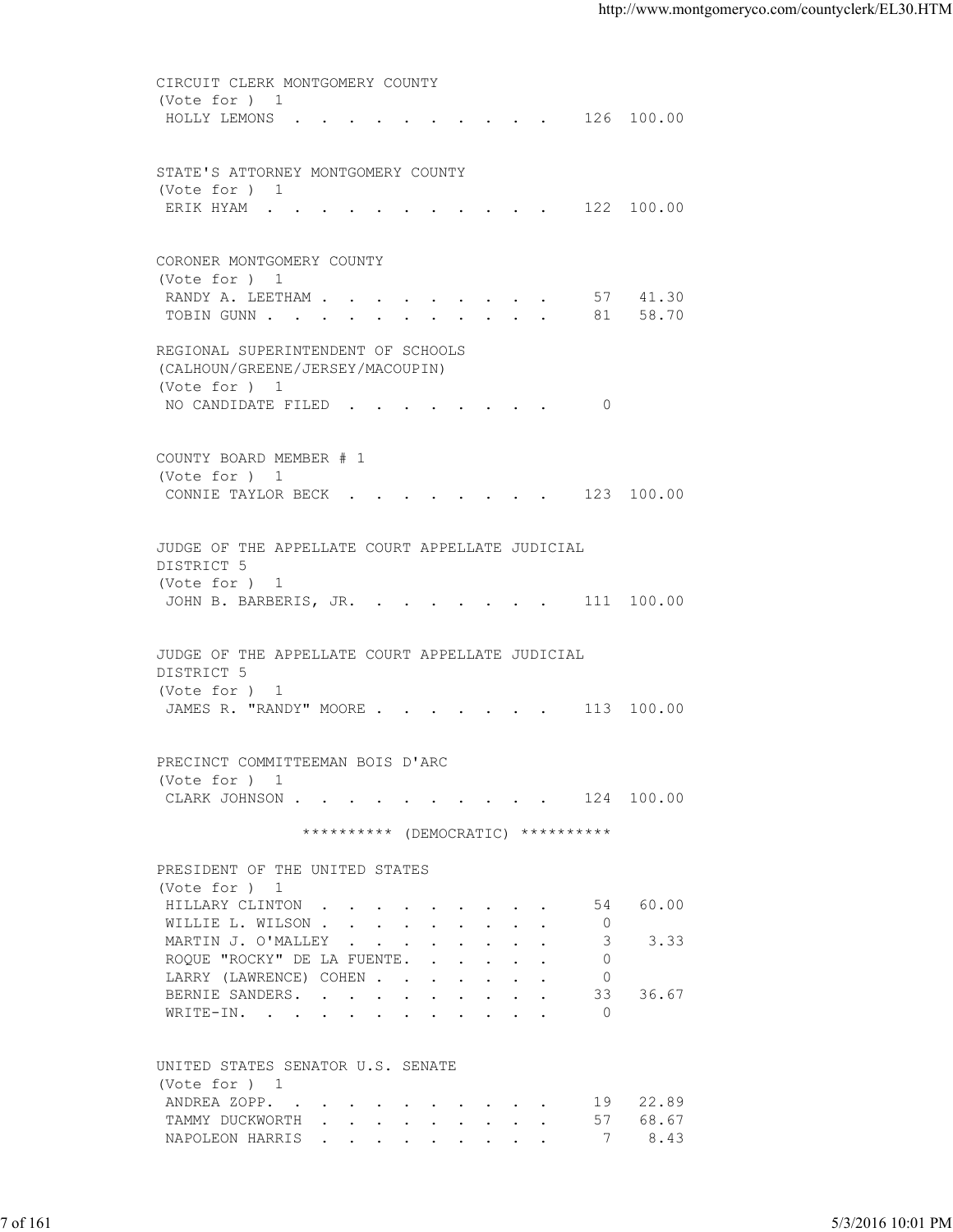| (Vote for ) 1<br>SUSANA MENDOZA. 82 100.00<br>REPRESENTATIVE IN CONGRESS FEDERAL CONGRESSIONAL DIST 13<br>(Vote for ) 1<br>MARK D. WICKLUND 78 100.00<br>DEL. NATIONAL NOMINATING CONVENTION FEDERAL<br>CONGRESSIONAL DIST 13<br>(Vote for ) 5<br>61 18.60<br>ANDY MANAR<br>36 10.98<br>CINDA KLICKNA<br>32<br>9.76<br>MICHAEL G. MATEJKA<br>34 10.37<br>DORIS JEAN TURNER.<br>7.32<br>RICK TERVEN.<br>24<br>JAROD HITCHINGS<br>36<br>10.98<br>4.88<br>NAOMI D. JAKOBSSON<br>16<br>4.57<br>AARON AMMONS<br>15<br>MATTHEW PASQUINI<br>6.10<br>20<br>PAMELLA GRONEMEYER<br>23<br>7.01<br>4.88<br>ZACHARY BRAUN<br>16<br>15<br>4.57<br>MARCEY GOLDSTEIN<br>REPRESENTATIVE IN THE GENERAL ASSEMBLY STATE<br>REPRESENTATIVE DIST 95<br>(Vote for ) 1<br>MIKE MATHIS. 80 100.00<br>CIRCUIT CLERK MONTGOMERY COUNTY<br>(Vote for ) 1<br>NO CANDIDATE FILED 0<br>STATE'S ATTORNEY MONTGOMERY COUNTY<br>(Vote for ) 1<br>CHRIS MATOUSH 82 100.00<br>CORONER MONTGOMERY COUNTY<br>(Vote for ) 1<br>BARBARA A. SCHMEDEKE. 74 100.00<br>REGIONAL SUPERINTENDENT OF SCHOOLS<br>(CALHOUN/GREENE/JERSEY/MACOUPIN)<br>(Vote for ) 1<br>MICHELLE MUELLER 4 100.00<br>COUNTY BOARD MEMBER # 1<br>(Vote for ) 1<br>NO CANDIDATE FILED 0<br>JUDGE OF THE APPELLATE COURT APPELLATE JUDICIAL |
|-------------------------------------------------------------------------------------------------------------------------------------------------------------------------------------------------------------------------------------------------------------------------------------------------------------------------------------------------------------------------------------------------------------------------------------------------------------------------------------------------------------------------------------------------------------------------------------------------------------------------------------------------------------------------------------------------------------------------------------------------------------------------------------------------------------------------------------------------------------------------------------------------------------------------------------------------------------------------------------------------------------------------------------------------------------------------------------------------------------------------------------------------------------------------------------------------------------------------------------------------------------------------|
|                                                                                                                                                                                                                                                                                                                                                                                                                                                                                                                                                                                                                                                                                                                                                                                                                                                                                                                                                                                                                                                                                                                                                                                                                                                                         |
|                                                                                                                                                                                                                                                                                                                                                                                                                                                                                                                                                                                                                                                                                                                                                                                                                                                                                                                                                                                                                                                                                                                                                                                                                                                                         |
|                                                                                                                                                                                                                                                                                                                                                                                                                                                                                                                                                                                                                                                                                                                                                                                                                                                                                                                                                                                                                                                                                                                                                                                                                                                                         |
|                                                                                                                                                                                                                                                                                                                                                                                                                                                                                                                                                                                                                                                                                                                                                                                                                                                                                                                                                                                                                                                                                                                                                                                                                                                                         |
|                                                                                                                                                                                                                                                                                                                                                                                                                                                                                                                                                                                                                                                                                                                                                                                                                                                                                                                                                                                                                                                                                                                                                                                                                                                                         |
|                                                                                                                                                                                                                                                                                                                                                                                                                                                                                                                                                                                                                                                                                                                                                                                                                                                                                                                                                                                                                                                                                                                                                                                                                                                                         |
|                                                                                                                                                                                                                                                                                                                                                                                                                                                                                                                                                                                                                                                                                                                                                                                                                                                                                                                                                                                                                                                                                                                                                                                                                                                                         |
|                                                                                                                                                                                                                                                                                                                                                                                                                                                                                                                                                                                                                                                                                                                                                                                                                                                                                                                                                                                                                                                                                                                                                                                                                                                                         |
|                                                                                                                                                                                                                                                                                                                                                                                                                                                                                                                                                                                                                                                                                                                                                                                                                                                                                                                                                                                                                                                                                                                                                                                                                                                                         |
|                                                                                                                                                                                                                                                                                                                                                                                                                                                                                                                                                                                                                                                                                                                                                                                                                                                                                                                                                                                                                                                                                                                                                                                                                                                                         |
|                                                                                                                                                                                                                                                                                                                                                                                                                                                                                                                                                                                                                                                                                                                                                                                                                                                                                                                                                                                                                                                                                                                                                                                                                                                                         |
|                                                                                                                                                                                                                                                                                                                                                                                                                                                                                                                                                                                                                                                                                                                                                                                                                                                                                                                                                                                                                                                                                                                                                                                                                                                                         |
|                                                                                                                                                                                                                                                                                                                                                                                                                                                                                                                                                                                                                                                                                                                                                                                                                                                                                                                                                                                                                                                                                                                                                                                                                                                                         |
|                                                                                                                                                                                                                                                                                                                                                                                                                                                                                                                                                                                                                                                                                                                                                                                                                                                                                                                                                                                                                                                                                                                                                                                                                                                                         |
|                                                                                                                                                                                                                                                                                                                                                                                                                                                                                                                                                                                                                                                                                                                                                                                                                                                                                                                                                                                                                                                                                                                                                                                                                                                                         |
|                                                                                                                                                                                                                                                                                                                                                                                                                                                                                                                                                                                                                                                                                                                                                                                                                                                                                                                                                                                                                                                                                                                                                                                                                                                                         |
|                                                                                                                                                                                                                                                                                                                                                                                                                                                                                                                                                                                                                                                                                                                                                                                                                                                                                                                                                                                                                                                                                                                                                                                                                                                                         |
|                                                                                                                                                                                                                                                                                                                                                                                                                                                                                                                                                                                                                                                                                                                                                                                                                                                                                                                                                                                                                                                                                                                                                                                                                                                                         |
|                                                                                                                                                                                                                                                                                                                                                                                                                                                                                                                                                                                                                                                                                                                                                                                                                                                                                                                                                                                                                                                                                                                                                                                                                                                                         |
|                                                                                                                                                                                                                                                                                                                                                                                                                                                                                                                                                                                                                                                                                                                                                                                                                                                                                                                                                                                                                                                                                                                                                                                                                                                                         |
|                                                                                                                                                                                                                                                                                                                                                                                                                                                                                                                                                                                                                                                                                                                                                                                                                                                                                                                                                                                                                                                                                                                                                                                                                                                                         |
|                                                                                                                                                                                                                                                                                                                                                                                                                                                                                                                                                                                                                                                                                                                                                                                                                                                                                                                                                                                                                                                                                                                                                                                                                                                                         |
|                                                                                                                                                                                                                                                                                                                                                                                                                                                                                                                                                                                                                                                                                                                                                                                                                                                                                                                                                                                                                                                                                                                                                                                                                                                                         |
|                                                                                                                                                                                                                                                                                                                                                                                                                                                                                                                                                                                                                                                                                                                                                                                                                                                                                                                                                                                                                                                                                                                                                                                                                                                                         |
|                                                                                                                                                                                                                                                                                                                                                                                                                                                                                                                                                                                                                                                                                                                                                                                                                                                                                                                                                                                                                                                                                                                                                                                                                                                                         |
|                                                                                                                                                                                                                                                                                                                                                                                                                                                                                                                                                                                                                                                                                                                                                                                                                                                                                                                                                                                                                                                                                                                                                                                                                                                                         |
|                                                                                                                                                                                                                                                                                                                                                                                                                                                                                                                                                                                                                                                                                                                                                                                                                                                                                                                                                                                                                                                                                                                                                                                                                                                                         |
|                                                                                                                                                                                                                                                                                                                                                                                                                                                                                                                                                                                                                                                                                                                                                                                                                                                                                                                                                                                                                                                                                                                                                                                                                                                                         |
|                                                                                                                                                                                                                                                                                                                                                                                                                                                                                                                                                                                                                                                                                                                                                                                                                                                                                                                                                                                                                                                                                                                                                                                                                                                                         |
|                                                                                                                                                                                                                                                                                                                                                                                                                                                                                                                                                                                                                                                                                                                                                                                                                                                                                                                                                                                                                                                                                                                                                                                                                                                                         |
|                                                                                                                                                                                                                                                                                                                                                                                                                                                                                                                                                                                                                                                                                                                                                                                                                                                                                                                                                                                                                                                                                                                                                                                                                                                                         |
|                                                                                                                                                                                                                                                                                                                                                                                                                                                                                                                                                                                                                                                                                                                                                                                                                                                                                                                                                                                                                                                                                                                                                                                                                                                                         |
|                                                                                                                                                                                                                                                                                                                                                                                                                                                                                                                                                                                                                                                                                                                                                                                                                                                                                                                                                                                                                                                                                                                                                                                                                                                                         |
|                                                                                                                                                                                                                                                                                                                                                                                                                                                                                                                                                                                                                                                                                                                                                                                                                                                                                                                                                                                                                                                                                                                                                                                                                                                                         |
|                                                                                                                                                                                                                                                                                                                                                                                                                                                                                                                                                                                                                                                                                                                                                                                                                                                                                                                                                                                                                                                                                                                                                                                                                                                                         |
|                                                                                                                                                                                                                                                                                                                                                                                                                                                                                                                                                                                                                                                                                                                                                                                                                                                                                                                                                                                                                                                                                                                                                                                                                                                                         |
|                                                                                                                                                                                                                                                                                                                                                                                                                                                                                                                                                                                                                                                                                                                                                                                                                                                                                                                                                                                                                                                                                                                                                                                                                                                                         |
|                                                                                                                                                                                                                                                                                                                                                                                                                                                                                                                                                                                                                                                                                                                                                                                                                                                                                                                                                                                                                                                                                                                                                                                                                                                                         |
|                                                                                                                                                                                                                                                                                                                                                                                                                                                                                                                                                                                                                                                                                                                                                                                                                                                                                                                                                                                                                                                                                                                                                                                                                                                                         |
|                                                                                                                                                                                                                                                                                                                                                                                                                                                                                                                                                                                                                                                                                                                                                                                                                                                                                                                                                                                                                                                                                                                                                                                                                                                                         |
|                                                                                                                                                                                                                                                                                                                                                                                                                                                                                                                                                                                                                                                                                                                                                                                                                                                                                                                                                                                                                                                                                                                                                                                                                                                                         |
|                                                                                                                                                                                                                                                                                                                                                                                                                                                                                                                                                                                                                                                                                                                                                                                                                                                                                                                                                                                                                                                                                                                                                                                                                                                                         |
|                                                                                                                                                                                                                                                                                                                                                                                                                                                                                                                                                                                                                                                                                                                                                                                                                                                                                                                                                                                                                                                                                                                                                                                                                                                                         |
|                                                                                                                                                                                                                                                                                                                                                                                                                                                                                                                                                                                                                                                                                                                                                                                                                                                                                                                                                                                                                                                                                                                                                                                                                                                                         |
|                                                                                                                                                                                                                                                                                                                                                                                                                                                                                                                                                                                                                                                                                                                                                                                                                                                                                                                                                                                                                                                                                                                                                                                                                                                                         |
| DISTRICT 5                                                                                                                                                                                                                                                                                                                                                                                                                                                                                                                                                                                                                                                                                                                                                                                                                                                                                                                                                                                                                                                                                                                                                                                                                                                              |
| (Vote for ) 1                                                                                                                                                                                                                                                                                                                                                                                                                                                                                                                                                                                                                                                                                                                                                                                                                                                                                                                                                                                                                                                                                                                                                                                                                                                           |
|                                                                                                                                                                                                                                                                                                                                                                                                                                                                                                                                                                                                                                                                                                                                                                                                                                                                                                                                                                                                                                                                                                                                                                                                                                                                         |
| 8 of 161<br>5/3/2016 10:01 PM                                                                                                                                                                                                                                                                                                                                                                                                                                                                                                                                                                                                                                                                                                                                                                                                                                                                                                                                                                                                                                                                                                                                                                                                                                           |
|                                                                                                                                                                                                                                                                                                                                                                                                                                                                                                                                                                                                                                                                                                                                                                                                                                                                                                                                                                                                                                                                                                                                                                                                                                                                         |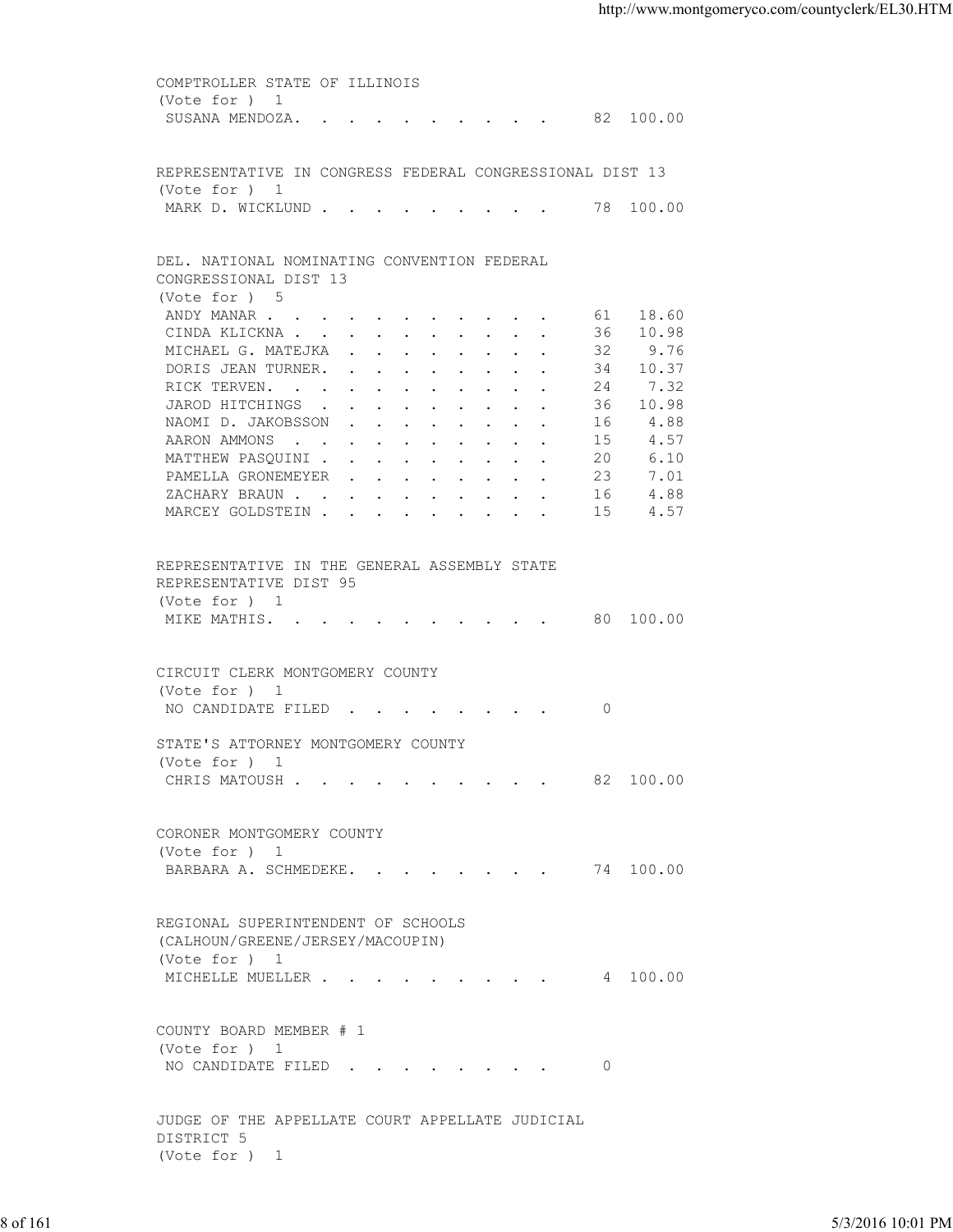BRAD K. BLEYER. . . . . . . . . . 75 100.00 JUDGE OF THE APPELLATE COURT APPELLATE JUDICIAL DISTRICT 5 (Vote for ) 1 JO BETH WEBER . . . . . . . . . . 73 100.00 PRECINCT COMMITTEEMAN BOIS D'ARC (Vote for ) 1 NO CANDIDATE FILED . . . . . . . . 0<br>WRITE-IN. . . . . . . . . . . . 12 100.00 WRITE-IN. . . . . . . . . . . PRECINCT REPORT MONTGOMERY COUNTY, ILLINOIS<br>RUN DATE:03/21/16 2016 GENERAL PRIMARY ELECTI 2016 GENERAL PRIMARY ELECTION RUN TIME:09:18 AM MARCH 15, 2016 STATISTICS 0301 BUTLER GROVE VOTES PERCENT REGISTERED VOTERS - TOTAL . . . . . . 566 REGISTERED VOTERS - REPUBLICAN . . . . 149 26.33<br>REGISTERED VOTERS - DEMOCRATIC . . . . 143 25.27 REGISTERED VOTERS - DEMOCRATIC . . . . 143 25.27 REGISTERED VOTERS - NONPARTISAN . . . . 57 10.07 BALLOTS CAST - TOTAL. . . . . . . . 362 BALLOTS CAST - REPUBLICAN . . . . . . 200 55.25<br>BALLOTS CAST - DEMOCRATIC . . . . . 107 29.56 BALLOTS CAST - DEMOCRATIC . . . . . . BALLOTS CAST - NONPARTISAN. . . . . . 55 15.19<br>BALLOTS CAST - BLANK. . . . . . . . 0 BALLOTS CAST - BLANK. . . . . . . . VOTER TURNOUT - TOTAL . . . . . . . . 63.96 VOTER TURNOUT - REPUBLICAN. . . . . . 134.23 VOTER TURNOUT - DEMOCRATIC. . . . . . 74.83 VOTER TURNOUT - NONPARTISAN . . . . . 96.49 VOTER TURNOUT - BLANK . . . . . \*\*\*\*\*\*\*\*\*\* (REPUBLICAN) \*\*\*\*\*\*\*\*\*\* PRESIDENT OF THE UNITED STATES (Vote for ) 1 JEB BUSH. . . . . . . . . . . . 0 CHRIS CHRISTIE. . . . . . . . . 0 DONALD J. TRUMP . . . . . . . . . . 85 42.93 TED CRUZ. . . . . . . . . . . . . 73 36.87<br>MARCO RUBIO. . . . . . . . . . . 12 6.06 MARCO RUBIO. . . . . . . . . . . 12 6.06 RAND PAUL . . . . . . . . . . . 0 CARLY FIORINA . . . . . . . . . . . 0 MIKE HUCKABEE . . . . . . . . . . 2 1.01 RICK SANTORUM . . . . . . . . . . 0 JOHN R. KASICH. . . . . . . . . . 26 13.13 BEN CARSON . . . . . . . . . . 0 UNITED STATES SENATOR U.S. SENATE (Vote for ) 1 JAMES T. MARTER . . . . . . . . . 67 37.22 MARK STEVEN KIRK . . . . . . . . . 113 62.78 9 of 161 5/3/2016 10:01 PM

 COMPTROLLER STATE OF ILLINOIS (Vote for ) 1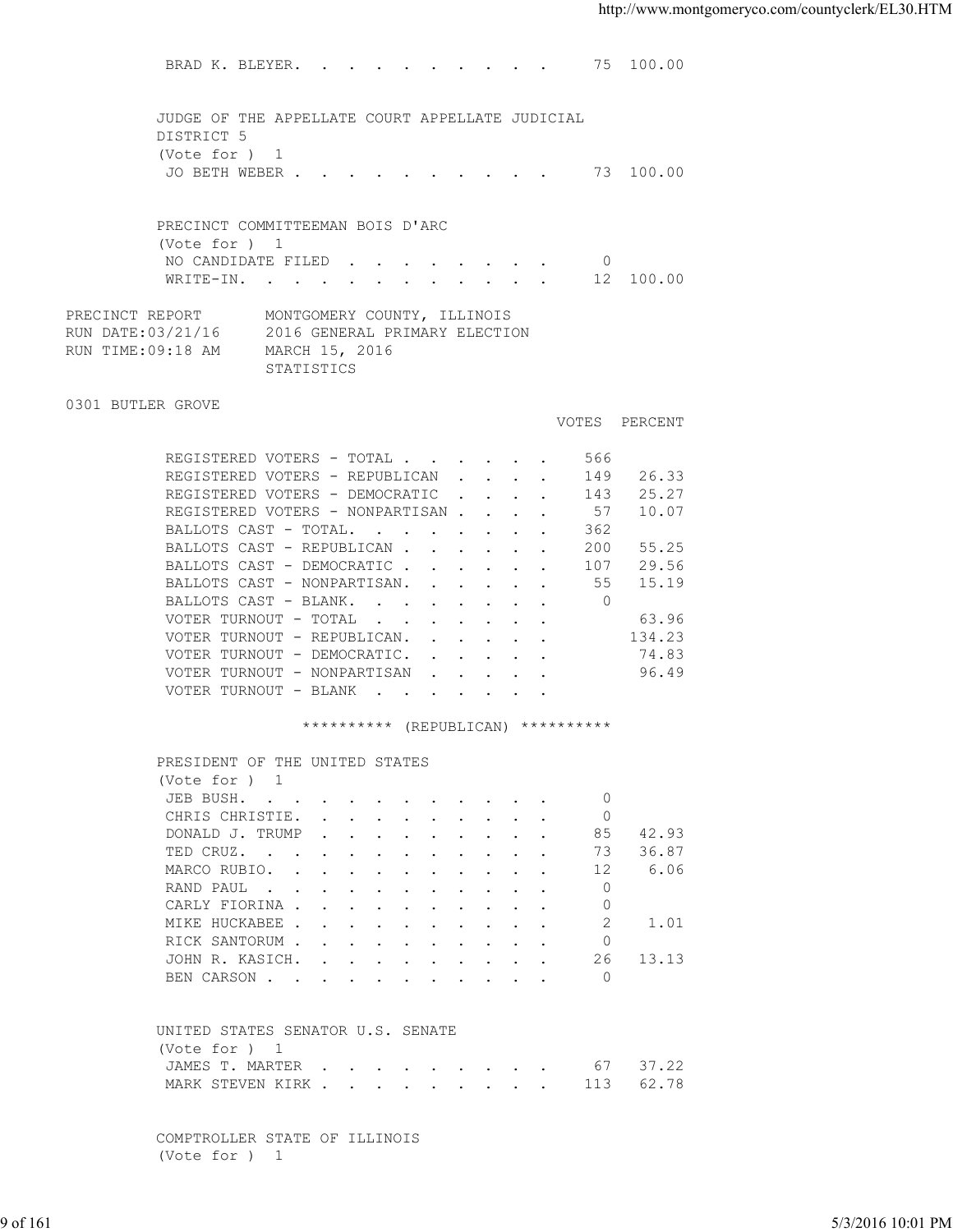LESLIE GEISSLER MUNGER . . . . . . . 152 100.00 REPRESENTATIVE IN CONGRESS FEDERAL CONGRESSIONAL DIST 13 (Vote for ) 1 RODNEY DAVIS . . . . . . . . . . . 157 84.86<br>FTHAN VANDERSAND . . . . . . . . . 28 15.14 ETHAN VANDERSAND . . . . . . . . . 28 DEL. NATIONAL NOMINATING CONVENTION FEDERAL CONGRESSIONAL DIST 13 (Vote for ) 3<br>ADAM M. BROWN . 4 . 80<br>4 . . . . . . . . . . . . . . . 6 1.20 MARTIN DAVIS . . . . . . . . . . . 6 GORDY HULTEN . . . . . . . . . . . 2 .40<br>TONI GAUEN . . . . . . . . . . . 58 11.62 TONI GAUEN . . . . . . . . . . . DOUG HARTMANN . . . . . . . . . . . 64 12.83 RAJA SADIQ . . . . . . . . . . . 52 10.42<br>JAMES KAMMER . . . . . . . . . . 64 12.83 JAMES KAMMER . . . . . . . . . . . 64 12.83<br>MARK STRANG. . . . . . . . . . . 57 11.42 MARK STRANG. . . . . . . . . . . . NICHOLAS KAMMER . . . . . . . . . 57 11.42<br>GREGORY G. STANEK. . . . . . . . . 3 .60 GREGORY G. STANEK. . . . . . . . . KRISTIN WILLIAMSON . . . . . . . . 2 . 40 MARK BALLARD . . . . . . . . . . . 3 .60<br>ALLEN "AL" DEUTSCH . . . . . . . . 1 .20 ALLEN "AL" DEUTSCH . . . . . . . . . 1 . 20 JOAN DYKSTRA . . . . . . . . . . . 1 . 20 00NNA GIERTZ . . . . . . . . . . . . 2 . 40<br>
STUART C. KING. . . . . . . . . . . . . 2 . 40<br>
JOHN H. ELDER . . . . . . . . . . . . . . 4 .80<br>
SUSAN GANT REYNOLDS . . . . . . . . . 2 .40<br>
CORY MARK JOBE. . . . . . . . . . 1 STUART C. KING. . . . . . . . . . . 2 . 40 JOHN H. ELDER . . . . . . . . . . . 4 .80<br>SUSAN GANT REYNOLDS . . . . . . . . 2 .40 SUSAN GANT REYNOLDS . . . . . . . . . 2 . 40<br>CORY MARK JOBE. . . . . . . . . . 18 3.61 CORY MARK JOBE. . . . . . . . . . 18 3.61<br>KEVIN J. BREHENY . . . . . . . . . 17 3.41 KEVIN J. BREHENY . . . . . . . . . . JOHN J. FARNEY. . . . . . . . . . 18 3.61 FREDERICK FLORETH. . . . . . . . . 5 1.00 JOHN BAMBENEK . . . . . . . . . . 0 TIMOTHY V. "TIM" JOHNSON . . . . . . 13 2.61<br>ROY HERTEL . . . . . . . . . . . 34 6.81 ROY HERTEL . . . . . . . . . . . . 34<br>MICHAEL McCORMICK. . . . . . . . . . . . . 10 MICHAEL MCCORMICK. . . . . . . . . 10 2.00 ALT. DEL. NATIONAL NOMINATING CONVENTION FEDERAL CONGRESSIONAL DIST 13 (Vote for ) 3 HEIDY P. CARRUTHERS . . . . . . . . 1 . 22 BRUCE KETTELKAMP . . . . . . . . . 7 1.52 JERROLD STOCKS. . . . . . . . . . 0 ROSANNA PULIDO. . . . . . . . . . . 58 12.58<br>KATHY SCATURRO. . . . . . . . . . 56 12.15 KATHY SCATURRO. . . . . . . . . . CYRIL STURM. . . . . . . . . . . . 56 12.15<br>JON W. RECTOR . . . . . . . . . . . 0 JON W. RECTOR . . . . . . . . . . CATHY RECTOR . . . . . . . . . . 0 ERIC BUSSELL . . . . . . . . . . 1 .22<br>SIDNEY ROHRSCHEIB. . . . . . . . 55 11.93 SIDNEY ROHRSCHEIB. . . . . . . . . 55 11.93<br>STANLEY PRATT . . . . . . . . . . 57 12.36 STANLEY PRATT . . . . . . . . . . . 57 12.36<br>STEVEN BAYES . . . . . . . . . . 56 12.15 STEVEN BAYES . . . . . . . . . . 56 12.15<br>CATHI COWAN. . . . . . . . . . . 2 .43 CATHI COWAN. . . . . . . . . . . . AMY MAHER . . . . . . . . . . . 1 . 22 DIANA WILLIAMS. . . . . . . . . . . 1 .22<br>DUSTIN PETERSON . . . . . . . . . 11 2.39 DUSTIN PETERSON . . . . . . . . . 11 2.39<br>JUSTIN SINNER . . . . . . . . . . 9 1.95 JUSTIN SINNER . . . . . . . . . . . 9 1.95<br>SEAN FITZGERREL . . . . . . . . . 11 2.39 SEAN FITZGERREL . . . . . . . . . 11<br>JERALD F. JACOBS . . . . . . . . . 4 JERALD F. JACOBS . . . . . . . . . 4 .87 STEPHEN S. HAURY . . . . . . . . . . 3 .65 TERRA R. PATIENT . . . . . . . . . 2 . 43 10 of 161 5/3/2016 10:01 PM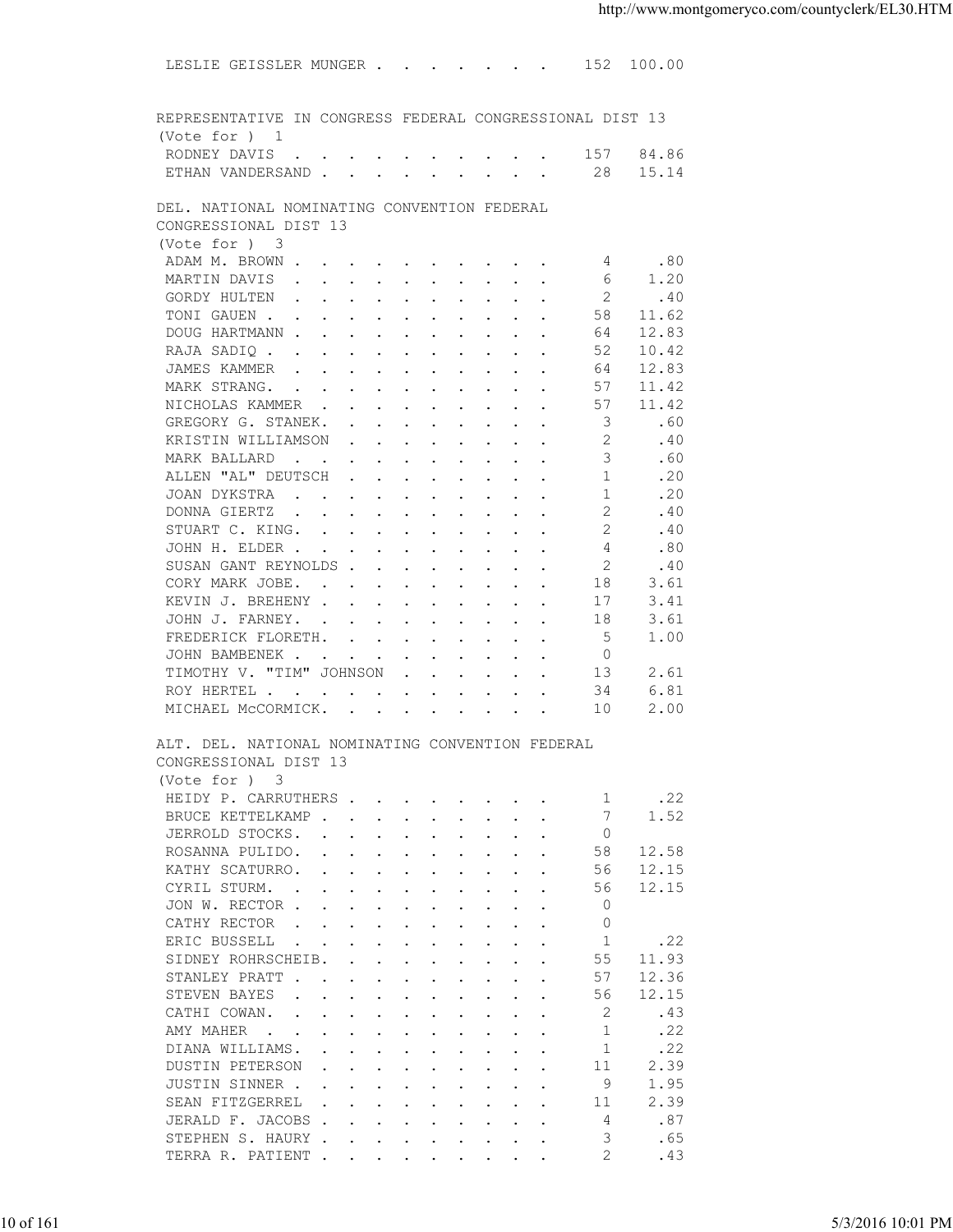| 3.90<br>SETH M. MCMILLAN<br>18<br>JAMES B. MCGUIRE 17<br>3.69<br>MICHAEL P. MURPHY. 31<br>6.72<br>REPRESENTATIVE IN THE GENERAL ASSEMBLY STATE<br>REPRESENTATIVE DIST 95<br>(Vote for ) 1<br>70 38.04<br>DENNIS J. SCOBBIE.<br>13 7.07<br>CHRISTOPHER M. HICKS.<br>AVERY BOURNE 101 54.89<br>CIRCUIT CLERK MONTGOMERY COUNTY<br>(Vote for ) 1<br>HOLLY LEMONS 170 100.00<br>STATE'S ATTORNEY MONTGOMERY COUNTY<br>(Vote for ) 1<br>ERIK HYAM 140 100.00<br>CORONER MONTGOMERY COUNTY<br>(Vote for ) 1<br>RANDY A. LEETHAM 120 68.97<br>TOBIN GUNN 54 31.03<br>COUNTY BOARD MEMBER # 1<br>(Vote for ) 1<br>CONNIE TAYLOR BECK 62 100.00<br>COUNTY BOARD MEMBER # 6<br>(Vote for ) 1<br>ROY L. HERTEL 100 100.00<br>JUDGE OF THE APPELLATE COURT APPELLATE JUDICIAL<br>DISTRICT 5<br>(Vote for ) 1<br>JOHN B. BARBERIS, JR. 128 100.00<br>JUDGE OF THE APPELLATE COURT APPELLATE JUDICIAL<br>DISTRICT 5<br>(Vote for ) 1<br>JAMES R. "RANDY" MOORE 133 100.00<br>PRECINCT COMMITTEEMAN BUTLER GROVE<br>(Vote for ) 1<br>NO CANDIDATE FILED 0<br>********** (DEMOCRATIC) **********<br>PRESIDENT OF THE UNITED STATES<br>(Vote for ) 1<br>HILLARY CLINTON 42 39.62<br>WILLIE L. WILSON<br>$\overline{0}$<br>MARTIN J. O'MALLEY 1<br>.94 |           | BRETT JACKSON<br>4<br>.87 |                   |
|--------------------------------------------------------------------------------------------------------------------------------------------------------------------------------------------------------------------------------------------------------------------------------------------------------------------------------------------------------------------------------------------------------------------------------------------------------------------------------------------------------------------------------------------------------------------------------------------------------------------------------------------------------------------------------------------------------------------------------------------------------------------------------------------------------------------------------------------------------------------------------------------------------------------------------------------------------------------------------------------------------------------------------------------------------------------------------------------------------------------------------------------------------------------------------------------------------------------------------------|-----------|---------------------------|-------------------|
|                                                                                                                                                                                                                                                                                                                                                                                                                                                                                                                                                                                                                                                                                                                                                                                                                                                                                                                                                                                                                                                                                                                                                                                                                                      |           |                           |                   |
|                                                                                                                                                                                                                                                                                                                                                                                                                                                                                                                                                                                                                                                                                                                                                                                                                                                                                                                                                                                                                                                                                                                                                                                                                                      |           |                           |                   |
|                                                                                                                                                                                                                                                                                                                                                                                                                                                                                                                                                                                                                                                                                                                                                                                                                                                                                                                                                                                                                                                                                                                                                                                                                                      |           |                           |                   |
|                                                                                                                                                                                                                                                                                                                                                                                                                                                                                                                                                                                                                                                                                                                                                                                                                                                                                                                                                                                                                                                                                                                                                                                                                                      |           |                           |                   |
|                                                                                                                                                                                                                                                                                                                                                                                                                                                                                                                                                                                                                                                                                                                                                                                                                                                                                                                                                                                                                                                                                                                                                                                                                                      |           |                           |                   |
|                                                                                                                                                                                                                                                                                                                                                                                                                                                                                                                                                                                                                                                                                                                                                                                                                                                                                                                                                                                                                                                                                                                                                                                                                                      |           |                           |                   |
|                                                                                                                                                                                                                                                                                                                                                                                                                                                                                                                                                                                                                                                                                                                                                                                                                                                                                                                                                                                                                                                                                                                                                                                                                                      |           |                           |                   |
|                                                                                                                                                                                                                                                                                                                                                                                                                                                                                                                                                                                                                                                                                                                                                                                                                                                                                                                                                                                                                                                                                                                                                                                                                                      |           |                           |                   |
|                                                                                                                                                                                                                                                                                                                                                                                                                                                                                                                                                                                                                                                                                                                                                                                                                                                                                                                                                                                                                                                                                                                                                                                                                                      |           |                           |                   |
|                                                                                                                                                                                                                                                                                                                                                                                                                                                                                                                                                                                                                                                                                                                                                                                                                                                                                                                                                                                                                                                                                                                                                                                                                                      |           |                           |                   |
|                                                                                                                                                                                                                                                                                                                                                                                                                                                                                                                                                                                                                                                                                                                                                                                                                                                                                                                                                                                                                                                                                                                                                                                                                                      |           |                           |                   |
|                                                                                                                                                                                                                                                                                                                                                                                                                                                                                                                                                                                                                                                                                                                                                                                                                                                                                                                                                                                                                                                                                                                                                                                                                                      |           |                           |                   |
|                                                                                                                                                                                                                                                                                                                                                                                                                                                                                                                                                                                                                                                                                                                                                                                                                                                                                                                                                                                                                                                                                                                                                                                                                                      |           |                           |                   |
|                                                                                                                                                                                                                                                                                                                                                                                                                                                                                                                                                                                                                                                                                                                                                                                                                                                                                                                                                                                                                                                                                                                                                                                                                                      |           |                           |                   |
|                                                                                                                                                                                                                                                                                                                                                                                                                                                                                                                                                                                                                                                                                                                                                                                                                                                                                                                                                                                                                                                                                                                                                                                                                                      |           |                           |                   |
|                                                                                                                                                                                                                                                                                                                                                                                                                                                                                                                                                                                                                                                                                                                                                                                                                                                                                                                                                                                                                                                                                                                                                                                                                                      |           |                           |                   |
|                                                                                                                                                                                                                                                                                                                                                                                                                                                                                                                                                                                                                                                                                                                                                                                                                                                                                                                                                                                                                                                                                                                                                                                                                                      |           |                           |                   |
|                                                                                                                                                                                                                                                                                                                                                                                                                                                                                                                                                                                                                                                                                                                                                                                                                                                                                                                                                                                                                                                                                                                                                                                                                                      |           |                           |                   |
|                                                                                                                                                                                                                                                                                                                                                                                                                                                                                                                                                                                                                                                                                                                                                                                                                                                                                                                                                                                                                                                                                                                                                                                                                                      |           |                           |                   |
|                                                                                                                                                                                                                                                                                                                                                                                                                                                                                                                                                                                                                                                                                                                                                                                                                                                                                                                                                                                                                                                                                                                                                                                                                                      |           |                           |                   |
|                                                                                                                                                                                                                                                                                                                                                                                                                                                                                                                                                                                                                                                                                                                                                                                                                                                                                                                                                                                                                                                                                                                                                                                                                                      |           |                           |                   |
|                                                                                                                                                                                                                                                                                                                                                                                                                                                                                                                                                                                                                                                                                                                                                                                                                                                                                                                                                                                                                                                                                                                                                                                                                                      |           |                           |                   |
|                                                                                                                                                                                                                                                                                                                                                                                                                                                                                                                                                                                                                                                                                                                                                                                                                                                                                                                                                                                                                                                                                                                                                                                                                                      |           |                           |                   |
|                                                                                                                                                                                                                                                                                                                                                                                                                                                                                                                                                                                                                                                                                                                                                                                                                                                                                                                                                                                                                                                                                                                                                                                                                                      |           |                           |                   |
|                                                                                                                                                                                                                                                                                                                                                                                                                                                                                                                                                                                                                                                                                                                                                                                                                                                                                                                                                                                                                                                                                                                                                                                                                                      |           |                           |                   |
|                                                                                                                                                                                                                                                                                                                                                                                                                                                                                                                                                                                                                                                                                                                                                                                                                                                                                                                                                                                                                                                                                                                                                                                                                                      |           |                           |                   |
|                                                                                                                                                                                                                                                                                                                                                                                                                                                                                                                                                                                                                                                                                                                                                                                                                                                                                                                                                                                                                                                                                                                                                                                                                                      |           |                           |                   |
|                                                                                                                                                                                                                                                                                                                                                                                                                                                                                                                                                                                                                                                                                                                                                                                                                                                                                                                                                                                                                                                                                                                                                                                                                                      |           |                           |                   |
|                                                                                                                                                                                                                                                                                                                                                                                                                                                                                                                                                                                                                                                                                                                                                                                                                                                                                                                                                                                                                                                                                                                                                                                                                                      |           |                           |                   |
|                                                                                                                                                                                                                                                                                                                                                                                                                                                                                                                                                                                                                                                                                                                                                                                                                                                                                                                                                                                                                                                                                                                                                                                                                                      |           |                           |                   |
|                                                                                                                                                                                                                                                                                                                                                                                                                                                                                                                                                                                                                                                                                                                                                                                                                                                                                                                                                                                                                                                                                                                                                                                                                                      |           |                           |                   |
|                                                                                                                                                                                                                                                                                                                                                                                                                                                                                                                                                                                                                                                                                                                                                                                                                                                                                                                                                                                                                                                                                                                                                                                                                                      |           |                           |                   |
|                                                                                                                                                                                                                                                                                                                                                                                                                                                                                                                                                                                                                                                                                                                                                                                                                                                                                                                                                                                                                                                                                                                                                                                                                                      |           |                           |                   |
|                                                                                                                                                                                                                                                                                                                                                                                                                                                                                                                                                                                                                                                                                                                                                                                                                                                                                                                                                                                                                                                                                                                                                                                                                                      |           |                           |                   |
|                                                                                                                                                                                                                                                                                                                                                                                                                                                                                                                                                                                                                                                                                                                                                                                                                                                                                                                                                                                                                                                                                                                                                                                                                                      |           |                           |                   |
|                                                                                                                                                                                                                                                                                                                                                                                                                                                                                                                                                                                                                                                                                                                                                                                                                                                                                                                                                                                                                                                                                                                                                                                                                                      |           |                           |                   |
|                                                                                                                                                                                                                                                                                                                                                                                                                                                                                                                                                                                                                                                                                                                                                                                                                                                                                                                                                                                                                                                                                                                                                                                                                                      |           |                           |                   |
|                                                                                                                                                                                                                                                                                                                                                                                                                                                                                                                                                                                                                                                                                                                                                                                                                                                                                                                                                                                                                                                                                                                                                                                                                                      |           |                           |                   |
|                                                                                                                                                                                                                                                                                                                                                                                                                                                                                                                                                                                                                                                                                                                                                                                                                                                                                                                                                                                                                                                                                                                                                                                                                                      |           |                           |                   |
|                                                                                                                                                                                                                                                                                                                                                                                                                                                                                                                                                                                                                                                                                                                                                                                                                                                                                                                                                                                                                                                                                                                                                                                                                                      |           |                           |                   |
|                                                                                                                                                                                                                                                                                                                                                                                                                                                                                                                                                                                                                                                                                                                                                                                                                                                                                                                                                                                                                                                                                                                                                                                                                                      |           |                           |                   |
|                                                                                                                                                                                                                                                                                                                                                                                                                                                                                                                                                                                                                                                                                                                                                                                                                                                                                                                                                                                                                                                                                                                                                                                                                                      |           |                           |                   |
|                                                                                                                                                                                                                                                                                                                                                                                                                                                                                                                                                                                                                                                                                                                                                                                                                                                                                                                                                                                                                                                                                                                                                                                                                                      |           |                           |                   |
|                                                                                                                                                                                                                                                                                                                                                                                                                                                                                                                                                                                                                                                                                                                                                                                                                                                                                                                                                                                                                                                                                                                                                                                                                                      |           |                           |                   |
|                                                                                                                                                                                                                                                                                                                                                                                                                                                                                                                                                                                                                                                                                                                                                                                                                                                                                                                                                                                                                                                                                                                                                                                                                                      |           |                           |                   |
|                                                                                                                                                                                                                                                                                                                                                                                                                                                                                                                                                                                                                                                                                                                                                                                                                                                                                                                                                                                                                                                                                                                                                                                                                                      |           |                           |                   |
|                                                                                                                                                                                                                                                                                                                                                                                                                                                                                                                                                                                                                                                                                                                                                                                                                                                                                                                                                                                                                                                                                                                                                                                                                                      |           |                           |                   |
|                                                                                                                                                                                                                                                                                                                                                                                                                                                                                                                                                                                                                                                                                                                                                                                                                                                                                                                                                                                                                                                                                                                                                                                                                                      |           |                           |                   |
|                                                                                                                                                                                                                                                                                                                                                                                                                                                                                                                                                                                                                                                                                                                                                                                                                                                                                                                                                                                                                                                                                                                                                                                                                                      |           |                           |                   |
|                                                                                                                                                                                                                                                                                                                                                                                                                                                                                                                                                                                                                                                                                                                                                                                                                                                                                                                                                                                                                                                                                                                                                                                                                                      |           |                           |                   |
|                                                                                                                                                                                                                                                                                                                                                                                                                                                                                                                                                                                                                                                                                                                                                                                                                                                                                                                                                                                                                                                                                                                                                                                                                                      |           |                           |                   |
|                                                                                                                                                                                                                                                                                                                                                                                                                                                                                                                                                                                                                                                                                                                                                                                                                                                                                                                                                                                                                                                                                                                                                                                                                                      |           |                           |                   |
|                                                                                                                                                                                                                                                                                                                                                                                                                                                                                                                                                                                                                                                                                                                                                                                                                                                                                                                                                                                                                                                                                                                                                                                                                                      |           |                           |                   |
|                                                                                                                                                                                                                                                                                                                                                                                                                                                                                                                                                                                                                                                                                                                                                                                                                                                                                                                                                                                                                                                                                                                                                                                                                                      |           |                           |                   |
|                                                                                                                                                                                                                                                                                                                                                                                                                                                                                                                                                                                                                                                                                                                                                                                                                                                                                                                                                                                                                                                                                                                                                                                                                                      |           |                           |                   |
|                                                                                                                                                                                                                                                                                                                                                                                                                                                                                                                                                                                                                                                                                                                                                                                                                                                                                                                                                                                                                                                                                                                                                                                                                                      |           |                           |                   |
|                                                                                                                                                                                                                                                                                                                                                                                                                                                                                                                                                                                                                                                                                                                                                                                                                                                                                                                                                                                                                                                                                                                                                                                                                                      |           |                           |                   |
|                                                                                                                                                                                                                                                                                                                                                                                                                                                                                                                                                                                                                                                                                                                                                                                                                                                                                                                                                                                                                                                                                                                                                                                                                                      |           |                           |                   |
|                                                                                                                                                                                                                                                                                                                                                                                                                                                                                                                                                                                                                                                                                                                                                                                                                                                                                                                                                                                                                                                                                                                                                                                                                                      |           |                           |                   |
|                                                                                                                                                                                                                                                                                                                                                                                                                                                                                                                                                                                                                                                                                                                                                                                                                                                                                                                                                                                                                                                                                                                                                                                                                                      | 11 of 161 |                           | 5/3/2016 10:01 PM |
|                                                                                                                                                                                                                                                                                                                                                                                                                                                                                                                                                                                                                                                                                                                                                                                                                                                                                                                                                                                                                                                                                                                                                                                                                                      |           |                           |                   |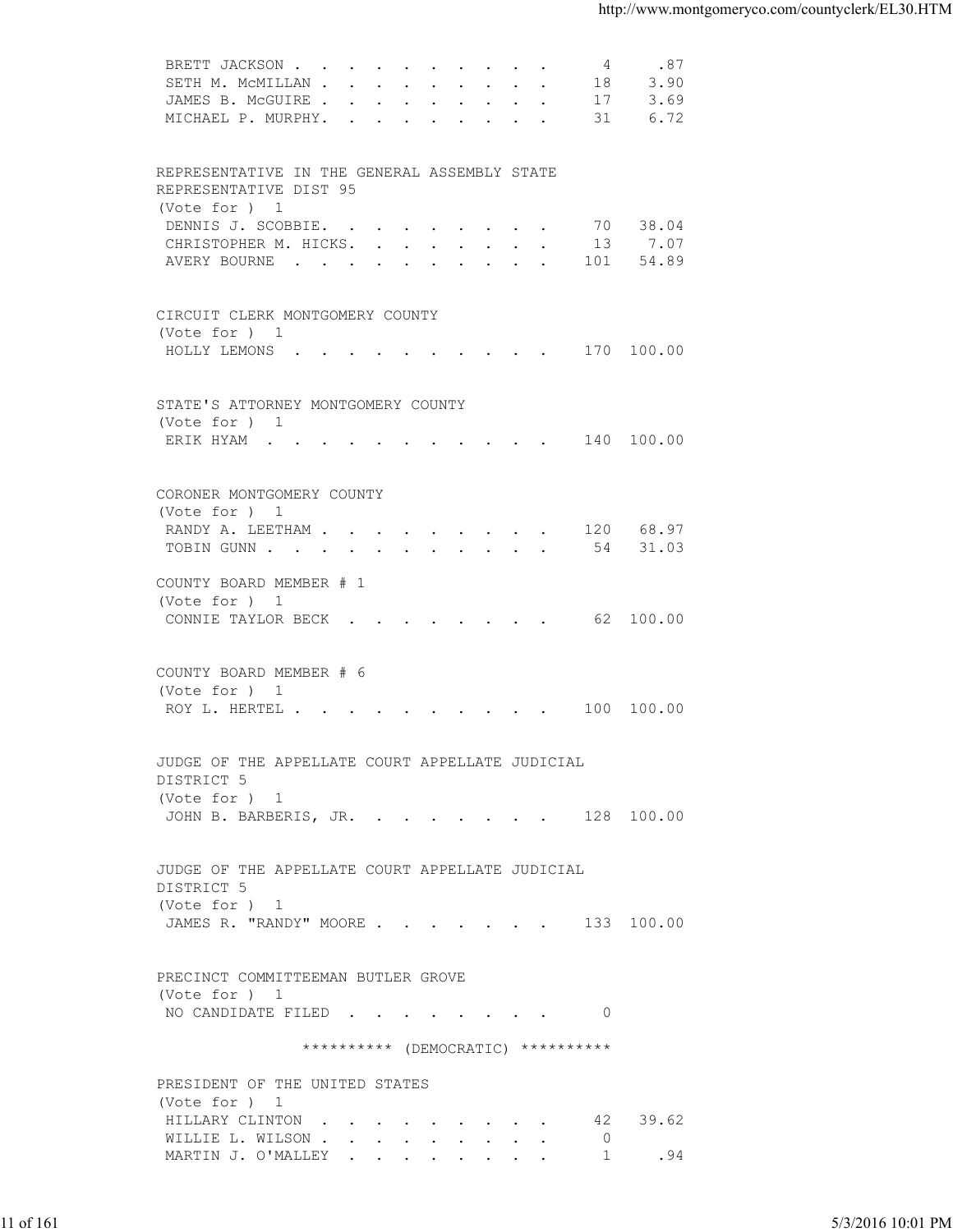|           | ROQUE "ROCKY" DE LA FUENTE.                              | $\circ$    |          |                   |
|-----------|----------------------------------------------------------|------------|----------|-------------------|
|           | LARRY (LAWRENCE) COHEN                                   | $\circ$    |          |                   |
|           | BERNIE SANDERS. 63 59.43                                 |            |          |                   |
|           | WRITE-IN.                                                | $\bigcirc$ |          |                   |
|           |                                                          |            |          |                   |
|           | UNITED STATES SENATOR U.S. SENATE                        |            |          |                   |
|           | (Vote for ) 1                                            |            |          |                   |
|           | ANDREA ZOPP. 23 27.71                                    |            |          |                   |
|           | TAMMY DUCKWORTH 50 60.24                                 |            |          |                   |
|           | NAPOLEON HARRIS 10 12.05                                 |            |          |                   |
|           |                                                          |            |          |                   |
|           | COMPTROLLER STATE OF ILLINOIS                            |            |          |                   |
|           | (Vote for ) 1                                            |            |          |                   |
|           | SUSANA MENDOZA. 78 100.00                                |            |          |                   |
|           |                                                          |            |          |                   |
|           | REPRESENTATIVE IN CONGRESS FEDERAL CONGRESSIONAL DIST 13 |            |          |                   |
|           | (Vote for ) 1                                            |            |          |                   |
|           | MARK D. WICKLUND 73 100.00                               |            |          |                   |
|           |                                                          |            |          |                   |
|           |                                                          |            |          |                   |
|           | DEL. NATIONAL NOMINATING CONVENTION FEDERAL              |            |          |                   |
|           | CONGRESSIONAL DIST 13                                    |            |          |                   |
|           | (Vote for ) 5                                            |            |          |                   |
|           | ANDY MANAR                                               |            | 57 14.96 |                   |
|           | CINDA KLICKNA                                            | 22         | 5.77     |                   |
|           | MICHAEL G. MATEJKA                                       | 26         | 6.82     |                   |
|           | DORIS JEAN TURNER.                                       | 23         | 6.04     |                   |
|           | RICK TERVEN.                                             | 19         | 4.99     |                   |
|           | JAROD HITCHINGS                                          | 15         | 3.94     |                   |
|           | NAOMI D. JAKOBSSON                                       | 31         | 8.14     |                   |
|           |                                                          |            |          |                   |
|           | AARON AMMONS                                             | 38         | 9.97     |                   |
|           | MATTHEW PASQUINI                                         | 45         | 11.81    |                   |
|           | PAMELLA GRONEMEYER                                       | 32         | 8.40     |                   |
|           | ZACHARY BRAUN                                            | 38         | 9.97     |                   |
|           | MARCEY GOLDSTEIN                                         | 35         | 9.19     |                   |
|           |                                                          |            |          |                   |
|           | REPRESENTATIVE IN THE GENERAL ASSEMBLY STATE             |            |          |                   |
|           | REPRESENTATIVE DIST 95                                   |            |          |                   |
|           | (Vote for ) 1                                            |            |          |                   |
|           | MIKE MATHIS. 80 100.00                                   |            |          |                   |
|           |                                                          |            |          |                   |
|           |                                                          |            |          |                   |
|           | CIRCUIT CLERK MONTGOMERY COUNTY                          |            |          |                   |
|           | (Vote for ) 1                                            |            |          |                   |
|           | NO CANDIDATE FILED 0                                     |            |          |                   |
|           | STATE'S ATTORNEY MONTGOMERY COUNTY                       |            |          |                   |
|           | (Vote for ) 1                                            |            |          |                   |
|           | CHRIS MATOUSH 81 100.00                                  |            |          |                   |
|           |                                                          |            |          |                   |
|           |                                                          |            |          |                   |
|           | CORONER MONTGOMERY COUNTY                                |            |          |                   |
|           | (Vote for ) 1                                            |            |          |                   |
|           | BARBARA A. SCHMEDEKE. 80 100.00                          |            |          |                   |
|           |                                                          |            |          |                   |
|           | COUNTY BOARD MEMBER # 1                                  |            |          |                   |
|           | (Vote for ) 1                                            |            |          |                   |
|           |                                                          |            |          |                   |
|           |                                                          |            |          |                   |
| 12 of 161 |                                                          |            |          | 5/3/2016 10:01 PM |
|           |                                                          |            |          |                   |
|           |                                                          |            |          |                   |
|           |                                                          |            |          |                   |
|           |                                                          |            |          |                   |
|           |                                                          |            |          |                   |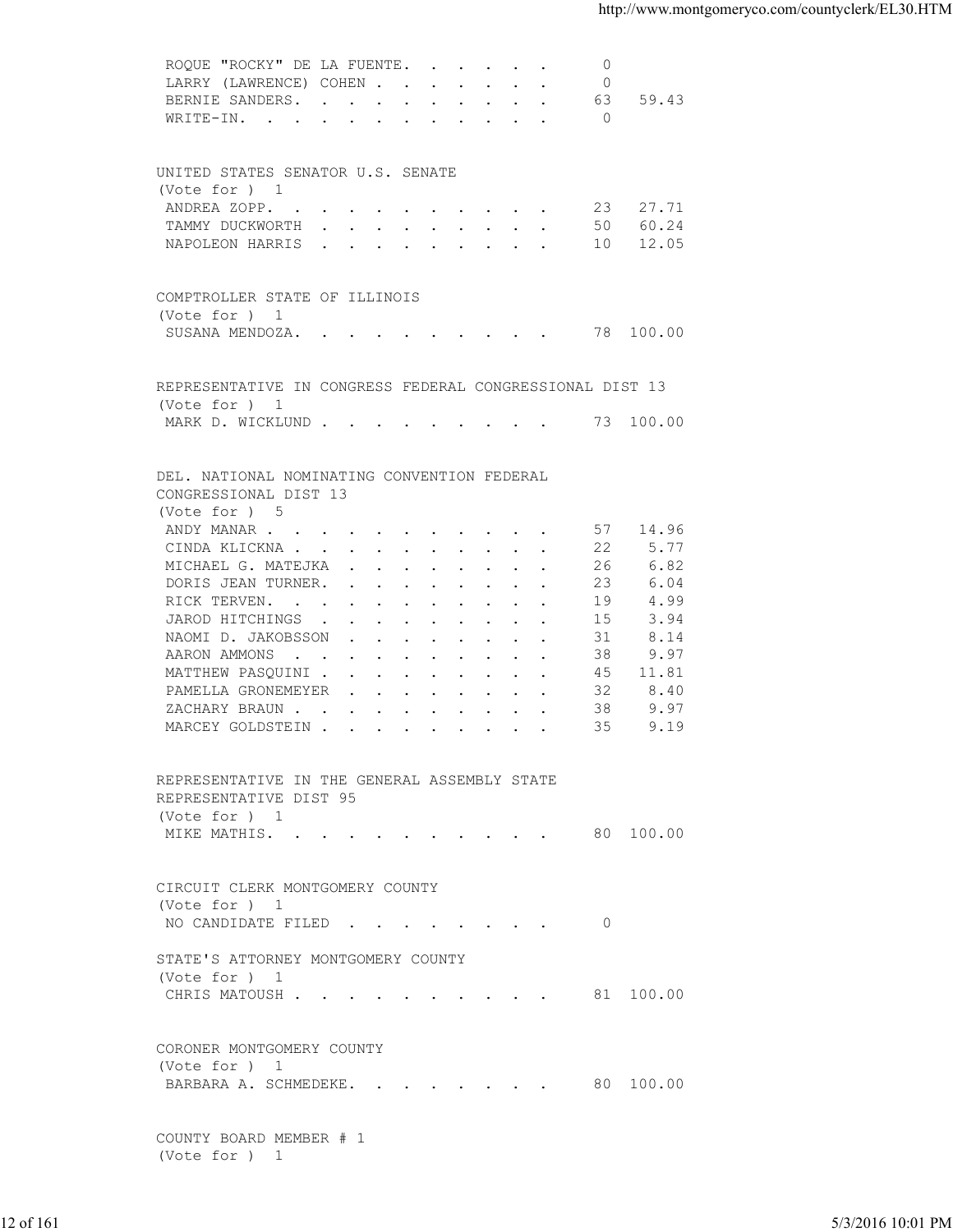NO CANDIDATE FILED . . . . . . . . 0 COUNTY BOARD MEMBER # 6 (Vote for ) 1 NO CANDIDATE FILED . . . . . . . . 0 JUDGE OF THE APPELLATE COURT APPELLATE JUDICIAL DISTRICT 5 (Vote for ) 1 BRAD K. BLEYER. . . . . . . . . . . 67 100.00 JUDGE OF THE APPELLATE COURT APPELLATE JUDICIAL DISTRICT 5 (Vote for ) 1 JO BETH WEBER . . . . . . . . . . . 68 100.00 PRECINCT COMMITTEEMAN BUTLER GROVE (Vote for ) 1 NO CANDIDATE FILED . . . . . . . . 0 \*\*\*\*\*\*\*\*\*\* (NONPARTISAN) \*\*\*\*\*\*\*\*\*\* HILLSBORO HIGH SCHOOL QUESTION HILLSBORO CUSD 3 (Vote for ) 1 YES . . . . . . . . . . . . . 145 41.43 NO. . . . . . . . . . . . . . 205 58.57 PRECINCT REPORT MONTGOMERY COUNTY, ILLINOIS RUN DATE:03/21/16 2016 GENERAL PRIMARY ELECTION RUN TIME:09:18 AM MARCH 15, 2016 STATISTICS 0401 EAST FORK 1 VOTES PERCENT REGISTERED VOTERS - TOTAL . . . . . . 674 REGISTERED VOTERS - REPUBLICAN . . . . 145 21.51 REGISTERED VOTERS - DEMOCRATIC . . . . 197 29.23 REGISTERED VOTERS - NONPARTISAN . . . . 46 6.82 BALLOTS CAST - TOTAL. . . . . . . . 390 BALLOTS CAST - REPUBLICAN . . . . . . 202 51.79<br>BALLOTS CAST - DEMOCRATIC . . . . . 145 37.18 BALLOTS CAST - DEMOCRATIC . . . . . . BALLOTS CAST - NONPARTISAN. . . . . . 43 11.03<br>BALLOTS CAST - BLANK. . . . . . . . 0 BALLOTS CAST - BLANK. . . . . . . . VOTER TURNOUT - TOTAL . . . . . . . . 57.86 VOTER TURNOUT - REPUBLICAN. . . . . . 139.31 VOTER TURNOUT - DEMOCRATIC. . . . . . 73.60 VOTER TURNOUT - NONPARTISAN . . . . . 93.48 VOTER TURNOUT - BLANK . . . . . . . \*\*\*\*\*\*\*\*\*\* (REPUBLICAN) \*\*\*\*\*\*\*\*\*\* PRESIDENT OF THE UNITED STATES (Vote for ) 1 JEB BUSH. . . . . . . . . . . . . 1 .51 CHRIS CHRISTIE. . . . . . . . . 0 DONALD J. TRUMP . . . . . . . . . 88 44.90 13 of 161 5/3/2016 10:01 PM

TED CRUZ. . . . . . . . . . . . . 78 39.80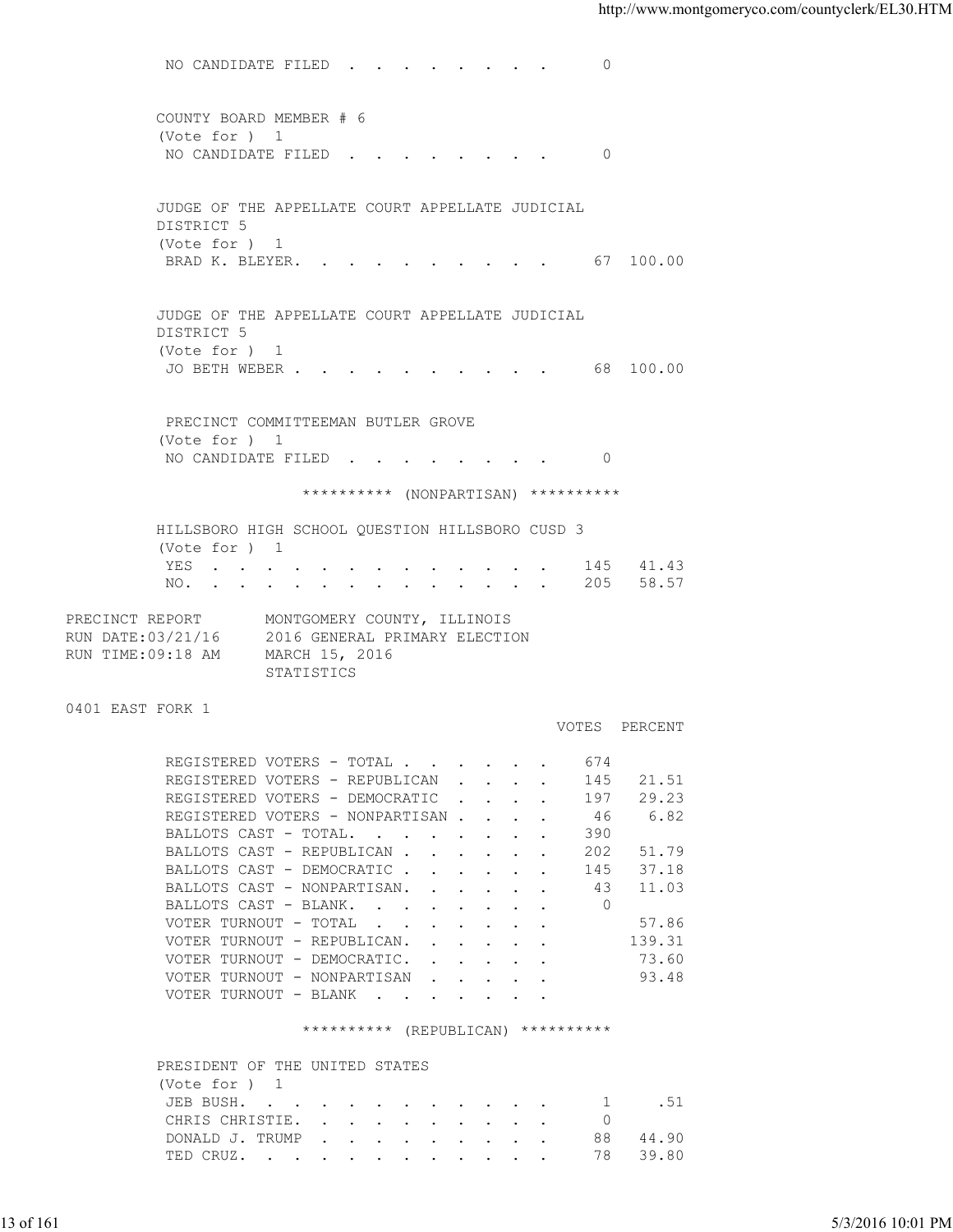| 3.06                                                     |
|----------------------------------------------------------|
| 1.02                                                     |
|                                                          |
| .51                                                      |
| 8.67                                                     |
| 1.53                                                     |
|                                                          |
|                                                          |
|                                                          |
|                                                          |
| 64 37.87                                                 |
| 62.13                                                    |
|                                                          |
|                                                          |
|                                                          |
| LESLIE GEISSLER MUNGER 141 100.00                        |
|                                                          |
|                                                          |
| REPRESENTATIVE IN CONGRESS FEDERAL CONGRESSIONAL DIST 13 |
| 145 82.86                                                |
| 17.14                                                    |
|                                                          |
|                                                          |
|                                                          |
|                                                          |
| .85                                                      |
| .64                                                      |
| .42<br>12.71                                             |
| 15.04                                                    |
| 11.23                                                    |
| 12.50                                                    |
| 12.08                                                    |
| 11.86                                                    |
|                                                          |
|                                                          |
| .42<br>.42                                               |
| .42                                                      |
| .42                                                      |
| 1.27                                                     |
| 1.27                                                     |
| .85                                                      |
| 2.75                                                     |
| 2.75                                                     |
| 2.75                                                     |
| .85                                                      |
| .42<br>1.06                                              |
| 5.08                                                     |
| 1.91                                                     |
|                                                          |
|                                                          |
|                                                          |
|                                                          |
| .24                                                      |
| .71                                                      |
| .24                                                      |
| 13.41                                                    |
|                                                          |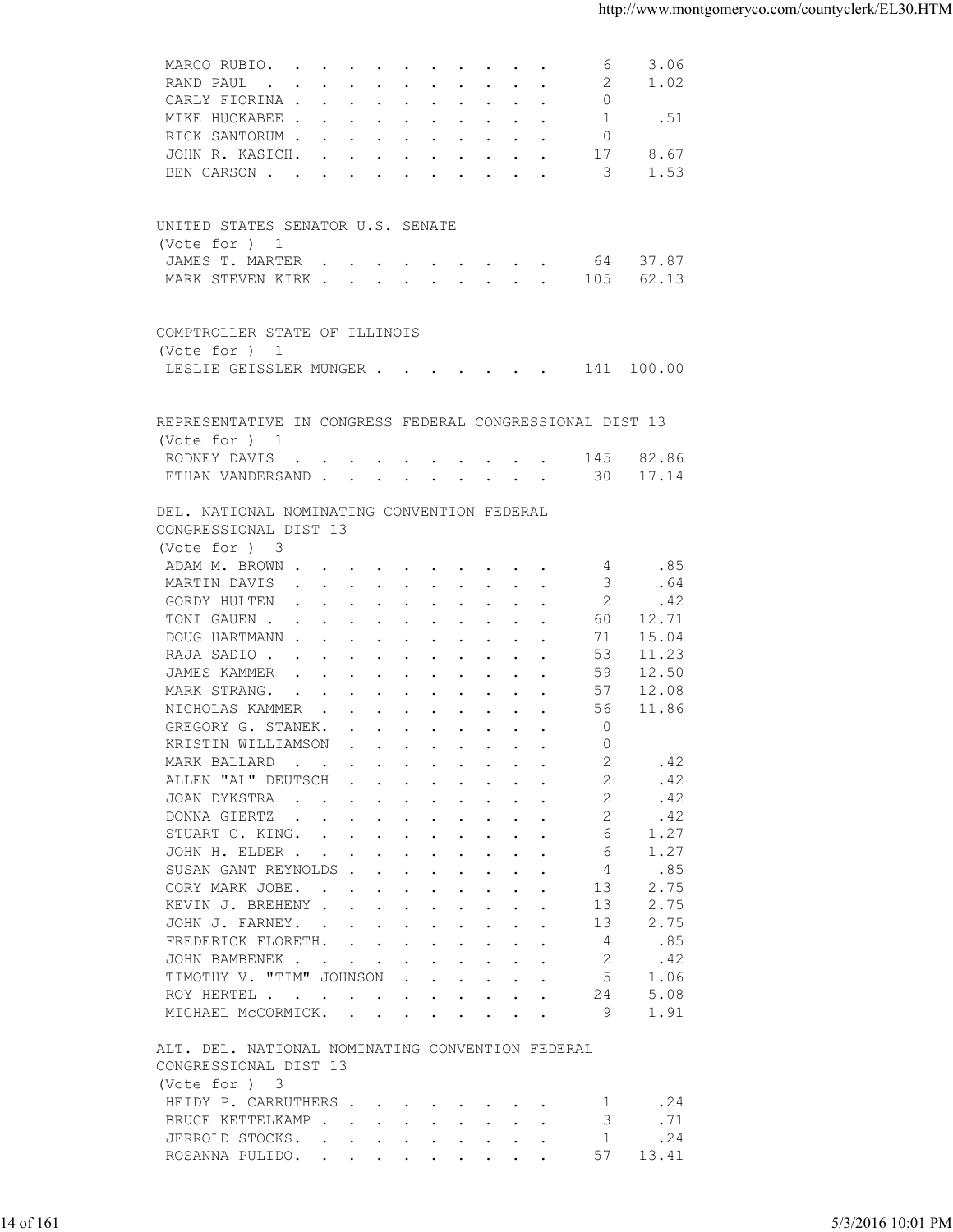| 13.41<br>CYRIL STURM.<br>57<br>$\mathbf{r}$ , and $\mathbf{r}$ , and $\mathbf{r}$ , and $\mathbf{r}$ , and $\mathbf{r}$<br>1<br>JON W. RECTOR<br>.24<br>CATHY RECTOR<br>$\circ$<br>3<br>.71<br>ERIC BUSSELL<br>12.00<br>SIDNEY ROHRSCHEIB.<br>51<br>STANLEY PRATT<br>56<br>13.18<br>13.65<br>STEVEN BAYES<br>58<br>CATHI COWAN.<br>0<br>AMY MAHER<br>1<br>.24<br>3<br>.71<br>DIANA WILLIAMS.<br>3<br>DUSTIN PETERSON<br>.71<br>JUSTIN SINNER<br>4<br>.94<br>2<br>SEAN FITZGERREL<br>.47<br>5<br>JERALD F. JACOBS<br>1.18<br>STEPHEN S. HAURY<br>6<br>1.41<br>.94<br>TERRA R. PATIENT<br>4<br>BRETT JACKSON<br>1<br>.24<br>2.82<br>SETH M. MCMILLAN<br>12<br>3.06<br>JAMES B. MCGUIRE<br>13<br>4.24<br>MICHAEL P. MURPHY.<br>18<br>REPRESENTATIVE IN THE GENERAL ASSEMBLY STATE<br>REPRESENTATIVE DIST 95<br>(Vote for ) 1<br>DENNIS J. SCOBBIE.<br>73 40.78<br>11.17<br>CHRISTOPHER M. HICKS.<br>20<br>48.04<br>AVERY BOURNE<br>86<br>CIRCUIT CLERK MONTGOMERY COUNTY<br>(Vote for ) 1<br>HOLLY LEMONS 166 100.00<br>STATE'S ATTORNEY MONTGOMERY COUNTY<br>(Vote for ) 1<br>138 100.00<br>ERIK HYAM<br>CORONER MONTGOMERY COUNTY<br>(Vote for ) 1<br>RANDY A. LEETHAM 119 68.39<br>TOBIN GUNN 55 31.61<br>COUNTY BOARD MEMBER # 3<br>(Vote for ) 1<br>KIRBY K. FURNESS 16 100.00<br>COUNTY BOARD MEMBER # 4<br>(Vote for ) 1<br>NO CANDIDATE FILED 0<br>JUDGE OF THE APPELLATE COURT APPELLATE JUDICIAL<br>DISTRICT 5<br>(Vote for ) 1<br>JOHN B. BARBERIS, JR. 138 100.00<br>5/3/2016 10:01 PM | 15 of 161 |  |
|-------------------------------------------------------------------------------------------------------------------------------------------------------------------------------------------------------------------------------------------------------------------------------------------------------------------------------------------------------------------------------------------------------------------------------------------------------------------------------------------------------------------------------------------------------------------------------------------------------------------------------------------------------------------------------------------------------------------------------------------------------------------------------------------------------------------------------------------------------------------------------------------------------------------------------------------------------------------------------------------------------------------------------------------------------------------------------------------------------------------------------------------------------------------------------------------------------------------------------------------------------------------------------------------------------------------------------------------------------------------------------------------------------------------------------------------------------------------------------------------------|-----------|--|
|                                                                                                                                                                                                                                                                                                                                                                                                                                                                                                                                                                                                                                                                                                                                                                                                                                                                                                                                                                                                                                                                                                                                                                                                                                                                                                                                                                                                                                                                                                 |           |  |
|                                                                                                                                                                                                                                                                                                                                                                                                                                                                                                                                                                                                                                                                                                                                                                                                                                                                                                                                                                                                                                                                                                                                                                                                                                                                                                                                                                                                                                                                                                 |           |  |
|                                                                                                                                                                                                                                                                                                                                                                                                                                                                                                                                                                                                                                                                                                                                                                                                                                                                                                                                                                                                                                                                                                                                                                                                                                                                                                                                                                                                                                                                                                 |           |  |
|                                                                                                                                                                                                                                                                                                                                                                                                                                                                                                                                                                                                                                                                                                                                                                                                                                                                                                                                                                                                                                                                                                                                                                                                                                                                                                                                                                                                                                                                                                 |           |  |
|                                                                                                                                                                                                                                                                                                                                                                                                                                                                                                                                                                                                                                                                                                                                                                                                                                                                                                                                                                                                                                                                                                                                                                                                                                                                                                                                                                                                                                                                                                 |           |  |
|                                                                                                                                                                                                                                                                                                                                                                                                                                                                                                                                                                                                                                                                                                                                                                                                                                                                                                                                                                                                                                                                                                                                                                                                                                                                                                                                                                                                                                                                                                 |           |  |
|                                                                                                                                                                                                                                                                                                                                                                                                                                                                                                                                                                                                                                                                                                                                                                                                                                                                                                                                                                                                                                                                                                                                                                                                                                                                                                                                                                                                                                                                                                 |           |  |
|                                                                                                                                                                                                                                                                                                                                                                                                                                                                                                                                                                                                                                                                                                                                                                                                                                                                                                                                                                                                                                                                                                                                                                                                                                                                                                                                                                                                                                                                                                 |           |  |
|                                                                                                                                                                                                                                                                                                                                                                                                                                                                                                                                                                                                                                                                                                                                                                                                                                                                                                                                                                                                                                                                                                                                                                                                                                                                                                                                                                                                                                                                                                 |           |  |
|                                                                                                                                                                                                                                                                                                                                                                                                                                                                                                                                                                                                                                                                                                                                                                                                                                                                                                                                                                                                                                                                                                                                                                                                                                                                                                                                                                                                                                                                                                 |           |  |
|                                                                                                                                                                                                                                                                                                                                                                                                                                                                                                                                                                                                                                                                                                                                                                                                                                                                                                                                                                                                                                                                                                                                                                                                                                                                                                                                                                                                                                                                                                 |           |  |
|                                                                                                                                                                                                                                                                                                                                                                                                                                                                                                                                                                                                                                                                                                                                                                                                                                                                                                                                                                                                                                                                                                                                                                                                                                                                                                                                                                                                                                                                                                 |           |  |
|                                                                                                                                                                                                                                                                                                                                                                                                                                                                                                                                                                                                                                                                                                                                                                                                                                                                                                                                                                                                                                                                                                                                                                                                                                                                                                                                                                                                                                                                                                 |           |  |
|                                                                                                                                                                                                                                                                                                                                                                                                                                                                                                                                                                                                                                                                                                                                                                                                                                                                                                                                                                                                                                                                                                                                                                                                                                                                                                                                                                                                                                                                                                 |           |  |
|                                                                                                                                                                                                                                                                                                                                                                                                                                                                                                                                                                                                                                                                                                                                                                                                                                                                                                                                                                                                                                                                                                                                                                                                                                                                                                                                                                                                                                                                                                 |           |  |
|                                                                                                                                                                                                                                                                                                                                                                                                                                                                                                                                                                                                                                                                                                                                                                                                                                                                                                                                                                                                                                                                                                                                                                                                                                                                                                                                                                                                                                                                                                 |           |  |
|                                                                                                                                                                                                                                                                                                                                                                                                                                                                                                                                                                                                                                                                                                                                                                                                                                                                                                                                                                                                                                                                                                                                                                                                                                                                                                                                                                                                                                                                                                 |           |  |
|                                                                                                                                                                                                                                                                                                                                                                                                                                                                                                                                                                                                                                                                                                                                                                                                                                                                                                                                                                                                                                                                                                                                                                                                                                                                                                                                                                                                                                                                                                 |           |  |
|                                                                                                                                                                                                                                                                                                                                                                                                                                                                                                                                                                                                                                                                                                                                                                                                                                                                                                                                                                                                                                                                                                                                                                                                                                                                                                                                                                                                                                                                                                 |           |  |
|                                                                                                                                                                                                                                                                                                                                                                                                                                                                                                                                                                                                                                                                                                                                                                                                                                                                                                                                                                                                                                                                                                                                                                                                                                                                                                                                                                                                                                                                                                 |           |  |
|                                                                                                                                                                                                                                                                                                                                                                                                                                                                                                                                                                                                                                                                                                                                                                                                                                                                                                                                                                                                                                                                                                                                                                                                                                                                                                                                                                                                                                                                                                 |           |  |
|                                                                                                                                                                                                                                                                                                                                                                                                                                                                                                                                                                                                                                                                                                                                                                                                                                                                                                                                                                                                                                                                                                                                                                                                                                                                                                                                                                                                                                                                                                 |           |  |
|                                                                                                                                                                                                                                                                                                                                                                                                                                                                                                                                                                                                                                                                                                                                                                                                                                                                                                                                                                                                                                                                                                                                                                                                                                                                                                                                                                                                                                                                                                 |           |  |
|                                                                                                                                                                                                                                                                                                                                                                                                                                                                                                                                                                                                                                                                                                                                                                                                                                                                                                                                                                                                                                                                                                                                                                                                                                                                                                                                                                                                                                                                                                 |           |  |
|                                                                                                                                                                                                                                                                                                                                                                                                                                                                                                                                                                                                                                                                                                                                                                                                                                                                                                                                                                                                                                                                                                                                                                                                                                                                                                                                                                                                                                                                                                 |           |  |
|                                                                                                                                                                                                                                                                                                                                                                                                                                                                                                                                                                                                                                                                                                                                                                                                                                                                                                                                                                                                                                                                                                                                                                                                                                                                                                                                                                                                                                                                                                 |           |  |
|                                                                                                                                                                                                                                                                                                                                                                                                                                                                                                                                                                                                                                                                                                                                                                                                                                                                                                                                                                                                                                                                                                                                                                                                                                                                                                                                                                                                                                                                                                 |           |  |
|                                                                                                                                                                                                                                                                                                                                                                                                                                                                                                                                                                                                                                                                                                                                                                                                                                                                                                                                                                                                                                                                                                                                                                                                                                                                                                                                                                                                                                                                                                 |           |  |
|                                                                                                                                                                                                                                                                                                                                                                                                                                                                                                                                                                                                                                                                                                                                                                                                                                                                                                                                                                                                                                                                                                                                                                                                                                                                                                                                                                                                                                                                                                 |           |  |
|                                                                                                                                                                                                                                                                                                                                                                                                                                                                                                                                                                                                                                                                                                                                                                                                                                                                                                                                                                                                                                                                                                                                                                                                                                                                                                                                                                                                                                                                                                 |           |  |
|                                                                                                                                                                                                                                                                                                                                                                                                                                                                                                                                                                                                                                                                                                                                                                                                                                                                                                                                                                                                                                                                                                                                                                                                                                                                                                                                                                                                                                                                                                 |           |  |
|                                                                                                                                                                                                                                                                                                                                                                                                                                                                                                                                                                                                                                                                                                                                                                                                                                                                                                                                                                                                                                                                                                                                                                                                                                                                                                                                                                                                                                                                                                 |           |  |
|                                                                                                                                                                                                                                                                                                                                                                                                                                                                                                                                                                                                                                                                                                                                                                                                                                                                                                                                                                                                                                                                                                                                                                                                                                                                                                                                                                                                                                                                                                 |           |  |
|                                                                                                                                                                                                                                                                                                                                                                                                                                                                                                                                                                                                                                                                                                                                                                                                                                                                                                                                                                                                                                                                                                                                                                                                                                                                                                                                                                                                                                                                                                 |           |  |
|                                                                                                                                                                                                                                                                                                                                                                                                                                                                                                                                                                                                                                                                                                                                                                                                                                                                                                                                                                                                                                                                                                                                                                                                                                                                                                                                                                                                                                                                                                 |           |  |
|                                                                                                                                                                                                                                                                                                                                                                                                                                                                                                                                                                                                                                                                                                                                                                                                                                                                                                                                                                                                                                                                                                                                                                                                                                                                                                                                                                                                                                                                                                 |           |  |
|                                                                                                                                                                                                                                                                                                                                                                                                                                                                                                                                                                                                                                                                                                                                                                                                                                                                                                                                                                                                                                                                                                                                                                                                                                                                                                                                                                                                                                                                                                 |           |  |
|                                                                                                                                                                                                                                                                                                                                                                                                                                                                                                                                                                                                                                                                                                                                                                                                                                                                                                                                                                                                                                                                                                                                                                                                                                                                                                                                                                                                                                                                                                 |           |  |
|                                                                                                                                                                                                                                                                                                                                                                                                                                                                                                                                                                                                                                                                                                                                                                                                                                                                                                                                                                                                                                                                                                                                                                                                                                                                                                                                                                                                                                                                                                 |           |  |
|                                                                                                                                                                                                                                                                                                                                                                                                                                                                                                                                                                                                                                                                                                                                                                                                                                                                                                                                                                                                                                                                                                                                                                                                                                                                                                                                                                                                                                                                                                 |           |  |
|                                                                                                                                                                                                                                                                                                                                                                                                                                                                                                                                                                                                                                                                                                                                                                                                                                                                                                                                                                                                                                                                                                                                                                                                                                                                                                                                                                                                                                                                                                 |           |  |
|                                                                                                                                                                                                                                                                                                                                                                                                                                                                                                                                                                                                                                                                                                                                                                                                                                                                                                                                                                                                                                                                                                                                                                                                                                                                                                                                                                                                                                                                                                 |           |  |
|                                                                                                                                                                                                                                                                                                                                                                                                                                                                                                                                                                                                                                                                                                                                                                                                                                                                                                                                                                                                                                                                                                                                                                                                                                                                                                                                                                                                                                                                                                 |           |  |
|                                                                                                                                                                                                                                                                                                                                                                                                                                                                                                                                                                                                                                                                                                                                                                                                                                                                                                                                                                                                                                                                                                                                                                                                                                                                                                                                                                                                                                                                                                 |           |  |
|                                                                                                                                                                                                                                                                                                                                                                                                                                                                                                                                                                                                                                                                                                                                                                                                                                                                                                                                                                                                                                                                                                                                                                                                                                                                                                                                                                                                                                                                                                 |           |  |
|                                                                                                                                                                                                                                                                                                                                                                                                                                                                                                                                                                                                                                                                                                                                                                                                                                                                                                                                                                                                                                                                                                                                                                                                                                                                                                                                                                                                                                                                                                 |           |  |
|                                                                                                                                                                                                                                                                                                                                                                                                                                                                                                                                                                                                                                                                                                                                                                                                                                                                                                                                                                                                                                                                                                                                                                                                                                                                                                                                                                                                                                                                                                 |           |  |
|                                                                                                                                                                                                                                                                                                                                                                                                                                                                                                                                                                                                                                                                                                                                                                                                                                                                                                                                                                                                                                                                                                                                                                                                                                                                                                                                                                                                                                                                                                 |           |  |
|                                                                                                                                                                                                                                                                                                                                                                                                                                                                                                                                                                                                                                                                                                                                                                                                                                                                                                                                                                                                                                                                                                                                                                                                                                                                                                                                                                                                                                                                                                 |           |  |
|                                                                                                                                                                                                                                                                                                                                                                                                                                                                                                                                                                                                                                                                                                                                                                                                                                                                                                                                                                                                                                                                                                                                                                                                                                                                                                                                                                                                                                                                                                 |           |  |
|                                                                                                                                                                                                                                                                                                                                                                                                                                                                                                                                                                                                                                                                                                                                                                                                                                                                                                                                                                                                                                                                                                                                                                                                                                                                                                                                                                                                                                                                                                 |           |  |
|                                                                                                                                                                                                                                                                                                                                                                                                                                                                                                                                                                                                                                                                                                                                                                                                                                                                                                                                                                                                                                                                                                                                                                                                                                                                                                                                                                                                                                                                                                 |           |  |
|                                                                                                                                                                                                                                                                                                                                                                                                                                                                                                                                                                                                                                                                                                                                                                                                                                                                                                                                                                                                                                                                                                                                                                                                                                                                                                                                                                                                                                                                                                 |           |  |
|                                                                                                                                                                                                                                                                                                                                                                                                                                                                                                                                                                                                                                                                                                                                                                                                                                                                                                                                                                                                                                                                                                                                                                                                                                                                                                                                                                                                                                                                                                 |           |  |
|                                                                                                                                                                                                                                                                                                                                                                                                                                                                                                                                                                                                                                                                                                                                                                                                                                                                                                                                                                                                                                                                                                                                                                                                                                                                                                                                                                                                                                                                                                 |           |  |
|                                                                                                                                                                                                                                                                                                                                                                                                                                                                                                                                                                                                                                                                                                                                                                                                                                                                                                                                                                                                                                                                                                                                                                                                                                                                                                                                                                                                                                                                                                 |           |  |
|                                                                                                                                                                                                                                                                                                                                                                                                                                                                                                                                                                                                                                                                                                                                                                                                                                                                                                                                                                                                                                                                                                                                                                                                                                                                                                                                                                                                                                                                                                 |           |  |
|                                                                                                                                                                                                                                                                                                                                                                                                                                                                                                                                                                                                                                                                                                                                                                                                                                                                                                                                                                                                                                                                                                                                                                                                                                                                                                                                                                                                                                                                                                 |           |  |
|                                                                                                                                                                                                                                                                                                                                                                                                                                                                                                                                                                                                                                                                                                                                                                                                                                                                                                                                                                                                                                                                                                                                                                                                                                                                                                                                                                                                                                                                                                 |           |  |
|                                                                                                                                                                                                                                                                                                                                                                                                                                                                                                                                                                                                                                                                                                                                                                                                                                                                                                                                                                                                                                                                                                                                                                                                                                                                                                                                                                                                                                                                                                 |           |  |
|                                                                                                                                                                                                                                                                                                                                                                                                                                                                                                                                                                                                                                                                                                                                                                                                                                                                                                                                                                                                                                                                                                                                                                                                                                                                                                                                                                                                                                                                                                 |           |  |
|                                                                                                                                                                                                                                                                                                                                                                                                                                                                                                                                                                                                                                                                                                                                                                                                                                                                                                                                                                                                                                                                                                                                                                                                                                                                                                                                                                                                                                                                                                 |           |  |
|                                                                                                                                                                                                                                                                                                                                                                                                                                                                                                                                                                                                                                                                                                                                                                                                                                                                                                                                                                                                                                                                                                                                                                                                                                                                                                                                                                                                                                                                                                 |           |  |
|                                                                                                                                                                                                                                                                                                                                                                                                                                                                                                                                                                                                                                                                                                                                                                                                                                                                                                                                                                                                                                                                                                                                                                                                                                                                                                                                                                                                                                                                                                 |           |  |
|                                                                                                                                                                                                                                                                                                                                                                                                                                                                                                                                                                                                                                                                                                                                                                                                                                                                                                                                                                                                                                                                                                                                                                                                                                                                                                                                                                                                                                                                                                 |           |  |
|                                                                                                                                                                                                                                                                                                                                                                                                                                                                                                                                                                                                                                                                                                                                                                                                                                                                                                                                                                                                                                                                                                                                                                                                                                                                                                                                                                                                                                                                                                 |           |  |
|                                                                                                                                                                                                                                                                                                                                                                                                                                                                                                                                                                                                                                                                                                                                                                                                                                                                                                                                                                                                                                                                                                                                                                                                                                                                                                                                                                                                                                                                                                 |           |  |
|                                                                                                                                                                                                                                                                                                                                                                                                                                                                                                                                                                                                                                                                                                                                                                                                                                                                                                                                                                                                                                                                                                                                                                                                                                                                                                                                                                                                                                                                                                 |           |  |
|                                                                                                                                                                                                                                                                                                                                                                                                                                                                                                                                                                                                                                                                                                                                                                                                                                                                                                                                                                                                                                                                                                                                                                                                                                                                                                                                                                                                                                                                                                 |           |  |
|                                                                                                                                                                                                                                                                                                                                                                                                                                                                                                                                                                                                                                                                                                                                                                                                                                                                                                                                                                                                                                                                                                                                                                                                                                                                                                                                                                                                                                                                                                 |           |  |
|                                                                                                                                                                                                                                                                                                                                                                                                                                                                                                                                                                                                                                                                                                                                                                                                                                                                                                                                                                                                                                                                                                                                                                                                                                                                                                                                                                                                                                                                                                 |           |  |
|                                                                                                                                                                                                                                                                                                                                                                                                                                                                                                                                                                                                                                                                                                                                                                                                                                                                                                                                                                                                                                                                                                                                                                                                                                                                                                                                                                                                                                                                                                 |           |  |
|                                                                                                                                                                                                                                                                                                                                                                                                                                                                                                                                                                                                                                                                                                                                                                                                                                                                                                                                                                                                                                                                                                                                                                                                                                                                                                                                                                                                                                                                                                 |           |  |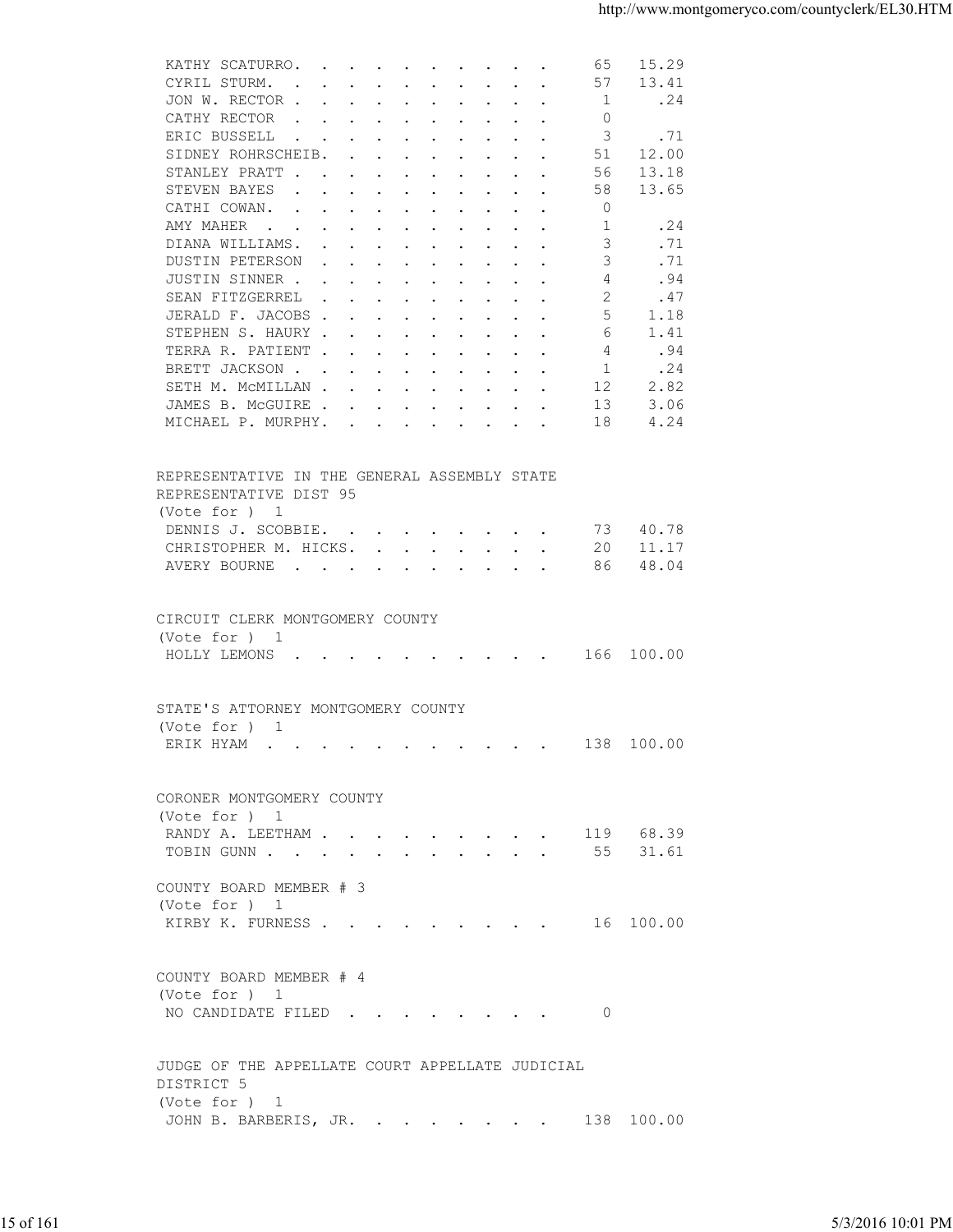| (Vote for ) 1<br>JAMES R. "RANDY" MOORE 139 100.00<br>PRECINCT COMMITTEEMAN EAST FORK 1<br>(Vote for ) 1<br>NO CANDIDATE FILED 0<br>********** (DEMOCRATIC) **********<br>PRESIDENT OF THE UNITED STATES<br>(Vote for ) 1<br>HILLARY CLINTON 63 44.68<br>WILLIE L. WILSON<br>1 .71<br>MARTIN J. O'MALLEY<br>1.71<br>ROQUE "ROCKY" DE LA FUENTE.<br>$\Omega$<br>1 .71<br>LARRY (LAWRENCE) COHEN<br>BERNIE SANDERS. 73 51.77<br>WRITE-IN. 2 1.42<br>UNITED STATES SENATOR U.S. SENATE<br>(Vote for ) 1<br>ANDREA ZOPP. 23 19.83<br>TAMMY DUCKWORTH 78 67.24<br>NAPOLEON HARRIS 15 12.93<br>COMPTROLLER STATE OF ILLINOIS<br>(Vote for ) 1<br>SUSANA MENDOZA. 106 100.00<br>REPRESENTATIVE IN CONGRESS FEDERAL CONGRESSIONAL DIST 13<br>(Vote for ) 1<br>MARK D. WICKLUND 104 100.00<br>DEL. NATIONAL NOMINATING CONVENTION FEDERAL<br>CONGRESSIONAL DIST 13<br>(Vote for ) 5<br>15.05<br>ANDY MANAR<br>73<br>38<br>7.84<br>CINDA KLICKNA<br>38<br>7.84<br>MICHAEL G. MATEJKA<br>8.87<br>43<br>DORIS JEAN TURNER.<br>7.22<br>35<br>RICK TERVEN.<br>1.65<br>JAROD HITCHINGS<br>- 8<br>7.42<br>NAOMI D. JAKOBSSON<br>36<br>39<br>8.04<br>AARON AMMONS<br>8.45<br>MATTHEW PASQUINI<br>41<br>PAMELLA GRONEMEYER<br>46<br>9.48<br>9.07<br>ZACHARY BRAUN.<br>44<br>9.07<br>MARCEY GOLDSTEIN<br>44<br>REPRESENTATIVE IN THE GENERAL ASSEMBLY STATE<br>REPRESENTATIVE DIST 95<br>(Vote for ) 1<br>MIKE MATHIS. 105 100.00<br>16 of 161 |  | JUDGE OF THE APPELLATE COURT APPELLATE JUDICIAL |                   |
|-----------------------------------------------------------------------------------------------------------------------------------------------------------------------------------------------------------------------------------------------------------------------------------------------------------------------------------------------------------------------------------------------------------------------------------------------------------------------------------------------------------------------------------------------------------------------------------------------------------------------------------------------------------------------------------------------------------------------------------------------------------------------------------------------------------------------------------------------------------------------------------------------------------------------------------------------------------------------------------------------------------------------------------------------------------------------------------------------------------------------------------------------------------------------------------------------------------------------------------------------------------------------------------------------------------------------------------------------------------------------------------------------------------------------------|--|-------------------------------------------------|-------------------|
|                                                                                                                                                                                                                                                                                                                                                                                                                                                                                                                                                                                                                                                                                                                                                                                                                                                                                                                                                                                                                                                                                                                                                                                                                                                                                                                                                                                                                             |  | DISTRICT 5                                      |                   |
|                                                                                                                                                                                                                                                                                                                                                                                                                                                                                                                                                                                                                                                                                                                                                                                                                                                                                                                                                                                                                                                                                                                                                                                                                                                                                                                                                                                                                             |  |                                                 |                   |
|                                                                                                                                                                                                                                                                                                                                                                                                                                                                                                                                                                                                                                                                                                                                                                                                                                                                                                                                                                                                                                                                                                                                                                                                                                                                                                                                                                                                                             |  |                                                 |                   |
|                                                                                                                                                                                                                                                                                                                                                                                                                                                                                                                                                                                                                                                                                                                                                                                                                                                                                                                                                                                                                                                                                                                                                                                                                                                                                                                                                                                                                             |  |                                                 |                   |
|                                                                                                                                                                                                                                                                                                                                                                                                                                                                                                                                                                                                                                                                                                                                                                                                                                                                                                                                                                                                                                                                                                                                                                                                                                                                                                                                                                                                                             |  |                                                 |                   |
|                                                                                                                                                                                                                                                                                                                                                                                                                                                                                                                                                                                                                                                                                                                                                                                                                                                                                                                                                                                                                                                                                                                                                                                                                                                                                                                                                                                                                             |  |                                                 |                   |
|                                                                                                                                                                                                                                                                                                                                                                                                                                                                                                                                                                                                                                                                                                                                                                                                                                                                                                                                                                                                                                                                                                                                                                                                                                                                                                                                                                                                                             |  |                                                 |                   |
|                                                                                                                                                                                                                                                                                                                                                                                                                                                                                                                                                                                                                                                                                                                                                                                                                                                                                                                                                                                                                                                                                                                                                                                                                                                                                                                                                                                                                             |  |                                                 |                   |
|                                                                                                                                                                                                                                                                                                                                                                                                                                                                                                                                                                                                                                                                                                                                                                                                                                                                                                                                                                                                                                                                                                                                                                                                                                                                                                                                                                                                                             |  |                                                 |                   |
|                                                                                                                                                                                                                                                                                                                                                                                                                                                                                                                                                                                                                                                                                                                                                                                                                                                                                                                                                                                                                                                                                                                                                                                                                                                                                                                                                                                                                             |  |                                                 |                   |
|                                                                                                                                                                                                                                                                                                                                                                                                                                                                                                                                                                                                                                                                                                                                                                                                                                                                                                                                                                                                                                                                                                                                                                                                                                                                                                                                                                                                                             |  |                                                 |                   |
|                                                                                                                                                                                                                                                                                                                                                                                                                                                                                                                                                                                                                                                                                                                                                                                                                                                                                                                                                                                                                                                                                                                                                                                                                                                                                                                                                                                                                             |  |                                                 |                   |
|                                                                                                                                                                                                                                                                                                                                                                                                                                                                                                                                                                                                                                                                                                                                                                                                                                                                                                                                                                                                                                                                                                                                                                                                                                                                                                                                                                                                                             |  |                                                 |                   |
|                                                                                                                                                                                                                                                                                                                                                                                                                                                                                                                                                                                                                                                                                                                                                                                                                                                                                                                                                                                                                                                                                                                                                                                                                                                                                                                                                                                                                             |  |                                                 |                   |
|                                                                                                                                                                                                                                                                                                                                                                                                                                                                                                                                                                                                                                                                                                                                                                                                                                                                                                                                                                                                                                                                                                                                                                                                                                                                                                                                                                                                                             |  |                                                 |                   |
|                                                                                                                                                                                                                                                                                                                                                                                                                                                                                                                                                                                                                                                                                                                                                                                                                                                                                                                                                                                                                                                                                                                                                                                                                                                                                                                                                                                                                             |  |                                                 |                   |
|                                                                                                                                                                                                                                                                                                                                                                                                                                                                                                                                                                                                                                                                                                                                                                                                                                                                                                                                                                                                                                                                                                                                                                                                                                                                                                                                                                                                                             |  |                                                 |                   |
|                                                                                                                                                                                                                                                                                                                                                                                                                                                                                                                                                                                                                                                                                                                                                                                                                                                                                                                                                                                                                                                                                                                                                                                                                                                                                                                                                                                                                             |  |                                                 |                   |
|                                                                                                                                                                                                                                                                                                                                                                                                                                                                                                                                                                                                                                                                                                                                                                                                                                                                                                                                                                                                                                                                                                                                                                                                                                                                                                                                                                                                                             |  |                                                 |                   |
|                                                                                                                                                                                                                                                                                                                                                                                                                                                                                                                                                                                                                                                                                                                                                                                                                                                                                                                                                                                                                                                                                                                                                                                                                                                                                                                                                                                                                             |  |                                                 |                   |
|                                                                                                                                                                                                                                                                                                                                                                                                                                                                                                                                                                                                                                                                                                                                                                                                                                                                                                                                                                                                                                                                                                                                                                                                                                                                                                                                                                                                                             |  |                                                 |                   |
|                                                                                                                                                                                                                                                                                                                                                                                                                                                                                                                                                                                                                                                                                                                                                                                                                                                                                                                                                                                                                                                                                                                                                                                                                                                                                                                                                                                                                             |  |                                                 |                   |
|                                                                                                                                                                                                                                                                                                                                                                                                                                                                                                                                                                                                                                                                                                                                                                                                                                                                                                                                                                                                                                                                                                                                                                                                                                                                                                                                                                                                                             |  |                                                 |                   |
|                                                                                                                                                                                                                                                                                                                                                                                                                                                                                                                                                                                                                                                                                                                                                                                                                                                                                                                                                                                                                                                                                                                                                                                                                                                                                                                                                                                                                             |  |                                                 |                   |
|                                                                                                                                                                                                                                                                                                                                                                                                                                                                                                                                                                                                                                                                                                                                                                                                                                                                                                                                                                                                                                                                                                                                                                                                                                                                                                                                                                                                                             |  |                                                 |                   |
|                                                                                                                                                                                                                                                                                                                                                                                                                                                                                                                                                                                                                                                                                                                                                                                                                                                                                                                                                                                                                                                                                                                                                                                                                                                                                                                                                                                                                             |  |                                                 |                   |
|                                                                                                                                                                                                                                                                                                                                                                                                                                                                                                                                                                                                                                                                                                                                                                                                                                                                                                                                                                                                                                                                                                                                                                                                                                                                                                                                                                                                                             |  |                                                 |                   |
|                                                                                                                                                                                                                                                                                                                                                                                                                                                                                                                                                                                                                                                                                                                                                                                                                                                                                                                                                                                                                                                                                                                                                                                                                                                                                                                                                                                                                             |  |                                                 |                   |
|                                                                                                                                                                                                                                                                                                                                                                                                                                                                                                                                                                                                                                                                                                                                                                                                                                                                                                                                                                                                                                                                                                                                                                                                                                                                                                                                                                                                                             |  |                                                 |                   |
|                                                                                                                                                                                                                                                                                                                                                                                                                                                                                                                                                                                                                                                                                                                                                                                                                                                                                                                                                                                                                                                                                                                                                                                                                                                                                                                                                                                                                             |  |                                                 |                   |
|                                                                                                                                                                                                                                                                                                                                                                                                                                                                                                                                                                                                                                                                                                                                                                                                                                                                                                                                                                                                                                                                                                                                                                                                                                                                                                                                                                                                                             |  |                                                 |                   |
|                                                                                                                                                                                                                                                                                                                                                                                                                                                                                                                                                                                                                                                                                                                                                                                                                                                                                                                                                                                                                                                                                                                                                                                                                                                                                                                                                                                                                             |  |                                                 |                   |
|                                                                                                                                                                                                                                                                                                                                                                                                                                                                                                                                                                                                                                                                                                                                                                                                                                                                                                                                                                                                                                                                                                                                                                                                                                                                                                                                                                                                                             |  |                                                 |                   |
|                                                                                                                                                                                                                                                                                                                                                                                                                                                                                                                                                                                                                                                                                                                                                                                                                                                                                                                                                                                                                                                                                                                                                                                                                                                                                                                                                                                                                             |  |                                                 |                   |
|                                                                                                                                                                                                                                                                                                                                                                                                                                                                                                                                                                                                                                                                                                                                                                                                                                                                                                                                                                                                                                                                                                                                                                                                                                                                                                                                                                                                                             |  |                                                 |                   |
|                                                                                                                                                                                                                                                                                                                                                                                                                                                                                                                                                                                                                                                                                                                                                                                                                                                                                                                                                                                                                                                                                                                                                                                                                                                                                                                                                                                                                             |  |                                                 |                   |
|                                                                                                                                                                                                                                                                                                                                                                                                                                                                                                                                                                                                                                                                                                                                                                                                                                                                                                                                                                                                                                                                                                                                                                                                                                                                                                                                                                                                                             |  |                                                 |                   |
|                                                                                                                                                                                                                                                                                                                                                                                                                                                                                                                                                                                                                                                                                                                                                                                                                                                                                                                                                                                                                                                                                                                                                                                                                                                                                                                                                                                                                             |  |                                                 |                   |
|                                                                                                                                                                                                                                                                                                                                                                                                                                                                                                                                                                                                                                                                                                                                                                                                                                                                                                                                                                                                                                                                                                                                                                                                                                                                                                                                                                                                                             |  |                                                 |                   |
|                                                                                                                                                                                                                                                                                                                                                                                                                                                                                                                                                                                                                                                                                                                                                                                                                                                                                                                                                                                                                                                                                                                                                                                                                                                                                                                                                                                                                             |  |                                                 |                   |
|                                                                                                                                                                                                                                                                                                                                                                                                                                                                                                                                                                                                                                                                                                                                                                                                                                                                                                                                                                                                                                                                                                                                                                                                                                                                                                                                                                                                                             |  |                                                 |                   |
|                                                                                                                                                                                                                                                                                                                                                                                                                                                                                                                                                                                                                                                                                                                                                                                                                                                                                                                                                                                                                                                                                                                                                                                                                                                                                                                                                                                                                             |  |                                                 |                   |
|                                                                                                                                                                                                                                                                                                                                                                                                                                                                                                                                                                                                                                                                                                                                                                                                                                                                                                                                                                                                                                                                                                                                                                                                                                                                                                                                                                                                                             |  |                                                 |                   |
|                                                                                                                                                                                                                                                                                                                                                                                                                                                                                                                                                                                                                                                                                                                                                                                                                                                                                                                                                                                                                                                                                                                                                                                                                                                                                                                                                                                                                             |  |                                                 |                   |
|                                                                                                                                                                                                                                                                                                                                                                                                                                                                                                                                                                                                                                                                                                                                                                                                                                                                                                                                                                                                                                                                                                                                                                                                                                                                                                                                                                                                                             |  |                                                 |                   |
|                                                                                                                                                                                                                                                                                                                                                                                                                                                                                                                                                                                                                                                                                                                                                                                                                                                                                                                                                                                                                                                                                                                                                                                                                                                                                                                                                                                                                             |  |                                                 |                   |
|                                                                                                                                                                                                                                                                                                                                                                                                                                                                                                                                                                                                                                                                                                                                                                                                                                                                                                                                                                                                                                                                                                                                                                                                                                                                                                                                                                                                                             |  |                                                 |                   |
|                                                                                                                                                                                                                                                                                                                                                                                                                                                                                                                                                                                                                                                                                                                                                                                                                                                                                                                                                                                                                                                                                                                                                                                                                                                                                                                                                                                                                             |  |                                                 |                   |
|                                                                                                                                                                                                                                                                                                                                                                                                                                                                                                                                                                                                                                                                                                                                                                                                                                                                                                                                                                                                                                                                                                                                                                                                                                                                                                                                                                                                                             |  |                                                 |                   |
|                                                                                                                                                                                                                                                                                                                                                                                                                                                                                                                                                                                                                                                                                                                                                                                                                                                                                                                                                                                                                                                                                                                                                                                                                                                                                                                                                                                                                             |  |                                                 |                   |
|                                                                                                                                                                                                                                                                                                                                                                                                                                                                                                                                                                                                                                                                                                                                                                                                                                                                                                                                                                                                                                                                                                                                                                                                                                                                                                                                                                                                                             |  |                                                 |                   |
|                                                                                                                                                                                                                                                                                                                                                                                                                                                                                                                                                                                                                                                                                                                                                                                                                                                                                                                                                                                                                                                                                                                                                                                                                                                                                                                                                                                                                             |  |                                                 |                   |
|                                                                                                                                                                                                                                                                                                                                                                                                                                                                                                                                                                                                                                                                                                                                                                                                                                                                                                                                                                                                                                                                                                                                                                                                                                                                                                                                                                                                                             |  |                                                 |                   |
|                                                                                                                                                                                                                                                                                                                                                                                                                                                                                                                                                                                                                                                                                                                                                                                                                                                                                                                                                                                                                                                                                                                                                                                                                                                                                                                                                                                                                             |  |                                                 |                   |
|                                                                                                                                                                                                                                                                                                                                                                                                                                                                                                                                                                                                                                                                                                                                                                                                                                                                                                                                                                                                                                                                                                                                                                                                                                                                                                                                                                                                                             |  |                                                 |                   |
|                                                                                                                                                                                                                                                                                                                                                                                                                                                                                                                                                                                                                                                                                                                                                                                                                                                                                                                                                                                                                                                                                                                                                                                                                                                                                                                                                                                                                             |  |                                                 |                   |
|                                                                                                                                                                                                                                                                                                                                                                                                                                                                                                                                                                                                                                                                                                                                                                                                                                                                                                                                                                                                                                                                                                                                                                                                                                                                                                                                                                                                                             |  |                                                 |                   |
|                                                                                                                                                                                                                                                                                                                                                                                                                                                                                                                                                                                                                                                                                                                                                                                                                                                                                                                                                                                                                                                                                                                                                                                                                                                                                                                                                                                                                             |  |                                                 |                   |
|                                                                                                                                                                                                                                                                                                                                                                                                                                                                                                                                                                                                                                                                                                                                                                                                                                                                                                                                                                                                                                                                                                                                                                                                                                                                                                                                                                                                                             |  |                                                 |                   |
|                                                                                                                                                                                                                                                                                                                                                                                                                                                                                                                                                                                                                                                                                                                                                                                                                                                                                                                                                                                                                                                                                                                                                                                                                                                                                                                                                                                                                             |  |                                                 |                   |
|                                                                                                                                                                                                                                                                                                                                                                                                                                                                                                                                                                                                                                                                                                                                                                                                                                                                                                                                                                                                                                                                                                                                                                                                                                                                                                                                                                                                                             |  |                                                 |                   |
|                                                                                                                                                                                                                                                                                                                                                                                                                                                                                                                                                                                                                                                                                                                                                                                                                                                                                                                                                                                                                                                                                                                                                                                                                                                                                                                                                                                                                             |  |                                                 |                   |
|                                                                                                                                                                                                                                                                                                                                                                                                                                                                                                                                                                                                                                                                                                                                                                                                                                                                                                                                                                                                                                                                                                                                                                                                                                                                                                                                                                                                                             |  |                                                 |                   |
|                                                                                                                                                                                                                                                                                                                                                                                                                                                                                                                                                                                                                                                                                                                                                                                                                                                                                                                                                                                                                                                                                                                                                                                                                                                                                                                                                                                                                             |  |                                                 |                   |
|                                                                                                                                                                                                                                                                                                                                                                                                                                                                                                                                                                                                                                                                                                                                                                                                                                                                                                                                                                                                                                                                                                                                                                                                                                                                                                                                                                                                                             |  |                                                 |                   |
|                                                                                                                                                                                                                                                                                                                                                                                                                                                                                                                                                                                                                                                                                                                                                                                                                                                                                                                                                                                                                                                                                                                                                                                                                                                                                                                                                                                                                             |  |                                                 |                   |
|                                                                                                                                                                                                                                                                                                                                                                                                                                                                                                                                                                                                                                                                                                                                                                                                                                                                                                                                                                                                                                                                                                                                                                                                                                                                                                                                                                                                                             |  |                                                 |                   |
|                                                                                                                                                                                                                                                                                                                                                                                                                                                                                                                                                                                                                                                                                                                                                                                                                                                                                                                                                                                                                                                                                                                                                                                                                                                                                                                                                                                                                             |  |                                                 | 5/3/2016 10:01 PM |
|                                                                                                                                                                                                                                                                                                                                                                                                                                                                                                                                                                                                                                                                                                                                                                                                                                                                                                                                                                                                                                                                                                                                                                                                                                                                                                                                                                                                                             |  |                                                 |                   |
|                                                                                                                                                                                                                                                                                                                                                                                                                                                                                                                                                                                                                                                                                                                                                                                                                                                                                                                                                                                                                                                                                                                                                                                                                                                                                                                                                                                                                             |  |                                                 |                   |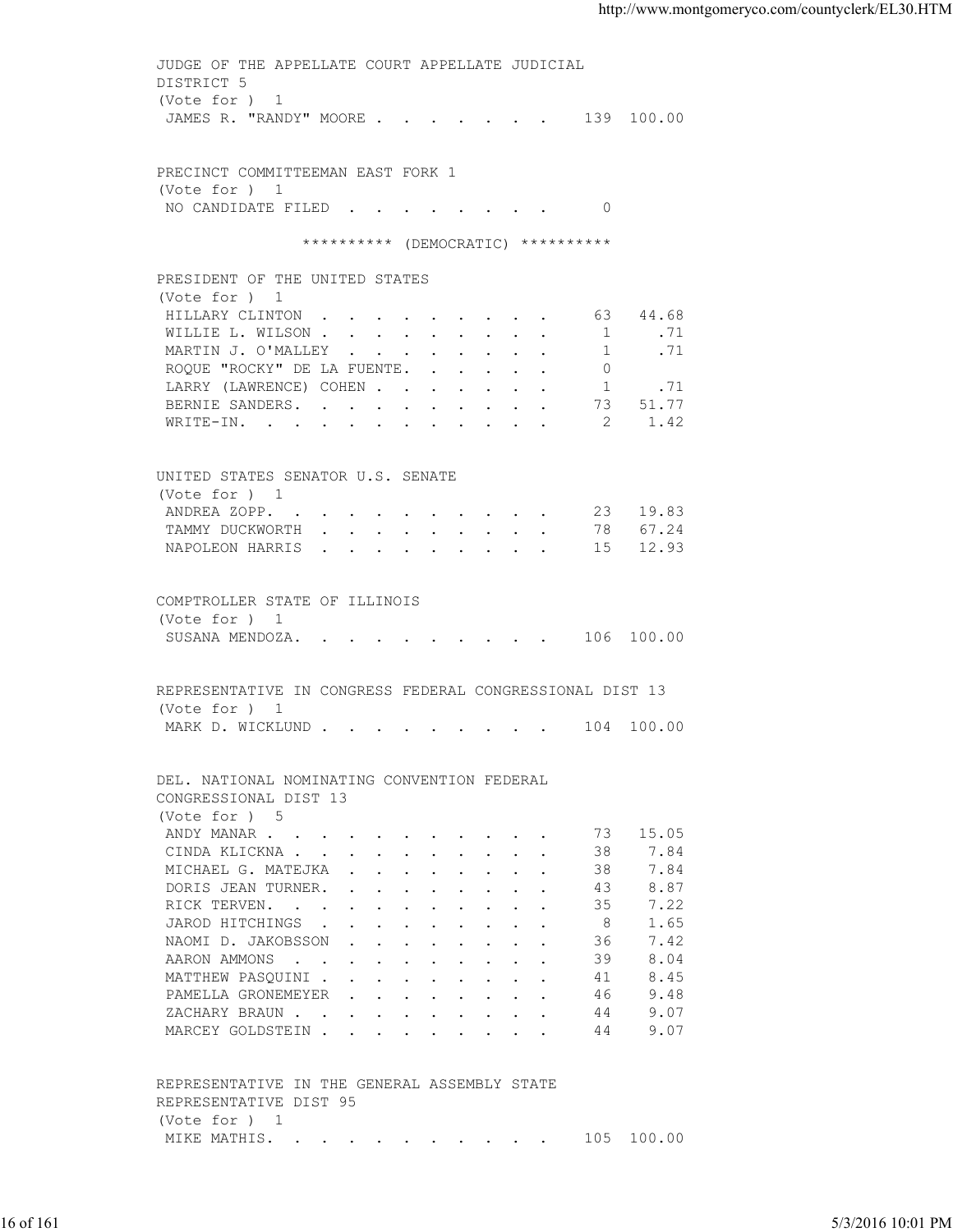CIRCUIT CLERK MONTGOMERY COUNTY (Vote for ) 1 NO CANDIDATE FILED . . . . . . . . 0 STATE'S ATTORNEY MONTGOMERY COUNTY (Vote for ) 1 CHRIS MATOUSH . . . . . . . . . . 109 100.00 CORONER MONTGOMERY COUNTY (Vote for ) 1 BARBARA A. SCHMEDEKE. . . . . . . . 112 100.00 COUNTY BOARD MEMBER # 3 (Vote for ) 1 NO CANDIDATE FILED . . . . . . . . 0 COUNTY BOARD MEMBER # 4 (Vote for ) 1 JIM MOORE . . . . . . . . . . . 94 100.00 JUDGE OF THE APPELLATE COURT APPELLATE JUDICIAL DISTRICT 5 (Vote for ) 1 BRAD K. BLEYER. . . . . . . . . . 95 100.00 JUDGE OF THE APPELLATE COURT APPELLATE JUDICIAL DISTRICT 5 (Vote for ) 1 JO BETH WEBER . . . . . . . . . . 96 100.00 PRECINCT COMMITTEEMAN EAST FORK 1 (Vote for ) 1 STEPHEN VOYLES. . . . . . . . . . 116 100.00 \*\*\*\*\*\*\*\*\*\* (NONPARTISAN) \*\*\*\*\*\*\*\*\*\* HILLSBORO HIGH SCHOOL QUESTION HILLSBORO CUSD 3 (Vote for ) 1 YES . . . . . . . . . . . . . 107 28.31 NO. . . . . . . . . . . . . . 271 71.69 PRECINCT REPORT MONTGOMERY COUNTY, ILLINOIS RUN DATE:03/21/16 2016 GENERAL PRIMARY ELECTION RUN TIME:09:18 AM MARCH 15, 2016 STATISTICS 0402 EAST FORK 2 VOTES PERCENT REGISTERED VOTERS - TOTAL . . . . . . 126<br>REGISTERED VOTERS - REPUBLICAN . . . . 31 REGISTERED VOTERS - REPUBLICAN . . . . 31 24.60 REGISTERED VOTERS - DEMOCRATIC . . . . 33 26.19 REGISTERED VOTERS - NONPARTISAN . . . . 11 8.73 BALLOTS CAST - TOTAL. . . . . . . . 73 BALLOTS CAST - REPUBLICAN . . . . . . 43 58.90 17 of 161 5/3/2016 10:01 PM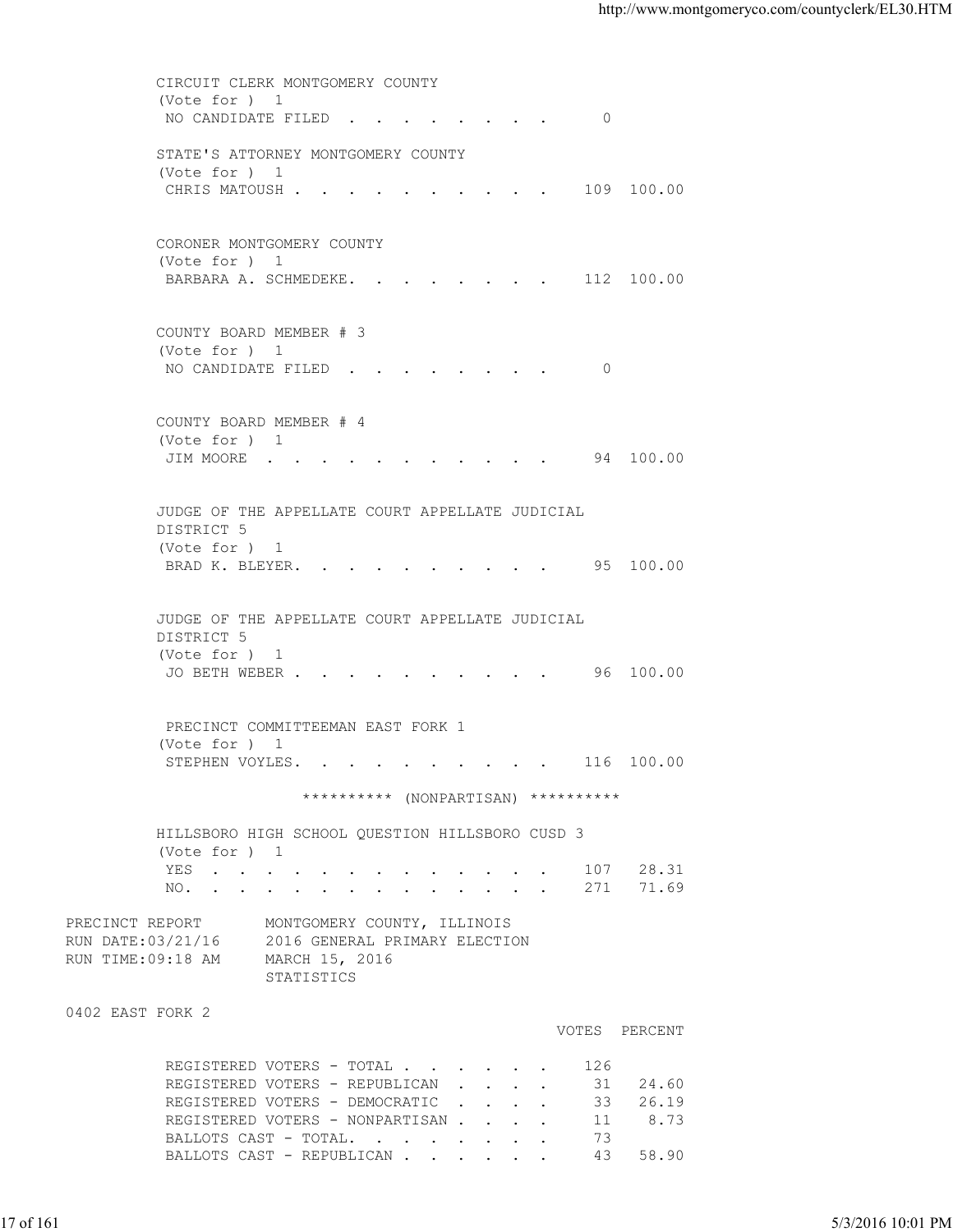| BALLOTS CAST - NONPARTISAN. 9 12.33<br>BALLOTS CAST - BLANK. 0<br>VOTER TURNOUT - TOTAL<br>57.94<br>138.71<br>VOTER TURNOUT - REPUBLICAN.<br>VOTER TURNOUT - DEMOCRATIC.<br>63.64<br>VOTER TURNOUT - NONPARTISAN<br>81.82<br>VOTER TURNOUT - BLANK<br>********** (REPUBLICAN) **********<br>PRESIDENT OF THE UNITED STATES<br>(Vote for ) 1<br>1 2.50<br>JEB BUSH.<br>CHRIS CHRISTIE.<br>5.00<br>- 2<br>DONALD J. TRUMP<br>19 47.50<br>27.50<br>TED CRUZ.<br>11<br>10.00<br>MARCO RUBIO.<br>4<br>RAND PAUL<br>$\Omega$<br>CARLY FIORINA<br>$\circ$<br>MIKE HUCKABEE<br>$\Omega$<br>RICK SANTORUM<br>0<br>2<br>JOHN R. KASICH.<br>5.00<br>$\mathbf{1}$<br>2.50<br>BEN CARSON<br>UNITED STATES SENATOR U.S. SENATE<br>(Vote for ) 1<br>JAMES T. MARTER 8 23.53<br>MARK STEVEN KIRK 26 76.47<br>COMPTROLLER STATE OF ILLINOIS<br>(Vote for ) 1<br>LESLIE GEISSLER MUNGER 30 100.00<br>REPRESENTATIVE IN CONGRESS FEDERAL CONGRESSIONAL DIST 13<br>(Vote for $)$ 1<br>81.08<br>RODNEY DAVIS<br>30<br>18.92<br>ETHAN VANDERSAND<br>7<br>DEL. NATIONAL NOMINATING CONVENTION FEDERAL<br>CONGRESSIONAL DIST 13<br>(Vote for ) 3<br>ADAM M. BROWN<br>.94<br>-1<br>MARTIN DAVIS<br>$\mathbf{0}$<br>$\circ$<br>GORDY HULTEN<br>TONI GAUEN<br>13<br>12.26<br>15.09<br>DOUG HARTMANN<br>16<br>11.32<br>RAJA SADIQ<br>12<br>JAMES KAMMER<br>12<br>11.32<br>9.43<br>10<br>MARK STRANG.<br>10.38<br>11<br>NICHOLAS KAMMER<br>2<br>1.89<br>GREGORY G. STANEK.<br>2<br>KRISTIN WILLIAMSON<br>1.89<br>3<br>2.83<br>MARK BALLARD<br>ALLEN "AL" DEUTSCH<br>$\Omega$<br>$\mathbf{0}$<br>JOAN DYKSTRA<br>$\circ$<br>DONNA GIERTZ<br>1<br>STUART C. KING.<br>.94<br>.94<br>JOHN H. ELDER<br>1 | 5/3/2016 10:01 PM |           | BALLOTS CAST - DEMOCRATIC<br>21 28.77 |  |
|------------------------------------------------------------------------------------------------------------------------------------------------------------------------------------------------------------------------------------------------------------------------------------------------------------------------------------------------------------------------------------------------------------------------------------------------------------------------------------------------------------------------------------------------------------------------------------------------------------------------------------------------------------------------------------------------------------------------------------------------------------------------------------------------------------------------------------------------------------------------------------------------------------------------------------------------------------------------------------------------------------------------------------------------------------------------------------------------------------------------------------------------------------------------------------------------------------------------------------------------------------------------------------------------------------------------------------------------------------------------------------------------------------------------------------------------------------------------------------------------------------------------------------------------------------------------------------------------------------------------------------------------------------------------|-------------------|-----------|---------------------------------------|--|
|                                                                                                                                                                                                                                                                                                                                                                                                                                                                                                                                                                                                                                                                                                                                                                                                                                                                                                                                                                                                                                                                                                                                                                                                                                                                                                                                                                                                                                                                                                                                                                                                                                                                        |                   |           |                                       |  |
|                                                                                                                                                                                                                                                                                                                                                                                                                                                                                                                                                                                                                                                                                                                                                                                                                                                                                                                                                                                                                                                                                                                                                                                                                                                                                                                                                                                                                                                                                                                                                                                                                                                                        |                   |           |                                       |  |
|                                                                                                                                                                                                                                                                                                                                                                                                                                                                                                                                                                                                                                                                                                                                                                                                                                                                                                                                                                                                                                                                                                                                                                                                                                                                                                                                                                                                                                                                                                                                                                                                                                                                        |                   |           |                                       |  |
|                                                                                                                                                                                                                                                                                                                                                                                                                                                                                                                                                                                                                                                                                                                                                                                                                                                                                                                                                                                                                                                                                                                                                                                                                                                                                                                                                                                                                                                                                                                                                                                                                                                                        |                   |           |                                       |  |
|                                                                                                                                                                                                                                                                                                                                                                                                                                                                                                                                                                                                                                                                                                                                                                                                                                                                                                                                                                                                                                                                                                                                                                                                                                                                                                                                                                                                                                                                                                                                                                                                                                                                        |                   |           |                                       |  |
|                                                                                                                                                                                                                                                                                                                                                                                                                                                                                                                                                                                                                                                                                                                                                                                                                                                                                                                                                                                                                                                                                                                                                                                                                                                                                                                                                                                                                                                                                                                                                                                                                                                                        |                   |           |                                       |  |
|                                                                                                                                                                                                                                                                                                                                                                                                                                                                                                                                                                                                                                                                                                                                                                                                                                                                                                                                                                                                                                                                                                                                                                                                                                                                                                                                                                                                                                                                                                                                                                                                                                                                        |                   |           |                                       |  |
|                                                                                                                                                                                                                                                                                                                                                                                                                                                                                                                                                                                                                                                                                                                                                                                                                                                                                                                                                                                                                                                                                                                                                                                                                                                                                                                                                                                                                                                                                                                                                                                                                                                                        |                   |           |                                       |  |
|                                                                                                                                                                                                                                                                                                                                                                                                                                                                                                                                                                                                                                                                                                                                                                                                                                                                                                                                                                                                                                                                                                                                                                                                                                                                                                                                                                                                                                                                                                                                                                                                                                                                        |                   |           |                                       |  |
|                                                                                                                                                                                                                                                                                                                                                                                                                                                                                                                                                                                                                                                                                                                                                                                                                                                                                                                                                                                                                                                                                                                                                                                                                                                                                                                                                                                                                                                                                                                                                                                                                                                                        |                   |           |                                       |  |
|                                                                                                                                                                                                                                                                                                                                                                                                                                                                                                                                                                                                                                                                                                                                                                                                                                                                                                                                                                                                                                                                                                                                                                                                                                                                                                                                                                                                                                                                                                                                                                                                                                                                        |                   |           |                                       |  |
|                                                                                                                                                                                                                                                                                                                                                                                                                                                                                                                                                                                                                                                                                                                                                                                                                                                                                                                                                                                                                                                                                                                                                                                                                                                                                                                                                                                                                                                                                                                                                                                                                                                                        |                   |           |                                       |  |
|                                                                                                                                                                                                                                                                                                                                                                                                                                                                                                                                                                                                                                                                                                                                                                                                                                                                                                                                                                                                                                                                                                                                                                                                                                                                                                                                                                                                                                                                                                                                                                                                                                                                        |                   |           |                                       |  |
|                                                                                                                                                                                                                                                                                                                                                                                                                                                                                                                                                                                                                                                                                                                                                                                                                                                                                                                                                                                                                                                                                                                                                                                                                                                                                                                                                                                                                                                                                                                                                                                                                                                                        |                   |           |                                       |  |
|                                                                                                                                                                                                                                                                                                                                                                                                                                                                                                                                                                                                                                                                                                                                                                                                                                                                                                                                                                                                                                                                                                                                                                                                                                                                                                                                                                                                                                                                                                                                                                                                                                                                        |                   |           |                                       |  |
|                                                                                                                                                                                                                                                                                                                                                                                                                                                                                                                                                                                                                                                                                                                                                                                                                                                                                                                                                                                                                                                                                                                                                                                                                                                                                                                                                                                                                                                                                                                                                                                                                                                                        |                   |           |                                       |  |
|                                                                                                                                                                                                                                                                                                                                                                                                                                                                                                                                                                                                                                                                                                                                                                                                                                                                                                                                                                                                                                                                                                                                                                                                                                                                                                                                                                                                                                                                                                                                                                                                                                                                        |                   |           |                                       |  |
|                                                                                                                                                                                                                                                                                                                                                                                                                                                                                                                                                                                                                                                                                                                                                                                                                                                                                                                                                                                                                                                                                                                                                                                                                                                                                                                                                                                                                                                                                                                                                                                                                                                                        |                   |           |                                       |  |
|                                                                                                                                                                                                                                                                                                                                                                                                                                                                                                                                                                                                                                                                                                                                                                                                                                                                                                                                                                                                                                                                                                                                                                                                                                                                                                                                                                                                                                                                                                                                                                                                                                                                        |                   |           |                                       |  |
|                                                                                                                                                                                                                                                                                                                                                                                                                                                                                                                                                                                                                                                                                                                                                                                                                                                                                                                                                                                                                                                                                                                                                                                                                                                                                                                                                                                                                                                                                                                                                                                                                                                                        |                   |           |                                       |  |
|                                                                                                                                                                                                                                                                                                                                                                                                                                                                                                                                                                                                                                                                                                                                                                                                                                                                                                                                                                                                                                                                                                                                                                                                                                                                                                                                                                                                                                                                                                                                                                                                                                                                        |                   |           |                                       |  |
|                                                                                                                                                                                                                                                                                                                                                                                                                                                                                                                                                                                                                                                                                                                                                                                                                                                                                                                                                                                                                                                                                                                                                                                                                                                                                                                                                                                                                                                                                                                                                                                                                                                                        |                   |           |                                       |  |
|                                                                                                                                                                                                                                                                                                                                                                                                                                                                                                                                                                                                                                                                                                                                                                                                                                                                                                                                                                                                                                                                                                                                                                                                                                                                                                                                                                                                                                                                                                                                                                                                                                                                        |                   |           |                                       |  |
|                                                                                                                                                                                                                                                                                                                                                                                                                                                                                                                                                                                                                                                                                                                                                                                                                                                                                                                                                                                                                                                                                                                                                                                                                                                                                                                                                                                                                                                                                                                                                                                                                                                                        |                   |           |                                       |  |
|                                                                                                                                                                                                                                                                                                                                                                                                                                                                                                                                                                                                                                                                                                                                                                                                                                                                                                                                                                                                                                                                                                                                                                                                                                                                                                                                                                                                                                                                                                                                                                                                                                                                        |                   |           |                                       |  |
|                                                                                                                                                                                                                                                                                                                                                                                                                                                                                                                                                                                                                                                                                                                                                                                                                                                                                                                                                                                                                                                                                                                                                                                                                                                                                                                                                                                                                                                                                                                                                                                                                                                                        |                   |           |                                       |  |
|                                                                                                                                                                                                                                                                                                                                                                                                                                                                                                                                                                                                                                                                                                                                                                                                                                                                                                                                                                                                                                                                                                                                                                                                                                                                                                                                                                                                                                                                                                                                                                                                                                                                        |                   |           |                                       |  |
|                                                                                                                                                                                                                                                                                                                                                                                                                                                                                                                                                                                                                                                                                                                                                                                                                                                                                                                                                                                                                                                                                                                                                                                                                                                                                                                                                                                                                                                                                                                                                                                                                                                                        |                   |           |                                       |  |
|                                                                                                                                                                                                                                                                                                                                                                                                                                                                                                                                                                                                                                                                                                                                                                                                                                                                                                                                                                                                                                                                                                                                                                                                                                                                                                                                                                                                                                                                                                                                                                                                                                                                        |                   |           |                                       |  |
|                                                                                                                                                                                                                                                                                                                                                                                                                                                                                                                                                                                                                                                                                                                                                                                                                                                                                                                                                                                                                                                                                                                                                                                                                                                                                                                                                                                                                                                                                                                                                                                                                                                                        |                   |           |                                       |  |
|                                                                                                                                                                                                                                                                                                                                                                                                                                                                                                                                                                                                                                                                                                                                                                                                                                                                                                                                                                                                                                                                                                                                                                                                                                                                                                                                                                                                                                                                                                                                                                                                                                                                        |                   |           |                                       |  |
|                                                                                                                                                                                                                                                                                                                                                                                                                                                                                                                                                                                                                                                                                                                                                                                                                                                                                                                                                                                                                                                                                                                                                                                                                                                                                                                                                                                                                                                                                                                                                                                                                                                                        |                   |           |                                       |  |
|                                                                                                                                                                                                                                                                                                                                                                                                                                                                                                                                                                                                                                                                                                                                                                                                                                                                                                                                                                                                                                                                                                                                                                                                                                                                                                                                                                                                                                                                                                                                                                                                                                                                        |                   |           |                                       |  |
|                                                                                                                                                                                                                                                                                                                                                                                                                                                                                                                                                                                                                                                                                                                                                                                                                                                                                                                                                                                                                                                                                                                                                                                                                                                                                                                                                                                                                                                                                                                                                                                                                                                                        |                   |           |                                       |  |
|                                                                                                                                                                                                                                                                                                                                                                                                                                                                                                                                                                                                                                                                                                                                                                                                                                                                                                                                                                                                                                                                                                                                                                                                                                                                                                                                                                                                                                                                                                                                                                                                                                                                        |                   |           |                                       |  |
|                                                                                                                                                                                                                                                                                                                                                                                                                                                                                                                                                                                                                                                                                                                                                                                                                                                                                                                                                                                                                                                                                                                                                                                                                                                                                                                                                                                                                                                                                                                                                                                                                                                                        |                   |           |                                       |  |
|                                                                                                                                                                                                                                                                                                                                                                                                                                                                                                                                                                                                                                                                                                                                                                                                                                                                                                                                                                                                                                                                                                                                                                                                                                                                                                                                                                                                                                                                                                                                                                                                                                                                        |                   |           |                                       |  |
|                                                                                                                                                                                                                                                                                                                                                                                                                                                                                                                                                                                                                                                                                                                                                                                                                                                                                                                                                                                                                                                                                                                                                                                                                                                                                                                                                                                                                                                                                                                                                                                                                                                                        |                   |           |                                       |  |
|                                                                                                                                                                                                                                                                                                                                                                                                                                                                                                                                                                                                                                                                                                                                                                                                                                                                                                                                                                                                                                                                                                                                                                                                                                                                                                                                                                                                                                                                                                                                                                                                                                                                        |                   |           |                                       |  |
|                                                                                                                                                                                                                                                                                                                                                                                                                                                                                                                                                                                                                                                                                                                                                                                                                                                                                                                                                                                                                                                                                                                                                                                                                                                                                                                                                                                                                                                                                                                                                                                                                                                                        |                   |           |                                       |  |
|                                                                                                                                                                                                                                                                                                                                                                                                                                                                                                                                                                                                                                                                                                                                                                                                                                                                                                                                                                                                                                                                                                                                                                                                                                                                                                                                                                                                                                                                                                                                                                                                                                                                        |                   |           |                                       |  |
|                                                                                                                                                                                                                                                                                                                                                                                                                                                                                                                                                                                                                                                                                                                                                                                                                                                                                                                                                                                                                                                                                                                                                                                                                                                                                                                                                                                                                                                                                                                                                                                                                                                                        |                   |           |                                       |  |
|                                                                                                                                                                                                                                                                                                                                                                                                                                                                                                                                                                                                                                                                                                                                                                                                                                                                                                                                                                                                                                                                                                                                                                                                                                                                                                                                                                                                                                                                                                                                                                                                                                                                        |                   |           |                                       |  |
|                                                                                                                                                                                                                                                                                                                                                                                                                                                                                                                                                                                                                                                                                                                                                                                                                                                                                                                                                                                                                                                                                                                                                                                                                                                                                                                                                                                                                                                                                                                                                                                                                                                                        |                   |           |                                       |  |
|                                                                                                                                                                                                                                                                                                                                                                                                                                                                                                                                                                                                                                                                                                                                                                                                                                                                                                                                                                                                                                                                                                                                                                                                                                                                                                                                                                                                                                                                                                                                                                                                                                                                        |                   |           |                                       |  |
|                                                                                                                                                                                                                                                                                                                                                                                                                                                                                                                                                                                                                                                                                                                                                                                                                                                                                                                                                                                                                                                                                                                                                                                                                                                                                                                                                                                                                                                                                                                                                                                                                                                                        |                   |           |                                       |  |
|                                                                                                                                                                                                                                                                                                                                                                                                                                                                                                                                                                                                                                                                                                                                                                                                                                                                                                                                                                                                                                                                                                                                                                                                                                                                                                                                                                                                                                                                                                                                                                                                                                                                        |                   |           |                                       |  |
|                                                                                                                                                                                                                                                                                                                                                                                                                                                                                                                                                                                                                                                                                                                                                                                                                                                                                                                                                                                                                                                                                                                                                                                                                                                                                                                                                                                                                                                                                                                                                                                                                                                                        |                   |           |                                       |  |
|                                                                                                                                                                                                                                                                                                                                                                                                                                                                                                                                                                                                                                                                                                                                                                                                                                                                                                                                                                                                                                                                                                                                                                                                                                                                                                                                                                                                                                                                                                                                                                                                                                                                        |                   |           |                                       |  |
|                                                                                                                                                                                                                                                                                                                                                                                                                                                                                                                                                                                                                                                                                                                                                                                                                                                                                                                                                                                                                                                                                                                                                                                                                                                                                                                                                                                                                                                                                                                                                                                                                                                                        |                   |           |                                       |  |
|                                                                                                                                                                                                                                                                                                                                                                                                                                                                                                                                                                                                                                                                                                                                                                                                                                                                                                                                                                                                                                                                                                                                                                                                                                                                                                                                                                                                                                                                                                                                                                                                                                                                        |                   |           |                                       |  |
|                                                                                                                                                                                                                                                                                                                                                                                                                                                                                                                                                                                                                                                                                                                                                                                                                                                                                                                                                                                                                                                                                                                                                                                                                                                                                                                                                                                                                                                                                                                                                                                                                                                                        |                   |           |                                       |  |
|                                                                                                                                                                                                                                                                                                                                                                                                                                                                                                                                                                                                                                                                                                                                                                                                                                                                                                                                                                                                                                                                                                                                                                                                                                                                                                                                                                                                                                                                                                                                                                                                                                                                        |                   |           |                                       |  |
|                                                                                                                                                                                                                                                                                                                                                                                                                                                                                                                                                                                                                                                                                                                                                                                                                                                                                                                                                                                                                                                                                                                                                                                                                                                                                                                                                                                                                                                                                                                                                                                                                                                                        |                   |           |                                       |  |
|                                                                                                                                                                                                                                                                                                                                                                                                                                                                                                                                                                                                                                                                                                                                                                                                                                                                                                                                                                                                                                                                                                                                                                                                                                                                                                                                                                                                                                                                                                                                                                                                                                                                        |                   |           |                                       |  |
|                                                                                                                                                                                                                                                                                                                                                                                                                                                                                                                                                                                                                                                                                                                                                                                                                                                                                                                                                                                                                                                                                                                                                                                                                                                                                                                                                                                                                                                                                                                                                                                                                                                                        |                   |           |                                       |  |
|                                                                                                                                                                                                                                                                                                                                                                                                                                                                                                                                                                                                                                                                                                                                                                                                                                                                                                                                                                                                                                                                                                                                                                                                                                                                                                                                                                                                                                                                                                                                                                                                                                                                        |                   |           |                                       |  |
|                                                                                                                                                                                                                                                                                                                                                                                                                                                                                                                                                                                                                                                                                                                                                                                                                                                                                                                                                                                                                                                                                                                                                                                                                                                                                                                                                                                                                                                                                                                                                                                                                                                                        |                   |           |                                       |  |
|                                                                                                                                                                                                                                                                                                                                                                                                                                                                                                                                                                                                                                                                                                                                                                                                                                                                                                                                                                                                                                                                                                                                                                                                                                                                                                                                                                                                                                                                                                                                                                                                                                                                        |                   |           |                                       |  |
|                                                                                                                                                                                                                                                                                                                                                                                                                                                                                                                                                                                                                                                                                                                                                                                                                                                                                                                                                                                                                                                                                                                                                                                                                                                                                                                                                                                                                                                                                                                                                                                                                                                                        |                   |           |                                       |  |
|                                                                                                                                                                                                                                                                                                                                                                                                                                                                                                                                                                                                                                                                                                                                                                                                                                                                                                                                                                                                                                                                                                                                                                                                                                                                                                                                                                                                                                                                                                                                                                                                                                                                        |                   |           |                                       |  |
|                                                                                                                                                                                                                                                                                                                                                                                                                                                                                                                                                                                                                                                                                                                                                                                                                                                                                                                                                                                                                                                                                                                                                                                                                                                                                                                                                                                                                                                                                                                                                                                                                                                                        |                   |           |                                       |  |
|                                                                                                                                                                                                                                                                                                                                                                                                                                                                                                                                                                                                                                                                                                                                                                                                                                                                                                                                                                                                                                                                                                                                                                                                                                                                                                                                                                                                                                                                                                                                                                                                                                                                        |                   |           |                                       |  |
|                                                                                                                                                                                                                                                                                                                                                                                                                                                                                                                                                                                                                                                                                                                                                                                                                                                                                                                                                                                                                                                                                                                                                                                                                                                                                                                                                                                                                                                                                                                                                                                                                                                                        |                   | 18 of 161 |                                       |  |
|                                                                                                                                                                                                                                                                                                                                                                                                                                                                                                                                                                                                                                                                                                                                                                                                                                                                                                                                                                                                                                                                                                                                                                                                                                                                                                                                                                                                                                                                                                                                                                                                                                                                        |                   |           |                                       |  |
|                                                                                                                                                                                                                                                                                                                                                                                                                                                                                                                                                                                                                                                                                                                                                                                                                                                                                                                                                                                                                                                                                                                                                                                                                                                                                                                                                                                                                                                                                                                                                                                                                                                                        |                   |           |                                       |  |
|                                                                                                                                                                                                                                                                                                                                                                                                                                                                                                                                                                                                                                                                                                                                                                                                                                                                                                                                                                                                                                                                                                                                                                                                                                                                                                                                                                                                                                                                                                                                                                                                                                                                        |                   |           |                                       |  |
|                                                                                                                                                                                                                                                                                                                                                                                                                                                                                                                                                                                                                                                                                                                                                                                                                                                                                                                                                                                                                                                                                                                                                                                                                                                                                                                                                                                                                                                                                                                                                                                                                                                                        |                   |           |                                       |  |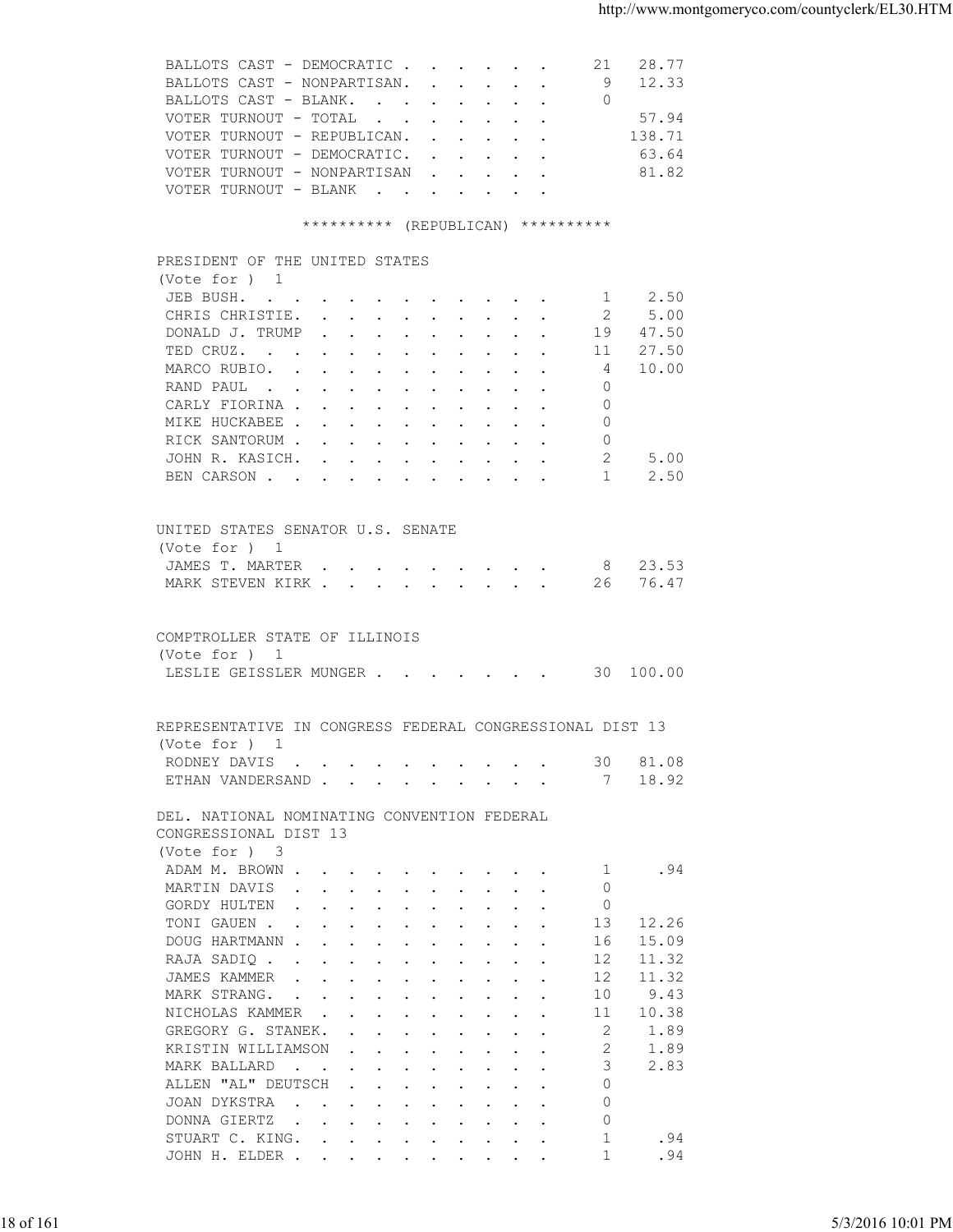| CORY MARK JOBE.<br>-1<br>.94<br>$\mathbf{r}$ , and $\mathbf{r}$ , and $\mathbf{r}$ , and $\mathbf{r}$ , and $\mathbf{r}$<br>1<br>.94<br>KEVIN J. BREHENY<br>$\mathbf{0}$<br>JOHN J. FARNEY.<br>1<br>.94<br>FREDERICK FLORETH.<br>$\Omega$<br>JOHN BAMBENEK<br>2<br>TIMOTHY V. "TIM" JOHNSON<br>1.89<br>$\mathbf{r}$ , $\mathbf{r}$ , $\mathbf{r}$ , $\mathbf{r}$ , $\mathbf{r}$<br>10.38<br>11<br>ROY HERTEL<br>MICHAEL MCCORMICK.<br>3.77<br>4<br>ALT. DEL. NATIONAL NOMINATING CONVENTION FEDERAL<br>CONGRESSIONAL DIST 13<br>(Vote for ) 3<br>HEIDY P. CARRUTHERS<br>1.08<br>1<br>BRUCE KETTELKAMP<br>1<br>1.08<br>JERROLD STOCKS.<br>$\circ$<br>13<br>13.98<br>ROSANNA PULIDO.<br>KATHY SCATURRO.<br>13<br>13.98<br>$\mathbf{r}$ . The contract of the contract of the contract of the contract of the contract of the contract of the contract of the contract of the contract of the contract of the contract of the contract of the contract of th<br>CYRIL STURM.<br>13.98<br>13<br>$\mathbf{r}$ , and $\mathbf{r}$ , and $\mathbf{r}$ , and $\mathbf{r}$ , and $\mathbf{r}$<br>$\circ$<br>JON W. RECTOR<br>CATHY RECTOR<br>1.08<br>$\mathbf{r}$ , and $\mathbf{r}$ , and $\mathbf{r}$ , and $\mathbf{r}$ , and $\mathbf{r}$<br>-1<br>ERIC BUSSELL<br>-1<br>1.08<br>$\mathbf{r}$ , and $\mathbf{r}$ , and $\mathbf{r}$ , and $\mathbf{r}$ , and $\mathbf{r}$<br>SIDNEY ROHRSCHEIB.<br>7<br>7.53<br>STANLEY PRATT<br>10<br>10.75<br>7<br>STEVEN BAYES<br>7.53<br>$\mathbf{r}$ , and $\mathbf{r}$ , and $\mathbf{r}$ , and $\mathbf{r}$ , and $\mathbf{r}$<br>CATHI COWAN.<br>$\Omega$<br>$\mathbf{r}$ , and $\mathbf{r}$ , and $\mathbf{r}$ , and $\mathbf{r}$ , and $\mathbf{r}$<br>AMY MAHER<br>0<br>-1<br>DIANA WILLIAMS.<br>1.08<br>5<br>5.38<br>DUSTIN PETERSON<br>the contract of the contract of the contract of the contract of the contract of the contract of the contract of<br>JUSTIN SINNER<br>5<br>5.38<br>SEAN FITZGERREL<br>4.30<br>4<br>$\mathbf{r}$ , $\mathbf{r}$ , $\mathbf{r}$ , $\mathbf{r}$ , $\mathbf{r}$ , $\mathbf{r}$ , $\mathbf{r}$<br>JERALD F. JACOBS<br>1.08<br>-1<br>STEPHEN S. HAURY<br>2<br>2.15<br>1<br>1.08<br>TERRA R. PATIENT<br>$\circ$<br>BRETT JACKSON<br>2<br>2.15<br>SETH M. MCMILLAN<br>$\overline{2}$<br>2.15<br>JAMES B. MCGUIRE<br>3<br>3.23<br>MICHAEL P. MURPHY.<br>REPRESENTATIVE IN THE GENERAL ASSEMBLY STATE<br>REPRESENTATIVE DIST 95<br>(Vote for ) 1<br>11 28.95<br>DENNIS J. SCOBBIE.<br>CHRISTOPHER M. HICKS. 4 10.53<br>AVERY BOURNE 23 60.53<br>CIRCUIT CLERK MONTGOMERY COUNTY<br>(Vote for ) 1<br>HOLLY LEMONS 38 100.00<br>STATE'S ATTORNEY MONTGOMERY COUNTY<br>(Vote for ) 1<br>ERIK HYAM 35 100.00<br>CORONER MONTGOMERY COUNTY<br>(Vote for ) 1<br>RANDY A. LEETHAM 30 76.92<br>TOBIN GUNN 9 23.08 |
|------------------------------------------------------------------------------------------------------------------------------------------------------------------------------------------------------------------------------------------------------------------------------------------------------------------------------------------------------------------------------------------------------------------------------------------------------------------------------------------------------------------------------------------------------------------------------------------------------------------------------------------------------------------------------------------------------------------------------------------------------------------------------------------------------------------------------------------------------------------------------------------------------------------------------------------------------------------------------------------------------------------------------------------------------------------------------------------------------------------------------------------------------------------------------------------------------------------------------------------------------------------------------------------------------------------------------------------------------------------------------------------------------------------------------------------------------------------------------------------------------------------------------------------------------------------------------------------------------------------------------------------------------------------------------------------------------------------------------------------------------------------------------------------------------------------------------------------------------------------------------------------------------------------------------------------------------------------------------------------------------------------------------------------------------------------------------------------------------------------------------------------------------------------------------------------------------------------------------------------------------------------------------------------------------------------------------------------------------------------------------------------------------------------------------------------------------------------------------------------------------------------------------------------------------------------------------------------------------------------------------------------------------------------------------------------------------------------------------------------------------------------------------|
|                                                                                                                                                                                                                                                                                                                                                                                                                                                                                                                                                                                                                                                                                                                                                                                                                                                                                                                                                                                                                                                                                                                                                                                                                                                                                                                                                                                                                                                                                                                                                                                                                                                                                                                                                                                                                                                                                                                                                                                                                                                                                                                                                                                                                                                                                                                                                                                                                                                                                                                                                                                                                                                                                                                                                                              |
|                                                                                                                                                                                                                                                                                                                                                                                                                                                                                                                                                                                                                                                                                                                                                                                                                                                                                                                                                                                                                                                                                                                                                                                                                                                                                                                                                                                                                                                                                                                                                                                                                                                                                                                                                                                                                                                                                                                                                                                                                                                                                                                                                                                                                                                                                                                                                                                                                                                                                                                                                                                                                                                                                                                                                                              |
|                                                                                                                                                                                                                                                                                                                                                                                                                                                                                                                                                                                                                                                                                                                                                                                                                                                                                                                                                                                                                                                                                                                                                                                                                                                                                                                                                                                                                                                                                                                                                                                                                                                                                                                                                                                                                                                                                                                                                                                                                                                                                                                                                                                                                                                                                                                                                                                                                                                                                                                                                                                                                                                                                                                                                                              |
|                                                                                                                                                                                                                                                                                                                                                                                                                                                                                                                                                                                                                                                                                                                                                                                                                                                                                                                                                                                                                                                                                                                                                                                                                                                                                                                                                                                                                                                                                                                                                                                                                                                                                                                                                                                                                                                                                                                                                                                                                                                                                                                                                                                                                                                                                                                                                                                                                                                                                                                                                                                                                                                                                                                                                                              |
|                                                                                                                                                                                                                                                                                                                                                                                                                                                                                                                                                                                                                                                                                                                                                                                                                                                                                                                                                                                                                                                                                                                                                                                                                                                                                                                                                                                                                                                                                                                                                                                                                                                                                                                                                                                                                                                                                                                                                                                                                                                                                                                                                                                                                                                                                                                                                                                                                                                                                                                                                                                                                                                                                                                                                                              |
|                                                                                                                                                                                                                                                                                                                                                                                                                                                                                                                                                                                                                                                                                                                                                                                                                                                                                                                                                                                                                                                                                                                                                                                                                                                                                                                                                                                                                                                                                                                                                                                                                                                                                                                                                                                                                                                                                                                                                                                                                                                                                                                                                                                                                                                                                                                                                                                                                                                                                                                                                                                                                                                                                                                                                                              |
|                                                                                                                                                                                                                                                                                                                                                                                                                                                                                                                                                                                                                                                                                                                                                                                                                                                                                                                                                                                                                                                                                                                                                                                                                                                                                                                                                                                                                                                                                                                                                                                                                                                                                                                                                                                                                                                                                                                                                                                                                                                                                                                                                                                                                                                                                                                                                                                                                                                                                                                                                                                                                                                                                                                                                                              |
|                                                                                                                                                                                                                                                                                                                                                                                                                                                                                                                                                                                                                                                                                                                                                                                                                                                                                                                                                                                                                                                                                                                                                                                                                                                                                                                                                                                                                                                                                                                                                                                                                                                                                                                                                                                                                                                                                                                                                                                                                                                                                                                                                                                                                                                                                                                                                                                                                                                                                                                                                                                                                                                                                                                                                                              |
|                                                                                                                                                                                                                                                                                                                                                                                                                                                                                                                                                                                                                                                                                                                                                                                                                                                                                                                                                                                                                                                                                                                                                                                                                                                                                                                                                                                                                                                                                                                                                                                                                                                                                                                                                                                                                                                                                                                                                                                                                                                                                                                                                                                                                                                                                                                                                                                                                                                                                                                                                                                                                                                                                                                                                                              |
|                                                                                                                                                                                                                                                                                                                                                                                                                                                                                                                                                                                                                                                                                                                                                                                                                                                                                                                                                                                                                                                                                                                                                                                                                                                                                                                                                                                                                                                                                                                                                                                                                                                                                                                                                                                                                                                                                                                                                                                                                                                                                                                                                                                                                                                                                                                                                                                                                                                                                                                                                                                                                                                                                                                                                                              |
|                                                                                                                                                                                                                                                                                                                                                                                                                                                                                                                                                                                                                                                                                                                                                                                                                                                                                                                                                                                                                                                                                                                                                                                                                                                                                                                                                                                                                                                                                                                                                                                                                                                                                                                                                                                                                                                                                                                                                                                                                                                                                                                                                                                                                                                                                                                                                                                                                                                                                                                                                                                                                                                                                                                                                                              |
|                                                                                                                                                                                                                                                                                                                                                                                                                                                                                                                                                                                                                                                                                                                                                                                                                                                                                                                                                                                                                                                                                                                                                                                                                                                                                                                                                                                                                                                                                                                                                                                                                                                                                                                                                                                                                                                                                                                                                                                                                                                                                                                                                                                                                                                                                                                                                                                                                                                                                                                                                                                                                                                                                                                                                                              |
|                                                                                                                                                                                                                                                                                                                                                                                                                                                                                                                                                                                                                                                                                                                                                                                                                                                                                                                                                                                                                                                                                                                                                                                                                                                                                                                                                                                                                                                                                                                                                                                                                                                                                                                                                                                                                                                                                                                                                                                                                                                                                                                                                                                                                                                                                                                                                                                                                                                                                                                                                                                                                                                                                                                                                                              |
|                                                                                                                                                                                                                                                                                                                                                                                                                                                                                                                                                                                                                                                                                                                                                                                                                                                                                                                                                                                                                                                                                                                                                                                                                                                                                                                                                                                                                                                                                                                                                                                                                                                                                                                                                                                                                                                                                                                                                                                                                                                                                                                                                                                                                                                                                                                                                                                                                                                                                                                                                                                                                                                                                                                                                                              |
|                                                                                                                                                                                                                                                                                                                                                                                                                                                                                                                                                                                                                                                                                                                                                                                                                                                                                                                                                                                                                                                                                                                                                                                                                                                                                                                                                                                                                                                                                                                                                                                                                                                                                                                                                                                                                                                                                                                                                                                                                                                                                                                                                                                                                                                                                                                                                                                                                                                                                                                                                                                                                                                                                                                                                                              |
|                                                                                                                                                                                                                                                                                                                                                                                                                                                                                                                                                                                                                                                                                                                                                                                                                                                                                                                                                                                                                                                                                                                                                                                                                                                                                                                                                                                                                                                                                                                                                                                                                                                                                                                                                                                                                                                                                                                                                                                                                                                                                                                                                                                                                                                                                                                                                                                                                                                                                                                                                                                                                                                                                                                                                                              |
|                                                                                                                                                                                                                                                                                                                                                                                                                                                                                                                                                                                                                                                                                                                                                                                                                                                                                                                                                                                                                                                                                                                                                                                                                                                                                                                                                                                                                                                                                                                                                                                                                                                                                                                                                                                                                                                                                                                                                                                                                                                                                                                                                                                                                                                                                                                                                                                                                                                                                                                                                                                                                                                                                                                                                                              |
|                                                                                                                                                                                                                                                                                                                                                                                                                                                                                                                                                                                                                                                                                                                                                                                                                                                                                                                                                                                                                                                                                                                                                                                                                                                                                                                                                                                                                                                                                                                                                                                                                                                                                                                                                                                                                                                                                                                                                                                                                                                                                                                                                                                                                                                                                                                                                                                                                                                                                                                                                                                                                                                                                                                                                                              |
|                                                                                                                                                                                                                                                                                                                                                                                                                                                                                                                                                                                                                                                                                                                                                                                                                                                                                                                                                                                                                                                                                                                                                                                                                                                                                                                                                                                                                                                                                                                                                                                                                                                                                                                                                                                                                                                                                                                                                                                                                                                                                                                                                                                                                                                                                                                                                                                                                                                                                                                                                                                                                                                                                                                                                                              |
|                                                                                                                                                                                                                                                                                                                                                                                                                                                                                                                                                                                                                                                                                                                                                                                                                                                                                                                                                                                                                                                                                                                                                                                                                                                                                                                                                                                                                                                                                                                                                                                                                                                                                                                                                                                                                                                                                                                                                                                                                                                                                                                                                                                                                                                                                                                                                                                                                                                                                                                                                                                                                                                                                                                                                                              |
|                                                                                                                                                                                                                                                                                                                                                                                                                                                                                                                                                                                                                                                                                                                                                                                                                                                                                                                                                                                                                                                                                                                                                                                                                                                                                                                                                                                                                                                                                                                                                                                                                                                                                                                                                                                                                                                                                                                                                                                                                                                                                                                                                                                                                                                                                                                                                                                                                                                                                                                                                                                                                                                                                                                                                                              |
|                                                                                                                                                                                                                                                                                                                                                                                                                                                                                                                                                                                                                                                                                                                                                                                                                                                                                                                                                                                                                                                                                                                                                                                                                                                                                                                                                                                                                                                                                                                                                                                                                                                                                                                                                                                                                                                                                                                                                                                                                                                                                                                                                                                                                                                                                                                                                                                                                                                                                                                                                                                                                                                                                                                                                                              |
|                                                                                                                                                                                                                                                                                                                                                                                                                                                                                                                                                                                                                                                                                                                                                                                                                                                                                                                                                                                                                                                                                                                                                                                                                                                                                                                                                                                                                                                                                                                                                                                                                                                                                                                                                                                                                                                                                                                                                                                                                                                                                                                                                                                                                                                                                                                                                                                                                                                                                                                                                                                                                                                                                                                                                                              |
|                                                                                                                                                                                                                                                                                                                                                                                                                                                                                                                                                                                                                                                                                                                                                                                                                                                                                                                                                                                                                                                                                                                                                                                                                                                                                                                                                                                                                                                                                                                                                                                                                                                                                                                                                                                                                                                                                                                                                                                                                                                                                                                                                                                                                                                                                                                                                                                                                                                                                                                                                                                                                                                                                                                                                                              |
|                                                                                                                                                                                                                                                                                                                                                                                                                                                                                                                                                                                                                                                                                                                                                                                                                                                                                                                                                                                                                                                                                                                                                                                                                                                                                                                                                                                                                                                                                                                                                                                                                                                                                                                                                                                                                                                                                                                                                                                                                                                                                                                                                                                                                                                                                                                                                                                                                                                                                                                                                                                                                                                                                                                                                                              |
|                                                                                                                                                                                                                                                                                                                                                                                                                                                                                                                                                                                                                                                                                                                                                                                                                                                                                                                                                                                                                                                                                                                                                                                                                                                                                                                                                                                                                                                                                                                                                                                                                                                                                                                                                                                                                                                                                                                                                                                                                                                                                                                                                                                                                                                                                                                                                                                                                                                                                                                                                                                                                                                                                                                                                                              |
|                                                                                                                                                                                                                                                                                                                                                                                                                                                                                                                                                                                                                                                                                                                                                                                                                                                                                                                                                                                                                                                                                                                                                                                                                                                                                                                                                                                                                                                                                                                                                                                                                                                                                                                                                                                                                                                                                                                                                                                                                                                                                                                                                                                                                                                                                                                                                                                                                                                                                                                                                                                                                                                                                                                                                                              |
|                                                                                                                                                                                                                                                                                                                                                                                                                                                                                                                                                                                                                                                                                                                                                                                                                                                                                                                                                                                                                                                                                                                                                                                                                                                                                                                                                                                                                                                                                                                                                                                                                                                                                                                                                                                                                                                                                                                                                                                                                                                                                                                                                                                                                                                                                                                                                                                                                                                                                                                                                                                                                                                                                                                                                                              |
|                                                                                                                                                                                                                                                                                                                                                                                                                                                                                                                                                                                                                                                                                                                                                                                                                                                                                                                                                                                                                                                                                                                                                                                                                                                                                                                                                                                                                                                                                                                                                                                                                                                                                                                                                                                                                                                                                                                                                                                                                                                                                                                                                                                                                                                                                                                                                                                                                                                                                                                                                                                                                                                                                                                                                                              |
|                                                                                                                                                                                                                                                                                                                                                                                                                                                                                                                                                                                                                                                                                                                                                                                                                                                                                                                                                                                                                                                                                                                                                                                                                                                                                                                                                                                                                                                                                                                                                                                                                                                                                                                                                                                                                                                                                                                                                                                                                                                                                                                                                                                                                                                                                                                                                                                                                                                                                                                                                                                                                                                                                                                                                                              |
|                                                                                                                                                                                                                                                                                                                                                                                                                                                                                                                                                                                                                                                                                                                                                                                                                                                                                                                                                                                                                                                                                                                                                                                                                                                                                                                                                                                                                                                                                                                                                                                                                                                                                                                                                                                                                                                                                                                                                                                                                                                                                                                                                                                                                                                                                                                                                                                                                                                                                                                                                                                                                                                                                                                                                                              |
|                                                                                                                                                                                                                                                                                                                                                                                                                                                                                                                                                                                                                                                                                                                                                                                                                                                                                                                                                                                                                                                                                                                                                                                                                                                                                                                                                                                                                                                                                                                                                                                                                                                                                                                                                                                                                                                                                                                                                                                                                                                                                                                                                                                                                                                                                                                                                                                                                                                                                                                                                                                                                                                                                                                                                                              |
|                                                                                                                                                                                                                                                                                                                                                                                                                                                                                                                                                                                                                                                                                                                                                                                                                                                                                                                                                                                                                                                                                                                                                                                                                                                                                                                                                                                                                                                                                                                                                                                                                                                                                                                                                                                                                                                                                                                                                                                                                                                                                                                                                                                                                                                                                                                                                                                                                                                                                                                                                                                                                                                                                                                                                                              |
|                                                                                                                                                                                                                                                                                                                                                                                                                                                                                                                                                                                                                                                                                                                                                                                                                                                                                                                                                                                                                                                                                                                                                                                                                                                                                                                                                                                                                                                                                                                                                                                                                                                                                                                                                                                                                                                                                                                                                                                                                                                                                                                                                                                                                                                                                                                                                                                                                                                                                                                                                                                                                                                                                                                                                                              |
|                                                                                                                                                                                                                                                                                                                                                                                                                                                                                                                                                                                                                                                                                                                                                                                                                                                                                                                                                                                                                                                                                                                                                                                                                                                                                                                                                                                                                                                                                                                                                                                                                                                                                                                                                                                                                                                                                                                                                                                                                                                                                                                                                                                                                                                                                                                                                                                                                                                                                                                                                                                                                                                                                                                                                                              |
|                                                                                                                                                                                                                                                                                                                                                                                                                                                                                                                                                                                                                                                                                                                                                                                                                                                                                                                                                                                                                                                                                                                                                                                                                                                                                                                                                                                                                                                                                                                                                                                                                                                                                                                                                                                                                                                                                                                                                                                                                                                                                                                                                                                                                                                                                                                                                                                                                                                                                                                                                                                                                                                                                                                                                                              |
|                                                                                                                                                                                                                                                                                                                                                                                                                                                                                                                                                                                                                                                                                                                                                                                                                                                                                                                                                                                                                                                                                                                                                                                                                                                                                                                                                                                                                                                                                                                                                                                                                                                                                                                                                                                                                                                                                                                                                                                                                                                                                                                                                                                                                                                                                                                                                                                                                                                                                                                                                                                                                                                                                                                                                                              |
|                                                                                                                                                                                                                                                                                                                                                                                                                                                                                                                                                                                                                                                                                                                                                                                                                                                                                                                                                                                                                                                                                                                                                                                                                                                                                                                                                                                                                                                                                                                                                                                                                                                                                                                                                                                                                                                                                                                                                                                                                                                                                                                                                                                                                                                                                                                                                                                                                                                                                                                                                                                                                                                                                                                                                                              |
|                                                                                                                                                                                                                                                                                                                                                                                                                                                                                                                                                                                                                                                                                                                                                                                                                                                                                                                                                                                                                                                                                                                                                                                                                                                                                                                                                                                                                                                                                                                                                                                                                                                                                                                                                                                                                                                                                                                                                                                                                                                                                                                                                                                                                                                                                                                                                                                                                                                                                                                                                                                                                                                                                                                                                                              |
|                                                                                                                                                                                                                                                                                                                                                                                                                                                                                                                                                                                                                                                                                                                                                                                                                                                                                                                                                                                                                                                                                                                                                                                                                                                                                                                                                                                                                                                                                                                                                                                                                                                                                                                                                                                                                                                                                                                                                                                                                                                                                                                                                                                                                                                                                                                                                                                                                                                                                                                                                                                                                                                                                                                                                                              |
|                                                                                                                                                                                                                                                                                                                                                                                                                                                                                                                                                                                                                                                                                                                                                                                                                                                                                                                                                                                                                                                                                                                                                                                                                                                                                                                                                                                                                                                                                                                                                                                                                                                                                                                                                                                                                                                                                                                                                                                                                                                                                                                                                                                                                                                                                                                                                                                                                                                                                                                                                                                                                                                                                                                                                                              |
|                                                                                                                                                                                                                                                                                                                                                                                                                                                                                                                                                                                                                                                                                                                                                                                                                                                                                                                                                                                                                                                                                                                                                                                                                                                                                                                                                                                                                                                                                                                                                                                                                                                                                                                                                                                                                                                                                                                                                                                                                                                                                                                                                                                                                                                                                                                                                                                                                                                                                                                                                                                                                                                                                                                                                                              |
|                                                                                                                                                                                                                                                                                                                                                                                                                                                                                                                                                                                                                                                                                                                                                                                                                                                                                                                                                                                                                                                                                                                                                                                                                                                                                                                                                                                                                                                                                                                                                                                                                                                                                                                                                                                                                                                                                                                                                                                                                                                                                                                                                                                                                                                                                                                                                                                                                                                                                                                                                                                                                                                                                                                                                                              |
|                                                                                                                                                                                                                                                                                                                                                                                                                                                                                                                                                                                                                                                                                                                                                                                                                                                                                                                                                                                                                                                                                                                                                                                                                                                                                                                                                                                                                                                                                                                                                                                                                                                                                                                                                                                                                                                                                                                                                                                                                                                                                                                                                                                                                                                                                                                                                                                                                                                                                                                                                                                                                                                                                                                                                                              |
|                                                                                                                                                                                                                                                                                                                                                                                                                                                                                                                                                                                                                                                                                                                                                                                                                                                                                                                                                                                                                                                                                                                                                                                                                                                                                                                                                                                                                                                                                                                                                                                                                                                                                                                                                                                                                                                                                                                                                                                                                                                                                                                                                                                                                                                                                                                                                                                                                                                                                                                                                                                                                                                                                                                                                                              |
|                                                                                                                                                                                                                                                                                                                                                                                                                                                                                                                                                                                                                                                                                                                                                                                                                                                                                                                                                                                                                                                                                                                                                                                                                                                                                                                                                                                                                                                                                                                                                                                                                                                                                                                                                                                                                                                                                                                                                                                                                                                                                                                                                                                                                                                                                                                                                                                                                                                                                                                                                                                                                                                                                                                                                                              |
|                                                                                                                                                                                                                                                                                                                                                                                                                                                                                                                                                                                                                                                                                                                                                                                                                                                                                                                                                                                                                                                                                                                                                                                                                                                                                                                                                                                                                                                                                                                                                                                                                                                                                                                                                                                                                                                                                                                                                                                                                                                                                                                                                                                                                                                                                                                                                                                                                                                                                                                                                                                                                                                                                                                                                                              |
|                                                                                                                                                                                                                                                                                                                                                                                                                                                                                                                                                                                                                                                                                                                                                                                                                                                                                                                                                                                                                                                                                                                                                                                                                                                                                                                                                                                                                                                                                                                                                                                                                                                                                                                                                                                                                                                                                                                                                                                                                                                                                                                                                                                                                                                                                                                                                                                                                                                                                                                                                                                                                                                                                                                                                                              |
|                                                                                                                                                                                                                                                                                                                                                                                                                                                                                                                                                                                                                                                                                                                                                                                                                                                                                                                                                                                                                                                                                                                                                                                                                                                                                                                                                                                                                                                                                                                                                                                                                                                                                                                                                                                                                                                                                                                                                                                                                                                                                                                                                                                                                                                                                                                                                                                                                                                                                                                                                                                                                                                                                                                                                                              |
|                                                                                                                                                                                                                                                                                                                                                                                                                                                                                                                                                                                                                                                                                                                                                                                                                                                                                                                                                                                                                                                                                                                                                                                                                                                                                                                                                                                                                                                                                                                                                                                                                                                                                                                                                                                                                                                                                                                                                                                                                                                                                                                                                                                                                                                                                                                                                                                                                                                                                                                                                                                                                                                                                                                                                                              |
|                                                                                                                                                                                                                                                                                                                                                                                                                                                                                                                                                                                                                                                                                                                                                                                                                                                                                                                                                                                                                                                                                                                                                                                                                                                                                                                                                                                                                                                                                                                                                                                                                                                                                                                                                                                                                                                                                                                                                                                                                                                                                                                                                                                                                                                                                                                                                                                                                                                                                                                                                                                                                                                                                                                                                                              |
|                                                                                                                                                                                                                                                                                                                                                                                                                                                                                                                                                                                                                                                                                                                                                                                                                                                                                                                                                                                                                                                                                                                                                                                                                                                                                                                                                                                                                                                                                                                                                                                                                                                                                                                                                                                                                                                                                                                                                                                                                                                                                                                                                                                                                                                                                                                                                                                                                                                                                                                                                                                                                                                                                                                                                                              |
|                                                                                                                                                                                                                                                                                                                                                                                                                                                                                                                                                                                                                                                                                                                                                                                                                                                                                                                                                                                                                                                                                                                                                                                                                                                                                                                                                                                                                                                                                                                                                                                                                                                                                                                                                                                                                                                                                                                                                                                                                                                                                                                                                                                                                                                                                                                                                                                                                                                                                                                                                                                                                                                                                                                                                                              |
|                                                                                                                                                                                                                                                                                                                                                                                                                                                                                                                                                                                                                                                                                                                                                                                                                                                                                                                                                                                                                                                                                                                                                                                                                                                                                                                                                                                                                                                                                                                                                                                                                                                                                                                                                                                                                                                                                                                                                                                                                                                                                                                                                                                                                                                                                                                                                                                                                                                                                                                                                                                                                                                                                                                                                                              |
|                                                                                                                                                                                                                                                                                                                                                                                                                                                                                                                                                                                                                                                                                                                                                                                                                                                                                                                                                                                                                                                                                                                                                                                                                                                                                                                                                                                                                                                                                                                                                                                                                                                                                                                                                                                                                                                                                                                                                                                                                                                                                                                                                                                                                                                                                                                                                                                                                                                                                                                                                                                                                                                                                                                                                                              |
|                                                                                                                                                                                                                                                                                                                                                                                                                                                                                                                                                                                                                                                                                                                                                                                                                                                                                                                                                                                                                                                                                                                                                                                                                                                                                                                                                                                                                                                                                                                                                                                                                                                                                                                                                                                                                                                                                                                                                                                                                                                                                                                                                                                                                                                                                                                                                                                                                                                                                                                                                                                                                                                                                                                                                                              |
|                                                                                                                                                                                                                                                                                                                                                                                                                                                                                                                                                                                                                                                                                                                                                                                                                                                                                                                                                                                                                                                                                                                                                                                                                                                                                                                                                                                                                                                                                                                                                                                                                                                                                                                                                                                                                                                                                                                                                                                                                                                                                                                                                                                                                                                                                                                                                                                                                                                                                                                                                                                                                                                                                                                                                                              |
|                                                                                                                                                                                                                                                                                                                                                                                                                                                                                                                                                                                                                                                                                                                                                                                                                                                                                                                                                                                                                                                                                                                                                                                                                                                                                                                                                                                                                                                                                                                                                                                                                                                                                                                                                                                                                                                                                                                                                                                                                                                                                                                                                                                                                                                                                                                                                                                                                                                                                                                                                                                                                                                                                                                                                                              |
|                                                                                                                                                                                                                                                                                                                                                                                                                                                                                                                                                                                                                                                                                                                                                                                                                                                                                                                                                                                                                                                                                                                                                                                                                                                                                                                                                                                                                                                                                                                                                                                                                                                                                                                                                                                                                                                                                                                                                                                                                                                                                                                                                                                                                                                                                                                                                                                                                                                                                                                                                                                                                                                                                                                                                                              |
|                                                                                                                                                                                                                                                                                                                                                                                                                                                                                                                                                                                                                                                                                                                                                                                                                                                                                                                                                                                                                                                                                                                                                                                                                                                                                                                                                                                                                                                                                                                                                                                                                                                                                                                                                                                                                                                                                                                                                                                                                                                                                                                                                                                                                                                                                                                                                                                                                                                                                                                                                                                                                                                                                                                                                                              |
|                                                                                                                                                                                                                                                                                                                                                                                                                                                                                                                                                                                                                                                                                                                                                                                                                                                                                                                                                                                                                                                                                                                                                                                                                                                                                                                                                                                                                                                                                                                                                                                                                                                                                                                                                                                                                                                                                                                                                                                                                                                                                                                                                                                                                                                                                                                                                                                                                                                                                                                                                                                                                                                                                                                                                                              |
|                                                                                                                                                                                                                                                                                                                                                                                                                                                                                                                                                                                                                                                                                                                                                                                                                                                                                                                                                                                                                                                                                                                                                                                                                                                                                                                                                                                                                                                                                                                                                                                                                                                                                                                                                                                                                                                                                                                                                                                                                                                                                                                                                                                                                                                                                                                                                                                                                                                                                                                                                                                                                                                                                                                                                                              |
|                                                                                                                                                                                                                                                                                                                                                                                                                                                                                                                                                                                                                                                                                                                                                                                                                                                                                                                                                                                                                                                                                                                                                                                                                                                                                                                                                                                                                                                                                                                                                                                                                                                                                                                                                                                                                                                                                                                                                                                                                                                                                                                                                                                                                                                                                                                                                                                                                                                                                                                                                                                                                                                                                                                                                                              |
|                                                                                                                                                                                                                                                                                                                                                                                                                                                                                                                                                                                                                                                                                                                                                                                                                                                                                                                                                                                                                                                                                                                                                                                                                                                                                                                                                                                                                                                                                                                                                                                                                                                                                                                                                                                                                                                                                                                                                                                                                                                                                                                                                                                                                                                                                                                                                                                                                                                                                                                                                                                                                                                                                                                                                                              |
| 19 of 161<br>5/3/2016 10:01 PM                                                                                                                                                                                                                                                                                                                                                                                                                                                                                                                                                                                                                                                                                                                                                                                                                                                                                                                                                                                                                                                                                                                                                                                                                                                                                                                                                                                                                                                                                                                                                                                                                                                                                                                                                                                                                                                                                                                                                                                                                                                                                                                                                                                                                                                                                                                                                                                                                                                                                                                                                                                                                                                                                                                                               |
|                                                                                                                                                                                                                                                                                                                                                                                                                                                                                                                                                                                                                                                                                                                                                                                                                                                                                                                                                                                                                                                                                                                                                                                                                                                                                                                                                                                                                                                                                                                                                                                                                                                                                                                                                                                                                                                                                                                                                                                                                                                                                                                                                                                                                                                                                                                                                                                                                                                                                                                                                                                                                                                                                                                                                                              |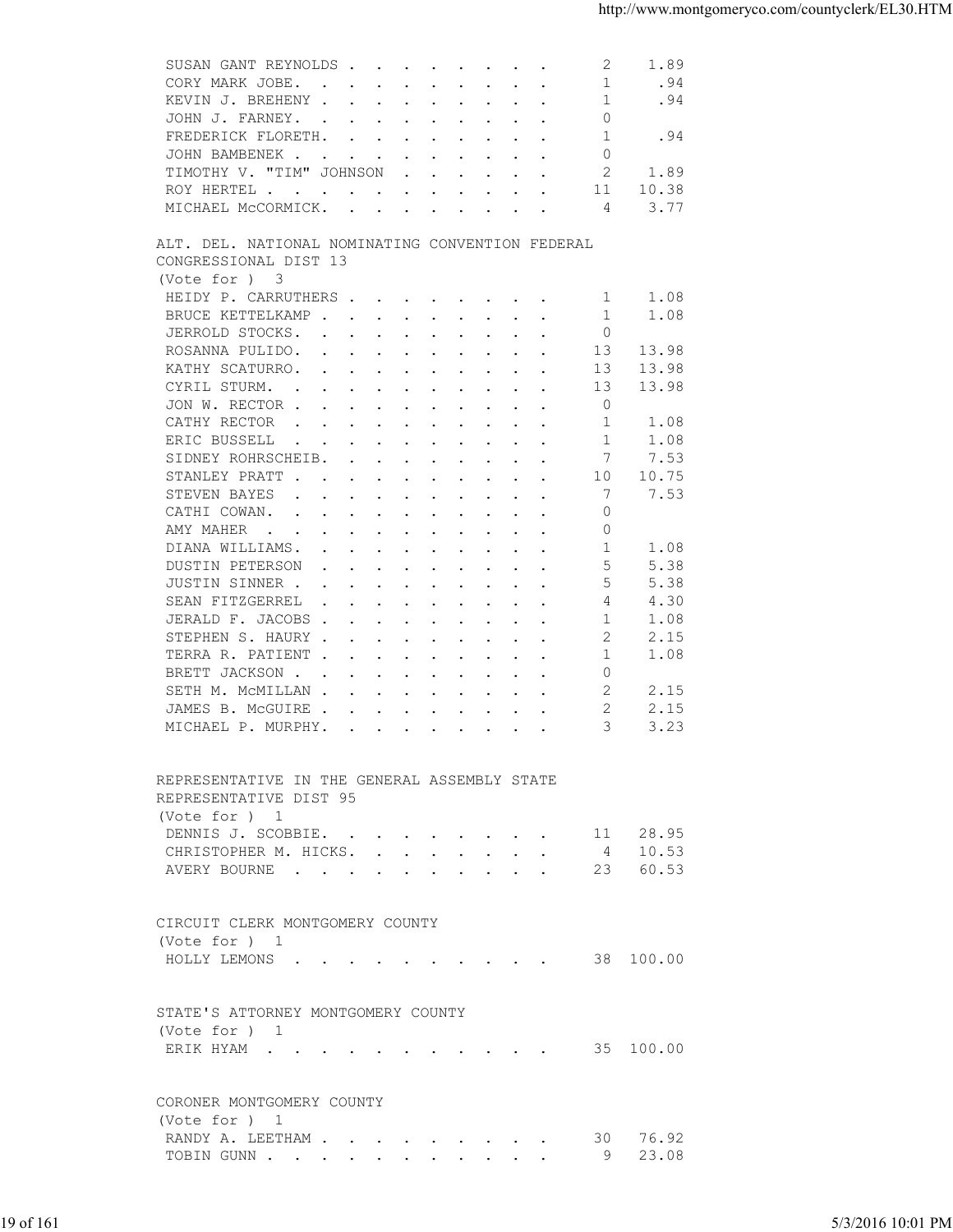COUNTY BOARD MEMBER # 4 (Vote for ) 1 NO CANDIDATE FILED . . . . . . . . 0 JUDGE OF THE APPELLATE COURT APPELLATE JUDICIAL DISTRICT 5 (Vote for ) 1 JOHN B. BARBERIS, JR. . . . . . . . 30 100.00 JUDGE OF THE APPELLATE COURT APPELLATE JUDICIAL DISTRICT 5 (Vote for ) 1 JAMES R. "RANDY" MOORE . . . . . . . 35 100.00 PRECINCT COMMITTEEMAN EAST FORK 2 (Vote for ) 1 NO CANDIDATE FILED . . . . . . . . 0 \*\*\*\*\*\*\*\*\*\* (DEMOCRATIC) \*\*\*\*\*\*\*\*\*\* PRESIDENT OF THE UNITED STATES (Vote for ) 1 HILLARY CLINTON . . . . . . . . . 11 52.38 WILLIE L. WILSON . . . . . . . . . 0 MARTIN J. O'MALLEY . . . . . . . . 0 ROQUE "ROCKY" DE LA FUENTE. . . . . . 0 LARRY (LAWRENCE) COHEN . . . . . . 0 BERNIE SANDERS. . . . . . . . . . 10 47.62 WRITE-IN. . . . . . . . . . . . 0 UNITED STATES SENATOR U.S. SENATE (Vote for ) 1<br>
ANDREA ZOPP. . . . . . . . . . . 9 47.37<br>
TAMMY DUCKWORTH . . . . . . . . . 6 31.58 ANDREA ZOPP. . . . . . . . . . . TAMMY DUCKWORTH . . . . . . . . . . 6 31.58<br>NAPOLEON HARRIS . . . . . . . . . 4 21.05 NAPOLEON HARRIS . . . . . . . . . COMPTROLLER STATE OF ILLINOIS (Vote for ) 1 SUSANA MENDOZA. . . . . . . . . . 16 100.00 REPRESENTATIVE IN CONGRESS FEDERAL CONGRESSIONAL DIST 13 (Vote for ) 1 MARK D. WICKLUND . . . . . . . . . . 15 100.00 DEL. NATIONAL NOMINATING CONVENTION FEDERAL CONGRESSIONAL DIST 13 (Vote for ) 5 ANDY MANAR . . . . . . . . . . . . 12 16.67<br>CINDA KLICKNA . . . . . . . . . . 10 13.89 CINDA KLICKNA . . . . . . . . . . . 10 13.89<br>MICHAEL G. MATEJKA . . . . . . . . 8 11.11 MICHAEL G. MATEJKA . . . . . . . . 8 DORIS JEAN TURNER. . . . . . . . . 8 11.11 RICK TERVEN. . . . . . . . . . . 8 11.11 JAROD HITCHINGS . . . . . . . . . . 1 1.39 NAOMI D. JAKOBSSON . . . . . . . . . 5 6.94 20 of 161 5/3/2016 10:01 PM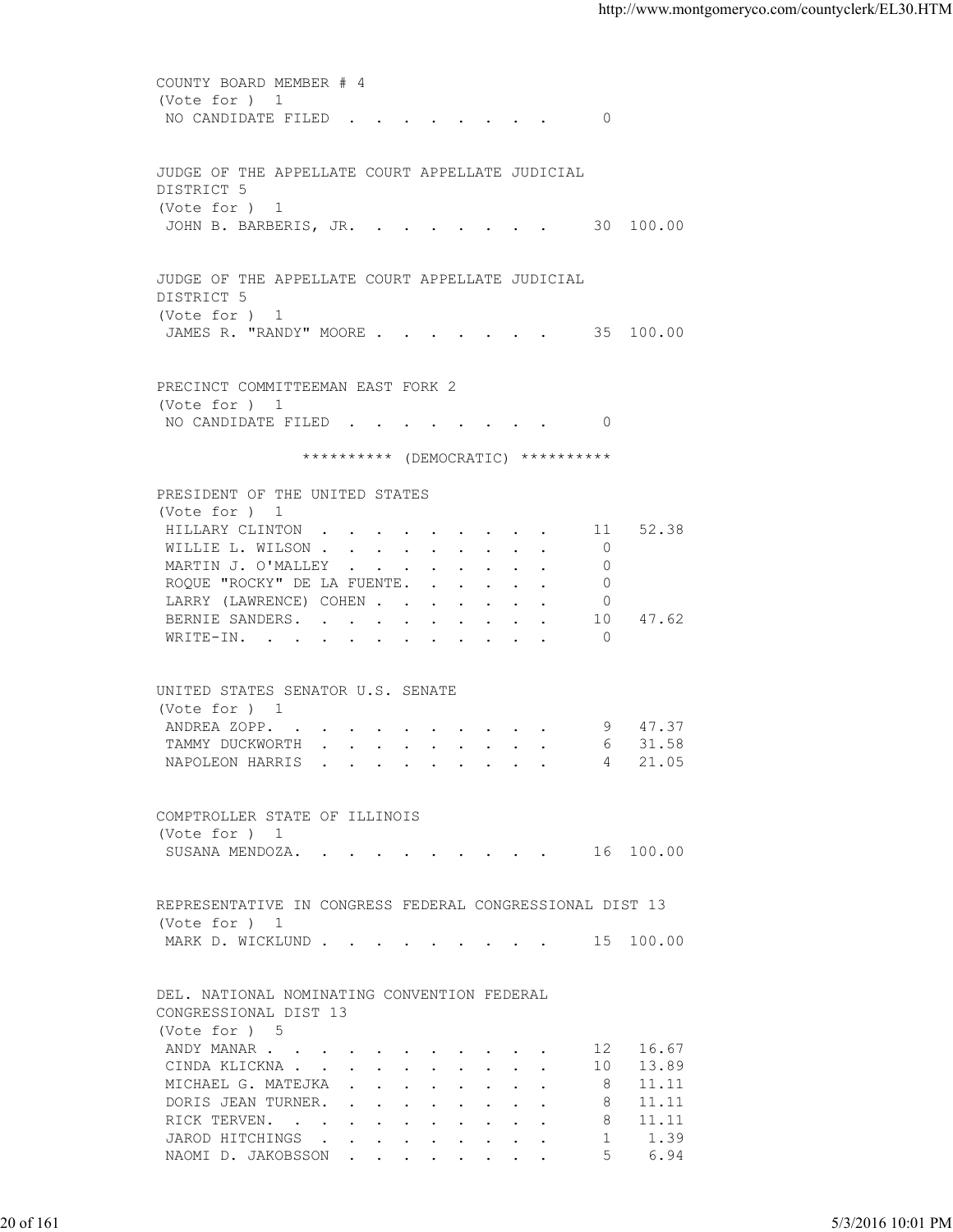| 6.94<br>MATTHEW PASQUINI<br>5<br>PAMELLA GRONEMEYER<br>5.56<br>4<br>ZACHARY BRAUN<br>8.33<br>6<br>5.56<br>MARCEY GOLDSTEIN 4<br>REPRESENTATIVE IN THE GENERAL ASSEMBLY STATE<br>REPRESENTATIVE DIST 95<br>(Vote for ) 1<br>MIKE MATHIS. 16 100.00<br>CIRCUIT CLERK MONTGOMERY COUNTY<br>(Vote for ) 1<br>NO CANDIDATE FILED 0<br>STATE'S ATTORNEY MONTGOMERY COUNTY<br>(Vote for ) 1<br>CHRIS MATOUSH 17 100.00<br>CORONER MONTGOMERY COUNTY<br>(Vote for ) 1<br>BARBARA A. SCHMEDEKE. 12 100.00<br>COUNTY BOARD MEMBER # 4<br>(Vote for ) 1<br>JIM MOORE 16 100.00<br>JUDGE OF THE APPELLATE COURT APPELLATE JUDICIAL<br>DISTRICT 5<br>(Vote for ) 1<br>BRAD K. BLEYER. 14 100.00<br>JUDGE OF THE APPELLATE COURT APPELLATE JUDICIAL<br>DISTRICT 5<br>(Vote for $)$ 1<br>JO BETH WEBER 14 100.00 |                   |
|---------------------------------------------------------------------------------------------------------------------------------------------------------------------------------------------------------------------------------------------------------------------------------------------------------------------------------------------------------------------------------------------------------------------------------------------------------------------------------------------------------------------------------------------------------------------------------------------------------------------------------------------------------------------------------------------------------------------------------------------------------------------------------------------------|-------------------|
|                                                                                                                                                                                                                                                                                                                                                                                                                                                                                                                                                                                                                                                                                                                                                                                                   |                   |
|                                                                                                                                                                                                                                                                                                                                                                                                                                                                                                                                                                                                                                                                                                                                                                                                   |                   |
|                                                                                                                                                                                                                                                                                                                                                                                                                                                                                                                                                                                                                                                                                                                                                                                                   |                   |
|                                                                                                                                                                                                                                                                                                                                                                                                                                                                                                                                                                                                                                                                                                                                                                                                   |                   |
|                                                                                                                                                                                                                                                                                                                                                                                                                                                                                                                                                                                                                                                                                                                                                                                                   |                   |
|                                                                                                                                                                                                                                                                                                                                                                                                                                                                                                                                                                                                                                                                                                                                                                                                   |                   |
|                                                                                                                                                                                                                                                                                                                                                                                                                                                                                                                                                                                                                                                                                                                                                                                                   |                   |
|                                                                                                                                                                                                                                                                                                                                                                                                                                                                                                                                                                                                                                                                                                                                                                                                   |                   |
|                                                                                                                                                                                                                                                                                                                                                                                                                                                                                                                                                                                                                                                                                                                                                                                                   |                   |
|                                                                                                                                                                                                                                                                                                                                                                                                                                                                                                                                                                                                                                                                                                                                                                                                   |                   |
|                                                                                                                                                                                                                                                                                                                                                                                                                                                                                                                                                                                                                                                                                                                                                                                                   |                   |
|                                                                                                                                                                                                                                                                                                                                                                                                                                                                                                                                                                                                                                                                                                                                                                                                   |                   |
|                                                                                                                                                                                                                                                                                                                                                                                                                                                                                                                                                                                                                                                                                                                                                                                                   |                   |
|                                                                                                                                                                                                                                                                                                                                                                                                                                                                                                                                                                                                                                                                                                                                                                                                   |                   |
|                                                                                                                                                                                                                                                                                                                                                                                                                                                                                                                                                                                                                                                                                                                                                                                                   |                   |
|                                                                                                                                                                                                                                                                                                                                                                                                                                                                                                                                                                                                                                                                                                                                                                                                   |                   |
|                                                                                                                                                                                                                                                                                                                                                                                                                                                                                                                                                                                                                                                                                                                                                                                                   |                   |
|                                                                                                                                                                                                                                                                                                                                                                                                                                                                                                                                                                                                                                                                                                                                                                                                   |                   |
|                                                                                                                                                                                                                                                                                                                                                                                                                                                                                                                                                                                                                                                                                                                                                                                                   |                   |
|                                                                                                                                                                                                                                                                                                                                                                                                                                                                                                                                                                                                                                                                                                                                                                                                   |                   |
|                                                                                                                                                                                                                                                                                                                                                                                                                                                                                                                                                                                                                                                                                                                                                                                                   |                   |
|                                                                                                                                                                                                                                                                                                                                                                                                                                                                                                                                                                                                                                                                                                                                                                                                   |                   |
|                                                                                                                                                                                                                                                                                                                                                                                                                                                                                                                                                                                                                                                                                                                                                                                                   |                   |
|                                                                                                                                                                                                                                                                                                                                                                                                                                                                                                                                                                                                                                                                                                                                                                                                   |                   |
|                                                                                                                                                                                                                                                                                                                                                                                                                                                                                                                                                                                                                                                                                                                                                                                                   |                   |
|                                                                                                                                                                                                                                                                                                                                                                                                                                                                                                                                                                                                                                                                                                                                                                                                   |                   |
|                                                                                                                                                                                                                                                                                                                                                                                                                                                                                                                                                                                                                                                                                                                                                                                                   |                   |
|                                                                                                                                                                                                                                                                                                                                                                                                                                                                                                                                                                                                                                                                                                                                                                                                   |                   |
|                                                                                                                                                                                                                                                                                                                                                                                                                                                                                                                                                                                                                                                                                                                                                                                                   |                   |
|                                                                                                                                                                                                                                                                                                                                                                                                                                                                                                                                                                                                                                                                                                                                                                                                   |                   |
| PRECINCT COMMITTEEMAN EAST FORK 2                                                                                                                                                                                                                                                                                                                                                                                                                                                                                                                                                                                                                                                                                                                                                                 |                   |
| (Vote for ) 1<br>NO CANDIDATE FILED 0                                                                                                                                                                                                                                                                                                                                                                                                                                                                                                                                                                                                                                                                                                                                                             |                   |
| ********** (NONPARTISAN) **********                                                                                                                                                                                                                                                                                                                                                                                                                                                                                                                                                                                                                                                                                                                                                               |                   |
|                                                                                                                                                                                                                                                                                                                                                                                                                                                                                                                                                                                                                                                                                                                                                                                                   |                   |
| HILLSBORO HIGH SCHOOL QUESTION HILLSBORO CUSD 3<br>(Vote for ) 1                                                                                                                                                                                                                                                                                                                                                                                                                                                                                                                                                                                                                                                                                                                                  |                   |
| 19 26.39<br>YES                                                                                                                                                                                                                                                                                                                                                                                                                                                                                                                                                                                                                                                                                                                                                                                   |                   |
| NO. 53 73.61                                                                                                                                                                                                                                                                                                                                                                                                                                                                                                                                                                                                                                                                                                                                                                                      |                   |
| SHOAL CREEK FIRE PROTECTION DISTRICT                                                                                                                                                                                                                                                                                                                                                                                                                                                                                                                                                                                                                                                                                                                                                              |                   |
| (Vote for ) 1                                                                                                                                                                                                                                                                                                                                                                                                                                                                                                                                                                                                                                                                                                                                                                                     |                   |
| YES<br>25 43.10<br>33 56.90<br>NO.                                                                                                                                                                                                                                                                                                                                                                                                                                                                                                                                                                                                                                                                                                                                                                |                   |
|                                                                                                                                                                                                                                                                                                                                                                                                                                                                                                                                                                                                                                                                                                                                                                                                   |                   |
| PRECINCT REPORT<br>MONTGOMERY COUNTY, ILLINOIS                                                                                                                                                                                                                                                                                                                                                                                                                                                                                                                                                                                                                                                                                                                                                    |                   |
|                                                                                                                                                                                                                                                                                                                                                                                                                                                                                                                                                                                                                                                                                                                                                                                                   |                   |
| 21 of 161                                                                                                                                                                                                                                                                                                                                                                                                                                                                                                                                                                                                                                                                                                                                                                                         |                   |
|                                                                                                                                                                                                                                                                                                                                                                                                                                                                                                                                                                                                                                                                                                                                                                                                   | 5/3/2016 10:01 PM |
|                                                                                                                                                                                                                                                                                                                                                                                                                                                                                                                                                                                                                                                                                                                                                                                                   |                   |
|                                                                                                                                                                                                                                                                                                                                                                                                                                                                                                                                                                                                                                                                                                                                                                                                   |                   |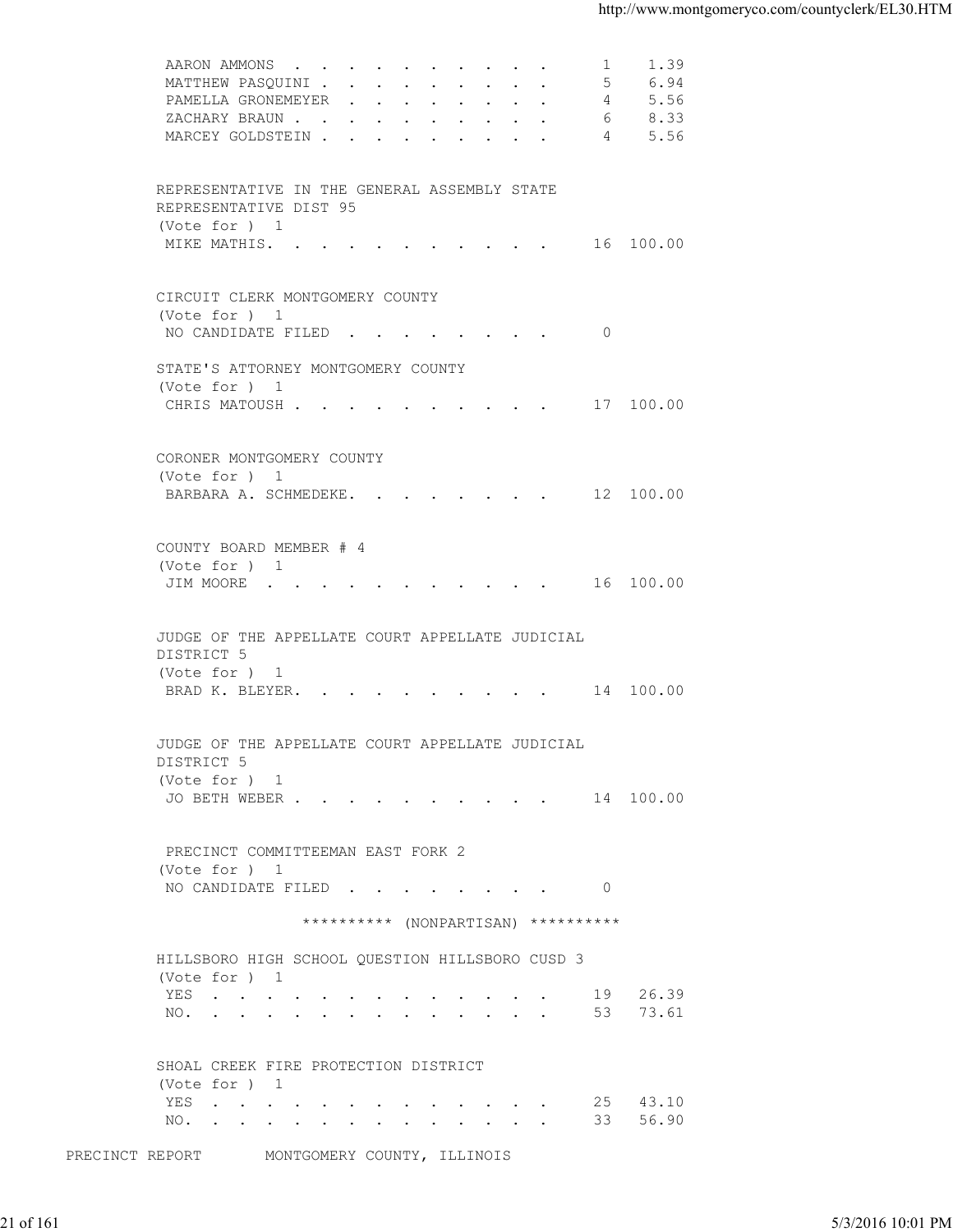| RUN DATE:03/21/16 | 2016 GENERAL PRIMARY ELECTION |
|-------------------|-------------------------------|
| RUN TIME:09:18 AM | MARCH 15, 2016                |
|                   | STATISTICS                    |

#### 0403 EAST FORK 3

|                                 |                                                                                                         |                           |                           |                                                           |  | <b>VOTES</b> | PERCENT |
|---------------------------------|---------------------------------------------------------------------------------------------------------|---------------------------|---------------------------|-----------------------------------------------------------|--|--------------|---------|
| REGISTERED VOTERS - TOTAL       |                                                                                                         |                           | <b>Contract</b>           |                                                           |  | 604          |         |
| REGISTERED VOTERS - REPUBLICAN  |                                                                                                         |                           | $\mathbf{L} = \mathbf{L}$ |                                                           |  | 140          | 23.18   |
| REGISTERED VOTERS - DEMOCRATIC  |                                                                                                         |                           | $\sim$                    |                                                           |  | 154          | 25.50   |
| REGISTERED VOTERS - NONPARTISAN |                                                                                                         |                           |                           |                                                           |  | 60           | 9.93    |
| BALLOTS CAST - TOTAL.           | $\sim$ $\sim$                                                                                           |                           |                           |                                                           |  | 357          |         |
| BALLOTS CAST - REPUBLICAN.      |                                                                                                         |                           |                           | $\mathbf{r} = \mathbf{r}$ , $\mathbf{r} = \mathbf{r}$     |  | 203          | 56.86   |
| BALLOTS CAST - DEMOCRATIC.      |                                                                                                         |                           |                           | $\mathbf{r}$ , $\mathbf{r}$ , $\mathbf{r}$ , $\mathbf{r}$ |  | 112          | 31.37   |
| BALLOTS CAST - NONPARTISAN.     |                                                                                                         | $\mathbf{L} = \mathbf{L}$ |                           |                                                           |  | 42           | 11.76   |
| BALLOTS CAST - BLANK.           | <b>Contract Street</b>                                                                                  |                           |                           |                                                           |  | 0            |         |
| VOTER TURNOUT - TOTAL           | $\sim$ $\sim$ $\sim$                                                                                    |                           |                           |                                                           |  |              | 59.11   |
| VOTER TURNOUT - REPUBLICAN.     |                                                                                                         | $\mathbf{r} = \mathbf{r}$ |                           |                                                           |  |              | 145.00  |
| VOTER TURNOUT - DEMOCRATIC.     |                                                                                                         |                           |                           | $\mathbf{r}$ , $\mathbf{r}$ , $\mathbf{r}$ , $\mathbf{r}$ |  |              | 72.73   |
| VOTER TURNOUT - NONPARTISAN     |                                                                                                         |                           | $\cdot$ $\cdot$ $\cdot$   |                                                           |  |              | 70.00   |
| VOTER TURNOUT - BLANK           | $\ddot{\phantom{a}}$<br>the contract of the contract of the contract of the contract of the contract of |                           |                           |                                                           |  |              |         |

#### \*\*\*\*\*\*\*\*\*\*\* (REPUBLICAN) \*\*\*\*\*\*\*\*\*\*

| PRESIDENT OF THE UNITED STATES                                                                                                                                                                                                                 |                                                                       |                                         |  |                      |         |  |     |       |
|------------------------------------------------------------------------------------------------------------------------------------------------------------------------------------------------------------------------------------------------|-----------------------------------------------------------------------|-----------------------------------------|--|----------------------|---------|--|-----|-------|
| (Vote for $)$ 1                                                                                                                                                                                                                                |                                                                       |                                         |  |                      |         |  |     |       |
| JEB BUSH.<br>$\sim$                                                                                                                                                                                                                            |                                                                       |                                         |  |                      | $\cdot$ |  |     | .51   |
| CHRIS CHRISTIE.                                                                                                                                                                                                                                | $\sim$ $\sim$ $\sim$ $\sim$ $\sim$ $\sim$                             |                                         |  |                      |         |  |     |       |
| DONALD J. TRUMP                                                                                                                                                                                                                                | $\mathbf{r}$ , and $\mathbf{r}$ , and $\mathbf{r}$ , and $\mathbf{r}$ |                                         |  |                      |         |  | 100 | 51.02 |
| TED CRUZ.<br>$\mathbf{r}$ . The contract of the contract of the contract of the contract of the contract of the contract of the contract of the contract of the contract of the contract of the contract of the contract of the contract of th |                                                                       |                                         |  | $\ddot{\phantom{a}}$ |         |  | 60  | 30.61 |
| MARCO RUBIO.                                                                                                                                                                                                                                   | $\mathbf{r}$ , $\mathbf{r}$ , $\mathbf{r}$ , $\mathbf{r}$             |                                         |  |                      |         |  | 19  | 9.69  |
| RAND PAUL<br>$\sim$ $\sim$                                                                                                                                                                                                                     |                                                                       |                                         |  |                      |         |  |     | .51   |
| CARLY FIORINA                                                                                                                                                                                                                                  |                                                                       |                                         |  |                      |         |  | 0   |       |
| MIKE HUCKABEE                                                                                                                                                                                                                                  |                                                                       |                                         |  |                      |         |  | 0   |       |
| RICK SANTORUM                                                                                                                                                                                                                                  |                                                                       |                                         |  |                      |         |  |     | .51   |
| JOHN R. KASICH.                                                                                                                                                                                                                                |                                                                       | $\cdot$ $\cdot$ $\cdot$ $\cdot$ $\cdot$ |  |                      |         |  | 14  | 7.14  |
| BEN CARSON.                                                                                                                                                                                                                                    |                                                                       |                                         |  |                      |         |  | 0   |       |
|                                                                                                                                                                                                                                                |                                                                       |                                         |  |                      |         |  |     |       |

# UNITED STATES SENATOR U.S. SENATE (Vote for ) 1<br>JAMES T. MARTER . . . . . . . . . 63 37.72 JAMES T. MARTER . . . . . . . . . . 63 37.72<br>MARK STEVEN KIRK . . . . . . . . . 104 62.28 MARK STEVEN KIRK . . . . . . . . . .

|               | COMPTROLLER STATE OF ILLINOIS     |  |  |  |  |  |
|---------------|-----------------------------------|--|--|--|--|--|
| (Vote for ) 1 |                                   |  |  |  |  |  |
|               | LESLIE GEISSLER MUNGER 142 100.00 |  |  |  |  |  |

| REPRESENTATIVE IN CONGRESS FEDERAL CONGRESSIONAL DIST 13 |  |  |  |  |  |  |  |
|----------------------------------------------------------|--|--|--|--|--|--|--|
| (Vote for ) 1                                            |  |  |  |  |  |  |  |
| RODNEY DAVIS 147 79.89                                   |  |  |  |  |  |  |  |
| ETHAN VANDERSAND 37 20.11                                |  |  |  |  |  |  |  |

 DEL. NATIONAL NOMINATING CONVENTION FEDERAL CONGRESSIONAL DIST 13 (Vote for ) 3 ADAM M. BROWN . . . . . . . . . . . 5 1.04<br>MARTIN DAVIS . . . . . . . . . . 5 1.04 MARTIN DAVIS . . . . . . . . . . GORDY HULTEN . . . . . . . . . . . 4 .84<br>TONI GAUEN . . . . . . . . . . . 66 13.78 TONI GAUEN . . . . . . . . . . . 66 13.78 COMPTROLLER STATE OF ILLINOIS<br>
(Vote for ) 1<br>
LESLIF GEISSLER MUNGER . . . . . . . . . . . . 142 100.00<br>
REPRESENTATIVE IN CONGRESS FEDERAL CONGRESSIONAL DIST 13<br>
(Vote for ) 1<br>
REPRESENTATIVE IN CONGRESS FEDERAL CONGRESSI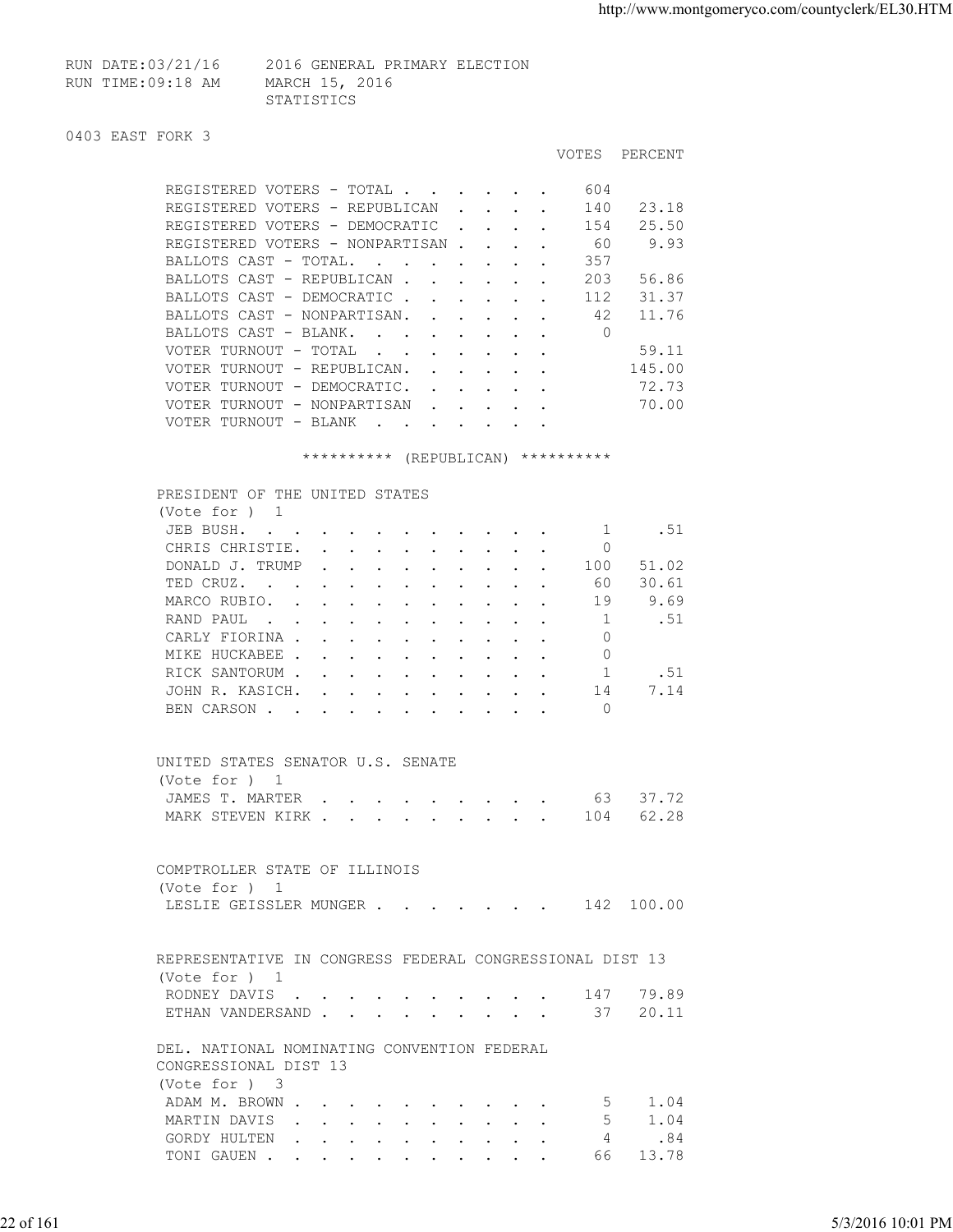| 10.02<br>RAJA SADIQ<br>48<br>JAMES KAMMER<br>8.77<br>42<br>42<br>8.77<br>MARK STRANG.<br>. The contract of the contract of the contract of the contract of the contract of the contract of the contract of the contract of the contract of the contract of the contract of the contract of the contract of the contrac<br>45<br>9.39<br>NICHOLAS KAMMER<br>3<br>GREGORY G. STANEK.<br>.63<br>$\mathfrak{D}$<br>KRISTIN WILLIAMSON<br>.42<br>$\overline{2}$<br>.42<br>MARK BALLARD<br>$\mathbf{r}$ , and $\mathbf{r}$ , and $\mathbf{r}$ , and $\mathbf{r}$ , and $\mathbf{r}$<br>3<br>ALLEN "AL" DEUTSCH<br>.63<br>$\mathbf{r}$ , $\mathbf{r}$ , $\mathbf{r}$ , $\mathbf{r}$ , $\mathbf{r}$ , $\mathbf{r}$ , $\mathbf{r}$<br>3<br>.63<br>JOAN DYKSTRA<br>the contract of the contract of the contract of the contract of the contract of the contract of the contract of<br>3<br>.63<br>DONNA GIERTZ<br>2<br>.42<br>STUART C. KING.<br>.42<br>JOHN H. ELDER<br>2<br>3<br>SUSAN GANT REYNOLDS<br>.63<br>2.30<br>CORY MARK JOBE.<br>11<br>KEVIN J. BREHENY<br>12<br>2.51<br>2.92<br>JOHN J. FARNEY.<br>14<br>7<br>FREDERICK FLORETH.<br>1.46<br>3<br>JOHN BAMBENEK<br>.63<br>TIMOTHY V. "TIM" JOHNSON<br>2.92<br>14<br>9.81<br>47<br>ROY HERTEL<br>2.51<br>MICHAEL MCCORMICK.<br>12<br>ALT. DEL. NATIONAL NOMINATING CONVENTION FEDERAL<br>CONGRESSIONAL DIST 13<br>(Vote for ) 3<br>HEIDY P. CARRUTHERS<br>.70<br>3<br>12<br>2.79<br>BRUCE KETTELKAMP<br>JERROLD STOCKS.<br>4<br>.93<br>ROSANNA PULIDO.<br>14.88<br>64<br>15.35<br>KATHY SCATURRO.<br>66<br>CYRIL STURM.<br>15.12<br>65<br>2<br>JON W. RECTOR<br>.47<br>1<br>.23<br>CATHY RECTOR<br>$\mathbf{r}$ , and $\mathbf{r}$ , and $\mathbf{r}$ , and $\mathbf{r}$ , and $\mathbf{r}$<br>ERIC BUSSELL<br>.23<br>-1<br>$\mathbf{a}$ and $\mathbf{a}$ are a set of the set of the set of the set of the set of the set of the set of the set of the set of the set of the set of the set of the set of the set of the set of the set of the set of the set of<br>7.21<br>SIDNEY ROHRSCHEIB.<br>31<br>8.37<br>STANLEY PRATT<br>36<br>$\mathbf{r}$ , and $\mathbf{r}$ , and $\mathbf{r}$ , and $\mathbf{r}$ , and $\mathbf{r}$<br>36<br>8.37<br>STEVEN BAYES<br>2<br>.47<br>CATHI COWAN.<br>AMY MAHER<br>5<br>1.16<br>DIANA WILLIAMS.<br>5<br>1.16<br>DUSTIN PETERSON<br>3.02<br>13<br>JUSTIN SINNER<br>3.02<br>13<br>2.56<br>SEAN FITZGERREL<br>11<br>JERALD F. JACOBS<br>.93<br>4<br>.23<br>STEPHEN S. HAURY<br>1<br>.23<br>TERRA R. PATIENT<br>1<br>.23<br>BRETT JACKSON<br>1<br>2.56<br>SETH M. MCMILLAN<br>11<br>3.26<br>JAMES B. MCGUIRE<br>14<br>28<br>6.51<br>MICHAEL P. MURPHY.<br>REPRESENTATIVE IN THE GENERAL ASSEMBLY STATE<br>REPRESENTATIVE DIST 95<br>(Vote for ) 1<br>DENNIS J. SCOBBIE.<br>83<br>43.01<br>7.77<br>CHRISTOPHER M. HICKS.<br>15<br>49.22<br>95<br>AVERY BOURNE<br>CIRCUIT CLERK MONTGOMERY COUNTY<br>23 of 161 |  | DOUG HARTMANN<br>79<br>16.49 |                   |
|--------------------------------------------------------------------------------------------------------------------------------------------------------------------------------------------------------------------------------------------------------------------------------------------------------------------------------------------------------------------------------------------------------------------------------------------------------------------------------------------------------------------------------------------------------------------------------------------------------------------------------------------------------------------------------------------------------------------------------------------------------------------------------------------------------------------------------------------------------------------------------------------------------------------------------------------------------------------------------------------------------------------------------------------------------------------------------------------------------------------------------------------------------------------------------------------------------------------------------------------------------------------------------------------------------------------------------------------------------------------------------------------------------------------------------------------------------------------------------------------------------------------------------------------------------------------------------------------------------------------------------------------------------------------------------------------------------------------------------------------------------------------------------------------------------------------------------------------------------------------------------------------------------------------------------------------------------------------------------------------------------------------------------------------------------------------------------------------------------------------------------------------------------------------------------------------------------------------------------------------------------------------------------------------------------------------------------------------------------------------------------------------------------------------------------------------------------------------------------------------------------------------------------------------------------------------------------------------------------------------------------------------------------------------------------------------------------------------------------------------------------------------------------------------------------------------------------------------------------------------------------------------------|--|------------------------------|-------------------|
|                                                                                                                                                                                                                                                                                                                                                                                                                                                                                                                                                                                                                                                                                                                                                                                                                                                                                                                                                                                                                                                                                                                                                                                                                                                                                                                                                                                                                                                                                                                                                                                                                                                                                                                                                                                                                                                                                                                                                                                                                                                                                                                                                                                                                                                                                                                                                                                                                                                                                                                                                                                                                                                                                                                                                                                                                                                                                                  |  |                              |                   |
|                                                                                                                                                                                                                                                                                                                                                                                                                                                                                                                                                                                                                                                                                                                                                                                                                                                                                                                                                                                                                                                                                                                                                                                                                                                                                                                                                                                                                                                                                                                                                                                                                                                                                                                                                                                                                                                                                                                                                                                                                                                                                                                                                                                                                                                                                                                                                                                                                                                                                                                                                                                                                                                                                                                                                                                                                                                                                                  |  |                              |                   |
|                                                                                                                                                                                                                                                                                                                                                                                                                                                                                                                                                                                                                                                                                                                                                                                                                                                                                                                                                                                                                                                                                                                                                                                                                                                                                                                                                                                                                                                                                                                                                                                                                                                                                                                                                                                                                                                                                                                                                                                                                                                                                                                                                                                                                                                                                                                                                                                                                                                                                                                                                                                                                                                                                                                                                                                                                                                                                                  |  |                              |                   |
|                                                                                                                                                                                                                                                                                                                                                                                                                                                                                                                                                                                                                                                                                                                                                                                                                                                                                                                                                                                                                                                                                                                                                                                                                                                                                                                                                                                                                                                                                                                                                                                                                                                                                                                                                                                                                                                                                                                                                                                                                                                                                                                                                                                                                                                                                                                                                                                                                                                                                                                                                                                                                                                                                                                                                                                                                                                                                                  |  |                              |                   |
|                                                                                                                                                                                                                                                                                                                                                                                                                                                                                                                                                                                                                                                                                                                                                                                                                                                                                                                                                                                                                                                                                                                                                                                                                                                                                                                                                                                                                                                                                                                                                                                                                                                                                                                                                                                                                                                                                                                                                                                                                                                                                                                                                                                                                                                                                                                                                                                                                                                                                                                                                                                                                                                                                                                                                                                                                                                                                                  |  |                              |                   |
|                                                                                                                                                                                                                                                                                                                                                                                                                                                                                                                                                                                                                                                                                                                                                                                                                                                                                                                                                                                                                                                                                                                                                                                                                                                                                                                                                                                                                                                                                                                                                                                                                                                                                                                                                                                                                                                                                                                                                                                                                                                                                                                                                                                                                                                                                                                                                                                                                                                                                                                                                                                                                                                                                                                                                                                                                                                                                                  |  |                              |                   |
|                                                                                                                                                                                                                                                                                                                                                                                                                                                                                                                                                                                                                                                                                                                                                                                                                                                                                                                                                                                                                                                                                                                                                                                                                                                                                                                                                                                                                                                                                                                                                                                                                                                                                                                                                                                                                                                                                                                                                                                                                                                                                                                                                                                                                                                                                                                                                                                                                                                                                                                                                                                                                                                                                                                                                                                                                                                                                                  |  |                              |                   |
|                                                                                                                                                                                                                                                                                                                                                                                                                                                                                                                                                                                                                                                                                                                                                                                                                                                                                                                                                                                                                                                                                                                                                                                                                                                                                                                                                                                                                                                                                                                                                                                                                                                                                                                                                                                                                                                                                                                                                                                                                                                                                                                                                                                                                                                                                                                                                                                                                                                                                                                                                                                                                                                                                                                                                                                                                                                                                                  |  |                              |                   |
|                                                                                                                                                                                                                                                                                                                                                                                                                                                                                                                                                                                                                                                                                                                                                                                                                                                                                                                                                                                                                                                                                                                                                                                                                                                                                                                                                                                                                                                                                                                                                                                                                                                                                                                                                                                                                                                                                                                                                                                                                                                                                                                                                                                                                                                                                                                                                                                                                                                                                                                                                                                                                                                                                                                                                                                                                                                                                                  |  |                              |                   |
|                                                                                                                                                                                                                                                                                                                                                                                                                                                                                                                                                                                                                                                                                                                                                                                                                                                                                                                                                                                                                                                                                                                                                                                                                                                                                                                                                                                                                                                                                                                                                                                                                                                                                                                                                                                                                                                                                                                                                                                                                                                                                                                                                                                                                                                                                                                                                                                                                                                                                                                                                                                                                                                                                                                                                                                                                                                                                                  |  |                              |                   |
|                                                                                                                                                                                                                                                                                                                                                                                                                                                                                                                                                                                                                                                                                                                                                                                                                                                                                                                                                                                                                                                                                                                                                                                                                                                                                                                                                                                                                                                                                                                                                                                                                                                                                                                                                                                                                                                                                                                                                                                                                                                                                                                                                                                                                                                                                                                                                                                                                                                                                                                                                                                                                                                                                                                                                                                                                                                                                                  |  |                              |                   |
|                                                                                                                                                                                                                                                                                                                                                                                                                                                                                                                                                                                                                                                                                                                                                                                                                                                                                                                                                                                                                                                                                                                                                                                                                                                                                                                                                                                                                                                                                                                                                                                                                                                                                                                                                                                                                                                                                                                                                                                                                                                                                                                                                                                                                                                                                                                                                                                                                                                                                                                                                                                                                                                                                                                                                                                                                                                                                                  |  |                              |                   |
|                                                                                                                                                                                                                                                                                                                                                                                                                                                                                                                                                                                                                                                                                                                                                                                                                                                                                                                                                                                                                                                                                                                                                                                                                                                                                                                                                                                                                                                                                                                                                                                                                                                                                                                                                                                                                                                                                                                                                                                                                                                                                                                                                                                                                                                                                                                                                                                                                                                                                                                                                                                                                                                                                                                                                                                                                                                                                                  |  |                              |                   |
|                                                                                                                                                                                                                                                                                                                                                                                                                                                                                                                                                                                                                                                                                                                                                                                                                                                                                                                                                                                                                                                                                                                                                                                                                                                                                                                                                                                                                                                                                                                                                                                                                                                                                                                                                                                                                                                                                                                                                                                                                                                                                                                                                                                                                                                                                                                                                                                                                                                                                                                                                                                                                                                                                                                                                                                                                                                                                                  |  |                              |                   |
|                                                                                                                                                                                                                                                                                                                                                                                                                                                                                                                                                                                                                                                                                                                                                                                                                                                                                                                                                                                                                                                                                                                                                                                                                                                                                                                                                                                                                                                                                                                                                                                                                                                                                                                                                                                                                                                                                                                                                                                                                                                                                                                                                                                                                                                                                                                                                                                                                                                                                                                                                                                                                                                                                                                                                                                                                                                                                                  |  |                              |                   |
|                                                                                                                                                                                                                                                                                                                                                                                                                                                                                                                                                                                                                                                                                                                                                                                                                                                                                                                                                                                                                                                                                                                                                                                                                                                                                                                                                                                                                                                                                                                                                                                                                                                                                                                                                                                                                                                                                                                                                                                                                                                                                                                                                                                                                                                                                                                                                                                                                                                                                                                                                                                                                                                                                                                                                                                                                                                                                                  |  |                              |                   |
|                                                                                                                                                                                                                                                                                                                                                                                                                                                                                                                                                                                                                                                                                                                                                                                                                                                                                                                                                                                                                                                                                                                                                                                                                                                                                                                                                                                                                                                                                                                                                                                                                                                                                                                                                                                                                                                                                                                                                                                                                                                                                                                                                                                                                                                                                                                                                                                                                                                                                                                                                                                                                                                                                                                                                                                                                                                                                                  |  |                              |                   |
|                                                                                                                                                                                                                                                                                                                                                                                                                                                                                                                                                                                                                                                                                                                                                                                                                                                                                                                                                                                                                                                                                                                                                                                                                                                                                                                                                                                                                                                                                                                                                                                                                                                                                                                                                                                                                                                                                                                                                                                                                                                                                                                                                                                                                                                                                                                                                                                                                                                                                                                                                                                                                                                                                                                                                                                                                                                                                                  |  |                              |                   |
|                                                                                                                                                                                                                                                                                                                                                                                                                                                                                                                                                                                                                                                                                                                                                                                                                                                                                                                                                                                                                                                                                                                                                                                                                                                                                                                                                                                                                                                                                                                                                                                                                                                                                                                                                                                                                                                                                                                                                                                                                                                                                                                                                                                                                                                                                                                                                                                                                                                                                                                                                                                                                                                                                                                                                                                                                                                                                                  |  |                              |                   |
|                                                                                                                                                                                                                                                                                                                                                                                                                                                                                                                                                                                                                                                                                                                                                                                                                                                                                                                                                                                                                                                                                                                                                                                                                                                                                                                                                                                                                                                                                                                                                                                                                                                                                                                                                                                                                                                                                                                                                                                                                                                                                                                                                                                                                                                                                                                                                                                                                                                                                                                                                                                                                                                                                                                                                                                                                                                                                                  |  |                              |                   |
|                                                                                                                                                                                                                                                                                                                                                                                                                                                                                                                                                                                                                                                                                                                                                                                                                                                                                                                                                                                                                                                                                                                                                                                                                                                                                                                                                                                                                                                                                                                                                                                                                                                                                                                                                                                                                                                                                                                                                                                                                                                                                                                                                                                                                                                                                                                                                                                                                                                                                                                                                                                                                                                                                                                                                                                                                                                                                                  |  |                              |                   |
|                                                                                                                                                                                                                                                                                                                                                                                                                                                                                                                                                                                                                                                                                                                                                                                                                                                                                                                                                                                                                                                                                                                                                                                                                                                                                                                                                                                                                                                                                                                                                                                                                                                                                                                                                                                                                                                                                                                                                                                                                                                                                                                                                                                                                                                                                                                                                                                                                                                                                                                                                                                                                                                                                                                                                                                                                                                                                                  |  |                              |                   |
|                                                                                                                                                                                                                                                                                                                                                                                                                                                                                                                                                                                                                                                                                                                                                                                                                                                                                                                                                                                                                                                                                                                                                                                                                                                                                                                                                                                                                                                                                                                                                                                                                                                                                                                                                                                                                                                                                                                                                                                                                                                                                                                                                                                                                                                                                                                                                                                                                                                                                                                                                                                                                                                                                                                                                                                                                                                                                                  |  |                              |                   |
|                                                                                                                                                                                                                                                                                                                                                                                                                                                                                                                                                                                                                                                                                                                                                                                                                                                                                                                                                                                                                                                                                                                                                                                                                                                                                                                                                                                                                                                                                                                                                                                                                                                                                                                                                                                                                                                                                                                                                                                                                                                                                                                                                                                                                                                                                                                                                                                                                                                                                                                                                                                                                                                                                                                                                                                                                                                                                                  |  |                              |                   |
|                                                                                                                                                                                                                                                                                                                                                                                                                                                                                                                                                                                                                                                                                                                                                                                                                                                                                                                                                                                                                                                                                                                                                                                                                                                                                                                                                                                                                                                                                                                                                                                                                                                                                                                                                                                                                                                                                                                                                                                                                                                                                                                                                                                                                                                                                                                                                                                                                                                                                                                                                                                                                                                                                                                                                                                                                                                                                                  |  |                              |                   |
|                                                                                                                                                                                                                                                                                                                                                                                                                                                                                                                                                                                                                                                                                                                                                                                                                                                                                                                                                                                                                                                                                                                                                                                                                                                                                                                                                                                                                                                                                                                                                                                                                                                                                                                                                                                                                                                                                                                                                                                                                                                                                                                                                                                                                                                                                                                                                                                                                                                                                                                                                                                                                                                                                                                                                                                                                                                                                                  |  |                              |                   |
|                                                                                                                                                                                                                                                                                                                                                                                                                                                                                                                                                                                                                                                                                                                                                                                                                                                                                                                                                                                                                                                                                                                                                                                                                                                                                                                                                                                                                                                                                                                                                                                                                                                                                                                                                                                                                                                                                                                                                                                                                                                                                                                                                                                                                                                                                                                                                                                                                                                                                                                                                                                                                                                                                                                                                                                                                                                                                                  |  |                              |                   |
|                                                                                                                                                                                                                                                                                                                                                                                                                                                                                                                                                                                                                                                                                                                                                                                                                                                                                                                                                                                                                                                                                                                                                                                                                                                                                                                                                                                                                                                                                                                                                                                                                                                                                                                                                                                                                                                                                                                                                                                                                                                                                                                                                                                                                                                                                                                                                                                                                                                                                                                                                                                                                                                                                                                                                                                                                                                                                                  |  |                              |                   |
|                                                                                                                                                                                                                                                                                                                                                                                                                                                                                                                                                                                                                                                                                                                                                                                                                                                                                                                                                                                                                                                                                                                                                                                                                                                                                                                                                                                                                                                                                                                                                                                                                                                                                                                                                                                                                                                                                                                                                                                                                                                                                                                                                                                                                                                                                                                                                                                                                                                                                                                                                                                                                                                                                                                                                                                                                                                                                                  |  |                              |                   |
|                                                                                                                                                                                                                                                                                                                                                                                                                                                                                                                                                                                                                                                                                                                                                                                                                                                                                                                                                                                                                                                                                                                                                                                                                                                                                                                                                                                                                                                                                                                                                                                                                                                                                                                                                                                                                                                                                                                                                                                                                                                                                                                                                                                                                                                                                                                                                                                                                                                                                                                                                                                                                                                                                                                                                                                                                                                                                                  |  |                              |                   |
|                                                                                                                                                                                                                                                                                                                                                                                                                                                                                                                                                                                                                                                                                                                                                                                                                                                                                                                                                                                                                                                                                                                                                                                                                                                                                                                                                                                                                                                                                                                                                                                                                                                                                                                                                                                                                                                                                                                                                                                                                                                                                                                                                                                                                                                                                                                                                                                                                                                                                                                                                                                                                                                                                                                                                                                                                                                                                                  |  |                              |                   |
|                                                                                                                                                                                                                                                                                                                                                                                                                                                                                                                                                                                                                                                                                                                                                                                                                                                                                                                                                                                                                                                                                                                                                                                                                                                                                                                                                                                                                                                                                                                                                                                                                                                                                                                                                                                                                                                                                                                                                                                                                                                                                                                                                                                                                                                                                                                                                                                                                                                                                                                                                                                                                                                                                                                                                                                                                                                                                                  |  |                              |                   |
|                                                                                                                                                                                                                                                                                                                                                                                                                                                                                                                                                                                                                                                                                                                                                                                                                                                                                                                                                                                                                                                                                                                                                                                                                                                                                                                                                                                                                                                                                                                                                                                                                                                                                                                                                                                                                                                                                                                                                                                                                                                                                                                                                                                                                                                                                                                                                                                                                                                                                                                                                                                                                                                                                                                                                                                                                                                                                                  |  |                              |                   |
|                                                                                                                                                                                                                                                                                                                                                                                                                                                                                                                                                                                                                                                                                                                                                                                                                                                                                                                                                                                                                                                                                                                                                                                                                                                                                                                                                                                                                                                                                                                                                                                                                                                                                                                                                                                                                                                                                                                                                                                                                                                                                                                                                                                                                                                                                                                                                                                                                                                                                                                                                                                                                                                                                                                                                                                                                                                                                                  |  |                              |                   |
|                                                                                                                                                                                                                                                                                                                                                                                                                                                                                                                                                                                                                                                                                                                                                                                                                                                                                                                                                                                                                                                                                                                                                                                                                                                                                                                                                                                                                                                                                                                                                                                                                                                                                                                                                                                                                                                                                                                                                                                                                                                                                                                                                                                                                                                                                                                                                                                                                                                                                                                                                                                                                                                                                                                                                                                                                                                                                                  |  |                              |                   |
|                                                                                                                                                                                                                                                                                                                                                                                                                                                                                                                                                                                                                                                                                                                                                                                                                                                                                                                                                                                                                                                                                                                                                                                                                                                                                                                                                                                                                                                                                                                                                                                                                                                                                                                                                                                                                                                                                                                                                                                                                                                                                                                                                                                                                                                                                                                                                                                                                                                                                                                                                                                                                                                                                                                                                                                                                                                                                                  |  |                              |                   |
|                                                                                                                                                                                                                                                                                                                                                                                                                                                                                                                                                                                                                                                                                                                                                                                                                                                                                                                                                                                                                                                                                                                                                                                                                                                                                                                                                                                                                                                                                                                                                                                                                                                                                                                                                                                                                                                                                                                                                                                                                                                                                                                                                                                                                                                                                                                                                                                                                                                                                                                                                                                                                                                                                                                                                                                                                                                                                                  |  |                              |                   |
|                                                                                                                                                                                                                                                                                                                                                                                                                                                                                                                                                                                                                                                                                                                                                                                                                                                                                                                                                                                                                                                                                                                                                                                                                                                                                                                                                                                                                                                                                                                                                                                                                                                                                                                                                                                                                                                                                                                                                                                                                                                                                                                                                                                                                                                                                                                                                                                                                                                                                                                                                                                                                                                                                                                                                                                                                                                                                                  |  |                              |                   |
|                                                                                                                                                                                                                                                                                                                                                                                                                                                                                                                                                                                                                                                                                                                                                                                                                                                                                                                                                                                                                                                                                                                                                                                                                                                                                                                                                                                                                                                                                                                                                                                                                                                                                                                                                                                                                                                                                                                                                                                                                                                                                                                                                                                                                                                                                                                                                                                                                                                                                                                                                                                                                                                                                                                                                                                                                                                                                                  |  |                              |                   |
|                                                                                                                                                                                                                                                                                                                                                                                                                                                                                                                                                                                                                                                                                                                                                                                                                                                                                                                                                                                                                                                                                                                                                                                                                                                                                                                                                                                                                                                                                                                                                                                                                                                                                                                                                                                                                                                                                                                                                                                                                                                                                                                                                                                                                                                                                                                                                                                                                                                                                                                                                                                                                                                                                                                                                                                                                                                                                                  |  |                              |                   |
|                                                                                                                                                                                                                                                                                                                                                                                                                                                                                                                                                                                                                                                                                                                                                                                                                                                                                                                                                                                                                                                                                                                                                                                                                                                                                                                                                                                                                                                                                                                                                                                                                                                                                                                                                                                                                                                                                                                                                                                                                                                                                                                                                                                                                                                                                                                                                                                                                                                                                                                                                                                                                                                                                                                                                                                                                                                                                                  |  |                              |                   |
|                                                                                                                                                                                                                                                                                                                                                                                                                                                                                                                                                                                                                                                                                                                                                                                                                                                                                                                                                                                                                                                                                                                                                                                                                                                                                                                                                                                                                                                                                                                                                                                                                                                                                                                                                                                                                                                                                                                                                                                                                                                                                                                                                                                                                                                                                                                                                                                                                                                                                                                                                                                                                                                                                                                                                                                                                                                                                                  |  |                              |                   |
|                                                                                                                                                                                                                                                                                                                                                                                                                                                                                                                                                                                                                                                                                                                                                                                                                                                                                                                                                                                                                                                                                                                                                                                                                                                                                                                                                                                                                                                                                                                                                                                                                                                                                                                                                                                                                                                                                                                                                                                                                                                                                                                                                                                                                                                                                                                                                                                                                                                                                                                                                                                                                                                                                                                                                                                                                                                                                                  |  |                              |                   |
|                                                                                                                                                                                                                                                                                                                                                                                                                                                                                                                                                                                                                                                                                                                                                                                                                                                                                                                                                                                                                                                                                                                                                                                                                                                                                                                                                                                                                                                                                                                                                                                                                                                                                                                                                                                                                                                                                                                                                                                                                                                                                                                                                                                                                                                                                                                                                                                                                                                                                                                                                                                                                                                                                                                                                                                                                                                                                                  |  |                              |                   |
|                                                                                                                                                                                                                                                                                                                                                                                                                                                                                                                                                                                                                                                                                                                                                                                                                                                                                                                                                                                                                                                                                                                                                                                                                                                                                                                                                                                                                                                                                                                                                                                                                                                                                                                                                                                                                                                                                                                                                                                                                                                                                                                                                                                                                                                                                                                                                                                                                                                                                                                                                                                                                                                                                                                                                                                                                                                                                                  |  |                              |                   |
|                                                                                                                                                                                                                                                                                                                                                                                                                                                                                                                                                                                                                                                                                                                                                                                                                                                                                                                                                                                                                                                                                                                                                                                                                                                                                                                                                                                                                                                                                                                                                                                                                                                                                                                                                                                                                                                                                                                                                                                                                                                                                                                                                                                                                                                                                                                                                                                                                                                                                                                                                                                                                                                                                                                                                                                                                                                                                                  |  |                              |                   |
|                                                                                                                                                                                                                                                                                                                                                                                                                                                                                                                                                                                                                                                                                                                                                                                                                                                                                                                                                                                                                                                                                                                                                                                                                                                                                                                                                                                                                                                                                                                                                                                                                                                                                                                                                                                                                                                                                                                                                                                                                                                                                                                                                                                                                                                                                                                                                                                                                                                                                                                                                                                                                                                                                                                                                                                                                                                                                                  |  |                              |                   |
|                                                                                                                                                                                                                                                                                                                                                                                                                                                                                                                                                                                                                                                                                                                                                                                                                                                                                                                                                                                                                                                                                                                                                                                                                                                                                                                                                                                                                                                                                                                                                                                                                                                                                                                                                                                                                                                                                                                                                                                                                                                                                                                                                                                                                                                                                                                                                                                                                                                                                                                                                                                                                                                                                                                                                                                                                                                                                                  |  |                              |                   |
|                                                                                                                                                                                                                                                                                                                                                                                                                                                                                                                                                                                                                                                                                                                                                                                                                                                                                                                                                                                                                                                                                                                                                                                                                                                                                                                                                                                                                                                                                                                                                                                                                                                                                                                                                                                                                                                                                                                                                                                                                                                                                                                                                                                                                                                                                                                                                                                                                                                                                                                                                                                                                                                                                                                                                                                                                                                                                                  |  |                              |                   |
|                                                                                                                                                                                                                                                                                                                                                                                                                                                                                                                                                                                                                                                                                                                                                                                                                                                                                                                                                                                                                                                                                                                                                                                                                                                                                                                                                                                                                                                                                                                                                                                                                                                                                                                                                                                                                                                                                                                                                                                                                                                                                                                                                                                                                                                                                                                                                                                                                                                                                                                                                                                                                                                                                                                                                                                                                                                                                                  |  |                              |                   |
|                                                                                                                                                                                                                                                                                                                                                                                                                                                                                                                                                                                                                                                                                                                                                                                                                                                                                                                                                                                                                                                                                                                                                                                                                                                                                                                                                                                                                                                                                                                                                                                                                                                                                                                                                                                                                                                                                                                                                                                                                                                                                                                                                                                                                                                                                                                                                                                                                                                                                                                                                                                                                                                                                                                                                                                                                                                                                                  |  |                              |                   |
|                                                                                                                                                                                                                                                                                                                                                                                                                                                                                                                                                                                                                                                                                                                                                                                                                                                                                                                                                                                                                                                                                                                                                                                                                                                                                                                                                                                                                                                                                                                                                                                                                                                                                                                                                                                                                                                                                                                                                                                                                                                                                                                                                                                                                                                                                                                                                                                                                                                                                                                                                                                                                                                                                                                                                                                                                                                                                                  |  |                              |                   |
|                                                                                                                                                                                                                                                                                                                                                                                                                                                                                                                                                                                                                                                                                                                                                                                                                                                                                                                                                                                                                                                                                                                                                                                                                                                                                                                                                                                                                                                                                                                                                                                                                                                                                                                                                                                                                                                                                                                                                                                                                                                                                                                                                                                                                                                                                                                                                                                                                                                                                                                                                                                                                                                                                                                                                                                                                                                                                                  |  |                              |                   |
|                                                                                                                                                                                                                                                                                                                                                                                                                                                                                                                                                                                                                                                                                                                                                                                                                                                                                                                                                                                                                                                                                                                                                                                                                                                                                                                                                                                                                                                                                                                                                                                                                                                                                                                                                                                                                                                                                                                                                                                                                                                                                                                                                                                                                                                                                                                                                                                                                                                                                                                                                                                                                                                                                                                                                                                                                                                                                                  |  |                              |                   |
|                                                                                                                                                                                                                                                                                                                                                                                                                                                                                                                                                                                                                                                                                                                                                                                                                                                                                                                                                                                                                                                                                                                                                                                                                                                                                                                                                                                                                                                                                                                                                                                                                                                                                                                                                                                                                                                                                                                                                                                                                                                                                                                                                                                                                                                                                                                                                                                                                                                                                                                                                                                                                                                                                                                                                                                                                                                                                                  |  |                              |                   |
|                                                                                                                                                                                                                                                                                                                                                                                                                                                                                                                                                                                                                                                                                                                                                                                                                                                                                                                                                                                                                                                                                                                                                                                                                                                                                                                                                                                                                                                                                                                                                                                                                                                                                                                                                                                                                                                                                                                                                                                                                                                                                                                                                                                                                                                                                                                                                                                                                                                                                                                                                                                                                                                                                                                                                                                                                                                                                                  |  |                              |                   |
|                                                                                                                                                                                                                                                                                                                                                                                                                                                                                                                                                                                                                                                                                                                                                                                                                                                                                                                                                                                                                                                                                                                                                                                                                                                                                                                                                                                                                                                                                                                                                                                                                                                                                                                                                                                                                                                                                                                                                                                                                                                                                                                                                                                                                                                                                                                                                                                                                                                                                                                                                                                                                                                                                                                                                                                                                                                                                                  |  |                              | 5/3/2016 10:01 PM |

## REPRESENTATIVE IN THE GENERAL ASSEMBLY STATE REPRESENTATIVE DIST 95

| (Vote for ) 1                 |  |  |  |  |  |
|-------------------------------|--|--|--|--|--|
| DENNIS J. SCOBBIE. 83 43.01   |  |  |  |  |  |
| CHRISTOPHER M. HICKS. 15 7.77 |  |  |  |  |  |
| AVERY BOURNE 95 49.22         |  |  |  |  |  |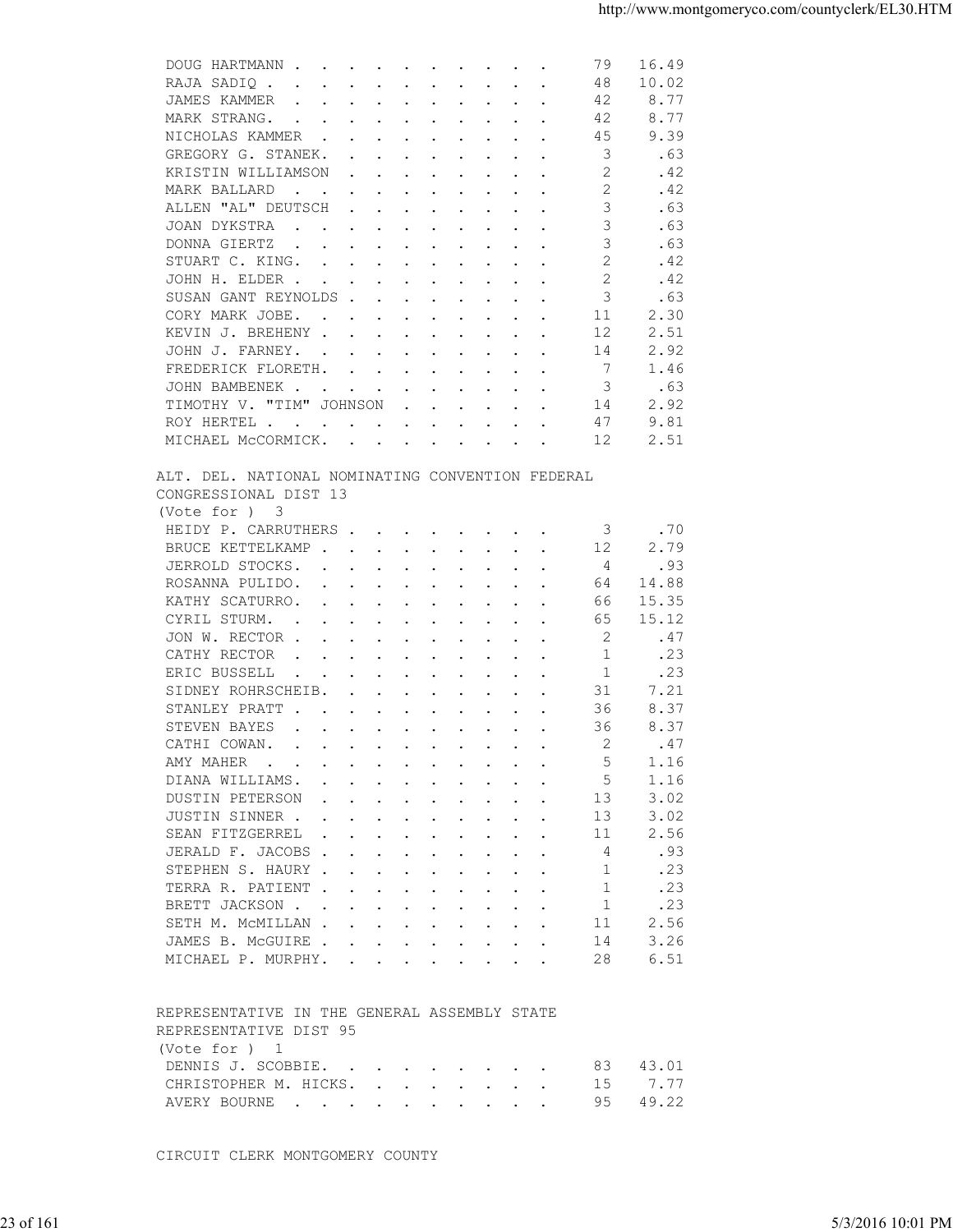(Vote for ) 1 HOLLY LEMONS . . . . . . . . . . 176 100.00 STATE'S ATTORNEY MONTGOMERY COUNTY (Vote for ) 1 ERIK HYAM . . . . . . . . . . . 131 100.00 CORONER MONTGOMERY COUNTY (Vote for ) 1 RANDY A. LEETHAM . . . . . . . . . . 143 79.44 TOBIN GUNN . . . . . . . . . . . . 37 20.56 COUNTY BOARD MEMBER # 3 (Vote for ) 1 KIRBY K. FURNESS . . . . . . . . . . 170 100.00 JUDGE OF THE APPELLATE COURT APPELLATE JUDICIAL DISTRICT 5 (Vote for ) 1 JOHN B. BARBERIS, JR. . . . . . . . 129 100.00 JUDGE OF THE APPELLATE COURT APPELLATE JUDICIAL DISTRICT 5 (Vote for ) 1 JAMES R. "RANDY" MOORE . . . . . . . 138 100.00 PRECINCT COMMITTEEMAN EAST FORK 3 (Vote for ) 1<br>BRADFORD A. OZEE . . . . . . . . . . 160 100.00 BRADFORD A. OZEE . . . . . . . . . \*\*\*\*\*\*\*\*\*\* (DEMOCRATIC) \*\*\*\*\*\*\*\*\*\* PRESIDENT OF THE UNITED STATES (Vote for ) 1 HILLARY CLINTON . . . . . . . . . . 60 55.05<br>WILLIE L. WILSON . . . . . . . . . 0 WILLIE L. WILSON . . . . . . . . . 0<br>MARTIN J. O'MALLEY . . . . . . . . 1 .92 MARTIN J. O'MALLEY . . . . . . . . . ROQUE "ROCKY" DE LA FUENTE. . . . . . 0 LARRY (LAWRENCE) COHEN . . . . . . . 0 BERNIE SANDERS. . . . . . . . . . 48 44.04 WRITE-IN. . . . . . . . . . . . 0 UNITED STATES SENATOR U.S. SENATE (Vote for ) 1 ANDREA ZOPP. . . . . . . . . . . 26 27.66<br>TAMMY DUCKWORTH . . . . . . . . . 60 63.83 TAMMY DUCKWORTH . . . . . . . . . . 60 NAPOLEON HARRIS . . . . . . . . . 8 8.51 COMPTROLLER STATE OF ILLINOIS (Vote for ) 1 SUSANA MENDOZA. . . . . . . . . . 89 100.00 REPRESENTATIVE IN CONGRESS FEDERAL CONGRESSIONAL DIST 13 EXAMPLE MARINED COURN<br>
24 of 24 of 24 of 24 of 24 of 24 of 24 of 24 of 24 of 24 of 24 of 24 of 24 of 24 of 24 of 24 of 24 of 24 of 24 of 24 of 25<br>
26 of 24 of 24 of 24 of 24 of 24 of 24 of 24 of 24 of 24 of 24 of 24 of 24

(Vote for ) 1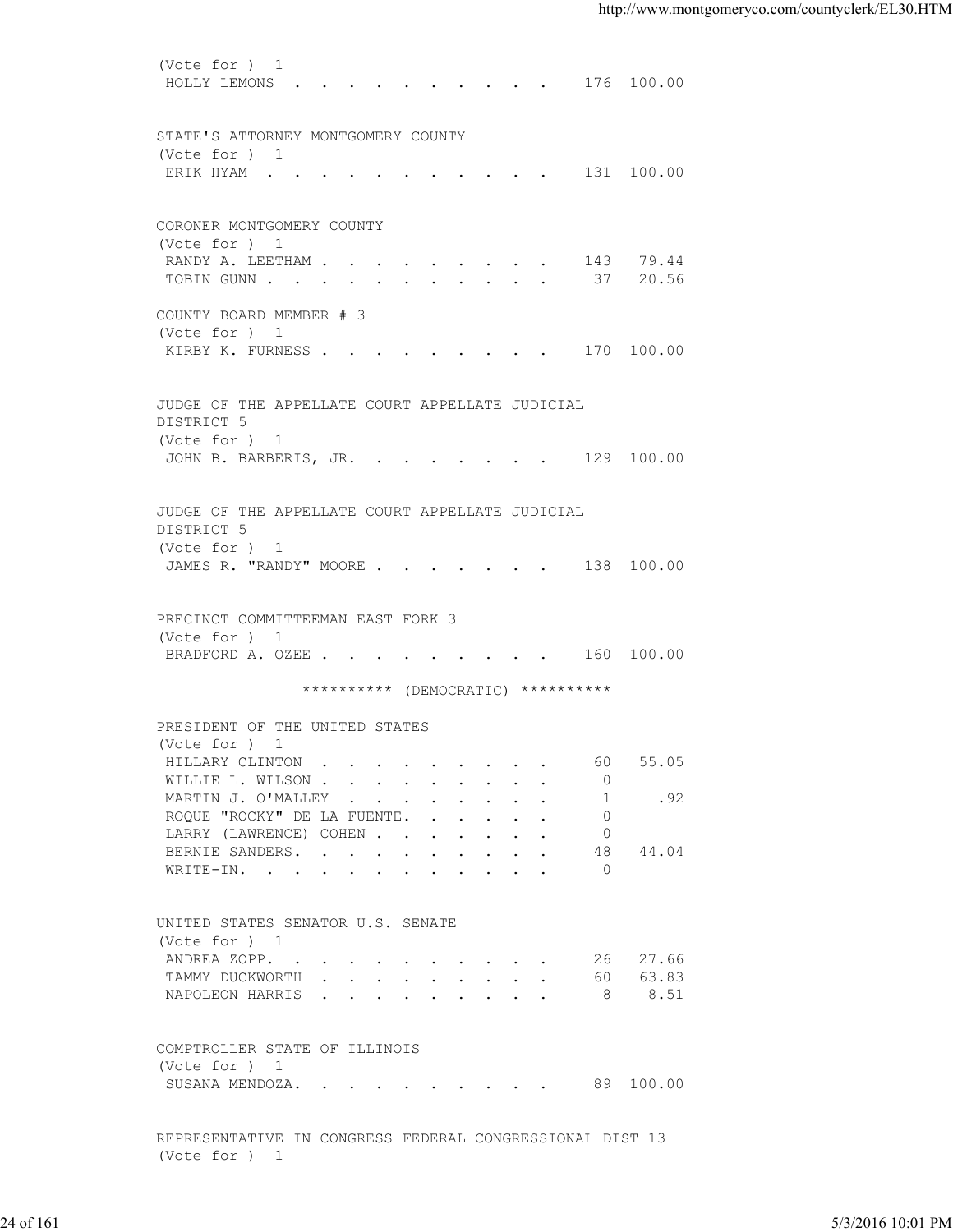MARK D. WICKLUND . . . . . . . . . 82 100.00 DEL. NATIONAL NOMINATING CONVENTION FEDERAL CONGRESSIONAL DIST 13 (Vote for ) 5 ANDY MANAR . . . . . . . . . . . . 76 18.54<br>CINDA KLICKNA . . . . . . . . . . 42 10.24 CINDA KLICKNA . . . . . . . . . . MICHAEL G. MATEJKA . . . . . . . . 43 10.49 DORIS JEAN TURNER. . . . . . . . . 44 10.73 RICK TERVEN. . . . . . . . . . . 38 9.27<br>JAROD HITCHINGS . . . . . . . . . 11 2.68 JAROD HITCHINGS . . . . . . . . . . 11 2.68<br>NAOMI D. JAKOBSSON . . . . . . . . 21 5.12 NAOMI D. JAKOBSSON . . . . . . . . AARON AMMONS . . . . . . . . . . 27 6.59 MATTHEW PASQUINI . . . . . . . . . 25 6.10 PAMELLA GRONEMEYER . . . . . . . . 31 7.56<br>ZACHARY BRAUN . . . . . . . . . . 30 7.32 XACHARY BRAUN . . . . . . . . . . 30 7.32<br>MARCEY GOLDSTEIN . . . . . . . . . 22 5.37 MARCEY GOLDSTEIN . . . . . . REPRESENTATIVE IN THE GENERAL ASSEMBLY STATE REPRESENTATIVE DIST 95 (Vote for ) 1 MIKE MATHIS. . . . . . . . . . . 79 100.00 CIRCUIT CLERK MONTGOMERY COUNTY (Vote for ) 1 NO CANDIDATE FILED . . . . . . . . 0 STATE'S ATTORNEY MONTGOMERY COUNTY (Vote for ) 1 CHRIS MATOUSH . . . . . . . . . . 88 100.00 CORONER MONTGOMERY COUNTY (Vote for ) 1 BARBARA A. SCHMEDEKE. . . . . . . . 87 100.00 COUNTY BOARD MEMBER # 3 (Vote for ) 1 NO CANDIDATE FILED . . . . . . . . 0 JUDGE OF THE APPELLATE COURT APPELLATE JUDICIAL DISTRICT 5 (Vote for ) 1 BRAD K. BLEYER. . . . . . . . . . 72 100.00 JUDGE OF THE APPELLATE COURT APPELLATE JUDICIAL DISTRICT 5 (Vote for ) 1 JO BETH WEBER . . . . . . . . . . 77 100.00 PRECINCT COMMITTEEMAN EAST FORK 3 (Vote for ) 1 NO CANDIDATE FILED . . . . . . . . 0 NUMBE OF THE APPELLATE COURT APPELLATE JUDICIAL<br>
DISTRICT 5<br>
UNOSE OF THE APPELLATE COURT APPELLATE JUDICIAL<br>
DISTRICT 5<br>
UUDGE OF THE APPELLATE COURT APPELLATE JUDICIAL<br>
DISTRICT 5<br>
(Vote for )<br>
JO BETH WEBER<br>
PRECINCT CO

\*\*\*\*\*\*\*\*\*\* (NONPARTISAN) \*\*\*\*\*\*\*\*\*\*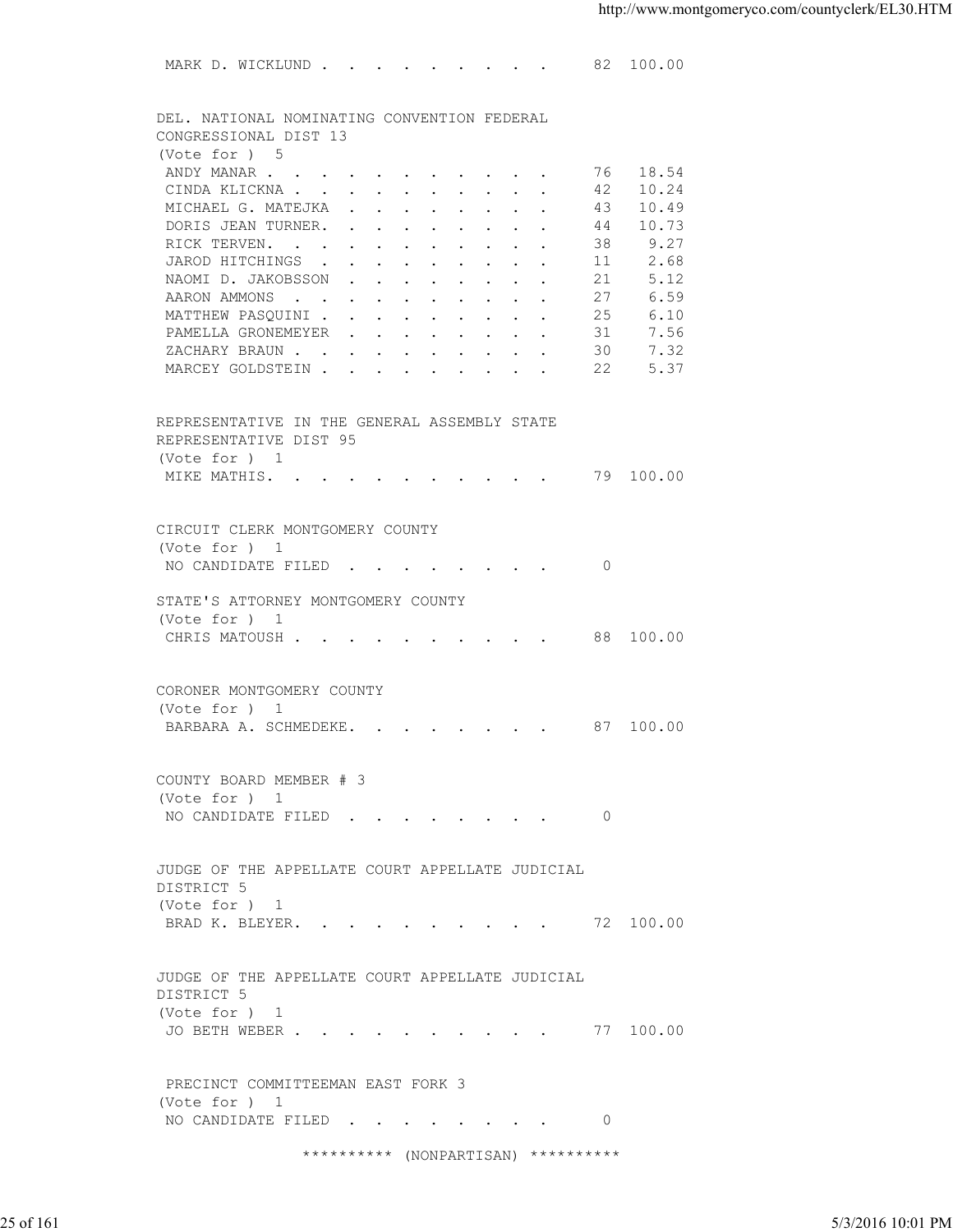HILLSBORO HIGH SCHOOL QUESTION HILLSBORO CUSD 3 (Vote for ) 1 YES . . . . . . . . . . . . . 133 38.44 NO. . . . . . . . . . . . . . 213 61.56 PRECINCT REPORT MONTGOMERY COUNTY, ILLINOIS

| RUN DATE:03/21/16 | 2016 GENERAL PRIMARY ELECTION |
|-------------------|-------------------------------|
| RUN TIME:09:18 AM | MARCH 15, 2016                |
|                   | STATISTICS                    |

## 0501 FILLMORE

|                                                                                         |        |                               |  | <b>VOTES</b> | PERCENT |
|-----------------------------------------------------------------------------------------|--------|-------------------------------|--|--------------|---------|
| REGISTERED VOTERS - TOTAL .                                                             |        |                               |  | 420          |         |
| REGISTERED VOTERS - REPUBLICAN                                                          |        | $\mathbf{r}$ and $\mathbf{r}$ |  | 103          | 24.52   |
| REGISTERED VOTERS - DEMOCRATIC                                                          |        |                               |  | 124          | 29.52   |
| REGISTERED VOTERS - NONPARTISAN.                                                        |        | $\sim$ $\sim$                 |  | 16           | 3.81    |
| BALLOTS CAST - TOTAL.<br><b>Contract Contract</b><br>$\sim$ $\sim$ $\sim$ $\sim$ $\sim$ |        |                               |  | 193          |         |
| BALLOTS CAST - REPUBLICAN.                                                              |        |                               |  | 127          | 65.80   |
| BALLOTS CAST - DEMOCRATIC.                                                              |        |                               |  | 60           | 31.09   |
| BALLOTS CAST - NONPARTISAN.                                                             |        |                               |  | 6            | 3.11    |
| BALLOTS CAST - BLANK.<br>$\sim$ $\sim$ $\sim$ $\sim$                                    |        |                               |  | 0            |         |
| VOTER TURNOUT - TOTAL<br>$\sim$                                                         |        |                               |  |              | 45.95   |
| VOTER TURNOUT - REPUBLICAN.                                                             |        |                               |  |              | 123.30  |
| VOTER TURNOUT - DEMOCRATIC.                                                             |        |                               |  |              | 48.39   |
| VOTER TURNOUT - NONPARTISAN<br>$\sim$                                                   | $\sim$ |                               |  |              | 37.50   |
| VOTER TURNOUT - BLANK                                                                   |        |                               |  |              |         |
|                                                                                         |        |                               |  |              |         |

## \*\*\*\*\*\*\*\*\*\* (REPUBLICAN) \*\*\*\*\*\*\*\*\*\*

| $\cap$ m $\cap$ $\cap$<br>ں نا ہے۔ |
|------------------------------------|
|------------------------------------|

| (Vote for ) 1                                                                                                                |                                                                                                                                                                                                                                   |  |  |  |  |    |       |
|------------------------------------------------------------------------------------------------------------------------------|-----------------------------------------------------------------------------------------------------------------------------------------------------------------------------------------------------------------------------------|--|--|--|--|----|-------|
| JEB BUSH.<br>the contract of the contract of the contract of the contract of the contract of the contract of the contract of |                                                                                                                                                                                                                                   |  |  |  |  | 0  |       |
| CHRIS CHRISTIE.                                                                                                              |                                                                                                                                                                                                                                   |  |  |  |  | 0  |       |
| DONALD J. TRUMP                                                                                                              |                                                                                                                                                                                                                                   |  |  |  |  | 47 | 37.01 |
| TED CRUZ.<br>the contract of the contract of the contract of the contract of the contract of the contract of the contract of |                                                                                                                                                                                                                                   |  |  |  |  | 63 | 49.61 |
| MARCO RUBIO.                                                                                                                 | $\mathbf{r}$ . The contract of the contract of the contract of the contract of the contract of the contract of the contract of the contract of the contract of the contract of the contract of the contract of the contract of th |  |  |  |  | 6  | 4.72  |
| RAND PAUL<br>$\mathbf{r}$ . The set of $\mathbf{r}$                                                                          | $\sim$ $\sim$ $\sim$ $\sim$ $\sim$                                                                                                                                                                                                |  |  |  |  |    | .79   |
| CARLY FIORINA                                                                                                                |                                                                                                                                                                                                                                   |  |  |  |  |    |       |
| MIKE HUCKABEE                                                                                                                |                                                                                                                                                                                                                                   |  |  |  |  |    |       |
| RICK SANTORUM                                                                                                                |                                                                                                                                                                                                                                   |  |  |  |  | 0  |       |
| JOHN R. KASICH.                                                                                                              |                                                                                                                                                                                                                                   |  |  |  |  | 7  | 5.51  |
| BEN CARSON.                                                                                                                  |                                                                                                                                                                                                                                   |  |  |  |  | 3  | 2.36  |
|                                                                                                                              |                                                                                                                                                                                                                                   |  |  |  |  |    |       |

| UNITED STATES SENATOR U.S. SENATE |  |  |  |  |  |  |
|-----------------------------------|--|--|--|--|--|--|
| (Vote for ) 1                     |  |  |  |  |  |  |
|                                   |  |  |  |  |  |  |
| MARK STEVEN KIRK 73 62.93         |  |  |  |  |  |  |

| COMPTROLLER STATE OF ILLINOIS |  |  |  |  |  |           |
|-------------------------------|--|--|--|--|--|-----------|
| (Vote for ) 1                 |  |  |  |  |  |           |
| LESLIE GEISSLER MUNGER        |  |  |  |  |  | 90 100.00 |

| UNITED STATES SENATOR U.S. SENATE<br>(Vote for ) 1<br>JAMES T. MARTER 43 37.07<br>MARK STEVEN KIRK 73 62.93<br>COMPTROLLER STATE OF ILLINOIS<br>(Vote for ) 1<br>LESLIE GEISSLER MUNGER 90 100.00<br>REPRESENTATIVE IN CONGRESS FEDERAL CONGRESSIONAL DIST 13<br>(Vote for ) 1<br>RODNEY DAVIS 92 78.63<br>ETHAN VANDERSAND 25 21.37 |           |                   |
|--------------------------------------------------------------------------------------------------------------------------------------------------------------------------------------------------------------------------------------------------------------------------------------------------------------------------------------|-----------|-------------------|
|                                                                                                                                                                                                                                                                                                                                      |           |                   |
|                                                                                                                                                                                                                                                                                                                                      |           |                   |
|                                                                                                                                                                                                                                                                                                                                      |           |                   |
|                                                                                                                                                                                                                                                                                                                                      |           |                   |
|                                                                                                                                                                                                                                                                                                                                      |           |                   |
|                                                                                                                                                                                                                                                                                                                                      |           |                   |
|                                                                                                                                                                                                                                                                                                                                      |           |                   |
|                                                                                                                                                                                                                                                                                                                                      | 26 of 161 | 5/3/2016 10:01 PM |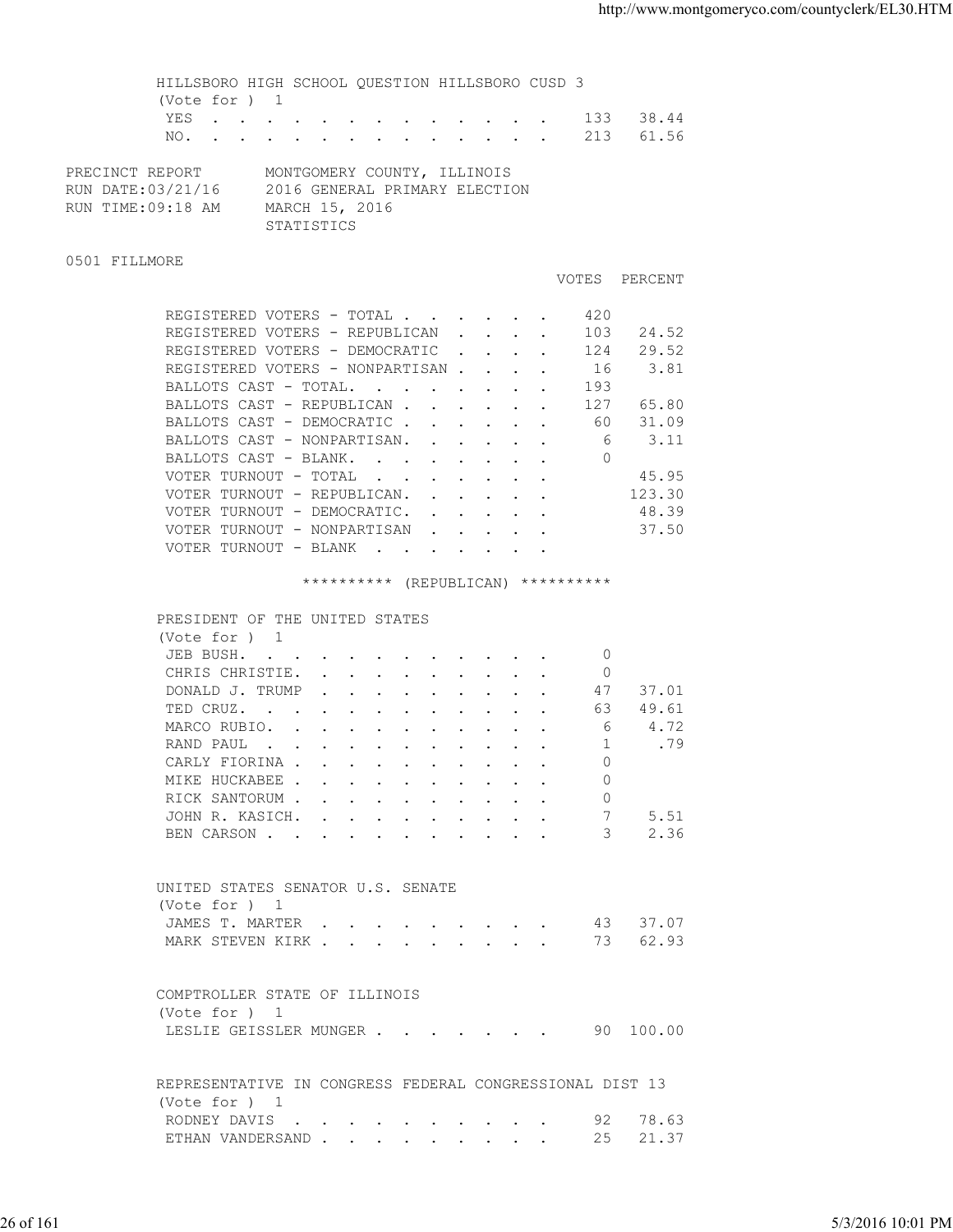| (Vote for ) 3<br>ADAM M. BROWN<br>-5<br>1.51<br>$\Omega$<br>MARTIN DAVIS<br>GORDY HULTEN<br>$\Omega$<br>TONI GAUEN<br>40<br>12.08<br>DOUG HARTMANN<br>12.69<br>42<br>RAJA SADIQ<br>11.18<br>37<br>16.62<br>JAMES KAMMER<br>55<br>MARK STRANG.<br>54<br>16.31<br>NICHOLAS KAMMER<br>48<br>14.50<br>2<br>GREGORY G. STANEK.<br>.60<br>KRISTIN WILLIAMSON<br>-1<br>.30<br>1<br>MARK BALLARD<br>.30<br>ALLEN "AL" DEUTSCH<br>1<br>.30<br>$\Omega$<br>JOAN DYKSTRA<br>DONNA GIERTZ<br>1<br>.30<br>-1<br>.30<br>STUART C. KING.<br>2<br>.60<br>JOHN H. ELDER<br>SUSAN GANT REYNOLDS<br>.30<br>1<br>5<br>CORY MARK JOBE.<br>1.51<br>KEVIN J. BREHENY<br>.60<br>3<br>JOHN J. FARNEY.<br>.91<br>FREDERICK FLORETH.<br>$\Omega$<br>$\Omega$<br>JOHN BAMBENEK<br>TIMOTHY V. "TIM" JOHNSON<br>1.81<br>- 6<br>ROY HERTEL<br>5.44<br>18<br>1.81<br>MICHAEL McCORMICK.<br>- 6<br>ALT. DEL. NATIONAL NOMINATING CONVENTION FEDERAL<br>CONGRESSIONAL DIST 13<br>(Vote for ) 3<br>HEIDY P. CARRUTHERS<br>-2<br>.69<br>BRUCE KETTELKAMP<br>6<br>2.08<br>JERROLD STOCKS.<br>2<br>.69<br>ROSANNA PULIDO.<br>37<br>12.85<br>KATHY SCATURRO.<br>36<br>12.50<br>CYRIL STURM.<br>38<br>13.19<br>JON W. RECTOR<br>$\Omega$<br>$\Omega$<br>CATHY RECTOR<br>2<br>ERIC BUSSELL<br>.69<br>$\mathbf{r}$ . The contract of the contract of the contract of the contract of the contract of the contract of the contract of the contract of the contract of the contract of the contract of the contract of the contract of th<br>SIDNEY ROHRSCHEIB.<br>14.93<br>43<br>15.63<br>STANLEY PRATT<br>45<br>STEVEN BAYES<br>15.63<br>the contract of the contract of the contract of the contract of the contract of the contract of the contract of<br>45<br>CATHI COWAN.<br>.35<br>1<br>AMY MAHER<br>.69<br>$\overline{2}$<br>DIANA WILLIAMS.<br>.69<br>$\mathfrak{D}$<br>DUSTIN PETERSON<br>.69<br>.35<br>JUSTIN SINNER<br>SEAN FITZGERREL<br>3<br>1.04<br>JERALD F. JACOBS<br>$\overline{1}$<br>.35<br>2<br>.69<br>STEPHEN S. HAURY<br>2<br>TERRA R. PATIENT<br>.69<br>BRETT JACKSON<br>2<br>.69<br>SETH M. MCMILLAN<br>5<br>1.74<br>JAMES B. MCGUIRE<br>1.39<br>4<br>1.74<br>MICHAEL P. MURPHY.<br>5<br>REPRESENTATIVE IN THE GENERAL ASSEMBLY STATE<br>REPRESENTATIVE DIST 95 | 5/3/2016 10:01 PM | 27 of 161 |  |
|-----------------------------------------------------------------------------------------------------------------------------------------------------------------------------------------------------------------------------------------------------------------------------------------------------------------------------------------------------------------------------------------------------------------------------------------------------------------------------------------------------------------------------------------------------------------------------------------------------------------------------------------------------------------------------------------------------------------------------------------------------------------------------------------------------------------------------------------------------------------------------------------------------------------------------------------------------------------------------------------------------------------------------------------------------------------------------------------------------------------------------------------------------------------------------------------------------------------------------------------------------------------------------------------------------------------------------------------------------------------------------------------------------------------------------------------------------------------------------------------------------------------------------------------------------------------------------------------------------------------------------------------------------------------------------------------------------------------------------------------------------------------------------------------------------------------------------------------------------------------------------------------------------------------------------------------------------------------------------------------------------------------------------------------------------------------------------------------------------------------------------------------------------------------------------------------------------------------------------------------------|-------------------|-----------|--|
|                                                                                                                                                                                                                                                                                                                                                                                                                                                                                                                                                                                                                                                                                                                                                                                                                                                                                                                                                                                                                                                                                                                                                                                                                                                                                                                                                                                                                                                                                                                                                                                                                                                                                                                                                                                                                                                                                                                                                                                                                                                                                                                                                                                                                                               |                   |           |  |
|                                                                                                                                                                                                                                                                                                                                                                                                                                                                                                                                                                                                                                                                                                                                                                                                                                                                                                                                                                                                                                                                                                                                                                                                                                                                                                                                                                                                                                                                                                                                                                                                                                                                                                                                                                                                                                                                                                                                                                                                                                                                                                                                                                                                                                               |                   |           |  |
|                                                                                                                                                                                                                                                                                                                                                                                                                                                                                                                                                                                                                                                                                                                                                                                                                                                                                                                                                                                                                                                                                                                                                                                                                                                                                                                                                                                                                                                                                                                                                                                                                                                                                                                                                                                                                                                                                                                                                                                                                                                                                                                                                                                                                                               |                   |           |  |
|                                                                                                                                                                                                                                                                                                                                                                                                                                                                                                                                                                                                                                                                                                                                                                                                                                                                                                                                                                                                                                                                                                                                                                                                                                                                                                                                                                                                                                                                                                                                                                                                                                                                                                                                                                                                                                                                                                                                                                                                                                                                                                                                                                                                                                               |                   |           |  |
|                                                                                                                                                                                                                                                                                                                                                                                                                                                                                                                                                                                                                                                                                                                                                                                                                                                                                                                                                                                                                                                                                                                                                                                                                                                                                                                                                                                                                                                                                                                                                                                                                                                                                                                                                                                                                                                                                                                                                                                                                                                                                                                                                                                                                                               |                   |           |  |
|                                                                                                                                                                                                                                                                                                                                                                                                                                                                                                                                                                                                                                                                                                                                                                                                                                                                                                                                                                                                                                                                                                                                                                                                                                                                                                                                                                                                                                                                                                                                                                                                                                                                                                                                                                                                                                                                                                                                                                                                                                                                                                                                                                                                                                               |                   |           |  |
|                                                                                                                                                                                                                                                                                                                                                                                                                                                                                                                                                                                                                                                                                                                                                                                                                                                                                                                                                                                                                                                                                                                                                                                                                                                                                                                                                                                                                                                                                                                                                                                                                                                                                                                                                                                                                                                                                                                                                                                                                                                                                                                                                                                                                                               |                   |           |  |
|                                                                                                                                                                                                                                                                                                                                                                                                                                                                                                                                                                                                                                                                                                                                                                                                                                                                                                                                                                                                                                                                                                                                                                                                                                                                                                                                                                                                                                                                                                                                                                                                                                                                                                                                                                                                                                                                                                                                                                                                                                                                                                                                                                                                                                               |                   |           |  |
|                                                                                                                                                                                                                                                                                                                                                                                                                                                                                                                                                                                                                                                                                                                                                                                                                                                                                                                                                                                                                                                                                                                                                                                                                                                                                                                                                                                                                                                                                                                                                                                                                                                                                                                                                                                                                                                                                                                                                                                                                                                                                                                                                                                                                                               |                   |           |  |
|                                                                                                                                                                                                                                                                                                                                                                                                                                                                                                                                                                                                                                                                                                                                                                                                                                                                                                                                                                                                                                                                                                                                                                                                                                                                                                                                                                                                                                                                                                                                                                                                                                                                                                                                                                                                                                                                                                                                                                                                                                                                                                                                                                                                                                               |                   |           |  |
|                                                                                                                                                                                                                                                                                                                                                                                                                                                                                                                                                                                                                                                                                                                                                                                                                                                                                                                                                                                                                                                                                                                                                                                                                                                                                                                                                                                                                                                                                                                                                                                                                                                                                                                                                                                                                                                                                                                                                                                                                                                                                                                                                                                                                                               |                   |           |  |
|                                                                                                                                                                                                                                                                                                                                                                                                                                                                                                                                                                                                                                                                                                                                                                                                                                                                                                                                                                                                                                                                                                                                                                                                                                                                                                                                                                                                                                                                                                                                                                                                                                                                                                                                                                                                                                                                                                                                                                                                                                                                                                                                                                                                                                               |                   |           |  |
|                                                                                                                                                                                                                                                                                                                                                                                                                                                                                                                                                                                                                                                                                                                                                                                                                                                                                                                                                                                                                                                                                                                                                                                                                                                                                                                                                                                                                                                                                                                                                                                                                                                                                                                                                                                                                                                                                                                                                                                                                                                                                                                                                                                                                                               |                   |           |  |
|                                                                                                                                                                                                                                                                                                                                                                                                                                                                                                                                                                                                                                                                                                                                                                                                                                                                                                                                                                                                                                                                                                                                                                                                                                                                                                                                                                                                                                                                                                                                                                                                                                                                                                                                                                                                                                                                                                                                                                                                                                                                                                                                                                                                                                               |                   |           |  |
|                                                                                                                                                                                                                                                                                                                                                                                                                                                                                                                                                                                                                                                                                                                                                                                                                                                                                                                                                                                                                                                                                                                                                                                                                                                                                                                                                                                                                                                                                                                                                                                                                                                                                                                                                                                                                                                                                                                                                                                                                                                                                                                                                                                                                                               |                   |           |  |
|                                                                                                                                                                                                                                                                                                                                                                                                                                                                                                                                                                                                                                                                                                                                                                                                                                                                                                                                                                                                                                                                                                                                                                                                                                                                                                                                                                                                                                                                                                                                                                                                                                                                                                                                                                                                                                                                                                                                                                                                                                                                                                                                                                                                                                               |                   |           |  |
|                                                                                                                                                                                                                                                                                                                                                                                                                                                                                                                                                                                                                                                                                                                                                                                                                                                                                                                                                                                                                                                                                                                                                                                                                                                                                                                                                                                                                                                                                                                                                                                                                                                                                                                                                                                                                                                                                                                                                                                                                                                                                                                                                                                                                                               |                   |           |  |
|                                                                                                                                                                                                                                                                                                                                                                                                                                                                                                                                                                                                                                                                                                                                                                                                                                                                                                                                                                                                                                                                                                                                                                                                                                                                                                                                                                                                                                                                                                                                                                                                                                                                                                                                                                                                                                                                                                                                                                                                                                                                                                                                                                                                                                               |                   |           |  |
|                                                                                                                                                                                                                                                                                                                                                                                                                                                                                                                                                                                                                                                                                                                                                                                                                                                                                                                                                                                                                                                                                                                                                                                                                                                                                                                                                                                                                                                                                                                                                                                                                                                                                                                                                                                                                                                                                                                                                                                                                                                                                                                                                                                                                                               |                   |           |  |
|                                                                                                                                                                                                                                                                                                                                                                                                                                                                                                                                                                                                                                                                                                                                                                                                                                                                                                                                                                                                                                                                                                                                                                                                                                                                                                                                                                                                                                                                                                                                                                                                                                                                                                                                                                                                                                                                                                                                                                                                                                                                                                                                                                                                                                               |                   |           |  |
|                                                                                                                                                                                                                                                                                                                                                                                                                                                                                                                                                                                                                                                                                                                                                                                                                                                                                                                                                                                                                                                                                                                                                                                                                                                                                                                                                                                                                                                                                                                                                                                                                                                                                                                                                                                                                                                                                                                                                                                                                                                                                                                                                                                                                                               |                   |           |  |
|                                                                                                                                                                                                                                                                                                                                                                                                                                                                                                                                                                                                                                                                                                                                                                                                                                                                                                                                                                                                                                                                                                                                                                                                                                                                                                                                                                                                                                                                                                                                                                                                                                                                                                                                                                                                                                                                                                                                                                                                                                                                                                                                                                                                                                               |                   |           |  |
|                                                                                                                                                                                                                                                                                                                                                                                                                                                                                                                                                                                                                                                                                                                                                                                                                                                                                                                                                                                                                                                                                                                                                                                                                                                                                                                                                                                                                                                                                                                                                                                                                                                                                                                                                                                                                                                                                                                                                                                                                                                                                                                                                                                                                                               |                   |           |  |
|                                                                                                                                                                                                                                                                                                                                                                                                                                                                                                                                                                                                                                                                                                                                                                                                                                                                                                                                                                                                                                                                                                                                                                                                                                                                                                                                                                                                                                                                                                                                                                                                                                                                                                                                                                                                                                                                                                                                                                                                                                                                                                                                                                                                                                               |                   |           |  |
|                                                                                                                                                                                                                                                                                                                                                                                                                                                                                                                                                                                                                                                                                                                                                                                                                                                                                                                                                                                                                                                                                                                                                                                                                                                                                                                                                                                                                                                                                                                                                                                                                                                                                                                                                                                                                                                                                                                                                                                                                                                                                                                                                                                                                                               |                   |           |  |
|                                                                                                                                                                                                                                                                                                                                                                                                                                                                                                                                                                                                                                                                                                                                                                                                                                                                                                                                                                                                                                                                                                                                                                                                                                                                                                                                                                                                                                                                                                                                                                                                                                                                                                                                                                                                                                                                                                                                                                                                                                                                                                                                                                                                                                               |                   |           |  |
|                                                                                                                                                                                                                                                                                                                                                                                                                                                                                                                                                                                                                                                                                                                                                                                                                                                                                                                                                                                                                                                                                                                                                                                                                                                                                                                                                                                                                                                                                                                                                                                                                                                                                                                                                                                                                                                                                                                                                                                                                                                                                                                                                                                                                                               |                   |           |  |
|                                                                                                                                                                                                                                                                                                                                                                                                                                                                                                                                                                                                                                                                                                                                                                                                                                                                                                                                                                                                                                                                                                                                                                                                                                                                                                                                                                                                                                                                                                                                                                                                                                                                                                                                                                                                                                                                                                                                                                                                                                                                                                                                                                                                                                               |                   |           |  |
|                                                                                                                                                                                                                                                                                                                                                                                                                                                                                                                                                                                                                                                                                                                                                                                                                                                                                                                                                                                                                                                                                                                                                                                                                                                                                                                                                                                                                                                                                                                                                                                                                                                                                                                                                                                                                                                                                                                                                                                                                                                                                                                                                                                                                                               |                   |           |  |
|                                                                                                                                                                                                                                                                                                                                                                                                                                                                                                                                                                                                                                                                                                                                                                                                                                                                                                                                                                                                                                                                                                                                                                                                                                                                                                                                                                                                                                                                                                                                                                                                                                                                                                                                                                                                                                                                                                                                                                                                                                                                                                                                                                                                                                               |                   |           |  |
|                                                                                                                                                                                                                                                                                                                                                                                                                                                                                                                                                                                                                                                                                                                                                                                                                                                                                                                                                                                                                                                                                                                                                                                                                                                                                                                                                                                                                                                                                                                                                                                                                                                                                                                                                                                                                                                                                                                                                                                                                                                                                                                                                                                                                                               |                   |           |  |
|                                                                                                                                                                                                                                                                                                                                                                                                                                                                                                                                                                                                                                                                                                                                                                                                                                                                                                                                                                                                                                                                                                                                                                                                                                                                                                                                                                                                                                                                                                                                                                                                                                                                                                                                                                                                                                                                                                                                                                                                                                                                                                                                                                                                                                               |                   |           |  |
|                                                                                                                                                                                                                                                                                                                                                                                                                                                                                                                                                                                                                                                                                                                                                                                                                                                                                                                                                                                                                                                                                                                                                                                                                                                                                                                                                                                                                                                                                                                                                                                                                                                                                                                                                                                                                                                                                                                                                                                                                                                                                                                                                                                                                                               |                   |           |  |
|                                                                                                                                                                                                                                                                                                                                                                                                                                                                                                                                                                                                                                                                                                                                                                                                                                                                                                                                                                                                                                                                                                                                                                                                                                                                                                                                                                                                                                                                                                                                                                                                                                                                                                                                                                                                                                                                                                                                                                                                                                                                                                                                                                                                                                               |                   |           |  |
|                                                                                                                                                                                                                                                                                                                                                                                                                                                                                                                                                                                                                                                                                                                                                                                                                                                                                                                                                                                                                                                                                                                                                                                                                                                                                                                                                                                                                                                                                                                                                                                                                                                                                                                                                                                                                                                                                                                                                                                                                                                                                                                                                                                                                                               |                   |           |  |
|                                                                                                                                                                                                                                                                                                                                                                                                                                                                                                                                                                                                                                                                                                                                                                                                                                                                                                                                                                                                                                                                                                                                                                                                                                                                                                                                                                                                                                                                                                                                                                                                                                                                                                                                                                                                                                                                                                                                                                                                                                                                                                                                                                                                                                               |                   |           |  |
|                                                                                                                                                                                                                                                                                                                                                                                                                                                                                                                                                                                                                                                                                                                                                                                                                                                                                                                                                                                                                                                                                                                                                                                                                                                                                                                                                                                                                                                                                                                                                                                                                                                                                                                                                                                                                                                                                                                                                                                                                                                                                                                                                                                                                                               |                   |           |  |
|                                                                                                                                                                                                                                                                                                                                                                                                                                                                                                                                                                                                                                                                                                                                                                                                                                                                                                                                                                                                                                                                                                                                                                                                                                                                                                                                                                                                                                                                                                                                                                                                                                                                                                                                                                                                                                                                                                                                                                                                                                                                                                                                                                                                                                               |                   |           |  |
|                                                                                                                                                                                                                                                                                                                                                                                                                                                                                                                                                                                                                                                                                                                                                                                                                                                                                                                                                                                                                                                                                                                                                                                                                                                                                                                                                                                                                                                                                                                                                                                                                                                                                                                                                                                                                                                                                                                                                                                                                                                                                                                                                                                                                                               |                   |           |  |
|                                                                                                                                                                                                                                                                                                                                                                                                                                                                                                                                                                                                                                                                                                                                                                                                                                                                                                                                                                                                                                                                                                                                                                                                                                                                                                                                                                                                                                                                                                                                                                                                                                                                                                                                                                                                                                                                                                                                                                                                                                                                                                                                                                                                                                               |                   |           |  |
|                                                                                                                                                                                                                                                                                                                                                                                                                                                                                                                                                                                                                                                                                                                                                                                                                                                                                                                                                                                                                                                                                                                                                                                                                                                                                                                                                                                                                                                                                                                                                                                                                                                                                                                                                                                                                                                                                                                                                                                                                                                                                                                                                                                                                                               |                   |           |  |
|                                                                                                                                                                                                                                                                                                                                                                                                                                                                                                                                                                                                                                                                                                                                                                                                                                                                                                                                                                                                                                                                                                                                                                                                                                                                                                                                                                                                                                                                                                                                                                                                                                                                                                                                                                                                                                                                                                                                                                                                                                                                                                                                                                                                                                               |                   |           |  |
|                                                                                                                                                                                                                                                                                                                                                                                                                                                                                                                                                                                                                                                                                                                                                                                                                                                                                                                                                                                                                                                                                                                                                                                                                                                                                                                                                                                                                                                                                                                                                                                                                                                                                                                                                                                                                                                                                                                                                                                                                                                                                                                                                                                                                                               |                   |           |  |
|                                                                                                                                                                                                                                                                                                                                                                                                                                                                                                                                                                                                                                                                                                                                                                                                                                                                                                                                                                                                                                                                                                                                                                                                                                                                                                                                                                                                                                                                                                                                                                                                                                                                                                                                                                                                                                                                                                                                                                                                                                                                                                                                                                                                                                               |                   |           |  |
|                                                                                                                                                                                                                                                                                                                                                                                                                                                                                                                                                                                                                                                                                                                                                                                                                                                                                                                                                                                                                                                                                                                                                                                                                                                                                                                                                                                                                                                                                                                                                                                                                                                                                                                                                                                                                                                                                                                                                                                                                                                                                                                                                                                                                                               |                   |           |  |
|                                                                                                                                                                                                                                                                                                                                                                                                                                                                                                                                                                                                                                                                                                                                                                                                                                                                                                                                                                                                                                                                                                                                                                                                                                                                                                                                                                                                                                                                                                                                                                                                                                                                                                                                                                                                                                                                                                                                                                                                                                                                                                                                                                                                                                               |                   |           |  |
|                                                                                                                                                                                                                                                                                                                                                                                                                                                                                                                                                                                                                                                                                                                                                                                                                                                                                                                                                                                                                                                                                                                                                                                                                                                                                                                                                                                                                                                                                                                                                                                                                                                                                                                                                                                                                                                                                                                                                                                                                                                                                                                                                                                                                                               |                   |           |  |
|                                                                                                                                                                                                                                                                                                                                                                                                                                                                                                                                                                                                                                                                                                                                                                                                                                                                                                                                                                                                                                                                                                                                                                                                                                                                                                                                                                                                                                                                                                                                                                                                                                                                                                                                                                                                                                                                                                                                                                                                                                                                                                                                                                                                                                               |                   |           |  |
|                                                                                                                                                                                                                                                                                                                                                                                                                                                                                                                                                                                                                                                                                                                                                                                                                                                                                                                                                                                                                                                                                                                                                                                                                                                                                                                                                                                                                                                                                                                                                                                                                                                                                                                                                                                                                                                                                                                                                                                                                                                                                                                                                                                                                                               |                   |           |  |
|                                                                                                                                                                                                                                                                                                                                                                                                                                                                                                                                                                                                                                                                                                                                                                                                                                                                                                                                                                                                                                                                                                                                                                                                                                                                                                                                                                                                                                                                                                                                                                                                                                                                                                                                                                                                                                                                                                                                                                                                                                                                                                                                                                                                                                               |                   |           |  |
|                                                                                                                                                                                                                                                                                                                                                                                                                                                                                                                                                                                                                                                                                                                                                                                                                                                                                                                                                                                                                                                                                                                                                                                                                                                                                                                                                                                                                                                                                                                                                                                                                                                                                                                                                                                                                                                                                                                                                                                                                                                                                                                                                                                                                                               |                   |           |  |
|                                                                                                                                                                                                                                                                                                                                                                                                                                                                                                                                                                                                                                                                                                                                                                                                                                                                                                                                                                                                                                                                                                                                                                                                                                                                                                                                                                                                                                                                                                                                                                                                                                                                                                                                                                                                                                                                                                                                                                                                                                                                                                                                                                                                                                               |                   |           |  |
|                                                                                                                                                                                                                                                                                                                                                                                                                                                                                                                                                                                                                                                                                                                                                                                                                                                                                                                                                                                                                                                                                                                                                                                                                                                                                                                                                                                                                                                                                                                                                                                                                                                                                                                                                                                                                                                                                                                                                                                                                                                                                                                                                                                                                                               |                   |           |  |
|                                                                                                                                                                                                                                                                                                                                                                                                                                                                                                                                                                                                                                                                                                                                                                                                                                                                                                                                                                                                                                                                                                                                                                                                                                                                                                                                                                                                                                                                                                                                                                                                                                                                                                                                                                                                                                                                                                                                                                                                                                                                                                                                                                                                                                               |                   |           |  |
|                                                                                                                                                                                                                                                                                                                                                                                                                                                                                                                                                                                                                                                                                                                                                                                                                                                                                                                                                                                                                                                                                                                                                                                                                                                                                                                                                                                                                                                                                                                                                                                                                                                                                                                                                                                                                                                                                                                                                                                                                                                                                                                                                                                                                                               |                   |           |  |
|                                                                                                                                                                                                                                                                                                                                                                                                                                                                                                                                                                                                                                                                                                                                                                                                                                                                                                                                                                                                                                                                                                                                                                                                                                                                                                                                                                                                                                                                                                                                                                                                                                                                                                                                                                                                                                                                                                                                                                                                                                                                                                                                                                                                                                               |                   |           |  |
|                                                                                                                                                                                                                                                                                                                                                                                                                                                                                                                                                                                                                                                                                                                                                                                                                                                                                                                                                                                                                                                                                                                                                                                                                                                                                                                                                                                                                                                                                                                                                                                                                                                                                                                                                                                                                                                                                                                                                                                                                                                                                                                                                                                                                                               |                   |           |  |
|                                                                                                                                                                                                                                                                                                                                                                                                                                                                                                                                                                                                                                                                                                                                                                                                                                                                                                                                                                                                                                                                                                                                                                                                                                                                                                                                                                                                                                                                                                                                                                                                                                                                                                                                                                                                                                                                                                                                                                                                                                                                                                                                                                                                                                               |                   |           |  |
|                                                                                                                                                                                                                                                                                                                                                                                                                                                                                                                                                                                                                                                                                                                                                                                                                                                                                                                                                                                                                                                                                                                                                                                                                                                                                                                                                                                                                                                                                                                                                                                                                                                                                                                                                                                                                                                                                                                                                                                                                                                                                                                                                                                                                                               |                   |           |  |
|                                                                                                                                                                                                                                                                                                                                                                                                                                                                                                                                                                                                                                                                                                                                                                                                                                                                                                                                                                                                                                                                                                                                                                                                                                                                                                                                                                                                                                                                                                                                                                                                                                                                                                                                                                                                                                                                                                                                                                                                                                                                                                                                                                                                                                               |                   |           |  |
|                                                                                                                                                                                                                                                                                                                                                                                                                                                                                                                                                                                                                                                                                                                                                                                                                                                                                                                                                                                                                                                                                                                                                                                                                                                                                                                                                                                                                                                                                                                                                                                                                                                                                                                                                                                                                                                                                                                                                                                                                                                                                                                                                                                                                                               |                   |           |  |
|                                                                                                                                                                                                                                                                                                                                                                                                                                                                                                                                                                                                                                                                                                                                                                                                                                                                                                                                                                                                                                                                                                                                                                                                                                                                                                                                                                                                                                                                                                                                                                                                                                                                                                                                                                                                                                                                                                                                                                                                                                                                                                                                                                                                                                               |                   |           |  |
|                                                                                                                                                                                                                                                                                                                                                                                                                                                                                                                                                                                                                                                                                                                                                                                                                                                                                                                                                                                                                                                                                                                                                                                                                                                                                                                                                                                                                                                                                                                                                                                                                                                                                                                                                                                                                                                                                                                                                                                                                                                                                                                                                                                                                                               |                   |           |  |
|                                                                                                                                                                                                                                                                                                                                                                                                                                                                                                                                                                                                                                                                                                                                                                                                                                                                                                                                                                                                                                                                                                                                                                                                                                                                                                                                                                                                                                                                                                                                                                                                                                                                                                                                                                                                                                                                                                                                                                                                                                                                                                                                                                                                                                               |                   |           |  |
|                                                                                                                                                                                                                                                                                                                                                                                                                                                                                                                                                                                                                                                                                                                                                                                                                                                                                                                                                                                                                                                                                                                                                                                                                                                                                                                                                                                                                                                                                                                                                                                                                                                                                                                                                                                                                                                                                                                                                                                                                                                                                                                                                                                                                                               |                   |           |  |
|                                                                                                                                                                                                                                                                                                                                                                                                                                                                                                                                                                                                                                                                                                                                                                                                                                                                                                                                                                                                                                                                                                                                                                                                                                                                                                                                                                                                                                                                                                                                                                                                                                                                                                                                                                                                                                                                                                                                                                                                                                                                                                                                                                                                                                               |                   |           |  |
|                                                                                                                                                                                                                                                                                                                                                                                                                                                                                                                                                                                                                                                                                                                                                                                                                                                                                                                                                                                                                                                                                                                                                                                                                                                                                                                                                                                                                                                                                                                                                                                                                                                                                                                                                                                                                                                                                                                                                                                                                                                                                                                                                                                                                                               |                   |           |  |
|                                                                                                                                                                                                                                                                                                                                                                                                                                                                                                                                                                                                                                                                                                                                                                                                                                                                                                                                                                                                                                                                                                                                                                                                                                                                                                                                                                                                                                                                                                                                                                                                                                                                                                                                                                                                                                                                                                                                                                                                                                                                                                                                                                                                                                               |                   |           |  |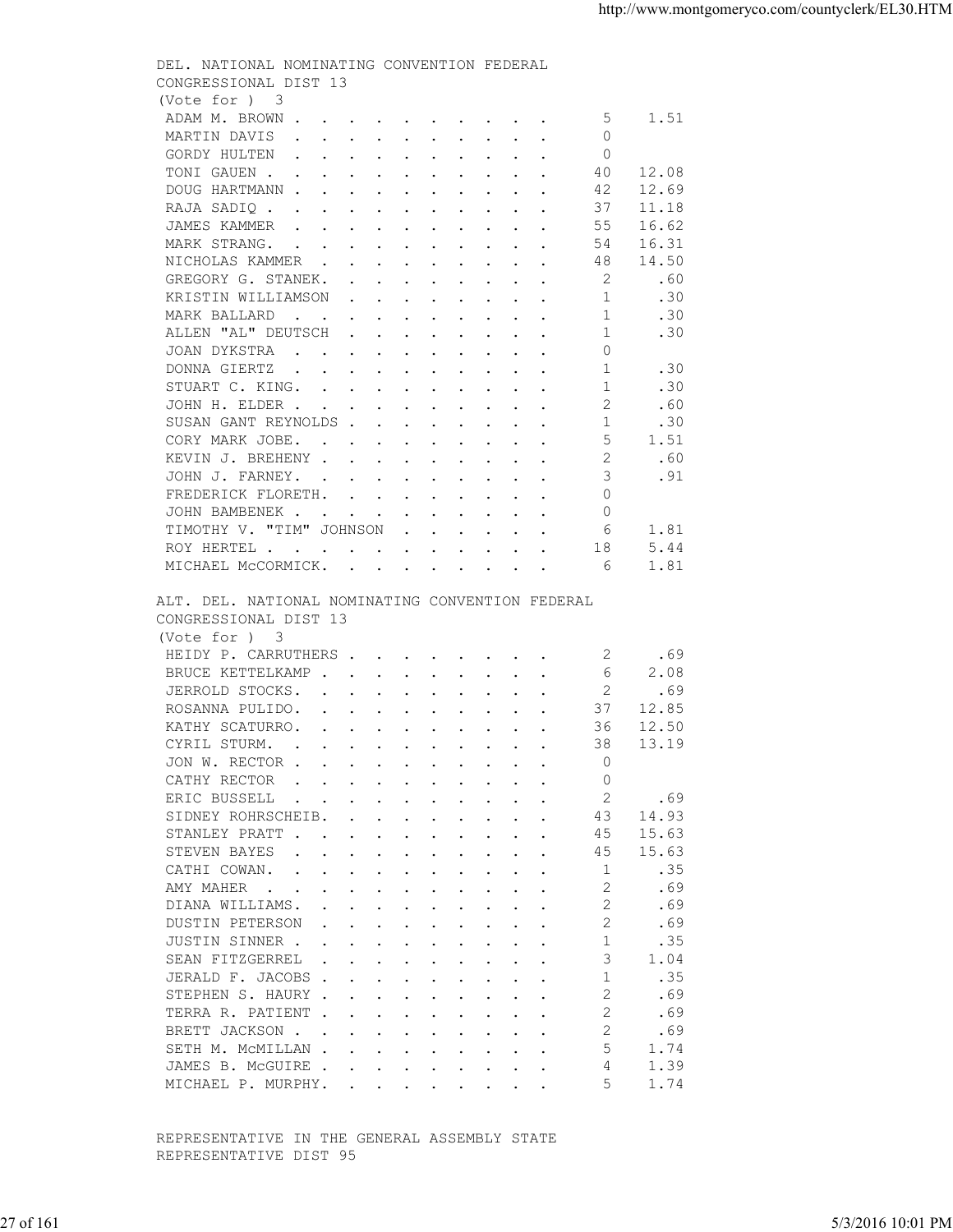| (Vote for ) 1<br>DENNIS J. SCOBBIE. 31 26.05<br>CHRISTOPHER M. HICKS. 17 14.29<br>AVERY BOURNE 71 59.66<br>CIRCUIT CLERK MONTGOMERY COUNTY<br>(Vote for ) 1<br>STATE'S ATTORNEY MONTGOMERY COUNTY<br>(Vote for ) 1<br>ERIK HYAM 82 100.00<br>CORONER MONTGOMERY COUNTY<br>(Vote for ) 1<br>RANDY A. LEETHAM 66 63.46<br>TOBIN GUNN 38 36.54<br>COUNTY BOARD MEMBER # 3<br>(Vote for ) 1<br>KIRBY K. FURNESS 102 100.00<br>JUDGE OF THE APPELLATE COURT APPELLATE JUDICIAL<br>DISTRICT 5<br>(Vote for ) 1<br>JOHN B. BARBERIS, JR. 86 100.00<br>JUDGE OF THE APPELLATE COURT APPELLATE JUDICIAL<br>DISTRICT 5<br>(Vote for ) 1<br>JAMES R. "RANDY" MOORE 90 100.00<br>PRECINCT COMMITTEEMAN FILLMORE<br>(Vote for ) 1<br>NO CANDIDATE FILED 0<br>********** (DEMOCRATIC) **********<br>PRESIDENT OF THE UNITED STATES<br>(Vote for ) 1<br>54.24<br>HILLARY CLINTON<br>32<br>WILLIE L. WILSON<br>$\circ$<br>MARTIN J. O'MALLEY<br>$\circ$<br>ROQUE "ROCKY" DE LA FUENTE.<br>-1<br>1.69<br>LARRY (LAWRENCE) COHEN<br>$\overline{0}$<br>BERNIE SANDERS.<br>26<br>44.07<br>$\bigcap$<br>WRITE-IN.<br>UNITED STATES SENATOR U.S. SENATE<br>(Vote for ) 1<br>14 26.42<br>ANDREA ZOPP.<br>71.70<br>TAMMY DUCKWORTH<br>38<br>NAPOLEON HARRIS<br>1.89<br>$\overline{1}$<br>5/3/2016 10:01 PM | 28 of 161 |  |  |
|------------------------------------------------------------------------------------------------------------------------------------------------------------------------------------------------------------------------------------------------------------------------------------------------------------------------------------------------------------------------------------------------------------------------------------------------------------------------------------------------------------------------------------------------------------------------------------------------------------------------------------------------------------------------------------------------------------------------------------------------------------------------------------------------------------------------------------------------------------------------------------------------------------------------------------------------------------------------------------------------------------------------------------------------------------------------------------------------------------------------------------------------------------------------------------------------------------------------------------------------------------------------------------|-----------|--|--|
|                                                                                                                                                                                                                                                                                                                                                                                                                                                                                                                                                                                                                                                                                                                                                                                                                                                                                                                                                                                                                                                                                                                                                                                                                                                                                    |           |  |  |
|                                                                                                                                                                                                                                                                                                                                                                                                                                                                                                                                                                                                                                                                                                                                                                                                                                                                                                                                                                                                                                                                                                                                                                                                                                                                                    |           |  |  |
|                                                                                                                                                                                                                                                                                                                                                                                                                                                                                                                                                                                                                                                                                                                                                                                                                                                                                                                                                                                                                                                                                                                                                                                                                                                                                    |           |  |  |
|                                                                                                                                                                                                                                                                                                                                                                                                                                                                                                                                                                                                                                                                                                                                                                                                                                                                                                                                                                                                                                                                                                                                                                                                                                                                                    |           |  |  |
|                                                                                                                                                                                                                                                                                                                                                                                                                                                                                                                                                                                                                                                                                                                                                                                                                                                                                                                                                                                                                                                                                                                                                                                                                                                                                    |           |  |  |
|                                                                                                                                                                                                                                                                                                                                                                                                                                                                                                                                                                                                                                                                                                                                                                                                                                                                                                                                                                                                                                                                                                                                                                                                                                                                                    |           |  |  |
|                                                                                                                                                                                                                                                                                                                                                                                                                                                                                                                                                                                                                                                                                                                                                                                                                                                                                                                                                                                                                                                                                                                                                                                                                                                                                    |           |  |  |
|                                                                                                                                                                                                                                                                                                                                                                                                                                                                                                                                                                                                                                                                                                                                                                                                                                                                                                                                                                                                                                                                                                                                                                                                                                                                                    |           |  |  |
|                                                                                                                                                                                                                                                                                                                                                                                                                                                                                                                                                                                                                                                                                                                                                                                                                                                                                                                                                                                                                                                                                                                                                                                                                                                                                    |           |  |  |
|                                                                                                                                                                                                                                                                                                                                                                                                                                                                                                                                                                                                                                                                                                                                                                                                                                                                                                                                                                                                                                                                                                                                                                                                                                                                                    |           |  |  |
|                                                                                                                                                                                                                                                                                                                                                                                                                                                                                                                                                                                                                                                                                                                                                                                                                                                                                                                                                                                                                                                                                                                                                                                                                                                                                    |           |  |  |
|                                                                                                                                                                                                                                                                                                                                                                                                                                                                                                                                                                                                                                                                                                                                                                                                                                                                                                                                                                                                                                                                                                                                                                                                                                                                                    |           |  |  |
|                                                                                                                                                                                                                                                                                                                                                                                                                                                                                                                                                                                                                                                                                                                                                                                                                                                                                                                                                                                                                                                                                                                                                                                                                                                                                    |           |  |  |
|                                                                                                                                                                                                                                                                                                                                                                                                                                                                                                                                                                                                                                                                                                                                                                                                                                                                                                                                                                                                                                                                                                                                                                                                                                                                                    |           |  |  |
|                                                                                                                                                                                                                                                                                                                                                                                                                                                                                                                                                                                                                                                                                                                                                                                                                                                                                                                                                                                                                                                                                                                                                                                                                                                                                    |           |  |  |
|                                                                                                                                                                                                                                                                                                                                                                                                                                                                                                                                                                                                                                                                                                                                                                                                                                                                                                                                                                                                                                                                                                                                                                                                                                                                                    |           |  |  |
|                                                                                                                                                                                                                                                                                                                                                                                                                                                                                                                                                                                                                                                                                                                                                                                                                                                                                                                                                                                                                                                                                                                                                                                                                                                                                    |           |  |  |
|                                                                                                                                                                                                                                                                                                                                                                                                                                                                                                                                                                                                                                                                                                                                                                                                                                                                                                                                                                                                                                                                                                                                                                                                                                                                                    |           |  |  |
|                                                                                                                                                                                                                                                                                                                                                                                                                                                                                                                                                                                                                                                                                                                                                                                                                                                                                                                                                                                                                                                                                                                                                                                                                                                                                    |           |  |  |
|                                                                                                                                                                                                                                                                                                                                                                                                                                                                                                                                                                                                                                                                                                                                                                                                                                                                                                                                                                                                                                                                                                                                                                                                                                                                                    |           |  |  |
|                                                                                                                                                                                                                                                                                                                                                                                                                                                                                                                                                                                                                                                                                                                                                                                                                                                                                                                                                                                                                                                                                                                                                                                                                                                                                    |           |  |  |
|                                                                                                                                                                                                                                                                                                                                                                                                                                                                                                                                                                                                                                                                                                                                                                                                                                                                                                                                                                                                                                                                                                                                                                                                                                                                                    |           |  |  |
|                                                                                                                                                                                                                                                                                                                                                                                                                                                                                                                                                                                                                                                                                                                                                                                                                                                                                                                                                                                                                                                                                                                                                                                                                                                                                    |           |  |  |
|                                                                                                                                                                                                                                                                                                                                                                                                                                                                                                                                                                                                                                                                                                                                                                                                                                                                                                                                                                                                                                                                                                                                                                                                                                                                                    |           |  |  |
|                                                                                                                                                                                                                                                                                                                                                                                                                                                                                                                                                                                                                                                                                                                                                                                                                                                                                                                                                                                                                                                                                                                                                                                                                                                                                    |           |  |  |
|                                                                                                                                                                                                                                                                                                                                                                                                                                                                                                                                                                                                                                                                                                                                                                                                                                                                                                                                                                                                                                                                                                                                                                                                                                                                                    |           |  |  |
|                                                                                                                                                                                                                                                                                                                                                                                                                                                                                                                                                                                                                                                                                                                                                                                                                                                                                                                                                                                                                                                                                                                                                                                                                                                                                    |           |  |  |
|                                                                                                                                                                                                                                                                                                                                                                                                                                                                                                                                                                                                                                                                                                                                                                                                                                                                                                                                                                                                                                                                                                                                                                                                                                                                                    |           |  |  |
|                                                                                                                                                                                                                                                                                                                                                                                                                                                                                                                                                                                                                                                                                                                                                                                                                                                                                                                                                                                                                                                                                                                                                                                                                                                                                    |           |  |  |
|                                                                                                                                                                                                                                                                                                                                                                                                                                                                                                                                                                                                                                                                                                                                                                                                                                                                                                                                                                                                                                                                                                                                                                                                                                                                                    |           |  |  |
|                                                                                                                                                                                                                                                                                                                                                                                                                                                                                                                                                                                                                                                                                                                                                                                                                                                                                                                                                                                                                                                                                                                                                                                                                                                                                    |           |  |  |
|                                                                                                                                                                                                                                                                                                                                                                                                                                                                                                                                                                                                                                                                                                                                                                                                                                                                                                                                                                                                                                                                                                                                                                                                                                                                                    |           |  |  |
|                                                                                                                                                                                                                                                                                                                                                                                                                                                                                                                                                                                                                                                                                                                                                                                                                                                                                                                                                                                                                                                                                                                                                                                                                                                                                    |           |  |  |
|                                                                                                                                                                                                                                                                                                                                                                                                                                                                                                                                                                                                                                                                                                                                                                                                                                                                                                                                                                                                                                                                                                                                                                                                                                                                                    |           |  |  |
|                                                                                                                                                                                                                                                                                                                                                                                                                                                                                                                                                                                                                                                                                                                                                                                                                                                                                                                                                                                                                                                                                                                                                                                                                                                                                    |           |  |  |
|                                                                                                                                                                                                                                                                                                                                                                                                                                                                                                                                                                                                                                                                                                                                                                                                                                                                                                                                                                                                                                                                                                                                                                                                                                                                                    |           |  |  |
|                                                                                                                                                                                                                                                                                                                                                                                                                                                                                                                                                                                                                                                                                                                                                                                                                                                                                                                                                                                                                                                                                                                                                                                                                                                                                    |           |  |  |
|                                                                                                                                                                                                                                                                                                                                                                                                                                                                                                                                                                                                                                                                                                                                                                                                                                                                                                                                                                                                                                                                                                                                                                                                                                                                                    |           |  |  |
|                                                                                                                                                                                                                                                                                                                                                                                                                                                                                                                                                                                                                                                                                                                                                                                                                                                                                                                                                                                                                                                                                                                                                                                                                                                                                    |           |  |  |
|                                                                                                                                                                                                                                                                                                                                                                                                                                                                                                                                                                                                                                                                                                                                                                                                                                                                                                                                                                                                                                                                                                                                                                                                                                                                                    |           |  |  |
|                                                                                                                                                                                                                                                                                                                                                                                                                                                                                                                                                                                                                                                                                                                                                                                                                                                                                                                                                                                                                                                                                                                                                                                                                                                                                    |           |  |  |
|                                                                                                                                                                                                                                                                                                                                                                                                                                                                                                                                                                                                                                                                                                                                                                                                                                                                                                                                                                                                                                                                                                                                                                                                                                                                                    |           |  |  |
|                                                                                                                                                                                                                                                                                                                                                                                                                                                                                                                                                                                                                                                                                                                                                                                                                                                                                                                                                                                                                                                                                                                                                                                                                                                                                    |           |  |  |
|                                                                                                                                                                                                                                                                                                                                                                                                                                                                                                                                                                                                                                                                                                                                                                                                                                                                                                                                                                                                                                                                                                                                                                                                                                                                                    |           |  |  |
|                                                                                                                                                                                                                                                                                                                                                                                                                                                                                                                                                                                                                                                                                                                                                                                                                                                                                                                                                                                                                                                                                                                                                                                                                                                                                    |           |  |  |
|                                                                                                                                                                                                                                                                                                                                                                                                                                                                                                                                                                                                                                                                                                                                                                                                                                                                                                                                                                                                                                                                                                                                                                                                                                                                                    |           |  |  |
|                                                                                                                                                                                                                                                                                                                                                                                                                                                                                                                                                                                                                                                                                                                                                                                                                                                                                                                                                                                                                                                                                                                                                                                                                                                                                    |           |  |  |
|                                                                                                                                                                                                                                                                                                                                                                                                                                                                                                                                                                                                                                                                                                                                                                                                                                                                                                                                                                                                                                                                                                                                                                                                                                                                                    |           |  |  |
|                                                                                                                                                                                                                                                                                                                                                                                                                                                                                                                                                                                                                                                                                                                                                                                                                                                                                                                                                                                                                                                                                                                                                                                                                                                                                    |           |  |  |
|                                                                                                                                                                                                                                                                                                                                                                                                                                                                                                                                                                                                                                                                                                                                                                                                                                                                                                                                                                                                                                                                                                                                                                                                                                                                                    |           |  |  |
|                                                                                                                                                                                                                                                                                                                                                                                                                                                                                                                                                                                                                                                                                                                                                                                                                                                                                                                                                                                                                                                                                                                                                                                                                                                                                    |           |  |  |
|                                                                                                                                                                                                                                                                                                                                                                                                                                                                                                                                                                                                                                                                                                                                                                                                                                                                                                                                                                                                                                                                                                                                                                                                                                                                                    |           |  |  |
|                                                                                                                                                                                                                                                                                                                                                                                                                                                                                                                                                                                                                                                                                                                                                                                                                                                                                                                                                                                                                                                                                                                                                                                                                                                                                    |           |  |  |
|                                                                                                                                                                                                                                                                                                                                                                                                                                                                                                                                                                                                                                                                                                                                                                                                                                                                                                                                                                                                                                                                                                                                                                                                                                                                                    |           |  |  |
|                                                                                                                                                                                                                                                                                                                                                                                                                                                                                                                                                                                                                                                                                                                                                                                                                                                                                                                                                                                                                                                                                                                                                                                                                                                                                    |           |  |  |
|                                                                                                                                                                                                                                                                                                                                                                                                                                                                                                                                                                                                                                                                                                                                                                                                                                                                                                                                                                                                                                                                                                                                                                                                                                                                                    |           |  |  |
|                                                                                                                                                                                                                                                                                                                                                                                                                                                                                                                                                                                                                                                                                                                                                                                                                                                                                                                                                                                                                                                                                                                                                                                                                                                                                    |           |  |  |
|                                                                                                                                                                                                                                                                                                                                                                                                                                                                                                                                                                                                                                                                                                                                                                                                                                                                                                                                                                                                                                                                                                                                                                                                                                                                                    |           |  |  |
|                                                                                                                                                                                                                                                                                                                                                                                                                                                                                                                                                                                                                                                                                                                                                                                                                                                                                                                                                                                                                                                                                                                                                                                                                                                                                    |           |  |  |
|                                                                                                                                                                                                                                                                                                                                                                                                                                                                                                                                                                                                                                                                                                                                                                                                                                                                                                                                                                                                                                                                                                                                                                                                                                                                                    |           |  |  |
|                                                                                                                                                                                                                                                                                                                                                                                                                                                                                                                                                                                                                                                                                                                                                                                                                                                                                                                                                                                                                                                                                                                                                                                                                                                                                    |           |  |  |
|                                                                                                                                                                                                                                                                                                                                                                                                                                                                                                                                                                                                                                                                                                                                                                                                                                                                                                                                                                                                                                                                                                                                                                                                                                                                                    |           |  |  |
|                                                                                                                                                                                                                                                                                                                                                                                                                                                                                                                                                                                                                                                                                                                                                                                                                                                                                                                                                                                                                                                                                                                                                                                                                                                                                    |           |  |  |
|                                                                                                                                                                                                                                                                                                                                                                                                                                                                                                                                                                                                                                                                                                                                                                                                                                                                                                                                                                                                                                                                                                                                                                                                                                                                                    |           |  |  |
|                                                                                                                                                                                                                                                                                                                                                                                                                                                                                                                                                                                                                                                                                                                                                                                                                                                                                                                                                                                                                                                                                                                                                                                                                                                                                    |           |  |  |
|                                                                                                                                                                                                                                                                                                                                                                                                                                                                                                                                                                                                                                                                                                                                                                                                                                                                                                                                                                                                                                                                                                                                                                                                                                                                                    |           |  |  |
|                                                                                                                                                                                                                                                                                                                                                                                                                                                                                                                                                                                                                                                                                                                                                                                                                                                                                                                                                                                                                                                                                                                                                                                                                                                                                    |           |  |  |
|                                                                                                                                                                                                                                                                                                                                                                                                                                                                                                                                                                                                                                                                                                                                                                                                                                                                                                                                                                                                                                                                                                                                                                                                                                                                                    |           |  |  |
|                                                                                                                                                                                                                                                                                                                                                                                                                                                                                                                                                                                                                                                                                                                                                                                                                                                                                                                                                                                                                                                                                                                                                                                                                                                                                    |           |  |  |
|                                                                                                                                                                                                                                                                                                                                                                                                                                                                                                                                                                                                                                                                                                                                                                                                                                                                                                                                                                                                                                                                                                                                                                                                                                                                                    |           |  |  |
|                                                                                                                                                                                                                                                                                                                                                                                                                                                                                                                                                                                                                                                                                                                                                                                                                                                                                                                                                                                                                                                                                                                                                                                                                                                                                    |           |  |  |
|                                                                                                                                                                                                                                                                                                                                                                                                                                                                                                                                                                                                                                                                                                                                                                                                                                                                                                                                                                                                                                                                                                                                                                                                                                                                                    |           |  |  |
|                                                                                                                                                                                                                                                                                                                                                                                                                                                                                                                                                                                                                                                                                                                                                                                                                                                                                                                                                                                                                                                                                                                                                                                                                                                                                    |           |  |  |
|                                                                                                                                                                                                                                                                                                                                                                                                                                                                                                                                                                                                                                                                                                                                                                                                                                                                                                                                                                                                                                                                                                                                                                                                                                                                                    |           |  |  |
|                                                                                                                                                                                                                                                                                                                                                                                                                                                                                                                                                                                                                                                                                                                                                                                                                                                                                                                                                                                                                                                                                                                                                                                                                                                                                    |           |  |  |
|                                                                                                                                                                                                                                                                                                                                                                                                                                                                                                                                                                                                                                                                                                                                                                                                                                                                                                                                                                                                                                                                                                                                                                                                                                                                                    |           |  |  |
|                                                                                                                                                                                                                                                                                                                                                                                                                                                                                                                                                                                                                                                                                                                                                                                                                                                                                                                                                                                                                                                                                                                                                                                                                                                                                    |           |  |  |
|                                                                                                                                                                                                                                                                                                                                                                                                                                                                                                                                                                                                                                                                                                                                                                                                                                                                                                                                                                                                                                                                                                                                                                                                                                                                                    |           |  |  |
|                                                                                                                                                                                                                                                                                                                                                                                                                                                                                                                                                                                                                                                                                                                                                                                                                                                                                                                                                                                                                                                                                                                                                                                                                                                                                    |           |  |  |
|                                                                                                                                                                                                                                                                                                                                                                                                                                                                                                                                                                                                                                                                                                                                                                                                                                                                                                                                                                                                                                                                                                                                                                                                                                                                                    |           |  |  |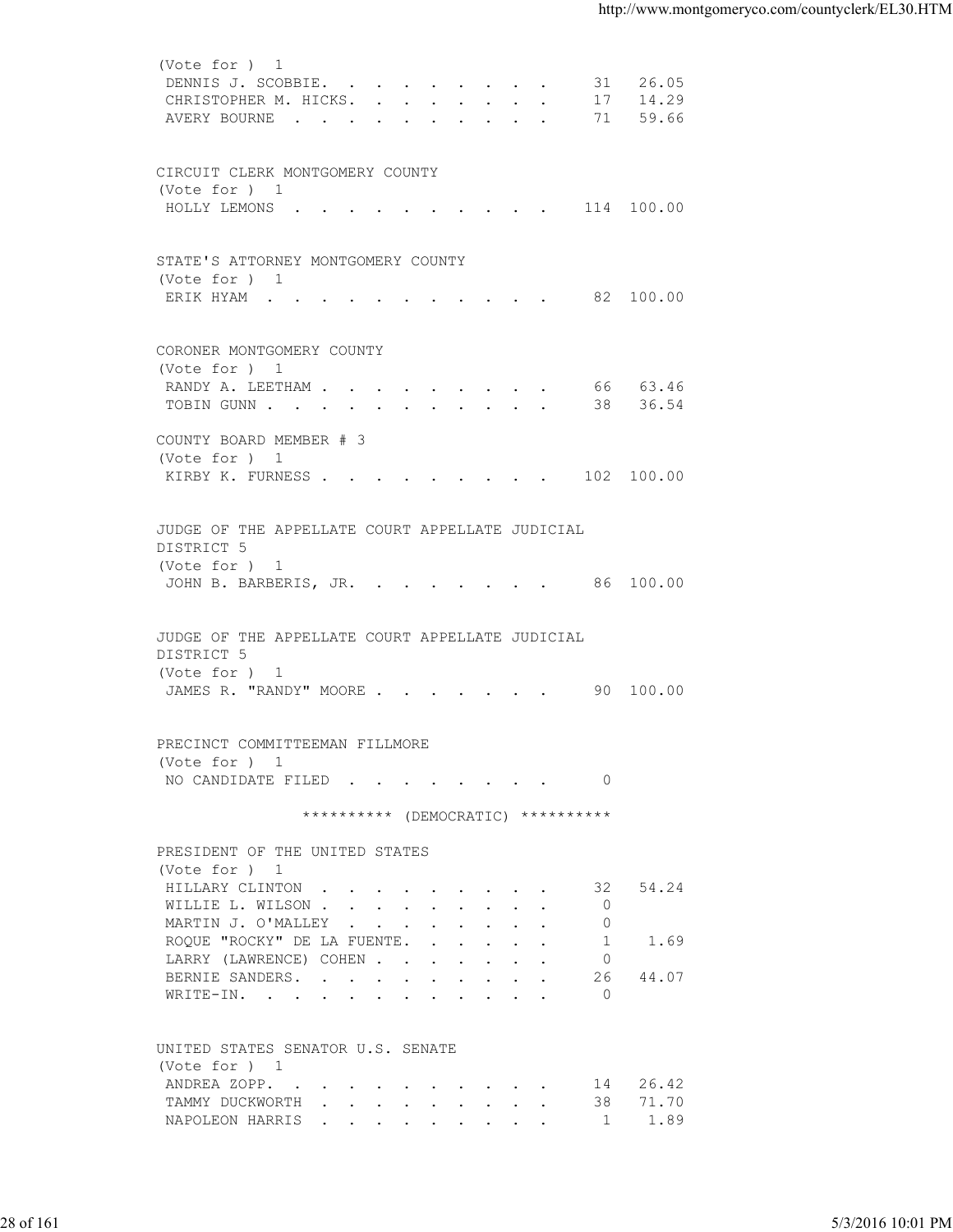COMPTROLLER STATE OF ILLINOIS (Vote for ) 1 SUSANA MENDOZA. . . . . . . . . . 51 100.00 REPRESENTATIVE IN CONGRESS FEDERAL CONGRESSIONAL DIST 13 (Vote for ) 1 MARK D. WICKLUND . . . . . . . . . . 50 100.00 DEL. NATIONAL NOMINATING CONVENTION FEDERAL CONGRESSIONAL DIST 13 (Vote for ) 5 ANDY MANAR . . . . . . . . . . . 31 12.97 CINDA KLICKNA . . . . . . . . . . 25 10.46 MICHAEL G. MATEJKA . . . . . . . . 20 8.37 DORIS JEAN TURNER. . . . . . . . . 22 9.21<br>RICK TERVEN. . . . . . . . . . . 22 9.21 RICK TERVEN. . . . . . . . . . . 22 9.21<br>JAROD HITCHINGS . . . . . . . . . 7 2.93 JAROD HITCHINGS . . . . . . . . . 7 NAOMI D. JAKOBSSON . . . . . . . . . 12 5.02 AARON AMMONS . . . . . . . . . . 23 9.62 MATTHEW PASQUINI . . . . . . . . . 17 7.11 PAMELLA GRONEMEYER . . . . . . . . 21 8.79<br>ZACHARY BRAUN . . . . . . . . . . 19 7.95 ZACHARY BRAUN . . . . . . . . . . MARCEY GOLDSTEIN . . . . . . . . . 20 8.37 REPRESENTATIVE IN THE GENERAL ASSEMBLY STATE REPRESENTATIVE DIST 95 (Vote for ) 1 MIKE MATHIS. . . . . . . . . . . 49 100.00 CIRCUIT CLERK MONTGOMERY COUNTY (Vote for ) 1 NO CANDIDATE FILED . . . . . . . . 0 STATE'S ATTORNEY MONTGOMERY COUNTY (Vote for ) 1 CHRIS MATOUSH . . . . . . . . . . 46 100.00 CORONER MONTGOMERY COUNTY (Vote for ) 1 BARBARA A. SCHMEDEKE. . . . . . . . 47 100.00 COUNTY BOARD MEMBER # 3 (Vote for ) 1 NO CANDIDATE FILED . . . . . . . . 0 JUDGE OF THE APPELLATE COURT APPELLATE JUDICIAL DISTRICT 5 (Vote for ) 1 BRAD K. BLEYER. . . . . . . . . . 43 100.00 JUDGE OF THE APPELLATE COURT APPELLATE JUDICIAL DISTRICT 5 (Vote for ) 1 JO BETH WEBER . . . . . . . . . . 45 100.00 29 of 161 5/3/2016 10:01 PM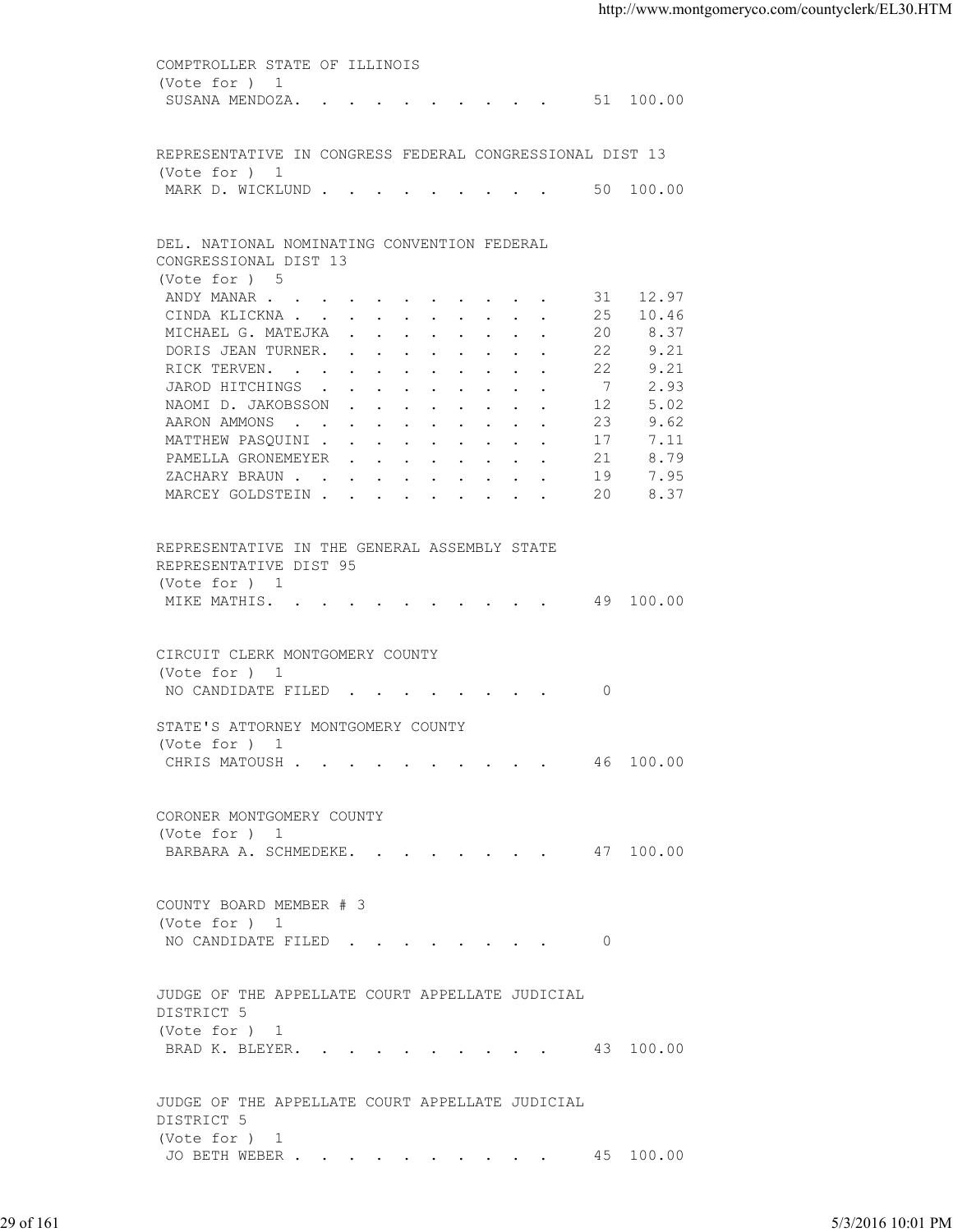PRECINCT COMMITTEEMAN FILLMORE (Vote for ) 1 NO CANDIDATE FILED . . . . . . . . 0 \*\*\*\*\*\*\*\*\*\* (NONPARTISAN) \*\*\*\*\*\*\*\*\*\* HILLSBORO HIGH SCHOOL QUESTION HILLSBORO CUSD 3 (Vote for ) 1 YES . . . . . . . . . . . . . 4 12.12 NO. . . . . . . . . . . . . . 29 87.88 PRECINCT REPORT MONTGOMERY COUNTY, ILLINOIS RUN DATE:03/21/16 2016 GENERAL PRIMARY ELECTION RUN TIME:09:18 AM MARCH 15, 2016 STATISTICS 0601 GRISHAM 1 VOTES PERCENT REGISTERED VOTERS - TOTAL . . . . . . 218 REGISTERED VOTERS - REPUBLICAN . . . . 49 22.48 REGISTERED VOTERS - DEMOCRATIC . . . . 82 37.61 REGISTERED VOTERS - NONPARTISAN . . . . 8 3.67 BALLOTS CAST - TOTAL. . . . . . . . 127<br>BALLOTS CAST - REPUBLICAN . . . . . . 54 42.52 BALLOTS CAST - REPUBLICAN . . . . . . 54 42.52<br>BALLOTS CAST - DEMOCRATIC . . . . . . 66 51.97 BALLOTS CAST - DEMOCRATIC . . . . . . BALLOTS CAST - NONPARTISAN. . . . . . 7 5.51<br>BALLOTS CAST - BLANK. . . . . . . . 0 BALLOTS CAST - BLANK. . . . . . . . VOTER TURNOUT - TOTAL . . . . . . . . 58.26 VOTER TURNOUT - REPUBLICAN. . . . . . 110.20 VOTER TURNOUT - DEMOCRATIC. . . . . . 80.49 VOTER TURNOUT - NONPARTISAN . . . . . 87.50 VOTER TURNOUT - BLANK . . . \*\*\*\*\*\*\*\*\*\* (REPUBLICAN) \*\*\*\*\*\*\*\*\*\* PRESIDENT OF THE UNITED STATES (Vote for ) 1 JEB BUSH. . . . . . . . . . . . 0 CHRIS CHRISTIE. . . . . . . . . . 0 DONALD J. TRUMP . . . . . . . . . 25 46.30 TED CRUZ. . . . . . . . . . . . 24 44.44 MARCO RUBIO. . . . . . . . . . . . 1 1.85<br>RAND PAUL . . . . . . . . . . . 0 RAND PAUL . CARLY FIORINA . . . . . . . . . . . 1 1.85 MIKE HUCKABEE . . . . . . . . . . 0 RICK SANTORUM . . . . . . . . . . 0 JOHN R. KASICH. . . . . . . . . . 3 5.56 BEN CARSON . . . . . . . . . . 0 UNITED STATES SENATOR U.S. SENATE (Vote for ) 1 JAMES T. MARTER . . . . . . . . . 13 27.66 MARK STEVEN KIRK . . . . . . . . . 34 72.34 COMPTROLLER STATE OF ILLINOIS (Vote for ) 1 LESLIE GEISSLER MUNGER . . . . . . . 40 100.00 ED CRUZ.<br>
TED CRUZ.<br>
MARO RUBIO.<br>
NAMO RUBIO.<br>
CARANY FORTNA.<br>
MARY PORTNA.<br>
CARANY FORTNA.<br>
INCREDICATE CONSULS.<br>
INCREDICATE CONSULS.<br>
NICKE BOCKRISSE.<br>
JON R. KASICS.<br>
JON R. KASICS.<br>
JON R. KASICS.<br>
JON R. NAMON.<br>
CONS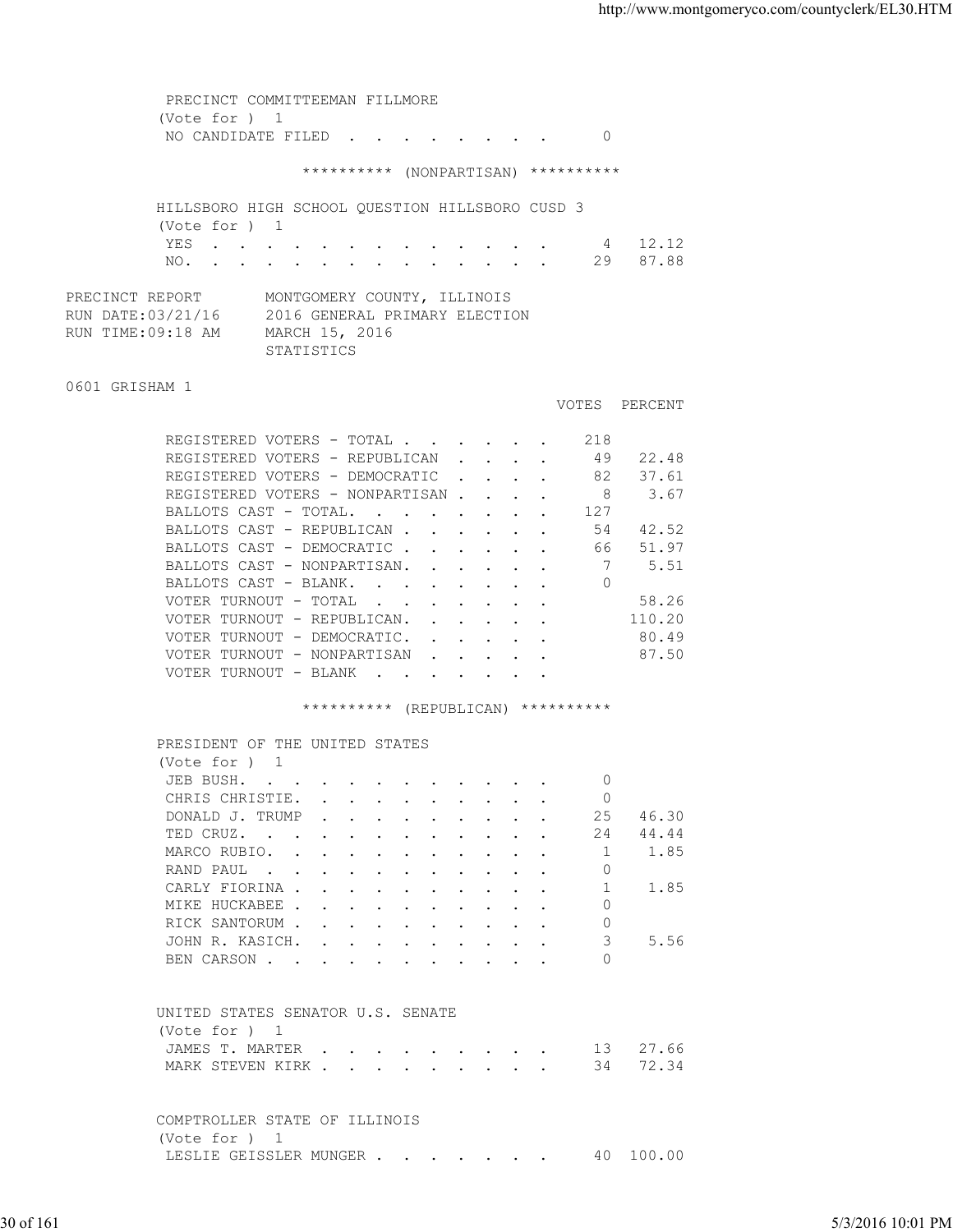| ETHAN VANDERSAND 8 16.67<br>DEL. NATIONAL NOMINATING CONVENTION FEDERAL<br>CONGRESSIONAL DIST 13<br>(Vote for ) 3<br>.71<br>ADAM M. BROWN<br>1<br>1<br>.71<br>MARTIN DAVIS<br>1<br>.71<br>GORDY HULTEN<br>TONIGAUEN<br>19<br>13.48<br>DOUG HARTMANN<br>14.18<br>20<br>RAJA SADIQ<br>11.35<br>16<br>15.60<br>JAMES KAMMER<br>22<br>20<br>14.18<br>MARK STRANG.<br>14.89<br>NICHOLAS KAMMER<br>21<br>$\overline{0}$<br>GREGORY G. STANEK.<br>KRISTIN WILLIAMSON<br>0<br>2<br>MARK BALLARD<br>1.42<br>ALLEN "AL" DEUTSCH<br>0<br>JOAN DYKSTRA<br>$\circ$<br>DONNA GIERTZ<br>$\Omega$<br>2<br>1.42<br>STUART C. KING.<br>3<br>2.13<br>JOHN H. ELDER<br>SUSAN GANT REYNOLDS<br>$\Omega$<br>5<br>3.55<br>CORY MARK JOBE.<br>2.84<br>KEVIN J. BREHENY<br>4<br>3<br>JOHN J. FARNEY.<br>2.13<br>$\Omega$<br>FREDERICK FLORETH.<br>$\circ$<br>JOHN BAMBENEK<br>TIMOTHY V. "TIM" JOHNSON<br>$\mathbf{0}$<br>.71<br>ROY HERTEL<br>1<br>MICHAEL MCCORMICK.<br>$\mathbf{0}$<br>ALT. DEL. NATIONAL NOMINATING CONVENTION FEDERAL<br>CONGRESSIONAL DIST 13<br>(Vote for ) 3<br>HEIDY P. CARRUTHERS 1<br>.74<br>BRUCE KETTELKAMP<br>.74<br>the contract of the contract of the contract of the contract of the contract of the contract of the contract of<br>JERROLD STOCKS.<br>$\Omega$<br>$\mathbf{r} = \mathbf{r} - \mathbf{r}$ , and $\mathbf{r} = \mathbf{r} - \mathbf{r} - \mathbf{r}$ , and $\mathbf{r} = \mathbf{r} - \mathbf{r}$<br>18<br>ROSANNA PULIDO.<br>13.33<br>KATHY SCATURRO.<br>15.56<br>21<br>14.81<br>CYRIL STURM.<br>20<br>$\mathbf{r} = \mathbf{r} + \mathbf{r} + \mathbf{r} + \mathbf{r} + \mathbf{r} + \mathbf{r} + \mathbf{r} + \mathbf{r} + \mathbf{r} + \mathbf{r} + \mathbf{r} + \mathbf{r} + \mathbf{r} + \mathbf{r} + \mathbf{r} + \mathbf{r} + \mathbf{r} + \mathbf{r} + \mathbf{r} + \mathbf{r} + \mathbf{r} + \mathbf{r} + \mathbf{r} + \mathbf{r} + \mathbf{r} + \mathbf{r} + \mathbf{r} + \mathbf{r} + \mathbf{r} + \mathbf{r} + \mathbf$<br>JON W. RECTOR<br>.74<br>-1<br>CATHY RECTOR<br>$\circ$<br>the contract of the contract of the contract of the contract of the contract of the contract of the contract of<br>ERIC BUSSELL<br>1<br>.74<br>$\mathbf{r}$ , and $\mathbf{r}$ , and $\mathbf{r}$ , and $\mathbf{r}$ , and $\mathbf{r}$<br>$\cdot$ $\cdot$<br>SIDNEY ROHRSCHEIB.<br>19<br>14.07<br>$\sim$ 100 $\sim$<br>$\mathbf{r}$ , and $\mathbf{r}$ , and $\mathbf{r}$ , and $\mathbf{r}$<br>$\ddot{\phantom{a}}$<br>18<br>13.33<br>STANLEY PRATT.<br>$\mathbf{r}$ , and $\mathbf{r}$ , and $\mathbf{r}$ , and $\mathbf{r}$ , and $\mathbf{r}$<br>13.33<br>STEVEN BAYES<br>18<br>$\mathbf{r}$ , and $\mathbf{r}$ , and $\mathbf{r}$ , and $\mathbf{r}$ , and $\mathbf{r}$<br>$\circ$<br>CATHI COWAN.<br>$\mathbf{r}$ , and $\mathbf{r}$ , and $\mathbf{r}$ , and $\mathbf{r}$ , and $\mathbf{r}$<br>1<br>AMY MAHER<br>.74<br>the contract of the contract of the contract of the contract of the contract of the contract of the contract of<br>-1<br>.74<br>DIANA WILLIAMS.<br>$\mathbf{r}$ , and $\mathbf{r}$ , and $\mathbf{r}$ , and $\mathbf{r}$<br>2<br>1.48<br>DUSTIN PETERSON<br>$\mathbf{r} = \mathbf{r} + \mathbf{r} + \mathbf{r} + \mathbf{r} + \mathbf{r} + \mathbf{r} + \mathbf{r} + \mathbf{r} + \mathbf{r} + \mathbf{r} + \mathbf{r} + \mathbf{r} + \mathbf{r} + \mathbf{r} + \mathbf{r} + \mathbf{r} + \mathbf{r} + \mathbf{r} + \mathbf{r} + \mathbf{r} + \mathbf{r} + \mathbf{r} + \mathbf{r} + \mathbf{r} + \mathbf{r} + \mathbf{r} + \mathbf{r} + \mathbf{r} + \mathbf{r} + \mathbf{r} + \mathbf$<br>JUSTIN SINNER .<br>2<br>1.48<br>the contract of the contract of the contract of the contract of the contract of the contract of the contract of<br>2<br>1.48<br>SEAN FITZGERREL<br>JERALD F. JACOBS<br>$\circ$<br>$\circ$<br>STEPHEN S. HAURY<br>$\Omega$<br>TERRA R. PATIENT<br>$\Omega$ | (Vote for ) 1<br>RODNEY DAVIS<br>40 83.33 | REPRESENTATIVE IN CONGRESS FEDERAL CONGRESSIONAL DIST 13 |
|-------------------------------------------------------------------------------------------------------------------------------------------------------------------------------------------------------------------------------------------------------------------------------------------------------------------------------------------------------------------------------------------------------------------------------------------------------------------------------------------------------------------------------------------------------------------------------------------------------------------------------------------------------------------------------------------------------------------------------------------------------------------------------------------------------------------------------------------------------------------------------------------------------------------------------------------------------------------------------------------------------------------------------------------------------------------------------------------------------------------------------------------------------------------------------------------------------------------------------------------------------------------------------------------------------------------------------------------------------------------------------------------------------------------------------------------------------------------------------------------------------------------------------------------------------------------------------------------------------------------------------------------------------------------------------------------------------------------------------------------------------------------------------------------------------------------------------------------------------------------------------------------------------------------------------------------------------------------------------------------------------------------------------------------------------------------------------------------------------------------------------------------------------------------------------------------------------------------------------------------------------------------------------------------------------------------------------------------------------------------------------------------------------------------------------------------------------------------------------------------------------------------------------------------------------------------------------------------------------------------------------------------------------------------------------------------------------------------------------------------------------------------------------------------------------------------------------------------------------------------------------------------------------------------------------------------------------------------------------------------------------------------------------------------------------------------------------------------------------------------------------------------------------------------------------------------------------------------------------------------------------------------------------------------------------------------------------------------------------------------------------------------------------------------------------------------------------------------------------------------------------------------------------------------------------------------------------------------------------------------------------------------------------------------------------------------------------------------------------------------------------------------------------------------------------------------------------------------------|-------------------------------------------|----------------------------------------------------------|
|                                                                                                                                                                                                                                                                                                                                                                                                                                                                                                                                                                                                                                                                                                                                                                                                                                                                                                                                                                                                                                                                                                                                                                                                                                                                                                                                                                                                                                                                                                                                                                                                                                                                                                                                                                                                                                                                                                                                                                                                                                                                                                                                                                                                                                                                                                                                                                                                                                                                                                                                                                                                                                                                                                                                                                                                                                                                                                                                                                                                                                                                                                                                                                                                                                                                                                                                                                                                                                                                                                                                                                                                                                                                                                                                                                                                                                                 |                                           |                                                          |
|                                                                                                                                                                                                                                                                                                                                                                                                                                                                                                                                                                                                                                                                                                                                                                                                                                                                                                                                                                                                                                                                                                                                                                                                                                                                                                                                                                                                                                                                                                                                                                                                                                                                                                                                                                                                                                                                                                                                                                                                                                                                                                                                                                                                                                                                                                                                                                                                                                                                                                                                                                                                                                                                                                                                                                                                                                                                                                                                                                                                                                                                                                                                                                                                                                                                                                                                                                                                                                                                                                                                                                                                                                                                                                                                                                                                                                                 |                                           |                                                          |
|                                                                                                                                                                                                                                                                                                                                                                                                                                                                                                                                                                                                                                                                                                                                                                                                                                                                                                                                                                                                                                                                                                                                                                                                                                                                                                                                                                                                                                                                                                                                                                                                                                                                                                                                                                                                                                                                                                                                                                                                                                                                                                                                                                                                                                                                                                                                                                                                                                                                                                                                                                                                                                                                                                                                                                                                                                                                                                                                                                                                                                                                                                                                                                                                                                                                                                                                                                                                                                                                                                                                                                                                                                                                                                                                                                                                                                                 |                                           |                                                          |
|                                                                                                                                                                                                                                                                                                                                                                                                                                                                                                                                                                                                                                                                                                                                                                                                                                                                                                                                                                                                                                                                                                                                                                                                                                                                                                                                                                                                                                                                                                                                                                                                                                                                                                                                                                                                                                                                                                                                                                                                                                                                                                                                                                                                                                                                                                                                                                                                                                                                                                                                                                                                                                                                                                                                                                                                                                                                                                                                                                                                                                                                                                                                                                                                                                                                                                                                                                                                                                                                                                                                                                                                                                                                                                                                                                                                                                                 |                                           |                                                          |
|                                                                                                                                                                                                                                                                                                                                                                                                                                                                                                                                                                                                                                                                                                                                                                                                                                                                                                                                                                                                                                                                                                                                                                                                                                                                                                                                                                                                                                                                                                                                                                                                                                                                                                                                                                                                                                                                                                                                                                                                                                                                                                                                                                                                                                                                                                                                                                                                                                                                                                                                                                                                                                                                                                                                                                                                                                                                                                                                                                                                                                                                                                                                                                                                                                                                                                                                                                                                                                                                                                                                                                                                                                                                                                                                                                                                                                                 |                                           |                                                          |
|                                                                                                                                                                                                                                                                                                                                                                                                                                                                                                                                                                                                                                                                                                                                                                                                                                                                                                                                                                                                                                                                                                                                                                                                                                                                                                                                                                                                                                                                                                                                                                                                                                                                                                                                                                                                                                                                                                                                                                                                                                                                                                                                                                                                                                                                                                                                                                                                                                                                                                                                                                                                                                                                                                                                                                                                                                                                                                                                                                                                                                                                                                                                                                                                                                                                                                                                                                                                                                                                                                                                                                                                                                                                                                                                                                                                                                                 |                                           |                                                          |
|                                                                                                                                                                                                                                                                                                                                                                                                                                                                                                                                                                                                                                                                                                                                                                                                                                                                                                                                                                                                                                                                                                                                                                                                                                                                                                                                                                                                                                                                                                                                                                                                                                                                                                                                                                                                                                                                                                                                                                                                                                                                                                                                                                                                                                                                                                                                                                                                                                                                                                                                                                                                                                                                                                                                                                                                                                                                                                                                                                                                                                                                                                                                                                                                                                                                                                                                                                                                                                                                                                                                                                                                                                                                                                                                                                                                                                                 |                                           |                                                          |
|                                                                                                                                                                                                                                                                                                                                                                                                                                                                                                                                                                                                                                                                                                                                                                                                                                                                                                                                                                                                                                                                                                                                                                                                                                                                                                                                                                                                                                                                                                                                                                                                                                                                                                                                                                                                                                                                                                                                                                                                                                                                                                                                                                                                                                                                                                                                                                                                                                                                                                                                                                                                                                                                                                                                                                                                                                                                                                                                                                                                                                                                                                                                                                                                                                                                                                                                                                                                                                                                                                                                                                                                                                                                                                                                                                                                                                                 |                                           |                                                          |
|                                                                                                                                                                                                                                                                                                                                                                                                                                                                                                                                                                                                                                                                                                                                                                                                                                                                                                                                                                                                                                                                                                                                                                                                                                                                                                                                                                                                                                                                                                                                                                                                                                                                                                                                                                                                                                                                                                                                                                                                                                                                                                                                                                                                                                                                                                                                                                                                                                                                                                                                                                                                                                                                                                                                                                                                                                                                                                                                                                                                                                                                                                                                                                                                                                                                                                                                                                                                                                                                                                                                                                                                                                                                                                                                                                                                                                                 |                                           |                                                          |
|                                                                                                                                                                                                                                                                                                                                                                                                                                                                                                                                                                                                                                                                                                                                                                                                                                                                                                                                                                                                                                                                                                                                                                                                                                                                                                                                                                                                                                                                                                                                                                                                                                                                                                                                                                                                                                                                                                                                                                                                                                                                                                                                                                                                                                                                                                                                                                                                                                                                                                                                                                                                                                                                                                                                                                                                                                                                                                                                                                                                                                                                                                                                                                                                                                                                                                                                                                                                                                                                                                                                                                                                                                                                                                                                                                                                                                                 |                                           |                                                          |
|                                                                                                                                                                                                                                                                                                                                                                                                                                                                                                                                                                                                                                                                                                                                                                                                                                                                                                                                                                                                                                                                                                                                                                                                                                                                                                                                                                                                                                                                                                                                                                                                                                                                                                                                                                                                                                                                                                                                                                                                                                                                                                                                                                                                                                                                                                                                                                                                                                                                                                                                                                                                                                                                                                                                                                                                                                                                                                                                                                                                                                                                                                                                                                                                                                                                                                                                                                                                                                                                                                                                                                                                                                                                                                                                                                                                                                                 |                                           |                                                          |
|                                                                                                                                                                                                                                                                                                                                                                                                                                                                                                                                                                                                                                                                                                                                                                                                                                                                                                                                                                                                                                                                                                                                                                                                                                                                                                                                                                                                                                                                                                                                                                                                                                                                                                                                                                                                                                                                                                                                                                                                                                                                                                                                                                                                                                                                                                                                                                                                                                                                                                                                                                                                                                                                                                                                                                                                                                                                                                                                                                                                                                                                                                                                                                                                                                                                                                                                                                                                                                                                                                                                                                                                                                                                                                                                                                                                                                                 |                                           |                                                          |
|                                                                                                                                                                                                                                                                                                                                                                                                                                                                                                                                                                                                                                                                                                                                                                                                                                                                                                                                                                                                                                                                                                                                                                                                                                                                                                                                                                                                                                                                                                                                                                                                                                                                                                                                                                                                                                                                                                                                                                                                                                                                                                                                                                                                                                                                                                                                                                                                                                                                                                                                                                                                                                                                                                                                                                                                                                                                                                                                                                                                                                                                                                                                                                                                                                                                                                                                                                                                                                                                                                                                                                                                                                                                                                                                                                                                                                                 |                                           |                                                          |
|                                                                                                                                                                                                                                                                                                                                                                                                                                                                                                                                                                                                                                                                                                                                                                                                                                                                                                                                                                                                                                                                                                                                                                                                                                                                                                                                                                                                                                                                                                                                                                                                                                                                                                                                                                                                                                                                                                                                                                                                                                                                                                                                                                                                                                                                                                                                                                                                                                                                                                                                                                                                                                                                                                                                                                                                                                                                                                                                                                                                                                                                                                                                                                                                                                                                                                                                                                                                                                                                                                                                                                                                                                                                                                                                                                                                                                                 |                                           |                                                          |
|                                                                                                                                                                                                                                                                                                                                                                                                                                                                                                                                                                                                                                                                                                                                                                                                                                                                                                                                                                                                                                                                                                                                                                                                                                                                                                                                                                                                                                                                                                                                                                                                                                                                                                                                                                                                                                                                                                                                                                                                                                                                                                                                                                                                                                                                                                                                                                                                                                                                                                                                                                                                                                                                                                                                                                                                                                                                                                                                                                                                                                                                                                                                                                                                                                                                                                                                                                                                                                                                                                                                                                                                                                                                                                                                                                                                                                                 |                                           |                                                          |
|                                                                                                                                                                                                                                                                                                                                                                                                                                                                                                                                                                                                                                                                                                                                                                                                                                                                                                                                                                                                                                                                                                                                                                                                                                                                                                                                                                                                                                                                                                                                                                                                                                                                                                                                                                                                                                                                                                                                                                                                                                                                                                                                                                                                                                                                                                                                                                                                                                                                                                                                                                                                                                                                                                                                                                                                                                                                                                                                                                                                                                                                                                                                                                                                                                                                                                                                                                                                                                                                                                                                                                                                                                                                                                                                                                                                                                                 |                                           |                                                          |
|                                                                                                                                                                                                                                                                                                                                                                                                                                                                                                                                                                                                                                                                                                                                                                                                                                                                                                                                                                                                                                                                                                                                                                                                                                                                                                                                                                                                                                                                                                                                                                                                                                                                                                                                                                                                                                                                                                                                                                                                                                                                                                                                                                                                                                                                                                                                                                                                                                                                                                                                                                                                                                                                                                                                                                                                                                                                                                                                                                                                                                                                                                                                                                                                                                                                                                                                                                                                                                                                                                                                                                                                                                                                                                                                                                                                                                                 |                                           |                                                          |
|                                                                                                                                                                                                                                                                                                                                                                                                                                                                                                                                                                                                                                                                                                                                                                                                                                                                                                                                                                                                                                                                                                                                                                                                                                                                                                                                                                                                                                                                                                                                                                                                                                                                                                                                                                                                                                                                                                                                                                                                                                                                                                                                                                                                                                                                                                                                                                                                                                                                                                                                                                                                                                                                                                                                                                                                                                                                                                                                                                                                                                                                                                                                                                                                                                                                                                                                                                                                                                                                                                                                                                                                                                                                                                                                                                                                                                                 |                                           |                                                          |
|                                                                                                                                                                                                                                                                                                                                                                                                                                                                                                                                                                                                                                                                                                                                                                                                                                                                                                                                                                                                                                                                                                                                                                                                                                                                                                                                                                                                                                                                                                                                                                                                                                                                                                                                                                                                                                                                                                                                                                                                                                                                                                                                                                                                                                                                                                                                                                                                                                                                                                                                                                                                                                                                                                                                                                                                                                                                                                                                                                                                                                                                                                                                                                                                                                                                                                                                                                                                                                                                                                                                                                                                                                                                                                                                                                                                                                                 |                                           |                                                          |
|                                                                                                                                                                                                                                                                                                                                                                                                                                                                                                                                                                                                                                                                                                                                                                                                                                                                                                                                                                                                                                                                                                                                                                                                                                                                                                                                                                                                                                                                                                                                                                                                                                                                                                                                                                                                                                                                                                                                                                                                                                                                                                                                                                                                                                                                                                                                                                                                                                                                                                                                                                                                                                                                                                                                                                                                                                                                                                                                                                                                                                                                                                                                                                                                                                                                                                                                                                                                                                                                                                                                                                                                                                                                                                                                                                                                                                                 |                                           |                                                          |
|                                                                                                                                                                                                                                                                                                                                                                                                                                                                                                                                                                                                                                                                                                                                                                                                                                                                                                                                                                                                                                                                                                                                                                                                                                                                                                                                                                                                                                                                                                                                                                                                                                                                                                                                                                                                                                                                                                                                                                                                                                                                                                                                                                                                                                                                                                                                                                                                                                                                                                                                                                                                                                                                                                                                                                                                                                                                                                                                                                                                                                                                                                                                                                                                                                                                                                                                                                                                                                                                                                                                                                                                                                                                                                                                                                                                                                                 |                                           |                                                          |
|                                                                                                                                                                                                                                                                                                                                                                                                                                                                                                                                                                                                                                                                                                                                                                                                                                                                                                                                                                                                                                                                                                                                                                                                                                                                                                                                                                                                                                                                                                                                                                                                                                                                                                                                                                                                                                                                                                                                                                                                                                                                                                                                                                                                                                                                                                                                                                                                                                                                                                                                                                                                                                                                                                                                                                                                                                                                                                                                                                                                                                                                                                                                                                                                                                                                                                                                                                                                                                                                                                                                                                                                                                                                                                                                                                                                                                                 |                                           |                                                          |
|                                                                                                                                                                                                                                                                                                                                                                                                                                                                                                                                                                                                                                                                                                                                                                                                                                                                                                                                                                                                                                                                                                                                                                                                                                                                                                                                                                                                                                                                                                                                                                                                                                                                                                                                                                                                                                                                                                                                                                                                                                                                                                                                                                                                                                                                                                                                                                                                                                                                                                                                                                                                                                                                                                                                                                                                                                                                                                                                                                                                                                                                                                                                                                                                                                                                                                                                                                                                                                                                                                                                                                                                                                                                                                                                                                                                                                                 |                                           |                                                          |
|                                                                                                                                                                                                                                                                                                                                                                                                                                                                                                                                                                                                                                                                                                                                                                                                                                                                                                                                                                                                                                                                                                                                                                                                                                                                                                                                                                                                                                                                                                                                                                                                                                                                                                                                                                                                                                                                                                                                                                                                                                                                                                                                                                                                                                                                                                                                                                                                                                                                                                                                                                                                                                                                                                                                                                                                                                                                                                                                                                                                                                                                                                                                                                                                                                                                                                                                                                                                                                                                                                                                                                                                                                                                                                                                                                                                                                                 |                                           |                                                          |
|                                                                                                                                                                                                                                                                                                                                                                                                                                                                                                                                                                                                                                                                                                                                                                                                                                                                                                                                                                                                                                                                                                                                                                                                                                                                                                                                                                                                                                                                                                                                                                                                                                                                                                                                                                                                                                                                                                                                                                                                                                                                                                                                                                                                                                                                                                                                                                                                                                                                                                                                                                                                                                                                                                                                                                                                                                                                                                                                                                                                                                                                                                                                                                                                                                                                                                                                                                                                                                                                                                                                                                                                                                                                                                                                                                                                                                                 |                                           |                                                          |
|                                                                                                                                                                                                                                                                                                                                                                                                                                                                                                                                                                                                                                                                                                                                                                                                                                                                                                                                                                                                                                                                                                                                                                                                                                                                                                                                                                                                                                                                                                                                                                                                                                                                                                                                                                                                                                                                                                                                                                                                                                                                                                                                                                                                                                                                                                                                                                                                                                                                                                                                                                                                                                                                                                                                                                                                                                                                                                                                                                                                                                                                                                                                                                                                                                                                                                                                                                                                                                                                                                                                                                                                                                                                                                                                                                                                                                                 |                                           |                                                          |
|                                                                                                                                                                                                                                                                                                                                                                                                                                                                                                                                                                                                                                                                                                                                                                                                                                                                                                                                                                                                                                                                                                                                                                                                                                                                                                                                                                                                                                                                                                                                                                                                                                                                                                                                                                                                                                                                                                                                                                                                                                                                                                                                                                                                                                                                                                                                                                                                                                                                                                                                                                                                                                                                                                                                                                                                                                                                                                                                                                                                                                                                                                                                                                                                                                                                                                                                                                                                                                                                                                                                                                                                                                                                                                                                                                                                                                                 |                                           |                                                          |
|                                                                                                                                                                                                                                                                                                                                                                                                                                                                                                                                                                                                                                                                                                                                                                                                                                                                                                                                                                                                                                                                                                                                                                                                                                                                                                                                                                                                                                                                                                                                                                                                                                                                                                                                                                                                                                                                                                                                                                                                                                                                                                                                                                                                                                                                                                                                                                                                                                                                                                                                                                                                                                                                                                                                                                                                                                                                                                                                                                                                                                                                                                                                                                                                                                                                                                                                                                                                                                                                                                                                                                                                                                                                                                                                                                                                                                                 |                                           |                                                          |
|                                                                                                                                                                                                                                                                                                                                                                                                                                                                                                                                                                                                                                                                                                                                                                                                                                                                                                                                                                                                                                                                                                                                                                                                                                                                                                                                                                                                                                                                                                                                                                                                                                                                                                                                                                                                                                                                                                                                                                                                                                                                                                                                                                                                                                                                                                                                                                                                                                                                                                                                                                                                                                                                                                                                                                                                                                                                                                                                                                                                                                                                                                                                                                                                                                                                                                                                                                                                                                                                                                                                                                                                                                                                                                                                                                                                                                                 |                                           |                                                          |
|                                                                                                                                                                                                                                                                                                                                                                                                                                                                                                                                                                                                                                                                                                                                                                                                                                                                                                                                                                                                                                                                                                                                                                                                                                                                                                                                                                                                                                                                                                                                                                                                                                                                                                                                                                                                                                                                                                                                                                                                                                                                                                                                                                                                                                                                                                                                                                                                                                                                                                                                                                                                                                                                                                                                                                                                                                                                                                                                                                                                                                                                                                                                                                                                                                                                                                                                                                                                                                                                                                                                                                                                                                                                                                                                                                                                                                                 |                                           |                                                          |
|                                                                                                                                                                                                                                                                                                                                                                                                                                                                                                                                                                                                                                                                                                                                                                                                                                                                                                                                                                                                                                                                                                                                                                                                                                                                                                                                                                                                                                                                                                                                                                                                                                                                                                                                                                                                                                                                                                                                                                                                                                                                                                                                                                                                                                                                                                                                                                                                                                                                                                                                                                                                                                                                                                                                                                                                                                                                                                                                                                                                                                                                                                                                                                                                                                                                                                                                                                                                                                                                                                                                                                                                                                                                                                                                                                                                                                                 |                                           |                                                          |
|                                                                                                                                                                                                                                                                                                                                                                                                                                                                                                                                                                                                                                                                                                                                                                                                                                                                                                                                                                                                                                                                                                                                                                                                                                                                                                                                                                                                                                                                                                                                                                                                                                                                                                                                                                                                                                                                                                                                                                                                                                                                                                                                                                                                                                                                                                                                                                                                                                                                                                                                                                                                                                                                                                                                                                                                                                                                                                                                                                                                                                                                                                                                                                                                                                                                                                                                                                                                                                                                                                                                                                                                                                                                                                                                                                                                                                                 |                                           |                                                          |
|                                                                                                                                                                                                                                                                                                                                                                                                                                                                                                                                                                                                                                                                                                                                                                                                                                                                                                                                                                                                                                                                                                                                                                                                                                                                                                                                                                                                                                                                                                                                                                                                                                                                                                                                                                                                                                                                                                                                                                                                                                                                                                                                                                                                                                                                                                                                                                                                                                                                                                                                                                                                                                                                                                                                                                                                                                                                                                                                                                                                                                                                                                                                                                                                                                                                                                                                                                                                                                                                                                                                                                                                                                                                                                                                                                                                                                                 |                                           |                                                          |
|                                                                                                                                                                                                                                                                                                                                                                                                                                                                                                                                                                                                                                                                                                                                                                                                                                                                                                                                                                                                                                                                                                                                                                                                                                                                                                                                                                                                                                                                                                                                                                                                                                                                                                                                                                                                                                                                                                                                                                                                                                                                                                                                                                                                                                                                                                                                                                                                                                                                                                                                                                                                                                                                                                                                                                                                                                                                                                                                                                                                                                                                                                                                                                                                                                                                                                                                                                                                                                                                                                                                                                                                                                                                                                                                                                                                                                                 |                                           |                                                          |
|                                                                                                                                                                                                                                                                                                                                                                                                                                                                                                                                                                                                                                                                                                                                                                                                                                                                                                                                                                                                                                                                                                                                                                                                                                                                                                                                                                                                                                                                                                                                                                                                                                                                                                                                                                                                                                                                                                                                                                                                                                                                                                                                                                                                                                                                                                                                                                                                                                                                                                                                                                                                                                                                                                                                                                                                                                                                                                                                                                                                                                                                                                                                                                                                                                                                                                                                                                                                                                                                                                                                                                                                                                                                                                                                                                                                                                                 |                                           |                                                          |
|                                                                                                                                                                                                                                                                                                                                                                                                                                                                                                                                                                                                                                                                                                                                                                                                                                                                                                                                                                                                                                                                                                                                                                                                                                                                                                                                                                                                                                                                                                                                                                                                                                                                                                                                                                                                                                                                                                                                                                                                                                                                                                                                                                                                                                                                                                                                                                                                                                                                                                                                                                                                                                                                                                                                                                                                                                                                                                                                                                                                                                                                                                                                                                                                                                                                                                                                                                                                                                                                                                                                                                                                                                                                                                                                                                                                                                                 |                                           |                                                          |
|                                                                                                                                                                                                                                                                                                                                                                                                                                                                                                                                                                                                                                                                                                                                                                                                                                                                                                                                                                                                                                                                                                                                                                                                                                                                                                                                                                                                                                                                                                                                                                                                                                                                                                                                                                                                                                                                                                                                                                                                                                                                                                                                                                                                                                                                                                                                                                                                                                                                                                                                                                                                                                                                                                                                                                                                                                                                                                                                                                                                                                                                                                                                                                                                                                                                                                                                                                                                                                                                                                                                                                                                                                                                                                                                                                                                                                                 |                                           |                                                          |
|                                                                                                                                                                                                                                                                                                                                                                                                                                                                                                                                                                                                                                                                                                                                                                                                                                                                                                                                                                                                                                                                                                                                                                                                                                                                                                                                                                                                                                                                                                                                                                                                                                                                                                                                                                                                                                                                                                                                                                                                                                                                                                                                                                                                                                                                                                                                                                                                                                                                                                                                                                                                                                                                                                                                                                                                                                                                                                                                                                                                                                                                                                                                                                                                                                                                                                                                                                                                                                                                                                                                                                                                                                                                                                                                                                                                                                                 |                                           |                                                          |
|                                                                                                                                                                                                                                                                                                                                                                                                                                                                                                                                                                                                                                                                                                                                                                                                                                                                                                                                                                                                                                                                                                                                                                                                                                                                                                                                                                                                                                                                                                                                                                                                                                                                                                                                                                                                                                                                                                                                                                                                                                                                                                                                                                                                                                                                                                                                                                                                                                                                                                                                                                                                                                                                                                                                                                                                                                                                                                                                                                                                                                                                                                                                                                                                                                                                                                                                                                                                                                                                                                                                                                                                                                                                                                                                                                                                                                                 |                                           |                                                          |
|                                                                                                                                                                                                                                                                                                                                                                                                                                                                                                                                                                                                                                                                                                                                                                                                                                                                                                                                                                                                                                                                                                                                                                                                                                                                                                                                                                                                                                                                                                                                                                                                                                                                                                                                                                                                                                                                                                                                                                                                                                                                                                                                                                                                                                                                                                                                                                                                                                                                                                                                                                                                                                                                                                                                                                                                                                                                                                                                                                                                                                                                                                                                                                                                                                                                                                                                                                                                                                                                                                                                                                                                                                                                                                                                                                                                                                                 | BRETT JACKSON                             |                                                          |
|                                                                                                                                                                                                                                                                                                                                                                                                                                                                                                                                                                                                                                                                                                                                                                                                                                                                                                                                                                                                                                                                                                                                                                                                                                                                                                                                                                                                                                                                                                                                                                                                                                                                                                                                                                                                                                                                                                                                                                                                                                                                                                                                                                                                                                                                                                                                                                                                                                                                                                                                                                                                                                                                                                                                                                                                                                                                                                                                                                                                                                                                                                                                                                                                                                                                                                                                                                                                                                                                                                                                                                                                                                                                                                                                                                                                                                                 |                                           |                                                          |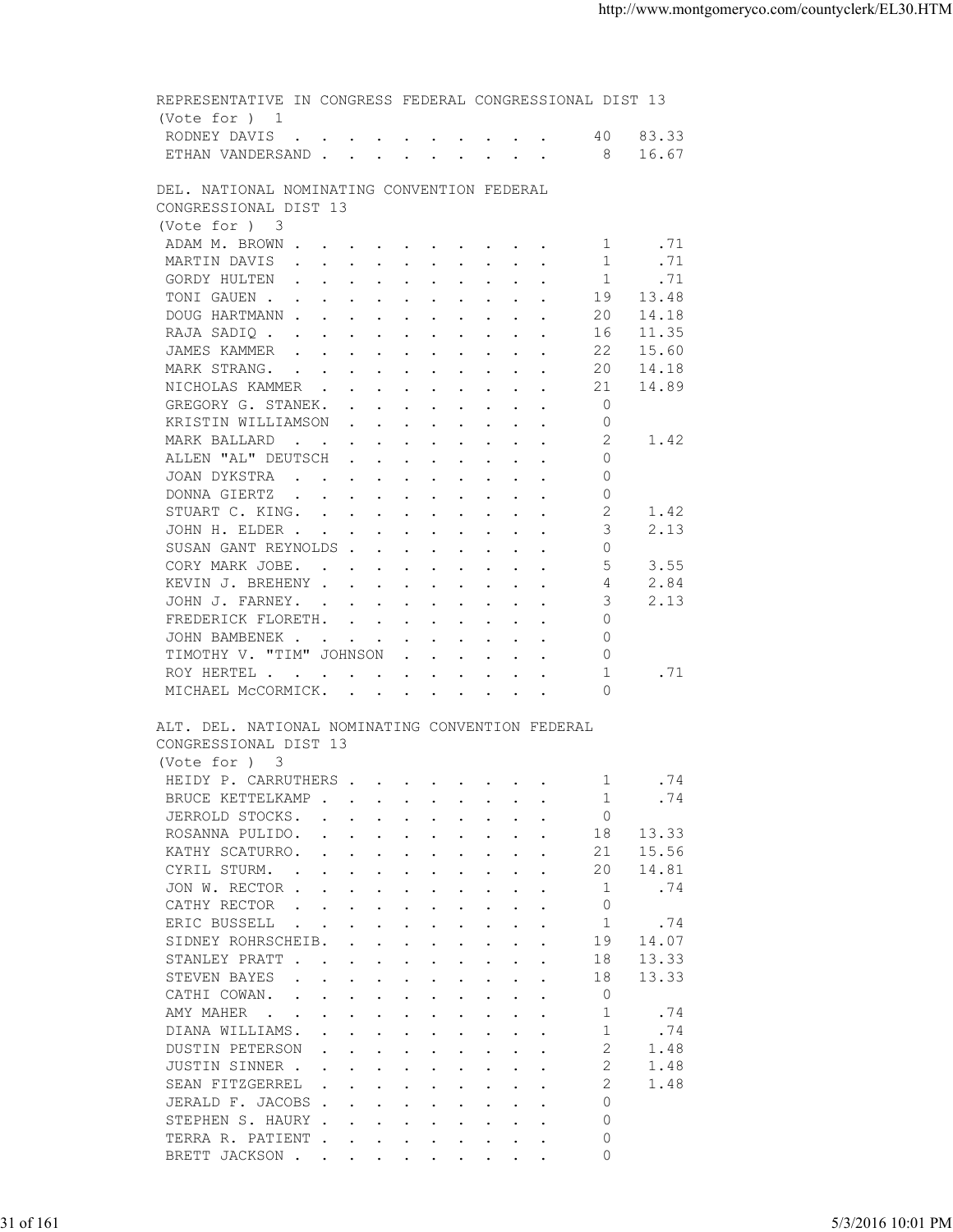| 2.22<br>JAMES B. MCGUIRE 3<br>MICHAEL P. MURPHY. 3 2.22<br>REPRESENTATIVE IN THE GENERAL ASSEMBLY STATE<br>REPRESENTATIVE DIST 95<br>(Vote for ) 1<br>DENNIS J. SCOBBIE. 10 19.23<br>CHRISTOPHER M. HICKS. 6 11.54<br>AVERY BOURNE 36 69.23<br>CIRCUIT CLERK MONTGOMERY COUNTY<br>(Vote for ) 1<br>HOLLY LEMONS ( 43 100.00<br>STATE'S ATTORNEY MONTGOMERY COUNTY<br>(Vote for ) 1<br>ERIK HYAM 38 100.00<br>CORONER MONTGOMERY COUNTY<br>(Vote for ) 1<br>RANDY A. LEETHAM 34 72.34<br>TOBIN GUNN 13 27.66<br>COUNTY BOARD MEMBER # 4<br>(Vote for ) 1<br>NO CANDIDATE FILED 0<br>JUDGE OF THE APPELLATE COURT APPELLATE JUDICIAL<br>DISTRICT 5<br>(Vote for ) 1<br>JOHN B. BARBERIS, JR. 37 100.00<br>JUDGE OF THE APPELLATE COURT APPELLATE JUDICIAL<br>DISTRICT 5<br>(Vote for ) 1<br>JAMES R. "RANDY" MOORE 37 100.00<br>PRECINCT COMMITTEEMAN GRISHAM 1<br>(Vote for ) 1<br>NO CANDIDATE FILED 0<br>********** (DEMOCRATIC) **********<br>PRESIDENT OF THE UNITED STATES<br>(Vote for ) 1<br>HILLARY CLINTON<br>31 49.21<br>WILLIE L. WILSON<br>$\sim$ 1<br>1.59<br>MARTIN J. O'MALLEY<br>$\overline{0}$<br>ROQUE "ROCKY" DE LA FUENTE.<br>$\overline{0}$<br>LARRY (LAWRENCE) COHEN<br>1 1.59<br>30 47.62<br>BERNIE SANDERS.<br>WRITE-IN.<br>$\overline{0}$ |  | 5/3/2016 10:01 PM | 2.22<br>SETH M. MCMILLAN<br>3 |  |
|-------------------------------------------------------------------------------------------------------------------------------------------------------------------------------------------------------------------------------------------------------------------------------------------------------------------------------------------------------------------------------------------------------------------------------------------------------------------------------------------------------------------------------------------------------------------------------------------------------------------------------------------------------------------------------------------------------------------------------------------------------------------------------------------------------------------------------------------------------------------------------------------------------------------------------------------------------------------------------------------------------------------------------------------------------------------------------------------------------------------------------------------------------------------------------------------------------------------------------------------------------------------|--|-------------------|-------------------------------|--|
| 32 of 161                                                                                                                                                                                                                                                                                                                                                                                                                                                                                                                                                                                                                                                                                                                                                                                                                                                                                                                                                                                                                                                                                                                                                                                                                                                         |  |                   |                               |  |
|                                                                                                                                                                                                                                                                                                                                                                                                                                                                                                                                                                                                                                                                                                                                                                                                                                                                                                                                                                                                                                                                                                                                                                                                                                                                   |  |                   |                               |  |
|                                                                                                                                                                                                                                                                                                                                                                                                                                                                                                                                                                                                                                                                                                                                                                                                                                                                                                                                                                                                                                                                                                                                                                                                                                                                   |  |                   |                               |  |
|                                                                                                                                                                                                                                                                                                                                                                                                                                                                                                                                                                                                                                                                                                                                                                                                                                                                                                                                                                                                                                                                                                                                                                                                                                                                   |  |                   |                               |  |
|                                                                                                                                                                                                                                                                                                                                                                                                                                                                                                                                                                                                                                                                                                                                                                                                                                                                                                                                                                                                                                                                                                                                                                                                                                                                   |  |                   |                               |  |
|                                                                                                                                                                                                                                                                                                                                                                                                                                                                                                                                                                                                                                                                                                                                                                                                                                                                                                                                                                                                                                                                                                                                                                                                                                                                   |  |                   |                               |  |
|                                                                                                                                                                                                                                                                                                                                                                                                                                                                                                                                                                                                                                                                                                                                                                                                                                                                                                                                                                                                                                                                                                                                                                                                                                                                   |  |                   |                               |  |
|                                                                                                                                                                                                                                                                                                                                                                                                                                                                                                                                                                                                                                                                                                                                                                                                                                                                                                                                                                                                                                                                                                                                                                                                                                                                   |  |                   |                               |  |
|                                                                                                                                                                                                                                                                                                                                                                                                                                                                                                                                                                                                                                                                                                                                                                                                                                                                                                                                                                                                                                                                                                                                                                                                                                                                   |  |                   |                               |  |
|                                                                                                                                                                                                                                                                                                                                                                                                                                                                                                                                                                                                                                                                                                                                                                                                                                                                                                                                                                                                                                                                                                                                                                                                                                                                   |  |                   |                               |  |
|                                                                                                                                                                                                                                                                                                                                                                                                                                                                                                                                                                                                                                                                                                                                                                                                                                                                                                                                                                                                                                                                                                                                                                                                                                                                   |  |                   |                               |  |
|                                                                                                                                                                                                                                                                                                                                                                                                                                                                                                                                                                                                                                                                                                                                                                                                                                                                                                                                                                                                                                                                                                                                                                                                                                                                   |  |                   |                               |  |
|                                                                                                                                                                                                                                                                                                                                                                                                                                                                                                                                                                                                                                                                                                                                                                                                                                                                                                                                                                                                                                                                                                                                                                                                                                                                   |  |                   |                               |  |
|                                                                                                                                                                                                                                                                                                                                                                                                                                                                                                                                                                                                                                                                                                                                                                                                                                                                                                                                                                                                                                                                                                                                                                                                                                                                   |  |                   |                               |  |
|                                                                                                                                                                                                                                                                                                                                                                                                                                                                                                                                                                                                                                                                                                                                                                                                                                                                                                                                                                                                                                                                                                                                                                                                                                                                   |  |                   |                               |  |
|                                                                                                                                                                                                                                                                                                                                                                                                                                                                                                                                                                                                                                                                                                                                                                                                                                                                                                                                                                                                                                                                                                                                                                                                                                                                   |  |                   |                               |  |
|                                                                                                                                                                                                                                                                                                                                                                                                                                                                                                                                                                                                                                                                                                                                                                                                                                                                                                                                                                                                                                                                                                                                                                                                                                                                   |  |                   |                               |  |
|                                                                                                                                                                                                                                                                                                                                                                                                                                                                                                                                                                                                                                                                                                                                                                                                                                                                                                                                                                                                                                                                                                                                                                                                                                                                   |  |                   |                               |  |
|                                                                                                                                                                                                                                                                                                                                                                                                                                                                                                                                                                                                                                                                                                                                                                                                                                                                                                                                                                                                                                                                                                                                                                                                                                                                   |  |                   |                               |  |
|                                                                                                                                                                                                                                                                                                                                                                                                                                                                                                                                                                                                                                                                                                                                                                                                                                                                                                                                                                                                                                                                                                                                                                                                                                                                   |  |                   |                               |  |
|                                                                                                                                                                                                                                                                                                                                                                                                                                                                                                                                                                                                                                                                                                                                                                                                                                                                                                                                                                                                                                                                                                                                                                                                                                                                   |  |                   |                               |  |
|                                                                                                                                                                                                                                                                                                                                                                                                                                                                                                                                                                                                                                                                                                                                                                                                                                                                                                                                                                                                                                                                                                                                                                                                                                                                   |  |                   |                               |  |
|                                                                                                                                                                                                                                                                                                                                                                                                                                                                                                                                                                                                                                                                                                                                                                                                                                                                                                                                                                                                                                                                                                                                                                                                                                                                   |  |                   |                               |  |
|                                                                                                                                                                                                                                                                                                                                                                                                                                                                                                                                                                                                                                                                                                                                                                                                                                                                                                                                                                                                                                                                                                                                                                                                                                                                   |  |                   |                               |  |
|                                                                                                                                                                                                                                                                                                                                                                                                                                                                                                                                                                                                                                                                                                                                                                                                                                                                                                                                                                                                                                                                                                                                                                                                                                                                   |  |                   |                               |  |
|                                                                                                                                                                                                                                                                                                                                                                                                                                                                                                                                                                                                                                                                                                                                                                                                                                                                                                                                                                                                                                                                                                                                                                                                                                                                   |  |                   |                               |  |
|                                                                                                                                                                                                                                                                                                                                                                                                                                                                                                                                                                                                                                                                                                                                                                                                                                                                                                                                                                                                                                                                                                                                                                                                                                                                   |  |                   |                               |  |
|                                                                                                                                                                                                                                                                                                                                                                                                                                                                                                                                                                                                                                                                                                                                                                                                                                                                                                                                                                                                                                                                                                                                                                                                                                                                   |  |                   |                               |  |
|                                                                                                                                                                                                                                                                                                                                                                                                                                                                                                                                                                                                                                                                                                                                                                                                                                                                                                                                                                                                                                                                                                                                                                                                                                                                   |  |                   |                               |  |
|                                                                                                                                                                                                                                                                                                                                                                                                                                                                                                                                                                                                                                                                                                                                                                                                                                                                                                                                                                                                                                                                                                                                                                                                                                                                   |  |                   |                               |  |
|                                                                                                                                                                                                                                                                                                                                                                                                                                                                                                                                                                                                                                                                                                                                                                                                                                                                                                                                                                                                                                                                                                                                                                                                                                                                   |  |                   |                               |  |
|                                                                                                                                                                                                                                                                                                                                                                                                                                                                                                                                                                                                                                                                                                                                                                                                                                                                                                                                                                                                                                                                                                                                                                                                                                                                   |  |                   |                               |  |
|                                                                                                                                                                                                                                                                                                                                                                                                                                                                                                                                                                                                                                                                                                                                                                                                                                                                                                                                                                                                                                                                                                                                                                                                                                                                   |  |                   |                               |  |
|                                                                                                                                                                                                                                                                                                                                                                                                                                                                                                                                                                                                                                                                                                                                                                                                                                                                                                                                                                                                                                                                                                                                                                                                                                                                   |  |                   |                               |  |
|                                                                                                                                                                                                                                                                                                                                                                                                                                                                                                                                                                                                                                                                                                                                                                                                                                                                                                                                                                                                                                                                                                                                                                                                                                                                   |  |                   |                               |  |
|                                                                                                                                                                                                                                                                                                                                                                                                                                                                                                                                                                                                                                                                                                                                                                                                                                                                                                                                                                                                                                                                                                                                                                                                                                                                   |  |                   |                               |  |
|                                                                                                                                                                                                                                                                                                                                                                                                                                                                                                                                                                                                                                                                                                                                                                                                                                                                                                                                                                                                                                                                                                                                                                                                                                                                   |  |                   |                               |  |
|                                                                                                                                                                                                                                                                                                                                                                                                                                                                                                                                                                                                                                                                                                                                                                                                                                                                                                                                                                                                                                                                                                                                                                                                                                                                   |  |                   |                               |  |
|                                                                                                                                                                                                                                                                                                                                                                                                                                                                                                                                                                                                                                                                                                                                                                                                                                                                                                                                                                                                                                                                                                                                                                                                                                                                   |  |                   |                               |  |
|                                                                                                                                                                                                                                                                                                                                                                                                                                                                                                                                                                                                                                                                                                                                                                                                                                                                                                                                                                                                                                                                                                                                                                                                                                                                   |  |                   |                               |  |
|                                                                                                                                                                                                                                                                                                                                                                                                                                                                                                                                                                                                                                                                                                                                                                                                                                                                                                                                                                                                                                                                                                                                                                                                                                                                   |  |                   |                               |  |
|                                                                                                                                                                                                                                                                                                                                                                                                                                                                                                                                                                                                                                                                                                                                                                                                                                                                                                                                                                                                                                                                                                                                                                                                                                                                   |  |                   |                               |  |
|                                                                                                                                                                                                                                                                                                                                                                                                                                                                                                                                                                                                                                                                                                                                                                                                                                                                                                                                                                                                                                                                                                                                                                                                                                                                   |  |                   |                               |  |
|                                                                                                                                                                                                                                                                                                                                                                                                                                                                                                                                                                                                                                                                                                                                                                                                                                                                                                                                                                                                                                                                                                                                                                                                                                                                   |  |                   |                               |  |
|                                                                                                                                                                                                                                                                                                                                                                                                                                                                                                                                                                                                                                                                                                                                                                                                                                                                                                                                                                                                                                                                                                                                                                                                                                                                   |  |                   |                               |  |
|                                                                                                                                                                                                                                                                                                                                                                                                                                                                                                                                                                                                                                                                                                                                                                                                                                                                                                                                                                                                                                                                                                                                                                                                                                                                   |  |                   |                               |  |
|                                                                                                                                                                                                                                                                                                                                                                                                                                                                                                                                                                                                                                                                                                                                                                                                                                                                                                                                                                                                                                                                                                                                                                                                                                                                   |  |                   |                               |  |
|                                                                                                                                                                                                                                                                                                                                                                                                                                                                                                                                                                                                                                                                                                                                                                                                                                                                                                                                                                                                                                                                                                                                                                                                                                                                   |  |                   |                               |  |
|                                                                                                                                                                                                                                                                                                                                                                                                                                                                                                                                                                                                                                                                                                                                                                                                                                                                                                                                                                                                                                                                                                                                                                                                                                                                   |  |                   |                               |  |
|                                                                                                                                                                                                                                                                                                                                                                                                                                                                                                                                                                                                                                                                                                                                                                                                                                                                                                                                                                                                                                                                                                                                                                                                                                                                   |  |                   |                               |  |
|                                                                                                                                                                                                                                                                                                                                                                                                                                                                                                                                                                                                                                                                                                                                                                                                                                                                                                                                                                                                                                                                                                                                                                                                                                                                   |  |                   |                               |  |
|                                                                                                                                                                                                                                                                                                                                                                                                                                                                                                                                                                                                                                                                                                                                                                                                                                                                                                                                                                                                                                                                                                                                                                                                                                                                   |  |                   |                               |  |
|                                                                                                                                                                                                                                                                                                                                                                                                                                                                                                                                                                                                                                                                                                                                                                                                                                                                                                                                                                                                                                                                                                                                                                                                                                                                   |  |                   |                               |  |
|                                                                                                                                                                                                                                                                                                                                                                                                                                                                                                                                                                                                                                                                                                                                                                                                                                                                                                                                                                                                                                                                                                                                                                                                                                                                   |  |                   |                               |  |
|                                                                                                                                                                                                                                                                                                                                                                                                                                                                                                                                                                                                                                                                                                                                                                                                                                                                                                                                                                                                                                                                                                                                                                                                                                                                   |  |                   |                               |  |
|                                                                                                                                                                                                                                                                                                                                                                                                                                                                                                                                                                                                                                                                                                                                                                                                                                                                                                                                                                                                                                                                                                                                                                                                                                                                   |  |                   |                               |  |
|                                                                                                                                                                                                                                                                                                                                                                                                                                                                                                                                                                                                                                                                                                                                                                                                                                                                                                                                                                                                                                                                                                                                                                                                                                                                   |  |                   |                               |  |
|                                                                                                                                                                                                                                                                                                                                                                                                                                                                                                                                                                                                                                                                                                                                                                                                                                                                                                                                                                                                                                                                                                                                                                                                                                                                   |  |                   |                               |  |
|                                                                                                                                                                                                                                                                                                                                                                                                                                                                                                                                                                                                                                                                                                                                                                                                                                                                                                                                                                                                                                                                                                                                                                                                                                                                   |  |                   |                               |  |
|                                                                                                                                                                                                                                                                                                                                                                                                                                                                                                                                                                                                                                                                                                                                                                                                                                                                                                                                                                                                                                                                                                                                                                                                                                                                   |  |                   |                               |  |
|                                                                                                                                                                                                                                                                                                                                                                                                                                                                                                                                                                                                                                                                                                                                                                                                                                                                                                                                                                                                                                                                                                                                                                                                                                                                   |  |                   |                               |  |
|                                                                                                                                                                                                                                                                                                                                                                                                                                                                                                                                                                                                                                                                                                                                                                                                                                                                                                                                                                                                                                                                                                                                                                                                                                                                   |  |                   |                               |  |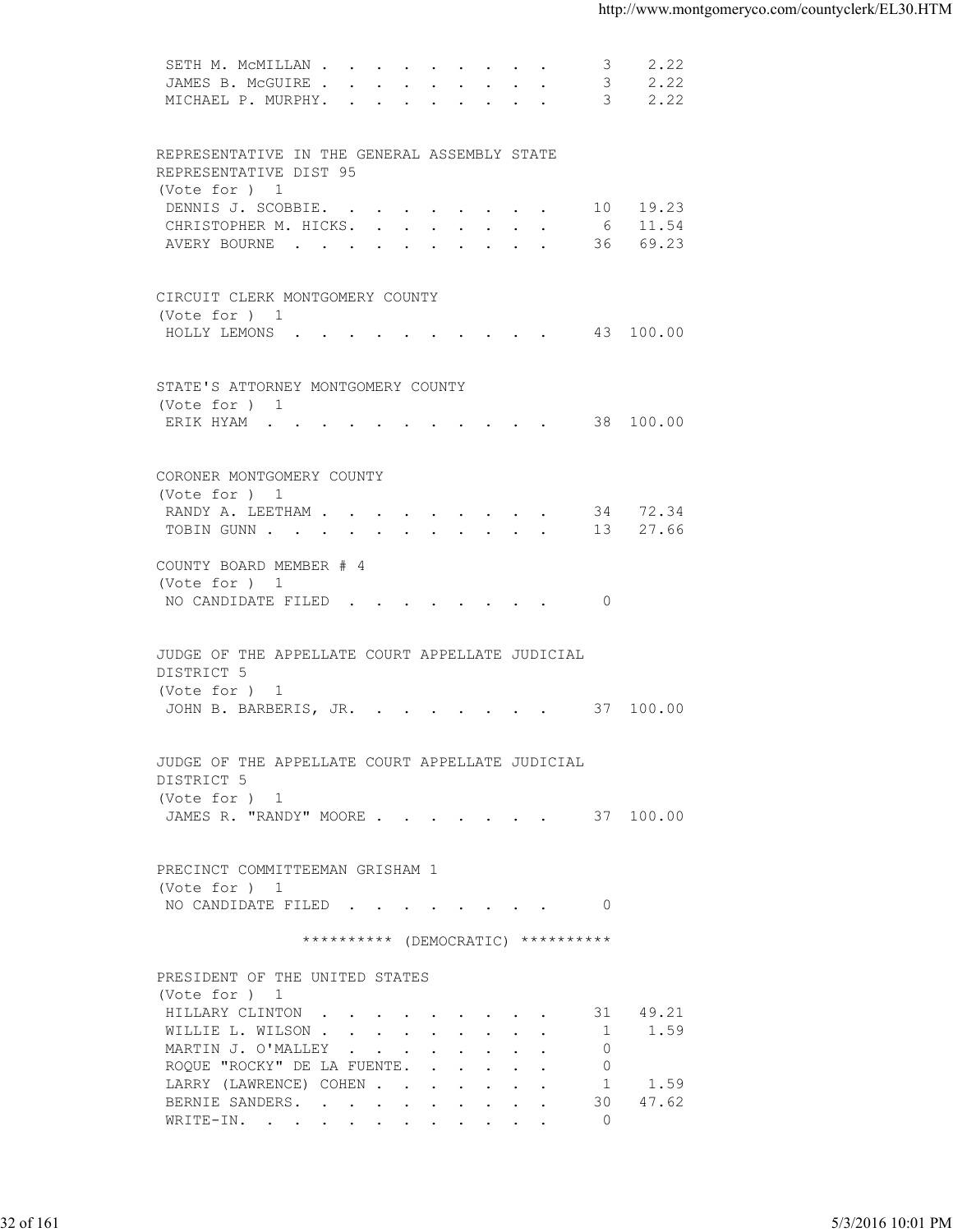UNITED STATES SENATOR U.S. SENATE (Vote for ) 1 ANDREA ZOPP. . . . . . . . . . . 16 30.19 TAMMY DUCKWORTH . . . . . . . . . 30 56.60 NAPOLEON HARRIS . . . . . . . . . 7 13.21 COMPTROLLER STATE OF ILLINOIS (Vote for ) 1 SUSANA MENDOZA. . . . . . . . . . 54 100.00 REPRESENTATIVE IN CONGRESS FEDERAL CONGRESSIONAL DIST 13 (Vote for ) 1 MARK D. WICKLUND . . . . . . . . . 52 100.00 DEL. NATIONAL NOMINATING CONVENTION FEDERAL CONGRESSIONAL DIST 13 (Vote for ) 5 ANDY MANAR . . . . . . . . . . . . 38 17.67 CINDA KLICKNA . . . . . . . . . . 18 8.37 MICHAEL G. MATEJKA . . . . . . . . 22 10.23<br>DORIS JEAN TURNER. . . . . . . . . 19 8.84 DORIS JEAN TURNER. . . . . . . . . . 19<br>RICK TERVEN. . . . . . . . . . . 17 RICK TERVEN. . . . . . . . . . . 17 7.91 JAROD HITCHINGS . . . . . . . . . 5 2.33 NAOMI D. JAKOBSSON . . . . . . . . 20 9.30<br>AARON AMMONS . . . . . . . . . . 16 7.44 AARON AMMONS . . . . . . . . . . 16<br>MATTHEW PASQUINI . . . . . . . . . 13 MATTHEW PASQUINI . . . . . . . . . 13 6.05<br>PAMELLA GRONEMEYER . . . . . . . . 16 7.44 PAMELLA GRONEMEYER . . . . . . . . 16 7.44<br>ZACHARY BRAUN . . . . . . . . . . 15 6.98 ZACHARY BRAUN . . . . . . . . . . MARCEY GOLDSTEIN . . . . . . . . . 16 7.44 REPRESENTATIVE IN THE GENERAL ASSEMBLY STATE REPRESENTATIVE DIST 95 (Vote for ) 1 MIKE MATHIS. . . . . . . . . . . . 52 100.00 CIRCUIT CLERK MONTGOMERY COUNTY (Vote for ) 1 NO CANDIDATE FILED . . . . . . . . 0 STATE'S ATTORNEY MONTGOMERY COUNTY (Vote for ) 1 CHRIS MATOUSH . . . . . . . . . . 52 100.00 CORONER MONTGOMERY COUNTY (Vote for ) 1 BARBARA A. SCHMEDEKE. . . . . . . . 44 100.00 COUNTY BOARD MEMBER # 4 (Vote for ) 1<br>JIM MOORE . . . . . . . . . . . 55 100.00 JUDGE OF THE APPELLATE COURT APPELLATE JUDICIAL DISTRICT 5 (Vote for ) 1 33 of 161 5/3/2016 10:01 PM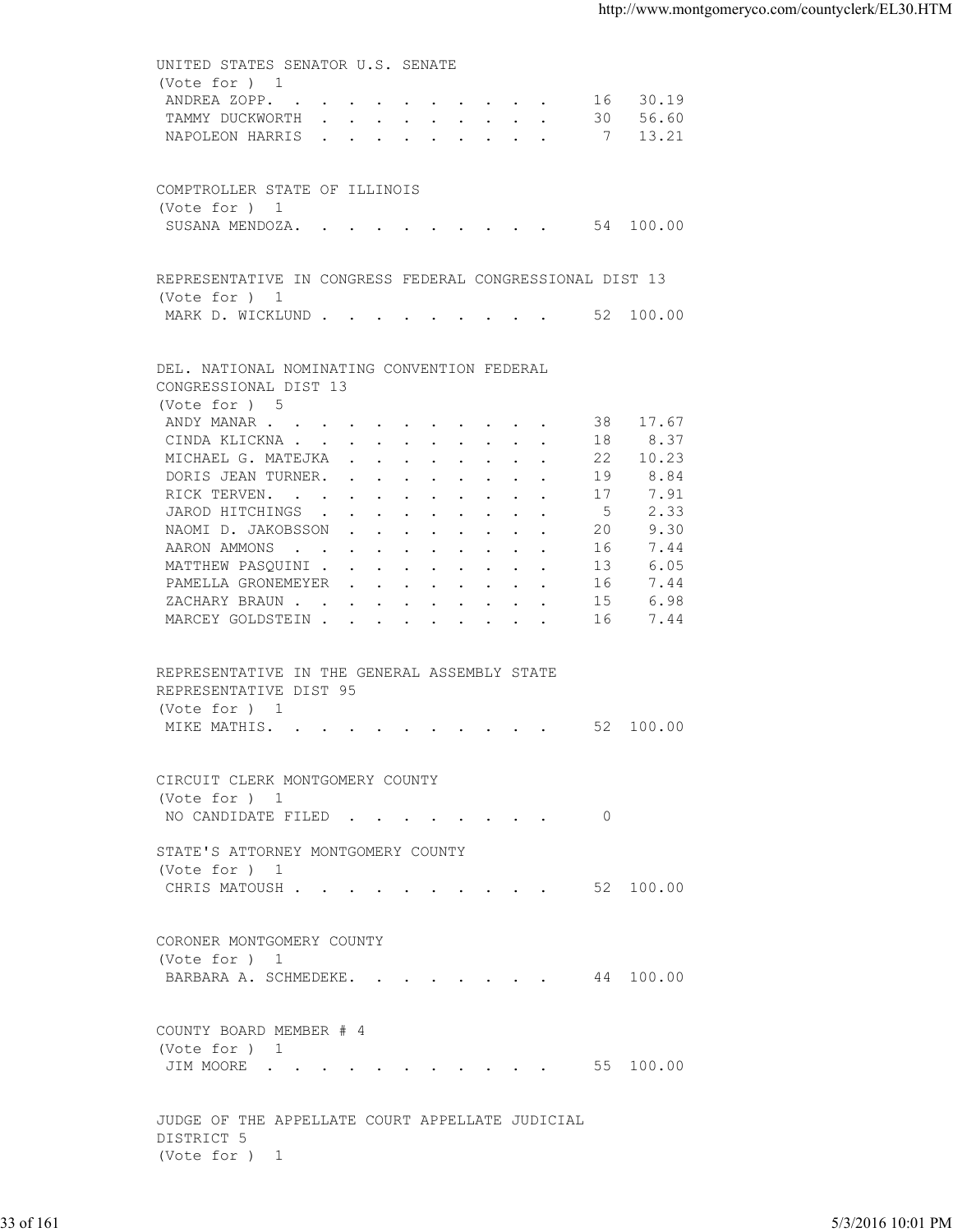BRAD K. BLEYER. . . . . . . . . . 47 100.00 JUDGE OF THE APPELLATE COURT APPELLATE JUDICIAL DISTRICT 5 (Vote for ) 1 JO BETH WEBER . . . . . . . . . . . 51 100.00 PRECINCT COMMITTEEMAN GRISHAM 1 (Vote for ) 1 S. L. "STAN" CASEY . . . . . . . . 56 100.00 \*\*\*\*\*\*\*\*\*\* (NONPARTISAN) \*\*\*\*\*\*\*\*\*\* HILLSBORO HIGH SCHOOL QUESTION HILLSBORO CUSD 3 (Vote for ) 1 YES . . . . . . . . . . . . . 28 30.11 NO. . . . . . . . . . . . . . . 65 69.89 SHOAL CREEK FIRE PROTECTION DISTRICT (Vote for ) 1 YES . . . . . . . . . . . . . 45 36.89 NO. . . . . . . . . . . . . . 77 63.11 PRECINCT REPORT MONTGOMERY COUNTY, ILLINOIS RUN DATE:03/21/16 2016 GENERAL PRIMARY ELECTION RUN TIME:09:18 AM MARCH 15, 2016 STATISTICS 0602 GRISHAM 2 VOTES PERCENT REGISTERED VOTERS - TOTAL . . . . . . 180<br>REGISTERED VOTERS - REPUBLICAN . . . . 33 REGISTERED VOTERS - REPUBLICAN . . . . 33 18.33 REGISTERED VOTERS - DEMOCRATIC . . . . 41 22.78 REGISTERED VOTERS - NONPARTISAN . . . . 15 8.33<br>BALLOTS CAST - TOTAL. . . . . . . . . 90 BALLOTS CAST - TOTAL. . . . . . . . 90<br>BALLOTS CAST - REPUBLICAN . . . . . . 46 51.11 BALLOTS CAST - REPUBLICAN . . . . . . 46<br>BALLOTS CAST - DEMOCRATIC . . . . . . 37 BALLOTS CAST - DEMOCRATIC . . . . . . 37 41.11<br>BALLOTS CAST - NONPARTISAN. . . . . . 7 7.78 BALLOTS CAST - NONPARTISAN. . . . . . 7 7.78 BALLOTS CAST - BLANK. . . . . . . . 0 VOTER TURNOUT - TOTAL  $\ldots$  . . . . . . . 50.00<br>VOTER TURNOUT - REPUBLICAN. . . . . . . 139.39 VOTER TURNOUT - REPUBLICAN. . . . . . VOTER TURNOUT - DEMOCRATIC. . . . . . 90.24 VOTER TURNOUT - NONPARTISAN . . . . . 46.67 VOTER TURNOUT - BLANK . . . . . . . \*\*\*\*\*\*\*\*\*\* (REPUBLICAN) \*\*\*\*\*\*\*\*\*\* PRESIDENT OF THE UNITED STATES (Vote for ) 1 JEB BUSH. . . . . . . . . . . 0 CHRIS CHRISTIE. . . . . . . . . 0 DONALD J. TRUMP . . . . . . . . . . 27 58.70<br>TED CRUZ. . . . . . . . . . . . 8 17.39 TED CRUZ. . . . . . . . . MARCO RUBIO. . . . . . . . . . . . 1 2.17 RAND PAUL . . . . . . . . . . . 1 2.17 CARLY FIORINA . . . . . . . . . . 0 MIKE HUCKABEE . . . . . . . . . 0 RICK SANTORUM . . . . . . . . . . 0 XAND COND.<br>
VOTER TURNOUT - TOYAL.<br>
VOTER TURNOUT - REVIBITICAN.<br>
VOTER TURNOUT - REVIBITICAN.<br>
VOTER TURNOUT - DEMOCRATIC.<br>
VOTER TURNOUT - DEMOCRATIC.<br>
VOTER TURNOUT - DEMOKRITS.<br>
VOTER TURNOUT - DEMOKRITS.<br>
SERIES TURNO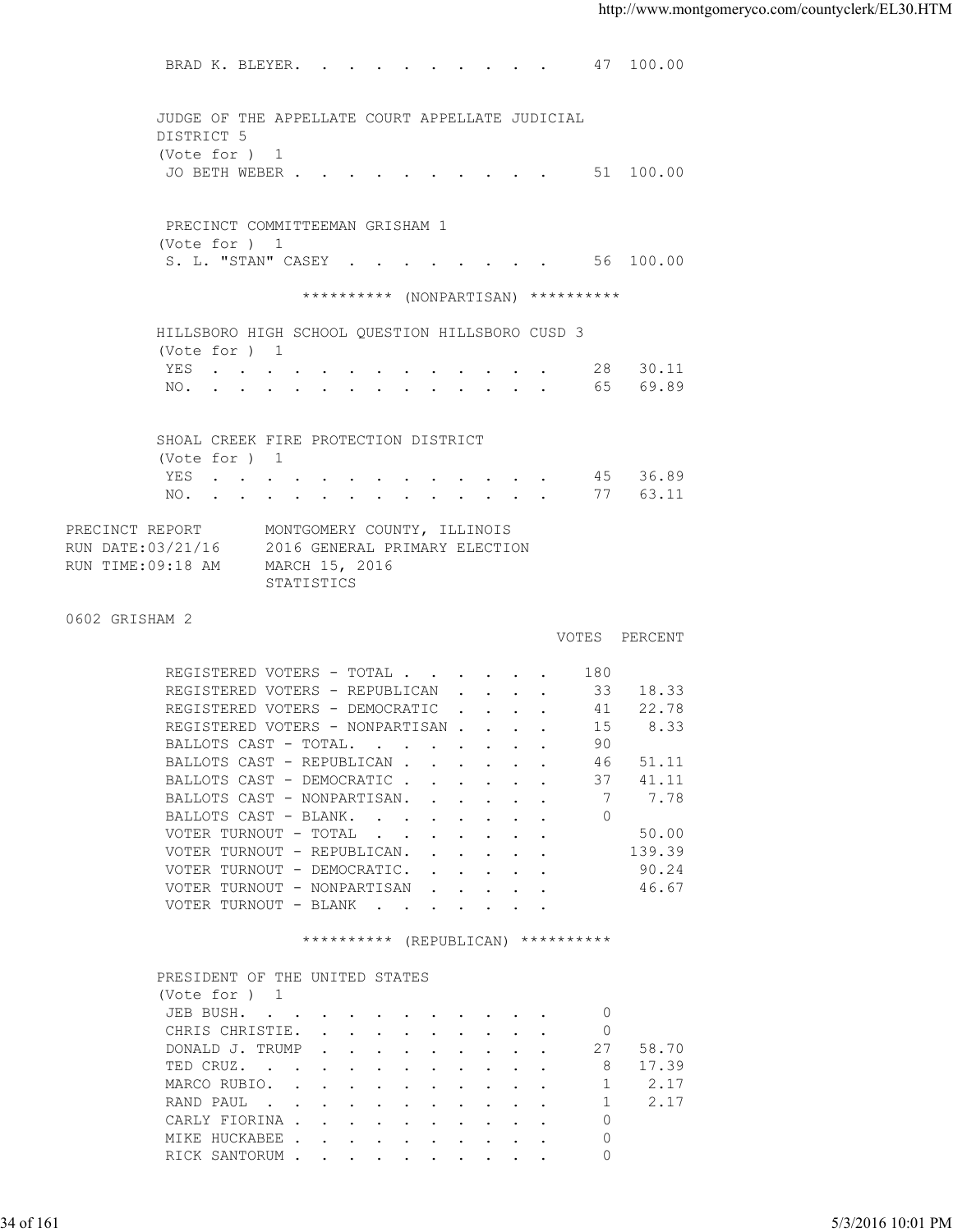| 15.22<br>JOHN R. KASICH.<br>-7<br>4.35<br>BEN CARSON<br>- 2<br>UNITED STATES SENATOR U.S. SENATE<br>(Vote for ) 1<br>JAMES T. MARTER 13 31.71<br>MARK STEVEN KIRK 28<br>68.29<br>COMPTROLLER STATE OF ILLINOIS<br>(Vote for $)$ 1<br>LESLIE GEISSLER MUNGER 37 100.00<br>REPRESENTATIVE IN CONGRESS FEDERAL CONGRESSIONAL DIST 13<br>(Vote for ) 1<br>RODNEY DAVIS 29 72.50<br>27.50<br>ETHAN VANDERSAND 11<br>DEL. NATIONAL NOMINATING CONVENTION FEDERAL<br>CONGRESSIONAL DIST 13<br>(Vote for ) 3<br>ADAM M. BROWN<br>$\circ$<br>.89<br>MARTIN DAVIS<br>1<br>GORDY HULTEN<br>$\circ$<br>TONI GAUEN<br>17.86<br>20<br>17.86<br>DOUG HARTMANN<br>20<br>RAJA SADIQ<br>13<br>11.61<br>JAMES KAMMER<br>10<br>8.93<br>9.82<br>MARK STRANG.<br>11<br>NICHOLAS KAMMER<br>10<br>8.93<br>GREGORY G. STANEK.<br>$\circ$<br>$\Omega$<br>KRISTIN WILLIAMSON<br>$\Omega$<br>MARK BALLARD<br>ALLEN "AL" DEUTSCH<br>1<br>.89<br>JOAN DYKSTRA<br>.89<br>1<br>.89<br>DONNA GIERTZ<br>-1<br>.89<br>-1<br>STUART C. KING.<br>$\circ$<br>JOHN H. ELDER<br>SUSAN GANT REYNOLDS<br>$\Omega$<br>3.57<br>CORY MARK JOBE.<br>4<br>KEVIN J. BREHENY<br>3.57<br>4<br>3.57<br>JOHN J. FARNEY.<br>4<br>FREDERICK FLORETH.<br>2<br>1.79<br>2<br>JOHN BAMBENEK<br>1.79<br>TIMOTHY V. "TIM" JOHNSON<br>2<br>1.79<br>$\mathbf{r}$ . The contract of the contract of the contract of the contract of the contract of the contract of the contract of the contract of the contract of the contract of the contract of the contract of the contract of th<br>3.57<br>ROY HERTEL<br>4<br>MICHAEL MCCORMICK.<br>.89<br>-1<br>ALT. DEL. NATIONAL NOMINATING CONVENTION FEDERAL<br>CONGRESSIONAL DIST 13<br>(Vote for ) 3<br>HEIDY P. CARRUTHERS<br>$\Omega$<br>BRUCE KETTELKAMP<br>$\mathbf{0}$<br>$\circ$<br>JERROLD STOCKS.<br>ROSANNA PULIDO.<br>16.04<br>17<br>17.92<br>KATHY SCATURRO.<br>19<br>14.15<br>CYRIL STURM.<br>15<br>JON W. RECTOR<br>$\overline{0}$<br>$\circ$<br>CATHY RECTOR<br>the contract of the contract of the contract of the contract of the contract of the contract of the contract of<br>$\circ$<br>ERIC BUSSELL<br>35 of 161<br>5/3/2016 10:01 PM |  |  |
|-------------------------------------------------------------------------------------------------------------------------------------------------------------------------------------------------------------------------------------------------------------------------------------------------------------------------------------------------------------------------------------------------------------------------------------------------------------------------------------------------------------------------------------------------------------------------------------------------------------------------------------------------------------------------------------------------------------------------------------------------------------------------------------------------------------------------------------------------------------------------------------------------------------------------------------------------------------------------------------------------------------------------------------------------------------------------------------------------------------------------------------------------------------------------------------------------------------------------------------------------------------------------------------------------------------------------------------------------------------------------------------------------------------------------------------------------------------------------------------------------------------------------------------------------------------------------------------------------------------------------------------------------------------------------------------------------------------------------------------------------------------------------------------------------------------------------------------------------------------------------------------------------------------------------------------------------------------------------------------------------------------------------------------------------------------------------------------------------------------------------------------------|--|--|
|                                                                                                                                                                                                                                                                                                                                                                                                                                                                                                                                                                                                                                                                                                                                                                                                                                                                                                                                                                                                                                                                                                                                                                                                                                                                                                                                                                                                                                                                                                                                                                                                                                                                                                                                                                                                                                                                                                                                                                                                                                                                                                                                           |  |  |
|                                                                                                                                                                                                                                                                                                                                                                                                                                                                                                                                                                                                                                                                                                                                                                                                                                                                                                                                                                                                                                                                                                                                                                                                                                                                                                                                                                                                                                                                                                                                                                                                                                                                                                                                                                                                                                                                                                                                                                                                                                                                                                                                           |  |  |
|                                                                                                                                                                                                                                                                                                                                                                                                                                                                                                                                                                                                                                                                                                                                                                                                                                                                                                                                                                                                                                                                                                                                                                                                                                                                                                                                                                                                                                                                                                                                                                                                                                                                                                                                                                                                                                                                                                                                                                                                                                                                                                                                           |  |  |
|                                                                                                                                                                                                                                                                                                                                                                                                                                                                                                                                                                                                                                                                                                                                                                                                                                                                                                                                                                                                                                                                                                                                                                                                                                                                                                                                                                                                                                                                                                                                                                                                                                                                                                                                                                                                                                                                                                                                                                                                                                                                                                                                           |  |  |
|                                                                                                                                                                                                                                                                                                                                                                                                                                                                                                                                                                                                                                                                                                                                                                                                                                                                                                                                                                                                                                                                                                                                                                                                                                                                                                                                                                                                                                                                                                                                                                                                                                                                                                                                                                                                                                                                                                                                                                                                                                                                                                                                           |  |  |
|                                                                                                                                                                                                                                                                                                                                                                                                                                                                                                                                                                                                                                                                                                                                                                                                                                                                                                                                                                                                                                                                                                                                                                                                                                                                                                                                                                                                                                                                                                                                                                                                                                                                                                                                                                                                                                                                                                                                                                                                                                                                                                                                           |  |  |
|                                                                                                                                                                                                                                                                                                                                                                                                                                                                                                                                                                                                                                                                                                                                                                                                                                                                                                                                                                                                                                                                                                                                                                                                                                                                                                                                                                                                                                                                                                                                                                                                                                                                                                                                                                                                                                                                                                                                                                                                                                                                                                                                           |  |  |
|                                                                                                                                                                                                                                                                                                                                                                                                                                                                                                                                                                                                                                                                                                                                                                                                                                                                                                                                                                                                                                                                                                                                                                                                                                                                                                                                                                                                                                                                                                                                                                                                                                                                                                                                                                                                                                                                                                                                                                                                                                                                                                                                           |  |  |
|                                                                                                                                                                                                                                                                                                                                                                                                                                                                                                                                                                                                                                                                                                                                                                                                                                                                                                                                                                                                                                                                                                                                                                                                                                                                                                                                                                                                                                                                                                                                                                                                                                                                                                                                                                                                                                                                                                                                                                                                                                                                                                                                           |  |  |
|                                                                                                                                                                                                                                                                                                                                                                                                                                                                                                                                                                                                                                                                                                                                                                                                                                                                                                                                                                                                                                                                                                                                                                                                                                                                                                                                                                                                                                                                                                                                                                                                                                                                                                                                                                                                                                                                                                                                                                                                                                                                                                                                           |  |  |
|                                                                                                                                                                                                                                                                                                                                                                                                                                                                                                                                                                                                                                                                                                                                                                                                                                                                                                                                                                                                                                                                                                                                                                                                                                                                                                                                                                                                                                                                                                                                                                                                                                                                                                                                                                                                                                                                                                                                                                                                                                                                                                                                           |  |  |
|                                                                                                                                                                                                                                                                                                                                                                                                                                                                                                                                                                                                                                                                                                                                                                                                                                                                                                                                                                                                                                                                                                                                                                                                                                                                                                                                                                                                                                                                                                                                                                                                                                                                                                                                                                                                                                                                                                                                                                                                                                                                                                                                           |  |  |
|                                                                                                                                                                                                                                                                                                                                                                                                                                                                                                                                                                                                                                                                                                                                                                                                                                                                                                                                                                                                                                                                                                                                                                                                                                                                                                                                                                                                                                                                                                                                                                                                                                                                                                                                                                                                                                                                                                                                                                                                                                                                                                                                           |  |  |
|                                                                                                                                                                                                                                                                                                                                                                                                                                                                                                                                                                                                                                                                                                                                                                                                                                                                                                                                                                                                                                                                                                                                                                                                                                                                                                                                                                                                                                                                                                                                                                                                                                                                                                                                                                                                                                                                                                                                                                                                                                                                                                                                           |  |  |
|                                                                                                                                                                                                                                                                                                                                                                                                                                                                                                                                                                                                                                                                                                                                                                                                                                                                                                                                                                                                                                                                                                                                                                                                                                                                                                                                                                                                                                                                                                                                                                                                                                                                                                                                                                                                                                                                                                                                                                                                                                                                                                                                           |  |  |
|                                                                                                                                                                                                                                                                                                                                                                                                                                                                                                                                                                                                                                                                                                                                                                                                                                                                                                                                                                                                                                                                                                                                                                                                                                                                                                                                                                                                                                                                                                                                                                                                                                                                                                                                                                                                                                                                                                                                                                                                                                                                                                                                           |  |  |
|                                                                                                                                                                                                                                                                                                                                                                                                                                                                                                                                                                                                                                                                                                                                                                                                                                                                                                                                                                                                                                                                                                                                                                                                                                                                                                                                                                                                                                                                                                                                                                                                                                                                                                                                                                                                                                                                                                                                                                                                                                                                                                                                           |  |  |
|                                                                                                                                                                                                                                                                                                                                                                                                                                                                                                                                                                                                                                                                                                                                                                                                                                                                                                                                                                                                                                                                                                                                                                                                                                                                                                                                                                                                                                                                                                                                                                                                                                                                                                                                                                                                                                                                                                                                                                                                                                                                                                                                           |  |  |
|                                                                                                                                                                                                                                                                                                                                                                                                                                                                                                                                                                                                                                                                                                                                                                                                                                                                                                                                                                                                                                                                                                                                                                                                                                                                                                                                                                                                                                                                                                                                                                                                                                                                                                                                                                                                                                                                                                                                                                                                                                                                                                                                           |  |  |
|                                                                                                                                                                                                                                                                                                                                                                                                                                                                                                                                                                                                                                                                                                                                                                                                                                                                                                                                                                                                                                                                                                                                                                                                                                                                                                                                                                                                                                                                                                                                                                                                                                                                                                                                                                                                                                                                                                                                                                                                                                                                                                                                           |  |  |
|                                                                                                                                                                                                                                                                                                                                                                                                                                                                                                                                                                                                                                                                                                                                                                                                                                                                                                                                                                                                                                                                                                                                                                                                                                                                                                                                                                                                                                                                                                                                                                                                                                                                                                                                                                                                                                                                                                                                                                                                                                                                                                                                           |  |  |
|                                                                                                                                                                                                                                                                                                                                                                                                                                                                                                                                                                                                                                                                                                                                                                                                                                                                                                                                                                                                                                                                                                                                                                                                                                                                                                                                                                                                                                                                                                                                                                                                                                                                                                                                                                                                                                                                                                                                                                                                                                                                                                                                           |  |  |
|                                                                                                                                                                                                                                                                                                                                                                                                                                                                                                                                                                                                                                                                                                                                                                                                                                                                                                                                                                                                                                                                                                                                                                                                                                                                                                                                                                                                                                                                                                                                                                                                                                                                                                                                                                                                                                                                                                                                                                                                                                                                                                                                           |  |  |
|                                                                                                                                                                                                                                                                                                                                                                                                                                                                                                                                                                                                                                                                                                                                                                                                                                                                                                                                                                                                                                                                                                                                                                                                                                                                                                                                                                                                                                                                                                                                                                                                                                                                                                                                                                                                                                                                                                                                                                                                                                                                                                                                           |  |  |
|                                                                                                                                                                                                                                                                                                                                                                                                                                                                                                                                                                                                                                                                                                                                                                                                                                                                                                                                                                                                                                                                                                                                                                                                                                                                                                                                                                                                                                                                                                                                                                                                                                                                                                                                                                                                                                                                                                                                                                                                                                                                                                                                           |  |  |
|                                                                                                                                                                                                                                                                                                                                                                                                                                                                                                                                                                                                                                                                                                                                                                                                                                                                                                                                                                                                                                                                                                                                                                                                                                                                                                                                                                                                                                                                                                                                                                                                                                                                                                                                                                                                                                                                                                                                                                                                                                                                                                                                           |  |  |
|                                                                                                                                                                                                                                                                                                                                                                                                                                                                                                                                                                                                                                                                                                                                                                                                                                                                                                                                                                                                                                                                                                                                                                                                                                                                                                                                                                                                                                                                                                                                                                                                                                                                                                                                                                                                                                                                                                                                                                                                                                                                                                                                           |  |  |
|                                                                                                                                                                                                                                                                                                                                                                                                                                                                                                                                                                                                                                                                                                                                                                                                                                                                                                                                                                                                                                                                                                                                                                                                                                                                                                                                                                                                                                                                                                                                                                                                                                                                                                                                                                                                                                                                                                                                                                                                                                                                                                                                           |  |  |
|                                                                                                                                                                                                                                                                                                                                                                                                                                                                                                                                                                                                                                                                                                                                                                                                                                                                                                                                                                                                                                                                                                                                                                                                                                                                                                                                                                                                                                                                                                                                                                                                                                                                                                                                                                                                                                                                                                                                                                                                                                                                                                                                           |  |  |
|                                                                                                                                                                                                                                                                                                                                                                                                                                                                                                                                                                                                                                                                                                                                                                                                                                                                                                                                                                                                                                                                                                                                                                                                                                                                                                                                                                                                                                                                                                                                                                                                                                                                                                                                                                                                                                                                                                                                                                                                                                                                                                                                           |  |  |
|                                                                                                                                                                                                                                                                                                                                                                                                                                                                                                                                                                                                                                                                                                                                                                                                                                                                                                                                                                                                                                                                                                                                                                                                                                                                                                                                                                                                                                                                                                                                                                                                                                                                                                                                                                                                                                                                                                                                                                                                                                                                                                                                           |  |  |
|                                                                                                                                                                                                                                                                                                                                                                                                                                                                                                                                                                                                                                                                                                                                                                                                                                                                                                                                                                                                                                                                                                                                                                                                                                                                                                                                                                                                                                                                                                                                                                                                                                                                                                                                                                                                                                                                                                                                                                                                                                                                                                                                           |  |  |
|                                                                                                                                                                                                                                                                                                                                                                                                                                                                                                                                                                                                                                                                                                                                                                                                                                                                                                                                                                                                                                                                                                                                                                                                                                                                                                                                                                                                                                                                                                                                                                                                                                                                                                                                                                                                                                                                                                                                                                                                                                                                                                                                           |  |  |
|                                                                                                                                                                                                                                                                                                                                                                                                                                                                                                                                                                                                                                                                                                                                                                                                                                                                                                                                                                                                                                                                                                                                                                                                                                                                                                                                                                                                                                                                                                                                                                                                                                                                                                                                                                                                                                                                                                                                                                                                                                                                                                                                           |  |  |
|                                                                                                                                                                                                                                                                                                                                                                                                                                                                                                                                                                                                                                                                                                                                                                                                                                                                                                                                                                                                                                                                                                                                                                                                                                                                                                                                                                                                                                                                                                                                                                                                                                                                                                                                                                                                                                                                                                                                                                                                                                                                                                                                           |  |  |
|                                                                                                                                                                                                                                                                                                                                                                                                                                                                                                                                                                                                                                                                                                                                                                                                                                                                                                                                                                                                                                                                                                                                                                                                                                                                                                                                                                                                                                                                                                                                                                                                                                                                                                                                                                                                                                                                                                                                                                                                                                                                                                                                           |  |  |
|                                                                                                                                                                                                                                                                                                                                                                                                                                                                                                                                                                                                                                                                                                                                                                                                                                                                                                                                                                                                                                                                                                                                                                                                                                                                                                                                                                                                                                                                                                                                                                                                                                                                                                                                                                                                                                                                                                                                                                                                                                                                                                                                           |  |  |
|                                                                                                                                                                                                                                                                                                                                                                                                                                                                                                                                                                                                                                                                                                                                                                                                                                                                                                                                                                                                                                                                                                                                                                                                                                                                                                                                                                                                                                                                                                                                                                                                                                                                                                                                                                                                                                                                                                                                                                                                                                                                                                                                           |  |  |
|                                                                                                                                                                                                                                                                                                                                                                                                                                                                                                                                                                                                                                                                                                                                                                                                                                                                                                                                                                                                                                                                                                                                                                                                                                                                                                                                                                                                                                                                                                                                                                                                                                                                                                                                                                                                                                                                                                                                                                                                                                                                                                                                           |  |  |
|                                                                                                                                                                                                                                                                                                                                                                                                                                                                                                                                                                                                                                                                                                                                                                                                                                                                                                                                                                                                                                                                                                                                                                                                                                                                                                                                                                                                                                                                                                                                                                                                                                                                                                                                                                                                                                                                                                                                                                                                                                                                                                                                           |  |  |
|                                                                                                                                                                                                                                                                                                                                                                                                                                                                                                                                                                                                                                                                                                                                                                                                                                                                                                                                                                                                                                                                                                                                                                                                                                                                                                                                                                                                                                                                                                                                                                                                                                                                                                                                                                                                                                                                                                                                                                                                                                                                                                                                           |  |  |
|                                                                                                                                                                                                                                                                                                                                                                                                                                                                                                                                                                                                                                                                                                                                                                                                                                                                                                                                                                                                                                                                                                                                                                                                                                                                                                                                                                                                                                                                                                                                                                                                                                                                                                                                                                                                                                                                                                                                                                                                                                                                                                                                           |  |  |
|                                                                                                                                                                                                                                                                                                                                                                                                                                                                                                                                                                                                                                                                                                                                                                                                                                                                                                                                                                                                                                                                                                                                                                                                                                                                                                                                                                                                                                                                                                                                                                                                                                                                                                                                                                                                                                                                                                                                                                                                                                                                                                                                           |  |  |
|                                                                                                                                                                                                                                                                                                                                                                                                                                                                                                                                                                                                                                                                                                                                                                                                                                                                                                                                                                                                                                                                                                                                                                                                                                                                                                                                                                                                                                                                                                                                                                                                                                                                                                                                                                                                                                                                                                                                                                                                                                                                                                                                           |  |  |
|                                                                                                                                                                                                                                                                                                                                                                                                                                                                                                                                                                                                                                                                                                                                                                                                                                                                                                                                                                                                                                                                                                                                                                                                                                                                                                                                                                                                                                                                                                                                                                                                                                                                                                                                                                                                                                                                                                                                                                                                                                                                                                                                           |  |  |
|                                                                                                                                                                                                                                                                                                                                                                                                                                                                                                                                                                                                                                                                                                                                                                                                                                                                                                                                                                                                                                                                                                                                                                                                                                                                                                                                                                                                                                                                                                                                                                                                                                                                                                                                                                                                                                                                                                                                                                                                                                                                                                                                           |  |  |
|                                                                                                                                                                                                                                                                                                                                                                                                                                                                                                                                                                                                                                                                                                                                                                                                                                                                                                                                                                                                                                                                                                                                                                                                                                                                                                                                                                                                                                                                                                                                                                                                                                                                                                                                                                                                                                                                                                                                                                                                                                                                                                                                           |  |  |
|                                                                                                                                                                                                                                                                                                                                                                                                                                                                                                                                                                                                                                                                                                                                                                                                                                                                                                                                                                                                                                                                                                                                                                                                                                                                                                                                                                                                                                                                                                                                                                                                                                                                                                                                                                                                                                                                                                                                                                                                                                                                                                                                           |  |  |
|                                                                                                                                                                                                                                                                                                                                                                                                                                                                                                                                                                                                                                                                                                                                                                                                                                                                                                                                                                                                                                                                                                                                                                                                                                                                                                                                                                                                                                                                                                                                                                                                                                                                                                                                                                                                                                                                                                                                                                                                                                                                                                                                           |  |  |
|                                                                                                                                                                                                                                                                                                                                                                                                                                                                                                                                                                                                                                                                                                                                                                                                                                                                                                                                                                                                                                                                                                                                                                                                                                                                                                                                                                                                                                                                                                                                                                                                                                                                                                                                                                                                                                                                                                                                                                                                                                                                                                                                           |  |  |
|                                                                                                                                                                                                                                                                                                                                                                                                                                                                                                                                                                                                                                                                                                                                                                                                                                                                                                                                                                                                                                                                                                                                                                                                                                                                                                                                                                                                                                                                                                                                                                                                                                                                                                                                                                                                                                                                                                                                                                                                                                                                                                                                           |  |  |
|                                                                                                                                                                                                                                                                                                                                                                                                                                                                                                                                                                                                                                                                                                                                                                                                                                                                                                                                                                                                                                                                                                                                                                                                                                                                                                                                                                                                                                                                                                                                                                                                                                                                                                                                                                                                                                                                                                                                                                                                                                                                                                                                           |  |  |
|                                                                                                                                                                                                                                                                                                                                                                                                                                                                                                                                                                                                                                                                                                                                                                                                                                                                                                                                                                                                                                                                                                                                                                                                                                                                                                                                                                                                                                                                                                                                                                                                                                                                                                                                                                                                                                                                                                                                                                                                                                                                                                                                           |  |  |
|                                                                                                                                                                                                                                                                                                                                                                                                                                                                                                                                                                                                                                                                                                                                                                                                                                                                                                                                                                                                                                                                                                                                                                                                                                                                                                                                                                                                                                                                                                                                                                                                                                                                                                                                                                                                                                                                                                                                                                                                                                                                                                                                           |  |  |
|                                                                                                                                                                                                                                                                                                                                                                                                                                                                                                                                                                                                                                                                                                                                                                                                                                                                                                                                                                                                                                                                                                                                                                                                                                                                                                                                                                                                                                                                                                                                                                                                                                                                                                                                                                                                                                                                                                                                                                                                                                                                                                                                           |  |  |
|                                                                                                                                                                                                                                                                                                                                                                                                                                                                                                                                                                                                                                                                                                                                                                                                                                                                                                                                                                                                                                                                                                                                                                                                                                                                                                                                                                                                                                                                                                                                                                                                                                                                                                                                                                                                                                                                                                                                                                                                                                                                                                                                           |  |  |
|                                                                                                                                                                                                                                                                                                                                                                                                                                                                                                                                                                                                                                                                                                                                                                                                                                                                                                                                                                                                                                                                                                                                                                                                                                                                                                                                                                                                                                                                                                                                                                                                                                                                                                                                                                                                                                                                                                                                                                                                                                                                                                                                           |  |  |
|                                                                                                                                                                                                                                                                                                                                                                                                                                                                                                                                                                                                                                                                                                                                                                                                                                                                                                                                                                                                                                                                                                                                                                                                                                                                                                                                                                                                                                                                                                                                                                                                                                                                                                                                                                                                                                                                                                                                                                                                                                                                                                                                           |  |  |
|                                                                                                                                                                                                                                                                                                                                                                                                                                                                                                                                                                                                                                                                                                                                                                                                                                                                                                                                                                                                                                                                                                                                                                                                                                                                                                                                                                                                                                                                                                                                                                                                                                                                                                                                                                                                                                                                                                                                                                                                                                                                                                                                           |  |  |
|                                                                                                                                                                                                                                                                                                                                                                                                                                                                                                                                                                                                                                                                                                                                                                                                                                                                                                                                                                                                                                                                                                                                                                                                                                                                                                                                                                                                                                                                                                                                                                                                                                                                                                                                                                                                                                                                                                                                                                                                                                                                                                                                           |  |  |
|                                                                                                                                                                                                                                                                                                                                                                                                                                                                                                                                                                                                                                                                                                                                                                                                                                                                                                                                                                                                                                                                                                                                                                                                                                                                                                                                                                                                                                                                                                                                                                                                                                                                                                                                                                                                                                                                                                                                                                                                                                                                                                                                           |  |  |
|                                                                                                                                                                                                                                                                                                                                                                                                                                                                                                                                                                                                                                                                                                                                                                                                                                                                                                                                                                                                                                                                                                                                                                                                                                                                                                                                                                                                                                                                                                                                                                                                                                                                                                                                                                                                                                                                                                                                                                                                                                                                                                                                           |  |  |
|                                                                                                                                                                                                                                                                                                                                                                                                                                                                                                                                                                                                                                                                                                                                                                                                                                                                                                                                                                                                                                                                                                                                                                                                                                                                                                                                                                                                                                                                                                                                                                                                                                                                                                                                                                                                                                                                                                                                                                                                                                                                                                                                           |  |  |
|                                                                                                                                                                                                                                                                                                                                                                                                                                                                                                                                                                                                                                                                                                                                                                                                                                                                                                                                                                                                                                                                                                                                                                                                                                                                                                                                                                                                                                                                                                                                                                                                                                                                                                                                                                                                                                                                                                                                                                                                                                                                                                                                           |  |  |
|                                                                                                                                                                                                                                                                                                                                                                                                                                                                                                                                                                                                                                                                                                                                                                                                                                                                                                                                                                                                                                                                                                                                                                                                                                                                                                                                                                                                                                                                                                                                                                                                                                                                                                                                                                                                                                                                                                                                                                                                                                                                                                                                           |  |  |
|                                                                                                                                                                                                                                                                                                                                                                                                                                                                                                                                                                                                                                                                                                                                                                                                                                                                                                                                                                                                                                                                                                                                                                                                                                                                                                                                                                                                                                                                                                                                                                                                                                                                                                                                                                                                                                                                                                                                                                                                                                                                                                                                           |  |  |
|                                                                                                                                                                                                                                                                                                                                                                                                                                                                                                                                                                                                                                                                                                                                                                                                                                                                                                                                                                                                                                                                                                                                                                                                                                                                                                                                                                                                                                                                                                                                                                                                                                                                                                                                                                                                                                                                                                                                                                                                                                                                                                                                           |  |  |
|                                                                                                                                                                                                                                                                                                                                                                                                                                                                                                                                                                                                                                                                                                                                                                                                                                                                                                                                                                                                                                                                                                                                                                                                                                                                                                                                                                                                                                                                                                                                                                                                                                                                                                                                                                                                                                                                                                                                                                                                                                                                                                                                           |  |  |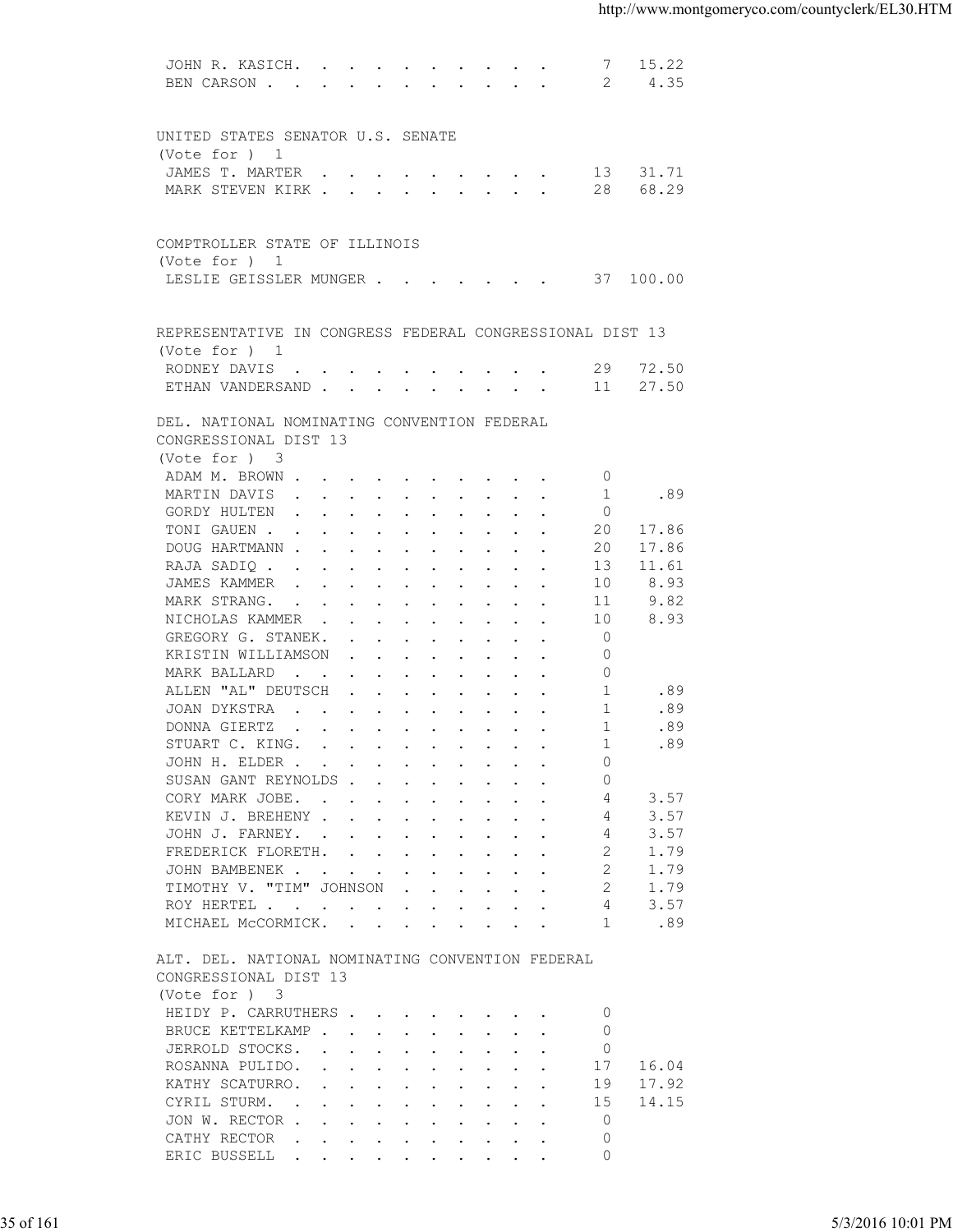| STANLEY PRATT<br>9<br>8.49<br>STEVEN BAYES<br>8<br>7.55<br>$\Omega$<br>CATHI COWAN.<br>$\Omega$<br>AMY MAHER<br>$\Omega$<br>DIANA WILLIAMS.<br>2<br>DUSTIN PETERSON<br>1.89<br>JUSTIN SINNER<br>1<br>.94<br>1.89<br>SEAN FITZGERREL<br>2<br>JERALD F. JACOBS<br>.94<br>1<br>STEPHEN S. HAURY<br>1<br>.94<br>TERRA R. PATIENT<br>1<br>.94<br>2<br>BRETT JACKSON<br>1.89<br>7<br>SETH M. MCMILLAN<br>6.60<br>7<br>JAMES B. MCGUIRE<br>6.60<br>5.66<br>MICHAEL P. MURPHY.<br>6<br>REPRESENTATIVE IN THE GENERAL ASSEMBLY STATE<br>REPRESENTATIVE DIST 95<br>(Vote for ) 1<br>DENNIS J. SCOBBIE.<br>13 31.71<br>CHRISTOPHER M. HICKS. 6 14.63<br>AVERY BOURNE<br>22 53.66<br>CIRCUIT CLERK MONTGOMERY COUNTY<br>(Vote for ) 1<br>HOLLY LEMONS 40 100.00<br>STATE'S ATTORNEY MONTGOMERY COUNTY<br>(Vote for ) 1<br>ERIK HYAM 37 100.00<br>CORONER MONTGOMERY COUNTY<br>(Vote for ) 1<br>RANDY A. LEETHAM 23 56.10<br>TOBIN GUNN 18 43.90<br>COUNTY BOARD MEMBER # 4<br>(Vote for ) 1<br>NO CANDIDATE FILED 0<br>JUDGE OF THE APPELLATE COURT APPELLATE JUDICIAL<br>DISTRICT 5<br>(Vote for ) 1<br>JOHN B. BARBERIS, JR. 30 100.00<br>JUDGE OF THE APPELLATE COURT APPELLATE JUDICIAL<br>DISTRICT 5<br>(Vote for ) 1<br>JAMES R. "RANDY" MOORE 33 100.00<br>PRECINCT COMMITTEEMAN GRISHAM 2<br>(Vote for ) 1<br>NO CANDIDATE FILED<br>- 0<br>5/3/2016 10:01 PM |  |  |  |
|----------------------------------------------------------------------------------------------------------------------------------------------------------------------------------------------------------------------------------------------------------------------------------------------------------------------------------------------------------------------------------------------------------------------------------------------------------------------------------------------------------------------------------------------------------------------------------------------------------------------------------------------------------------------------------------------------------------------------------------------------------------------------------------------------------------------------------------------------------------------------------------------------------------------------------------------------------------------------------------------------------------------------------------------------------------------------------------------------------------------------------------------------------------------------------------------------------------------------------------------------------------------------------------------------------------------------------------------------------|--|--|--|
|                                                                                                                                                                                                                                                                                                                                                                                                                                                                                                                                                                                                                                                                                                                                                                                                                                                                                                                                                                                                                                                                                                                                                                                                                                                                                                                                                          |  |  |  |
|                                                                                                                                                                                                                                                                                                                                                                                                                                                                                                                                                                                                                                                                                                                                                                                                                                                                                                                                                                                                                                                                                                                                                                                                                                                                                                                                                          |  |  |  |
|                                                                                                                                                                                                                                                                                                                                                                                                                                                                                                                                                                                                                                                                                                                                                                                                                                                                                                                                                                                                                                                                                                                                                                                                                                                                                                                                                          |  |  |  |
|                                                                                                                                                                                                                                                                                                                                                                                                                                                                                                                                                                                                                                                                                                                                                                                                                                                                                                                                                                                                                                                                                                                                                                                                                                                                                                                                                          |  |  |  |
| 36 of 161                                                                                                                                                                                                                                                                                                                                                                                                                                                                                                                                                                                                                                                                                                                                                                                                                                                                                                                                                                                                                                                                                                                                                                                                                                                                                                                                                |  |  |  |
|                                                                                                                                                                                                                                                                                                                                                                                                                                                                                                                                                                                                                                                                                                                                                                                                                                                                                                                                                                                                                                                                                                                                                                                                                                                                                                                                                          |  |  |  |
|                                                                                                                                                                                                                                                                                                                                                                                                                                                                                                                                                                                                                                                                                                                                                                                                                                                                                                                                                                                                                                                                                                                                                                                                                                                                                                                                                          |  |  |  |
|                                                                                                                                                                                                                                                                                                                                                                                                                                                                                                                                                                                                                                                                                                                                                                                                                                                                                                                                                                                                                                                                                                                                                                                                                                                                                                                                                          |  |  |  |
|                                                                                                                                                                                                                                                                                                                                                                                                                                                                                                                                                                                                                                                                                                                                                                                                                                                                                                                                                                                                                                                                                                                                                                                                                                                                                                                                                          |  |  |  |
|                                                                                                                                                                                                                                                                                                                                                                                                                                                                                                                                                                                                                                                                                                                                                                                                                                                                                                                                                                                                                                                                                                                                                                                                                                                                                                                                                          |  |  |  |
|                                                                                                                                                                                                                                                                                                                                                                                                                                                                                                                                                                                                                                                                                                                                                                                                                                                                                                                                                                                                                                                                                                                                                                                                                                                                                                                                                          |  |  |  |
|                                                                                                                                                                                                                                                                                                                                                                                                                                                                                                                                                                                                                                                                                                                                                                                                                                                                                                                                                                                                                                                                                                                                                                                                                                                                                                                                                          |  |  |  |
|                                                                                                                                                                                                                                                                                                                                                                                                                                                                                                                                                                                                                                                                                                                                                                                                                                                                                                                                                                                                                                                                                                                                                                                                                                                                                                                                                          |  |  |  |
|                                                                                                                                                                                                                                                                                                                                                                                                                                                                                                                                                                                                                                                                                                                                                                                                                                                                                                                                                                                                                                                                                                                                                                                                                                                                                                                                                          |  |  |  |
|                                                                                                                                                                                                                                                                                                                                                                                                                                                                                                                                                                                                                                                                                                                                                                                                                                                                                                                                                                                                                                                                                                                                                                                                                                                                                                                                                          |  |  |  |
|                                                                                                                                                                                                                                                                                                                                                                                                                                                                                                                                                                                                                                                                                                                                                                                                                                                                                                                                                                                                                                                                                                                                                                                                                                                                                                                                                          |  |  |  |
|                                                                                                                                                                                                                                                                                                                                                                                                                                                                                                                                                                                                                                                                                                                                                                                                                                                                                                                                                                                                                                                                                                                                                                                                                                                                                                                                                          |  |  |  |
|                                                                                                                                                                                                                                                                                                                                                                                                                                                                                                                                                                                                                                                                                                                                                                                                                                                                                                                                                                                                                                                                                                                                                                                                                                                                                                                                                          |  |  |  |
|                                                                                                                                                                                                                                                                                                                                                                                                                                                                                                                                                                                                                                                                                                                                                                                                                                                                                                                                                                                                                                                                                                                                                                                                                                                                                                                                                          |  |  |  |
|                                                                                                                                                                                                                                                                                                                                                                                                                                                                                                                                                                                                                                                                                                                                                                                                                                                                                                                                                                                                                                                                                                                                                                                                                                                                                                                                                          |  |  |  |
|                                                                                                                                                                                                                                                                                                                                                                                                                                                                                                                                                                                                                                                                                                                                                                                                                                                                                                                                                                                                                                                                                                                                                                                                                                                                                                                                                          |  |  |  |
|                                                                                                                                                                                                                                                                                                                                                                                                                                                                                                                                                                                                                                                                                                                                                                                                                                                                                                                                                                                                                                                                                                                                                                                                                                                                                                                                                          |  |  |  |
|                                                                                                                                                                                                                                                                                                                                                                                                                                                                                                                                                                                                                                                                                                                                                                                                                                                                                                                                                                                                                                                                                                                                                                                                                                                                                                                                                          |  |  |  |
|                                                                                                                                                                                                                                                                                                                                                                                                                                                                                                                                                                                                                                                                                                                                                                                                                                                                                                                                                                                                                                                                                                                                                                                                                                                                                                                                                          |  |  |  |
|                                                                                                                                                                                                                                                                                                                                                                                                                                                                                                                                                                                                                                                                                                                                                                                                                                                                                                                                                                                                                                                                                                                                                                                                                                                                                                                                                          |  |  |  |
|                                                                                                                                                                                                                                                                                                                                                                                                                                                                                                                                                                                                                                                                                                                                                                                                                                                                                                                                                                                                                                                                                                                                                                                                                                                                                                                                                          |  |  |  |
|                                                                                                                                                                                                                                                                                                                                                                                                                                                                                                                                                                                                                                                                                                                                                                                                                                                                                                                                                                                                                                                                                                                                                                                                                                                                                                                                                          |  |  |  |
|                                                                                                                                                                                                                                                                                                                                                                                                                                                                                                                                                                                                                                                                                                                                                                                                                                                                                                                                                                                                                                                                                                                                                                                                                                                                                                                                                          |  |  |  |
|                                                                                                                                                                                                                                                                                                                                                                                                                                                                                                                                                                                                                                                                                                                                                                                                                                                                                                                                                                                                                                                                                                                                                                                                                                                                                                                                                          |  |  |  |
|                                                                                                                                                                                                                                                                                                                                                                                                                                                                                                                                                                                                                                                                                                                                                                                                                                                                                                                                                                                                                                                                                                                                                                                                                                                                                                                                                          |  |  |  |
|                                                                                                                                                                                                                                                                                                                                                                                                                                                                                                                                                                                                                                                                                                                                                                                                                                                                                                                                                                                                                                                                                                                                                                                                                                                                                                                                                          |  |  |  |
|                                                                                                                                                                                                                                                                                                                                                                                                                                                                                                                                                                                                                                                                                                                                                                                                                                                                                                                                                                                                                                                                                                                                                                                                                                                                                                                                                          |  |  |  |
|                                                                                                                                                                                                                                                                                                                                                                                                                                                                                                                                                                                                                                                                                                                                                                                                                                                                                                                                                                                                                                                                                                                                                                                                                                                                                                                                                          |  |  |  |
|                                                                                                                                                                                                                                                                                                                                                                                                                                                                                                                                                                                                                                                                                                                                                                                                                                                                                                                                                                                                                                                                                                                                                                                                                                                                                                                                                          |  |  |  |
|                                                                                                                                                                                                                                                                                                                                                                                                                                                                                                                                                                                                                                                                                                                                                                                                                                                                                                                                                                                                                                                                                                                                                                                                                                                                                                                                                          |  |  |  |
|                                                                                                                                                                                                                                                                                                                                                                                                                                                                                                                                                                                                                                                                                                                                                                                                                                                                                                                                                                                                                                                                                                                                                                                                                                                                                                                                                          |  |  |  |
|                                                                                                                                                                                                                                                                                                                                                                                                                                                                                                                                                                                                                                                                                                                                                                                                                                                                                                                                                                                                                                                                                                                                                                                                                                                                                                                                                          |  |  |  |
|                                                                                                                                                                                                                                                                                                                                                                                                                                                                                                                                                                                                                                                                                                                                                                                                                                                                                                                                                                                                                                                                                                                                                                                                                                                                                                                                                          |  |  |  |
|                                                                                                                                                                                                                                                                                                                                                                                                                                                                                                                                                                                                                                                                                                                                                                                                                                                                                                                                                                                                                                                                                                                                                                                                                                                                                                                                                          |  |  |  |
|                                                                                                                                                                                                                                                                                                                                                                                                                                                                                                                                                                                                                                                                                                                                                                                                                                                                                                                                                                                                                                                                                                                                                                                                                                                                                                                                                          |  |  |  |
|                                                                                                                                                                                                                                                                                                                                                                                                                                                                                                                                                                                                                                                                                                                                                                                                                                                                                                                                                                                                                                                                                                                                                                                                                                                                                                                                                          |  |  |  |
|                                                                                                                                                                                                                                                                                                                                                                                                                                                                                                                                                                                                                                                                                                                                                                                                                                                                                                                                                                                                                                                                                                                                                                                                                                                                                                                                                          |  |  |  |
|                                                                                                                                                                                                                                                                                                                                                                                                                                                                                                                                                                                                                                                                                                                                                                                                                                                                                                                                                                                                                                                                                                                                                                                                                                                                                                                                                          |  |  |  |
|                                                                                                                                                                                                                                                                                                                                                                                                                                                                                                                                                                                                                                                                                                                                                                                                                                                                                                                                                                                                                                                                                                                                                                                                                                                                                                                                                          |  |  |  |
|                                                                                                                                                                                                                                                                                                                                                                                                                                                                                                                                                                                                                                                                                                                                                                                                                                                                                                                                                                                                                                                                                                                                                                                                                                                                                                                                                          |  |  |  |
|                                                                                                                                                                                                                                                                                                                                                                                                                                                                                                                                                                                                                                                                                                                                                                                                                                                                                                                                                                                                                                                                                                                                                                                                                                                                                                                                                          |  |  |  |
|                                                                                                                                                                                                                                                                                                                                                                                                                                                                                                                                                                                                                                                                                                                                                                                                                                                                                                                                                                                                                                                                                                                                                                                                                                                                                                                                                          |  |  |  |
|                                                                                                                                                                                                                                                                                                                                                                                                                                                                                                                                                                                                                                                                                                                                                                                                                                                                                                                                                                                                                                                                                                                                                                                                                                                                                                                                                          |  |  |  |
|                                                                                                                                                                                                                                                                                                                                                                                                                                                                                                                                                                                                                                                                                                                                                                                                                                                                                                                                                                                                                                                                                                                                                                                                                                                                                                                                                          |  |  |  |
|                                                                                                                                                                                                                                                                                                                                                                                                                                                                                                                                                                                                                                                                                                                                                                                                                                                                                                                                                                                                                                                                                                                                                                                                                                                                                                                                                          |  |  |  |
|                                                                                                                                                                                                                                                                                                                                                                                                                                                                                                                                                                                                                                                                                                                                                                                                                                                                                                                                                                                                                                                                                                                                                                                                                                                                                                                                                          |  |  |  |
|                                                                                                                                                                                                                                                                                                                                                                                                                                                                                                                                                                                                                                                                                                                                                                                                                                                                                                                                                                                                                                                                                                                                                                                                                                                                                                                                                          |  |  |  |
|                                                                                                                                                                                                                                                                                                                                                                                                                                                                                                                                                                                                                                                                                                                                                                                                                                                                                                                                                                                                                                                                                                                                                                                                                                                                                                                                                          |  |  |  |
|                                                                                                                                                                                                                                                                                                                                                                                                                                                                                                                                                                                                                                                                                                                                                                                                                                                                                                                                                                                                                                                                                                                                                                                                                                                                                                                                                          |  |  |  |
|                                                                                                                                                                                                                                                                                                                                                                                                                                                                                                                                                                                                                                                                                                                                                                                                                                                                                                                                                                                                                                                                                                                                                                                                                                                                                                                                                          |  |  |  |
|                                                                                                                                                                                                                                                                                                                                                                                                                                                                                                                                                                                                                                                                                                                                                                                                                                                                                                                                                                                                                                                                                                                                                                                                                                                                                                                                                          |  |  |  |
|                                                                                                                                                                                                                                                                                                                                                                                                                                                                                                                                                                                                                                                                                                                                                                                                                                                                                                                                                                                                                                                                                                                                                                                                                                                                                                                                                          |  |  |  |
|                                                                                                                                                                                                                                                                                                                                                                                                                                                                                                                                                                                                                                                                                                                                                                                                                                                                                                                                                                                                                                                                                                                                                                                                                                                                                                                                                          |  |  |  |
|                                                                                                                                                                                                                                                                                                                                                                                                                                                                                                                                                                                                                                                                                                                                                                                                                                                                                                                                                                                                                                                                                                                                                                                                                                                                                                                                                          |  |  |  |
|                                                                                                                                                                                                                                                                                                                                                                                                                                                                                                                                                                                                                                                                                                                                                                                                                                                                                                                                                                                                                                                                                                                                                                                                                                                                                                                                                          |  |  |  |
|                                                                                                                                                                                                                                                                                                                                                                                                                                                                                                                                                                                                                                                                                                                                                                                                                                                                                                                                                                                                                                                                                                                                                                                                                                                                                                                                                          |  |  |  |
|                                                                                                                                                                                                                                                                                                                                                                                                                                                                                                                                                                                                                                                                                                                                                                                                                                                                                                                                                                                                                                                                                                                                                                                                                                                                                                                                                          |  |  |  |
|                                                                                                                                                                                                                                                                                                                                                                                                                                                                                                                                                                                                                                                                                                                                                                                                                                                                                                                                                                                                                                                                                                                                                                                                                                                                                                                                                          |  |  |  |
|                                                                                                                                                                                                                                                                                                                                                                                                                                                                                                                                                                                                                                                                                                                                                                                                                                                                                                                                                                                                                                                                                                                                                                                                                                                                                                                                                          |  |  |  |
|                                                                                                                                                                                                                                                                                                                                                                                                                                                                                                                                                                                                                                                                                                                                                                                                                                                                                                                                                                                                                                                                                                                                                                                                                                                                                                                                                          |  |  |  |
|                                                                                                                                                                                                                                                                                                                                                                                                                                                                                                                                                                                                                                                                                                                                                                                                                                                                                                                                                                                                                                                                                                                                                                                                                                                                                                                                                          |  |  |  |
|                                                                                                                                                                                                                                                                                                                                                                                                                                                                                                                                                                                                                                                                                                                                                                                                                                                                                                                                                                                                                                                                                                                                                                                                                                                                                                                                                          |  |  |  |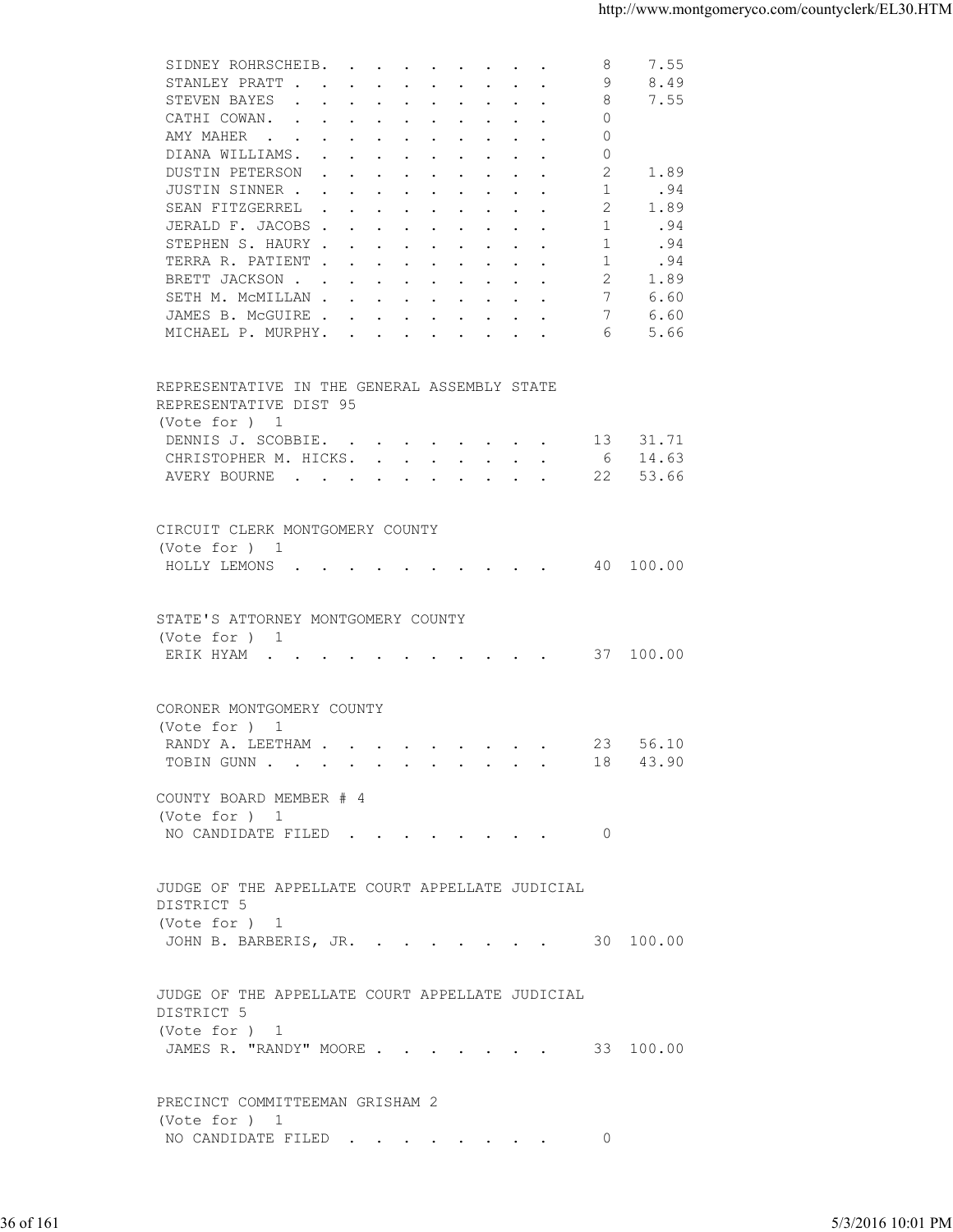## \*\*\*\*\*\*\*\*\*\* (DEMOCRATIC) \*\*\*\*\*\*\*\*\*\*

| PRESIDENT OF THE UNITED STATES<br>(Vote for ) 1<br>HILLARY CLINTON 19 52.78<br>WILLIE L. WILSON 0<br>MARTIN J. O'MALLEY<br>$\overline{0}$<br>ROQUE "ROCKY" DE LA FUENTE.<br>$\overline{0}$<br>LARRY (LAWRENCE) COHEN<br>$\circ$<br>BERNIE SANDERS.<br>16 44.44<br>WRITE-IN. 1 2.78 |                   |
|------------------------------------------------------------------------------------------------------------------------------------------------------------------------------------------------------------------------------------------------------------------------------------|-------------------|
|                                                                                                                                                                                                                                                                                    |                   |
|                                                                                                                                                                                                                                                                                    |                   |
|                                                                                                                                                                                                                                                                                    |                   |
|                                                                                                                                                                                                                                                                                    |                   |
|                                                                                                                                                                                                                                                                                    |                   |
|                                                                                                                                                                                                                                                                                    |                   |
|                                                                                                                                                                                                                                                                                    |                   |
|                                                                                                                                                                                                                                                                                    |                   |
|                                                                                                                                                                                                                                                                                    |                   |
|                                                                                                                                                                                                                                                                                    |                   |
| UNITED STATES SENATOR U.S. SENATE                                                                                                                                                                                                                                                  |                   |
| (Vote for ) 1                                                                                                                                                                                                                                                                      |                   |
| ANDREA ZOPP. 9 31.03                                                                                                                                                                                                                                                               |                   |
| TAMMY DUCKWORTH 13 44.83                                                                                                                                                                                                                                                           |                   |
| NAPOLEON HARRIS 7 24.14                                                                                                                                                                                                                                                            |                   |
|                                                                                                                                                                                                                                                                                    |                   |
| COMPTROLLER STATE OF ILLINOIS                                                                                                                                                                                                                                                      |                   |
| (Vote for ) 1                                                                                                                                                                                                                                                                      |                   |
| SUSANA MENDOZA. 28 100.00                                                                                                                                                                                                                                                          |                   |
|                                                                                                                                                                                                                                                                                    |                   |
| REPRESENTATIVE IN CONGRESS FEDERAL CONGRESSIONAL DIST 13                                                                                                                                                                                                                           |                   |
| (Vote for ) 1                                                                                                                                                                                                                                                                      |                   |
| MARK D. WICKLUND 27 100.00                                                                                                                                                                                                                                                         |                   |
|                                                                                                                                                                                                                                                                                    |                   |
|                                                                                                                                                                                                                                                                                    |                   |
| DEL. NATIONAL NOMINATING CONVENTION FEDERAL                                                                                                                                                                                                                                        |                   |
| CONGRESSIONAL DIST 13                                                                                                                                                                                                                                                              |                   |
| (Vote for ) 5                                                                                                                                                                                                                                                                      |                   |
| ANDY MANAR 22 17.60                                                                                                                                                                                                                                                                |                   |
| CINDA KLICKNA 9 7.20                                                                                                                                                                                                                                                               |                   |
| MICHAEL G. MATEJKA<br>14 11.20                                                                                                                                                                                                                                                     |                   |
| DORIS JEAN TURNER. 14 11.20                                                                                                                                                                                                                                                        |                   |
| RICK TERVEN. 13 10.40                                                                                                                                                                                                                                                              |                   |
| JAROD HITCHINGS 4<br>3.20                                                                                                                                                                                                                                                          |                   |
| NAOMI D. JAKOBSSON<br>6.40<br>-8                                                                                                                                                                                                                                                   |                   |
| 6.40<br>AARON AMMONS<br>8                                                                                                                                                                                                                                                          |                   |
| MATTHEW PASQUINI<br>5.60                                                                                                                                                                                                                                                           |                   |
| 6.40<br>PAMELLA GRONEMEYER<br>- 8                                                                                                                                                                                                                                                  |                   |
| ZACHARY BRAUN<br>8.80<br>11                                                                                                                                                                                                                                                        |                   |
| 5.60<br>MARCEY GOLDSTEIN<br>7                                                                                                                                                                                                                                                      |                   |
|                                                                                                                                                                                                                                                                                    |                   |
| REPRESENTATIVE IN THE GENERAL ASSEMBLY STATE                                                                                                                                                                                                                                       |                   |
| REPRESENTATIVE DIST 95                                                                                                                                                                                                                                                             |                   |
| (Vote for ) 1                                                                                                                                                                                                                                                                      |                   |
| MIKE MATHIS. 26 100.00                                                                                                                                                                                                                                                             |                   |
|                                                                                                                                                                                                                                                                                    |                   |
|                                                                                                                                                                                                                                                                                    |                   |
| CIRCUIT CLERK MONTGOMERY COUNTY                                                                                                                                                                                                                                                    |                   |
| (Vote for ) 1                                                                                                                                                                                                                                                                      |                   |
| NO CANDIDATE FILED<br>$\overline{0}$                                                                                                                                                                                                                                               |                   |
| STATE'S ATTORNEY MONTGOMERY COUNTY                                                                                                                                                                                                                                                 |                   |
| (Vote for ) 1                                                                                                                                                                                                                                                                      |                   |
| CHRIS MATOUSH 24 100.00                                                                                                                                                                                                                                                            |                   |
|                                                                                                                                                                                                                                                                                    |                   |
|                                                                                                                                                                                                                                                                                    |                   |
|                                                                                                                                                                                                                                                                                    |                   |
|                                                                                                                                                                                                                                                                                    |                   |
| 37 of 161                                                                                                                                                                                                                                                                          | 5/3/2016 10:01 PM |
|                                                                                                                                                                                                                                                                                    |                   |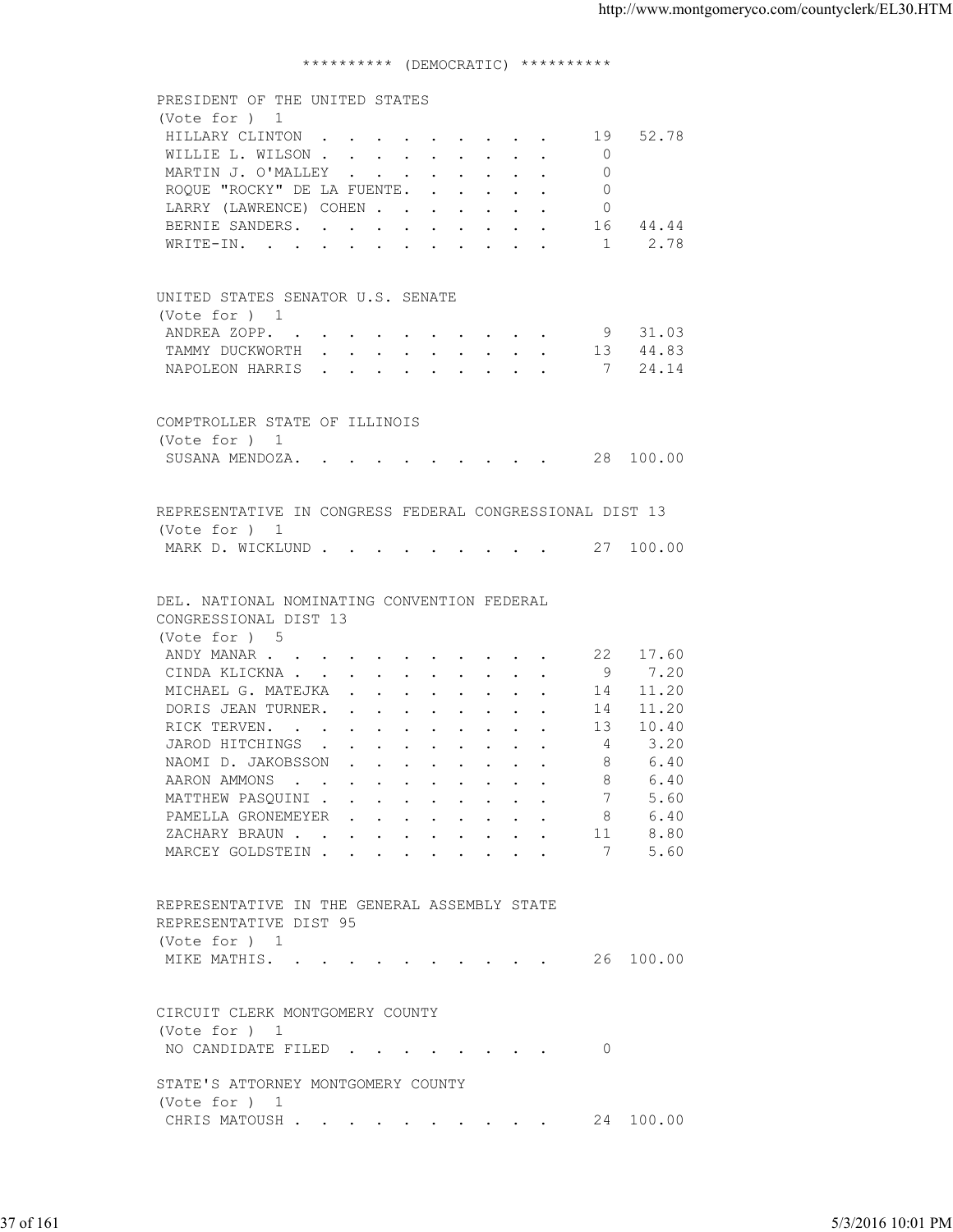|                                                            | CORONER MONTGOMERY COUNTY                                                                    |                                                                                                                                                                                                                                                                                                                                                                                                                                                                                              |                                                                                                                                                                                                 |                                                                                                                                                                                                                                                                  |
|------------------------------------------------------------|----------------------------------------------------------------------------------------------|----------------------------------------------------------------------------------------------------------------------------------------------------------------------------------------------------------------------------------------------------------------------------------------------------------------------------------------------------------------------------------------------------------------------------------------------------------------------------------------------|-------------------------------------------------------------------------------------------------------------------------------------------------------------------------------------------------|------------------------------------------------------------------------------------------------------------------------------------------------------------------------------------------------------------------------------------------------------------------|
| (Vote for ) 1                                              |                                                                                              |                                                                                                                                                                                                                                                                                                                                                                                                                                                                                              |                                                                                                                                                                                                 |                                                                                                                                                                                                                                                                  |
|                                                            |                                                                                              |                                                                                                                                                                                                                                                                                                                                                                                                                                                                                              |                                                                                                                                                                                                 |                                                                                                                                                                                                                                                                  |
|                                                            |                                                                                              |                                                                                                                                                                                                                                                                                                                                                                                                                                                                                              |                                                                                                                                                                                                 |                                                                                                                                                                                                                                                                  |
|                                                            |                                                                                              |                                                                                                                                                                                                                                                                                                                                                                                                                                                                                              |                                                                                                                                                                                                 |                                                                                                                                                                                                                                                                  |
|                                                            |                                                                                              |                                                                                                                                                                                                                                                                                                                                                                                                                                                                                              |                                                                                                                                                                                                 |                                                                                                                                                                                                                                                                  |
|                                                            |                                                                                              |                                                                                                                                                                                                                                                                                                                                                                                                                                                                                              |                                                                                                                                                                                                 |                                                                                                                                                                                                                                                                  |
|                                                            |                                                                                              |                                                                                                                                                                                                                                                                                                                                                                                                                                                                                              |                                                                                                                                                                                                 |                                                                                                                                                                                                                                                                  |
|                                                            |                                                                                              |                                                                                                                                                                                                                                                                                                                                                                                                                                                                                              |                                                                                                                                                                                                 |                                                                                                                                                                                                                                                                  |
|                                                            |                                                                                              |                                                                                                                                                                                                                                                                                                                                                                                                                                                                                              |                                                                                                                                                                                                 |                                                                                                                                                                                                                                                                  |
|                                                            |                                                                                              |                                                                                                                                                                                                                                                                                                                                                                                                                                                                                              |                                                                                                                                                                                                 |                                                                                                                                                                                                                                                                  |
|                                                            |                                                                                              |                                                                                                                                                                                                                                                                                                                                                                                                                                                                                              |                                                                                                                                                                                                 |                                                                                                                                                                                                                                                                  |
|                                                            |                                                                                              |                                                                                                                                                                                                                                                                                                                                                                                                                                                                                              |                                                                                                                                                                                                 |                                                                                                                                                                                                                                                                  |
|                                                            |                                                                                              |                                                                                                                                                                                                                                                                                                                                                                                                                                                                                              |                                                                                                                                                                                                 |                                                                                                                                                                                                                                                                  |
|                                                            |                                                                                              |                                                                                                                                                                                                                                                                                                                                                                                                                                                                                              |                                                                                                                                                                                                 |                                                                                                                                                                                                                                                                  |
|                                                            |                                                                                              |                                                                                                                                                                                                                                                                                                                                                                                                                                                                                              |                                                                                                                                                                                                 |                                                                                                                                                                                                                                                                  |
|                                                            |                                                                                              |                                                                                                                                                                                                                                                                                                                                                                                                                                                                                              |                                                                                                                                                                                                 |                                                                                                                                                                                                                                                                  |
|                                                            |                                                                                              |                                                                                                                                                                                                                                                                                                                                                                                                                                                                                              |                                                                                                                                                                                                 |                                                                                                                                                                                                                                                                  |
| PRECINCT REPORT<br>RUN DATE: 03/21/16<br>RUN TIME:09:18 AM | MONTGOMERY COUNTY, ILLINOIS<br>2016 GENERAL PRIMARY ELECTION<br>MARCH 15, 2016<br>STATISTICS |                                                                                                                                                                                                                                                                                                                                                                                                                                                                                              |                                                                                                                                                                                                 |                                                                                                                                                                                                                                                                  |
| 0701 HARVEL                                                |                                                                                              |                                                                                                                                                                                                                                                                                                                                                                                                                                                                                              |                                                                                                                                                                                                 |                                                                                                                                                                                                                                                                  |
|                                                            |                                                                                              |                                                                                                                                                                                                                                                                                                                                                                                                                                                                                              |                                                                                                                                                                                                 |                                                                                                                                                                                                                                                                  |
|                                                            |                                                                                              | 147                                                                                                                                                                                                                                                                                                                                                                                                                                                                                          |                                                                                                                                                                                                 |                                                                                                                                                                                                                                                                  |
|                                                            |                                                                                              |                                                                                                                                                                                                                                                                                                                                                                                                                                                                                              |                                                                                                                                                                                                 |                                                                                                                                                                                                                                                                  |
|                                                            |                                                                                              |                                                                                                                                                                                                                                                                                                                                                                                                                                                                                              |                                                                                                                                                                                                 |                                                                                                                                                                                                                                                                  |
|                                                            |                                                                                              | 69                                                                                                                                                                                                                                                                                                                                                                                                                                                                                           |                                                                                                                                                                                                 |                                                                                                                                                                                                                                                                  |
|                                                            |                                                                                              | 44                                                                                                                                                                                                                                                                                                                                                                                                                                                                                           | 63.77                                                                                                                                                                                           |                                                                                                                                                                                                                                                                  |
|                                                            |                                                                                              | 25                                                                                                                                                                                                                                                                                                                                                                                                                                                                                           | 36.23                                                                                                                                                                                           |                                                                                                                                                                                                                                                                  |
|                                                            |                                                                                              | $\circ$                                                                                                                                                                                                                                                                                                                                                                                                                                                                                      |                                                                                                                                                                                                 |                                                                                                                                                                                                                                                                  |
|                                                            | BALLOTS CAST - BLANK.<br>VOTER TURNOUT - TOTAL $\cdot \cdot \cdot \cdot \cdot \cdot$         | $\Omega$                                                                                                                                                                                                                                                                                                                                                                                                                                                                                     | 46.94                                                                                                                                                                                           |                                                                                                                                                                                                                                                                  |
|                                                            | VOTER TURNOUT - REPUBLICAN.                                                                  |                                                                                                                                                                                                                                                                                                                                                                                                                                                                                              | 115.79                                                                                                                                                                                          |                                                                                                                                                                                                                                                                  |
|                                                            |                                                                                              |                                                                                                                                                                                                                                                                                                                                                                                                                                                                                              | 83.33                                                                                                                                                                                           |                                                                                                                                                                                                                                                                  |
|                                                            | VOTER TURNOUT - DEMOCRATIC.                                                                  |                                                                                                                                                                                                                                                                                                                                                                                                                                                                                              |                                                                                                                                                                                                 |                                                                                                                                                                                                                                                                  |
|                                                            | VOTER TURNOUT - NONPARTISAN                                                                  |                                                                                                                                                                                                                                                                                                                                                                                                                                                                                              |                                                                                                                                                                                                 |                                                                                                                                                                                                                                                                  |
|                                                            |                                                                                              | COUNTY BOARD MEMBER # 4<br>(Vote for ) 1<br>DISTRICT 5<br>(Vote for ) 1<br>DISTRICT 5<br>(Vote for ) 1<br>PRECINCT COMMITTEEMAN GRISHAM 2<br>(Vote for ) 1<br>(Vote for $)$ 1<br>SHOAL CREEK FIRE PROTECTION DISTRICT<br>(Vote for ) 1<br>REGISTERED VOTERS - TOTAL<br>REGISTERED VOTERS - REPUBLICAN<br>REGISTERED VOTERS - DEMOCRATIC<br>REGISTERED VOTERS - NONPARTISAN<br>BALLOTS CAST - TOTAL.<br>BALLOTS CAST - REPUBLICAN<br>BALLOTS CAST - DEMOCRATIC<br>BALLOTS CAST - NONPARTISAN. | JUDGE OF THE APPELLATE COURT APPELLATE JUDICIAL<br>JUDGE OF THE APPELLATE COURT APPELLATE JUDICIAL<br>NO CANDIDATE FILED 0<br>HILLSBORO HIGH SCHOOL QUESTION HILLSBORO CUSD 3<br>38<br>30<br>12 | BARBARA A. SCHMEDEKE. 28 100.00<br>JIM MOORE 31 100.00<br>BRAD K. BLEYER. 25 100.00<br>JO BETH WEBER 26 100.00<br>********** (NONPARTISAN) **********<br>YES 24 27.59<br>NO. 63 72.41<br>YES 28 33.33<br>NO. 56 66.67<br>VOTES PERCENT<br>25.85<br>20.41<br>8.16 |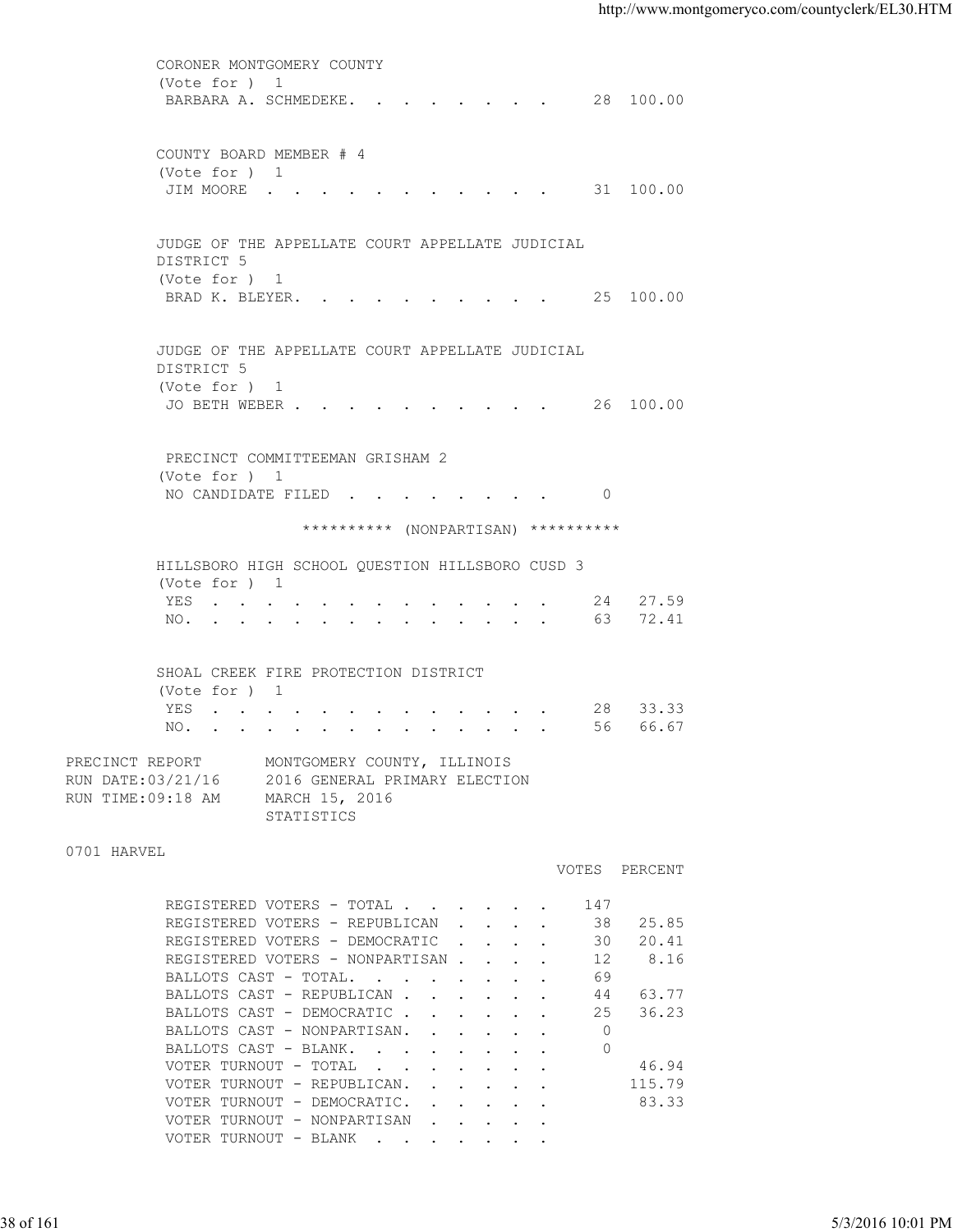## \*\*\*\*\*\*\*\*\*\* (REPUBLICAN) \*\*\*\*\*\*\*\*\*\*

| (Vote for ) 1<br>4.55<br>JEB BUSH.<br>-2<br>CHRIS CHRISTIE.<br>$\circ$<br>DONALD J. TRUMP<br>22 50.00<br>31.82<br>TED CRUZ.<br>14<br>MARCO RUBIO.<br>2<br>4.55<br>RAND PAUL<br>$\Omega$<br>CARLY FIORINA<br>$\Omega$<br>MIKE HUCKABEE<br>$\Omega$<br>RICK SANTORUM<br>0<br>9.09<br>JOHN R. KASICH.<br>4<br>$\Omega$<br>BEN CARSON<br>UNITED STATES SENATOR U.S. SENATE<br>(Vote for ) 1<br>JAMES T. MARTER 16 42.11<br>MARK STEVEN KIRK 22 57.89<br>COMPTROLLER STATE OF ILLINOIS<br>(Vote for ) 1<br>LESLIE GEISSLER MUNGER 39 100.00<br>REPRESENTATIVE IN CONGRESS FEDERAL CONGRESSIONAL DIST 13<br>(Vote for ) 1<br>RODNEY DAVIS 36 90.00<br>ETHAN VANDERSAND 4 10.00<br>DEL. NATIONAL NOMINATING CONVENTION FEDERAL<br>CONGRESSIONAL DIST 13<br>(Vote for ) 3<br>ADAM M. BROWN<br>2 1.74<br>$\overline{\phantom{a}}$ 3<br>2.61<br>MARTIN DAVIS<br>$\overline{2}$<br>GORDY HULTEN<br>1.74<br>TONI GAUEN<br>19 16.52<br>16.52<br>DOUG HARTMANN<br>19<br>13.04<br>15<br>RAJA SADIQ<br>10.43<br>JAMES KAMMER<br>12<br>$\mathbf{r}$ , and $\mathbf{r}$ , and $\mathbf{r}$ , and $\mathbf{r}$ , and $\mathbf{r}$<br>11<br>9.57<br>MARK STRANG.<br>the contract of the contract of the contract of the contract of the contract of the contract of the contract of<br>NICHOLAS KAMMER<br>12<br>10.43<br>GREGORY G. STANEK.<br>$\circ$<br>the contract of the contract of the contract of the contract of the contract of the contract of the contract of<br>$\Omega$<br>KRISTIN WILLIAMSON<br>$\mathbf{r}$ , $\mathbf{r}$ , $\mathbf{r}$ , $\mathbf{r}$ , $\mathbf{r}$ , $\mathbf{r}$ , $\mathbf{r}$<br>$\Omega$<br>MARK BALLARD<br>the contract of the contract of the contract of the contract of the contract of the contract of the contract of<br>ALLEN "AL" DEUTSCH<br>$\Omega$<br>$\mathbf{r}$ , $\mathbf{r}$ , $\mathbf{r}$ , $\mathbf{r}$ , $\mathbf{r}$ , $\mathbf{r}$ , $\mathbf{r}$<br>$\Omega$<br>JOAN DYKSTRA<br>the contract of the contract of the contract of the contract of the contract of the contract of the contract of<br>$\Omega$<br>DONNA GIERTZ<br>the contract of the contract of the contract of the contract of the contract of the contract of the contract of<br>$\Omega$<br>STUART C. KING.<br>$\circ$<br>JOHN H. ELDER<br>SUSAN GANT REYNOLDS<br>2<br>1.74<br>CORY MARK JOBE.<br>2<br>1.74<br>3<br>KEVIN J. BREHENY<br>2.61<br>2<br>JOHN J. FARNEY.<br>1.74<br>2<br>1.74<br>FREDERICK FLORETH.<br>$\circ$<br>JOHN BAMBENEK.<br>the contract of the contract of the contract of the contract of the contract of the contract of the contract of<br>TIMOTHY V. "TIM" JOHNSON<br>3<br>2.61<br>$\mathbf{r}$ , $\mathbf{r}$ , $\mathbf{r}$ , $\mathbf{r}$ , $\mathbf{r}$<br>3.48<br>4<br>ROY HERTEL<br>MICHAEL MCCORMICK.<br>2<br>1.74 |           | 5/3/2016 10:01 PM | PRESIDENT OF THE UNITED STATES |  |  |
|------------------------------------------------------------------------------------------------------------------------------------------------------------------------------------------------------------------------------------------------------------------------------------------------------------------------------------------------------------------------------------------------------------------------------------------------------------------------------------------------------------------------------------------------------------------------------------------------------------------------------------------------------------------------------------------------------------------------------------------------------------------------------------------------------------------------------------------------------------------------------------------------------------------------------------------------------------------------------------------------------------------------------------------------------------------------------------------------------------------------------------------------------------------------------------------------------------------------------------------------------------------------------------------------------------------------------------------------------------------------------------------------------------------------------------------------------------------------------------------------------------------------------------------------------------------------------------------------------------------------------------------------------------------------------------------------------------------------------------------------------------------------------------------------------------------------------------------------------------------------------------------------------------------------------------------------------------------------------------------------------------------------------------------------------------------------------------------------------------------------------------------------------------------------------------------------------------------------------------------------------------------------------------------------------------------------------------------------------------------------------------------------------------------------------------------------------------------------------------------------------------------------------------------------------------------------------------------------------------------------------------------------------------------------------------------------------------------------------------------------------------------|-----------|-------------------|--------------------------------|--|--|
|                                                                                                                                                                                                                                                                                                                                                                                                                                                                                                                                                                                                                                                                                                                                                                                                                                                                                                                                                                                                                                                                                                                                                                                                                                                                                                                                                                                                                                                                                                                                                                                                                                                                                                                                                                                                                                                                                                                                                                                                                                                                                                                                                                                                                                                                                                                                                                                                                                                                                                                                                                                                                                                                                                                                                                  |           |                   |                                |  |  |
|                                                                                                                                                                                                                                                                                                                                                                                                                                                                                                                                                                                                                                                                                                                                                                                                                                                                                                                                                                                                                                                                                                                                                                                                                                                                                                                                                                                                                                                                                                                                                                                                                                                                                                                                                                                                                                                                                                                                                                                                                                                                                                                                                                                                                                                                                                                                                                                                                                                                                                                                                                                                                                                                                                                                                                  | 39 of 161 |                   |                                |  |  |
|                                                                                                                                                                                                                                                                                                                                                                                                                                                                                                                                                                                                                                                                                                                                                                                                                                                                                                                                                                                                                                                                                                                                                                                                                                                                                                                                                                                                                                                                                                                                                                                                                                                                                                                                                                                                                                                                                                                                                                                                                                                                                                                                                                                                                                                                                                                                                                                                                                                                                                                                                                                                                                                                                                                                                                  |           |                   |                                |  |  |
|                                                                                                                                                                                                                                                                                                                                                                                                                                                                                                                                                                                                                                                                                                                                                                                                                                                                                                                                                                                                                                                                                                                                                                                                                                                                                                                                                                                                                                                                                                                                                                                                                                                                                                                                                                                                                                                                                                                                                                                                                                                                                                                                                                                                                                                                                                                                                                                                                                                                                                                                                                                                                                                                                                                                                                  |           |                   |                                |  |  |
|                                                                                                                                                                                                                                                                                                                                                                                                                                                                                                                                                                                                                                                                                                                                                                                                                                                                                                                                                                                                                                                                                                                                                                                                                                                                                                                                                                                                                                                                                                                                                                                                                                                                                                                                                                                                                                                                                                                                                                                                                                                                                                                                                                                                                                                                                                                                                                                                                                                                                                                                                                                                                                                                                                                                                                  |           |                   |                                |  |  |
|                                                                                                                                                                                                                                                                                                                                                                                                                                                                                                                                                                                                                                                                                                                                                                                                                                                                                                                                                                                                                                                                                                                                                                                                                                                                                                                                                                                                                                                                                                                                                                                                                                                                                                                                                                                                                                                                                                                                                                                                                                                                                                                                                                                                                                                                                                                                                                                                                                                                                                                                                                                                                                                                                                                                                                  |           |                   |                                |  |  |
|                                                                                                                                                                                                                                                                                                                                                                                                                                                                                                                                                                                                                                                                                                                                                                                                                                                                                                                                                                                                                                                                                                                                                                                                                                                                                                                                                                                                                                                                                                                                                                                                                                                                                                                                                                                                                                                                                                                                                                                                                                                                                                                                                                                                                                                                                                                                                                                                                                                                                                                                                                                                                                                                                                                                                                  |           |                   |                                |  |  |
|                                                                                                                                                                                                                                                                                                                                                                                                                                                                                                                                                                                                                                                                                                                                                                                                                                                                                                                                                                                                                                                                                                                                                                                                                                                                                                                                                                                                                                                                                                                                                                                                                                                                                                                                                                                                                                                                                                                                                                                                                                                                                                                                                                                                                                                                                                                                                                                                                                                                                                                                                                                                                                                                                                                                                                  |           |                   |                                |  |  |
|                                                                                                                                                                                                                                                                                                                                                                                                                                                                                                                                                                                                                                                                                                                                                                                                                                                                                                                                                                                                                                                                                                                                                                                                                                                                                                                                                                                                                                                                                                                                                                                                                                                                                                                                                                                                                                                                                                                                                                                                                                                                                                                                                                                                                                                                                                                                                                                                                                                                                                                                                                                                                                                                                                                                                                  |           |                   |                                |  |  |
|                                                                                                                                                                                                                                                                                                                                                                                                                                                                                                                                                                                                                                                                                                                                                                                                                                                                                                                                                                                                                                                                                                                                                                                                                                                                                                                                                                                                                                                                                                                                                                                                                                                                                                                                                                                                                                                                                                                                                                                                                                                                                                                                                                                                                                                                                                                                                                                                                                                                                                                                                                                                                                                                                                                                                                  |           |                   |                                |  |  |
|                                                                                                                                                                                                                                                                                                                                                                                                                                                                                                                                                                                                                                                                                                                                                                                                                                                                                                                                                                                                                                                                                                                                                                                                                                                                                                                                                                                                                                                                                                                                                                                                                                                                                                                                                                                                                                                                                                                                                                                                                                                                                                                                                                                                                                                                                                                                                                                                                                                                                                                                                                                                                                                                                                                                                                  |           |                   |                                |  |  |
|                                                                                                                                                                                                                                                                                                                                                                                                                                                                                                                                                                                                                                                                                                                                                                                                                                                                                                                                                                                                                                                                                                                                                                                                                                                                                                                                                                                                                                                                                                                                                                                                                                                                                                                                                                                                                                                                                                                                                                                                                                                                                                                                                                                                                                                                                                                                                                                                                                                                                                                                                                                                                                                                                                                                                                  |           |                   |                                |  |  |
|                                                                                                                                                                                                                                                                                                                                                                                                                                                                                                                                                                                                                                                                                                                                                                                                                                                                                                                                                                                                                                                                                                                                                                                                                                                                                                                                                                                                                                                                                                                                                                                                                                                                                                                                                                                                                                                                                                                                                                                                                                                                                                                                                                                                                                                                                                                                                                                                                                                                                                                                                                                                                                                                                                                                                                  |           |                   |                                |  |  |
|                                                                                                                                                                                                                                                                                                                                                                                                                                                                                                                                                                                                                                                                                                                                                                                                                                                                                                                                                                                                                                                                                                                                                                                                                                                                                                                                                                                                                                                                                                                                                                                                                                                                                                                                                                                                                                                                                                                                                                                                                                                                                                                                                                                                                                                                                                                                                                                                                                                                                                                                                                                                                                                                                                                                                                  |           |                   |                                |  |  |
|                                                                                                                                                                                                                                                                                                                                                                                                                                                                                                                                                                                                                                                                                                                                                                                                                                                                                                                                                                                                                                                                                                                                                                                                                                                                                                                                                                                                                                                                                                                                                                                                                                                                                                                                                                                                                                                                                                                                                                                                                                                                                                                                                                                                                                                                                                                                                                                                                                                                                                                                                                                                                                                                                                                                                                  |           |                   |                                |  |  |
|                                                                                                                                                                                                                                                                                                                                                                                                                                                                                                                                                                                                                                                                                                                                                                                                                                                                                                                                                                                                                                                                                                                                                                                                                                                                                                                                                                                                                                                                                                                                                                                                                                                                                                                                                                                                                                                                                                                                                                                                                                                                                                                                                                                                                                                                                                                                                                                                                                                                                                                                                                                                                                                                                                                                                                  |           |                   |                                |  |  |
|                                                                                                                                                                                                                                                                                                                                                                                                                                                                                                                                                                                                                                                                                                                                                                                                                                                                                                                                                                                                                                                                                                                                                                                                                                                                                                                                                                                                                                                                                                                                                                                                                                                                                                                                                                                                                                                                                                                                                                                                                                                                                                                                                                                                                                                                                                                                                                                                                                                                                                                                                                                                                                                                                                                                                                  |           |                   |                                |  |  |
|                                                                                                                                                                                                                                                                                                                                                                                                                                                                                                                                                                                                                                                                                                                                                                                                                                                                                                                                                                                                                                                                                                                                                                                                                                                                                                                                                                                                                                                                                                                                                                                                                                                                                                                                                                                                                                                                                                                                                                                                                                                                                                                                                                                                                                                                                                                                                                                                                                                                                                                                                                                                                                                                                                                                                                  |           |                   |                                |  |  |
|                                                                                                                                                                                                                                                                                                                                                                                                                                                                                                                                                                                                                                                                                                                                                                                                                                                                                                                                                                                                                                                                                                                                                                                                                                                                                                                                                                                                                                                                                                                                                                                                                                                                                                                                                                                                                                                                                                                                                                                                                                                                                                                                                                                                                                                                                                                                                                                                                                                                                                                                                                                                                                                                                                                                                                  |           |                   |                                |  |  |
|                                                                                                                                                                                                                                                                                                                                                                                                                                                                                                                                                                                                                                                                                                                                                                                                                                                                                                                                                                                                                                                                                                                                                                                                                                                                                                                                                                                                                                                                                                                                                                                                                                                                                                                                                                                                                                                                                                                                                                                                                                                                                                                                                                                                                                                                                                                                                                                                                                                                                                                                                                                                                                                                                                                                                                  |           |                   |                                |  |  |
|                                                                                                                                                                                                                                                                                                                                                                                                                                                                                                                                                                                                                                                                                                                                                                                                                                                                                                                                                                                                                                                                                                                                                                                                                                                                                                                                                                                                                                                                                                                                                                                                                                                                                                                                                                                                                                                                                                                                                                                                                                                                                                                                                                                                                                                                                                                                                                                                                                                                                                                                                                                                                                                                                                                                                                  |           |                   |                                |  |  |
|                                                                                                                                                                                                                                                                                                                                                                                                                                                                                                                                                                                                                                                                                                                                                                                                                                                                                                                                                                                                                                                                                                                                                                                                                                                                                                                                                                                                                                                                                                                                                                                                                                                                                                                                                                                                                                                                                                                                                                                                                                                                                                                                                                                                                                                                                                                                                                                                                                                                                                                                                                                                                                                                                                                                                                  |           |                   |                                |  |  |
|                                                                                                                                                                                                                                                                                                                                                                                                                                                                                                                                                                                                                                                                                                                                                                                                                                                                                                                                                                                                                                                                                                                                                                                                                                                                                                                                                                                                                                                                                                                                                                                                                                                                                                                                                                                                                                                                                                                                                                                                                                                                                                                                                                                                                                                                                                                                                                                                                                                                                                                                                                                                                                                                                                                                                                  |           |                   |                                |  |  |
|                                                                                                                                                                                                                                                                                                                                                                                                                                                                                                                                                                                                                                                                                                                                                                                                                                                                                                                                                                                                                                                                                                                                                                                                                                                                                                                                                                                                                                                                                                                                                                                                                                                                                                                                                                                                                                                                                                                                                                                                                                                                                                                                                                                                                                                                                                                                                                                                                                                                                                                                                                                                                                                                                                                                                                  |           |                   |                                |  |  |
|                                                                                                                                                                                                                                                                                                                                                                                                                                                                                                                                                                                                                                                                                                                                                                                                                                                                                                                                                                                                                                                                                                                                                                                                                                                                                                                                                                                                                                                                                                                                                                                                                                                                                                                                                                                                                                                                                                                                                                                                                                                                                                                                                                                                                                                                                                                                                                                                                                                                                                                                                                                                                                                                                                                                                                  |           |                   |                                |  |  |
|                                                                                                                                                                                                                                                                                                                                                                                                                                                                                                                                                                                                                                                                                                                                                                                                                                                                                                                                                                                                                                                                                                                                                                                                                                                                                                                                                                                                                                                                                                                                                                                                                                                                                                                                                                                                                                                                                                                                                                                                                                                                                                                                                                                                                                                                                                                                                                                                                                                                                                                                                                                                                                                                                                                                                                  |           |                   |                                |  |  |
|                                                                                                                                                                                                                                                                                                                                                                                                                                                                                                                                                                                                                                                                                                                                                                                                                                                                                                                                                                                                                                                                                                                                                                                                                                                                                                                                                                                                                                                                                                                                                                                                                                                                                                                                                                                                                                                                                                                                                                                                                                                                                                                                                                                                                                                                                                                                                                                                                                                                                                                                                                                                                                                                                                                                                                  |           |                   |                                |  |  |
|                                                                                                                                                                                                                                                                                                                                                                                                                                                                                                                                                                                                                                                                                                                                                                                                                                                                                                                                                                                                                                                                                                                                                                                                                                                                                                                                                                                                                                                                                                                                                                                                                                                                                                                                                                                                                                                                                                                                                                                                                                                                                                                                                                                                                                                                                                                                                                                                                                                                                                                                                                                                                                                                                                                                                                  |           |                   |                                |  |  |
|                                                                                                                                                                                                                                                                                                                                                                                                                                                                                                                                                                                                                                                                                                                                                                                                                                                                                                                                                                                                                                                                                                                                                                                                                                                                                                                                                                                                                                                                                                                                                                                                                                                                                                                                                                                                                                                                                                                                                                                                                                                                                                                                                                                                                                                                                                                                                                                                                                                                                                                                                                                                                                                                                                                                                                  |           |                   |                                |  |  |
|                                                                                                                                                                                                                                                                                                                                                                                                                                                                                                                                                                                                                                                                                                                                                                                                                                                                                                                                                                                                                                                                                                                                                                                                                                                                                                                                                                                                                                                                                                                                                                                                                                                                                                                                                                                                                                                                                                                                                                                                                                                                                                                                                                                                                                                                                                                                                                                                                                                                                                                                                                                                                                                                                                                                                                  |           |                   |                                |  |  |
|                                                                                                                                                                                                                                                                                                                                                                                                                                                                                                                                                                                                                                                                                                                                                                                                                                                                                                                                                                                                                                                                                                                                                                                                                                                                                                                                                                                                                                                                                                                                                                                                                                                                                                                                                                                                                                                                                                                                                                                                                                                                                                                                                                                                                                                                                                                                                                                                                                                                                                                                                                                                                                                                                                                                                                  |           |                   |                                |  |  |
|                                                                                                                                                                                                                                                                                                                                                                                                                                                                                                                                                                                                                                                                                                                                                                                                                                                                                                                                                                                                                                                                                                                                                                                                                                                                                                                                                                                                                                                                                                                                                                                                                                                                                                                                                                                                                                                                                                                                                                                                                                                                                                                                                                                                                                                                                                                                                                                                                                                                                                                                                                                                                                                                                                                                                                  |           |                   |                                |  |  |
|                                                                                                                                                                                                                                                                                                                                                                                                                                                                                                                                                                                                                                                                                                                                                                                                                                                                                                                                                                                                                                                                                                                                                                                                                                                                                                                                                                                                                                                                                                                                                                                                                                                                                                                                                                                                                                                                                                                                                                                                                                                                                                                                                                                                                                                                                                                                                                                                                                                                                                                                                                                                                                                                                                                                                                  |           |                   |                                |  |  |
|                                                                                                                                                                                                                                                                                                                                                                                                                                                                                                                                                                                                                                                                                                                                                                                                                                                                                                                                                                                                                                                                                                                                                                                                                                                                                                                                                                                                                                                                                                                                                                                                                                                                                                                                                                                                                                                                                                                                                                                                                                                                                                                                                                                                                                                                                                                                                                                                                                                                                                                                                                                                                                                                                                                                                                  |           |                   |                                |  |  |
|                                                                                                                                                                                                                                                                                                                                                                                                                                                                                                                                                                                                                                                                                                                                                                                                                                                                                                                                                                                                                                                                                                                                                                                                                                                                                                                                                                                                                                                                                                                                                                                                                                                                                                                                                                                                                                                                                                                                                                                                                                                                                                                                                                                                                                                                                                                                                                                                                                                                                                                                                                                                                                                                                                                                                                  |           |                   |                                |  |  |
|                                                                                                                                                                                                                                                                                                                                                                                                                                                                                                                                                                                                                                                                                                                                                                                                                                                                                                                                                                                                                                                                                                                                                                                                                                                                                                                                                                                                                                                                                                                                                                                                                                                                                                                                                                                                                                                                                                                                                                                                                                                                                                                                                                                                                                                                                                                                                                                                                                                                                                                                                                                                                                                                                                                                                                  |           |                   |                                |  |  |
|                                                                                                                                                                                                                                                                                                                                                                                                                                                                                                                                                                                                                                                                                                                                                                                                                                                                                                                                                                                                                                                                                                                                                                                                                                                                                                                                                                                                                                                                                                                                                                                                                                                                                                                                                                                                                                                                                                                                                                                                                                                                                                                                                                                                                                                                                                                                                                                                                                                                                                                                                                                                                                                                                                                                                                  |           |                   |                                |  |  |
|                                                                                                                                                                                                                                                                                                                                                                                                                                                                                                                                                                                                                                                                                                                                                                                                                                                                                                                                                                                                                                                                                                                                                                                                                                                                                                                                                                                                                                                                                                                                                                                                                                                                                                                                                                                                                                                                                                                                                                                                                                                                                                                                                                                                                                                                                                                                                                                                                                                                                                                                                                                                                                                                                                                                                                  |           |                   |                                |  |  |
|                                                                                                                                                                                                                                                                                                                                                                                                                                                                                                                                                                                                                                                                                                                                                                                                                                                                                                                                                                                                                                                                                                                                                                                                                                                                                                                                                                                                                                                                                                                                                                                                                                                                                                                                                                                                                                                                                                                                                                                                                                                                                                                                                                                                                                                                                                                                                                                                                                                                                                                                                                                                                                                                                                                                                                  |           |                   |                                |  |  |
|                                                                                                                                                                                                                                                                                                                                                                                                                                                                                                                                                                                                                                                                                                                                                                                                                                                                                                                                                                                                                                                                                                                                                                                                                                                                                                                                                                                                                                                                                                                                                                                                                                                                                                                                                                                                                                                                                                                                                                                                                                                                                                                                                                                                                                                                                                                                                                                                                                                                                                                                                                                                                                                                                                                                                                  |           |                   |                                |  |  |
|                                                                                                                                                                                                                                                                                                                                                                                                                                                                                                                                                                                                                                                                                                                                                                                                                                                                                                                                                                                                                                                                                                                                                                                                                                                                                                                                                                                                                                                                                                                                                                                                                                                                                                                                                                                                                                                                                                                                                                                                                                                                                                                                                                                                                                                                                                                                                                                                                                                                                                                                                                                                                                                                                                                                                                  |           |                   |                                |  |  |
|                                                                                                                                                                                                                                                                                                                                                                                                                                                                                                                                                                                                                                                                                                                                                                                                                                                                                                                                                                                                                                                                                                                                                                                                                                                                                                                                                                                                                                                                                                                                                                                                                                                                                                                                                                                                                                                                                                                                                                                                                                                                                                                                                                                                                                                                                                                                                                                                                                                                                                                                                                                                                                                                                                                                                                  |           |                   |                                |  |  |
|                                                                                                                                                                                                                                                                                                                                                                                                                                                                                                                                                                                                                                                                                                                                                                                                                                                                                                                                                                                                                                                                                                                                                                                                                                                                                                                                                                                                                                                                                                                                                                                                                                                                                                                                                                                                                                                                                                                                                                                                                                                                                                                                                                                                                                                                                                                                                                                                                                                                                                                                                                                                                                                                                                                                                                  |           |                   |                                |  |  |
|                                                                                                                                                                                                                                                                                                                                                                                                                                                                                                                                                                                                                                                                                                                                                                                                                                                                                                                                                                                                                                                                                                                                                                                                                                                                                                                                                                                                                                                                                                                                                                                                                                                                                                                                                                                                                                                                                                                                                                                                                                                                                                                                                                                                                                                                                                                                                                                                                                                                                                                                                                                                                                                                                                                                                                  |           |                   |                                |  |  |
|                                                                                                                                                                                                                                                                                                                                                                                                                                                                                                                                                                                                                                                                                                                                                                                                                                                                                                                                                                                                                                                                                                                                                                                                                                                                                                                                                                                                                                                                                                                                                                                                                                                                                                                                                                                                                                                                                                                                                                                                                                                                                                                                                                                                                                                                                                                                                                                                                                                                                                                                                                                                                                                                                                                                                                  |           |                   |                                |  |  |
|                                                                                                                                                                                                                                                                                                                                                                                                                                                                                                                                                                                                                                                                                                                                                                                                                                                                                                                                                                                                                                                                                                                                                                                                                                                                                                                                                                                                                                                                                                                                                                                                                                                                                                                                                                                                                                                                                                                                                                                                                                                                                                                                                                                                                                                                                                                                                                                                                                                                                                                                                                                                                                                                                                                                                                  |           |                   |                                |  |  |
|                                                                                                                                                                                                                                                                                                                                                                                                                                                                                                                                                                                                                                                                                                                                                                                                                                                                                                                                                                                                                                                                                                                                                                                                                                                                                                                                                                                                                                                                                                                                                                                                                                                                                                                                                                                                                                                                                                                                                                                                                                                                                                                                                                                                                                                                                                                                                                                                                                                                                                                                                                                                                                                                                                                                                                  |           |                   |                                |  |  |
|                                                                                                                                                                                                                                                                                                                                                                                                                                                                                                                                                                                                                                                                                                                                                                                                                                                                                                                                                                                                                                                                                                                                                                                                                                                                                                                                                                                                                                                                                                                                                                                                                                                                                                                                                                                                                                                                                                                                                                                                                                                                                                                                                                                                                                                                                                                                                                                                                                                                                                                                                                                                                                                                                                                                                                  |           |                   |                                |  |  |
|                                                                                                                                                                                                                                                                                                                                                                                                                                                                                                                                                                                                                                                                                                                                                                                                                                                                                                                                                                                                                                                                                                                                                                                                                                                                                                                                                                                                                                                                                                                                                                                                                                                                                                                                                                                                                                                                                                                                                                                                                                                                                                                                                                                                                                                                                                                                                                                                                                                                                                                                                                                                                                                                                                                                                                  |           |                   |                                |  |  |
|                                                                                                                                                                                                                                                                                                                                                                                                                                                                                                                                                                                                                                                                                                                                                                                                                                                                                                                                                                                                                                                                                                                                                                                                                                                                                                                                                                                                                                                                                                                                                                                                                                                                                                                                                                                                                                                                                                                                                                                                                                                                                                                                                                                                                                                                                                                                                                                                                                                                                                                                                                                                                                                                                                                                                                  |           |                   |                                |  |  |
|                                                                                                                                                                                                                                                                                                                                                                                                                                                                                                                                                                                                                                                                                                                                                                                                                                                                                                                                                                                                                                                                                                                                                                                                                                                                                                                                                                                                                                                                                                                                                                                                                                                                                                                                                                                                                                                                                                                                                                                                                                                                                                                                                                                                                                                                                                                                                                                                                                                                                                                                                                                                                                                                                                                                                                  |           |                   |                                |  |  |
|                                                                                                                                                                                                                                                                                                                                                                                                                                                                                                                                                                                                                                                                                                                                                                                                                                                                                                                                                                                                                                                                                                                                                                                                                                                                                                                                                                                                                                                                                                                                                                                                                                                                                                                                                                                                                                                                                                                                                                                                                                                                                                                                                                                                                                                                                                                                                                                                                                                                                                                                                                                                                                                                                                                                                                  |           |                   |                                |  |  |
|                                                                                                                                                                                                                                                                                                                                                                                                                                                                                                                                                                                                                                                                                                                                                                                                                                                                                                                                                                                                                                                                                                                                                                                                                                                                                                                                                                                                                                                                                                                                                                                                                                                                                                                                                                                                                                                                                                                                                                                                                                                                                                                                                                                                                                                                                                                                                                                                                                                                                                                                                                                                                                                                                                                                                                  |           |                   |                                |  |  |
|                                                                                                                                                                                                                                                                                                                                                                                                                                                                                                                                                                                                                                                                                                                                                                                                                                                                                                                                                                                                                                                                                                                                                                                                                                                                                                                                                                                                                                                                                                                                                                                                                                                                                                                                                                                                                                                                                                                                                                                                                                                                                                                                                                                                                                                                                                                                                                                                                                                                                                                                                                                                                                                                                                                                                                  |           |                   |                                |  |  |
|                                                                                                                                                                                                                                                                                                                                                                                                                                                                                                                                                                                                                                                                                                                                                                                                                                                                                                                                                                                                                                                                                                                                                                                                                                                                                                                                                                                                                                                                                                                                                                                                                                                                                                                                                                                                                                                                                                                                                                                                                                                                                                                                                                                                                                                                                                                                                                                                                                                                                                                                                                                                                                                                                                                                                                  |           |                   |                                |  |  |
|                                                                                                                                                                                                                                                                                                                                                                                                                                                                                                                                                                                                                                                                                                                                                                                                                                                                                                                                                                                                                                                                                                                                                                                                                                                                                                                                                                                                                                                                                                                                                                                                                                                                                                                                                                                                                                                                                                                                                                                                                                                                                                                                                                                                                                                                                                                                                                                                                                                                                                                                                                                                                                                                                                                                                                  |           |                   |                                |  |  |
|                                                                                                                                                                                                                                                                                                                                                                                                                                                                                                                                                                                                                                                                                                                                                                                                                                                                                                                                                                                                                                                                                                                                                                                                                                                                                                                                                                                                                                                                                                                                                                                                                                                                                                                                                                                                                                                                                                                                                                                                                                                                                                                                                                                                                                                                                                                                                                                                                                                                                                                                                                                                                                                                                                                                                                  |           |                   |                                |  |  |
|                                                                                                                                                                                                                                                                                                                                                                                                                                                                                                                                                                                                                                                                                                                                                                                                                                                                                                                                                                                                                                                                                                                                                                                                                                                                                                                                                                                                                                                                                                                                                                                                                                                                                                                                                                                                                                                                                                                                                                                                                                                                                                                                                                                                                                                                                                                                                                                                                                                                                                                                                                                                                                                                                                                                                                  |           |                   |                                |  |  |
|                                                                                                                                                                                                                                                                                                                                                                                                                                                                                                                                                                                                                                                                                                                                                                                                                                                                                                                                                                                                                                                                                                                                                                                                                                                                                                                                                                                                                                                                                                                                                                                                                                                                                                                                                                                                                                                                                                                                                                                                                                                                                                                                                                                                                                                                                                                                                                                                                                                                                                                                                                                                                                                                                                                                                                  |           |                   |                                |  |  |
|                                                                                                                                                                                                                                                                                                                                                                                                                                                                                                                                                                                                                                                                                                                                                                                                                                                                                                                                                                                                                                                                                                                                                                                                                                                                                                                                                                                                                                                                                                                                                                                                                                                                                                                                                                                                                                                                                                                                                                                                                                                                                                                                                                                                                                                                                                                                                                                                                                                                                                                                                                                                                                                                                                                                                                  |           |                   |                                |  |  |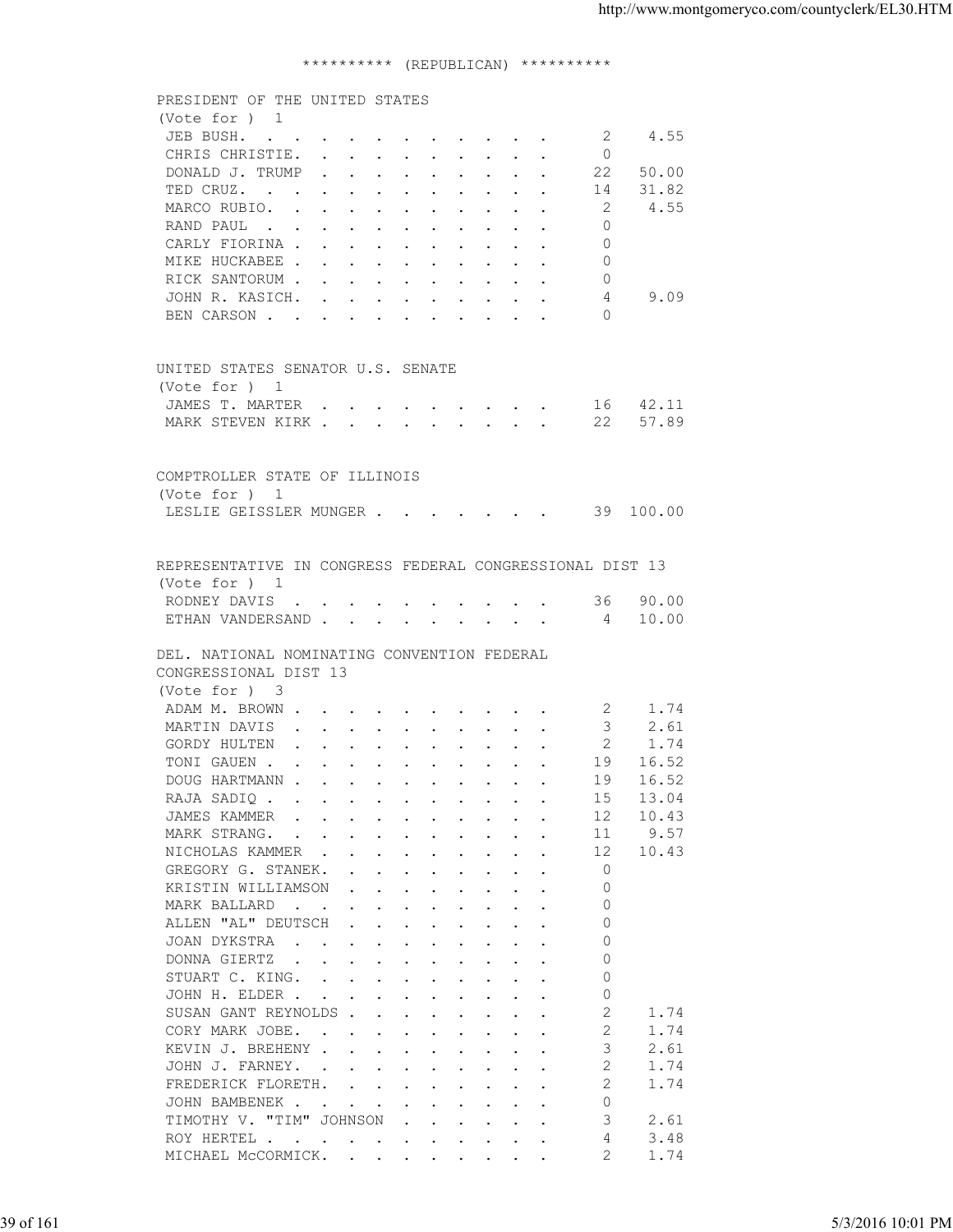| (Vote for ) 3<br>HEIDY P. CARRUTHERS<br>2.91<br>3<br>BRUCE KETTELKAMP<br>2<br>1.94<br>2<br>JERROLD STOCKS.<br>1.94<br>ROSANNA PULIDO.<br>17<br>16.50<br>KATHY SCATURRO.<br>18.45<br>19<br>16.50<br>CYRIL STURM.<br>17<br>2<br>1.94<br>JON W. RECTOR<br>CATHY RECTOR<br>$\Omega$<br>ERIC BUSSELL<br>$\Omega$<br>SIDNEY ROHRSCHEIB.<br>9<br>8.74<br>STANLEY PRATT<br>10.68<br>11<br>9.71<br>STEVEN BAYES<br>10<br>$\overline{0}$<br>CATHI COWAN.<br>AMY MAHER<br>$\Omega$<br>DIANA WILLIAMS.<br>$\Omega$<br>2<br>DUSTIN PETERSON<br>1.94<br>2<br>JUSTIN SINNER<br>1.94<br>2<br>1.94<br>SEAN FITZGERREL<br>$\Omega$<br>JERALD F. JACOBS<br>$\Omega$<br>STEPHEN S. HAURY<br>$\circ$<br>TERRA R. PATIENT<br>BRETT JACKSON<br>$\circ$<br>SETH M. MCMILLAN<br>1<br>.97<br>JAMES B. MCGUIRE<br>2<br>1.94<br>2<br>1.94<br>MICHAEL P. MURPHY.<br>REPRESENTATIVE IN THE GENERAL ASSEMBLY STATE<br>REPRESENTATIVE DIST 95<br>(Vote for ) 1<br>DENNIS J. SCOBBIE. 15 38.46<br>7.69<br>CHRISTOPHER M. HICKS. 3<br>53.85<br>AVERY BOURNE 21<br>CIRCUIT CLERK MONTGOMERY COUNTY<br>(Vote for ) 1<br>HOLLY LEMONS 39 100.00<br>STATE'S ATTORNEY MONTGOMERY COUNTY<br>(Vote for ) 1<br>ERIK HYAM 31 100.00<br>CORONER MONTGOMERY COUNTY<br>(Vote for ) 1<br>RANDY A. LEETHAM 16 41.03<br>23 58.97<br>TOBIN GUNN<br>COUNTY BOARD MEMBER # 1<br>(Vote for ) 1<br>CONNIE TAYLOR BECK 37 100.00<br>JUDGE OF THE APPELLATE COURT APPELLATE JUDICIAL<br>DISTRICT 5<br>(Vote for ) 1 |                   |  | ALT. DEL. NATIONAL NOMINATING CONVENTION FEDERAL<br>CONGRESSIONAL DIST 13 |  |
|-------------------------------------------------------------------------------------------------------------------------------------------------------------------------------------------------------------------------------------------------------------------------------------------------------------------------------------------------------------------------------------------------------------------------------------------------------------------------------------------------------------------------------------------------------------------------------------------------------------------------------------------------------------------------------------------------------------------------------------------------------------------------------------------------------------------------------------------------------------------------------------------------------------------------------------------------------------------------------------------------------------------------------------------------------------------------------------------------------------------------------------------------------------------------------------------------------------------------------------------------------------------------------------------------------------------------------------------------------------------------------------------------------------------------------------------------------------|-------------------|--|---------------------------------------------------------------------------|--|
| 40 of 161                                                                                                                                                                                                                                                                                                                                                                                                                                                                                                                                                                                                                                                                                                                                                                                                                                                                                                                                                                                                                                                                                                                                                                                                                                                                                                                                                                                                                                                   |                   |  |                                                                           |  |
|                                                                                                                                                                                                                                                                                                                                                                                                                                                                                                                                                                                                                                                                                                                                                                                                                                                                                                                                                                                                                                                                                                                                                                                                                                                                                                                                                                                                                                                             |                   |  |                                                                           |  |
|                                                                                                                                                                                                                                                                                                                                                                                                                                                                                                                                                                                                                                                                                                                                                                                                                                                                                                                                                                                                                                                                                                                                                                                                                                                                                                                                                                                                                                                             |                   |  |                                                                           |  |
|                                                                                                                                                                                                                                                                                                                                                                                                                                                                                                                                                                                                                                                                                                                                                                                                                                                                                                                                                                                                                                                                                                                                                                                                                                                                                                                                                                                                                                                             |                   |  |                                                                           |  |
|                                                                                                                                                                                                                                                                                                                                                                                                                                                                                                                                                                                                                                                                                                                                                                                                                                                                                                                                                                                                                                                                                                                                                                                                                                                                                                                                                                                                                                                             |                   |  |                                                                           |  |
|                                                                                                                                                                                                                                                                                                                                                                                                                                                                                                                                                                                                                                                                                                                                                                                                                                                                                                                                                                                                                                                                                                                                                                                                                                                                                                                                                                                                                                                             |                   |  |                                                                           |  |
|                                                                                                                                                                                                                                                                                                                                                                                                                                                                                                                                                                                                                                                                                                                                                                                                                                                                                                                                                                                                                                                                                                                                                                                                                                                                                                                                                                                                                                                             |                   |  |                                                                           |  |
|                                                                                                                                                                                                                                                                                                                                                                                                                                                                                                                                                                                                                                                                                                                                                                                                                                                                                                                                                                                                                                                                                                                                                                                                                                                                                                                                                                                                                                                             |                   |  |                                                                           |  |
|                                                                                                                                                                                                                                                                                                                                                                                                                                                                                                                                                                                                                                                                                                                                                                                                                                                                                                                                                                                                                                                                                                                                                                                                                                                                                                                                                                                                                                                             |                   |  |                                                                           |  |
|                                                                                                                                                                                                                                                                                                                                                                                                                                                                                                                                                                                                                                                                                                                                                                                                                                                                                                                                                                                                                                                                                                                                                                                                                                                                                                                                                                                                                                                             |                   |  |                                                                           |  |
|                                                                                                                                                                                                                                                                                                                                                                                                                                                                                                                                                                                                                                                                                                                                                                                                                                                                                                                                                                                                                                                                                                                                                                                                                                                                                                                                                                                                                                                             |                   |  |                                                                           |  |
|                                                                                                                                                                                                                                                                                                                                                                                                                                                                                                                                                                                                                                                                                                                                                                                                                                                                                                                                                                                                                                                                                                                                                                                                                                                                                                                                                                                                                                                             |                   |  |                                                                           |  |
|                                                                                                                                                                                                                                                                                                                                                                                                                                                                                                                                                                                                                                                                                                                                                                                                                                                                                                                                                                                                                                                                                                                                                                                                                                                                                                                                                                                                                                                             |                   |  |                                                                           |  |
|                                                                                                                                                                                                                                                                                                                                                                                                                                                                                                                                                                                                                                                                                                                                                                                                                                                                                                                                                                                                                                                                                                                                                                                                                                                                                                                                                                                                                                                             |                   |  |                                                                           |  |
|                                                                                                                                                                                                                                                                                                                                                                                                                                                                                                                                                                                                                                                                                                                                                                                                                                                                                                                                                                                                                                                                                                                                                                                                                                                                                                                                                                                                                                                             |                   |  |                                                                           |  |
|                                                                                                                                                                                                                                                                                                                                                                                                                                                                                                                                                                                                                                                                                                                                                                                                                                                                                                                                                                                                                                                                                                                                                                                                                                                                                                                                                                                                                                                             |                   |  |                                                                           |  |
|                                                                                                                                                                                                                                                                                                                                                                                                                                                                                                                                                                                                                                                                                                                                                                                                                                                                                                                                                                                                                                                                                                                                                                                                                                                                                                                                                                                                                                                             |                   |  |                                                                           |  |
|                                                                                                                                                                                                                                                                                                                                                                                                                                                                                                                                                                                                                                                                                                                                                                                                                                                                                                                                                                                                                                                                                                                                                                                                                                                                                                                                                                                                                                                             |                   |  |                                                                           |  |
|                                                                                                                                                                                                                                                                                                                                                                                                                                                                                                                                                                                                                                                                                                                                                                                                                                                                                                                                                                                                                                                                                                                                                                                                                                                                                                                                                                                                                                                             |                   |  |                                                                           |  |
|                                                                                                                                                                                                                                                                                                                                                                                                                                                                                                                                                                                                                                                                                                                                                                                                                                                                                                                                                                                                                                                                                                                                                                                                                                                                                                                                                                                                                                                             |                   |  |                                                                           |  |
|                                                                                                                                                                                                                                                                                                                                                                                                                                                                                                                                                                                                                                                                                                                                                                                                                                                                                                                                                                                                                                                                                                                                                                                                                                                                                                                                                                                                                                                             |                   |  |                                                                           |  |
|                                                                                                                                                                                                                                                                                                                                                                                                                                                                                                                                                                                                                                                                                                                                                                                                                                                                                                                                                                                                                                                                                                                                                                                                                                                                                                                                                                                                                                                             |                   |  |                                                                           |  |
|                                                                                                                                                                                                                                                                                                                                                                                                                                                                                                                                                                                                                                                                                                                                                                                                                                                                                                                                                                                                                                                                                                                                                                                                                                                                                                                                                                                                                                                             |                   |  |                                                                           |  |
|                                                                                                                                                                                                                                                                                                                                                                                                                                                                                                                                                                                                                                                                                                                                                                                                                                                                                                                                                                                                                                                                                                                                                                                                                                                                                                                                                                                                                                                             |                   |  |                                                                           |  |
|                                                                                                                                                                                                                                                                                                                                                                                                                                                                                                                                                                                                                                                                                                                                                                                                                                                                                                                                                                                                                                                                                                                                                                                                                                                                                                                                                                                                                                                             |                   |  |                                                                           |  |
|                                                                                                                                                                                                                                                                                                                                                                                                                                                                                                                                                                                                                                                                                                                                                                                                                                                                                                                                                                                                                                                                                                                                                                                                                                                                                                                                                                                                                                                             |                   |  |                                                                           |  |
|                                                                                                                                                                                                                                                                                                                                                                                                                                                                                                                                                                                                                                                                                                                                                                                                                                                                                                                                                                                                                                                                                                                                                                                                                                                                                                                                                                                                                                                             |                   |  |                                                                           |  |
|                                                                                                                                                                                                                                                                                                                                                                                                                                                                                                                                                                                                                                                                                                                                                                                                                                                                                                                                                                                                                                                                                                                                                                                                                                                                                                                                                                                                                                                             |                   |  |                                                                           |  |
|                                                                                                                                                                                                                                                                                                                                                                                                                                                                                                                                                                                                                                                                                                                                                                                                                                                                                                                                                                                                                                                                                                                                                                                                                                                                                                                                                                                                                                                             |                   |  |                                                                           |  |
|                                                                                                                                                                                                                                                                                                                                                                                                                                                                                                                                                                                                                                                                                                                                                                                                                                                                                                                                                                                                                                                                                                                                                                                                                                                                                                                                                                                                                                                             |                   |  |                                                                           |  |
|                                                                                                                                                                                                                                                                                                                                                                                                                                                                                                                                                                                                                                                                                                                                                                                                                                                                                                                                                                                                                                                                                                                                                                                                                                                                                                                                                                                                                                                             |                   |  |                                                                           |  |
|                                                                                                                                                                                                                                                                                                                                                                                                                                                                                                                                                                                                                                                                                                                                                                                                                                                                                                                                                                                                                                                                                                                                                                                                                                                                                                                                                                                                                                                             |                   |  |                                                                           |  |
|                                                                                                                                                                                                                                                                                                                                                                                                                                                                                                                                                                                                                                                                                                                                                                                                                                                                                                                                                                                                                                                                                                                                                                                                                                                                                                                                                                                                                                                             |                   |  |                                                                           |  |
|                                                                                                                                                                                                                                                                                                                                                                                                                                                                                                                                                                                                                                                                                                                                                                                                                                                                                                                                                                                                                                                                                                                                                                                                                                                                                                                                                                                                                                                             |                   |  |                                                                           |  |
|                                                                                                                                                                                                                                                                                                                                                                                                                                                                                                                                                                                                                                                                                                                                                                                                                                                                                                                                                                                                                                                                                                                                                                                                                                                                                                                                                                                                                                                             |                   |  |                                                                           |  |
|                                                                                                                                                                                                                                                                                                                                                                                                                                                                                                                                                                                                                                                                                                                                                                                                                                                                                                                                                                                                                                                                                                                                                                                                                                                                                                                                                                                                                                                             |                   |  |                                                                           |  |
|                                                                                                                                                                                                                                                                                                                                                                                                                                                                                                                                                                                                                                                                                                                                                                                                                                                                                                                                                                                                                                                                                                                                                                                                                                                                                                                                                                                                                                                             |                   |  |                                                                           |  |
|                                                                                                                                                                                                                                                                                                                                                                                                                                                                                                                                                                                                                                                                                                                                                                                                                                                                                                                                                                                                                                                                                                                                                                                                                                                                                                                                                                                                                                                             |                   |  |                                                                           |  |
|                                                                                                                                                                                                                                                                                                                                                                                                                                                                                                                                                                                                                                                                                                                                                                                                                                                                                                                                                                                                                                                                                                                                                                                                                                                                                                                                                                                                                                                             |                   |  |                                                                           |  |
|                                                                                                                                                                                                                                                                                                                                                                                                                                                                                                                                                                                                                                                                                                                                                                                                                                                                                                                                                                                                                                                                                                                                                                                                                                                                                                                                                                                                                                                             |                   |  |                                                                           |  |
|                                                                                                                                                                                                                                                                                                                                                                                                                                                                                                                                                                                                                                                                                                                                                                                                                                                                                                                                                                                                                                                                                                                                                                                                                                                                                                                                                                                                                                                             |                   |  |                                                                           |  |
|                                                                                                                                                                                                                                                                                                                                                                                                                                                                                                                                                                                                                                                                                                                                                                                                                                                                                                                                                                                                                                                                                                                                                                                                                                                                                                                                                                                                                                                             |                   |  |                                                                           |  |
|                                                                                                                                                                                                                                                                                                                                                                                                                                                                                                                                                                                                                                                                                                                                                                                                                                                                                                                                                                                                                                                                                                                                                                                                                                                                                                                                                                                                                                                             |                   |  |                                                                           |  |
|                                                                                                                                                                                                                                                                                                                                                                                                                                                                                                                                                                                                                                                                                                                                                                                                                                                                                                                                                                                                                                                                                                                                                                                                                                                                                                                                                                                                                                                             |                   |  |                                                                           |  |
|                                                                                                                                                                                                                                                                                                                                                                                                                                                                                                                                                                                                                                                                                                                                                                                                                                                                                                                                                                                                                                                                                                                                                                                                                                                                                                                                                                                                                                                             |                   |  |                                                                           |  |
|                                                                                                                                                                                                                                                                                                                                                                                                                                                                                                                                                                                                                                                                                                                                                                                                                                                                                                                                                                                                                                                                                                                                                                                                                                                                                                                                                                                                                                                             |                   |  |                                                                           |  |
|                                                                                                                                                                                                                                                                                                                                                                                                                                                                                                                                                                                                                                                                                                                                                                                                                                                                                                                                                                                                                                                                                                                                                                                                                                                                                                                                                                                                                                                             |                   |  |                                                                           |  |
|                                                                                                                                                                                                                                                                                                                                                                                                                                                                                                                                                                                                                                                                                                                                                                                                                                                                                                                                                                                                                                                                                                                                                                                                                                                                                                                                                                                                                                                             |                   |  |                                                                           |  |
|                                                                                                                                                                                                                                                                                                                                                                                                                                                                                                                                                                                                                                                                                                                                                                                                                                                                                                                                                                                                                                                                                                                                                                                                                                                                                                                                                                                                                                                             |                   |  |                                                                           |  |
|                                                                                                                                                                                                                                                                                                                                                                                                                                                                                                                                                                                                                                                                                                                                                                                                                                                                                                                                                                                                                                                                                                                                                                                                                                                                                                                                                                                                                                                             |                   |  |                                                                           |  |
|                                                                                                                                                                                                                                                                                                                                                                                                                                                                                                                                                                                                                                                                                                                                                                                                                                                                                                                                                                                                                                                                                                                                                                                                                                                                                                                                                                                                                                                             |                   |  |                                                                           |  |
|                                                                                                                                                                                                                                                                                                                                                                                                                                                                                                                                                                                                                                                                                                                                                                                                                                                                                                                                                                                                                                                                                                                                                                                                                                                                                                                                                                                                                                                             |                   |  |                                                                           |  |
|                                                                                                                                                                                                                                                                                                                                                                                                                                                                                                                                                                                                                                                                                                                                                                                                                                                                                                                                                                                                                                                                                                                                                                                                                                                                                                                                                                                                                                                             |                   |  |                                                                           |  |
|                                                                                                                                                                                                                                                                                                                                                                                                                                                                                                                                                                                                                                                                                                                                                                                                                                                                                                                                                                                                                                                                                                                                                                                                                                                                                                                                                                                                                                                             | 5/3/2016 10:01 PM |  |                                                                           |  |
|                                                                                                                                                                                                                                                                                                                                                                                                                                                                                                                                                                                                                                                                                                                                                                                                                                                                                                                                                                                                                                                                                                                                                                                                                                                                                                                                                                                                                                                             |                   |  |                                                                           |  |
|                                                                                                                                                                                                                                                                                                                                                                                                                                                                                                                                                                                                                                                                                                                                                                                                                                                                                                                                                                                                                                                                                                                                                                                                                                                                                                                                                                                                                                                             |                   |  |                                                                           |  |
|                                                                                                                                                                                                                                                                                                                                                                                                                                                                                                                                                                                                                                                                                                                                                                                                                                                                                                                                                                                                                                                                                                                                                                                                                                                                                                                                                                                                                                                             |                   |  |                                                                           |  |
|                                                                                                                                                                                                                                                                                                                                                                                                                                                                                                                                                                                                                                                                                                                                                                                                                                                                                                                                                                                                                                                                                                                                                                                                                                                                                                                                                                                                                                                             |                   |  |                                                                           |  |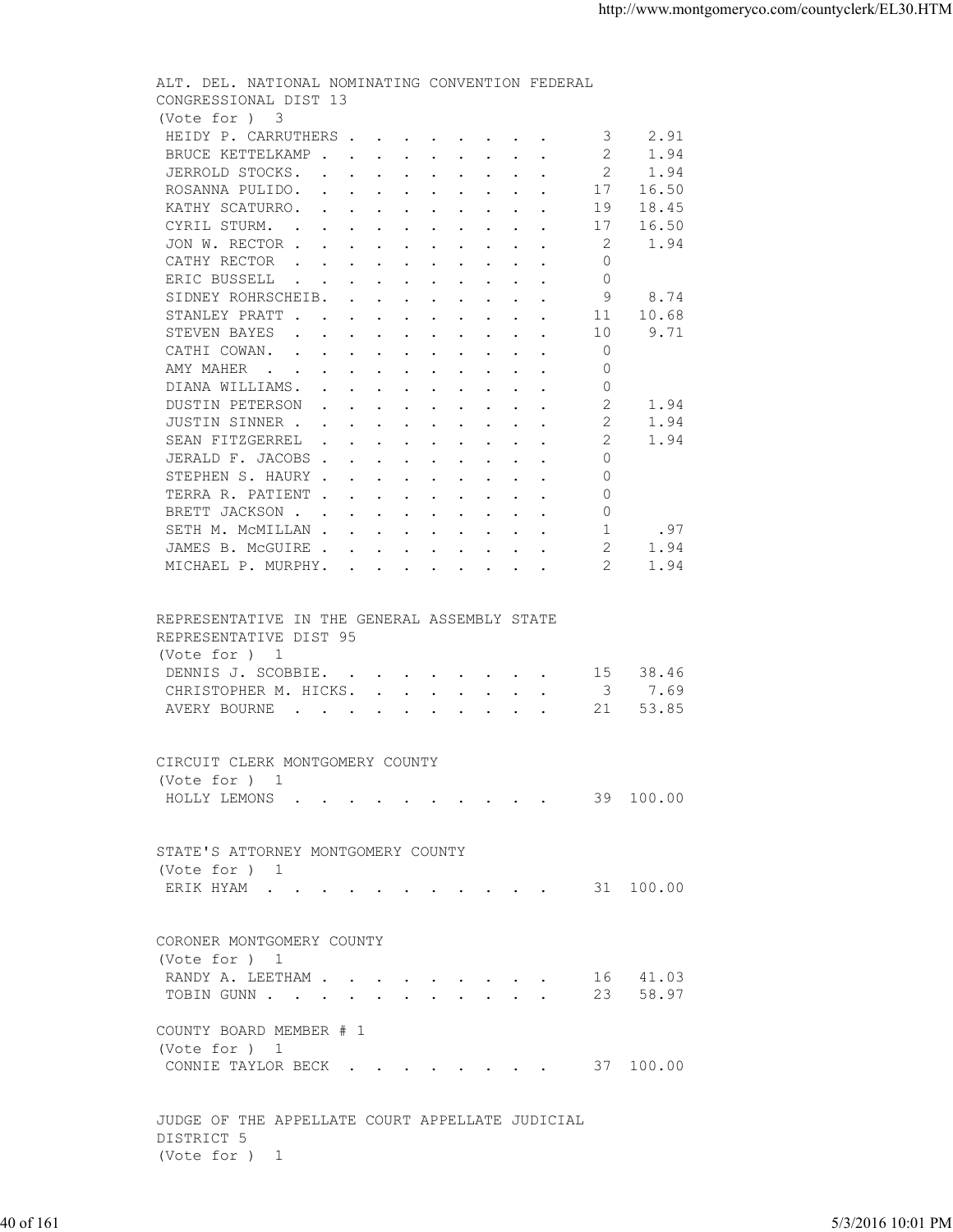JOHN B. BARBERIS, JR. . . . . . . . 30 100.00 JUDGE OF THE APPELLATE COURT APPELLATE JUDICIAL DISTRICT 5 (Vote for ) 1 JAMES R. "RANDY" MOORE . . . . . . . 33 100.00 PRECINCT COMMITTEEMAN HARVEL (Vote for ) 1 NO CANDIDATE FILED . . . . . . . . 0 \*\*\*\*\*\*\*\*\*\*\* (DEMOCRATIC) \*\*\*\*\*\*\*\*\*\* PRESIDENT OF THE UNITED STATES (Vote for ) 1 HILLARY CLINTON . . . . . . . . . 11 44.00 WILLIE L. WILSON . . . . . . . . . 0 MARTIN J. O'MALLEY . . . . . . . . 0 ROQUE "ROCKY" DE LA FUENTE. . . . . . 0 LARRY (LAWRENCE) COHEN . . . . . . . 0 BERNIE SANDERS. . . . . . . . . . . 14 56.00 WRITE-IN. . . . . . . . . . . . 0 UNITED STATES SENATOR U.S. SENATE (Vote for ) 1 ANDREA ZOPP. . . . . . . . . . 8 33.33 TAMMY DUCKWORTH . . . . . . . . . 15 62.50 NAPOLEON HARRIS . . . . . . . . . 1 4.17 COMPTROLLER STATE OF ILLINOIS (Vote for ) 1 SUSANA MENDOZA. . . . . . . . . . 25 100.00 REPRESENTATIVE IN CONGRESS FEDERAL CONGRESSIONAL DIST 13 (Vote for ) 1 MARK D. WICKLUND . . . . . . . . . 24 100.00 DEL. NATIONAL NOMINATING CONVENTION FEDERAL CONGRESSIONAL DIST 13 (Vote for ) 5 ANDY MANAR . . . . . . . . . . . 14 15.38 CINDA KLICKNA . . . . . . . . . . 10 10.99 MICHAEL G. MATEJKA . . . . . . . . 11 12.09 DORIS JEAN TURNER. . . . . . . . . 11 12.09<br>RICK TERVEN. . . . . . . . . . . 8 8.79<br>JAROD HITCHINGS . . . . . . . . 9 9.89 RICK TERVEN. . . . . . . . . . . 8 8.79<br>JAROD HITCHINGS . . . . . . . . . 9 9.89 JAROD HITCHINGS . . . . . . . . . NAOMI D. JAKOBSSON . . . . . . . . . 5 5.49<br>AARON AMMONS . . . . . . . . . . 8 8.79 AARON AMMONS . . . . . . . . . . . MATTHEW PASOUINI . . . . . . . . . 4 4.40 PAMELLA GRONEMEYER . . . . . . . . 3 3.30<br>ZACHARY BRAUN . . . . . . . . . . 5 5.49 XACHARY BRAUN . . . . . . . . . . . 5 5.49<br>MARCEY GOLDSTEIN . . . . . . . . . 3 3.30 MARCEY GOLDSTEIN . . . . . . . . . 41 of 161 5/3/2016 10:01 PM

 REPRESENTATIVE IN THE GENERAL ASSEMBLY STATE REPRESENTATIVE DIST 95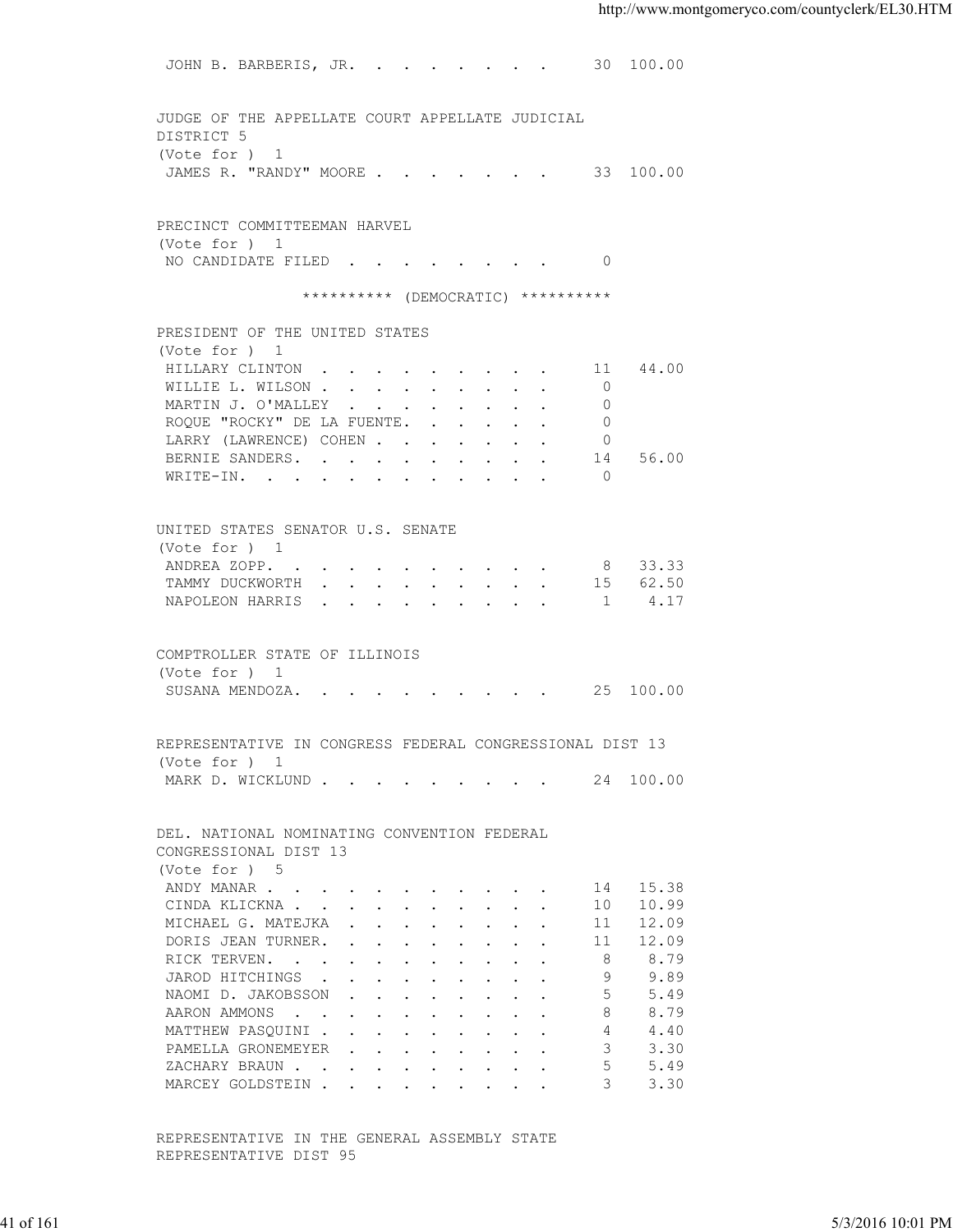(Vote for ) 1 MIKE MATHIS. . . . . . . . . . . 23 100.00 CIRCUIT CLERK MONTGOMERY COUNTY (Vote for ) 1 NO CANDIDATE FILED . . . . . . . . 0 STATE'S ATTORNEY MONTGOMERY COUNTY (Vote for ) 1 CHRIS MATOUSH . . . . . . . . . . 23 100.00 CORONER MONTGOMERY COUNTY (Vote for ) 1 BARBARA A. SCHMEDEKE. . . . . . . . 22 100.00 COUNTY BOARD MEMBER # 1 (Vote for ) 1 NO CANDIDATE FILED . . . . . . . . 0 JUDGE OF THE APPELLATE COURT APPELLATE JUDICIAL DISTRICT 5 (Vote for ) 1 BRAD K. BLEYER. . . . . . . . . . 23 100.00 JUDGE OF THE APPELLATE COURT APPELLATE JUDICIAL DISTRICT 5 (Vote for ) 1 JO BETH WEBER . . . . . . . . . . 25 100.00 PRECINCT COMMITTEEMAN HARVEL (Vote for ) 1 JOHN RICHARD LYONS . . . . . . . . 24 100.00 PRECINCT REPORT MONTGOMERY COUNTY, ILLINOIS RUN DATE:03/21/16 2016 GENERAL PRIMARY ELECTION RUN TIME:09:18 AM MARCH 15, 2016 STATISTICS 0801 HILLSBORO 1 VOTES PERCENT REGISTERED VOTERS - TOTAL . . . . . . 497 REGISTERED VOTERS - REPUBLICAN . . . . 104 20.93 REGISTERED VOTERS - DEMOCRATIC . . . . 124 24.95 REGISTERED VOTERS - NONPARTISAN . . . . 30 6.04<br>BALLOTS CAST - TOTAL. . . . . . . . 276 BALLOTS CAST - TOTAL. . . . . . . . BALLOTS CAST - REPUBLICAN . . . . . . 134 48.55<br>BALLOTS CAST - DEMOCRATIC . . . . . 111 40.22 BALLOTS CAST - DEMOCRATIC . . . . . . BALLOTS CAST - NONPARTISAN. . . . . . 31 11.23 BALLOTS CAST - BLANK. . . . . . . . . 0<br>VOTER TURNOUT - TOTAL . . . . . . . . . 55.53 VOTER TURNOUT - TOTAL  $\cdot \cdot \cdot \cdot \cdot$  .  $\cdot \cdot \cdot$ VOTER TURNOUT - REPUBLICAN. . . . . . 128.85 VOTER TURNOUT - DEMOCRATIC. . . . . . 89.52 VOTER TURNOUT - NONPARTISAN . . . . . 103.33 VOTER TURNOUT - BLANK . . . . . . . 42 of 161 5/3/2016 10:01 PM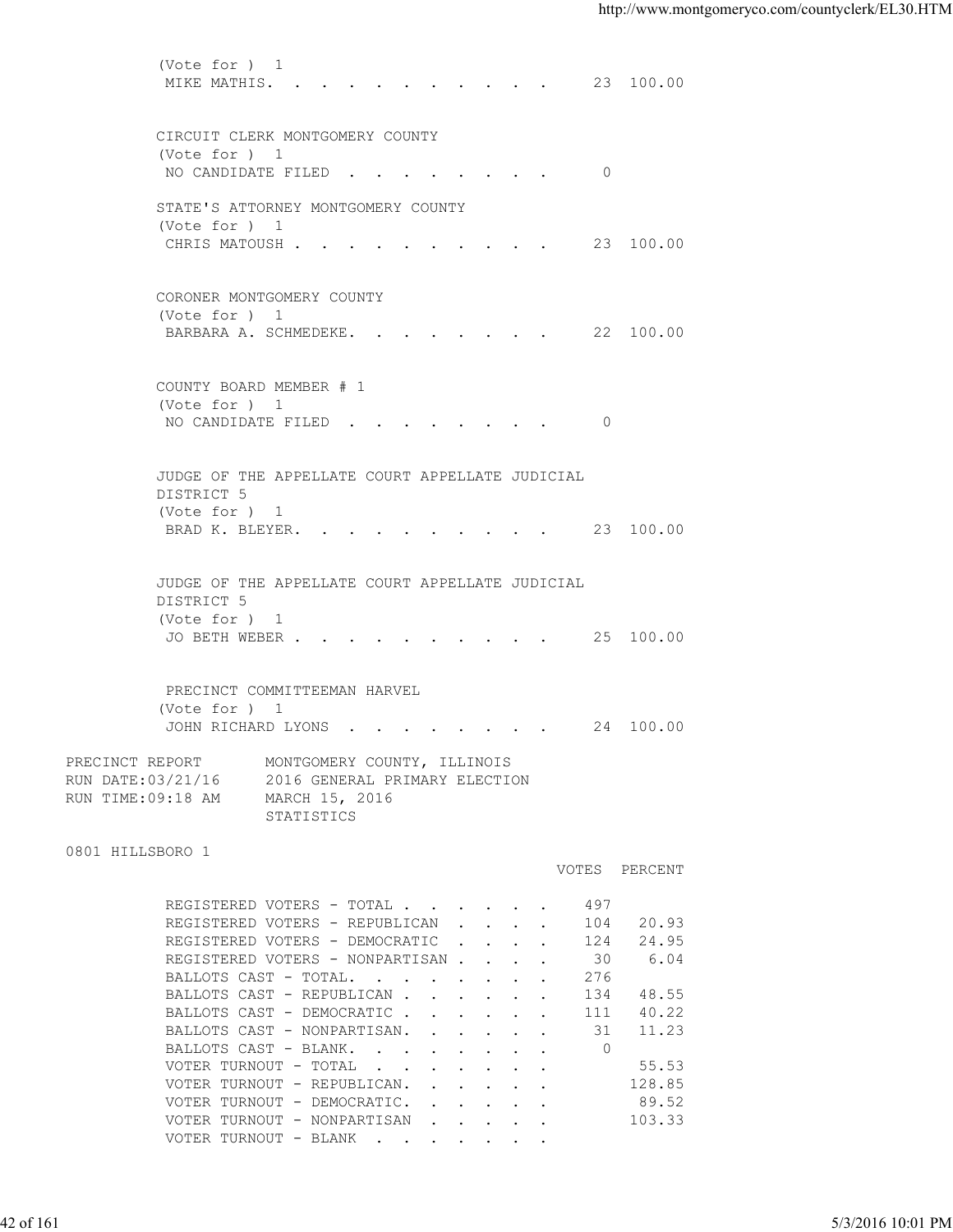## \*\*\*\*\*\*\*\*\*\* (REPUBLICAN) \*\*\*\*\*\*\*\*\*\*

|           | PRESIDENT OF THE UNITED STATES<br>(Vote for ) 1<br>JEB BUSH.<br>CHRIS CHRISTIE.                                                 | -2             | 1.50                |                   |
|-----------|---------------------------------------------------------------------------------------------------------------------------------|----------------|---------------------|-------------------|
|           |                                                                                                                                 |                |                     |                   |
|           |                                                                                                                                 |                |                     |                   |
|           |                                                                                                                                 |                |                     |                   |
|           |                                                                                                                                 | $\overline{0}$ |                     |                   |
|           | DONALD J. TRUMP                                                                                                                 |                | 51 38.35            |                   |
|           | TED CRUZ.                                                                                                                       | 51             | 38.35               |                   |
|           | MARCO RUBIO.                                                                                                                    | -11            | 8.27                |                   |
|           |                                                                                                                                 | $\overline{0}$ |                     |                   |
|           | RAND PAUL                                                                                                                       | $\Omega$       |                     |                   |
|           | CARLY FIORINA                                                                                                                   |                |                     |                   |
|           | MIKE HUCKABEE                                                                                                                   | $\Omega$       |                     |                   |
|           | RICK SANTORUM                                                                                                                   | - 0            |                     |                   |
|           | JOHN R. KASICH. 17 12.78                                                                                                        |                |                     |                   |
|           | BEN CARSON 1                                                                                                                    |                | . 75                |                   |
|           |                                                                                                                                 |                |                     |                   |
|           | UNITED STATES SENATOR U.S. SENATE                                                                                               |                |                     |                   |
|           | (Vote for ) 1                                                                                                                   |                |                     |                   |
|           | JAMES T. MARTER 29 25.66                                                                                                        |                |                     |                   |
|           | MARK STEVEN KIRK 84 74.34                                                                                                       |                |                     |                   |
|           |                                                                                                                                 |                |                     |                   |
|           |                                                                                                                                 |                |                     |                   |
|           | COMPTROLLER STATE OF ILLINOIS                                                                                                   |                |                     |                   |
|           | (Vote for ) 1                                                                                                                   |                |                     |                   |
|           | LESLIE GEISSLER MUNGER 94 100.00                                                                                                |                |                     |                   |
|           |                                                                                                                                 |                |                     |                   |
|           | REPRESENTATIVE IN CONGRESS FEDERAL CONGRESSIONAL DIST 13                                                                        |                |                     |                   |
|           | (Vote for ) 1                                                                                                                   |                |                     |                   |
|           | RODNEY DAVIS 96 79.34                                                                                                           |                |                     |                   |
|           | ETHAN VANDERSAND 25 20.66                                                                                                       |                |                     |                   |
|           |                                                                                                                                 |                |                     |                   |
|           | DEL. NATIONAL NOMINATING CONVENTION FEDERAL                                                                                     |                |                     |                   |
|           |                                                                                                                                 |                |                     |                   |
|           | CONGRESSIONAL DIST 13                                                                                                           |                |                     |                   |
|           | (Vote for ) 3                                                                                                                   |                |                     |                   |
|           | ADAM M. BROWN                                                                                                                   |                | $\overline{3}$ . 90 |                   |
|           | MARTIN DAVIS 7                                                                                                                  |                | 2.11                |                   |
|           | GORDY HULTEN 1 .30                                                                                                              |                |                     |                   |
|           | TONI GAUEN                                                                                                                      |                | 36 10.84            |                   |
|           | DOUG HARTMANN                                                                                                                   |                | 43 12.95            |                   |
|           | RAJA SADIQ                                                                                                                      | 31             | 9.34                |                   |
|           | JAMES KAMMER<br>the contract of the contract of the contract of the contract of the contract of the contract of the contract of | 38             | 11.45               |                   |
|           | MARK STRANG.<br>the contract of the contract of the contract of the contract of the contract of the contract of the contract of | 36             | 10.84               |                   |
|           | NICHOLAS KAMMER                                                                                                                 | 35             | 10.54               |                   |
|           | GREGORY G. STANEK.                                                                                                              | -1             | .30                 |                   |
|           | KRISTIN WILLIAMSON<br>$\mathbf{r}$ , $\mathbf{r}$ , $\mathbf{r}$ , $\mathbf{r}$ , $\mathbf{r}$ , $\mathbf{r}$                   | $\Omega$       |                     |                   |
|           | MARK BALLARD<br>the contract of the contract of the contract of the contract of the contract of the contract of the contract of | 4              | 1.20                |                   |
|           | ALLEN "AL" DEUTSCH                                                                                                              | $\overline{1}$ | .30                 |                   |
|           | JOAN DYKSTRA<br>the contract of the contract of the contract of the contract of the contract of the contract of the contract of | 1              | .30                 |                   |
|           |                                                                                                                                 | -1             |                     |                   |
|           | DONNA GIERTZ                                                                                                                    |                | .30                 |                   |
|           | STUART C. KING.                                                                                                                 | $\Omega$       |                     |                   |
|           | JOHN H. ELDER                                                                                                                   | 3              | .90                 |                   |
|           | SUSAN GANT REYNOLDS                                                                                                             | -1             | .30                 |                   |
|           | CORY MARK JOBE.                                                                                                                 | 15             | 4.52                |                   |
|           | KEVIN J. BREHENY                                                                                                                | 17             | 5.12                |                   |
|           | JOHN J. FARNEY.                                                                                                                 | 13             | 3.92                |                   |
|           | FREDERICK FLORETH.                                                                                                              | 5              | 1.51                |                   |
|           | JOHN BAMBENEK                                                                                                                   | -1             | .30                 |                   |
|           | TIMOTHY V. "TIM" JOHNSON<br>$\mathbf{r}$ , $\mathbf{r}$ , $\mathbf{r}$ , $\mathbf{r}$ , $\mathbf{r}$                            | 6              | 1.81                |                   |
|           | ROY HERTEL                                                                                                                      | 28             | 8.43                |                   |
|           | MICHAEL MCCORMICK.                                                                                                              | 5              | 1.51                |                   |
|           |                                                                                                                                 |                |                     |                   |
|           |                                                                                                                                 |                |                     |                   |
|           |                                                                                                                                 |                |                     |                   |
| 43 of 161 |                                                                                                                                 |                |                     | 5/3/2016 10:01 PM |
|           |                                                                                                                                 |                |                     |                   |
|           |                                                                                                                                 |                |                     |                   |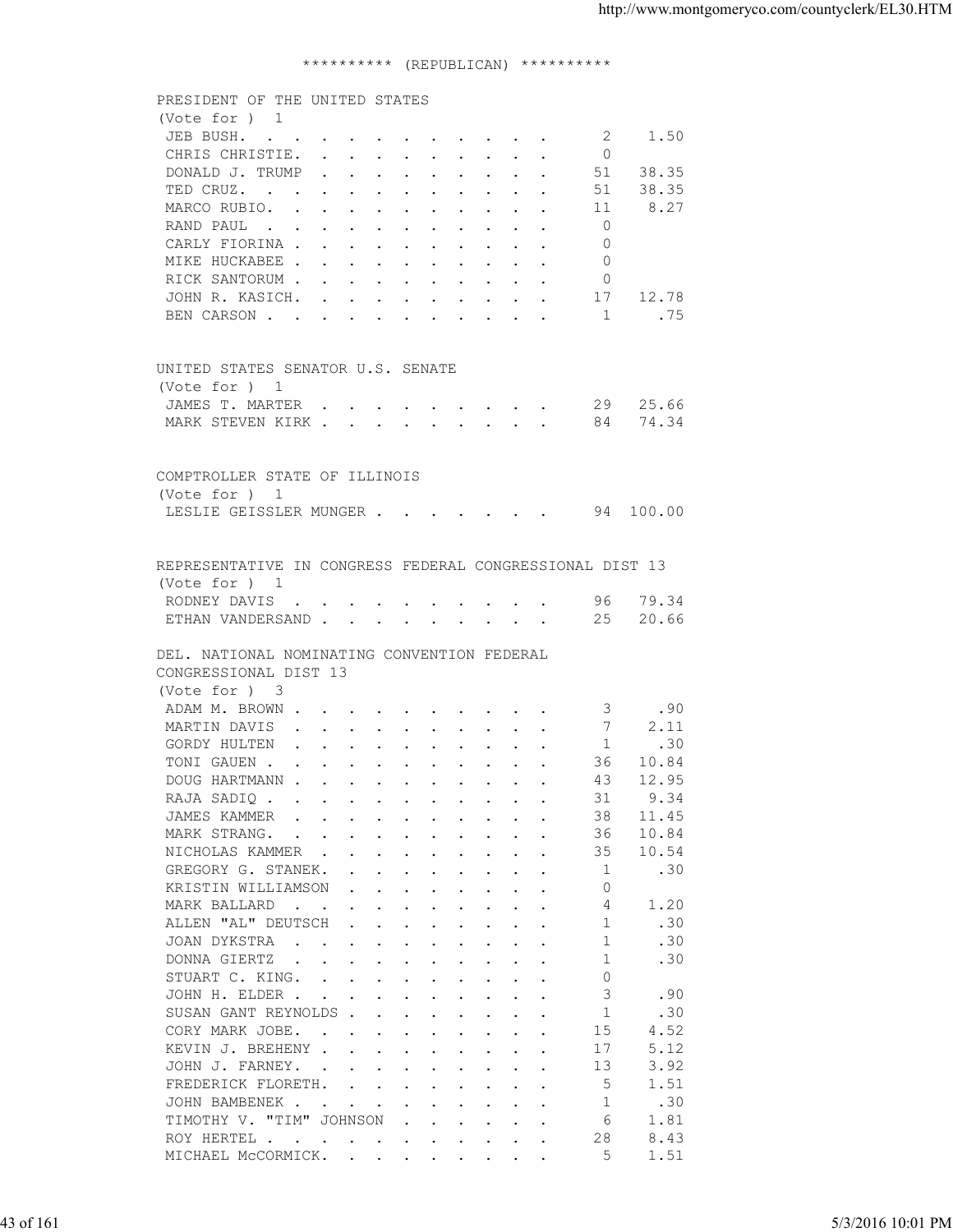| (Vote for ) 3<br>HEIDY P. CARRUTHERS<br>4 1.28<br>9<br>2.88<br>BRUCE KETTELKAMP<br>1<br>JERROLD STOCKS<br>.32<br>35<br>ROSANNA PULIDO.<br>11.18<br>11.82<br>KATHY SCATURRO.<br>37<br>10.86<br>CYRIL STURM.<br>34<br>1.28<br>JON W. RECTOR<br>4<br>.64<br>CATHY RECTOR<br>-2<br>.32<br>ERIC BUSSELL<br>1<br>31<br>9.90<br>SIDNEY ROHRSCHEIB.<br>32<br>10.22<br>STANLEY PRATT<br>10.54<br>STEVEN BAYES<br>33<br>$\overline{1}$<br>.32<br>CATHI COWAN.<br>$\Omega$<br>AMY MAHER<br>DIANA WILLIAMS.<br>$\circ$<br>3.19<br>DUSTIN PETERSON<br>10<br>3.19<br>JUSTIN SINNER<br>10<br>$\overline{7}$<br>2.24<br>SEAN FITZGERREL<br>JERALD F. JACOBS<br>-2<br>.64<br>$\mathcal{S}$<br>.96<br>STEPHEN S. HAURY<br>TERRA R. PATIENT<br>2<br>.64<br>BRETT JACKSON<br>4<br>1.28<br>SETH M. MCMILLAN<br>14<br>4.47<br>4.47<br>JAMES B. MCGUIRE<br>14<br>23<br>7.35<br>MICHAEL P. MURPHY.<br>REPRESENTATIVE IN THE GENERAL ASSEMBLY STATE<br>REPRESENTATIVE DIST 95<br>(Vote for ) 1<br>DENNIS J. SCOBBIE. 52<br>41.94<br>CHRISTOPHER M. HICKS. 7<br>5.65<br>52.42<br>AVERY BOURNE<br>65<br>CIRCUIT CLERK MONTGOMERY COUNTY<br>(Vote for ) 1<br>HOLLY LEMONS 114 100.00<br>STATE'S ATTORNEY MONTGOMERY COUNTY<br>(Vote for ) 1<br>ERIK HYAM 91 100.00<br>CORONER MONTGOMERY COUNTY<br>(Vote for ) 1<br>88 72.73<br>RANDY A. LEETHAM<br>TOBIN GUNN 33 27.27<br>COUNTY BOARD MEMBER # 6<br>(Vote for ) 1<br>ROY L. HERTEL 104 100.00<br>JUDGE OF THE APPELLATE COURT APPELLATE JUDICIAL<br>DISTRICT 5<br>(Vote for ) 1<br>44 of 161 |  |                   | ALT. DEL. NATIONAL NOMINATING CONVENTION FEDERAL<br>CONGRESSIONAL DIST 13 |  |
|--------------------------------------------------------------------------------------------------------------------------------------------------------------------------------------------------------------------------------------------------------------------------------------------------------------------------------------------------------------------------------------------------------------------------------------------------------------------------------------------------------------------------------------------------------------------------------------------------------------------------------------------------------------------------------------------------------------------------------------------------------------------------------------------------------------------------------------------------------------------------------------------------------------------------------------------------------------------------------------------------------------------------------------------------------------------------------------------------------------------------------------------------------------------------------------------------------------------------------------------------------------------------------------------------------------------------------------------------------------------------------------------------------------------------------------------------------------------------------------------------------------------|--|-------------------|---------------------------------------------------------------------------|--|
|                                                                                                                                                                                                                                                                                                                                                                                                                                                                                                                                                                                                                                                                                                                                                                                                                                                                                                                                                                                                                                                                                                                                                                                                                                                                                                                                                                                                                                                                                                                    |  |                   |                                                                           |  |
|                                                                                                                                                                                                                                                                                                                                                                                                                                                                                                                                                                                                                                                                                                                                                                                                                                                                                                                                                                                                                                                                                                                                                                                                                                                                                                                                                                                                                                                                                                                    |  |                   |                                                                           |  |
|                                                                                                                                                                                                                                                                                                                                                                                                                                                                                                                                                                                                                                                                                                                                                                                                                                                                                                                                                                                                                                                                                                                                                                                                                                                                                                                                                                                                                                                                                                                    |  |                   |                                                                           |  |
|                                                                                                                                                                                                                                                                                                                                                                                                                                                                                                                                                                                                                                                                                                                                                                                                                                                                                                                                                                                                                                                                                                                                                                                                                                                                                                                                                                                                                                                                                                                    |  | 5/3/2016 10:01 PM |                                                                           |  |
|                                                                                                                                                                                                                                                                                                                                                                                                                                                                                                                                                                                                                                                                                                                                                                                                                                                                                                                                                                                                                                                                                                                                                                                                                                                                                                                                                                                                                                                                                                                    |  |                   |                                                                           |  |
|                                                                                                                                                                                                                                                                                                                                                                                                                                                                                                                                                                                                                                                                                                                                                                                                                                                                                                                                                                                                                                                                                                                                                                                                                                                                                                                                                                                                                                                                                                                    |  |                   |                                                                           |  |
|                                                                                                                                                                                                                                                                                                                                                                                                                                                                                                                                                                                                                                                                                                                                                                                                                                                                                                                                                                                                                                                                                                                                                                                                                                                                                                                                                                                                                                                                                                                    |  |                   |                                                                           |  |
|                                                                                                                                                                                                                                                                                                                                                                                                                                                                                                                                                                                                                                                                                                                                                                                                                                                                                                                                                                                                                                                                                                                                                                                                                                                                                                                                                                                                                                                                                                                    |  |                   |                                                                           |  |
|                                                                                                                                                                                                                                                                                                                                                                                                                                                                                                                                                                                                                                                                                                                                                                                                                                                                                                                                                                                                                                                                                                                                                                                                                                                                                                                                                                                                                                                                                                                    |  |                   |                                                                           |  |
|                                                                                                                                                                                                                                                                                                                                                                                                                                                                                                                                                                                                                                                                                                                                                                                                                                                                                                                                                                                                                                                                                                                                                                                                                                                                                                                                                                                                                                                                                                                    |  |                   |                                                                           |  |
|                                                                                                                                                                                                                                                                                                                                                                                                                                                                                                                                                                                                                                                                                                                                                                                                                                                                                                                                                                                                                                                                                                                                                                                                                                                                                                                                                                                                                                                                                                                    |  |                   |                                                                           |  |
|                                                                                                                                                                                                                                                                                                                                                                                                                                                                                                                                                                                                                                                                                                                                                                                                                                                                                                                                                                                                                                                                                                                                                                                                                                                                                                                                                                                                                                                                                                                    |  |                   |                                                                           |  |
|                                                                                                                                                                                                                                                                                                                                                                                                                                                                                                                                                                                                                                                                                                                                                                                                                                                                                                                                                                                                                                                                                                                                                                                                                                                                                                                                                                                                                                                                                                                    |  |                   |                                                                           |  |
|                                                                                                                                                                                                                                                                                                                                                                                                                                                                                                                                                                                                                                                                                                                                                                                                                                                                                                                                                                                                                                                                                                                                                                                                                                                                                                                                                                                                                                                                                                                    |  |                   |                                                                           |  |
|                                                                                                                                                                                                                                                                                                                                                                                                                                                                                                                                                                                                                                                                                                                                                                                                                                                                                                                                                                                                                                                                                                                                                                                                                                                                                                                                                                                                                                                                                                                    |  |                   |                                                                           |  |
|                                                                                                                                                                                                                                                                                                                                                                                                                                                                                                                                                                                                                                                                                                                                                                                                                                                                                                                                                                                                                                                                                                                                                                                                                                                                                                                                                                                                                                                                                                                    |  |                   |                                                                           |  |
|                                                                                                                                                                                                                                                                                                                                                                                                                                                                                                                                                                                                                                                                                                                                                                                                                                                                                                                                                                                                                                                                                                                                                                                                                                                                                                                                                                                                                                                                                                                    |  |                   |                                                                           |  |
|                                                                                                                                                                                                                                                                                                                                                                                                                                                                                                                                                                                                                                                                                                                                                                                                                                                                                                                                                                                                                                                                                                                                                                                                                                                                                                                                                                                                                                                                                                                    |  |                   |                                                                           |  |
|                                                                                                                                                                                                                                                                                                                                                                                                                                                                                                                                                                                                                                                                                                                                                                                                                                                                                                                                                                                                                                                                                                                                                                                                                                                                                                                                                                                                                                                                                                                    |  |                   |                                                                           |  |
|                                                                                                                                                                                                                                                                                                                                                                                                                                                                                                                                                                                                                                                                                                                                                                                                                                                                                                                                                                                                                                                                                                                                                                                                                                                                                                                                                                                                                                                                                                                    |  |                   |                                                                           |  |
|                                                                                                                                                                                                                                                                                                                                                                                                                                                                                                                                                                                                                                                                                                                                                                                                                                                                                                                                                                                                                                                                                                                                                                                                                                                                                                                                                                                                                                                                                                                    |  |                   |                                                                           |  |
|                                                                                                                                                                                                                                                                                                                                                                                                                                                                                                                                                                                                                                                                                                                                                                                                                                                                                                                                                                                                                                                                                                                                                                                                                                                                                                                                                                                                                                                                                                                    |  |                   |                                                                           |  |
|                                                                                                                                                                                                                                                                                                                                                                                                                                                                                                                                                                                                                                                                                                                                                                                                                                                                                                                                                                                                                                                                                                                                                                                                                                                                                                                                                                                                                                                                                                                    |  |                   |                                                                           |  |
|                                                                                                                                                                                                                                                                                                                                                                                                                                                                                                                                                                                                                                                                                                                                                                                                                                                                                                                                                                                                                                                                                                                                                                                                                                                                                                                                                                                                                                                                                                                    |  |                   |                                                                           |  |
|                                                                                                                                                                                                                                                                                                                                                                                                                                                                                                                                                                                                                                                                                                                                                                                                                                                                                                                                                                                                                                                                                                                                                                                                                                                                                                                                                                                                                                                                                                                    |  |                   |                                                                           |  |
|                                                                                                                                                                                                                                                                                                                                                                                                                                                                                                                                                                                                                                                                                                                                                                                                                                                                                                                                                                                                                                                                                                                                                                                                                                                                                                                                                                                                                                                                                                                    |  |                   |                                                                           |  |
|                                                                                                                                                                                                                                                                                                                                                                                                                                                                                                                                                                                                                                                                                                                                                                                                                                                                                                                                                                                                                                                                                                                                                                                                                                                                                                                                                                                                                                                                                                                    |  |                   |                                                                           |  |
|                                                                                                                                                                                                                                                                                                                                                                                                                                                                                                                                                                                                                                                                                                                                                                                                                                                                                                                                                                                                                                                                                                                                                                                                                                                                                                                                                                                                                                                                                                                    |  |                   |                                                                           |  |
|                                                                                                                                                                                                                                                                                                                                                                                                                                                                                                                                                                                                                                                                                                                                                                                                                                                                                                                                                                                                                                                                                                                                                                                                                                                                                                                                                                                                                                                                                                                    |  |                   |                                                                           |  |
|                                                                                                                                                                                                                                                                                                                                                                                                                                                                                                                                                                                                                                                                                                                                                                                                                                                                                                                                                                                                                                                                                                                                                                                                                                                                                                                                                                                                                                                                                                                    |  |                   |                                                                           |  |
|                                                                                                                                                                                                                                                                                                                                                                                                                                                                                                                                                                                                                                                                                                                                                                                                                                                                                                                                                                                                                                                                                                                                                                                                                                                                                                                                                                                                                                                                                                                    |  |                   |                                                                           |  |
|                                                                                                                                                                                                                                                                                                                                                                                                                                                                                                                                                                                                                                                                                                                                                                                                                                                                                                                                                                                                                                                                                                                                                                                                                                                                                                                                                                                                                                                                                                                    |  |                   |                                                                           |  |
|                                                                                                                                                                                                                                                                                                                                                                                                                                                                                                                                                                                                                                                                                                                                                                                                                                                                                                                                                                                                                                                                                                                                                                                                                                                                                                                                                                                                                                                                                                                    |  |                   |                                                                           |  |
|                                                                                                                                                                                                                                                                                                                                                                                                                                                                                                                                                                                                                                                                                                                                                                                                                                                                                                                                                                                                                                                                                                                                                                                                                                                                                                                                                                                                                                                                                                                    |  |                   |                                                                           |  |
|                                                                                                                                                                                                                                                                                                                                                                                                                                                                                                                                                                                                                                                                                                                                                                                                                                                                                                                                                                                                                                                                                                                                                                                                                                                                                                                                                                                                                                                                                                                    |  |                   |                                                                           |  |
|                                                                                                                                                                                                                                                                                                                                                                                                                                                                                                                                                                                                                                                                                                                                                                                                                                                                                                                                                                                                                                                                                                                                                                                                                                                                                                                                                                                                                                                                                                                    |  |                   |                                                                           |  |
|                                                                                                                                                                                                                                                                                                                                                                                                                                                                                                                                                                                                                                                                                                                                                                                                                                                                                                                                                                                                                                                                                                                                                                                                                                                                                                                                                                                                                                                                                                                    |  |                   |                                                                           |  |
|                                                                                                                                                                                                                                                                                                                                                                                                                                                                                                                                                                                                                                                                                                                                                                                                                                                                                                                                                                                                                                                                                                                                                                                                                                                                                                                                                                                                                                                                                                                    |  |                   |                                                                           |  |
|                                                                                                                                                                                                                                                                                                                                                                                                                                                                                                                                                                                                                                                                                                                                                                                                                                                                                                                                                                                                                                                                                                                                                                                                                                                                                                                                                                                                                                                                                                                    |  |                   |                                                                           |  |
|                                                                                                                                                                                                                                                                                                                                                                                                                                                                                                                                                                                                                                                                                                                                                                                                                                                                                                                                                                                                                                                                                                                                                                                                                                                                                                                                                                                                                                                                                                                    |  |                   |                                                                           |  |
|                                                                                                                                                                                                                                                                                                                                                                                                                                                                                                                                                                                                                                                                                                                                                                                                                                                                                                                                                                                                                                                                                                                                                                                                                                                                                                                                                                                                                                                                                                                    |  |                   |                                                                           |  |
|                                                                                                                                                                                                                                                                                                                                                                                                                                                                                                                                                                                                                                                                                                                                                                                                                                                                                                                                                                                                                                                                                                                                                                                                                                                                                                                                                                                                                                                                                                                    |  |                   |                                                                           |  |
|                                                                                                                                                                                                                                                                                                                                                                                                                                                                                                                                                                                                                                                                                                                                                                                                                                                                                                                                                                                                                                                                                                                                                                                                                                                                                                                                                                                                                                                                                                                    |  |                   |                                                                           |  |
|                                                                                                                                                                                                                                                                                                                                                                                                                                                                                                                                                                                                                                                                                                                                                                                                                                                                                                                                                                                                                                                                                                                                                                                                                                                                                                                                                                                                                                                                                                                    |  |                   |                                                                           |  |
|                                                                                                                                                                                                                                                                                                                                                                                                                                                                                                                                                                                                                                                                                                                                                                                                                                                                                                                                                                                                                                                                                                                                                                                                                                                                                                                                                                                                                                                                                                                    |  |                   |                                                                           |  |
|                                                                                                                                                                                                                                                                                                                                                                                                                                                                                                                                                                                                                                                                                                                                                                                                                                                                                                                                                                                                                                                                                                                                                                                                                                                                                                                                                                                                                                                                                                                    |  |                   |                                                                           |  |
|                                                                                                                                                                                                                                                                                                                                                                                                                                                                                                                                                                                                                                                                                                                                                                                                                                                                                                                                                                                                                                                                                                                                                                                                                                                                                                                                                                                                                                                                                                                    |  |                   |                                                                           |  |
|                                                                                                                                                                                                                                                                                                                                                                                                                                                                                                                                                                                                                                                                                                                                                                                                                                                                                                                                                                                                                                                                                                                                                                                                                                                                                                                                                                                                                                                                                                                    |  |                   |                                                                           |  |
|                                                                                                                                                                                                                                                                                                                                                                                                                                                                                                                                                                                                                                                                                                                                                                                                                                                                                                                                                                                                                                                                                                                                                                                                                                                                                                                                                                                                                                                                                                                    |  |                   |                                                                           |  |
|                                                                                                                                                                                                                                                                                                                                                                                                                                                                                                                                                                                                                                                                                                                                                                                                                                                                                                                                                                                                                                                                                                                                                                                                                                                                                                                                                                                                                                                                                                                    |  |                   |                                                                           |  |
|                                                                                                                                                                                                                                                                                                                                                                                                                                                                                                                                                                                                                                                                                                                                                                                                                                                                                                                                                                                                                                                                                                                                                                                                                                                                                                                                                                                                                                                                                                                    |  |                   |                                                                           |  |
|                                                                                                                                                                                                                                                                                                                                                                                                                                                                                                                                                                                                                                                                                                                                                                                                                                                                                                                                                                                                                                                                                                                                                                                                                                                                                                                                                                                                                                                                                                                    |  |                   |                                                                           |  |
|                                                                                                                                                                                                                                                                                                                                                                                                                                                                                                                                                                                                                                                                                                                                                                                                                                                                                                                                                                                                                                                                                                                                                                                                                                                                                                                                                                                                                                                                                                                    |  |                   |                                                                           |  |
|                                                                                                                                                                                                                                                                                                                                                                                                                                                                                                                                                                                                                                                                                                                                                                                                                                                                                                                                                                                                                                                                                                                                                                                                                                                                                                                                                                                                                                                                                                                    |  |                   |                                                                           |  |
|                                                                                                                                                                                                                                                                                                                                                                                                                                                                                                                                                                                                                                                                                                                                                                                                                                                                                                                                                                                                                                                                                                                                                                                                                                                                                                                                                                                                                                                                                                                    |  |                   |                                                                           |  |
|                                                                                                                                                                                                                                                                                                                                                                                                                                                                                                                                                                                                                                                                                                                                                                                                                                                                                                                                                                                                                                                                                                                                                                                                                                                                                                                                                                                                                                                                                                                    |  |                   |                                                                           |  |
|                                                                                                                                                                                                                                                                                                                                                                                                                                                                                                                                                                                                                                                                                                                                                                                                                                                                                                                                                                                                                                                                                                                                                                                                                                                                                                                                                                                                                                                                                                                    |  |                   |                                                                           |  |
|                                                                                                                                                                                                                                                                                                                                                                                                                                                                                                                                                                                                                                                                                                                                                                                                                                                                                                                                                                                                                                                                                                                                                                                                                                                                                                                                                                                                                                                                                                                    |  |                   |                                                                           |  |
|                                                                                                                                                                                                                                                                                                                                                                                                                                                                                                                                                                                                                                                                                                                                                                                                                                                                                                                                                                                                                                                                                                                                                                                                                                                                                                                                                                                                                                                                                                                    |  |                   |                                                                           |  |
|                                                                                                                                                                                                                                                                                                                                                                                                                                                                                                                                                                                                                                                                                                                                                                                                                                                                                                                                                                                                                                                                                                                                                                                                                                                                                                                                                                                                                                                                                                                    |  |                   |                                                                           |  |
|                                                                                                                                                                                                                                                                                                                                                                                                                                                                                                                                                                                                                                                                                                                                                                                                                                                                                                                                                                                                                                                                                                                                                                                                                                                                                                                                                                                                                                                                                                                    |  |                   |                                                                           |  |
|                                                                                                                                                                                                                                                                                                                                                                                                                                                                                                                                                                                                                                                                                                                                                                                                                                                                                                                                                                                                                                                                                                                                                                                                                                                                                                                                                                                                                                                                                                                    |  |                   |                                                                           |  |
|                                                                                                                                                                                                                                                                                                                                                                                                                                                                                                                                                                                                                                                                                                                                                                                                                                                                                                                                                                                                                                                                                                                                                                                                                                                                                                                                                                                                                                                                                                                    |  |                   |                                                                           |  |
|                                                                                                                                                                                                                                                                                                                                                                                                                                                                                                                                                                                                                                                                                                                                                                                                                                                                                                                                                                                                                                                                                                                                                                                                                                                                                                                                                                                                                                                                                                                    |  |                   |                                                                           |  |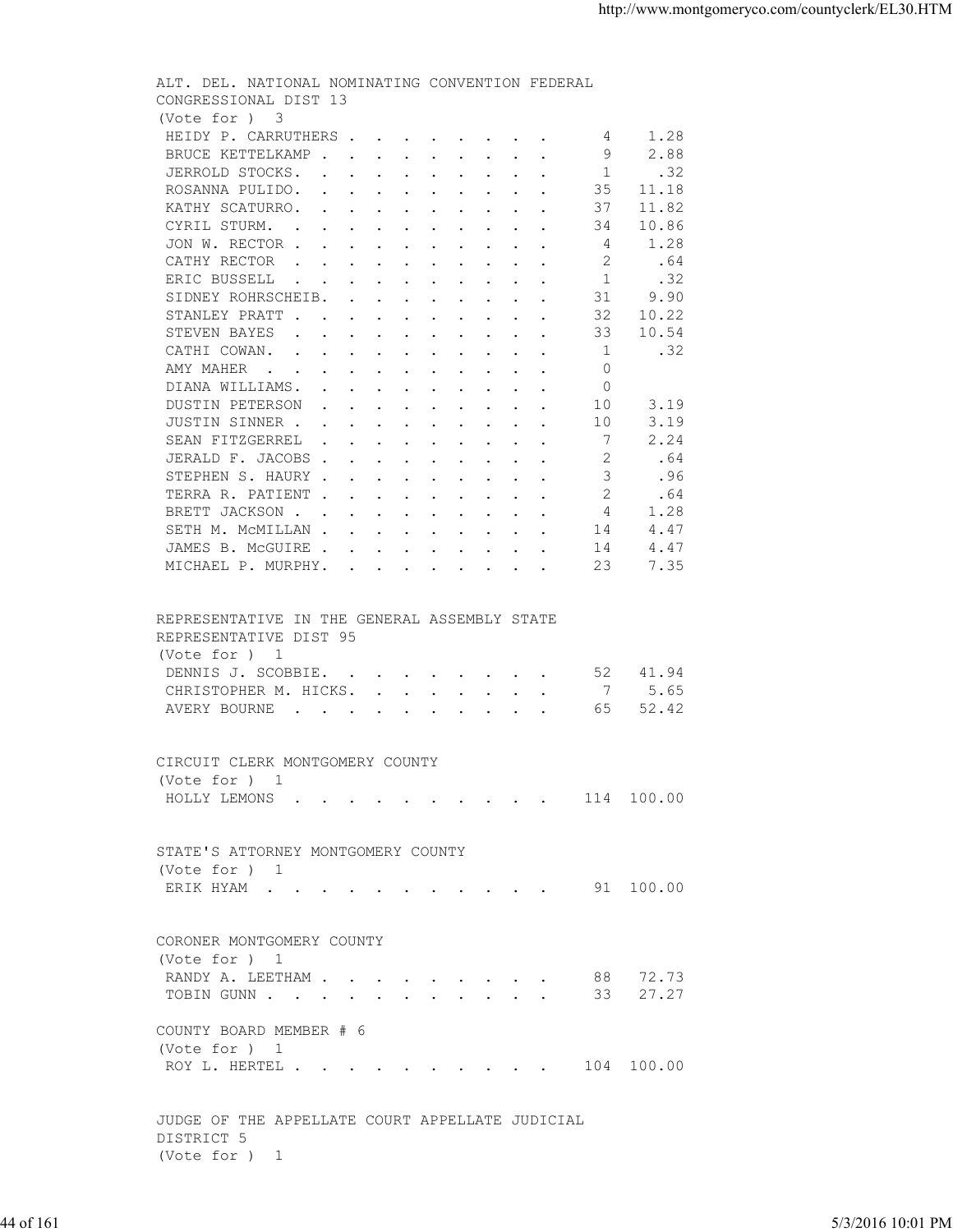JOHN B. BARBERIS, JR. . . . . . . . 87 100.00 JUDGE OF THE APPELLATE COURT APPELLATE JUDICIAL DISTRICT 5 (Vote for ) 1 JAMES R. "RANDY" MOORE . . . . . . . 94 100.00 PRECINCT COMMITTEEMAN HILLSBORO 1 (Vote for ) 1 TERRY L. RICHMOND. . . . . . . . . 98 100.00 \*\*\*\*\*\*\*\*\*\* (DEMOCRATIC) \*\*\*\*\*\*\*\*\*\* PRESIDENT OF THE UNITED STATES (Vote for ) 1 HILLARY CLINTON . . . . . . . . . . 56 50.91<br>WILLIE L. WILSON . . . . . . . . . . 1 .91 WILLIE L. WILSON . . . . . . . . . MARTIN J. O'MALLEY . . . . . . . . . 1 . 91 ROQUE "ROCKY" DE LA FUENTE. . . . . . 0 LARRY (LAWRENCE) COHEN . . . . . . . 0 BERNIE SANDERS. . . . . . . . . . 51 46.36<br>WRITE-IN. . . . . . . . . . . . 1 .91 WRITE-IN. . . . . . . . . . . . 1 .91 UNITED STATES SENATOR U.S. SENATE (Vote for ) 1 ANDREA ZOPP. . . . . . . . . . . 23 24.73<br>TAMMY DUCKWORTH . . . . . . . . . 57 61.29 TAMMY DUCKWORTH . . . . . . . . . 57 61.29<br>NAPOLEON HARRIS . . . . . . . . . 13 13.98 NAPOLEON HARRIS . . . . . . . . . COMPTROLLER STATE OF ILLINOIS (Vote for ) 1 SUSANA MENDOZA. . . . . . . . . . 90 100.00 REPRESENTATIVE IN CONGRESS FEDERAL CONGRESSIONAL DIST 13 (Vote for ) 1 MARK D. WICKLUND . . . . . . . . . 84 100.00 DEL. NATIONAL NOMINATING CONVENTION FEDERAL CONGRESSIONAL DIST 13 (Vote for ) 5 ANDY MANAR . . . . . . . . . . . . 67 17.49 CINDA KLICKNA . . . . . . . . . . 36 9.40 MICHAEL G. MATEJKA . . . . . . . . 41 10.70 DORIS JEAN TURNER. . . . . . . . . 37 9.66<br>RICK TERVEN. . . . . . . . . . . 36 9.40 RICK TERVEN. . . . . . . . . . . 36 9.40<br>JAROD HITCHINGS . . . . . . . . . 14 3.66 JAROD HITCHINGS . . . . . . . . . . 14 3.66<br>NAOMI D. JAKOBSSON . . . . . . . . 24 6.27 NAOMI D. JAKOBSSON . . . . . . . . 24 AARON AMMONS . . . . . . . . . . 30 7.83 MATTHEW PASOUINI . . . . . . . . . 24 6.27 PAMELLA GRONEMEYER . . . . . . . . 25 6.53<br>ZACHARY BRAUN . . . . . . . . . . 23 6.01 XACHARY BRAUN . . . . . . . . . . 23 6.01<br>MARCEY GOLDSTEIN . . . . . . . . . 26 6.79 MARCEY GOLDSTEIN . . . . . . . . . 45 of 161 5/3/2016 10:01 PM

 REPRESENTATIVE IN THE GENERAL ASSEMBLY STATE REPRESENTATIVE DIST 95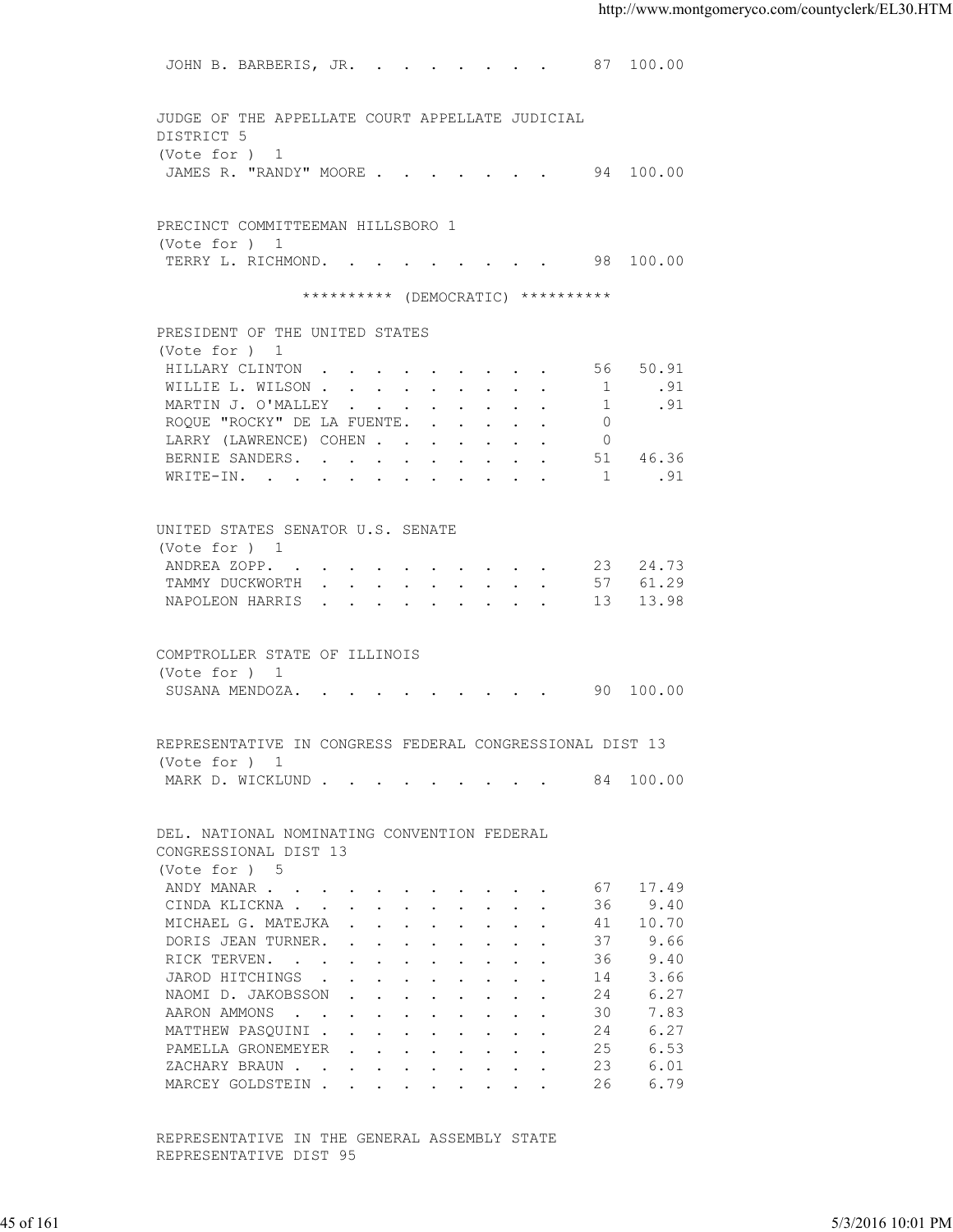(Vote for ) 1 MIKE MATHIS. . . . . . . . . . . 90 100.00 CIRCUIT CLERK MONTGOMERY COUNTY (Vote for ) 1 NO CANDIDATE FILED . . . . . . . . 0 STATE'S ATTORNEY MONTGOMERY COUNTY (Vote for ) 1 CHRIS MATOUSH . . . . . . . . . . 93 100.00 CORONER MONTGOMERY COUNTY (Vote for ) 1 BARBARA A. SCHMEDEKE. . . . . . . . 83 100.00 COUNTY BOARD MEMBER # 6 (Vote for ) 1 NO CANDIDATE FILED . . . . . . . . 0 JUDGE OF THE APPELLATE COURT APPELLATE JUDICIAL DISTRICT 5 (Vote for ) 1 BRAD K. BLEYER. . . . . . . . . . 82 100.00 JUDGE OF THE APPELLATE COURT APPELLATE JUDICIAL DISTRICT 5 (Vote for ) 1 JO BETH WEBER . . . . . . . . . . 88 100.00 PRECINCT COMMITTEEMAN HILLSBORO 1 (Vote for ) 1 SHONDA RONEN . . . . . . . . . . 87 100.00 \*\*\*\*\*\*\*\*\*\* (NONPARTISAN) \*\*\*\*\*\*\*\*\*\* HILLSBORO HIGH SCHOOL QUESTION HILLSBORO CUSD 3 (Vote for ) 1 YES . . . . . . . . . . . . . 111 42.21 NO. . . . . . . . . . . . . . 152 57.79 PRECINCT REPORT MONTGOMERY COUNTY, ILLINOIS RUN DATE:03/21/16 2016 GENERAL PRIMARY ELECTION RUN TIME:09:18 AM MARCH 15, 2016 STATISTICS 0802 HILLSBORO 2 VOTES PERCENT REGISTERED VOTERS - TOTAL . . . . . . 382 REGISTERED VOTERS - REPUBLICAN . . . . 88 23.04<br>REGISTERED VOTERS - DEMOCRATIC . . . . 93 24.35 REGISTERED VOTERS - DEMOCRATIC . . . . 93 24.35<br>REGISTERED VOTERS - NONPARTISAN . . . 24 6.28 REGISTERED VOTERS - NONPARTISAN . . . . 24 6.28 BALLOTS CAST - TOTAL. . . . . . . . 229 BALLOTS CAST - REPUBLICAN . . . . . . 139 60.70 BALLOTS CAST - DEMOCRATIC . . . . . . 62 27.07<br>BALLOTS CAST - NONPARTISAN. . . . . . 28 12.23 BALLOTS CAST - NONPARTISAN. . . . . . 46 of 161 5/3/2016 10:01 PM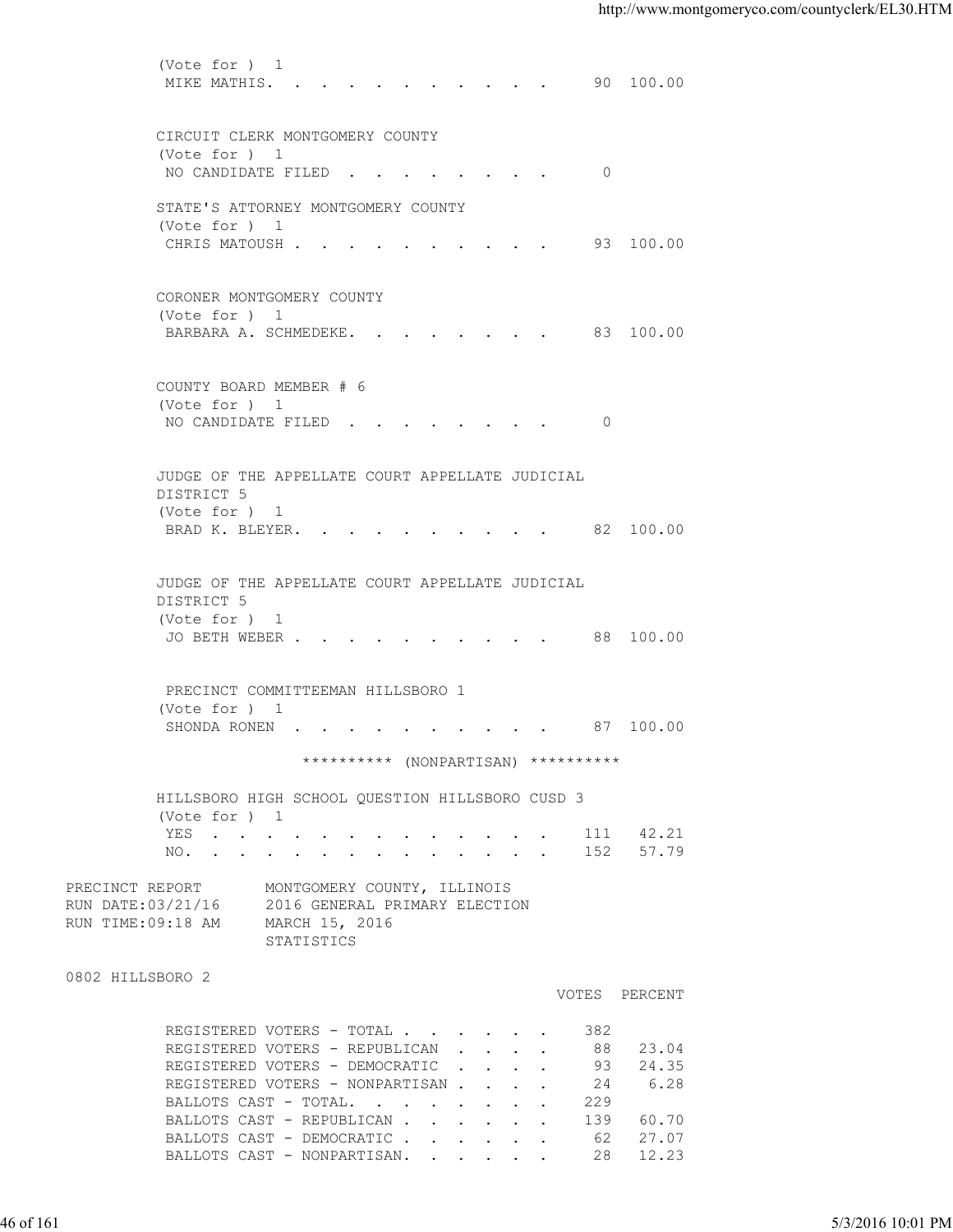| 59.95<br>VOTER TURNOUT - TOTAL        |  |
|---------------------------------------|--|
| 157.95<br>VOTER TURNOUT - REPUBLICAN. |  |
| 66.67<br>VOTER TURNOUT - DEMOCRATIC.  |  |
| 116.67<br>VOTER TURNOUT - NONPARTISAN |  |
| VOTER TURNOUT - BLANK                 |  |

## \*\*\*\*\*\*\*\*\*\* (REPUBLICAN) \*\*\*\*\*\*\*\*\*\*

| (Vote for ) 1<br>JEB BUSH.<br>1.46<br>2<br>CHRIS CHRISTIE.<br>$\Omega$<br>59 43.07<br>DONALD J. TRUMP<br>TED CRUZ.<br>45<br>32.85<br>7.30<br>MARCO RUBIO.<br>10<br>2<br>1.46<br>RAND PAUL<br>$\Omega$<br>CARLY FIORINA<br>MIKE HUCKABEE<br>$\Omega$<br>RICK SANTORUM<br>$\circ$<br>11.68<br>JOHN R. KASICH.<br>16<br>2.19<br>$\sim$ 3<br>BEN CARSON<br>UNITED STATES SENATOR U.S. SENATE<br>(Vote for ) 1<br>JAMES T. MARTER 45 40.91<br>MARK STEVEN KIRK 65 59.09<br>COMPTROLLER STATE OF ILLINOIS<br>(Vote for ) 1<br>LESLIE GEISSLER MUNGER 103 100.00<br>REPRESENTATIVE IN CONGRESS FEDERAL CONGRESSIONAL DIST 13<br>(Vote for ) 1<br>RODNEY DAVIS 104 84.55<br>ETHAN VANDERSAND 19 15.45<br>DEL. NATIONAL NOMINATING CONVENTION FEDERAL<br>CONGRESSIONAL DIST 13<br>(Vote for ) 3<br>ADAM M. BROWN<br>.60<br>2<br>MARTIN DAVIS<br>4 1.20<br>GORDY HULTEN<br>1.30<br>TONI GAUEN<br>37 11.14<br>41 12.35<br>DOUG HARTMANN<br>RAJA SADIQ<br>30<br>9.04<br>JAMES KAMMER<br>38<br>11.45<br>$\mathbf{r}$ , $\mathbf{r}$ , $\mathbf{r}$ , $\mathbf{r}$ , $\mathbf{r}$ , $\mathbf{r}$ , $\mathbf{r}$ , $\mathbf{r}$<br>MARK STRANG.<br>12.35<br>41<br>$\mathbf{a}$ and $\mathbf{a}$ are a set of the set of the set of the set of the set of the set of the set of the set of the set of the set of the set of the set of the set of the set of the set of the set of the set of the set of<br>NICHOLAS KAMMER<br>37<br>11.14<br>$\circ$<br>GREGORY G. STANEK.<br>$\mathbf{r}$ , $\mathbf{r}$ , $\mathbf{r}$ , $\mathbf{r}$ , $\mathbf{r}$ , $\mathbf{r}$<br>1<br>KRISTIN WILLIAMSON<br>.30<br>$\mathbf{r}$ . The contract of the contract of the contract of the contract of the contract of the contract of the contract of the contract of the contract of the contract of the contract of the contract of the contract of th<br>2<br>.60<br>MARK BALLARD<br>ALLEN "AL" DEUTSCH<br>$\circ$<br>2<br>JOAN DYKSTRA<br>.60<br>DONNA GIERTZ<br>2<br>.60<br>STUART C. KING.<br>6<br>1.81<br>5<br>1.51<br>JOHN H. ELDER<br>SUSAN GANT REYNOLDS<br>6<br>1.81<br>3.61<br>CORY MARK JOBE.<br>12 | 5/3/2016 10:01 PM |  |
|---------------------------------------------------------------------------------------------------------------------------------------------------------------------------------------------------------------------------------------------------------------------------------------------------------------------------------------------------------------------------------------------------------------------------------------------------------------------------------------------------------------------------------------------------------------------------------------------------------------------------------------------------------------------------------------------------------------------------------------------------------------------------------------------------------------------------------------------------------------------------------------------------------------------------------------------------------------------------------------------------------------------------------------------------------------------------------------------------------------------------------------------------------------------------------------------------------------------------------------------------------------------------------------------------------------------------------------------------------------------------------------------------------------------------------------------------------------------------------------------------------------------------------------------------------------------------------------------------------------------------------------------------------------------------------------------------------------------------------------------------------------------------------------------------------------------------------------------------------------------------------------------------------------------------------------------------------------------------------------------------------------------------------------------------------------------------------------|-------------------|--|
|                                                                                                                                                                                                                                                                                                                                                                                                                                                                                                                                                                                                                                                                                                                                                                                                                                                                                                                                                                                                                                                                                                                                                                                                                                                                                                                                                                                                                                                                                                                                                                                                                                                                                                                                                                                                                                                                                                                                                                                                                                                                                       |                   |  |
|                                                                                                                                                                                                                                                                                                                                                                                                                                                                                                                                                                                                                                                                                                                                                                                                                                                                                                                                                                                                                                                                                                                                                                                                                                                                                                                                                                                                                                                                                                                                                                                                                                                                                                                                                                                                                                                                                                                                                                                                                                                                                       |                   |  |
|                                                                                                                                                                                                                                                                                                                                                                                                                                                                                                                                                                                                                                                                                                                                                                                                                                                                                                                                                                                                                                                                                                                                                                                                                                                                                                                                                                                                                                                                                                                                                                                                                                                                                                                                                                                                                                                                                                                                                                                                                                                                                       |                   |  |
|                                                                                                                                                                                                                                                                                                                                                                                                                                                                                                                                                                                                                                                                                                                                                                                                                                                                                                                                                                                                                                                                                                                                                                                                                                                                                                                                                                                                                                                                                                                                                                                                                                                                                                                                                                                                                                                                                                                                                                                                                                                                                       |                   |  |
|                                                                                                                                                                                                                                                                                                                                                                                                                                                                                                                                                                                                                                                                                                                                                                                                                                                                                                                                                                                                                                                                                                                                                                                                                                                                                                                                                                                                                                                                                                                                                                                                                                                                                                                                                                                                                                                                                                                                                                                                                                                                                       |                   |  |
| 47 of 161                                                                                                                                                                                                                                                                                                                                                                                                                                                                                                                                                                                                                                                                                                                                                                                                                                                                                                                                                                                                                                                                                                                                                                                                                                                                                                                                                                                                                                                                                                                                                                                                                                                                                                                                                                                                                                                                                                                                                                                                                                                                             |                   |  |
|                                                                                                                                                                                                                                                                                                                                                                                                                                                                                                                                                                                                                                                                                                                                                                                                                                                                                                                                                                                                                                                                                                                                                                                                                                                                                                                                                                                                                                                                                                                                                                                                                                                                                                                                                                                                                                                                                                                                                                                                                                                                                       |                   |  |
|                                                                                                                                                                                                                                                                                                                                                                                                                                                                                                                                                                                                                                                                                                                                                                                                                                                                                                                                                                                                                                                                                                                                                                                                                                                                                                                                                                                                                                                                                                                                                                                                                                                                                                                                                                                                                                                                                                                                                                                                                                                                                       |                   |  |
|                                                                                                                                                                                                                                                                                                                                                                                                                                                                                                                                                                                                                                                                                                                                                                                                                                                                                                                                                                                                                                                                                                                                                                                                                                                                                                                                                                                                                                                                                                                                                                                                                                                                                                                                                                                                                                                                                                                                                                                                                                                                                       |                   |  |
|                                                                                                                                                                                                                                                                                                                                                                                                                                                                                                                                                                                                                                                                                                                                                                                                                                                                                                                                                                                                                                                                                                                                                                                                                                                                                                                                                                                                                                                                                                                                                                                                                                                                                                                                                                                                                                                                                                                                                                                                                                                                                       |                   |  |
|                                                                                                                                                                                                                                                                                                                                                                                                                                                                                                                                                                                                                                                                                                                                                                                                                                                                                                                                                                                                                                                                                                                                                                                                                                                                                                                                                                                                                                                                                                                                                                                                                                                                                                                                                                                                                                                                                                                                                                                                                                                                                       |                   |  |
|                                                                                                                                                                                                                                                                                                                                                                                                                                                                                                                                                                                                                                                                                                                                                                                                                                                                                                                                                                                                                                                                                                                                                                                                                                                                                                                                                                                                                                                                                                                                                                                                                                                                                                                                                                                                                                                                                                                                                                                                                                                                                       |                   |  |
|                                                                                                                                                                                                                                                                                                                                                                                                                                                                                                                                                                                                                                                                                                                                                                                                                                                                                                                                                                                                                                                                                                                                                                                                                                                                                                                                                                                                                                                                                                                                                                                                                                                                                                                                                                                                                                                                                                                                                                                                                                                                                       |                   |  |
|                                                                                                                                                                                                                                                                                                                                                                                                                                                                                                                                                                                                                                                                                                                                                                                                                                                                                                                                                                                                                                                                                                                                                                                                                                                                                                                                                                                                                                                                                                                                                                                                                                                                                                                                                                                                                                                                                                                                                                                                                                                                                       |                   |  |
|                                                                                                                                                                                                                                                                                                                                                                                                                                                                                                                                                                                                                                                                                                                                                                                                                                                                                                                                                                                                                                                                                                                                                                                                                                                                                                                                                                                                                                                                                                                                                                                                                                                                                                                                                                                                                                                                                                                                                                                                                                                                                       |                   |  |
|                                                                                                                                                                                                                                                                                                                                                                                                                                                                                                                                                                                                                                                                                                                                                                                                                                                                                                                                                                                                                                                                                                                                                                                                                                                                                                                                                                                                                                                                                                                                                                                                                                                                                                                                                                                                                                                                                                                                                                                                                                                                                       |                   |  |
|                                                                                                                                                                                                                                                                                                                                                                                                                                                                                                                                                                                                                                                                                                                                                                                                                                                                                                                                                                                                                                                                                                                                                                                                                                                                                                                                                                                                                                                                                                                                                                                                                                                                                                                                                                                                                                                                                                                                                                                                                                                                                       |                   |  |
|                                                                                                                                                                                                                                                                                                                                                                                                                                                                                                                                                                                                                                                                                                                                                                                                                                                                                                                                                                                                                                                                                                                                                                                                                                                                                                                                                                                                                                                                                                                                                                                                                                                                                                                                                                                                                                                                                                                                                                                                                                                                                       |                   |  |
|                                                                                                                                                                                                                                                                                                                                                                                                                                                                                                                                                                                                                                                                                                                                                                                                                                                                                                                                                                                                                                                                                                                                                                                                                                                                                                                                                                                                                                                                                                                                                                                                                                                                                                                                                                                                                                                                                                                                                                                                                                                                                       |                   |  |
|                                                                                                                                                                                                                                                                                                                                                                                                                                                                                                                                                                                                                                                                                                                                                                                                                                                                                                                                                                                                                                                                                                                                                                                                                                                                                                                                                                                                                                                                                                                                                                                                                                                                                                                                                                                                                                                                                                                                                                                                                                                                                       |                   |  |
|                                                                                                                                                                                                                                                                                                                                                                                                                                                                                                                                                                                                                                                                                                                                                                                                                                                                                                                                                                                                                                                                                                                                                                                                                                                                                                                                                                                                                                                                                                                                                                                                                                                                                                                                                                                                                                                                                                                                                                                                                                                                                       |                   |  |
|                                                                                                                                                                                                                                                                                                                                                                                                                                                                                                                                                                                                                                                                                                                                                                                                                                                                                                                                                                                                                                                                                                                                                                                                                                                                                                                                                                                                                                                                                                                                                                                                                                                                                                                                                                                                                                                                                                                                                                                                                                                                                       |                   |  |
|                                                                                                                                                                                                                                                                                                                                                                                                                                                                                                                                                                                                                                                                                                                                                                                                                                                                                                                                                                                                                                                                                                                                                                                                                                                                                                                                                                                                                                                                                                                                                                                                                                                                                                                                                                                                                                                                                                                                                                                                                                                                                       |                   |  |
|                                                                                                                                                                                                                                                                                                                                                                                                                                                                                                                                                                                                                                                                                                                                                                                                                                                                                                                                                                                                                                                                                                                                                                                                                                                                                                                                                                                                                                                                                                                                                                                                                                                                                                                                                                                                                                                                                                                                                                                                                                                                                       |                   |  |
|                                                                                                                                                                                                                                                                                                                                                                                                                                                                                                                                                                                                                                                                                                                                                                                                                                                                                                                                                                                                                                                                                                                                                                                                                                                                                                                                                                                                                                                                                                                                                                                                                                                                                                                                                                                                                                                                                                                                                                                                                                                                                       |                   |  |
|                                                                                                                                                                                                                                                                                                                                                                                                                                                                                                                                                                                                                                                                                                                                                                                                                                                                                                                                                                                                                                                                                                                                                                                                                                                                                                                                                                                                                                                                                                                                                                                                                                                                                                                                                                                                                                                                                                                                                                                                                                                                                       |                   |  |
|                                                                                                                                                                                                                                                                                                                                                                                                                                                                                                                                                                                                                                                                                                                                                                                                                                                                                                                                                                                                                                                                                                                                                                                                                                                                                                                                                                                                                                                                                                                                                                                                                                                                                                                                                                                                                                                                                                                                                                                                                                                                                       |                   |  |
|                                                                                                                                                                                                                                                                                                                                                                                                                                                                                                                                                                                                                                                                                                                                                                                                                                                                                                                                                                                                                                                                                                                                                                                                                                                                                                                                                                                                                                                                                                                                                                                                                                                                                                                                                                                                                                                                                                                                                                                                                                                                                       |                   |  |
|                                                                                                                                                                                                                                                                                                                                                                                                                                                                                                                                                                                                                                                                                                                                                                                                                                                                                                                                                                                                                                                                                                                                                                                                                                                                                                                                                                                                                                                                                                                                                                                                                                                                                                                                                                                                                                                                                                                                                                                                                                                                                       |                   |  |
|                                                                                                                                                                                                                                                                                                                                                                                                                                                                                                                                                                                                                                                                                                                                                                                                                                                                                                                                                                                                                                                                                                                                                                                                                                                                                                                                                                                                                                                                                                                                                                                                                                                                                                                                                                                                                                                                                                                                                                                                                                                                                       |                   |  |
|                                                                                                                                                                                                                                                                                                                                                                                                                                                                                                                                                                                                                                                                                                                                                                                                                                                                                                                                                                                                                                                                                                                                                                                                                                                                                                                                                                                                                                                                                                                                                                                                                                                                                                                                                                                                                                                                                                                                                                                                                                                                                       |                   |  |
|                                                                                                                                                                                                                                                                                                                                                                                                                                                                                                                                                                                                                                                                                                                                                                                                                                                                                                                                                                                                                                                                                                                                                                                                                                                                                                                                                                                                                                                                                                                                                                                                                                                                                                                                                                                                                                                                                                                                                                                                                                                                                       |                   |  |
|                                                                                                                                                                                                                                                                                                                                                                                                                                                                                                                                                                                                                                                                                                                                                                                                                                                                                                                                                                                                                                                                                                                                                                                                                                                                                                                                                                                                                                                                                                                                                                                                                                                                                                                                                                                                                                                                                                                                                                                                                                                                                       |                   |  |
|                                                                                                                                                                                                                                                                                                                                                                                                                                                                                                                                                                                                                                                                                                                                                                                                                                                                                                                                                                                                                                                                                                                                                                                                                                                                                                                                                                                                                                                                                                                                                                                                                                                                                                                                                                                                                                                                                                                                                                                                                                                                                       |                   |  |
|                                                                                                                                                                                                                                                                                                                                                                                                                                                                                                                                                                                                                                                                                                                                                                                                                                                                                                                                                                                                                                                                                                                                                                                                                                                                                                                                                                                                                                                                                                                                                                                                                                                                                                                                                                                                                                                                                                                                                                                                                                                                                       |                   |  |
|                                                                                                                                                                                                                                                                                                                                                                                                                                                                                                                                                                                                                                                                                                                                                                                                                                                                                                                                                                                                                                                                                                                                                                                                                                                                                                                                                                                                                                                                                                                                                                                                                                                                                                                                                                                                                                                                                                                                                                                                                                                                                       |                   |  |
|                                                                                                                                                                                                                                                                                                                                                                                                                                                                                                                                                                                                                                                                                                                                                                                                                                                                                                                                                                                                                                                                                                                                                                                                                                                                                                                                                                                                                                                                                                                                                                                                                                                                                                                                                                                                                                                                                                                                                                                                                                                                                       |                   |  |
|                                                                                                                                                                                                                                                                                                                                                                                                                                                                                                                                                                                                                                                                                                                                                                                                                                                                                                                                                                                                                                                                                                                                                                                                                                                                                                                                                                                                                                                                                                                                                                                                                                                                                                                                                                                                                                                                                                                                                                                                                                                                                       |                   |  |
|                                                                                                                                                                                                                                                                                                                                                                                                                                                                                                                                                                                                                                                                                                                                                                                                                                                                                                                                                                                                                                                                                                                                                                                                                                                                                                                                                                                                                                                                                                                                                                                                                                                                                                                                                                                                                                                                                                                                                                                                                                                                                       |                   |  |
|                                                                                                                                                                                                                                                                                                                                                                                                                                                                                                                                                                                                                                                                                                                                                                                                                                                                                                                                                                                                                                                                                                                                                                                                                                                                                                                                                                                                                                                                                                                                                                                                                                                                                                                                                                                                                                                                                                                                                                                                                                                                                       |                   |  |
|                                                                                                                                                                                                                                                                                                                                                                                                                                                                                                                                                                                                                                                                                                                                                                                                                                                                                                                                                                                                                                                                                                                                                                                                                                                                                                                                                                                                                                                                                                                                                                                                                                                                                                                                                                                                                                                                                                                                                                                                                                                                                       |                   |  |
|                                                                                                                                                                                                                                                                                                                                                                                                                                                                                                                                                                                                                                                                                                                                                                                                                                                                                                                                                                                                                                                                                                                                                                                                                                                                                                                                                                                                                                                                                                                                                                                                                                                                                                                                                                                                                                                                                                                                                                                                                                                                                       |                   |  |
|                                                                                                                                                                                                                                                                                                                                                                                                                                                                                                                                                                                                                                                                                                                                                                                                                                                                                                                                                                                                                                                                                                                                                                                                                                                                                                                                                                                                                                                                                                                                                                                                                                                                                                                                                                                                                                                                                                                                                                                                                                                                                       |                   |  |
|                                                                                                                                                                                                                                                                                                                                                                                                                                                                                                                                                                                                                                                                                                                                                                                                                                                                                                                                                                                                                                                                                                                                                                                                                                                                                                                                                                                                                                                                                                                                                                                                                                                                                                                                                                                                                                                                                                                                                                                                                                                                                       |                   |  |
|                                                                                                                                                                                                                                                                                                                                                                                                                                                                                                                                                                                                                                                                                                                                                                                                                                                                                                                                                                                                                                                                                                                                                                                                                                                                                                                                                                                                                                                                                                                                                                                                                                                                                                                                                                                                                                                                                                                                                                                                                                                                                       |                   |  |
|                                                                                                                                                                                                                                                                                                                                                                                                                                                                                                                                                                                                                                                                                                                                                                                                                                                                                                                                                                                                                                                                                                                                                                                                                                                                                                                                                                                                                                                                                                                                                                                                                                                                                                                                                                                                                                                                                                                                                                                                                                                                                       |                   |  |
|                                                                                                                                                                                                                                                                                                                                                                                                                                                                                                                                                                                                                                                                                                                                                                                                                                                                                                                                                                                                                                                                                                                                                                                                                                                                                                                                                                                                                                                                                                                                                                                                                                                                                                                                                                                                                                                                                                                                                                                                                                                                                       |                   |  |
|                                                                                                                                                                                                                                                                                                                                                                                                                                                                                                                                                                                                                                                                                                                                                                                                                                                                                                                                                                                                                                                                                                                                                                                                                                                                                                                                                                                                                                                                                                                                                                                                                                                                                                                                                                                                                                                                                                                                                                                                                                                                                       |                   |  |
|                                                                                                                                                                                                                                                                                                                                                                                                                                                                                                                                                                                                                                                                                                                                                                                                                                                                                                                                                                                                                                                                                                                                                                                                                                                                                                                                                                                                                                                                                                                                                                                                                                                                                                                                                                                                                                                                                                                                                                                                                                                                                       |                   |  |
|                                                                                                                                                                                                                                                                                                                                                                                                                                                                                                                                                                                                                                                                                                                                                                                                                                                                                                                                                                                                                                                                                                                                                                                                                                                                                                                                                                                                                                                                                                                                                                                                                                                                                                                                                                                                                                                                                                                                                                                                                                                                                       |                   |  |
|                                                                                                                                                                                                                                                                                                                                                                                                                                                                                                                                                                                                                                                                                                                                                                                                                                                                                                                                                                                                                                                                                                                                                                                                                                                                                                                                                                                                                                                                                                                                                                                                                                                                                                                                                                                                                                                                                                                                                                                                                                                                                       |                   |  |
|                                                                                                                                                                                                                                                                                                                                                                                                                                                                                                                                                                                                                                                                                                                                                                                                                                                                                                                                                                                                                                                                                                                                                                                                                                                                                                                                                                                                                                                                                                                                                                                                                                                                                                                                                                                                                                                                                                                                                                                                                                                                                       |                   |  |
|                                                                                                                                                                                                                                                                                                                                                                                                                                                                                                                                                                                                                                                                                                                                                                                                                                                                                                                                                                                                                                                                                                                                                                                                                                                                                                                                                                                                                                                                                                                                                                                                                                                                                                                                                                                                                                                                                                                                                                                                                                                                                       |                   |  |
|                                                                                                                                                                                                                                                                                                                                                                                                                                                                                                                                                                                                                                                                                                                                                                                                                                                                                                                                                                                                                                                                                                                                                                                                                                                                                                                                                                                                                                                                                                                                                                                                                                                                                                                                                                                                                                                                                                                                                                                                                                                                                       |                   |  |
|                                                                                                                                                                                                                                                                                                                                                                                                                                                                                                                                                                                                                                                                                                                                                                                                                                                                                                                                                                                                                                                                                                                                                                                                                                                                                                                                                                                                                                                                                                                                                                                                                                                                                                                                                                                                                                                                                                                                                                                                                                                                                       |                   |  |
|                                                                                                                                                                                                                                                                                                                                                                                                                                                                                                                                                                                                                                                                                                                                                                                                                                                                                                                                                                                                                                                                                                                                                                                                                                                                                                                                                                                                                                                                                                                                                                                                                                                                                                                                                                                                                                                                                                                                                                                                                                                                                       |                   |  |
|                                                                                                                                                                                                                                                                                                                                                                                                                                                                                                                                                                                                                                                                                                                                                                                                                                                                                                                                                                                                                                                                                                                                                                                                                                                                                                                                                                                                                                                                                                                                                                                                                                                                                                                                                                                                                                                                                                                                                                                                                                                                                       |                   |  |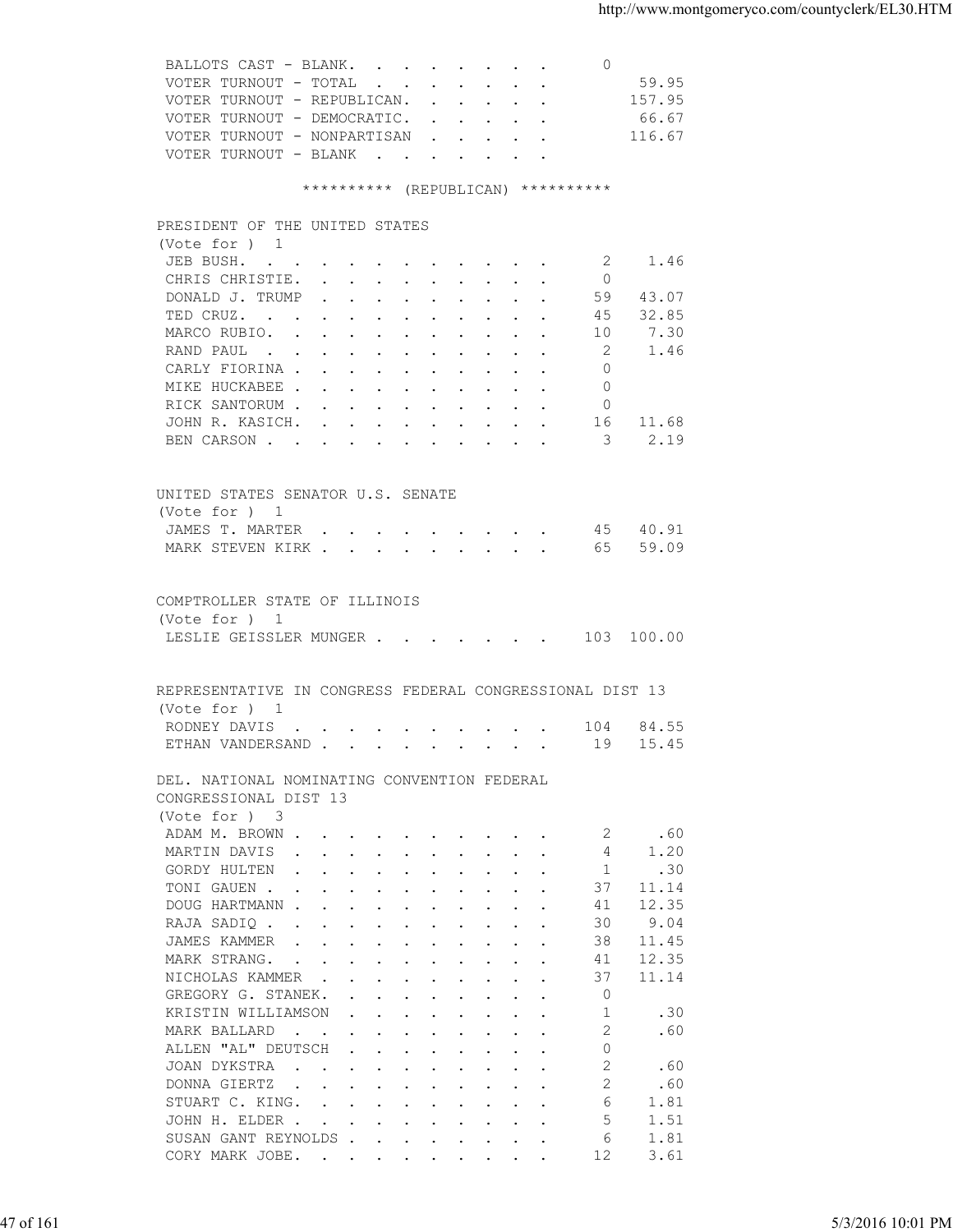| 3.31<br>JOHN J. FARNEY.<br>11<br>FREDERICK FLORETH.<br>3<br>.90<br>1<br>JOHN BAMBENEK<br>.30<br>TIMOTHY V. "TIM" JOHNSON<br>6<br>1.81<br>27<br>ROY HERTEL<br>8.13<br>7<br>2.11<br>MICHAEL McCORMICK.<br>ALT. DEL. NATIONAL NOMINATING CONVENTION FEDERAL<br>CONGRESSIONAL DIST 13<br>(Vote for ) 3<br>HEIDY P. CARRUTHERS<br>.33<br>-1<br>3.30<br>BRUCE KETTELKAMP<br>10<br>JERROLD STOCKS.<br>2<br>.66<br>10.23<br>ROSANNA PULIDO.<br>31<br>13.20<br>KATHY SCATURRO.<br>40<br>30<br>9.90<br>CYRIL STURM.<br>$\mathbf{1}$<br>JON W. RECTOR<br>.33<br>2<br>CATHY RECTOR<br>.66<br>$\mathbf{r}$ , $\mathbf{r}$ , $\mathbf{r}$ , $\mathbf{r}$ , $\mathbf{r}$ , $\mathbf{r}$ , $\mathbf{r}$ , $\mathbf{r}$<br>1<br>.33<br>ERIC BUSSELL<br>32<br>10.56<br>SIDNEY ROHRSCHEIB.<br>12.87<br>STANLEY PRATT<br>39<br>STEVEN BAYES<br>36<br>11.88<br>.33<br>CATHI COWAN.<br>1<br>AMY MAHER<br>0<br>$\circ$<br>DIANA WILLIAMS.<br>7<br>2.31<br>DUSTIN PETERSON<br>JUSTIN SINNER<br>6<br>1.98<br>8<br>2.64<br>SEAN FITZGERREL<br>3<br>.99<br>JERALD F. JACOBS<br>STEPHEN S. HAURY<br>4<br>1.32<br>$\overline{4}$<br>1.32<br>TERRA R. PATIENT<br>2<br>.66<br>BRETT JACKSON<br>4.29<br>SETH M. MCMILLAN<br>13<br>3.63<br>JAMES B. MCGUIRE<br>11<br>6.27<br>MICHAEL P. MURPHY.<br>19<br>REPRESENTATIVE IN THE GENERAL ASSEMBLY STATE<br>REPRESENTATIVE DIST 95<br>(Vote for ) 1<br>DENNIS J. SCOBBIE. 56 42.75<br>CHRISTOPHER M. HICKS. 9 6.87<br>AVERY BOURNE 66 50.38<br>CIRCUIT CLERK MONTGOMERY COUNTY<br>(Vote for ) 1<br>HOLLY LEMONS (CONSTRUITION CONSTRUITION CONSTRUITION CONSTRUITION CONSTRUITION CONSTRUITION CONSTRUITION CONSTRUITION CONSTRUITION CONSTRUITION CONSTRUITION CONSTRUITION CONSTRUITION CONSTRUITION CONSTRUITION CONSTRUITION<br>STATE'S ATTORNEY MONTGOMERY COUNTY<br>(Vote for ) 1<br>ERIK HYAM 89 100.00<br>CORONER MONTGOMERY COUNTY<br>(Vote for ) 1<br>RANDY A. LEETHAM 97 79.51<br>TOBIN GUNN 25 20.49<br>COUNTY BOARD MEMBER # 6<br>48 of 161 |  | KEVIN J. BREHENY<br>3.01<br>10 |                   |
|----------------------------------------------------------------------------------------------------------------------------------------------------------------------------------------------------------------------------------------------------------------------------------------------------------------------------------------------------------------------------------------------------------------------------------------------------------------------------------------------------------------------------------------------------------------------------------------------------------------------------------------------------------------------------------------------------------------------------------------------------------------------------------------------------------------------------------------------------------------------------------------------------------------------------------------------------------------------------------------------------------------------------------------------------------------------------------------------------------------------------------------------------------------------------------------------------------------------------------------------------------------------------------------------------------------------------------------------------------------------------------------------------------------------------------------------------------------------------------------------------------------------------------------------------------------------------------------------------------------------------------------------------------------------------------------------------------------------------------------------------------------------------------------------------------------------------------------------------------------------------------------------------------------------------------------------------------------------|--|--------------------------------|-------------------|
|                                                                                                                                                                                                                                                                                                                                                                                                                                                                                                                                                                                                                                                                                                                                                                                                                                                                                                                                                                                                                                                                                                                                                                                                                                                                                                                                                                                                                                                                                                                                                                                                                                                                                                                                                                                                                                                                                                                                                                      |  |                                |                   |
|                                                                                                                                                                                                                                                                                                                                                                                                                                                                                                                                                                                                                                                                                                                                                                                                                                                                                                                                                                                                                                                                                                                                                                                                                                                                                                                                                                                                                                                                                                                                                                                                                                                                                                                                                                                                                                                                                                                                                                      |  |                                |                   |
|                                                                                                                                                                                                                                                                                                                                                                                                                                                                                                                                                                                                                                                                                                                                                                                                                                                                                                                                                                                                                                                                                                                                                                                                                                                                                                                                                                                                                                                                                                                                                                                                                                                                                                                                                                                                                                                                                                                                                                      |  |                                |                   |
|                                                                                                                                                                                                                                                                                                                                                                                                                                                                                                                                                                                                                                                                                                                                                                                                                                                                                                                                                                                                                                                                                                                                                                                                                                                                                                                                                                                                                                                                                                                                                                                                                                                                                                                                                                                                                                                                                                                                                                      |  |                                |                   |
|                                                                                                                                                                                                                                                                                                                                                                                                                                                                                                                                                                                                                                                                                                                                                                                                                                                                                                                                                                                                                                                                                                                                                                                                                                                                                                                                                                                                                                                                                                                                                                                                                                                                                                                                                                                                                                                                                                                                                                      |  |                                |                   |
|                                                                                                                                                                                                                                                                                                                                                                                                                                                                                                                                                                                                                                                                                                                                                                                                                                                                                                                                                                                                                                                                                                                                                                                                                                                                                                                                                                                                                                                                                                                                                                                                                                                                                                                                                                                                                                                                                                                                                                      |  |                                |                   |
|                                                                                                                                                                                                                                                                                                                                                                                                                                                                                                                                                                                                                                                                                                                                                                                                                                                                                                                                                                                                                                                                                                                                                                                                                                                                                                                                                                                                                                                                                                                                                                                                                                                                                                                                                                                                                                                                                                                                                                      |  |                                |                   |
|                                                                                                                                                                                                                                                                                                                                                                                                                                                                                                                                                                                                                                                                                                                                                                                                                                                                                                                                                                                                                                                                                                                                                                                                                                                                                                                                                                                                                                                                                                                                                                                                                                                                                                                                                                                                                                                                                                                                                                      |  |                                |                   |
|                                                                                                                                                                                                                                                                                                                                                                                                                                                                                                                                                                                                                                                                                                                                                                                                                                                                                                                                                                                                                                                                                                                                                                                                                                                                                                                                                                                                                                                                                                                                                                                                                                                                                                                                                                                                                                                                                                                                                                      |  |                                |                   |
|                                                                                                                                                                                                                                                                                                                                                                                                                                                                                                                                                                                                                                                                                                                                                                                                                                                                                                                                                                                                                                                                                                                                                                                                                                                                                                                                                                                                                                                                                                                                                                                                                                                                                                                                                                                                                                                                                                                                                                      |  |                                |                   |
|                                                                                                                                                                                                                                                                                                                                                                                                                                                                                                                                                                                                                                                                                                                                                                                                                                                                                                                                                                                                                                                                                                                                                                                                                                                                                                                                                                                                                                                                                                                                                                                                                                                                                                                                                                                                                                                                                                                                                                      |  |                                |                   |
|                                                                                                                                                                                                                                                                                                                                                                                                                                                                                                                                                                                                                                                                                                                                                                                                                                                                                                                                                                                                                                                                                                                                                                                                                                                                                                                                                                                                                                                                                                                                                                                                                                                                                                                                                                                                                                                                                                                                                                      |  |                                |                   |
|                                                                                                                                                                                                                                                                                                                                                                                                                                                                                                                                                                                                                                                                                                                                                                                                                                                                                                                                                                                                                                                                                                                                                                                                                                                                                                                                                                                                                                                                                                                                                                                                                                                                                                                                                                                                                                                                                                                                                                      |  |                                |                   |
|                                                                                                                                                                                                                                                                                                                                                                                                                                                                                                                                                                                                                                                                                                                                                                                                                                                                                                                                                                                                                                                                                                                                                                                                                                                                                                                                                                                                                                                                                                                                                                                                                                                                                                                                                                                                                                                                                                                                                                      |  |                                |                   |
|                                                                                                                                                                                                                                                                                                                                                                                                                                                                                                                                                                                                                                                                                                                                                                                                                                                                                                                                                                                                                                                                                                                                                                                                                                                                                                                                                                                                                                                                                                                                                                                                                                                                                                                                                                                                                                                                                                                                                                      |  |                                |                   |
|                                                                                                                                                                                                                                                                                                                                                                                                                                                                                                                                                                                                                                                                                                                                                                                                                                                                                                                                                                                                                                                                                                                                                                                                                                                                                                                                                                                                                                                                                                                                                                                                                                                                                                                                                                                                                                                                                                                                                                      |  |                                |                   |
|                                                                                                                                                                                                                                                                                                                                                                                                                                                                                                                                                                                                                                                                                                                                                                                                                                                                                                                                                                                                                                                                                                                                                                                                                                                                                                                                                                                                                                                                                                                                                                                                                                                                                                                                                                                                                                                                                                                                                                      |  |                                |                   |
|                                                                                                                                                                                                                                                                                                                                                                                                                                                                                                                                                                                                                                                                                                                                                                                                                                                                                                                                                                                                                                                                                                                                                                                                                                                                                                                                                                                                                                                                                                                                                                                                                                                                                                                                                                                                                                                                                                                                                                      |  |                                |                   |
|                                                                                                                                                                                                                                                                                                                                                                                                                                                                                                                                                                                                                                                                                                                                                                                                                                                                                                                                                                                                                                                                                                                                                                                                                                                                                                                                                                                                                                                                                                                                                                                                                                                                                                                                                                                                                                                                                                                                                                      |  |                                |                   |
|                                                                                                                                                                                                                                                                                                                                                                                                                                                                                                                                                                                                                                                                                                                                                                                                                                                                                                                                                                                                                                                                                                                                                                                                                                                                                                                                                                                                                                                                                                                                                                                                                                                                                                                                                                                                                                                                                                                                                                      |  |                                |                   |
|                                                                                                                                                                                                                                                                                                                                                                                                                                                                                                                                                                                                                                                                                                                                                                                                                                                                                                                                                                                                                                                                                                                                                                                                                                                                                                                                                                                                                                                                                                                                                                                                                                                                                                                                                                                                                                                                                                                                                                      |  |                                |                   |
|                                                                                                                                                                                                                                                                                                                                                                                                                                                                                                                                                                                                                                                                                                                                                                                                                                                                                                                                                                                                                                                                                                                                                                                                                                                                                                                                                                                                                                                                                                                                                                                                                                                                                                                                                                                                                                                                                                                                                                      |  |                                |                   |
|                                                                                                                                                                                                                                                                                                                                                                                                                                                                                                                                                                                                                                                                                                                                                                                                                                                                                                                                                                                                                                                                                                                                                                                                                                                                                                                                                                                                                                                                                                                                                                                                                                                                                                                                                                                                                                                                                                                                                                      |  |                                |                   |
|                                                                                                                                                                                                                                                                                                                                                                                                                                                                                                                                                                                                                                                                                                                                                                                                                                                                                                                                                                                                                                                                                                                                                                                                                                                                                                                                                                                                                                                                                                                                                                                                                                                                                                                                                                                                                                                                                                                                                                      |  |                                |                   |
|                                                                                                                                                                                                                                                                                                                                                                                                                                                                                                                                                                                                                                                                                                                                                                                                                                                                                                                                                                                                                                                                                                                                                                                                                                                                                                                                                                                                                                                                                                                                                                                                                                                                                                                                                                                                                                                                                                                                                                      |  |                                |                   |
|                                                                                                                                                                                                                                                                                                                                                                                                                                                                                                                                                                                                                                                                                                                                                                                                                                                                                                                                                                                                                                                                                                                                                                                                                                                                                                                                                                                                                                                                                                                                                                                                                                                                                                                                                                                                                                                                                                                                                                      |  |                                |                   |
|                                                                                                                                                                                                                                                                                                                                                                                                                                                                                                                                                                                                                                                                                                                                                                                                                                                                                                                                                                                                                                                                                                                                                                                                                                                                                                                                                                                                                                                                                                                                                                                                                                                                                                                                                                                                                                                                                                                                                                      |  |                                |                   |
|                                                                                                                                                                                                                                                                                                                                                                                                                                                                                                                                                                                                                                                                                                                                                                                                                                                                                                                                                                                                                                                                                                                                                                                                                                                                                                                                                                                                                                                                                                                                                                                                                                                                                                                                                                                                                                                                                                                                                                      |  |                                |                   |
|                                                                                                                                                                                                                                                                                                                                                                                                                                                                                                                                                                                                                                                                                                                                                                                                                                                                                                                                                                                                                                                                                                                                                                                                                                                                                                                                                                                                                                                                                                                                                                                                                                                                                                                                                                                                                                                                                                                                                                      |  |                                |                   |
|                                                                                                                                                                                                                                                                                                                                                                                                                                                                                                                                                                                                                                                                                                                                                                                                                                                                                                                                                                                                                                                                                                                                                                                                                                                                                                                                                                                                                                                                                                                                                                                                                                                                                                                                                                                                                                                                                                                                                                      |  |                                |                   |
|                                                                                                                                                                                                                                                                                                                                                                                                                                                                                                                                                                                                                                                                                                                                                                                                                                                                                                                                                                                                                                                                                                                                                                                                                                                                                                                                                                                                                                                                                                                                                                                                                                                                                                                                                                                                                                                                                                                                                                      |  |                                |                   |
|                                                                                                                                                                                                                                                                                                                                                                                                                                                                                                                                                                                                                                                                                                                                                                                                                                                                                                                                                                                                                                                                                                                                                                                                                                                                                                                                                                                                                                                                                                                                                                                                                                                                                                                                                                                                                                                                                                                                                                      |  |                                |                   |
|                                                                                                                                                                                                                                                                                                                                                                                                                                                                                                                                                                                                                                                                                                                                                                                                                                                                                                                                                                                                                                                                                                                                                                                                                                                                                                                                                                                                                                                                                                                                                                                                                                                                                                                                                                                                                                                                                                                                                                      |  |                                |                   |
|                                                                                                                                                                                                                                                                                                                                                                                                                                                                                                                                                                                                                                                                                                                                                                                                                                                                                                                                                                                                                                                                                                                                                                                                                                                                                                                                                                                                                                                                                                                                                                                                                                                                                                                                                                                                                                                                                                                                                                      |  |                                |                   |
|                                                                                                                                                                                                                                                                                                                                                                                                                                                                                                                                                                                                                                                                                                                                                                                                                                                                                                                                                                                                                                                                                                                                                                                                                                                                                                                                                                                                                                                                                                                                                                                                                                                                                                                                                                                                                                                                                                                                                                      |  |                                |                   |
|                                                                                                                                                                                                                                                                                                                                                                                                                                                                                                                                                                                                                                                                                                                                                                                                                                                                                                                                                                                                                                                                                                                                                                                                                                                                                                                                                                                                                                                                                                                                                                                                                                                                                                                                                                                                                                                                                                                                                                      |  |                                |                   |
|                                                                                                                                                                                                                                                                                                                                                                                                                                                                                                                                                                                                                                                                                                                                                                                                                                                                                                                                                                                                                                                                                                                                                                                                                                                                                                                                                                                                                                                                                                                                                                                                                                                                                                                                                                                                                                                                                                                                                                      |  |                                |                   |
|                                                                                                                                                                                                                                                                                                                                                                                                                                                                                                                                                                                                                                                                                                                                                                                                                                                                                                                                                                                                                                                                                                                                                                                                                                                                                                                                                                                                                                                                                                                                                                                                                                                                                                                                                                                                                                                                                                                                                                      |  |                                |                   |
|                                                                                                                                                                                                                                                                                                                                                                                                                                                                                                                                                                                                                                                                                                                                                                                                                                                                                                                                                                                                                                                                                                                                                                                                                                                                                                                                                                                                                                                                                                                                                                                                                                                                                                                                                                                                                                                                                                                                                                      |  |                                |                   |
|                                                                                                                                                                                                                                                                                                                                                                                                                                                                                                                                                                                                                                                                                                                                                                                                                                                                                                                                                                                                                                                                                                                                                                                                                                                                                                                                                                                                                                                                                                                                                                                                                                                                                                                                                                                                                                                                                                                                                                      |  |                                |                   |
|                                                                                                                                                                                                                                                                                                                                                                                                                                                                                                                                                                                                                                                                                                                                                                                                                                                                                                                                                                                                                                                                                                                                                                                                                                                                                                                                                                                                                                                                                                                                                                                                                                                                                                                                                                                                                                                                                                                                                                      |  |                                |                   |
|                                                                                                                                                                                                                                                                                                                                                                                                                                                                                                                                                                                                                                                                                                                                                                                                                                                                                                                                                                                                                                                                                                                                                                                                                                                                                                                                                                                                                                                                                                                                                                                                                                                                                                                                                                                                                                                                                                                                                                      |  |                                |                   |
|                                                                                                                                                                                                                                                                                                                                                                                                                                                                                                                                                                                                                                                                                                                                                                                                                                                                                                                                                                                                                                                                                                                                                                                                                                                                                                                                                                                                                                                                                                                                                                                                                                                                                                                                                                                                                                                                                                                                                                      |  |                                |                   |
|                                                                                                                                                                                                                                                                                                                                                                                                                                                                                                                                                                                                                                                                                                                                                                                                                                                                                                                                                                                                                                                                                                                                                                                                                                                                                                                                                                                                                                                                                                                                                                                                                                                                                                                                                                                                                                                                                                                                                                      |  |                                |                   |
|                                                                                                                                                                                                                                                                                                                                                                                                                                                                                                                                                                                                                                                                                                                                                                                                                                                                                                                                                                                                                                                                                                                                                                                                                                                                                                                                                                                                                                                                                                                                                                                                                                                                                                                                                                                                                                                                                                                                                                      |  |                                |                   |
|                                                                                                                                                                                                                                                                                                                                                                                                                                                                                                                                                                                                                                                                                                                                                                                                                                                                                                                                                                                                                                                                                                                                                                                                                                                                                                                                                                                                                                                                                                                                                                                                                                                                                                                                                                                                                                                                                                                                                                      |  |                                |                   |
|                                                                                                                                                                                                                                                                                                                                                                                                                                                                                                                                                                                                                                                                                                                                                                                                                                                                                                                                                                                                                                                                                                                                                                                                                                                                                                                                                                                                                                                                                                                                                                                                                                                                                                                                                                                                                                                                                                                                                                      |  |                                |                   |
|                                                                                                                                                                                                                                                                                                                                                                                                                                                                                                                                                                                                                                                                                                                                                                                                                                                                                                                                                                                                                                                                                                                                                                                                                                                                                                                                                                                                                                                                                                                                                                                                                                                                                                                                                                                                                                                                                                                                                                      |  |                                |                   |
|                                                                                                                                                                                                                                                                                                                                                                                                                                                                                                                                                                                                                                                                                                                                                                                                                                                                                                                                                                                                                                                                                                                                                                                                                                                                                                                                                                                                                                                                                                                                                                                                                                                                                                                                                                                                                                                                                                                                                                      |  |                                |                   |
|                                                                                                                                                                                                                                                                                                                                                                                                                                                                                                                                                                                                                                                                                                                                                                                                                                                                                                                                                                                                                                                                                                                                                                                                                                                                                                                                                                                                                                                                                                                                                                                                                                                                                                                                                                                                                                                                                                                                                                      |  |                                |                   |
|                                                                                                                                                                                                                                                                                                                                                                                                                                                                                                                                                                                                                                                                                                                                                                                                                                                                                                                                                                                                                                                                                                                                                                                                                                                                                                                                                                                                                                                                                                                                                                                                                                                                                                                                                                                                                                                                                                                                                                      |  |                                |                   |
|                                                                                                                                                                                                                                                                                                                                                                                                                                                                                                                                                                                                                                                                                                                                                                                                                                                                                                                                                                                                                                                                                                                                                                                                                                                                                                                                                                                                                                                                                                                                                                                                                                                                                                                                                                                                                                                                                                                                                                      |  |                                |                   |
|                                                                                                                                                                                                                                                                                                                                                                                                                                                                                                                                                                                                                                                                                                                                                                                                                                                                                                                                                                                                                                                                                                                                                                                                                                                                                                                                                                                                                                                                                                                                                                                                                                                                                                                                                                                                                                                                                                                                                                      |  |                                |                   |
|                                                                                                                                                                                                                                                                                                                                                                                                                                                                                                                                                                                                                                                                                                                                                                                                                                                                                                                                                                                                                                                                                                                                                                                                                                                                                                                                                                                                                                                                                                                                                                                                                                                                                                                                                                                                                                                                                                                                                                      |  |                                |                   |
|                                                                                                                                                                                                                                                                                                                                                                                                                                                                                                                                                                                                                                                                                                                                                                                                                                                                                                                                                                                                                                                                                                                                                                                                                                                                                                                                                                                                                                                                                                                                                                                                                                                                                                                                                                                                                                                                                                                                                                      |  |                                |                   |
|                                                                                                                                                                                                                                                                                                                                                                                                                                                                                                                                                                                                                                                                                                                                                                                                                                                                                                                                                                                                                                                                                                                                                                                                                                                                                                                                                                                                                                                                                                                                                                                                                                                                                                                                                                                                                                                                                                                                                                      |  |                                |                   |
|                                                                                                                                                                                                                                                                                                                                                                                                                                                                                                                                                                                                                                                                                                                                                                                                                                                                                                                                                                                                                                                                                                                                                                                                                                                                                                                                                                                                                                                                                                                                                                                                                                                                                                                                                                                                                                                                                                                                                                      |  |                                |                   |
|                                                                                                                                                                                                                                                                                                                                                                                                                                                                                                                                                                                                                                                                                                                                                                                                                                                                                                                                                                                                                                                                                                                                                                                                                                                                                                                                                                                                                                                                                                                                                                                                                                                                                                                                                                                                                                                                                                                                                                      |  |                                |                   |
|                                                                                                                                                                                                                                                                                                                                                                                                                                                                                                                                                                                                                                                                                                                                                                                                                                                                                                                                                                                                                                                                                                                                                                                                                                                                                                                                                                                                                                                                                                                                                                                                                                                                                                                                                                                                                                                                                                                                                                      |  |                                |                   |
|                                                                                                                                                                                                                                                                                                                                                                                                                                                                                                                                                                                                                                                                                                                                                                                                                                                                                                                                                                                                                                                                                                                                                                                                                                                                                                                                                                                                                                                                                                                                                                                                                                                                                                                                                                                                                                                                                                                                                                      |  |                                |                   |
|                                                                                                                                                                                                                                                                                                                                                                                                                                                                                                                                                                                                                                                                                                                                                                                                                                                                                                                                                                                                                                                                                                                                                                                                                                                                                                                                                                                                                                                                                                                                                                                                                                                                                                                                                                                                                                                                                                                                                                      |  |                                | 5/3/2016 10:01 PM |
|                                                                                                                                                                                                                                                                                                                                                                                                                                                                                                                                                                                                                                                                                                                                                                                                                                                                                                                                                                                                                                                                                                                                                                                                                                                                                                                                                                                                                                                                                                                                                                                                                                                                                                                                                                                                                                                                                                                                                                      |  |                                |                   |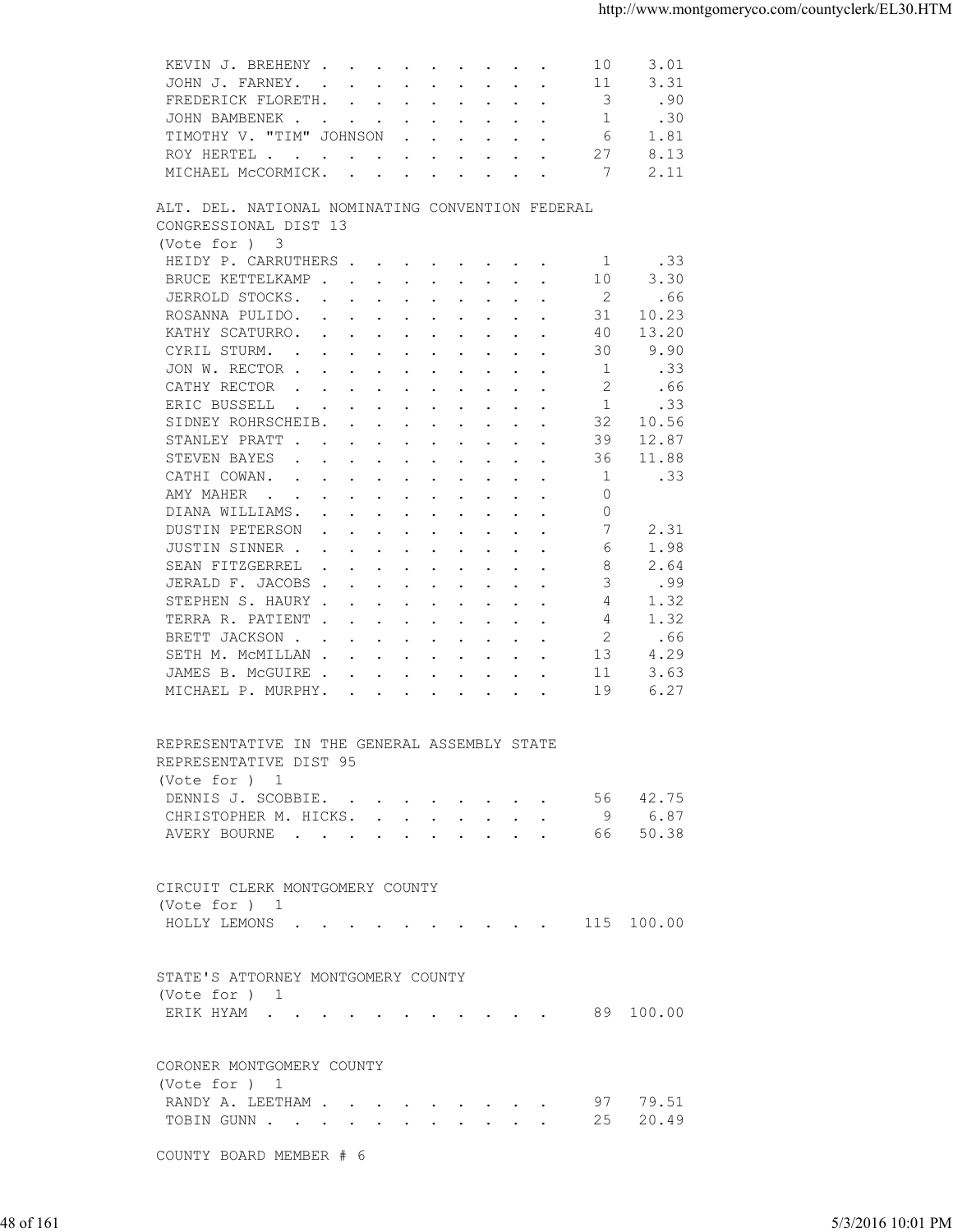(Vote for ) 1 ROY L. HERTEL . . . . . . . . . . 116 100.00 JUDGE OF THE APPELLATE COURT APPELLATE JUDICIAL DISTRICT 5 (Vote for ) 1 JOHN B. BARBERIS, JR. . . . . . . . 91 100.00 JUDGE OF THE APPELLATE COURT APPELLATE JUDICIAL DISTRICT 5 (Vote for ) 1 JAMES R. "RANDY" MOORE . . . . . . . 96 100.00 PRECINCT COMMITTEEMAN HILLSBORO 2 (Vote for ) 1 DARYL HODGES . . . . . . . . . . 108 100.00 \*\*\*\*\*\*\*\*\*\* (DEMOCRATIC) \*\*\*\*\*\*\*\*\*\* PRESIDENT OF THE UNITED STATES (Vote for ) 1 HILLARY CLINTON . . . . . . . . . 32 52.46 WILLIE L. WILSON . . . . . . . . . 0 MARTIN J. O'MALLEY . . . . . . . . 0 ROQUE "ROCKY" DE LA FUENTE. . . . . . 0<br>LARRY (LAWRENCE) COHEN . . . . . . . 1 1.64 LARRY (LAWRENCE) COHEN . . . . . . . 1 1.64<br>BERNIE SANDERS. . . . . . . . . . 28 45.90 BERNIE SANDERS. . . . . . . . . . 28<br>WRITE-IN. . . . . . . . . . . . . . . . 0 WRITE-IN. . . . . . . . . . . . UNITED STATES SENATOR U.S. SENATE (Vote for ) 1 ANDREA ZOPP. . . . . . . . . . . 12 21.82<br>TAMMY DUCKWORTH . . . . . . . . . 38 69.09 TAMMY DUCKWORTH . . . . . . . . . . NAPOLEON HARRIS . . . . . . . . . . 5 9.09 COMPTROLLER STATE OF ILLINOIS (Vote for ) 1 SUSANA MENDOZA. . . . . . . . . . 50 100.00 REPRESENTATIVE IN CONGRESS FEDERAL CONGRESSIONAL DIST 13 (Vote for ) 1 MARK D. WICKLUND . . . . . . . . . . 47 100.00 DEL. NATIONAL NOMINATING CONVENTION FEDERAL CONGRESSIONAL DIST 13 (Vote for ) 5 ANDY MANAR . . . . . . . . . . . . 36 17.06 CINDA KLICKNA . . . . . . . . . . 19 9.00 MICHAEL G. MATEJKA . . . . . . . . 15 7.11<br>DORIS JEAN TURNER. . . . . . . . . 17 8.06 DORIS JEAN TURNER. . . . . . . . . . 17 8.06<br>RICK TERVEN. . . . . . . . . . . 17 8.06 RICK TERVEN. . . . . . . . . . . 17 JAROD HITCHINGS . . . . . . . . . . 6 2.84<br>NAOMI D. JAKOBSSON . . . . . . . . 18 8.53 NAOMI D. JAKOBSSON . . . . . . . . AARON AMMONS . . . . . . . . . . . 18 8.53 MATTHEW PASQUINI . . . . . . . . . 15 7.11 49 of 161 5/3/2016 10:01 PM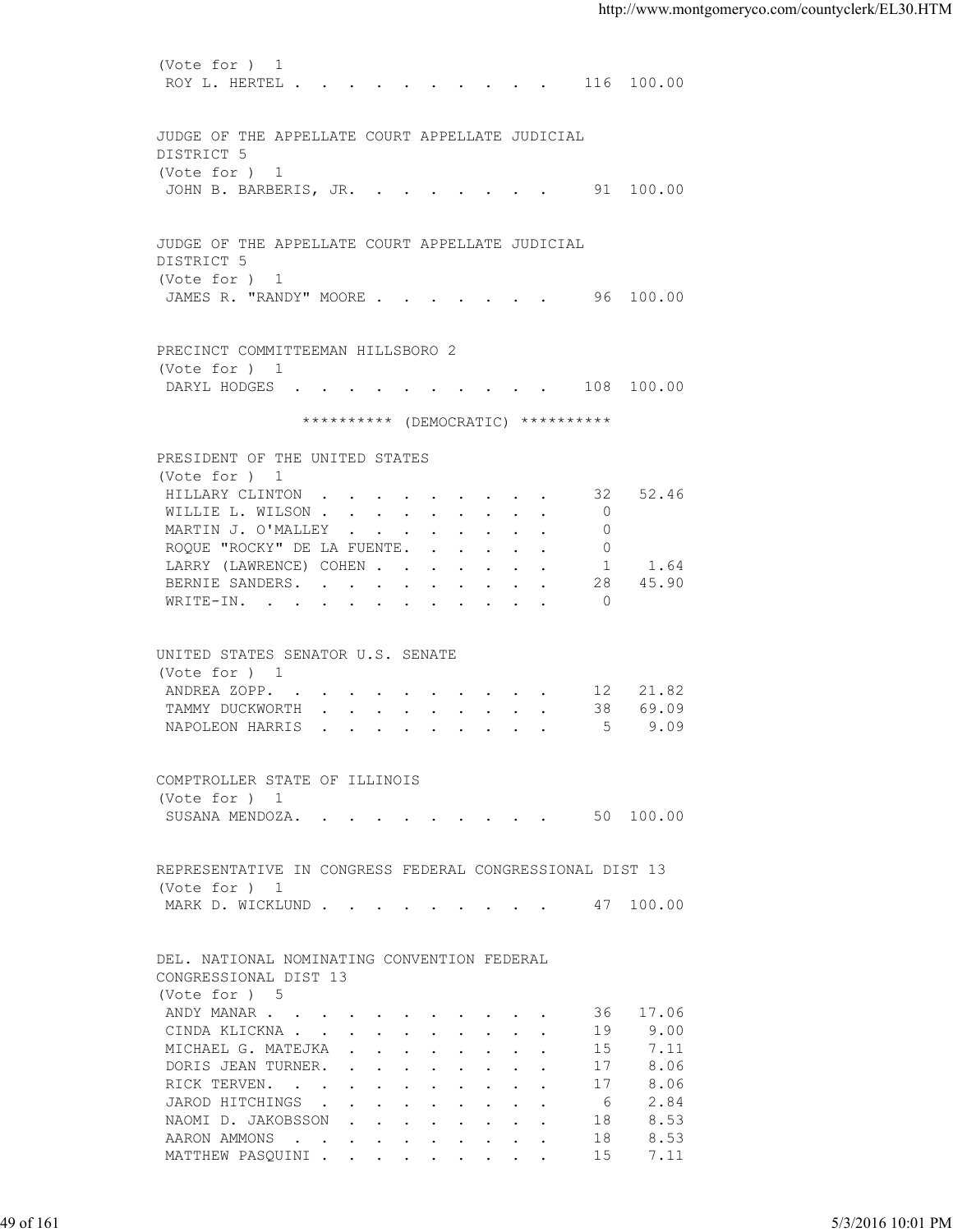| MARCEY GOLDSTEIN<br>15<br>7.11                                                                        |                   |
|-------------------------------------------------------------------------------------------------------|-------------------|
|                                                                                                       |                   |
| REPRESENTATIVE IN THE GENERAL ASSEMBLY STATE<br>REPRESENTATIVE DIST 95<br>(Vote for ) 1               |                   |
| MIKE MATHIS. 50 100.00                                                                                |                   |
| CIRCUIT CLERK MONTGOMERY COUNTY<br>(Vote for ) 1                                                      |                   |
| NO CANDIDATE FILED 0                                                                                  |                   |
| STATE'S ATTORNEY MONTGOMERY COUNTY<br>(Vote for ) 1<br>CHRIS MATOUSH 47 100.00                        |                   |
| CORONER MONTGOMERY COUNTY<br>(Vote for ) 1                                                            |                   |
| BARBARA A. SCHMEDEKE. 44 100.00                                                                       |                   |
| COUNTY BOARD MEMBER # 6<br>(Vote for ) 1                                                              |                   |
| NO CANDIDATE FILED 0                                                                                  |                   |
| JUDGE OF THE APPELLATE COURT APPELLATE JUDICIAL<br>DISTRICT 5                                         |                   |
| (Vote for ) 1<br>BRAD K. BLEYER. 43 100.00                                                            |                   |
| JUDGE OF THE APPELLATE COURT APPELLATE JUDICIAL<br>DISTRICT 5                                         |                   |
| (Vote for $)$ 1<br>JO BETH WEBER 44 100.00                                                            |                   |
| PRECINCT COMMITTEEMAN HILLSBORO 2<br>(Vote for ) 1                                                    |                   |
| PAUL SELLERS 49 100.00                                                                                |                   |
| ********** (NONPARTISAN) **********                                                                   |                   |
| HILLSBORO HIGH SCHOOL QUESTION HILLSBORO CUSD 3<br>(Vote for ) 1<br>YES 77 35.00                      |                   |
| NO. 143 65.00<br>PRECINCT REPORT<br>MONTGOMERY COUNTY, ILLINOIS                                       |                   |
| RUN DATE: 03/21/16 2016 GENERAL PRIMARY ELECTION<br>RUN TIME:09:18 AM<br>MARCH 15, 2016<br>STATISTICS |                   |
| 0803 HILLSBORO 3<br>VOTES PERCENT                                                                     |                   |
| REGISTERED VOTERS - TOTAL 680                                                                         |                   |
|                                                                                                       |                   |
| 50 of 161                                                                                             | 5/3/2016 10:01 PM |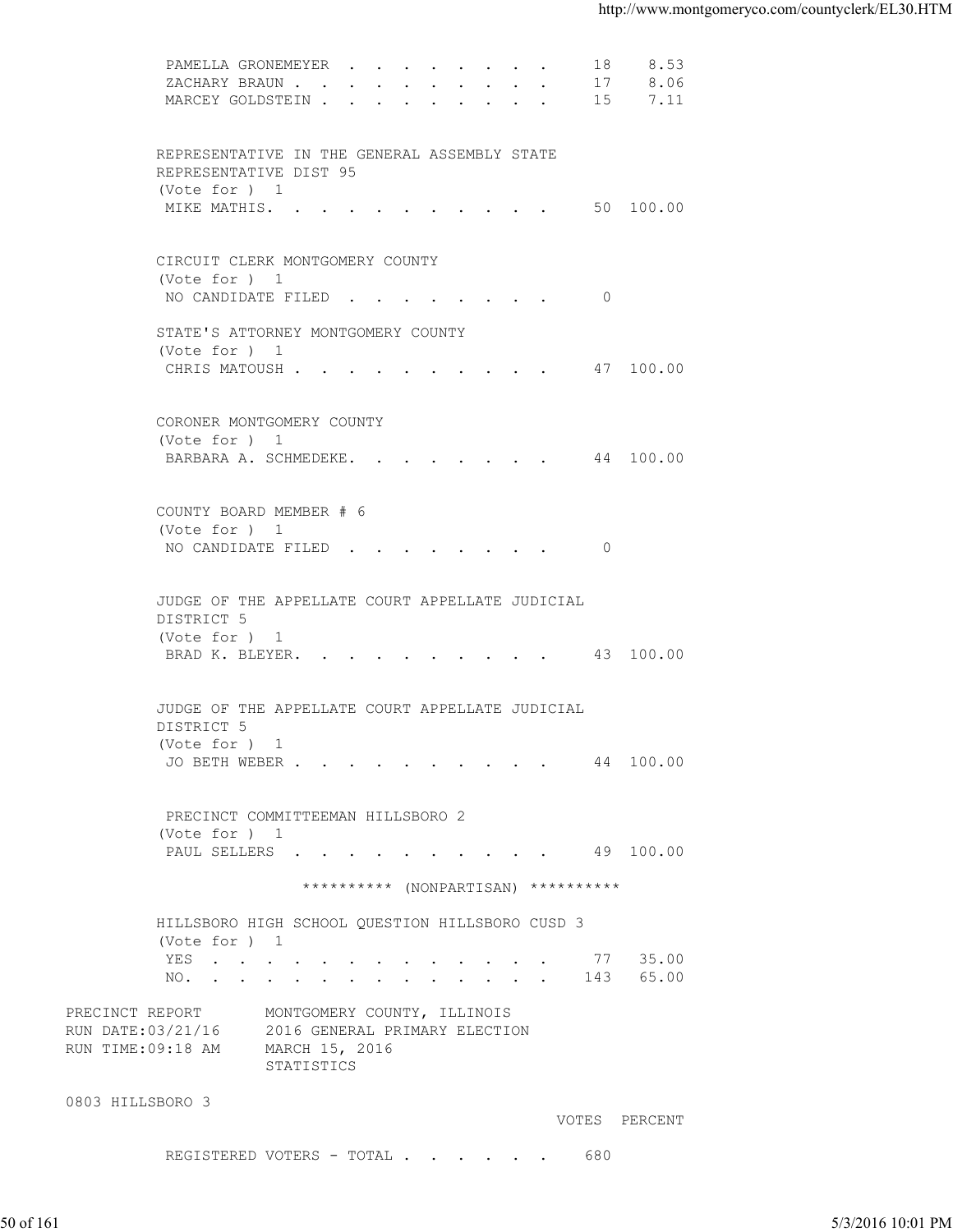| REGISTERED VOTERS - REPUBLICAN 203                                                                                           |  |  |                                                     | 29.85  |  |
|------------------------------------------------------------------------------------------------------------------------------|--|--|-----------------------------------------------------|--------|--|
| REGISTERED VOTERS - DEMOCRATIC 154                                                                                           |  |  |                                                     | 22.65  |  |
| REGISTERED VOTERS - NONPARTISAN 55                                                                                           |  |  |                                                     | 8.09   |  |
| BALLOTS CAST - TOTAL.                                                                                                        |  |  | 453                                                 |        |  |
| BALLOTS CAST - REPUBLICAN                                                                                                    |  |  | 263                                                 | 58.06  |  |
| BALLOTS CAST - DEMOCRATIC                                                                                                    |  |  | 133                                                 | 29.36  |  |
| BALLOTS CAST - NONPARTISAN. 57                                                                                               |  |  |                                                     | 12.58  |  |
| BALLOTS CAST - BLANK.                                                                                                        |  |  | $\mathbf{1}$                                        | .22    |  |
| VOTER TURNOUT - TOTAL 66.62                                                                                                  |  |  |                                                     |        |  |
|                                                                                                                              |  |  |                                                     |        |  |
| VOTER TURNOUT - REPUBLICAN.                                                                                                  |  |  |                                                     | 129.56 |  |
| VOTER TURNOUT - DEMOCRATIC. 86.36                                                                                            |  |  |                                                     |        |  |
| VOTER TURNOUT - NONPARTISAN                                                                                                  |  |  |                                                     | 103.64 |  |
| VOTER TURNOUT - BLANK 15                                                                                                     |  |  |                                                     |        |  |
| ********** (REPUBLICAN) **********<br>PRESIDENT OF THE UNITED STATES                                                         |  |  |                                                     |        |  |
| (Vote for ) 1                                                                                                                |  |  |                                                     |        |  |
| JEB BUSH.                                                                                                                    |  |  | 0                                                   |        |  |
| CHRIS CHRISTIE.                                                                                                              |  |  | 0                                                   |        |  |
| DONALD J. TRUMP                                                                                                              |  |  | $\cdot$ $\cdot$ $\cdot$ $\cdot$ $\cdot$ $\cdot$ 107 | 41.31  |  |
| TED CRUZ. 86                                                                                                                 |  |  |                                                     | 33.20  |  |
| MARCO RUBIO. 21                                                                                                              |  |  |                                                     | 8.11   |  |
| RAND PAUL<br>the contract of the contract of the contract of the contract of the contract of the contract of the contract of |  |  | $\mathbf{1}$                                        | .39    |  |
| CARLY FIORINA                                                                                                                |  |  | $\mathbf{1}$                                        | .39    |  |
|                                                                                                                              |  |  |                                                     |        |  |

|           | (Vote for $)$ 1                                                                                                                                   |                   |
|-----------|---------------------------------------------------------------------------------------------------------------------------------------------------|-------------------|
|           | $\overline{0}$<br>JEB BUSH.                                                                                                                       |                   |
|           | CHRIS CHRISTIE.<br>$\circ$                                                                                                                        |                   |
|           | DONALD J. TRUMP<br>107 41.31                                                                                                                      |                   |
|           | TED CRUZ.<br>33.20<br>86                                                                                                                          |                   |
|           | MARCO RUBIO.<br>8.11<br>21                                                                                                                        |                   |
|           |                                                                                                                                                   |                   |
|           | 1<br>.39<br>RAND PAUL                                                                                                                             |                   |
|           | CARLY FIORINA<br>$\overline{1}$<br>.39                                                                                                            |                   |
|           | 1<br>MIKE HUCKABEE<br>.39                                                                                                                         |                   |
|           | RICK SANTORUM<br>$\Omega$                                                                                                                         |                   |
|           | JOHN R. KASICH.<br>39 15.06                                                                                                                       |                   |
|           | BEN CARSON 3<br>1.16                                                                                                                              |                   |
|           |                                                                                                                                                   |                   |
|           | UNITED STATES SENATOR U.S. SENATE                                                                                                                 |                   |
|           | (Vote for ) 1                                                                                                                                     |                   |
|           | JAMES T. MARTER 72 33.64                                                                                                                          |                   |
|           | MARK STEVEN KIRK 142<br>66.36                                                                                                                     |                   |
|           |                                                                                                                                                   |                   |
|           |                                                                                                                                                   |                   |
|           | COMPTROLLER STATE OF ILLINOIS                                                                                                                     |                   |
|           | (Vote for ) 1                                                                                                                                     |                   |
|           | LESLIE GEISSLER MUNGER 179 100.00                                                                                                                 |                   |
|           |                                                                                                                                                   |                   |
|           |                                                                                                                                                   |                   |
|           | REPRESENTATIVE IN CONGRESS FEDERAL CONGRESSIONAL DIST 13                                                                                          |                   |
|           | (Vote for ) 1                                                                                                                                     |                   |
|           | RODNEY DAVIS 188 80.34                                                                                                                            |                   |
|           | ETHAN VANDERSAND 46 19.66                                                                                                                         |                   |
|           |                                                                                                                                                   |                   |
|           | DEL. NATIONAL NOMINATING CONVENTION FEDERAL                                                                                                       |                   |
|           | CONGRESSIONAL DIST 13                                                                                                                             |                   |
|           | (Vote for ) 3                                                                                                                                     |                   |
|           | ADAM M. BROWN<br>3.49                                                                                                                             |                   |
|           | $\mathcal{S}$<br>MARTIN DAVIS<br>.49                                                                                                              |                   |
|           | $\overline{4}$<br>GORDY HULTEN<br>.65                                                                                                             |                   |
|           | TONI GAUEN<br>77 12.56                                                                                                                            |                   |
|           | 77<br>12.56<br>DOUG HARTMANN                                                                                                                      |                   |
|           | 9.95<br>61<br>RAJA SADIQ                                                                                                                          |                   |
|           | 9.46<br>JAMES KAMMER<br>58                                                                                                                        |                   |
|           | 10.77<br>MARK STRANG.<br>66<br>the contract of the contract of the contract of the contract of the contract of the contract of the contract of    |                   |
|           | 8.97<br>NICHOLAS KAMMER<br>55                                                                                                                     |                   |
|           | GREGORY G. STANEK.<br>1<br>.16                                                                                                                    |                   |
|           | KRISTIN WILLIAMSON<br>.82<br>5<br>the contract of the contract of the contract of the contract of the contract of the contract of the contract of |                   |
|           | MARK BALLARD<br>.16<br>-1.                                                                                                                        |                   |
|           |                                                                                                                                                   |                   |
|           |                                                                                                                                                   |                   |
|           |                                                                                                                                                   |                   |
| 51 of 161 |                                                                                                                                                   | 5/3/2016 10:01 PM |
|           |                                                                                                                                                   |                   |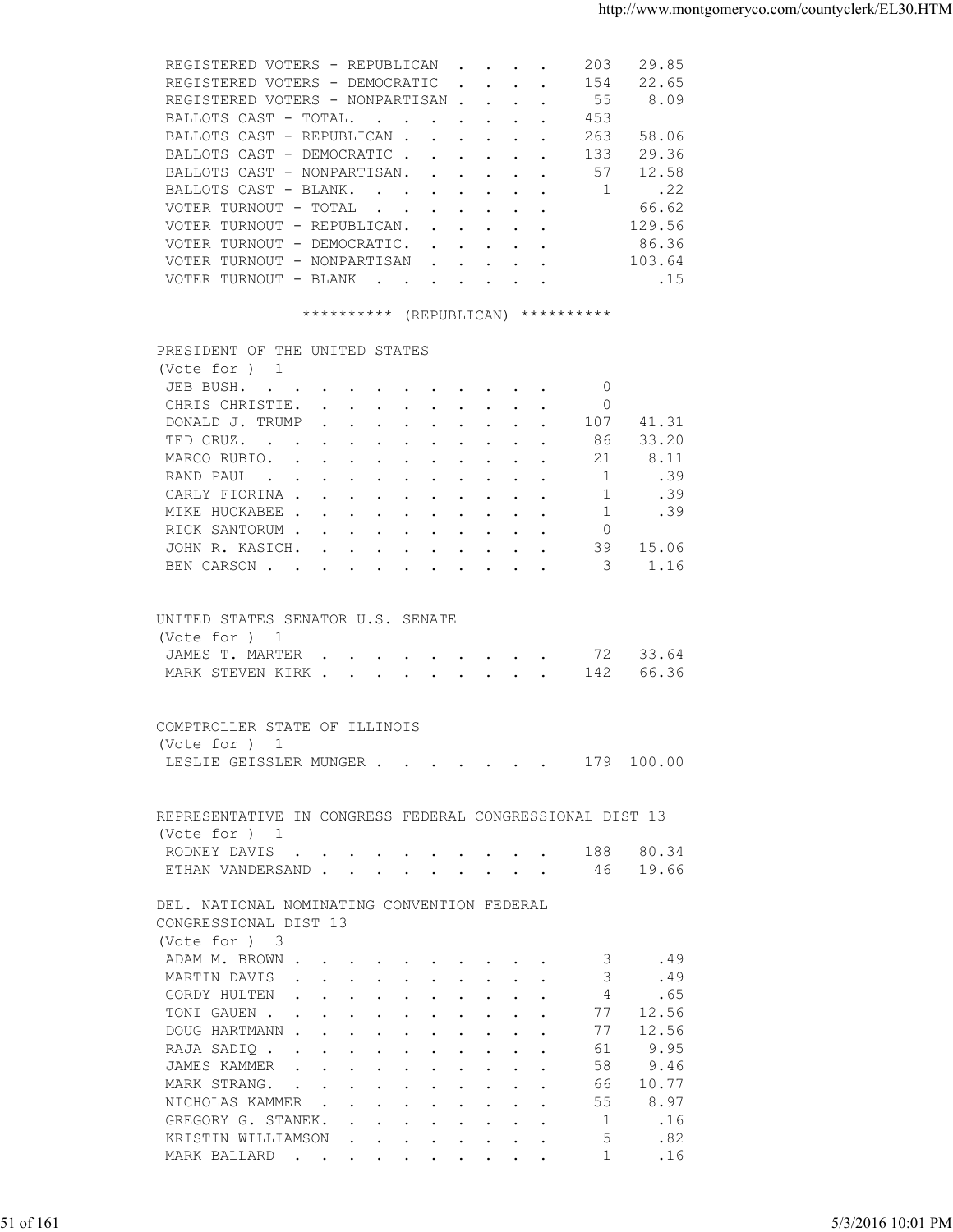| $\circ$<br>JOAN DYKSTRA<br>$\sim$ $\sim$<br>$\mathbf{r}$ , and $\mathbf{r}$ , and $\mathbf{r}$ , and $\mathbf{r}$ , and $\mathbf{r}$<br>$\circ$<br>DONNA GIERTZ<br>$\mathbf{r}$ , and $\mathbf{r}$ , and $\mathbf{r}$ , and $\mathbf{r}$ , and $\mathbf{r}$<br>3<br>.49<br>STUART C. KING.<br>5<br>.82<br>JOHN H. ELDER<br>2<br>.33<br>SUSAN GANT REYNOLDS<br>25<br>4.08<br>CORY MARK JOBE.<br>4.24<br>KEVIN J. BREHENY<br>26<br>$\mathbf{r}$ , $\mathbf{r}$ , $\mathbf{r}$ , $\mathbf{r}$ , $\mathbf{r}$<br>4.24<br>26<br>JOHN J. FARNEY.<br>7<br>1.14<br>FREDERICK FLORETH.<br>$\mathbf{r}$ , $\mathbf{r}$ , $\mathbf{r}$ , $\mathbf{r}$ , $\mathbf{r}$ , $\mathbf{r}$ , $\mathbf{r}$<br>JOHN BAMBENEK.<br>1<br>.16<br>$\mathbf{r}$ , $\mathbf{r}$ , $\mathbf{r}$ , $\mathbf{r}$ , $\mathbf{r}$<br>TIMOTHY V. "TIM" JOHNSON<br>2.28<br>14<br>$\mathbf{r}$ . The set of the set of the set of the set of the set of the set of the set of the set of the set of the set of the set of the set of the set of the set of the set of the set of the set of the set of the set of t<br>79<br>ROY HERTEL .<br>12.89<br>the contract of the contract of the contract of the contract of the contract of the contract of the contract of<br>2.28<br>MICHAEL MCCORMICK.<br>14<br>ALT. DEL. NATIONAL NOMINATING CONVENTION FEDERAL<br>CONGRESSIONAL DIST 13<br>(Vote for ) 3<br>HEIDY P. CARRUTHERS<br>.72<br>4<br>2.17<br>BRUCE KETTELKAMP.<br>12<br>$\sim$ $\sim$<br>$\mathbf{r}$ , $\mathbf{r}$ , $\mathbf{r}$<br>$\cdot$ $\cdot$<br>JERROLD STOCKS.<br>$\mathbf{1}$<br>.18<br>$\mathbf{r}$ , $\mathbf{r}$ , $\mathbf{r}$ , $\mathbf{r}$ , $\mathbf{r}$ , $\mathbf{r}$ , $\mathbf{r}$<br>ROSANNA PULIDO.<br>62<br>11.23<br><u>in the second contract of the second second</u><br>$\cdot$ $\cdot$ $\cdot$<br>KATHY SCATURRO.<br>74<br>13.41<br>$\mathbf{r}$ , $\mathbf{r}$ , $\mathbf{r}$ , $\mathbf{r}$ , $\mathbf{r}$<br><b>Contract Contract Service</b><br>CYRIL STURM.<br>11.23<br>62<br>$\mathbf{r}$ , and $\mathbf{r}$ , and $\mathbf{r}$ , and $\mathbf{r}$ , and $\mathbf{r}$<br>2<br>JON W. RECTOR<br>.36<br>1<br>CATHY RECTOR<br>.18<br>$\mathbf{r}$ , $\mathbf{r}$ , $\mathbf{r}$ , $\mathbf{r}$ , $\mathbf{r}$ , $\mathbf{r}$ , $\mathbf{r}$ , $\mathbf{r}$<br>2<br>.36<br>ERIC BUSSELL<br>the contract of the contract of the contract of the contract of the contract of the contract of the contract of<br>55<br>9.96<br>SIDNEY ROHRSCHEIB.<br>$\cdot$ $\cdot$ $\cdot$ $\cdot$ $\cdot$<br>$\ddot{\phantom{a}}$<br>$\sim$<br>STANLEY PRATT<br>62<br>11.23<br>$\cdot$ $\cdot$ $\cdot$ $\cdot$<br>$\sim$ $\sim$<br>10.33<br>STEVEN BAYES<br>57<br>the contract of the contract of the contract of the contract of the contract of the contract of the contract of<br>.18<br>CATHI COWAN.<br>-1<br>$\cdot$ $\cdot$<br>the contract of the contract of the contract of the contract of the contract of the contract of the contract of<br>AMY MAHER<br>.18<br>1<br>$\sim$<br>1<br>DIANA WILLIAMS.<br>.18<br>$\sim$<br>$\sim$<br>14<br>2.54<br><b>DUSTIN PETERSON</b><br>$\sim$ $\sim$<br>$\sim$<br>$\sim$ $\sim$ $\sim$ $\sim$ $\sim$<br>$\ddot{\phantom{a}}$<br>2.72<br>JUSTIN SINNER .<br>15<br>$\cdot$<br>$\mathbf{r}$ , $\mathbf{r}$ , $\mathbf{r}$ , $\mathbf{r}$ , $\mathbf{r}$<br>2.90<br>SEAN FITZGERREL<br>16<br>$\mathbf{r}$ , $\mathbf{r}$ , $\mathbf{r}$ , $\mathbf{r}$ , $\mathbf{r}$<br>$\cdot$ $\cdot$<br>$\ddot{\phantom{a}}$<br>3<br>JERALD F. JACOBS<br>.54<br>$\mathbf{r}$ , $\mathbf{r}$ , $\mathbf{r}$ , $\mathbf{r}$ , $\mathbf{r}$ , $\mathbf{r}$ , $\mathbf{r}$<br>$\ddot{\phantom{a}}$<br>2<br>.36<br>STEPHEN S. HAURY.<br>$\mathbf{r}$ , $\mathbf{r}$ , $\mathbf{r}$ , $\mathbf{r}$ , $\mathbf{r}$ , $\mathbf{r}$ , $\mathbf{r}$<br>2<br>.36<br>TERRA R. PATIENT<br>BRETT JACKSON<br>3<br>.54<br>4.53<br>25<br>SETH M. MCMILLAN<br>4.89<br>JAMES B. MCGUIRE<br>27<br>8.70<br>MICHAEL P. MURPHY.<br>48<br>REPRESENTATIVE IN THE GENERAL ASSEMBLY STATE<br>REPRESENTATIVE DIST 95<br>(Vote for ) 1<br>DENNIS J. SCOBBIE.<br>127 51.00<br>9 3.61<br>CHRISTOPHER M. HICKS.<br>AVERY BOURNE 113 45.38<br>CIRCUIT CLERK MONTGOMERY COUNTY<br>(Vote for ) 1<br>HOLLY LEMONS 210 100.00<br>STATE'S ATTORNEY MONTGOMERY COUNTY<br>(Vote for ) 1<br>ERIK HYAM 174 100.00 |           |                   |
|-----------------------------------------------------------------------------------------------------------------------------------------------------------------------------------------------------------------------------------------------------------------------------------------------------------------------------------------------------------------------------------------------------------------------------------------------------------------------------------------------------------------------------------------------------------------------------------------------------------------------------------------------------------------------------------------------------------------------------------------------------------------------------------------------------------------------------------------------------------------------------------------------------------------------------------------------------------------------------------------------------------------------------------------------------------------------------------------------------------------------------------------------------------------------------------------------------------------------------------------------------------------------------------------------------------------------------------------------------------------------------------------------------------------------------------------------------------------------------------------------------------------------------------------------------------------------------------------------------------------------------------------------------------------------------------------------------------------------------------------------------------------------------------------------------------------------------------------------------------------------------------------------------------------------------------------------------------------------------------------------------------------------------------------------------------------------------------------------------------------------------------------------------------------------------------------------------------------------------------------------------------------------------------------------------------------------------------------------------------------------------------------------------------------------------------------------------------------------------------------------------------------------------------------------------------------------------------------------------------------------------------------------------------------------------------------------------------------------------------------------------------------------------------------------------------------------------------------------------------------------------------------------------------------------------------------------------------------------------------------------------------------------------------------------------------------------------------------------------------------------------------------------------------------------------------------------------------------------------------------------------------------------------------------------------------------------------------------------------------------------------------------------------------------------------------------------------------------------------------------------------------------------------------------------------------------------------------------------------------------------------------------------------------------------------------------------------------------------------------------------------------------------------------------------------------------------------------------------------------------------------------------------------------------------------------------------------------------------------------------------------------------------------------------------------------------------------------------------------------------------------------------------------------------------------------------------------------------------------------------------------------------------------------------------|-----------|-------------------|
|                                                                                                                                                                                                                                                                                                                                                                                                                                                                                                                                                                                                                                                                                                                                                                                                                                                                                                                                                                                                                                                                                                                                                                                                                                                                                                                                                                                                                                                                                                                                                                                                                                                                                                                                                                                                                                                                                                                                                                                                                                                                                                                                                                                                                                                                                                                                                                                                                                                                                                                                                                                                                                                                                                                                                                                                                                                                                                                                                                                                                                                                                                                                                                                                                                                                                                                                                                                                                                                                                                                                                                                                                                                                                                                                                                                                                                                                                                                                                                                                                                                                                                                                                                                                                                                                                               |           |                   |
|                                                                                                                                                                                                                                                                                                                                                                                                                                                                                                                                                                                                                                                                                                                                                                                                                                                                                                                                                                                                                                                                                                                                                                                                                                                                                                                                                                                                                                                                                                                                                                                                                                                                                                                                                                                                                                                                                                                                                                                                                                                                                                                                                                                                                                                                                                                                                                                                                                                                                                                                                                                                                                                                                                                                                                                                                                                                                                                                                                                                                                                                                                                                                                                                                                                                                                                                                                                                                                                                                                                                                                                                                                                                                                                                                                                                                                                                                                                                                                                                                                                                                                                                                                                                                                                                                               |           |                   |
|                                                                                                                                                                                                                                                                                                                                                                                                                                                                                                                                                                                                                                                                                                                                                                                                                                                                                                                                                                                                                                                                                                                                                                                                                                                                                                                                                                                                                                                                                                                                                                                                                                                                                                                                                                                                                                                                                                                                                                                                                                                                                                                                                                                                                                                                                                                                                                                                                                                                                                                                                                                                                                                                                                                                                                                                                                                                                                                                                                                                                                                                                                                                                                                                                                                                                                                                                                                                                                                                                                                                                                                                                                                                                                                                                                                                                                                                                                                                                                                                                                                                                                                                                                                                                                                                                               |           |                   |
|                                                                                                                                                                                                                                                                                                                                                                                                                                                                                                                                                                                                                                                                                                                                                                                                                                                                                                                                                                                                                                                                                                                                                                                                                                                                                                                                                                                                                                                                                                                                                                                                                                                                                                                                                                                                                                                                                                                                                                                                                                                                                                                                                                                                                                                                                                                                                                                                                                                                                                                                                                                                                                                                                                                                                                                                                                                                                                                                                                                                                                                                                                                                                                                                                                                                                                                                                                                                                                                                                                                                                                                                                                                                                                                                                                                                                                                                                                                                                                                                                                                                                                                                                                                                                                                                                               |           |                   |
|                                                                                                                                                                                                                                                                                                                                                                                                                                                                                                                                                                                                                                                                                                                                                                                                                                                                                                                                                                                                                                                                                                                                                                                                                                                                                                                                                                                                                                                                                                                                                                                                                                                                                                                                                                                                                                                                                                                                                                                                                                                                                                                                                                                                                                                                                                                                                                                                                                                                                                                                                                                                                                                                                                                                                                                                                                                                                                                                                                                                                                                                                                                                                                                                                                                                                                                                                                                                                                                                                                                                                                                                                                                                                                                                                                                                                                                                                                                                                                                                                                                                                                                                                                                                                                                                                               |           |                   |
|                                                                                                                                                                                                                                                                                                                                                                                                                                                                                                                                                                                                                                                                                                                                                                                                                                                                                                                                                                                                                                                                                                                                                                                                                                                                                                                                                                                                                                                                                                                                                                                                                                                                                                                                                                                                                                                                                                                                                                                                                                                                                                                                                                                                                                                                                                                                                                                                                                                                                                                                                                                                                                                                                                                                                                                                                                                                                                                                                                                                                                                                                                                                                                                                                                                                                                                                                                                                                                                                                                                                                                                                                                                                                                                                                                                                                                                                                                                                                                                                                                                                                                                                                                                                                                                                                               |           |                   |
|                                                                                                                                                                                                                                                                                                                                                                                                                                                                                                                                                                                                                                                                                                                                                                                                                                                                                                                                                                                                                                                                                                                                                                                                                                                                                                                                                                                                                                                                                                                                                                                                                                                                                                                                                                                                                                                                                                                                                                                                                                                                                                                                                                                                                                                                                                                                                                                                                                                                                                                                                                                                                                                                                                                                                                                                                                                                                                                                                                                                                                                                                                                                                                                                                                                                                                                                                                                                                                                                                                                                                                                                                                                                                                                                                                                                                                                                                                                                                                                                                                                                                                                                                                                                                                                                                               |           |                   |
|                                                                                                                                                                                                                                                                                                                                                                                                                                                                                                                                                                                                                                                                                                                                                                                                                                                                                                                                                                                                                                                                                                                                                                                                                                                                                                                                                                                                                                                                                                                                                                                                                                                                                                                                                                                                                                                                                                                                                                                                                                                                                                                                                                                                                                                                                                                                                                                                                                                                                                                                                                                                                                                                                                                                                                                                                                                                                                                                                                                                                                                                                                                                                                                                                                                                                                                                                                                                                                                                                                                                                                                                                                                                                                                                                                                                                                                                                                                                                                                                                                                                                                                                                                                                                                                                                               |           |                   |
|                                                                                                                                                                                                                                                                                                                                                                                                                                                                                                                                                                                                                                                                                                                                                                                                                                                                                                                                                                                                                                                                                                                                                                                                                                                                                                                                                                                                                                                                                                                                                                                                                                                                                                                                                                                                                                                                                                                                                                                                                                                                                                                                                                                                                                                                                                                                                                                                                                                                                                                                                                                                                                                                                                                                                                                                                                                                                                                                                                                                                                                                                                                                                                                                                                                                                                                                                                                                                                                                                                                                                                                                                                                                                                                                                                                                                                                                                                                                                                                                                                                                                                                                                                                                                                                                                               |           |                   |
|                                                                                                                                                                                                                                                                                                                                                                                                                                                                                                                                                                                                                                                                                                                                                                                                                                                                                                                                                                                                                                                                                                                                                                                                                                                                                                                                                                                                                                                                                                                                                                                                                                                                                                                                                                                                                                                                                                                                                                                                                                                                                                                                                                                                                                                                                                                                                                                                                                                                                                                                                                                                                                                                                                                                                                                                                                                                                                                                                                                                                                                                                                                                                                                                                                                                                                                                                                                                                                                                                                                                                                                                                                                                                                                                                                                                                                                                                                                                                                                                                                                                                                                                                                                                                                                                                               |           |                   |
|                                                                                                                                                                                                                                                                                                                                                                                                                                                                                                                                                                                                                                                                                                                                                                                                                                                                                                                                                                                                                                                                                                                                                                                                                                                                                                                                                                                                                                                                                                                                                                                                                                                                                                                                                                                                                                                                                                                                                                                                                                                                                                                                                                                                                                                                                                                                                                                                                                                                                                                                                                                                                                                                                                                                                                                                                                                                                                                                                                                                                                                                                                                                                                                                                                                                                                                                                                                                                                                                                                                                                                                                                                                                                                                                                                                                                                                                                                                                                                                                                                                                                                                                                                                                                                                                                               |           |                   |
|                                                                                                                                                                                                                                                                                                                                                                                                                                                                                                                                                                                                                                                                                                                                                                                                                                                                                                                                                                                                                                                                                                                                                                                                                                                                                                                                                                                                                                                                                                                                                                                                                                                                                                                                                                                                                                                                                                                                                                                                                                                                                                                                                                                                                                                                                                                                                                                                                                                                                                                                                                                                                                                                                                                                                                                                                                                                                                                                                                                                                                                                                                                                                                                                                                                                                                                                                                                                                                                                                                                                                                                                                                                                                                                                                                                                                                                                                                                                                                                                                                                                                                                                                                                                                                                                                               |           |                   |
|                                                                                                                                                                                                                                                                                                                                                                                                                                                                                                                                                                                                                                                                                                                                                                                                                                                                                                                                                                                                                                                                                                                                                                                                                                                                                                                                                                                                                                                                                                                                                                                                                                                                                                                                                                                                                                                                                                                                                                                                                                                                                                                                                                                                                                                                                                                                                                                                                                                                                                                                                                                                                                                                                                                                                                                                                                                                                                                                                                                                                                                                                                                                                                                                                                                                                                                                                                                                                                                                                                                                                                                                                                                                                                                                                                                                                                                                                                                                                                                                                                                                                                                                                                                                                                                                                               |           |                   |
|                                                                                                                                                                                                                                                                                                                                                                                                                                                                                                                                                                                                                                                                                                                                                                                                                                                                                                                                                                                                                                                                                                                                                                                                                                                                                                                                                                                                                                                                                                                                                                                                                                                                                                                                                                                                                                                                                                                                                                                                                                                                                                                                                                                                                                                                                                                                                                                                                                                                                                                                                                                                                                                                                                                                                                                                                                                                                                                                                                                                                                                                                                                                                                                                                                                                                                                                                                                                                                                                                                                                                                                                                                                                                                                                                                                                                                                                                                                                                                                                                                                                                                                                                                                                                                                                                               |           |                   |
|                                                                                                                                                                                                                                                                                                                                                                                                                                                                                                                                                                                                                                                                                                                                                                                                                                                                                                                                                                                                                                                                                                                                                                                                                                                                                                                                                                                                                                                                                                                                                                                                                                                                                                                                                                                                                                                                                                                                                                                                                                                                                                                                                                                                                                                                                                                                                                                                                                                                                                                                                                                                                                                                                                                                                                                                                                                                                                                                                                                                                                                                                                                                                                                                                                                                                                                                                                                                                                                                                                                                                                                                                                                                                                                                                                                                                                                                                                                                                                                                                                                                                                                                                                                                                                                                                               |           |                   |
|                                                                                                                                                                                                                                                                                                                                                                                                                                                                                                                                                                                                                                                                                                                                                                                                                                                                                                                                                                                                                                                                                                                                                                                                                                                                                                                                                                                                                                                                                                                                                                                                                                                                                                                                                                                                                                                                                                                                                                                                                                                                                                                                                                                                                                                                                                                                                                                                                                                                                                                                                                                                                                                                                                                                                                                                                                                                                                                                                                                                                                                                                                                                                                                                                                                                                                                                                                                                                                                                                                                                                                                                                                                                                                                                                                                                                                                                                                                                                                                                                                                                                                                                                                                                                                                                                               |           |                   |
|                                                                                                                                                                                                                                                                                                                                                                                                                                                                                                                                                                                                                                                                                                                                                                                                                                                                                                                                                                                                                                                                                                                                                                                                                                                                                                                                                                                                                                                                                                                                                                                                                                                                                                                                                                                                                                                                                                                                                                                                                                                                                                                                                                                                                                                                                                                                                                                                                                                                                                                                                                                                                                                                                                                                                                                                                                                                                                                                                                                                                                                                                                                                                                                                                                                                                                                                                                                                                                                                                                                                                                                                                                                                                                                                                                                                                                                                                                                                                                                                                                                                                                                                                                                                                                                                                               |           |                   |
|                                                                                                                                                                                                                                                                                                                                                                                                                                                                                                                                                                                                                                                                                                                                                                                                                                                                                                                                                                                                                                                                                                                                                                                                                                                                                                                                                                                                                                                                                                                                                                                                                                                                                                                                                                                                                                                                                                                                                                                                                                                                                                                                                                                                                                                                                                                                                                                                                                                                                                                                                                                                                                                                                                                                                                                                                                                                                                                                                                                                                                                                                                                                                                                                                                                                                                                                                                                                                                                                                                                                                                                                                                                                                                                                                                                                                                                                                                                                                                                                                                                                                                                                                                                                                                                                                               |           |                   |
|                                                                                                                                                                                                                                                                                                                                                                                                                                                                                                                                                                                                                                                                                                                                                                                                                                                                                                                                                                                                                                                                                                                                                                                                                                                                                                                                                                                                                                                                                                                                                                                                                                                                                                                                                                                                                                                                                                                                                                                                                                                                                                                                                                                                                                                                                                                                                                                                                                                                                                                                                                                                                                                                                                                                                                                                                                                                                                                                                                                                                                                                                                                                                                                                                                                                                                                                                                                                                                                                                                                                                                                                                                                                                                                                                                                                                                                                                                                                                                                                                                                                                                                                                                                                                                                                                               |           |                   |
|                                                                                                                                                                                                                                                                                                                                                                                                                                                                                                                                                                                                                                                                                                                                                                                                                                                                                                                                                                                                                                                                                                                                                                                                                                                                                                                                                                                                                                                                                                                                                                                                                                                                                                                                                                                                                                                                                                                                                                                                                                                                                                                                                                                                                                                                                                                                                                                                                                                                                                                                                                                                                                                                                                                                                                                                                                                                                                                                                                                                                                                                                                                                                                                                                                                                                                                                                                                                                                                                                                                                                                                                                                                                                                                                                                                                                                                                                                                                                                                                                                                                                                                                                                                                                                                                                               |           |                   |
|                                                                                                                                                                                                                                                                                                                                                                                                                                                                                                                                                                                                                                                                                                                                                                                                                                                                                                                                                                                                                                                                                                                                                                                                                                                                                                                                                                                                                                                                                                                                                                                                                                                                                                                                                                                                                                                                                                                                                                                                                                                                                                                                                                                                                                                                                                                                                                                                                                                                                                                                                                                                                                                                                                                                                                                                                                                                                                                                                                                                                                                                                                                                                                                                                                                                                                                                                                                                                                                                                                                                                                                                                                                                                                                                                                                                                                                                                                                                                                                                                                                                                                                                                                                                                                                                                               |           |                   |
|                                                                                                                                                                                                                                                                                                                                                                                                                                                                                                                                                                                                                                                                                                                                                                                                                                                                                                                                                                                                                                                                                                                                                                                                                                                                                                                                                                                                                                                                                                                                                                                                                                                                                                                                                                                                                                                                                                                                                                                                                                                                                                                                                                                                                                                                                                                                                                                                                                                                                                                                                                                                                                                                                                                                                                                                                                                                                                                                                                                                                                                                                                                                                                                                                                                                                                                                                                                                                                                                                                                                                                                                                                                                                                                                                                                                                                                                                                                                                                                                                                                                                                                                                                                                                                                                                               |           |                   |
|                                                                                                                                                                                                                                                                                                                                                                                                                                                                                                                                                                                                                                                                                                                                                                                                                                                                                                                                                                                                                                                                                                                                                                                                                                                                                                                                                                                                                                                                                                                                                                                                                                                                                                                                                                                                                                                                                                                                                                                                                                                                                                                                                                                                                                                                                                                                                                                                                                                                                                                                                                                                                                                                                                                                                                                                                                                                                                                                                                                                                                                                                                                                                                                                                                                                                                                                                                                                                                                                                                                                                                                                                                                                                                                                                                                                                                                                                                                                                                                                                                                                                                                                                                                                                                                                                               |           |                   |
|                                                                                                                                                                                                                                                                                                                                                                                                                                                                                                                                                                                                                                                                                                                                                                                                                                                                                                                                                                                                                                                                                                                                                                                                                                                                                                                                                                                                                                                                                                                                                                                                                                                                                                                                                                                                                                                                                                                                                                                                                                                                                                                                                                                                                                                                                                                                                                                                                                                                                                                                                                                                                                                                                                                                                                                                                                                                                                                                                                                                                                                                                                                                                                                                                                                                                                                                                                                                                                                                                                                                                                                                                                                                                                                                                                                                                                                                                                                                                                                                                                                                                                                                                                                                                                                                                               |           |                   |
|                                                                                                                                                                                                                                                                                                                                                                                                                                                                                                                                                                                                                                                                                                                                                                                                                                                                                                                                                                                                                                                                                                                                                                                                                                                                                                                                                                                                                                                                                                                                                                                                                                                                                                                                                                                                                                                                                                                                                                                                                                                                                                                                                                                                                                                                                                                                                                                                                                                                                                                                                                                                                                                                                                                                                                                                                                                                                                                                                                                                                                                                                                                                                                                                                                                                                                                                                                                                                                                                                                                                                                                                                                                                                                                                                                                                                                                                                                                                                                                                                                                                                                                                                                                                                                                                                               |           |                   |
|                                                                                                                                                                                                                                                                                                                                                                                                                                                                                                                                                                                                                                                                                                                                                                                                                                                                                                                                                                                                                                                                                                                                                                                                                                                                                                                                                                                                                                                                                                                                                                                                                                                                                                                                                                                                                                                                                                                                                                                                                                                                                                                                                                                                                                                                                                                                                                                                                                                                                                                                                                                                                                                                                                                                                                                                                                                                                                                                                                                                                                                                                                                                                                                                                                                                                                                                                                                                                                                                                                                                                                                                                                                                                                                                                                                                                                                                                                                                                                                                                                                                                                                                                                                                                                                                                               |           |                   |
|                                                                                                                                                                                                                                                                                                                                                                                                                                                                                                                                                                                                                                                                                                                                                                                                                                                                                                                                                                                                                                                                                                                                                                                                                                                                                                                                                                                                                                                                                                                                                                                                                                                                                                                                                                                                                                                                                                                                                                                                                                                                                                                                                                                                                                                                                                                                                                                                                                                                                                                                                                                                                                                                                                                                                                                                                                                                                                                                                                                                                                                                                                                                                                                                                                                                                                                                                                                                                                                                                                                                                                                                                                                                                                                                                                                                                                                                                                                                                                                                                                                                                                                                                                                                                                                                                               |           |                   |
|                                                                                                                                                                                                                                                                                                                                                                                                                                                                                                                                                                                                                                                                                                                                                                                                                                                                                                                                                                                                                                                                                                                                                                                                                                                                                                                                                                                                                                                                                                                                                                                                                                                                                                                                                                                                                                                                                                                                                                                                                                                                                                                                                                                                                                                                                                                                                                                                                                                                                                                                                                                                                                                                                                                                                                                                                                                                                                                                                                                                                                                                                                                                                                                                                                                                                                                                                                                                                                                                                                                                                                                                                                                                                                                                                                                                                                                                                                                                                                                                                                                                                                                                                                                                                                                                                               |           |                   |
|                                                                                                                                                                                                                                                                                                                                                                                                                                                                                                                                                                                                                                                                                                                                                                                                                                                                                                                                                                                                                                                                                                                                                                                                                                                                                                                                                                                                                                                                                                                                                                                                                                                                                                                                                                                                                                                                                                                                                                                                                                                                                                                                                                                                                                                                                                                                                                                                                                                                                                                                                                                                                                                                                                                                                                                                                                                                                                                                                                                                                                                                                                                                                                                                                                                                                                                                                                                                                                                                                                                                                                                                                                                                                                                                                                                                                                                                                                                                                                                                                                                                                                                                                                                                                                                                                               |           |                   |
|                                                                                                                                                                                                                                                                                                                                                                                                                                                                                                                                                                                                                                                                                                                                                                                                                                                                                                                                                                                                                                                                                                                                                                                                                                                                                                                                                                                                                                                                                                                                                                                                                                                                                                                                                                                                                                                                                                                                                                                                                                                                                                                                                                                                                                                                                                                                                                                                                                                                                                                                                                                                                                                                                                                                                                                                                                                                                                                                                                                                                                                                                                                                                                                                                                                                                                                                                                                                                                                                                                                                                                                                                                                                                                                                                                                                                                                                                                                                                                                                                                                                                                                                                                                                                                                                                               |           |                   |
|                                                                                                                                                                                                                                                                                                                                                                                                                                                                                                                                                                                                                                                                                                                                                                                                                                                                                                                                                                                                                                                                                                                                                                                                                                                                                                                                                                                                                                                                                                                                                                                                                                                                                                                                                                                                                                                                                                                                                                                                                                                                                                                                                                                                                                                                                                                                                                                                                                                                                                                                                                                                                                                                                                                                                                                                                                                                                                                                                                                                                                                                                                                                                                                                                                                                                                                                                                                                                                                                                                                                                                                                                                                                                                                                                                                                                                                                                                                                                                                                                                                                                                                                                                                                                                                                                               |           |                   |
|                                                                                                                                                                                                                                                                                                                                                                                                                                                                                                                                                                                                                                                                                                                                                                                                                                                                                                                                                                                                                                                                                                                                                                                                                                                                                                                                                                                                                                                                                                                                                                                                                                                                                                                                                                                                                                                                                                                                                                                                                                                                                                                                                                                                                                                                                                                                                                                                                                                                                                                                                                                                                                                                                                                                                                                                                                                                                                                                                                                                                                                                                                                                                                                                                                                                                                                                                                                                                                                                                                                                                                                                                                                                                                                                                                                                                                                                                                                                                                                                                                                                                                                                                                                                                                                                                               |           |                   |
|                                                                                                                                                                                                                                                                                                                                                                                                                                                                                                                                                                                                                                                                                                                                                                                                                                                                                                                                                                                                                                                                                                                                                                                                                                                                                                                                                                                                                                                                                                                                                                                                                                                                                                                                                                                                                                                                                                                                                                                                                                                                                                                                                                                                                                                                                                                                                                                                                                                                                                                                                                                                                                                                                                                                                                                                                                                                                                                                                                                                                                                                                                                                                                                                                                                                                                                                                                                                                                                                                                                                                                                                                                                                                                                                                                                                                                                                                                                                                                                                                                                                                                                                                                                                                                                                                               |           |                   |
|                                                                                                                                                                                                                                                                                                                                                                                                                                                                                                                                                                                                                                                                                                                                                                                                                                                                                                                                                                                                                                                                                                                                                                                                                                                                                                                                                                                                                                                                                                                                                                                                                                                                                                                                                                                                                                                                                                                                                                                                                                                                                                                                                                                                                                                                                                                                                                                                                                                                                                                                                                                                                                                                                                                                                                                                                                                                                                                                                                                                                                                                                                                                                                                                                                                                                                                                                                                                                                                                                                                                                                                                                                                                                                                                                                                                                                                                                                                                                                                                                                                                                                                                                                                                                                                                                               |           |                   |
|                                                                                                                                                                                                                                                                                                                                                                                                                                                                                                                                                                                                                                                                                                                                                                                                                                                                                                                                                                                                                                                                                                                                                                                                                                                                                                                                                                                                                                                                                                                                                                                                                                                                                                                                                                                                                                                                                                                                                                                                                                                                                                                                                                                                                                                                                                                                                                                                                                                                                                                                                                                                                                                                                                                                                                                                                                                                                                                                                                                                                                                                                                                                                                                                                                                                                                                                                                                                                                                                                                                                                                                                                                                                                                                                                                                                                                                                                                                                                                                                                                                                                                                                                                                                                                                                                               |           |                   |
|                                                                                                                                                                                                                                                                                                                                                                                                                                                                                                                                                                                                                                                                                                                                                                                                                                                                                                                                                                                                                                                                                                                                                                                                                                                                                                                                                                                                                                                                                                                                                                                                                                                                                                                                                                                                                                                                                                                                                                                                                                                                                                                                                                                                                                                                                                                                                                                                                                                                                                                                                                                                                                                                                                                                                                                                                                                                                                                                                                                                                                                                                                                                                                                                                                                                                                                                                                                                                                                                                                                                                                                                                                                                                                                                                                                                                                                                                                                                                                                                                                                                                                                                                                                                                                                                                               |           |                   |
|                                                                                                                                                                                                                                                                                                                                                                                                                                                                                                                                                                                                                                                                                                                                                                                                                                                                                                                                                                                                                                                                                                                                                                                                                                                                                                                                                                                                                                                                                                                                                                                                                                                                                                                                                                                                                                                                                                                                                                                                                                                                                                                                                                                                                                                                                                                                                                                                                                                                                                                                                                                                                                                                                                                                                                                                                                                                                                                                                                                                                                                                                                                                                                                                                                                                                                                                                                                                                                                                                                                                                                                                                                                                                                                                                                                                                                                                                                                                                                                                                                                                                                                                                                                                                                                                                               |           |                   |
|                                                                                                                                                                                                                                                                                                                                                                                                                                                                                                                                                                                                                                                                                                                                                                                                                                                                                                                                                                                                                                                                                                                                                                                                                                                                                                                                                                                                                                                                                                                                                                                                                                                                                                                                                                                                                                                                                                                                                                                                                                                                                                                                                                                                                                                                                                                                                                                                                                                                                                                                                                                                                                                                                                                                                                                                                                                                                                                                                                                                                                                                                                                                                                                                                                                                                                                                                                                                                                                                                                                                                                                                                                                                                                                                                                                                                                                                                                                                                                                                                                                                                                                                                                                                                                                                                               |           |                   |
|                                                                                                                                                                                                                                                                                                                                                                                                                                                                                                                                                                                                                                                                                                                                                                                                                                                                                                                                                                                                                                                                                                                                                                                                                                                                                                                                                                                                                                                                                                                                                                                                                                                                                                                                                                                                                                                                                                                                                                                                                                                                                                                                                                                                                                                                                                                                                                                                                                                                                                                                                                                                                                                                                                                                                                                                                                                                                                                                                                                                                                                                                                                                                                                                                                                                                                                                                                                                                                                                                                                                                                                                                                                                                                                                                                                                                                                                                                                                                                                                                                                                                                                                                                                                                                                                                               |           |                   |
|                                                                                                                                                                                                                                                                                                                                                                                                                                                                                                                                                                                                                                                                                                                                                                                                                                                                                                                                                                                                                                                                                                                                                                                                                                                                                                                                                                                                                                                                                                                                                                                                                                                                                                                                                                                                                                                                                                                                                                                                                                                                                                                                                                                                                                                                                                                                                                                                                                                                                                                                                                                                                                                                                                                                                                                                                                                                                                                                                                                                                                                                                                                                                                                                                                                                                                                                                                                                                                                                                                                                                                                                                                                                                                                                                                                                                                                                                                                                                                                                                                                                                                                                                                                                                                                                                               |           |                   |
|                                                                                                                                                                                                                                                                                                                                                                                                                                                                                                                                                                                                                                                                                                                                                                                                                                                                                                                                                                                                                                                                                                                                                                                                                                                                                                                                                                                                                                                                                                                                                                                                                                                                                                                                                                                                                                                                                                                                                                                                                                                                                                                                                                                                                                                                                                                                                                                                                                                                                                                                                                                                                                                                                                                                                                                                                                                                                                                                                                                                                                                                                                                                                                                                                                                                                                                                                                                                                                                                                                                                                                                                                                                                                                                                                                                                                                                                                                                                                                                                                                                                                                                                                                                                                                                                                               |           |                   |
|                                                                                                                                                                                                                                                                                                                                                                                                                                                                                                                                                                                                                                                                                                                                                                                                                                                                                                                                                                                                                                                                                                                                                                                                                                                                                                                                                                                                                                                                                                                                                                                                                                                                                                                                                                                                                                                                                                                                                                                                                                                                                                                                                                                                                                                                                                                                                                                                                                                                                                                                                                                                                                                                                                                                                                                                                                                                                                                                                                                                                                                                                                                                                                                                                                                                                                                                                                                                                                                                                                                                                                                                                                                                                                                                                                                                                                                                                                                                                                                                                                                                                                                                                                                                                                                                                               |           |                   |
|                                                                                                                                                                                                                                                                                                                                                                                                                                                                                                                                                                                                                                                                                                                                                                                                                                                                                                                                                                                                                                                                                                                                                                                                                                                                                                                                                                                                                                                                                                                                                                                                                                                                                                                                                                                                                                                                                                                                                                                                                                                                                                                                                                                                                                                                                                                                                                                                                                                                                                                                                                                                                                                                                                                                                                                                                                                                                                                                                                                                                                                                                                                                                                                                                                                                                                                                                                                                                                                                                                                                                                                                                                                                                                                                                                                                                                                                                                                                                                                                                                                                                                                                                                                                                                                                                               |           |                   |
|                                                                                                                                                                                                                                                                                                                                                                                                                                                                                                                                                                                                                                                                                                                                                                                                                                                                                                                                                                                                                                                                                                                                                                                                                                                                                                                                                                                                                                                                                                                                                                                                                                                                                                                                                                                                                                                                                                                                                                                                                                                                                                                                                                                                                                                                                                                                                                                                                                                                                                                                                                                                                                                                                                                                                                                                                                                                                                                                                                                                                                                                                                                                                                                                                                                                                                                                                                                                                                                                                                                                                                                                                                                                                                                                                                                                                                                                                                                                                                                                                                                                                                                                                                                                                                                                                               |           |                   |
|                                                                                                                                                                                                                                                                                                                                                                                                                                                                                                                                                                                                                                                                                                                                                                                                                                                                                                                                                                                                                                                                                                                                                                                                                                                                                                                                                                                                                                                                                                                                                                                                                                                                                                                                                                                                                                                                                                                                                                                                                                                                                                                                                                                                                                                                                                                                                                                                                                                                                                                                                                                                                                                                                                                                                                                                                                                                                                                                                                                                                                                                                                                                                                                                                                                                                                                                                                                                                                                                                                                                                                                                                                                                                                                                                                                                                                                                                                                                                                                                                                                                                                                                                                                                                                                                                               |           |                   |
|                                                                                                                                                                                                                                                                                                                                                                                                                                                                                                                                                                                                                                                                                                                                                                                                                                                                                                                                                                                                                                                                                                                                                                                                                                                                                                                                                                                                                                                                                                                                                                                                                                                                                                                                                                                                                                                                                                                                                                                                                                                                                                                                                                                                                                                                                                                                                                                                                                                                                                                                                                                                                                                                                                                                                                                                                                                                                                                                                                                                                                                                                                                                                                                                                                                                                                                                                                                                                                                                                                                                                                                                                                                                                                                                                                                                                                                                                                                                                                                                                                                                                                                                                                                                                                                                                               |           |                   |
|                                                                                                                                                                                                                                                                                                                                                                                                                                                                                                                                                                                                                                                                                                                                                                                                                                                                                                                                                                                                                                                                                                                                                                                                                                                                                                                                                                                                                                                                                                                                                                                                                                                                                                                                                                                                                                                                                                                                                                                                                                                                                                                                                                                                                                                                                                                                                                                                                                                                                                                                                                                                                                                                                                                                                                                                                                                                                                                                                                                                                                                                                                                                                                                                                                                                                                                                                                                                                                                                                                                                                                                                                                                                                                                                                                                                                                                                                                                                                                                                                                                                                                                                                                                                                                                                                               | 52 of 161 | 5/3/2016 10:01 PM |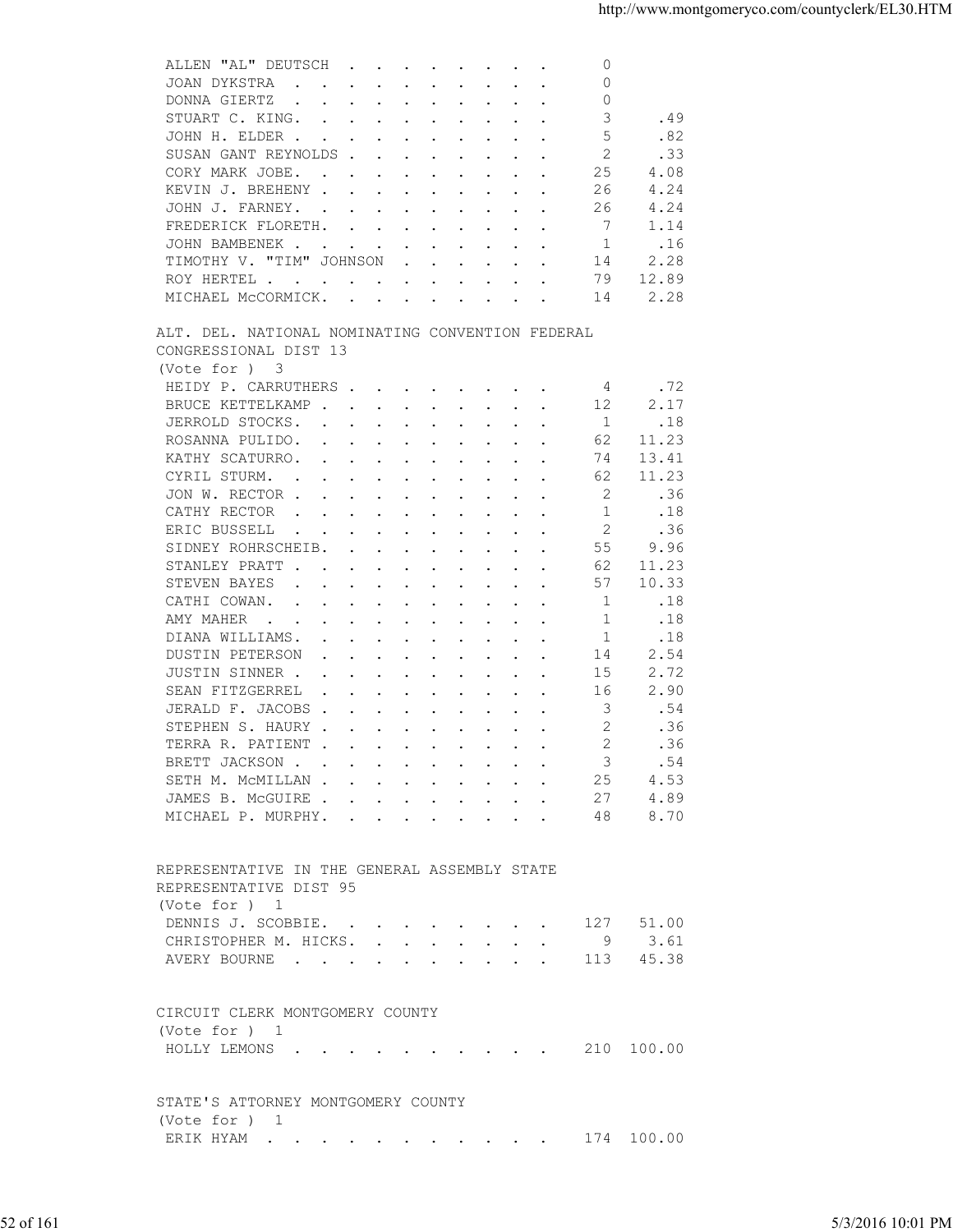|           | CORONER MONTGOMERY COUNTY                                                                             |                   |
|-----------|-------------------------------------------------------------------------------------------------------|-------------------|
|           | (Vote for ) 1<br>RANDY A. LEETHAM 180 75.63                                                           |                   |
|           | TOBIN GUNN 58 24.37                                                                                   |                   |
|           | COUNTY BOARD MEMBER # 6<br>(Vote for ) 1                                                              |                   |
|           | ROY L. HERTEL 219 100.00                                                                              |                   |
|           | JUDGE OF THE APPELLATE COURT APPELLATE JUDICIAL<br>DISTRICT 5<br>(Vote for ) 1                        |                   |
|           | JOHN B. BARBERIS, JR. 164 100.00                                                                      |                   |
|           | JUDGE OF THE APPELLATE COURT APPELLATE JUDICIAL<br>DISTRICT 5                                         |                   |
|           | (Vote for ) 1<br>JAMES R. "RANDY" MOORE 171 100.00                                                    |                   |
|           | PRECINCT COMMITTEEMAN HILLSBORO 3                                                                     |                   |
|           | (Vote for ) 1<br>L.R. (DICK) JAMES. 203 100.00                                                        |                   |
|           | ********** (DEMOCRATIC) **********                                                                    |                   |
|           | PRESIDENT OF THE UNITED STATES                                                                        |                   |
|           | (Vote for ) 1<br>HILLARY CLINTON 60 45.80                                                             |                   |
|           | WILLIE L. WILSON 0<br>.76<br>MARTIN J. O'MALLEY<br>$\sim$ 1<br>ROQUE "ROCKY" DE LA FUENTE.<br>$\circ$ |                   |
|           | LARRY (LAWRENCE) COHEN<br>$\circ$<br>53.44<br>BERNIE SANDERS.<br>70                                   |                   |
|           | $\overline{0}$<br>WRITE-IN.                                                                           |                   |
|           | UNITED STATES SENATOR U.S. SENATE<br>(Vote for ) 1                                                    |                   |
|           | ANDREA ZOPP. 25 21.55                                                                                 |                   |
|           | TAMMY DUCKWORTH 77 66.38                                                                              |                   |
|           | NAPOLEON HARRIS 14 12.07                                                                              |                   |
|           | COMPTROLLER STATE OF ILLINOIS<br>(Vote for ) 1                                                        |                   |
|           | SUSANA MENDOZA. 112 100.00                                                                            |                   |
|           | REPRESENTATIVE IN CONGRESS FEDERAL CONGRESSIONAL DIST 13<br>(Vote for ) 1                             |                   |
|           | MARK D. WICKLUND 109 100.00                                                                           |                   |
|           | DEL. NATIONAL NOMINATING CONVENTION FEDERAL<br>CONGRESSIONAL DIST 13<br>(Vote for ) 5                 |                   |
|           | ANDY MANAR 78 15.69<br>CINDA KLICKNA 47 9.46                                                          |                   |
|           |                                                                                                       |                   |
| 53 of 161 |                                                                                                       | 5/3/2016 10:01 PM |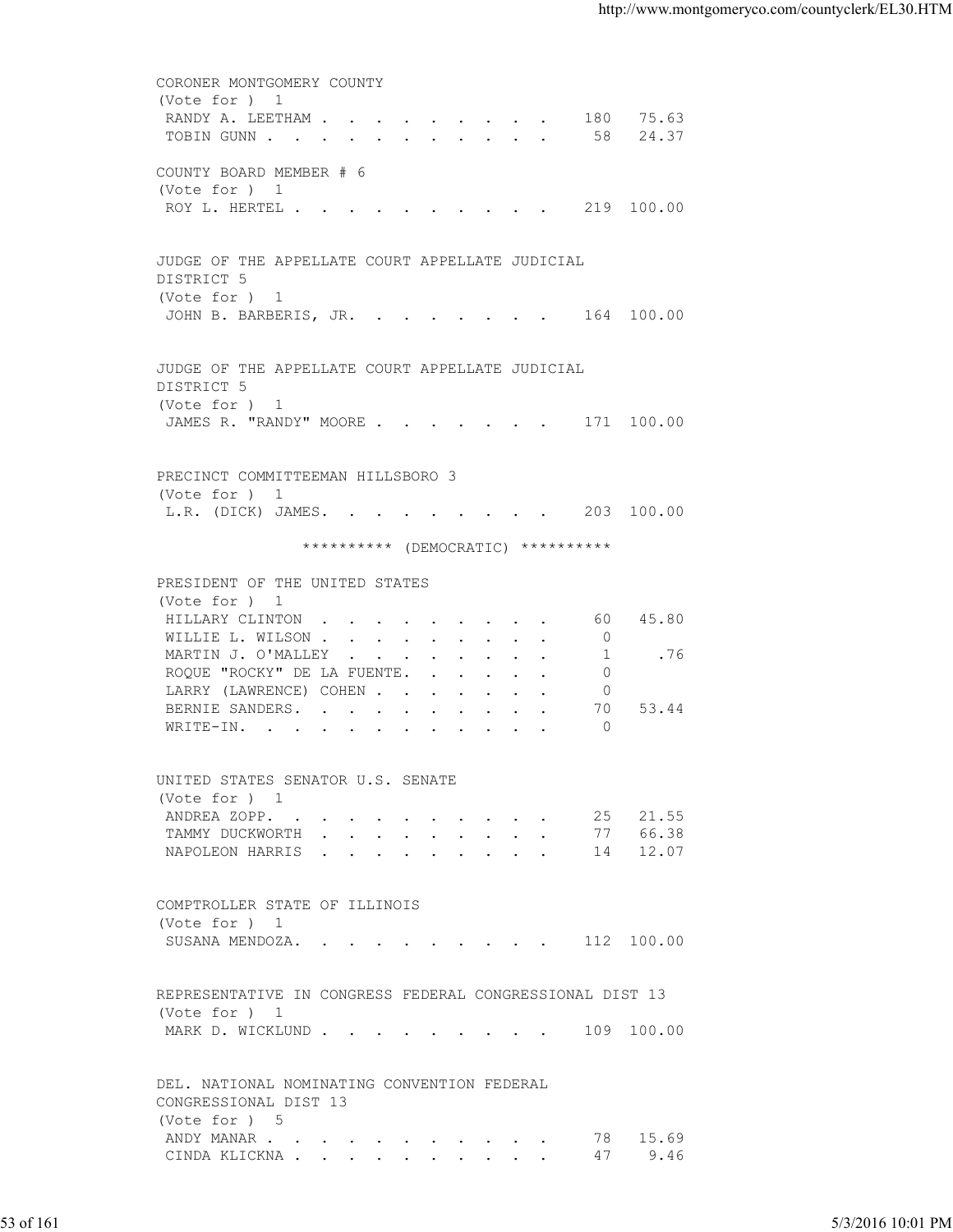| 8.05<br>RICK TERVEN.<br>40<br>3.02<br>JAROD HITCHINGS<br>15<br>7.24<br>NAOMI D. JAKOBSSON<br>36<br>7.44<br>AARON AMMONS<br>37<br>8.25<br>MATTHEW PASQUINI<br>41<br>PAMELLA GRONEMEYER<br>7.24<br>36<br>8.05<br>ZACHARY BRAUN<br>40<br>32<br>MARCEY GOLDSTEIN<br>6.44<br>REPRESENTATIVE IN THE GENERAL ASSEMBLY STATE<br>REPRESENTATIVE DIST 95<br>(Vote for ) 1<br>MIKE MATHIS. 111 100.00<br>CIRCUIT CLERK MONTGOMERY COUNTY<br>(Vote for ) 1<br>NO CANDIDATE FILED 0<br>STATE'S ATTORNEY MONTGOMERY COUNTY<br>(Vote for ) 1<br>CHRIS MATOUSH 114 100.00<br>CORONER MONTGOMERY COUNTY<br>(Vote for ) 1<br>BARBARA A. SCHMEDEKE. 97 100.00<br>COUNTY BOARD MEMBER # 6<br>(Vote for ) 1<br>NO CANDIDATE FILED 0<br>JUDGE OF THE APPELLATE COURT APPELLATE JUDICIAL<br>DISTRICT 5<br>(Vote for ) 1<br>BRAD K. BLEYER. 104 100.00<br>JUDGE OF THE APPELLATE COURT APPELLATE JUDICIAL<br>DISTRICT 5<br>(Vote for ) 1<br>JO BETH WEBER 111 100.00<br>PRECINCT COMMITTEEMAN HILLSBORO 3<br>(Vote for ) 1<br>MARY M. DAL POZZO. 111 100.00<br>********** (NONPARTISAN) **********<br>HILLSBORO HIGH SCHOOL QUESTION HILLSBORO CUSD 3<br>(Vote for ) 1<br>234 52.94<br>YES<br>208 47.06<br>NO.<br>PRECINCT REPORT MONTGOMERY COUNTY, ILLINOIS<br>RUN DATE: 03/21/16 2016 GENERAL PRIMARY ELECTION |                                |
|-------------------------------------------------------------------------------------------------------------------------------------------------------------------------------------------------------------------------------------------------------------------------------------------------------------------------------------------------------------------------------------------------------------------------------------------------------------------------------------------------------------------------------------------------------------------------------------------------------------------------------------------------------------------------------------------------------------------------------------------------------------------------------------------------------------------------------------------------------------------------------------------------------------------------------------------------------------------------------------------------------------------------------------------------------------------------------------------------------------------------------------------------------------------------------------------------------------------------------------------------------------------------------------------|--------------------------------|
|                                                                                                                                                                                                                                                                                                                                                                                                                                                                                                                                                                                                                                                                                                                                                                                                                                                                                                                                                                                                                                                                                                                                                                                                                                                                                           |                                |
|                                                                                                                                                                                                                                                                                                                                                                                                                                                                                                                                                                                                                                                                                                                                                                                                                                                                                                                                                                                                                                                                                                                                                                                                                                                                                           |                                |
|                                                                                                                                                                                                                                                                                                                                                                                                                                                                                                                                                                                                                                                                                                                                                                                                                                                                                                                                                                                                                                                                                                                                                                                                                                                                                           |                                |
|                                                                                                                                                                                                                                                                                                                                                                                                                                                                                                                                                                                                                                                                                                                                                                                                                                                                                                                                                                                                                                                                                                                                                                                                                                                                                           |                                |
|                                                                                                                                                                                                                                                                                                                                                                                                                                                                                                                                                                                                                                                                                                                                                                                                                                                                                                                                                                                                                                                                                                                                                                                                                                                                                           |                                |
|                                                                                                                                                                                                                                                                                                                                                                                                                                                                                                                                                                                                                                                                                                                                                                                                                                                                                                                                                                                                                                                                                                                                                                                                                                                                                           |                                |
|                                                                                                                                                                                                                                                                                                                                                                                                                                                                                                                                                                                                                                                                                                                                                                                                                                                                                                                                                                                                                                                                                                                                                                                                                                                                                           |                                |
|                                                                                                                                                                                                                                                                                                                                                                                                                                                                                                                                                                                                                                                                                                                                                                                                                                                                                                                                                                                                                                                                                                                                                                                                                                                                                           |                                |
|                                                                                                                                                                                                                                                                                                                                                                                                                                                                                                                                                                                                                                                                                                                                                                                                                                                                                                                                                                                                                                                                                                                                                                                                                                                                                           |                                |
|                                                                                                                                                                                                                                                                                                                                                                                                                                                                                                                                                                                                                                                                                                                                                                                                                                                                                                                                                                                                                                                                                                                                                                                                                                                                                           |                                |
|                                                                                                                                                                                                                                                                                                                                                                                                                                                                                                                                                                                                                                                                                                                                                                                                                                                                                                                                                                                                                                                                                                                                                                                                                                                                                           |                                |
|                                                                                                                                                                                                                                                                                                                                                                                                                                                                                                                                                                                                                                                                                                                                                                                                                                                                                                                                                                                                                                                                                                                                                                                                                                                                                           |                                |
|                                                                                                                                                                                                                                                                                                                                                                                                                                                                                                                                                                                                                                                                                                                                                                                                                                                                                                                                                                                                                                                                                                                                                                                                                                                                                           |                                |
|                                                                                                                                                                                                                                                                                                                                                                                                                                                                                                                                                                                                                                                                                                                                                                                                                                                                                                                                                                                                                                                                                                                                                                                                                                                                                           |                                |
|                                                                                                                                                                                                                                                                                                                                                                                                                                                                                                                                                                                                                                                                                                                                                                                                                                                                                                                                                                                                                                                                                                                                                                                                                                                                                           |                                |
|                                                                                                                                                                                                                                                                                                                                                                                                                                                                                                                                                                                                                                                                                                                                                                                                                                                                                                                                                                                                                                                                                                                                                                                                                                                                                           |                                |
|                                                                                                                                                                                                                                                                                                                                                                                                                                                                                                                                                                                                                                                                                                                                                                                                                                                                                                                                                                                                                                                                                                                                                                                                                                                                                           |                                |
|                                                                                                                                                                                                                                                                                                                                                                                                                                                                                                                                                                                                                                                                                                                                                                                                                                                                                                                                                                                                                                                                                                                                                                                                                                                                                           |                                |
|                                                                                                                                                                                                                                                                                                                                                                                                                                                                                                                                                                                                                                                                                                                                                                                                                                                                                                                                                                                                                                                                                                                                                                                                                                                                                           |                                |
|                                                                                                                                                                                                                                                                                                                                                                                                                                                                                                                                                                                                                                                                                                                                                                                                                                                                                                                                                                                                                                                                                                                                                                                                                                                                                           |                                |
|                                                                                                                                                                                                                                                                                                                                                                                                                                                                                                                                                                                                                                                                                                                                                                                                                                                                                                                                                                                                                                                                                                                                                                                                                                                                                           |                                |
|                                                                                                                                                                                                                                                                                                                                                                                                                                                                                                                                                                                                                                                                                                                                                                                                                                                                                                                                                                                                                                                                                                                                                                                                                                                                                           |                                |
|                                                                                                                                                                                                                                                                                                                                                                                                                                                                                                                                                                                                                                                                                                                                                                                                                                                                                                                                                                                                                                                                                                                                                                                                                                                                                           |                                |
|                                                                                                                                                                                                                                                                                                                                                                                                                                                                                                                                                                                                                                                                                                                                                                                                                                                                                                                                                                                                                                                                                                                                                                                                                                                                                           |                                |
|                                                                                                                                                                                                                                                                                                                                                                                                                                                                                                                                                                                                                                                                                                                                                                                                                                                                                                                                                                                                                                                                                                                                                                                                                                                                                           |                                |
|                                                                                                                                                                                                                                                                                                                                                                                                                                                                                                                                                                                                                                                                                                                                                                                                                                                                                                                                                                                                                                                                                                                                                                                                                                                                                           |                                |
|                                                                                                                                                                                                                                                                                                                                                                                                                                                                                                                                                                                                                                                                                                                                                                                                                                                                                                                                                                                                                                                                                                                                                                                                                                                                                           |                                |
|                                                                                                                                                                                                                                                                                                                                                                                                                                                                                                                                                                                                                                                                                                                                                                                                                                                                                                                                                                                                                                                                                                                                                                                                                                                                                           |                                |
|                                                                                                                                                                                                                                                                                                                                                                                                                                                                                                                                                                                                                                                                                                                                                                                                                                                                                                                                                                                                                                                                                                                                                                                                                                                                                           |                                |
|                                                                                                                                                                                                                                                                                                                                                                                                                                                                                                                                                                                                                                                                                                                                                                                                                                                                                                                                                                                                                                                                                                                                                                                                                                                                                           | 54 of 161<br>5/3/2016 10:01 PM |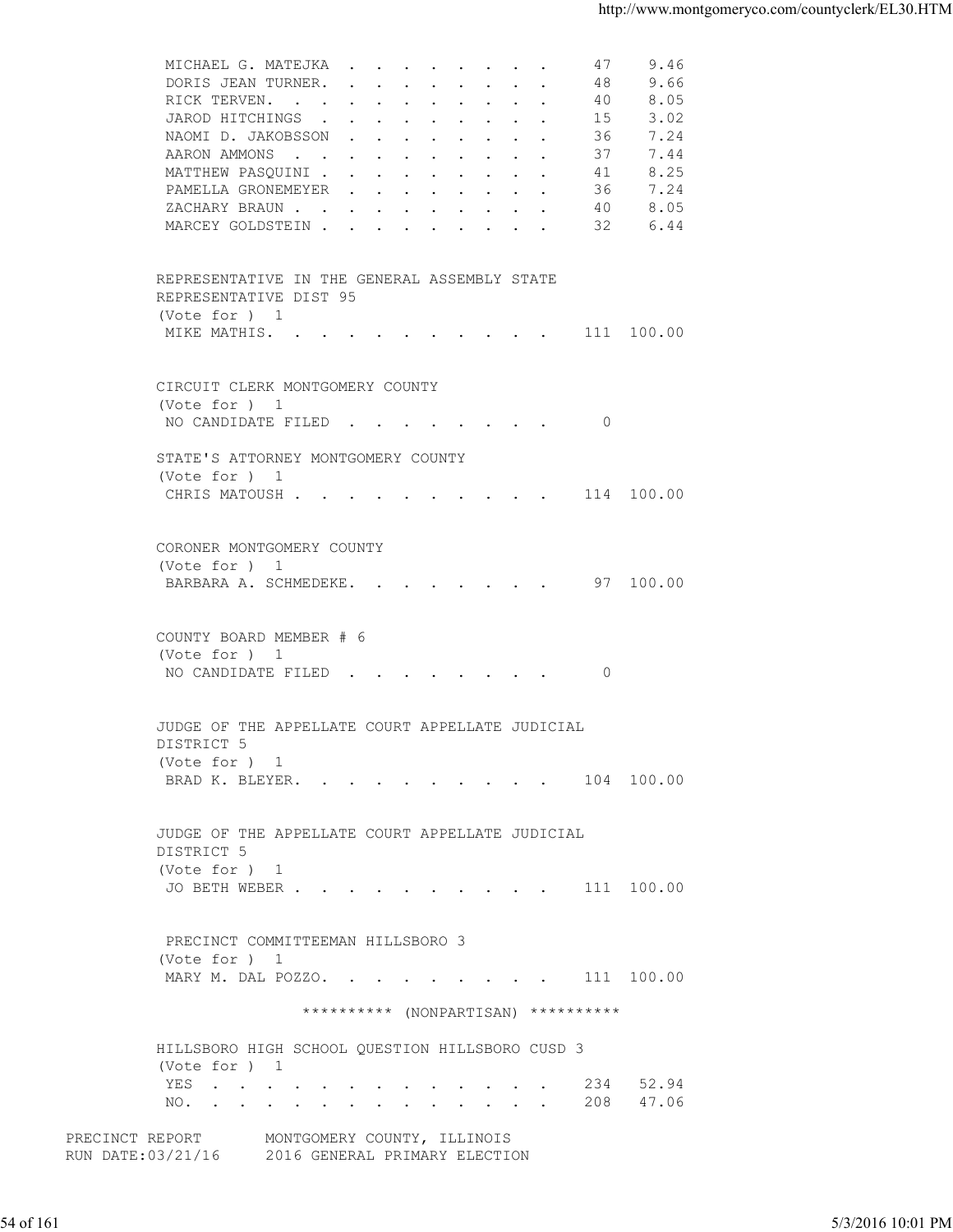```
RUN TIME:09:18 AM MARCH 15, 2016
                     STATISTICS
```

```
0804 HILLSBORO 4
```

|                                                          |        |  | <b>VOTES</b> | PERCENT |
|----------------------------------------------------------|--------|--|--------------|---------|
| REGISTERED VOTERS - TOTAL                                |        |  | 376          |         |
| REGISTERED VOTERS - REPUBLICAN                           |        |  | 82           | 21.81   |
| REGISTERED VOTERS - DEMOCRATIC                           |        |  | 78           | 20.74   |
| REGISTERED VOTERS - NONPARTISAN.                         |        |  | 20           | 5.32    |
| BALLOTS CAST - TOTAL.<br>$\sim$                          |        |  | 190          |         |
| BALLOTS CAST - REPUBLICAN                                | $\sim$ |  | 103          | 54.21   |
| BALLOTS CAST - DEMOCRATIC                                |        |  | 58           | 30.53   |
| BALLOTS CAST - NONPARTISAN.                              |        |  | 29           | 15.26   |
| BALLOTS CAST - BLANK.<br>$\mathbf{L} = \mathbf{L}$       |        |  | 0            |         |
| VOTER TURNOUT - TOTAL<br><b>Carl Carl Contract</b>       |        |  |              | 50.53   |
| VOTER TURNOUT - REPUBLICAN.                              |        |  |              | 125.61  |
| VOTER TURNOUT - DEMOCRATIC.                              |        |  |              | 74.36   |
| VOTER TURNOUT - NONPARTISAN<br>$\mathbf{L} = \mathbf{L}$ |        |  |              | 145.00  |
| VOTER TURNOUT - BLANK<br>$\sim$                          |        |  |              |         |

\*\*\*\*\*\*\*\*\*\* (REPUBLICAN) \*\*\*\*\*\*\*\*\*\*

| JEB BUSH.                                            |  |  |  |                         | $\Omega$ |          |  |
|------------------------------------------------------|--|--|--|-------------------------|----------|----------|--|
| CHRIS CHRISTIE.                                      |  |  |  |                         | 0        |          |  |
| DONALD J. TRUMP                                      |  |  |  |                         | 45       | 45.00    |  |
| TED CRUZ.                                            |  |  |  |                         | 33       | 33.00    |  |
| MARCO RUBIO.                                         |  |  |  |                         | 6        | 6.00     |  |
| RAND PAUL                                            |  |  |  |                         | 0        |          |  |
| CARLY FIORINA                                        |  |  |  |                         | $\Omega$ |          |  |
| MIKE HUCKABEE                                        |  |  |  | $\cdot$ $\cdot$ $\cdot$ | 0        |          |  |
| RICK SANTORUM                                        |  |  |  |                         | 0        |          |  |
| JOHN R. KASICH. 13                                   |  |  |  |                         |          | 13.00    |  |
| BEN CARSON                                           |  |  |  |                         | 3        | 3.00     |  |
| UNITED STATES SENATOR U.S. SENATE<br>(Vote for $)$ 1 |  |  |  | JAMES T. MARTER         |          | 25 27.17 |  |

|           | COMPTROLLER STATE OF ILLINOIS<br>(Vote for ) 1<br>LESLIE GEISSLER MUNGER 83 100.00                                                                                                                               |                   |
|-----------|------------------------------------------------------------------------------------------------------------------------------------------------------------------------------------------------------------------|-------------------|
|           | REPRESENTATIVE IN CONGRESS FEDERAL CONGRESSIONAL DIST 13                                                                                                                                                         |                   |
|           | (Vote for ) 1<br>RODNEY DAVIS 78 80.41                                                                                                                                                                           |                   |
|           | ETHAN VANDERSAND 19 19.59                                                                                                                                                                                        |                   |
|           | DEL. NATIONAL NOMINATING CONVENTION FEDERAL<br>CONGRESSIONAL DIST 13<br>(Vote for ) 3<br>2 .78<br>ADAM M. BROWN<br>MARTIN DAVIS<br>5 1.94<br>GORDY HULTEN 2 .78<br>TONI GAUEN 32 12.40<br>DOUG HARTMANN 33 12.79 |                   |
| 55 of 161 |                                                                                                                                                                                                                  | 5/3/2016 10:01 PM |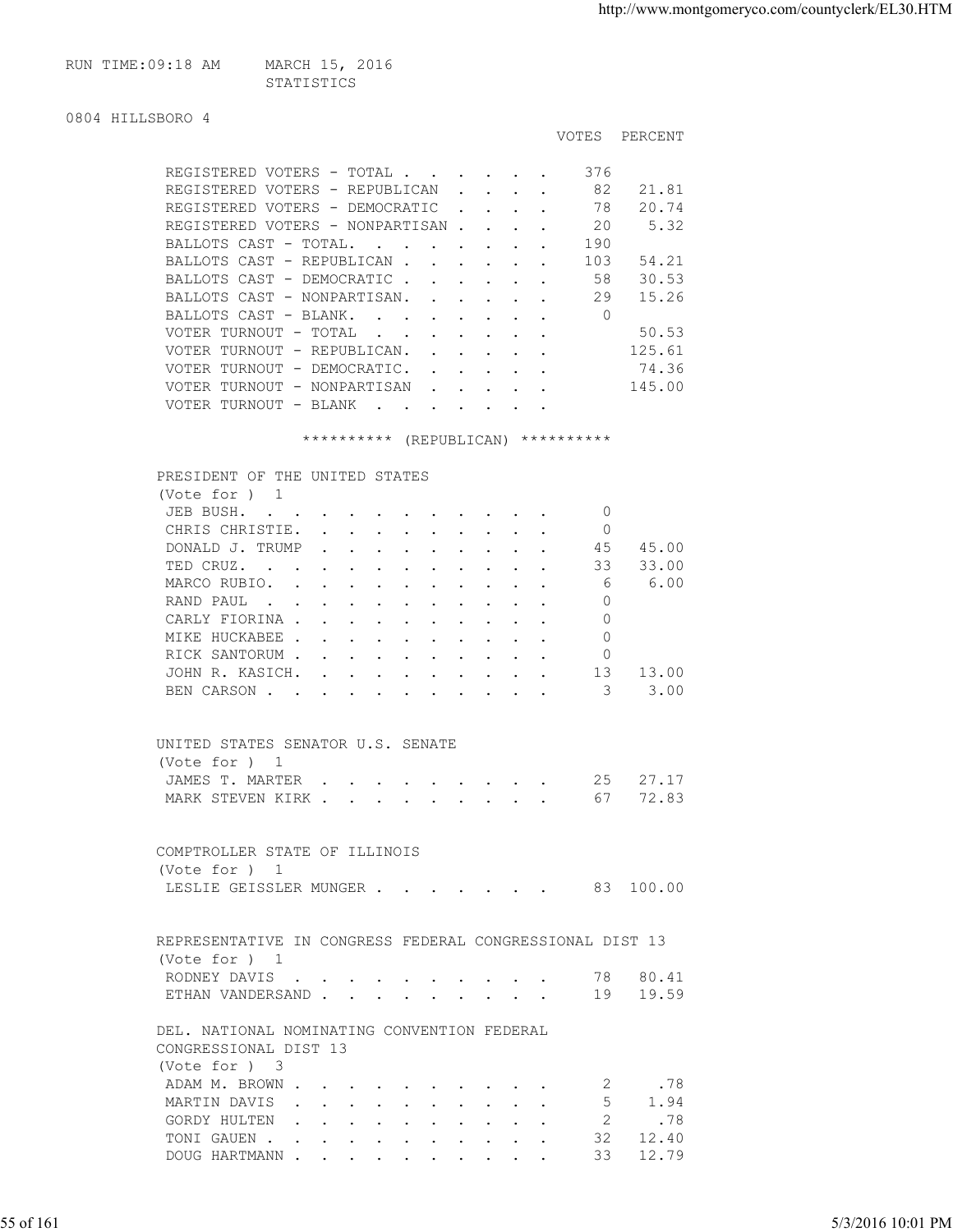| JAMES KAMMER<br>26<br>10.08<br>$\mathbf{r}$ , $\mathbf{r}$ , $\mathbf{r}$ , $\mathbf{r}$ , $\mathbf{r}$ , $\mathbf{r}$ , $\mathbf{r}$ , $\mathbf{r}$<br>MARK STRANG.<br>28<br>10.85<br>25<br>9.69<br>NICHOLAS KAMMER<br>$\Omega$<br>GREGORY G. STANEK.<br>$\mathbf{r}$ , and $\mathbf{r}$ , and $\mathbf{r}$ , and $\mathbf{r}$ , and $\mathbf{r}$<br>1<br>.39<br>KRISTIN WILLIAMSON<br>the contract of the contract of the contract of the contract of the contract of the contract of the contract of<br>$\circ$<br>MARK BALLARD<br>$\mathbf{r}$ , and $\mathbf{r}$ , and $\mathbf{r}$ , and $\mathbf{r}$ , and $\mathbf{r}$<br>ALLEN "AL" DEUTSCH<br>0<br>$\mathbf{r}$ , $\mathbf{r}$ , $\mathbf{r}$ , $\mathbf{r}$ , $\mathbf{r}$ , $\mathbf{r}$ , $\mathbf{r}$<br>JOAN DYKSTRA<br>-1<br>.39<br>$\mathbf{r}$ , and $\mathbf{r}$ , and $\mathbf{r}$ , and $\mathbf{r}$ , and $\mathbf{r}$<br>DONNA GIERTZ<br>0<br>$\mathbf{r}$ , and $\mathbf{r}$ , and $\mathbf{r}$ , and $\mathbf{r}$ , and $\mathbf{r}$<br>2<br>.78<br>STUART C. KING.<br>3<br>JOHN H. ELDER<br>1.16<br>1.55<br>SUSAN GANT REYNOLDS<br>4<br>4.26<br>CORY MARK JOBE.<br>11<br>the contract of the contract of the contract of the contract of the contract of the contract of the contract of<br>KEVIN J. BREHENY<br>11<br>4.26<br>JOHN J. FARNEY.<br>10<br>3.88<br>3<br>FREDERICK FLORETH.<br>1.16<br>JOHN BAMBENEK.<br>$\circ$<br>the contract of the contract of the contract of the contract of the contract of the contract of the contract of<br>TIMOTHY V. "TIM" JOHNSON<br>7<br>2.71<br>$\mathbf{r}$ , $\mathbf{r}$ , $\mathbf{r}$ , $\mathbf{r}$ , $\mathbf{r}$<br>7.36<br>19<br>ROY HERTEL<br>MICHAEL MCCORMICK.<br>1.94<br>-5<br>ALT. DEL. NATIONAL NOMINATING CONVENTION FEDERAL<br>CONGRESSIONAL DIST 13<br>(Vote for ) 3<br>HEIDY P. CARRUTHERS<br>2<br>.87<br>5<br>BRUCE KETTELKAMP<br>2.16<br>1<br>JERROLD STOCKS.<br>.43<br>ROSANNA PULIDO.<br>27<br>11.69<br>$\mathbf{r}$ . The contract of the contract of the contract of the contract of the contract of the contract of the contract of the contract of the contract of the contract of the contract of the contract of the contract of th<br>KATHY SCATURRO.<br>31<br>13.42<br>the contract of the contract of the contract of the contract of the contract of the contract of the contract of<br>12.55<br>CYRIL STURM.<br>29<br>the contract of the contract of the contract of the contract of the contract of the contract of the contract of<br>JON W. RECTOR<br>0<br>CATHY RECTOR<br>.43<br>-1<br>the contract of the contract of the contract of the contract of the contract of the contract of the contract of<br>ERIC BUSSELL<br>-1<br>.43<br>SIDNEY ROHRSCHEIB.<br>24<br>10.39<br>$\mathbf{r}$ , and $\mathbf{r}$ , and $\mathbf{r}$ , and $\mathbf{r}$ , and $\mathbf{r}$<br>STANLEY PRATT<br>24<br>10.39<br>$\mathbf{r}$ , and $\mathbf{r}$ , and $\mathbf{r}$ , and $\mathbf{r}$ , and $\mathbf{r}$<br>25<br>10.82<br>STEVEN BAYES<br>$\mathbf{r}$ , and $\mathbf{r}$ , and $\mathbf{r}$ , and $\mathbf{r}$ , and $\mathbf{r}$<br>CATHI COWAN.<br>$\circ$<br>$\mathbf{r} = \mathbf{r} + \mathbf{r} + \mathbf{r} + \mathbf{r} + \mathbf{r} + \mathbf{r} + \mathbf{r} + \mathbf{r} + \mathbf{r} + \mathbf{r} + \mathbf{r} + \mathbf{r} + \mathbf{r} + \mathbf{r} + \mathbf{r} + \mathbf{r} + \mathbf{r} + \mathbf{r} + \mathbf{r} + \mathbf{r} + \mathbf{r} + \mathbf{r} + \mathbf{r} + \mathbf{r} + \mathbf{r} + \mathbf{r} + \mathbf{r} + \mathbf{r} + \mathbf{r} + \mathbf{r} + \mathbf$<br>$\mathbf{0}$<br>AMY MAHER<br>DIANA WILLIAMS.<br>$\Omega$<br>DUSTIN PETERSON<br>6<br>2.60<br>2.16<br>JUSTIN SINNER<br>5<br>2.60<br>SEAN FITZGERREL<br>6<br>.87<br>JERALD F. JACOBS<br>2<br>STEPHEN S. HAURY<br>1.30<br>3<br>TERRA R. PATIENT<br>3<br>1.30<br>1<br>.43<br>BRETT JACKSON<br>4.33<br>SETH M. MCMILLAN<br>10<br>4.76<br>JAMES B. MCGUIRE<br>11<br>6.06<br>MICHAEL P. MURPHY.<br>14<br>REPRESENTATIVE IN THE GENERAL ASSEMBLY STATE<br>REPRESENTATIVE DIST 95<br>(Vote for ) 1<br>44 45.83<br>DENNIS J. SCOBBIE.<br>8.33<br>CHRISTOPHER M. HICKS.<br>8<br>45.83<br>AVERY BOURNE<br>44<br>CIRCUIT CLERK MONTGOMERY COUNTY<br>(Vote for ) 1<br>56 of 161<br>5/3/2016 10:01 PM | 28<br>10.85<br>RAJA SADIQ |  |
|---------------------------------------------------------------------------------------------------------------------------------------------------------------------------------------------------------------------------------------------------------------------------------------------------------------------------------------------------------------------------------------------------------------------------------------------------------------------------------------------------------------------------------------------------------------------------------------------------------------------------------------------------------------------------------------------------------------------------------------------------------------------------------------------------------------------------------------------------------------------------------------------------------------------------------------------------------------------------------------------------------------------------------------------------------------------------------------------------------------------------------------------------------------------------------------------------------------------------------------------------------------------------------------------------------------------------------------------------------------------------------------------------------------------------------------------------------------------------------------------------------------------------------------------------------------------------------------------------------------------------------------------------------------------------------------------------------------------------------------------------------------------------------------------------------------------------------------------------------------------------------------------------------------------------------------------------------------------------------------------------------------------------------------------------------------------------------------------------------------------------------------------------------------------------------------------------------------------------------------------------------------------------------------------------------------------------------------------------------------------------------------------------------------------------------------------------------------------------------------------------------------------------------------------------------------------------------------------------------------------------------------------------------------------------------------------------------------------------------------------------------------------------------------------------------------------------------------------------------------------------------------------------------------------------------------------------------------------------------------------------------------------------------------------------------------------------------------------------------------------------------------------------------------------------------------------------------------------------------------------------------------------------------------------------------------------------------------------------------------------------------------------------------------------------------------------------------------------------------------------------------------------------------------------------------------------------------------------------------------------------------------------------------------------------------------------------------------------------------------------------------------------------------------------------------------------------------------------------------------------------------------------------------------------------------------------------------------------------------------------------------------------------------------------------------------------------------------------------------------------------------------------------------------------------------------------------------------------------------------------|---------------------------|--|
|                                                                                                                                                                                                                                                                                                                                                                                                                                                                                                                                                                                                                                                                                                                                                                                                                                                                                                                                                                                                                                                                                                                                                                                                                                                                                                                                                                                                                                                                                                                                                                                                                                                                                                                                                                                                                                                                                                                                                                                                                                                                                                                                                                                                                                                                                                                                                                                                                                                                                                                                                                                                                                                                                                                                                                                                                                                                                                                                                                                                                                                                                                                                                                                                                                                                                                                                                                                                                                                                                                                                                                                                                                                                                                                                                                                                                                                                                                                                                                                                                                                                                                                                                                                                                                             |                           |  |
|                                                                                                                                                                                                                                                                                                                                                                                                                                                                                                                                                                                                                                                                                                                                                                                                                                                                                                                                                                                                                                                                                                                                                                                                                                                                                                                                                                                                                                                                                                                                                                                                                                                                                                                                                                                                                                                                                                                                                                                                                                                                                                                                                                                                                                                                                                                                                                                                                                                                                                                                                                                                                                                                                                                                                                                                                                                                                                                                                                                                                                                                                                                                                                                                                                                                                                                                                                                                                                                                                                                                                                                                                                                                                                                                                                                                                                                                                                                                                                                                                                                                                                                                                                                                                                             |                           |  |
|                                                                                                                                                                                                                                                                                                                                                                                                                                                                                                                                                                                                                                                                                                                                                                                                                                                                                                                                                                                                                                                                                                                                                                                                                                                                                                                                                                                                                                                                                                                                                                                                                                                                                                                                                                                                                                                                                                                                                                                                                                                                                                                                                                                                                                                                                                                                                                                                                                                                                                                                                                                                                                                                                                                                                                                                                                                                                                                                                                                                                                                                                                                                                                                                                                                                                                                                                                                                                                                                                                                                                                                                                                                                                                                                                                                                                                                                                                                                                                                                                                                                                                                                                                                                                                             |                           |  |
|                                                                                                                                                                                                                                                                                                                                                                                                                                                                                                                                                                                                                                                                                                                                                                                                                                                                                                                                                                                                                                                                                                                                                                                                                                                                                                                                                                                                                                                                                                                                                                                                                                                                                                                                                                                                                                                                                                                                                                                                                                                                                                                                                                                                                                                                                                                                                                                                                                                                                                                                                                                                                                                                                                                                                                                                                                                                                                                                                                                                                                                                                                                                                                                                                                                                                                                                                                                                                                                                                                                                                                                                                                                                                                                                                                                                                                                                                                                                                                                                                                                                                                                                                                                                                                             |                           |  |
|                                                                                                                                                                                                                                                                                                                                                                                                                                                                                                                                                                                                                                                                                                                                                                                                                                                                                                                                                                                                                                                                                                                                                                                                                                                                                                                                                                                                                                                                                                                                                                                                                                                                                                                                                                                                                                                                                                                                                                                                                                                                                                                                                                                                                                                                                                                                                                                                                                                                                                                                                                                                                                                                                                                                                                                                                                                                                                                                                                                                                                                                                                                                                                                                                                                                                                                                                                                                                                                                                                                                                                                                                                                                                                                                                                                                                                                                                                                                                                                                                                                                                                                                                                                                                                             |                           |  |
|                                                                                                                                                                                                                                                                                                                                                                                                                                                                                                                                                                                                                                                                                                                                                                                                                                                                                                                                                                                                                                                                                                                                                                                                                                                                                                                                                                                                                                                                                                                                                                                                                                                                                                                                                                                                                                                                                                                                                                                                                                                                                                                                                                                                                                                                                                                                                                                                                                                                                                                                                                                                                                                                                                                                                                                                                                                                                                                                                                                                                                                                                                                                                                                                                                                                                                                                                                                                                                                                                                                                                                                                                                                                                                                                                                                                                                                                                                                                                                                                                                                                                                                                                                                                                                             |                           |  |
|                                                                                                                                                                                                                                                                                                                                                                                                                                                                                                                                                                                                                                                                                                                                                                                                                                                                                                                                                                                                                                                                                                                                                                                                                                                                                                                                                                                                                                                                                                                                                                                                                                                                                                                                                                                                                                                                                                                                                                                                                                                                                                                                                                                                                                                                                                                                                                                                                                                                                                                                                                                                                                                                                                                                                                                                                                                                                                                                                                                                                                                                                                                                                                                                                                                                                                                                                                                                                                                                                                                                                                                                                                                                                                                                                                                                                                                                                                                                                                                                                                                                                                                                                                                                                                             |                           |  |
|                                                                                                                                                                                                                                                                                                                                                                                                                                                                                                                                                                                                                                                                                                                                                                                                                                                                                                                                                                                                                                                                                                                                                                                                                                                                                                                                                                                                                                                                                                                                                                                                                                                                                                                                                                                                                                                                                                                                                                                                                                                                                                                                                                                                                                                                                                                                                                                                                                                                                                                                                                                                                                                                                                                                                                                                                                                                                                                                                                                                                                                                                                                                                                                                                                                                                                                                                                                                                                                                                                                                                                                                                                                                                                                                                                                                                                                                                                                                                                                                                                                                                                                                                                                                                                             |                           |  |
|                                                                                                                                                                                                                                                                                                                                                                                                                                                                                                                                                                                                                                                                                                                                                                                                                                                                                                                                                                                                                                                                                                                                                                                                                                                                                                                                                                                                                                                                                                                                                                                                                                                                                                                                                                                                                                                                                                                                                                                                                                                                                                                                                                                                                                                                                                                                                                                                                                                                                                                                                                                                                                                                                                                                                                                                                                                                                                                                                                                                                                                                                                                                                                                                                                                                                                                                                                                                                                                                                                                                                                                                                                                                                                                                                                                                                                                                                                                                                                                                                                                                                                                                                                                                                                             |                           |  |
|                                                                                                                                                                                                                                                                                                                                                                                                                                                                                                                                                                                                                                                                                                                                                                                                                                                                                                                                                                                                                                                                                                                                                                                                                                                                                                                                                                                                                                                                                                                                                                                                                                                                                                                                                                                                                                                                                                                                                                                                                                                                                                                                                                                                                                                                                                                                                                                                                                                                                                                                                                                                                                                                                                                                                                                                                                                                                                                                                                                                                                                                                                                                                                                                                                                                                                                                                                                                                                                                                                                                                                                                                                                                                                                                                                                                                                                                                                                                                                                                                                                                                                                                                                                                                                             |                           |  |
|                                                                                                                                                                                                                                                                                                                                                                                                                                                                                                                                                                                                                                                                                                                                                                                                                                                                                                                                                                                                                                                                                                                                                                                                                                                                                                                                                                                                                                                                                                                                                                                                                                                                                                                                                                                                                                                                                                                                                                                                                                                                                                                                                                                                                                                                                                                                                                                                                                                                                                                                                                                                                                                                                                                                                                                                                                                                                                                                                                                                                                                                                                                                                                                                                                                                                                                                                                                                                                                                                                                                                                                                                                                                                                                                                                                                                                                                                                                                                                                                                                                                                                                                                                                                                                             |                           |  |
|                                                                                                                                                                                                                                                                                                                                                                                                                                                                                                                                                                                                                                                                                                                                                                                                                                                                                                                                                                                                                                                                                                                                                                                                                                                                                                                                                                                                                                                                                                                                                                                                                                                                                                                                                                                                                                                                                                                                                                                                                                                                                                                                                                                                                                                                                                                                                                                                                                                                                                                                                                                                                                                                                                                                                                                                                                                                                                                                                                                                                                                                                                                                                                                                                                                                                                                                                                                                                                                                                                                                                                                                                                                                                                                                                                                                                                                                                                                                                                                                                                                                                                                                                                                                                                             |                           |  |
|                                                                                                                                                                                                                                                                                                                                                                                                                                                                                                                                                                                                                                                                                                                                                                                                                                                                                                                                                                                                                                                                                                                                                                                                                                                                                                                                                                                                                                                                                                                                                                                                                                                                                                                                                                                                                                                                                                                                                                                                                                                                                                                                                                                                                                                                                                                                                                                                                                                                                                                                                                                                                                                                                                                                                                                                                                                                                                                                                                                                                                                                                                                                                                                                                                                                                                                                                                                                                                                                                                                                                                                                                                                                                                                                                                                                                                                                                                                                                                                                                                                                                                                                                                                                                                             |                           |  |
|                                                                                                                                                                                                                                                                                                                                                                                                                                                                                                                                                                                                                                                                                                                                                                                                                                                                                                                                                                                                                                                                                                                                                                                                                                                                                                                                                                                                                                                                                                                                                                                                                                                                                                                                                                                                                                                                                                                                                                                                                                                                                                                                                                                                                                                                                                                                                                                                                                                                                                                                                                                                                                                                                                                                                                                                                                                                                                                                                                                                                                                                                                                                                                                                                                                                                                                                                                                                                                                                                                                                                                                                                                                                                                                                                                                                                                                                                                                                                                                                                                                                                                                                                                                                                                             |                           |  |
|                                                                                                                                                                                                                                                                                                                                                                                                                                                                                                                                                                                                                                                                                                                                                                                                                                                                                                                                                                                                                                                                                                                                                                                                                                                                                                                                                                                                                                                                                                                                                                                                                                                                                                                                                                                                                                                                                                                                                                                                                                                                                                                                                                                                                                                                                                                                                                                                                                                                                                                                                                                                                                                                                                                                                                                                                                                                                                                                                                                                                                                                                                                                                                                                                                                                                                                                                                                                                                                                                                                                                                                                                                                                                                                                                                                                                                                                                                                                                                                                                                                                                                                                                                                                                                             |                           |  |
|                                                                                                                                                                                                                                                                                                                                                                                                                                                                                                                                                                                                                                                                                                                                                                                                                                                                                                                                                                                                                                                                                                                                                                                                                                                                                                                                                                                                                                                                                                                                                                                                                                                                                                                                                                                                                                                                                                                                                                                                                                                                                                                                                                                                                                                                                                                                                                                                                                                                                                                                                                                                                                                                                                                                                                                                                                                                                                                                                                                                                                                                                                                                                                                                                                                                                                                                                                                                                                                                                                                                                                                                                                                                                                                                                                                                                                                                                                                                                                                                                                                                                                                                                                                                                                             |                           |  |
|                                                                                                                                                                                                                                                                                                                                                                                                                                                                                                                                                                                                                                                                                                                                                                                                                                                                                                                                                                                                                                                                                                                                                                                                                                                                                                                                                                                                                                                                                                                                                                                                                                                                                                                                                                                                                                                                                                                                                                                                                                                                                                                                                                                                                                                                                                                                                                                                                                                                                                                                                                                                                                                                                                                                                                                                                                                                                                                                                                                                                                                                                                                                                                                                                                                                                                                                                                                                                                                                                                                                                                                                                                                                                                                                                                                                                                                                                                                                                                                                                                                                                                                                                                                                                                             |                           |  |
|                                                                                                                                                                                                                                                                                                                                                                                                                                                                                                                                                                                                                                                                                                                                                                                                                                                                                                                                                                                                                                                                                                                                                                                                                                                                                                                                                                                                                                                                                                                                                                                                                                                                                                                                                                                                                                                                                                                                                                                                                                                                                                                                                                                                                                                                                                                                                                                                                                                                                                                                                                                                                                                                                                                                                                                                                                                                                                                                                                                                                                                                                                                                                                                                                                                                                                                                                                                                                                                                                                                                                                                                                                                                                                                                                                                                                                                                                                                                                                                                                                                                                                                                                                                                                                             |                           |  |
|                                                                                                                                                                                                                                                                                                                                                                                                                                                                                                                                                                                                                                                                                                                                                                                                                                                                                                                                                                                                                                                                                                                                                                                                                                                                                                                                                                                                                                                                                                                                                                                                                                                                                                                                                                                                                                                                                                                                                                                                                                                                                                                                                                                                                                                                                                                                                                                                                                                                                                                                                                                                                                                                                                                                                                                                                                                                                                                                                                                                                                                                                                                                                                                                                                                                                                                                                                                                                                                                                                                                                                                                                                                                                                                                                                                                                                                                                                                                                                                                                                                                                                                                                                                                                                             |                           |  |
|                                                                                                                                                                                                                                                                                                                                                                                                                                                                                                                                                                                                                                                                                                                                                                                                                                                                                                                                                                                                                                                                                                                                                                                                                                                                                                                                                                                                                                                                                                                                                                                                                                                                                                                                                                                                                                                                                                                                                                                                                                                                                                                                                                                                                                                                                                                                                                                                                                                                                                                                                                                                                                                                                                                                                                                                                                                                                                                                                                                                                                                                                                                                                                                                                                                                                                                                                                                                                                                                                                                                                                                                                                                                                                                                                                                                                                                                                                                                                                                                                                                                                                                                                                                                                                             |                           |  |
|                                                                                                                                                                                                                                                                                                                                                                                                                                                                                                                                                                                                                                                                                                                                                                                                                                                                                                                                                                                                                                                                                                                                                                                                                                                                                                                                                                                                                                                                                                                                                                                                                                                                                                                                                                                                                                                                                                                                                                                                                                                                                                                                                                                                                                                                                                                                                                                                                                                                                                                                                                                                                                                                                                                                                                                                                                                                                                                                                                                                                                                                                                                                                                                                                                                                                                                                                                                                                                                                                                                                                                                                                                                                                                                                                                                                                                                                                                                                                                                                                                                                                                                                                                                                                                             |                           |  |
|                                                                                                                                                                                                                                                                                                                                                                                                                                                                                                                                                                                                                                                                                                                                                                                                                                                                                                                                                                                                                                                                                                                                                                                                                                                                                                                                                                                                                                                                                                                                                                                                                                                                                                                                                                                                                                                                                                                                                                                                                                                                                                                                                                                                                                                                                                                                                                                                                                                                                                                                                                                                                                                                                                                                                                                                                                                                                                                                                                                                                                                                                                                                                                                                                                                                                                                                                                                                                                                                                                                                                                                                                                                                                                                                                                                                                                                                                                                                                                                                                                                                                                                                                                                                                                             |                           |  |
|                                                                                                                                                                                                                                                                                                                                                                                                                                                                                                                                                                                                                                                                                                                                                                                                                                                                                                                                                                                                                                                                                                                                                                                                                                                                                                                                                                                                                                                                                                                                                                                                                                                                                                                                                                                                                                                                                                                                                                                                                                                                                                                                                                                                                                                                                                                                                                                                                                                                                                                                                                                                                                                                                                                                                                                                                                                                                                                                                                                                                                                                                                                                                                                                                                                                                                                                                                                                                                                                                                                                                                                                                                                                                                                                                                                                                                                                                                                                                                                                                                                                                                                                                                                                                                             |                           |  |
|                                                                                                                                                                                                                                                                                                                                                                                                                                                                                                                                                                                                                                                                                                                                                                                                                                                                                                                                                                                                                                                                                                                                                                                                                                                                                                                                                                                                                                                                                                                                                                                                                                                                                                                                                                                                                                                                                                                                                                                                                                                                                                                                                                                                                                                                                                                                                                                                                                                                                                                                                                                                                                                                                                                                                                                                                                                                                                                                                                                                                                                                                                                                                                                                                                                                                                                                                                                                                                                                                                                                                                                                                                                                                                                                                                                                                                                                                                                                                                                                                                                                                                                                                                                                                                             |                           |  |
|                                                                                                                                                                                                                                                                                                                                                                                                                                                                                                                                                                                                                                                                                                                                                                                                                                                                                                                                                                                                                                                                                                                                                                                                                                                                                                                                                                                                                                                                                                                                                                                                                                                                                                                                                                                                                                                                                                                                                                                                                                                                                                                                                                                                                                                                                                                                                                                                                                                                                                                                                                                                                                                                                                                                                                                                                                                                                                                                                                                                                                                                                                                                                                                                                                                                                                                                                                                                                                                                                                                                                                                                                                                                                                                                                                                                                                                                                                                                                                                                                                                                                                                                                                                                                                             |                           |  |
|                                                                                                                                                                                                                                                                                                                                                                                                                                                                                                                                                                                                                                                                                                                                                                                                                                                                                                                                                                                                                                                                                                                                                                                                                                                                                                                                                                                                                                                                                                                                                                                                                                                                                                                                                                                                                                                                                                                                                                                                                                                                                                                                                                                                                                                                                                                                                                                                                                                                                                                                                                                                                                                                                                                                                                                                                                                                                                                                                                                                                                                                                                                                                                                                                                                                                                                                                                                                                                                                                                                                                                                                                                                                                                                                                                                                                                                                                                                                                                                                                                                                                                                                                                                                                                             |                           |  |
|                                                                                                                                                                                                                                                                                                                                                                                                                                                                                                                                                                                                                                                                                                                                                                                                                                                                                                                                                                                                                                                                                                                                                                                                                                                                                                                                                                                                                                                                                                                                                                                                                                                                                                                                                                                                                                                                                                                                                                                                                                                                                                                                                                                                                                                                                                                                                                                                                                                                                                                                                                                                                                                                                                                                                                                                                                                                                                                                                                                                                                                                                                                                                                                                                                                                                                                                                                                                                                                                                                                                                                                                                                                                                                                                                                                                                                                                                                                                                                                                                                                                                                                                                                                                                                             |                           |  |
|                                                                                                                                                                                                                                                                                                                                                                                                                                                                                                                                                                                                                                                                                                                                                                                                                                                                                                                                                                                                                                                                                                                                                                                                                                                                                                                                                                                                                                                                                                                                                                                                                                                                                                                                                                                                                                                                                                                                                                                                                                                                                                                                                                                                                                                                                                                                                                                                                                                                                                                                                                                                                                                                                                                                                                                                                                                                                                                                                                                                                                                                                                                                                                                                                                                                                                                                                                                                                                                                                                                                                                                                                                                                                                                                                                                                                                                                                                                                                                                                                                                                                                                                                                                                                                             |                           |  |
|                                                                                                                                                                                                                                                                                                                                                                                                                                                                                                                                                                                                                                                                                                                                                                                                                                                                                                                                                                                                                                                                                                                                                                                                                                                                                                                                                                                                                                                                                                                                                                                                                                                                                                                                                                                                                                                                                                                                                                                                                                                                                                                                                                                                                                                                                                                                                                                                                                                                                                                                                                                                                                                                                                                                                                                                                                                                                                                                                                                                                                                                                                                                                                                                                                                                                                                                                                                                                                                                                                                                                                                                                                                                                                                                                                                                                                                                                                                                                                                                                                                                                                                                                                                                                                             |                           |  |
|                                                                                                                                                                                                                                                                                                                                                                                                                                                                                                                                                                                                                                                                                                                                                                                                                                                                                                                                                                                                                                                                                                                                                                                                                                                                                                                                                                                                                                                                                                                                                                                                                                                                                                                                                                                                                                                                                                                                                                                                                                                                                                                                                                                                                                                                                                                                                                                                                                                                                                                                                                                                                                                                                                                                                                                                                                                                                                                                                                                                                                                                                                                                                                                                                                                                                                                                                                                                                                                                                                                                                                                                                                                                                                                                                                                                                                                                                                                                                                                                                                                                                                                                                                                                                                             |                           |  |
|                                                                                                                                                                                                                                                                                                                                                                                                                                                                                                                                                                                                                                                                                                                                                                                                                                                                                                                                                                                                                                                                                                                                                                                                                                                                                                                                                                                                                                                                                                                                                                                                                                                                                                                                                                                                                                                                                                                                                                                                                                                                                                                                                                                                                                                                                                                                                                                                                                                                                                                                                                                                                                                                                                                                                                                                                                                                                                                                                                                                                                                                                                                                                                                                                                                                                                                                                                                                                                                                                                                                                                                                                                                                                                                                                                                                                                                                                                                                                                                                                                                                                                                                                                                                                                             |                           |  |
|                                                                                                                                                                                                                                                                                                                                                                                                                                                                                                                                                                                                                                                                                                                                                                                                                                                                                                                                                                                                                                                                                                                                                                                                                                                                                                                                                                                                                                                                                                                                                                                                                                                                                                                                                                                                                                                                                                                                                                                                                                                                                                                                                                                                                                                                                                                                                                                                                                                                                                                                                                                                                                                                                                                                                                                                                                                                                                                                                                                                                                                                                                                                                                                                                                                                                                                                                                                                                                                                                                                                                                                                                                                                                                                                                                                                                                                                                                                                                                                                                                                                                                                                                                                                                                             |                           |  |
|                                                                                                                                                                                                                                                                                                                                                                                                                                                                                                                                                                                                                                                                                                                                                                                                                                                                                                                                                                                                                                                                                                                                                                                                                                                                                                                                                                                                                                                                                                                                                                                                                                                                                                                                                                                                                                                                                                                                                                                                                                                                                                                                                                                                                                                                                                                                                                                                                                                                                                                                                                                                                                                                                                                                                                                                                                                                                                                                                                                                                                                                                                                                                                                                                                                                                                                                                                                                                                                                                                                                                                                                                                                                                                                                                                                                                                                                                                                                                                                                                                                                                                                                                                                                                                             |                           |  |
|                                                                                                                                                                                                                                                                                                                                                                                                                                                                                                                                                                                                                                                                                                                                                                                                                                                                                                                                                                                                                                                                                                                                                                                                                                                                                                                                                                                                                                                                                                                                                                                                                                                                                                                                                                                                                                                                                                                                                                                                                                                                                                                                                                                                                                                                                                                                                                                                                                                                                                                                                                                                                                                                                                                                                                                                                                                                                                                                                                                                                                                                                                                                                                                                                                                                                                                                                                                                                                                                                                                                                                                                                                                                                                                                                                                                                                                                                                                                                                                                                                                                                                                                                                                                                                             |                           |  |
|                                                                                                                                                                                                                                                                                                                                                                                                                                                                                                                                                                                                                                                                                                                                                                                                                                                                                                                                                                                                                                                                                                                                                                                                                                                                                                                                                                                                                                                                                                                                                                                                                                                                                                                                                                                                                                                                                                                                                                                                                                                                                                                                                                                                                                                                                                                                                                                                                                                                                                                                                                                                                                                                                                                                                                                                                                                                                                                                                                                                                                                                                                                                                                                                                                                                                                                                                                                                                                                                                                                                                                                                                                                                                                                                                                                                                                                                                                                                                                                                                                                                                                                                                                                                                                             |                           |  |
|                                                                                                                                                                                                                                                                                                                                                                                                                                                                                                                                                                                                                                                                                                                                                                                                                                                                                                                                                                                                                                                                                                                                                                                                                                                                                                                                                                                                                                                                                                                                                                                                                                                                                                                                                                                                                                                                                                                                                                                                                                                                                                                                                                                                                                                                                                                                                                                                                                                                                                                                                                                                                                                                                                                                                                                                                                                                                                                                                                                                                                                                                                                                                                                                                                                                                                                                                                                                                                                                                                                                                                                                                                                                                                                                                                                                                                                                                                                                                                                                                                                                                                                                                                                                                                             |                           |  |
|                                                                                                                                                                                                                                                                                                                                                                                                                                                                                                                                                                                                                                                                                                                                                                                                                                                                                                                                                                                                                                                                                                                                                                                                                                                                                                                                                                                                                                                                                                                                                                                                                                                                                                                                                                                                                                                                                                                                                                                                                                                                                                                                                                                                                                                                                                                                                                                                                                                                                                                                                                                                                                                                                                                                                                                                                                                                                                                                                                                                                                                                                                                                                                                                                                                                                                                                                                                                                                                                                                                                                                                                                                                                                                                                                                                                                                                                                                                                                                                                                                                                                                                                                                                                                                             |                           |  |
|                                                                                                                                                                                                                                                                                                                                                                                                                                                                                                                                                                                                                                                                                                                                                                                                                                                                                                                                                                                                                                                                                                                                                                                                                                                                                                                                                                                                                                                                                                                                                                                                                                                                                                                                                                                                                                                                                                                                                                                                                                                                                                                                                                                                                                                                                                                                                                                                                                                                                                                                                                                                                                                                                                                                                                                                                                                                                                                                                                                                                                                                                                                                                                                                                                                                                                                                                                                                                                                                                                                                                                                                                                                                                                                                                                                                                                                                                                                                                                                                                                                                                                                                                                                                                                             |                           |  |
|                                                                                                                                                                                                                                                                                                                                                                                                                                                                                                                                                                                                                                                                                                                                                                                                                                                                                                                                                                                                                                                                                                                                                                                                                                                                                                                                                                                                                                                                                                                                                                                                                                                                                                                                                                                                                                                                                                                                                                                                                                                                                                                                                                                                                                                                                                                                                                                                                                                                                                                                                                                                                                                                                                                                                                                                                                                                                                                                                                                                                                                                                                                                                                                                                                                                                                                                                                                                                                                                                                                                                                                                                                                                                                                                                                                                                                                                                                                                                                                                                                                                                                                                                                                                                                             |                           |  |
|                                                                                                                                                                                                                                                                                                                                                                                                                                                                                                                                                                                                                                                                                                                                                                                                                                                                                                                                                                                                                                                                                                                                                                                                                                                                                                                                                                                                                                                                                                                                                                                                                                                                                                                                                                                                                                                                                                                                                                                                                                                                                                                                                                                                                                                                                                                                                                                                                                                                                                                                                                                                                                                                                                                                                                                                                                                                                                                                                                                                                                                                                                                                                                                                                                                                                                                                                                                                                                                                                                                                                                                                                                                                                                                                                                                                                                                                                                                                                                                                                                                                                                                                                                                                                                             |                           |  |
|                                                                                                                                                                                                                                                                                                                                                                                                                                                                                                                                                                                                                                                                                                                                                                                                                                                                                                                                                                                                                                                                                                                                                                                                                                                                                                                                                                                                                                                                                                                                                                                                                                                                                                                                                                                                                                                                                                                                                                                                                                                                                                                                                                                                                                                                                                                                                                                                                                                                                                                                                                                                                                                                                                                                                                                                                                                                                                                                                                                                                                                                                                                                                                                                                                                                                                                                                                                                                                                                                                                                                                                                                                                                                                                                                                                                                                                                                                                                                                                                                                                                                                                                                                                                                                             |                           |  |
|                                                                                                                                                                                                                                                                                                                                                                                                                                                                                                                                                                                                                                                                                                                                                                                                                                                                                                                                                                                                                                                                                                                                                                                                                                                                                                                                                                                                                                                                                                                                                                                                                                                                                                                                                                                                                                                                                                                                                                                                                                                                                                                                                                                                                                                                                                                                                                                                                                                                                                                                                                                                                                                                                                                                                                                                                                                                                                                                                                                                                                                                                                                                                                                                                                                                                                                                                                                                                                                                                                                                                                                                                                                                                                                                                                                                                                                                                                                                                                                                                                                                                                                                                                                                                                             |                           |  |
|                                                                                                                                                                                                                                                                                                                                                                                                                                                                                                                                                                                                                                                                                                                                                                                                                                                                                                                                                                                                                                                                                                                                                                                                                                                                                                                                                                                                                                                                                                                                                                                                                                                                                                                                                                                                                                                                                                                                                                                                                                                                                                                                                                                                                                                                                                                                                                                                                                                                                                                                                                                                                                                                                                                                                                                                                                                                                                                                                                                                                                                                                                                                                                                                                                                                                                                                                                                                                                                                                                                                                                                                                                                                                                                                                                                                                                                                                                                                                                                                                                                                                                                                                                                                                                             |                           |  |
|                                                                                                                                                                                                                                                                                                                                                                                                                                                                                                                                                                                                                                                                                                                                                                                                                                                                                                                                                                                                                                                                                                                                                                                                                                                                                                                                                                                                                                                                                                                                                                                                                                                                                                                                                                                                                                                                                                                                                                                                                                                                                                                                                                                                                                                                                                                                                                                                                                                                                                                                                                                                                                                                                                                                                                                                                                                                                                                                                                                                                                                                                                                                                                                                                                                                                                                                                                                                                                                                                                                                                                                                                                                                                                                                                                                                                                                                                                                                                                                                                                                                                                                                                                                                                                             |                           |  |
|                                                                                                                                                                                                                                                                                                                                                                                                                                                                                                                                                                                                                                                                                                                                                                                                                                                                                                                                                                                                                                                                                                                                                                                                                                                                                                                                                                                                                                                                                                                                                                                                                                                                                                                                                                                                                                                                                                                                                                                                                                                                                                                                                                                                                                                                                                                                                                                                                                                                                                                                                                                                                                                                                                                                                                                                                                                                                                                                                                                                                                                                                                                                                                                                                                                                                                                                                                                                                                                                                                                                                                                                                                                                                                                                                                                                                                                                                                                                                                                                                                                                                                                                                                                                                                             |                           |  |
|                                                                                                                                                                                                                                                                                                                                                                                                                                                                                                                                                                                                                                                                                                                                                                                                                                                                                                                                                                                                                                                                                                                                                                                                                                                                                                                                                                                                                                                                                                                                                                                                                                                                                                                                                                                                                                                                                                                                                                                                                                                                                                                                                                                                                                                                                                                                                                                                                                                                                                                                                                                                                                                                                                                                                                                                                                                                                                                                                                                                                                                                                                                                                                                                                                                                                                                                                                                                                                                                                                                                                                                                                                                                                                                                                                                                                                                                                                                                                                                                                                                                                                                                                                                                                                             |                           |  |
|                                                                                                                                                                                                                                                                                                                                                                                                                                                                                                                                                                                                                                                                                                                                                                                                                                                                                                                                                                                                                                                                                                                                                                                                                                                                                                                                                                                                                                                                                                                                                                                                                                                                                                                                                                                                                                                                                                                                                                                                                                                                                                                                                                                                                                                                                                                                                                                                                                                                                                                                                                                                                                                                                                                                                                                                                                                                                                                                                                                                                                                                                                                                                                                                                                                                                                                                                                                                                                                                                                                                                                                                                                                                                                                                                                                                                                                                                                                                                                                                                                                                                                                                                                                                                                             |                           |  |
|                                                                                                                                                                                                                                                                                                                                                                                                                                                                                                                                                                                                                                                                                                                                                                                                                                                                                                                                                                                                                                                                                                                                                                                                                                                                                                                                                                                                                                                                                                                                                                                                                                                                                                                                                                                                                                                                                                                                                                                                                                                                                                                                                                                                                                                                                                                                                                                                                                                                                                                                                                                                                                                                                                                                                                                                                                                                                                                                                                                                                                                                                                                                                                                                                                                                                                                                                                                                                                                                                                                                                                                                                                                                                                                                                                                                                                                                                                                                                                                                                                                                                                                                                                                                                                             |                           |  |
|                                                                                                                                                                                                                                                                                                                                                                                                                                                                                                                                                                                                                                                                                                                                                                                                                                                                                                                                                                                                                                                                                                                                                                                                                                                                                                                                                                                                                                                                                                                                                                                                                                                                                                                                                                                                                                                                                                                                                                                                                                                                                                                                                                                                                                                                                                                                                                                                                                                                                                                                                                                                                                                                                                                                                                                                                                                                                                                                                                                                                                                                                                                                                                                                                                                                                                                                                                                                                                                                                                                                                                                                                                                                                                                                                                                                                                                                                                                                                                                                                                                                                                                                                                                                                                             |                           |  |
|                                                                                                                                                                                                                                                                                                                                                                                                                                                                                                                                                                                                                                                                                                                                                                                                                                                                                                                                                                                                                                                                                                                                                                                                                                                                                                                                                                                                                                                                                                                                                                                                                                                                                                                                                                                                                                                                                                                                                                                                                                                                                                                                                                                                                                                                                                                                                                                                                                                                                                                                                                                                                                                                                                                                                                                                                                                                                                                                                                                                                                                                                                                                                                                                                                                                                                                                                                                                                                                                                                                                                                                                                                                                                                                                                                                                                                                                                                                                                                                                                                                                                                                                                                                                                                             |                           |  |
|                                                                                                                                                                                                                                                                                                                                                                                                                                                                                                                                                                                                                                                                                                                                                                                                                                                                                                                                                                                                                                                                                                                                                                                                                                                                                                                                                                                                                                                                                                                                                                                                                                                                                                                                                                                                                                                                                                                                                                                                                                                                                                                                                                                                                                                                                                                                                                                                                                                                                                                                                                                                                                                                                                                                                                                                                                                                                                                                                                                                                                                                                                                                                                                                                                                                                                                                                                                                                                                                                                                                                                                                                                                                                                                                                                                                                                                                                                                                                                                                                                                                                                                                                                                                                                             |                           |  |
|                                                                                                                                                                                                                                                                                                                                                                                                                                                                                                                                                                                                                                                                                                                                                                                                                                                                                                                                                                                                                                                                                                                                                                                                                                                                                                                                                                                                                                                                                                                                                                                                                                                                                                                                                                                                                                                                                                                                                                                                                                                                                                                                                                                                                                                                                                                                                                                                                                                                                                                                                                                                                                                                                                                                                                                                                                                                                                                                                                                                                                                                                                                                                                                                                                                                                                                                                                                                                                                                                                                                                                                                                                                                                                                                                                                                                                                                                                                                                                                                                                                                                                                                                                                                                                             |                           |  |
|                                                                                                                                                                                                                                                                                                                                                                                                                                                                                                                                                                                                                                                                                                                                                                                                                                                                                                                                                                                                                                                                                                                                                                                                                                                                                                                                                                                                                                                                                                                                                                                                                                                                                                                                                                                                                                                                                                                                                                                                                                                                                                                                                                                                                                                                                                                                                                                                                                                                                                                                                                                                                                                                                                                                                                                                                                                                                                                                                                                                                                                                                                                                                                                                                                                                                                                                                                                                                                                                                                                                                                                                                                                                                                                                                                                                                                                                                                                                                                                                                                                                                                                                                                                                                                             |                           |  |
|                                                                                                                                                                                                                                                                                                                                                                                                                                                                                                                                                                                                                                                                                                                                                                                                                                                                                                                                                                                                                                                                                                                                                                                                                                                                                                                                                                                                                                                                                                                                                                                                                                                                                                                                                                                                                                                                                                                                                                                                                                                                                                                                                                                                                                                                                                                                                                                                                                                                                                                                                                                                                                                                                                                                                                                                                                                                                                                                                                                                                                                                                                                                                                                                                                                                                                                                                                                                                                                                                                                                                                                                                                                                                                                                                                                                                                                                                                                                                                                                                                                                                                                                                                                                                                             |                           |  |
|                                                                                                                                                                                                                                                                                                                                                                                                                                                                                                                                                                                                                                                                                                                                                                                                                                                                                                                                                                                                                                                                                                                                                                                                                                                                                                                                                                                                                                                                                                                                                                                                                                                                                                                                                                                                                                                                                                                                                                                                                                                                                                                                                                                                                                                                                                                                                                                                                                                                                                                                                                                                                                                                                                                                                                                                                                                                                                                                                                                                                                                                                                                                                                                                                                                                                                                                                                                                                                                                                                                                                                                                                                                                                                                                                                                                                                                                                                                                                                                                                                                                                                                                                                                                                                             |                           |  |
|                                                                                                                                                                                                                                                                                                                                                                                                                                                                                                                                                                                                                                                                                                                                                                                                                                                                                                                                                                                                                                                                                                                                                                                                                                                                                                                                                                                                                                                                                                                                                                                                                                                                                                                                                                                                                                                                                                                                                                                                                                                                                                                                                                                                                                                                                                                                                                                                                                                                                                                                                                                                                                                                                                                                                                                                                                                                                                                                                                                                                                                                                                                                                                                                                                                                                                                                                                                                                                                                                                                                                                                                                                                                                                                                                                                                                                                                                                                                                                                                                                                                                                                                                                                                                                             |                           |  |
|                                                                                                                                                                                                                                                                                                                                                                                                                                                                                                                                                                                                                                                                                                                                                                                                                                                                                                                                                                                                                                                                                                                                                                                                                                                                                                                                                                                                                                                                                                                                                                                                                                                                                                                                                                                                                                                                                                                                                                                                                                                                                                                                                                                                                                                                                                                                                                                                                                                                                                                                                                                                                                                                                                                                                                                                                                                                                                                                                                                                                                                                                                                                                                                                                                                                                                                                                                                                                                                                                                                                                                                                                                                                                                                                                                                                                                                                                                                                                                                                                                                                                                                                                                                                                                             |                           |  |
|                                                                                                                                                                                                                                                                                                                                                                                                                                                                                                                                                                                                                                                                                                                                                                                                                                                                                                                                                                                                                                                                                                                                                                                                                                                                                                                                                                                                                                                                                                                                                                                                                                                                                                                                                                                                                                                                                                                                                                                                                                                                                                                                                                                                                                                                                                                                                                                                                                                                                                                                                                                                                                                                                                                                                                                                                                                                                                                                                                                                                                                                                                                                                                                                                                                                                                                                                                                                                                                                                                                                                                                                                                                                                                                                                                                                                                                                                                                                                                                                                                                                                                                                                                                                                                             |                           |  |
|                                                                                                                                                                                                                                                                                                                                                                                                                                                                                                                                                                                                                                                                                                                                                                                                                                                                                                                                                                                                                                                                                                                                                                                                                                                                                                                                                                                                                                                                                                                                                                                                                                                                                                                                                                                                                                                                                                                                                                                                                                                                                                                                                                                                                                                                                                                                                                                                                                                                                                                                                                                                                                                                                                                                                                                                                                                                                                                                                                                                                                                                                                                                                                                                                                                                                                                                                                                                                                                                                                                                                                                                                                                                                                                                                                                                                                                                                                                                                                                                                                                                                                                                                                                                                                             |                           |  |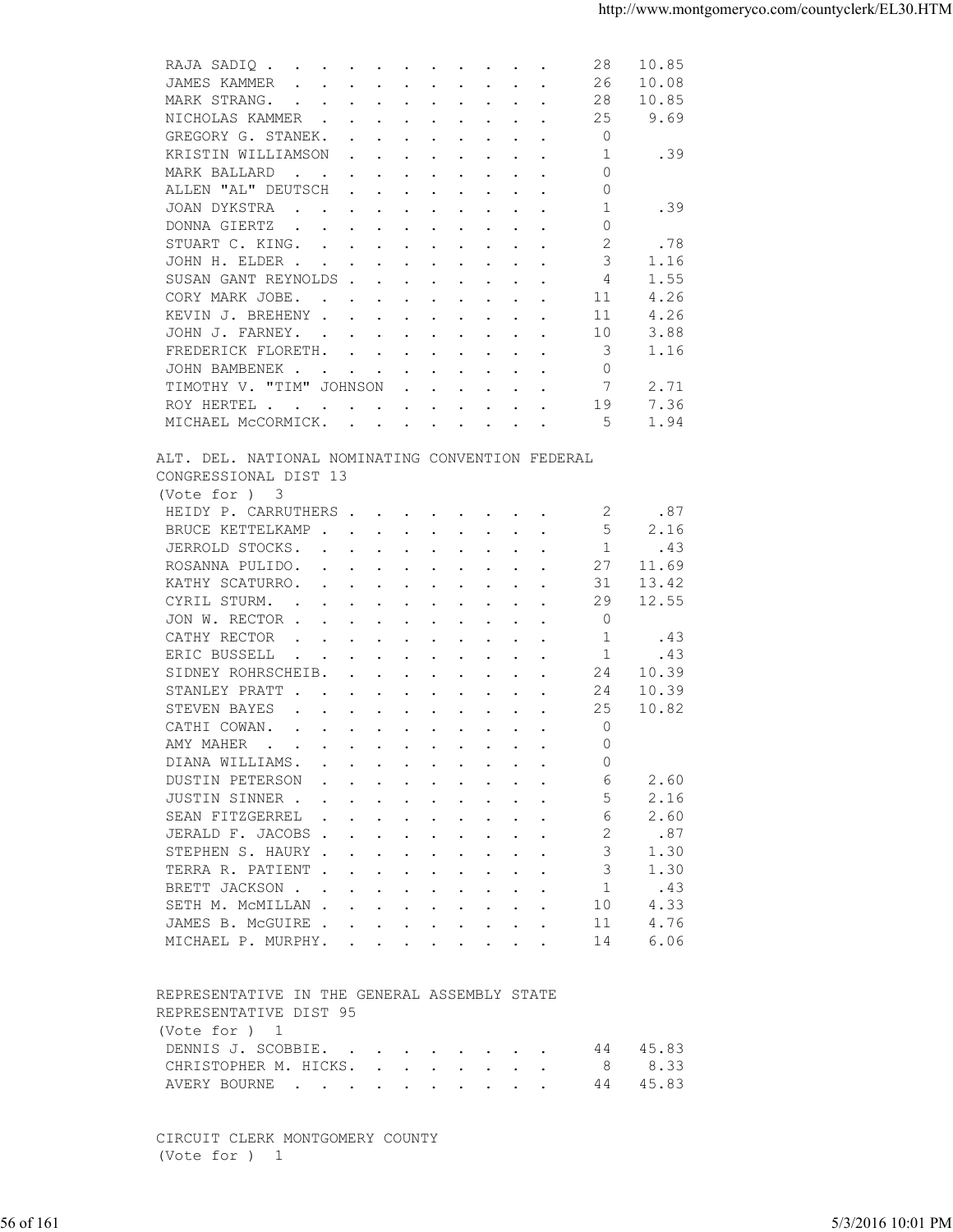| STATE'S ATTORNEY MONTGOMERY COUNTY<br>(Vote for ) 1<br>ERIK HYAM 78 100.00<br>CORONER MONTGOMERY COUNTY<br>(Vote for ) 1<br>RANDY A. LEETHAM 67 69.79<br>TOBIN GUNN 29 30.21<br>COUNTY BOARD MEMBER # 6<br>(Vote for ) 1<br>ROY L. HERTEL 89 100.00<br>JUDGE OF THE APPELLATE COURT APPELLATE JUDICIAL<br>DISTRICT 5<br>(Vote for ) 1<br>JOHN B. BARBERIS, JR. 76 100.00<br>JUDGE OF THE APPELLATE COURT APPELLATE JUDICIAL<br>DISTRICT 5<br>(Vote for ) 1<br>JAMES R. "RANDY" MOORE 78 100.00<br>PRECINCT COMMITTEEMAN HILLSBORO 4<br>(Vote for ) 1<br>NO CANDIDATE FILED 0<br>********** (DEMOCRATIC) **********<br>PRESIDENT OF THE UNITED STATES<br>(Vote for ) 1<br>HILLARY CLINTON 27 47.37<br>WILLIE L. WILSON<br>$\Omega$<br>MARTIN J. O'MALLEY<br>1.75<br>1<br>ROQUE "ROCKY" DE LA FUENTE.<br>1.75<br>$\sim$ 1<br>LARRY (LAWRENCE) COHEN<br>$\overline{0}$<br>45.61<br>BERNIE SANDERS.<br>26<br>3.51<br>WRITE-IN.<br>-2<br>UNITED STATES SENATOR U.S. SENATE<br>(Vote for ) 1<br>15 34.09<br>ANDREA ZOPP.<br>21 47.73<br>TAMMY DUCKWORTH<br>NAPOLEON HARRIS 8 18.18<br>COMPTROLLER STATE OF ILLINOIS<br>(Vote for ) 1<br>SUSANA MENDOZA. 47 100.00<br>REPRESENTATIVE IN CONGRESS FEDERAL CONGRESSIONAL DIST 13<br>(Vote for ) 1<br>MARK D. WICKLUND 43 100.00 | HOLLY LEMONS 91 100.00 |  |                   |
|------------------------------------------------------------------------------------------------------------------------------------------------------------------------------------------------------------------------------------------------------------------------------------------------------------------------------------------------------------------------------------------------------------------------------------------------------------------------------------------------------------------------------------------------------------------------------------------------------------------------------------------------------------------------------------------------------------------------------------------------------------------------------------------------------------------------------------------------------------------------------------------------------------------------------------------------------------------------------------------------------------------------------------------------------------------------------------------------------------------------------------------------------------------------------------------------------------------------------------------------------------------------|------------------------|--|-------------------|
|                                                                                                                                                                                                                                                                                                                                                                                                                                                                                                                                                                                                                                                                                                                                                                                                                                                                                                                                                                                                                                                                                                                                                                                                                                                                        |                        |  |                   |
|                                                                                                                                                                                                                                                                                                                                                                                                                                                                                                                                                                                                                                                                                                                                                                                                                                                                                                                                                                                                                                                                                                                                                                                                                                                                        |                        |  |                   |
|                                                                                                                                                                                                                                                                                                                                                                                                                                                                                                                                                                                                                                                                                                                                                                                                                                                                                                                                                                                                                                                                                                                                                                                                                                                                        |                        |  |                   |
|                                                                                                                                                                                                                                                                                                                                                                                                                                                                                                                                                                                                                                                                                                                                                                                                                                                                                                                                                                                                                                                                                                                                                                                                                                                                        |                        |  |                   |
|                                                                                                                                                                                                                                                                                                                                                                                                                                                                                                                                                                                                                                                                                                                                                                                                                                                                                                                                                                                                                                                                                                                                                                                                                                                                        |                        |  |                   |
|                                                                                                                                                                                                                                                                                                                                                                                                                                                                                                                                                                                                                                                                                                                                                                                                                                                                                                                                                                                                                                                                                                                                                                                                                                                                        |                        |  |                   |
|                                                                                                                                                                                                                                                                                                                                                                                                                                                                                                                                                                                                                                                                                                                                                                                                                                                                                                                                                                                                                                                                                                                                                                                                                                                                        |                        |  |                   |
|                                                                                                                                                                                                                                                                                                                                                                                                                                                                                                                                                                                                                                                                                                                                                                                                                                                                                                                                                                                                                                                                                                                                                                                                                                                                        |                        |  |                   |
|                                                                                                                                                                                                                                                                                                                                                                                                                                                                                                                                                                                                                                                                                                                                                                                                                                                                                                                                                                                                                                                                                                                                                                                                                                                                        |                        |  |                   |
|                                                                                                                                                                                                                                                                                                                                                                                                                                                                                                                                                                                                                                                                                                                                                                                                                                                                                                                                                                                                                                                                                                                                                                                                                                                                        |                        |  |                   |
|                                                                                                                                                                                                                                                                                                                                                                                                                                                                                                                                                                                                                                                                                                                                                                                                                                                                                                                                                                                                                                                                                                                                                                                                                                                                        |                        |  |                   |
|                                                                                                                                                                                                                                                                                                                                                                                                                                                                                                                                                                                                                                                                                                                                                                                                                                                                                                                                                                                                                                                                                                                                                                                                                                                                        |                        |  |                   |
|                                                                                                                                                                                                                                                                                                                                                                                                                                                                                                                                                                                                                                                                                                                                                                                                                                                                                                                                                                                                                                                                                                                                                                                                                                                                        |                        |  |                   |
|                                                                                                                                                                                                                                                                                                                                                                                                                                                                                                                                                                                                                                                                                                                                                                                                                                                                                                                                                                                                                                                                                                                                                                                                                                                                        |                        |  |                   |
|                                                                                                                                                                                                                                                                                                                                                                                                                                                                                                                                                                                                                                                                                                                                                                                                                                                                                                                                                                                                                                                                                                                                                                                                                                                                        |                        |  |                   |
|                                                                                                                                                                                                                                                                                                                                                                                                                                                                                                                                                                                                                                                                                                                                                                                                                                                                                                                                                                                                                                                                                                                                                                                                                                                                        |                        |  |                   |
|                                                                                                                                                                                                                                                                                                                                                                                                                                                                                                                                                                                                                                                                                                                                                                                                                                                                                                                                                                                                                                                                                                                                                                                                                                                                        |                        |  |                   |
|                                                                                                                                                                                                                                                                                                                                                                                                                                                                                                                                                                                                                                                                                                                                                                                                                                                                                                                                                                                                                                                                                                                                                                                                                                                                        |                        |  |                   |
|                                                                                                                                                                                                                                                                                                                                                                                                                                                                                                                                                                                                                                                                                                                                                                                                                                                                                                                                                                                                                                                                                                                                                                                                                                                                        |                        |  |                   |
|                                                                                                                                                                                                                                                                                                                                                                                                                                                                                                                                                                                                                                                                                                                                                                                                                                                                                                                                                                                                                                                                                                                                                                                                                                                                        |                        |  |                   |
|                                                                                                                                                                                                                                                                                                                                                                                                                                                                                                                                                                                                                                                                                                                                                                                                                                                                                                                                                                                                                                                                                                                                                                                                                                                                        |                        |  |                   |
|                                                                                                                                                                                                                                                                                                                                                                                                                                                                                                                                                                                                                                                                                                                                                                                                                                                                                                                                                                                                                                                                                                                                                                                                                                                                        |                        |  |                   |
|                                                                                                                                                                                                                                                                                                                                                                                                                                                                                                                                                                                                                                                                                                                                                                                                                                                                                                                                                                                                                                                                                                                                                                                                                                                                        |                        |  |                   |
|                                                                                                                                                                                                                                                                                                                                                                                                                                                                                                                                                                                                                                                                                                                                                                                                                                                                                                                                                                                                                                                                                                                                                                                                                                                                        |                        |  |                   |
|                                                                                                                                                                                                                                                                                                                                                                                                                                                                                                                                                                                                                                                                                                                                                                                                                                                                                                                                                                                                                                                                                                                                                                                                                                                                        |                        |  |                   |
|                                                                                                                                                                                                                                                                                                                                                                                                                                                                                                                                                                                                                                                                                                                                                                                                                                                                                                                                                                                                                                                                                                                                                                                                                                                                        |                        |  |                   |
|                                                                                                                                                                                                                                                                                                                                                                                                                                                                                                                                                                                                                                                                                                                                                                                                                                                                                                                                                                                                                                                                                                                                                                                                                                                                        |                        |  |                   |
|                                                                                                                                                                                                                                                                                                                                                                                                                                                                                                                                                                                                                                                                                                                                                                                                                                                                                                                                                                                                                                                                                                                                                                                                                                                                        |                        |  |                   |
|                                                                                                                                                                                                                                                                                                                                                                                                                                                                                                                                                                                                                                                                                                                                                                                                                                                                                                                                                                                                                                                                                                                                                                                                                                                                        |                        |  |                   |
|                                                                                                                                                                                                                                                                                                                                                                                                                                                                                                                                                                                                                                                                                                                                                                                                                                                                                                                                                                                                                                                                                                                                                                                                                                                                        |                        |  |                   |
|                                                                                                                                                                                                                                                                                                                                                                                                                                                                                                                                                                                                                                                                                                                                                                                                                                                                                                                                                                                                                                                                                                                                                                                                                                                                        |                        |  |                   |
|                                                                                                                                                                                                                                                                                                                                                                                                                                                                                                                                                                                                                                                                                                                                                                                                                                                                                                                                                                                                                                                                                                                                                                                                                                                                        |                        |  |                   |
|                                                                                                                                                                                                                                                                                                                                                                                                                                                                                                                                                                                                                                                                                                                                                                                                                                                                                                                                                                                                                                                                                                                                                                                                                                                                        |                        |  |                   |
|                                                                                                                                                                                                                                                                                                                                                                                                                                                                                                                                                                                                                                                                                                                                                                                                                                                                                                                                                                                                                                                                                                                                                                                                                                                                        |                        |  |                   |
|                                                                                                                                                                                                                                                                                                                                                                                                                                                                                                                                                                                                                                                                                                                                                                                                                                                                                                                                                                                                                                                                                                                                                                                                                                                                        |                        |  |                   |
|                                                                                                                                                                                                                                                                                                                                                                                                                                                                                                                                                                                                                                                                                                                                                                                                                                                                                                                                                                                                                                                                                                                                                                                                                                                                        |                        |  |                   |
|                                                                                                                                                                                                                                                                                                                                                                                                                                                                                                                                                                                                                                                                                                                                                                                                                                                                                                                                                                                                                                                                                                                                                                                                                                                                        |                        |  |                   |
|                                                                                                                                                                                                                                                                                                                                                                                                                                                                                                                                                                                                                                                                                                                                                                                                                                                                                                                                                                                                                                                                                                                                                                                                                                                                        |                        |  |                   |
|                                                                                                                                                                                                                                                                                                                                                                                                                                                                                                                                                                                                                                                                                                                                                                                                                                                                                                                                                                                                                                                                                                                                                                                                                                                                        |                        |  |                   |
|                                                                                                                                                                                                                                                                                                                                                                                                                                                                                                                                                                                                                                                                                                                                                                                                                                                                                                                                                                                                                                                                                                                                                                                                                                                                        |                        |  |                   |
|                                                                                                                                                                                                                                                                                                                                                                                                                                                                                                                                                                                                                                                                                                                                                                                                                                                                                                                                                                                                                                                                                                                                                                                                                                                                        |                        |  |                   |
|                                                                                                                                                                                                                                                                                                                                                                                                                                                                                                                                                                                                                                                                                                                                                                                                                                                                                                                                                                                                                                                                                                                                                                                                                                                                        |                        |  |                   |
|                                                                                                                                                                                                                                                                                                                                                                                                                                                                                                                                                                                                                                                                                                                                                                                                                                                                                                                                                                                                                                                                                                                                                                                                                                                                        |                        |  |                   |
|                                                                                                                                                                                                                                                                                                                                                                                                                                                                                                                                                                                                                                                                                                                                                                                                                                                                                                                                                                                                                                                                                                                                                                                                                                                                        |                        |  |                   |
|                                                                                                                                                                                                                                                                                                                                                                                                                                                                                                                                                                                                                                                                                                                                                                                                                                                                                                                                                                                                                                                                                                                                                                                                                                                                        |                        |  |                   |
|                                                                                                                                                                                                                                                                                                                                                                                                                                                                                                                                                                                                                                                                                                                                                                                                                                                                                                                                                                                                                                                                                                                                                                                                                                                                        |                        |  |                   |
|                                                                                                                                                                                                                                                                                                                                                                                                                                                                                                                                                                                                                                                                                                                                                                                                                                                                                                                                                                                                                                                                                                                                                                                                                                                                        |                        |  |                   |
|                                                                                                                                                                                                                                                                                                                                                                                                                                                                                                                                                                                                                                                                                                                                                                                                                                                                                                                                                                                                                                                                                                                                                                                                                                                                        |                        |  |                   |
| 57 of 161                                                                                                                                                                                                                                                                                                                                                                                                                                                                                                                                                                                                                                                                                                                                                                                                                                                                                                                                                                                                                                                                                                                                                                                                                                                              |                        |  | 5/3/2016 10:01 PM |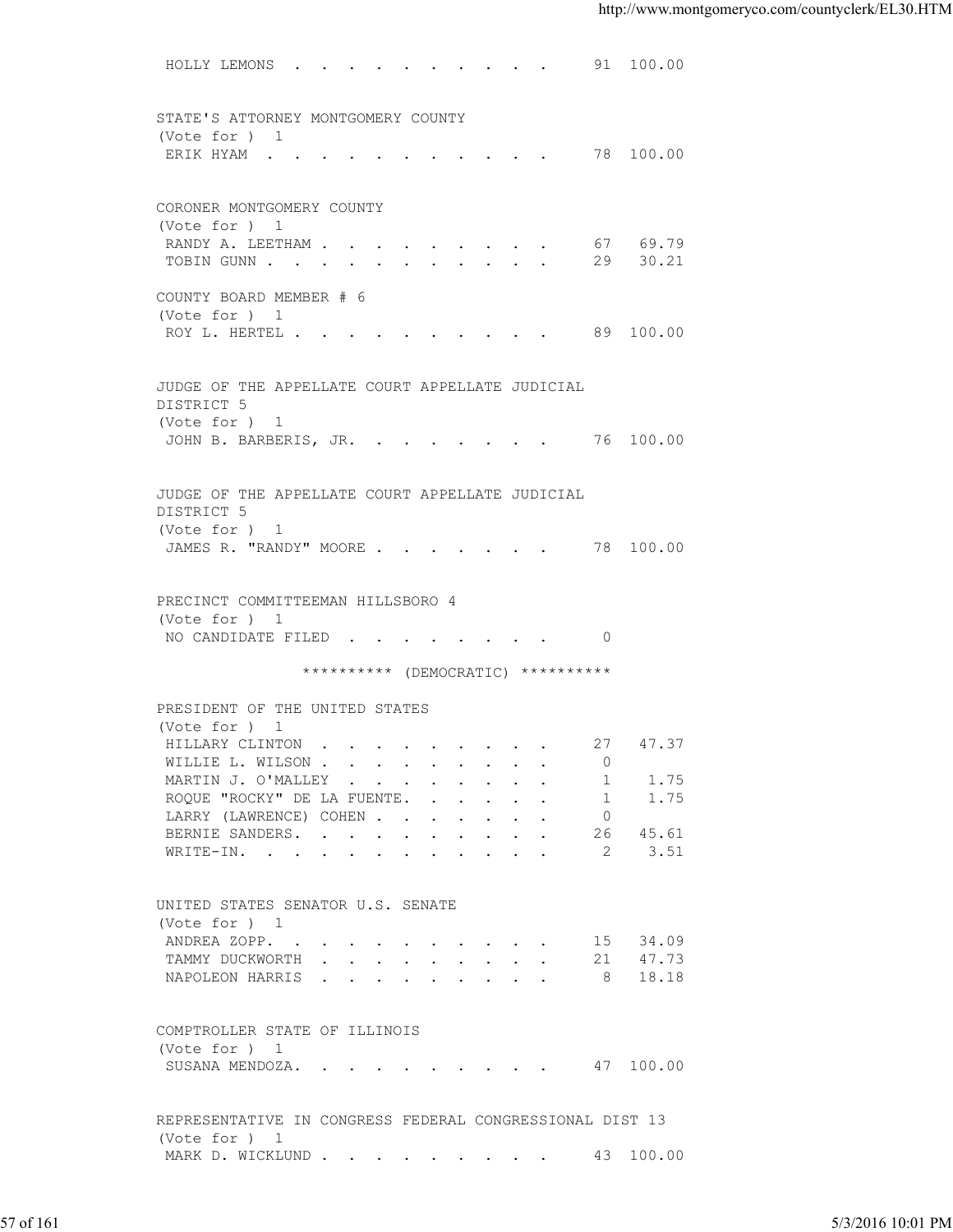DEL. NATIONAL NOMINATING CONVENTION FEDERAL CONGRESSIONAL DIST 13 (Vote for ) 5<br>ANDY MANAR . . 1 . . . . . . . . . . 38 21.84<br>. . . . . . . . . 16 9.20 CINDA KLICKNA . . . . . . . . . . 16 9.20<br>MICHAEL G. MATEJKA . . . . . . . . 11 6.32 MICHAEL G. MATEJKA . . . . . . . . 11 6.32<br>DORIS JEAN TURNER. . . . . . . . . 11 6.32 DORIS JEAN TURNER. . . . . . . . . 11 RICK TERVEN. . . . . . . . . . . 12 6.90 JAROD HITCHINGS . . . . . . . . . 9 5.17<br>NAOMI D. JAKOBSSON . . . . . . . . 14 8.05 NAOMI D. JAKOBSSON . . . . . . . . 14 8.05<br>AARON AMMONS . . . . . . . . . . 12 6.90 AARON AMMONS . . . . . . . . . . . MATTHEW PASQUINI . . . . . . . . . 15 8.62 PAMELLA GRONEMEYER . . . . . . . . 12 6.90 XACHARY BRAUN . . . . . . . . . . 10 5.75<br>MARCEY GOLDSTEIN . . . . . . . . . 14 8.05 MARCEY GOLDSTEIN . . . . . . . . . REPRESENTATIVE IN THE GENERAL ASSEMBLY STATE REPRESENTATIVE DIST 95 (Vote for ) 1 MIKE MATHIS. . . . . . . . . . . 44 100.00 CIRCUIT CLERK MONTGOMERY COUNTY (Vote for ) 1 NO CANDIDATE FILED . . . . . . . . 0 STATE'S ATTORNEY MONTGOMERY COUNTY (Vote for ) 1 CHRIS MATOUSH . . . . . . . . . . 51 100.00 CORONER MONTGOMERY COUNTY (Vote for ) 1 BARBARA A. SCHMEDEKE. . . . . . . . 50 100.00 COUNTY BOARD MEMBER # 6 (Vote for ) 1 NO CANDIDATE FILED . . . . . . . . 0 JUDGE OF THE APPELLATE COURT APPELLATE JUDICIAL DISTRICT 5 (Vote for ) 1 BRAD K. BLEYER. . . . . . . . . . 41 100.00 JUDGE OF THE APPELLATE COURT APPELLATE JUDICIAL DISTRICT 5 (Vote for ) 1 JO BETH WEBER . . . . . . . . . . 43 100.00 PRECINCT COMMITTEEMAN HILLSBORO 4 (Vote for ) 1 NO CANDIDATE FILED . . . . . . . . 0 \*\*\*\*\*\*\*\*\*\* (NONPARTISAN) \*\*\*\*\*\*\*\*\*\* JUDGE OF THE APPELLATE COURT APPELLATE JUDICIAL<br>
DISTRICT 5<br>
(Vote for ) 1<br>
BRAD K. BLEYER. . . . . . . . . . . . . . 41 100.00<br>
JUDGE OF THE APPELLATE COURT APPELLATE JUDICIAL<br>
1575TRICT of 1<br>
(Vote for ) 1<br>
JO BETH WEBER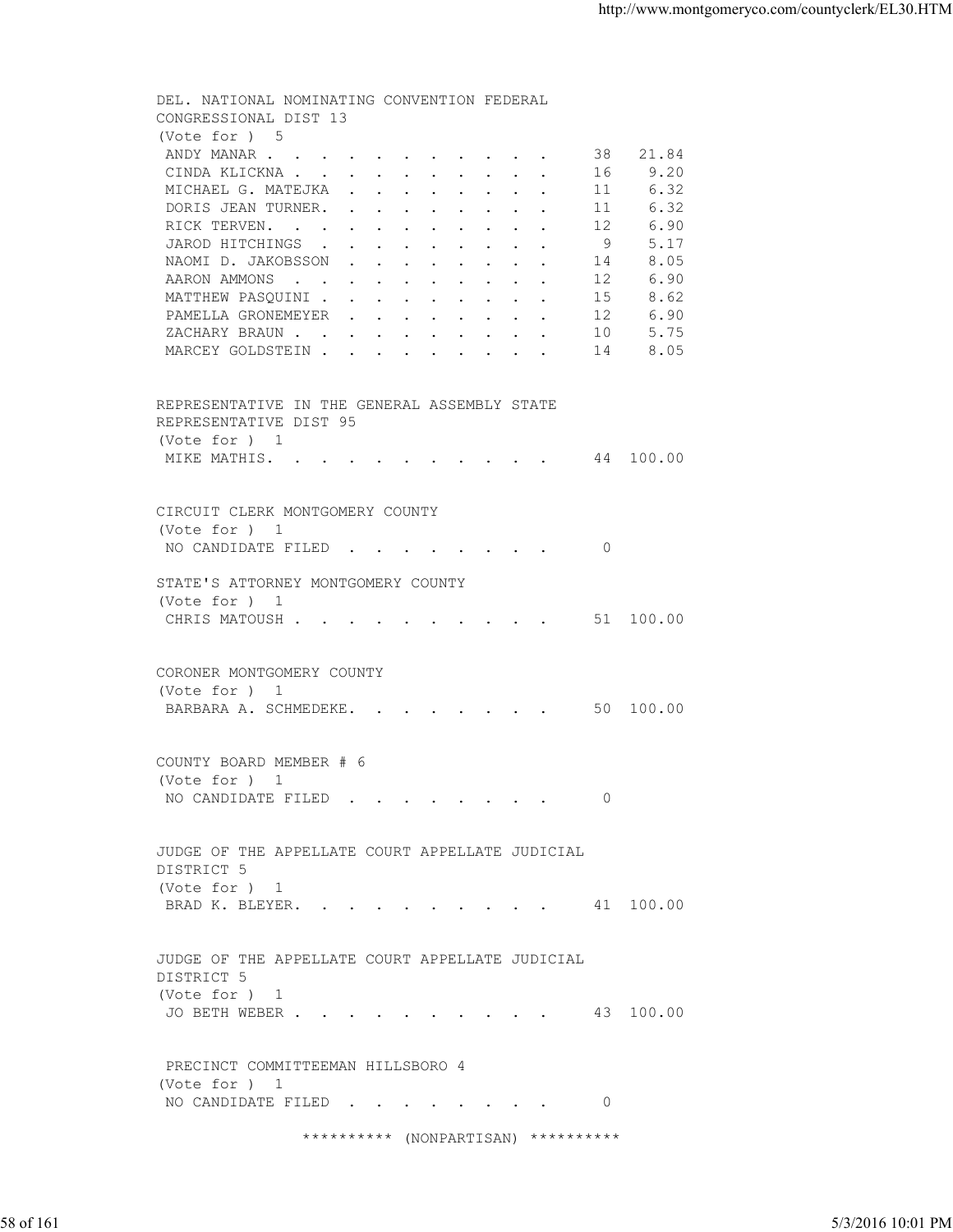|                                                           | YES 73 40.11<br>NO. 109 59.89                                                                                                                                                                                                                                                                                                                                                                               |  |
|-----------------------------------------------------------|-------------------------------------------------------------------------------------------------------------------------------------------------------------------------------------------------------------------------------------------------------------------------------------------------------------------------------------------------------------------------------------------------------------|--|
| PRECINCT REPORT<br>RUN DATE:03/21/16<br>RUN TIME:09:18 AM | MONTGOMERY COUNTY, ILLINOIS<br>2016 GENERAL PRIMARY ELECTION<br>MARCH 15, 2016<br>STATISTICS                                                                                                                                                                                                                                                                                                                |  |
| 0805 HILLSBORO 5                                          |                                                                                                                                                                                                                                                                                                                                                                                                             |  |
|                                                           | VOTES PERCENT                                                                                                                                                                                                                                                                                                                                                                                               |  |
|                                                           | REGISTERED VOTERS - TOTAL 736<br>REGISTERED VOTERS - REPUBLICAN 157<br>21.33<br>REGISTERED VOTERS - DEMOCRATIC 199<br>27.04<br>7.88<br>REGISTERED VOTERS - NONPARTISAN<br>58<br>BALLOTS CAST - TOTAL.<br>494<br>52.23<br>BALLOTS CAST - REPUBLICAN<br>258<br>BALLOTS CAST - DEMOCRATIC<br>168 34.01<br>13.77<br>BALLOTS CAST - NONPARTISAN. 68<br>BALLOTS CAST - BLANK. 0<br>VOTER TURNOUT - TOTAL<br>67.12 |  |
|                                                           | VOTER TURNOUT - REPUBLICAN. 164.33<br>VOTER TURNOUT - DEMOCRATIC. 84.42<br>VOTER TURNOUT - NONPARTISAN 117.24<br>VOTER TURNOUT - BLANK                                                                                                                                                                                                                                                                      |  |
|                                                           | ********** (REPUBLICAN) **********                                                                                                                                                                                                                                                                                                                                                                          |  |
| (Vote for ) 1<br>(Vote for ) 1                            | PRESIDENT OF THE UNITED STATES<br>JEB BUSH. 1 . 40<br>CHRIS CHRISTIE. 1<br>.40<br>DONALD J. TRUMP<br>103 41.53<br>TED CRUZ. 85 34.27<br>MARCO RUBIO. 24<br>9.68<br>$\mathbf{1}$<br>.40<br>RAND PAUL<br>CARLY FIORINA<br>0<br>MIKE HUCKABEE<br>.40<br>-1<br>RICK SANTORUM<br>.40<br>$\mathbf{1}$<br>JOHN R. KASICH.<br>28 11.29<br>1.21<br>BEN CARSON<br>3<br>UNITED STATES SENATOR U.S. SENATE              |  |
|                                                           | 69 33.17<br>JAMES T. MARTER<br>66.83<br>139<br>MARK STEVEN KIRK                                                                                                                                                                                                                                                                                                                                             |  |
| (Vote for ) 1                                             | COMPTROLLER STATE OF ILLINOIS<br>LESLIE GEISSLER MUNGER 190 100.00                                                                                                                                                                                                                                                                                                                                          |  |
| (Vote for ) 1                                             | REPRESENTATIVE IN CONGRESS FEDERAL CONGRESSIONAL DIST 13<br>80.18<br>RODNEY DAVIS<br>178<br>19.82<br>ETHAN VANDERSAND 44                                                                                                                                                                                                                                                                                    |  |
|                                                           | DEL. NATIONAL NOMINATING CONVENTION FEDERAL                                                                                                                                                                                                                                                                                                                                                                 |  |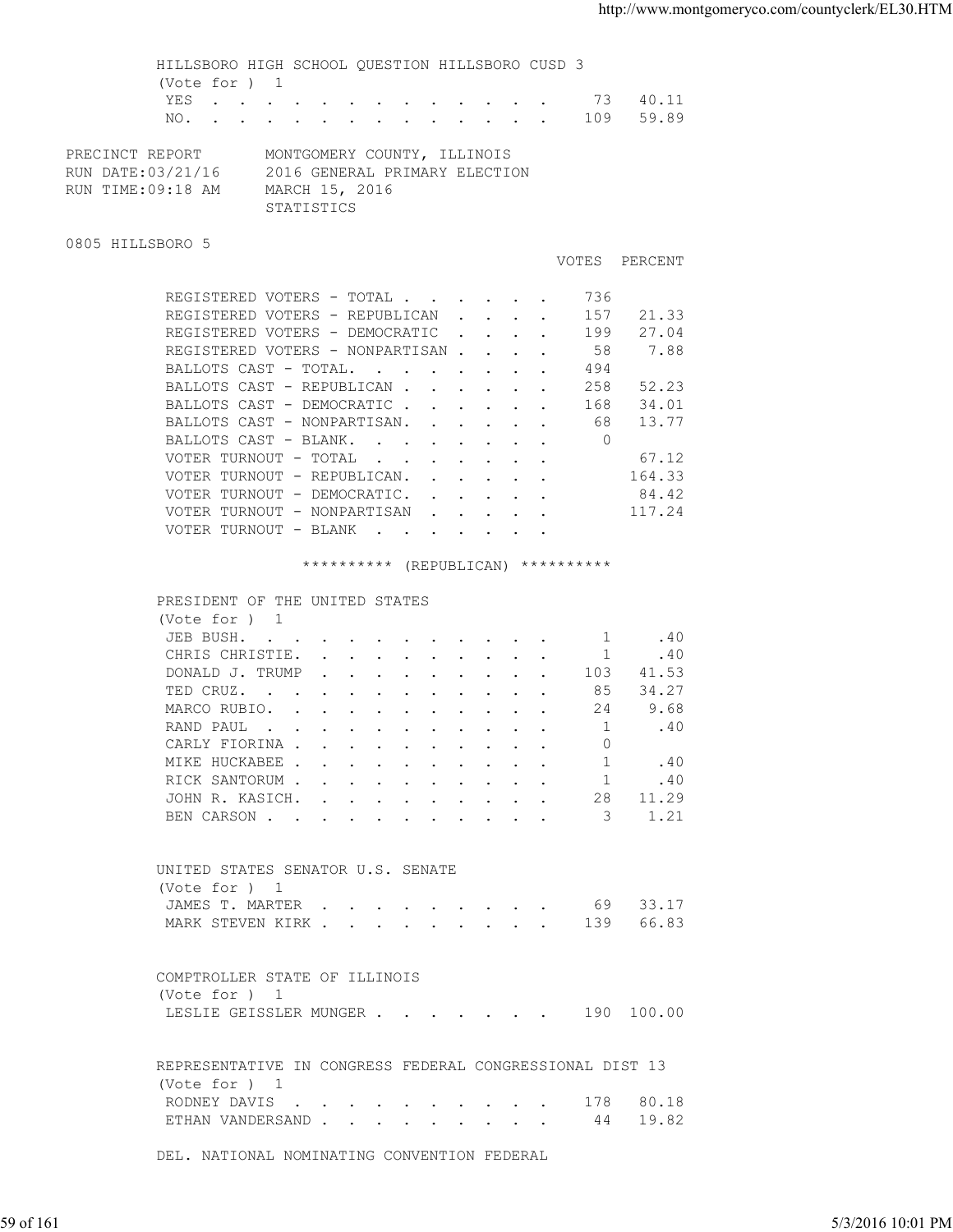|           | CONGRESSIONAL DIST 13<br>(Vote for ) 3<br>.68<br>ADAM M. BROWN<br>4 <sup>1</sup>                                        |                   |
|-----------|-------------------------------------------------------------------------------------------------------------------------|-------------------|
|           |                                                                                                                         |                   |
|           |                                                                                                                         |                   |
|           | MARTIN DAVIS<br>1.20<br>$\overline{7}$                                                                                  |                   |
|           | GORDY HULTEN<br>.51<br>$\overline{\mathbf{3}}$                                                                          |                   |
|           | TONI GAUEN<br>12.99<br>76                                                                                               |                   |
|           | 11.97<br>DOUG HARTMANN<br>70                                                                                            |                   |
|           | 9.74<br>RAJA SADIQ<br>57                                                                                                |                   |
|           | JAMES KAMMER<br>11.45<br>67                                                                                             |                   |
|           | MARK STRANG.<br>10.94<br>64                                                                                             |                   |
|           | NICHOLAS KAMMER<br>57<br>9.74<br>$\blacksquare$                                                                         |                   |
|           | GREGORY G. STANEK.<br>.17<br>2                                                                                          |                   |
|           | KRISTIN WILLIAMSON<br>.34<br>2<br>.34<br>MARK BALLARD                                                                   |                   |
|           | ALLEN "AL" DEUTSCH<br>$\sim$ 1<br>.17                                                                                   |                   |
|           | JOAN DYKSTRA<br>3<br>.51                                                                                                |                   |
|           | 1<br>.17<br>DONNA GIERTZ                                                                                                |                   |
|           | .85<br>STUART C. KING.                                                                                                  |                   |
|           | .34<br>JOHN H. ELDER                                                                                                    |                   |
|           | SUSAN GANT REYNOLDS<br>4<br>.68                                                                                         |                   |
|           | 23<br>CORY MARK JOBE.<br>3.93                                                                                           |                   |
|           | 22<br>KEVIN J. BREHENY<br>3.76                                                                                          |                   |
|           | JOHN J. FARNEY.<br>21<br>3.59                                                                                           |                   |
|           | FREDERICK FLORETH.<br>4<br>.68                                                                                          |                   |
|           | $\Omega$<br>JOHN BAMBENEK                                                                                               |                   |
|           | 12<br>TIMOTHY V. "TIM" JOHNSON<br>2.05                                                                                  |                   |
|           | 9.57<br>56<br>ROY HERTEL                                                                                                |                   |
|           | MICHAEL MCCORMICK.<br>3.59<br>-21                                                                                       |                   |
|           | ALT. DEL. NATIONAL NOMINATING CONVENTION FEDERAL<br>CONGRESSIONAL DIST 13<br>(Vote for ) 3                              |                   |
|           | HEIDY P. CARRUTHERS 3<br>.55                                                                                            |                   |
|           | -5<br>BRUCE KETTELKAMP<br>.91                                                                                           |                   |
|           | $\overline{4}$<br>JERROLD STOCKS.<br>.73                                                                                |                   |
|           | ROSANNA PULIDO.<br>63<br>11.52                                                                                          |                   |
|           | KATHY SCATURRO.<br>67<br>12.25                                                                                          |                   |
|           | CYRIL STURM.<br>11.88<br>65                                                                                             |                   |
|           | JON W. RECTOR<br>4<br>.73                                                                                               |                   |
|           | CATHY RECTOR<br>.55<br>3                                                                                                |                   |
|           | ERIC BUSSELL<br>.55<br>3                                                                                                |                   |
|           | SIDNEY ROHRSCHEIB.<br>11.15<br>61                                                                                       |                   |
|           | STANLEY PRATT<br>10.42<br>57                                                                                            |                   |
|           | STEVEN BAYES<br>58<br>10.60<br>$\mathbf{r}$ , and $\mathbf{r}$ , and $\mathbf{r}$ , and $\mathbf{r}$ , and $\mathbf{r}$ |                   |
|           | CATHI COWAN.<br>1<br>.18                                                                                                |                   |
|           | $\overline{1}$<br>.18<br>AMY MAHER                                                                                      |                   |
|           | 2<br>DIANA WILLIAMS.<br>.37                                                                                             |                   |
|           | 3.29<br>DUSTIN PETERSON<br>18<br>18<br>3.29                                                                             |                   |
|           | JUSTIN SINNER<br>3.47<br>SEAN FITZGERREL<br>19                                                                          |                   |
|           | JERALD F. JACOBS<br>.73<br>4                                                                                            |                   |
|           | .37<br>STEPHEN S. HAURY<br>2                                                                                            |                   |
|           | TERRA R. PATIENT<br>.73<br>4                                                                                            |                   |
|           | 2<br>.37<br>BRETT JACKSON                                                                                               |                   |
|           | 23<br>4.20<br>SETH M. MCMILLAN                                                                                          |                   |
|           | JAMES B. MCGUIRE<br>24<br>4.39                                                                                          |                   |
|           | 36<br>6.58<br>MICHAEL P. MURPHY.                                                                                        |                   |
|           |                                                                                                                         |                   |
|           | REPRESENTATIVE IN THE GENERAL ASSEMBLY STATE<br>REPRESENTATIVE DIST 95<br>(Vote for ) 1                                 |                   |
|           |                                                                                                                         |                   |
| 60 of 161 |                                                                                                                         | 5/3/2016 10:01 PM |
|           |                                                                                                                         |                   |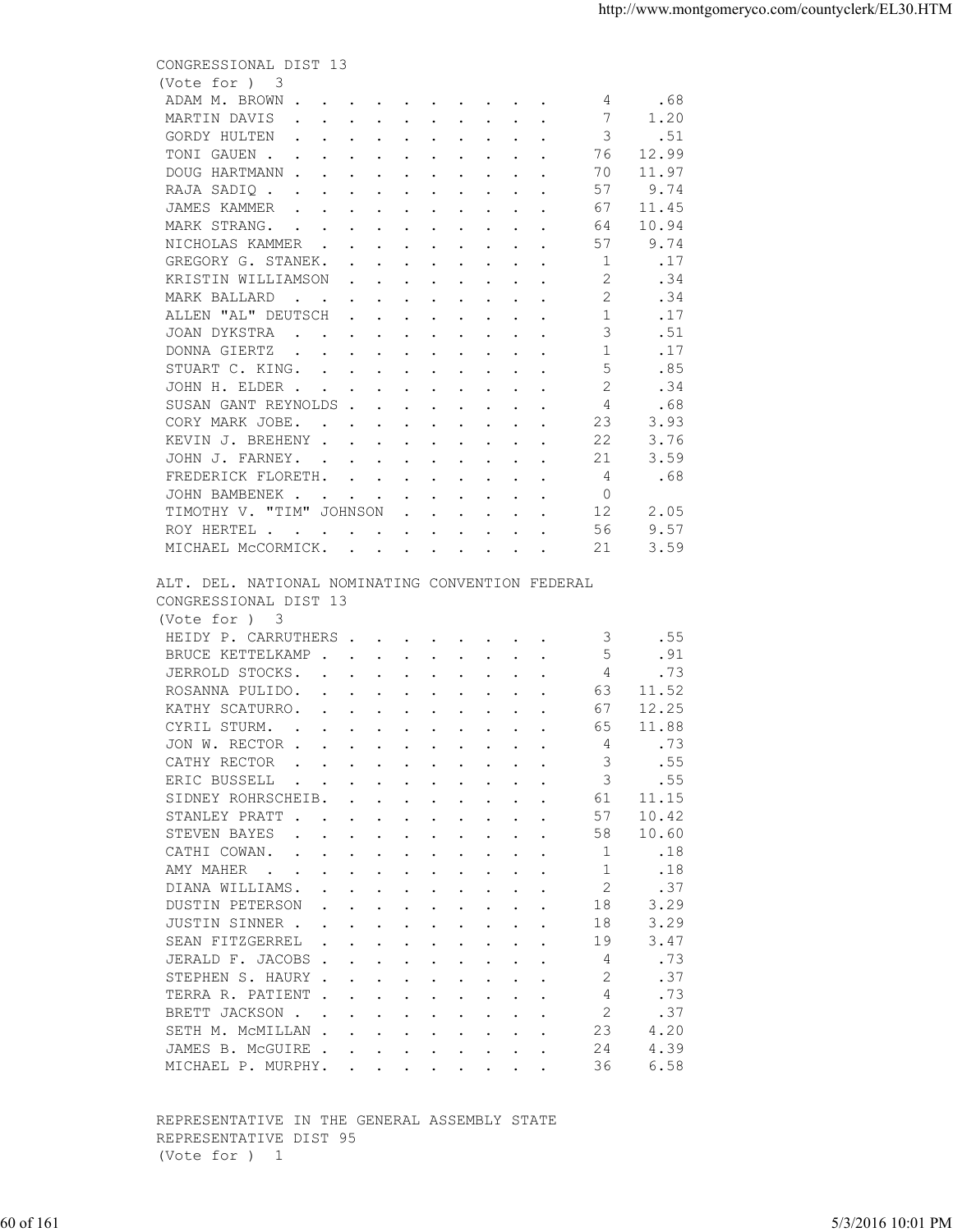| 15 6.12<br>CHRISTOPHER M. HICKS.<br>AVERY BOURNE 119 48.57<br>CIRCUIT CLERK MONTGOMERY COUNTY<br>(Vote for ) 1<br>HOLLY LEMONS 211 100.00<br>STATE'S ATTORNEY MONTGOMERY COUNTY<br>(Vote for ) 1<br>ERIK HYAM 171 100.00<br>CORONER MONTGOMERY COUNTY<br>(Vote for ) 1<br>RANDY A. LEETHAM 168 73.04<br>TOBIN GUNN 62 26.96<br>COUNTY BOARD MEMBER # 4<br>(Vote for ) 1<br>NO CANDIDATE FILED<br>$\overline{0}$<br>COUNTY BOARD MEMBER # 6<br>(Vote for ) 1<br>ROY L. HERTEL 61 100.00<br>JUDGE OF THE APPELLATE COURT APPELLATE JUDICIAL<br>DISTRICT 5<br>(Vote for ) 1<br>JOHN B. BARBERIS, JR. 169 100.00<br>JUDGE OF THE APPELLATE COURT APPELLATE JUDICIAL<br>DISTRICT 5<br>(Vote for ) 1<br>JAMES R. "RANDY" MOORE 183 100.00<br>PRECINCT COMMITTEEMAN HILLSBORO 5<br>(Vote for ) 1<br>ROY L. HERTEL 212 100.00<br>********** (DEMOCRATIC) **********<br>PRESIDENT OF THE UNITED STATES<br>(Vote for ) 1<br>74 44.85<br>HILLARY CLINTON<br>3.03<br>WILLIE L. WILSON<br>5<br>2<br>MARTIN J. O'MALLEY<br>1.21<br>ROQUE "ROCKY" DE LA FUENTE.<br>$\Omega$<br>2<br>LARRY (LAWRENCE) COHEN<br>1.21<br>81 49.09<br>BERNIE SANDERS.<br>$\overline{1}$<br>.61<br>WRITE-IN.<br>UNITED STATES SENATOR U.S. SENATE<br>(Vote for ) 1<br>ANDREA ZOPP. 32 21.62<br>5/3/2016 10:01 PM<br>61 of 161 |  |
|-------------------------------------------------------------------------------------------------------------------------------------------------------------------------------------------------------------------------------------------------------------------------------------------------------------------------------------------------------------------------------------------------------------------------------------------------------------------------------------------------------------------------------------------------------------------------------------------------------------------------------------------------------------------------------------------------------------------------------------------------------------------------------------------------------------------------------------------------------------------------------------------------------------------------------------------------------------------------------------------------------------------------------------------------------------------------------------------------------------------------------------------------------------------------------------------------------------------------------------------------------------------------------------------|--|
|                                                                                                                                                                                                                                                                                                                                                                                                                                                                                                                                                                                                                                                                                                                                                                                                                                                                                                                                                                                                                                                                                                                                                                                                                                                                                           |  |
|                                                                                                                                                                                                                                                                                                                                                                                                                                                                                                                                                                                                                                                                                                                                                                                                                                                                                                                                                                                                                                                                                                                                                                                                                                                                                           |  |
|                                                                                                                                                                                                                                                                                                                                                                                                                                                                                                                                                                                                                                                                                                                                                                                                                                                                                                                                                                                                                                                                                                                                                                                                                                                                                           |  |
|                                                                                                                                                                                                                                                                                                                                                                                                                                                                                                                                                                                                                                                                                                                                                                                                                                                                                                                                                                                                                                                                                                                                                                                                                                                                                           |  |
|                                                                                                                                                                                                                                                                                                                                                                                                                                                                                                                                                                                                                                                                                                                                                                                                                                                                                                                                                                                                                                                                                                                                                                                                                                                                                           |  |
|                                                                                                                                                                                                                                                                                                                                                                                                                                                                                                                                                                                                                                                                                                                                                                                                                                                                                                                                                                                                                                                                                                                                                                                                                                                                                           |  |
|                                                                                                                                                                                                                                                                                                                                                                                                                                                                                                                                                                                                                                                                                                                                                                                                                                                                                                                                                                                                                                                                                                                                                                                                                                                                                           |  |
|                                                                                                                                                                                                                                                                                                                                                                                                                                                                                                                                                                                                                                                                                                                                                                                                                                                                                                                                                                                                                                                                                                                                                                                                                                                                                           |  |
|                                                                                                                                                                                                                                                                                                                                                                                                                                                                                                                                                                                                                                                                                                                                                                                                                                                                                                                                                                                                                                                                                                                                                                                                                                                                                           |  |
|                                                                                                                                                                                                                                                                                                                                                                                                                                                                                                                                                                                                                                                                                                                                                                                                                                                                                                                                                                                                                                                                                                                                                                                                                                                                                           |  |
|                                                                                                                                                                                                                                                                                                                                                                                                                                                                                                                                                                                                                                                                                                                                                                                                                                                                                                                                                                                                                                                                                                                                                                                                                                                                                           |  |
|                                                                                                                                                                                                                                                                                                                                                                                                                                                                                                                                                                                                                                                                                                                                                                                                                                                                                                                                                                                                                                                                                                                                                                                                                                                                                           |  |
|                                                                                                                                                                                                                                                                                                                                                                                                                                                                                                                                                                                                                                                                                                                                                                                                                                                                                                                                                                                                                                                                                                                                                                                                                                                                                           |  |
|                                                                                                                                                                                                                                                                                                                                                                                                                                                                                                                                                                                                                                                                                                                                                                                                                                                                                                                                                                                                                                                                                                                                                                                                                                                                                           |  |
|                                                                                                                                                                                                                                                                                                                                                                                                                                                                                                                                                                                                                                                                                                                                                                                                                                                                                                                                                                                                                                                                                                                                                                                                                                                                                           |  |
|                                                                                                                                                                                                                                                                                                                                                                                                                                                                                                                                                                                                                                                                                                                                                                                                                                                                                                                                                                                                                                                                                                                                                                                                                                                                                           |  |
|                                                                                                                                                                                                                                                                                                                                                                                                                                                                                                                                                                                                                                                                                                                                                                                                                                                                                                                                                                                                                                                                                                                                                                                                                                                                                           |  |
|                                                                                                                                                                                                                                                                                                                                                                                                                                                                                                                                                                                                                                                                                                                                                                                                                                                                                                                                                                                                                                                                                                                                                                                                                                                                                           |  |
|                                                                                                                                                                                                                                                                                                                                                                                                                                                                                                                                                                                                                                                                                                                                                                                                                                                                                                                                                                                                                                                                                                                                                                                                                                                                                           |  |
|                                                                                                                                                                                                                                                                                                                                                                                                                                                                                                                                                                                                                                                                                                                                                                                                                                                                                                                                                                                                                                                                                                                                                                                                                                                                                           |  |
|                                                                                                                                                                                                                                                                                                                                                                                                                                                                                                                                                                                                                                                                                                                                                                                                                                                                                                                                                                                                                                                                                                                                                                                                                                                                                           |  |
|                                                                                                                                                                                                                                                                                                                                                                                                                                                                                                                                                                                                                                                                                                                                                                                                                                                                                                                                                                                                                                                                                                                                                                                                                                                                                           |  |
|                                                                                                                                                                                                                                                                                                                                                                                                                                                                                                                                                                                                                                                                                                                                                                                                                                                                                                                                                                                                                                                                                                                                                                                                                                                                                           |  |
|                                                                                                                                                                                                                                                                                                                                                                                                                                                                                                                                                                                                                                                                                                                                                                                                                                                                                                                                                                                                                                                                                                                                                                                                                                                                                           |  |
|                                                                                                                                                                                                                                                                                                                                                                                                                                                                                                                                                                                                                                                                                                                                                                                                                                                                                                                                                                                                                                                                                                                                                                                                                                                                                           |  |
|                                                                                                                                                                                                                                                                                                                                                                                                                                                                                                                                                                                                                                                                                                                                                                                                                                                                                                                                                                                                                                                                                                                                                                                                                                                                                           |  |
|                                                                                                                                                                                                                                                                                                                                                                                                                                                                                                                                                                                                                                                                                                                                                                                                                                                                                                                                                                                                                                                                                                                                                                                                                                                                                           |  |
|                                                                                                                                                                                                                                                                                                                                                                                                                                                                                                                                                                                                                                                                                                                                                                                                                                                                                                                                                                                                                                                                                                                                                                                                                                                                                           |  |
|                                                                                                                                                                                                                                                                                                                                                                                                                                                                                                                                                                                                                                                                                                                                                                                                                                                                                                                                                                                                                                                                                                                                                                                                                                                                                           |  |
|                                                                                                                                                                                                                                                                                                                                                                                                                                                                                                                                                                                                                                                                                                                                                                                                                                                                                                                                                                                                                                                                                                                                                                                                                                                                                           |  |
|                                                                                                                                                                                                                                                                                                                                                                                                                                                                                                                                                                                                                                                                                                                                                                                                                                                                                                                                                                                                                                                                                                                                                                                                                                                                                           |  |
|                                                                                                                                                                                                                                                                                                                                                                                                                                                                                                                                                                                                                                                                                                                                                                                                                                                                                                                                                                                                                                                                                                                                                                                                                                                                                           |  |
|                                                                                                                                                                                                                                                                                                                                                                                                                                                                                                                                                                                                                                                                                                                                                                                                                                                                                                                                                                                                                                                                                                                                                                                                                                                                                           |  |
|                                                                                                                                                                                                                                                                                                                                                                                                                                                                                                                                                                                                                                                                                                                                                                                                                                                                                                                                                                                                                                                                                                                                                                                                                                                                                           |  |
|                                                                                                                                                                                                                                                                                                                                                                                                                                                                                                                                                                                                                                                                                                                                                                                                                                                                                                                                                                                                                                                                                                                                                                                                                                                                                           |  |
|                                                                                                                                                                                                                                                                                                                                                                                                                                                                                                                                                                                                                                                                                                                                                                                                                                                                                                                                                                                                                                                                                                                                                                                                                                                                                           |  |
|                                                                                                                                                                                                                                                                                                                                                                                                                                                                                                                                                                                                                                                                                                                                                                                                                                                                                                                                                                                                                                                                                                                                                                                                                                                                                           |  |
|                                                                                                                                                                                                                                                                                                                                                                                                                                                                                                                                                                                                                                                                                                                                                                                                                                                                                                                                                                                                                                                                                                                                                                                                                                                                                           |  |
|                                                                                                                                                                                                                                                                                                                                                                                                                                                                                                                                                                                                                                                                                                                                                                                                                                                                                                                                                                                                                                                                                                                                                                                                                                                                                           |  |
|                                                                                                                                                                                                                                                                                                                                                                                                                                                                                                                                                                                                                                                                                                                                                                                                                                                                                                                                                                                                                                                                                                                                                                                                                                                                                           |  |
|                                                                                                                                                                                                                                                                                                                                                                                                                                                                                                                                                                                                                                                                                                                                                                                                                                                                                                                                                                                                                                                                                                                                                                                                                                                                                           |  |
|                                                                                                                                                                                                                                                                                                                                                                                                                                                                                                                                                                                                                                                                                                                                                                                                                                                                                                                                                                                                                                                                                                                                                                                                                                                                                           |  |
|                                                                                                                                                                                                                                                                                                                                                                                                                                                                                                                                                                                                                                                                                                                                                                                                                                                                                                                                                                                                                                                                                                                                                                                                                                                                                           |  |
|                                                                                                                                                                                                                                                                                                                                                                                                                                                                                                                                                                                                                                                                                                                                                                                                                                                                                                                                                                                                                                                                                                                                                                                                                                                                                           |  |
|                                                                                                                                                                                                                                                                                                                                                                                                                                                                                                                                                                                                                                                                                                                                                                                                                                                                                                                                                                                                                                                                                                                                                                                                                                                                                           |  |
|                                                                                                                                                                                                                                                                                                                                                                                                                                                                                                                                                                                                                                                                                                                                                                                                                                                                                                                                                                                                                                                                                                                                                                                                                                                                                           |  |
|                                                                                                                                                                                                                                                                                                                                                                                                                                                                                                                                                                                                                                                                                                                                                                                                                                                                                                                                                                                                                                                                                                                                                                                                                                                                                           |  |
|                                                                                                                                                                                                                                                                                                                                                                                                                                                                                                                                                                                                                                                                                                                                                                                                                                                                                                                                                                                                                                                                                                                                                                                                                                                                                           |  |
|                                                                                                                                                                                                                                                                                                                                                                                                                                                                                                                                                                                                                                                                                                                                                                                                                                                                                                                                                                                                                                                                                                                                                                                                                                                                                           |  |
|                                                                                                                                                                                                                                                                                                                                                                                                                                                                                                                                                                                                                                                                                                                                                                                                                                                                                                                                                                                                                                                                                                                                                                                                                                                                                           |  |
|                                                                                                                                                                                                                                                                                                                                                                                                                                                                                                                                                                                                                                                                                                                                                                                                                                                                                                                                                                                                                                                                                                                                                                                                                                                                                           |  |
|                                                                                                                                                                                                                                                                                                                                                                                                                                                                                                                                                                                                                                                                                                                                                                                                                                                                                                                                                                                                                                                                                                                                                                                                                                                                                           |  |
|                                                                                                                                                                                                                                                                                                                                                                                                                                                                                                                                                                                                                                                                                                                                                                                                                                                                                                                                                                                                                                                                                                                                                                                                                                                                                           |  |
|                                                                                                                                                                                                                                                                                                                                                                                                                                                                                                                                                                                                                                                                                                                                                                                                                                                                                                                                                                                                                                                                                                                                                                                                                                                                                           |  |
|                                                                                                                                                                                                                                                                                                                                                                                                                                                                                                                                                                                                                                                                                                                                                                                                                                                                                                                                                                                                                                                                                                                                                                                                                                                                                           |  |
|                                                                                                                                                                                                                                                                                                                                                                                                                                                                                                                                                                                                                                                                                                                                                                                                                                                                                                                                                                                                                                                                                                                                                                                                                                                                                           |  |
|                                                                                                                                                                                                                                                                                                                                                                                                                                                                                                                                                                                                                                                                                                                                                                                                                                                                                                                                                                                                                                                                                                                                                                                                                                                                                           |  |
|                                                                                                                                                                                                                                                                                                                                                                                                                                                                                                                                                                                                                                                                                                                                                                                                                                                                                                                                                                                                                                                                                                                                                                                                                                                                                           |  |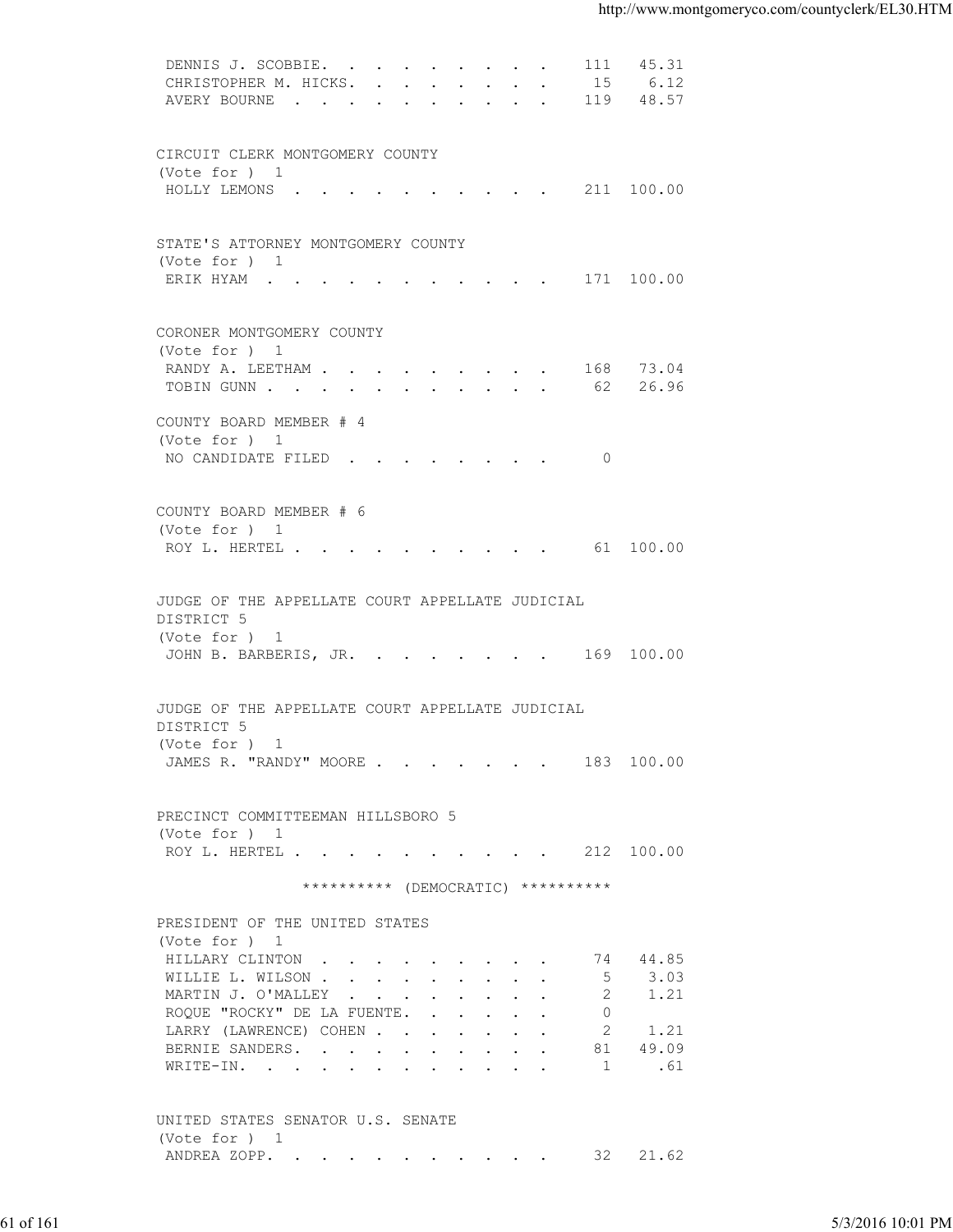| NAPOLEON HARRIS 22 14.86<br>COMPTROLLER STATE OF ILLINOIS<br>(Vote for ) 1<br>SUSANA MENDOZA. 128 100.00<br>REPRESENTATIVE IN CONGRESS FEDERAL CONGRESSIONAL DIST 13<br>(Vote for ) 1<br>MARK D. WICKLUND 122 100.00<br>DEL. NATIONAL NOMINATING CONVENTION FEDERAL<br>CONGRESSIONAL DIST 13<br>(Vote for ) 5<br>92 15.59<br>ANDY MANAR<br>9.32<br>CINDA KLICKNA<br>55<br>8.81<br>MICHAEL G. MATEJKA<br>52<br>DORIS JEAN TURNER.<br>59<br>10.00<br>8.64<br>RICK TERVEN.<br>51<br>JAROD HITCHINGS<br>1.69<br>10<br>NAOMI D. JAKOBSSON<br>7.12<br>42<br>46<br>7.80<br>AARON AMMONS<br>7.12<br>MATTHEW PASQUINI<br>42<br>45<br>7.63<br>PAMELLA GRONEMEYER<br>51<br>8.64<br>ZACHARY BRAUN.<br>MARCEY GOLDSTEIN<br>45<br>7.63<br>REPRESENTATIVE IN THE GENERAL ASSEMBLY STATE<br>REPRESENTATIVE DIST 95<br>(Vote for ) 1<br>MIKE MATHIS. 128 100.00<br>CIRCUIT CLERK MONTGOMERY COUNTY<br>(Vote for ) 1<br>NO CANDIDATE FILED 0<br>STATE'S ATTORNEY MONTGOMERY COUNTY<br>(Vote for ) 1<br>CHRIS MATOUSH 143 100.00<br>CORONER MONTGOMERY COUNTY<br>(Vote for ) 1<br>BARBARA A. SCHMEDEKE. 129 100.00<br>COUNTY BOARD MEMBER # 4<br>(Vote for ) 1<br>JIM MOORE 99 100.00<br>COUNTY BOARD MEMBER # 6<br>(Vote for ) 1<br>NO CANDIDATE FILED 0<br>JUDGE OF THE APPELLATE COURT APPELLATE JUDICIAL<br>5/3/2016 10:01 PM |  | 62 of 161 |  | TAMMY DUCKWORTH 94 63.51 |  |
|----------------------------------------------------------------------------------------------------------------------------------------------------------------------------------------------------------------------------------------------------------------------------------------------------------------------------------------------------------------------------------------------------------------------------------------------------------------------------------------------------------------------------------------------------------------------------------------------------------------------------------------------------------------------------------------------------------------------------------------------------------------------------------------------------------------------------------------------------------------------------------------------------------------------------------------------------------------------------------------------------------------------------------------------------------------------------------------------------------------------------------------------------------------------------------------------------------------------------------------------------------------------------------------------------------------|--|-----------|--|--------------------------|--|
|                                                                                                                                                                                                                                                                                                                                                                                                                                                                                                                                                                                                                                                                                                                                                                                                                                                                                                                                                                                                                                                                                                                                                                                                                                                                                                                |  |           |  |                          |  |
|                                                                                                                                                                                                                                                                                                                                                                                                                                                                                                                                                                                                                                                                                                                                                                                                                                                                                                                                                                                                                                                                                                                                                                                                                                                                                                                |  |           |  |                          |  |
|                                                                                                                                                                                                                                                                                                                                                                                                                                                                                                                                                                                                                                                                                                                                                                                                                                                                                                                                                                                                                                                                                                                                                                                                                                                                                                                |  |           |  |                          |  |
|                                                                                                                                                                                                                                                                                                                                                                                                                                                                                                                                                                                                                                                                                                                                                                                                                                                                                                                                                                                                                                                                                                                                                                                                                                                                                                                |  |           |  |                          |  |
|                                                                                                                                                                                                                                                                                                                                                                                                                                                                                                                                                                                                                                                                                                                                                                                                                                                                                                                                                                                                                                                                                                                                                                                                                                                                                                                |  |           |  |                          |  |
|                                                                                                                                                                                                                                                                                                                                                                                                                                                                                                                                                                                                                                                                                                                                                                                                                                                                                                                                                                                                                                                                                                                                                                                                                                                                                                                |  |           |  |                          |  |
|                                                                                                                                                                                                                                                                                                                                                                                                                                                                                                                                                                                                                                                                                                                                                                                                                                                                                                                                                                                                                                                                                                                                                                                                                                                                                                                |  |           |  |                          |  |
|                                                                                                                                                                                                                                                                                                                                                                                                                                                                                                                                                                                                                                                                                                                                                                                                                                                                                                                                                                                                                                                                                                                                                                                                                                                                                                                |  |           |  |                          |  |
|                                                                                                                                                                                                                                                                                                                                                                                                                                                                                                                                                                                                                                                                                                                                                                                                                                                                                                                                                                                                                                                                                                                                                                                                                                                                                                                |  |           |  |                          |  |
|                                                                                                                                                                                                                                                                                                                                                                                                                                                                                                                                                                                                                                                                                                                                                                                                                                                                                                                                                                                                                                                                                                                                                                                                                                                                                                                |  |           |  |                          |  |
|                                                                                                                                                                                                                                                                                                                                                                                                                                                                                                                                                                                                                                                                                                                                                                                                                                                                                                                                                                                                                                                                                                                                                                                                                                                                                                                |  |           |  |                          |  |
|                                                                                                                                                                                                                                                                                                                                                                                                                                                                                                                                                                                                                                                                                                                                                                                                                                                                                                                                                                                                                                                                                                                                                                                                                                                                                                                |  |           |  |                          |  |
|                                                                                                                                                                                                                                                                                                                                                                                                                                                                                                                                                                                                                                                                                                                                                                                                                                                                                                                                                                                                                                                                                                                                                                                                                                                                                                                |  |           |  |                          |  |
|                                                                                                                                                                                                                                                                                                                                                                                                                                                                                                                                                                                                                                                                                                                                                                                                                                                                                                                                                                                                                                                                                                                                                                                                                                                                                                                |  |           |  |                          |  |
|                                                                                                                                                                                                                                                                                                                                                                                                                                                                                                                                                                                                                                                                                                                                                                                                                                                                                                                                                                                                                                                                                                                                                                                                                                                                                                                |  |           |  |                          |  |
|                                                                                                                                                                                                                                                                                                                                                                                                                                                                                                                                                                                                                                                                                                                                                                                                                                                                                                                                                                                                                                                                                                                                                                                                                                                                                                                |  |           |  |                          |  |
|                                                                                                                                                                                                                                                                                                                                                                                                                                                                                                                                                                                                                                                                                                                                                                                                                                                                                                                                                                                                                                                                                                                                                                                                                                                                                                                |  |           |  |                          |  |
|                                                                                                                                                                                                                                                                                                                                                                                                                                                                                                                                                                                                                                                                                                                                                                                                                                                                                                                                                                                                                                                                                                                                                                                                                                                                                                                |  |           |  |                          |  |
|                                                                                                                                                                                                                                                                                                                                                                                                                                                                                                                                                                                                                                                                                                                                                                                                                                                                                                                                                                                                                                                                                                                                                                                                                                                                                                                |  |           |  |                          |  |
|                                                                                                                                                                                                                                                                                                                                                                                                                                                                                                                                                                                                                                                                                                                                                                                                                                                                                                                                                                                                                                                                                                                                                                                                                                                                                                                |  |           |  |                          |  |
|                                                                                                                                                                                                                                                                                                                                                                                                                                                                                                                                                                                                                                                                                                                                                                                                                                                                                                                                                                                                                                                                                                                                                                                                                                                                                                                |  |           |  |                          |  |
|                                                                                                                                                                                                                                                                                                                                                                                                                                                                                                                                                                                                                                                                                                                                                                                                                                                                                                                                                                                                                                                                                                                                                                                                                                                                                                                |  |           |  |                          |  |
|                                                                                                                                                                                                                                                                                                                                                                                                                                                                                                                                                                                                                                                                                                                                                                                                                                                                                                                                                                                                                                                                                                                                                                                                                                                                                                                |  |           |  |                          |  |
|                                                                                                                                                                                                                                                                                                                                                                                                                                                                                                                                                                                                                                                                                                                                                                                                                                                                                                                                                                                                                                                                                                                                                                                                                                                                                                                |  |           |  |                          |  |
|                                                                                                                                                                                                                                                                                                                                                                                                                                                                                                                                                                                                                                                                                                                                                                                                                                                                                                                                                                                                                                                                                                                                                                                                                                                                                                                |  |           |  |                          |  |
|                                                                                                                                                                                                                                                                                                                                                                                                                                                                                                                                                                                                                                                                                                                                                                                                                                                                                                                                                                                                                                                                                                                                                                                                                                                                                                                |  |           |  |                          |  |
|                                                                                                                                                                                                                                                                                                                                                                                                                                                                                                                                                                                                                                                                                                                                                                                                                                                                                                                                                                                                                                                                                                                                                                                                                                                                                                                |  |           |  |                          |  |
|                                                                                                                                                                                                                                                                                                                                                                                                                                                                                                                                                                                                                                                                                                                                                                                                                                                                                                                                                                                                                                                                                                                                                                                                                                                                                                                |  |           |  |                          |  |
|                                                                                                                                                                                                                                                                                                                                                                                                                                                                                                                                                                                                                                                                                                                                                                                                                                                                                                                                                                                                                                                                                                                                                                                                                                                                                                                |  |           |  |                          |  |
|                                                                                                                                                                                                                                                                                                                                                                                                                                                                                                                                                                                                                                                                                                                                                                                                                                                                                                                                                                                                                                                                                                                                                                                                                                                                                                                |  |           |  |                          |  |
|                                                                                                                                                                                                                                                                                                                                                                                                                                                                                                                                                                                                                                                                                                                                                                                                                                                                                                                                                                                                                                                                                                                                                                                                                                                                                                                |  |           |  |                          |  |
|                                                                                                                                                                                                                                                                                                                                                                                                                                                                                                                                                                                                                                                                                                                                                                                                                                                                                                                                                                                                                                                                                                                                                                                                                                                                                                                |  |           |  |                          |  |
|                                                                                                                                                                                                                                                                                                                                                                                                                                                                                                                                                                                                                                                                                                                                                                                                                                                                                                                                                                                                                                                                                                                                                                                                                                                                                                                |  |           |  |                          |  |
|                                                                                                                                                                                                                                                                                                                                                                                                                                                                                                                                                                                                                                                                                                                                                                                                                                                                                                                                                                                                                                                                                                                                                                                                                                                                                                                |  |           |  |                          |  |
|                                                                                                                                                                                                                                                                                                                                                                                                                                                                                                                                                                                                                                                                                                                                                                                                                                                                                                                                                                                                                                                                                                                                                                                                                                                                                                                |  |           |  |                          |  |
|                                                                                                                                                                                                                                                                                                                                                                                                                                                                                                                                                                                                                                                                                                                                                                                                                                                                                                                                                                                                                                                                                                                                                                                                                                                                                                                |  |           |  |                          |  |
|                                                                                                                                                                                                                                                                                                                                                                                                                                                                                                                                                                                                                                                                                                                                                                                                                                                                                                                                                                                                                                                                                                                                                                                                                                                                                                                |  |           |  |                          |  |
|                                                                                                                                                                                                                                                                                                                                                                                                                                                                                                                                                                                                                                                                                                                                                                                                                                                                                                                                                                                                                                                                                                                                                                                                                                                                                                                |  |           |  |                          |  |
|                                                                                                                                                                                                                                                                                                                                                                                                                                                                                                                                                                                                                                                                                                                                                                                                                                                                                                                                                                                                                                                                                                                                                                                                                                                                                                                |  |           |  |                          |  |
|                                                                                                                                                                                                                                                                                                                                                                                                                                                                                                                                                                                                                                                                                                                                                                                                                                                                                                                                                                                                                                                                                                                                                                                                                                                                                                                |  |           |  |                          |  |
|                                                                                                                                                                                                                                                                                                                                                                                                                                                                                                                                                                                                                                                                                                                                                                                                                                                                                                                                                                                                                                                                                                                                                                                                                                                                                                                |  |           |  |                          |  |
|                                                                                                                                                                                                                                                                                                                                                                                                                                                                                                                                                                                                                                                                                                                                                                                                                                                                                                                                                                                                                                                                                                                                                                                                                                                                                                                |  |           |  |                          |  |
|                                                                                                                                                                                                                                                                                                                                                                                                                                                                                                                                                                                                                                                                                                                                                                                                                                                                                                                                                                                                                                                                                                                                                                                                                                                                                                                |  |           |  |                          |  |
|                                                                                                                                                                                                                                                                                                                                                                                                                                                                                                                                                                                                                                                                                                                                                                                                                                                                                                                                                                                                                                                                                                                                                                                                                                                                                                                |  |           |  |                          |  |
|                                                                                                                                                                                                                                                                                                                                                                                                                                                                                                                                                                                                                                                                                                                                                                                                                                                                                                                                                                                                                                                                                                                                                                                                                                                                                                                |  |           |  |                          |  |
|                                                                                                                                                                                                                                                                                                                                                                                                                                                                                                                                                                                                                                                                                                                                                                                                                                                                                                                                                                                                                                                                                                                                                                                                                                                                                                                |  |           |  |                          |  |
|                                                                                                                                                                                                                                                                                                                                                                                                                                                                                                                                                                                                                                                                                                                                                                                                                                                                                                                                                                                                                                                                                                                                                                                                                                                                                                                |  |           |  |                          |  |
|                                                                                                                                                                                                                                                                                                                                                                                                                                                                                                                                                                                                                                                                                                                                                                                                                                                                                                                                                                                                                                                                                                                                                                                                                                                                                                                |  |           |  |                          |  |
|                                                                                                                                                                                                                                                                                                                                                                                                                                                                                                                                                                                                                                                                                                                                                                                                                                                                                                                                                                                                                                                                                                                                                                                                                                                                                                                |  |           |  |                          |  |
|                                                                                                                                                                                                                                                                                                                                                                                                                                                                                                                                                                                                                                                                                                                                                                                                                                                                                                                                                                                                                                                                                                                                                                                                                                                                                                                |  |           |  |                          |  |
|                                                                                                                                                                                                                                                                                                                                                                                                                                                                                                                                                                                                                                                                                                                                                                                                                                                                                                                                                                                                                                                                                                                                                                                                                                                                                                                |  |           |  |                          |  |
|                                                                                                                                                                                                                                                                                                                                                                                                                                                                                                                                                                                                                                                                                                                                                                                                                                                                                                                                                                                                                                                                                                                                                                                                                                                                                                                |  |           |  |                          |  |
|                                                                                                                                                                                                                                                                                                                                                                                                                                                                                                                                                                                                                                                                                                                                                                                                                                                                                                                                                                                                                                                                                                                                                                                                                                                                                                                |  |           |  |                          |  |
|                                                                                                                                                                                                                                                                                                                                                                                                                                                                                                                                                                                                                                                                                                                                                                                                                                                                                                                                                                                                                                                                                                                                                                                                                                                                                                                |  |           |  |                          |  |
|                                                                                                                                                                                                                                                                                                                                                                                                                                                                                                                                                                                                                                                                                                                                                                                                                                                                                                                                                                                                                                                                                                                                                                                                                                                                                                                |  |           |  |                          |  |
|                                                                                                                                                                                                                                                                                                                                                                                                                                                                                                                                                                                                                                                                                                                                                                                                                                                                                                                                                                                                                                                                                                                                                                                                                                                                                                                |  |           |  |                          |  |
|                                                                                                                                                                                                                                                                                                                                                                                                                                                                                                                                                                                                                                                                                                                                                                                                                                                                                                                                                                                                                                                                                                                                                                                                                                                                                                                |  |           |  |                          |  |
|                                                                                                                                                                                                                                                                                                                                                                                                                                                                                                                                                                                                                                                                                                                                                                                                                                                                                                                                                                                                                                                                                                                                                                                                                                                                                                                |  |           |  |                          |  |
|                                                                                                                                                                                                                                                                                                                                                                                                                                                                                                                                                                                                                                                                                                                                                                                                                                                                                                                                                                                                                                                                                                                                                                                                                                                                                                                |  |           |  |                          |  |
|                                                                                                                                                                                                                                                                                                                                                                                                                                                                                                                                                                                                                                                                                                                                                                                                                                                                                                                                                                                                                                                                                                                                                                                                                                                                                                                |  |           |  |                          |  |
|                                                                                                                                                                                                                                                                                                                                                                                                                                                                                                                                                                                                                                                                                                                                                                                                                                                                                                                                                                                                                                                                                                                                                                                                                                                                                                                |  |           |  |                          |  |
|                                                                                                                                                                                                                                                                                                                                                                                                                                                                                                                                                                                                                                                                                                                                                                                                                                                                                                                                                                                                                                                                                                                                                                                                                                                                                                                |  |           |  |                          |  |
|                                                                                                                                                                                                                                                                                                                                                                                                                                                                                                                                                                                                                                                                                                                                                                                                                                                                                                                                                                                                                                                                                                                                                                                                                                                                                                                |  |           |  |                          |  |
|                                                                                                                                                                                                                                                                                                                                                                                                                                                                                                                                                                                                                                                                                                                                                                                                                                                                                                                                                                                                                                                                                                                                                                                                                                                                                                                |  |           |  |                          |  |
|                                                                                                                                                                                                                                                                                                                                                                                                                                                                                                                                                                                                                                                                                                                                                                                                                                                                                                                                                                                                                                                                                                                                                                                                                                                                                                                |  |           |  |                          |  |
|                                                                                                                                                                                                                                                                                                                                                                                                                                                                                                                                                                                                                                                                                                                                                                                                                                                                                                                                                                                                                                                                                                                                                                                                                                                                                                                |  |           |  |                          |  |
|                                                                                                                                                                                                                                                                                                                                                                                                                                                                                                                                                                                                                                                                                                                                                                                                                                                                                                                                                                                                                                                                                                                                                                                                                                                                                                                |  |           |  |                          |  |
|                                                                                                                                                                                                                                                                                                                                                                                                                                                                                                                                                                                                                                                                                                                                                                                                                                                                                                                                                                                                                                                                                                                                                                                                                                                                                                                |  |           |  |                          |  |
|                                                                                                                                                                                                                                                                                                                                                                                                                                                                                                                                                                                                                                                                                                                                                                                                                                                                                                                                                                                                                                                                                                                                                                                                                                                                                                                |  |           |  |                          |  |
|                                                                                                                                                                                                                                                                                                                                                                                                                                                                                                                                                                                                                                                                                                                                                                                                                                                                                                                                                                                                                                                                                                                                                                                                                                                                                                                |  |           |  |                          |  |
|                                                                                                                                                                                                                                                                                                                                                                                                                                                                                                                                                                                                                                                                                                                                                                                                                                                                                                                                                                                                                                                                                                                                                                                                                                                                                                                |  |           |  |                          |  |
|                                                                                                                                                                                                                                                                                                                                                                                                                                                                                                                                                                                                                                                                                                                                                                                                                                                                                                                                                                                                                                                                                                                                                                                                                                                                                                                |  |           |  |                          |  |
|                                                                                                                                                                                                                                                                                                                                                                                                                                                                                                                                                                                                                                                                                                                                                                                                                                                                                                                                                                                                                                                                                                                                                                                                                                                                                                                |  |           |  |                          |  |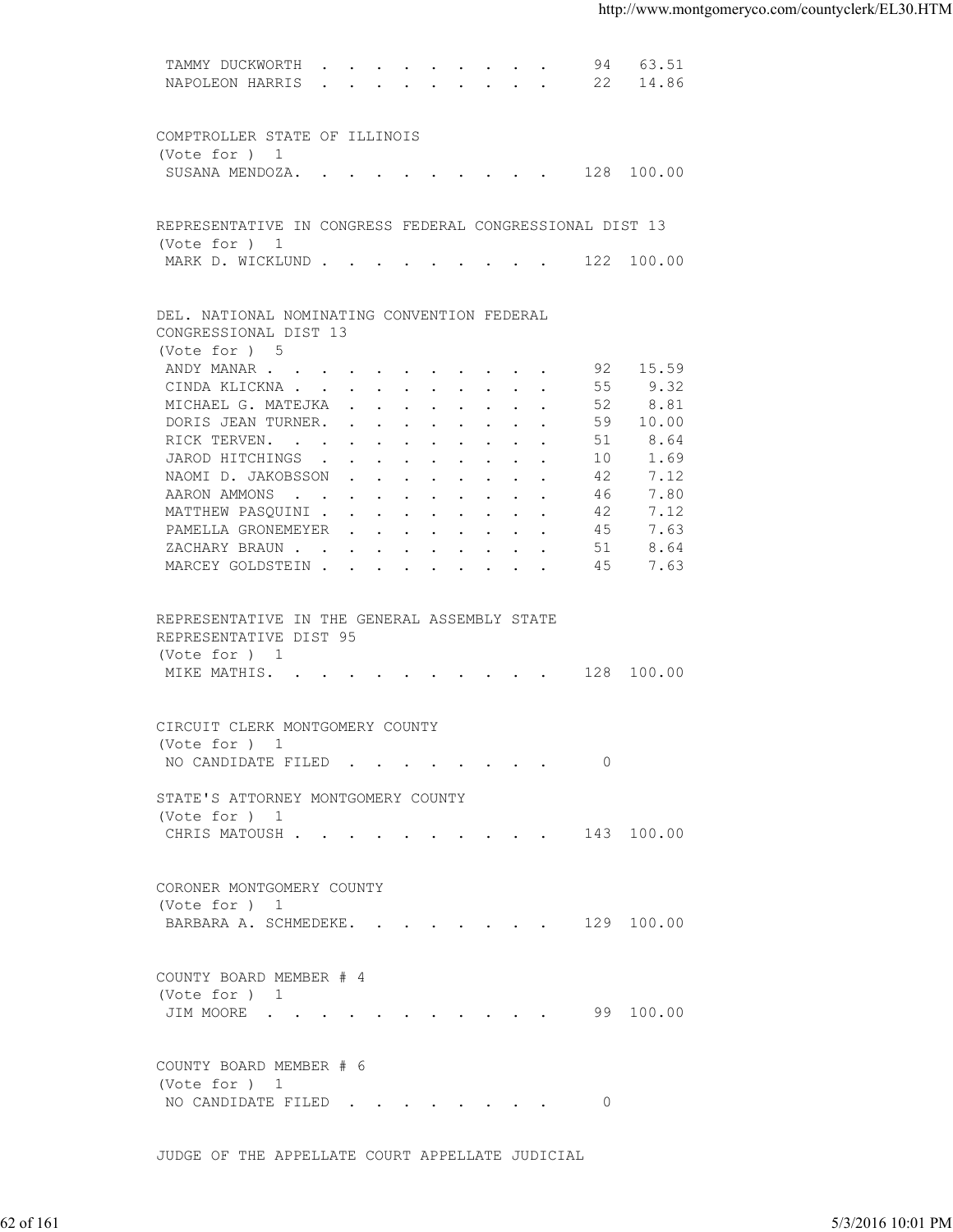| (Vote for ) 1<br>BRAD K. BLEYER. 117 100.00<br>JUDGE OF THE APPELLATE COURT APPELLATE JUDICIAL<br>DISTRICT 5<br>(Vote for ) 1<br>JO BETH WEBER 117 100.00<br>PRECINCT COMMITTEEMAN HILLSBORO 5<br>(Vote for ) 1<br>JIM MOORE 135 100.00<br>********** (NONPARTISAN) **********<br>HILLSBORO HIGH SCHOOL QUESTION HILLSBORO CUSD 3<br>(Vote for ) 1<br>YES 193 40.12<br>NO. 288 59.88<br>SHOAL CREEK FIRE PROTECTION DISTRICT<br>(Vote for ) 1<br>YES 2 66.67<br>NO. 1 33.33<br>PRECINCT REPORT<br>MONTGOMERY COUNTY, ILLINOIS<br>RUN DATE:03/21/16<br>2016 GENERAL PRIMARY ELECTION<br>RUN TIME:09:18 AM<br>MARCH 15, 2016<br>STATISTICS<br>0806 HILLSBORO 6<br>VOTES PERCENT<br>REGISTERED VOTERS - TOTAL 684<br>REGISTERED VOTERS - REPUBLICAN 108 15.79<br>REGISTERED VOTERS - DEMOCRATIC 265 38.74<br>5.56<br>REGISTERED VOTERS - NONPARTISAN<br>38<br>BALLOTS CAST - TOTAL.<br>415<br>BALLOTS CAST - REPUBLICAN<br>43.61<br>181<br>BALLOTS CAST - DEMOCRATIC<br>44.34<br>184<br>12.05<br>BALLOTS CAST - NONPARTISAN.<br>50<br>$\overline{0}$<br>BALLOTS CAST - BLANK.<br>60.67<br>VOTER TURNOUT - TOTAL<br>VOTER TURNOUT - REPUBLICAN.<br>167.59<br>69.43<br>VOTER TURNOUT - DEMOCRATIC.<br>VOTER TURNOUT - NONPARTISAN<br>131.58<br>VOTER TURNOUT - BLANK<br>********** (REPUBLICAN) **********<br>PRESIDENT OF THE UNITED STATES<br>(Vote for ) 1<br>2.86<br>JEB BUSH.<br>5<br>CHRIS CHRISTIE.<br>$\circ$<br>DONALD J. TRUMP<br>97<br>55.43<br>25.71<br>TED CRUZ.<br>45<br>4.57<br>MARCO RUBIO.<br>-8<br>$\circ$<br>RAND PAUL<br>CARLY FIORINA<br>$\mathbf{0}$<br>5/3/2016 10:01 PM | 63 of 161 |  |
|--------------------------------------------------------------------------------------------------------------------------------------------------------------------------------------------------------------------------------------------------------------------------------------------------------------------------------------------------------------------------------------------------------------------------------------------------------------------------------------------------------------------------------------------------------------------------------------------------------------------------------------------------------------------------------------------------------------------------------------------------------------------------------------------------------------------------------------------------------------------------------------------------------------------------------------------------------------------------------------------------------------------------------------------------------------------------------------------------------------------------------------------------------------------------------------------------------------------------------------------------------------------------------------------------------------------------------------------------------------------------------------------------------------------------------------------------------------------------------------------------------------------------------------------------------------------------------------------|-----------|--|
|                                                                                                                                                                                                                                                                                                                                                                                                                                                                                                                                                                                                                                                                                                                                                                                                                                                                                                                                                                                                                                                                                                                                                                                                                                                                                                                                                                                                                                                                                                                                                                                            |           |  |
|                                                                                                                                                                                                                                                                                                                                                                                                                                                                                                                                                                                                                                                                                                                                                                                                                                                                                                                                                                                                                                                                                                                                                                                                                                                                                                                                                                                                                                                                                                                                                                                            |           |  |
|                                                                                                                                                                                                                                                                                                                                                                                                                                                                                                                                                                                                                                                                                                                                                                                                                                                                                                                                                                                                                                                                                                                                                                                                                                                                                                                                                                                                                                                                                                                                                                                            |           |  |
|                                                                                                                                                                                                                                                                                                                                                                                                                                                                                                                                                                                                                                                                                                                                                                                                                                                                                                                                                                                                                                                                                                                                                                                                                                                                                                                                                                                                                                                                                                                                                                                            |           |  |
|                                                                                                                                                                                                                                                                                                                                                                                                                                                                                                                                                                                                                                                                                                                                                                                                                                                                                                                                                                                                                                                                                                                                                                                                                                                                                                                                                                                                                                                                                                                                                                                            |           |  |
|                                                                                                                                                                                                                                                                                                                                                                                                                                                                                                                                                                                                                                                                                                                                                                                                                                                                                                                                                                                                                                                                                                                                                                                                                                                                                                                                                                                                                                                                                                                                                                                            |           |  |
|                                                                                                                                                                                                                                                                                                                                                                                                                                                                                                                                                                                                                                                                                                                                                                                                                                                                                                                                                                                                                                                                                                                                                                                                                                                                                                                                                                                                                                                                                                                                                                                            |           |  |
|                                                                                                                                                                                                                                                                                                                                                                                                                                                                                                                                                                                                                                                                                                                                                                                                                                                                                                                                                                                                                                                                                                                                                                                                                                                                                                                                                                                                                                                                                                                                                                                            |           |  |
|                                                                                                                                                                                                                                                                                                                                                                                                                                                                                                                                                                                                                                                                                                                                                                                                                                                                                                                                                                                                                                                                                                                                                                                                                                                                                                                                                                                                                                                                                                                                                                                            |           |  |
|                                                                                                                                                                                                                                                                                                                                                                                                                                                                                                                                                                                                                                                                                                                                                                                                                                                                                                                                                                                                                                                                                                                                                                                                                                                                                                                                                                                                                                                                                                                                                                                            |           |  |
|                                                                                                                                                                                                                                                                                                                                                                                                                                                                                                                                                                                                                                                                                                                                                                                                                                                                                                                                                                                                                                                                                                                                                                                                                                                                                                                                                                                                                                                                                                                                                                                            |           |  |
|                                                                                                                                                                                                                                                                                                                                                                                                                                                                                                                                                                                                                                                                                                                                                                                                                                                                                                                                                                                                                                                                                                                                                                                                                                                                                                                                                                                                                                                                                                                                                                                            |           |  |
|                                                                                                                                                                                                                                                                                                                                                                                                                                                                                                                                                                                                                                                                                                                                                                                                                                                                                                                                                                                                                                                                                                                                                                                                                                                                                                                                                                                                                                                                                                                                                                                            |           |  |
|                                                                                                                                                                                                                                                                                                                                                                                                                                                                                                                                                                                                                                                                                                                                                                                                                                                                                                                                                                                                                                                                                                                                                                                                                                                                                                                                                                                                                                                                                                                                                                                            |           |  |
|                                                                                                                                                                                                                                                                                                                                                                                                                                                                                                                                                                                                                                                                                                                                                                                                                                                                                                                                                                                                                                                                                                                                                                                                                                                                                                                                                                                                                                                                                                                                                                                            |           |  |
|                                                                                                                                                                                                                                                                                                                                                                                                                                                                                                                                                                                                                                                                                                                                                                                                                                                                                                                                                                                                                                                                                                                                                                                                                                                                                                                                                                                                                                                                                                                                                                                            |           |  |
|                                                                                                                                                                                                                                                                                                                                                                                                                                                                                                                                                                                                                                                                                                                                                                                                                                                                                                                                                                                                                                                                                                                                                                                                                                                                                                                                                                                                                                                                                                                                                                                            |           |  |
|                                                                                                                                                                                                                                                                                                                                                                                                                                                                                                                                                                                                                                                                                                                                                                                                                                                                                                                                                                                                                                                                                                                                                                                                                                                                                                                                                                                                                                                                                                                                                                                            |           |  |
|                                                                                                                                                                                                                                                                                                                                                                                                                                                                                                                                                                                                                                                                                                                                                                                                                                                                                                                                                                                                                                                                                                                                                                                                                                                                                                                                                                                                                                                                                                                                                                                            |           |  |
|                                                                                                                                                                                                                                                                                                                                                                                                                                                                                                                                                                                                                                                                                                                                                                                                                                                                                                                                                                                                                                                                                                                                                                                                                                                                                                                                                                                                                                                                                                                                                                                            |           |  |
|                                                                                                                                                                                                                                                                                                                                                                                                                                                                                                                                                                                                                                                                                                                                                                                                                                                                                                                                                                                                                                                                                                                                                                                                                                                                                                                                                                                                                                                                                                                                                                                            |           |  |
|                                                                                                                                                                                                                                                                                                                                                                                                                                                                                                                                                                                                                                                                                                                                                                                                                                                                                                                                                                                                                                                                                                                                                                                                                                                                                                                                                                                                                                                                                                                                                                                            |           |  |
|                                                                                                                                                                                                                                                                                                                                                                                                                                                                                                                                                                                                                                                                                                                                                                                                                                                                                                                                                                                                                                                                                                                                                                                                                                                                                                                                                                                                                                                                                                                                                                                            |           |  |
|                                                                                                                                                                                                                                                                                                                                                                                                                                                                                                                                                                                                                                                                                                                                                                                                                                                                                                                                                                                                                                                                                                                                                                                                                                                                                                                                                                                                                                                                                                                                                                                            |           |  |
|                                                                                                                                                                                                                                                                                                                                                                                                                                                                                                                                                                                                                                                                                                                                                                                                                                                                                                                                                                                                                                                                                                                                                                                                                                                                                                                                                                                                                                                                                                                                                                                            |           |  |
|                                                                                                                                                                                                                                                                                                                                                                                                                                                                                                                                                                                                                                                                                                                                                                                                                                                                                                                                                                                                                                                                                                                                                                                                                                                                                                                                                                                                                                                                                                                                                                                            |           |  |
|                                                                                                                                                                                                                                                                                                                                                                                                                                                                                                                                                                                                                                                                                                                                                                                                                                                                                                                                                                                                                                                                                                                                                                                                                                                                                                                                                                                                                                                                                                                                                                                            |           |  |
|                                                                                                                                                                                                                                                                                                                                                                                                                                                                                                                                                                                                                                                                                                                                                                                                                                                                                                                                                                                                                                                                                                                                                                                                                                                                                                                                                                                                                                                                                                                                                                                            |           |  |
|                                                                                                                                                                                                                                                                                                                                                                                                                                                                                                                                                                                                                                                                                                                                                                                                                                                                                                                                                                                                                                                                                                                                                                                                                                                                                                                                                                                                                                                                                                                                                                                            |           |  |
|                                                                                                                                                                                                                                                                                                                                                                                                                                                                                                                                                                                                                                                                                                                                                                                                                                                                                                                                                                                                                                                                                                                                                                                                                                                                                                                                                                                                                                                                                                                                                                                            |           |  |
|                                                                                                                                                                                                                                                                                                                                                                                                                                                                                                                                                                                                                                                                                                                                                                                                                                                                                                                                                                                                                                                                                                                                                                                                                                                                                                                                                                                                                                                                                                                                                                                            |           |  |
|                                                                                                                                                                                                                                                                                                                                                                                                                                                                                                                                                                                                                                                                                                                                                                                                                                                                                                                                                                                                                                                                                                                                                                                                                                                                                                                                                                                                                                                                                                                                                                                            |           |  |
|                                                                                                                                                                                                                                                                                                                                                                                                                                                                                                                                                                                                                                                                                                                                                                                                                                                                                                                                                                                                                                                                                                                                                                                                                                                                                                                                                                                                                                                                                                                                                                                            |           |  |
|                                                                                                                                                                                                                                                                                                                                                                                                                                                                                                                                                                                                                                                                                                                                                                                                                                                                                                                                                                                                                                                                                                                                                                                                                                                                                                                                                                                                                                                                                                                                                                                            |           |  |
|                                                                                                                                                                                                                                                                                                                                                                                                                                                                                                                                                                                                                                                                                                                                                                                                                                                                                                                                                                                                                                                                                                                                                                                                                                                                                                                                                                                                                                                                                                                                                                                            |           |  |
|                                                                                                                                                                                                                                                                                                                                                                                                                                                                                                                                                                                                                                                                                                                                                                                                                                                                                                                                                                                                                                                                                                                                                                                                                                                                                                                                                                                                                                                                                                                                                                                            |           |  |
|                                                                                                                                                                                                                                                                                                                                                                                                                                                                                                                                                                                                                                                                                                                                                                                                                                                                                                                                                                                                                                                                                                                                                                                                                                                                                                                                                                                                                                                                                                                                                                                            |           |  |
|                                                                                                                                                                                                                                                                                                                                                                                                                                                                                                                                                                                                                                                                                                                                                                                                                                                                                                                                                                                                                                                                                                                                                                                                                                                                                                                                                                                                                                                                                                                                                                                            |           |  |
|                                                                                                                                                                                                                                                                                                                                                                                                                                                                                                                                                                                                                                                                                                                                                                                                                                                                                                                                                                                                                                                                                                                                                                                                                                                                                                                                                                                                                                                                                                                                                                                            |           |  |
|                                                                                                                                                                                                                                                                                                                                                                                                                                                                                                                                                                                                                                                                                                                                                                                                                                                                                                                                                                                                                                                                                                                                                                                                                                                                                                                                                                                                                                                                                                                                                                                            |           |  |
|                                                                                                                                                                                                                                                                                                                                                                                                                                                                                                                                                                                                                                                                                                                                                                                                                                                                                                                                                                                                                                                                                                                                                                                                                                                                                                                                                                                                                                                                                                                                                                                            |           |  |
|                                                                                                                                                                                                                                                                                                                                                                                                                                                                                                                                                                                                                                                                                                                                                                                                                                                                                                                                                                                                                                                                                                                                                                                                                                                                                                                                                                                                                                                                                                                                                                                            |           |  |
|                                                                                                                                                                                                                                                                                                                                                                                                                                                                                                                                                                                                                                                                                                                                                                                                                                                                                                                                                                                                                                                                                                                                                                                                                                                                                                                                                                                                                                                                                                                                                                                            |           |  |
|                                                                                                                                                                                                                                                                                                                                                                                                                                                                                                                                                                                                                                                                                                                                                                                                                                                                                                                                                                                                                                                                                                                                                                                                                                                                                                                                                                                                                                                                                                                                                                                            |           |  |
|                                                                                                                                                                                                                                                                                                                                                                                                                                                                                                                                                                                                                                                                                                                                                                                                                                                                                                                                                                                                                                                                                                                                                                                                                                                                                                                                                                                                                                                                                                                                                                                            |           |  |
|                                                                                                                                                                                                                                                                                                                                                                                                                                                                                                                                                                                                                                                                                                                                                                                                                                                                                                                                                                                                                                                                                                                                                                                                                                                                                                                                                                                                                                                                                                                                                                                            |           |  |
|                                                                                                                                                                                                                                                                                                                                                                                                                                                                                                                                                                                                                                                                                                                                                                                                                                                                                                                                                                                                                                                                                                                                                                                                                                                                                                                                                                                                                                                                                                                                                                                            |           |  |
|                                                                                                                                                                                                                                                                                                                                                                                                                                                                                                                                                                                                                                                                                                                                                                                                                                                                                                                                                                                                                                                                                                                                                                                                                                                                                                                                                                                                                                                                                                                                                                                            |           |  |
|                                                                                                                                                                                                                                                                                                                                                                                                                                                                                                                                                                                                                                                                                                                                                                                                                                                                                                                                                                                                                                                                                                                                                                                                                                                                                                                                                                                                                                                                                                                                                                                            |           |  |
|                                                                                                                                                                                                                                                                                                                                                                                                                                                                                                                                                                                                                                                                                                                                                                                                                                                                                                                                                                                                                                                                                                                                                                                                                                                                                                                                                                                                                                                                                                                                                                                            |           |  |
|                                                                                                                                                                                                                                                                                                                                                                                                                                                                                                                                                                                                                                                                                                                                                                                                                                                                                                                                                                                                                                                                                                                                                                                                                                                                                                                                                                                                                                                                                                                                                                                            |           |  |
|                                                                                                                                                                                                                                                                                                                                                                                                                                                                                                                                                                                                                                                                                                                                                                                                                                                                                                                                                                                                                                                                                                                                                                                                                                                                                                                                                                                                                                                                                                                                                                                            |           |  |
|                                                                                                                                                                                                                                                                                                                                                                                                                                                                                                                                                                                                                                                                                                                                                                                                                                                                                                                                                                                                                                                                                                                                                                                                                                                                                                                                                                                                                                                                                                                                                                                            |           |  |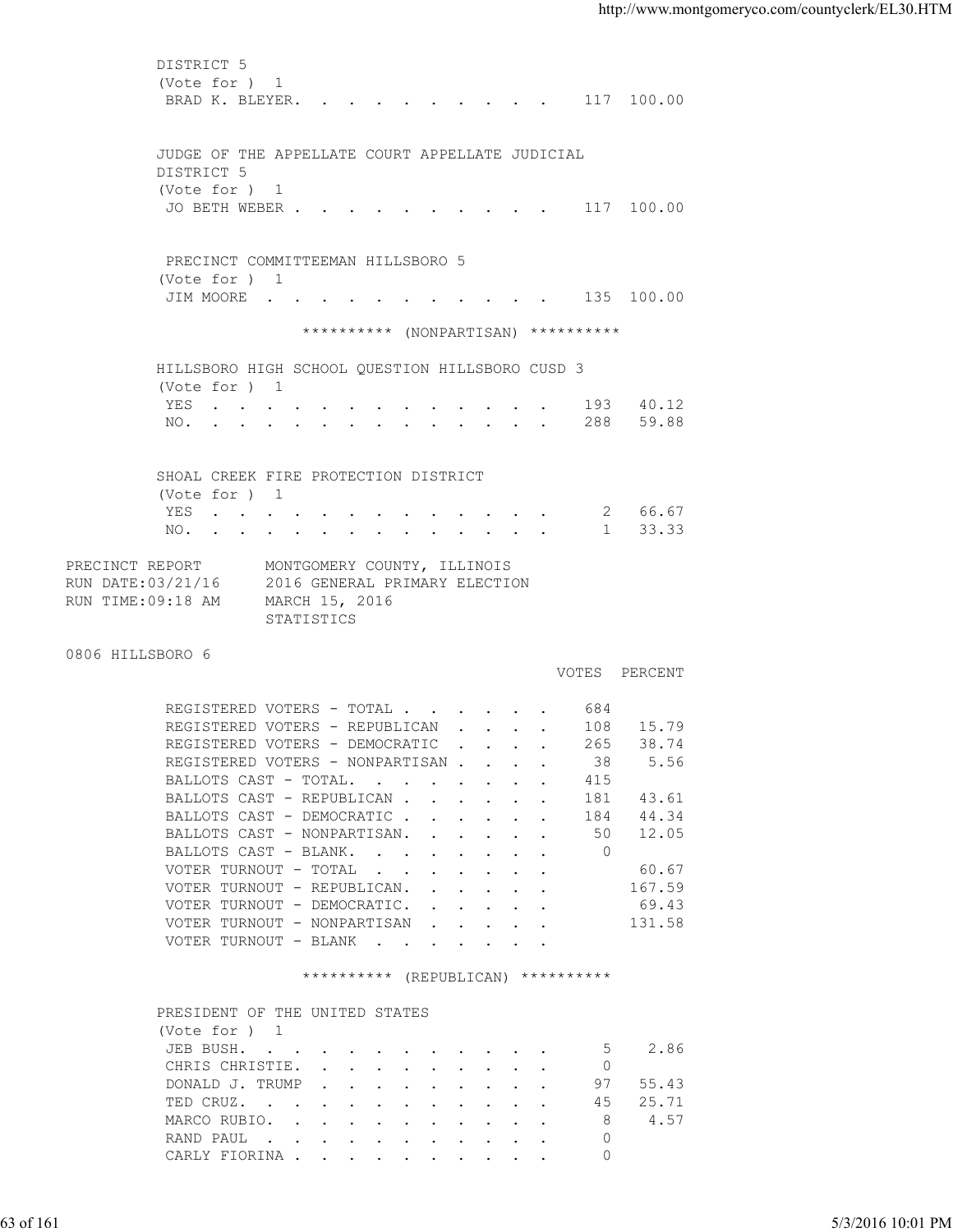|           | MIKE HUCKABEE<br>2<br>1.14                                                                                                                                                                                                                                                 |                   |
|-----------|----------------------------------------------------------------------------------------------------------------------------------------------------------------------------------------------------------------------------------------------------------------------------|-------------------|
|           | RICK SANTORUM<br>$\Omega$                                                                                                                                                                                                                                                  |                   |
|           | JOHN R. KASICH.<br>15<br>8.57                                                                                                                                                                                                                                              |                   |
|           | BEN CARSON 3<br>1.71                                                                                                                                                                                                                                                       |                   |
|           |                                                                                                                                                                                                                                                                            |                   |
|           |                                                                                                                                                                                                                                                                            |                   |
|           | UNITED STATES SENATOR U.S. SENATE                                                                                                                                                                                                                                          |                   |
|           | (Vote for ) 1                                                                                                                                                                                                                                                              |                   |
|           | JAMES T. MARTER<br>31.58<br>48                                                                                                                                                                                                                                             |                   |
|           | MARK STEVEN KIRK 104<br>68.42                                                                                                                                                                                                                                              |                   |
|           |                                                                                                                                                                                                                                                                            |                   |
|           | COMPTROLLER STATE OF ILLINOIS                                                                                                                                                                                                                                              |                   |
|           | (Vote for ) 1                                                                                                                                                                                                                                                              |                   |
|           | LESLIE GEISSLER MUNGER 124 100.00                                                                                                                                                                                                                                          |                   |
|           |                                                                                                                                                                                                                                                                            |                   |
|           |                                                                                                                                                                                                                                                                            |                   |
|           | REPRESENTATIVE IN CONGRESS FEDERAL CONGRESSIONAL DIST 13                                                                                                                                                                                                                   |                   |
|           | (Vote for ) 1                                                                                                                                                                                                                                                              |                   |
|           | 79.38<br>RODNEY DAVIS 127                                                                                                                                                                                                                                                  |                   |
|           | ETHAN VANDERSAND 33<br>20.63                                                                                                                                                                                                                                               |                   |
|           |                                                                                                                                                                                                                                                                            |                   |
|           | DEL. NATIONAL NOMINATING CONVENTION FEDERAL                                                                                                                                                                                                                                |                   |
|           | CONGRESSIONAL DIST 13                                                                                                                                                                                                                                                      |                   |
|           | (Vote for ) 3                                                                                                                                                                                                                                                              |                   |
|           | ADAM M. BROWN<br>-5<br>1.18                                                                                                                                                                                                                                                |                   |
|           | 9<br>2.13<br>MARTIN DAVIS                                                                                                                                                                                                                                                  |                   |
|           | GORDY HULTEN<br>6<br>1.42                                                                                                                                                                                                                                                  |                   |
|           | TONI GAUEN<br>70<br>16.59                                                                                                                                                                                                                                                  |                   |
|           | 17.54<br>DOUG HARTMANN<br>74                                                                                                                                                                                                                                               |                   |
|           | 58<br>13.74<br>RAJA SADIQ                                                                                                                                                                                                                                                  |                   |
|           | 7.58<br>JAMES KAMMER<br>32                                                                                                                                                                                                                                                 |                   |
|           | MARK STRANG.<br>30<br>7.11                                                                                                                                                                                                                                                 |                   |
|           | 6.87<br>NICHOLAS KAMMER<br>29                                                                                                                                                                                                                                              |                   |
|           | 1<br>.24<br>GREGORY G. STANEK.                                                                                                                                                                                                                                             |                   |
|           | KRISTIN WILLIAMSON<br>4<br>.95                                                                                                                                                                                                                                             |                   |
|           | 3<br>MARK BALLARD<br>.71                                                                                                                                                                                                                                                   |                   |
|           | ALLEN "AL" DEUTSCH<br>$\overline{1}$<br>.24                                                                                                                                                                                                                                |                   |
|           | JOAN DYKSTRA<br>$\Omega$                                                                                                                                                                                                                                                   |                   |
|           | DONNA GIERTZ<br>.24<br>the contract of the contract of the contract of the contract of the contract of the contract of the contract of<br>-1                                                                                                                               |                   |
|           | STUART C. KING.<br>.95<br>4                                                                                                                                                                                                                                                |                   |
|           | JOHN H. ELDER<br>5<br>1.18                                                                                                                                                                                                                                                 |                   |
|           | SUSAN GANT REYNOLDS<br>3<br>.71                                                                                                                                                                                                                                            |                   |
|           | 3.08<br>CORY MARK JOBE.<br>13                                                                                                                                                                                                                                              |                   |
|           | 2.84<br>KEVIN J. BREHENY<br>12                                                                                                                                                                                                                                             |                   |
|           | 2.37<br>JOHN J. FARNEY.<br>10                                                                                                                                                                                                                                              |                   |
|           | .24<br>FREDERICK FLORETH.<br>1                                                                                                                                                                                                                                             |                   |
|           | $\circ$<br>JOHN BAMBENEK                                                                                                                                                                                                                                                   |                   |
|           | TIMOTHY V. "TIM" JOHNSON<br>8<br>1.90<br>$\mathbf{r}$ . The contract of the contract of the contract of the contract of the contract of the contract of the contract of the contract of the contract of the contract of the contract of the contract of the contract of th |                   |
|           | 35<br>8.29<br>ROY HERTEL                                                                                                                                                                                                                                                   |                   |
|           | MICHAEL MCCORMICK.<br>-8<br>1.90                                                                                                                                                                                                                                           |                   |
|           |                                                                                                                                                                                                                                                                            |                   |
|           | ALT. DEL. NATIONAL NOMINATING CONVENTION FEDERAL                                                                                                                                                                                                                           |                   |
|           | CONGRESSIONAL DIST 13                                                                                                                                                                                                                                                      |                   |
|           | (Vote for ) 3                                                                                                                                                                                                                                                              |                   |
|           | HEIDY P. CARRUTHERS<br>1.52<br>6                                                                                                                                                                                                                                           |                   |
|           | 2.03<br>BRUCE KETTELKAMP<br>8                                                                                                                                                                                                                                              |                   |
|           | .51<br>JERROLD STOCKS.<br>2                                                                                                                                                                                                                                                |                   |
|           | 16.75<br>ROSANNA PULIDO.<br>66                                                                                                                                                                                                                                             |                   |
|           | KATHY SCATURRO.<br>19.29<br>76                                                                                                                                                                                                                                             |                   |
|           | 17.51<br>CYRIL STURM.<br>69                                                                                                                                                                                                                                                |                   |
|           | .25<br>JON W. RECTOR<br>1                                                                                                                                                                                                                                                  |                   |
|           |                                                                                                                                                                                                                                                                            |                   |
|           |                                                                                                                                                                                                                                                                            |                   |
|           |                                                                                                                                                                                                                                                                            |                   |
| 64 of 161 |                                                                                                                                                                                                                                                                            | 5/3/2016 10:01 PM |
|           |                                                                                                                                                                                                                                                                            |                   |
|           |                                                                                                                                                                                                                                                                            |                   |
|           |                                                                                                                                                                                                                                                                            |                   |
|           |                                                                                                                                                                                                                                                                            |                   |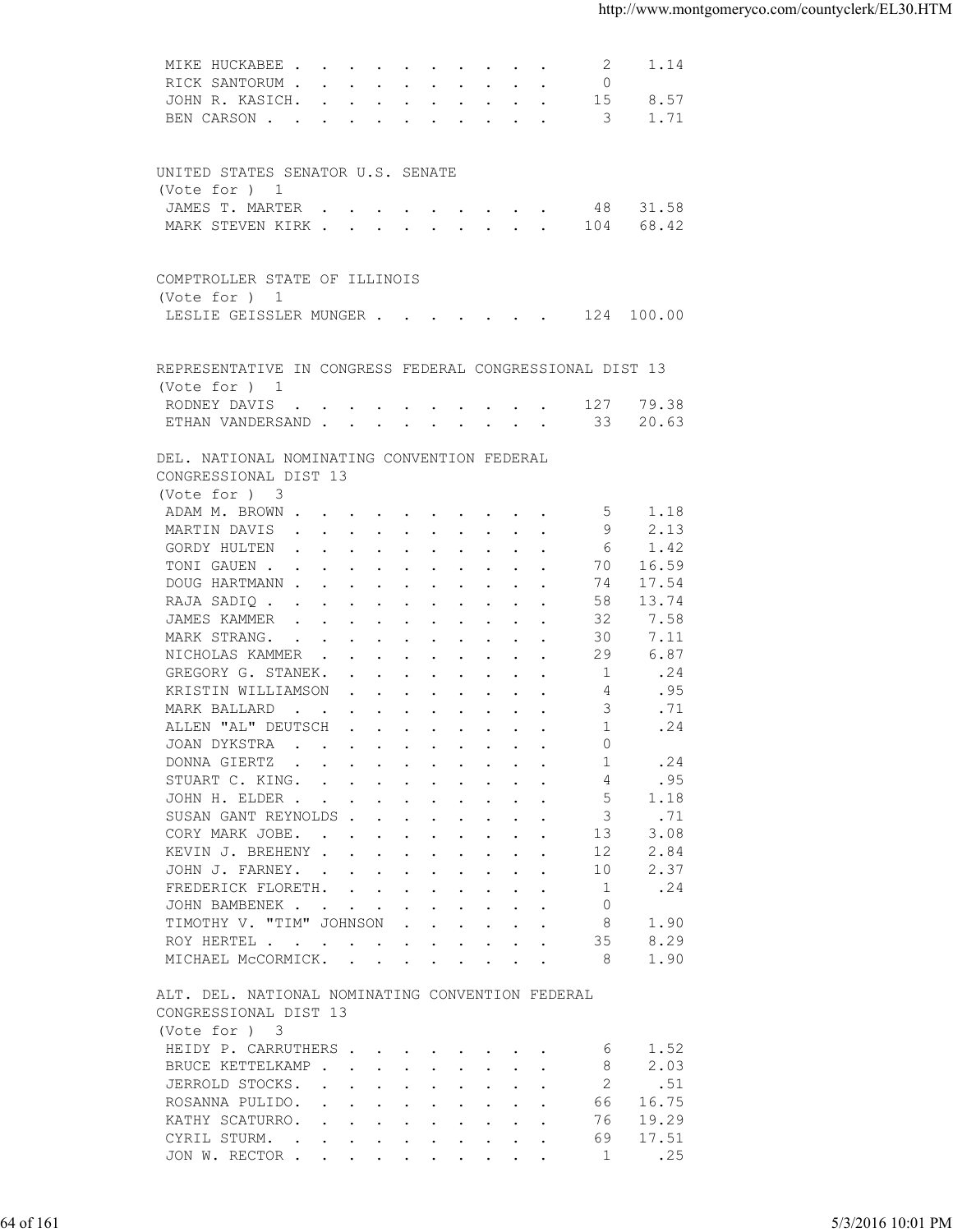|           | CATHY RECTOR<br>2<br>.51                                                                                                                                                                                                      |                   |
|-----------|-------------------------------------------------------------------------------------------------------------------------------------------------------------------------------------------------------------------------------|-------------------|
|           | ERIC BUSSELL<br>1<br>.25<br>$\mathbf{r}$ , and $\mathbf{r}$ , and $\mathbf{r}$ , and $\mathbf{r}$ , and $\mathbf{r}$<br>SIDNEY ROHRSCHEIB.<br>24<br>6.09                                                                      |                   |
|           | STANLEY PRATT<br>30<br>7.61                                                                                                                                                                                                   |                   |
|           | 6.60<br>STEVEN BAYES<br>26                                                                                                                                                                                                    |                   |
|           | CATHI COWAN.<br>$\overline{0}$                                                                                                                                                                                                |                   |
|           | .25<br>AMY MAHER<br>1                                                                                                                                                                                                         |                   |
|           | DIANA WILLIAMS.<br>0                                                                                                                                                                                                          |                   |
|           | 7<br>DUSTIN PETERSON<br>1.78                                                                                                                                                                                                  |                   |
|           | JUSTIN SINNER<br>7<br>1.78<br>.5                                                                                                                                                                                              |                   |
|           | 1.27<br>SEAN FITZGERREL<br>.5<br>JERALD F. JACOBS<br>1.27                                                                                                                                                                     |                   |
|           | 3<br>STEPHEN S. HAURY<br>.76                                                                                                                                                                                                  |                   |
|           | 1<br>TERRA R. PATIENT<br>.25                                                                                                                                                                                                  |                   |
|           | BRETT JACKSON<br>1<br>.25                                                                                                                                                                                                     |                   |
|           | 3.55<br>SETH M. MCMILLAN<br>14                                                                                                                                                                                                |                   |
|           | 3.55<br>JAMES B. MCGUIRE<br>14                                                                                                                                                                                                |                   |
|           | 6.35<br>MICHAEL P. MURPHY.<br>25                                                                                                                                                                                              |                   |
|           |                                                                                                                                                                                                                               |                   |
|           | REPRESENTATIVE IN THE GENERAL ASSEMBLY STATE                                                                                                                                                                                  |                   |
|           | REPRESENTATIVE DIST 95<br>(Vote for ) 1                                                                                                                                                                                       |                   |
|           | 60 35.29<br>DENNIS J. SCOBBIE.                                                                                                                                                                                                |                   |
|           | CHRISTOPHER M. HICKS.<br>9.41<br>16                                                                                                                                                                                           |                   |
|           | 55.29<br>AVERY BOURNE<br>94                                                                                                                                                                                                   |                   |
|           |                                                                                                                                                                                                                               |                   |
|           | CIRCUIT CLERK MONTGOMERY COUNTY                                                                                                                                                                                               |                   |
|           | (Vote for ) 1                                                                                                                                                                                                                 |                   |
|           | HOLLY LEMONS (CONSTRUITION CONSTRUITION CONSTRUITION CONSTRUITION CONSTRUITION CONSTRUITION CONSTRUITION CONSTRUITION CONSTRUITION CONSTRUITION CONSTRUITION CONSTRUITION CONSTRUITION CONSTRUITION CONSTRUITION CONSTRUITION |                   |
|           |                                                                                                                                                                                                                               |                   |
|           | STATE'S ATTORNEY MONTGOMERY COUNTY                                                                                                                                                                                            |                   |
|           | (Vote for ) 1                                                                                                                                                                                                                 |                   |
|           | ERIK HYAM 119 100.00                                                                                                                                                                                                          |                   |
|           |                                                                                                                                                                                                                               |                   |
|           | CORONER MONTGOMERY COUNTY                                                                                                                                                                                                     |                   |
|           | (Vote for ) 1                                                                                                                                                                                                                 |                   |
|           | 77.22<br>RANDY A. LEETHAM<br>122                                                                                                                                                                                              |                   |
|           | 22.78<br>TOBIN GUNN<br>36                                                                                                                                                                                                     |                   |
|           |                                                                                                                                                                                                                               |                   |
|           | COUNTY BOARD MEMBER # 4                                                                                                                                                                                                       |                   |
|           | (Vote for ) 1                                                                                                                                                                                                                 |                   |
|           | NO CANDIDATE FILED<br>- 0                                                                                                                                                                                                     |                   |
|           |                                                                                                                                                                                                                               |                   |
|           | JUDGE OF THE APPELLATE COURT APPELLATE JUDICIAL                                                                                                                                                                               |                   |
|           | DISTRICT 5                                                                                                                                                                                                                    |                   |
|           | (Vote for ) 1                                                                                                                                                                                                                 |                   |
|           | JOHN B. BARBERIS, JR. 116 100.00                                                                                                                                                                                              |                   |
|           |                                                                                                                                                                                                                               |                   |
|           | JUDGE OF THE APPELLATE COURT APPELLATE JUDICIAL                                                                                                                                                                               |                   |
|           | DISTRICT 5                                                                                                                                                                                                                    |                   |
|           | (Vote for ) 1                                                                                                                                                                                                                 |                   |
|           | JAMES R. "RANDY" MOORE 127 100.00                                                                                                                                                                                             |                   |
|           |                                                                                                                                                                                                                               |                   |
|           | PRECINCT COMMITTEEMAN HILLSBORO 6                                                                                                                                                                                             |                   |
|           | (Vote for ) 1                                                                                                                                                                                                                 |                   |
|           |                                                                                                                                                                                                                               |                   |
| 65 of 161 |                                                                                                                                                                                                                               | 5/3/2016 10:01 PM |
|           |                                                                                                                                                                                                                               |                   |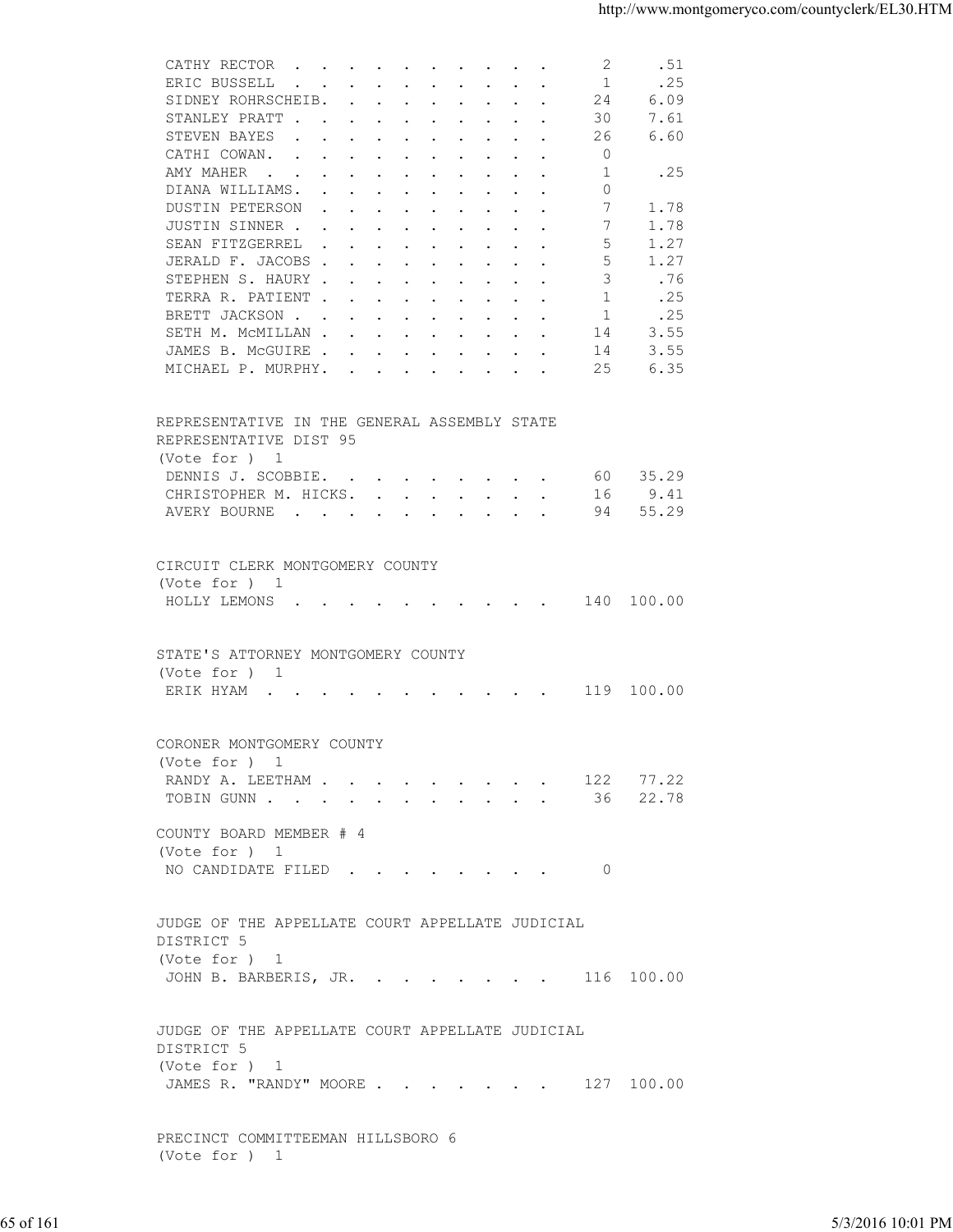NO CANDIDATE FILED . . . . . . . 0 \*\*\*\*\*\*\*\*\*\* (DEMOCRATIC) \*\*\*\*\*\*\*\*\*\* PRESIDENT OF THE UNITED STATES (Vote for ) 1 HILLARY CLINTON . . . . . . . . . 86 48.86<br>WILLIE L. WILSON . . . . . . . . . 1 .57 WILLIE L. WILSON . . . . . . . . . . MARTIN J. O'MALLEY . . . . . . . . . 1 . 57 ROQUE "ROCKY" DE LA FUENTE. . . . . . 1 .57 LARRY (LAWRENCE) COHEN . . . . . . . 3 1.70<br>BERNIE SANDERS. . . . . . . . . . 81 46.02 BERNIE SANDERS. . . . . . . . WRITE-IN. . . . . . . . . . . . 3 1.70 UNITED STATES SENATOR U.S. SENATE (Vote for ) 1 ANDREA ZOPP. . . . . . . . . . . 49 32.03 TAMMY DUCKWORTH . . . . . . . . . 84 54.90 NAPOLEON HARRIS . . . . . . . . . 20 13.07 COMPTROLLER STATE OF ILLINOIS (Vote for ) 1 SUSANA MENDOZA. . . . . . . . . . 148 100.00 REPRESENTATIVE IN CONGRESS FEDERAL CONGRESSIONAL DIST 13 (Vote for ) 1 MARK D. WICKLUND . . . . . . . . . 140 100.00 DEL. NATIONAL NOMINATING CONVENTION FEDERAL CONGRESSIONAL DIST 13 (Vote for ) 5 ANDY MANAR . . . . . . . . . . . 109 17.96 CINDA KLICKNA . . . . . . . . . . . 46 7.58 MICHAEL G. MATEJKA . . . . . . . . 47 7.74<br>DORIS JEAN TURNER. . . . . . . . . 55 9.06 DORIS JEAN TURNER. . . . . . . . . 55 9.06<br>RICK TERVEN. . . . . . . . . . . 38 6.26 RICK TERVEN. . . . . . . . . . . 38 6.26<br>JAROD HITCHINGS . . . . . . . . . 25 4.12 JAROD HITCHINGS . . . . . . . . . 25<br>NAOMI D. JAKOBSSON . . . . . . . . 50 NAOMI D. JAKOBSSON . . . . . . . . 50 8.24 AARON AMMONS . . . . . . . . . . 46 7.58 MATTHEW PASQUINI . . . . . . . . . 44 7.25<br>PAMELLA GRONEMEYER . . . . . . . . 57 9.39 PAMELLA GRONEMEYER . . . . . . . . 57 9.39<br>ZACHARY BRAUN . . . . . . . . . . 47 7.74 ZACHARY BRAUN . . . . . . . . . . MARCEY GOLDSTEIN . . . . . . . . . 43 7.08 REPRESENTATIVE IN THE GENERAL ASSEMBLY STATE REPRESENTATIVE DIST 95 (Vote for ) 1 MIKE MATHIS. . . . . . . . . . . 147 100.00 CIRCUIT CLERK MONTGOMERY COUNTY (Vote for ) 1 NO CANDIDATE FILED . . . . . . . . 0 66 of 161 5/3/2016 10:01 PM

 STATE'S ATTORNEY MONTGOMERY COUNTY (Vote for ) 1 CHRIS MATOUSH . . . . . . . . . . 154 100.00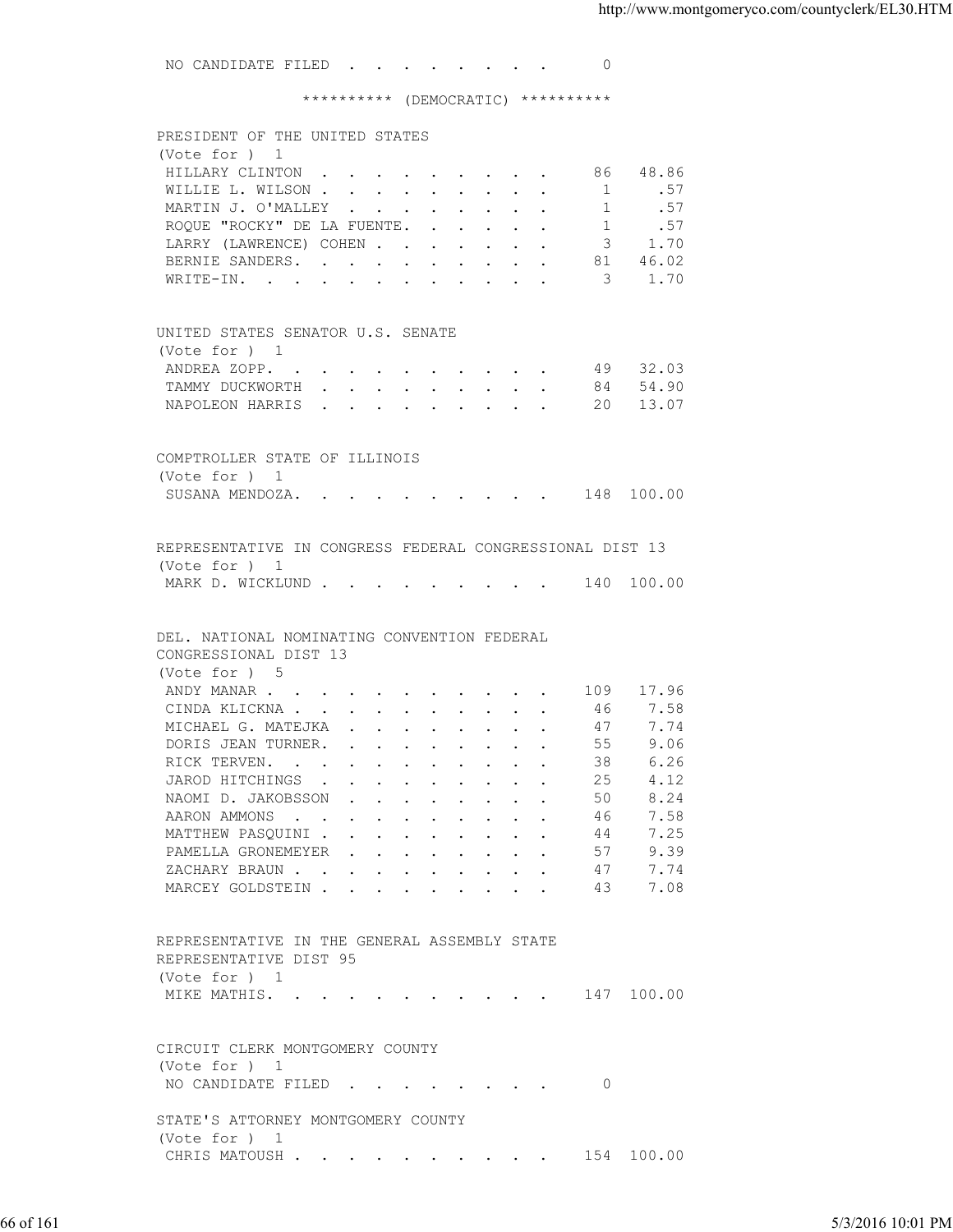CORONER MONTGOMERY COUNTY (Vote for ) 1 BARBARA A. SCHMEDEKE. . . . . . . . 143 100.00 COUNTY BOARD MEMBER # 4 (Vote for ) 1 JIM MOORE . . . . . . . . . . . 154 100.00 JUDGE OF THE APPELLATE COURT APPELLATE JUDICIAL DISTRICT 5 (Vote for ) 1 BRAD K. BLEYER. . . . . . . . . . 139 100.00 JUDGE OF THE APPELLATE COURT APPELLATE JUDICIAL DISTRICT 5 (Vote for ) 1 JO BETH WEBER . . . . . . . . . . 145 100.00 PRECINCT COMMITTEEMAN HILLSBORO 6 (Vote for ) 1 NO CANDIDATE FILED . . . . . . . . 0<br>WRITE-IN. . . . . . . . . . . . 20 100.00 WRITE-IN. . . . . . . . . . . . \*\*\*\*\*\*\*\*\*\* (NONPARTISAN) \*\*\*\*\*\*\*\*\*\* HILLSBORO HIGH SCHOOL QUESTION HILLSBORO CUSD 3 (Vote for ) 1 YES . . . . . . . . . . . . . 152 38.00 NO. . . . . . . . . . . . . . 248 62.00 PRECINCT REPORT MONTGOMERY COUNTY, ILLINOIS RUN DATE:03/21/16 2016 GENERAL PRIMARY ELECTION RUN TIME:09:18 AM MARCH 15, 2016 STATISTICS 0901 IRVING VOTES PERCENT REGISTERED VOTERS - TOTAL . . . . . . 650<br>REGISTERED VOTERS - REPUBLICAN . . . . 142 21.85 REGISTERED VOTERS - REPUBLICAN . . . . REGISTERED VOTERS - DEMOCRATIC . . . . 155 23.85 REGISTERED VOTERS - NONPARTISAN . . . . 38 5.85 BALLOTS CAST - TOTAL. . . . . . . . 350 BALLOTS CAST - REPUBLICAN . . . . . . 209 59.71<br>BALLOTS CAST - DEMOCRATIC . . . . . 113 32.29 BALLOTS CAST - DEMOCRATIC . . . . . . BALLOTS CAST - NONPARTISAN. . . . . . 28 8.00 BALLOTS CAST - BLANK. . . . . . . . 0 VOTER TURNOUT - TOTAL . . . . . . . . 53.85 VOTER TURNOUT - REPUBLICAN. . . . . . 147.18 VOTER TURNOUT - DEMOCRATIC. . . . . . 72.90 VOTER TURNOUT - NONPARTISAN . . . . . 73.68 VOTER TURNOUT - BLANK . . . 67 of 161 5/3/2016 10:01 PM

\*\*\*\*\*\*\*\*\*\* (REPUBLICAN) \*\*\*\*\*\*\*\*\*\*

PRESIDENT OF THE UNITED STATES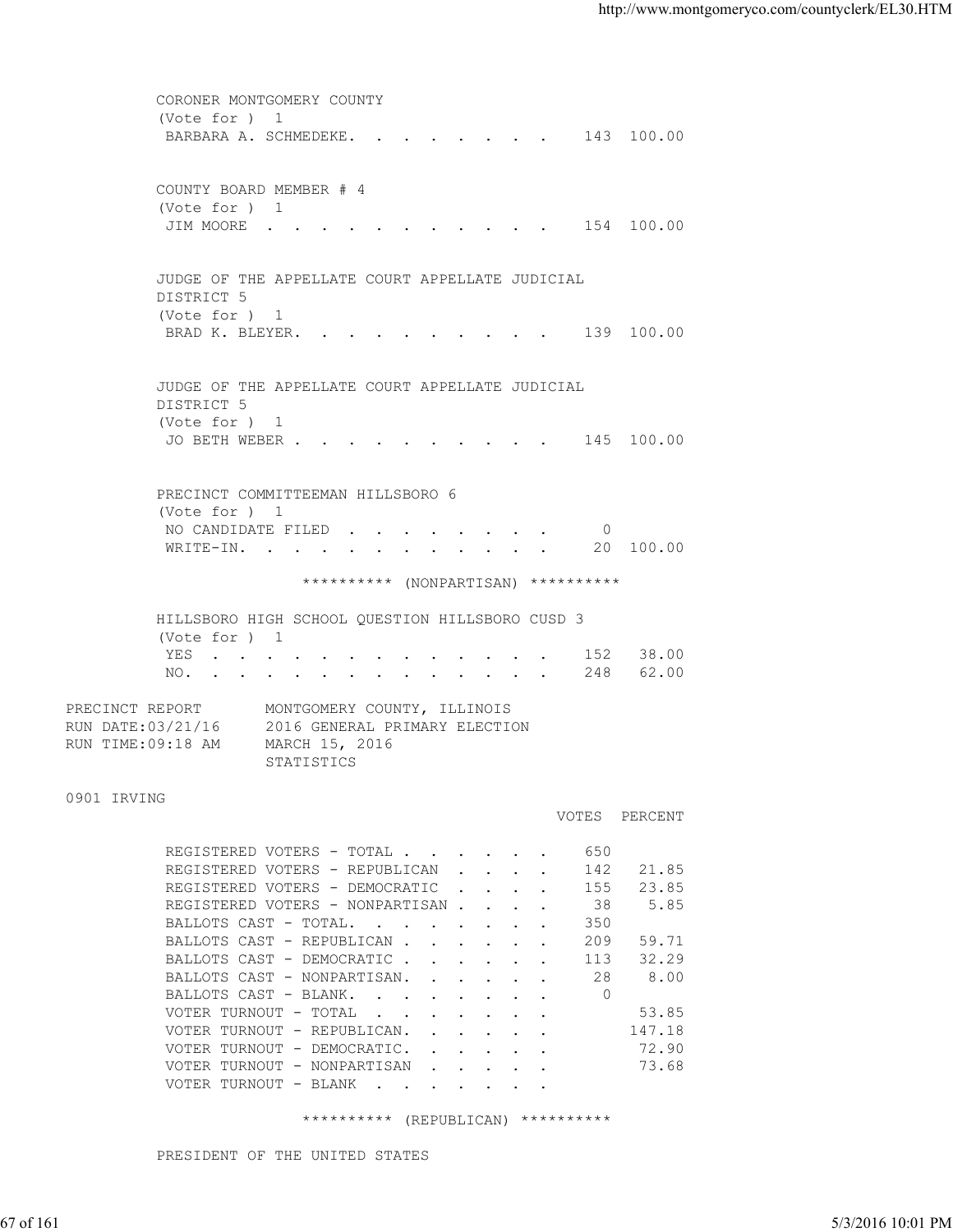| JEB BUSH.<br>1.45<br>3<br>CHRIS CHRISTIE.<br>$\overline{1}$<br>.48<br>DONALD J. TRUMP<br>113<br>54.59<br>27.05<br>TED CRUZ.<br>56<br>8.21<br>MARCO RUBIO.<br>17<br>1<br>.48<br>RAND PAUL<br>CARLY FIORINA<br>0<br>MIKE HUCKABEE<br>.48<br>1<br>RICK SANTORUM<br>0<br>6.28<br>13<br>JOHN R. KASICH.<br>.97<br>2<br>BEN CARSON<br>UNITED STATES SENATOR U.S. SENATE<br>(Vote for ) 1<br>62 33.88<br>JAMES T. MARTER<br>MARK STEVEN KIRK<br>66.12<br>121<br>COMPTROLLER STATE OF ILLINOIS<br>(Vote for ) 1<br>LESLIE GEISSLER MUNGER 150 100.00<br>REPRESENTATIVE IN CONGRESS FEDERAL CONGRESSIONAL DIST 13<br>(Vote for ) 1<br>RODNEY DAVIS<br>79.06<br>151<br>ETHAN VANDERSAND 40<br>20.94<br>DEL. NATIONAL NOMINATING CONVENTION FEDERAL<br>CONGRESSIONAL DIST 13<br>(Vote for ) 3<br>ADAM M. BROWN<br>1.61<br>8<br>2.01<br>MARTIN DAVIS<br>10<br>5<br>1.00<br>GORDY HULTEN<br>TONI GAUEN<br>81<br>16.27<br>17.27<br>DOUG HARTMANN<br>86<br>12.85<br>RAJA SADIQ<br>64<br>JAMES KAMMER<br>8.63<br>43<br>the contract of the contract of the contract of the contract of the contract of the contract of the contract of<br>MARK STRANG.<br>42<br>8.43<br>$\mathbf{r}$ , and $\mathbf{r}$ , and $\mathbf{r}$ , and $\mathbf{r}$ , and $\mathbf{r}$<br>38<br>7.63<br>NICHOLAS KAMMER<br>3<br>.60<br>GREGORY G. STANEK.<br>the contract of the contract of the contract of the contract of the contract of the contract of the contract of<br>3<br>.60<br>KRISTIN WILLIAMSON<br>the contract of the contract of the contract of the contract of the contract of the contract of the contract of<br>.80<br>MARK BALLARD<br>4<br>ALLEN "AL" DEUTSCH<br>.20<br>1<br>JOAN DYKSTRA<br>.80<br>4<br>2<br>.40<br>DONNA GIERTZ<br>.80<br>STUART C. KING.<br>4<br>JOHN H. ELDER<br>6<br>1.20<br>5<br>SUSAN GANT REYNOLDS<br>1.00<br>8<br>CORY MARK JOBE.<br>1.61<br>9<br>KEVIN J. BREHENY<br>1.81<br>9<br>JOHN J. FARNEY.<br>1.81<br>5<br>FREDERICK FLORETH.<br>1.00<br>2<br>.40<br>JOHN BAMBENEK<br>2.01<br>TIMOTHY V. "TIM" JOHNSON<br>10<br>ROY HERTEL<br>37<br>7.43<br>1.81<br>MICHAEL MCCORMICK.<br>9<br>ALT. DEL. NATIONAL NOMINATING CONVENTION FEDERAL<br>CONGRESSIONAL DIST 13<br>5/3/2016 10:01 PM<br>68 of 161 |  |
|-------------------------------------------------------------------------------------------------------------------------------------------------------------------------------------------------------------------------------------------------------------------------------------------------------------------------------------------------------------------------------------------------------------------------------------------------------------------------------------------------------------------------------------------------------------------------------------------------------------------------------------------------------------------------------------------------------------------------------------------------------------------------------------------------------------------------------------------------------------------------------------------------------------------------------------------------------------------------------------------------------------------------------------------------------------------------------------------------------------------------------------------------------------------------------------------------------------------------------------------------------------------------------------------------------------------------------------------------------------------------------------------------------------------------------------------------------------------------------------------------------------------------------------------------------------------------------------------------------------------------------------------------------------------------------------------------------------------------------------------------------------------------------------------------------------------------------------------------------------------------------------------------------------------------------------------------------------------------------------------------------------------------------------------------------------------------------------------------------------------------------------------------------------------------------------------------------------|--|
|                                                                                                                                                                                                                                                                                                                                                                                                                                                                                                                                                                                                                                                                                                                                                                                                                                                                                                                                                                                                                                                                                                                                                                                                                                                                                                                                                                                                                                                                                                                                                                                                                                                                                                                                                                                                                                                                                                                                                                                                                                                                                                                                                                                                             |  |
|                                                                                                                                                                                                                                                                                                                                                                                                                                                                                                                                                                                                                                                                                                                                                                                                                                                                                                                                                                                                                                                                                                                                                                                                                                                                                                                                                                                                                                                                                                                                                                                                                                                                                                                                                                                                                                                                                                                                                                                                                                                                                                                                                                                                             |  |
|                                                                                                                                                                                                                                                                                                                                                                                                                                                                                                                                                                                                                                                                                                                                                                                                                                                                                                                                                                                                                                                                                                                                                                                                                                                                                                                                                                                                                                                                                                                                                                                                                                                                                                                                                                                                                                                                                                                                                                                                                                                                                                                                                                                                             |  |
|                                                                                                                                                                                                                                                                                                                                                                                                                                                                                                                                                                                                                                                                                                                                                                                                                                                                                                                                                                                                                                                                                                                                                                                                                                                                                                                                                                                                                                                                                                                                                                                                                                                                                                                                                                                                                                                                                                                                                                                                                                                                                                                                                                                                             |  |
|                                                                                                                                                                                                                                                                                                                                                                                                                                                                                                                                                                                                                                                                                                                                                                                                                                                                                                                                                                                                                                                                                                                                                                                                                                                                                                                                                                                                                                                                                                                                                                                                                                                                                                                                                                                                                                                                                                                                                                                                                                                                                                                                                                                                             |  |
|                                                                                                                                                                                                                                                                                                                                                                                                                                                                                                                                                                                                                                                                                                                                                                                                                                                                                                                                                                                                                                                                                                                                                                                                                                                                                                                                                                                                                                                                                                                                                                                                                                                                                                                                                                                                                                                                                                                                                                                                                                                                                                                                                                                                             |  |
|                                                                                                                                                                                                                                                                                                                                                                                                                                                                                                                                                                                                                                                                                                                                                                                                                                                                                                                                                                                                                                                                                                                                                                                                                                                                                                                                                                                                                                                                                                                                                                                                                                                                                                                                                                                                                                                                                                                                                                                                                                                                                                                                                                                                             |  |
|                                                                                                                                                                                                                                                                                                                                                                                                                                                                                                                                                                                                                                                                                                                                                                                                                                                                                                                                                                                                                                                                                                                                                                                                                                                                                                                                                                                                                                                                                                                                                                                                                                                                                                                                                                                                                                                                                                                                                                                                                                                                                                                                                                                                             |  |
|                                                                                                                                                                                                                                                                                                                                                                                                                                                                                                                                                                                                                                                                                                                                                                                                                                                                                                                                                                                                                                                                                                                                                                                                                                                                                                                                                                                                                                                                                                                                                                                                                                                                                                                                                                                                                                                                                                                                                                                                                                                                                                                                                                                                             |  |
|                                                                                                                                                                                                                                                                                                                                                                                                                                                                                                                                                                                                                                                                                                                                                                                                                                                                                                                                                                                                                                                                                                                                                                                                                                                                                                                                                                                                                                                                                                                                                                                                                                                                                                                                                                                                                                                                                                                                                                                                                                                                                                                                                                                                             |  |
|                                                                                                                                                                                                                                                                                                                                                                                                                                                                                                                                                                                                                                                                                                                                                                                                                                                                                                                                                                                                                                                                                                                                                                                                                                                                                                                                                                                                                                                                                                                                                                                                                                                                                                                                                                                                                                                                                                                                                                                                                                                                                                                                                                                                             |  |
|                                                                                                                                                                                                                                                                                                                                                                                                                                                                                                                                                                                                                                                                                                                                                                                                                                                                                                                                                                                                                                                                                                                                                                                                                                                                                                                                                                                                                                                                                                                                                                                                                                                                                                                                                                                                                                                                                                                                                                                                                                                                                                                                                                                                             |  |
|                                                                                                                                                                                                                                                                                                                                                                                                                                                                                                                                                                                                                                                                                                                                                                                                                                                                                                                                                                                                                                                                                                                                                                                                                                                                                                                                                                                                                                                                                                                                                                                                                                                                                                                                                                                                                                                                                                                                                                                                                                                                                                                                                                                                             |  |
|                                                                                                                                                                                                                                                                                                                                                                                                                                                                                                                                                                                                                                                                                                                                                                                                                                                                                                                                                                                                                                                                                                                                                                                                                                                                                                                                                                                                                                                                                                                                                                                                                                                                                                                                                                                                                                                                                                                                                                                                                                                                                                                                                                                                             |  |
|                                                                                                                                                                                                                                                                                                                                                                                                                                                                                                                                                                                                                                                                                                                                                                                                                                                                                                                                                                                                                                                                                                                                                                                                                                                                                                                                                                                                                                                                                                                                                                                                                                                                                                                                                                                                                                                                                                                                                                                                                                                                                                                                                                                                             |  |
|                                                                                                                                                                                                                                                                                                                                                                                                                                                                                                                                                                                                                                                                                                                                                                                                                                                                                                                                                                                                                                                                                                                                                                                                                                                                                                                                                                                                                                                                                                                                                                                                                                                                                                                                                                                                                                                                                                                                                                                                                                                                                                                                                                                                             |  |
|                                                                                                                                                                                                                                                                                                                                                                                                                                                                                                                                                                                                                                                                                                                                                                                                                                                                                                                                                                                                                                                                                                                                                                                                                                                                                                                                                                                                                                                                                                                                                                                                                                                                                                                                                                                                                                                                                                                                                                                                                                                                                                                                                                                                             |  |
|                                                                                                                                                                                                                                                                                                                                                                                                                                                                                                                                                                                                                                                                                                                                                                                                                                                                                                                                                                                                                                                                                                                                                                                                                                                                                                                                                                                                                                                                                                                                                                                                                                                                                                                                                                                                                                                                                                                                                                                                                                                                                                                                                                                                             |  |
|                                                                                                                                                                                                                                                                                                                                                                                                                                                                                                                                                                                                                                                                                                                                                                                                                                                                                                                                                                                                                                                                                                                                                                                                                                                                                                                                                                                                                                                                                                                                                                                                                                                                                                                                                                                                                                                                                                                                                                                                                                                                                                                                                                                                             |  |
|                                                                                                                                                                                                                                                                                                                                                                                                                                                                                                                                                                                                                                                                                                                                                                                                                                                                                                                                                                                                                                                                                                                                                                                                                                                                                                                                                                                                                                                                                                                                                                                                                                                                                                                                                                                                                                                                                                                                                                                                                                                                                                                                                                                                             |  |
|                                                                                                                                                                                                                                                                                                                                                                                                                                                                                                                                                                                                                                                                                                                                                                                                                                                                                                                                                                                                                                                                                                                                                                                                                                                                                                                                                                                                                                                                                                                                                                                                                                                                                                                                                                                                                                                                                                                                                                                                                                                                                                                                                                                                             |  |
|                                                                                                                                                                                                                                                                                                                                                                                                                                                                                                                                                                                                                                                                                                                                                                                                                                                                                                                                                                                                                                                                                                                                                                                                                                                                                                                                                                                                                                                                                                                                                                                                                                                                                                                                                                                                                                                                                                                                                                                                                                                                                                                                                                                                             |  |
|                                                                                                                                                                                                                                                                                                                                                                                                                                                                                                                                                                                                                                                                                                                                                                                                                                                                                                                                                                                                                                                                                                                                                                                                                                                                                                                                                                                                                                                                                                                                                                                                                                                                                                                                                                                                                                                                                                                                                                                                                                                                                                                                                                                                             |  |
|                                                                                                                                                                                                                                                                                                                                                                                                                                                                                                                                                                                                                                                                                                                                                                                                                                                                                                                                                                                                                                                                                                                                                                                                                                                                                                                                                                                                                                                                                                                                                                                                                                                                                                                                                                                                                                                                                                                                                                                                                                                                                                                                                                                                             |  |
|                                                                                                                                                                                                                                                                                                                                                                                                                                                                                                                                                                                                                                                                                                                                                                                                                                                                                                                                                                                                                                                                                                                                                                                                                                                                                                                                                                                                                                                                                                                                                                                                                                                                                                                                                                                                                                                                                                                                                                                                                                                                                                                                                                                                             |  |
|                                                                                                                                                                                                                                                                                                                                                                                                                                                                                                                                                                                                                                                                                                                                                                                                                                                                                                                                                                                                                                                                                                                                                                                                                                                                                                                                                                                                                                                                                                                                                                                                                                                                                                                                                                                                                                                                                                                                                                                                                                                                                                                                                                                                             |  |
|                                                                                                                                                                                                                                                                                                                                                                                                                                                                                                                                                                                                                                                                                                                                                                                                                                                                                                                                                                                                                                                                                                                                                                                                                                                                                                                                                                                                                                                                                                                                                                                                                                                                                                                                                                                                                                                                                                                                                                                                                                                                                                                                                                                                             |  |
|                                                                                                                                                                                                                                                                                                                                                                                                                                                                                                                                                                                                                                                                                                                                                                                                                                                                                                                                                                                                                                                                                                                                                                                                                                                                                                                                                                                                                                                                                                                                                                                                                                                                                                                                                                                                                                                                                                                                                                                                                                                                                                                                                                                                             |  |
|                                                                                                                                                                                                                                                                                                                                                                                                                                                                                                                                                                                                                                                                                                                                                                                                                                                                                                                                                                                                                                                                                                                                                                                                                                                                                                                                                                                                                                                                                                                                                                                                                                                                                                                                                                                                                                                                                                                                                                                                                                                                                                                                                                                                             |  |
|                                                                                                                                                                                                                                                                                                                                                                                                                                                                                                                                                                                                                                                                                                                                                                                                                                                                                                                                                                                                                                                                                                                                                                                                                                                                                                                                                                                                                                                                                                                                                                                                                                                                                                                                                                                                                                                                                                                                                                                                                                                                                                                                                                                                             |  |
|                                                                                                                                                                                                                                                                                                                                                                                                                                                                                                                                                                                                                                                                                                                                                                                                                                                                                                                                                                                                                                                                                                                                                                                                                                                                                                                                                                                                                                                                                                                                                                                                                                                                                                                                                                                                                                                                                                                                                                                                                                                                                                                                                                                                             |  |
|                                                                                                                                                                                                                                                                                                                                                                                                                                                                                                                                                                                                                                                                                                                                                                                                                                                                                                                                                                                                                                                                                                                                                                                                                                                                                                                                                                                                                                                                                                                                                                                                                                                                                                                                                                                                                                                                                                                                                                                                                                                                                                                                                                                                             |  |
|                                                                                                                                                                                                                                                                                                                                                                                                                                                                                                                                                                                                                                                                                                                                                                                                                                                                                                                                                                                                                                                                                                                                                                                                                                                                                                                                                                                                                                                                                                                                                                                                                                                                                                                                                                                                                                                                                                                                                                                                                                                                                                                                                                                                             |  |
|                                                                                                                                                                                                                                                                                                                                                                                                                                                                                                                                                                                                                                                                                                                                                                                                                                                                                                                                                                                                                                                                                                                                                                                                                                                                                                                                                                                                                                                                                                                                                                                                                                                                                                                                                                                                                                                                                                                                                                                                                                                                                                                                                                                                             |  |
|                                                                                                                                                                                                                                                                                                                                                                                                                                                                                                                                                                                                                                                                                                                                                                                                                                                                                                                                                                                                                                                                                                                                                                                                                                                                                                                                                                                                                                                                                                                                                                                                                                                                                                                                                                                                                                                                                                                                                                                                                                                                                                                                                                                                             |  |
|                                                                                                                                                                                                                                                                                                                                                                                                                                                                                                                                                                                                                                                                                                                                                                                                                                                                                                                                                                                                                                                                                                                                                                                                                                                                                                                                                                                                                                                                                                                                                                                                                                                                                                                                                                                                                                                                                                                                                                                                                                                                                                                                                                                                             |  |
|                                                                                                                                                                                                                                                                                                                                                                                                                                                                                                                                                                                                                                                                                                                                                                                                                                                                                                                                                                                                                                                                                                                                                                                                                                                                                                                                                                                                                                                                                                                                                                                                                                                                                                                                                                                                                                                                                                                                                                                                                                                                                                                                                                                                             |  |
|                                                                                                                                                                                                                                                                                                                                                                                                                                                                                                                                                                                                                                                                                                                                                                                                                                                                                                                                                                                                                                                                                                                                                                                                                                                                                                                                                                                                                                                                                                                                                                                                                                                                                                                                                                                                                                                                                                                                                                                                                                                                                                                                                                                                             |  |
|                                                                                                                                                                                                                                                                                                                                                                                                                                                                                                                                                                                                                                                                                                                                                                                                                                                                                                                                                                                                                                                                                                                                                                                                                                                                                                                                                                                                                                                                                                                                                                                                                                                                                                                                                                                                                                                                                                                                                                                                                                                                                                                                                                                                             |  |
|                                                                                                                                                                                                                                                                                                                                                                                                                                                                                                                                                                                                                                                                                                                                                                                                                                                                                                                                                                                                                                                                                                                                                                                                                                                                                                                                                                                                                                                                                                                                                                                                                                                                                                                                                                                                                                                                                                                                                                                                                                                                                                                                                                                                             |  |
|                                                                                                                                                                                                                                                                                                                                                                                                                                                                                                                                                                                                                                                                                                                                                                                                                                                                                                                                                                                                                                                                                                                                                                                                                                                                                                                                                                                                                                                                                                                                                                                                                                                                                                                                                                                                                                                                                                                                                                                                                                                                                                                                                                                                             |  |
|                                                                                                                                                                                                                                                                                                                                                                                                                                                                                                                                                                                                                                                                                                                                                                                                                                                                                                                                                                                                                                                                                                                                                                                                                                                                                                                                                                                                                                                                                                                                                                                                                                                                                                                                                                                                                                                                                                                                                                                                                                                                                                                                                                                                             |  |
|                                                                                                                                                                                                                                                                                                                                                                                                                                                                                                                                                                                                                                                                                                                                                                                                                                                                                                                                                                                                                                                                                                                                                                                                                                                                                                                                                                                                                                                                                                                                                                                                                                                                                                                                                                                                                                                                                                                                                                                                                                                                                                                                                                                                             |  |
|                                                                                                                                                                                                                                                                                                                                                                                                                                                                                                                                                                                                                                                                                                                                                                                                                                                                                                                                                                                                                                                                                                                                                                                                                                                                                                                                                                                                                                                                                                                                                                                                                                                                                                                                                                                                                                                                                                                                                                                                                                                                                                                                                                                                             |  |
|                                                                                                                                                                                                                                                                                                                                                                                                                                                                                                                                                                                                                                                                                                                                                                                                                                                                                                                                                                                                                                                                                                                                                                                                                                                                                                                                                                                                                                                                                                                                                                                                                                                                                                                                                                                                                                                                                                                                                                                                                                                                                                                                                                                                             |  |
|                                                                                                                                                                                                                                                                                                                                                                                                                                                                                                                                                                                                                                                                                                                                                                                                                                                                                                                                                                                                                                                                                                                                                                                                                                                                                                                                                                                                                                                                                                                                                                                                                                                                                                                                                                                                                                                                                                                                                                                                                                                                                                                                                                                                             |  |
|                                                                                                                                                                                                                                                                                                                                                                                                                                                                                                                                                                                                                                                                                                                                                                                                                                                                                                                                                                                                                                                                                                                                                                                                                                                                                                                                                                                                                                                                                                                                                                                                                                                                                                                                                                                                                                                                                                                                                                                                                                                                                                                                                                                                             |  |
|                                                                                                                                                                                                                                                                                                                                                                                                                                                                                                                                                                                                                                                                                                                                                                                                                                                                                                                                                                                                                                                                                                                                                                                                                                                                                                                                                                                                                                                                                                                                                                                                                                                                                                                                                                                                                                                                                                                                                                                                                                                                                                                                                                                                             |  |
|                                                                                                                                                                                                                                                                                                                                                                                                                                                                                                                                                                                                                                                                                                                                                                                                                                                                                                                                                                                                                                                                                                                                                                                                                                                                                                                                                                                                                                                                                                                                                                                                                                                                                                                                                                                                                                                                                                                                                                                                                                                                                                                                                                                                             |  |
|                                                                                                                                                                                                                                                                                                                                                                                                                                                                                                                                                                                                                                                                                                                                                                                                                                                                                                                                                                                                                                                                                                                                                                                                                                                                                                                                                                                                                                                                                                                                                                                                                                                                                                                                                                                                                                                                                                                                                                                                                                                                                                                                                                                                             |  |
|                                                                                                                                                                                                                                                                                                                                                                                                                                                                                                                                                                                                                                                                                                                                                                                                                                                                                                                                                                                                                                                                                                                                                                                                                                                                                                                                                                                                                                                                                                                                                                                                                                                                                                                                                                                                                                                                                                                                                                                                                                                                                                                                                                                                             |  |
|                                                                                                                                                                                                                                                                                                                                                                                                                                                                                                                                                                                                                                                                                                                                                                                                                                                                                                                                                                                                                                                                                                                                                                                                                                                                                                                                                                                                                                                                                                                                                                                                                                                                                                                                                                                                                                                                                                                                                                                                                                                                                                                                                                                                             |  |
|                                                                                                                                                                                                                                                                                                                                                                                                                                                                                                                                                                                                                                                                                                                                                                                                                                                                                                                                                                                                                                                                                                                                                                                                                                                                                                                                                                                                                                                                                                                                                                                                                                                                                                                                                                                                                                                                                                                                                                                                                                                                                                                                                                                                             |  |
|                                                                                                                                                                                                                                                                                                                                                                                                                                                                                                                                                                                                                                                                                                                                                                                                                                                                                                                                                                                                                                                                                                                                                                                                                                                                                                                                                                                                                                                                                                                                                                                                                                                                                                                                                                                                                                                                                                                                                                                                                                                                                                                                                                                                             |  |
|                                                                                                                                                                                                                                                                                                                                                                                                                                                                                                                                                                                                                                                                                                                                                                                                                                                                                                                                                                                                                                                                                                                                                                                                                                                                                                                                                                                                                                                                                                                                                                                                                                                                                                                                                                                                                                                                                                                                                                                                                                                                                                                                                                                                             |  |
|                                                                                                                                                                                                                                                                                                                                                                                                                                                                                                                                                                                                                                                                                                                                                                                                                                                                                                                                                                                                                                                                                                                                                                                                                                                                                                                                                                                                                                                                                                                                                                                                                                                                                                                                                                                                                                                                                                                                                                                                                                                                                                                                                                                                             |  |
|                                                                                                                                                                                                                                                                                                                                                                                                                                                                                                                                                                                                                                                                                                                                                                                                                                                                                                                                                                                                                                                                                                                                                                                                                                                                                                                                                                                                                                                                                                                                                                                                                                                                                                                                                                                                                                                                                                                                                                                                                                                                                                                                                                                                             |  |
|                                                                                                                                                                                                                                                                                                                                                                                                                                                                                                                                                                                                                                                                                                                                                                                                                                                                                                                                                                                                                                                                                                                                                                                                                                                                                                                                                                                                                                                                                                                                                                                                                                                                                                                                                                                                                                                                                                                                                                                                                                                                                                                                                                                                             |  |
|                                                                                                                                                                                                                                                                                                                                                                                                                                                                                                                                                                                                                                                                                                                                                                                                                                                                                                                                                                                                                                                                                                                                                                                                                                                                                                                                                                                                                                                                                                                                                                                                                                                                                                                                                                                                                                                                                                                                                                                                                                                                                                                                                                                                             |  |
|                                                                                                                                                                                                                                                                                                                                                                                                                                                                                                                                                                                                                                                                                                                                                                                                                                                                                                                                                                                                                                                                                                                                                                                                                                                                                                                                                                                                                                                                                                                                                                                                                                                                                                                                                                                                                                                                                                                                                                                                                                                                                                                                                                                                             |  |
|                                                                                                                                                                                                                                                                                                                                                                                                                                                                                                                                                                                                                                                                                                                                                                                                                                                                                                                                                                                                                                                                                                                                                                                                                                                                                                                                                                                                                                                                                                                                                                                                                                                                                                                                                                                                                                                                                                                                                                                                                                                                                                                                                                                                             |  |
|                                                                                                                                                                                                                                                                                                                                                                                                                                                                                                                                                                                                                                                                                                                                                                                                                                                                                                                                                                                                                                                                                                                                                                                                                                                                                                                                                                                                                                                                                                                                                                                                                                                                                                                                                                                                                                                                                                                                                                                                                                                                                                                                                                                                             |  |
|                                                                                                                                                                                                                                                                                                                                                                                                                                                                                                                                                                                                                                                                                                                                                                                                                                                                                                                                                                                                                                                                                                                                                                                                                                                                                                                                                                                                                                                                                                                                                                                                                                                                                                                                                                                                                                                                                                                                                                                                                                                                                                                                                                                                             |  |
|                                                                                                                                                                                                                                                                                                                                                                                                                                                                                                                                                                                                                                                                                                                                                                                                                                                                                                                                                                                                                                                                                                                                                                                                                                                                                                                                                                                                                                                                                                                                                                                                                                                                                                                                                                                                                                                                                                                                                                                                                                                                                                                                                                                                             |  |
|                                                                                                                                                                                                                                                                                                                                                                                                                                                                                                                                                                                                                                                                                                                                                                                                                                                                                                                                                                                                                                                                                                                                                                                                                                                                                                                                                                                                                                                                                                                                                                                                                                                                                                                                                                                                                                                                                                                                                                                                                                                                                                                                                                                                             |  |
|                                                                                                                                                                                                                                                                                                                                                                                                                                                                                                                                                                                                                                                                                                                                                                                                                                                                                                                                                                                                                                                                                                                                                                                                                                                                                                                                                                                                                                                                                                                                                                                                                                                                                                                                                                                                                                                                                                                                                                                                                                                                                                                                                                                                             |  |
|                                                                                                                                                                                                                                                                                                                                                                                                                                                                                                                                                                                                                                                                                                                                                                                                                                                                                                                                                                                                                                                                                                                                                                                                                                                                                                                                                                                                                                                                                                                                                                                                                                                                                                                                                                                                                                                                                                                                                                                                                                                                                                                                                                                                             |  |
|                                                                                                                                                                                                                                                                                                                                                                                                                                                                                                                                                                                                                                                                                                                                                                                                                                                                                                                                                                                                                                                                                                                                                                                                                                                                                                                                                                                                                                                                                                                                                                                                                                                                                                                                                                                                                                                                                                                                                                                                                                                                                                                                                                                                             |  |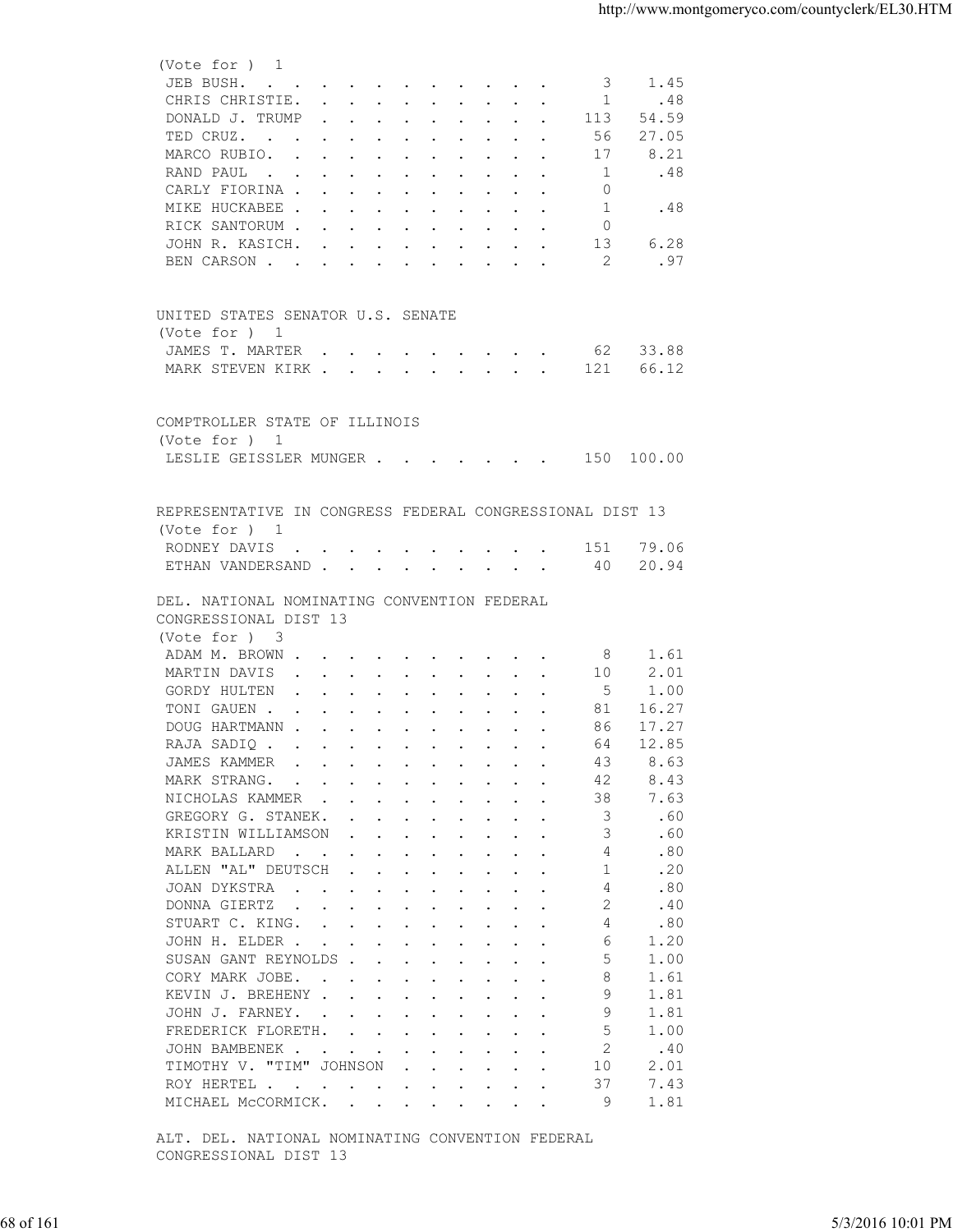| HEIDY P. CARRUTHERS<br>1.24<br>6<br>2.69<br>BRUCE KETTELKAMP<br>13<br>5<br>JERROLD STOCKS.<br>1.04<br>15.73<br>ROSANNA PULIDO.<br>76<br>17.18<br>KATHY SCATURRO.<br>83<br>15.94<br>CYRIL STURM.<br>77<br>1.04<br>JON W. RECTOR<br>-5<br>1.04<br>CATHY RECTOR<br>5<br>ERIC BUSSELL<br>2<br>.41<br>the contract of the contract of the contract of the contract of the contract of the contract of the contract of<br>SIDNEY ROHRSCHEIB.<br>35<br>7.25<br>39<br>8.07<br>STANLEY PRATT<br>STEVEN BAYES<br>38<br>7.87<br>$\mathbf{r}$ , and $\mathbf{r}$ , and $\mathbf{r}$ , and $\mathbf{r}$ , and $\mathbf{r}$<br>3<br>.62<br>CATHI COWAN.<br>3<br>AMY MAHER<br>.62<br>5<br>DIANA WILLIAMS.<br>1.04<br>12<br>2.48<br>DUSTIN PETERSON<br>2.69<br>JUSTIN SINNER<br>13<br>SEAN FITZGERREL<br>13<br>2.69<br>the contract of the contract of the contract of the contract of the contract of the contract of the contract of<br>3<br>.62<br>JERALD F. JACOBS<br>STEPHEN S. HAURY<br>5<br>1.04<br>.62<br>TERRA R. PATIENT<br>3<br>BRETT JACKSON<br>3<br>.62<br>7<br>SETH M. MCMILLAN<br>1.45<br>9<br>JAMES B. MCGUIRE<br>1.86<br>20<br>MICHAEL P. MURPHY.<br>4.14<br>REPRESENTATIVE IN THE GENERAL ASSEMBLY STATE<br>REPRESENTATIVE DIST 95<br>(Vote for ) 1<br>DENNIS J. SCOBBIE.<br>82<br>41.41<br>CHRISTOPHER M. HICKS.<br>9.60<br>19<br>AVERY BOURNE<br>97<br>48.99<br>CIRCUIT CLERK MONTGOMERY COUNTY<br>(Vote for ) 1<br>HOLLY LEMONS 178 100.00<br>STATE'S ATTORNEY MONTGOMERY COUNTY<br>(Vote for ) 1<br>ERIK HYAM 136 100.00<br>CORONER MONTGOMERY COUNTY<br>(Vote for ) 1<br>RANDY A. LEETHAM 148 75.51<br>TOBIN GUNN 48 24.49<br>COUNTY BOARD MEMBER # 3<br>(Vote for ) 1<br>KIRBY K. FURNESS 176 100.00<br>JUDGE OF THE APPELLATE COURT APPELLATE JUDICIAL<br>DISTRICT 5<br>(Vote for ) 1<br>JOHN B. BARBERIS, JR. 142 100.00<br>5/3/2016 10:01 PM | 69 of 161 |  | (Vote for ) 3 |  |
|---------------------------------------------------------------------------------------------------------------------------------------------------------------------------------------------------------------------------------------------------------------------------------------------------------------------------------------------------------------------------------------------------------------------------------------------------------------------------------------------------------------------------------------------------------------------------------------------------------------------------------------------------------------------------------------------------------------------------------------------------------------------------------------------------------------------------------------------------------------------------------------------------------------------------------------------------------------------------------------------------------------------------------------------------------------------------------------------------------------------------------------------------------------------------------------------------------------------------------------------------------------------------------------------------------------------------------------------------------------------------------------------------------------------------------------------------------------------------------------------------------------------------------------------------------------------------------------------------------------------------------------------------------------------------------------------------------------------------------------------------------------------------------------------------------------------------------------------------------|-----------|--|---------------|--|
|                                                                                                                                                                                                                                                                                                                                                                                                                                                                                                                                                                                                                                                                                                                                                                                                                                                                                                                                                                                                                                                                                                                                                                                                                                                                                                                                                                                                                                                                                                                                                                                                                                                                                                                                                                                                                                                         |           |  |               |  |
|                                                                                                                                                                                                                                                                                                                                                                                                                                                                                                                                                                                                                                                                                                                                                                                                                                                                                                                                                                                                                                                                                                                                                                                                                                                                                                                                                                                                                                                                                                                                                                                                                                                                                                                                                                                                                                                         |           |  |               |  |
|                                                                                                                                                                                                                                                                                                                                                                                                                                                                                                                                                                                                                                                                                                                                                                                                                                                                                                                                                                                                                                                                                                                                                                                                                                                                                                                                                                                                                                                                                                                                                                                                                                                                                                                                                                                                                                                         |           |  |               |  |
|                                                                                                                                                                                                                                                                                                                                                                                                                                                                                                                                                                                                                                                                                                                                                                                                                                                                                                                                                                                                                                                                                                                                                                                                                                                                                                                                                                                                                                                                                                                                                                                                                                                                                                                                                                                                                                                         |           |  |               |  |
|                                                                                                                                                                                                                                                                                                                                                                                                                                                                                                                                                                                                                                                                                                                                                                                                                                                                                                                                                                                                                                                                                                                                                                                                                                                                                                                                                                                                                                                                                                                                                                                                                                                                                                                                                                                                                                                         |           |  |               |  |
|                                                                                                                                                                                                                                                                                                                                                                                                                                                                                                                                                                                                                                                                                                                                                                                                                                                                                                                                                                                                                                                                                                                                                                                                                                                                                                                                                                                                                                                                                                                                                                                                                                                                                                                                                                                                                                                         |           |  |               |  |
|                                                                                                                                                                                                                                                                                                                                                                                                                                                                                                                                                                                                                                                                                                                                                                                                                                                                                                                                                                                                                                                                                                                                                                                                                                                                                                                                                                                                                                                                                                                                                                                                                                                                                                                                                                                                                                                         |           |  |               |  |
|                                                                                                                                                                                                                                                                                                                                                                                                                                                                                                                                                                                                                                                                                                                                                                                                                                                                                                                                                                                                                                                                                                                                                                                                                                                                                                                                                                                                                                                                                                                                                                                                                                                                                                                                                                                                                                                         |           |  |               |  |
|                                                                                                                                                                                                                                                                                                                                                                                                                                                                                                                                                                                                                                                                                                                                                                                                                                                                                                                                                                                                                                                                                                                                                                                                                                                                                                                                                                                                                                                                                                                                                                                                                                                                                                                                                                                                                                                         |           |  |               |  |
|                                                                                                                                                                                                                                                                                                                                                                                                                                                                                                                                                                                                                                                                                                                                                                                                                                                                                                                                                                                                                                                                                                                                                                                                                                                                                                                                                                                                                                                                                                                                                                                                                                                                                                                                                                                                                                                         |           |  |               |  |
|                                                                                                                                                                                                                                                                                                                                                                                                                                                                                                                                                                                                                                                                                                                                                                                                                                                                                                                                                                                                                                                                                                                                                                                                                                                                                                                                                                                                                                                                                                                                                                                                                                                                                                                                                                                                                                                         |           |  |               |  |
|                                                                                                                                                                                                                                                                                                                                                                                                                                                                                                                                                                                                                                                                                                                                                                                                                                                                                                                                                                                                                                                                                                                                                                                                                                                                                                                                                                                                                                                                                                                                                                                                                                                                                                                                                                                                                                                         |           |  |               |  |
|                                                                                                                                                                                                                                                                                                                                                                                                                                                                                                                                                                                                                                                                                                                                                                                                                                                                                                                                                                                                                                                                                                                                                                                                                                                                                                                                                                                                                                                                                                                                                                                                                                                                                                                                                                                                                                                         |           |  |               |  |
|                                                                                                                                                                                                                                                                                                                                                                                                                                                                                                                                                                                                                                                                                                                                                                                                                                                                                                                                                                                                                                                                                                                                                                                                                                                                                                                                                                                                                                                                                                                                                                                                                                                                                                                                                                                                                                                         |           |  |               |  |
|                                                                                                                                                                                                                                                                                                                                                                                                                                                                                                                                                                                                                                                                                                                                                                                                                                                                                                                                                                                                                                                                                                                                                                                                                                                                                                                                                                                                                                                                                                                                                                                                                                                                                                                                                                                                                                                         |           |  |               |  |
|                                                                                                                                                                                                                                                                                                                                                                                                                                                                                                                                                                                                                                                                                                                                                                                                                                                                                                                                                                                                                                                                                                                                                                                                                                                                                                                                                                                                                                                                                                                                                                                                                                                                                                                                                                                                                                                         |           |  |               |  |
|                                                                                                                                                                                                                                                                                                                                                                                                                                                                                                                                                                                                                                                                                                                                                                                                                                                                                                                                                                                                                                                                                                                                                                                                                                                                                                                                                                                                                                                                                                                                                                                                                                                                                                                                                                                                                                                         |           |  |               |  |
|                                                                                                                                                                                                                                                                                                                                                                                                                                                                                                                                                                                                                                                                                                                                                                                                                                                                                                                                                                                                                                                                                                                                                                                                                                                                                                                                                                                                                                                                                                                                                                                                                                                                                                                                                                                                                                                         |           |  |               |  |
|                                                                                                                                                                                                                                                                                                                                                                                                                                                                                                                                                                                                                                                                                                                                                                                                                                                                                                                                                                                                                                                                                                                                                                                                                                                                                                                                                                                                                                                                                                                                                                                                                                                                                                                                                                                                                                                         |           |  |               |  |
|                                                                                                                                                                                                                                                                                                                                                                                                                                                                                                                                                                                                                                                                                                                                                                                                                                                                                                                                                                                                                                                                                                                                                                                                                                                                                                                                                                                                                                                                                                                                                                                                                                                                                                                                                                                                                                                         |           |  |               |  |
|                                                                                                                                                                                                                                                                                                                                                                                                                                                                                                                                                                                                                                                                                                                                                                                                                                                                                                                                                                                                                                                                                                                                                                                                                                                                                                                                                                                                                                                                                                                                                                                                                                                                                                                                                                                                                                                         |           |  |               |  |
|                                                                                                                                                                                                                                                                                                                                                                                                                                                                                                                                                                                                                                                                                                                                                                                                                                                                                                                                                                                                                                                                                                                                                                                                                                                                                                                                                                                                                                                                                                                                                                                                                                                                                                                                                                                                                                                         |           |  |               |  |
|                                                                                                                                                                                                                                                                                                                                                                                                                                                                                                                                                                                                                                                                                                                                                                                                                                                                                                                                                                                                                                                                                                                                                                                                                                                                                                                                                                                                                                                                                                                                                                                                                                                                                                                                                                                                                                                         |           |  |               |  |
|                                                                                                                                                                                                                                                                                                                                                                                                                                                                                                                                                                                                                                                                                                                                                                                                                                                                                                                                                                                                                                                                                                                                                                                                                                                                                                                                                                                                                                                                                                                                                                                                                                                                                                                                                                                                                                                         |           |  |               |  |
|                                                                                                                                                                                                                                                                                                                                                                                                                                                                                                                                                                                                                                                                                                                                                                                                                                                                                                                                                                                                                                                                                                                                                                                                                                                                                                                                                                                                                                                                                                                                                                                                                                                                                                                                                                                                                                                         |           |  |               |  |
|                                                                                                                                                                                                                                                                                                                                                                                                                                                                                                                                                                                                                                                                                                                                                                                                                                                                                                                                                                                                                                                                                                                                                                                                                                                                                                                                                                                                                                                                                                                                                                                                                                                                                                                                                                                                                                                         |           |  |               |  |
|                                                                                                                                                                                                                                                                                                                                                                                                                                                                                                                                                                                                                                                                                                                                                                                                                                                                                                                                                                                                                                                                                                                                                                                                                                                                                                                                                                                                                                                                                                                                                                                                                                                                                                                                                                                                                                                         |           |  |               |  |
|                                                                                                                                                                                                                                                                                                                                                                                                                                                                                                                                                                                                                                                                                                                                                                                                                                                                                                                                                                                                                                                                                                                                                                                                                                                                                                                                                                                                                                                                                                                                                                                                                                                                                                                                                                                                                                                         |           |  |               |  |
|                                                                                                                                                                                                                                                                                                                                                                                                                                                                                                                                                                                                                                                                                                                                                                                                                                                                                                                                                                                                                                                                                                                                                                                                                                                                                                                                                                                                                                                                                                                                                                                                                                                                                                                                                                                                                                                         |           |  |               |  |
|                                                                                                                                                                                                                                                                                                                                                                                                                                                                                                                                                                                                                                                                                                                                                                                                                                                                                                                                                                                                                                                                                                                                                                                                                                                                                                                                                                                                                                                                                                                                                                                                                                                                                                                                                                                                                                                         |           |  |               |  |
|                                                                                                                                                                                                                                                                                                                                                                                                                                                                                                                                                                                                                                                                                                                                                                                                                                                                                                                                                                                                                                                                                                                                                                                                                                                                                                                                                                                                                                                                                                                                                                                                                                                                                                                                                                                                                                                         |           |  |               |  |
|                                                                                                                                                                                                                                                                                                                                                                                                                                                                                                                                                                                                                                                                                                                                                                                                                                                                                                                                                                                                                                                                                                                                                                                                                                                                                                                                                                                                                                                                                                                                                                                                                                                                                                                                                                                                                                                         |           |  |               |  |
|                                                                                                                                                                                                                                                                                                                                                                                                                                                                                                                                                                                                                                                                                                                                                                                                                                                                                                                                                                                                                                                                                                                                                                                                                                                                                                                                                                                                                                                                                                                                                                                                                                                                                                                                                                                                                                                         |           |  |               |  |
|                                                                                                                                                                                                                                                                                                                                                                                                                                                                                                                                                                                                                                                                                                                                                                                                                                                                                                                                                                                                                                                                                                                                                                                                                                                                                                                                                                                                                                                                                                                                                                                                                                                                                                                                                                                                                                                         |           |  |               |  |
|                                                                                                                                                                                                                                                                                                                                                                                                                                                                                                                                                                                                                                                                                                                                                                                                                                                                                                                                                                                                                                                                                                                                                                                                                                                                                                                                                                                                                                                                                                                                                                                                                                                                                                                                                                                                                                                         |           |  |               |  |
|                                                                                                                                                                                                                                                                                                                                                                                                                                                                                                                                                                                                                                                                                                                                                                                                                                                                                                                                                                                                                                                                                                                                                                                                                                                                                                                                                                                                                                                                                                                                                                                                                                                                                                                                                                                                                                                         |           |  |               |  |
|                                                                                                                                                                                                                                                                                                                                                                                                                                                                                                                                                                                                                                                                                                                                                                                                                                                                                                                                                                                                                                                                                                                                                                                                                                                                                                                                                                                                                                                                                                                                                                                                                                                                                                                                                                                                                                                         |           |  |               |  |
|                                                                                                                                                                                                                                                                                                                                                                                                                                                                                                                                                                                                                                                                                                                                                                                                                                                                                                                                                                                                                                                                                                                                                                                                                                                                                                                                                                                                                                                                                                                                                                                                                                                                                                                                                                                                                                                         |           |  |               |  |
|                                                                                                                                                                                                                                                                                                                                                                                                                                                                                                                                                                                                                                                                                                                                                                                                                                                                                                                                                                                                                                                                                                                                                                                                                                                                                                                                                                                                                                                                                                                                                                                                                                                                                                                                                                                                                                                         |           |  |               |  |
|                                                                                                                                                                                                                                                                                                                                                                                                                                                                                                                                                                                                                                                                                                                                                                                                                                                                                                                                                                                                                                                                                                                                                                                                                                                                                                                                                                                                                                                                                                                                                                                                                                                                                                                                                                                                                                                         |           |  |               |  |
|                                                                                                                                                                                                                                                                                                                                                                                                                                                                                                                                                                                                                                                                                                                                                                                                                                                                                                                                                                                                                                                                                                                                                                                                                                                                                                                                                                                                                                                                                                                                                                                                                                                                                                                                                                                                                                                         |           |  |               |  |
|                                                                                                                                                                                                                                                                                                                                                                                                                                                                                                                                                                                                                                                                                                                                                                                                                                                                                                                                                                                                                                                                                                                                                                                                                                                                                                                                                                                                                                                                                                                                                                                                                                                                                                                                                                                                                                                         |           |  |               |  |
|                                                                                                                                                                                                                                                                                                                                                                                                                                                                                                                                                                                                                                                                                                                                                                                                                                                                                                                                                                                                                                                                                                                                                                                                                                                                                                                                                                                                                                                                                                                                                                                                                                                                                                                                                                                                                                                         |           |  |               |  |
|                                                                                                                                                                                                                                                                                                                                                                                                                                                                                                                                                                                                                                                                                                                                                                                                                                                                                                                                                                                                                                                                                                                                                                                                                                                                                                                                                                                                                                                                                                                                                                                                                                                                                                                                                                                                                                                         |           |  |               |  |
|                                                                                                                                                                                                                                                                                                                                                                                                                                                                                                                                                                                                                                                                                                                                                                                                                                                                                                                                                                                                                                                                                                                                                                                                                                                                                                                                                                                                                                                                                                                                                                                                                                                                                                                                                                                                                                                         |           |  |               |  |
|                                                                                                                                                                                                                                                                                                                                                                                                                                                                                                                                                                                                                                                                                                                                                                                                                                                                                                                                                                                                                                                                                                                                                                                                                                                                                                                                                                                                                                                                                                                                                                                                                                                                                                                                                                                                                                                         |           |  |               |  |
|                                                                                                                                                                                                                                                                                                                                                                                                                                                                                                                                                                                                                                                                                                                                                                                                                                                                                                                                                                                                                                                                                                                                                                                                                                                                                                                                                                                                                                                                                                                                                                                                                                                                                                                                                                                                                                                         |           |  |               |  |
|                                                                                                                                                                                                                                                                                                                                                                                                                                                                                                                                                                                                                                                                                                                                                                                                                                                                                                                                                                                                                                                                                                                                                                                                                                                                                                                                                                                                                                                                                                                                                                                                                                                                                                                                                                                                                                                         |           |  |               |  |
|                                                                                                                                                                                                                                                                                                                                                                                                                                                                                                                                                                                                                                                                                                                                                                                                                                                                                                                                                                                                                                                                                                                                                                                                                                                                                                                                                                                                                                                                                                                                                                                                                                                                                                                                                                                                                                                         |           |  |               |  |
|                                                                                                                                                                                                                                                                                                                                                                                                                                                                                                                                                                                                                                                                                                                                                                                                                                                                                                                                                                                                                                                                                                                                                                                                                                                                                                                                                                                                                                                                                                                                                                                                                                                                                                                                                                                                                                                         |           |  |               |  |
|                                                                                                                                                                                                                                                                                                                                                                                                                                                                                                                                                                                                                                                                                                                                                                                                                                                                                                                                                                                                                                                                                                                                                                                                                                                                                                                                                                                                                                                                                                                                                                                                                                                                                                                                                                                                                                                         |           |  |               |  |
|                                                                                                                                                                                                                                                                                                                                                                                                                                                                                                                                                                                                                                                                                                                                                                                                                                                                                                                                                                                                                                                                                                                                                                                                                                                                                                                                                                                                                                                                                                                                                                                                                                                                                                                                                                                                                                                         |           |  |               |  |
|                                                                                                                                                                                                                                                                                                                                                                                                                                                                                                                                                                                                                                                                                                                                                                                                                                                                                                                                                                                                                                                                                                                                                                                                                                                                                                                                                                                                                                                                                                                                                                                                                                                                                                                                                                                                                                                         |           |  |               |  |
|                                                                                                                                                                                                                                                                                                                                                                                                                                                                                                                                                                                                                                                                                                                                                                                                                                                                                                                                                                                                                                                                                                                                                                                                                                                                                                                                                                                                                                                                                                                                                                                                                                                                                                                                                                                                                                                         |           |  |               |  |
|                                                                                                                                                                                                                                                                                                                                                                                                                                                                                                                                                                                                                                                                                                                                                                                                                                                                                                                                                                                                                                                                                                                                                                                                                                                                                                                                                                                                                                                                                                                                                                                                                                                                                                                                                                                                                                                         |           |  |               |  |
|                                                                                                                                                                                                                                                                                                                                                                                                                                                                                                                                                                                                                                                                                                                                                                                                                                                                                                                                                                                                                                                                                                                                                                                                                                                                                                                                                                                                                                                                                                                                                                                                                                                                                                                                                                                                                                                         |           |  |               |  |
|                                                                                                                                                                                                                                                                                                                                                                                                                                                                                                                                                                                                                                                                                                                                                                                                                                                                                                                                                                                                                                                                                                                                                                                                                                                                                                                                                                                                                                                                                                                                                                                                                                                                                                                                                                                                                                                         |           |  |               |  |
|                                                                                                                                                                                                                                                                                                                                                                                                                                                                                                                                                                                                                                                                                                                                                                                                                                                                                                                                                                                                                                                                                                                                                                                                                                                                                                                                                                                                                                                                                                                                                                                                                                                                                                                                                                                                                                                         |           |  |               |  |
|                                                                                                                                                                                                                                                                                                                                                                                                                                                                                                                                                                                                                                                                                                                                                                                                                                                                                                                                                                                                                                                                                                                                                                                                                                                                                                                                                                                                                                                                                                                                                                                                                                                                                                                                                                                                                                                         |           |  |               |  |
|                                                                                                                                                                                                                                                                                                                                                                                                                                                                                                                                                                                                                                                                                                                                                                                                                                                                                                                                                                                                                                                                                                                                                                                                                                                                                                                                                                                                                                                                                                                                                                                                                                                                                                                                                                                                                                                         |           |  |               |  |
|                                                                                                                                                                                                                                                                                                                                                                                                                                                                                                                                                                                                                                                                                                                                                                                                                                                                                                                                                                                                                                                                                                                                                                                                                                                                                                                                                                                                                                                                                                                                                                                                                                                                                                                                                                                                                                                         |           |  |               |  |
|                                                                                                                                                                                                                                                                                                                                                                                                                                                                                                                                                                                                                                                                                                                                                                                                                                                                                                                                                                                                                                                                                                                                                                                                                                                                                                                                                                                                                                                                                                                                                                                                                                                                                                                                                                                                                                                         |           |  |               |  |
|                                                                                                                                                                                                                                                                                                                                                                                                                                                                                                                                                                                                                                                                                                                                                                                                                                                                                                                                                                                                                                                                                                                                                                                                                                                                                                                                                                                                                                                                                                                                                                                                                                                                                                                                                                                                                                                         |           |  |               |  |
|                                                                                                                                                                                                                                                                                                                                                                                                                                                                                                                                                                                                                                                                                                                                                                                                                                                                                                                                                                                                                                                                                                                                                                                                                                                                                                                                                                                                                                                                                                                                                                                                                                                                                                                                                                                                                                                         |           |  |               |  |
|                                                                                                                                                                                                                                                                                                                                                                                                                                                                                                                                                                                                                                                                                                                                                                                                                                                                                                                                                                                                                                                                                                                                                                                                                                                                                                                                                                                                                                                                                                                                                                                                                                                                                                                                                                                                                                                         |           |  |               |  |
|                                                                                                                                                                                                                                                                                                                                                                                                                                                                                                                                                                                                                                                                                                                                                                                                                                                                                                                                                                                                                                                                                                                                                                                                                                                                                                                                                                                                                                                                                                                                                                                                                                                                                                                                                                                                                                                         |           |  |               |  |
|                                                                                                                                                                                                                                                                                                                                                                                                                                                                                                                                                                                                                                                                                                                                                                                                                                                                                                                                                                                                                                                                                                                                                                                                                                                                                                                                                                                                                                                                                                                                                                                                                                                                                                                                                                                                                                                         |           |  |               |  |
|                                                                                                                                                                                                                                                                                                                                                                                                                                                                                                                                                                                                                                                                                                                                                                                                                                                                                                                                                                                                                                                                                                                                                                                                                                                                                                                                                                                                                                                                                                                                                                                                                                                                                                                                                                                                                                                         |           |  |               |  |
|                                                                                                                                                                                                                                                                                                                                                                                                                                                                                                                                                                                                                                                                                                                                                                                                                                                                                                                                                                                                                                                                                                                                                                                                                                                                                                                                                                                                                                                                                                                                                                                                                                                                                                                                                                                                                                                         |           |  |               |  |
|                                                                                                                                                                                                                                                                                                                                                                                                                                                                                                                                                                                                                                                                                                                                                                                                                                                                                                                                                                                                                                                                                                                                                                                                                                                                                                                                                                                                                                                                                                                                                                                                                                                                                                                                                                                                                                                         |           |  |               |  |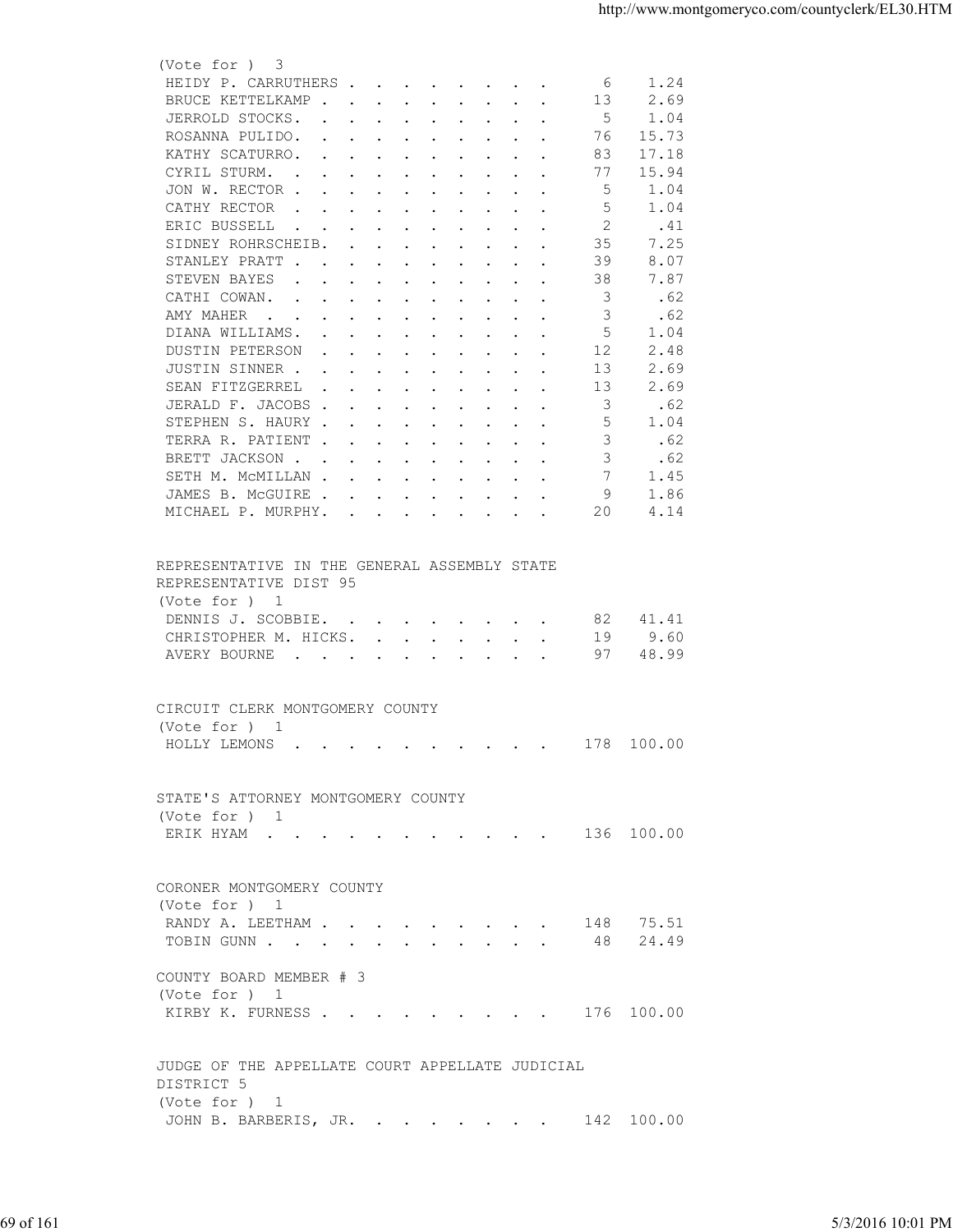| DISTRICT 5<br>(Vote for ) 1<br>JAMES R. "RANDY" MOORE 149 100.00<br>PRECINCT COMMITTEEMAN IRVING<br>(Vote for ) 1<br>NO CANDIDATE FILED 0<br>********** (DEMOCRATIC) **********<br>PRESIDENT OF THE UNITED STATES<br>(Vote for ) 1<br>HILLARY CLINTON 46 41.44<br>1 .90<br>WILLIE L. WILSON<br>$\overline{2}$<br>MARTIN J. O'MALLEY<br>1.80<br>$\overline{0}$<br>ROQUE "ROCKY" DE LA FUENTE.<br>1.90<br>LARRY (LAWRENCE) COHEN<br>BERNIE SANDERS. 60 54.05<br>WRITE-IN. 1 .90<br>UNITED STATES SENATOR U.S. SENATE<br>(Vote for ) 1<br>ANDREA ZOPP. 28 29.47<br>TAMMY DUCKWORTH 52 54.74<br>NAPOLEON HARRIS 15 15.79<br>COMPTROLLER STATE OF ILLINOIS<br>(Vote for ) 1<br>SUSANA MENDOZA. 91 100.00<br>REPRESENTATIVE IN CONGRESS FEDERAL CONGRESSIONAL DIST 13<br>(Vote for ) 1<br>MARK D. WICKLUND 91 100.00<br>DEL. NATIONAL NOMINATING CONVENTION FEDERAL<br>CONGRESSIONAL DIST 13<br>(Vote for ) 5<br>68 17.09<br>ANDY MANAR<br>8.54<br>CINDA KLICKNA<br>34<br>8.04<br>MICHAEL G. MATEJKA<br>32<br>7.54<br>DORIS JEAN TURNER.<br>30<br>7.04<br>RICK TERVEN.<br>28<br>6.53<br>JAROD HITCHINGS<br>26<br>6.78<br>NAOMI D. JAKOBSSON<br>27<br>8.54<br>AARON AMMONS<br>34<br>9.55<br>MATTHEW PASQUINI<br>38<br>29<br>7.29<br>PAMELLA GRONEMEYER<br>ZACHARY BRAUN.<br>25<br>6.28<br>27<br>6.78<br>MARCEY GOLDSTEIN<br>REPRESENTATIVE IN THE GENERAL ASSEMBLY STATE<br>REPRESENTATIVE DIST 95<br>(Vote for ) 1<br>MIKE MATHIS. 95 100.00<br>5/3/2016 10:01 PM | 70 of 161 |  | JUDGE OF THE APPELLATE COURT APPELLATE JUDICIAL |  |
|-------------------------------------------------------------------------------------------------------------------------------------------------------------------------------------------------------------------------------------------------------------------------------------------------------------------------------------------------------------------------------------------------------------------------------------------------------------------------------------------------------------------------------------------------------------------------------------------------------------------------------------------------------------------------------------------------------------------------------------------------------------------------------------------------------------------------------------------------------------------------------------------------------------------------------------------------------------------------------------------------------------------------------------------------------------------------------------------------------------------------------------------------------------------------------------------------------------------------------------------------------------------------------------------------------------------------------------------------------------------------------------------------------------------------------------------------------------|-----------|--|-------------------------------------------------|--|
|                                                                                                                                                                                                                                                                                                                                                                                                                                                                                                                                                                                                                                                                                                                                                                                                                                                                                                                                                                                                                                                                                                                                                                                                                                                                                                                                                                                                                                                             |           |  |                                                 |  |
|                                                                                                                                                                                                                                                                                                                                                                                                                                                                                                                                                                                                                                                                                                                                                                                                                                                                                                                                                                                                                                                                                                                                                                                                                                                                                                                                                                                                                                                             |           |  |                                                 |  |
|                                                                                                                                                                                                                                                                                                                                                                                                                                                                                                                                                                                                                                                                                                                                                                                                                                                                                                                                                                                                                                                                                                                                                                                                                                                                                                                                                                                                                                                             |           |  |                                                 |  |
|                                                                                                                                                                                                                                                                                                                                                                                                                                                                                                                                                                                                                                                                                                                                                                                                                                                                                                                                                                                                                                                                                                                                                                                                                                                                                                                                                                                                                                                             |           |  |                                                 |  |
|                                                                                                                                                                                                                                                                                                                                                                                                                                                                                                                                                                                                                                                                                                                                                                                                                                                                                                                                                                                                                                                                                                                                                                                                                                                                                                                                                                                                                                                             |           |  |                                                 |  |
|                                                                                                                                                                                                                                                                                                                                                                                                                                                                                                                                                                                                                                                                                                                                                                                                                                                                                                                                                                                                                                                                                                                                                                                                                                                                                                                                                                                                                                                             |           |  |                                                 |  |
|                                                                                                                                                                                                                                                                                                                                                                                                                                                                                                                                                                                                                                                                                                                                                                                                                                                                                                                                                                                                                                                                                                                                                                                                                                                                                                                                                                                                                                                             |           |  |                                                 |  |
|                                                                                                                                                                                                                                                                                                                                                                                                                                                                                                                                                                                                                                                                                                                                                                                                                                                                                                                                                                                                                                                                                                                                                                                                                                                                                                                                                                                                                                                             |           |  |                                                 |  |
|                                                                                                                                                                                                                                                                                                                                                                                                                                                                                                                                                                                                                                                                                                                                                                                                                                                                                                                                                                                                                                                                                                                                                                                                                                                                                                                                                                                                                                                             |           |  |                                                 |  |
|                                                                                                                                                                                                                                                                                                                                                                                                                                                                                                                                                                                                                                                                                                                                                                                                                                                                                                                                                                                                                                                                                                                                                                                                                                                                                                                                                                                                                                                             |           |  |                                                 |  |
|                                                                                                                                                                                                                                                                                                                                                                                                                                                                                                                                                                                                                                                                                                                                                                                                                                                                                                                                                                                                                                                                                                                                                                                                                                                                                                                                                                                                                                                             |           |  |                                                 |  |
|                                                                                                                                                                                                                                                                                                                                                                                                                                                                                                                                                                                                                                                                                                                                                                                                                                                                                                                                                                                                                                                                                                                                                                                                                                                                                                                                                                                                                                                             |           |  |                                                 |  |
|                                                                                                                                                                                                                                                                                                                                                                                                                                                                                                                                                                                                                                                                                                                                                                                                                                                                                                                                                                                                                                                                                                                                                                                                                                                                                                                                                                                                                                                             |           |  |                                                 |  |
|                                                                                                                                                                                                                                                                                                                                                                                                                                                                                                                                                                                                                                                                                                                                                                                                                                                                                                                                                                                                                                                                                                                                                                                                                                                                                                                                                                                                                                                             |           |  |                                                 |  |
|                                                                                                                                                                                                                                                                                                                                                                                                                                                                                                                                                                                                                                                                                                                                                                                                                                                                                                                                                                                                                                                                                                                                                                                                                                                                                                                                                                                                                                                             |           |  |                                                 |  |
|                                                                                                                                                                                                                                                                                                                                                                                                                                                                                                                                                                                                                                                                                                                                                                                                                                                                                                                                                                                                                                                                                                                                                                                                                                                                                                                                                                                                                                                             |           |  |                                                 |  |
|                                                                                                                                                                                                                                                                                                                                                                                                                                                                                                                                                                                                                                                                                                                                                                                                                                                                                                                                                                                                                                                                                                                                                                                                                                                                                                                                                                                                                                                             |           |  |                                                 |  |
|                                                                                                                                                                                                                                                                                                                                                                                                                                                                                                                                                                                                                                                                                                                                                                                                                                                                                                                                                                                                                                                                                                                                                                                                                                                                                                                                                                                                                                                             |           |  |                                                 |  |
|                                                                                                                                                                                                                                                                                                                                                                                                                                                                                                                                                                                                                                                                                                                                                                                                                                                                                                                                                                                                                                                                                                                                                                                                                                                                                                                                                                                                                                                             |           |  |                                                 |  |
|                                                                                                                                                                                                                                                                                                                                                                                                                                                                                                                                                                                                                                                                                                                                                                                                                                                                                                                                                                                                                                                                                                                                                                                                                                                                                                                                                                                                                                                             |           |  |                                                 |  |
|                                                                                                                                                                                                                                                                                                                                                                                                                                                                                                                                                                                                                                                                                                                                                                                                                                                                                                                                                                                                                                                                                                                                                                                                                                                                                                                                                                                                                                                             |           |  |                                                 |  |
|                                                                                                                                                                                                                                                                                                                                                                                                                                                                                                                                                                                                                                                                                                                                                                                                                                                                                                                                                                                                                                                                                                                                                                                                                                                                                                                                                                                                                                                             |           |  |                                                 |  |
|                                                                                                                                                                                                                                                                                                                                                                                                                                                                                                                                                                                                                                                                                                                                                                                                                                                                                                                                                                                                                                                                                                                                                                                                                                                                                                                                                                                                                                                             |           |  |                                                 |  |
|                                                                                                                                                                                                                                                                                                                                                                                                                                                                                                                                                                                                                                                                                                                                                                                                                                                                                                                                                                                                                                                                                                                                                                                                                                                                                                                                                                                                                                                             |           |  |                                                 |  |
|                                                                                                                                                                                                                                                                                                                                                                                                                                                                                                                                                                                                                                                                                                                                                                                                                                                                                                                                                                                                                                                                                                                                                                                                                                                                                                                                                                                                                                                             |           |  |                                                 |  |
|                                                                                                                                                                                                                                                                                                                                                                                                                                                                                                                                                                                                                                                                                                                                                                                                                                                                                                                                                                                                                                                                                                                                                                                                                                                                                                                                                                                                                                                             |           |  |                                                 |  |
|                                                                                                                                                                                                                                                                                                                                                                                                                                                                                                                                                                                                                                                                                                                                                                                                                                                                                                                                                                                                                                                                                                                                                                                                                                                                                                                                                                                                                                                             |           |  |                                                 |  |
|                                                                                                                                                                                                                                                                                                                                                                                                                                                                                                                                                                                                                                                                                                                                                                                                                                                                                                                                                                                                                                                                                                                                                                                                                                                                                                                                                                                                                                                             |           |  |                                                 |  |
|                                                                                                                                                                                                                                                                                                                                                                                                                                                                                                                                                                                                                                                                                                                                                                                                                                                                                                                                                                                                                                                                                                                                                                                                                                                                                                                                                                                                                                                             |           |  |                                                 |  |
|                                                                                                                                                                                                                                                                                                                                                                                                                                                                                                                                                                                                                                                                                                                                                                                                                                                                                                                                                                                                                                                                                                                                                                                                                                                                                                                                                                                                                                                             |           |  |                                                 |  |
|                                                                                                                                                                                                                                                                                                                                                                                                                                                                                                                                                                                                                                                                                                                                                                                                                                                                                                                                                                                                                                                                                                                                                                                                                                                                                                                                                                                                                                                             |           |  |                                                 |  |
|                                                                                                                                                                                                                                                                                                                                                                                                                                                                                                                                                                                                                                                                                                                                                                                                                                                                                                                                                                                                                                                                                                                                                                                                                                                                                                                                                                                                                                                             |           |  |                                                 |  |
|                                                                                                                                                                                                                                                                                                                                                                                                                                                                                                                                                                                                                                                                                                                                                                                                                                                                                                                                                                                                                                                                                                                                                                                                                                                                                                                                                                                                                                                             |           |  |                                                 |  |
|                                                                                                                                                                                                                                                                                                                                                                                                                                                                                                                                                                                                                                                                                                                                                                                                                                                                                                                                                                                                                                                                                                                                                                                                                                                                                                                                                                                                                                                             |           |  |                                                 |  |
|                                                                                                                                                                                                                                                                                                                                                                                                                                                                                                                                                                                                                                                                                                                                                                                                                                                                                                                                                                                                                                                                                                                                                                                                                                                                                                                                                                                                                                                             |           |  |                                                 |  |
|                                                                                                                                                                                                                                                                                                                                                                                                                                                                                                                                                                                                                                                                                                                                                                                                                                                                                                                                                                                                                                                                                                                                                                                                                                                                                                                                                                                                                                                             |           |  |                                                 |  |
|                                                                                                                                                                                                                                                                                                                                                                                                                                                                                                                                                                                                                                                                                                                                                                                                                                                                                                                                                                                                                                                                                                                                                                                                                                                                                                                                                                                                                                                             |           |  |                                                 |  |
|                                                                                                                                                                                                                                                                                                                                                                                                                                                                                                                                                                                                                                                                                                                                                                                                                                                                                                                                                                                                                                                                                                                                                                                                                                                                                                                                                                                                                                                             |           |  |                                                 |  |
|                                                                                                                                                                                                                                                                                                                                                                                                                                                                                                                                                                                                                                                                                                                                                                                                                                                                                                                                                                                                                                                                                                                                                                                                                                                                                                                                                                                                                                                             |           |  |                                                 |  |
|                                                                                                                                                                                                                                                                                                                                                                                                                                                                                                                                                                                                                                                                                                                                                                                                                                                                                                                                                                                                                                                                                                                                                                                                                                                                                                                                                                                                                                                             |           |  |                                                 |  |
|                                                                                                                                                                                                                                                                                                                                                                                                                                                                                                                                                                                                                                                                                                                                                                                                                                                                                                                                                                                                                                                                                                                                                                                                                                                                                                                                                                                                                                                             |           |  |                                                 |  |
|                                                                                                                                                                                                                                                                                                                                                                                                                                                                                                                                                                                                                                                                                                                                                                                                                                                                                                                                                                                                                                                                                                                                                                                                                                                                                                                                                                                                                                                             |           |  |                                                 |  |
|                                                                                                                                                                                                                                                                                                                                                                                                                                                                                                                                                                                                                                                                                                                                                                                                                                                                                                                                                                                                                                                                                                                                                                                                                                                                                                                                                                                                                                                             |           |  |                                                 |  |
|                                                                                                                                                                                                                                                                                                                                                                                                                                                                                                                                                                                                                                                                                                                                                                                                                                                                                                                                                                                                                                                                                                                                                                                                                                                                                                                                                                                                                                                             |           |  |                                                 |  |
|                                                                                                                                                                                                                                                                                                                                                                                                                                                                                                                                                                                                                                                                                                                                                                                                                                                                                                                                                                                                                                                                                                                                                                                                                                                                                                                                                                                                                                                             |           |  |                                                 |  |
|                                                                                                                                                                                                                                                                                                                                                                                                                                                                                                                                                                                                                                                                                                                                                                                                                                                                                                                                                                                                                                                                                                                                                                                                                                                                                                                                                                                                                                                             |           |  |                                                 |  |
|                                                                                                                                                                                                                                                                                                                                                                                                                                                                                                                                                                                                                                                                                                                                                                                                                                                                                                                                                                                                                                                                                                                                                                                                                                                                                                                                                                                                                                                             |           |  |                                                 |  |
|                                                                                                                                                                                                                                                                                                                                                                                                                                                                                                                                                                                                                                                                                                                                                                                                                                                                                                                                                                                                                                                                                                                                                                                                                                                                                                                                                                                                                                                             |           |  |                                                 |  |
|                                                                                                                                                                                                                                                                                                                                                                                                                                                                                                                                                                                                                                                                                                                                                                                                                                                                                                                                                                                                                                                                                                                                                                                                                                                                                                                                                                                                                                                             |           |  |                                                 |  |
|                                                                                                                                                                                                                                                                                                                                                                                                                                                                                                                                                                                                                                                                                                                                                                                                                                                                                                                                                                                                                                                                                                                                                                                                                                                                                                                                                                                                                                                             |           |  |                                                 |  |
|                                                                                                                                                                                                                                                                                                                                                                                                                                                                                                                                                                                                                                                                                                                                                                                                                                                                                                                                                                                                                                                                                                                                                                                                                                                                                                                                                                                                                                                             |           |  |                                                 |  |
|                                                                                                                                                                                                                                                                                                                                                                                                                                                                                                                                                                                                                                                                                                                                                                                                                                                                                                                                                                                                                                                                                                                                                                                                                                                                                                                                                                                                                                                             |           |  |                                                 |  |
|                                                                                                                                                                                                                                                                                                                                                                                                                                                                                                                                                                                                                                                                                                                                                                                                                                                                                                                                                                                                                                                                                                                                                                                                                                                                                                                                                                                                                                                             |           |  |                                                 |  |
|                                                                                                                                                                                                                                                                                                                                                                                                                                                                                                                                                                                                                                                                                                                                                                                                                                                                                                                                                                                                                                                                                                                                                                                                                                                                                                                                                                                                                                                             |           |  |                                                 |  |
|                                                                                                                                                                                                                                                                                                                                                                                                                                                                                                                                                                                                                                                                                                                                                                                                                                                                                                                                                                                                                                                                                                                                                                                                                                                                                                                                                                                                                                                             |           |  |                                                 |  |
|                                                                                                                                                                                                                                                                                                                                                                                                                                                                                                                                                                                                                                                                                                                                                                                                                                                                                                                                                                                                                                                                                                                                                                                                                                                                                                                                                                                                                                                             |           |  |                                                 |  |
|                                                                                                                                                                                                                                                                                                                                                                                                                                                                                                                                                                                                                                                                                                                                                                                                                                                                                                                                                                                                                                                                                                                                                                                                                                                                                                                                                                                                                                                             |           |  |                                                 |  |
|                                                                                                                                                                                                                                                                                                                                                                                                                                                                                                                                                                                                                                                                                                                                                                                                                                                                                                                                                                                                                                                                                                                                                                                                                                                                                                                                                                                                                                                             |           |  |                                                 |  |
|                                                                                                                                                                                                                                                                                                                                                                                                                                                                                                                                                                                                                                                                                                                                                                                                                                                                                                                                                                                                                                                                                                                                                                                                                                                                                                                                                                                                                                                             |           |  |                                                 |  |
|                                                                                                                                                                                                                                                                                                                                                                                                                                                                                                                                                                                                                                                                                                                                                                                                                                                                                                                                                                                                                                                                                                                                                                                                                                                                                                                                                                                                                                                             |           |  |                                                 |  |
|                                                                                                                                                                                                                                                                                                                                                                                                                                                                                                                                                                                                                                                                                                                                                                                                                                                                                                                                                                                                                                                                                                                                                                                                                                                                                                                                                                                                                                                             |           |  |                                                 |  |
|                                                                                                                                                                                                                                                                                                                                                                                                                                                                                                                                                                                                                                                                                                                                                                                                                                                                                                                                                                                                                                                                                                                                                                                                                                                                                                                                                                                                                                                             |           |  |                                                 |  |
|                                                                                                                                                                                                                                                                                                                                                                                                                                                                                                                                                                                                                                                                                                                                                                                                                                                                                                                                                                                                                                                                                                                                                                                                                                                                                                                                                                                                                                                             |           |  |                                                 |  |
|                                                                                                                                                                                                                                                                                                                                                                                                                                                                                                                                                                                                                                                                                                                                                                                                                                                                                                                                                                                                                                                                                                                                                                                                                                                                                                                                                                                                                                                             |           |  |                                                 |  |
|                                                                                                                                                                                                                                                                                                                                                                                                                                                                                                                                                                                                                                                                                                                                                                                                                                                                                                                                                                                                                                                                                                                                                                                                                                                                                                                                                                                                                                                             |           |  |                                                 |  |
|                                                                                                                                                                                                                                                                                                                                                                                                                                                                                                                                                                                                                                                                                                                                                                                                                                                                                                                                                                                                                                                                                                                                                                                                                                                                                                                                                                                                                                                             |           |  |                                                 |  |
|                                                                                                                                                                                                                                                                                                                                                                                                                                                                                                                                                                                                                                                                                                                                                                                                                                                                                                                                                                                                                                                                                                                                                                                                                                                                                                                                                                                                                                                             |           |  |                                                 |  |
|                                                                                                                                                                                                                                                                                                                                                                                                                                                                                                                                                                                                                                                                                                                                                                                                                                                                                                                                                                                                                                                                                                                                                                                                                                                                                                                                                                                                                                                             |           |  |                                                 |  |
|                                                                                                                                                                                                                                                                                                                                                                                                                                                                                                                                                                                                                                                                                                                                                                                                                                                                                                                                                                                                                                                                                                                                                                                                                                                                                                                                                                                                                                                             |           |  |                                                 |  |
|                                                                                                                                                                                                                                                                                                                                                                                                                                                                                                                                                                                                                                                                                                                                                                                                                                                                                                                                                                                                                                                                                                                                                                                                                                                                                                                                                                                                                                                             |           |  |                                                 |  |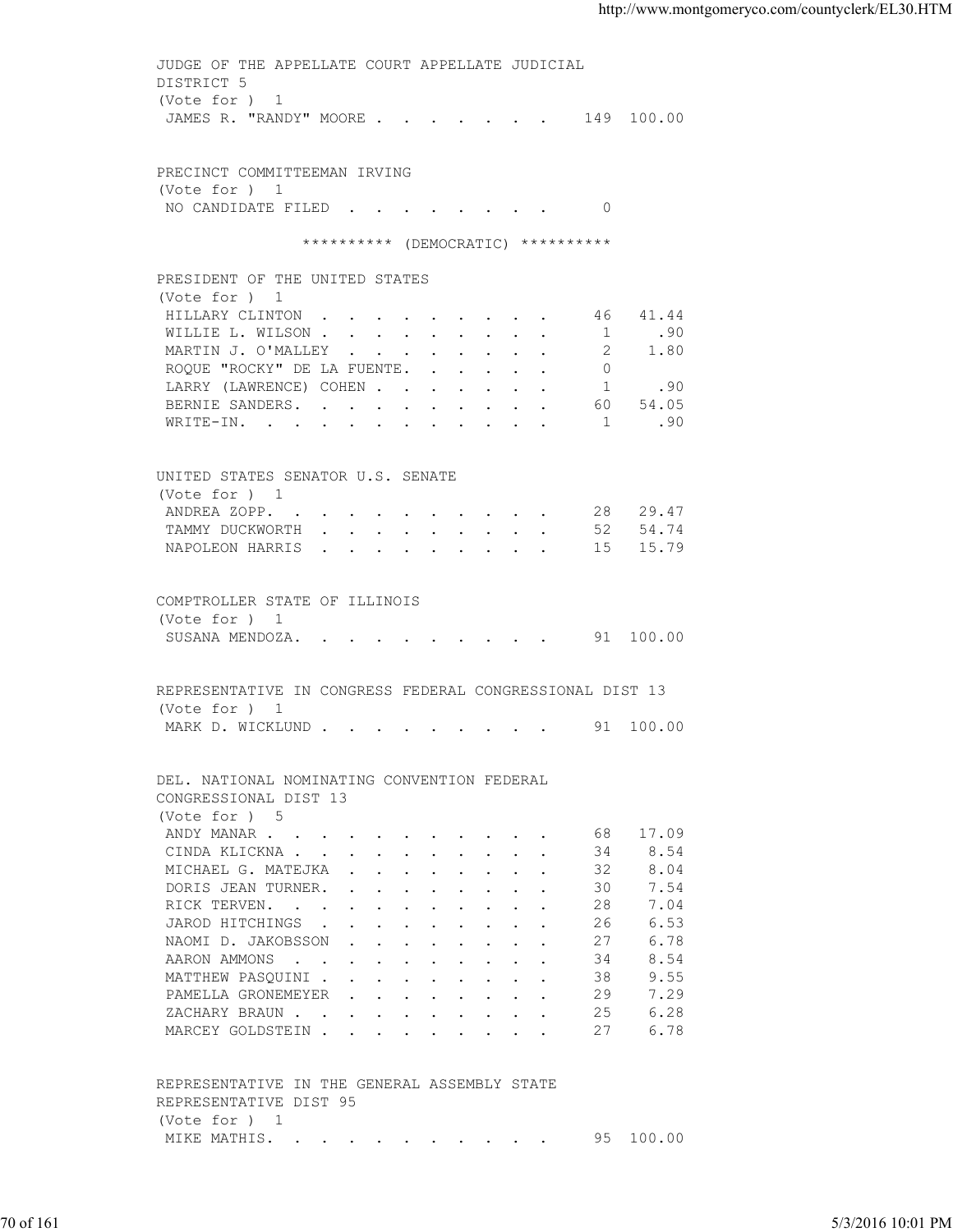CIRCUIT CLERK MONTGOMERY COUNTY (Vote for ) 1 NO CANDIDATE FILED . . . . . . . . 0 STATE'S ATTORNEY MONTGOMERY COUNTY (Vote for ) 1 CHRIS MATOUSH . . . . . . . . . . 89 100.00 CORONER MONTGOMERY COUNTY (Vote for ) 1 BARBARA A. SCHMEDEKE. . . . . . . . 96 100.00 COUNTY BOARD MEMBER # 3 (Vote for ) 1 NO CANDIDATE FILED . . . . . . . . 0 JUDGE OF THE APPELLATE COURT APPELLATE JUDICIAL DISTRICT 5 (Vote for ) 1 BRAD K. BLEYER. . . . . . . . . . 85 100.00 JUDGE OF THE APPELLATE COURT APPELLATE JUDICIAL DISTRICT 5 (Vote for ) 1 JO BETH WEBER . . . . . . . . . . 88 100.00 PRECINCT COMMITTEEMAN IRVING (Vote for ) 1 ROBERT MIKE CURRIE . . . . . . . . 94 100.00 \*\*\*\*\*\*\*\*\*\* (NONPARTISAN) \*\*\*\*\*\*\*\*\*\* HILLSBORO HIGH SCHOOL QUESTION HILLSBORO CUSD 3 (Vote for ) 1 YES . . . . . . . . . . . . . 99 29.38 NO. . . . . . . . . . . . . . 238 70.62 PRECINCT REPORT MONTGOMERY COUNTY, ILLINOIS RUN DATE:03/21/16 2016 GENERAL PRIMARY ELECTION RUN TIME:09:18 AM MARCH 15, 2016 STATISTICS 1001 NOKOMIS 1 VOTES PERCENT REGISTERED VOTERS - TOTAL . . . . . . 225 REGISTERED VOTERS - REPUBLICAN . . . . 58 25.78 REGISTERED VOTERS - DEMOCRATIC . . . . 54 24.00 REGISTERED VOTERS - NONPARTISAN . . . . 7 3.11 BALLOTS CAST - TOTAL. . . . . . . . 86<br>BALLOTS CAST - REPUBLICAN . . . . . . 58 67.44 BALLOTS CAST - REPUBLICAN . . . . . . BALLOTS CAST - DEMOCRATIC . . . . . 28 32.56 BALLOTS CAST - NONPARTISAN. . . . . . 0 BALLOTS CAST - BLANK. . . . . . . . 0 VOTER TURNOUT - TOTAL . . . . . . . . 38.22 VOTER TURNOUT - REPUBLICAN. . . . . . 100.00 71 of 161 5/3/2016 10:01 PM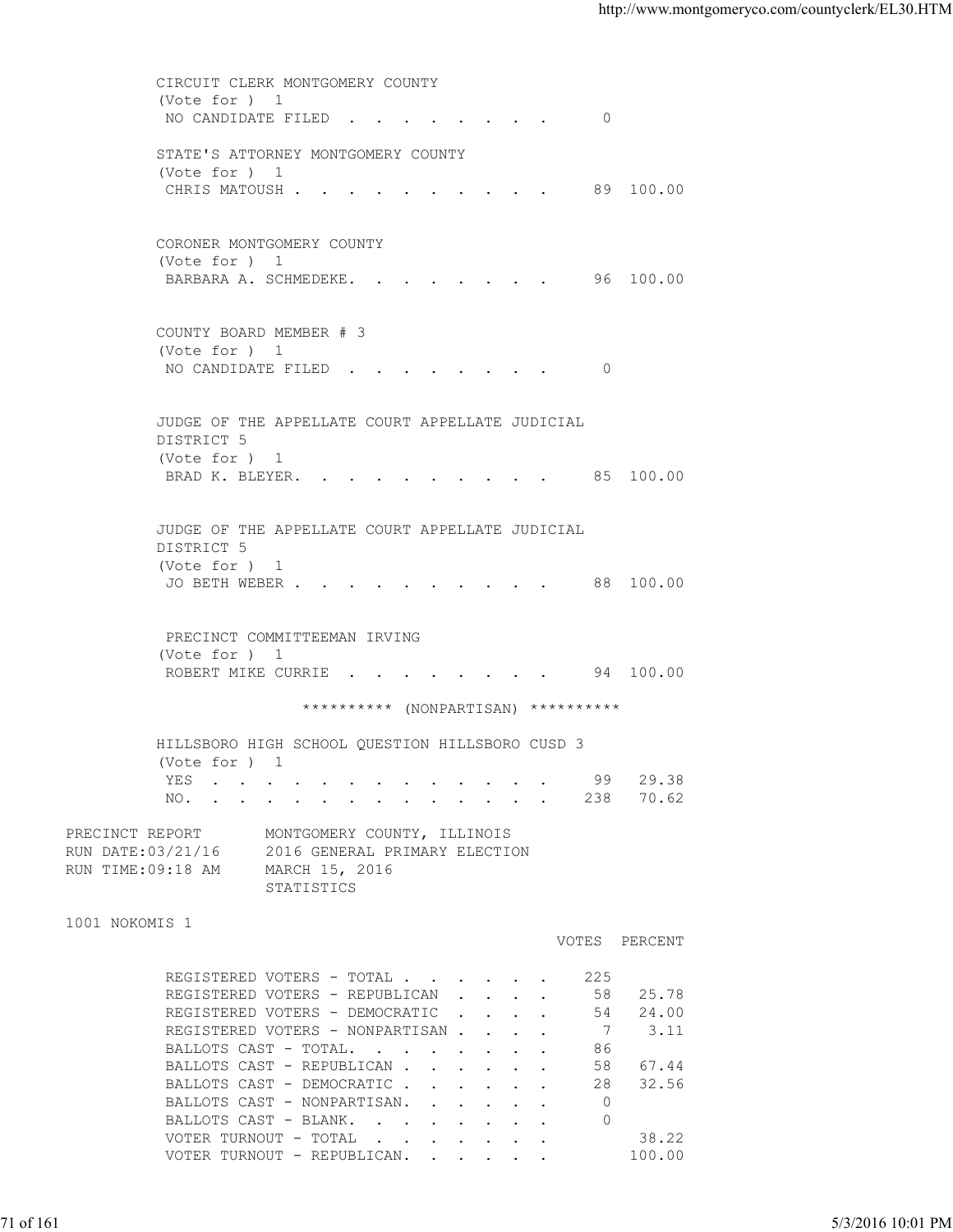VOTER TURNOUT - DEMOCRATIC. . . . . . 51.85 VOTER TURNOUT - NONPARTISAN . . . . . VOTER TURNOUT - BLANK . . . . . \*\*\*\*\*\*\*\*\*\* (REPUBLICAN) \*\*\*\*\*\*\*\*\*\* PRESIDENT OF THE UNITED STATES (Vote for ) 1 JEB BUSH. . . . . . . . . . . 0 CHRIS CHRISTIE. . . . . . . . . 0 DONALD J. TRUMP . . . . . . . . . . 26 45.61<br>TED CRUZ. . . . . . . . . . . . 18 31.58 TED CRUZ. . . . . . . . . . . . 18 MARCO RUBIO. . . . . . . . . . . . 6 10.53 RAND PAUL . . . . . . . . . . . 0 CARLY FIORINA . . . . . . . . . . 0 MIKE HUCKABEE . . . . . . . . . . 0 RICK SANTORUM . . . . . . . . . . . 0<br>JOHN R. KASICH. . . . . . . . . . . . 7 JOHN R. KASICH. . . . . . . . . . 7 12.28 BEN CARSON . . . . . . . . . . 0 UNITED STATES SENATOR U.S. SENATE (Vote for ) 1 JAMES T. MARTER . . . . . . . . . 16 30.19 MARK STEVEN KIRK . . . . . . . . . . 37 69.81 COMPTROLLER STATE OF ILLINOIS (Vote for ) 1 LESLIE GEISSLER MUNGER . . . . . . . 47 100.00 REPRESENTATIVE IN CONGRESS FEDERAL CONGRESSIONAL DIST 13 (Vote for ) 1 RODNEY DAVIS  $\ldots$  . . . . . . . . 46 85.19 ETHAN VANDERSAND . . . . . . . . . 8 14.81 DEL. NATIONAL NOMINATING CONVENTION FEDERAL CONGRESSIONAL DIST 13 (Vote for ) 3 ADAM M. BROWN . . . . . . . . . . . 0<br>MARTIN DAVIS . . . . . . . . . . 2 1.32 MARTIN DAVIS . . . . . . . . . . GORDY HULTEN . . . . . . . . . . 0 TONI GAUEN . . . . . . . . . . . 21 13.82 DOUG HARTMANN . . . . . . . . . . . 19 12.50<br>RAJA SADIO . . . . . . . . . . . 20 13.16 RAJA SADIO . . . . . . . . . . . JAMES KAMMER . . . . . . . . . . 16 10.53 MARK STRANG. . . . . . . . . . . 14 9.21 NICHOLAS KAMMER . . . . . . . . . 14 9.21 GREGORY G. STANEK. . . . . . . . . . 0<br>
FRISTIN WILLIAMSON . . . . . . . . 0 XRISTIN WILLIAMSON . . . . . . . . 0<br>MARK BALLARD . . . . . . . . . . 1 MARK BALLARD . . . . . . . . . . . 1 .66 ALLEN "AL" DEUTSCH . . . . . . . . 0 JOAN DYKSTRA . . . . . . . . . . 0 DONNA GIERTZ . . . . . . . . . 0 STUART C. KING. . . . . . . . . . 4 2.63 JOHN H. ELDER . . . . . . . . . . . 3 1.97 SUSAN GANT REYNOLDS . . . . . . . . 1 .66 CORY MARK JOBE. . . . . . . . . . 5 3.29 KEVIN J. BREHENY . . . . . . . . . 4 2.63 JOHN J. FARNEY. . . . . . . . . . . 4 2.63 72 of 161 5/3/2016 10:01 PM

FREDERICK FLORETH. . . . . . . . . 4 2.63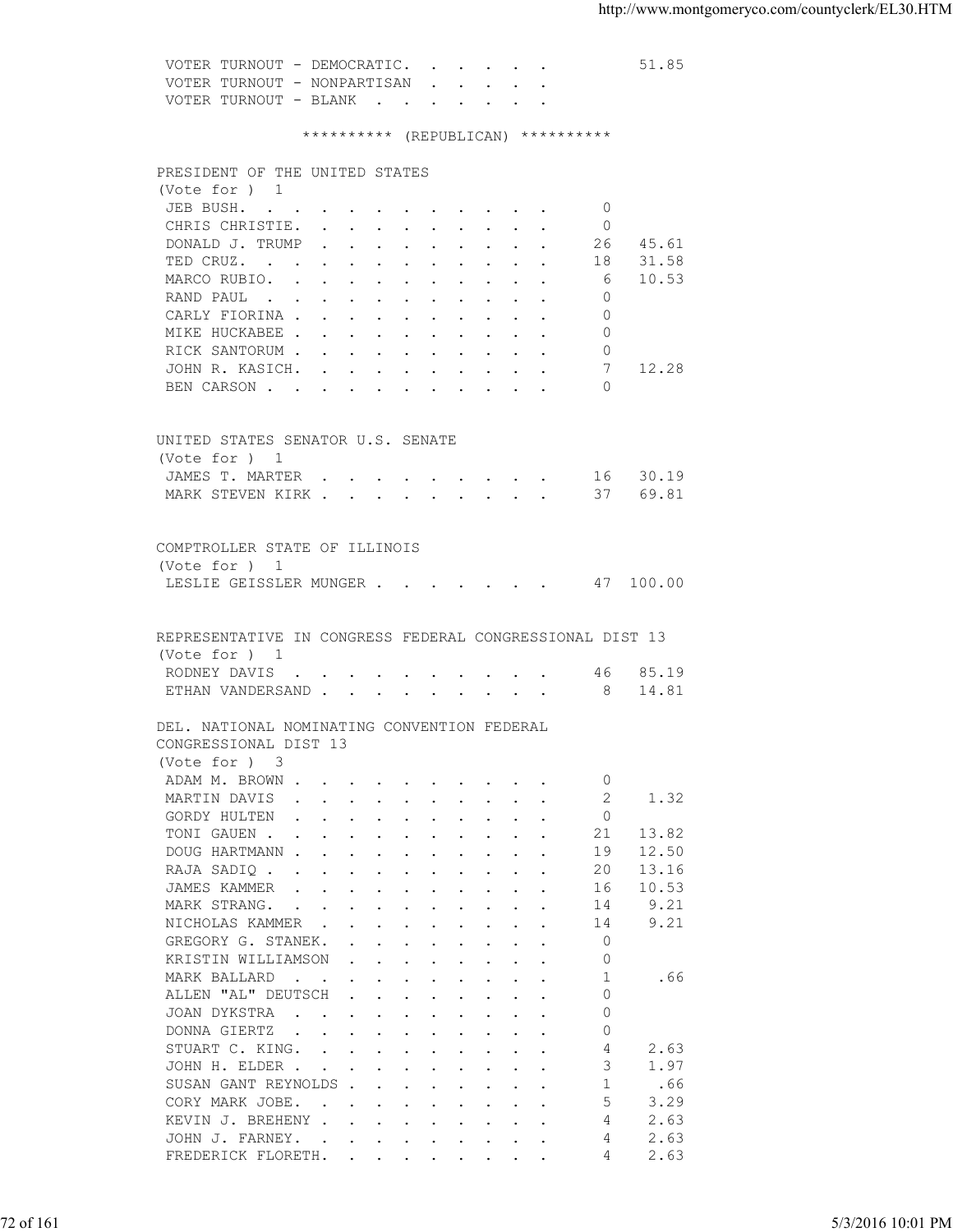| TIMOTHY V. "TIM" JOHNSON<br>.5<br>3.29<br>7<br>ROY HERTEL<br>4.61<br>MICHAEL MCCORMICK.<br>6<br>3.95<br>ALT. DEL. NATIONAL NOMINATING CONVENTION FEDERAL<br>CONGRESSIONAL DIST 13<br>(Vote for ) 3<br>HEIDY P. CARRUTHERS<br>.75<br>-1<br>6.72<br>BRUCE KETTELKAMP<br>9<br>JERROLD STOCKS.<br>$\circ$<br>ROSANNA PULIDO.<br>18<br>13.43<br>KATHY SCATURRO.<br>19<br>14.18<br>CYRIL STURM.<br>18<br>13.43<br>.75<br>JON W. RECTOR<br>- 1<br>CATHY RECTOR<br>$\Omega$<br>$\circ$<br>ERIC BUSSELL<br>the contract of the contract of the contract of the contract of the contract of the contract of the contract of<br>12<br>8.96<br>SIDNEY ROHRSCHEIB.<br>9.70<br>STANLEY PRATT<br>13<br>8.96<br>STEVEN BAYES<br>12<br>.75<br>CATHI COWAN.<br>1<br>AMY MAHER<br>$\mathbf{0}$<br>$\circ$<br>DIANA WILLIAMS.<br>DUSTIN PETERSON<br>2.99<br>4<br>JUSTIN SINNER<br>2.99<br>4<br>SEAN FITZGERREL<br>3<br>2.24<br>-1<br>.75<br>JERALD F. JACOBS<br>$\overline{2}$<br>STEPHEN S. HAURY<br>1.49<br>2<br>TERRA R. PATIENT<br>1.49<br>3<br>2.24<br>BRETT JACKSON<br>2.24<br>SETH M. MCMILLAN<br>3<br>2.99<br>JAMES B. MCGUIRE<br>4<br>2.99<br>MICHAEL P. MURPHY.<br>4<br>REPRESENTATIVE IN THE GENERAL ASSEMBLY STATE<br>REPRESENTATIVE DIST 95<br>(Vote for ) 1<br>DENNIS J. SCOBBIE.<br>23 45.10<br>CHRISTOPHER M. HICKS.<br>3<br>5.88<br>49.02<br>AVERY BOURNE 25<br>CIRCUIT CLERK MONTGOMERY COUNTY<br>(Vote for ) 1<br>HOLLY LEMONS (CONSTRUCTED AND ACCORDING A CONSTRUCTED ASSESSED A LOG AND A 29 100.00<br>STATE'S ATTORNEY MONTGOMERY COUNTY<br>(Vote for ) 1<br>ERIK HYAM 45 100.00<br>CORONER MONTGOMERY COUNTY<br>(Vote for ) 1<br>RANDY A. LEETHAM<br>32 62.75<br>37.25<br>TOBIN GUNN<br>19<br>COUNTY BOARD MEMBER # 2<br>(Vote for ) 2<br>44 50.00<br>CHUCK GRADEN<br>50.00<br>44<br>GENE MILES<br>73 of 161<br>5/3/2016 10:01 PM | JOHN BAMBENEK | 2 | 1.32 |  |
|---------------------------------------------------------------------------------------------------------------------------------------------------------------------------------------------------------------------------------------------------------------------------------------------------------------------------------------------------------------------------------------------------------------------------------------------------------------------------------------------------------------------------------------------------------------------------------------------------------------------------------------------------------------------------------------------------------------------------------------------------------------------------------------------------------------------------------------------------------------------------------------------------------------------------------------------------------------------------------------------------------------------------------------------------------------------------------------------------------------------------------------------------------------------------------------------------------------------------------------------------------------------------------------------------------------------------------------------------------------------------------------------------------------------------------------------------------------------------------------------------------------------------------------------------------------------------------------------------------------------------------------------------------------------------------------------------------------------------------------------------------------------------------------------------------------------------------------|---------------|---|------|--|
|                                                                                                                                                                                                                                                                                                                                                                                                                                                                                                                                                                                                                                                                                                                                                                                                                                                                                                                                                                                                                                                                                                                                                                                                                                                                                                                                                                                                                                                                                                                                                                                                                                                                                                                                                                                                                                       |               |   |      |  |
|                                                                                                                                                                                                                                                                                                                                                                                                                                                                                                                                                                                                                                                                                                                                                                                                                                                                                                                                                                                                                                                                                                                                                                                                                                                                                                                                                                                                                                                                                                                                                                                                                                                                                                                                                                                                                                       |               |   |      |  |
|                                                                                                                                                                                                                                                                                                                                                                                                                                                                                                                                                                                                                                                                                                                                                                                                                                                                                                                                                                                                                                                                                                                                                                                                                                                                                                                                                                                                                                                                                                                                                                                                                                                                                                                                                                                                                                       |               |   |      |  |
|                                                                                                                                                                                                                                                                                                                                                                                                                                                                                                                                                                                                                                                                                                                                                                                                                                                                                                                                                                                                                                                                                                                                                                                                                                                                                                                                                                                                                                                                                                                                                                                                                                                                                                                                                                                                                                       |               |   |      |  |
|                                                                                                                                                                                                                                                                                                                                                                                                                                                                                                                                                                                                                                                                                                                                                                                                                                                                                                                                                                                                                                                                                                                                                                                                                                                                                                                                                                                                                                                                                                                                                                                                                                                                                                                                                                                                                                       |               |   |      |  |
|                                                                                                                                                                                                                                                                                                                                                                                                                                                                                                                                                                                                                                                                                                                                                                                                                                                                                                                                                                                                                                                                                                                                                                                                                                                                                                                                                                                                                                                                                                                                                                                                                                                                                                                                                                                                                                       |               |   |      |  |
|                                                                                                                                                                                                                                                                                                                                                                                                                                                                                                                                                                                                                                                                                                                                                                                                                                                                                                                                                                                                                                                                                                                                                                                                                                                                                                                                                                                                                                                                                                                                                                                                                                                                                                                                                                                                                                       |               |   |      |  |
|                                                                                                                                                                                                                                                                                                                                                                                                                                                                                                                                                                                                                                                                                                                                                                                                                                                                                                                                                                                                                                                                                                                                                                                                                                                                                                                                                                                                                                                                                                                                                                                                                                                                                                                                                                                                                                       |               |   |      |  |
|                                                                                                                                                                                                                                                                                                                                                                                                                                                                                                                                                                                                                                                                                                                                                                                                                                                                                                                                                                                                                                                                                                                                                                                                                                                                                                                                                                                                                                                                                                                                                                                                                                                                                                                                                                                                                                       |               |   |      |  |
|                                                                                                                                                                                                                                                                                                                                                                                                                                                                                                                                                                                                                                                                                                                                                                                                                                                                                                                                                                                                                                                                                                                                                                                                                                                                                                                                                                                                                                                                                                                                                                                                                                                                                                                                                                                                                                       |               |   |      |  |
|                                                                                                                                                                                                                                                                                                                                                                                                                                                                                                                                                                                                                                                                                                                                                                                                                                                                                                                                                                                                                                                                                                                                                                                                                                                                                                                                                                                                                                                                                                                                                                                                                                                                                                                                                                                                                                       |               |   |      |  |
|                                                                                                                                                                                                                                                                                                                                                                                                                                                                                                                                                                                                                                                                                                                                                                                                                                                                                                                                                                                                                                                                                                                                                                                                                                                                                                                                                                                                                                                                                                                                                                                                                                                                                                                                                                                                                                       |               |   |      |  |
|                                                                                                                                                                                                                                                                                                                                                                                                                                                                                                                                                                                                                                                                                                                                                                                                                                                                                                                                                                                                                                                                                                                                                                                                                                                                                                                                                                                                                                                                                                                                                                                                                                                                                                                                                                                                                                       |               |   |      |  |
|                                                                                                                                                                                                                                                                                                                                                                                                                                                                                                                                                                                                                                                                                                                                                                                                                                                                                                                                                                                                                                                                                                                                                                                                                                                                                                                                                                                                                                                                                                                                                                                                                                                                                                                                                                                                                                       |               |   |      |  |
|                                                                                                                                                                                                                                                                                                                                                                                                                                                                                                                                                                                                                                                                                                                                                                                                                                                                                                                                                                                                                                                                                                                                                                                                                                                                                                                                                                                                                                                                                                                                                                                                                                                                                                                                                                                                                                       |               |   |      |  |
|                                                                                                                                                                                                                                                                                                                                                                                                                                                                                                                                                                                                                                                                                                                                                                                                                                                                                                                                                                                                                                                                                                                                                                                                                                                                                                                                                                                                                                                                                                                                                                                                                                                                                                                                                                                                                                       |               |   |      |  |
|                                                                                                                                                                                                                                                                                                                                                                                                                                                                                                                                                                                                                                                                                                                                                                                                                                                                                                                                                                                                                                                                                                                                                                                                                                                                                                                                                                                                                                                                                                                                                                                                                                                                                                                                                                                                                                       |               |   |      |  |
|                                                                                                                                                                                                                                                                                                                                                                                                                                                                                                                                                                                                                                                                                                                                                                                                                                                                                                                                                                                                                                                                                                                                                                                                                                                                                                                                                                                                                                                                                                                                                                                                                                                                                                                                                                                                                                       |               |   |      |  |
|                                                                                                                                                                                                                                                                                                                                                                                                                                                                                                                                                                                                                                                                                                                                                                                                                                                                                                                                                                                                                                                                                                                                                                                                                                                                                                                                                                                                                                                                                                                                                                                                                                                                                                                                                                                                                                       |               |   |      |  |
|                                                                                                                                                                                                                                                                                                                                                                                                                                                                                                                                                                                                                                                                                                                                                                                                                                                                                                                                                                                                                                                                                                                                                                                                                                                                                                                                                                                                                                                                                                                                                                                                                                                                                                                                                                                                                                       |               |   |      |  |
|                                                                                                                                                                                                                                                                                                                                                                                                                                                                                                                                                                                                                                                                                                                                                                                                                                                                                                                                                                                                                                                                                                                                                                                                                                                                                                                                                                                                                                                                                                                                                                                                                                                                                                                                                                                                                                       |               |   |      |  |
|                                                                                                                                                                                                                                                                                                                                                                                                                                                                                                                                                                                                                                                                                                                                                                                                                                                                                                                                                                                                                                                                                                                                                                                                                                                                                                                                                                                                                                                                                                                                                                                                                                                                                                                                                                                                                                       |               |   |      |  |
|                                                                                                                                                                                                                                                                                                                                                                                                                                                                                                                                                                                                                                                                                                                                                                                                                                                                                                                                                                                                                                                                                                                                                                                                                                                                                                                                                                                                                                                                                                                                                                                                                                                                                                                                                                                                                                       |               |   |      |  |
|                                                                                                                                                                                                                                                                                                                                                                                                                                                                                                                                                                                                                                                                                                                                                                                                                                                                                                                                                                                                                                                                                                                                                                                                                                                                                                                                                                                                                                                                                                                                                                                                                                                                                                                                                                                                                                       |               |   |      |  |
|                                                                                                                                                                                                                                                                                                                                                                                                                                                                                                                                                                                                                                                                                                                                                                                                                                                                                                                                                                                                                                                                                                                                                                                                                                                                                                                                                                                                                                                                                                                                                                                                                                                                                                                                                                                                                                       |               |   |      |  |
|                                                                                                                                                                                                                                                                                                                                                                                                                                                                                                                                                                                                                                                                                                                                                                                                                                                                                                                                                                                                                                                                                                                                                                                                                                                                                                                                                                                                                                                                                                                                                                                                                                                                                                                                                                                                                                       |               |   |      |  |
|                                                                                                                                                                                                                                                                                                                                                                                                                                                                                                                                                                                                                                                                                                                                                                                                                                                                                                                                                                                                                                                                                                                                                                                                                                                                                                                                                                                                                                                                                                                                                                                                                                                                                                                                                                                                                                       |               |   |      |  |
|                                                                                                                                                                                                                                                                                                                                                                                                                                                                                                                                                                                                                                                                                                                                                                                                                                                                                                                                                                                                                                                                                                                                                                                                                                                                                                                                                                                                                                                                                                                                                                                                                                                                                                                                                                                                                                       |               |   |      |  |
|                                                                                                                                                                                                                                                                                                                                                                                                                                                                                                                                                                                                                                                                                                                                                                                                                                                                                                                                                                                                                                                                                                                                                                                                                                                                                                                                                                                                                                                                                                                                                                                                                                                                                                                                                                                                                                       |               |   |      |  |
|                                                                                                                                                                                                                                                                                                                                                                                                                                                                                                                                                                                                                                                                                                                                                                                                                                                                                                                                                                                                                                                                                                                                                                                                                                                                                                                                                                                                                                                                                                                                                                                                                                                                                                                                                                                                                                       |               |   |      |  |
|                                                                                                                                                                                                                                                                                                                                                                                                                                                                                                                                                                                                                                                                                                                                                                                                                                                                                                                                                                                                                                                                                                                                                                                                                                                                                                                                                                                                                                                                                                                                                                                                                                                                                                                                                                                                                                       |               |   |      |  |
|                                                                                                                                                                                                                                                                                                                                                                                                                                                                                                                                                                                                                                                                                                                                                                                                                                                                                                                                                                                                                                                                                                                                                                                                                                                                                                                                                                                                                                                                                                                                                                                                                                                                                                                                                                                                                                       |               |   |      |  |
|                                                                                                                                                                                                                                                                                                                                                                                                                                                                                                                                                                                                                                                                                                                                                                                                                                                                                                                                                                                                                                                                                                                                                                                                                                                                                                                                                                                                                                                                                                                                                                                                                                                                                                                                                                                                                                       |               |   |      |  |
|                                                                                                                                                                                                                                                                                                                                                                                                                                                                                                                                                                                                                                                                                                                                                                                                                                                                                                                                                                                                                                                                                                                                                                                                                                                                                                                                                                                                                                                                                                                                                                                                                                                                                                                                                                                                                                       |               |   |      |  |
|                                                                                                                                                                                                                                                                                                                                                                                                                                                                                                                                                                                                                                                                                                                                                                                                                                                                                                                                                                                                                                                                                                                                                                                                                                                                                                                                                                                                                                                                                                                                                                                                                                                                                                                                                                                                                                       |               |   |      |  |
|                                                                                                                                                                                                                                                                                                                                                                                                                                                                                                                                                                                                                                                                                                                                                                                                                                                                                                                                                                                                                                                                                                                                                                                                                                                                                                                                                                                                                                                                                                                                                                                                                                                                                                                                                                                                                                       |               |   |      |  |
|                                                                                                                                                                                                                                                                                                                                                                                                                                                                                                                                                                                                                                                                                                                                                                                                                                                                                                                                                                                                                                                                                                                                                                                                                                                                                                                                                                                                                                                                                                                                                                                                                                                                                                                                                                                                                                       |               |   |      |  |
|                                                                                                                                                                                                                                                                                                                                                                                                                                                                                                                                                                                                                                                                                                                                                                                                                                                                                                                                                                                                                                                                                                                                                                                                                                                                                                                                                                                                                                                                                                                                                                                                                                                                                                                                                                                                                                       |               |   |      |  |
|                                                                                                                                                                                                                                                                                                                                                                                                                                                                                                                                                                                                                                                                                                                                                                                                                                                                                                                                                                                                                                                                                                                                                                                                                                                                                                                                                                                                                                                                                                                                                                                                                                                                                                                                                                                                                                       |               |   |      |  |
|                                                                                                                                                                                                                                                                                                                                                                                                                                                                                                                                                                                                                                                                                                                                                                                                                                                                                                                                                                                                                                                                                                                                                                                                                                                                                                                                                                                                                                                                                                                                                                                                                                                                                                                                                                                                                                       |               |   |      |  |
|                                                                                                                                                                                                                                                                                                                                                                                                                                                                                                                                                                                                                                                                                                                                                                                                                                                                                                                                                                                                                                                                                                                                                                                                                                                                                                                                                                                                                                                                                                                                                                                                                                                                                                                                                                                                                                       |               |   |      |  |
|                                                                                                                                                                                                                                                                                                                                                                                                                                                                                                                                                                                                                                                                                                                                                                                                                                                                                                                                                                                                                                                                                                                                                                                                                                                                                                                                                                                                                                                                                                                                                                                                                                                                                                                                                                                                                                       |               |   |      |  |
|                                                                                                                                                                                                                                                                                                                                                                                                                                                                                                                                                                                                                                                                                                                                                                                                                                                                                                                                                                                                                                                                                                                                                                                                                                                                                                                                                                                                                                                                                                                                                                                                                                                                                                                                                                                                                                       |               |   |      |  |
|                                                                                                                                                                                                                                                                                                                                                                                                                                                                                                                                                                                                                                                                                                                                                                                                                                                                                                                                                                                                                                                                                                                                                                                                                                                                                                                                                                                                                                                                                                                                                                                                                                                                                                                                                                                                                                       |               |   |      |  |
|                                                                                                                                                                                                                                                                                                                                                                                                                                                                                                                                                                                                                                                                                                                                                                                                                                                                                                                                                                                                                                                                                                                                                                                                                                                                                                                                                                                                                                                                                                                                                                                                                                                                                                                                                                                                                                       |               |   |      |  |
|                                                                                                                                                                                                                                                                                                                                                                                                                                                                                                                                                                                                                                                                                                                                                                                                                                                                                                                                                                                                                                                                                                                                                                                                                                                                                                                                                                                                                                                                                                                                                                                                                                                                                                                                                                                                                                       |               |   |      |  |
|                                                                                                                                                                                                                                                                                                                                                                                                                                                                                                                                                                                                                                                                                                                                                                                                                                                                                                                                                                                                                                                                                                                                                                                                                                                                                                                                                                                                                                                                                                                                                                                                                                                                                                                                                                                                                                       |               |   |      |  |
|                                                                                                                                                                                                                                                                                                                                                                                                                                                                                                                                                                                                                                                                                                                                                                                                                                                                                                                                                                                                                                                                                                                                                                                                                                                                                                                                                                                                                                                                                                                                                                                                                                                                                                                                                                                                                                       |               |   |      |  |
|                                                                                                                                                                                                                                                                                                                                                                                                                                                                                                                                                                                                                                                                                                                                                                                                                                                                                                                                                                                                                                                                                                                                                                                                                                                                                                                                                                                                                                                                                                                                                                                                                                                                                                                                                                                                                                       |               |   |      |  |
|                                                                                                                                                                                                                                                                                                                                                                                                                                                                                                                                                                                                                                                                                                                                                                                                                                                                                                                                                                                                                                                                                                                                                                                                                                                                                                                                                                                                                                                                                                                                                                                                                                                                                                                                                                                                                                       |               |   |      |  |
|                                                                                                                                                                                                                                                                                                                                                                                                                                                                                                                                                                                                                                                                                                                                                                                                                                                                                                                                                                                                                                                                                                                                                                                                                                                                                                                                                                                                                                                                                                                                                                                                                                                                                                                                                                                                                                       |               |   |      |  |
|                                                                                                                                                                                                                                                                                                                                                                                                                                                                                                                                                                                                                                                                                                                                                                                                                                                                                                                                                                                                                                                                                                                                                                                                                                                                                                                                                                                                                                                                                                                                                                                                                                                                                                                                                                                                                                       |               |   |      |  |
|                                                                                                                                                                                                                                                                                                                                                                                                                                                                                                                                                                                                                                                                                                                                                                                                                                                                                                                                                                                                                                                                                                                                                                                                                                                                                                                                                                                                                                                                                                                                                                                                                                                                                                                                                                                                                                       |               |   |      |  |
|                                                                                                                                                                                                                                                                                                                                                                                                                                                                                                                                                                                                                                                                                                                                                                                                                                                                                                                                                                                                                                                                                                                                                                                                                                                                                                                                                                                                                                                                                                                                                                                                                                                                                                                                                                                                                                       |               |   |      |  |
|                                                                                                                                                                                                                                                                                                                                                                                                                                                                                                                                                                                                                                                                                                                                                                                                                                                                                                                                                                                                                                                                                                                                                                                                                                                                                                                                                                                                                                                                                                                                                                                                                                                                                                                                                                                                                                       |               |   |      |  |
|                                                                                                                                                                                                                                                                                                                                                                                                                                                                                                                                                                                                                                                                                                                                                                                                                                                                                                                                                                                                                                                                                                                                                                                                                                                                                                                                                                                                                                                                                                                                                                                                                                                                                                                                                                                                                                       |               |   |      |  |
|                                                                                                                                                                                                                                                                                                                                                                                                                                                                                                                                                                                                                                                                                                                                                                                                                                                                                                                                                                                                                                                                                                                                                                                                                                                                                                                                                                                                                                                                                                                                                                                                                                                                                                                                                                                                                                       |               |   |      |  |
|                                                                                                                                                                                                                                                                                                                                                                                                                                                                                                                                                                                                                                                                                                                                                                                                                                                                                                                                                                                                                                                                                                                                                                                                                                                                                                                                                                                                                                                                                                                                                                                                                                                                                                                                                                                                                                       |               |   |      |  |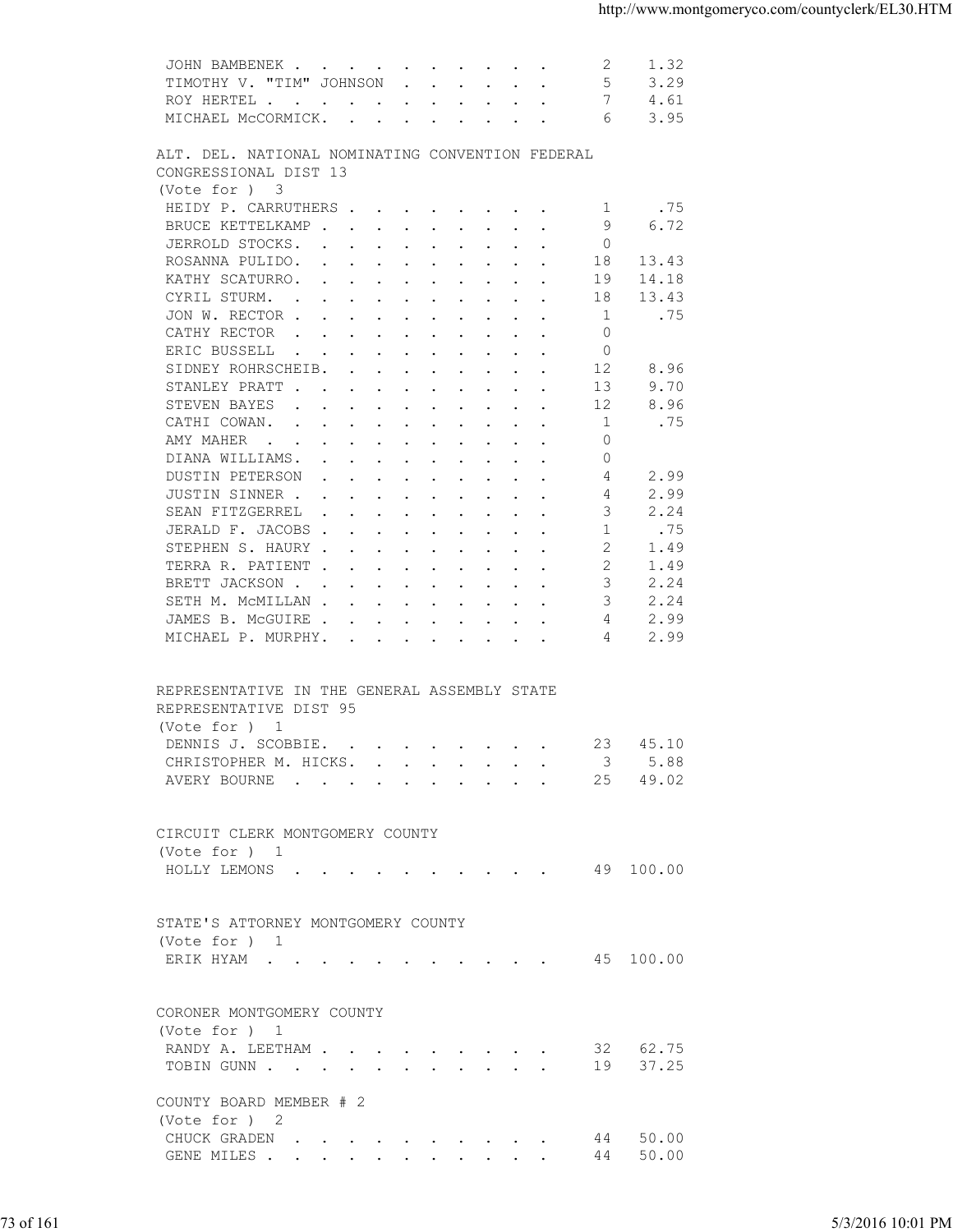JUDGE OF THE APPELLATE COURT APPELLATE JUDICIAL DISTRICT 5 (Vote for ) 1 JOHN B. BARBERIS, JR. . . . . . . . 44 100.00 JUDGE OF THE APPELLATE COURT APPELLATE JUDICIAL DISTRICT 5 (Vote for ) 1 JAMES R. "RANDY" MOORE . . . . . . . 45 100.00 PRECINCT COMMITTEEMAN NOKOMIS 1 (Vote for ) 1 NELSON E. AUMANN . . . . . . . . . . 49 100.00 \*\*\*\*\*\*\*\*\*\* (DEMOCRATIC) \*\*\*\*\*\*\*\*\*\* PRESIDENT OF THE UNITED STATES (Vote for ) 1 HILLARY CLINTON . . . . . . . . . 12 44.44 WILLIE L. WILSON . . . . . . . . . . 0<br>MARTIN J. O'MALLEY . . . . . . . . . 1 MARTIN J. O'MALLEY . . . . . . . . . 1 3.70 ROQUE "ROCKY" DE LA FUENTE. . . . . . 0 LARRY (LAWRENCE) COHEN . . . . . . 0 BERNIE SANDERS. . . . . . . . . . 14 51.85 WRITE-IN. . . . . . . . . . . 0 UNITED STATES SENATOR U.S. SENATE (Vote for ) 1 ANDREA ZOPP. . . . . . . . . . . 10 41.67 TAMMY DUCKWORTH . . . . . . . . . 10 41.67 NAPOLEON HARRIS . . . . . . . . . 4 16.67 COMPTROLLER STATE OF ILLINOIS (Vote for ) 1 SUSANA MENDOZA. . . . . . . . . . 25 100.00 REPRESENTATIVE IN CONGRESS FEDERAL CONGRESSIONAL DIST 13 (Vote for ) 1 MARK D. WICKLUND . . . . . . . . . 25 100.00 DEL. NATIONAL NOMINATING CONVENTION FEDERAL CONGRESSIONAL DIST 13 (Vote for ) 5 ANDY MANAR . . . . . . . . . . . . 15 14.85 CINDA KLICKNA . . . . . . . . . . 10 9.90 MICHAEL G. MATEJKA . . . . . . . . 9 8.91 DORIS JEAN TURNER. . . . . . . . . 7 6.93 RICK TERVEN. . . . . . . . . . . . 6 5.94<br>JAROD HITCHINGS . . . . . . . . . 7 6.93 JAROD HITCHINGS . . . . . . . . . 7 NAOMI D. JAKOBSSON . . . . . . . . 8 7.92 AARON AMMONS . . . . . . . . . . 8 7.92 MATTHEW PASQUINI . . . . . . . . . 10 9.90 PAMELLA GRONEMEYER . . . . . . . . 6 5.94 ZACHARY BRAUN . . . . . . . . . . . 6 5.94 74 of 161 5/3/2016 10:01 PM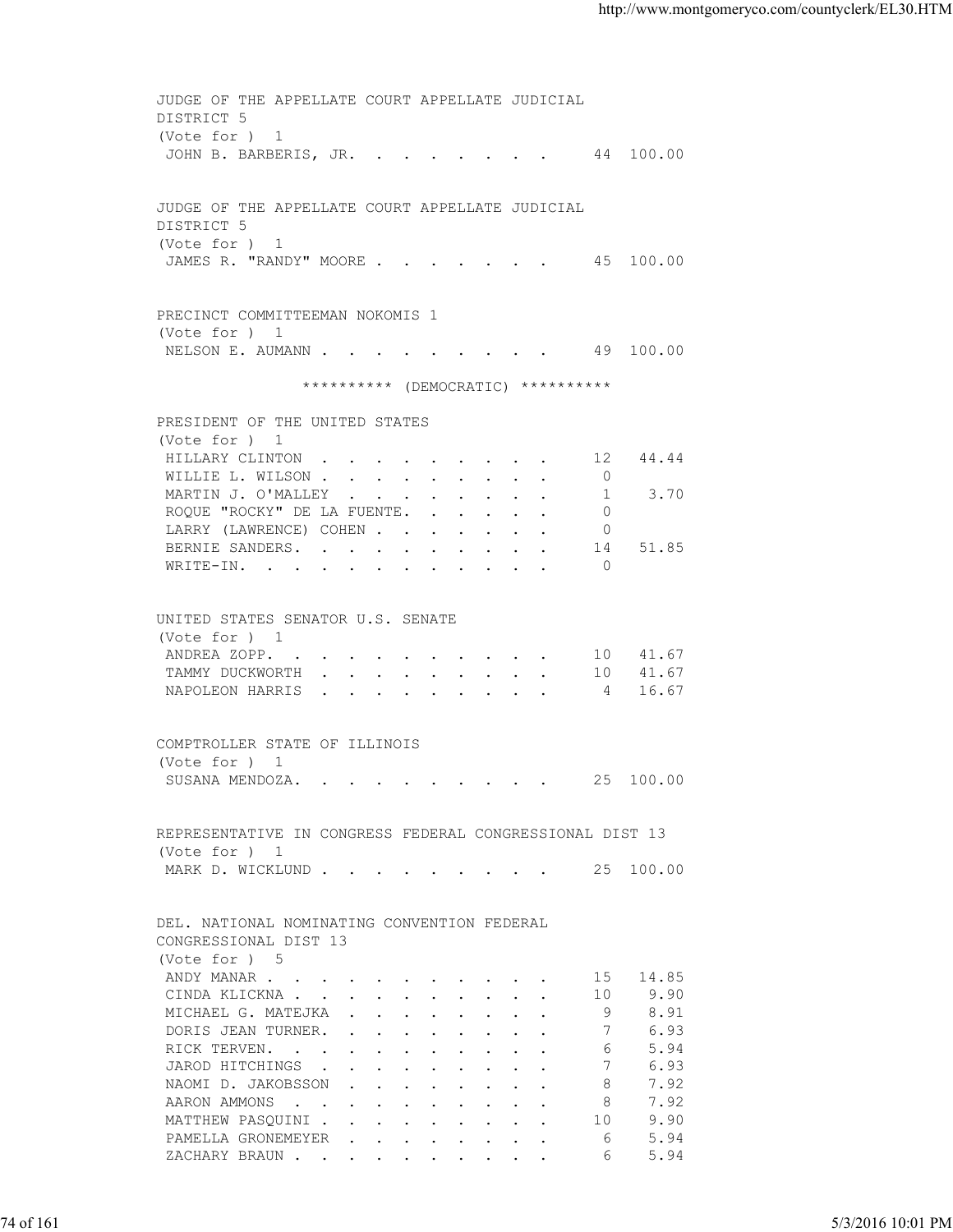MARCEY GOLDSTEIN . . . . . . . . . 9 8.91 REPRESENTATIVE IN THE GENERAL ASSEMBLY STATE REPRESENTATIVE DIST 95 (Vote for ) 1 MIKE MATHIS. . . . . . . . . . . 23 100.00 CIRCUIT CLERK MONTGOMERY COUNTY (Vote for ) 1 NO CANDIDATE FILED . . . . . . . . 0 STATE'S ATTORNEY MONTGOMERY COUNTY (Vote for ) 1 CHRIS MATOUSH . . . . . . . . . . 24 100.00 CORONER MONTGOMERY COUNTY (Vote for ) 1 BARBARA A. SCHMEDEKE. . . . . . . . 24 100.00 COUNTY BOARD MEMBER # 2 (Vote for ) 2 NO CANDIDATE FILED . . . . . . . . 0 JUDGE OF THE APPELLATE COURT APPELLATE JUDICIAL DISTRICT 5 (Vote for ) 1 BRAD K. BLEYER. . . . . . . . . . 23 100.00 JUDGE OF THE APPELLATE COURT APPELLATE JUDICIAL DISTRICT 5 (Vote for ) 1 JO BETH WEBER . . . . . . . . . . 24 100.00 PRECINCT COMMITTEEMAN NOKOMIS 1 (Vote for ) 1 NO CANDIDATE FILED . . . . . . . . 0 \*\*\*\*\*\*\*\*\*\* (NONPARTISAN) \*\*\*\*\*\*\*\*\*\* HILLSBORO HIGH SCHOOL QUESTION HILLSBORO CUSD 3 (Vote for ) 1 YES . . . . . . . . . . . . . 0 NO. . . . . . . . . . . . . . . 1 100.00 PRECINCT REPORT MONTGOMERY COUNTY, ILLINOIS RUN DATE:03/21/16 2016 GENERAL PRIMARY ELECTION RUN TIME:09:18 AM MARCH 15, 2016 STATISTICS 1002 NOKOMIS 2 VOTES PERCENT REGISTERED VOTERS - TOTAL . . . . . . 629 REGISTERED VOTERS - REPUBLICAN . . . . 177 28.14 REGISTERED VOTERS - DEMOCRATIC . . . . 145 23.05 75 of 161 5/3/2016 10:01 PM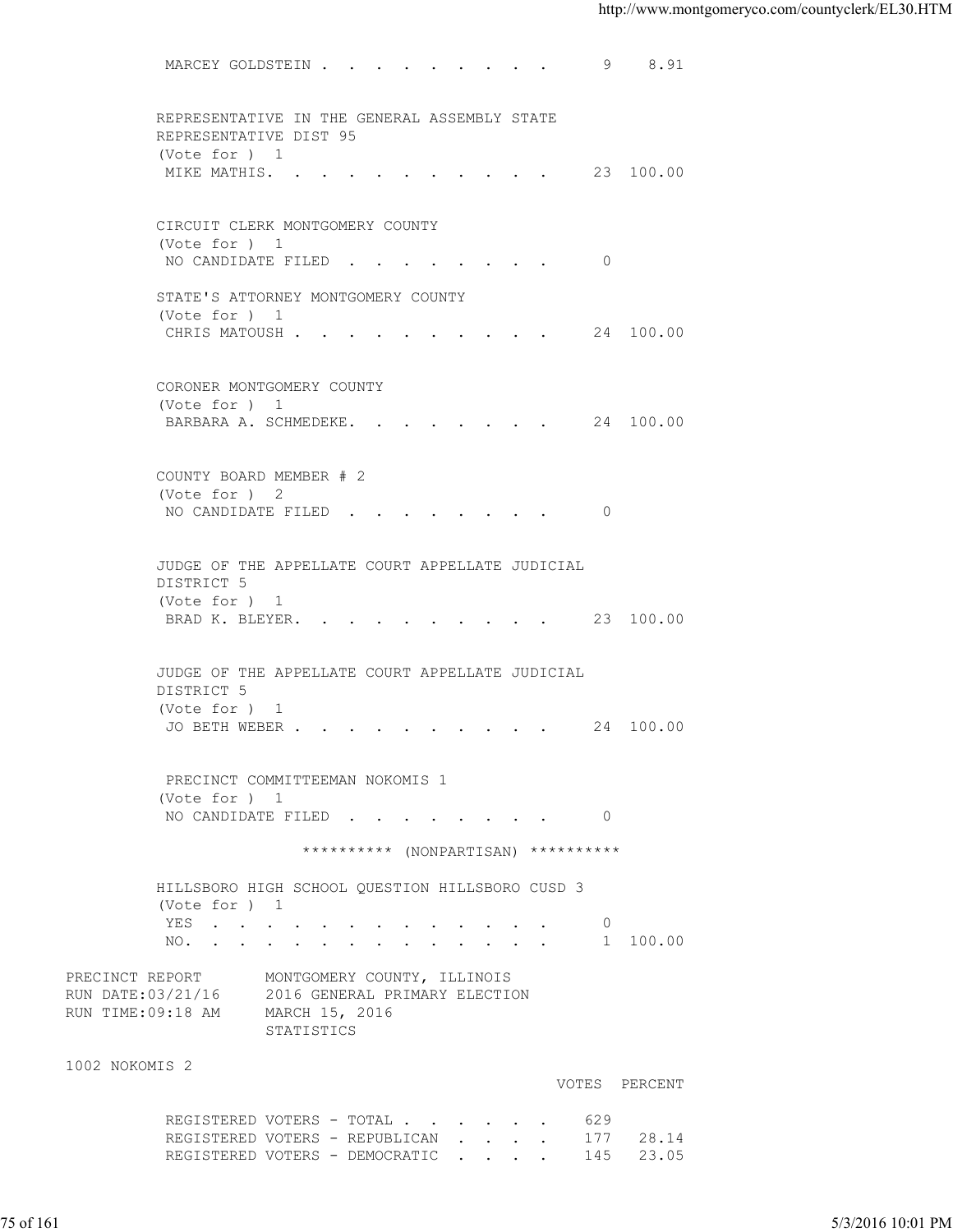|  | REGISTERED VOTERS - NONPARTISAN |  |  |  | 37  | 5.88  |
|--|---------------------------------|--|--|--|-----|-------|
|  | BALLOTS CAST - TOTAL            |  |  |  | 242 |       |
|  | BALLOTS CAST - REPUBLICAN       |  |  |  | 170 | 70.25 |
|  | BALLOTS CAST - DEMOCRATIC       |  |  |  | 72  | 29.75 |
|  | BALLOTS CAST - NONPARTISAN.     |  |  |  |     |       |
|  | BALLOTS CAST - BLANK.           |  |  |  | 0   |       |
|  | VOTER TURNOUT - TOTAL           |  |  |  |     | 38.47 |
|  | VOTER TURNOUT - REPUBLICAN.     |  |  |  |     | 96.05 |
|  | VOTER TURNOUT - DEMOCRATIC.     |  |  |  |     | 49.66 |
|  | VOTER TURNOUT - NONPARTISAN     |  |  |  |     |       |
|  | VOTER TURNOUT - BLANK           |  |  |  |     |       |
|  |                                 |  |  |  |     |       |

## \*\*\*\*\*\*\*\*\*\* (REPUBLICAN) \*\*\*\*\*\*\*\*\*\*

| (Note for ) 1<br>.60<br>JEB BUSH.<br>$\sim$ 1<br>CHRIS CHRISTIE.<br>$\overline{0}$<br>71 42.26<br>DONALD J. TRUMP<br>33.33<br>TED CRUZ.<br>56<br>13.69<br>MARCO RUBIO.<br>23<br>$\Omega$<br>RAND PAUL<br>CARLY FIORINA<br>$\Omega$<br>MIKE HUCKABEE<br>$\Omega$<br>RICK SANTORUM<br>$\Omega$<br>JOHN R. KASICH.<br>8.33<br>14<br>BEN CARSON 3<br>1.79<br>UNITED STATES SENATOR U.S. SENATE<br>(Vote for ) 1<br>JAMES T. MARTER 35 24.31<br>75.69<br>MARK STEVEN KIRK 109<br>COMPTROLLER STATE OF ILLINOIS<br>(Vote for ) 1<br>LESLIE GEISSLER MUNGER 142 100.00 |                   |
|-----------------------------------------------------------------------------------------------------------------------------------------------------------------------------------------------------------------------------------------------------------------------------------------------------------------------------------------------------------------------------------------------------------------------------------------------------------------------------------------------------------------------------------------------------------------|-------------------|
|                                                                                                                                                                                                                                                                                                                                                                                                                                                                                                                                                                 |                   |
|                                                                                                                                                                                                                                                                                                                                                                                                                                                                                                                                                                 |                   |
|                                                                                                                                                                                                                                                                                                                                                                                                                                                                                                                                                                 |                   |
|                                                                                                                                                                                                                                                                                                                                                                                                                                                                                                                                                                 |                   |
|                                                                                                                                                                                                                                                                                                                                                                                                                                                                                                                                                                 |                   |
|                                                                                                                                                                                                                                                                                                                                                                                                                                                                                                                                                                 |                   |
|                                                                                                                                                                                                                                                                                                                                                                                                                                                                                                                                                                 |                   |
|                                                                                                                                                                                                                                                                                                                                                                                                                                                                                                                                                                 |                   |
|                                                                                                                                                                                                                                                                                                                                                                                                                                                                                                                                                                 |                   |
|                                                                                                                                                                                                                                                                                                                                                                                                                                                                                                                                                                 |                   |
|                                                                                                                                                                                                                                                                                                                                                                                                                                                                                                                                                                 |                   |
|                                                                                                                                                                                                                                                                                                                                                                                                                                                                                                                                                                 |                   |
|                                                                                                                                                                                                                                                                                                                                                                                                                                                                                                                                                                 |                   |
|                                                                                                                                                                                                                                                                                                                                                                                                                                                                                                                                                                 |                   |
|                                                                                                                                                                                                                                                                                                                                                                                                                                                                                                                                                                 |                   |
|                                                                                                                                                                                                                                                                                                                                                                                                                                                                                                                                                                 |                   |
|                                                                                                                                                                                                                                                                                                                                                                                                                                                                                                                                                                 |                   |
|                                                                                                                                                                                                                                                                                                                                                                                                                                                                                                                                                                 |                   |
|                                                                                                                                                                                                                                                                                                                                                                                                                                                                                                                                                                 |                   |
|                                                                                                                                                                                                                                                                                                                                                                                                                                                                                                                                                                 |                   |
|                                                                                                                                                                                                                                                                                                                                                                                                                                                                                                                                                                 |                   |
| REPRESENTATIVE IN CONGRESS FEDERAL CONGRESSIONAL DIST 13                                                                                                                                                                                                                                                                                                                                                                                                                                                                                                        |                   |
| (Vote for ) 1                                                                                                                                                                                                                                                                                                                                                                                                                                                                                                                                                   |                   |
| RODNEY DAVIS 142 88.75                                                                                                                                                                                                                                                                                                                                                                                                                                                                                                                                          |                   |
| ETHAN VANDERSAND 18 11.25                                                                                                                                                                                                                                                                                                                                                                                                                                                                                                                                       |                   |
| DEL. NATIONAL NOMINATING CONVENTION FEDERAL                                                                                                                                                                                                                                                                                                                                                                                                                                                                                                                     |                   |
| CONGRESSIONAL DIST 13                                                                                                                                                                                                                                                                                                                                                                                                                                                                                                                                           |                   |
| (Vote for ) 3                                                                                                                                                                                                                                                                                                                                                                                                                                                                                                                                                   |                   |
| ADAM M. BROWN<br>- 9<br>2.08                                                                                                                                                                                                                                                                                                                                                                                                                                                                                                                                    |                   |
| MARTIN DAVIS 7<br>1.62                                                                                                                                                                                                                                                                                                                                                                                                                                                                                                                                          |                   |
| GORDY HULTEN<br>4<br>.93                                                                                                                                                                                                                                                                                                                                                                                                                                                                                                                                        |                   |
| TONI GAUEN<br>54 12.50                                                                                                                                                                                                                                                                                                                                                                                                                                                                                                                                          |                   |
| DOUG HARTMANN<br>15.51<br>67                                                                                                                                                                                                                                                                                                                                                                                                                                                                                                                                    |                   |
| 10.65<br>RAJA SADIQ<br>46                                                                                                                                                                                                                                                                                                                                                                                                                                                                                                                                       |                   |
| 11.11<br>JAMES KAMMER<br>48                                                                                                                                                                                                                                                                                                                                                                                                                                                                                                                                     |                   |
| MARK STRANG.<br>10.65<br>46                                                                                                                                                                                                                                                                                                                                                                                                                                                                                                                                     |                   |
| NICHOLAS KAMMER<br>10.88<br>47                                                                                                                                                                                                                                                                                                                                                                                                                                                                                                                                  |                   |
| GREGORY G. STANEK.<br>1<br>.23                                                                                                                                                                                                                                                                                                                                                                                                                                                                                                                                  |                   |
| 3<br>KRISTIN WILLIAMSON<br>.69<br>$\mathbf{r}$ , and $\mathbf{r}$ , and $\mathbf{r}$ , and $\mathbf{r}$                                                                                                                                                                                                                                                                                                                                                                                                                                                         |                   |
| MARK BALLARD<br>.23<br>$\overline{1}$                                                                                                                                                                                                                                                                                                                                                                                                                                                                                                                           |                   |
| ALLEN "AL" DEUTSCH<br>$\Omega$<br>$\mathbf{r}$ , $\mathbf{r}$ , $\mathbf{r}$ , $\mathbf{r}$ , $\mathbf{r}$ , $\mathbf{r}$                                                                                                                                                                                                                                                                                                                                                                                                                                       |                   |
| $\circ$<br>JOAN DYKSTRA                                                                                                                                                                                                                                                                                                                                                                                                                                                                                                                                         |                   |
|                                                                                                                                                                                                                                                                                                                                                                                                                                                                                                                                                                 |                   |
|                                                                                                                                                                                                                                                                                                                                                                                                                                                                                                                                                                 |                   |
| 76 of 161                                                                                                                                                                                                                                                                                                                                                                                                                                                                                                                                                       | 5/3/2016 10:01 PM |
|                                                                                                                                                                                                                                                                                                                                                                                                                                                                                                                                                                 |                   |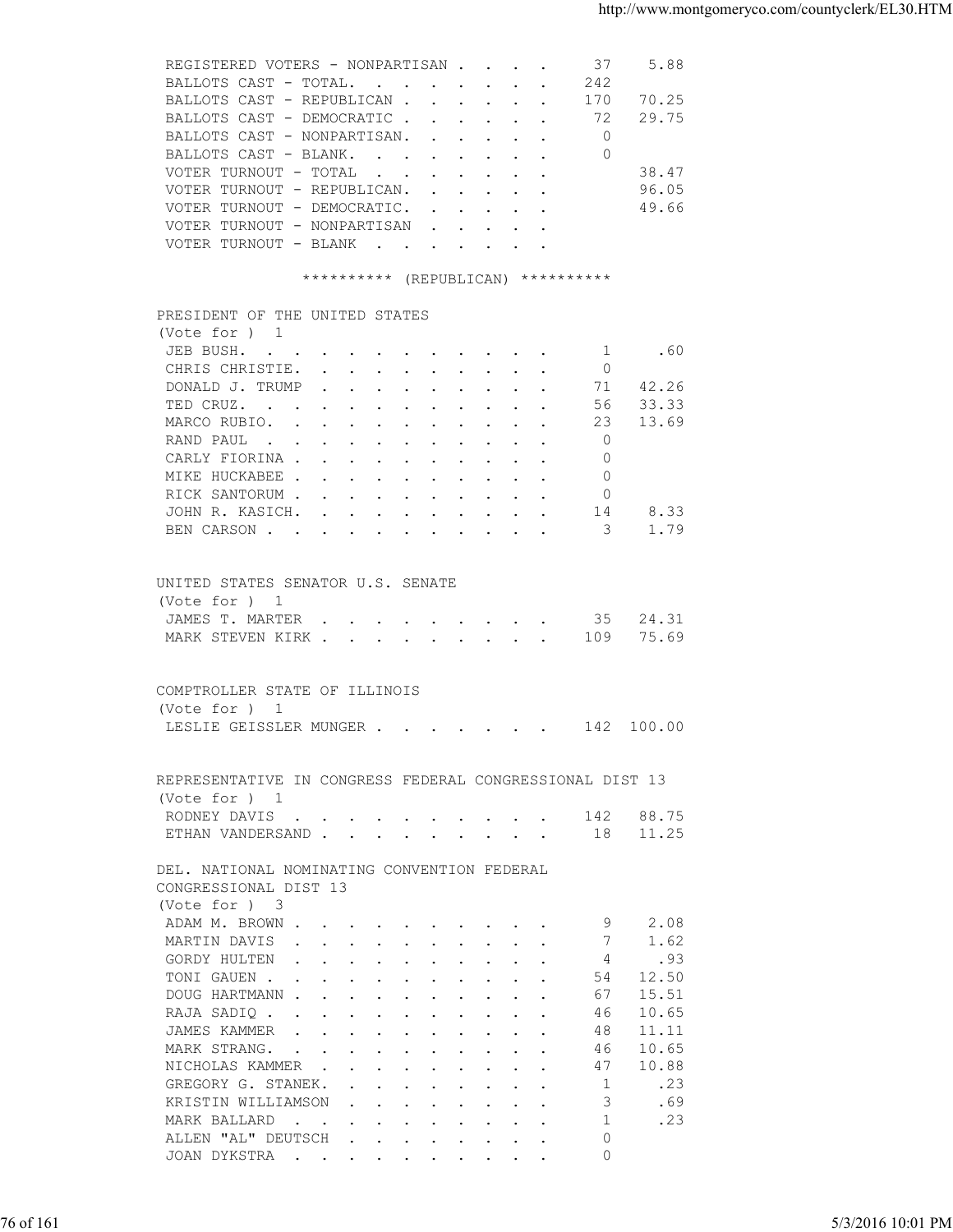| 2<br>.46<br>STUART C. KING.<br>5<br>1.16<br>JOHN H. ELDER<br>5<br>1.16<br>SUSAN GANT REYNOLDS<br>CORY MARK JOBE.<br>1.39<br>6<br>1.39<br>KEVIN J. BREHENY<br>6<br>1.39<br>JOHN J. FARNEY.<br>6<br>FREDERICK FLORETH.<br>3<br>.69<br>.23<br>$\mathbf{1}$<br>JOHN BAMBENEK<br>TIMOTHY V. "TIM" JOHNSON<br>20<br>4.63<br>$\mathbf{r}$ , $\mathbf{r}$ , $\mathbf{r}$ , $\mathbf{r}$ , $\mathbf{r}$ , $\mathbf{r}$<br>27<br>6.25<br>ROY HERTEL<br>MICHAEL MCCORMICK.<br>17<br>3.94<br>ALT. DEL. NATIONAL NOMINATING CONVENTION FEDERAL<br>CONGRESSIONAL DIST 13<br>(Vote for ) 3<br>.99<br>HEIDY P. CARRUTHERS<br>4<br>6.68<br>BRUCE KETTELKAMP<br>27<br>.74<br>JERROLD STOCKS.<br>3<br>$\mathbf{r}$ , and $\mathbf{r}$ , and $\mathbf{r}$ , and $\mathbf{r}$ , and $\mathbf{r}$<br>12.38<br>ROSANNA PULIDO.<br>50<br>$\mathbf{r}$ , $\mathbf{r}$ , $\mathbf{r}$ , $\mathbf{r}$<br>KATHY SCATURRO.<br>13.86<br>56<br>$\mathbf{a}$ and $\mathbf{a}$ are all $\mathbf{a}$ and $\mathbf{a}$ are all $\mathbf{a}$ and $\mathbf{a}$<br>CYRIL STURM.<br>52<br>12.87<br>$\mathbf{a}$ and $\mathbf{a}$ are a set of the set of the set of the set of the set of the set of the set of the set of the set of the set of the set of the set of the set of the set of the set of the set of the set of the set of<br>JON W. RECTOR<br>1<br>.25<br>CATHY RECTOR<br>2<br>.50<br>$\mathbf{r}$ . The set of the set of the set of the set of the set of the set of the set of the set of the set of the set of the set of the set of the set of the set of the set of the set of the set of the set of the set of t<br>ERIC BUSSELL<br>.25<br>-1<br>$\mathbf{r}$ . The contract of the contract of the contract of the contract of the contract of the contract of the contract of the contract of the contract of the contract of the contract of the contract of the contract of th<br>$\mathcal{L}^{\text{max}}$ and $\mathcal{L}^{\text{max}}$<br>37<br>SIDNEY ROHRSCHEIB.<br>9.16<br>$\mathbf{L}$<br>$\mathbf{r}$ , $\mathbf{r}$ , $\mathbf{r}$ , $\mathbf{r}$ , $\mathbf{r}$<br>STANLEY PRATT.<br>43<br>10.64<br>$\mathbf{r}$ , and $\mathbf{r}$ , and $\mathbf{r}$ , and $\mathbf{r}$ , and $\mathbf{r}$<br>10.15<br>STEVEN BAYES<br>41<br>$\mathbf{r}$ , and $\mathbf{r}$ , and $\mathbf{r}$ , and $\mathbf{r}$ , and $\mathbf{r}$<br>CATHI COWAN.<br>0<br>the contract of the contract of the contract of the contract of the contract of the contract of the contract of<br>2<br>AMY MAHER<br>.50<br>the contract of the contract of the contract of the contract of the contract of the contract of the contract of<br>.50<br>DIANA WILLIAMS.<br>2<br>DUSTIN PETERSON<br>16<br>3.96<br>$\cdot$ $\cdot$ $\cdot$<br>$\cdots$<br>JUSTIN SINNER .<br>3.96<br>16<br>the contract of the contract of the contract of the contract of the contract of the contract of the contract of<br>SEAN FITZGERREL<br>12<br>2.97<br>$\mathbf{r}$ , and $\mathbf{r}$ , and $\mathbf{r}$ , and $\mathbf{r}$ , and $\mathbf{r}$<br>JERALD F. JACOBS<br>4<br>.99<br>2<br>STEPHEN S. HAURY<br>.50<br>3<br>.74<br>TERRA R. PATIENT.<br>$\mathbf{r}$ , and $\mathbf{r}$ , and $\mathbf{r}$ , and $\mathbf{r}$<br>3<br>BRETT JACKSON.<br>.74<br>$\mathbf{r}$ , and $\mathbf{r}$ , and $\mathbf{r}$ , and $\mathbf{r}$ , and $\mathbf{r}$<br>8<br>1.98<br>SETH M. MCMILLAN<br>JAMES B. MCGUIRE<br>12<br>2.97<br>MICHAEL P. MURPHY. 7 1.73<br>REPRESENTATIVE IN THE GENERAL ASSEMBLY STATE<br>REPRESENTATIVE DIST 95<br>(Vote for ) 1<br>DENNIS J. SCOBBIE.<br>69 43.13<br>CHRISTOPHER M. HICKS. 5 3.13<br>AVERY BOURNE 86 53.75<br>CIRCUIT CLERK MONTGOMERY COUNTY<br>(Vote for ) 1<br>HOLLY LEMONS 157 100.00<br>STATE'S ATTORNEY MONTGOMERY COUNTY<br>(Vote for ) 1 |
|------------------------------------------------------------------------------------------------------------------------------------------------------------------------------------------------------------------------------------------------------------------------------------------------------------------------------------------------------------------------------------------------------------------------------------------------------------------------------------------------------------------------------------------------------------------------------------------------------------------------------------------------------------------------------------------------------------------------------------------------------------------------------------------------------------------------------------------------------------------------------------------------------------------------------------------------------------------------------------------------------------------------------------------------------------------------------------------------------------------------------------------------------------------------------------------------------------------------------------------------------------------------------------------------------------------------------------------------------------------------------------------------------------------------------------------------------------------------------------------------------------------------------------------------------------------------------------------------------------------------------------------------------------------------------------------------------------------------------------------------------------------------------------------------------------------------------------------------------------------------------------------------------------------------------------------------------------------------------------------------------------------------------------------------------------------------------------------------------------------------------------------------------------------------------------------------------------------------------------------------------------------------------------------------------------------------------------------------------------------------------------------------------------------------------------------------------------------------------------------------------------------------------------------------------------------------------------------------------------------------------------------------------------------------------------------------------------------------------------------------------------------------------------------------------------------------------------------------------------------------------------------------------------------------------------------------------------------------------------------------------------------------------------------------------------------------------------------------------------------------------------------------------------------------------------------------------------------------------------------------------------------------------------------------------------------------------------------------------------------------------------------------------------------------------------------------------------------------------------------------------------------------------------------------------------------------------------------------------------------------------------------------------------------------------------------------------------------------------------|
|                                                                                                                                                                                                                                                                                                                                                                                                                                                                                                                                                                                                                                                                                                                                                                                                                                                                                                                                                                                                                                                                                                                                                                                                                                                                                                                                                                                                                                                                                                                                                                                                                                                                                                                                                                                                                                                                                                                                                                                                                                                                                                                                                                                                                                                                                                                                                                                                                                                                                                                                                                                                                                                                                                                                                                                                                                                                                                                                                                                                                                                                                                                                                                                                                                                                                                                                                                                                                                                                                                                                                                                                                                                                                                                                    |
|                                                                                                                                                                                                                                                                                                                                                                                                                                                                                                                                                                                                                                                                                                                                                                                                                                                                                                                                                                                                                                                                                                                                                                                                                                                                                                                                                                                                                                                                                                                                                                                                                                                                                                                                                                                                                                                                                                                                                                                                                                                                                                                                                                                                                                                                                                                                                                                                                                                                                                                                                                                                                                                                                                                                                                                                                                                                                                                                                                                                                                                                                                                                                                                                                                                                                                                                                                                                                                                                                                                                                                                                                                                                                                                                    |
|                                                                                                                                                                                                                                                                                                                                                                                                                                                                                                                                                                                                                                                                                                                                                                                                                                                                                                                                                                                                                                                                                                                                                                                                                                                                                                                                                                                                                                                                                                                                                                                                                                                                                                                                                                                                                                                                                                                                                                                                                                                                                                                                                                                                                                                                                                                                                                                                                                                                                                                                                                                                                                                                                                                                                                                                                                                                                                                                                                                                                                                                                                                                                                                                                                                                                                                                                                                                                                                                                                                                                                                                                                                                                                                                    |
|                                                                                                                                                                                                                                                                                                                                                                                                                                                                                                                                                                                                                                                                                                                                                                                                                                                                                                                                                                                                                                                                                                                                                                                                                                                                                                                                                                                                                                                                                                                                                                                                                                                                                                                                                                                                                                                                                                                                                                                                                                                                                                                                                                                                                                                                                                                                                                                                                                                                                                                                                                                                                                                                                                                                                                                                                                                                                                                                                                                                                                                                                                                                                                                                                                                                                                                                                                                                                                                                                                                                                                                                                                                                                                                                    |
|                                                                                                                                                                                                                                                                                                                                                                                                                                                                                                                                                                                                                                                                                                                                                                                                                                                                                                                                                                                                                                                                                                                                                                                                                                                                                                                                                                                                                                                                                                                                                                                                                                                                                                                                                                                                                                                                                                                                                                                                                                                                                                                                                                                                                                                                                                                                                                                                                                                                                                                                                                                                                                                                                                                                                                                                                                                                                                                                                                                                                                                                                                                                                                                                                                                                                                                                                                                                                                                                                                                                                                                                                                                                                                                                    |
|                                                                                                                                                                                                                                                                                                                                                                                                                                                                                                                                                                                                                                                                                                                                                                                                                                                                                                                                                                                                                                                                                                                                                                                                                                                                                                                                                                                                                                                                                                                                                                                                                                                                                                                                                                                                                                                                                                                                                                                                                                                                                                                                                                                                                                                                                                                                                                                                                                                                                                                                                                                                                                                                                                                                                                                                                                                                                                                                                                                                                                                                                                                                                                                                                                                                                                                                                                                                                                                                                                                                                                                                                                                                                                                                    |
|                                                                                                                                                                                                                                                                                                                                                                                                                                                                                                                                                                                                                                                                                                                                                                                                                                                                                                                                                                                                                                                                                                                                                                                                                                                                                                                                                                                                                                                                                                                                                                                                                                                                                                                                                                                                                                                                                                                                                                                                                                                                                                                                                                                                                                                                                                                                                                                                                                                                                                                                                                                                                                                                                                                                                                                                                                                                                                                                                                                                                                                                                                                                                                                                                                                                                                                                                                                                                                                                                                                                                                                                                                                                                                                                    |
|                                                                                                                                                                                                                                                                                                                                                                                                                                                                                                                                                                                                                                                                                                                                                                                                                                                                                                                                                                                                                                                                                                                                                                                                                                                                                                                                                                                                                                                                                                                                                                                                                                                                                                                                                                                                                                                                                                                                                                                                                                                                                                                                                                                                                                                                                                                                                                                                                                                                                                                                                                                                                                                                                                                                                                                                                                                                                                                                                                                                                                                                                                                                                                                                                                                                                                                                                                                                                                                                                                                                                                                                                                                                                                                                    |
|                                                                                                                                                                                                                                                                                                                                                                                                                                                                                                                                                                                                                                                                                                                                                                                                                                                                                                                                                                                                                                                                                                                                                                                                                                                                                                                                                                                                                                                                                                                                                                                                                                                                                                                                                                                                                                                                                                                                                                                                                                                                                                                                                                                                                                                                                                                                                                                                                                                                                                                                                                                                                                                                                                                                                                                                                                                                                                                                                                                                                                                                                                                                                                                                                                                                                                                                                                                                                                                                                                                                                                                                                                                                                                                                    |
|                                                                                                                                                                                                                                                                                                                                                                                                                                                                                                                                                                                                                                                                                                                                                                                                                                                                                                                                                                                                                                                                                                                                                                                                                                                                                                                                                                                                                                                                                                                                                                                                                                                                                                                                                                                                                                                                                                                                                                                                                                                                                                                                                                                                                                                                                                                                                                                                                                                                                                                                                                                                                                                                                                                                                                                                                                                                                                                                                                                                                                                                                                                                                                                                                                                                                                                                                                                                                                                                                                                                                                                                                                                                                                                                    |
|                                                                                                                                                                                                                                                                                                                                                                                                                                                                                                                                                                                                                                                                                                                                                                                                                                                                                                                                                                                                                                                                                                                                                                                                                                                                                                                                                                                                                                                                                                                                                                                                                                                                                                                                                                                                                                                                                                                                                                                                                                                                                                                                                                                                                                                                                                                                                                                                                                                                                                                                                                                                                                                                                                                                                                                                                                                                                                                                                                                                                                                                                                                                                                                                                                                                                                                                                                                                                                                                                                                                                                                                                                                                                                                                    |
|                                                                                                                                                                                                                                                                                                                                                                                                                                                                                                                                                                                                                                                                                                                                                                                                                                                                                                                                                                                                                                                                                                                                                                                                                                                                                                                                                                                                                                                                                                                                                                                                                                                                                                                                                                                                                                                                                                                                                                                                                                                                                                                                                                                                                                                                                                                                                                                                                                                                                                                                                                                                                                                                                                                                                                                                                                                                                                                                                                                                                                                                                                                                                                                                                                                                                                                                                                                                                                                                                                                                                                                                                                                                                                                                    |
|                                                                                                                                                                                                                                                                                                                                                                                                                                                                                                                                                                                                                                                                                                                                                                                                                                                                                                                                                                                                                                                                                                                                                                                                                                                                                                                                                                                                                                                                                                                                                                                                                                                                                                                                                                                                                                                                                                                                                                                                                                                                                                                                                                                                                                                                                                                                                                                                                                                                                                                                                                                                                                                                                                                                                                                                                                                                                                                                                                                                                                                                                                                                                                                                                                                                                                                                                                                                                                                                                                                                                                                                                                                                                                                                    |
|                                                                                                                                                                                                                                                                                                                                                                                                                                                                                                                                                                                                                                                                                                                                                                                                                                                                                                                                                                                                                                                                                                                                                                                                                                                                                                                                                                                                                                                                                                                                                                                                                                                                                                                                                                                                                                                                                                                                                                                                                                                                                                                                                                                                                                                                                                                                                                                                                                                                                                                                                                                                                                                                                                                                                                                                                                                                                                                                                                                                                                                                                                                                                                                                                                                                                                                                                                                                                                                                                                                                                                                                                                                                                                                                    |
|                                                                                                                                                                                                                                                                                                                                                                                                                                                                                                                                                                                                                                                                                                                                                                                                                                                                                                                                                                                                                                                                                                                                                                                                                                                                                                                                                                                                                                                                                                                                                                                                                                                                                                                                                                                                                                                                                                                                                                                                                                                                                                                                                                                                                                                                                                                                                                                                                                                                                                                                                                                                                                                                                                                                                                                                                                                                                                                                                                                                                                                                                                                                                                                                                                                                                                                                                                                                                                                                                                                                                                                                                                                                                                                                    |
|                                                                                                                                                                                                                                                                                                                                                                                                                                                                                                                                                                                                                                                                                                                                                                                                                                                                                                                                                                                                                                                                                                                                                                                                                                                                                                                                                                                                                                                                                                                                                                                                                                                                                                                                                                                                                                                                                                                                                                                                                                                                                                                                                                                                                                                                                                                                                                                                                                                                                                                                                                                                                                                                                                                                                                                                                                                                                                                                                                                                                                                                                                                                                                                                                                                                                                                                                                                                                                                                                                                                                                                                                                                                                                                                    |
|                                                                                                                                                                                                                                                                                                                                                                                                                                                                                                                                                                                                                                                                                                                                                                                                                                                                                                                                                                                                                                                                                                                                                                                                                                                                                                                                                                                                                                                                                                                                                                                                                                                                                                                                                                                                                                                                                                                                                                                                                                                                                                                                                                                                                                                                                                                                                                                                                                                                                                                                                                                                                                                                                                                                                                                                                                                                                                                                                                                                                                                                                                                                                                                                                                                                                                                                                                                                                                                                                                                                                                                                                                                                                                                                    |
|                                                                                                                                                                                                                                                                                                                                                                                                                                                                                                                                                                                                                                                                                                                                                                                                                                                                                                                                                                                                                                                                                                                                                                                                                                                                                                                                                                                                                                                                                                                                                                                                                                                                                                                                                                                                                                                                                                                                                                                                                                                                                                                                                                                                                                                                                                                                                                                                                                                                                                                                                                                                                                                                                                                                                                                                                                                                                                                                                                                                                                                                                                                                                                                                                                                                                                                                                                                                                                                                                                                                                                                                                                                                                                                                    |
|                                                                                                                                                                                                                                                                                                                                                                                                                                                                                                                                                                                                                                                                                                                                                                                                                                                                                                                                                                                                                                                                                                                                                                                                                                                                                                                                                                                                                                                                                                                                                                                                                                                                                                                                                                                                                                                                                                                                                                                                                                                                                                                                                                                                                                                                                                                                                                                                                                                                                                                                                                                                                                                                                                                                                                                                                                                                                                                                                                                                                                                                                                                                                                                                                                                                                                                                                                                                                                                                                                                                                                                                                                                                                                                                    |
|                                                                                                                                                                                                                                                                                                                                                                                                                                                                                                                                                                                                                                                                                                                                                                                                                                                                                                                                                                                                                                                                                                                                                                                                                                                                                                                                                                                                                                                                                                                                                                                                                                                                                                                                                                                                                                                                                                                                                                                                                                                                                                                                                                                                                                                                                                                                                                                                                                                                                                                                                                                                                                                                                                                                                                                                                                                                                                                                                                                                                                                                                                                                                                                                                                                                                                                                                                                                                                                                                                                                                                                                                                                                                                                                    |
|                                                                                                                                                                                                                                                                                                                                                                                                                                                                                                                                                                                                                                                                                                                                                                                                                                                                                                                                                                                                                                                                                                                                                                                                                                                                                                                                                                                                                                                                                                                                                                                                                                                                                                                                                                                                                                                                                                                                                                                                                                                                                                                                                                                                                                                                                                                                                                                                                                                                                                                                                                                                                                                                                                                                                                                                                                                                                                                                                                                                                                                                                                                                                                                                                                                                                                                                                                                                                                                                                                                                                                                                                                                                                                                                    |
|                                                                                                                                                                                                                                                                                                                                                                                                                                                                                                                                                                                                                                                                                                                                                                                                                                                                                                                                                                                                                                                                                                                                                                                                                                                                                                                                                                                                                                                                                                                                                                                                                                                                                                                                                                                                                                                                                                                                                                                                                                                                                                                                                                                                                                                                                                                                                                                                                                                                                                                                                                                                                                                                                                                                                                                                                                                                                                                                                                                                                                                                                                                                                                                                                                                                                                                                                                                                                                                                                                                                                                                                                                                                                                                                    |
|                                                                                                                                                                                                                                                                                                                                                                                                                                                                                                                                                                                                                                                                                                                                                                                                                                                                                                                                                                                                                                                                                                                                                                                                                                                                                                                                                                                                                                                                                                                                                                                                                                                                                                                                                                                                                                                                                                                                                                                                                                                                                                                                                                                                                                                                                                                                                                                                                                                                                                                                                                                                                                                                                                                                                                                                                                                                                                                                                                                                                                                                                                                                                                                                                                                                                                                                                                                                                                                                                                                                                                                                                                                                                                                                    |
|                                                                                                                                                                                                                                                                                                                                                                                                                                                                                                                                                                                                                                                                                                                                                                                                                                                                                                                                                                                                                                                                                                                                                                                                                                                                                                                                                                                                                                                                                                                                                                                                                                                                                                                                                                                                                                                                                                                                                                                                                                                                                                                                                                                                                                                                                                                                                                                                                                                                                                                                                                                                                                                                                                                                                                                                                                                                                                                                                                                                                                                                                                                                                                                                                                                                                                                                                                                                                                                                                                                                                                                                                                                                                                                                    |
|                                                                                                                                                                                                                                                                                                                                                                                                                                                                                                                                                                                                                                                                                                                                                                                                                                                                                                                                                                                                                                                                                                                                                                                                                                                                                                                                                                                                                                                                                                                                                                                                                                                                                                                                                                                                                                                                                                                                                                                                                                                                                                                                                                                                                                                                                                                                                                                                                                                                                                                                                                                                                                                                                                                                                                                                                                                                                                                                                                                                                                                                                                                                                                                                                                                                                                                                                                                                                                                                                                                                                                                                                                                                                                                                    |
|                                                                                                                                                                                                                                                                                                                                                                                                                                                                                                                                                                                                                                                                                                                                                                                                                                                                                                                                                                                                                                                                                                                                                                                                                                                                                                                                                                                                                                                                                                                                                                                                                                                                                                                                                                                                                                                                                                                                                                                                                                                                                                                                                                                                                                                                                                                                                                                                                                                                                                                                                                                                                                                                                                                                                                                                                                                                                                                                                                                                                                                                                                                                                                                                                                                                                                                                                                                                                                                                                                                                                                                                                                                                                                                                    |
|                                                                                                                                                                                                                                                                                                                                                                                                                                                                                                                                                                                                                                                                                                                                                                                                                                                                                                                                                                                                                                                                                                                                                                                                                                                                                                                                                                                                                                                                                                                                                                                                                                                                                                                                                                                                                                                                                                                                                                                                                                                                                                                                                                                                                                                                                                                                                                                                                                                                                                                                                                                                                                                                                                                                                                                                                                                                                                                                                                                                                                                                                                                                                                                                                                                                                                                                                                                                                                                                                                                                                                                                                                                                                                                                    |
|                                                                                                                                                                                                                                                                                                                                                                                                                                                                                                                                                                                                                                                                                                                                                                                                                                                                                                                                                                                                                                                                                                                                                                                                                                                                                                                                                                                                                                                                                                                                                                                                                                                                                                                                                                                                                                                                                                                                                                                                                                                                                                                                                                                                                                                                                                                                                                                                                                                                                                                                                                                                                                                                                                                                                                                                                                                                                                                                                                                                                                                                                                                                                                                                                                                                                                                                                                                                                                                                                                                                                                                                                                                                                                                                    |
|                                                                                                                                                                                                                                                                                                                                                                                                                                                                                                                                                                                                                                                                                                                                                                                                                                                                                                                                                                                                                                                                                                                                                                                                                                                                                                                                                                                                                                                                                                                                                                                                                                                                                                                                                                                                                                                                                                                                                                                                                                                                                                                                                                                                                                                                                                                                                                                                                                                                                                                                                                                                                                                                                                                                                                                                                                                                                                                                                                                                                                                                                                                                                                                                                                                                                                                                                                                                                                                                                                                                                                                                                                                                                                                                    |
|                                                                                                                                                                                                                                                                                                                                                                                                                                                                                                                                                                                                                                                                                                                                                                                                                                                                                                                                                                                                                                                                                                                                                                                                                                                                                                                                                                                                                                                                                                                                                                                                                                                                                                                                                                                                                                                                                                                                                                                                                                                                                                                                                                                                                                                                                                                                                                                                                                                                                                                                                                                                                                                                                                                                                                                                                                                                                                                                                                                                                                                                                                                                                                                                                                                                                                                                                                                                                                                                                                                                                                                                                                                                                                                                    |
|                                                                                                                                                                                                                                                                                                                                                                                                                                                                                                                                                                                                                                                                                                                                                                                                                                                                                                                                                                                                                                                                                                                                                                                                                                                                                                                                                                                                                                                                                                                                                                                                                                                                                                                                                                                                                                                                                                                                                                                                                                                                                                                                                                                                                                                                                                                                                                                                                                                                                                                                                                                                                                                                                                                                                                                                                                                                                                                                                                                                                                                                                                                                                                                                                                                                                                                                                                                                                                                                                                                                                                                                                                                                                                                                    |
|                                                                                                                                                                                                                                                                                                                                                                                                                                                                                                                                                                                                                                                                                                                                                                                                                                                                                                                                                                                                                                                                                                                                                                                                                                                                                                                                                                                                                                                                                                                                                                                                                                                                                                                                                                                                                                                                                                                                                                                                                                                                                                                                                                                                                                                                                                                                                                                                                                                                                                                                                                                                                                                                                                                                                                                                                                                                                                                                                                                                                                                                                                                                                                                                                                                                                                                                                                                                                                                                                                                                                                                                                                                                                                                                    |
|                                                                                                                                                                                                                                                                                                                                                                                                                                                                                                                                                                                                                                                                                                                                                                                                                                                                                                                                                                                                                                                                                                                                                                                                                                                                                                                                                                                                                                                                                                                                                                                                                                                                                                                                                                                                                                                                                                                                                                                                                                                                                                                                                                                                                                                                                                                                                                                                                                                                                                                                                                                                                                                                                                                                                                                                                                                                                                                                                                                                                                                                                                                                                                                                                                                                                                                                                                                                                                                                                                                                                                                                                                                                                                                                    |
|                                                                                                                                                                                                                                                                                                                                                                                                                                                                                                                                                                                                                                                                                                                                                                                                                                                                                                                                                                                                                                                                                                                                                                                                                                                                                                                                                                                                                                                                                                                                                                                                                                                                                                                                                                                                                                                                                                                                                                                                                                                                                                                                                                                                                                                                                                                                                                                                                                                                                                                                                                                                                                                                                                                                                                                                                                                                                                                                                                                                                                                                                                                                                                                                                                                                                                                                                                                                                                                                                                                                                                                                                                                                                                                                    |
|                                                                                                                                                                                                                                                                                                                                                                                                                                                                                                                                                                                                                                                                                                                                                                                                                                                                                                                                                                                                                                                                                                                                                                                                                                                                                                                                                                                                                                                                                                                                                                                                                                                                                                                                                                                                                                                                                                                                                                                                                                                                                                                                                                                                                                                                                                                                                                                                                                                                                                                                                                                                                                                                                                                                                                                                                                                                                                                                                                                                                                                                                                                                                                                                                                                                                                                                                                                                                                                                                                                                                                                                                                                                                                                                    |
|                                                                                                                                                                                                                                                                                                                                                                                                                                                                                                                                                                                                                                                                                                                                                                                                                                                                                                                                                                                                                                                                                                                                                                                                                                                                                                                                                                                                                                                                                                                                                                                                                                                                                                                                                                                                                                                                                                                                                                                                                                                                                                                                                                                                                                                                                                                                                                                                                                                                                                                                                                                                                                                                                                                                                                                                                                                                                                                                                                                                                                                                                                                                                                                                                                                                                                                                                                                                                                                                                                                                                                                                                                                                                                                                    |
|                                                                                                                                                                                                                                                                                                                                                                                                                                                                                                                                                                                                                                                                                                                                                                                                                                                                                                                                                                                                                                                                                                                                                                                                                                                                                                                                                                                                                                                                                                                                                                                                                                                                                                                                                                                                                                                                                                                                                                                                                                                                                                                                                                                                                                                                                                                                                                                                                                                                                                                                                                                                                                                                                                                                                                                                                                                                                                                                                                                                                                                                                                                                                                                                                                                                                                                                                                                                                                                                                                                                                                                                                                                                                                                                    |
|                                                                                                                                                                                                                                                                                                                                                                                                                                                                                                                                                                                                                                                                                                                                                                                                                                                                                                                                                                                                                                                                                                                                                                                                                                                                                                                                                                                                                                                                                                                                                                                                                                                                                                                                                                                                                                                                                                                                                                                                                                                                                                                                                                                                                                                                                                                                                                                                                                                                                                                                                                                                                                                                                                                                                                                                                                                                                                                                                                                                                                                                                                                                                                                                                                                                                                                                                                                                                                                                                                                                                                                                                                                                                                                                    |
|                                                                                                                                                                                                                                                                                                                                                                                                                                                                                                                                                                                                                                                                                                                                                                                                                                                                                                                                                                                                                                                                                                                                                                                                                                                                                                                                                                                                                                                                                                                                                                                                                                                                                                                                                                                                                                                                                                                                                                                                                                                                                                                                                                                                                                                                                                                                                                                                                                                                                                                                                                                                                                                                                                                                                                                                                                                                                                                                                                                                                                                                                                                                                                                                                                                                                                                                                                                                                                                                                                                                                                                                                                                                                                                                    |
|                                                                                                                                                                                                                                                                                                                                                                                                                                                                                                                                                                                                                                                                                                                                                                                                                                                                                                                                                                                                                                                                                                                                                                                                                                                                                                                                                                                                                                                                                                                                                                                                                                                                                                                                                                                                                                                                                                                                                                                                                                                                                                                                                                                                                                                                                                                                                                                                                                                                                                                                                                                                                                                                                                                                                                                                                                                                                                                                                                                                                                                                                                                                                                                                                                                                                                                                                                                                                                                                                                                                                                                                                                                                                                                                    |
|                                                                                                                                                                                                                                                                                                                                                                                                                                                                                                                                                                                                                                                                                                                                                                                                                                                                                                                                                                                                                                                                                                                                                                                                                                                                                                                                                                                                                                                                                                                                                                                                                                                                                                                                                                                                                                                                                                                                                                                                                                                                                                                                                                                                                                                                                                                                                                                                                                                                                                                                                                                                                                                                                                                                                                                                                                                                                                                                                                                                                                                                                                                                                                                                                                                                                                                                                                                                                                                                                                                                                                                                                                                                                                                                    |
|                                                                                                                                                                                                                                                                                                                                                                                                                                                                                                                                                                                                                                                                                                                                                                                                                                                                                                                                                                                                                                                                                                                                                                                                                                                                                                                                                                                                                                                                                                                                                                                                                                                                                                                                                                                                                                                                                                                                                                                                                                                                                                                                                                                                                                                                                                                                                                                                                                                                                                                                                                                                                                                                                                                                                                                                                                                                                                                                                                                                                                                                                                                                                                                                                                                                                                                                                                                                                                                                                                                                                                                                                                                                                                                                    |
|                                                                                                                                                                                                                                                                                                                                                                                                                                                                                                                                                                                                                                                                                                                                                                                                                                                                                                                                                                                                                                                                                                                                                                                                                                                                                                                                                                                                                                                                                                                                                                                                                                                                                                                                                                                                                                                                                                                                                                                                                                                                                                                                                                                                                                                                                                                                                                                                                                                                                                                                                                                                                                                                                                                                                                                                                                                                                                                                                                                                                                                                                                                                                                                                                                                                                                                                                                                                                                                                                                                                                                                                                                                                                                                                    |
|                                                                                                                                                                                                                                                                                                                                                                                                                                                                                                                                                                                                                                                                                                                                                                                                                                                                                                                                                                                                                                                                                                                                                                                                                                                                                                                                                                                                                                                                                                                                                                                                                                                                                                                                                                                                                                                                                                                                                                                                                                                                                                                                                                                                                                                                                                                                                                                                                                                                                                                                                                                                                                                                                                                                                                                                                                                                                                                                                                                                                                                                                                                                                                                                                                                                                                                                                                                                                                                                                                                                                                                                                                                                                                                                    |
|                                                                                                                                                                                                                                                                                                                                                                                                                                                                                                                                                                                                                                                                                                                                                                                                                                                                                                                                                                                                                                                                                                                                                                                                                                                                                                                                                                                                                                                                                                                                                                                                                                                                                                                                                                                                                                                                                                                                                                                                                                                                                                                                                                                                                                                                                                                                                                                                                                                                                                                                                                                                                                                                                                                                                                                                                                                                                                                                                                                                                                                                                                                                                                                                                                                                                                                                                                                                                                                                                                                                                                                                                                                                                                                                    |
|                                                                                                                                                                                                                                                                                                                                                                                                                                                                                                                                                                                                                                                                                                                                                                                                                                                                                                                                                                                                                                                                                                                                                                                                                                                                                                                                                                                                                                                                                                                                                                                                                                                                                                                                                                                                                                                                                                                                                                                                                                                                                                                                                                                                                                                                                                                                                                                                                                                                                                                                                                                                                                                                                                                                                                                                                                                                                                                                                                                                                                                                                                                                                                                                                                                                                                                                                                                                                                                                                                                                                                                                                                                                                                                                    |
|                                                                                                                                                                                                                                                                                                                                                                                                                                                                                                                                                                                                                                                                                                                                                                                                                                                                                                                                                                                                                                                                                                                                                                                                                                                                                                                                                                                                                                                                                                                                                                                                                                                                                                                                                                                                                                                                                                                                                                                                                                                                                                                                                                                                                                                                                                                                                                                                                                                                                                                                                                                                                                                                                                                                                                                                                                                                                                                                                                                                                                                                                                                                                                                                                                                                                                                                                                                                                                                                                                                                                                                                                                                                                                                                    |
|                                                                                                                                                                                                                                                                                                                                                                                                                                                                                                                                                                                                                                                                                                                                                                                                                                                                                                                                                                                                                                                                                                                                                                                                                                                                                                                                                                                                                                                                                                                                                                                                                                                                                                                                                                                                                                                                                                                                                                                                                                                                                                                                                                                                                                                                                                                                                                                                                                                                                                                                                                                                                                                                                                                                                                                                                                                                                                                                                                                                                                                                                                                                                                                                                                                                                                                                                                                                                                                                                                                                                                                                                                                                                                                                    |
| ERIK HYAM 128 100.00                                                                                                                                                                                                                                                                                                                                                                                                                                                                                                                                                                                                                                                                                                                                                                                                                                                                                                                                                                                                                                                                                                                                                                                                                                                                                                                                                                                                                                                                                                                                                                                                                                                                                                                                                                                                                                                                                                                                                                                                                                                                                                                                                                                                                                                                                                                                                                                                                                                                                                                                                                                                                                                                                                                                                                                                                                                                                                                                                                                                                                                                                                                                                                                                                                                                                                                                                                                                                                                                                                                                                                                                                                                                                                               |
| CORONER MONTGOMERY COUNTY                                                                                                                                                                                                                                                                                                                                                                                                                                                                                                                                                                                                                                                                                                                                                                                                                                                                                                                                                                                                                                                                                                                                                                                                                                                                                                                                                                                                                                                                                                                                                                                                                                                                                                                                                                                                                                                                                                                                                                                                                                                                                                                                                                                                                                                                                                                                                                                                                                                                                                                                                                                                                                                                                                                                                                                                                                                                                                                                                                                                                                                                                                                                                                                                                                                                                                                                                                                                                                                                                                                                                                                                                                                                                                          |
|                                                                                                                                                                                                                                                                                                                                                                                                                                                                                                                                                                                                                                                                                                                                                                                                                                                                                                                                                                                                                                                                                                                                                                                                                                                                                                                                                                                                                                                                                                                                                                                                                                                                                                                                                                                                                                                                                                                                                                                                                                                                                                                                                                                                                                                                                                                                                                                                                                                                                                                                                                                                                                                                                                                                                                                                                                                                                                                                                                                                                                                                                                                                                                                                                                                                                                                                                                                                                                                                                                                                                                                                                                                                                                                                    |
|                                                                                                                                                                                                                                                                                                                                                                                                                                                                                                                                                                                                                                                                                                                                                                                                                                                                                                                                                                                                                                                                                                                                                                                                                                                                                                                                                                                                                                                                                                                                                                                                                                                                                                                                                                                                                                                                                                                                                                                                                                                                                                                                                                                                                                                                                                                                                                                                                                                                                                                                                                                                                                                                                                                                                                                                                                                                                                                                                                                                                                                                                                                                                                                                                                                                                                                                                                                                                                                                                                                                                                                                                                                                                                                                    |
| 77 of 161<br>5/3/2016 10:01 PM                                                                                                                                                                                                                                                                                                                                                                                                                                                                                                                                                                                                                                                                                                                                                                                                                                                                                                                                                                                                                                                                                                                                                                                                                                                                                                                                                                                                                                                                                                                                                                                                                                                                                                                                                                                                                                                                                                                                                                                                                                                                                                                                                                                                                                                                                                                                                                                                                                                                                                                                                                                                                                                                                                                                                                                                                                                                                                                                                                                                                                                                                                                                                                                                                                                                                                                                                                                                                                                                                                                                                                                                                                                                                                     |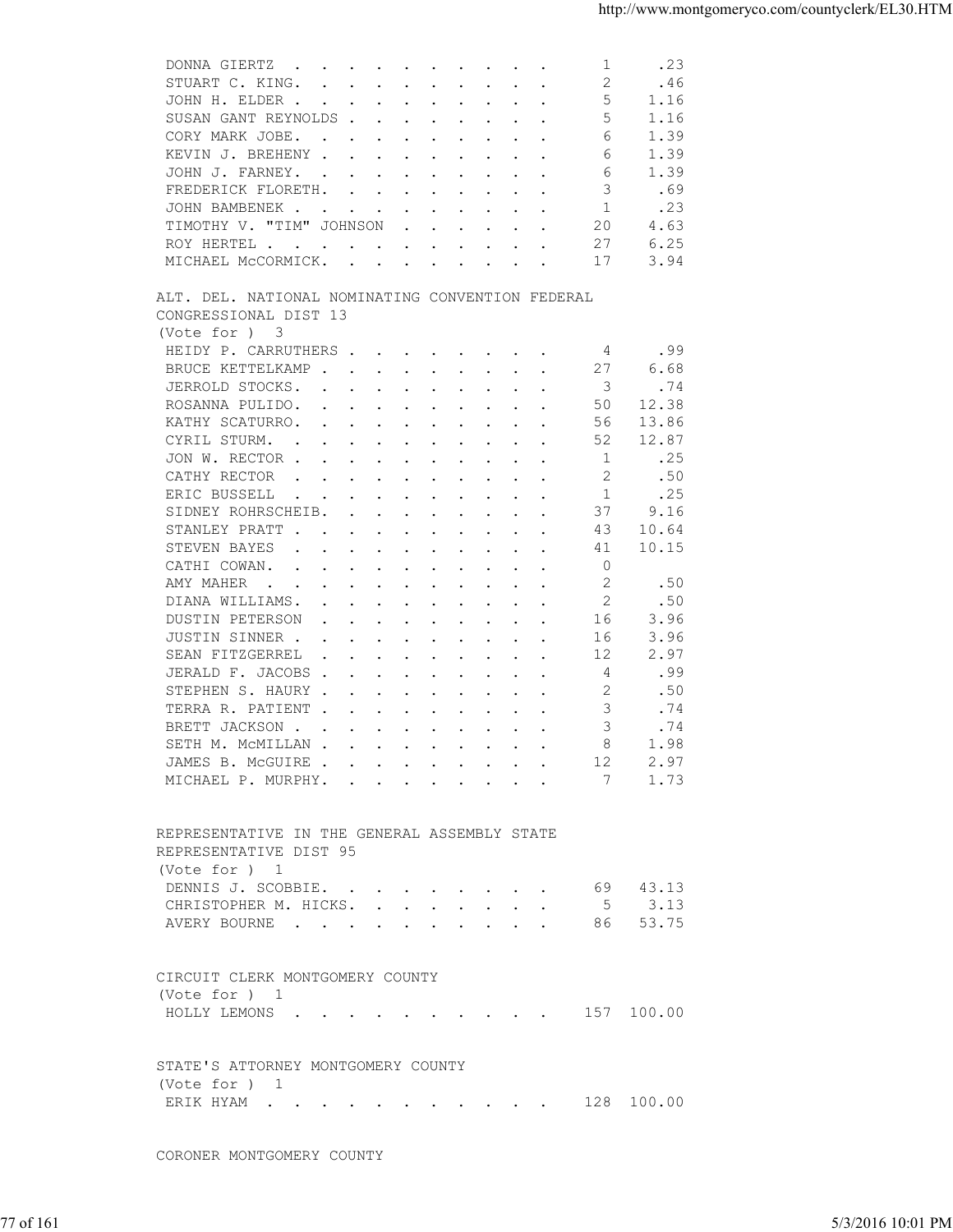| RANDY A. LEETHAM 79 51.63<br>TOBIN GUNN 74 48.37<br>COUNTY BOARD MEMBER # 2<br>(Vote for ) 2<br>CHUCK GRADEN 129 52.87<br>GENE MILES 115 47.13<br>JUDGE OF THE APPELLATE COURT APPELLATE JUDICIAL<br>DISTRICT 5<br>(Vote for ) 1<br>JOHN B. BARBERIS, JR. 124 100.00<br>JUDGE OF THE APPELLATE COURT APPELLATE JUDICIAL<br>DISTRICT 5<br>(Vote for ) 1<br>JAMES R. "RANDY" MOORE 131 100.00<br>PRECINCT COMMITTEEMAN NOKOMIS 2<br>(Vote for ) 1<br>NO CANDIDATE FILED 0<br>********** (DEMOCRATIC) **********<br>PRESIDENT OF THE UNITED STATES<br>(Vote for ) 1<br>43 61.43<br>HILLARY CLINTON<br>$\overline{0}$<br>WILLIE L. WILSON<br>MARTIN J. O'MALLEY<br>$\circ$<br>ROQUE "ROCKY" DE LA FUENTE.<br>0<br>LARRY (LAWRENCE) COHEN<br>$\circ$<br>26 37.14<br>BERNIE SANDERS.<br>1<br>1.43<br>WRITE-IN.<br>UNITED STATES SENATOR U.S. SENATE<br>(Vote for ) 1<br>ANDREA ZOPP.<br>15 22.73<br>TAMMY DUCKWORTH 46 69.70<br>NAPOLEON HARRIS 5 7.58<br>COMPTROLLER STATE OF ILLINOIS<br>(Vote for ) 1<br>SUSANA MENDOZA. 64 100.00<br>REPRESENTATIVE IN CONGRESS FEDERAL CONGRESSIONAL DIST 13<br>(Vote for ) 1<br>MARK D. WICKLUND 63 100.00<br>DEL. NATIONAL NOMINATING CONVENTION FEDERAL<br>CONGRESSIONAL DIST 13<br>(Vote for ) 5<br>46 16.37<br>ANDY MANAR<br>29 10.32<br>CINDA KLICKNA<br>32 11.39<br>MICHAEL G. MATEJKA<br>78 of 161<br>5/3/2016 10:01 PM |  |  |  |
|----------------------------------------------------------------------------------------------------------------------------------------------------------------------------------------------------------------------------------------------------------------------------------------------------------------------------------------------------------------------------------------------------------------------------------------------------------------------------------------------------------------------------------------------------------------------------------------------------------------------------------------------------------------------------------------------------------------------------------------------------------------------------------------------------------------------------------------------------------------------------------------------------------------------------------------------------------------------------------------------------------------------------------------------------------------------------------------------------------------------------------------------------------------------------------------------------------------------------------------------------------------------------------------------------------------------------------------------------------------|--|--|--|
|                                                                                                                                                                                                                                                                                                                                                                                                                                                                                                                                                                                                                                                                                                                                                                                                                                                                                                                                                                                                                                                                                                                                                                                                                                                                                                                                                                |  |  |  |
|                                                                                                                                                                                                                                                                                                                                                                                                                                                                                                                                                                                                                                                                                                                                                                                                                                                                                                                                                                                                                                                                                                                                                                                                                                                                                                                                                                |  |  |  |
|                                                                                                                                                                                                                                                                                                                                                                                                                                                                                                                                                                                                                                                                                                                                                                                                                                                                                                                                                                                                                                                                                                                                                                                                                                                                                                                                                                |  |  |  |
|                                                                                                                                                                                                                                                                                                                                                                                                                                                                                                                                                                                                                                                                                                                                                                                                                                                                                                                                                                                                                                                                                                                                                                                                                                                                                                                                                                |  |  |  |
|                                                                                                                                                                                                                                                                                                                                                                                                                                                                                                                                                                                                                                                                                                                                                                                                                                                                                                                                                                                                                                                                                                                                                                                                                                                                                                                                                                |  |  |  |
|                                                                                                                                                                                                                                                                                                                                                                                                                                                                                                                                                                                                                                                                                                                                                                                                                                                                                                                                                                                                                                                                                                                                                                                                                                                                                                                                                                |  |  |  |
|                                                                                                                                                                                                                                                                                                                                                                                                                                                                                                                                                                                                                                                                                                                                                                                                                                                                                                                                                                                                                                                                                                                                                                                                                                                                                                                                                                |  |  |  |
|                                                                                                                                                                                                                                                                                                                                                                                                                                                                                                                                                                                                                                                                                                                                                                                                                                                                                                                                                                                                                                                                                                                                                                                                                                                                                                                                                                |  |  |  |
|                                                                                                                                                                                                                                                                                                                                                                                                                                                                                                                                                                                                                                                                                                                                                                                                                                                                                                                                                                                                                                                                                                                                                                                                                                                                                                                                                                |  |  |  |
|                                                                                                                                                                                                                                                                                                                                                                                                                                                                                                                                                                                                                                                                                                                                                                                                                                                                                                                                                                                                                                                                                                                                                                                                                                                                                                                                                                |  |  |  |
|                                                                                                                                                                                                                                                                                                                                                                                                                                                                                                                                                                                                                                                                                                                                                                                                                                                                                                                                                                                                                                                                                                                                                                                                                                                                                                                                                                |  |  |  |
|                                                                                                                                                                                                                                                                                                                                                                                                                                                                                                                                                                                                                                                                                                                                                                                                                                                                                                                                                                                                                                                                                                                                                                                                                                                                                                                                                                |  |  |  |
|                                                                                                                                                                                                                                                                                                                                                                                                                                                                                                                                                                                                                                                                                                                                                                                                                                                                                                                                                                                                                                                                                                                                                                                                                                                                                                                                                                |  |  |  |
|                                                                                                                                                                                                                                                                                                                                                                                                                                                                                                                                                                                                                                                                                                                                                                                                                                                                                                                                                                                                                                                                                                                                                                                                                                                                                                                                                                |  |  |  |
|                                                                                                                                                                                                                                                                                                                                                                                                                                                                                                                                                                                                                                                                                                                                                                                                                                                                                                                                                                                                                                                                                                                                                                                                                                                                                                                                                                |  |  |  |
|                                                                                                                                                                                                                                                                                                                                                                                                                                                                                                                                                                                                                                                                                                                                                                                                                                                                                                                                                                                                                                                                                                                                                                                                                                                                                                                                                                |  |  |  |
|                                                                                                                                                                                                                                                                                                                                                                                                                                                                                                                                                                                                                                                                                                                                                                                                                                                                                                                                                                                                                                                                                                                                                                                                                                                                                                                                                                |  |  |  |
|                                                                                                                                                                                                                                                                                                                                                                                                                                                                                                                                                                                                                                                                                                                                                                                                                                                                                                                                                                                                                                                                                                                                                                                                                                                                                                                                                                |  |  |  |
|                                                                                                                                                                                                                                                                                                                                                                                                                                                                                                                                                                                                                                                                                                                                                                                                                                                                                                                                                                                                                                                                                                                                                                                                                                                                                                                                                                |  |  |  |
|                                                                                                                                                                                                                                                                                                                                                                                                                                                                                                                                                                                                                                                                                                                                                                                                                                                                                                                                                                                                                                                                                                                                                                                                                                                                                                                                                                |  |  |  |
|                                                                                                                                                                                                                                                                                                                                                                                                                                                                                                                                                                                                                                                                                                                                                                                                                                                                                                                                                                                                                                                                                                                                                                                                                                                                                                                                                                |  |  |  |
|                                                                                                                                                                                                                                                                                                                                                                                                                                                                                                                                                                                                                                                                                                                                                                                                                                                                                                                                                                                                                                                                                                                                                                                                                                                                                                                                                                |  |  |  |
|                                                                                                                                                                                                                                                                                                                                                                                                                                                                                                                                                                                                                                                                                                                                                                                                                                                                                                                                                                                                                                                                                                                                                                                                                                                                                                                                                                |  |  |  |
|                                                                                                                                                                                                                                                                                                                                                                                                                                                                                                                                                                                                                                                                                                                                                                                                                                                                                                                                                                                                                                                                                                                                                                                                                                                                                                                                                                |  |  |  |
|                                                                                                                                                                                                                                                                                                                                                                                                                                                                                                                                                                                                                                                                                                                                                                                                                                                                                                                                                                                                                                                                                                                                                                                                                                                                                                                                                                |  |  |  |
|                                                                                                                                                                                                                                                                                                                                                                                                                                                                                                                                                                                                                                                                                                                                                                                                                                                                                                                                                                                                                                                                                                                                                                                                                                                                                                                                                                |  |  |  |
|                                                                                                                                                                                                                                                                                                                                                                                                                                                                                                                                                                                                                                                                                                                                                                                                                                                                                                                                                                                                                                                                                                                                                                                                                                                                                                                                                                |  |  |  |
|                                                                                                                                                                                                                                                                                                                                                                                                                                                                                                                                                                                                                                                                                                                                                                                                                                                                                                                                                                                                                                                                                                                                                                                                                                                                                                                                                                |  |  |  |
|                                                                                                                                                                                                                                                                                                                                                                                                                                                                                                                                                                                                                                                                                                                                                                                                                                                                                                                                                                                                                                                                                                                                                                                                                                                                                                                                                                |  |  |  |
|                                                                                                                                                                                                                                                                                                                                                                                                                                                                                                                                                                                                                                                                                                                                                                                                                                                                                                                                                                                                                                                                                                                                                                                                                                                                                                                                                                |  |  |  |
|                                                                                                                                                                                                                                                                                                                                                                                                                                                                                                                                                                                                                                                                                                                                                                                                                                                                                                                                                                                                                                                                                                                                                                                                                                                                                                                                                                |  |  |  |
|                                                                                                                                                                                                                                                                                                                                                                                                                                                                                                                                                                                                                                                                                                                                                                                                                                                                                                                                                                                                                                                                                                                                                                                                                                                                                                                                                                |  |  |  |
|                                                                                                                                                                                                                                                                                                                                                                                                                                                                                                                                                                                                                                                                                                                                                                                                                                                                                                                                                                                                                                                                                                                                                                                                                                                                                                                                                                |  |  |  |
|                                                                                                                                                                                                                                                                                                                                                                                                                                                                                                                                                                                                                                                                                                                                                                                                                                                                                                                                                                                                                                                                                                                                                                                                                                                                                                                                                                |  |  |  |
|                                                                                                                                                                                                                                                                                                                                                                                                                                                                                                                                                                                                                                                                                                                                                                                                                                                                                                                                                                                                                                                                                                                                                                                                                                                                                                                                                                |  |  |  |
|                                                                                                                                                                                                                                                                                                                                                                                                                                                                                                                                                                                                                                                                                                                                                                                                                                                                                                                                                                                                                                                                                                                                                                                                                                                                                                                                                                |  |  |  |
|                                                                                                                                                                                                                                                                                                                                                                                                                                                                                                                                                                                                                                                                                                                                                                                                                                                                                                                                                                                                                                                                                                                                                                                                                                                                                                                                                                |  |  |  |
|                                                                                                                                                                                                                                                                                                                                                                                                                                                                                                                                                                                                                                                                                                                                                                                                                                                                                                                                                                                                                                                                                                                                                                                                                                                                                                                                                                |  |  |  |
|                                                                                                                                                                                                                                                                                                                                                                                                                                                                                                                                                                                                                                                                                                                                                                                                                                                                                                                                                                                                                                                                                                                                                                                                                                                                                                                                                                |  |  |  |
|                                                                                                                                                                                                                                                                                                                                                                                                                                                                                                                                                                                                                                                                                                                                                                                                                                                                                                                                                                                                                                                                                                                                                                                                                                                                                                                                                                |  |  |  |
|                                                                                                                                                                                                                                                                                                                                                                                                                                                                                                                                                                                                                                                                                                                                                                                                                                                                                                                                                                                                                                                                                                                                                                                                                                                                                                                                                                |  |  |  |
|                                                                                                                                                                                                                                                                                                                                                                                                                                                                                                                                                                                                                                                                                                                                                                                                                                                                                                                                                                                                                                                                                                                                                                                                                                                                                                                                                                |  |  |  |
|                                                                                                                                                                                                                                                                                                                                                                                                                                                                                                                                                                                                                                                                                                                                                                                                                                                                                                                                                                                                                                                                                                                                                                                                                                                                                                                                                                |  |  |  |
|                                                                                                                                                                                                                                                                                                                                                                                                                                                                                                                                                                                                                                                                                                                                                                                                                                                                                                                                                                                                                                                                                                                                                                                                                                                                                                                                                                |  |  |  |
|                                                                                                                                                                                                                                                                                                                                                                                                                                                                                                                                                                                                                                                                                                                                                                                                                                                                                                                                                                                                                                                                                                                                                                                                                                                                                                                                                                |  |  |  |
|                                                                                                                                                                                                                                                                                                                                                                                                                                                                                                                                                                                                                                                                                                                                                                                                                                                                                                                                                                                                                                                                                                                                                                                                                                                                                                                                                                |  |  |  |
|                                                                                                                                                                                                                                                                                                                                                                                                                                                                                                                                                                                                                                                                                                                                                                                                                                                                                                                                                                                                                                                                                                                                                                                                                                                                                                                                                                |  |  |  |
|                                                                                                                                                                                                                                                                                                                                                                                                                                                                                                                                                                                                                                                                                                                                                                                                                                                                                                                                                                                                                                                                                                                                                                                                                                                                                                                                                                |  |  |  |
|                                                                                                                                                                                                                                                                                                                                                                                                                                                                                                                                                                                                                                                                                                                                                                                                                                                                                                                                                                                                                                                                                                                                                                                                                                                                                                                                                                |  |  |  |
|                                                                                                                                                                                                                                                                                                                                                                                                                                                                                                                                                                                                                                                                                                                                                                                                                                                                                                                                                                                                                                                                                                                                                                                                                                                                                                                                                                |  |  |  |
|                                                                                                                                                                                                                                                                                                                                                                                                                                                                                                                                                                                                                                                                                                                                                                                                                                                                                                                                                                                                                                                                                                                                                                                                                                                                                                                                                                |  |  |  |
|                                                                                                                                                                                                                                                                                                                                                                                                                                                                                                                                                                                                                                                                                                                                                                                                                                                                                                                                                                                                                                                                                                                                                                                                                                                                                                                                                                |  |  |  |
|                                                                                                                                                                                                                                                                                                                                                                                                                                                                                                                                                                                                                                                                                                                                                                                                                                                                                                                                                                                                                                                                                                                                                                                                                                                                                                                                                                |  |  |  |
|                                                                                                                                                                                                                                                                                                                                                                                                                                                                                                                                                                                                                                                                                                                                                                                                                                                                                                                                                                                                                                                                                                                                                                                                                                                                                                                                                                |  |  |  |
|                                                                                                                                                                                                                                                                                                                                                                                                                                                                                                                                                                                                                                                                                                                                                                                                                                                                                                                                                                                                                                                                                                                                                                                                                                                                                                                                                                |  |  |  |
|                                                                                                                                                                                                                                                                                                                                                                                                                                                                                                                                                                                                                                                                                                                                                                                                                                                                                                                                                                                                                                                                                                                                                                                                                                                                                                                                                                |  |  |  |
|                                                                                                                                                                                                                                                                                                                                                                                                                                                                                                                                                                                                                                                                                                                                                                                                                                                                                                                                                                                                                                                                                                                                                                                                                                                                                                                                                                |  |  |  |
|                                                                                                                                                                                                                                                                                                                                                                                                                                                                                                                                                                                                                                                                                                                                                                                                                                                                                                                                                                                                                                                                                                                                                                                                                                                                                                                                                                |  |  |  |
|                                                                                                                                                                                                                                                                                                                                                                                                                                                                                                                                                                                                                                                                                                                                                                                                                                                                                                                                                                                                                                                                                                                                                                                                                                                                                                                                                                |  |  |  |
|                                                                                                                                                                                                                                                                                                                                                                                                                                                                                                                                                                                                                                                                                                                                                                                                                                                                                                                                                                                                                                                                                                                                                                                                                                                                                                                                                                |  |  |  |
|                                                                                                                                                                                                                                                                                                                                                                                                                                                                                                                                                                                                                                                                                                                                                                                                                                                                                                                                                                                                                                                                                                                                                                                                                                                                                                                                                                |  |  |  |
|                                                                                                                                                                                                                                                                                                                                                                                                                                                                                                                                                                                                                                                                                                                                                                                                                                                                                                                                                                                                                                                                                                                                                                                                                                                                                                                                                                |  |  |  |
|                                                                                                                                                                                                                                                                                                                                                                                                                                                                                                                                                                                                                                                                                                                                                                                                                                                                                                                                                                                                                                                                                                                                                                                                                                                                                                                                                                |  |  |  |
|                                                                                                                                                                                                                                                                                                                                                                                                                                                                                                                                                                                                                                                                                                                                                                                                                                                                                                                                                                                                                                                                                                                                                                                                                                                                                                                                                                |  |  |  |
|                                                                                                                                                                                                                                                                                                                                                                                                                                                                                                                                                                                                                                                                                                                                                                                                                                                                                                                                                                                                                                                                                                                                                                                                                                                                                                                                                                |  |  |  |
|                                                                                                                                                                                                                                                                                                                                                                                                                                                                                                                                                                                                                                                                                                                                                                                                                                                                                                                                                                                                                                                                                                                                                                                                                                                                                                                                                                |  |  |  |
|                                                                                                                                                                                                                                                                                                                                                                                                                                                                                                                                                                                                                                                                                                                                                                                                                                                                                                                                                                                                                                                                                                                                                                                                                                                                                                                                                                |  |  |  |
|                                                                                                                                                                                                                                                                                                                                                                                                                                                                                                                                                                                                                                                                                                                                                                                                                                                                                                                                                                                                                                                                                                                                                                                                                                                                                                                                                                |  |  |  |
|                                                                                                                                                                                                                                                                                                                                                                                                                                                                                                                                                                                                                                                                                                                                                                                                                                                                                                                                                                                                                                                                                                                                                                                                                                                                                                                                                                |  |  |  |
|                                                                                                                                                                                                                                                                                                                                                                                                                                                                                                                                                                                                                                                                                                                                                                                                                                                                                                                                                                                                                                                                                                                                                                                                                                                                                                                                                                |  |  |  |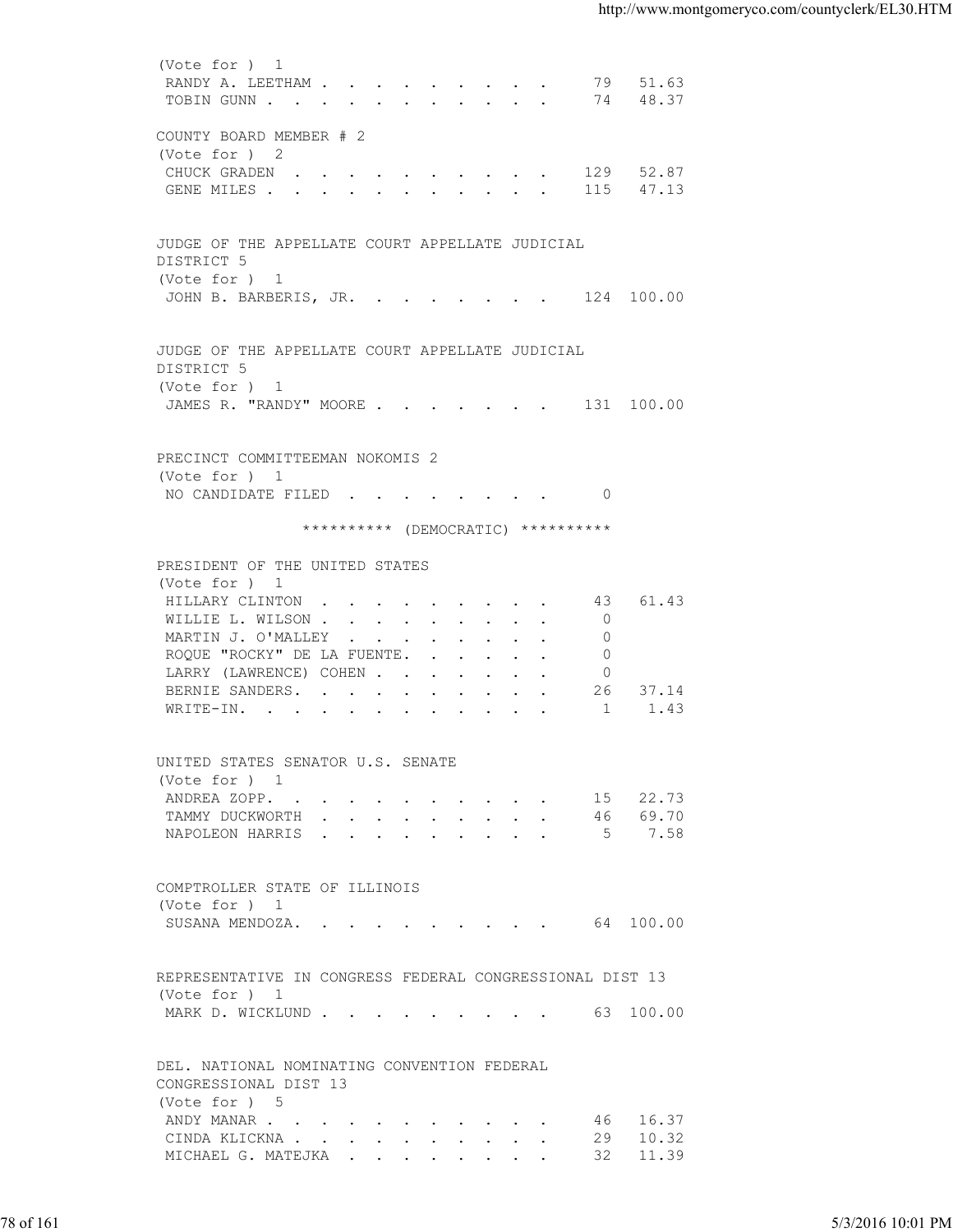| DORIS JEAN TURNER.<br>9.96<br>RICK TERVEN.<br>28<br>3.91<br>JAROD HITCHINGS<br>- 11<br>2.85<br>NAOMI D. JAKOBSSON<br>8<br>7.47<br>AARON AMMONS<br>21<br>MATTHEW PASQUINI<br>5.69<br>16<br>PAMELLA GRONEMEYER<br>7.12<br>20<br>6.05<br>ZACHARY BRAUN.<br>17<br>MARCEY GOLDSTEIN 20<br>7.12<br>REPRESENTATIVE IN THE GENERAL ASSEMBLY STATE<br>REPRESENTATIVE DIST 95<br>(Vote for ) 1<br>MIKE MATHIS. 63 100.00<br>CIRCUIT CLERK MONTGOMERY COUNTY<br>(Vote for ) 1<br>NO CANDIDATE FILED<br>$\overline{0}$<br>STATE'S ATTORNEY MONTGOMERY COUNTY<br>(Vote for ) 1<br>CHRIS MATOUSH 62 100.00<br>CORONER MONTGOMERY COUNTY<br>(Vote for ) 1<br>BARBARA A. SCHMEDEKE. 56 100.00<br>COUNTY BOARD MEMBER # 2<br>(Vote for ) 2<br>NO CANDIDATE FILED 0<br>JUDGE OF THE APPELLATE COURT APPELLATE JUDICIAL<br>DISTRICT 5<br>(Note for ) 1<br>BRAD K. BLEYER. 55 100.00<br>JUDGE OF THE APPELLATE COURT APPELLATE JUDICIAL<br>DISTRICT 5<br>(Vote for ) 1<br>JO BETH WEBER 62 100.00<br>PRECINCT COMMITTEEMAN NOKOMIS 2<br>(Vote for ) 1<br>JERAD VOLKMAR 68 100.00<br>********** (NONPARTISAN) **********<br>HILLSBORO HIGH SCHOOL QUESTION HILLSBORO CUSD 3<br>(Vote for ) 1<br>YES<br>$\circ$<br>4 100.00<br>NO.<br>PRECINCT REPORT<br>MONTGOMERY COUNTY, ILLINOIS<br>RUN DATE: 03/21/16 2016 GENERAL PRIMARY ELECTION<br>RUN TIME: 09:18 AM MARCH 15, 2016<br>5/3/2016 10:01 PM |           |  |
|------------------------------------------------------------------------------------------------------------------------------------------------------------------------------------------------------------------------------------------------------------------------------------------------------------------------------------------------------------------------------------------------------------------------------------------------------------------------------------------------------------------------------------------------------------------------------------------------------------------------------------------------------------------------------------------------------------------------------------------------------------------------------------------------------------------------------------------------------------------------------------------------------------------------------------------------------------------------------------------------------------------------------------------------------------------------------------------------------------------------------------------------------------------------------------------------------------------------------------------------------------------------------------------------------------------------------------------------------------------------------|-----------|--|
|                                                                                                                                                                                                                                                                                                                                                                                                                                                                                                                                                                                                                                                                                                                                                                                                                                                                                                                                                                                                                                                                                                                                                                                                                                                                                                                                                                              |           |  |
|                                                                                                                                                                                                                                                                                                                                                                                                                                                                                                                                                                                                                                                                                                                                                                                                                                                                                                                                                                                                                                                                                                                                                                                                                                                                                                                                                                              |           |  |
|                                                                                                                                                                                                                                                                                                                                                                                                                                                                                                                                                                                                                                                                                                                                                                                                                                                                                                                                                                                                                                                                                                                                                                                                                                                                                                                                                                              |           |  |
|                                                                                                                                                                                                                                                                                                                                                                                                                                                                                                                                                                                                                                                                                                                                                                                                                                                                                                                                                                                                                                                                                                                                                                                                                                                                                                                                                                              | 79 of 161 |  |
|                                                                                                                                                                                                                                                                                                                                                                                                                                                                                                                                                                                                                                                                                                                                                                                                                                                                                                                                                                                                                                                                                                                                                                                                                                                                                                                                                                              |           |  |
|                                                                                                                                                                                                                                                                                                                                                                                                                                                                                                                                                                                                                                                                                                                                                                                                                                                                                                                                                                                                                                                                                                                                                                                                                                                                                                                                                                              |           |  |
|                                                                                                                                                                                                                                                                                                                                                                                                                                                                                                                                                                                                                                                                                                                                                                                                                                                                                                                                                                                                                                                                                                                                                                                                                                                                                                                                                                              |           |  |
|                                                                                                                                                                                                                                                                                                                                                                                                                                                                                                                                                                                                                                                                                                                                                                                                                                                                                                                                                                                                                                                                                                                                                                                                                                                                                                                                                                              |           |  |
|                                                                                                                                                                                                                                                                                                                                                                                                                                                                                                                                                                                                                                                                                                                                                                                                                                                                                                                                                                                                                                                                                                                                                                                                                                                                                                                                                                              |           |  |
|                                                                                                                                                                                                                                                                                                                                                                                                                                                                                                                                                                                                                                                                                                                                                                                                                                                                                                                                                                                                                                                                                                                                                                                                                                                                                                                                                                              |           |  |
|                                                                                                                                                                                                                                                                                                                                                                                                                                                                                                                                                                                                                                                                                                                                                                                                                                                                                                                                                                                                                                                                                                                                                                                                                                                                                                                                                                              |           |  |
|                                                                                                                                                                                                                                                                                                                                                                                                                                                                                                                                                                                                                                                                                                                                                                                                                                                                                                                                                                                                                                                                                                                                                                                                                                                                                                                                                                              |           |  |
|                                                                                                                                                                                                                                                                                                                                                                                                                                                                                                                                                                                                                                                                                                                                                                                                                                                                                                                                                                                                                                                                                                                                                                                                                                                                                                                                                                              |           |  |
|                                                                                                                                                                                                                                                                                                                                                                                                                                                                                                                                                                                                                                                                                                                                                                                                                                                                                                                                                                                                                                                                                                                                                                                                                                                                                                                                                                              |           |  |
|                                                                                                                                                                                                                                                                                                                                                                                                                                                                                                                                                                                                                                                                                                                                                                                                                                                                                                                                                                                                                                                                                                                                                                                                                                                                                                                                                                              |           |  |
|                                                                                                                                                                                                                                                                                                                                                                                                                                                                                                                                                                                                                                                                                                                                                                                                                                                                                                                                                                                                                                                                                                                                                                                                                                                                                                                                                                              |           |  |
|                                                                                                                                                                                                                                                                                                                                                                                                                                                                                                                                                                                                                                                                                                                                                                                                                                                                                                                                                                                                                                                                                                                                                                                                                                                                                                                                                                              |           |  |
|                                                                                                                                                                                                                                                                                                                                                                                                                                                                                                                                                                                                                                                                                                                                                                                                                                                                                                                                                                                                                                                                                                                                                                                                                                                                                                                                                                              |           |  |
|                                                                                                                                                                                                                                                                                                                                                                                                                                                                                                                                                                                                                                                                                                                                                                                                                                                                                                                                                                                                                                                                                                                                                                                                                                                                                                                                                                              |           |  |
|                                                                                                                                                                                                                                                                                                                                                                                                                                                                                                                                                                                                                                                                                                                                                                                                                                                                                                                                                                                                                                                                                                                                                                                                                                                                                                                                                                              |           |  |
|                                                                                                                                                                                                                                                                                                                                                                                                                                                                                                                                                                                                                                                                                                                                                                                                                                                                                                                                                                                                                                                                                                                                                                                                                                                                                                                                                                              |           |  |
|                                                                                                                                                                                                                                                                                                                                                                                                                                                                                                                                                                                                                                                                                                                                                                                                                                                                                                                                                                                                                                                                                                                                                                                                                                                                                                                                                                              |           |  |
|                                                                                                                                                                                                                                                                                                                                                                                                                                                                                                                                                                                                                                                                                                                                                                                                                                                                                                                                                                                                                                                                                                                                                                                                                                                                                                                                                                              |           |  |
|                                                                                                                                                                                                                                                                                                                                                                                                                                                                                                                                                                                                                                                                                                                                                                                                                                                                                                                                                                                                                                                                                                                                                                                                                                                                                                                                                                              |           |  |
|                                                                                                                                                                                                                                                                                                                                                                                                                                                                                                                                                                                                                                                                                                                                                                                                                                                                                                                                                                                                                                                                                                                                                                                                                                                                                                                                                                              |           |  |
|                                                                                                                                                                                                                                                                                                                                                                                                                                                                                                                                                                                                                                                                                                                                                                                                                                                                                                                                                                                                                                                                                                                                                                                                                                                                                                                                                                              |           |  |
|                                                                                                                                                                                                                                                                                                                                                                                                                                                                                                                                                                                                                                                                                                                                                                                                                                                                                                                                                                                                                                                                                                                                                                                                                                                                                                                                                                              |           |  |
|                                                                                                                                                                                                                                                                                                                                                                                                                                                                                                                                                                                                                                                                                                                                                                                                                                                                                                                                                                                                                                                                                                                                                                                                                                                                                                                                                                              |           |  |
|                                                                                                                                                                                                                                                                                                                                                                                                                                                                                                                                                                                                                                                                                                                                                                                                                                                                                                                                                                                                                                                                                                                                                                                                                                                                                                                                                                              |           |  |
|                                                                                                                                                                                                                                                                                                                                                                                                                                                                                                                                                                                                                                                                                                                                                                                                                                                                                                                                                                                                                                                                                                                                                                                                                                                                                                                                                                              |           |  |
|                                                                                                                                                                                                                                                                                                                                                                                                                                                                                                                                                                                                                                                                                                                                                                                                                                                                                                                                                                                                                                                                                                                                                                                                                                                                                                                                                                              |           |  |
|                                                                                                                                                                                                                                                                                                                                                                                                                                                                                                                                                                                                                                                                                                                                                                                                                                                                                                                                                                                                                                                                                                                                                                                                                                                                                                                                                                              |           |  |
|                                                                                                                                                                                                                                                                                                                                                                                                                                                                                                                                                                                                                                                                                                                                                                                                                                                                                                                                                                                                                                                                                                                                                                                                                                                                                                                                                                              |           |  |
|                                                                                                                                                                                                                                                                                                                                                                                                                                                                                                                                                                                                                                                                                                                                                                                                                                                                                                                                                                                                                                                                                                                                                                                                                                                                                                                                                                              |           |  |
|                                                                                                                                                                                                                                                                                                                                                                                                                                                                                                                                                                                                                                                                                                                                                                                                                                                                                                                                                                                                                                                                                                                                                                                                                                                                                                                                                                              |           |  |
|                                                                                                                                                                                                                                                                                                                                                                                                                                                                                                                                                                                                                                                                                                                                                                                                                                                                                                                                                                                                                                                                                                                                                                                                                                                                                                                                                                              |           |  |
|                                                                                                                                                                                                                                                                                                                                                                                                                                                                                                                                                                                                                                                                                                                                                                                                                                                                                                                                                                                                                                                                                                                                                                                                                                                                                                                                                                              |           |  |
|                                                                                                                                                                                                                                                                                                                                                                                                                                                                                                                                                                                                                                                                                                                                                                                                                                                                                                                                                                                                                                                                                                                                                                                                                                                                                                                                                                              |           |  |
|                                                                                                                                                                                                                                                                                                                                                                                                                                                                                                                                                                                                                                                                                                                                                                                                                                                                                                                                                                                                                                                                                                                                                                                                                                                                                                                                                                              |           |  |
|                                                                                                                                                                                                                                                                                                                                                                                                                                                                                                                                                                                                                                                                                                                                                                                                                                                                                                                                                                                                                                                                                                                                                                                                                                                                                                                                                                              |           |  |
|                                                                                                                                                                                                                                                                                                                                                                                                                                                                                                                                                                                                                                                                                                                                                                                                                                                                                                                                                                                                                                                                                                                                                                                                                                                                                                                                                                              |           |  |
|                                                                                                                                                                                                                                                                                                                                                                                                                                                                                                                                                                                                                                                                                                                                                                                                                                                                                                                                                                                                                                                                                                                                                                                                                                                                                                                                                                              |           |  |
|                                                                                                                                                                                                                                                                                                                                                                                                                                                                                                                                                                                                                                                                                                                                                                                                                                                                                                                                                                                                                                                                                                                                                                                                                                                                                                                                                                              |           |  |
|                                                                                                                                                                                                                                                                                                                                                                                                                                                                                                                                                                                                                                                                                                                                                                                                                                                                                                                                                                                                                                                                                                                                                                                                                                                                                                                                                                              |           |  |
|                                                                                                                                                                                                                                                                                                                                                                                                                                                                                                                                                                                                                                                                                                                                                                                                                                                                                                                                                                                                                                                                                                                                                                                                                                                                                                                                                                              |           |  |
|                                                                                                                                                                                                                                                                                                                                                                                                                                                                                                                                                                                                                                                                                                                                                                                                                                                                                                                                                                                                                                                                                                                                                                                                                                                                                                                                                                              |           |  |
|                                                                                                                                                                                                                                                                                                                                                                                                                                                                                                                                                                                                                                                                                                                                                                                                                                                                                                                                                                                                                                                                                                                                                                                                                                                                                                                                                                              |           |  |
|                                                                                                                                                                                                                                                                                                                                                                                                                                                                                                                                                                                                                                                                                                                                                                                                                                                                                                                                                                                                                                                                                                                                                                                                                                                                                                                                                                              |           |  |
|                                                                                                                                                                                                                                                                                                                                                                                                                                                                                                                                                                                                                                                                                                                                                                                                                                                                                                                                                                                                                                                                                                                                                                                                                                                                                                                                                                              |           |  |
|                                                                                                                                                                                                                                                                                                                                                                                                                                                                                                                                                                                                                                                                                                                                                                                                                                                                                                                                                                                                                                                                                                                                                                                                                                                                                                                                                                              |           |  |
|                                                                                                                                                                                                                                                                                                                                                                                                                                                                                                                                                                                                                                                                                                                                                                                                                                                                                                                                                                                                                                                                                                                                                                                                                                                                                                                                                                              |           |  |
|                                                                                                                                                                                                                                                                                                                                                                                                                                                                                                                                                                                                                                                                                                                                                                                                                                                                                                                                                                                                                                                                                                                                                                                                                                                                                                                                                                              |           |  |
|                                                                                                                                                                                                                                                                                                                                                                                                                                                                                                                                                                                                                                                                                                                                                                                                                                                                                                                                                                                                                                                                                                                                                                                                                                                                                                                                                                              |           |  |
|                                                                                                                                                                                                                                                                                                                                                                                                                                                                                                                                                                                                                                                                                                                                                                                                                                                                                                                                                                                                                                                                                                                                                                                                                                                                                                                                                                              |           |  |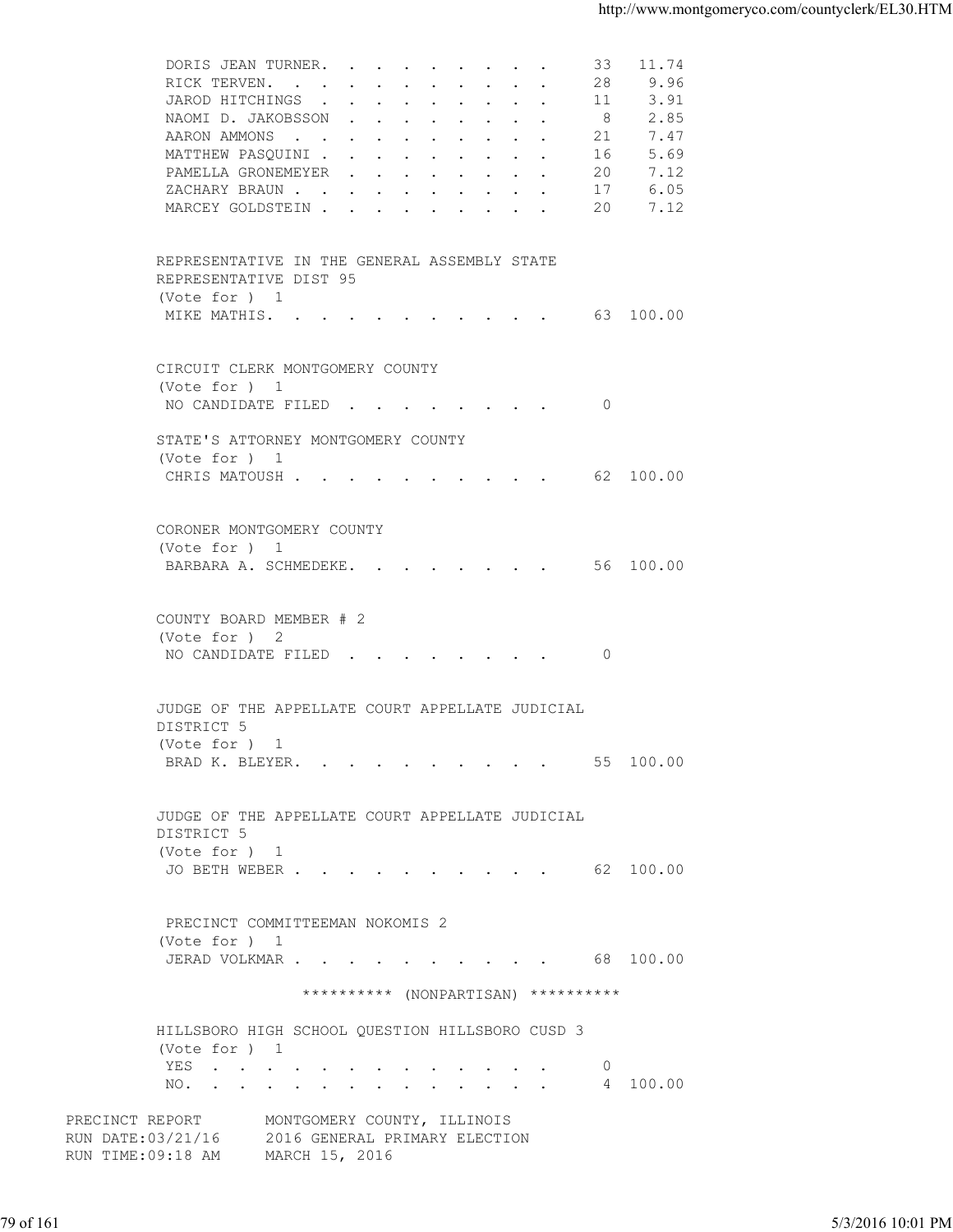STATISTICS

1003 NOKOMIS 3

| REGISTERED VOTERS - TOTAL                                                                                                                      |                           |                                                           |  | 409 |        |
|------------------------------------------------------------------------------------------------------------------------------------------------|---------------------------|-----------------------------------------------------------|--|-----|--------|
| REGISTERED VOTERS - REPUBLICAN                                                                                                                 | $\mathbf{L} = \mathbf{L}$ |                                                           |  | 101 | 24.69  |
| REGISTERED VOTERS - DEMOCRATIC                                                                                                                 |                           |                                                           |  | 77  | 18.83  |
| REGISTERED VOTERS - NONPARTISAN.                                                                                                               |                           | $\sim$ $\sim$ $\sim$                                      |  | 32  | 7.82   |
| BALLOTS CAST - TOTAL                                                                                                                           |                           |                                                           |  | 130 |        |
| BALLOTS CAST - REPUBLICAN.                                                                                                                     |                           | $\mathbf{r}$ , $\mathbf{r}$ , $\mathbf{r}$ , $\mathbf{r}$ |  | 103 | 79.23  |
| BALLOTS CAST - DEMOCRATIC.                                                                                                                     |                           |                                                           |  | 27  | 20.77  |
| BALLOTS CAST - NONPARTISAN.                                                                                                                    |                           |                                                           |  |     |        |
| BALLOTS CAST - BLANK.                                                                                                                          |                           |                                                           |  | 0   |        |
| VOTER TURNOUT - TOTAL                                                                                                                          |                           |                                                           |  |     | 31.78  |
| VOTER TURNOUT - REPUBLICAN.                                                                                                                    |                           | $\mathbf{r}$ , $\mathbf{r}$ , $\mathbf{r}$ , $\mathbf{r}$ |  |     | 101.98 |
| VOTER TURNOUT - DEMOCRATIC.<br>and the state of the state of the state of the state of the state of the state of the state of the state of the |                           |                                                           |  |     | 35.06  |
| VOTER TURNOUT - NONPARTISAN                                                                                                                    |                           |                                                           |  |     |        |
| VOTER TURNOUT - BLANK<br>. As we can assume that the contribution of $\mathcal{O}(10^6)$                                                       |                           |                                                           |  |     |        |

## \*\*\*\*\*\*\*\*\*\* (REPUBLICAN) \*\*\*\*\*\*\*\*\*\*

 PRESIDENT OF THE UNITED STATES (Vote for ) 1 JEB BUSH. . . . . . . . . . . 0 CHRIS CHRISTIE. . . . . . . . . . 0 DONALD J. TRUMP . . . . . . . . . 49 49.49<br>TED CRUZ. . . . . . . . . . . . 37 37.37 TED CRUZ. . . . . . . . . . . . . MARCO RUBIO. . . . . . . . . . . . 6 6.06<br>RAND PAUL . . . . . . . . . . . 0 RAND PAUL . . . . . . . . . . . . 0

| CARLY FIORINA 0        |  |  |  |  |  |  |
|------------------------|--|--|--|--|--|--|
| MIKE HUCKABEE 0        |  |  |  |  |  |  |
| RICK SANTORUM 0        |  |  |  |  |  |  |
| JOHN R. KASICH. 7 7.07 |  |  |  |  |  |  |
| BEN CARSON 0           |  |  |  |  |  |  |
|                        |  |  |  |  |  |  |

| UNITED STATES SENATOR U.S. SENATE |  |  |  |  |  |  |
|-----------------------------------|--|--|--|--|--|--|
| (Vote for ) 1                     |  |  |  |  |  |  |
| JAMES T. MARTER 31 36.05          |  |  |  |  |  |  |
| MARK STEVEN KIRK 55 63.95         |  |  |  |  |  |  |

|               | COMPTROLLER STATE OF ILLINOIS |  |  |  |           |
|---------------|-------------------------------|--|--|--|-----------|
| (Vote for ) 1 |                               |  |  |  |           |
|               | LESLIE GEISSLER MUNGER        |  |  |  | 73 100.00 |

|           | COMPTROLLER STATE OF ILLINOIS<br>(Vote for ) 1                            |                   |
|-----------|---------------------------------------------------------------------------|-------------------|
|           | LESLIE GEISSLER MUNGER 73 100.00                                          |                   |
|           | REPRESENTATIVE IN CONGRESS FEDERAL CONGRESSIONAL DIST 13<br>(Vote for ) 1 |                   |
|           | RODNEY DAVIS 74 74.00                                                     |                   |
|           | ETHAN VANDERSAND 26 26.00                                                 |                   |
|           |                                                                           |                   |
|           | DEL. NATIONAL NOMINATING CONVENTION FEDERAL                               |                   |
|           | CONGRESSIONAL DIST 13                                                     |                   |
|           | (Vote for ) 3                                                             |                   |
|           | .39<br>ADAM M. BROWN<br>and the state of the state                        |                   |
|           | MARTIN DAVIS<br>$\circ$<br>.39                                            |                   |
|           | GORDY HULTEN<br>$\sim$ 1<br>TONI GAUEN 38 14.90                           |                   |
|           | DOUG HARTMANN 40 15.69                                                    |                   |
|           | RAJA SADIQ 33 12.94                                                       |                   |
|           |                                                                           |                   |
|           |                                                                           |                   |
|           |                                                                           |                   |
| 80 of 161 |                                                                           | 5/3/2016 10:01 PM |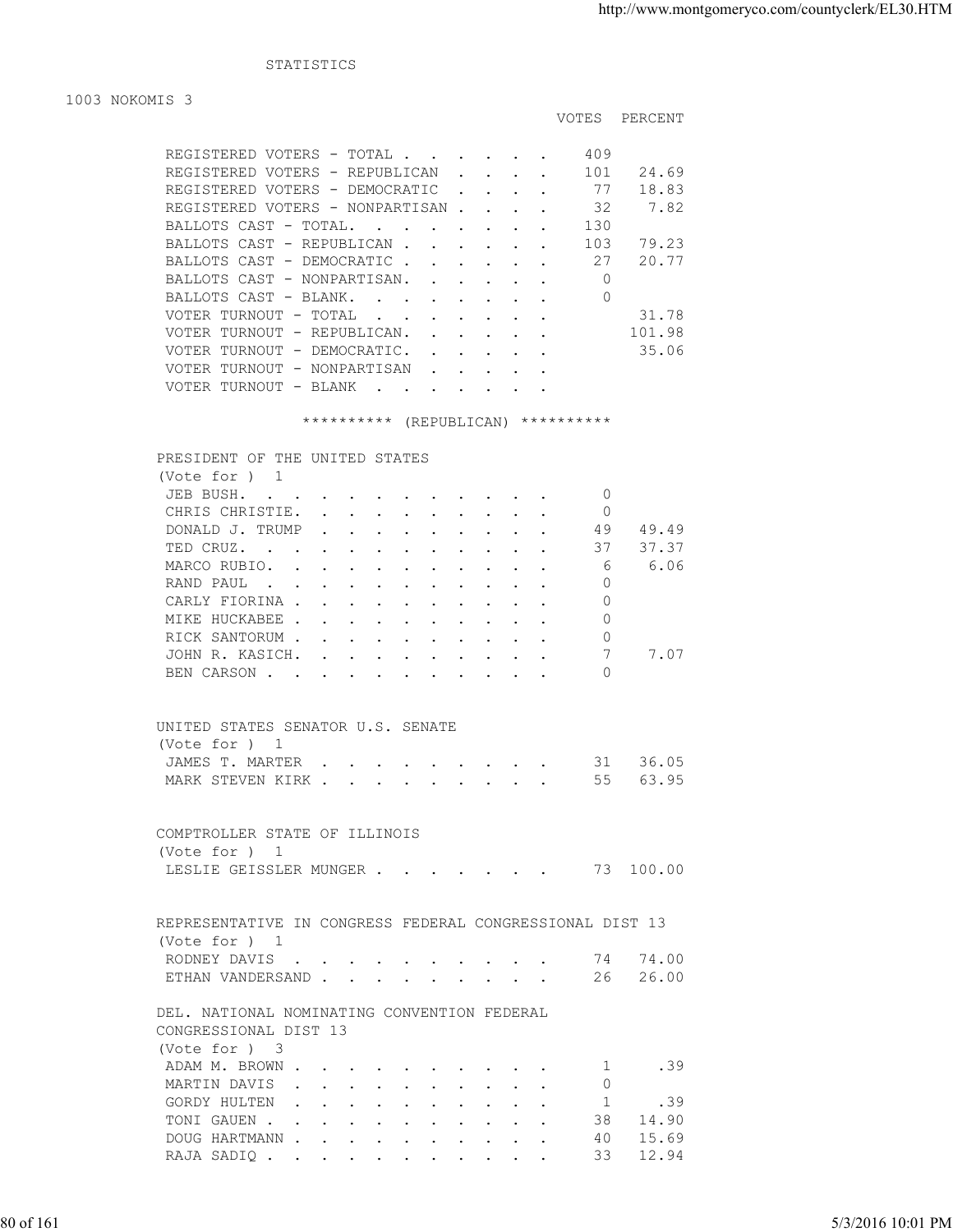| 30<br>11.76<br>MARK STRANG.<br>$\mathbf{L} = \mathbf{L}$<br>$\mathbf{r}$ , and $\mathbf{r}$ , and $\mathbf{r}$ , and $\mathbf{r}$ , and $\mathbf{r}$<br>25<br>9.80<br>NICHOLAS KAMMER<br>1<br>.39<br>GREGORY G. STANEK.<br>$\mathbf{r}$ . The contract of the contract of the contract of the contract of the contract of the contract of the contract of the contract of the contract of the contract of the contract of the contract of the contract of th<br>2<br>.78<br>KRISTIN WILLIAMSON<br>$\mathbf{r}$ . The contract of the contract of the contract of the contract of the contract of the contract of the contract of the contract of the contract of the contract of the contract of the contract of the contract of th<br>0<br>MARK BALLARD<br>$\mathbf{r}$ , and $\mathbf{r}$ , and $\mathbf{r}$ , and $\mathbf{r}$ , and $\mathbf{r}$<br>ALLEN "AL" DEUTSCH<br>$\mathbf{1}$<br>.39<br>$\cdots$<br>$\cdot$ $\cdot$<br>2<br>JOAN DYKSTRA<br>.78<br>$\mathbf{r}$ , and $\mathbf{r}$ , and $\mathbf{r}$ , and $\mathbf{r}$ , and $\mathbf{r}$<br>$\mathbf{r}$ . The set of $\mathbf{r}$<br>2<br>.78<br>DONNA GIERTZ<br>$\mathbf{a}$ and $\mathbf{a}$ are a set of the set of the set of the set of the set of the set of the set of the set of the set of the set of the set of the set of the set of the set of the set of the set of the set of the set of<br>3<br>1.18<br>STUART C. KING.<br>1.57<br>4<br>JOHN H. ELDER<br>-1<br>.39<br>SUSAN GANT REYNOLDS<br>7<br>2.75<br>CORY MARK JOBE.<br>the contract of the contract of the contract of the contract of the contract of the contract of the contract of<br>2.35<br>KEVIN J. BREHENY<br>6<br>5<br>JOHN J. FARNEY.<br>1.96<br>the contract of the contract of the contract of the contract of the contract of the contract of the contract of<br>$\Omega$<br>FREDERICK FLORETH.<br>$\mathbf{r}$ , and $\mathbf{r}$ , and $\mathbf{r}$ , and $\mathbf{r}$ , and $\mathbf{r}$<br>.39<br>1<br>JOHN BAMBENEK<br>1.57<br>TIMOTHY V. "TIM" JOHNSON<br>4<br>$\mathbf{r}$ , $\mathbf{r}$ , $\mathbf{r}$ , $\mathbf{r}$ , $\mathbf{r}$<br>5.88<br>ROY HERTEL<br>15<br>MICHAEL MCCORMICK.<br>1.57<br>4<br>ALT. DEL. NATIONAL NOMINATING CONVENTION FEDERAL<br>CONGRESSIONAL DIST 13<br>(Vote for ) 3<br>HEIDY P. CARRUTHERS<br>.42<br>-1<br>8.37<br>BRUCE KETTELKAMP.<br>20<br>$\mathbf{r}$ , $\mathbf{r}$ , $\mathbf{r}$ , $\mathbf{r}$ , $\mathbf{r}$ , $\mathbf{r}$<br>$\overline{0}$<br>JERROLD STOCKS.<br>the contract of the contract of the contract of the contract of the contract of the contract of the contract of<br>ROSANNA PULIDO.<br>35<br>14.64<br>$\mathbf{a}$ and $\mathbf{a}$ are a set of the set of the set of the set of the set of the set of the set of the set of the set of the set of the set of the set of the set of the set of the set of the set of the set of the set of<br>KATHY SCATURRO.<br>38<br>15.90<br>the contract of the contract of the contract of the contract of the contract of the contract of the contract of<br>12.97<br>CYRIL STURM.<br>31<br>the contract of the contract of the contract of the contract of the contract of the contract of the contract of<br>$\sim 100$ km s $^{-1}$<br>$\ddot{\phantom{0}}$<br>JON W. RECTOR<br>0<br>CATHY RECTOR<br>1.67<br>4<br>$\mathbf{r} = \mathbf{r} + \mathbf{r} + \mathbf{r} + \mathbf{r} + \mathbf{r} + \mathbf{r} + \mathbf{r} + \mathbf{r} + \mathbf{r} + \mathbf{r} + \mathbf{r} + \mathbf{r} + \mathbf{r} + \mathbf{r} + \mathbf{r} + \mathbf{r} + \mathbf{r} + \mathbf{r} + \mathbf{r} + \mathbf{r} + \mathbf{r} + \mathbf{r} + \mathbf{r} + \mathbf{r} + \mathbf{r} + \mathbf{r} + \mathbf{r} + \mathbf{r} + \mathbf{r} + \mathbf{r} + \mathbf$<br>ERIC BUSSELL<br>$\circ$<br>$\cdot$<br><b>Contract Contract</b><br>$\sim$ $\sim$ $\sim$<br>SIDNEY ROHRSCHEIB.<br>24<br>10.04<br>$\mathbf{r}$ , $\mathbf{r}$ , $\mathbf{r}$ , $\mathbf{r}$ , $\mathbf{r}$<br>$\sim$<br>$\sim$<br>STANLEY PRATT<br>24<br>10.04<br>$\sim$<br>the contract of the contract of the contract of the contract of the contract of the contract of the contract of<br>STEVEN BAYES<br>26<br>10.88<br>$\mathbf{r}$ , and $\mathbf{r}$ , and $\mathbf{r}$ , and $\mathbf{r}$ , and $\mathbf{r}$<br>CATHI COWAN.<br>-1<br>.42<br>$\mathbf{r}$ , $\mathbf{r}$ , $\mathbf{r}$ , $\mathbf{r}$ , $\mathbf{r}$ , $\mathbf{r}$ , $\mathbf{r}$ , $\mathbf{r}$<br>2<br>AMY MAHER<br>.84<br>the contract of the contract of the contract of the contract of the contract of the contract of the contract of<br>3<br>DIANA WILLIAMS.<br>1.26<br>DUSTIN PETERSON<br>$\mathbf{r}$ , and $\mathbf{r}$ , and $\mathbf{r}$ , and $\mathbf{r}$ , and $\mathbf{r}$<br>3<br>1.26<br>JUSTIN SINNER<br>.84<br>2<br>.84<br>SEAN FITZGERREL<br>2<br>JERALD F. JACOBS<br>0<br>$\circ$<br>STEPHEN S. HAURY<br>TERRA R. PATIENT<br>$\circ$<br>BRETT JACKSON<br>$\Omega$<br>7<br>2.93<br>SETH M. MCMILLAN<br>JAMES B. MCGUIRE<br>2.93<br>MICHAEL P. MURPHY.<br>9<br>3.77<br>REPRESENTATIVE IN THE GENERAL ASSEMBLY STATE<br>REPRESENTATIVE DIST 95<br>(Vote for ) 1<br>36.73<br>DENNIS J. SCOBBIE.<br>36<br>3.06<br>CHRISTOPHER M. HICKS.<br>$\overline{\mathbf{3}}$<br>59<br>60.20<br>AVERY BOURNE<br>CIRCUIT CLERK MONTGOMERY COUNTY<br>(Vote for ) 1<br>HOLLY LEMONS<br>81 100.00<br>5/3/2016 10:01 PM | 81 of 161 |  |  |
|-----------------------------------------------------------------------------------------------------------------------------------------------------------------------------------------------------------------------------------------------------------------------------------------------------------------------------------------------------------------------------------------------------------------------------------------------------------------------------------------------------------------------------------------------------------------------------------------------------------------------------------------------------------------------------------------------------------------------------------------------------------------------------------------------------------------------------------------------------------------------------------------------------------------------------------------------------------------------------------------------------------------------------------------------------------------------------------------------------------------------------------------------------------------------------------------------------------------------------------------------------------------------------------------------------------------------------------------------------------------------------------------------------------------------------------------------------------------------------------------------------------------------------------------------------------------------------------------------------------------------------------------------------------------------------------------------------------------------------------------------------------------------------------------------------------------------------------------------------------------------------------------------------------------------------------------------------------------------------------------------------------------------------------------------------------------------------------------------------------------------------------------------------------------------------------------------------------------------------------------------------------------------------------------------------------------------------------------------------------------------------------------------------------------------------------------------------------------------------------------------------------------------------------------------------------------------------------------------------------------------------------------------------------------------------------------------------------------------------------------------------------------------------------------------------------------------------------------------------------------------------------------------------------------------------------------------------------------------------------------------------------------------------------------------------------------------------------------------------------------------------------------------------------------------------------------------------------------------------------------------------------------------------------------------------------------------------------------------------------------------------------------------------------------------------------------------------------------------------------------------------------------------------------------------------------------------------------------------------------------------------------------------------------------------------------------------------------------------------------------------------------------------------------------------------------------------------------------------------------------------------------------------------------------------------------------------------------------------------------------------------------------------------------------------------------------------------------------------------------------------------------------------------------------------------------------------------------------------------------------------------------------------------------------------------------------------------------------------------------------------------------------------------------------------------------------------------------------------------------------------------------------------------------------------------------------------------------------------------------------------------------------------------------------------------------------------------------------------------------------------------------------------------------------------------------------------------------------------------------------------------------------------------------------------------------------------------------------------------------------------------------------------------------------------------------------------------------------------------------------------------------------------------------------------------------------------------------------------------------------------------------------------------------------------------------------------|-----------|--|--|
|                                                                                                                                                                                                                                                                                                                                                                                                                                                                                                                                                                                                                                                                                                                                                                                                                                                                                                                                                                                                                                                                                                                                                                                                                                                                                                                                                                                                                                                                                                                                                                                                                                                                                                                                                                                                                                                                                                                                                                                                                                                                                                                                                                                                                                                                                                                                                                                                                                                                                                                                                                                                                                                                                                                                                                                                                                                                                                                                                                                                                                                                                                                                                                                                                                                                                                                                                                                                                                                                                                                                                                                                                                                                                                                                                                                                                                                                                                                                                                                                                                                                                                                                                                                                                                                                                                                                                                                                                                                                                                                                                                                                                                                                                                                                                                                                                                                                                                                                                                                                                                                                                                                                                                                                                                                                                                                       |           |  |  |
|                                                                                                                                                                                                                                                                                                                                                                                                                                                                                                                                                                                                                                                                                                                                                                                                                                                                                                                                                                                                                                                                                                                                                                                                                                                                                                                                                                                                                                                                                                                                                                                                                                                                                                                                                                                                                                                                                                                                                                                                                                                                                                                                                                                                                                                                                                                                                                                                                                                                                                                                                                                                                                                                                                                                                                                                                                                                                                                                                                                                                                                                                                                                                                                                                                                                                                                                                                                                                                                                                                                                                                                                                                                                                                                                                                                                                                                                                                                                                                                                                                                                                                                                                                                                                                                                                                                                                                                                                                                                                                                                                                                                                                                                                                                                                                                                                                                                                                                                                                                                                                                                                                                                                                                                                                                                                                                       |           |  |  |
|                                                                                                                                                                                                                                                                                                                                                                                                                                                                                                                                                                                                                                                                                                                                                                                                                                                                                                                                                                                                                                                                                                                                                                                                                                                                                                                                                                                                                                                                                                                                                                                                                                                                                                                                                                                                                                                                                                                                                                                                                                                                                                                                                                                                                                                                                                                                                                                                                                                                                                                                                                                                                                                                                                                                                                                                                                                                                                                                                                                                                                                                                                                                                                                                                                                                                                                                                                                                                                                                                                                                                                                                                                                                                                                                                                                                                                                                                                                                                                                                                                                                                                                                                                                                                                                                                                                                                                                                                                                                                                                                                                                                                                                                                                                                                                                                                                                                                                                                                                                                                                                                                                                                                                                                                                                                                                                       |           |  |  |
|                                                                                                                                                                                                                                                                                                                                                                                                                                                                                                                                                                                                                                                                                                                                                                                                                                                                                                                                                                                                                                                                                                                                                                                                                                                                                                                                                                                                                                                                                                                                                                                                                                                                                                                                                                                                                                                                                                                                                                                                                                                                                                                                                                                                                                                                                                                                                                                                                                                                                                                                                                                                                                                                                                                                                                                                                                                                                                                                                                                                                                                                                                                                                                                                                                                                                                                                                                                                                                                                                                                                                                                                                                                                                                                                                                                                                                                                                                                                                                                                                                                                                                                                                                                                                                                                                                                                                                                                                                                                                                                                                                                                                                                                                                                                                                                                                                                                                                                                                                                                                                                                                                                                                                                                                                                                                                                       |           |  |  |
|                                                                                                                                                                                                                                                                                                                                                                                                                                                                                                                                                                                                                                                                                                                                                                                                                                                                                                                                                                                                                                                                                                                                                                                                                                                                                                                                                                                                                                                                                                                                                                                                                                                                                                                                                                                                                                                                                                                                                                                                                                                                                                                                                                                                                                                                                                                                                                                                                                                                                                                                                                                                                                                                                                                                                                                                                                                                                                                                                                                                                                                                                                                                                                                                                                                                                                                                                                                                                                                                                                                                                                                                                                                                                                                                                                                                                                                                                                                                                                                                                                                                                                                                                                                                                                                                                                                                                                                                                                                                                                                                                                                                                                                                                                                                                                                                                                                                                                                                                                                                                                                                                                                                                                                                                                                                                                                       |           |  |  |
|                                                                                                                                                                                                                                                                                                                                                                                                                                                                                                                                                                                                                                                                                                                                                                                                                                                                                                                                                                                                                                                                                                                                                                                                                                                                                                                                                                                                                                                                                                                                                                                                                                                                                                                                                                                                                                                                                                                                                                                                                                                                                                                                                                                                                                                                                                                                                                                                                                                                                                                                                                                                                                                                                                                                                                                                                                                                                                                                                                                                                                                                                                                                                                                                                                                                                                                                                                                                                                                                                                                                                                                                                                                                                                                                                                                                                                                                                                                                                                                                                                                                                                                                                                                                                                                                                                                                                                                                                                                                                                                                                                                                                                                                                                                                                                                                                                                                                                                                                                                                                                                                                                                                                                                                                                                                                                                       |           |  |  |
|                                                                                                                                                                                                                                                                                                                                                                                                                                                                                                                                                                                                                                                                                                                                                                                                                                                                                                                                                                                                                                                                                                                                                                                                                                                                                                                                                                                                                                                                                                                                                                                                                                                                                                                                                                                                                                                                                                                                                                                                                                                                                                                                                                                                                                                                                                                                                                                                                                                                                                                                                                                                                                                                                                                                                                                                                                                                                                                                                                                                                                                                                                                                                                                                                                                                                                                                                                                                                                                                                                                                                                                                                                                                                                                                                                                                                                                                                                                                                                                                                                                                                                                                                                                                                                                                                                                                                                                                                                                                                                                                                                                                                                                                                                                                                                                                                                                                                                                                                                                                                                                                                                                                                                                                                                                                                                                       |           |  |  |
|                                                                                                                                                                                                                                                                                                                                                                                                                                                                                                                                                                                                                                                                                                                                                                                                                                                                                                                                                                                                                                                                                                                                                                                                                                                                                                                                                                                                                                                                                                                                                                                                                                                                                                                                                                                                                                                                                                                                                                                                                                                                                                                                                                                                                                                                                                                                                                                                                                                                                                                                                                                                                                                                                                                                                                                                                                                                                                                                                                                                                                                                                                                                                                                                                                                                                                                                                                                                                                                                                                                                                                                                                                                                                                                                                                                                                                                                                                                                                                                                                                                                                                                                                                                                                                                                                                                                                                                                                                                                                                                                                                                                                                                                                                                                                                                                                                                                                                                                                                                                                                                                                                                                                                                                                                                                                                                       |           |  |  |
|                                                                                                                                                                                                                                                                                                                                                                                                                                                                                                                                                                                                                                                                                                                                                                                                                                                                                                                                                                                                                                                                                                                                                                                                                                                                                                                                                                                                                                                                                                                                                                                                                                                                                                                                                                                                                                                                                                                                                                                                                                                                                                                                                                                                                                                                                                                                                                                                                                                                                                                                                                                                                                                                                                                                                                                                                                                                                                                                                                                                                                                                                                                                                                                                                                                                                                                                                                                                                                                                                                                                                                                                                                                                                                                                                                                                                                                                                                                                                                                                                                                                                                                                                                                                                                                                                                                                                                                                                                                                                                                                                                                                                                                                                                                                                                                                                                                                                                                                                                                                                                                                                                                                                                                                                                                                                                                       |           |  |  |
|                                                                                                                                                                                                                                                                                                                                                                                                                                                                                                                                                                                                                                                                                                                                                                                                                                                                                                                                                                                                                                                                                                                                                                                                                                                                                                                                                                                                                                                                                                                                                                                                                                                                                                                                                                                                                                                                                                                                                                                                                                                                                                                                                                                                                                                                                                                                                                                                                                                                                                                                                                                                                                                                                                                                                                                                                                                                                                                                                                                                                                                                                                                                                                                                                                                                                                                                                                                                                                                                                                                                                                                                                                                                                                                                                                                                                                                                                                                                                                                                                                                                                                                                                                                                                                                                                                                                                                                                                                                                                                                                                                                                                                                                                                                                                                                                                                                                                                                                                                                                                                                                                                                                                                                                                                                                                                                       |           |  |  |
|                                                                                                                                                                                                                                                                                                                                                                                                                                                                                                                                                                                                                                                                                                                                                                                                                                                                                                                                                                                                                                                                                                                                                                                                                                                                                                                                                                                                                                                                                                                                                                                                                                                                                                                                                                                                                                                                                                                                                                                                                                                                                                                                                                                                                                                                                                                                                                                                                                                                                                                                                                                                                                                                                                                                                                                                                                                                                                                                                                                                                                                                                                                                                                                                                                                                                                                                                                                                                                                                                                                                                                                                                                                                                                                                                                                                                                                                                                                                                                                                                                                                                                                                                                                                                                                                                                                                                                                                                                                                                                                                                                                                                                                                                                                                                                                                                                                                                                                                                                                                                                                                                                                                                                                                                                                                                                                       |           |  |  |
|                                                                                                                                                                                                                                                                                                                                                                                                                                                                                                                                                                                                                                                                                                                                                                                                                                                                                                                                                                                                                                                                                                                                                                                                                                                                                                                                                                                                                                                                                                                                                                                                                                                                                                                                                                                                                                                                                                                                                                                                                                                                                                                                                                                                                                                                                                                                                                                                                                                                                                                                                                                                                                                                                                                                                                                                                                                                                                                                                                                                                                                                                                                                                                                                                                                                                                                                                                                                                                                                                                                                                                                                                                                                                                                                                                                                                                                                                                                                                                                                                                                                                                                                                                                                                                                                                                                                                                                                                                                                                                                                                                                                                                                                                                                                                                                                                                                                                                                                                                                                                                                                                                                                                                                                                                                                                                                       |           |  |  |
|                                                                                                                                                                                                                                                                                                                                                                                                                                                                                                                                                                                                                                                                                                                                                                                                                                                                                                                                                                                                                                                                                                                                                                                                                                                                                                                                                                                                                                                                                                                                                                                                                                                                                                                                                                                                                                                                                                                                                                                                                                                                                                                                                                                                                                                                                                                                                                                                                                                                                                                                                                                                                                                                                                                                                                                                                                                                                                                                                                                                                                                                                                                                                                                                                                                                                                                                                                                                                                                                                                                                                                                                                                                                                                                                                                                                                                                                                                                                                                                                                                                                                                                                                                                                                                                                                                                                                                                                                                                                                                                                                                                                                                                                                                                                                                                                                                                                                                                                                                                                                                                                                                                                                                                                                                                                                                                       |           |  |  |
|                                                                                                                                                                                                                                                                                                                                                                                                                                                                                                                                                                                                                                                                                                                                                                                                                                                                                                                                                                                                                                                                                                                                                                                                                                                                                                                                                                                                                                                                                                                                                                                                                                                                                                                                                                                                                                                                                                                                                                                                                                                                                                                                                                                                                                                                                                                                                                                                                                                                                                                                                                                                                                                                                                                                                                                                                                                                                                                                                                                                                                                                                                                                                                                                                                                                                                                                                                                                                                                                                                                                                                                                                                                                                                                                                                                                                                                                                                                                                                                                                                                                                                                                                                                                                                                                                                                                                                                                                                                                                                                                                                                                                                                                                                                                                                                                                                                                                                                                                                                                                                                                                                                                                                                                                                                                                                                       |           |  |  |
|                                                                                                                                                                                                                                                                                                                                                                                                                                                                                                                                                                                                                                                                                                                                                                                                                                                                                                                                                                                                                                                                                                                                                                                                                                                                                                                                                                                                                                                                                                                                                                                                                                                                                                                                                                                                                                                                                                                                                                                                                                                                                                                                                                                                                                                                                                                                                                                                                                                                                                                                                                                                                                                                                                                                                                                                                                                                                                                                                                                                                                                                                                                                                                                                                                                                                                                                                                                                                                                                                                                                                                                                                                                                                                                                                                                                                                                                                                                                                                                                                                                                                                                                                                                                                                                                                                                                                                                                                                                                                                                                                                                                                                                                                                                                                                                                                                                                                                                                                                                                                                                                                                                                                                                                                                                                                                                       |           |  |  |
|                                                                                                                                                                                                                                                                                                                                                                                                                                                                                                                                                                                                                                                                                                                                                                                                                                                                                                                                                                                                                                                                                                                                                                                                                                                                                                                                                                                                                                                                                                                                                                                                                                                                                                                                                                                                                                                                                                                                                                                                                                                                                                                                                                                                                                                                                                                                                                                                                                                                                                                                                                                                                                                                                                                                                                                                                                                                                                                                                                                                                                                                                                                                                                                                                                                                                                                                                                                                                                                                                                                                                                                                                                                                                                                                                                                                                                                                                                                                                                                                                                                                                                                                                                                                                                                                                                                                                                                                                                                                                                                                                                                                                                                                                                                                                                                                                                                                                                                                                                                                                                                                                                                                                                                                                                                                                                                       |           |  |  |
|                                                                                                                                                                                                                                                                                                                                                                                                                                                                                                                                                                                                                                                                                                                                                                                                                                                                                                                                                                                                                                                                                                                                                                                                                                                                                                                                                                                                                                                                                                                                                                                                                                                                                                                                                                                                                                                                                                                                                                                                                                                                                                                                                                                                                                                                                                                                                                                                                                                                                                                                                                                                                                                                                                                                                                                                                                                                                                                                                                                                                                                                                                                                                                                                                                                                                                                                                                                                                                                                                                                                                                                                                                                                                                                                                                                                                                                                                                                                                                                                                                                                                                                                                                                                                                                                                                                                                                                                                                                                                                                                                                                                                                                                                                                                                                                                                                                                                                                                                                                                                                                                                                                                                                                                                                                                                                                       |           |  |  |
|                                                                                                                                                                                                                                                                                                                                                                                                                                                                                                                                                                                                                                                                                                                                                                                                                                                                                                                                                                                                                                                                                                                                                                                                                                                                                                                                                                                                                                                                                                                                                                                                                                                                                                                                                                                                                                                                                                                                                                                                                                                                                                                                                                                                                                                                                                                                                                                                                                                                                                                                                                                                                                                                                                                                                                                                                                                                                                                                                                                                                                                                                                                                                                                                                                                                                                                                                                                                                                                                                                                                                                                                                                                                                                                                                                                                                                                                                                                                                                                                                                                                                                                                                                                                                                                                                                                                                                                                                                                                                                                                                                                                                                                                                                                                                                                                                                                                                                                                                                                                                                                                                                                                                                                                                                                                                                                       |           |  |  |
|                                                                                                                                                                                                                                                                                                                                                                                                                                                                                                                                                                                                                                                                                                                                                                                                                                                                                                                                                                                                                                                                                                                                                                                                                                                                                                                                                                                                                                                                                                                                                                                                                                                                                                                                                                                                                                                                                                                                                                                                                                                                                                                                                                                                                                                                                                                                                                                                                                                                                                                                                                                                                                                                                                                                                                                                                                                                                                                                                                                                                                                                                                                                                                                                                                                                                                                                                                                                                                                                                                                                                                                                                                                                                                                                                                                                                                                                                                                                                                                                                                                                                                                                                                                                                                                                                                                                                                                                                                                                                                                                                                                                                                                                                                                                                                                                                                                                                                                                                                                                                                                                                                                                                                                                                                                                                                                       |           |  |  |
|                                                                                                                                                                                                                                                                                                                                                                                                                                                                                                                                                                                                                                                                                                                                                                                                                                                                                                                                                                                                                                                                                                                                                                                                                                                                                                                                                                                                                                                                                                                                                                                                                                                                                                                                                                                                                                                                                                                                                                                                                                                                                                                                                                                                                                                                                                                                                                                                                                                                                                                                                                                                                                                                                                                                                                                                                                                                                                                                                                                                                                                                                                                                                                                                                                                                                                                                                                                                                                                                                                                                                                                                                                                                                                                                                                                                                                                                                                                                                                                                                                                                                                                                                                                                                                                                                                                                                                                                                                                                                                                                                                                                                                                                                                                                                                                                                                                                                                                                                                                                                                                                                                                                                                                                                                                                                                                       |           |  |  |
|                                                                                                                                                                                                                                                                                                                                                                                                                                                                                                                                                                                                                                                                                                                                                                                                                                                                                                                                                                                                                                                                                                                                                                                                                                                                                                                                                                                                                                                                                                                                                                                                                                                                                                                                                                                                                                                                                                                                                                                                                                                                                                                                                                                                                                                                                                                                                                                                                                                                                                                                                                                                                                                                                                                                                                                                                                                                                                                                                                                                                                                                                                                                                                                                                                                                                                                                                                                                                                                                                                                                                                                                                                                                                                                                                                                                                                                                                                                                                                                                                                                                                                                                                                                                                                                                                                                                                                                                                                                                                                                                                                                                                                                                                                                                                                                                                                                                                                                                                                                                                                                                                                                                                                                                                                                                                                                       |           |  |  |
|                                                                                                                                                                                                                                                                                                                                                                                                                                                                                                                                                                                                                                                                                                                                                                                                                                                                                                                                                                                                                                                                                                                                                                                                                                                                                                                                                                                                                                                                                                                                                                                                                                                                                                                                                                                                                                                                                                                                                                                                                                                                                                                                                                                                                                                                                                                                                                                                                                                                                                                                                                                                                                                                                                                                                                                                                                                                                                                                                                                                                                                                                                                                                                                                                                                                                                                                                                                                                                                                                                                                                                                                                                                                                                                                                                                                                                                                                                                                                                                                                                                                                                                                                                                                                                                                                                                                                                                                                                                                                                                                                                                                                                                                                                                                                                                                                                                                                                                                                                                                                                                                                                                                                                                                                                                                                                                       |           |  |  |
|                                                                                                                                                                                                                                                                                                                                                                                                                                                                                                                                                                                                                                                                                                                                                                                                                                                                                                                                                                                                                                                                                                                                                                                                                                                                                                                                                                                                                                                                                                                                                                                                                                                                                                                                                                                                                                                                                                                                                                                                                                                                                                                                                                                                                                                                                                                                                                                                                                                                                                                                                                                                                                                                                                                                                                                                                                                                                                                                                                                                                                                                                                                                                                                                                                                                                                                                                                                                                                                                                                                                                                                                                                                                                                                                                                                                                                                                                                                                                                                                                                                                                                                                                                                                                                                                                                                                                                                                                                                                                                                                                                                                                                                                                                                                                                                                                                                                                                                                                                                                                                                                                                                                                                                                                                                                                                                       |           |  |  |
|                                                                                                                                                                                                                                                                                                                                                                                                                                                                                                                                                                                                                                                                                                                                                                                                                                                                                                                                                                                                                                                                                                                                                                                                                                                                                                                                                                                                                                                                                                                                                                                                                                                                                                                                                                                                                                                                                                                                                                                                                                                                                                                                                                                                                                                                                                                                                                                                                                                                                                                                                                                                                                                                                                                                                                                                                                                                                                                                                                                                                                                                                                                                                                                                                                                                                                                                                                                                                                                                                                                                                                                                                                                                                                                                                                                                                                                                                                                                                                                                                                                                                                                                                                                                                                                                                                                                                                                                                                                                                                                                                                                                                                                                                                                                                                                                                                                                                                                                                                                                                                                                                                                                                                                                                                                                                                                       |           |  |  |
|                                                                                                                                                                                                                                                                                                                                                                                                                                                                                                                                                                                                                                                                                                                                                                                                                                                                                                                                                                                                                                                                                                                                                                                                                                                                                                                                                                                                                                                                                                                                                                                                                                                                                                                                                                                                                                                                                                                                                                                                                                                                                                                                                                                                                                                                                                                                                                                                                                                                                                                                                                                                                                                                                                                                                                                                                                                                                                                                                                                                                                                                                                                                                                                                                                                                                                                                                                                                                                                                                                                                                                                                                                                                                                                                                                                                                                                                                                                                                                                                                                                                                                                                                                                                                                                                                                                                                                                                                                                                                                                                                                                                                                                                                                                                                                                                                                                                                                                                                                                                                                                                                                                                                                                                                                                                                                                       |           |  |  |
|                                                                                                                                                                                                                                                                                                                                                                                                                                                                                                                                                                                                                                                                                                                                                                                                                                                                                                                                                                                                                                                                                                                                                                                                                                                                                                                                                                                                                                                                                                                                                                                                                                                                                                                                                                                                                                                                                                                                                                                                                                                                                                                                                                                                                                                                                                                                                                                                                                                                                                                                                                                                                                                                                                                                                                                                                                                                                                                                                                                                                                                                                                                                                                                                                                                                                                                                                                                                                                                                                                                                                                                                                                                                                                                                                                                                                                                                                                                                                                                                                                                                                                                                                                                                                                                                                                                                                                                                                                                                                                                                                                                                                                                                                                                                                                                                                                                                                                                                                                                                                                                                                                                                                                                                                                                                                                                       |           |  |  |
|                                                                                                                                                                                                                                                                                                                                                                                                                                                                                                                                                                                                                                                                                                                                                                                                                                                                                                                                                                                                                                                                                                                                                                                                                                                                                                                                                                                                                                                                                                                                                                                                                                                                                                                                                                                                                                                                                                                                                                                                                                                                                                                                                                                                                                                                                                                                                                                                                                                                                                                                                                                                                                                                                                                                                                                                                                                                                                                                                                                                                                                                                                                                                                                                                                                                                                                                                                                                                                                                                                                                                                                                                                                                                                                                                                                                                                                                                                                                                                                                                                                                                                                                                                                                                                                                                                                                                                                                                                                                                                                                                                                                                                                                                                                                                                                                                                                                                                                                                                                                                                                                                                                                                                                                                                                                                                                       |           |  |  |
|                                                                                                                                                                                                                                                                                                                                                                                                                                                                                                                                                                                                                                                                                                                                                                                                                                                                                                                                                                                                                                                                                                                                                                                                                                                                                                                                                                                                                                                                                                                                                                                                                                                                                                                                                                                                                                                                                                                                                                                                                                                                                                                                                                                                                                                                                                                                                                                                                                                                                                                                                                                                                                                                                                                                                                                                                                                                                                                                                                                                                                                                                                                                                                                                                                                                                                                                                                                                                                                                                                                                                                                                                                                                                                                                                                                                                                                                                                                                                                                                                                                                                                                                                                                                                                                                                                                                                                                                                                                                                                                                                                                                                                                                                                                                                                                                                                                                                                                                                                                                                                                                                                                                                                                                                                                                                                                       |           |  |  |
|                                                                                                                                                                                                                                                                                                                                                                                                                                                                                                                                                                                                                                                                                                                                                                                                                                                                                                                                                                                                                                                                                                                                                                                                                                                                                                                                                                                                                                                                                                                                                                                                                                                                                                                                                                                                                                                                                                                                                                                                                                                                                                                                                                                                                                                                                                                                                                                                                                                                                                                                                                                                                                                                                                                                                                                                                                                                                                                                                                                                                                                                                                                                                                                                                                                                                                                                                                                                                                                                                                                                                                                                                                                                                                                                                                                                                                                                                                                                                                                                                                                                                                                                                                                                                                                                                                                                                                                                                                                                                                                                                                                                                                                                                                                                                                                                                                                                                                                                                                                                                                                                                                                                                                                                                                                                                                                       |           |  |  |
|                                                                                                                                                                                                                                                                                                                                                                                                                                                                                                                                                                                                                                                                                                                                                                                                                                                                                                                                                                                                                                                                                                                                                                                                                                                                                                                                                                                                                                                                                                                                                                                                                                                                                                                                                                                                                                                                                                                                                                                                                                                                                                                                                                                                                                                                                                                                                                                                                                                                                                                                                                                                                                                                                                                                                                                                                                                                                                                                                                                                                                                                                                                                                                                                                                                                                                                                                                                                                                                                                                                                                                                                                                                                                                                                                                                                                                                                                                                                                                                                                                                                                                                                                                                                                                                                                                                                                                                                                                                                                                                                                                                                                                                                                                                                                                                                                                                                                                                                                                                                                                                                                                                                                                                                                                                                                                                       |           |  |  |
|                                                                                                                                                                                                                                                                                                                                                                                                                                                                                                                                                                                                                                                                                                                                                                                                                                                                                                                                                                                                                                                                                                                                                                                                                                                                                                                                                                                                                                                                                                                                                                                                                                                                                                                                                                                                                                                                                                                                                                                                                                                                                                                                                                                                                                                                                                                                                                                                                                                                                                                                                                                                                                                                                                                                                                                                                                                                                                                                                                                                                                                                                                                                                                                                                                                                                                                                                                                                                                                                                                                                                                                                                                                                                                                                                                                                                                                                                                                                                                                                                                                                                                                                                                                                                                                                                                                                                                                                                                                                                                                                                                                                                                                                                                                                                                                                                                                                                                                                                                                                                                                                                                                                                                                                                                                                                                                       |           |  |  |
|                                                                                                                                                                                                                                                                                                                                                                                                                                                                                                                                                                                                                                                                                                                                                                                                                                                                                                                                                                                                                                                                                                                                                                                                                                                                                                                                                                                                                                                                                                                                                                                                                                                                                                                                                                                                                                                                                                                                                                                                                                                                                                                                                                                                                                                                                                                                                                                                                                                                                                                                                                                                                                                                                                                                                                                                                                                                                                                                                                                                                                                                                                                                                                                                                                                                                                                                                                                                                                                                                                                                                                                                                                                                                                                                                                                                                                                                                                                                                                                                                                                                                                                                                                                                                                                                                                                                                                                                                                                                                                                                                                                                                                                                                                                                                                                                                                                                                                                                                                                                                                                                                                                                                                                                                                                                                                                       |           |  |  |
|                                                                                                                                                                                                                                                                                                                                                                                                                                                                                                                                                                                                                                                                                                                                                                                                                                                                                                                                                                                                                                                                                                                                                                                                                                                                                                                                                                                                                                                                                                                                                                                                                                                                                                                                                                                                                                                                                                                                                                                                                                                                                                                                                                                                                                                                                                                                                                                                                                                                                                                                                                                                                                                                                                                                                                                                                                                                                                                                                                                                                                                                                                                                                                                                                                                                                                                                                                                                                                                                                                                                                                                                                                                                                                                                                                                                                                                                                                                                                                                                                                                                                                                                                                                                                                                                                                                                                                                                                                                                                                                                                                                                                                                                                                                                                                                                                                                                                                                                                                                                                                                                                                                                                                                                                                                                                                                       |           |  |  |
|                                                                                                                                                                                                                                                                                                                                                                                                                                                                                                                                                                                                                                                                                                                                                                                                                                                                                                                                                                                                                                                                                                                                                                                                                                                                                                                                                                                                                                                                                                                                                                                                                                                                                                                                                                                                                                                                                                                                                                                                                                                                                                                                                                                                                                                                                                                                                                                                                                                                                                                                                                                                                                                                                                                                                                                                                                                                                                                                                                                                                                                                                                                                                                                                                                                                                                                                                                                                                                                                                                                                                                                                                                                                                                                                                                                                                                                                                                                                                                                                                                                                                                                                                                                                                                                                                                                                                                                                                                                                                                                                                                                                                                                                                                                                                                                                                                                                                                                                                                                                                                                                                                                                                                                                                                                                                                                       |           |  |  |
|                                                                                                                                                                                                                                                                                                                                                                                                                                                                                                                                                                                                                                                                                                                                                                                                                                                                                                                                                                                                                                                                                                                                                                                                                                                                                                                                                                                                                                                                                                                                                                                                                                                                                                                                                                                                                                                                                                                                                                                                                                                                                                                                                                                                                                                                                                                                                                                                                                                                                                                                                                                                                                                                                                                                                                                                                                                                                                                                                                                                                                                                                                                                                                                                                                                                                                                                                                                                                                                                                                                                                                                                                                                                                                                                                                                                                                                                                                                                                                                                                                                                                                                                                                                                                                                                                                                                                                                                                                                                                                                                                                                                                                                                                                                                                                                                                                                                                                                                                                                                                                                                                                                                                                                                                                                                                                                       |           |  |  |
|                                                                                                                                                                                                                                                                                                                                                                                                                                                                                                                                                                                                                                                                                                                                                                                                                                                                                                                                                                                                                                                                                                                                                                                                                                                                                                                                                                                                                                                                                                                                                                                                                                                                                                                                                                                                                                                                                                                                                                                                                                                                                                                                                                                                                                                                                                                                                                                                                                                                                                                                                                                                                                                                                                                                                                                                                                                                                                                                                                                                                                                                                                                                                                                                                                                                                                                                                                                                                                                                                                                                                                                                                                                                                                                                                                                                                                                                                                                                                                                                                                                                                                                                                                                                                                                                                                                                                                                                                                                                                                                                                                                                                                                                                                                                                                                                                                                                                                                                                                                                                                                                                                                                                                                                                                                                                                                       |           |  |  |
|                                                                                                                                                                                                                                                                                                                                                                                                                                                                                                                                                                                                                                                                                                                                                                                                                                                                                                                                                                                                                                                                                                                                                                                                                                                                                                                                                                                                                                                                                                                                                                                                                                                                                                                                                                                                                                                                                                                                                                                                                                                                                                                                                                                                                                                                                                                                                                                                                                                                                                                                                                                                                                                                                                                                                                                                                                                                                                                                                                                                                                                                                                                                                                                                                                                                                                                                                                                                                                                                                                                                                                                                                                                                                                                                                                                                                                                                                                                                                                                                                                                                                                                                                                                                                                                                                                                                                                                                                                                                                                                                                                                                                                                                                                                                                                                                                                                                                                                                                                                                                                                                                                                                                                                                                                                                                                                       |           |  |  |
|                                                                                                                                                                                                                                                                                                                                                                                                                                                                                                                                                                                                                                                                                                                                                                                                                                                                                                                                                                                                                                                                                                                                                                                                                                                                                                                                                                                                                                                                                                                                                                                                                                                                                                                                                                                                                                                                                                                                                                                                                                                                                                                                                                                                                                                                                                                                                                                                                                                                                                                                                                                                                                                                                                                                                                                                                                                                                                                                                                                                                                                                                                                                                                                                                                                                                                                                                                                                                                                                                                                                                                                                                                                                                                                                                                                                                                                                                                                                                                                                                                                                                                                                                                                                                                                                                                                                                                                                                                                                                                                                                                                                                                                                                                                                                                                                                                                                                                                                                                                                                                                                                                                                                                                                                                                                                                                       |           |  |  |
|                                                                                                                                                                                                                                                                                                                                                                                                                                                                                                                                                                                                                                                                                                                                                                                                                                                                                                                                                                                                                                                                                                                                                                                                                                                                                                                                                                                                                                                                                                                                                                                                                                                                                                                                                                                                                                                                                                                                                                                                                                                                                                                                                                                                                                                                                                                                                                                                                                                                                                                                                                                                                                                                                                                                                                                                                                                                                                                                                                                                                                                                                                                                                                                                                                                                                                                                                                                                                                                                                                                                                                                                                                                                                                                                                                                                                                                                                                                                                                                                                                                                                                                                                                                                                                                                                                                                                                                                                                                                                                                                                                                                                                                                                                                                                                                                                                                                                                                                                                                                                                                                                                                                                                                                                                                                                                                       |           |  |  |
|                                                                                                                                                                                                                                                                                                                                                                                                                                                                                                                                                                                                                                                                                                                                                                                                                                                                                                                                                                                                                                                                                                                                                                                                                                                                                                                                                                                                                                                                                                                                                                                                                                                                                                                                                                                                                                                                                                                                                                                                                                                                                                                                                                                                                                                                                                                                                                                                                                                                                                                                                                                                                                                                                                                                                                                                                                                                                                                                                                                                                                                                                                                                                                                                                                                                                                                                                                                                                                                                                                                                                                                                                                                                                                                                                                                                                                                                                                                                                                                                                                                                                                                                                                                                                                                                                                                                                                                                                                                                                                                                                                                                                                                                                                                                                                                                                                                                                                                                                                                                                                                                                                                                                                                                                                                                                                                       |           |  |  |
|                                                                                                                                                                                                                                                                                                                                                                                                                                                                                                                                                                                                                                                                                                                                                                                                                                                                                                                                                                                                                                                                                                                                                                                                                                                                                                                                                                                                                                                                                                                                                                                                                                                                                                                                                                                                                                                                                                                                                                                                                                                                                                                                                                                                                                                                                                                                                                                                                                                                                                                                                                                                                                                                                                                                                                                                                                                                                                                                                                                                                                                                                                                                                                                                                                                                                                                                                                                                                                                                                                                                                                                                                                                                                                                                                                                                                                                                                                                                                                                                                                                                                                                                                                                                                                                                                                                                                                                                                                                                                                                                                                                                                                                                                                                                                                                                                                                                                                                                                                                                                                                                                                                                                                                                                                                                                                                       |           |  |  |
|                                                                                                                                                                                                                                                                                                                                                                                                                                                                                                                                                                                                                                                                                                                                                                                                                                                                                                                                                                                                                                                                                                                                                                                                                                                                                                                                                                                                                                                                                                                                                                                                                                                                                                                                                                                                                                                                                                                                                                                                                                                                                                                                                                                                                                                                                                                                                                                                                                                                                                                                                                                                                                                                                                                                                                                                                                                                                                                                                                                                                                                                                                                                                                                                                                                                                                                                                                                                                                                                                                                                                                                                                                                                                                                                                                                                                                                                                                                                                                                                                                                                                                                                                                                                                                                                                                                                                                                                                                                                                                                                                                                                                                                                                                                                                                                                                                                                                                                                                                                                                                                                                                                                                                                                                                                                                                                       |           |  |  |
|                                                                                                                                                                                                                                                                                                                                                                                                                                                                                                                                                                                                                                                                                                                                                                                                                                                                                                                                                                                                                                                                                                                                                                                                                                                                                                                                                                                                                                                                                                                                                                                                                                                                                                                                                                                                                                                                                                                                                                                                                                                                                                                                                                                                                                                                                                                                                                                                                                                                                                                                                                                                                                                                                                                                                                                                                                                                                                                                                                                                                                                                                                                                                                                                                                                                                                                                                                                                                                                                                                                                                                                                                                                                                                                                                                                                                                                                                                                                                                                                                                                                                                                                                                                                                                                                                                                                                                                                                                                                                                                                                                                                                                                                                                                                                                                                                                                                                                                                                                                                                                                                                                                                                                                                                                                                                                                       |           |  |  |
|                                                                                                                                                                                                                                                                                                                                                                                                                                                                                                                                                                                                                                                                                                                                                                                                                                                                                                                                                                                                                                                                                                                                                                                                                                                                                                                                                                                                                                                                                                                                                                                                                                                                                                                                                                                                                                                                                                                                                                                                                                                                                                                                                                                                                                                                                                                                                                                                                                                                                                                                                                                                                                                                                                                                                                                                                                                                                                                                                                                                                                                                                                                                                                                                                                                                                                                                                                                                                                                                                                                                                                                                                                                                                                                                                                                                                                                                                                                                                                                                                                                                                                                                                                                                                                                                                                                                                                                                                                                                                                                                                                                                                                                                                                                                                                                                                                                                                                                                                                                                                                                                                                                                                                                                                                                                                                                       |           |  |  |
|                                                                                                                                                                                                                                                                                                                                                                                                                                                                                                                                                                                                                                                                                                                                                                                                                                                                                                                                                                                                                                                                                                                                                                                                                                                                                                                                                                                                                                                                                                                                                                                                                                                                                                                                                                                                                                                                                                                                                                                                                                                                                                                                                                                                                                                                                                                                                                                                                                                                                                                                                                                                                                                                                                                                                                                                                                                                                                                                                                                                                                                                                                                                                                                                                                                                                                                                                                                                                                                                                                                                                                                                                                                                                                                                                                                                                                                                                                                                                                                                                                                                                                                                                                                                                                                                                                                                                                                                                                                                                                                                                                                                                                                                                                                                                                                                                                                                                                                                                                                                                                                                                                                                                                                                                                                                                                                       |           |  |  |
|                                                                                                                                                                                                                                                                                                                                                                                                                                                                                                                                                                                                                                                                                                                                                                                                                                                                                                                                                                                                                                                                                                                                                                                                                                                                                                                                                                                                                                                                                                                                                                                                                                                                                                                                                                                                                                                                                                                                                                                                                                                                                                                                                                                                                                                                                                                                                                                                                                                                                                                                                                                                                                                                                                                                                                                                                                                                                                                                                                                                                                                                                                                                                                                                                                                                                                                                                                                                                                                                                                                                                                                                                                                                                                                                                                                                                                                                                                                                                                                                                                                                                                                                                                                                                                                                                                                                                                                                                                                                                                                                                                                                                                                                                                                                                                                                                                                                                                                                                                                                                                                                                                                                                                                                                                                                                                                       |           |  |  |
|                                                                                                                                                                                                                                                                                                                                                                                                                                                                                                                                                                                                                                                                                                                                                                                                                                                                                                                                                                                                                                                                                                                                                                                                                                                                                                                                                                                                                                                                                                                                                                                                                                                                                                                                                                                                                                                                                                                                                                                                                                                                                                                                                                                                                                                                                                                                                                                                                                                                                                                                                                                                                                                                                                                                                                                                                                                                                                                                                                                                                                                                                                                                                                                                                                                                                                                                                                                                                                                                                                                                                                                                                                                                                                                                                                                                                                                                                                                                                                                                                                                                                                                                                                                                                                                                                                                                                                                                                                                                                                                                                                                                                                                                                                                                                                                                                                                                                                                                                                                                                                                                                                                                                                                                                                                                                                                       |           |  |  |
|                                                                                                                                                                                                                                                                                                                                                                                                                                                                                                                                                                                                                                                                                                                                                                                                                                                                                                                                                                                                                                                                                                                                                                                                                                                                                                                                                                                                                                                                                                                                                                                                                                                                                                                                                                                                                                                                                                                                                                                                                                                                                                                                                                                                                                                                                                                                                                                                                                                                                                                                                                                                                                                                                                                                                                                                                                                                                                                                                                                                                                                                                                                                                                                                                                                                                                                                                                                                                                                                                                                                                                                                                                                                                                                                                                                                                                                                                                                                                                                                                                                                                                                                                                                                                                                                                                                                                                                                                                                                                                                                                                                                                                                                                                                                                                                                                                                                                                                                                                                                                                                                                                                                                                                                                                                                                                                       |           |  |  |
|                                                                                                                                                                                                                                                                                                                                                                                                                                                                                                                                                                                                                                                                                                                                                                                                                                                                                                                                                                                                                                                                                                                                                                                                                                                                                                                                                                                                                                                                                                                                                                                                                                                                                                                                                                                                                                                                                                                                                                                                                                                                                                                                                                                                                                                                                                                                                                                                                                                                                                                                                                                                                                                                                                                                                                                                                                                                                                                                                                                                                                                                                                                                                                                                                                                                                                                                                                                                                                                                                                                                                                                                                                                                                                                                                                                                                                                                                                                                                                                                                                                                                                                                                                                                                                                                                                                                                                                                                                                                                                                                                                                                                                                                                                                                                                                                                                                                                                                                                                                                                                                                                                                                                                                                                                                                                                                       |           |  |  |
|                                                                                                                                                                                                                                                                                                                                                                                                                                                                                                                                                                                                                                                                                                                                                                                                                                                                                                                                                                                                                                                                                                                                                                                                                                                                                                                                                                                                                                                                                                                                                                                                                                                                                                                                                                                                                                                                                                                                                                                                                                                                                                                                                                                                                                                                                                                                                                                                                                                                                                                                                                                                                                                                                                                                                                                                                                                                                                                                                                                                                                                                                                                                                                                                                                                                                                                                                                                                                                                                                                                                                                                                                                                                                                                                                                                                                                                                                                                                                                                                                                                                                                                                                                                                                                                                                                                                                                                                                                                                                                                                                                                                                                                                                                                                                                                                                                                                                                                                                                                                                                                                                                                                                                                                                                                                                                                       |           |  |  |
|                                                                                                                                                                                                                                                                                                                                                                                                                                                                                                                                                                                                                                                                                                                                                                                                                                                                                                                                                                                                                                                                                                                                                                                                                                                                                                                                                                                                                                                                                                                                                                                                                                                                                                                                                                                                                                                                                                                                                                                                                                                                                                                                                                                                                                                                                                                                                                                                                                                                                                                                                                                                                                                                                                                                                                                                                                                                                                                                                                                                                                                                                                                                                                                                                                                                                                                                                                                                                                                                                                                                                                                                                                                                                                                                                                                                                                                                                                                                                                                                                                                                                                                                                                                                                                                                                                                                                                                                                                                                                                                                                                                                                                                                                                                                                                                                                                                                                                                                                                                                                                                                                                                                                                                                                                                                                                                       |           |  |  |
|                                                                                                                                                                                                                                                                                                                                                                                                                                                                                                                                                                                                                                                                                                                                                                                                                                                                                                                                                                                                                                                                                                                                                                                                                                                                                                                                                                                                                                                                                                                                                                                                                                                                                                                                                                                                                                                                                                                                                                                                                                                                                                                                                                                                                                                                                                                                                                                                                                                                                                                                                                                                                                                                                                                                                                                                                                                                                                                                                                                                                                                                                                                                                                                                                                                                                                                                                                                                                                                                                                                                                                                                                                                                                                                                                                                                                                                                                                                                                                                                                                                                                                                                                                                                                                                                                                                                                                                                                                                                                                                                                                                                                                                                                                                                                                                                                                                                                                                                                                                                                                                                                                                                                                                                                                                                                                                       |           |  |  |
|                                                                                                                                                                                                                                                                                                                                                                                                                                                                                                                                                                                                                                                                                                                                                                                                                                                                                                                                                                                                                                                                                                                                                                                                                                                                                                                                                                                                                                                                                                                                                                                                                                                                                                                                                                                                                                                                                                                                                                                                                                                                                                                                                                                                                                                                                                                                                                                                                                                                                                                                                                                                                                                                                                                                                                                                                                                                                                                                                                                                                                                                                                                                                                                                                                                                                                                                                                                                                                                                                                                                                                                                                                                                                                                                                                                                                                                                                                                                                                                                                                                                                                                                                                                                                                                                                                                                                                                                                                                                                                                                                                                                                                                                                                                                                                                                                                                                                                                                                                                                                                                                                                                                                                                                                                                                                                                       |           |  |  |
|                                                                                                                                                                                                                                                                                                                                                                                                                                                                                                                                                                                                                                                                                                                                                                                                                                                                                                                                                                                                                                                                                                                                                                                                                                                                                                                                                                                                                                                                                                                                                                                                                                                                                                                                                                                                                                                                                                                                                                                                                                                                                                                                                                                                                                                                                                                                                                                                                                                                                                                                                                                                                                                                                                                                                                                                                                                                                                                                                                                                                                                                                                                                                                                                                                                                                                                                                                                                                                                                                                                                                                                                                                                                                                                                                                                                                                                                                                                                                                                                                                                                                                                                                                                                                                                                                                                                                                                                                                                                                                                                                                                                                                                                                                                                                                                                                                                                                                                                                                                                                                                                                                                                                                                                                                                                                                                       |           |  |  |
|                                                                                                                                                                                                                                                                                                                                                                                                                                                                                                                                                                                                                                                                                                                                                                                                                                                                                                                                                                                                                                                                                                                                                                                                                                                                                                                                                                                                                                                                                                                                                                                                                                                                                                                                                                                                                                                                                                                                                                                                                                                                                                                                                                                                                                                                                                                                                                                                                                                                                                                                                                                                                                                                                                                                                                                                                                                                                                                                                                                                                                                                                                                                                                                                                                                                                                                                                                                                                                                                                                                                                                                                                                                                                                                                                                                                                                                                                                                                                                                                                                                                                                                                                                                                                                                                                                                                                                                                                                                                                                                                                                                                                                                                                                                                                                                                                                                                                                                                                                                                                                                                                                                                                                                                                                                                                                                       |           |  |  |
|                                                                                                                                                                                                                                                                                                                                                                                                                                                                                                                                                                                                                                                                                                                                                                                                                                                                                                                                                                                                                                                                                                                                                                                                                                                                                                                                                                                                                                                                                                                                                                                                                                                                                                                                                                                                                                                                                                                                                                                                                                                                                                                                                                                                                                                                                                                                                                                                                                                                                                                                                                                                                                                                                                                                                                                                                                                                                                                                                                                                                                                                                                                                                                                                                                                                                                                                                                                                                                                                                                                                                                                                                                                                                                                                                                                                                                                                                                                                                                                                                                                                                                                                                                                                                                                                                                                                                                                                                                                                                                                                                                                                                                                                                                                                                                                                                                                                                                                                                                                                                                                                                                                                                                                                                                                                                                                       |           |  |  |
|                                                                                                                                                                                                                                                                                                                                                                                                                                                                                                                                                                                                                                                                                                                                                                                                                                                                                                                                                                                                                                                                                                                                                                                                                                                                                                                                                                                                                                                                                                                                                                                                                                                                                                                                                                                                                                                                                                                                                                                                                                                                                                                                                                                                                                                                                                                                                                                                                                                                                                                                                                                                                                                                                                                                                                                                                                                                                                                                                                                                                                                                                                                                                                                                                                                                                                                                                                                                                                                                                                                                                                                                                                                                                                                                                                                                                                                                                                                                                                                                                                                                                                                                                                                                                                                                                                                                                                                                                                                                                                                                                                                                                                                                                                                                                                                                                                                                                                                                                                                                                                                                                                                                                                                                                                                                                                                       |           |  |  |
|                                                                                                                                                                                                                                                                                                                                                                                                                                                                                                                                                                                                                                                                                                                                                                                                                                                                                                                                                                                                                                                                                                                                                                                                                                                                                                                                                                                                                                                                                                                                                                                                                                                                                                                                                                                                                                                                                                                                                                                                                                                                                                                                                                                                                                                                                                                                                                                                                                                                                                                                                                                                                                                                                                                                                                                                                                                                                                                                                                                                                                                                                                                                                                                                                                                                                                                                                                                                                                                                                                                                                                                                                                                                                                                                                                                                                                                                                                                                                                                                                                                                                                                                                                                                                                                                                                                                                                                                                                                                                                                                                                                                                                                                                                                                                                                                                                                                                                                                                                                                                                                                                                                                                                                                                                                                                                                       |           |  |  |
|                                                                                                                                                                                                                                                                                                                                                                                                                                                                                                                                                                                                                                                                                                                                                                                                                                                                                                                                                                                                                                                                                                                                                                                                                                                                                                                                                                                                                                                                                                                                                                                                                                                                                                                                                                                                                                                                                                                                                                                                                                                                                                                                                                                                                                                                                                                                                                                                                                                                                                                                                                                                                                                                                                                                                                                                                                                                                                                                                                                                                                                                                                                                                                                                                                                                                                                                                                                                                                                                                                                                                                                                                                                                                                                                                                                                                                                                                                                                                                                                                                                                                                                                                                                                                                                                                                                                                                                                                                                                                                                                                                                                                                                                                                                                                                                                                                                                                                                                                                                                                                                                                                                                                                                                                                                                                                                       |           |  |  |
|                                                                                                                                                                                                                                                                                                                                                                                                                                                                                                                                                                                                                                                                                                                                                                                                                                                                                                                                                                                                                                                                                                                                                                                                                                                                                                                                                                                                                                                                                                                                                                                                                                                                                                                                                                                                                                                                                                                                                                                                                                                                                                                                                                                                                                                                                                                                                                                                                                                                                                                                                                                                                                                                                                                                                                                                                                                                                                                                                                                                                                                                                                                                                                                                                                                                                                                                                                                                                                                                                                                                                                                                                                                                                                                                                                                                                                                                                                                                                                                                                                                                                                                                                                                                                                                                                                                                                                                                                                                                                                                                                                                                                                                                                                                                                                                                                                                                                                                                                                                                                                                                                                                                                                                                                                                                                                                       |           |  |  |
|                                                                                                                                                                                                                                                                                                                                                                                                                                                                                                                                                                                                                                                                                                                                                                                                                                                                                                                                                                                                                                                                                                                                                                                                                                                                                                                                                                                                                                                                                                                                                                                                                                                                                                                                                                                                                                                                                                                                                                                                                                                                                                                                                                                                                                                                                                                                                                                                                                                                                                                                                                                                                                                                                                                                                                                                                                                                                                                                                                                                                                                                                                                                                                                                                                                                                                                                                                                                                                                                                                                                                                                                                                                                                                                                                                                                                                                                                                                                                                                                                                                                                                                                                                                                                                                                                                                                                                                                                                                                                                                                                                                                                                                                                                                                                                                                                                                                                                                                                                                                                                                                                                                                                                                                                                                                                                                       |           |  |  |
|                                                                                                                                                                                                                                                                                                                                                                                                                                                                                                                                                                                                                                                                                                                                                                                                                                                                                                                                                                                                                                                                                                                                                                                                                                                                                                                                                                                                                                                                                                                                                                                                                                                                                                                                                                                                                                                                                                                                                                                                                                                                                                                                                                                                                                                                                                                                                                                                                                                                                                                                                                                                                                                                                                                                                                                                                                                                                                                                                                                                                                                                                                                                                                                                                                                                                                                                                                                                                                                                                                                                                                                                                                                                                                                                                                                                                                                                                                                                                                                                                                                                                                                                                                                                                                                                                                                                                                                                                                                                                                                                                                                                                                                                                                                                                                                                                                                                                                                                                                                                                                                                                                                                                                                                                                                                                                                       |           |  |  |
|                                                                                                                                                                                                                                                                                                                                                                                                                                                                                                                                                                                                                                                                                                                                                                                                                                                                                                                                                                                                                                                                                                                                                                                                                                                                                                                                                                                                                                                                                                                                                                                                                                                                                                                                                                                                                                                                                                                                                                                                                                                                                                                                                                                                                                                                                                                                                                                                                                                                                                                                                                                                                                                                                                                                                                                                                                                                                                                                                                                                                                                                                                                                                                                                                                                                                                                                                                                                                                                                                                                                                                                                                                                                                                                                                                                                                                                                                                                                                                                                                                                                                                                                                                                                                                                                                                                                                                                                                                                                                                                                                                                                                                                                                                                                                                                                                                                                                                                                                                                                                                                                                                                                                                                                                                                                                                                       |           |  |  |
|                                                                                                                                                                                                                                                                                                                                                                                                                                                                                                                                                                                                                                                                                                                                                                                                                                                                                                                                                                                                                                                                                                                                                                                                                                                                                                                                                                                                                                                                                                                                                                                                                                                                                                                                                                                                                                                                                                                                                                                                                                                                                                                                                                                                                                                                                                                                                                                                                                                                                                                                                                                                                                                                                                                                                                                                                                                                                                                                                                                                                                                                                                                                                                                                                                                                                                                                                                                                                                                                                                                                                                                                                                                                                                                                                                                                                                                                                                                                                                                                                                                                                                                                                                                                                                                                                                                                                                                                                                                                                                                                                                                                                                                                                                                                                                                                                                                                                                                                                                                                                                                                                                                                                                                                                                                                                                                       |           |  |  |
|                                                                                                                                                                                                                                                                                                                                                                                                                                                                                                                                                                                                                                                                                                                                                                                                                                                                                                                                                                                                                                                                                                                                                                                                                                                                                                                                                                                                                                                                                                                                                                                                                                                                                                                                                                                                                                                                                                                                                                                                                                                                                                                                                                                                                                                                                                                                                                                                                                                                                                                                                                                                                                                                                                                                                                                                                                                                                                                                                                                                                                                                                                                                                                                                                                                                                                                                                                                                                                                                                                                                                                                                                                                                                                                                                                                                                                                                                                                                                                                                                                                                                                                                                                                                                                                                                                                                                                                                                                                                                                                                                                                                                                                                                                                                                                                                                                                                                                                                                                                                                                                                                                                                                                                                                                                                                                                       |           |  |  |
|                                                                                                                                                                                                                                                                                                                                                                                                                                                                                                                                                                                                                                                                                                                                                                                                                                                                                                                                                                                                                                                                                                                                                                                                                                                                                                                                                                                                                                                                                                                                                                                                                                                                                                                                                                                                                                                                                                                                                                                                                                                                                                                                                                                                                                                                                                                                                                                                                                                                                                                                                                                                                                                                                                                                                                                                                                                                                                                                                                                                                                                                                                                                                                                                                                                                                                                                                                                                                                                                                                                                                                                                                                                                                                                                                                                                                                                                                                                                                                                                                                                                                                                                                                                                                                                                                                                                                                                                                                                                                                                                                                                                                                                                                                                                                                                                                                                                                                                                                                                                                                                                                                                                                                                                                                                                                                                       |           |  |  |
|                                                                                                                                                                                                                                                                                                                                                                                                                                                                                                                                                                                                                                                                                                                                                                                                                                                                                                                                                                                                                                                                                                                                                                                                                                                                                                                                                                                                                                                                                                                                                                                                                                                                                                                                                                                                                                                                                                                                                                                                                                                                                                                                                                                                                                                                                                                                                                                                                                                                                                                                                                                                                                                                                                                                                                                                                                                                                                                                                                                                                                                                                                                                                                                                                                                                                                                                                                                                                                                                                                                                                                                                                                                                                                                                                                                                                                                                                                                                                                                                                                                                                                                                                                                                                                                                                                                                                                                                                                                                                                                                                                                                                                                                                                                                                                                                                                                                                                                                                                                                                                                                                                                                                                                                                                                                                                                       |           |  |  |
|                                                                                                                                                                                                                                                                                                                                                                                                                                                                                                                                                                                                                                                                                                                                                                                                                                                                                                                                                                                                                                                                                                                                                                                                                                                                                                                                                                                                                                                                                                                                                                                                                                                                                                                                                                                                                                                                                                                                                                                                                                                                                                                                                                                                                                                                                                                                                                                                                                                                                                                                                                                                                                                                                                                                                                                                                                                                                                                                                                                                                                                                                                                                                                                                                                                                                                                                                                                                                                                                                                                                                                                                                                                                                                                                                                                                                                                                                                                                                                                                                                                                                                                                                                                                                                                                                                                                                                                                                                                                                                                                                                                                                                                                                                                                                                                                                                                                                                                                                                                                                                                                                                                                                                                                                                                                                                                       |           |  |  |
|                                                                                                                                                                                                                                                                                                                                                                                                                                                                                                                                                                                                                                                                                                                                                                                                                                                                                                                                                                                                                                                                                                                                                                                                                                                                                                                                                                                                                                                                                                                                                                                                                                                                                                                                                                                                                                                                                                                                                                                                                                                                                                                                                                                                                                                                                                                                                                                                                                                                                                                                                                                                                                                                                                                                                                                                                                                                                                                                                                                                                                                                                                                                                                                                                                                                                                                                                                                                                                                                                                                                                                                                                                                                                                                                                                                                                                                                                                                                                                                                                                                                                                                                                                                                                                                                                                                                                                                                                                                                                                                                                                                                                                                                                                                                                                                                                                                                                                                                                                                                                                                                                                                                                                                                                                                                                                                       |           |  |  |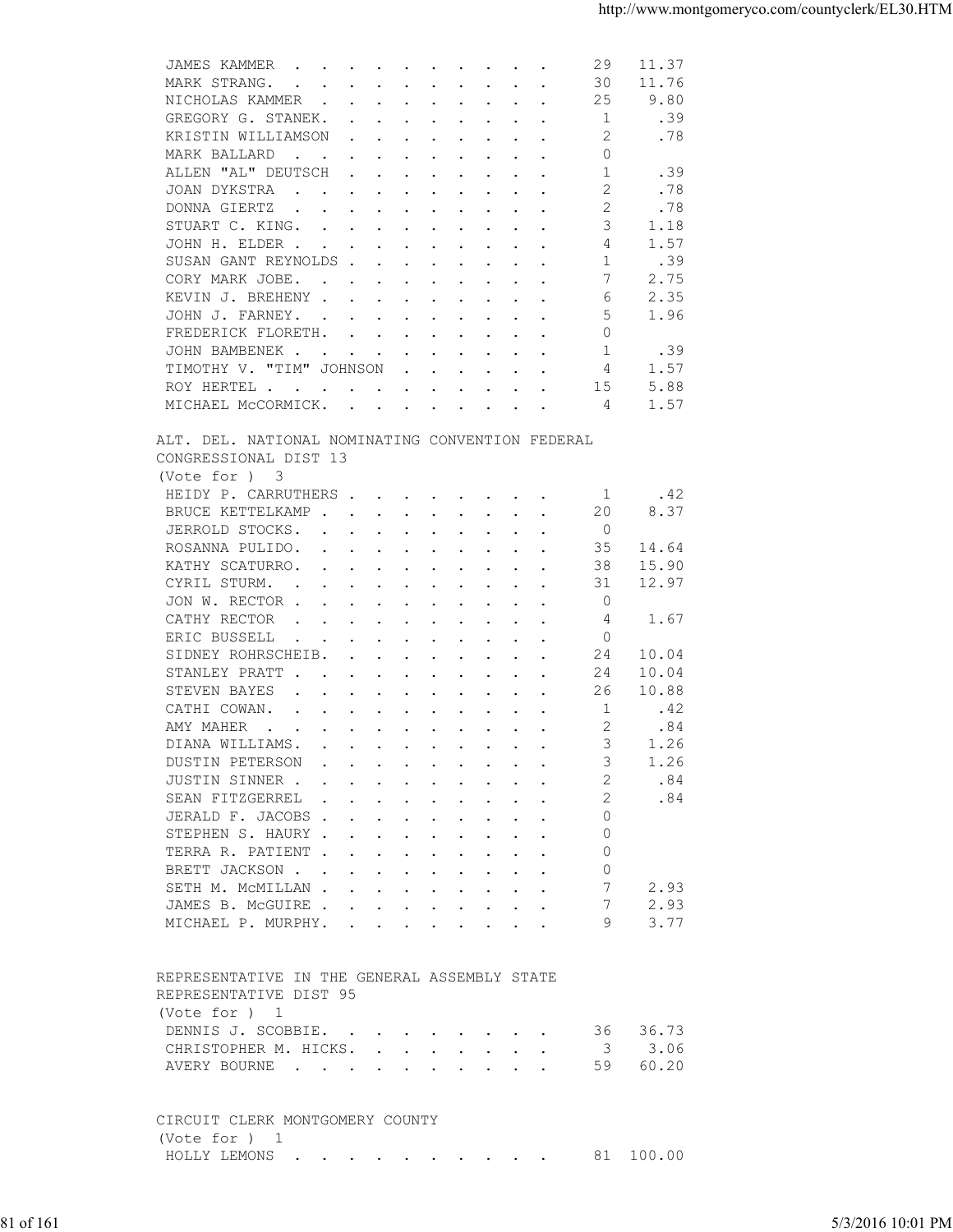STATE'S ATTORNEY MONTGOMERY COUNTY (Vote for ) 1 ERIK HYAM . . . . . . . . . . . . 61 100.00 CORONER MONTGOMERY COUNTY (Vote for ) 1 RANDY A. LEETHAM . . . . . . . . . 41 51.25 TOBIN GUNN . . . . . . . . . . . . 39 48.75 COUNTY BOARD MEMBER # 2 (Vote for ) 2 CHUCK GRADEN . . . . . . . . . . 68 51.13 GENE MILES . . . . . . . . . . . . 65 48.87 JUDGE OF THE APPELLATE COURT APPELLATE JUDICIAL DISTRICT 5 (Vote for ) 1 JOHN B. BARBERIS, JR. . . . . . . . 67 100.00 JUDGE OF THE APPELLATE COURT APPELLATE JUDICIAL DISTRICT 5 (Vote for ) 1 JAMES R. "RANDY" MOORE . . . . . . . 71 100.00 PRECINCT COMMITTEEMAN NOKOMIS 3 (Vote for ) 1 NO CANDIDATE FILED . . . . . . . . 0 \*\*\*\*\*\*\*\*\*\* (DEMOCRATIC) \*\*\*\*\*\*\*\*\*\* PRESIDENT OF THE UNITED STATES (Vote for ) 1 HILLARY CLINTON . . . . . . . . . 11 40.74 WILLIE L. WILSON . . . . . . . . . 0 MARTIN J. O'MALLEY . . . . . . . . . 0 ROQUE "ROCKY" DE LA FUENTE. . . . . . 0 LARRY (LAWRENCE) COHEN . . . . . . 0 BERNIE SANDERS. . . . . . . . . . 16 59.26 WRITE-IN. . . . . . . . . . . . 0 UNITED STATES SENATOR U.S. SENATE (Vote for ) 1 ANDREA ZOPP. . . . . . . . . . . 12 48.00<br>TAMMY DUCKWORTH . . . . . . . . . 13 52.00 TAMMY DUCKWORTH . . . . . . . . . . 13 52.00 NAPOLEON HARRIS . . . . . . . . . 0 COMPTROLLER STATE OF ILLINOIS (Vote for ) 1 SUSANA MENDOZA. . . . . . . . . . 22 100.00 REPRESENTATIVE IN CONGRESS FEDERAL CONGRESSIONAL DIST 13 (Vote for ) 1 MARK D. WICKLUND . . . . . . . . . 22 100.00 82 of 161 5/3/2016 10:01 PM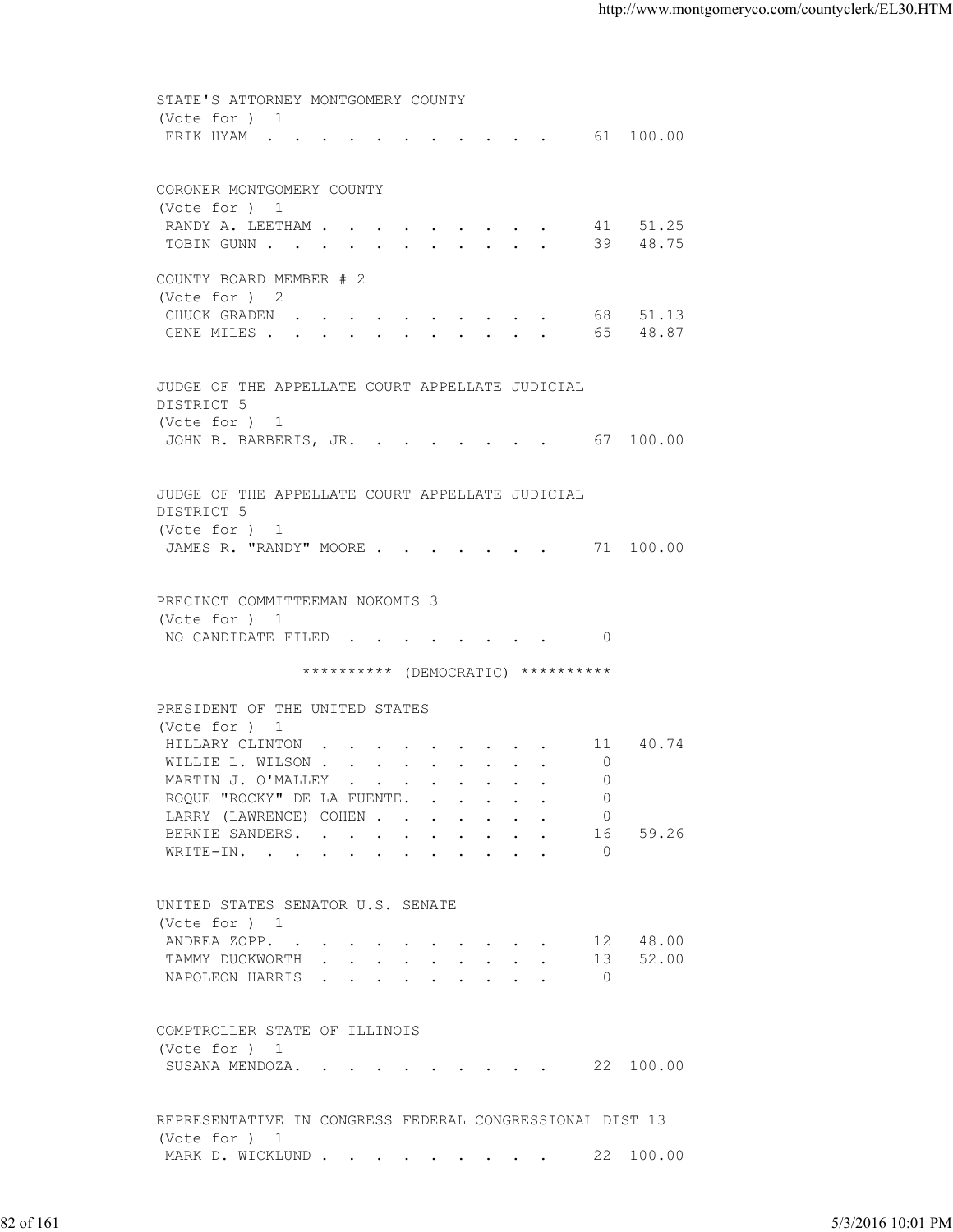DEL. NATIONAL NOMINATING CONVENTION FEDERAL CONGRESSIONAL DIST 13 (Vote for ) 5<br>ANDY MANAR . . 4. . . . . . . . . . . 18 17.48<br>. . . . . . . . . . 7 6.80 CINDA KLICKNA . . . . . . . . . . . 7 6.80<br>MICHAEL G. MATEJKA . . . . . . . . 7 6.80 MICHAEL G. MATEJKA . . . . . . . . DORIS JEAN TURNER. . . . . . . . . . 6 5.83 RICK TERVEN. . . . . . . . . . . 6 5.83 JAROD HITCHINGS . . . . . . . . . . 1 .97<br>NAOMI D. JAKOBSSON . . . . . . . . 9 8.74 NAOMI D. JAKOBSSON . . . . . . . . AARON AMMONS . . . . . . . . . . . 7 6.80 MATTHEW PASQUINI . . . . . . . . . 9 8.74 PAMELLA GRONEMEYER . . . . . . . . 11 10.68 XACHARY BRAUN . . . . . . . . . . 11 10.68<br>MARCEY GOLDSTEIN . . . . . . . . . 11 10.68 MARCEY GOLDSTEIN . . . . . . . . . REPRESENTATIVE IN THE GENERAL ASSEMBLY STATE REPRESENTATIVE DIST 95 (Vote for ) 1 MIKE MATHIS. . . . . . . . . . . 24 100.00 CIRCUIT CLERK MONTGOMERY COUNTY (Vote for ) 1 NO CANDIDATE FILED . . . . . . . . 0 STATE'S ATTORNEY MONTGOMERY COUNTY (Vote for ) 1 CHRIS MATOUSH . . . . . . . . . . 25 100.00 CORONER MONTGOMERY COUNTY (Vote for ) 1 BARBARA A. SCHMEDEKE. . . . . . . . 22 100.00 COUNTY BOARD MEMBER # 2 (Vote for ) 2 NO CANDIDATE FILED . . . . . . . . 0 JUDGE OF THE APPELLATE COURT APPELLATE JUDICIAL DISTRICT 5 (Vote for ) 1 BRAD K. BLEYER. . . . . . . . . . 22 100.00 JUDGE OF THE APPELLATE COURT APPELLATE JUDICIAL DISTRICT 5 (Vote for ) 1 JO BETH WEBER . . . . . . . . . . 22 100.00 PRECINCT COMMITTEEMAN NOKOMIS 3 (Vote for ) 1 NO CANDIDATE FILED . . . . . . . . 0 PRECINCT REPORT MONTGOMERY COUNTY, ILLINOIS RUN DATE:03/21/16 2016 GENERAL PRIMARY ELECTION 83 of 161 5/3/2016 10:01 PM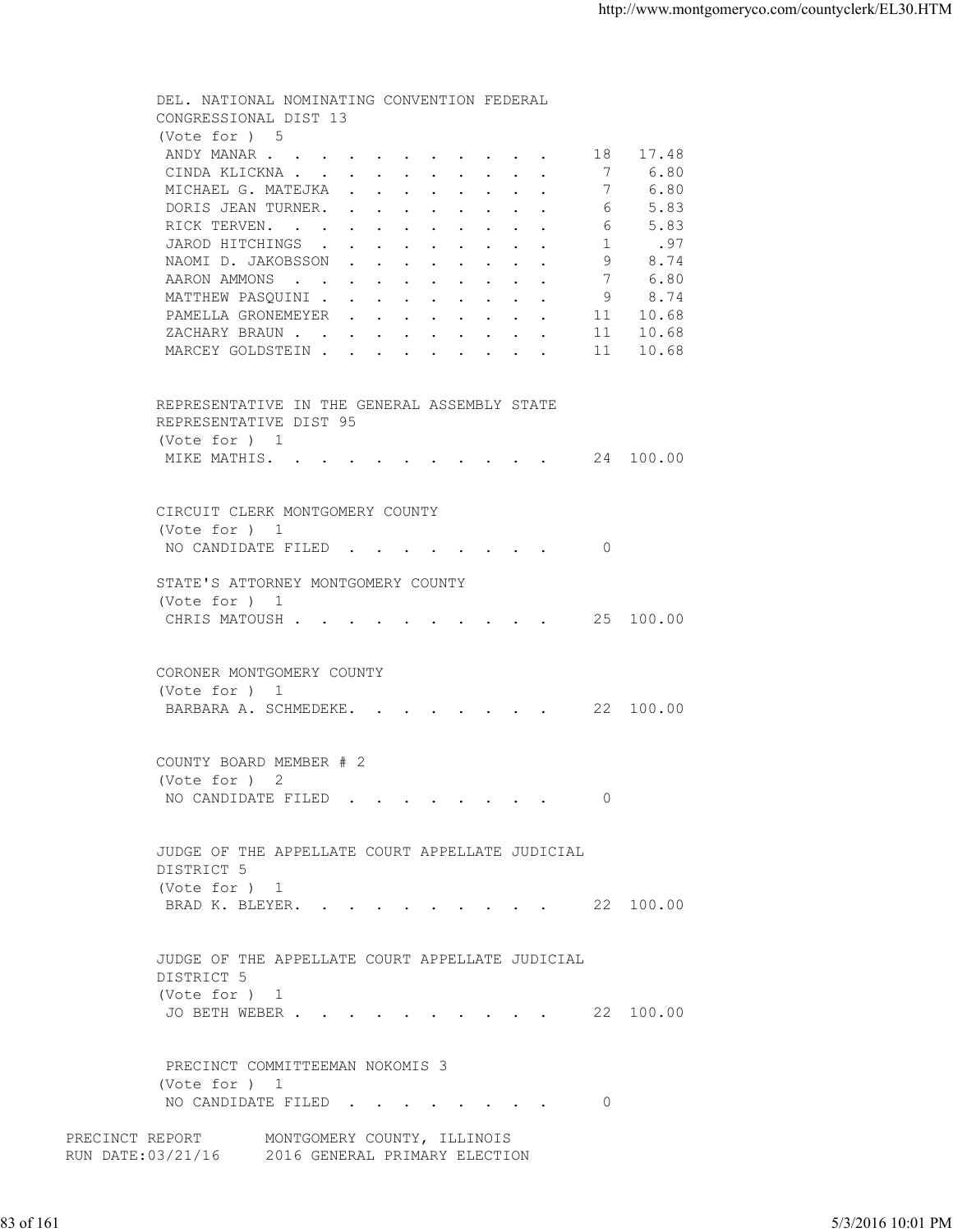| RUN TIME:09:18 AM | MARCH 15, 2016 |
|-------------------|----------------|
|                   | STATISTICS     |

|                                                   |                      |                                                           |  | <b>VOTES</b> | PERCENT |
|---------------------------------------------------|----------------------|-----------------------------------------------------------|--|--------------|---------|
| REGISTERED VOTERS - TOTAL                         |                      |                                                           |  | 473          |         |
| REGISTERED VOTERS - REPUBLICAN                    |                      | $\mathbf{r}$ , $\mathbf{r}$ , $\mathbf{r}$ , $\mathbf{r}$ |  | 141          | 29.81   |
| REGISTERED VOTERS - DEMOCRATIC                    |                      |                                                           |  | 106          | 22.41   |
| REGISTERED VOTERS - NONPARTISAN.                  |                      | $\sim$                                                    |  | 26           | 5.50    |
| BALLOTS CAST - TOTAL.<br><b>Contract Contract</b> |                      |                                                           |  | 208          |         |
| BALLOTS CAST - REPUBLICAN.                        |                      |                                                           |  | 152          | 73.08   |
| BALLOTS CAST - DEMOCRATIC                         |                      |                                                           |  | 56           | 26.92   |
| BALLOTS CAST - NONPARTISAN.                       |                      |                                                           |  | 0            |         |
| BALLOTS CAST - BLANK.<br>$\sim$ $\sim$            |                      |                                                           |  | 0            |         |
| VOTER TURNOUT - TOTAL<br>$\sim$                   |                      |                                                           |  |              | 43.97   |
| VOTER TURNOUT - REPUBLICAN.                       |                      | $\mathbf{r}$ and $\mathbf{r}$                             |  |              | 107.80  |
| VOTER TURNOUT - DEMOCRATIC.                       |                      |                                                           |  |              | 52.83   |
| VOTER TURNOUT - NONPARTISAN                       | $\sim$ $\sim$ $\sim$ |                                                           |  |              |         |
| VOTER TURNOUT - BLANK                             |                      |                                                           |  |              |         |
|                                                   |                      |                                                           |  |              |         |

## \*\*\*\*\*\*\*\*\*\* (REPUBLICAN) \*\*\*\*\*\*\*\*\*\*

| PRESIDENT OF THE UNITED STATES                                                                                                                                                                                                                 |                                                                                                                 |  |  |               |  |    |       |
|------------------------------------------------------------------------------------------------------------------------------------------------------------------------------------------------------------------------------------------------|-----------------------------------------------------------------------------------------------------------------|--|--|---------------|--|----|-------|
| (Vote for $)$ 1                                                                                                                                                                                                                                |                                                                                                                 |  |  |               |  |    |       |
| JEB BUSH.<br>the contract of the contract of the contract of the contract of the contract of the contract of the contract of                                                                                                                   |                                                                                                                 |  |  |               |  | 3  | 2.00  |
| CHRIS CHRISTIE.                                                                                                                                                                                                                                | the contract of the contract of the contract of the contract of the contract of the contract of the contract of |  |  |               |  | 0  |       |
| DONALD J. TRUMP                                                                                                                                                                                                                                |                                                                                                                 |  |  |               |  | 62 | 41.33 |
| TED CRUZ.<br>$\mathbf{r}$ . The set of the set of the set of the set of the set of the set of the set of the set of the set of the set of the set of the set of the set of the set of the set of the set of the set of the set of the set of t |                                                                                                                 |  |  | $\sim$ $\sim$ |  | 53 | 35.33 |
| MARCO RUBIO.                                                                                                                                                                                                                                   | $\mathbf{r}$ , $\mathbf{r}$ , $\mathbf{r}$ , $\mathbf{r}$                                                       |  |  |               |  | 11 | 7.33  |
| RAND PAUL<br>the contract of the contract of the contract of the contract of the contract of the contract of the contract of                                                                                                                   |                                                                                                                 |  |  |               |  |    | .67   |
| CARLY FIORINA                                                                                                                                                                                                                                  |                                                                                                                 |  |  |               |  | 0  |       |
| MIKE HUCKABEE                                                                                                                                                                                                                                  |                                                                                                                 |  |  |               |  |    |       |
| RICK SANTORUM                                                                                                                                                                                                                                  |                                                                                                                 |  |  |               |  | 0  |       |
| JOHN R. KASICH.                                                                                                                                                                                                                                |                                                                                                                 |  |  |               |  | 17 | 11.33 |
| BEN CARSON.                                                                                                                                                                                                                                    | $\sim$ $\sim$ $\sim$ $\sim$ $\sim$                                                                              |  |  |               |  | 3  | 2.00  |
|                                                                                                                                                                                                                                                |                                                                                                                 |  |  |               |  |    |       |

| UNITED STATES SENATOR U.S. SENATE |  |  |  |  |  |  |
|-----------------------------------|--|--|--|--|--|--|
| (Vote for ) 1                     |  |  |  |  |  |  |
| JAMES T. MARTER 40 29.41          |  |  |  |  |  |  |
| MARK STEVEN KIRK 96 70.59         |  |  |  |  |  |  |

| COMPTROLLER STATE OF ILLINOIS |  |  |  |  |  |            |
|-------------------------------|--|--|--|--|--|------------|
| (Vote for ) 1                 |  |  |  |  |  |            |
| LESLIE GEISSLER MUNGER        |  |  |  |  |  | 116 100.00 |

| REPRESENTATIVE IN CONGRESS FEDERAL CONGRESSIONAL DIST 13 |  |  |  |  |  |  |
|----------------------------------------------------------|--|--|--|--|--|--|
| (Vote for ) 1                                            |  |  |  |  |  |  |
| RODNEY DAVIS 128 87.07                                   |  |  |  |  |  |  |
| ETHAN VANDERSAND 19 12.93                                |  |  |  |  |  |  |

 DEL. NATIONAL NOMINATING CONVENTION FEDERAL CONGRESSIONAL DIST 13 (Vote for ) 3 ADAM M. BROWN . . . . . . . . . . . 4 1.05<br>MARTIN DAVIS . . . . . . . . . . 5 1.31 MARTIN DAVIS . . . . . . . . . . 5 GORDY HULTEN . . . . . . . . . . . 3 .79<br>TONI GAUEN . . . . . . . . . . . 42 11.02 TONI GAUEN . . . . . . . . . . . 42 11.02 84 of 161 5/3/2016 10:01 PM

DOUG HARTMANN . . . . . . . . . . . 50 13.12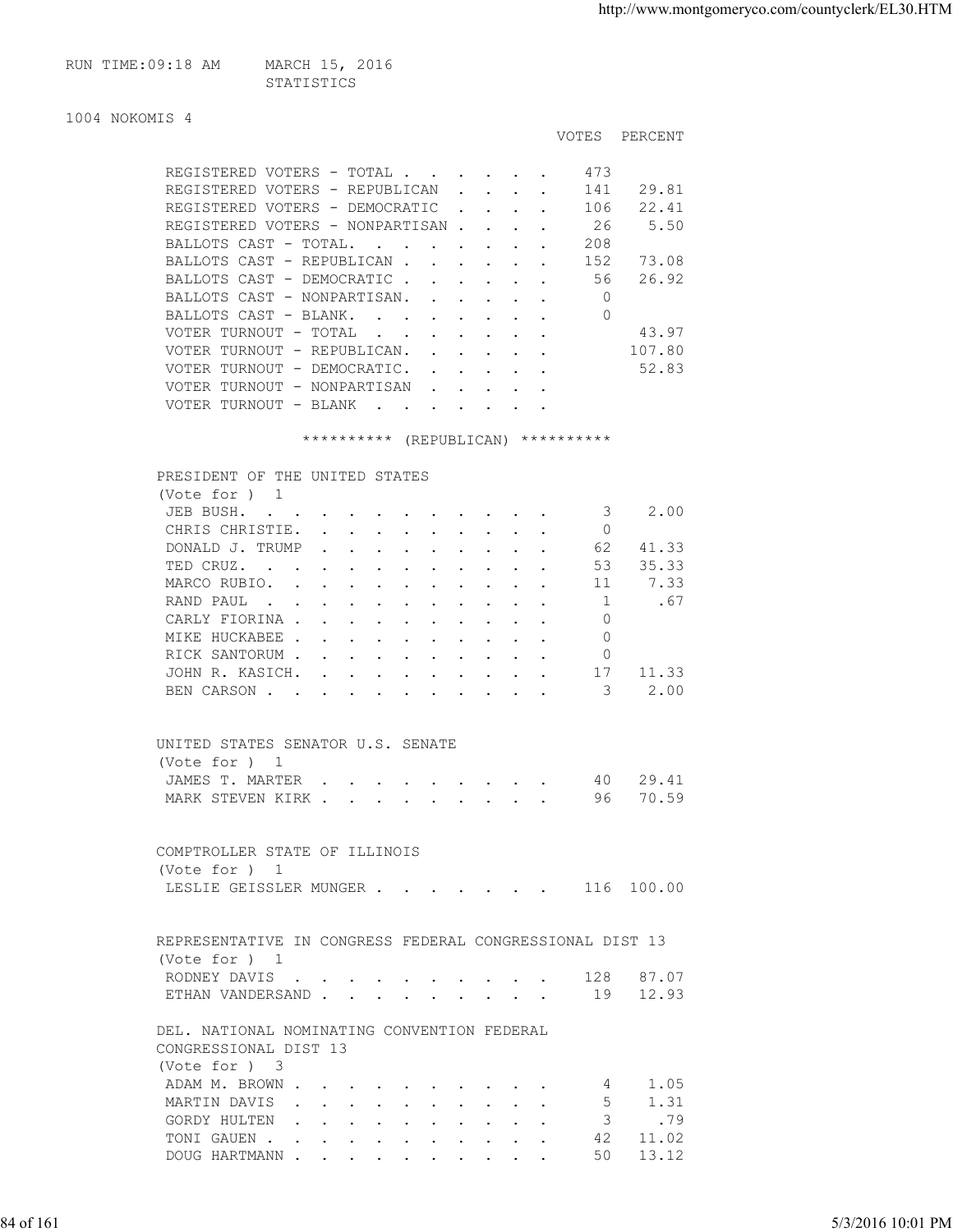| JAMES KAMMER<br>45<br>11.81<br>$\mathbf{r}$ , $\mathbf{r}$ , $\mathbf{r}$ , $\mathbf{r}$ , $\mathbf{r}$ , $\mathbf{r}$ , $\mathbf{r}$ , $\mathbf{r}$<br>MARK STRANG.<br>45<br>11.81<br>NICHOLAS KAMMER<br>11.81<br>45<br>$\Omega$<br>GREGORY G. STANEK.<br>2<br>.52<br>KRISTIN WILLIAMSON<br>$\mathbf{r}$ , and $\mathbf{r}$ , and $\mathbf{r}$ , and $\mathbf{r}$<br>.26<br>MARK BALLARD<br>1<br>$\mathbf{r}$ , and $\mathbf{r}$ , and $\mathbf{r}$ , and $\mathbf{r}$ , and $\mathbf{r}$<br>ALLEN "AL" DEUTSCH<br>.26<br>1<br>$\mathbf{r}$ , and $\mathbf{r}$ , and $\mathbf{r}$ , and $\mathbf{r}$<br>.52<br>JOAN DYKSTRA<br>2<br>$\mathbf{r}$ , and $\mathbf{r}$ , and $\mathbf{r}$ , and $\mathbf{r}$ , and $\mathbf{r}$<br>$\circ$<br>DONNA GIERTZ<br>the contract of the contract of the contract of the contract of the contract of the contract of the contract of<br>7<br>1.84<br>STUART C. KING.<br>5<br>JOHN H. ELDER<br>1.31<br>5<br>SUSAN GANT REYNOLDS<br>1.31<br>CORY MARK JOBE.<br>15<br>3.94<br>KEVIN J. BREHENY<br>15<br>3.94<br>JOHN J. FARNEY.<br>3.94<br>15<br>1.05<br>FREDERICK FLORETH.<br>4<br>2<br>.52<br>JOHN BAMBENEK .<br>the contract of the contract of the contract of the contract of the contract of the contract of the contract of<br>TIMOTHY V. "TIM" JOHNSON<br>9<br>2.36<br>$\mathbf{r}$ , $\mathbf{r}$ , $\mathbf{r}$ , $\mathbf{r}$ , $\mathbf{r}$<br>4.20<br>16<br>ROY HERTEL<br>MICHAEL MCCORMICK.<br>2.10<br>8<br>ALT. DEL. NATIONAL NOMINATING CONVENTION FEDERAL<br>CONGRESSIONAL DIST 13<br>(Vote for ) 3<br>HEIDY P. CARRUTHERS<br>1.80<br>-7<br>BRUCE KETTELKAMP<br>26<br>6.70<br>7<br>JERROLD STOCKS.<br>1.80<br>ROSANNA PULIDO.<br>38<br>9.79<br>$\mathbf{r}$ , and $\mathbf{r}$ , and $\mathbf{r}$ , and $\mathbf{r}$ , and $\mathbf{r}$<br>KATHY SCATURRO.<br>45<br>11.60<br>the contract of the contract of the contract of the contract of the contract of the contract of the contract of<br>10.57<br>CYRIL STURM.<br>41<br>the contract of the contract of the contract of the contract of the contract of the contract of the contract of<br>JON W. RECTOR<br>0<br>CATHY RECTOR<br>2<br>.52<br>the contract of the contract of the contract of the contract of the contract of the contract of the contract of<br>$\circ$<br>ERIC BUSSELL<br>$\mathbf{u} = \mathbf{u} + \mathbf{u} + \mathbf{u} + \mathbf{u} + \mathbf{u} + \mathbf{u} + \mathbf{u} + \mathbf{u} + \mathbf{u} + \mathbf{u} + \mathbf{u} + \mathbf{u} + \mathbf{u} + \mathbf{u} + \mathbf{u} + \mathbf{u} + \mathbf{u} + \mathbf{u} + \mathbf{u} + \mathbf{u} + \mathbf{u} + \mathbf{u} + \mathbf{u} + \mathbf{u} + \mathbf{u} + \mathbf{u} + \mathbf{u} + \mathbf{u} + \mathbf{u} + \mathbf{u} + \mathbf$<br>SIDNEY ROHRSCHEIB.<br>41<br>10.57<br>$\mathbf{r}$ . The contract of the contract of the contract of the contract of the contract of the contract of the contract of the contract of the contract of the contract of the contract of the contract of the contract of th<br>STANLEY PRATT<br>47<br>12.11<br>45<br>STEVEN BAYES<br>11.60<br>$\mathbf{r}$ , and $\mathbf{r}$ , and $\mathbf{r}$ , and $\mathbf{r}$ , and $\mathbf{r}$<br>CATHI COWAN.<br>$\circ$<br>$\mathbf{r}$ , $\mathbf{r}$ , $\mathbf{r}$ , $\mathbf{r}$ , $\mathbf{r}$ , $\mathbf{r}$ , $\mathbf{r}$<br>1<br>.26<br>AMY MAHER<br>DIANA WILLIAMS.<br>$\Omega$<br>DUSTIN PETERSON<br>8<br>2.06<br>2.32<br>JUSTIN SINNER<br>9<br>SEAN FITZGERREL<br>2.06<br>8<br>1.03<br>JERALD F. JACOBS<br>4<br>STEPHEN S. HAURY<br>1.29<br>5<br>TERRA R. PATIENT<br>1.03<br>4<br>5<br>1.29<br>BRETT JACKSON<br>3.87<br>SETH M. MCMILLAN<br>15<br>3.61<br>JAMES B. MCGUIRE<br>14<br>4.12<br>MICHAEL P. MURPHY.<br>16<br>REPRESENTATIVE IN THE GENERAL ASSEMBLY STATE<br>REPRESENTATIVE DIST 95<br>(Vote for ) 1<br>39.16<br>DENNIS J. SCOBBIE.<br>56<br>5.59<br>CHRISTOPHER M. HICKS.<br>8<br>55.24<br>AVERY BOURNE<br>79<br>CIRCUIT CLERK MONTGOMERY COUNTY<br>(Vote for ) 1<br>85 of 161<br>5/3/2016 10:01 PM |  | 35<br>9.19<br>RAJA SADIQ |  |
|---------------------------------------------------------------------------------------------------------------------------------------------------------------------------------------------------------------------------------------------------------------------------------------------------------------------------------------------------------------------------------------------------------------------------------------------------------------------------------------------------------------------------------------------------------------------------------------------------------------------------------------------------------------------------------------------------------------------------------------------------------------------------------------------------------------------------------------------------------------------------------------------------------------------------------------------------------------------------------------------------------------------------------------------------------------------------------------------------------------------------------------------------------------------------------------------------------------------------------------------------------------------------------------------------------------------------------------------------------------------------------------------------------------------------------------------------------------------------------------------------------------------------------------------------------------------------------------------------------------------------------------------------------------------------------------------------------------------------------------------------------------------------------------------------------------------------------------------------------------------------------------------------------------------------------------------------------------------------------------------------------------------------------------------------------------------------------------------------------------------------------------------------------------------------------------------------------------------------------------------------------------------------------------------------------------------------------------------------------------------------------------------------------------------------------------------------------------------------------------------------------------------------------------------------------------------------------------------------------------------------------------------------------------------------------------------------------------------------------------------------------------------------------------------------------------------------------------------------------------------------------------------------------------------------------------------------------------------------------------------------------------------------------------------------------------------------------------------------------------------------------------------------------------------------------------------------------------------------------------------------------------------------------------------------------------------------------------------------------------------------------------------------------------------------------------------------------------------------------------------------------------------------------------------------------------------------------------------------------------------------------------------------------------------------------------------------------------------------------------------------------------------------------------------------------------------------------------------------------------------------------------------------------------------------------------------------------------------------------------------------------|--|--------------------------|--|
|                                                                                                                                                                                                                                                                                                                                                                                                                                                                                                                                                                                                                                                                                                                                                                                                                                                                                                                                                                                                                                                                                                                                                                                                                                                                                                                                                                                                                                                                                                                                                                                                                                                                                                                                                                                                                                                                                                                                                                                                                                                                                                                                                                                                                                                                                                                                                                                                                                                                                                                                                                                                                                                                                                                                                                                                                                                                                                                                                                                                                                                                                                                                                                                                                                                                                                                                                                                                                                                                                                                                                                                                                                                                                                                                                                                                                                                                                                                                                                                                         |  |                          |  |
|                                                                                                                                                                                                                                                                                                                                                                                                                                                                                                                                                                                                                                                                                                                                                                                                                                                                                                                                                                                                                                                                                                                                                                                                                                                                                                                                                                                                                                                                                                                                                                                                                                                                                                                                                                                                                                                                                                                                                                                                                                                                                                                                                                                                                                                                                                                                                                                                                                                                                                                                                                                                                                                                                                                                                                                                                                                                                                                                                                                                                                                                                                                                                                                                                                                                                                                                                                                                                                                                                                                                                                                                                                                                                                                                                                                                                                                                                                                                                                                                         |  |                          |  |
|                                                                                                                                                                                                                                                                                                                                                                                                                                                                                                                                                                                                                                                                                                                                                                                                                                                                                                                                                                                                                                                                                                                                                                                                                                                                                                                                                                                                                                                                                                                                                                                                                                                                                                                                                                                                                                                                                                                                                                                                                                                                                                                                                                                                                                                                                                                                                                                                                                                                                                                                                                                                                                                                                                                                                                                                                                                                                                                                                                                                                                                                                                                                                                                                                                                                                                                                                                                                                                                                                                                                                                                                                                                                                                                                                                                                                                                                                                                                                                                                         |  |                          |  |
|                                                                                                                                                                                                                                                                                                                                                                                                                                                                                                                                                                                                                                                                                                                                                                                                                                                                                                                                                                                                                                                                                                                                                                                                                                                                                                                                                                                                                                                                                                                                                                                                                                                                                                                                                                                                                                                                                                                                                                                                                                                                                                                                                                                                                                                                                                                                                                                                                                                                                                                                                                                                                                                                                                                                                                                                                                                                                                                                                                                                                                                                                                                                                                                                                                                                                                                                                                                                                                                                                                                                                                                                                                                                                                                                                                                                                                                                                                                                                                                                         |  |                          |  |
|                                                                                                                                                                                                                                                                                                                                                                                                                                                                                                                                                                                                                                                                                                                                                                                                                                                                                                                                                                                                                                                                                                                                                                                                                                                                                                                                                                                                                                                                                                                                                                                                                                                                                                                                                                                                                                                                                                                                                                                                                                                                                                                                                                                                                                                                                                                                                                                                                                                                                                                                                                                                                                                                                                                                                                                                                                                                                                                                                                                                                                                                                                                                                                                                                                                                                                                                                                                                                                                                                                                                                                                                                                                                                                                                                                                                                                                                                                                                                                                                         |  |                          |  |
|                                                                                                                                                                                                                                                                                                                                                                                                                                                                                                                                                                                                                                                                                                                                                                                                                                                                                                                                                                                                                                                                                                                                                                                                                                                                                                                                                                                                                                                                                                                                                                                                                                                                                                                                                                                                                                                                                                                                                                                                                                                                                                                                                                                                                                                                                                                                                                                                                                                                                                                                                                                                                                                                                                                                                                                                                                                                                                                                                                                                                                                                                                                                                                                                                                                                                                                                                                                                                                                                                                                                                                                                                                                                                                                                                                                                                                                                                                                                                                                                         |  |                          |  |
|                                                                                                                                                                                                                                                                                                                                                                                                                                                                                                                                                                                                                                                                                                                                                                                                                                                                                                                                                                                                                                                                                                                                                                                                                                                                                                                                                                                                                                                                                                                                                                                                                                                                                                                                                                                                                                                                                                                                                                                                                                                                                                                                                                                                                                                                                                                                                                                                                                                                                                                                                                                                                                                                                                                                                                                                                                                                                                                                                                                                                                                                                                                                                                                                                                                                                                                                                                                                                                                                                                                                                                                                                                                                                                                                                                                                                                                                                                                                                                                                         |  |                          |  |
|                                                                                                                                                                                                                                                                                                                                                                                                                                                                                                                                                                                                                                                                                                                                                                                                                                                                                                                                                                                                                                                                                                                                                                                                                                                                                                                                                                                                                                                                                                                                                                                                                                                                                                                                                                                                                                                                                                                                                                                                                                                                                                                                                                                                                                                                                                                                                                                                                                                                                                                                                                                                                                                                                                                                                                                                                                                                                                                                                                                                                                                                                                                                                                                                                                                                                                                                                                                                                                                                                                                                                                                                                                                                                                                                                                                                                                                                                                                                                                                                         |  |                          |  |
|                                                                                                                                                                                                                                                                                                                                                                                                                                                                                                                                                                                                                                                                                                                                                                                                                                                                                                                                                                                                                                                                                                                                                                                                                                                                                                                                                                                                                                                                                                                                                                                                                                                                                                                                                                                                                                                                                                                                                                                                                                                                                                                                                                                                                                                                                                                                                                                                                                                                                                                                                                                                                                                                                                                                                                                                                                                                                                                                                                                                                                                                                                                                                                                                                                                                                                                                                                                                                                                                                                                                                                                                                                                                                                                                                                                                                                                                                                                                                                                                         |  |                          |  |
|                                                                                                                                                                                                                                                                                                                                                                                                                                                                                                                                                                                                                                                                                                                                                                                                                                                                                                                                                                                                                                                                                                                                                                                                                                                                                                                                                                                                                                                                                                                                                                                                                                                                                                                                                                                                                                                                                                                                                                                                                                                                                                                                                                                                                                                                                                                                                                                                                                                                                                                                                                                                                                                                                                                                                                                                                                                                                                                                                                                                                                                                                                                                                                                                                                                                                                                                                                                                                                                                                                                                                                                                                                                                                                                                                                                                                                                                                                                                                                                                         |  |                          |  |
|                                                                                                                                                                                                                                                                                                                                                                                                                                                                                                                                                                                                                                                                                                                                                                                                                                                                                                                                                                                                                                                                                                                                                                                                                                                                                                                                                                                                                                                                                                                                                                                                                                                                                                                                                                                                                                                                                                                                                                                                                                                                                                                                                                                                                                                                                                                                                                                                                                                                                                                                                                                                                                                                                                                                                                                                                                                                                                                                                                                                                                                                                                                                                                                                                                                                                                                                                                                                                                                                                                                                                                                                                                                                                                                                                                                                                                                                                                                                                                                                         |  |                          |  |
|                                                                                                                                                                                                                                                                                                                                                                                                                                                                                                                                                                                                                                                                                                                                                                                                                                                                                                                                                                                                                                                                                                                                                                                                                                                                                                                                                                                                                                                                                                                                                                                                                                                                                                                                                                                                                                                                                                                                                                                                                                                                                                                                                                                                                                                                                                                                                                                                                                                                                                                                                                                                                                                                                                                                                                                                                                                                                                                                                                                                                                                                                                                                                                                                                                                                                                                                                                                                                                                                                                                                                                                                                                                                                                                                                                                                                                                                                                                                                                                                         |  |                          |  |
|                                                                                                                                                                                                                                                                                                                                                                                                                                                                                                                                                                                                                                                                                                                                                                                                                                                                                                                                                                                                                                                                                                                                                                                                                                                                                                                                                                                                                                                                                                                                                                                                                                                                                                                                                                                                                                                                                                                                                                                                                                                                                                                                                                                                                                                                                                                                                                                                                                                                                                                                                                                                                                                                                                                                                                                                                                                                                                                                                                                                                                                                                                                                                                                                                                                                                                                                                                                                                                                                                                                                                                                                                                                                                                                                                                                                                                                                                                                                                                                                         |  |                          |  |
|                                                                                                                                                                                                                                                                                                                                                                                                                                                                                                                                                                                                                                                                                                                                                                                                                                                                                                                                                                                                                                                                                                                                                                                                                                                                                                                                                                                                                                                                                                                                                                                                                                                                                                                                                                                                                                                                                                                                                                                                                                                                                                                                                                                                                                                                                                                                                                                                                                                                                                                                                                                                                                                                                                                                                                                                                                                                                                                                                                                                                                                                                                                                                                                                                                                                                                                                                                                                                                                                                                                                                                                                                                                                                                                                                                                                                                                                                                                                                                                                         |  |                          |  |
|                                                                                                                                                                                                                                                                                                                                                                                                                                                                                                                                                                                                                                                                                                                                                                                                                                                                                                                                                                                                                                                                                                                                                                                                                                                                                                                                                                                                                                                                                                                                                                                                                                                                                                                                                                                                                                                                                                                                                                                                                                                                                                                                                                                                                                                                                                                                                                                                                                                                                                                                                                                                                                                                                                                                                                                                                                                                                                                                                                                                                                                                                                                                                                                                                                                                                                                                                                                                                                                                                                                                                                                                                                                                                                                                                                                                                                                                                                                                                                                                         |  |                          |  |
|                                                                                                                                                                                                                                                                                                                                                                                                                                                                                                                                                                                                                                                                                                                                                                                                                                                                                                                                                                                                                                                                                                                                                                                                                                                                                                                                                                                                                                                                                                                                                                                                                                                                                                                                                                                                                                                                                                                                                                                                                                                                                                                                                                                                                                                                                                                                                                                                                                                                                                                                                                                                                                                                                                                                                                                                                                                                                                                                                                                                                                                                                                                                                                                                                                                                                                                                                                                                                                                                                                                                                                                                                                                                                                                                                                                                                                                                                                                                                                                                         |  |                          |  |
|                                                                                                                                                                                                                                                                                                                                                                                                                                                                                                                                                                                                                                                                                                                                                                                                                                                                                                                                                                                                                                                                                                                                                                                                                                                                                                                                                                                                                                                                                                                                                                                                                                                                                                                                                                                                                                                                                                                                                                                                                                                                                                                                                                                                                                                                                                                                                                                                                                                                                                                                                                                                                                                                                                                                                                                                                                                                                                                                                                                                                                                                                                                                                                                                                                                                                                                                                                                                                                                                                                                                                                                                                                                                                                                                                                                                                                                                                                                                                                                                         |  |                          |  |
|                                                                                                                                                                                                                                                                                                                                                                                                                                                                                                                                                                                                                                                                                                                                                                                                                                                                                                                                                                                                                                                                                                                                                                                                                                                                                                                                                                                                                                                                                                                                                                                                                                                                                                                                                                                                                                                                                                                                                                                                                                                                                                                                                                                                                                                                                                                                                                                                                                                                                                                                                                                                                                                                                                                                                                                                                                                                                                                                                                                                                                                                                                                                                                                                                                                                                                                                                                                                                                                                                                                                                                                                                                                                                                                                                                                                                                                                                                                                                                                                         |  |                          |  |
|                                                                                                                                                                                                                                                                                                                                                                                                                                                                                                                                                                                                                                                                                                                                                                                                                                                                                                                                                                                                                                                                                                                                                                                                                                                                                                                                                                                                                                                                                                                                                                                                                                                                                                                                                                                                                                                                                                                                                                                                                                                                                                                                                                                                                                                                                                                                                                                                                                                                                                                                                                                                                                                                                                                                                                                                                                                                                                                                                                                                                                                                                                                                                                                                                                                                                                                                                                                                                                                                                                                                                                                                                                                                                                                                                                                                                                                                                                                                                                                                         |  |                          |  |
|                                                                                                                                                                                                                                                                                                                                                                                                                                                                                                                                                                                                                                                                                                                                                                                                                                                                                                                                                                                                                                                                                                                                                                                                                                                                                                                                                                                                                                                                                                                                                                                                                                                                                                                                                                                                                                                                                                                                                                                                                                                                                                                                                                                                                                                                                                                                                                                                                                                                                                                                                                                                                                                                                                                                                                                                                                                                                                                                                                                                                                                                                                                                                                                                                                                                                                                                                                                                                                                                                                                                                                                                                                                                                                                                                                                                                                                                                                                                                                                                         |  |                          |  |
|                                                                                                                                                                                                                                                                                                                                                                                                                                                                                                                                                                                                                                                                                                                                                                                                                                                                                                                                                                                                                                                                                                                                                                                                                                                                                                                                                                                                                                                                                                                                                                                                                                                                                                                                                                                                                                                                                                                                                                                                                                                                                                                                                                                                                                                                                                                                                                                                                                                                                                                                                                                                                                                                                                                                                                                                                                                                                                                                                                                                                                                                                                                                                                                                                                                                                                                                                                                                                                                                                                                                                                                                                                                                                                                                                                                                                                                                                                                                                                                                         |  |                          |  |
|                                                                                                                                                                                                                                                                                                                                                                                                                                                                                                                                                                                                                                                                                                                                                                                                                                                                                                                                                                                                                                                                                                                                                                                                                                                                                                                                                                                                                                                                                                                                                                                                                                                                                                                                                                                                                                                                                                                                                                                                                                                                                                                                                                                                                                                                                                                                                                                                                                                                                                                                                                                                                                                                                                                                                                                                                                                                                                                                                                                                                                                                                                                                                                                                                                                                                                                                                                                                                                                                                                                                                                                                                                                                                                                                                                                                                                                                                                                                                                                                         |  |                          |  |
|                                                                                                                                                                                                                                                                                                                                                                                                                                                                                                                                                                                                                                                                                                                                                                                                                                                                                                                                                                                                                                                                                                                                                                                                                                                                                                                                                                                                                                                                                                                                                                                                                                                                                                                                                                                                                                                                                                                                                                                                                                                                                                                                                                                                                                                                                                                                                                                                                                                                                                                                                                                                                                                                                                                                                                                                                                                                                                                                                                                                                                                                                                                                                                                                                                                                                                                                                                                                                                                                                                                                                                                                                                                                                                                                                                                                                                                                                                                                                                                                         |  |                          |  |
|                                                                                                                                                                                                                                                                                                                                                                                                                                                                                                                                                                                                                                                                                                                                                                                                                                                                                                                                                                                                                                                                                                                                                                                                                                                                                                                                                                                                                                                                                                                                                                                                                                                                                                                                                                                                                                                                                                                                                                                                                                                                                                                                                                                                                                                                                                                                                                                                                                                                                                                                                                                                                                                                                                                                                                                                                                                                                                                                                                                                                                                                                                                                                                                                                                                                                                                                                                                                                                                                                                                                                                                                                                                                                                                                                                                                                                                                                                                                                                                                         |  |                          |  |
|                                                                                                                                                                                                                                                                                                                                                                                                                                                                                                                                                                                                                                                                                                                                                                                                                                                                                                                                                                                                                                                                                                                                                                                                                                                                                                                                                                                                                                                                                                                                                                                                                                                                                                                                                                                                                                                                                                                                                                                                                                                                                                                                                                                                                                                                                                                                                                                                                                                                                                                                                                                                                                                                                                                                                                                                                                                                                                                                                                                                                                                                                                                                                                                                                                                                                                                                                                                                                                                                                                                                                                                                                                                                                                                                                                                                                                                                                                                                                                                                         |  |                          |  |
|                                                                                                                                                                                                                                                                                                                                                                                                                                                                                                                                                                                                                                                                                                                                                                                                                                                                                                                                                                                                                                                                                                                                                                                                                                                                                                                                                                                                                                                                                                                                                                                                                                                                                                                                                                                                                                                                                                                                                                                                                                                                                                                                                                                                                                                                                                                                                                                                                                                                                                                                                                                                                                                                                                                                                                                                                                                                                                                                                                                                                                                                                                                                                                                                                                                                                                                                                                                                                                                                                                                                                                                                                                                                                                                                                                                                                                                                                                                                                                                                         |  |                          |  |
|                                                                                                                                                                                                                                                                                                                                                                                                                                                                                                                                                                                                                                                                                                                                                                                                                                                                                                                                                                                                                                                                                                                                                                                                                                                                                                                                                                                                                                                                                                                                                                                                                                                                                                                                                                                                                                                                                                                                                                                                                                                                                                                                                                                                                                                                                                                                                                                                                                                                                                                                                                                                                                                                                                                                                                                                                                                                                                                                                                                                                                                                                                                                                                                                                                                                                                                                                                                                                                                                                                                                                                                                                                                                                                                                                                                                                                                                                                                                                                                                         |  |                          |  |
|                                                                                                                                                                                                                                                                                                                                                                                                                                                                                                                                                                                                                                                                                                                                                                                                                                                                                                                                                                                                                                                                                                                                                                                                                                                                                                                                                                                                                                                                                                                                                                                                                                                                                                                                                                                                                                                                                                                                                                                                                                                                                                                                                                                                                                                                                                                                                                                                                                                                                                                                                                                                                                                                                                                                                                                                                                                                                                                                                                                                                                                                                                                                                                                                                                                                                                                                                                                                                                                                                                                                                                                                                                                                                                                                                                                                                                                                                                                                                                                                         |  |                          |  |
|                                                                                                                                                                                                                                                                                                                                                                                                                                                                                                                                                                                                                                                                                                                                                                                                                                                                                                                                                                                                                                                                                                                                                                                                                                                                                                                                                                                                                                                                                                                                                                                                                                                                                                                                                                                                                                                                                                                                                                                                                                                                                                                                                                                                                                                                                                                                                                                                                                                                                                                                                                                                                                                                                                                                                                                                                                                                                                                                                                                                                                                                                                                                                                                                                                                                                                                                                                                                                                                                                                                                                                                                                                                                                                                                                                                                                                                                                                                                                                                                         |  |                          |  |
|                                                                                                                                                                                                                                                                                                                                                                                                                                                                                                                                                                                                                                                                                                                                                                                                                                                                                                                                                                                                                                                                                                                                                                                                                                                                                                                                                                                                                                                                                                                                                                                                                                                                                                                                                                                                                                                                                                                                                                                                                                                                                                                                                                                                                                                                                                                                                                                                                                                                                                                                                                                                                                                                                                                                                                                                                                                                                                                                                                                                                                                                                                                                                                                                                                                                                                                                                                                                                                                                                                                                                                                                                                                                                                                                                                                                                                                                                                                                                                                                         |  |                          |  |
|                                                                                                                                                                                                                                                                                                                                                                                                                                                                                                                                                                                                                                                                                                                                                                                                                                                                                                                                                                                                                                                                                                                                                                                                                                                                                                                                                                                                                                                                                                                                                                                                                                                                                                                                                                                                                                                                                                                                                                                                                                                                                                                                                                                                                                                                                                                                                                                                                                                                                                                                                                                                                                                                                                                                                                                                                                                                                                                                                                                                                                                                                                                                                                                                                                                                                                                                                                                                                                                                                                                                                                                                                                                                                                                                                                                                                                                                                                                                                                                                         |  |                          |  |
|                                                                                                                                                                                                                                                                                                                                                                                                                                                                                                                                                                                                                                                                                                                                                                                                                                                                                                                                                                                                                                                                                                                                                                                                                                                                                                                                                                                                                                                                                                                                                                                                                                                                                                                                                                                                                                                                                                                                                                                                                                                                                                                                                                                                                                                                                                                                                                                                                                                                                                                                                                                                                                                                                                                                                                                                                                                                                                                                                                                                                                                                                                                                                                                                                                                                                                                                                                                                                                                                                                                                                                                                                                                                                                                                                                                                                                                                                                                                                                                                         |  |                          |  |
|                                                                                                                                                                                                                                                                                                                                                                                                                                                                                                                                                                                                                                                                                                                                                                                                                                                                                                                                                                                                                                                                                                                                                                                                                                                                                                                                                                                                                                                                                                                                                                                                                                                                                                                                                                                                                                                                                                                                                                                                                                                                                                                                                                                                                                                                                                                                                                                                                                                                                                                                                                                                                                                                                                                                                                                                                                                                                                                                                                                                                                                                                                                                                                                                                                                                                                                                                                                                                                                                                                                                                                                                                                                                                                                                                                                                                                                                                                                                                                                                         |  |                          |  |
|                                                                                                                                                                                                                                                                                                                                                                                                                                                                                                                                                                                                                                                                                                                                                                                                                                                                                                                                                                                                                                                                                                                                                                                                                                                                                                                                                                                                                                                                                                                                                                                                                                                                                                                                                                                                                                                                                                                                                                                                                                                                                                                                                                                                                                                                                                                                                                                                                                                                                                                                                                                                                                                                                                                                                                                                                                                                                                                                                                                                                                                                                                                                                                                                                                                                                                                                                                                                                                                                                                                                                                                                                                                                                                                                                                                                                                                                                                                                                                                                         |  |                          |  |
|                                                                                                                                                                                                                                                                                                                                                                                                                                                                                                                                                                                                                                                                                                                                                                                                                                                                                                                                                                                                                                                                                                                                                                                                                                                                                                                                                                                                                                                                                                                                                                                                                                                                                                                                                                                                                                                                                                                                                                                                                                                                                                                                                                                                                                                                                                                                                                                                                                                                                                                                                                                                                                                                                                                                                                                                                                                                                                                                                                                                                                                                                                                                                                                                                                                                                                                                                                                                                                                                                                                                                                                                                                                                                                                                                                                                                                                                                                                                                                                                         |  |                          |  |
|                                                                                                                                                                                                                                                                                                                                                                                                                                                                                                                                                                                                                                                                                                                                                                                                                                                                                                                                                                                                                                                                                                                                                                                                                                                                                                                                                                                                                                                                                                                                                                                                                                                                                                                                                                                                                                                                                                                                                                                                                                                                                                                                                                                                                                                                                                                                                                                                                                                                                                                                                                                                                                                                                                                                                                                                                                                                                                                                                                                                                                                                                                                                                                                                                                                                                                                                                                                                                                                                                                                                                                                                                                                                                                                                                                                                                                                                                                                                                                                                         |  |                          |  |
|                                                                                                                                                                                                                                                                                                                                                                                                                                                                                                                                                                                                                                                                                                                                                                                                                                                                                                                                                                                                                                                                                                                                                                                                                                                                                                                                                                                                                                                                                                                                                                                                                                                                                                                                                                                                                                                                                                                                                                                                                                                                                                                                                                                                                                                                                                                                                                                                                                                                                                                                                                                                                                                                                                                                                                                                                                                                                                                                                                                                                                                                                                                                                                                                                                                                                                                                                                                                                                                                                                                                                                                                                                                                                                                                                                                                                                                                                                                                                                                                         |  |                          |  |
|                                                                                                                                                                                                                                                                                                                                                                                                                                                                                                                                                                                                                                                                                                                                                                                                                                                                                                                                                                                                                                                                                                                                                                                                                                                                                                                                                                                                                                                                                                                                                                                                                                                                                                                                                                                                                                                                                                                                                                                                                                                                                                                                                                                                                                                                                                                                                                                                                                                                                                                                                                                                                                                                                                                                                                                                                                                                                                                                                                                                                                                                                                                                                                                                                                                                                                                                                                                                                                                                                                                                                                                                                                                                                                                                                                                                                                                                                                                                                                                                         |  |                          |  |
|                                                                                                                                                                                                                                                                                                                                                                                                                                                                                                                                                                                                                                                                                                                                                                                                                                                                                                                                                                                                                                                                                                                                                                                                                                                                                                                                                                                                                                                                                                                                                                                                                                                                                                                                                                                                                                                                                                                                                                                                                                                                                                                                                                                                                                                                                                                                                                                                                                                                                                                                                                                                                                                                                                                                                                                                                                                                                                                                                                                                                                                                                                                                                                                                                                                                                                                                                                                                                                                                                                                                                                                                                                                                                                                                                                                                                                                                                                                                                                                                         |  |                          |  |
|                                                                                                                                                                                                                                                                                                                                                                                                                                                                                                                                                                                                                                                                                                                                                                                                                                                                                                                                                                                                                                                                                                                                                                                                                                                                                                                                                                                                                                                                                                                                                                                                                                                                                                                                                                                                                                                                                                                                                                                                                                                                                                                                                                                                                                                                                                                                                                                                                                                                                                                                                                                                                                                                                                                                                                                                                                                                                                                                                                                                                                                                                                                                                                                                                                                                                                                                                                                                                                                                                                                                                                                                                                                                                                                                                                                                                                                                                                                                                                                                         |  |                          |  |
|                                                                                                                                                                                                                                                                                                                                                                                                                                                                                                                                                                                                                                                                                                                                                                                                                                                                                                                                                                                                                                                                                                                                                                                                                                                                                                                                                                                                                                                                                                                                                                                                                                                                                                                                                                                                                                                                                                                                                                                                                                                                                                                                                                                                                                                                                                                                                                                                                                                                                                                                                                                                                                                                                                                                                                                                                                                                                                                                                                                                                                                                                                                                                                                                                                                                                                                                                                                                                                                                                                                                                                                                                                                                                                                                                                                                                                                                                                                                                                                                         |  |                          |  |
|                                                                                                                                                                                                                                                                                                                                                                                                                                                                                                                                                                                                                                                                                                                                                                                                                                                                                                                                                                                                                                                                                                                                                                                                                                                                                                                                                                                                                                                                                                                                                                                                                                                                                                                                                                                                                                                                                                                                                                                                                                                                                                                                                                                                                                                                                                                                                                                                                                                                                                                                                                                                                                                                                                                                                                                                                                                                                                                                                                                                                                                                                                                                                                                                                                                                                                                                                                                                                                                                                                                                                                                                                                                                                                                                                                                                                                                                                                                                                                                                         |  |                          |  |
|                                                                                                                                                                                                                                                                                                                                                                                                                                                                                                                                                                                                                                                                                                                                                                                                                                                                                                                                                                                                                                                                                                                                                                                                                                                                                                                                                                                                                                                                                                                                                                                                                                                                                                                                                                                                                                                                                                                                                                                                                                                                                                                                                                                                                                                                                                                                                                                                                                                                                                                                                                                                                                                                                                                                                                                                                                                                                                                                                                                                                                                                                                                                                                                                                                                                                                                                                                                                                                                                                                                                                                                                                                                                                                                                                                                                                                                                                                                                                                                                         |  |                          |  |
|                                                                                                                                                                                                                                                                                                                                                                                                                                                                                                                                                                                                                                                                                                                                                                                                                                                                                                                                                                                                                                                                                                                                                                                                                                                                                                                                                                                                                                                                                                                                                                                                                                                                                                                                                                                                                                                                                                                                                                                                                                                                                                                                                                                                                                                                                                                                                                                                                                                                                                                                                                                                                                                                                                                                                                                                                                                                                                                                                                                                                                                                                                                                                                                                                                                                                                                                                                                                                                                                                                                                                                                                                                                                                                                                                                                                                                                                                                                                                                                                         |  |                          |  |
|                                                                                                                                                                                                                                                                                                                                                                                                                                                                                                                                                                                                                                                                                                                                                                                                                                                                                                                                                                                                                                                                                                                                                                                                                                                                                                                                                                                                                                                                                                                                                                                                                                                                                                                                                                                                                                                                                                                                                                                                                                                                                                                                                                                                                                                                                                                                                                                                                                                                                                                                                                                                                                                                                                                                                                                                                                                                                                                                                                                                                                                                                                                                                                                                                                                                                                                                                                                                                                                                                                                                                                                                                                                                                                                                                                                                                                                                                                                                                                                                         |  |                          |  |
|                                                                                                                                                                                                                                                                                                                                                                                                                                                                                                                                                                                                                                                                                                                                                                                                                                                                                                                                                                                                                                                                                                                                                                                                                                                                                                                                                                                                                                                                                                                                                                                                                                                                                                                                                                                                                                                                                                                                                                                                                                                                                                                                                                                                                                                                                                                                                                                                                                                                                                                                                                                                                                                                                                                                                                                                                                                                                                                                                                                                                                                                                                                                                                                                                                                                                                                                                                                                                                                                                                                                                                                                                                                                                                                                                                                                                                                                                                                                                                                                         |  |                          |  |
|                                                                                                                                                                                                                                                                                                                                                                                                                                                                                                                                                                                                                                                                                                                                                                                                                                                                                                                                                                                                                                                                                                                                                                                                                                                                                                                                                                                                                                                                                                                                                                                                                                                                                                                                                                                                                                                                                                                                                                                                                                                                                                                                                                                                                                                                                                                                                                                                                                                                                                                                                                                                                                                                                                                                                                                                                                                                                                                                                                                                                                                                                                                                                                                                                                                                                                                                                                                                                                                                                                                                                                                                                                                                                                                                                                                                                                                                                                                                                                                                         |  |                          |  |
|                                                                                                                                                                                                                                                                                                                                                                                                                                                                                                                                                                                                                                                                                                                                                                                                                                                                                                                                                                                                                                                                                                                                                                                                                                                                                                                                                                                                                                                                                                                                                                                                                                                                                                                                                                                                                                                                                                                                                                                                                                                                                                                                                                                                                                                                                                                                                                                                                                                                                                                                                                                                                                                                                                                                                                                                                                                                                                                                                                                                                                                                                                                                                                                                                                                                                                                                                                                                                                                                                                                                                                                                                                                                                                                                                                                                                                                                                                                                                                                                         |  |                          |  |
|                                                                                                                                                                                                                                                                                                                                                                                                                                                                                                                                                                                                                                                                                                                                                                                                                                                                                                                                                                                                                                                                                                                                                                                                                                                                                                                                                                                                                                                                                                                                                                                                                                                                                                                                                                                                                                                                                                                                                                                                                                                                                                                                                                                                                                                                                                                                                                                                                                                                                                                                                                                                                                                                                                                                                                                                                                                                                                                                                                                                                                                                                                                                                                                                                                                                                                                                                                                                                                                                                                                                                                                                                                                                                                                                                                                                                                                                                                                                                                                                         |  |                          |  |
|                                                                                                                                                                                                                                                                                                                                                                                                                                                                                                                                                                                                                                                                                                                                                                                                                                                                                                                                                                                                                                                                                                                                                                                                                                                                                                                                                                                                                                                                                                                                                                                                                                                                                                                                                                                                                                                                                                                                                                                                                                                                                                                                                                                                                                                                                                                                                                                                                                                                                                                                                                                                                                                                                                                                                                                                                                                                                                                                                                                                                                                                                                                                                                                                                                                                                                                                                                                                                                                                                                                                                                                                                                                                                                                                                                                                                                                                                                                                                                                                         |  |                          |  |
|                                                                                                                                                                                                                                                                                                                                                                                                                                                                                                                                                                                                                                                                                                                                                                                                                                                                                                                                                                                                                                                                                                                                                                                                                                                                                                                                                                                                                                                                                                                                                                                                                                                                                                                                                                                                                                                                                                                                                                                                                                                                                                                                                                                                                                                                                                                                                                                                                                                                                                                                                                                                                                                                                                                                                                                                                                                                                                                                                                                                                                                                                                                                                                                                                                                                                                                                                                                                                                                                                                                                                                                                                                                                                                                                                                                                                                                                                                                                                                                                         |  |                          |  |
|                                                                                                                                                                                                                                                                                                                                                                                                                                                                                                                                                                                                                                                                                                                                                                                                                                                                                                                                                                                                                                                                                                                                                                                                                                                                                                                                                                                                                                                                                                                                                                                                                                                                                                                                                                                                                                                                                                                                                                                                                                                                                                                                                                                                                                                                                                                                                                                                                                                                                                                                                                                                                                                                                                                                                                                                                                                                                                                                                                                                                                                                                                                                                                                                                                                                                                                                                                                                                                                                                                                                                                                                                                                                                                                                                                                                                                                                                                                                                                                                         |  |                          |  |
|                                                                                                                                                                                                                                                                                                                                                                                                                                                                                                                                                                                                                                                                                                                                                                                                                                                                                                                                                                                                                                                                                                                                                                                                                                                                                                                                                                                                                                                                                                                                                                                                                                                                                                                                                                                                                                                                                                                                                                                                                                                                                                                                                                                                                                                                                                                                                                                                                                                                                                                                                                                                                                                                                                                                                                                                                                                                                                                                                                                                                                                                                                                                                                                                                                                                                                                                                                                                                                                                                                                                                                                                                                                                                                                                                                                                                                                                                                                                                                                                         |  |                          |  |
|                                                                                                                                                                                                                                                                                                                                                                                                                                                                                                                                                                                                                                                                                                                                                                                                                                                                                                                                                                                                                                                                                                                                                                                                                                                                                                                                                                                                                                                                                                                                                                                                                                                                                                                                                                                                                                                                                                                                                                                                                                                                                                                                                                                                                                                                                                                                                                                                                                                                                                                                                                                                                                                                                                                                                                                                                                                                                                                                                                                                                                                                                                                                                                                                                                                                                                                                                                                                                                                                                                                                                                                                                                                                                                                                                                                                                                                                                                                                                                                                         |  |                          |  |
|                                                                                                                                                                                                                                                                                                                                                                                                                                                                                                                                                                                                                                                                                                                                                                                                                                                                                                                                                                                                                                                                                                                                                                                                                                                                                                                                                                                                                                                                                                                                                                                                                                                                                                                                                                                                                                                                                                                                                                                                                                                                                                                                                                                                                                                                                                                                                                                                                                                                                                                                                                                                                                                                                                                                                                                                                                                                                                                                                                                                                                                                                                                                                                                                                                                                                                                                                                                                                                                                                                                                                                                                                                                                                                                                                                                                                                                                                                                                                                                                         |  |                          |  |
|                                                                                                                                                                                                                                                                                                                                                                                                                                                                                                                                                                                                                                                                                                                                                                                                                                                                                                                                                                                                                                                                                                                                                                                                                                                                                                                                                                                                                                                                                                                                                                                                                                                                                                                                                                                                                                                                                                                                                                                                                                                                                                                                                                                                                                                                                                                                                                                                                                                                                                                                                                                                                                                                                                                                                                                                                                                                                                                                                                                                                                                                                                                                                                                                                                                                                                                                                                                                                                                                                                                                                                                                                                                                                                                                                                                                                                                                                                                                                                                                         |  |                          |  |
|                                                                                                                                                                                                                                                                                                                                                                                                                                                                                                                                                                                                                                                                                                                                                                                                                                                                                                                                                                                                                                                                                                                                                                                                                                                                                                                                                                                                                                                                                                                                                                                                                                                                                                                                                                                                                                                                                                                                                                                                                                                                                                                                                                                                                                                                                                                                                                                                                                                                                                                                                                                                                                                                                                                                                                                                                                                                                                                                                                                                                                                                                                                                                                                                                                                                                                                                                                                                                                                                                                                                                                                                                                                                                                                                                                                                                                                                                                                                                                                                         |  |                          |  |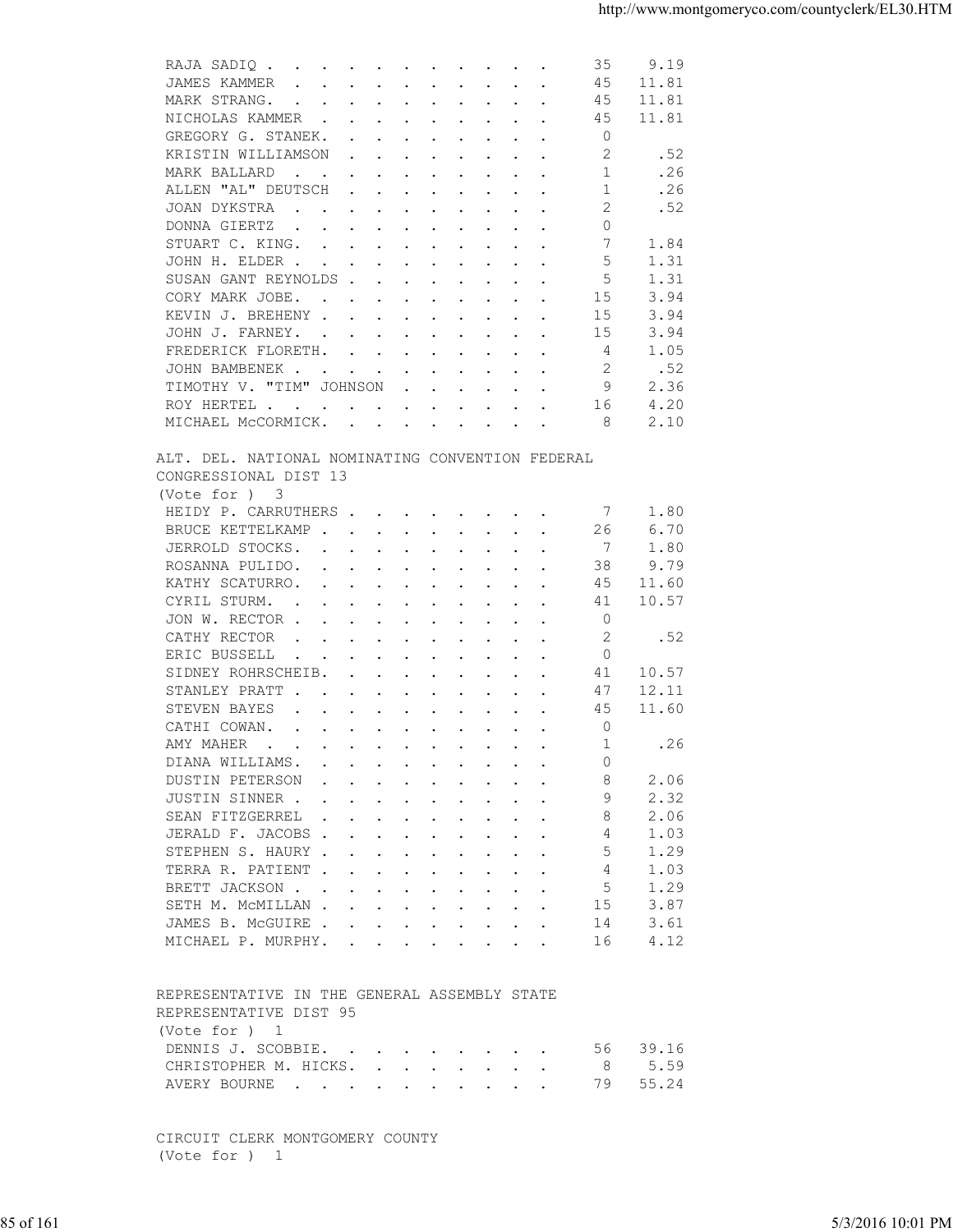HOLLY LEMONS . . . . . . . . . . 134 100.00 STATE'S ATTORNEY MONTGOMERY COUNTY (Vote for ) 1 ERIK HYAM . . . . . . . . . . . 116 100.00 CORONER MONTGOMERY COUNTY (Vote for ) 1 RANDY A. LEETHAM . . . . . . . . . . 68 51.13 TOBIN GUNN . . . . . . . . . . . 65 48.87 COUNTY BOARD MEMBER # 2 (Vote for ) 2 CHUCK GRADEN . . . . . . . . . . 110 50.00 GENE MILES . . . . . . . . . . . 110 50.00 JUDGE OF THE APPELLATE COURT APPELLATE JUDICIAL DISTRICT 5 (Vote for ) 1 JOHN B. BARBERIS, JR. . . . . . . . 111 100.00 JUDGE OF THE APPELLATE COURT APPELLATE JUDICIAL DISTRICT 5 (Vote for ) 1 JAMES R. "RANDY" MOORE . . . . . . . 118 100.00 PRECINCT COMMITTEEMAN NOKOMIS 4 (Vote for ) 1 NO CANDIDATE FILED . . . . . . . . 0 \*\*\*\*\*\*\*\*\*\* (DEMOCRATIC) \*\*\*\*\*\*\*\*\*\* PRESIDENT OF THE UNITED STATES (Vote for ) 1 HILLARY CLINTON . . . . . . . . . 26 47.27 WILLIE L. WILSON . . . . . . . . . . 1 1.82<br>MARTIN J. O'MALLEY . . . . . . . . 0 MARTIN J. O'MALLEY . . . . . . . . . 0<br>ROQUE "ROCKY" DE LA FUENTE. . . . . . . 0 ROQUE "ROCKY" DE LA FUENTE. . . . . . LARRY (LAWRENCE) COHEN . . . . . . . 0<br>BERNIE SANDERS. . . . . . . . . . 28  $\cdot$  . . . . . 28 50.91 WRITE-IN. . . . . . . . . . . 0 UNITED STATES SENATOR U.S. SENATE (Vote for ) 1 ANDREA ZOPP. . . . . . . . . . . 16 30.77<br>TAMMY DUCKWORTH . . . . . . . . . 33 63.46 TAMMY DUCKWORTH . . . . . . . . . . NAPOLEON HARRIS . . . . . . . . . 3 5.77 COMPTROLLER STATE OF ILLINOIS (Vote for ) 1 SUSANA MENDOZA. . . . . . . . . . 50 100.00 REPRESENTATIVE IN CONGRESS FEDERAL CONGRESSIONAL DIST 13 (Vote for ) 1 86 of 161 5/3/2016 10:01 PM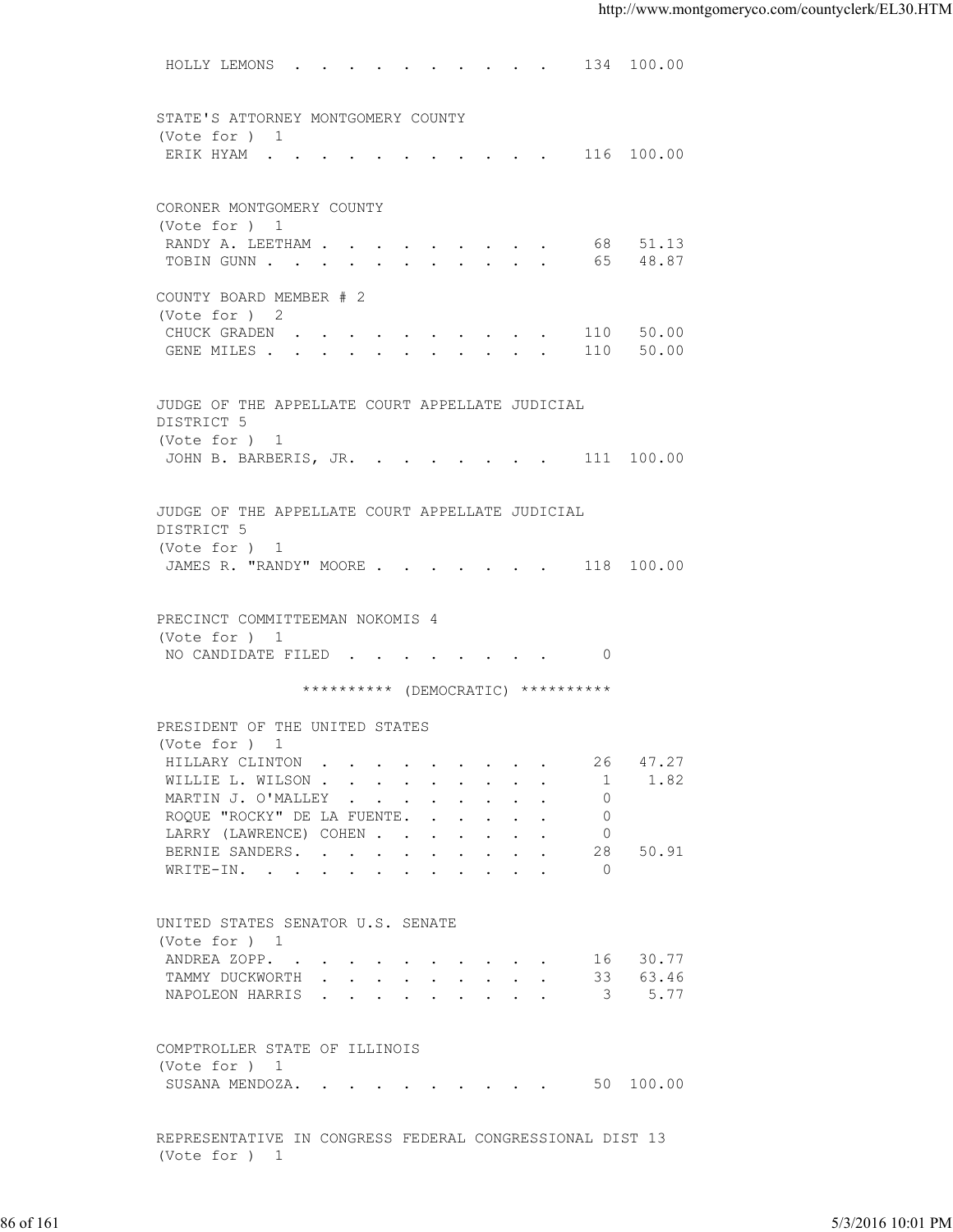MARK D. WICKLUND . . . . . . . . . 49 100.00 DEL. NATIONAL NOMINATING CONVENTION FEDERAL CONGRESSIONAL DIST 13 (Vote for ) 5<br>ANDY MANAR . . . . . . . . . . . 37 16.59 CINDA KLICKNA . . . . . . . . . . 24 10.76 MICHAEL G. MATEJKA . . . . . . . . 22 9.87 DORIS JEAN TURNER. . . . . . . . . 22 9.87 RICK TERVEN. . . . . . . . . . . 21 9.42<br>JAROD HITCHINGS . . . . . . . . . 5 2.24 JAROD HITCHINGS . . . . . . . . . . 5 2.24<br>NAOMI D. JAKOBSSON . . . . . . . . 18 8.07 NAOMI D. JAKOBSSON . . . . . . . . AARON AMMONS . . . . . . . . . . 18 8.07 MATTHEW PASQUINI . . . . . . . . . 17 7.62 PAMELLA GRONEMEYER . . . . . . . 14 6.28 XACHARY BRAUN . . . . . . . . . . 13 5.83<br>MARCEY GOLDSTEIN . . . . . . . . . 12 5.38 MARCEY GOLDSTEIN . . . . . . REPRESENTATIVE IN THE GENERAL ASSEMBLY STATE REPRESENTATIVE DIST 95 (Vote for ) 1 MIKE MATHIS. . . . . . . . . . . 49 100.00 CIRCUIT CLERK MONTGOMERY COUNTY (Vote for ) 1 NO CANDIDATE FILED . . . . . . . . 0 STATE'S ATTORNEY MONTGOMERY COUNTY (Vote for ) 1 CHRIS MATOUSH . . . . . . . . . . 48 100.00 CORONER MONTGOMERY COUNTY (Vote for ) 1 BARBARA A. SCHMEDEKE. . . . . . . . 50 100.00 COUNTY BOARD MEMBER # 2 (Vote for ) 2 NO CANDIDATE FILED . . . . . . . . 0 JUDGE OF THE APPELLATE COURT APPELLATE JUDICIAL DISTRICT 5 (Vote for ) 1 BRAD K. BLEYER. . . . . . . . . . 50 100.00 JUDGE OF THE APPELLATE COURT APPELLATE JUDICIAL DISTRICT 5 (Vote for ) 1 JO BETH WEBER . . . . . . . . . . 48 100.00 PRECINCT COMMITTEEMAN NOKOMIS 4 (Vote for ) 1 NO CANDIDATE FILED . . . . . . . . 0 NUMBE OF THE APPELLATE COURT APPELLATE JUDICIAL<br>
INSTRICT 5<br>
UNDER OF THE APPELLATE COURT APPELLATE JUDICIAL<br>
JUDGE OF THE APPELLATE COURT APPELLATE JUDICIAL<br>
DISTRICT 5<br>
(Vote for )<br>
JO BETH WEBER<br>
JO BETH WEBER<br>
NO CAMPI

PRECINCT REPORT MONTGOMERY COUNTY, ILLINOIS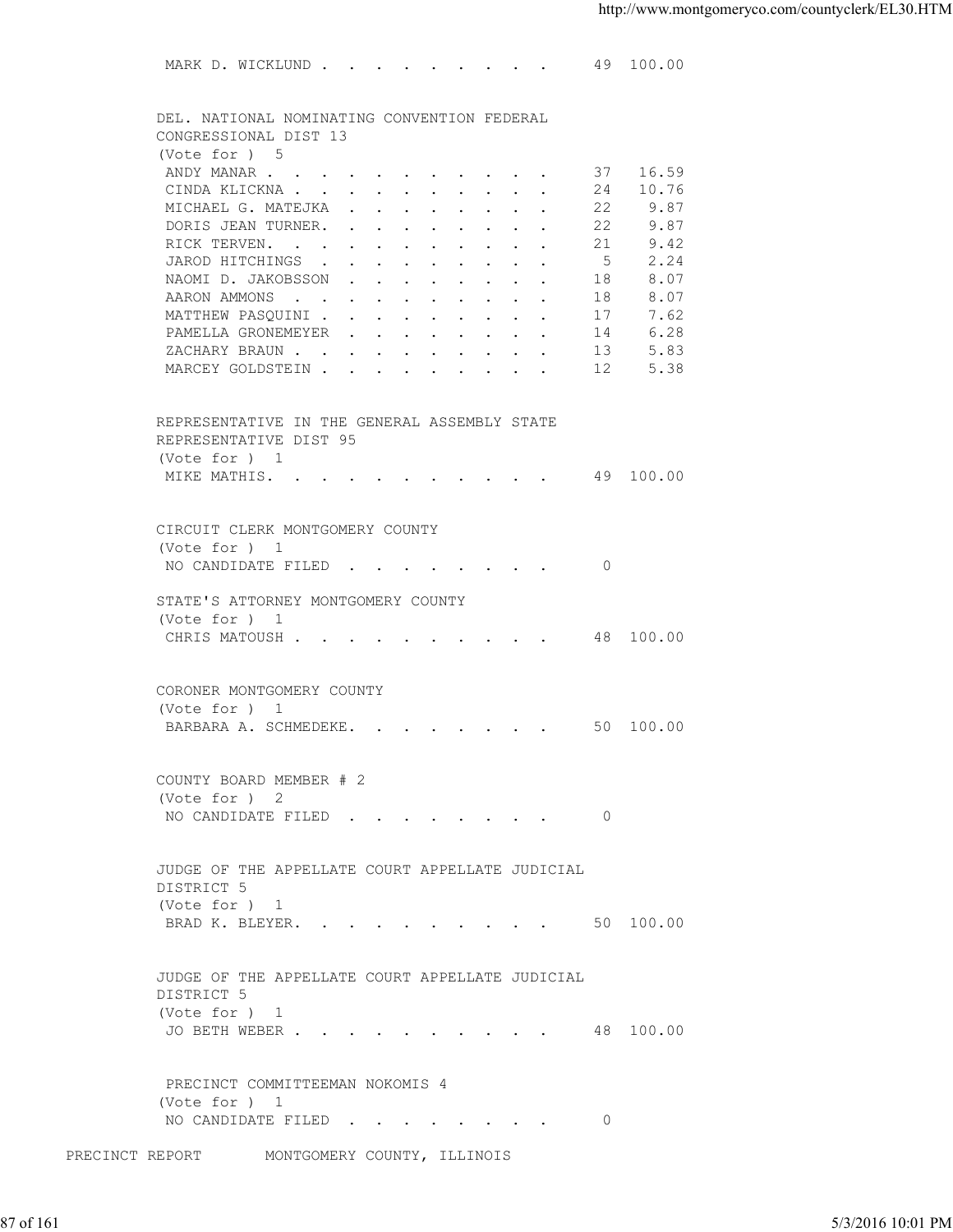RUN DATE:03/21/16 2016 GENERAL PRIMARY ELECTION RUN TIME:09:18 AM MARCH 15, 2016 STATISTICS **STATISTICS** 

```
1101 NORTH LITCHFIELD 1
```

|                                                                                                                                                                                                                                                                                |                               |                               |  | <b>VOTES</b> | PERCENT |
|--------------------------------------------------------------------------------------------------------------------------------------------------------------------------------------------------------------------------------------------------------------------------------|-------------------------------|-------------------------------|--|--------------|---------|
| REGISTERED VOTERS - TOTAL                                                                                                                                                                                                                                                      |                               |                               |  | 681          |         |
| REGISTERED VOTERS - REPUBLICAN                                                                                                                                                                                                                                                 |                               |                               |  | 201          | 29.52   |
| REGISTERED VOTERS - DEMOCRATIC                                                                                                                                                                                                                                                 | $\sim 10^{-10}$               |                               |  | 121          | 17.77   |
| REGISTERED VOTERS - NONPARTISAN.                                                                                                                                                                                                                                               |                               | $\mathbf{L}$ and $\mathbf{L}$ |  | 24           | 3.52    |
| BALLOTS CAST - TOTAL.<br>$\sim$                                                                                                                                                                                                                                                |                               |                               |  | 324          |         |
| BALLOTS CAST - REPUBLICAN.                                                                                                                                                                                                                                                     | $\sim$ $\sim$ $\sim$          |                               |  | 263          | 81.17   |
| BALLOTS CAST - DEMOCRATIC                                                                                                                                                                                                                                                      |                               |                               |  | 61           | 18.83   |
| BALLOTS CAST - NONPARTISAN.<br>$\mathbf{L} = \mathbf{L}$                                                                                                                                                                                                                       |                               |                               |  | 0            |         |
| BALLOTS CAST - BLANK.<br>$\mathbf{r}$ , $\mathbf{r}$ , $\mathbf{r}$ , $\mathbf{r}$                                                                                                                                                                                             |                               |                               |  | 0            |         |
| VOTER TURNOUT - TOTAL<br><b>Contract Street</b>                                                                                                                                                                                                                                |                               |                               |  |              | 47.58   |
| VOTER TURNOUT - REPUBLICAN.                                                                                                                                                                                                                                                    |                               |                               |  |              | 130.85  |
| VOTER TURNOUT - DEMOCRATIC.                                                                                                                                                                                                                                                    | $\mathbf{r}$ and $\mathbf{r}$ |                               |  |              | 50.41   |
| VOTER TURNOUT - NONPARTISAN<br>$\sim$ $\sim$                                                                                                                                                                                                                                   |                               |                               |  |              |         |
| VOTER TURNOUT - BLANK<br>$\ddot{\phantom{a}}$<br>. The contract of the contract of the contract of the contract of the contract of the contract of the contract of the contract of the contract of the contract of the contract of the contract of the contract of the contrac |                               |                               |  |              |         |

\*\*\*\*\*\*\*\*\*\* (REPUBLICAN) \*\*\*\*\*\*\*\*\*\*

| PRESIDENT OF THE UNITED STATES                                                                                                                                                                                                                 |                                                                       |        |               |               |        |  |     |       |
|------------------------------------------------------------------------------------------------------------------------------------------------------------------------------------------------------------------------------------------------|-----------------------------------------------------------------------|--------|---------------|---------------|--------|--|-----|-------|
| (Vote for $)$ 1                                                                                                                                                                                                                                |                                                                       |        |               |               |        |  |     |       |
| JEB BUSH.<br>$\mathbf{r}$ , $\mathbf{r}$ , $\mathbf{r}$ , $\mathbf{r}$ , $\mathbf{r}$ , $\mathbf{r}$                                                                                                                                           |                                                                       |        |               |               |        |  | 4   | 1.56  |
| CHRIS CHRISTIE.                                                                                                                                                                                                                                | $\mathbf{r}$ . The set of $\mathbf{r}$                                | $\sim$ |               |               |        |  | 0   |       |
| DONALD J. TRUMP                                                                                                                                                                                                                                | $\mathbf{r}$ , and $\mathbf{r}$ , and $\mathbf{r}$ , and $\mathbf{r}$ |        |               |               |        |  | 107 | 41.63 |
| TED CRUZ.<br>$\mathbf{r}$ . The contract of the contract of the contract of the contract of the contract of the contract of the contract of the contract of the contract of the contract of the contract of the contract of the contract of th |                                                                       |        |               |               |        |  | 74  | 28.79 |
| MARCO RUBIO.                                                                                                                                                                                                                                   | $\mathbf{r}$ , and $\mathbf{r}$ , and $\mathbf{r}$ , and $\mathbf{r}$ |        |               |               |        |  | 26  | 10.12 |
| RAND PAUL<br>$\mathbf{r}$ , $\mathbf{r}$ , $\mathbf{r}$ , $\mathbf{r}$ , $\mathbf{r}$                                                                                                                                                          |                                                                       |        | $\sim$ $\sim$ | $\sim$ $\sim$ | $\sim$ |  | 2   | .78   |
| CARLY FIORINA                                                                                                                                                                                                                                  |                                                                       |        |               |               |        |  | 0   |       |
| MIKE HUCKABEE                                                                                                                                                                                                                                  |                                                                       |        |               |               |        |  | 0   |       |
| RICK SANTORUM                                                                                                                                                                                                                                  |                                                                       |        |               |               |        |  |     |       |
| JOHN R. KASICH.                                                                                                                                                                                                                                | $\sim$ $\sim$ $\sim$ $\sim$ $\sim$                                    |        |               |               |        |  | 38  | 14.79 |
| BEN CARSON.                                                                                                                                                                                                                                    |                                                                       |        |               |               |        |  | 6   | 2.33  |

| UNITED STATES SENATOR U.S. SENATE |  |  |  |  |  |  |
|-----------------------------------|--|--|--|--|--|--|
| (Vote for ) 1                     |  |  |  |  |  |  |
| JAMES T. MARTER 66 30.28          |  |  |  |  |  |  |
| MARK STEVEN KIRK 152 69.72        |  |  |  |  |  |  |

|           | COMPTROLLER STATE OF ILLINOIS<br>(Vote for ) 1<br>LESLIE GEISSLER MUNGER 203 100.00                                                                                                                      |                   |
|-----------|----------------------------------------------------------------------------------------------------------------------------------------------------------------------------------------------------------|-------------------|
|           | REPRESENTATIVE IN CONGRESS FEDERAL CONGRESSIONAL DIST 13                                                                                                                                                 |                   |
|           | (Vote for ) 1<br>RODNEY DAVIS 180 77.25                                                                                                                                                                  |                   |
|           | ETHAN VANDERSAND 53 22.75                                                                                                                                                                                |                   |
|           | DEL. NATIONAL NOMINATING CONVENTION FEDERAL<br>CONGRESSIONAL DIST 13<br>(Vote for ) 3<br>10 1.49<br>ADAM M. BROWN<br>1.79<br>MARTIN DAVIS<br>12<br>GORDY HULTEN $\ldots$ 4 .60<br>TONI GAUEN<br>87 12.95 |                   |
| 88 of 161 |                                                                                                                                                                                                          | 5/3/2016 10:01 PM |

| (Vote for ) 3         |  |  |  |  |  |  |
|-----------------------|--|--|--|--|--|--|
| ADAM M. BROWN 10 1.49 |  |  |  |  |  |  |
| MARTIN DAVIS 12 1.79  |  |  |  |  |  |  |
| GORDY HULTEN 4 .60    |  |  |  |  |  |  |
| TONI GAUEN 87 12.95   |  |  |  |  |  |  |
|                       |  |  |  |  |  |  |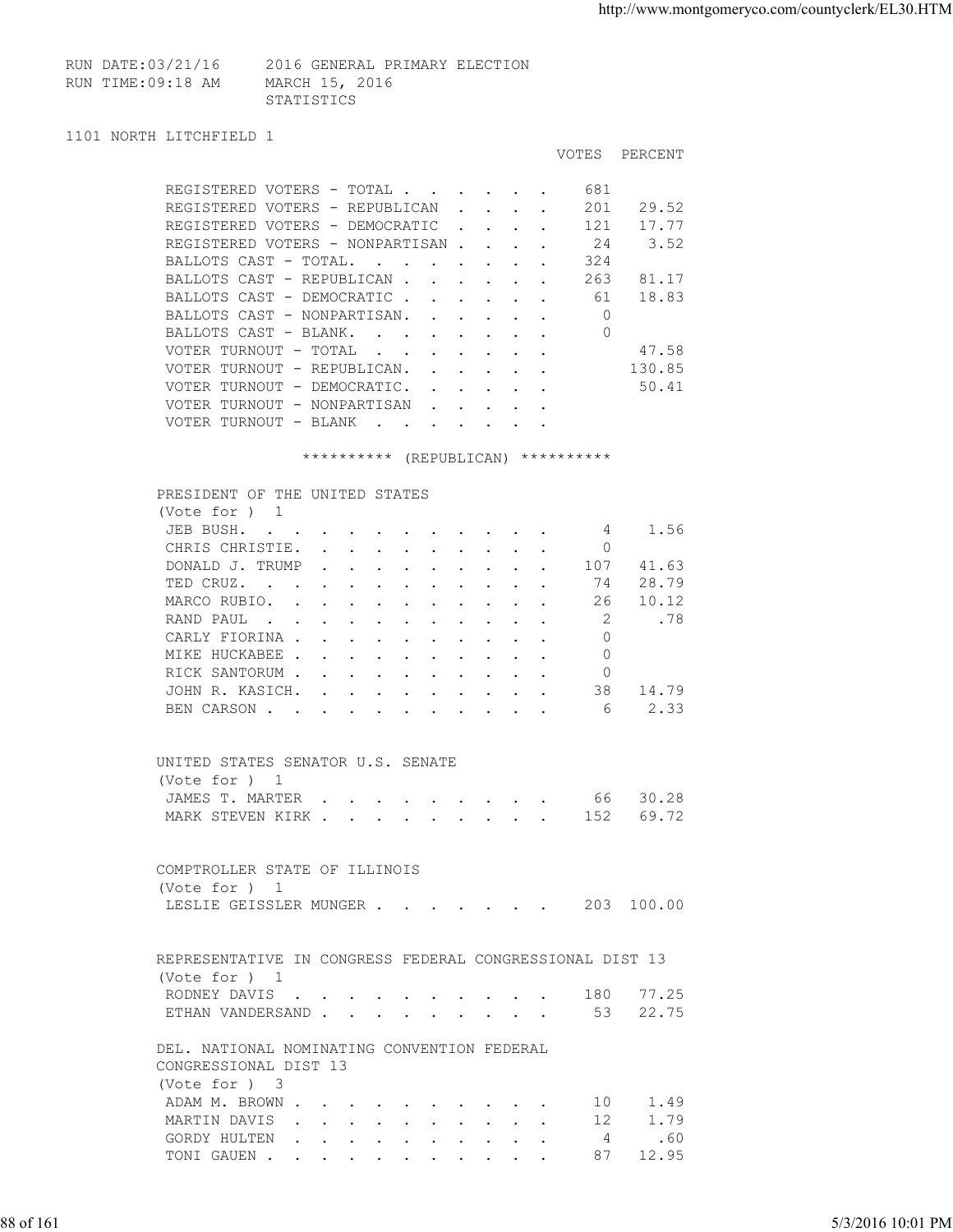| DOUG HARTMANN<br>10.42<br>RAJA SADIQ<br>70<br>JAMES KAMMER<br>59<br>8.78<br>and the contract of the contract of the<br>MARK STRANG.<br>58<br>8.63<br>$\mathbf{r}$ , and $\mathbf{r}$ , and $\mathbf{r}$ , and $\mathbf{r}$ , and $\mathbf{r}$<br>NICHOLAS KAMMER<br>56<br>8.33<br>3<br>GREGORY G. STANEK.<br>.45<br>2<br>KRISTIN WILLIAMSON<br>.30<br>3<br>.45<br>MARK BALLARD<br>the contract of the contract of the contract of the contract of the contract of the contract of the contract of<br>$\overline{2}$<br>ALLEN "AL" DEUTSCH<br>.30<br>$\mathbf{r}$ , and $\mathbf{r}$ , and $\mathbf{r}$ , and $\mathbf{r}$<br>2<br>.30<br>JOAN DYKSTRA<br>DONNA GIERTZ<br>2<br>.30<br>the contract of the contract of the contract of the contract of the contract of the contract of the contract of<br>STUART C. KING.<br>12<br>1.79<br>1.79<br>12<br>JOHN H. ELDER<br>8<br>SUSAN GANT REYNOLDS<br>1.19<br>26<br>3.87<br>CORY MARK JOBE.<br>KEVIN J. BREHENY<br>28<br>4.17<br>27<br>4.02<br>JOHN J. FARNEY.<br>2.53<br>FREDERICK FLORETH.<br>17<br>-3<br>.45<br>JOHN BAMBENEK<br>TIMOTHY V. "TIM" JOHNSON<br>2.83<br>19<br>6.25<br>42<br>ROY HERTEL<br>MICHAEL MCCORMICK.<br>2.68<br>18<br>ALT. DEL. NATIONAL NOMINATING CONVENTION FEDERAL<br>CONGRESSIONAL DIST 13<br>(Vote for ) 3<br>.79<br>HEIDY P. CARRUTHERS<br>5<br>9<br>BRUCE KETTELKAMP<br>1.42<br>.5<br>.79<br>JERROLD STOCKS.<br>ROSANNA PULIDO.<br>76<br>12.01<br>KATHY SCATURRO.<br>91<br>14.38<br>12.16<br>CYRIL STURM.<br>77<br>$\mathbf{r}$ . The contract of the contract of the contract of the contract of the contract of the contract of the contract of the contract of the contract of the contract of the contract of the contract of the contract of th<br>JON W. RECTOR<br>-6<br>.95<br>CATHY RECTOR<br>3<br>.47<br>$\mathbf{r}$ . The contribution of the contribution of the contribution of the contribution of the contribution of the contribution of the contribution of the contribution of the contribution of the contribution of the contri<br>ERIC BUSSELL<br>.63<br>4<br>$\mathbf{r}$ . The contract of the contract of the contract of the contract of the contract of the contract of the contract of the contract of the contract of the contract of the contract of the contract of the contract of th<br>8.85<br>SIDNEY ROHRSCHEIB.<br>56<br>59<br>9.32<br>STANLEY PRATT<br>58<br>STEVEN BAYES<br>9.16<br>3<br>.47<br>CATHI COWAN.<br>AMY MAHER<br>.16<br>1<br>2<br>DIANA WILLIAMS.<br>.32<br>DUSTIN PETERSON<br>23<br>3.63<br>3.48<br>JUSTIN SINNER<br>22<br>SEAN FITZGERREL<br>3.79<br>24<br>JERALD F. JACOBS<br>-8<br>1.26<br>STEPHEN S. HAURY<br>.95<br>6<br>.95<br>TERRA R. PATIENT<br>6<br>BRETT JACKSON<br>.47<br>3<br>SETH M. MCMILLAN<br>26<br>4.11<br>4.42<br>JAMES B. MCGUIRE<br>28<br>5.06<br>MICHAEL P. MURPHY.<br>32<br>REPRESENTATIVE IN THE GENERAL ASSEMBLY STATE<br>REPRESENTATIVE DIST 95<br>(Vote for $)$ 1<br>DENNIS J. SCOBBIE.<br>49.21<br>124<br>3.17<br>CHRISTOPHER M. HICKS.<br>- 8<br>47.62<br>AVERY BOURNE<br>120<br>CIRCUIT CLERK MONTGOMERY COUNTY<br>5/3/2016 10:01 PM |           |  |  |  |  |
|----------------------------------------------------------------------------------------------------------------------------------------------------------------------------------------------------------------------------------------------------------------------------------------------------------------------------------------------------------------------------------------------------------------------------------------------------------------------------------------------------------------------------------------------------------------------------------------------------------------------------------------------------------------------------------------------------------------------------------------------------------------------------------------------------------------------------------------------------------------------------------------------------------------------------------------------------------------------------------------------------------------------------------------------------------------------------------------------------------------------------------------------------------------------------------------------------------------------------------------------------------------------------------------------------------------------------------------------------------------------------------------------------------------------------------------------------------------------------------------------------------------------------------------------------------------------------------------------------------------------------------------------------------------------------------------------------------------------------------------------------------------------------------------------------------------------------------------------------------------------------------------------------------------------------------------------------------------------------------------------------------------------------------------------------------------------------------------------------------------------------------------------------------------------------------------------------------------------------------------------------------------------------------------------------------------------------------------------------------------------------------------------------------------------------------------------------------------------------------------------------------------------------------------------------------------------------------------------------------------------------------------------------------------------------------------------------------------------------------------------------------------------------------------------------------------------------------------------------------------------------------------------------------------------------------------------------------------------------------------------------------------------------------------------------------------------------------------------------|-----------|--|--|--|--|
|                                                                                                                                                                                                                                                                                                                                                                                                                                                                                                                                                                                                                                                                                                                                                                                                                                                                                                                                                                                                                                                                                                                                                                                                                                                                                                                                                                                                                                                                                                                                                                                                                                                                                                                                                                                                                                                                                                                                                                                                                                                                                                                                                                                                                                                                                                                                                                                                                                                                                                                                                                                                                                                                                                                                                                                                                                                                                                                                                                                                                                                                                                    |           |  |  |  |  |
|                                                                                                                                                                                                                                                                                                                                                                                                                                                                                                                                                                                                                                                                                                                                                                                                                                                                                                                                                                                                                                                                                                                                                                                                                                                                                                                                                                                                                                                                                                                                                                                                                                                                                                                                                                                                                                                                                                                                                                                                                                                                                                                                                                                                                                                                                                                                                                                                                                                                                                                                                                                                                                                                                                                                                                                                                                                                                                                                                                                                                                                                                                    |           |  |  |  |  |
|                                                                                                                                                                                                                                                                                                                                                                                                                                                                                                                                                                                                                                                                                                                                                                                                                                                                                                                                                                                                                                                                                                                                                                                                                                                                                                                                                                                                                                                                                                                                                                                                                                                                                                                                                                                                                                                                                                                                                                                                                                                                                                                                                                                                                                                                                                                                                                                                                                                                                                                                                                                                                                                                                                                                                                                                                                                                                                                                                                                                                                                                                                    |           |  |  |  |  |
|                                                                                                                                                                                                                                                                                                                                                                                                                                                                                                                                                                                                                                                                                                                                                                                                                                                                                                                                                                                                                                                                                                                                                                                                                                                                                                                                                                                                                                                                                                                                                                                                                                                                                                                                                                                                                                                                                                                                                                                                                                                                                                                                                                                                                                                                                                                                                                                                                                                                                                                                                                                                                                                                                                                                                                                                                                                                                                                                                                                                                                                                                                    |           |  |  |  |  |
|                                                                                                                                                                                                                                                                                                                                                                                                                                                                                                                                                                                                                                                                                                                                                                                                                                                                                                                                                                                                                                                                                                                                                                                                                                                                                                                                                                                                                                                                                                                                                                                                                                                                                                                                                                                                                                                                                                                                                                                                                                                                                                                                                                                                                                                                                                                                                                                                                                                                                                                                                                                                                                                                                                                                                                                                                                                                                                                                                                                                                                                                                                    |           |  |  |  |  |
|                                                                                                                                                                                                                                                                                                                                                                                                                                                                                                                                                                                                                                                                                                                                                                                                                                                                                                                                                                                                                                                                                                                                                                                                                                                                                                                                                                                                                                                                                                                                                                                                                                                                                                                                                                                                                                                                                                                                                                                                                                                                                                                                                                                                                                                                                                                                                                                                                                                                                                                                                                                                                                                                                                                                                                                                                                                                                                                                                                                                                                                                                                    |           |  |  |  |  |
|                                                                                                                                                                                                                                                                                                                                                                                                                                                                                                                                                                                                                                                                                                                                                                                                                                                                                                                                                                                                                                                                                                                                                                                                                                                                                                                                                                                                                                                                                                                                                                                                                                                                                                                                                                                                                                                                                                                                                                                                                                                                                                                                                                                                                                                                                                                                                                                                                                                                                                                                                                                                                                                                                                                                                                                                                                                                                                                                                                                                                                                                                                    |           |  |  |  |  |
|                                                                                                                                                                                                                                                                                                                                                                                                                                                                                                                                                                                                                                                                                                                                                                                                                                                                                                                                                                                                                                                                                                                                                                                                                                                                                                                                                                                                                                                                                                                                                                                                                                                                                                                                                                                                                                                                                                                                                                                                                                                                                                                                                                                                                                                                                                                                                                                                                                                                                                                                                                                                                                                                                                                                                                                                                                                                                                                                                                                                                                                                                                    |           |  |  |  |  |
|                                                                                                                                                                                                                                                                                                                                                                                                                                                                                                                                                                                                                                                                                                                                                                                                                                                                                                                                                                                                                                                                                                                                                                                                                                                                                                                                                                                                                                                                                                                                                                                                                                                                                                                                                                                                                                                                                                                                                                                                                                                                                                                                                                                                                                                                                                                                                                                                                                                                                                                                                                                                                                                                                                                                                                                                                                                                                                                                                                                                                                                                                                    |           |  |  |  |  |
|                                                                                                                                                                                                                                                                                                                                                                                                                                                                                                                                                                                                                                                                                                                                                                                                                                                                                                                                                                                                                                                                                                                                                                                                                                                                                                                                                                                                                                                                                                                                                                                                                                                                                                                                                                                                                                                                                                                                                                                                                                                                                                                                                                                                                                                                                                                                                                                                                                                                                                                                                                                                                                                                                                                                                                                                                                                                                                                                                                                                                                                                                                    |           |  |  |  |  |
|                                                                                                                                                                                                                                                                                                                                                                                                                                                                                                                                                                                                                                                                                                                                                                                                                                                                                                                                                                                                                                                                                                                                                                                                                                                                                                                                                                                                                                                                                                                                                                                                                                                                                                                                                                                                                                                                                                                                                                                                                                                                                                                                                                                                                                                                                                                                                                                                                                                                                                                                                                                                                                                                                                                                                                                                                                                                                                                                                                                                                                                                                                    |           |  |  |  |  |
|                                                                                                                                                                                                                                                                                                                                                                                                                                                                                                                                                                                                                                                                                                                                                                                                                                                                                                                                                                                                                                                                                                                                                                                                                                                                                                                                                                                                                                                                                                                                                                                                                                                                                                                                                                                                                                                                                                                                                                                                                                                                                                                                                                                                                                                                                                                                                                                                                                                                                                                                                                                                                                                                                                                                                                                                                                                                                                                                                                                                                                                                                                    |           |  |  |  |  |
|                                                                                                                                                                                                                                                                                                                                                                                                                                                                                                                                                                                                                                                                                                                                                                                                                                                                                                                                                                                                                                                                                                                                                                                                                                                                                                                                                                                                                                                                                                                                                                                                                                                                                                                                                                                                                                                                                                                                                                                                                                                                                                                                                                                                                                                                                                                                                                                                                                                                                                                                                                                                                                                                                                                                                                                                                                                                                                                                                                                                                                                                                                    |           |  |  |  |  |
|                                                                                                                                                                                                                                                                                                                                                                                                                                                                                                                                                                                                                                                                                                                                                                                                                                                                                                                                                                                                                                                                                                                                                                                                                                                                                                                                                                                                                                                                                                                                                                                                                                                                                                                                                                                                                                                                                                                                                                                                                                                                                                                                                                                                                                                                                                                                                                                                                                                                                                                                                                                                                                                                                                                                                                                                                                                                                                                                                                                                                                                                                                    |           |  |  |  |  |
|                                                                                                                                                                                                                                                                                                                                                                                                                                                                                                                                                                                                                                                                                                                                                                                                                                                                                                                                                                                                                                                                                                                                                                                                                                                                                                                                                                                                                                                                                                                                                                                                                                                                                                                                                                                                                                                                                                                                                                                                                                                                                                                                                                                                                                                                                                                                                                                                                                                                                                                                                                                                                                                                                                                                                                                                                                                                                                                                                                                                                                                                                                    |           |  |  |  |  |
|                                                                                                                                                                                                                                                                                                                                                                                                                                                                                                                                                                                                                                                                                                                                                                                                                                                                                                                                                                                                                                                                                                                                                                                                                                                                                                                                                                                                                                                                                                                                                                                                                                                                                                                                                                                                                                                                                                                                                                                                                                                                                                                                                                                                                                                                                                                                                                                                                                                                                                                                                                                                                                                                                                                                                                                                                                                                                                                                                                                                                                                                                                    |           |  |  |  |  |
|                                                                                                                                                                                                                                                                                                                                                                                                                                                                                                                                                                                                                                                                                                                                                                                                                                                                                                                                                                                                                                                                                                                                                                                                                                                                                                                                                                                                                                                                                                                                                                                                                                                                                                                                                                                                                                                                                                                                                                                                                                                                                                                                                                                                                                                                                                                                                                                                                                                                                                                                                                                                                                                                                                                                                                                                                                                                                                                                                                                                                                                                                                    |           |  |  |  |  |
|                                                                                                                                                                                                                                                                                                                                                                                                                                                                                                                                                                                                                                                                                                                                                                                                                                                                                                                                                                                                                                                                                                                                                                                                                                                                                                                                                                                                                                                                                                                                                                                                                                                                                                                                                                                                                                                                                                                                                                                                                                                                                                                                                                                                                                                                                                                                                                                                                                                                                                                                                                                                                                                                                                                                                                                                                                                                                                                                                                                                                                                                                                    |           |  |  |  |  |
|                                                                                                                                                                                                                                                                                                                                                                                                                                                                                                                                                                                                                                                                                                                                                                                                                                                                                                                                                                                                                                                                                                                                                                                                                                                                                                                                                                                                                                                                                                                                                                                                                                                                                                                                                                                                                                                                                                                                                                                                                                                                                                                                                                                                                                                                                                                                                                                                                                                                                                                                                                                                                                                                                                                                                                                                                                                                                                                                                                                                                                                                                                    |           |  |  |  |  |
|                                                                                                                                                                                                                                                                                                                                                                                                                                                                                                                                                                                                                                                                                                                                                                                                                                                                                                                                                                                                                                                                                                                                                                                                                                                                                                                                                                                                                                                                                                                                                                                                                                                                                                                                                                                                                                                                                                                                                                                                                                                                                                                                                                                                                                                                                                                                                                                                                                                                                                                                                                                                                                                                                                                                                                                                                                                                                                                                                                                                                                                                                                    |           |  |  |  |  |
|                                                                                                                                                                                                                                                                                                                                                                                                                                                                                                                                                                                                                                                                                                                                                                                                                                                                                                                                                                                                                                                                                                                                                                                                                                                                                                                                                                                                                                                                                                                                                                                                                                                                                                                                                                                                                                                                                                                                                                                                                                                                                                                                                                                                                                                                                                                                                                                                                                                                                                                                                                                                                                                                                                                                                                                                                                                                                                                                                                                                                                                                                                    |           |  |  |  |  |
|                                                                                                                                                                                                                                                                                                                                                                                                                                                                                                                                                                                                                                                                                                                                                                                                                                                                                                                                                                                                                                                                                                                                                                                                                                                                                                                                                                                                                                                                                                                                                                                                                                                                                                                                                                                                                                                                                                                                                                                                                                                                                                                                                                                                                                                                                                                                                                                                                                                                                                                                                                                                                                                                                                                                                                                                                                                                                                                                                                                                                                                                                                    |           |  |  |  |  |
|                                                                                                                                                                                                                                                                                                                                                                                                                                                                                                                                                                                                                                                                                                                                                                                                                                                                                                                                                                                                                                                                                                                                                                                                                                                                                                                                                                                                                                                                                                                                                                                                                                                                                                                                                                                                                                                                                                                                                                                                                                                                                                                                                                                                                                                                                                                                                                                                                                                                                                                                                                                                                                                                                                                                                                                                                                                                                                                                                                                                                                                                                                    |           |  |  |  |  |
|                                                                                                                                                                                                                                                                                                                                                                                                                                                                                                                                                                                                                                                                                                                                                                                                                                                                                                                                                                                                                                                                                                                                                                                                                                                                                                                                                                                                                                                                                                                                                                                                                                                                                                                                                                                                                                                                                                                                                                                                                                                                                                                                                                                                                                                                                                                                                                                                                                                                                                                                                                                                                                                                                                                                                                                                                                                                                                                                                                                                                                                                                                    |           |  |  |  |  |
|                                                                                                                                                                                                                                                                                                                                                                                                                                                                                                                                                                                                                                                                                                                                                                                                                                                                                                                                                                                                                                                                                                                                                                                                                                                                                                                                                                                                                                                                                                                                                                                                                                                                                                                                                                                                                                                                                                                                                                                                                                                                                                                                                                                                                                                                                                                                                                                                                                                                                                                                                                                                                                                                                                                                                                                                                                                                                                                                                                                                                                                                                                    |           |  |  |  |  |
|                                                                                                                                                                                                                                                                                                                                                                                                                                                                                                                                                                                                                                                                                                                                                                                                                                                                                                                                                                                                                                                                                                                                                                                                                                                                                                                                                                                                                                                                                                                                                                                                                                                                                                                                                                                                                                                                                                                                                                                                                                                                                                                                                                                                                                                                                                                                                                                                                                                                                                                                                                                                                                                                                                                                                                                                                                                                                                                                                                                                                                                                                                    |           |  |  |  |  |
|                                                                                                                                                                                                                                                                                                                                                                                                                                                                                                                                                                                                                                                                                                                                                                                                                                                                                                                                                                                                                                                                                                                                                                                                                                                                                                                                                                                                                                                                                                                                                                                                                                                                                                                                                                                                                                                                                                                                                                                                                                                                                                                                                                                                                                                                                                                                                                                                                                                                                                                                                                                                                                                                                                                                                                                                                                                                                                                                                                                                                                                                                                    |           |  |  |  |  |
|                                                                                                                                                                                                                                                                                                                                                                                                                                                                                                                                                                                                                                                                                                                                                                                                                                                                                                                                                                                                                                                                                                                                                                                                                                                                                                                                                                                                                                                                                                                                                                                                                                                                                                                                                                                                                                                                                                                                                                                                                                                                                                                                                                                                                                                                                                                                                                                                                                                                                                                                                                                                                                                                                                                                                                                                                                                                                                                                                                                                                                                                                                    |           |  |  |  |  |
|                                                                                                                                                                                                                                                                                                                                                                                                                                                                                                                                                                                                                                                                                                                                                                                                                                                                                                                                                                                                                                                                                                                                                                                                                                                                                                                                                                                                                                                                                                                                                                                                                                                                                                                                                                                                                                                                                                                                                                                                                                                                                                                                                                                                                                                                                                                                                                                                                                                                                                                                                                                                                                                                                                                                                                                                                                                                                                                                                                                                                                                                                                    |           |  |  |  |  |
|                                                                                                                                                                                                                                                                                                                                                                                                                                                                                                                                                                                                                                                                                                                                                                                                                                                                                                                                                                                                                                                                                                                                                                                                                                                                                                                                                                                                                                                                                                                                                                                                                                                                                                                                                                                                                                                                                                                                                                                                                                                                                                                                                                                                                                                                                                                                                                                                                                                                                                                                                                                                                                                                                                                                                                                                                                                                                                                                                                                                                                                                                                    |           |  |  |  |  |
|                                                                                                                                                                                                                                                                                                                                                                                                                                                                                                                                                                                                                                                                                                                                                                                                                                                                                                                                                                                                                                                                                                                                                                                                                                                                                                                                                                                                                                                                                                                                                                                                                                                                                                                                                                                                                                                                                                                                                                                                                                                                                                                                                                                                                                                                                                                                                                                                                                                                                                                                                                                                                                                                                                                                                                                                                                                                                                                                                                                                                                                                                                    |           |  |  |  |  |
|                                                                                                                                                                                                                                                                                                                                                                                                                                                                                                                                                                                                                                                                                                                                                                                                                                                                                                                                                                                                                                                                                                                                                                                                                                                                                                                                                                                                                                                                                                                                                                                                                                                                                                                                                                                                                                                                                                                                                                                                                                                                                                                                                                                                                                                                                                                                                                                                                                                                                                                                                                                                                                                                                                                                                                                                                                                                                                                                                                                                                                                                                                    |           |  |  |  |  |
|                                                                                                                                                                                                                                                                                                                                                                                                                                                                                                                                                                                                                                                                                                                                                                                                                                                                                                                                                                                                                                                                                                                                                                                                                                                                                                                                                                                                                                                                                                                                                                                                                                                                                                                                                                                                                                                                                                                                                                                                                                                                                                                                                                                                                                                                                                                                                                                                                                                                                                                                                                                                                                                                                                                                                                                                                                                                                                                                                                                                                                                                                                    |           |  |  |  |  |
|                                                                                                                                                                                                                                                                                                                                                                                                                                                                                                                                                                                                                                                                                                                                                                                                                                                                                                                                                                                                                                                                                                                                                                                                                                                                                                                                                                                                                                                                                                                                                                                                                                                                                                                                                                                                                                                                                                                                                                                                                                                                                                                                                                                                                                                                                                                                                                                                                                                                                                                                                                                                                                                                                                                                                                                                                                                                                                                                                                                                                                                                                                    |           |  |  |  |  |
|                                                                                                                                                                                                                                                                                                                                                                                                                                                                                                                                                                                                                                                                                                                                                                                                                                                                                                                                                                                                                                                                                                                                                                                                                                                                                                                                                                                                                                                                                                                                                                                                                                                                                                                                                                                                                                                                                                                                                                                                                                                                                                                                                                                                                                                                                                                                                                                                                                                                                                                                                                                                                                                                                                                                                                                                                                                                                                                                                                                                                                                                                                    |           |  |  |  |  |
|                                                                                                                                                                                                                                                                                                                                                                                                                                                                                                                                                                                                                                                                                                                                                                                                                                                                                                                                                                                                                                                                                                                                                                                                                                                                                                                                                                                                                                                                                                                                                                                                                                                                                                                                                                                                                                                                                                                                                                                                                                                                                                                                                                                                                                                                                                                                                                                                                                                                                                                                                                                                                                                                                                                                                                                                                                                                                                                                                                                                                                                                                                    |           |  |  |  |  |
|                                                                                                                                                                                                                                                                                                                                                                                                                                                                                                                                                                                                                                                                                                                                                                                                                                                                                                                                                                                                                                                                                                                                                                                                                                                                                                                                                                                                                                                                                                                                                                                                                                                                                                                                                                                                                                                                                                                                                                                                                                                                                                                                                                                                                                                                                                                                                                                                                                                                                                                                                                                                                                                                                                                                                                                                                                                                                                                                                                                                                                                                                                    |           |  |  |  |  |
|                                                                                                                                                                                                                                                                                                                                                                                                                                                                                                                                                                                                                                                                                                                                                                                                                                                                                                                                                                                                                                                                                                                                                                                                                                                                                                                                                                                                                                                                                                                                                                                                                                                                                                                                                                                                                                                                                                                                                                                                                                                                                                                                                                                                                                                                                                                                                                                                                                                                                                                                                                                                                                                                                                                                                                                                                                                                                                                                                                                                                                                                                                    |           |  |  |  |  |
|                                                                                                                                                                                                                                                                                                                                                                                                                                                                                                                                                                                                                                                                                                                                                                                                                                                                                                                                                                                                                                                                                                                                                                                                                                                                                                                                                                                                                                                                                                                                                                                                                                                                                                                                                                                                                                                                                                                                                                                                                                                                                                                                                                                                                                                                                                                                                                                                                                                                                                                                                                                                                                                                                                                                                                                                                                                                                                                                                                                                                                                                                                    |           |  |  |  |  |
|                                                                                                                                                                                                                                                                                                                                                                                                                                                                                                                                                                                                                                                                                                                                                                                                                                                                                                                                                                                                                                                                                                                                                                                                                                                                                                                                                                                                                                                                                                                                                                                                                                                                                                                                                                                                                                                                                                                                                                                                                                                                                                                                                                                                                                                                                                                                                                                                                                                                                                                                                                                                                                                                                                                                                                                                                                                                                                                                                                                                                                                                                                    |           |  |  |  |  |
|                                                                                                                                                                                                                                                                                                                                                                                                                                                                                                                                                                                                                                                                                                                                                                                                                                                                                                                                                                                                                                                                                                                                                                                                                                                                                                                                                                                                                                                                                                                                                                                                                                                                                                                                                                                                                                                                                                                                                                                                                                                                                                                                                                                                                                                                                                                                                                                                                                                                                                                                                                                                                                                                                                                                                                                                                                                                                                                                                                                                                                                                                                    |           |  |  |  |  |
|                                                                                                                                                                                                                                                                                                                                                                                                                                                                                                                                                                                                                                                                                                                                                                                                                                                                                                                                                                                                                                                                                                                                                                                                                                                                                                                                                                                                                                                                                                                                                                                                                                                                                                                                                                                                                                                                                                                                                                                                                                                                                                                                                                                                                                                                                                                                                                                                                                                                                                                                                                                                                                                                                                                                                                                                                                                                                                                                                                                                                                                                                                    |           |  |  |  |  |
|                                                                                                                                                                                                                                                                                                                                                                                                                                                                                                                                                                                                                                                                                                                                                                                                                                                                                                                                                                                                                                                                                                                                                                                                                                                                                                                                                                                                                                                                                                                                                                                                                                                                                                                                                                                                                                                                                                                                                                                                                                                                                                                                                                                                                                                                                                                                                                                                                                                                                                                                                                                                                                                                                                                                                                                                                                                                                                                                                                                                                                                                                                    |           |  |  |  |  |
|                                                                                                                                                                                                                                                                                                                                                                                                                                                                                                                                                                                                                                                                                                                                                                                                                                                                                                                                                                                                                                                                                                                                                                                                                                                                                                                                                                                                                                                                                                                                                                                                                                                                                                                                                                                                                                                                                                                                                                                                                                                                                                                                                                                                                                                                                                                                                                                                                                                                                                                                                                                                                                                                                                                                                                                                                                                                                                                                                                                                                                                                                                    |           |  |  |  |  |
|                                                                                                                                                                                                                                                                                                                                                                                                                                                                                                                                                                                                                                                                                                                                                                                                                                                                                                                                                                                                                                                                                                                                                                                                                                                                                                                                                                                                                                                                                                                                                                                                                                                                                                                                                                                                                                                                                                                                                                                                                                                                                                                                                                                                                                                                                                                                                                                                                                                                                                                                                                                                                                                                                                                                                                                                                                                                                                                                                                                                                                                                                                    |           |  |  |  |  |
|                                                                                                                                                                                                                                                                                                                                                                                                                                                                                                                                                                                                                                                                                                                                                                                                                                                                                                                                                                                                                                                                                                                                                                                                                                                                                                                                                                                                                                                                                                                                                                                                                                                                                                                                                                                                                                                                                                                                                                                                                                                                                                                                                                                                                                                                                                                                                                                                                                                                                                                                                                                                                                                                                                                                                                                                                                                                                                                                                                                                                                                                                                    |           |  |  |  |  |
|                                                                                                                                                                                                                                                                                                                                                                                                                                                                                                                                                                                                                                                                                                                                                                                                                                                                                                                                                                                                                                                                                                                                                                                                                                                                                                                                                                                                                                                                                                                                                                                                                                                                                                                                                                                                                                                                                                                                                                                                                                                                                                                                                                                                                                                                                                                                                                                                                                                                                                                                                                                                                                                                                                                                                                                                                                                                                                                                                                                                                                                                                                    |           |  |  |  |  |
|                                                                                                                                                                                                                                                                                                                                                                                                                                                                                                                                                                                                                                                                                                                                                                                                                                                                                                                                                                                                                                                                                                                                                                                                                                                                                                                                                                                                                                                                                                                                                                                                                                                                                                                                                                                                                                                                                                                                                                                                                                                                                                                                                                                                                                                                                                                                                                                                                                                                                                                                                                                                                                                                                                                                                                                                                                                                                                                                                                                                                                                                                                    |           |  |  |  |  |
|                                                                                                                                                                                                                                                                                                                                                                                                                                                                                                                                                                                                                                                                                                                                                                                                                                                                                                                                                                                                                                                                                                                                                                                                                                                                                                                                                                                                                                                                                                                                                                                                                                                                                                                                                                                                                                                                                                                                                                                                                                                                                                                                                                                                                                                                                                                                                                                                                                                                                                                                                                                                                                                                                                                                                                                                                                                                                                                                                                                                                                                                                                    |           |  |  |  |  |
|                                                                                                                                                                                                                                                                                                                                                                                                                                                                                                                                                                                                                                                                                                                                                                                                                                                                                                                                                                                                                                                                                                                                                                                                                                                                                                                                                                                                                                                                                                                                                                                                                                                                                                                                                                                                                                                                                                                                                                                                                                                                                                                                                                                                                                                                                                                                                                                                                                                                                                                                                                                                                                                                                                                                                                                                                                                                                                                                                                                                                                                                                                    |           |  |  |  |  |
|                                                                                                                                                                                                                                                                                                                                                                                                                                                                                                                                                                                                                                                                                                                                                                                                                                                                                                                                                                                                                                                                                                                                                                                                                                                                                                                                                                                                                                                                                                                                                                                                                                                                                                                                                                                                                                                                                                                                                                                                                                                                                                                                                                                                                                                                                                                                                                                                                                                                                                                                                                                                                                                                                                                                                                                                                                                                                                                                                                                                                                                                                                    |           |  |  |  |  |
|                                                                                                                                                                                                                                                                                                                                                                                                                                                                                                                                                                                                                                                                                                                                                                                                                                                                                                                                                                                                                                                                                                                                                                                                                                                                                                                                                                                                                                                                                                                                                                                                                                                                                                                                                                                                                                                                                                                                                                                                                                                                                                                                                                                                                                                                                                                                                                                                                                                                                                                                                                                                                                                                                                                                                                                                                                                                                                                                                                                                                                                                                                    |           |  |  |  |  |
|                                                                                                                                                                                                                                                                                                                                                                                                                                                                                                                                                                                                                                                                                                                                                                                                                                                                                                                                                                                                                                                                                                                                                                                                                                                                                                                                                                                                                                                                                                                                                                                                                                                                                                                                                                                                                                                                                                                                                                                                                                                                                                                                                                                                                                                                                                                                                                                                                                                                                                                                                                                                                                                                                                                                                                                                                                                                                                                                                                                                                                                                                                    |           |  |  |  |  |
|                                                                                                                                                                                                                                                                                                                                                                                                                                                                                                                                                                                                                                                                                                                                                                                                                                                                                                                                                                                                                                                                                                                                                                                                                                                                                                                                                                                                                                                                                                                                                                                                                                                                                                                                                                                                                                                                                                                                                                                                                                                                                                                                                                                                                                                                                                                                                                                                                                                                                                                                                                                                                                                                                                                                                                                                                                                                                                                                                                                                                                                                                                    |           |  |  |  |  |
|                                                                                                                                                                                                                                                                                                                                                                                                                                                                                                                                                                                                                                                                                                                                                                                                                                                                                                                                                                                                                                                                                                                                                                                                                                                                                                                                                                                                                                                                                                                                                                                                                                                                                                                                                                                                                                                                                                                                                                                                                                                                                                                                                                                                                                                                                                                                                                                                                                                                                                                                                                                                                                                                                                                                                                                                                                                                                                                                                                                                                                                                                                    |           |  |  |  |  |
|                                                                                                                                                                                                                                                                                                                                                                                                                                                                                                                                                                                                                                                                                                                                                                                                                                                                                                                                                                                                                                                                                                                                                                                                                                                                                                                                                                                                                                                                                                                                                                                                                                                                                                                                                                                                                                                                                                                                                                                                                                                                                                                                                                                                                                                                                                                                                                                                                                                                                                                                                                                                                                                                                                                                                                                                                                                                                                                                                                                                                                                                                                    |           |  |  |  |  |
|                                                                                                                                                                                                                                                                                                                                                                                                                                                                                                                                                                                                                                                                                                                                                                                                                                                                                                                                                                                                                                                                                                                                                                                                                                                                                                                                                                                                                                                                                                                                                                                                                                                                                                                                                                                                                                                                                                                                                                                                                                                                                                                                                                                                                                                                                                                                                                                                                                                                                                                                                                                                                                                                                                                                                                                                                                                                                                                                                                                                                                                                                                    |           |  |  |  |  |
|                                                                                                                                                                                                                                                                                                                                                                                                                                                                                                                                                                                                                                                                                                                                                                                                                                                                                                                                                                                                                                                                                                                                                                                                                                                                                                                                                                                                                                                                                                                                                                                                                                                                                                                                                                                                                                                                                                                                                                                                                                                                                                                                                                                                                                                                                                                                                                                                                                                                                                                                                                                                                                                                                                                                                                                                                                                                                                                                                                                                                                                                                                    |           |  |  |  |  |
|                                                                                                                                                                                                                                                                                                                                                                                                                                                                                                                                                                                                                                                                                                                                                                                                                                                                                                                                                                                                                                                                                                                                                                                                                                                                                                                                                                                                                                                                                                                                                                                                                                                                                                                                                                                                                                                                                                                                                                                                                                                                                                                                                                                                                                                                                                                                                                                                                                                                                                                                                                                                                                                                                                                                                                                                                                                                                                                                                                                                                                                                                                    |           |  |  |  |  |
|                                                                                                                                                                                                                                                                                                                                                                                                                                                                                                                                                                                                                                                                                                                                                                                                                                                                                                                                                                                                                                                                                                                                                                                                                                                                                                                                                                                                                                                                                                                                                                                                                                                                                                                                                                                                                                                                                                                                                                                                                                                                                                                                                                                                                                                                                                                                                                                                                                                                                                                                                                                                                                                                                                                                                                                                                                                                                                                                                                                                                                                                                                    |           |  |  |  |  |
|                                                                                                                                                                                                                                                                                                                                                                                                                                                                                                                                                                                                                                                                                                                                                                                                                                                                                                                                                                                                                                                                                                                                                                                                                                                                                                                                                                                                                                                                                                                                                                                                                                                                                                                                                                                                                                                                                                                                                                                                                                                                                                                                                                                                                                                                                                                                                                                                                                                                                                                                                                                                                                                                                                                                                                                                                                                                                                                                                                                                                                                                                                    |           |  |  |  |  |
|                                                                                                                                                                                                                                                                                                                                                                                                                                                                                                                                                                                                                                                                                                                                                                                                                                                                                                                                                                                                                                                                                                                                                                                                                                                                                                                                                                                                                                                                                                                                                                                                                                                                                                                                                                                                                                                                                                                                                                                                                                                                                                                                                                                                                                                                                                                                                                                                                                                                                                                                                                                                                                                                                                                                                                                                                                                                                                                                                                                                                                                                                                    |           |  |  |  |  |
|                                                                                                                                                                                                                                                                                                                                                                                                                                                                                                                                                                                                                                                                                                                                                                                                                                                                                                                                                                                                                                                                                                                                                                                                                                                                                                                                                                                                                                                                                                                                                                                                                                                                                                                                                                                                                                                                                                                                                                                                                                                                                                                                                                                                                                                                                                                                                                                                                                                                                                                                                                                                                                                                                                                                                                                                                                                                                                                                                                                                                                                                                                    | 89 of 161 |  |  |  |  |
|                                                                                                                                                                                                                                                                                                                                                                                                                                                                                                                                                                                                                                                                                                                                                                                                                                                                                                                                                                                                                                                                                                                                                                                                                                                                                                                                                                                                                                                                                                                                                                                                                                                                                                                                                                                                                                                                                                                                                                                                                                                                                                                                                                                                                                                                                                                                                                                                                                                                                                                                                                                                                                                                                                                                                                                                                                                                                                                                                                                                                                                                                                    |           |  |  |  |  |

## REPRESENTATIVE IN THE GENERAL ASSEMBLY STATE REPRESENTATIVE DIST 95

| (Vote for ) 1                |  |  |  |  |  |
|------------------------------|--|--|--|--|--|
| DENNIS J. SCOBBIE 124 49.21  |  |  |  |  |  |
| CHRISTOPHER M. HICKS. 8 3.17 |  |  |  |  |  |
| AVERY BOURNE 120 47.62       |  |  |  |  |  |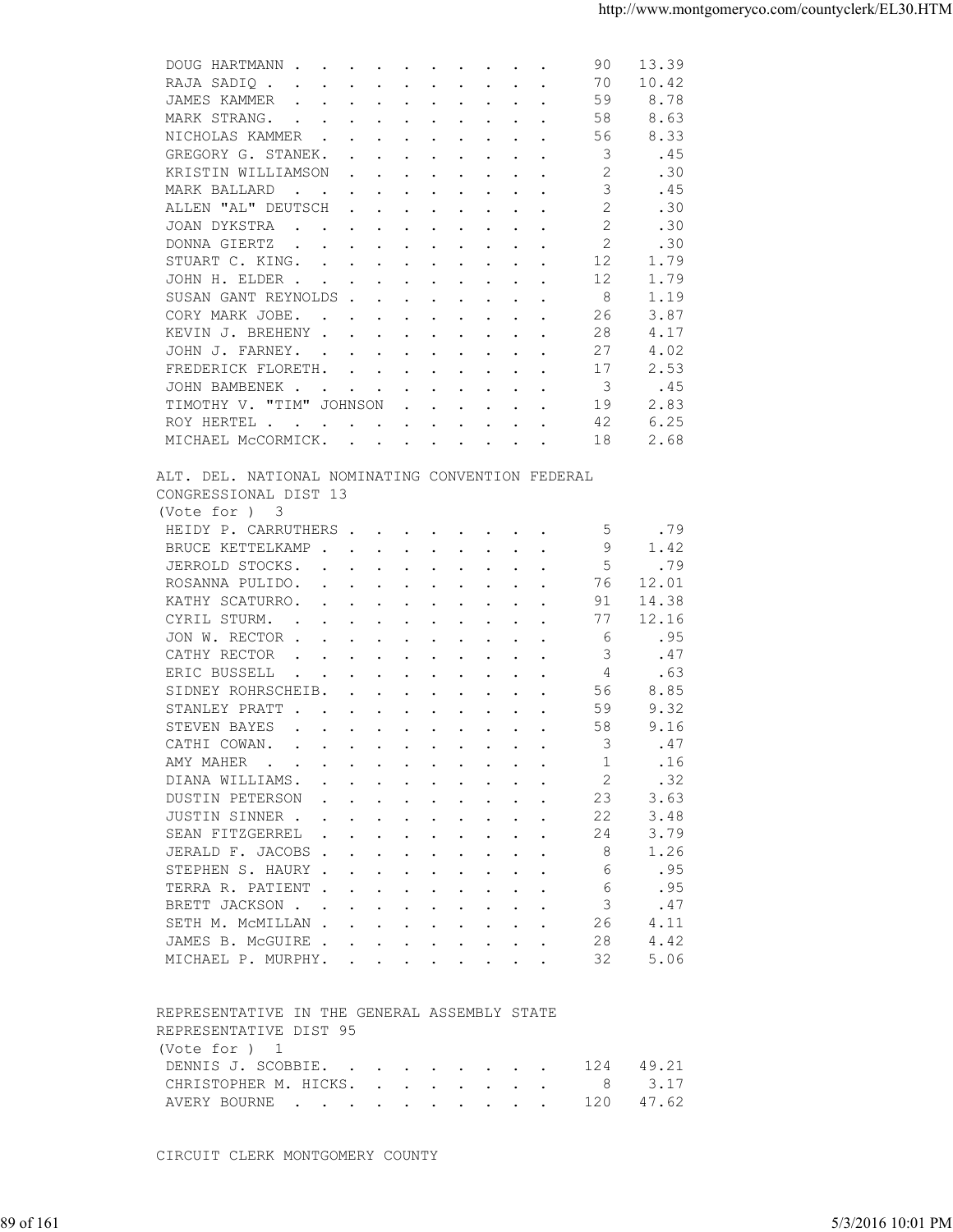(Vote for ) 1 HOLLY LEMONS . . . . . . . . . . 223 100.00 STATE'S ATTORNEY MONTGOMERY COUNTY (Vote for ) 1 ERIK HYAM . . . . . . . . . . . 219 100.00 CORONER MONTGOMERY COUNTY (Vote for ) 1 RANDY A. LEETHAM . . . . . . . . . . 137 64.02 TOBIN GUNN . . . . . . . . . . . . 77 35.98 COUNTY BOARD MEMBER # 1 (Vote for ) 1 CONNIE TAYLOR BECK . . . . . . . . 84 100.00 COUNTY BOARD MEMBER # 7 (Vote for ) 2 MARY BATHURST . . . . . . . . . . 109 47.39 GLENN BISHOP . . . . . . . . . . 121 52.61 JUDGE OF THE APPELLATE COURT APPELLATE JUDICIAL DISTRICT 5 (Vote for ) 1 JOHN B. BARBERIS, JR. . . . . . . . 184 100.00 JUDGE OF THE APPELLATE COURT APPELLATE JUDICIAL DISTRICT 5 (Vote for ) 1 JAMES R. "RANDY" MOORE . . . . . . . 194 100.00 PRECINCT COMMITTEEMAN NORTH LITCHFIELD 1 (Vote for ) 1 MARY BATHURST . . . . . . . . . . 220 100.00 \*\*\*\*\*\*\*\*\*\* (DEMOCRATIC) \*\*\*\*\*\*\*\*\*\* PRESIDENT OF THE UNITED STATES (Vote for ) 1 HILLARY CLINTON . . . . . . . . . 32 52.46 WILLIE L. WILSON . . . . . . . . . . 0 MARTIN J. O'MALLEY . . . . . . . . 0 ROQUE "ROCKY" DE LA FUENTE. . . . . . 0 LARRY (LAWRENCE) COHEN . . . . . . . 0<br>BERNIE SANDERS. . . . . . . . . . 26 BERNIE SANDERS. . . . . . . . . . 26 42.62 WRITE-IN. . . . . . . . . . . . 3 4.92 UNITED STATES SENATOR U.S. SENATE (Vote for ) 1 ANDREA ZOPP. . . . . . . . . . . 10 18.87<br>TAMMY DUCKWORTH . . . . . . . . . 36 67.92 TAMMY DUCKWORTH . . . . . . . . . NAPOLEON HARRIS . . . . . . . . . 7 13.21 90 of 161 5/3/2016 10:01 PM

COMPTROLLER STATE OF ILLINOIS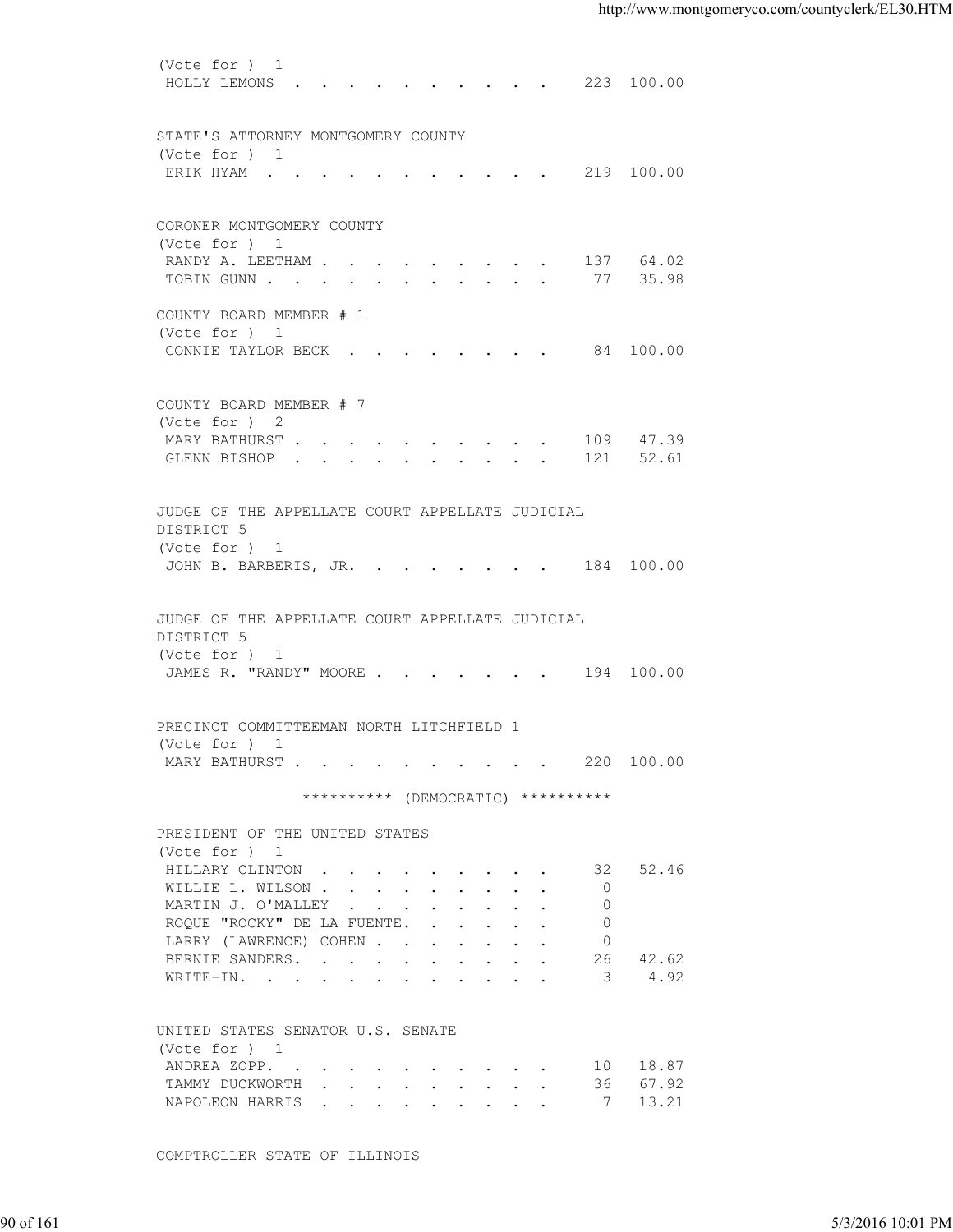(Vote for ) 1 SUSANA MENDOZA. . . . . . . . . . 51 100.00 REPRESENTATIVE IN CONGRESS FEDERAL CONGRESSIONAL DIST 13 (Vote for ) 1 MARK D. WICKLUND . . . . . . . . . 48 100.00 DEL. NATIONAL NOMINATING CONVENTION FEDERAL CONGRESSIONAL DIST 13 (Vote for ) 5<br>ANDY MANAR . . . . . . . . . . . 37 15.88 ANDY MANAR . . . . . . . . . . . . CINDA KLICKNA . . . . . . . . . . 24 10.30 MICHAEL G. MATEJKA . . . . . . . . 21 9.01 DORIS JEAN TURNER. . . . . . . . . 20 8.58 RICK TERVEN. . . . . . . . . . . 20 8.58<br>JAROD HITCHINGS . . . . . . . . . 6 2.58<br>NAOMI D. JAKOBSSON . . . . . . . 15 6.44 JAROD HITCHINGS . . . . . . . . . . 6<br>NAOMI D. JAKOBSSON . . . . . . . . 15 NAOMI D. JAKOBSSON . . . . . . . . AARON AMMONS . . . . . . . . . . 18 7.73 MATTHEW PASQUINI . . . . . . . . . 17 7.30 PAMELLA GRONEMEYER . . . . . . . . 17 7.30<br>ZACHARY BRAUN . . . . . . . . . . 18 7.73<br>MARCEY GOLDSTEIN . . . . . . . . 20 8.58 ZACHARY BRAUN . . . . . . . . . . MARCEY GOLDSTEIN . . . . . . . . . REPRESENTATIVE IN THE GENERAL ASSEMBLY STATE REPRESENTATIVE DIST 95 (Vote for ) 1 MIKE MATHIS. . . . . . . . . . . 52 100.00 CIRCUIT CLERK MONTGOMERY COUNTY (Vote for ) 1 NO CANDIDATE FILED . . . . . . . . 0 STATE'S ATTORNEY MONTGOMERY COUNTY (Vote for ) 1 CHRIS MATOUSH . . . . . . . . . . 46 100.00 CORONER MONTGOMERY COUNTY (Vote for ) 1 BARBARA A. SCHMEDEKE. . . . . . . . 45 100.00 COUNTY BOARD MEMBER # 1 (Vote for ) 1 NO CANDIDATE FILED . . . . . . . . 0 COUNTY BOARD MEMBER # 7 (Vote for ) 2 NO CANDIDATE FILED . . . . . . . . 0 JUDGE OF THE APPELLATE COURT APPELLATE JUDICIAL DISTRICT 5 (Vote for ) 1 BRAD K. BLEYER. . . . . . . . . . 47 100.00 PARARA A. SCHMEDEKE. . . . . . . . . . . . . 45 100.00<br>
COUNTY BOARD MEMBER # 1<br>
(Vote for ) 1<br>
NO CANDIDATE FILED . . . . . . . . . . . . 0<br>
COUNTY BOARD MEMBER # 7<br>
(Vote for ) 2<br>
NO CANDIDATE FILED . . . . . . . . . .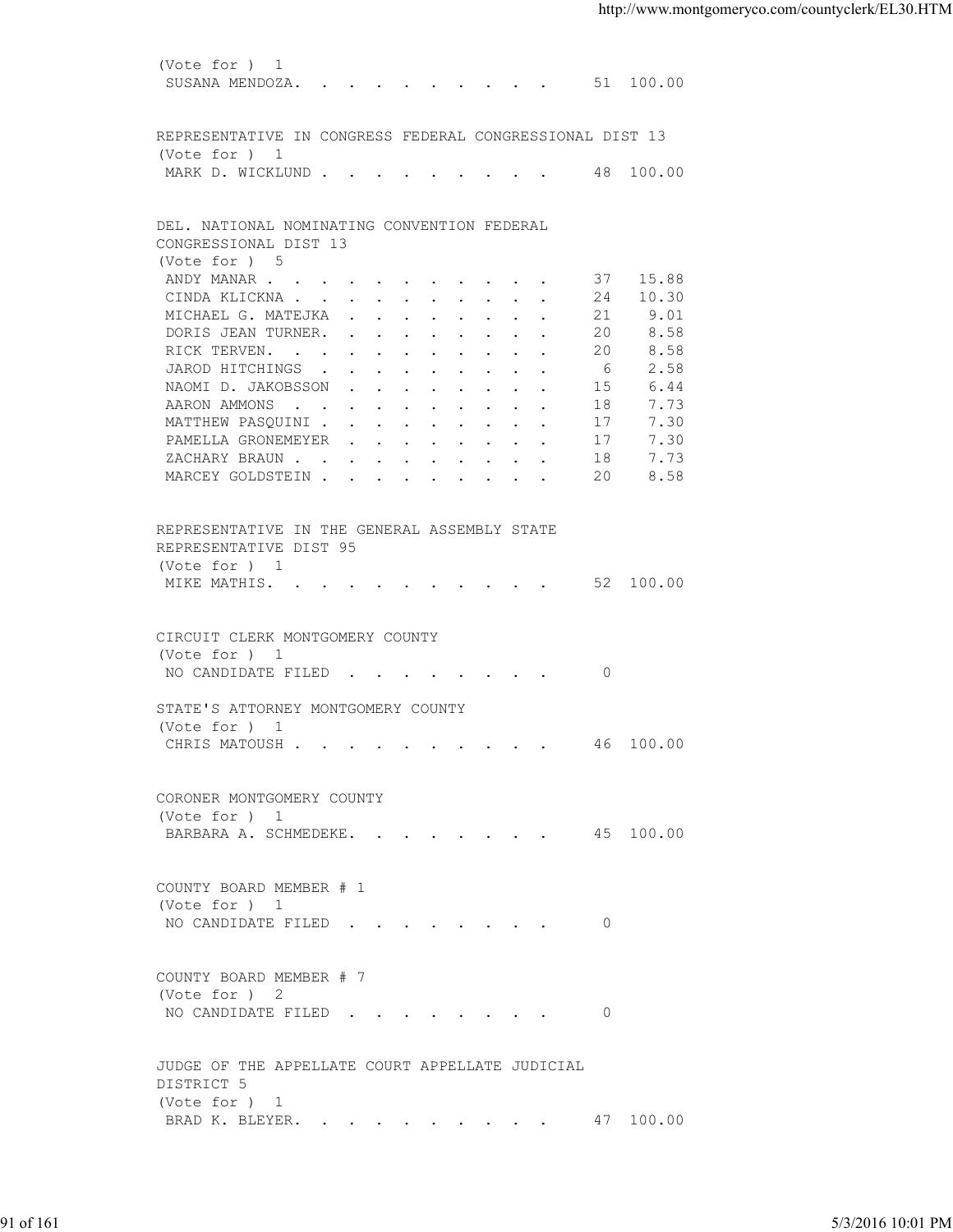JUDGE OF THE APPELLATE COURT APPELLATE JUDICIAL DISTRICT 5 (Vote for ) 1 JO BETH WEBER . . . . . . . . . . 47 100.00 PRECINCT COMMITTEEMAN NORTH LITCHFIELD 1 (Vote for ) 1 FRANK CARROLL . . . . . . . . . . 53 100.00 PRECINCT REPORT MONTGOMERY COUNTY, ILLINOIS RUN DATE:03/21/16 2016 GENERAL PRIMARY ELECTION RUN TIME:09:18 AM MARCH 15, 2016 STATISTICS 1102 NORTH LITCHFIELD 2 VOTES PERCENT REGISTERED VOTERS - TOTAL . . . . . . 536 REGISTERED VOTERS - REPUBLICAN . . . . 119 22.20 REGISTERED VOTERS - DEMOCRATIC . . . . 122 22.76 REGISTERED VOTERS - NONPARTISAN . . . . 9 1.68<br>BALLOTS CAST - TOTAL. . . . . . . . 222 BALLOTS CAST - TOTAL. . . . . . . . BALLOTS CAST - REPUBLICAN . . . . . . 155 69.82<br>BALLOTS CAST - DEMOCRATIC . . . . . . 67 30.18 BALLOTS CAST - DEMOCRATIC . . . . . . 67 30.18 BALLOTS CAST - NONPARTISAN. . . . . . 0 BALLOTS CAST - BLANK. . . . . . . . 0 VOTER TURNOUT - TOTAL . . . . . . . 41.42 VOTER TURNOUT - REPUBLICAN. . . . . . 130.25 VOTER TURNOUT - DEMOCRATIC. . . . . . 54.92 VOTER TURNOUT - NONPARTISAN . . . . . VOTER TURNOUT - BLANK . . . . . . . \*\*\*\*\*\*\*\*\*\* (REPUBLICAN) \*\*\*\*\*\*\*\*\*\* PRESIDENT OF THE UNITED STATES (Vote for ) 1 JEB BUSH. . . . . . . . . . . . 2 1.30 CHRIS CHRISTIE. . . . . . . . . . 0<br>DONALD J. TRUMP . . . . . . . . . . 78 50.65 DONALD J. TRUMP . . . . . . . . . . 78<br>TED CRUZ. . . . . . . . . . . . 43 TED CRUZ. . . . . . . . . . . . 43 27.92<br>MARCO RUBIO. . . . . . . . . . . 10 6.49 MARCO RUBIO. . . . . . . . . . . 10<br>RAND PAUL . . . . . . . . . . . . 0 RAND PAUL . . . . . . . . . . . . CARLY FIORINA . . . . . . . . . . 0<br>MIKE HUCKABEE . . . . . . . . . . 2 1.30 MIKE HUCKABEE . . . . RICK SANTORUM . . . . . . . . . . 0 JOHN R. KASICH. . . . . . . . . . . 18 11.69<br>BEN CARSON . . . . . . . . . . . 1 .65 BEN CARSON . . . . . . . . . . . UNITED STATES SENATOR U.S. SENATE (Vote for ) 1 JAMES T. MARTER . . . . . . . . . 39 28.47 MARK STEVEN KIRK . . . . . . . . . . 98 71.53 COMPTROLLER STATE OF ILLINOIS (Vote for ) 1 LESLIE GEISSLER MUNGER . . . . . . . 112 100.00 92 of 161 5/3/2016 10:01 PM

REPRESENTATIVE IN CONGRESS FEDERAL CONGRESSIONAL DIST 13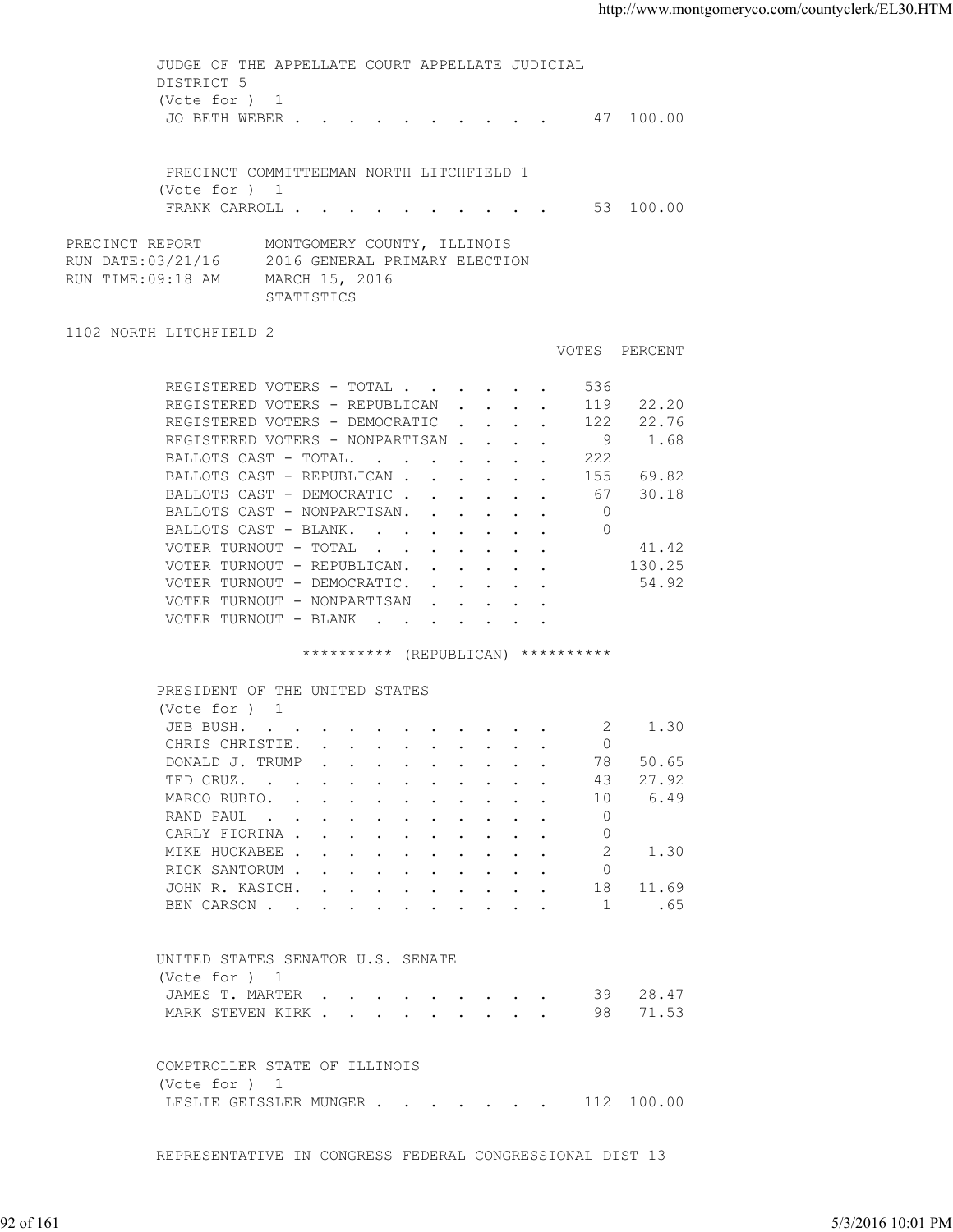| (Vote for ) 1                                                                                                                                   |                                                                                                                                                                                                                                                                                                                                                                                                                                                                                                                                                                                                                                                                                                                                                                                                                                                                                                                                                                                                                                                                                                                                                                                                                                                                                                                                                                                                            |
|-------------------------------------------------------------------------------------------------------------------------------------------------|------------------------------------------------------------------------------------------------------------------------------------------------------------------------------------------------------------------------------------------------------------------------------------------------------------------------------------------------------------------------------------------------------------------------------------------------------------------------------------------------------------------------------------------------------------------------------------------------------------------------------------------------------------------------------------------------------------------------------------------------------------------------------------------------------------------------------------------------------------------------------------------------------------------------------------------------------------------------------------------------------------------------------------------------------------------------------------------------------------------------------------------------------------------------------------------------------------------------------------------------------------------------------------------------------------------------------------------------------------------------------------------------------------|
| RODNEY DAVIS<br>113<br>79.02                                                                                                                    |                                                                                                                                                                                                                                                                                                                                                                                                                                                                                                                                                                                                                                                                                                                                                                                                                                                                                                                                                                                                                                                                                                                                                                                                                                                                                                                                                                                                            |
| 20.98<br>ETHAN VANDERSAND 30                                                                                                                    |                                                                                                                                                                                                                                                                                                                                                                                                                                                                                                                                                                                                                                                                                                                                                                                                                                                                                                                                                                                                                                                                                                                                                                                                                                                                                                                                                                                                            |
|                                                                                                                                                 |                                                                                                                                                                                                                                                                                                                                                                                                                                                                                                                                                                                                                                                                                                                                                                                                                                                                                                                                                                                                                                                                                                                                                                                                                                                                                                                                                                                                            |
|                                                                                                                                                 |                                                                                                                                                                                                                                                                                                                                                                                                                                                                                                                                                                                                                                                                                                                                                                                                                                                                                                                                                                                                                                                                                                                                                                                                                                                                                                                                                                                                            |
|                                                                                                                                                 |                                                                                                                                                                                                                                                                                                                                                                                                                                                                                                                                                                                                                                                                                                                                                                                                                                                                                                                                                                                                                                                                                                                                                                                                                                                                                                                                                                                                            |
|                                                                                                                                                 |                                                                                                                                                                                                                                                                                                                                                                                                                                                                                                                                                                                                                                                                                                                                                                                                                                                                                                                                                                                                                                                                                                                                                                                                                                                                                                                                                                                                            |
|                                                                                                                                                 |                                                                                                                                                                                                                                                                                                                                                                                                                                                                                                                                                                                                                                                                                                                                                                                                                                                                                                                                                                                                                                                                                                                                                                                                                                                                                                                                                                                                            |
| 2                                                                                                                                               |                                                                                                                                                                                                                                                                                                                                                                                                                                                                                                                                                                                                                                                                                                                                                                                                                                                                                                                                                                                                                                                                                                                                                                                                                                                                                                                                                                                                            |
| 62<br>15.42                                                                                                                                     |                                                                                                                                                                                                                                                                                                                                                                                                                                                                                                                                                                                                                                                                                                                                                                                                                                                                                                                                                                                                                                                                                                                                                                                                                                                                                                                                                                                                            |
| 16.42<br>DOUG HARTMANN<br>66                                                                                                                    |                                                                                                                                                                                                                                                                                                                                                                                                                                                                                                                                                                                                                                                                                                                                                                                                                                                                                                                                                                                                                                                                                                                                                                                                                                                                                                                                                                                                            |
| 12.19<br>RAJA SADIQ<br>49                                                                                                                       |                                                                                                                                                                                                                                                                                                                                                                                                                                                                                                                                                                                                                                                                                                                                                                                                                                                                                                                                                                                                                                                                                                                                                                                                                                                                                                                                                                                                            |
| 36<br>8.96<br>JAMES KAMMER                                                                                                                      |                                                                                                                                                                                                                                                                                                                                                                                                                                                                                                                                                                                                                                                                                                                                                                                                                                                                                                                                                                                                                                                                                                                                                                                                                                                                                                                                                                                                            |
| 9.45<br>MARK STRANG.<br>38                                                                                                                      |                                                                                                                                                                                                                                                                                                                                                                                                                                                                                                                                                                                                                                                                                                                                                                                                                                                                                                                                                                                                                                                                                                                                                                                                                                                                                                                                                                                                            |
| 36<br>8.96<br>NICHOLAS KAMMER                                                                                                                   |                                                                                                                                                                                                                                                                                                                                                                                                                                                                                                                                                                                                                                                                                                                                                                                                                                                                                                                                                                                                                                                                                                                                                                                                                                                                                                                                                                                                            |
|                                                                                                                                                 |                                                                                                                                                                                                                                                                                                                                                                                                                                                                                                                                                                                                                                                                                                                                                                                                                                                                                                                                                                                                                                                                                                                                                                                                                                                                                                                                                                                                            |
|                                                                                                                                                 |                                                                                                                                                                                                                                                                                                                                                                                                                                                                                                                                                                                                                                                                                                                                                                                                                                                                                                                                                                                                                                                                                                                                                                                                                                                                                                                                                                                                            |
|                                                                                                                                                 |                                                                                                                                                                                                                                                                                                                                                                                                                                                                                                                                                                                                                                                                                                                                                                                                                                                                                                                                                                                                                                                                                                                                                                                                                                                                                                                                                                                                            |
|                                                                                                                                                 |                                                                                                                                                                                                                                                                                                                                                                                                                                                                                                                                                                                                                                                                                                                                                                                                                                                                                                                                                                                                                                                                                                                                                                                                                                                                                                                                                                                                            |
|                                                                                                                                                 |                                                                                                                                                                                                                                                                                                                                                                                                                                                                                                                                                                                                                                                                                                                                                                                                                                                                                                                                                                                                                                                                                                                                                                                                                                                                                                                                                                                                            |
|                                                                                                                                                 |                                                                                                                                                                                                                                                                                                                                                                                                                                                                                                                                                                                                                                                                                                                                                                                                                                                                                                                                                                                                                                                                                                                                                                                                                                                                                                                                                                                                            |
|                                                                                                                                                 |                                                                                                                                                                                                                                                                                                                                                                                                                                                                                                                                                                                                                                                                                                                                                                                                                                                                                                                                                                                                                                                                                                                                                                                                                                                                                                                                                                                                            |
|                                                                                                                                                 |                                                                                                                                                                                                                                                                                                                                                                                                                                                                                                                                                                                                                                                                                                                                                                                                                                                                                                                                                                                                                                                                                                                                                                                                                                                                                                                                                                                                            |
|                                                                                                                                                 |                                                                                                                                                                                                                                                                                                                                                                                                                                                                                                                                                                                                                                                                                                                                                                                                                                                                                                                                                                                                                                                                                                                                                                                                                                                                                                                                                                                                            |
| 3.73<br>15                                                                                                                                      |                                                                                                                                                                                                                                                                                                                                                                                                                                                                                                                                                                                                                                                                                                                                                                                                                                                                                                                                                                                                                                                                                                                                                                                                                                                                                                                                                                                                            |
| 2.74<br>JOHN J. FARNEY.<br>11                                                                                                                   |                                                                                                                                                                                                                                                                                                                                                                                                                                                                                                                                                                                                                                                                                                                                                                                                                                                                                                                                                                                                                                                                                                                                                                                                                                                                                                                                                                                                            |
| 12<br>2.99<br>FREDERICK FLORETH.                                                                                                                |                                                                                                                                                                                                                                                                                                                                                                                                                                                                                                                                                                                                                                                                                                                                                                                                                                                                                                                                                                                                                                                                                                                                                                                                                                                                                                                                                                                                            |
| $\overline{1}$<br>.25<br>JOHN BAMBENEK                                                                                                          |                                                                                                                                                                                                                                                                                                                                                                                                                                                                                                                                                                                                                                                                                                                                                                                                                                                                                                                                                                                                                                                                                                                                                                                                                                                                                                                                                                                                            |
| TIMOTHY V. "TIM" JOHNSON<br>7<br>1.74                                                                                                           |                                                                                                                                                                                                                                                                                                                                                                                                                                                                                                                                                                                                                                                                                                                                                                                                                                                                                                                                                                                                                                                                                                                                                                                                                                                                                                                                                                                                            |
| ROY HERTEL<br>21<br>5.22                                                                                                                        |                                                                                                                                                                                                                                                                                                                                                                                                                                                                                                                                                                                                                                                                                                                                                                                                                                                                                                                                                                                                                                                                                                                                                                                                                                                                                                                                                                                                            |
| 1.74                                                                                                                                            |                                                                                                                                                                                                                                                                                                                                                                                                                                                                                                                                                                                                                                                                                                                                                                                                                                                                                                                                                                                                                                                                                                                                                                                                                                                                                                                                                                                                            |
| ALT. DEL. NATIONAL NOMINATING CONVENTION FEDERAL<br>CONGRESSIONAL DIST 13                                                                       |                                                                                                                                                                                                                                                                                                                                                                                                                                                                                                                                                                                                                                                                                                                                                                                                                                                                                                                                                                                                                                                                                                                                                                                                                                                                                                                                                                                                            |
| (Vote for ) 3                                                                                                                                   |                                                                                                                                                                                                                                                                                                                                                                                                                                                                                                                                                                                                                                                                                                                                                                                                                                                                                                                                                                                                                                                                                                                                                                                                                                                                                                                                                                                                            |
| .56                                                                                                                                             |                                                                                                                                                                                                                                                                                                                                                                                                                                                                                                                                                                                                                                                                                                                                                                                                                                                                                                                                                                                                                                                                                                                                                                                                                                                                                                                                                                                                            |
| 1.40                                                                                                                                            |                                                                                                                                                                                                                                                                                                                                                                                                                                                                                                                                                                                                                                                                                                                                                                                                                                                                                                                                                                                                                                                                                                                                                                                                                                                                                                                                                                                                            |
|                                                                                                                                                 |                                                                                                                                                                                                                                                                                                                                                                                                                                                                                                                                                                                                                                                                                                                                                                                                                                                                                                                                                                                                                                                                                                                                                                                                                                                                                                                                                                                                            |
|                                                                                                                                                 |                                                                                                                                                                                                                                                                                                                                                                                                                                                                                                                                                                                                                                                                                                                                                                                                                                                                                                                                                                                                                                                                                                                                                                                                                                                                                                                                                                                                            |
|                                                                                                                                                 |                                                                                                                                                                                                                                                                                                                                                                                                                                                                                                                                                                                                                                                                                                                                                                                                                                                                                                                                                                                                                                                                                                                                                                                                                                                                                                                                                                                                            |
|                                                                                                                                                 |                                                                                                                                                                                                                                                                                                                                                                                                                                                                                                                                                                                                                                                                                                                                                                                                                                                                                                                                                                                                                                                                                                                                                                                                                                                                                                                                                                                                            |
|                                                                                                                                                 |                                                                                                                                                                                                                                                                                                                                                                                                                                                                                                                                                                                                                                                                                                                                                                                                                                                                                                                                                                                                                                                                                                                                                                                                                                                                                                                                                                                                            |
|                                                                                                                                                 |                                                                                                                                                                                                                                                                                                                                                                                                                                                                                                                                                                                                                                                                                                                                                                                                                                                                                                                                                                                                                                                                                                                                                                                                                                                                                                                                                                                                            |
|                                                                                                                                                 |                                                                                                                                                                                                                                                                                                                                                                                                                                                                                                                                                                                                                                                                                                                                                                                                                                                                                                                                                                                                                                                                                                                                                                                                                                                                                                                                                                                                            |
| 32                                                                                                                                              |                                                                                                                                                                                                                                                                                                                                                                                                                                                                                                                                                                                                                                                                                                                                                                                                                                                                                                                                                                                                                                                                                                                                                                                                                                                                                                                                                                                                            |
| 8.68<br>STEVEN BAYES<br>31<br>the contract of the contract of the contract of the contract of the contract of the contract of the contract of   |                                                                                                                                                                                                                                                                                                                                                                                                                                                                                                                                                                                                                                                                                                                                                                                                                                                                                                                                                                                                                                                                                                                                                                                                                                                                                                                                                                                                            |
| .28<br>CATHI COWAN.<br>1                                                                                                                        |                                                                                                                                                                                                                                                                                                                                                                                                                                                                                                                                                                                                                                                                                                                                                                                                                                                                                                                                                                                                                                                                                                                                                                                                                                                                                                                                                                                                            |
| AMY MAHER<br>0                                                                                                                                  |                                                                                                                                                                                                                                                                                                                                                                                                                                                                                                                                                                                                                                                                                                                                                                                                                                                                                                                                                                                                                                                                                                                                                                                                                                                                                                                                                                                                            |
| 0<br>DIANA WILLIAMS.<br>$\mathbf{r}$ , and $\mathbf{r}$ , and $\mathbf{r}$ , and $\mathbf{r}$ , and $\mathbf{r}$                                |                                                                                                                                                                                                                                                                                                                                                                                                                                                                                                                                                                                                                                                                                                                                                                                                                                                                                                                                                                                                                                                                                                                                                                                                                                                                                                                                                                                                            |
| 9<br>2.52<br>DUSTIN PETERSON<br>the contract of the contract of the contract of the contract of the contract of the contract of the contract of |                                                                                                                                                                                                                                                                                                                                                                                                                                                                                                                                                                                                                                                                                                                                                                                                                                                                                                                                                                                                                                                                                                                                                                                                                                                                                                                                                                                                            |
| 7<br>JUSTIN SINNER<br>1.96                                                                                                                      |                                                                                                                                                                                                                                                                                                                                                                                                                                                                                                                                                                                                                                                                                                                                                                                                                                                                                                                                                                                                                                                                                                                                                                                                                                                                                                                                                                                                            |
| SEAN FITZGERREL<br>1.68<br>6<br>$\mathbf{r}$ , and $\mathbf{r}$ , and $\mathbf{r}$ , and $\mathbf{r}$ , and $\mathbf{r}$                        |                                                                                                                                                                                                                                                                                                                                                                                                                                                                                                                                                                                                                                                                                                                                                                                                                                                                                                                                                                                                                                                                                                                                                                                                                                                                                                                                                                                                            |
| JERALD F. JACOBS<br>4<br>1.12                                                                                                                   |                                                                                                                                                                                                                                                                                                                                                                                                                                                                                                                                                                                                                                                                                                                                                                                                                                                                                                                                                                                                                                                                                                                                                                                                                                                                                                                                                                                                            |
| 3<br>STEPHEN S. HAURY<br>.84                                                                                                                    |                                                                                                                                                                                                                                                                                                                                                                                                                                                                                                                                                                                                                                                                                                                                                                                                                                                                                                                                                                                                                                                                                                                                                                                                                                                                                                                                                                                                            |
| 2<br>.56<br>TERRA R. PATIENT                                                                                                                    |                                                                                                                                                                                                                                                                                                                                                                                                                                                                                                                                                                                                                                                                                                                                                                                                                                                                                                                                                                                                                                                                                                                                                                                                                                                                                                                                                                                                            |
| 2<br>BRETT JACKSON                                                                                                                              |                                                                                                                                                                                                                                                                                                                                                                                                                                                                                                                                                                                                                                                                                                                                                                                                                                                                                                                                                                                                                                                                                                                                                                                                                                                                                                                                                                                                            |
| SETH M. MCMILLAN<br>11<br>3.08                                                                                                                  |                                                                                                                                                                                                                                                                                                                                                                                                                                                                                                                                                                                                                                                                                                                                                                                                                                                                                                                                                                                                                                                                                                                                                                                                                                                                                                                                                                                                            |
| 12<br>3.36<br>JAMES B. MCGUIRE                                                                                                                  |                                                                                                                                                                                                                                                                                                                                                                                                                                                                                                                                                                                                                                                                                                                                                                                                                                                                                                                                                                                                                                                                                                                                                                                                                                                                                                                                                                                                            |
| 12<br>3.36<br>MICHAEL P. MURPHY.                                                                                                                |                                                                                                                                                                                                                                                                                                                                                                                                                                                                                                                                                                                                                                                                                                                                                                                                                                                                                                                                                                                                                                                                                                                                                                                                                                                                                                                                                                                                            |
|                                                                                                                                                 | DEL. NATIONAL NOMINATING CONVENTION FEDERAL<br>CONGRESSIONAL DIST 13<br>(Vote for ) 3<br>ADAM M. BROWN<br>1.00<br>4<br>MARTIN DAVIS<br>3<br>. 75<br>.50<br>GORDY HULTEN<br>TONI GAUEN<br>3<br>.75<br>GREGORY G. STANEK.<br>KRISTIN WILLIAMSON<br>$\Omega$<br>.25<br>$\overline{1}$<br>MARK BALLARD<br>ALLEN "AL" DEUTSCH<br>$\Omega$<br>JOAN DYKSTRA<br>$\Omega$<br>$\Omega$<br>DONNA GIERTZ<br>3<br>.75<br>STUART C. KING.<br>3<br>.75<br>JOHN H. ELDER<br>SUSAN GANT REYNOLDS<br>-7<br>1.74<br>CORY MARK JOBE.<br>15<br>3.73<br>KEVIN J. BREHENY<br>MICHAEL MCCORMICK. 7<br>HEIDY P. CARRUTHERS 2<br>BRUCE KETTELKAMP<br>.28<br>JERROLD STOCKS.<br>1<br>16.81<br>ROSANNA PULIDO.<br>60<br>$\mathbf{r}$ , and $\mathbf{r}$ , and $\mathbf{r}$ , and $\mathbf{r}$ , and $\mathbf{r}$<br>KATHY SCATURRO.<br>17.65<br>63<br>$\mathbf{r}$ , and $\mathbf{r}$ , and $\mathbf{r}$ , and $\mathbf{r}$ , and $\mathbf{r}$<br>CYRIL STURM.<br>16.25<br>58<br>.28<br>JON W. RECTOR<br>-1<br>.28<br>CATHY RECTOR<br>-1<br>$\mathbf{r}$ , and $\mathbf{r}$ , and $\mathbf{r}$ , and $\mathbf{r}$ , and $\mathbf{r}$<br>2<br>.56<br>ERIC BUSSELL<br>$\mathbf{r}$ , $\mathbf{r}$ , $\mathbf{r}$ , $\mathbf{r}$ , $\mathbf{r}$ , $\mathbf{r}$ , $\mathbf{r}$ , $\mathbf{r}$<br>32<br>8.96<br>SIDNEY ROHRSCHEIB.<br>$\mathbf{r}$ , and $\mathbf{r}$ , and $\mathbf{r}$ , and $\mathbf{r}$<br>8.96<br>STANLEY PRATT<br>.56 |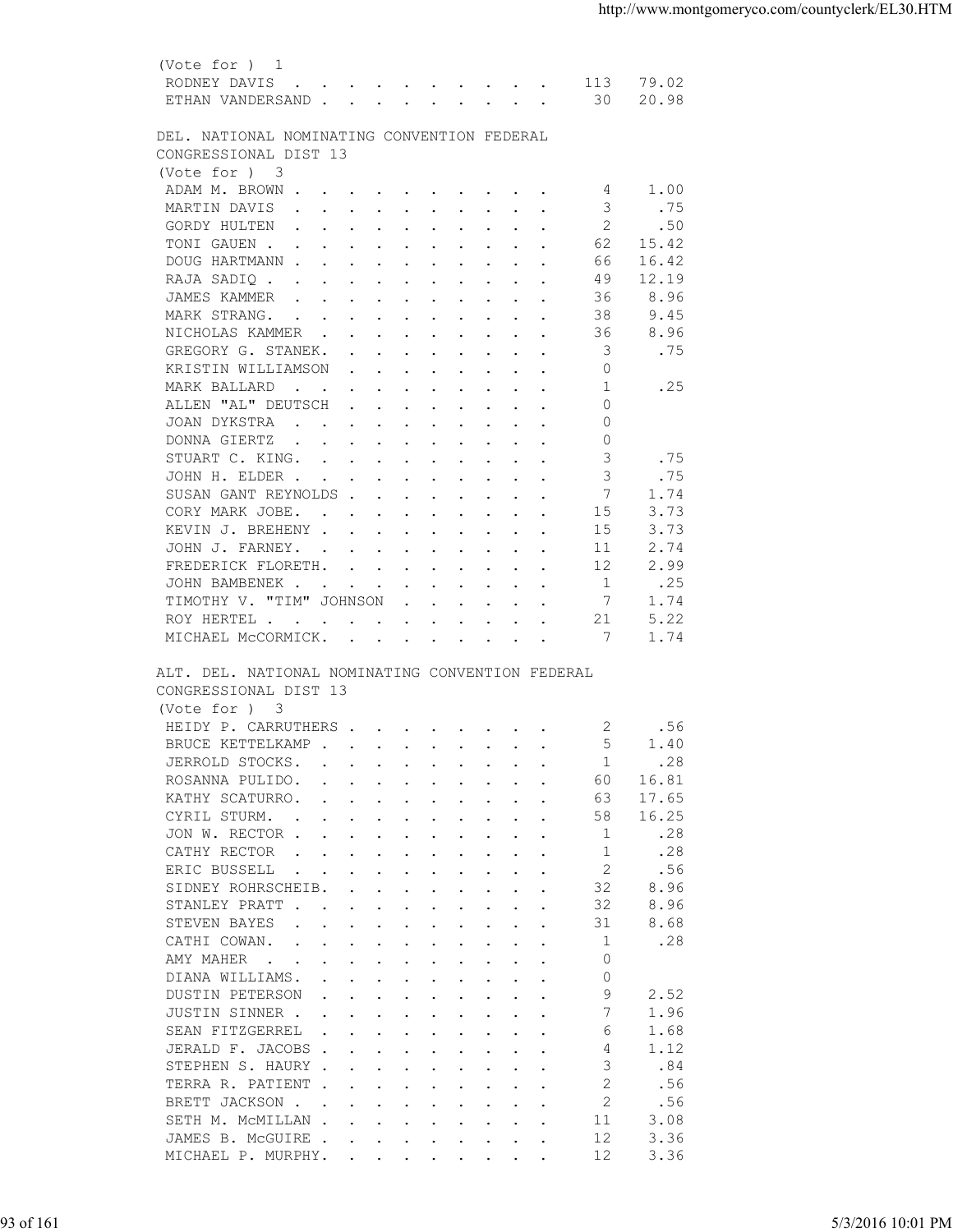REPRESENTATIVE IN THE GENERAL ASSEMBLY STATE REPRESENTATIVE DIST 95 (Vote for ) 1 DENNIS J. SCOBBIE. . . . . . . . . 76 52.05 CHRISTOPHER M. HICKS. . . . . . . . 8 5.48 AVERY BOURNE . . . . . . . . . . 62 42.47 CIRCUIT CLERK MONTGOMERY COUNTY (Vote for ) 1 HOLLY LEMONS . . . . . . . . . . 126 100.00 STATE'S ATTORNEY MONTGOMERY COUNTY (Vote for ) 1 ERIK HYAM . . . . . . . . . . . 122 100.00 CORONER MONTGOMERY COUNTY (Vote for ) 1 RANDY A. LEETHAM . . . . . . . . . . 85 62.96 TOBIN GUNN . . . . . . . . . . . 50 37.04 COUNTY BOARD MEMBER # 7 (Vote for ) 2 MARY BATHURST . . . . . . . . . . 87 46.28 GLENN BISHOP . . . . . . . . . . 101 53.72 JUDGE OF THE APPELLATE COURT APPELLATE JUDICIAL DISTRICT 5 (Vote for ) 1 JOHN B. BARBERIS, JR. . . . . . . . 107 100.00 JUDGE OF THE APPELLATE COURT APPELLATE JUDICIAL DISTRICT 5 (Vote for ) 1 JAMES R. "RANDY" MOORE . . . . . . . 105 100.00 PRECINCT COMMITTEEMAN NORTH LITCHFIELD 2 (Vote for ) 1 NO CANDIDATE FILED . . . . . . . . 0 \*\*\*\*\*\*\*\*\*\* (DEMOCRATIC) \*\*\*\*\*\*\*\*\*\* PRESIDENT OF THE UNITED STATES (Vote for ) 1 HILLARY CLINTON . . . . . . . . . 29 43.28 WILLIE L. WILSON .  $\cdot$  . . . . . . . . 0 MARTIN J. O'MALLEY . . . . . . . . 0 ROQUE "ROCKY" DE LA FUENTE. . . . . . 0 LARRY (LAWRENCE) COHEN . . . . . . . 0<br>BERNIE SANDERS. . . . . . . . . . 37 55.22 BERNIE SANDERS. . . . . . . . . . 37<br>WRITE-IN. . . . . . . . . . . . . . 1 WRITE-IN. . . . . . . . . . . . . 1 1.49 94 of 161 5/3/2016 10:01 PM

 UNITED STATES SENATOR U.S. SENATE (Vote for ) 1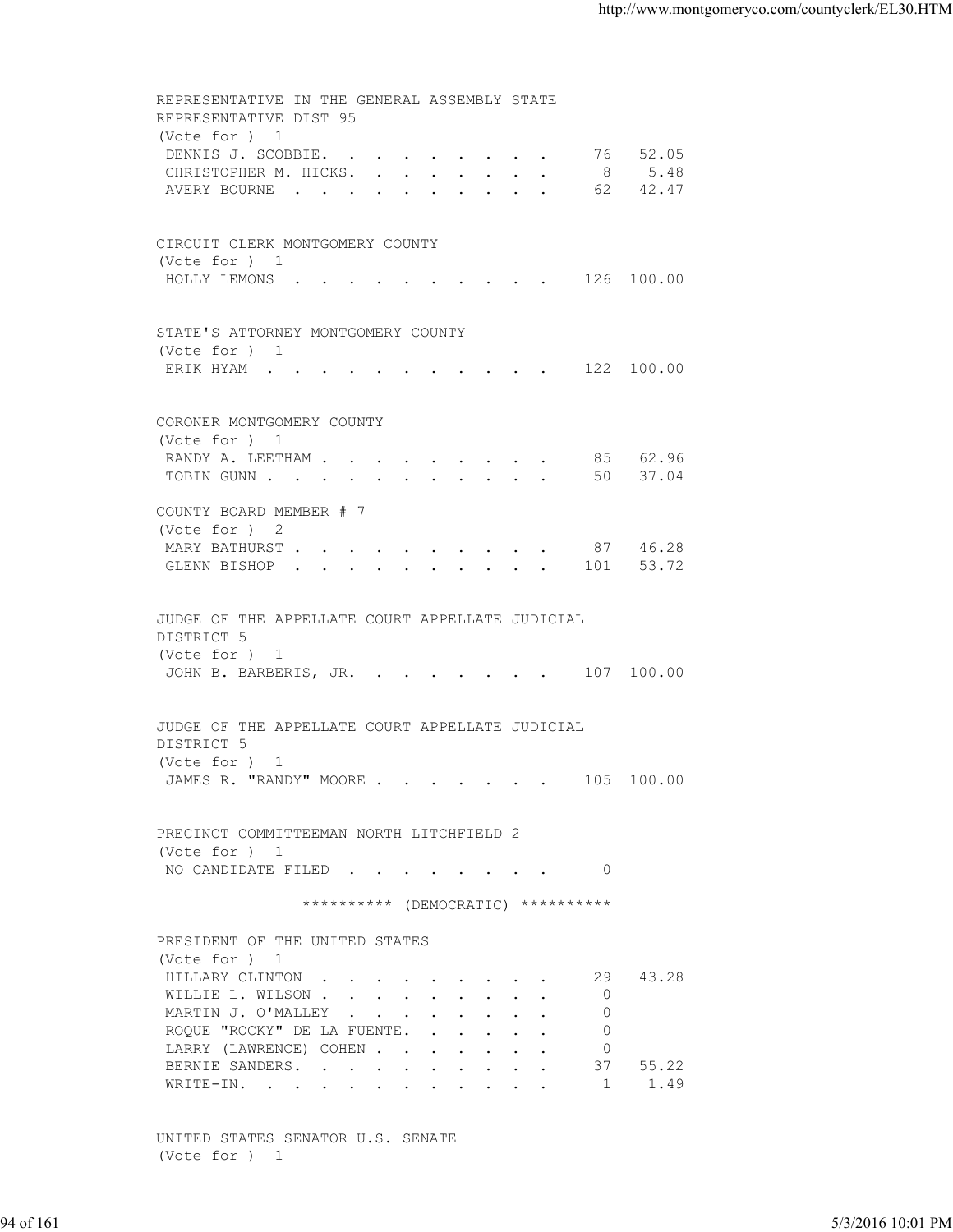| ANDREA ZOPP. 11 19.30                                    |    |          |                   |
|----------------------------------------------------------|----|----------|-------------------|
| TAMMY DUCKWORTH 35 61.40                                 |    |          |                   |
| NAPOLEON HARRIS 11 19.30                                 |    |          |                   |
|                                                          |    |          |                   |
|                                                          |    |          |                   |
| COMPTROLLER STATE OF ILLINOIS                            |    |          |                   |
| (Vote for $)$ 1                                          |    |          |                   |
| SUSANA MENDOZA. 51 100.00                                |    |          |                   |
|                                                          |    |          |                   |
|                                                          |    |          |                   |
| REPRESENTATIVE IN CONGRESS FEDERAL CONGRESSIONAL DIST 13 |    |          |                   |
| (Vote for ) 1                                            |    |          |                   |
| MARK D. WICKLUND 47 100.00                               |    |          |                   |
|                                                          |    |          |                   |
|                                                          |    |          |                   |
| DEL. NATIONAL NOMINATING CONVENTION FEDERAL              |    |          |                   |
| CONGRESSIONAL DIST 13                                    |    |          |                   |
| (Vote for ) 5                                            |    |          |                   |
| ANDY MANAR                                               |    | 35 13.78 |                   |
|                                                          |    |          |                   |
| CINDA KLICKNA                                            | 20 | 7.87     |                   |
| MICHAEL G. MATEJKA                                       | 24 | 9.45     |                   |
| DORIS JEAN TURNER.                                       | 24 | 9.45     |                   |
| RICK TERVEN.                                             | 17 | 6.69     |                   |
| JAROD HITCHINGS                                          | 7  | 2.76     |                   |
| NAOMI D. JAKOBSSON                                       | 21 | 8.27     |                   |
| AARON AMMONS                                             | 25 | 9.84     |                   |
| MATTHEW PASQUINI                                         | 23 | 9.06     |                   |
| PAMELLA GRONEMEYER                                       | 21 | 8.27     |                   |
| ZACHARY BRAUN.                                           | 19 | 7.48     |                   |
| MARCEY GOLDSTEIN                                         | 18 | 7.09     |                   |
|                                                          |    |          |                   |
|                                                          |    |          |                   |
| REPRESENTATIVE IN THE GENERAL ASSEMBLY STATE             |    |          |                   |
| REPRESENTATIVE DIST 95                                   |    |          |                   |
| (Vote for ) 1                                            |    |          |                   |
| MIKE MATHIS. 44 100.00                                   |    |          |                   |
|                                                          |    |          |                   |
|                                                          |    |          |                   |
| CIRCUIT CLERK MONTGOMERY COUNTY                          |    |          |                   |
|                                                          |    |          |                   |
| (Vote for ) 1                                            |    |          |                   |
| NO CANDIDATE FILED 0                                     |    |          |                   |
|                                                          |    |          |                   |
| STATE'S ATTORNEY MONTGOMERY COUNTY                       |    |          |                   |
| (Vote for ) 1                                            |    |          |                   |
| CHRIS MATOUSH 41 100.00                                  |    |          |                   |
|                                                          |    |          |                   |
|                                                          |    |          |                   |
| CORONER MONTGOMERY COUNTY                                |    |          |                   |
| (Vote for ) 1                                            |    |          |                   |
| BARBARA A. SCHMEDEKE. 43 100.00                          |    |          |                   |
|                                                          |    |          |                   |
|                                                          |    |          |                   |
|                                                          |    |          |                   |
| COUNTY BOARD MEMBER # 7                                  |    |          |                   |
| (Vote for ) 2                                            |    |          |                   |
| NO CANDIDATE FILED 0                                     |    |          |                   |
|                                                          |    |          |                   |
|                                                          |    |          |                   |
| JUDGE OF THE APPELLATE COURT APPELLATE JUDICIAL          |    |          |                   |
| DISTRICT 5                                               |    |          |                   |
| (Vote for ) 1                                            |    |          |                   |
| BRAD K. BLEYER. 48 100.00                                |    |          |                   |
|                                                          |    |          |                   |
|                                                          |    |          |                   |
|                                                          |    |          |                   |
|                                                          |    |          |                   |
|                                                          |    |          |                   |
|                                                          |    |          | 5/3/2016 10:01 PM |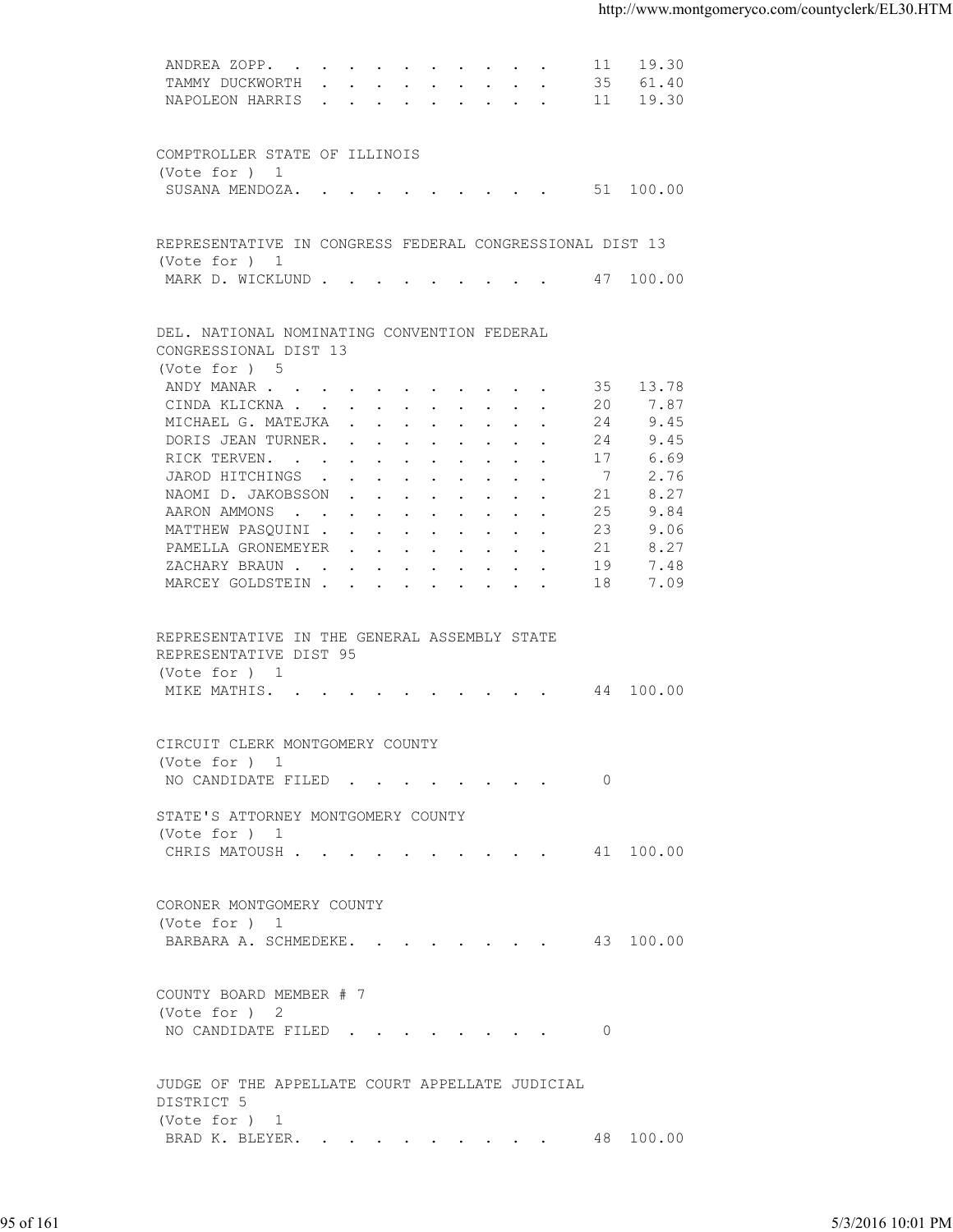| DISTRICT 5<br>(Vote for ) 1<br>JO BETH WEBER 48 100.00<br>PRECINCT COMMITTEEMAN NORTH LITCHFIELD 2<br>(Vote for ) 1<br>LOUIS L. LEWEY. 45 100.00<br>PRECINCT REPORT<br>MONTGOMERY COUNTY, ILLINOIS<br>RUN DATE:03/21/16 2016 GENERAL PRIMARY ELECTION<br>RUN TIME:09:18 AM<br>MARCH 15, 2016<br>STATISTICS<br>1103 NORTH LITCHFIELD 3<br>VOTES PERCENT<br>REGISTERED VOTERS - TOTAL<br>410<br>REGISTERED VOTERS - REPUBLICAN 121 29.51<br>REGISTERED VOTERS - DEMOCRATIC<br>84 20.49<br>REGISTERED VOTERS - NONPARTISAN<br>1.22<br>$5^{\circ}$<br>BALLOTS CAST - TOTAL.<br>191<br>BALLOTS CAST - REPUBLICAN<br>135 70.68<br>56 29.32<br>BALLOTS CAST - DEMOCRATIC<br>BALLOTS CAST - NONPARTISAN.<br>$\overline{0}$<br>BALLOTS CAST - BLANK.<br>$\Omega$<br>VOTER TURNOUT - TOTAL<br>46.59<br>111.57<br>VOTER TURNOUT - REPUBLICAN.<br>VOTER TURNOUT - DEMOCRATIC.<br>66.67<br>VOTER TURNOUT - NONPARTISAN<br>VOTER TURNOUT - BLANK<br>********** (REPUBLICAN) **********<br>PRESIDENT OF THE UNITED STATES<br>(Vote for ) 1<br>JEB BUSH. 1 . 75<br>CHRIS CHRISTIE. 1<br>.75<br>DONALD J. TRUMP<br>60<br>45.11<br>27.07<br>TED CRUZ.<br>36<br>4.51<br>MARCO RUBIO.<br>6<br>$\Omega$<br>RAND PAUL<br>2<br>1.50<br>CARLY FIORINA<br>MIKE HUCKABEE<br>$\Omega$<br>RICK SANTORUM<br>$\circ$<br>25<br>18.80<br>JOHN R. KASICH.<br>-2<br>1.50<br>BEN CARSON<br>UNITED STATES SENATOR U.S. SENATE<br>(Vote for ) 1<br>32.23<br>JAMES T. MARTER<br>39<br>67.77<br>MARK STEVEN KIRK<br>82<br>COMPTROLLER STATE OF ILLINOIS<br>(Vote for ) 1<br>LESLIE GEISSLER MUNGER<br>103 100.00<br>96 of 161<br>5/3/2016 10:01 PM |  |  |
|-------------------------------------------------------------------------------------------------------------------------------------------------------------------------------------------------------------------------------------------------------------------------------------------------------------------------------------------------------------------------------------------------------------------------------------------------------------------------------------------------------------------------------------------------------------------------------------------------------------------------------------------------------------------------------------------------------------------------------------------------------------------------------------------------------------------------------------------------------------------------------------------------------------------------------------------------------------------------------------------------------------------------------------------------------------------------------------------------------------------------------------------------------------------------------------------------------------------------------------------------------------------------------------------------------------------------------------------------------------------------------------------------------------------------------------------------------------------------------------------------------------------------------------------------------------------------------------------------------------|--|--|
|                                                                                                                                                                                                                                                                                                                                                                                                                                                                                                                                                                                                                                                                                                                                                                                                                                                                                                                                                                                                                                                                                                                                                                                                                                                                                                                                                                                                                                                                                                                                                                                                             |  |  |
|                                                                                                                                                                                                                                                                                                                                                                                                                                                                                                                                                                                                                                                                                                                                                                                                                                                                                                                                                                                                                                                                                                                                                                                                                                                                                                                                                                                                                                                                                                                                                                                                             |  |  |
|                                                                                                                                                                                                                                                                                                                                                                                                                                                                                                                                                                                                                                                                                                                                                                                                                                                                                                                                                                                                                                                                                                                                                                                                                                                                                                                                                                                                                                                                                                                                                                                                             |  |  |
|                                                                                                                                                                                                                                                                                                                                                                                                                                                                                                                                                                                                                                                                                                                                                                                                                                                                                                                                                                                                                                                                                                                                                                                                                                                                                                                                                                                                                                                                                                                                                                                                             |  |  |
|                                                                                                                                                                                                                                                                                                                                                                                                                                                                                                                                                                                                                                                                                                                                                                                                                                                                                                                                                                                                                                                                                                                                                                                                                                                                                                                                                                                                                                                                                                                                                                                                             |  |  |
|                                                                                                                                                                                                                                                                                                                                                                                                                                                                                                                                                                                                                                                                                                                                                                                                                                                                                                                                                                                                                                                                                                                                                                                                                                                                                                                                                                                                                                                                                                                                                                                                             |  |  |
|                                                                                                                                                                                                                                                                                                                                                                                                                                                                                                                                                                                                                                                                                                                                                                                                                                                                                                                                                                                                                                                                                                                                                                                                                                                                                                                                                                                                                                                                                                                                                                                                             |  |  |
|                                                                                                                                                                                                                                                                                                                                                                                                                                                                                                                                                                                                                                                                                                                                                                                                                                                                                                                                                                                                                                                                                                                                                                                                                                                                                                                                                                                                                                                                                                                                                                                                             |  |  |
|                                                                                                                                                                                                                                                                                                                                                                                                                                                                                                                                                                                                                                                                                                                                                                                                                                                                                                                                                                                                                                                                                                                                                                                                                                                                                                                                                                                                                                                                                                                                                                                                             |  |  |
|                                                                                                                                                                                                                                                                                                                                                                                                                                                                                                                                                                                                                                                                                                                                                                                                                                                                                                                                                                                                                                                                                                                                                                                                                                                                                                                                                                                                                                                                                                                                                                                                             |  |  |
|                                                                                                                                                                                                                                                                                                                                                                                                                                                                                                                                                                                                                                                                                                                                                                                                                                                                                                                                                                                                                                                                                                                                                                                                                                                                                                                                                                                                                                                                                                                                                                                                             |  |  |
|                                                                                                                                                                                                                                                                                                                                                                                                                                                                                                                                                                                                                                                                                                                                                                                                                                                                                                                                                                                                                                                                                                                                                                                                                                                                                                                                                                                                                                                                                                                                                                                                             |  |  |
|                                                                                                                                                                                                                                                                                                                                                                                                                                                                                                                                                                                                                                                                                                                                                                                                                                                                                                                                                                                                                                                                                                                                                                                                                                                                                                                                                                                                                                                                                                                                                                                                             |  |  |
|                                                                                                                                                                                                                                                                                                                                                                                                                                                                                                                                                                                                                                                                                                                                                                                                                                                                                                                                                                                                                                                                                                                                                                                                                                                                                                                                                                                                                                                                                                                                                                                                             |  |  |
|                                                                                                                                                                                                                                                                                                                                                                                                                                                                                                                                                                                                                                                                                                                                                                                                                                                                                                                                                                                                                                                                                                                                                                                                                                                                                                                                                                                                                                                                                                                                                                                                             |  |  |
|                                                                                                                                                                                                                                                                                                                                                                                                                                                                                                                                                                                                                                                                                                                                                                                                                                                                                                                                                                                                                                                                                                                                                                                                                                                                                                                                                                                                                                                                                                                                                                                                             |  |  |
|                                                                                                                                                                                                                                                                                                                                                                                                                                                                                                                                                                                                                                                                                                                                                                                                                                                                                                                                                                                                                                                                                                                                                                                                                                                                                                                                                                                                                                                                                                                                                                                                             |  |  |
|                                                                                                                                                                                                                                                                                                                                                                                                                                                                                                                                                                                                                                                                                                                                                                                                                                                                                                                                                                                                                                                                                                                                                                                                                                                                                                                                                                                                                                                                                                                                                                                                             |  |  |
|                                                                                                                                                                                                                                                                                                                                                                                                                                                                                                                                                                                                                                                                                                                                                                                                                                                                                                                                                                                                                                                                                                                                                                                                                                                                                                                                                                                                                                                                                                                                                                                                             |  |  |
|                                                                                                                                                                                                                                                                                                                                                                                                                                                                                                                                                                                                                                                                                                                                                                                                                                                                                                                                                                                                                                                                                                                                                                                                                                                                                                                                                                                                                                                                                                                                                                                                             |  |  |
|                                                                                                                                                                                                                                                                                                                                                                                                                                                                                                                                                                                                                                                                                                                                                                                                                                                                                                                                                                                                                                                                                                                                                                                                                                                                                                                                                                                                                                                                                                                                                                                                             |  |  |
|                                                                                                                                                                                                                                                                                                                                                                                                                                                                                                                                                                                                                                                                                                                                                                                                                                                                                                                                                                                                                                                                                                                                                                                                                                                                                                                                                                                                                                                                                                                                                                                                             |  |  |
|                                                                                                                                                                                                                                                                                                                                                                                                                                                                                                                                                                                                                                                                                                                                                                                                                                                                                                                                                                                                                                                                                                                                                                                                                                                                                                                                                                                                                                                                                                                                                                                                             |  |  |
|                                                                                                                                                                                                                                                                                                                                                                                                                                                                                                                                                                                                                                                                                                                                                                                                                                                                                                                                                                                                                                                                                                                                                                                                                                                                                                                                                                                                                                                                                                                                                                                                             |  |  |
|                                                                                                                                                                                                                                                                                                                                                                                                                                                                                                                                                                                                                                                                                                                                                                                                                                                                                                                                                                                                                                                                                                                                                                                                                                                                                                                                                                                                                                                                                                                                                                                                             |  |  |
|                                                                                                                                                                                                                                                                                                                                                                                                                                                                                                                                                                                                                                                                                                                                                                                                                                                                                                                                                                                                                                                                                                                                                                                                                                                                                                                                                                                                                                                                                                                                                                                                             |  |  |
|                                                                                                                                                                                                                                                                                                                                                                                                                                                                                                                                                                                                                                                                                                                                                                                                                                                                                                                                                                                                                                                                                                                                                                                                                                                                                                                                                                                                                                                                                                                                                                                                             |  |  |
|                                                                                                                                                                                                                                                                                                                                                                                                                                                                                                                                                                                                                                                                                                                                                                                                                                                                                                                                                                                                                                                                                                                                                                                                                                                                                                                                                                                                                                                                                                                                                                                                             |  |  |
|                                                                                                                                                                                                                                                                                                                                                                                                                                                                                                                                                                                                                                                                                                                                                                                                                                                                                                                                                                                                                                                                                                                                                                                                                                                                                                                                                                                                                                                                                                                                                                                                             |  |  |
|                                                                                                                                                                                                                                                                                                                                                                                                                                                                                                                                                                                                                                                                                                                                                                                                                                                                                                                                                                                                                                                                                                                                                                                                                                                                                                                                                                                                                                                                                                                                                                                                             |  |  |
|                                                                                                                                                                                                                                                                                                                                                                                                                                                                                                                                                                                                                                                                                                                                                                                                                                                                                                                                                                                                                                                                                                                                                                                                                                                                                                                                                                                                                                                                                                                                                                                                             |  |  |
|                                                                                                                                                                                                                                                                                                                                                                                                                                                                                                                                                                                                                                                                                                                                                                                                                                                                                                                                                                                                                                                                                                                                                                                                                                                                                                                                                                                                                                                                                                                                                                                                             |  |  |
|                                                                                                                                                                                                                                                                                                                                                                                                                                                                                                                                                                                                                                                                                                                                                                                                                                                                                                                                                                                                                                                                                                                                                                                                                                                                                                                                                                                                                                                                                                                                                                                                             |  |  |
|                                                                                                                                                                                                                                                                                                                                                                                                                                                                                                                                                                                                                                                                                                                                                                                                                                                                                                                                                                                                                                                                                                                                                                                                                                                                                                                                                                                                                                                                                                                                                                                                             |  |  |
|                                                                                                                                                                                                                                                                                                                                                                                                                                                                                                                                                                                                                                                                                                                                                                                                                                                                                                                                                                                                                                                                                                                                                                                                                                                                                                                                                                                                                                                                                                                                                                                                             |  |  |
|                                                                                                                                                                                                                                                                                                                                                                                                                                                                                                                                                                                                                                                                                                                                                                                                                                                                                                                                                                                                                                                                                                                                                                                                                                                                                                                                                                                                                                                                                                                                                                                                             |  |  |
|                                                                                                                                                                                                                                                                                                                                                                                                                                                                                                                                                                                                                                                                                                                                                                                                                                                                                                                                                                                                                                                                                                                                                                                                                                                                                                                                                                                                                                                                                                                                                                                                             |  |  |
|                                                                                                                                                                                                                                                                                                                                                                                                                                                                                                                                                                                                                                                                                                                                                                                                                                                                                                                                                                                                                                                                                                                                                                                                                                                                                                                                                                                                                                                                                                                                                                                                             |  |  |
|                                                                                                                                                                                                                                                                                                                                                                                                                                                                                                                                                                                                                                                                                                                                                                                                                                                                                                                                                                                                                                                                                                                                                                                                                                                                                                                                                                                                                                                                                                                                                                                                             |  |  |
|                                                                                                                                                                                                                                                                                                                                                                                                                                                                                                                                                                                                                                                                                                                                                                                                                                                                                                                                                                                                                                                                                                                                                                                                                                                                                                                                                                                                                                                                                                                                                                                                             |  |  |
|                                                                                                                                                                                                                                                                                                                                                                                                                                                                                                                                                                                                                                                                                                                                                                                                                                                                                                                                                                                                                                                                                                                                                                                                                                                                                                                                                                                                                                                                                                                                                                                                             |  |  |
|                                                                                                                                                                                                                                                                                                                                                                                                                                                                                                                                                                                                                                                                                                                                                                                                                                                                                                                                                                                                                                                                                                                                                                                                                                                                                                                                                                                                                                                                                                                                                                                                             |  |  |
|                                                                                                                                                                                                                                                                                                                                                                                                                                                                                                                                                                                                                                                                                                                                                                                                                                                                                                                                                                                                                                                                                                                                                                                                                                                                                                                                                                                                                                                                                                                                                                                                             |  |  |
|                                                                                                                                                                                                                                                                                                                                                                                                                                                                                                                                                                                                                                                                                                                                                                                                                                                                                                                                                                                                                                                                                                                                                                                                                                                                                                                                                                                                                                                                                                                                                                                                             |  |  |
|                                                                                                                                                                                                                                                                                                                                                                                                                                                                                                                                                                                                                                                                                                                                                                                                                                                                                                                                                                                                                                                                                                                                                                                                                                                                                                                                                                                                                                                                                                                                                                                                             |  |  |
|                                                                                                                                                                                                                                                                                                                                                                                                                                                                                                                                                                                                                                                                                                                                                                                                                                                                                                                                                                                                                                                                                                                                                                                                                                                                                                                                                                                                                                                                                                                                                                                                             |  |  |
|                                                                                                                                                                                                                                                                                                                                                                                                                                                                                                                                                                                                                                                                                                                                                                                                                                                                                                                                                                                                                                                                                                                                                                                                                                                                                                                                                                                                                                                                                                                                                                                                             |  |  |
|                                                                                                                                                                                                                                                                                                                                                                                                                                                                                                                                                                                                                                                                                                                                                                                                                                                                                                                                                                                                                                                                                                                                                                                                                                                                                                                                                                                                                                                                                                                                                                                                             |  |  |
|                                                                                                                                                                                                                                                                                                                                                                                                                                                                                                                                                                                                                                                                                                                                                                                                                                                                                                                                                                                                                                                                                                                                                                                                                                                                                                                                                                                                                                                                                                                                                                                                             |  |  |
|                                                                                                                                                                                                                                                                                                                                                                                                                                                                                                                                                                                                                                                                                                                                                                                                                                                                                                                                                                                                                                                                                                                                                                                                                                                                                                                                                                                                                                                                                                                                                                                                             |  |  |
|                                                                                                                                                                                                                                                                                                                                                                                                                                                                                                                                                                                                                                                                                                                                                                                                                                                                                                                                                                                                                                                                                                                                                                                                                                                                                                                                                                                                                                                                                                                                                                                                             |  |  |
|                                                                                                                                                                                                                                                                                                                                                                                                                                                                                                                                                                                                                                                                                                                                                                                                                                                                                                                                                                                                                                                                                                                                                                                                                                                                                                                                                                                                                                                                                                                                                                                                             |  |  |
|                                                                                                                                                                                                                                                                                                                                                                                                                                                                                                                                                                                                                                                                                                                                                                                                                                                                                                                                                                                                                                                                                                                                                                                                                                                                                                                                                                                                                                                                                                                                                                                                             |  |  |
|                                                                                                                                                                                                                                                                                                                                                                                                                                                                                                                                                                                                                                                                                                                                                                                                                                                                                                                                                                                                                                                                                                                                                                                                                                                                                                                                                                                                                                                                                                                                                                                                             |  |  |
|                                                                                                                                                                                                                                                                                                                                                                                                                                                                                                                                                                                                                                                                                                                                                                                                                                                                                                                                                                                                                                                                                                                                                                                                                                                                                                                                                                                                                                                                                                                                                                                                             |  |  |
|                                                                                                                                                                                                                                                                                                                                                                                                                                                                                                                                                                                                                                                                                                                                                                                                                                                                                                                                                                                                                                                                                                                                                                                                                                                                                                                                                                                                                                                                                                                                                                                                             |  |  |
|                                                                                                                                                                                                                                                                                                                                                                                                                                                                                                                                                                                                                                                                                                                                                                                                                                                                                                                                                                                                                                                                                                                                                                                                                                                                                                                                                                                                                                                                                                                                                                                                             |  |  |
|                                                                                                                                                                                                                                                                                                                                                                                                                                                                                                                                                                                                                                                                                                                                                                                                                                                                                                                                                                                                                                                                                                                                                                                                                                                                                                                                                                                                                                                                                                                                                                                                             |  |  |
|                                                                                                                                                                                                                                                                                                                                                                                                                                                                                                                                                                                                                                                                                                                                                                                                                                                                                                                                                                                                                                                                                                                                                                                                                                                                                                                                                                                                                                                                                                                                                                                                             |  |  |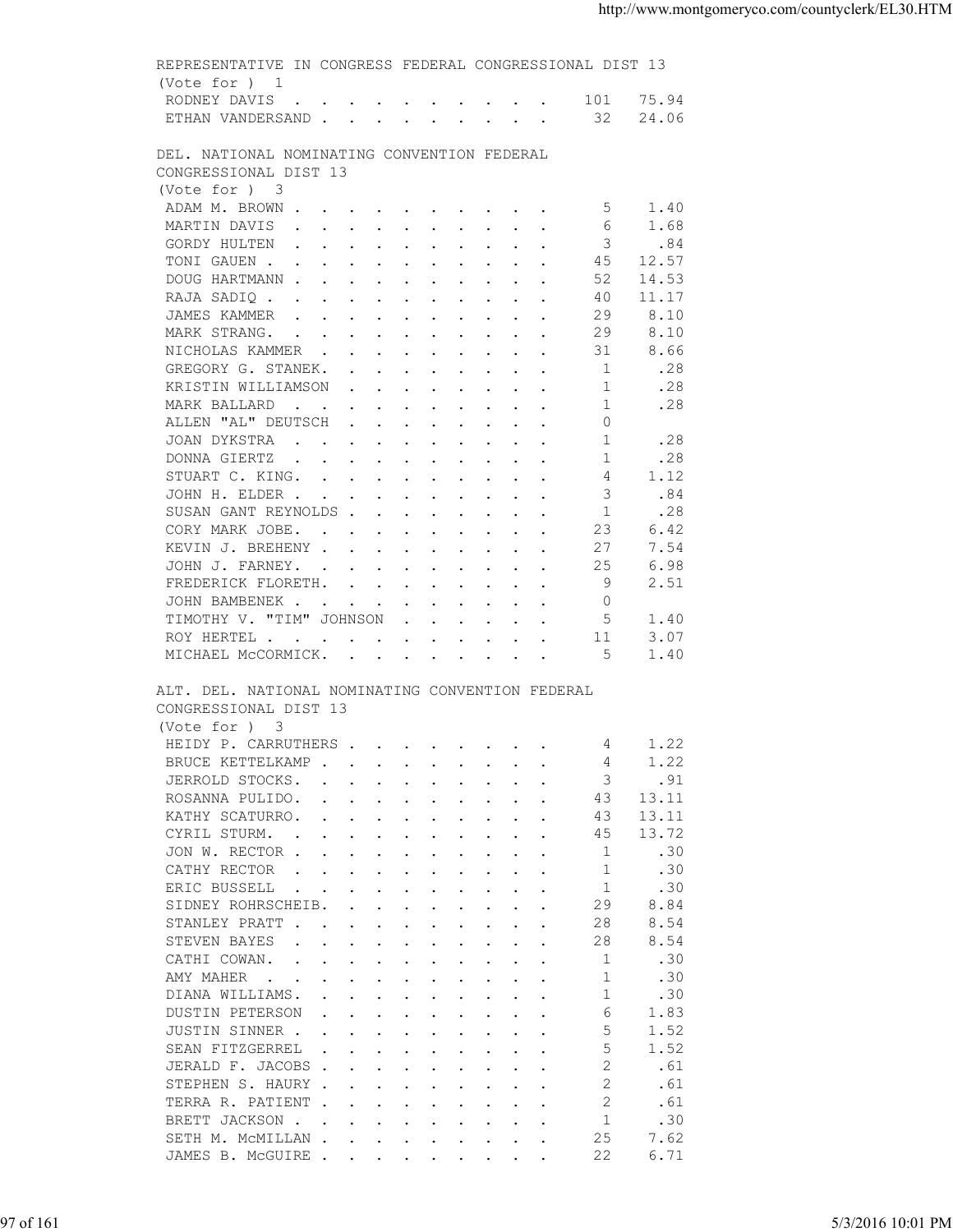| REPRESENTATIVE IN THE GENERAL ASSEMBLY STATE<br>REPRESENTATIVE DIST 95<br>(Vote for ) 1<br>54 41.22<br>DENNIS J. SCOBBIE.<br>CHRISTOPHER M. HICKS. 10 7.63<br>AVERY BOURNE 67 51.15<br>CIRCUIT CLERK MONTGOMERY COUNTY<br>(Vote for ) 1<br>HOLLY LEMONS 116 100.00<br>STATE'S ATTORNEY MONTGOMERY COUNTY<br>(Vote for ) 1<br>ERIK HYAM 97 100.00<br>CORONER MONTGOMERY COUNTY<br>(Vote for ) 1<br>RANDY A. LEETHAM 70 62.50<br>TOBIN GUNN 42 37.50<br>COUNTY BOARD MEMBER # 7<br>(Vote for ) 2<br>MARY BATHURST 70 40.70<br>GLENN BISHOP 102 59.30<br>JUDGE OF THE APPELLATE COURT APPELLATE JUDICIAL<br>DISTRICT 5<br>(Vote for ) 1<br>JOHN B. BARBERIS, JR. 94 100.00<br>JUDGE OF THE APPELLATE COURT APPELLATE JUDICIAL<br>DISTRICT 5<br>(Vote for $)$ 1<br>JAMES R. "RANDY" MOORE 97 100.00<br>PRECINCT COMMITTEEMAN NORTH LITCHFIELD 3<br>(Vote for ) 1<br>NO CANDIDATE FILED 0<br>********** (DEMOCRATIC) **********<br>PRESIDENT OF THE UNITED STATES<br>(Vote for ) 1<br>HILLARY CLINTON<br>23 42.59<br>1.85<br>WILLIE L. WILSON<br>$\overline{1}$<br>MARTIN J. O'MALLEY<br>$\circ$<br>ROQUE "ROCKY" DE LA FUENTE.<br>0<br>LARRY (LAWRENCE) COHEN<br>$\circ$<br>BERNIE SANDERS.<br>30 55.56<br>WRITE-IN.<br>$\bigcap$<br>UNITED STATES SENATOR U.S. SENATE<br>5/3/2016 10:01 PM | 98 of 161 |  |  |
|-----------------------------------------------------------------------------------------------------------------------------------------------------------------------------------------------------------------------------------------------------------------------------------------------------------------------------------------------------------------------------------------------------------------------------------------------------------------------------------------------------------------------------------------------------------------------------------------------------------------------------------------------------------------------------------------------------------------------------------------------------------------------------------------------------------------------------------------------------------------------------------------------------------------------------------------------------------------------------------------------------------------------------------------------------------------------------------------------------------------------------------------------------------------------------------------------------------------------------------------------------------------------------------------|-----------|--|--|
|                                                                                                                                                                                                                                                                                                                                                                                                                                                                                                                                                                                                                                                                                                                                                                                                                                                                                                                                                                                                                                                                                                                                                                                                                                                                                         |           |  |  |
|                                                                                                                                                                                                                                                                                                                                                                                                                                                                                                                                                                                                                                                                                                                                                                                                                                                                                                                                                                                                                                                                                                                                                                                                                                                                                         |           |  |  |
|                                                                                                                                                                                                                                                                                                                                                                                                                                                                                                                                                                                                                                                                                                                                                                                                                                                                                                                                                                                                                                                                                                                                                                                                                                                                                         |           |  |  |
|                                                                                                                                                                                                                                                                                                                                                                                                                                                                                                                                                                                                                                                                                                                                                                                                                                                                                                                                                                                                                                                                                                                                                                                                                                                                                         |           |  |  |
|                                                                                                                                                                                                                                                                                                                                                                                                                                                                                                                                                                                                                                                                                                                                                                                                                                                                                                                                                                                                                                                                                                                                                                                                                                                                                         |           |  |  |
|                                                                                                                                                                                                                                                                                                                                                                                                                                                                                                                                                                                                                                                                                                                                                                                                                                                                                                                                                                                                                                                                                                                                                                                                                                                                                         |           |  |  |
|                                                                                                                                                                                                                                                                                                                                                                                                                                                                                                                                                                                                                                                                                                                                                                                                                                                                                                                                                                                                                                                                                                                                                                                                                                                                                         |           |  |  |
|                                                                                                                                                                                                                                                                                                                                                                                                                                                                                                                                                                                                                                                                                                                                                                                                                                                                                                                                                                                                                                                                                                                                                                                                                                                                                         |           |  |  |
|                                                                                                                                                                                                                                                                                                                                                                                                                                                                                                                                                                                                                                                                                                                                                                                                                                                                                                                                                                                                                                                                                                                                                                                                                                                                                         |           |  |  |
|                                                                                                                                                                                                                                                                                                                                                                                                                                                                                                                                                                                                                                                                                                                                                                                                                                                                                                                                                                                                                                                                                                                                                                                                                                                                                         |           |  |  |
|                                                                                                                                                                                                                                                                                                                                                                                                                                                                                                                                                                                                                                                                                                                                                                                                                                                                                                                                                                                                                                                                                                                                                                                                                                                                                         |           |  |  |
|                                                                                                                                                                                                                                                                                                                                                                                                                                                                                                                                                                                                                                                                                                                                                                                                                                                                                                                                                                                                                                                                                                                                                                                                                                                                                         |           |  |  |
|                                                                                                                                                                                                                                                                                                                                                                                                                                                                                                                                                                                                                                                                                                                                                                                                                                                                                                                                                                                                                                                                                                                                                                                                                                                                                         |           |  |  |
|                                                                                                                                                                                                                                                                                                                                                                                                                                                                                                                                                                                                                                                                                                                                                                                                                                                                                                                                                                                                                                                                                                                                                                                                                                                                                         |           |  |  |
|                                                                                                                                                                                                                                                                                                                                                                                                                                                                                                                                                                                                                                                                                                                                                                                                                                                                                                                                                                                                                                                                                                                                                                                                                                                                                         |           |  |  |
|                                                                                                                                                                                                                                                                                                                                                                                                                                                                                                                                                                                                                                                                                                                                                                                                                                                                                                                                                                                                                                                                                                                                                                                                                                                                                         |           |  |  |
|                                                                                                                                                                                                                                                                                                                                                                                                                                                                                                                                                                                                                                                                                                                                                                                                                                                                                                                                                                                                                                                                                                                                                                                                                                                                                         |           |  |  |
|                                                                                                                                                                                                                                                                                                                                                                                                                                                                                                                                                                                                                                                                                                                                                                                                                                                                                                                                                                                                                                                                                                                                                                                                                                                                                         |           |  |  |
|                                                                                                                                                                                                                                                                                                                                                                                                                                                                                                                                                                                                                                                                                                                                                                                                                                                                                                                                                                                                                                                                                                                                                                                                                                                                                         |           |  |  |
|                                                                                                                                                                                                                                                                                                                                                                                                                                                                                                                                                                                                                                                                                                                                                                                                                                                                                                                                                                                                                                                                                                                                                                                                                                                                                         |           |  |  |
|                                                                                                                                                                                                                                                                                                                                                                                                                                                                                                                                                                                                                                                                                                                                                                                                                                                                                                                                                                                                                                                                                                                                                                                                                                                                                         |           |  |  |
|                                                                                                                                                                                                                                                                                                                                                                                                                                                                                                                                                                                                                                                                                                                                                                                                                                                                                                                                                                                                                                                                                                                                                                                                                                                                                         |           |  |  |
|                                                                                                                                                                                                                                                                                                                                                                                                                                                                                                                                                                                                                                                                                                                                                                                                                                                                                                                                                                                                                                                                                                                                                                                                                                                                                         |           |  |  |
|                                                                                                                                                                                                                                                                                                                                                                                                                                                                                                                                                                                                                                                                                                                                                                                                                                                                                                                                                                                                                                                                                                                                                                                                                                                                                         |           |  |  |
|                                                                                                                                                                                                                                                                                                                                                                                                                                                                                                                                                                                                                                                                                                                                                                                                                                                                                                                                                                                                                                                                                                                                                                                                                                                                                         |           |  |  |
|                                                                                                                                                                                                                                                                                                                                                                                                                                                                                                                                                                                                                                                                                                                                                                                                                                                                                                                                                                                                                                                                                                                                                                                                                                                                                         |           |  |  |
|                                                                                                                                                                                                                                                                                                                                                                                                                                                                                                                                                                                                                                                                                                                                                                                                                                                                                                                                                                                                                                                                                                                                                                                                                                                                                         |           |  |  |
|                                                                                                                                                                                                                                                                                                                                                                                                                                                                                                                                                                                                                                                                                                                                                                                                                                                                                                                                                                                                                                                                                                                                                                                                                                                                                         |           |  |  |
|                                                                                                                                                                                                                                                                                                                                                                                                                                                                                                                                                                                                                                                                                                                                                                                                                                                                                                                                                                                                                                                                                                                                                                                                                                                                                         |           |  |  |
|                                                                                                                                                                                                                                                                                                                                                                                                                                                                                                                                                                                                                                                                                                                                                                                                                                                                                                                                                                                                                                                                                                                                                                                                                                                                                         |           |  |  |
|                                                                                                                                                                                                                                                                                                                                                                                                                                                                                                                                                                                                                                                                                                                                                                                                                                                                                                                                                                                                                                                                                                                                                                                                                                                                                         |           |  |  |
|                                                                                                                                                                                                                                                                                                                                                                                                                                                                                                                                                                                                                                                                                                                                                                                                                                                                                                                                                                                                                                                                                                                                                                                                                                                                                         |           |  |  |
|                                                                                                                                                                                                                                                                                                                                                                                                                                                                                                                                                                                                                                                                                                                                                                                                                                                                                                                                                                                                                                                                                                                                                                                                                                                                                         |           |  |  |
|                                                                                                                                                                                                                                                                                                                                                                                                                                                                                                                                                                                                                                                                                                                                                                                                                                                                                                                                                                                                                                                                                                                                                                                                                                                                                         |           |  |  |
|                                                                                                                                                                                                                                                                                                                                                                                                                                                                                                                                                                                                                                                                                                                                                                                                                                                                                                                                                                                                                                                                                                                                                                                                                                                                                         |           |  |  |
|                                                                                                                                                                                                                                                                                                                                                                                                                                                                                                                                                                                                                                                                                                                                                                                                                                                                                                                                                                                                                                                                                                                                                                                                                                                                                         |           |  |  |
|                                                                                                                                                                                                                                                                                                                                                                                                                                                                                                                                                                                                                                                                                                                                                                                                                                                                                                                                                                                                                                                                                                                                                                                                                                                                                         |           |  |  |
|                                                                                                                                                                                                                                                                                                                                                                                                                                                                                                                                                                                                                                                                                                                                                                                                                                                                                                                                                                                                                                                                                                                                                                                                                                                                                         |           |  |  |
|                                                                                                                                                                                                                                                                                                                                                                                                                                                                                                                                                                                                                                                                                                                                                                                                                                                                                                                                                                                                                                                                                                                                                                                                                                                                                         |           |  |  |
|                                                                                                                                                                                                                                                                                                                                                                                                                                                                                                                                                                                                                                                                                                                                                                                                                                                                                                                                                                                                                                                                                                                                                                                                                                                                                         |           |  |  |
|                                                                                                                                                                                                                                                                                                                                                                                                                                                                                                                                                                                                                                                                                                                                                                                                                                                                                                                                                                                                                                                                                                                                                                                                                                                                                         |           |  |  |
|                                                                                                                                                                                                                                                                                                                                                                                                                                                                                                                                                                                                                                                                                                                                                                                                                                                                                                                                                                                                                                                                                                                                                                                                                                                                                         |           |  |  |
|                                                                                                                                                                                                                                                                                                                                                                                                                                                                                                                                                                                                                                                                                                                                                                                                                                                                                                                                                                                                                                                                                                                                                                                                                                                                                         |           |  |  |
|                                                                                                                                                                                                                                                                                                                                                                                                                                                                                                                                                                                                                                                                                                                                                                                                                                                                                                                                                                                                                                                                                                                                                                                                                                                                                         |           |  |  |
|                                                                                                                                                                                                                                                                                                                                                                                                                                                                                                                                                                                                                                                                                                                                                                                                                                                                                                                                                                                                                                                                                                                                                                                                                                                                                         |           |  |  |
|                                                                                                                                                                                                                                                                                                                                                                                                                                                                                                                                                                                                                                                                                                                                                                                                                                                                                                                                                                                                                                                                                                                                                                                                                                                                                         |           |  |  |
|                                                                                                                                                                                                                                                                                                                                                                                                                                                                                                                                                                                                                                                                                                                                                                                                                                                                                                                                                                                                                                                                                                                                                                                                                                                                                         |           |  |  |
|                                                                                                                                                                                                                                                                                                                                                                                                                                                                                                                                                                                                                                                                                                                                                                                                                                                                                                                                                                                                                                                                                                                                                                                                                                                                                         |           |  |  |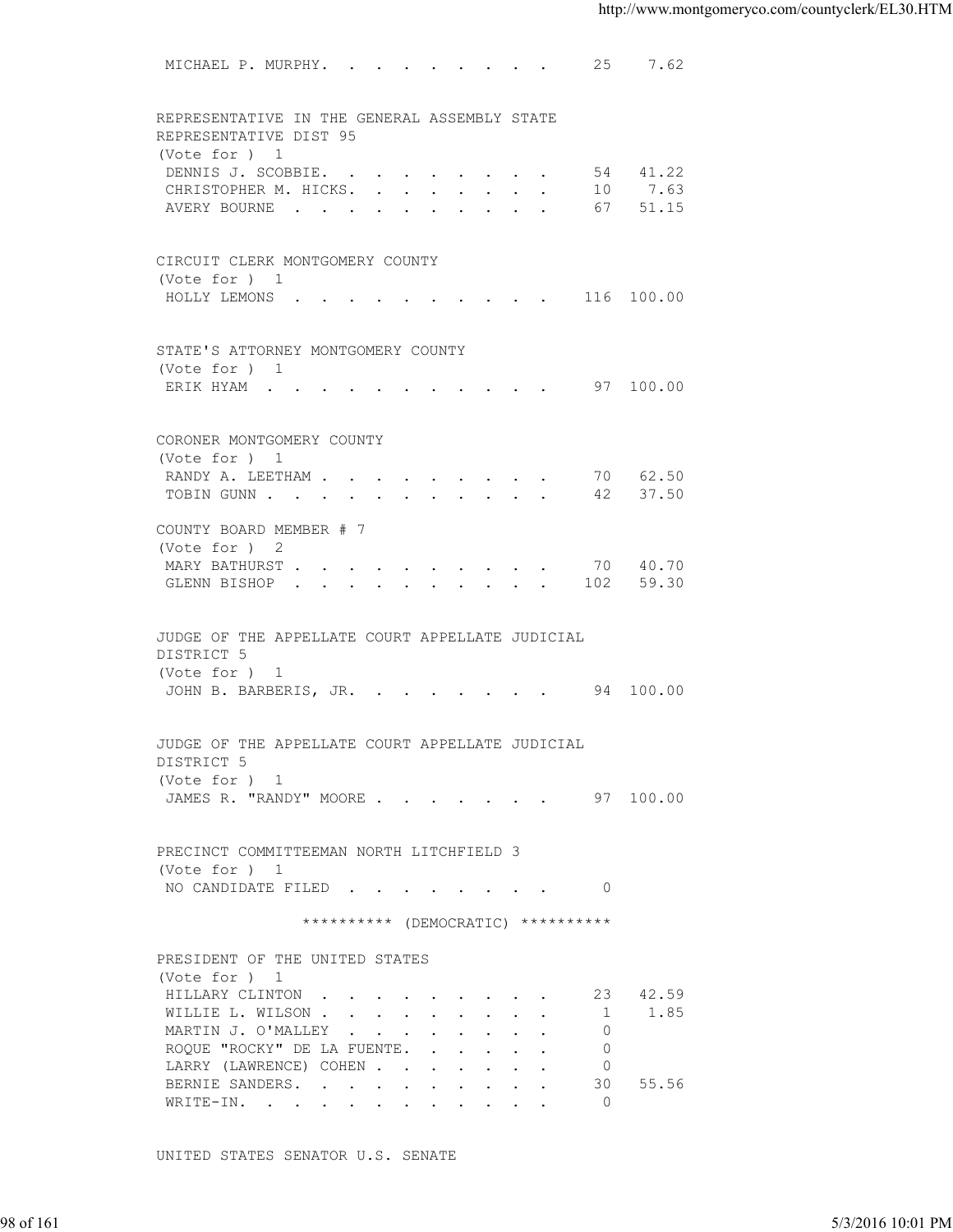|           | (Vote for ) 1                                            |                         |          |                   |
|-----------|----------------------------------------------------------|-------------------------|----------|-------------------|
|           | ANDREA ZOPP. 13 28.26                                    |                         |          |                   |
|           | TAMMY DUCKWORTH 24 52.17                                 |                         |          |                   |
|           | NAPOLEON HARRIS 9 19.57                                  |                         |          |                   |
|           |                                                          |                         |          |                   |
|           |                                                          |                         |          |                   |
|           | COMPTROLLER STATE OF ILLINOIS<br>(Vote for ) 1           |                         |          |                   |
|           | SUSANA MENDOZA. 43 100.00                                |                         |          |                   |
|           |                                                          |                         |          |                   |
|           |                                                          |                         |          |                   |
|           | REPRESENTATIVE IN CONGRESS FEDERAL CONGRESSIONAL DIST 13 |                         |          |                   |
|           | (Vote for ) 1                                            |                         |          |                   |
|           | MARK D. WICKLUND 44 100.00                               |                         |          |                   |
|           |                                                          |                         |          |                   |
|           | DEL. NATIONAL NOMINATING CONVENTION FEDERAL              |                         |          |                   |
|           | CONGRESSIONAL DIST 13                                    |                         |          |                   |
|           | (Vote for ) 5                                            |                         |          |                   |
|           | ANDY MANAR                                               |                         | 29 15.26 |                   |
|           | CINDA KLICKNA 21 11.05                                   |                         |          |                   |
|           | MICHAEL G. MATEJKA                                       |                         | 22 11.58 |                   |
|           | DORIS JEAN TURNER.                                       | 16                      | 8.42     |                   |
|           | RICK TERVEN.                                             | 15                      | 7.89     |                   |
|           | JAROD HITCHINGS                                          | $\overline{\mathbf{3}}$ | 1.58     |                   |
|           | NAOMI D. JAKOBSSON                                       | 13                      | 6.84     |                   |
|           | AARON AMMONS                                             | 16                      | 8.42     |                   |
|           | MATTHEW PASQUINI                                         | 16                      | 8.42     |                   |
|           | PAMELLA GRONEMEYER                                       | 16                      | 8.42     |                   |
|           | ZACHARY BRAUN                                            | 13                      | 6.84     |                   |
|           | MARCEY GOLDSTEIN 10                                      |                         | 5.26     |                   |
|           |                                                          |                         |          |                   |
|           |                                                          |                         |          |                   |
|           | REPRESENTATIVE IN THE GENERAL ASSEMBLY STATE             |                         |          |                   |
|           | REPRESENTATIVE DIST 95                                   |                         |          |                   |
|           | (Vote for ) 1                                            |                         |          |                   |
|           | MIKE MATHIS. 43 100.00                                   |                         |          |                   |
|           |                                                          |                         |          |                   |
|           | CIRCUIT CLERK MONTGOMERY COUNTY                          |                         |          |                   |
|           | (Vote for ) 1                                            |                         |          |                   |
|           | NO CANDIDATE FILED 0                                     |                         |          |                   |
|           |                                                          |                         |          |                   |
|           | STATE'S ATTORNEY MONTGOMERY COUNTY                       |                         |          |                   |
|           | (Vote for ) 1                                            |                         |          |                   |
|           | CHRIS MATOUSH 46 100.00                                  |                         |          |                   |
|           |                                                          |                         |          |                   |
|           |                                                          |                         |          |                   |
|           | CORONER MONTGOMERY COUNTY                                |                         |          |                   |
|           | (Vote for ) 1                                            |                         |          |                   |
|           | BARBARA A. SCHMEDEKE. 42 100.00                          |                         |          |                   |
|           |                                                          |                         |          |                   |
|           | COUNTY BOARD MEMBER # 7                                  |                         |          |                   |
|           | (Vote for ) 2                                            |                         |          |                   |
|           | NO CANDIDATE FILED 0                                     |                         |          |                   |
|           |                                                          |                         |          |                   |
|           | JUDGE OF THE APPELLATE COURT APPELLATE JUDICIAL          |                         |          |                   |
|           | DISTRICT 5                                               |                         |          |                   |
|           |                                                          |                         |          |                   |
|           | (Vote for ) 1<br>BRAD K. BLEYER. 38 100.00               |                         |          |                   |
|           |                                                          |                         |          |                   |
|           |                                                          |                         |          |                   |
| 99 of 161 |                                                          |                         |          | 5/3/2016 10:01 PM |
|           |                                                          |                         |          |                   |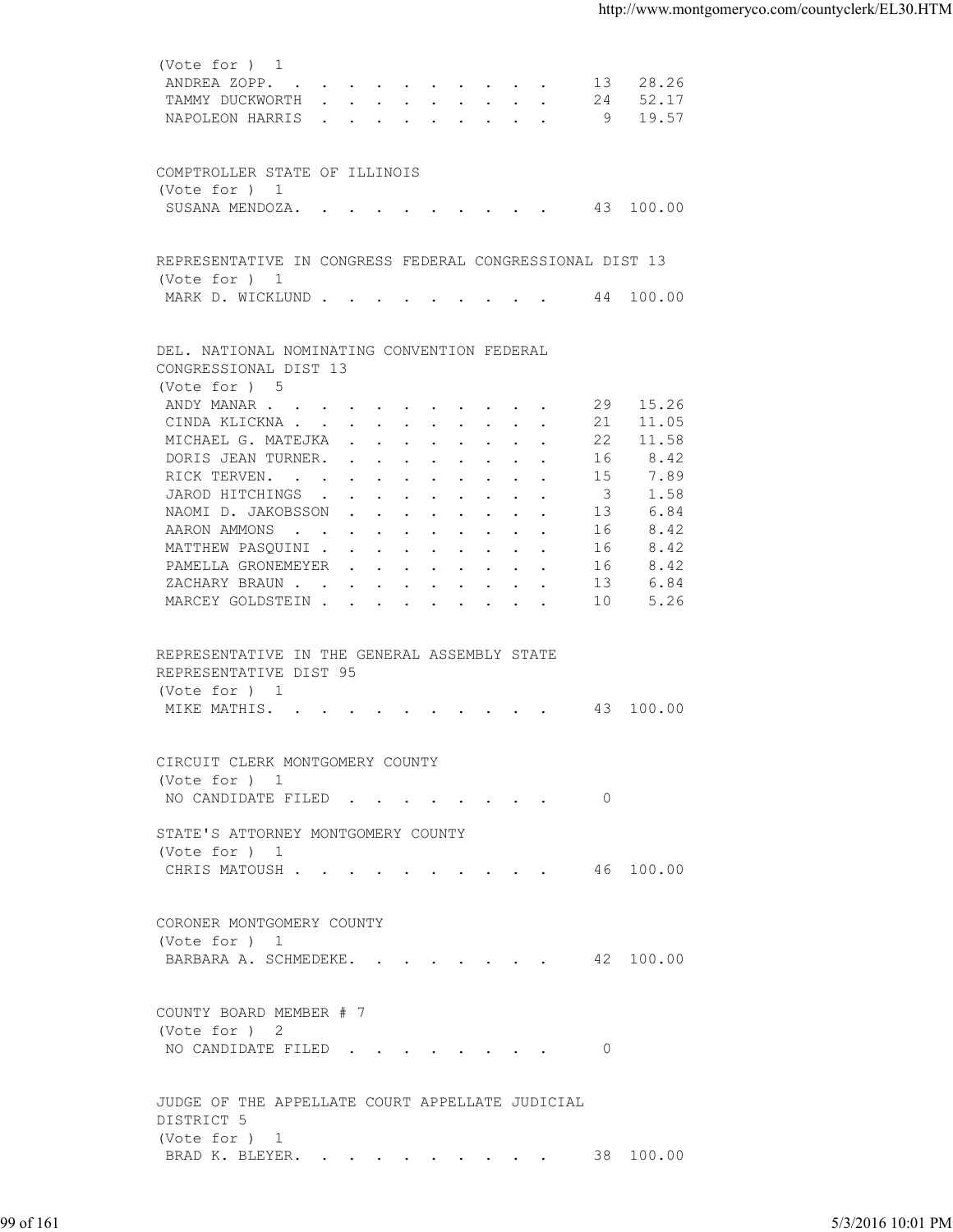JUDGE OF THE APPELLATE COURT APPELLATE JUDICIAL DISTRICT 5 (Vote for ) 1 JO BETH WEBER . . . . . . . . . . 41 100.00 PRECINCT COMMITTEEMAN NORTH LITCHFIELD 3 (Vote for ) 1 TIMOTHY L. FOGLE . . . . . . . . . 41 100.00 PRECINCT REPORT MONTGOMERY COUNTY, ILLINOIS RUN DATE:03/21/16 2016 GENERAL PRIMARY ELECTION RUN TIME:09:18 AM MARCH 15, 2016 STATISTICS 1104 NORTH LITCHFIELD 4 VOTES PERCENT REGISTERED VOTERS - TOTAL . . . . . . 387 REGISTERED VOTERS - REPUBLICAN . . . . 88 22.74 REGISTERED VOTERS - DEMOCRATIC . . . . 81 20.93 REGISTERED VOTERS - NONPARTISAN . . . . 6 1.55 BALLOTS CAST - TOTAL. . . . . . . . 152 BALLOTS CAST - REPUBLICAN . . . . . . 109 71.71<br>BALLOTS CAST - DEMOCRATIC . . . . . . 43 28.29 BALLOTS CAST - DEMOCRATIC . . . . . . 43<br>BALLOTS CAST - NONPARTISAN. . . . . . 0 BALLOTS CAST - NONPARTISAN. . . . . . BALLOTS CAST - BLANK. . . . . . . . 0 VOTER TURNOUT - TOTAL . . . . . . . . 39.28 VOTER TURNOUT - REPUBLICAN. . . . . . 123.86 VOTER TURNOUT - DEMOCRATIC. . . . . . 53.09 VOTER TURNOUT - NONPARTISAN . . . . VOTER TURNOUT - BLANK . . . \*\*\*\*\*\*\*\*\*\* (REPUBLICAN) \*\*\*\*\*\*\*\*\*\* PRESIDENT OF THE UNITED STATES (Vote for ) 1<br>JEB BUSH. . . . . . . . . . . . 1 .93 JEB BUSH. . . . . . . . . . . . . CHRIS CHRISTIE. . . . . . . . . . 0 DONALD J. TRUMP . . . . . . . . . . 39 36.11 TED CRUZ. . . . . . . . . . . . 49 45.37 MARCO RUBIO. . . . . . . . . . . 12 11.11 RAND PAUL . . . . . . . . . . . 0 CARLY FIORINA . . . . . . . . . . 0 MIKE HUCKABEE . . . . . . . . . . 0 RICK SANTORUM . . . . . . . . . . 0 JOHN R. KASICH. . . . . . . . . . 7 6.48 BEN CARSON . . . . . . . . . . . 0 UNITED STATES SENATOR U.S. SENATE (Vote for ) 1 JAMES T. MARTER . . . . . . . . . . 36 36.36 MARK STEVEN KIRK . . . . . . . . . . 63 63.64 COMPTROLLER STATE OF ILLINOIS (Vote for ) 1 LESLIE GEISSLER MUNGER . . . . . . . 90 100.00 100 of 161 5/3/2016 10:01 PM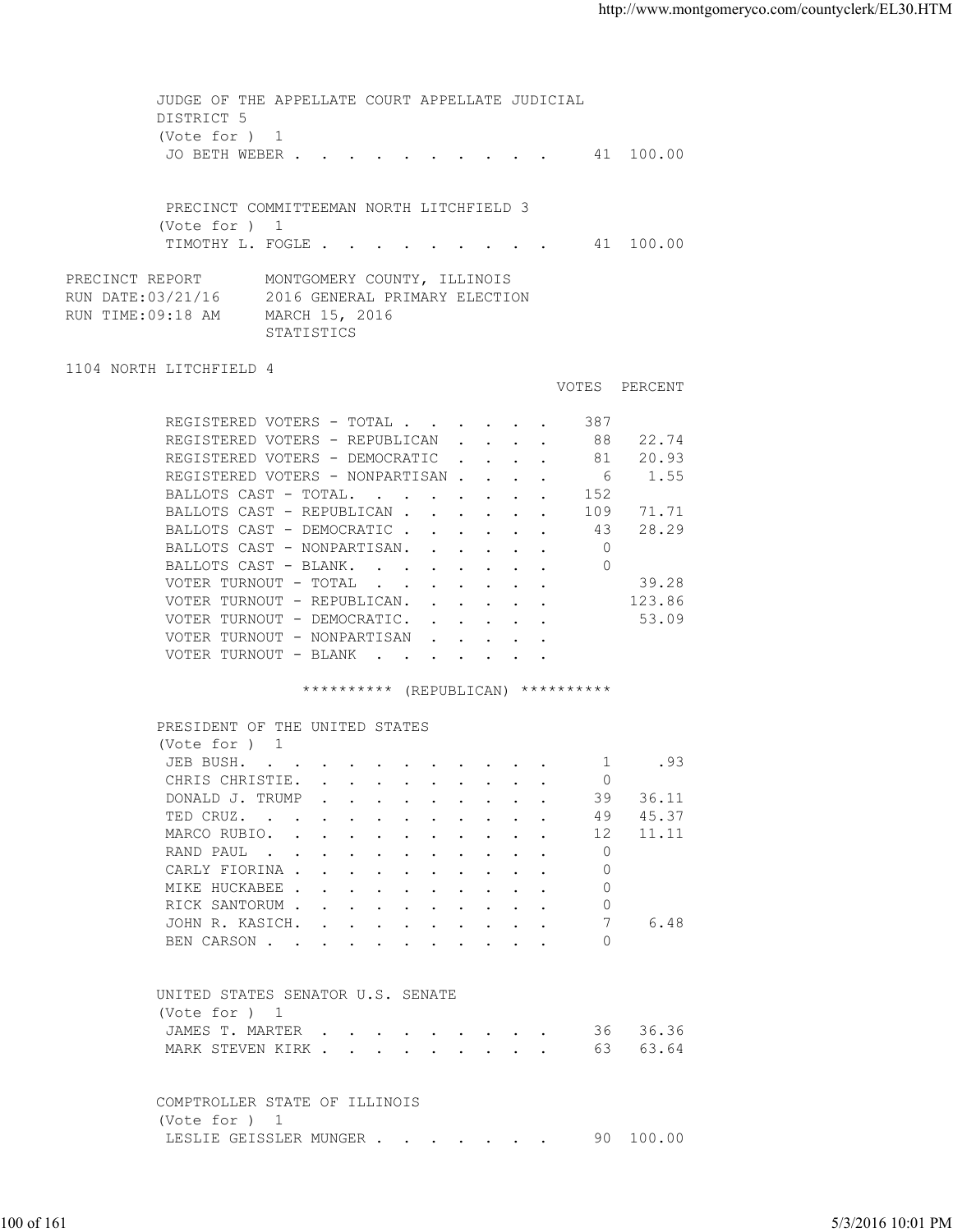| DEL. NATIONAL NOMINATING CONVENTION FEDERAL<br>CONGRESSIONAL DIST 13<br>(Vote for ) 3<br>ADAM M. BROWN<br>3<br>1.04<br>2.42<br>MARTIN DAVIS<br>2<br>GORDY HULTEN<br>.69<br>TONI GAUEN<br>32<br>11.07<br>DOUG HARTMANN<br>29<br>10.03<br>24<br>8.30<br>RAJA SADIQ<br>JAMES KAMMER<br>38<br>13.15<br>14.53<br>MARK STRANG.<br>42<br>NICHOLAS KAMMER<br>13.84<br>40<br>GREGORY G. STANEK.<br>- 3<br>1.04<br>-5<br>1.73<br>KRISTIN WILLIAMSON<br>MARK BALLARD<br>3<br>1.04<br>ALLEN "AL" DEUTSCH<br>$\circ$<br>JOAN DYKSTRA<br>1<br>.35<br>$\mathbf{1}$<br>.35<br>DONNA GIERTZ<br>6<br>2.08<br>STUART C. KING.<br>2<br>JOHN H. ELDER<br>.69<br>3<br>SUSAN GANT REYNOLDS<br>1.04<br>$\overline{4}$<br>CORY MARK JOBE.<br>1.38<br>3<br>1.04<br>KEVIN J. BREHENY<br>JOHN J. FARNEY.<br>1.38<br>4<br>3.46<br>FREDERICK FLORETH.<br>10<br>$\overline{0}$<br>JOHN BAMBENEK<br>2.08<br>TIMOTHY V. "TIM" JOHNSON<br>- 6<br>ROY HERTEL<br>5.54<br>16<br>1.73<br>MICHAEL MCCORMICK.<br>- 5<br>ALT. DEL. NATIONAL NOMINATING CONVENTION FEDERAL<br>CONGRESSIONAL DIST 13<br>(Vote for ) 3<br>HEIDY P. CARRUTHERS 2<br>.71<br>2<br>.71<br>BRUCE KETTELKAMP<br>-1<br>.36<br>JERROLD STOCKS.<br>$\mathbf{r}$ , and $\mathbf{r}$ , and $\mathbf{r}$ , and $\mathbf{r}$<br>28<br>9.96<br>ROSANNA PULIDO.<br>32<br>KATHY SCATURRO.<br>11.39<br>26<br>9.25<br>CYRIL STURM.<br>$\mathbf{r} = \mathbf{r} + \mathbf{r} + \mathbf{r} + \mathbf{r} + \mathbf{r} + \mathbf{r} + \mathbf{r} + \mathbf{r} + \mathbf{r} + \mathbf{r} + \mathbf{r} + \mathbf{r} + \mathbf{r} + \mathbf{r} + \mathbf{r} + \mathbf{r} + \mathbf{r} + \mathbf{r} + \mathbf{r} + \mathbf{r} + \mathbf{r} + \mathbf{r} + \mathbf{r} + \mathbf{r} + \mathbf{r} + \mathbf{r} + \mathbf{r} + \mathbf{r} + \mathbf{r} + \mathbf{r} + \mathbf$<br>JON W. RECTOR<br>2<br>.71<br>3<br>1.07<br>CATHY RECTOR<br>the contract of the contract of the contract of the contract of the contract of the contract of the contract of<br>ERIC BUSSELL<br>$\circ$<br>$\mathbf{r}$ . The contract of the contract of the contract of the contract of the contract of the contract of the contract of the contract of the contract of the contract of the contract of the contract of the contract of th<br>$\sim 10^{-10}$ and $\sim 10^{-10}$<br>$\sim$<br>SIDNEY ROHRSCHEIB.<br>41<br>14.59<br>$\sim$ $\sim$<br>$\ddot{\phantom{a}}$<br>$\ddot{\phantom{a}}$<br>39<br>13.88<br>STANLEY PRATT<br>$\mathbf{r}$ . The set of $\mathbf{r}$<br>$\mathbf{r} = \mathbf{r} + \mathbf{r} + \mathbf{r} + \mathbf{r} + \mathbf{r} + \mathbf{r}$<br>$\sim$<br>STEVEN BAYES<br>40<br>14.23<br>$\cdot$ $\cdot$<br>$\mathbf{r}$ , and $\mathbf{r}$ , and $\mathbf{r}$ , and $\mathbf{r}$<br>$\sim$<br>$\sim$<br>CATHI COWAN.<br>-1<br>.36<br>$\mathbf{L} = \mathbf{L}$<br>the contract of the contract of the contract of the contract of the contract of the contract of the contract of<br>3<br>1.07<br>AMY MAHER<br>$\mathbf{r}$ , and $\mathbf{r}$ , and $\mathbf{r}$ , and $\mathbf{r}$<br>$\sim$ $\sim$<br>$\ddot{\phantom{0}}$<br>$\circ$<br>DIANA WILLIAMS.<br>$\mathbf{r}$ , and $\mathbf{r}$ , and $\mathbf{r}$ , and $\mathbf{r}$<br>11<br>3.91<br><b>DUSTIN PETERSON</b><br>$\mathbf{r} = \mathbf{r} - \mathbf{r}$ , and $\mathbf{r} = \mathbf{r} - \mathbf{r}$ , and $\mathbf{r} = \mathbf{r} - \mathbf{r}$<br>3.56<br>JUSTIN SINNER .<br>10<br>the contract of the contract of the contract of the contract of the contract of the contract of the contract of<br>3.91<br>SEAN FITZGERREL<br>11<br>2<br>.71<br>JERALD F. JACOBS<br>STEPHEN S. HAURY<br>.36<br>1<br>3<br>TERRA R. PATIENT<br>1.07<br>BRETT JACKSON .<br>2<br>.71<br>the contract of the contract of the contract of the contract of the contract of the contract of the contract of<br>1.78<br>5 | SETH M. MCMILLAN | 5/3/2016 10:01 PM |  |            | (Vote for ) 1<br>RODNEY DAVIS 78 75.73<br>ETHAN VANDERSAND 25 24.27 |  |  |  |
|--------------------------------------------------------------------------------------------------------------------------------------------------------------------------------------------------------------------------------------------------------------------------------------------------------------------------------------------------------------------------------------------------------------------------------------------------------------------------------------------------------------------------------------------------------------------------------------------------------------------------------------------------------------------------------------------------------------------------------------------------------------------------------------------------------------------------------------------------------------------------------------------------------------------------------------------------------------------------------------------------------------------------------------------------------------------------------------------------------------------------------------------------------------------------------------------------------------------------------------------------------------------------------------------------------------------------------------------------------------------------------------------------------------------------------------------------------------------------------------------------------------------------------------------------------------------------------------------------------------------------------------------------------------------------------------------------------------------------------------------------------------------------------------------------------------------------------------------------------------------------------------------------------------------------------------------------------------------------------------------------------------------------------------------------------------------------------------------------------------------------------------------------------------------------------------------------------------------------------------------------------------------------------------------------------------------------------------------------------------------------------------------------------------------------------------------------------------------------------------------------------------------------------------------------------------------------------------------------------------------------------------------------------------------------------------------------------------------------------------------------------------------------------------------------------------------------------------------------------------------------------------------------------------------------------------------------------------------------------------------------------------------------------------------------------------------------------------------------------------------------------------------------------------------------------------------------------------------------------------------------------------------------------------------------------------------------------------------------------------------------------------------------------------------------------------------------------------------------------------------------------------------------------------------------------------------------------------------------------------------------------------------------------------------------------------------------------------------------------------------------------------------------------------------|------------------|-------------------|--|------------|---------------------------------------------------------------------|--|--|--|
|                                                                                                                                                                                                                                                                                                                                                                                                                                                                                                                                                                                                                                                                                                                                                                                                                                                                                                                                                                                                                                                                                                                                                                                                                                                                                                                                                                                                                                                                                                                                                                                                                                                                                                                                                                                                                                                                                                                                                                                                                                                                                                                                                                                                                                                                                                                                                                                                                                                                                                                                                                                                                                                                                                                                                                                                                                                                                                                                                                                                                                                                                                                                                                                                                                                                                                                                                                                                                                                                                                                                                                                                                                                                                                                                                                                            |                  |                   |  |            |                                                                     |  |  |  |
|                                                                                                                                                                                                                                                                                                                                                                                                                                                                                                                                                                                                                                                                                                                                                                                                                                                                                                                                                                                                                                                                                                                                                                                                                                                                                                                                                                                                                                                                                                                                                                                                                                                                                                                                                                                                                                                                                                                                                                                                                                                                                                                                                                                                                                                                                                                                                                                                                                                                                                                                                                                                                                                                                                                                                                                                                                                                                                                                                                                                                                                                                                                                                                                                                                                                                                                                                                                                                                                                                                                                                                                                                                                                                                                                                                                            |                  |                   |  |            |                                                                     |  |  |  |
|                                                                                                                                                                                                                                                                                                                                                                                                                                                                                                                                                                                                                                                                                                                                                                                                                                                                                                                                                                                                                                                                                                                                                                                                                                                                                                                                                                                                                                                                                                                                                                                                                                                                                                                                                                                                                                                                                                                                                                                                                                                                                                                                                                                                                                                                                                                                                                                                                                                                                                                                                                                                                                                                                                                                                                                                                                                                                                                                                                                                                                                                                                                                                                                                                                                                                                                                                                                                                                                                                                                                                                                                                                                                                                                                                                                            |                  |                   |  |            |                                                                     |  |  |  |
|                                                                                                                                                                                                                                                                                                                                                                                                                                                                                                                                                                                                                                                                                                                                                                                                                                                                                                                                                                                                                                                                                                                                                                                                                                                                                                                                                                                                                                                                                                                                                                                                                                                                                                                                                                                                                                                                                                                                                                                                                                                                                                                                                                                                                                                                                                                                                                                                                                                                                                                                                                                                                                                                                                                                                                                                                                                                                                                                                                                                                                                                                                                                                                                                                                                                                                                                                                                                                                                                                                                                                                                                                                                                                                                                                                                            |                  |                   |  |            |                                                                     |  |  |  |
|                                                                                                                                                                                                                                                                                                                                                                                                                                                                                                                                                                                                                                                                                                                                                                                                                                                                                                                                                                                                                                                                                                                                                                                                                                                                                                                                                                                                                                                                                                                                                                                                                                                                                                                                                                                                                                                                                                                                                                                                                                                                                                                                                                                                                                                                                                                                                                                                                                                                                                                                                                                                                                                                                                                                                                                                                                                                                                                                                                                                                                                                                                                                                                                                                                                                                                                                                                                                                                                                                                                                                                                                                                                                                                                                                                                            |                  |                   |  |            |                                                                     |  |  |  |
|                                                                                                                                                                                                                                                                                                                                                                                                                                                                                                                                                                                                                                                                                                                                                                                                                                                                                                                                                                                                                                                                                                                                                                                                                                                                                                                                                                                                                                                                                                                                                                                                                                                                                                                                                                                                                                                                                                                                                                                                                                                                                                                                                                                                                                                                                                                                                                                                                                                                                                                                                                                                                                                                                                                                                                                                                                                                                                                                                                                                                                                                                                                                                                                                                                                                                                                                                                                                                                                                                                                                                                                                                                                                                                                                                                                            |                  |                   |  |            |                                                                     |  |  |  |
|                                                                                                                                                                                                                                                                                                                                                                                                                                                                                                                                                                                                                                                                                                                                                                                                                                                                                                                                                                                                                                                                                                                                                                                                                                                                                                                                                                                                                                                                                                                                                                                                                                                                                                                                                                                                                                                                                                                                                                                                                                                                                                                                                                                                                                                                                                                                                                                                                                                                                                                                                                                                                                                                                                                                                                                                                                                                                                                                                                                                                                                                                                                                                                                                                                                                                                                                                                                                                                                                                                                                                                                                                                                                                                                                                                                            |                  |                   |  |            |                                                                     |  |  |  |
|                                                                                                                                                                                                                                                                                                                                                                                                                                                                                                                                                                                                                                                                                                                                                                                                                                                                                                                                                                                                                                                                                                                                                                                                                                                                                                                                                                                                                                                                                                                                                                                                                                                                                                                                                                                                                                                                                                                                                                                                                                                                                                                                                                                                                                                                                                                                                                                                                                                                                                                                                                                                                                                                                                                                                                                                                                                                                                                                                                                                                                                                                                                                                                                                                                                                                                                                                                                                                                                                                                                                                                                                                                                                                                                                                                                            |                  |                   |  |            |                                                                     |  |  |  |
|                                                                                                                                                                                                                                                                                                                                                                                                                                                                                                                                                                                                                                                                                                                                                                                                                                                                                                                                                                                                                                                                                                                                                                                                                                                                                                                                                                                                                                                                                                                                                                                                                                                                                                                                                                                                                                                                                                                                                                                                                                                                                                                                                                                                                                                                                                                                                                                                                                                                                                                                                                                                                                                                                                                                                                                                                                                                                                                                                                                                                                                                                                                                                                                                                                                                                                                                                                                                                                                                                                                                                                                                                                                                                                                                                                                            |                  |                   |  |            |                                                                     |  |  |  |
|                                                                                                                                                                                                                                                                                                                                                                                                                                                                                                                                                                                                                                                                                                                                                                                                                                                                                                                                                                                                                                                                                                                                                                                                                                                                                                                                                                                                                                                                                                                                                                                                                                                                                                                                                                                                                                                                                                                                                                                                                                                                                                                                                                                                                                                                                                                                                                                                                                                                                                                                                                                                                                                                                                                                                                                                                                                                                                                                                                                                                                                                                                                                                                                                                                                                                                                                                                                                                                                                                                                                                                                                                                                                                                                                                                                            |                  |                   |  |            |                                                                     |  |  |  |
|                                                                                                                                                                                                                                                                                                                                                                                                                                                                                                                                                                                                                                                                                                                                                                                                                                                                                                                                                                                                                                                                                                                                                                                                                                                                                                                                                                                                                                                                                                                                                                                                                                                                                                                                                                                                                                                                                                                                                                                                                                                                                                                                                                                                                                                                                                                                                                                                                                                                                                                                                                                                                                                                                                                                                                                                                                                                                                                                                                                                                                                                                                                                                                                                                                                                                                                                                                                                                                                                                                                                                                                                                                                                                                                                                                                            |                  |                   |  |            |                                                                     |  |  |  |
|                                                                                                                                                                                                                                                                                                                                                                                                                                                                                                                                                                                                                                                                                                                                                                                                                                                                                                                                                                                                                                                                                                                                                                                                                                                                                                                                                                                                                                                                                                                                                                                                                                                                                                                                                                                                                                                                                                                                                                                                                                                                                                                                                                                                                                                                                                                                                                                                                                                                                                                                                                                                                                                                                                                                                                                                                                                                                                                                                                                                                                                                                                                                                                                                                                                                                                                                                                                                                                                                                                                                                                                                                                                                                                                                                                                            |                  |                   |  |            |                                                                     |  |  |  |
|                                                                                                                                                                                                                                                                                                                                                                                                                                                                                                                                                                                                                                                                                                                                                                                                                                                                                                                                                                                                                                                                                                                                                                                                                                                                                                                                                                                                                                                                                                                                                                                                                                                                                                                                                                                                                                                                                                                                                                                                                                                                                                                                                                                                                                                                                                                                                                                                                                                                                                                                                                                                                                                                                                                                                                                                                                                                                                                                                                                                                                                                                                                                                                                                                                                                                                                                                                                                                                                                                                                                                                                                                                                                                                                                                                                            |                  |                   |  |            |                                                                     |  |  |  |
|                                                                                                                                                                                                                                                                                                                                                                                                                                                                                                                                                                                                                                                                                                                                                                                                                                                                                                                                                                                                                                                                                                                                                                                                                                                                                                                                                                                                                                                                                                                                                                                                                                                                                                                                                                                                                                                                                                                                                                                                                                                                                                                                                                                                                                                                                                                                                                                                                                                                                                                                                                                                                                                                                                                                                                                                                                                                                                                                                                                                                                                                                                                                                                                                                                                                                                                                                                                                                                                                                                                                                                                                                                                                                                                                                                                            |                  |                   |  |            |                                                                     |  |  |  |
|                                                                                                                                                                                                                                                                                                                                                                                                                                                                                                                                                                                                                                                                                                                                                                                                                                                                                                                                                                                                                                                                                                                                                                                                                                                                                                                                                                                                                                                                                                                                                                                                                                                                                                                                                                                                                                                                                                                                                                                                                                                                                                                                                                                                                                                                                                                                                                                                                                                                                                                                                                                                                                                                                                                                                                                                                                                                                                                                                                                                                                                                                                                                                                                                                                                                                                                                                                                                                                                                                                                                                                                                                                                                                                                                                                                            |                  |                   |  |            |                                                                     |  |  |  |
|                                                                                                                                                                                                                                                                                                                                                                                                                                                                                                                                                                                                                                                                                                                                                                                                                                                                                                                                                                                                                                                                                                                                                                                                                                                                                                                                                                                                                                                                                                                                                                                                                                                                                                                                                                                                                                                                                                                                                                                                                                                                                                                                                                                                                                                                                                                                                                                                                                                                                                                                                                                                                                                                                                                                                                                                                                                                                                                                                                                                                                                                                                                                                                                                                                                                                                                                                                                                                                                                                                                                                                                                                                                                                                                                                                                            |                  |                   |  |            |                                                                     |  |  |  |
|                                                                                                                                                                                                                                                                                                                                                                                                                                                                                                                                                                                                                                                                                                                                                                                                                                                                                                                                                                                                                                                                                                                                                                                                                                                                                                                                                                                                                                                                                                                                                                                                                                                                                                                                                                                                                                                                                                                                                                                                                                                                                                                                                                                                                                                                                                                                                                                                                                                                                                                                                                                                                                                                                                                                                                                                                                                                                                                                                                                                                                                                                                                                                                                                                                                                                                                                                                                                                                                                                                                                                                                                                                                                                                                                                                                            |                  |                   |  |            |                                                                     |  |  |  |
|                                                                                                                                                                                                                                                                                                                                                                                                                                                                                                                                                                                                                                                                                                                                                                                                                                                                                                                                                                                                                                                                                                                                                                                                                                                                                                                                                                                                                                                                                                                                                                                                                                                                                                                                                                                                                                                                                                                                                                                                                                                                                                                                                                                                                                                                                                                                                                                                                                                                                                                                                                                                                                                                                                                                                                                                                                                                                                                                                                                                                                                                                                                                                                                                                                                                                                                                                                                                                                                                                                                                                                                                                                                                                                                                                                                            |                  |                   |  |            |                                                                     |  |  |  |
|                                                                                                                                                                                                                                                                                                                                                                                                                                                                                                                                                                                                                                                                                                                                                                                                                                                                                                                                                                                                                                                                                                                                                                                                                                                                                                                                                                                                                                                                                                                                                                                                                                                                                                                                                                                                                                                                                                                                                                                                                                                                                                                                                                                                                                                                                                                                                                                                                                                                                                                                                                                                                                                                                                                                                                                                                                                                                                                                                                                                                                                                                                                                                                                                                                                                                                                                                                                                                                                                                                                                                                                                                                                                                                                                                                                            |                  |                   |  |            |                                                                     |  |  |  |
|                                                                                                                                                                                                                                                                                                                                                                                                                                                                                                                                                                                                                                                                                                                                                                                                                                                                                                                                                                                                                                                                                                                                                                                                                                                                                                                                                                                                                                                                                                                                                                                                                                                                                                                                                                                                                                                                                                                                                                                                                                                                                                                                                                                                                                                                                                                                                                                                                                                                                                                                                                                                                                                                                                                                                                                                                                                                                                                                                                                                                                                                                                                                                                                                                                                                                                                                                                                                                                                                                                                                                                                                                                                                                                                                                                                            |                  |                   |  |            |                                                                     |  |  |  |
|                                                                                                                                                                                                                                                                                                                                                                                                                                                                                                                                                                                                                                                                                                                                                                                                                                                                                                                                                                                                                                                                                                                                                                                                                                                                                                                                                                                                                                                                                                                                                                                                                                                                                                                                                                                                                                                                                                                                                                                                                                                                                                                                                                                                                                                                                                                                                                                                                                                                                                                                                                                                                                                                                                                                                                                                                                                                                                                                                                                                                                                                                                                                                                                                                                                                                                                                                                                                                                                                                                                                                                                                                                                                                                                                                                                            |                  |                   |  |            |                                                                     |  |  |  |
|                                                                                                                                                                                                                                                                                                                                                                                                                                                                                                                                                                                                                                                                                                                                                                                                                                                                                                                                                                                                                                                                                                                                                                                                                                                                                                                                                                                                                                                                                                                                                                                                                                                                                                                                                                                                                                                                                                                                                                                                                                                                                                                                                                                                                                                                                                                                                                                                                                                                                                                                                                                                                                                                                                                                                                                                                                                                                                                                                                                                                                                                                                                                                                                                                                                                                                                                                                                                                                                                                                                                                                                                                                                                                                                                                                                            |                  |                   |  |            |                                                                     |  |  |  |
|                                                                                                                                                                                                                                                                                                                                                                                                                                                                                                                                                                                                                                                                                                                                                                                                                                                                                                                                                                                                                                                                                                                                                                                                                                                                                                                                                                                                                                                                                                                                                                                                                                                                                                                                                                                                                                                                                                                                                                                                                                                                                                                                                                                                                                                                                                                                                                                                                                                                                                                                                                                                                                                                                                                                                                                                                                                                                                                                                                                                                                                                                                                                                                                                                                                                                                                                                                                                                                                                                                                                                                                                                                                                                                                                                                                            |                  |                   |  |            |                                                                     |  |  |  |
|                                                                                                                                                                                                                                                                                                                                                                                                                                                                                                                                                                                                                                                                                                                                                                                                                                                                                                                                                                                                                                                                                                                                                                                                                                                                                                                                                                                                                                                                                                                                                                                                                                                                                                                                                                                                                                                                                                                                                                                                                                                                                                                                                                                                                                                                                                                                                                                                                                                                                                                                                                                                                                                                                                                                                                                                                                                                                                                                                                                                                                                                                                                                                                                                                                                                                                                                                                                                                                                                                                                                                                                                                                                                                                                                                                                            |                  |                   |  |            |                                                                     |  |  |  |
|                                                                                                                                                                                                                                                                                                                                                                                                                                                                                                                                                                                                                                                                                                                                                                                                                                                                                                                                                                                                                                                                                                                                                                                                                                                                                                                                                                                                                                                                                                                                                                                                                                                                                                                                                                                                                                                                                                                                                                                                                                                                                                                                                                                                                                                                                                                                                                                                                                                                                                                                                                                                                                                                                                                                                                                                                                                                                                                                                                                                                                                                                                                                                                                                                                                                                                                                                                                                                                                                                                                                                                                                                                                                                                                                                                                            |                  |                   |  |            |                                                                     |  |  |  |
|                                                                                                                                                                                                                                                                                                                                                                                                                                                                                                                                                                                                                                                                                                                                                                                                                                                                                                                                                                                                                                                                                                                                                                                                                                                                                                                                                                                                                                                                                                                                                                                                                                                                                                                                                                                                                                                                                                                                                                                                                                                                                                                                                                                                                                                                                                                                                                                                                                                                                                                                                                                                                                                                                                                                                                                                                                                                                                                                                                                                                                                                                                                                                                                                                                                                                                                                                                                                                                                                                                                                                                                                                                                                                                                                                                                            |                  |                   |  |            |                                                                     |  |  |  |
|                                                                                                                                                                                                                                                                                                                                                                                                                                                                                                                                                                                                                                                                                                                                                                                                                                                                                                                                                                                                                                                                                                                                                                                                                                                                                                                                                                                                                                                                                                                                                                                                                                                                                                                                                                                                                                                                                                                                                                                                                                                                                                                                                                                                                                                                                                                                                                                                                                                                                                                                                                                                                                                                                                                                                                                                                                                                                                                                                                                                                                                                                                                                                                                                                                                                                                                                                                                                                                                                                                                                                                                                                                                                                                                                                                                            |                  |                   |  |            |                                                                     |  |  |  |
|                                                                                                                                                                                                                                                                                                                                                                                                                                                                                                                                                                                                                                                                                                                                                                                                                                                                                                                                                                                                                                                                                                                                                                                                                                                                                                                                                                                                                                                                                                                                                                                                                                                                                                                                                                                                                                                                                                                                                                                                                                                                                                                                                                                                                                                                                                                                                                                                                                                                                                                                                                                                                                                                                                                                                                                                                                                                                                                                                                                                                                                                                                                                                                                                                                                                                                                                                                                                                                                                                                                                                                                                                                                                                                                                                                                            |                  |                   |  |            |                                                                     |  |  |  |
|                                                                                                                                                                                                                                                                                                                                                                                                                                                                                                                                                                                                                                                                                                                                                                                                                                                                                                                                                                                                                                                                                                                                                                                                                                                                                                                                                                                                                                                                                                                                                                                                                                                                                                                                                                                                                                                                                                                                                                                                                                                                                                                                                                                                                                                                                                                                                                                                                                                                                                                                                                                                                                                                                                                                                                                                                                                                                                                                                                                                                                                                                                                                                                                                                                                                                                                                                                                                                                                                                                                                                                                                                                                                                                                                                                                            |                  |                   |  |            |                                                                     |  |  |  |
|                                                                                                                                                                                                                                                                                                                                                                                                                                                                                                                                                                                                                                                                                                                                                                                                                                                                                                                                                                                                                                                                                                                                                                                                                                                                                                                                                                                                                                                                                                                                                                                                                                                                                                                                                                                                                                                                                                                                                                                                                                                                                                                                                                                                                                                                                                                                                                                                                                                                                                                                                                                                                                                                                                                                                                                                                                                                                                                                                                                                                                                                                                                                                                                                                                                                                                                                                                                                                                                                                                                                                                                                                                                                                                                                                                                            |                  |                   |  |            |                                                                     |  |  |  |
|                                                                                                                                                                                                                                                                                                                                                                                                                                                                                                                                                                                                                                                                                                                                                                                                                                                                                                                                                                                                                                                                                                                                                                                                                                                                                                                                                                                                                                                                                                                                                                                                                                                                                                                                                                                                                                                                                                                                                                                                                                                                                                                                                                                                                                                                                                                                                                                                                                                                                                                                                                                                                                                                                                                                                                                                                                                                                                                                                                                                                                                                                                                                                                                                                                                                                                                                                                                                                                                                                                                                                                                                                                                                                                                                                                                            |                  |                   |  |            |                                                                     |  |  |  |
|                                                                                                                                                                                                                                                                                                                                                                                                                                                                                                                                                                                                                                                                                                                                                                                                                                                                                                                                                                                                                                                                                                                                                                                                                                                                                                                                                                                                                                                                                                                                                                                                                                                                                                                                                                                                                                                                                                                                                                                                                                                                                                                                                                                                                                                                                                                                                                                                                                                                                                                                                                                                                                                                                                                                                                                                                                                                                                                                                                                                                                                                                                                                                                                                                                                                                                                                                                                                                                                                                                                                                                                                                                                                                                                                                                                            |                  |                   |  |            |                                                                     |  |  |  |
|                                                                                                                                                                                                                                                                                                                                                                                                                                                                                                                                                                                                                                                                                                                                                                                                                                                                                                                                                                                                                                                                                                                                                                                                                                                                                                                                                                                                                                                                                                                                                                                                                                                                                                                                                                                                                                                                                                                                                                                                                                                                                                                                                                                                                                                                                                                                                                                                                                                                                                                                                                                                                                                                                                                                                                                                                                                                                                                                                                                                                                                                                                                                                                                                                                                                                                                                                                                                                                                                                                                                                                                                                                                                                                                                                                                            |                  |                   |  |            |                                                                     |  |  |  |
|                                                                                                                                                                                                                                                                                                                                                                                                                                                                                                                                                                                                                                                                                                                                                                                                                                                                                                                                                                                                                                                                                                                                                                                                                                                                                                                                                                                                                                                                                                                                                                                                                                                                                                                                                                                                                                                                                                                                                                                                                                                                                                                                                                                                                                                                                                                                                                                                                                                                                                                                                                                                                                                                                                                                                                                                                                                                                                                                                                                                                                                                                                                                                                                                                                                                                                                                                                                                                                                                                                                                                                                                                                                                                                                                                                                            |                  |                   |  |            |                                                                     |  |  |  |
|                                                                                                                                                                                                                                                                                                                                                                                                                                                                                                                                                                                                                                                                                                                                                                                                                                                                                                                                                                                                                                                                                                                                                                                                                                                                                                                                                                                                                                                                                                                                                                                                                                                                                                                                                                                                                                                                                                                                                                                                                                                                                                                                                                                                                                                                                                                                                                                                                                                                                                                                                                                                                                                                                                                                                                                                                                                                                                                                                                                                                                                                                                                                                                                                                                                                                                                                                                                                                                                                                                                                                                                                                                                                                                                                                                                            |                  |                   |  |            |                                                                     |  |  |  |
|                                                                                                                                                                                                                                                                                                                                                                                                                                                                                                                                                                                                                                                                                                                                                                                                                                                                                                                                                                                                                                                                                                                                                                                                                                                                                                                                                                                                                                                                                                                                                                                                                                                                                                                                                                                                                                                                                                                                                                                                                                                                                                                                                                                                                                                                                                                                                                                                                                                                                                                                                                                                                                                                                                                                                                                                                                                                                                                                                                                                                                                                                                                                                                                                                                                                                                                                                                                                                                                                                                                                                                                                                                                                                                                                                                                            |                  |                   |  |            |                                                                     |  |  |  |
|                                                                                                                                                                                                                                                                                                                                                                                                                                                                                                                                                                                                                                                                                                                                                                                                                                                                                                                                                                                                                                                                                                                                                                                                                                                                                                                                                                                                                                                                                                                                                                                                                                                                                                                                                                                                                                                                                                                                                                                                                                                                                                                                                                                                                                                                                                                                                                                                                                                                                                                                                                                                                                                                                                                                                                                                                                                                                                                                                                                                                                                                                                                                                                                                                                                                                                                                                                                                                                                                                                                                                                                                                                                                                                                                                                                            |                  |                   |  |            |                                                                     |  |  |  |
|                                                                                                                                                                                                                                                                                                                                                                                                                                                                                                                                                                                                                                                                                                                                                                                                                                                                                                                                                                                                                                                                                                                                                                                                                                                                                                                                                                                                                                                                                                                                                                                                                                                                                                                                                                                                                                                                                                                                                                                                                                                                                                                                                                                                                                                                                                                                                                                                                                                                                                                                                                                                                                                                                                                                                                                                                                                                                                                                                                                                                                                                                                                                                                                                                                                                                                                                                                                                                                                                                                                                                                                                                                                                                                                                                                                            |                  |                   |  |            |                                                                     |  |  |  |
|                                                                                                                                                                                                                                                                                                                                                                                                                                                                                                                                                                                                                                                                                                                                                                                                                                                                                                                                                                                                                                                                                                                                                                                                                                                                                                                                                                                                                                                                                                                                                                                                                                                                                                                                                                                                                                                                                                                                                                                                                                                                                                                                                                                                                                                                                                                                                                                                                                                                                                                                                                                                                                                                                                                                                                                                                                                                                                                                                                                                                                                                                                                                                                                                                                                                                                                                                                                                                                                                                                                                                                                                                                                                                                                                                                                            |                  |                   |  |            |                                                                     |  |  |  |
|                                                                                                                                                                                                                                                                                                                                                                                                                                                                                                                                                                                                                                                                                                                                                                                                                                                                                                                                                                                                                                                                                                                                                                                                                                                                                                                                                                                                                                                                                                                                                                                                                                                                                                                                                                                                                                                                                                                                                                                                                                                                                                                                                                                                                                                                                                                                                                                                                                                                                                                                                                                                                                                                                                                                                                                                                                                                                                                                                                                                                                                                                                                                                                                                                                                                                                                                                                                                                                                                                                                                                                                                                                                                                                                                                                                            |                  |                   |  |            |                                                                     |  |  |  |
|                                                                                                                                                                                                                                                                                                                                                                                                                                                                                                                                                                                                                                                                                                                                                                                                                                                                                                                                                                                                                                                                                                                                                                                                                                                                                                                                                                                                                                                                                                                                                                                                                                                                                                                                                                                                                                                                                                                                                                                                                                                                                                                                                                                                                                                                                                                                                                                                                                                                                                                                                                                                                                                                                                                                                                                                                                                                                                                                                                                                                                                                                                                                                                                                                                                                                                                                                                                                                                                                                                                                                                                                                                                                                                                                                                                            |                  |                   |  |            |                                                                     |  |  |  |
|                                                                                                                                                                                                                                                                                                                                                                                                                                                                                                                                                                                                                                                                                                                                                                                                                                                                                                                                                                                                                                                                                                                                                                                                                                                                                                                                                                                                                                                                                                                                                                                                                                                                                                                                                                                                                                                                                                                                                                                                                                                                                                                                                                                                                                                                                                                                                                                                                                                                                                                                                                                                                                                                                                                                                                                                                                                                                                                                                                                                                                                                                                                                                                                                                                                                                                                                                                                                                                                                                                                                                                                                                                                                                                                                                                                            |                  |                   |  |            |                                                                     |  |  |  |
|                                                                                                                                                                                                                                                                                                                                                                                                                                                                                                                                                                                                                                                                                                                                                                                                                                                                                                                                                                                                                                                                                                                                                                                                                                                                                                                                                                                                                                                                                                                                                                                                                                                                                                                                                                                                                                                                                                                                                                                                                                                                                                                                                                                                                                                                                                                                                                                                                                                                                                                                                                                                                                                                                                                                                                                                                                                                                                                                                                                                                                                                                                                                                                                                                                                                                                                                                                                                                                                                                                                                                                                                                                                                                                                                                                                            |                  |                   |  |            |                                                                     |  |  |  |
|                                                                                                                                                                                                                                                                                                                                                                                                                                                                                                                                                                                                                                                                                                                                                                                                                                                                                                                                                                                                                                                                                                                                                                                                                                                                                                                                                                                                                                                                                                                                                                                                                                                                                                                                                                                                                                                                                                                                                                                                                                                                                                                                                                                                                                                                                                                                                                                                                                                                                                                                                                                                                                                                                                                                                                                                                                                                                                                                                                                                                                                                                                                                                                                                                                                                                                                                                                                                                                                                                                                                                                                                                                                                                                                                                                                            |                  |                   |  |            |                                                                     |  |  |  |
|                                                                                                                                                                                                                                                                                                                                                                                                                                                                                                                                                                                                                                                                                                                                                                                                                                                                                                                                                                                                                                                                                                                                                                                                                                                                                                                                                                                                                                                                                                                                                                                                                                                                                                                                                                                                                                                                                                                                                                                                                                                                                                                                                                                                                                                                                                                                                                                                                                                                                                                                                                                                                                                                                                                                                                                                                                                                                                                                                                                                                                                                                                                                                                                                                                                                                                                                                                                                                                                                                                                                                                                                                                                                                                                                                                                            |                  |                   |  |            |                                                                     |  |  |  |
|                                                                                                                                                                                                                                                                                                                                                                                                                                                                                                                                                                                                                                                                                                                                                                                                                                                                                                                                                                                                                                                                                                                                                                                                                                                                                                                                                                                                                                                                                                                                                                                                                                                                                                                                                                                                                                                                                                                                                                                                                                                                                                                                                                                                                                                                                                                                                                                                                                                                                                                                                                                                                                                                                                                                                                                                                                                                                                                                                                                                                                                                                                                                                                                                                                                                                                                                                                                                                                                                                                                                                                                                                                                                                                                                                                                            |                  |                   |  |            |                                                                     |  |  |  |
|                                                                                                                                                                                                                                                                                                                                                                                                                                                                                                                                                                                                                                                                                                                                                                                                                                                                                                                                                                                                                                                                                                                                                                                                                                                                                                                                                                                                                                                                                                                                                                                                                                                                                                                                                                                                                                                                                                                                                                                                                                                                                                                                                                                                                                                                                                                                                                                                                                                                                                                                                                                                                                                                                                                                                                                                                                                                                                                                                                                                                                                                                                                                                                                                                                                                                                                                                                                                                                                                                                                                                                                                                                                                                                                                                                                            |                  |                   |  |            |                                                                     |  |  |  |
|                                                                                                                                                                                                                                                                                                                                                                                                                                                                                                                                                                                                                                                                                                                                                                                                                                                                                                                                                                                                                                                                                                                                                                                                                                                                                                                                                                                                                                                                                                                                                                                                                                                                                                                                                                                                                                                                                                                                                                                                                                                                                                                                                                                                                                                                                                                                                                                                                                                                                                                                                                                                                                                                                                                                                                                                                                                                                                                                                                                                                                                                                                                                                                                                                                                                                                                                                                                                                                                                                                                                                                                                                                                                                                                                                                                            |                  |                   |  |            |                                                                     |  |  |  |
|                                                                                                                                                                                                                                                                                                                                                                                                                                                                                                                                                                                                                                                                                                                                                                                                                                                                                                                                                                                                                                                                                                                                                                                                                                                                                                                                                                                                                                                                                                                                                                                                                                                                                                                                                                                                                                                                                                                                                                                                                                                                                                                                                                                                                                                                                                                                                                                                                                                                                                                                                                                                                                                                                                                                                                                                                                                                                                                                                                                                                                                                                                                                                                                                                                                                                                                                                                                                                                                                                                                                                                                                                                                                                                                                                                                            |                  |                   |  |            |                                                                     |  |  |  |
|                                                                                                                                                                                                                                                                                                                                                                                                                                                                                                                                                                                                                                                                                                                                                                                                                                                                                                                                                                                                                                                                                                                                                                                                                                                                                                                                                                                                                                                                                                                                                                                                                                                                                                                                                                                                                                                                                                                                                                                                                                                                                                                                                                                                                                                                                                                                                                                                                                                                                                                                                                                                                                                                                                                                                                                                                                                                                                                                                                                                                                                                                                                                                                                                                                                                                                                                                                                                                                                                                                                                                                                                                                                                                                                                                                                            |                  |                   |  |            |                                                                     |  |  |  |
|                                                                                                                                                                                                                                                                                                                                                                                                                                                                                                                                                                                                                                                                                                                                                                                                                                                                                                                                                                                                                                                                                                                                                                                                                                                                                                                                                                                                                                                                                                                                                                                                                                                                                                                                                                                                                                                                                                                                                                                                                                                                                                                                                                                                                                                                                                                                                                                                                                                                                                                                                                                                                                                                                                                                                                                                                                                                                                                                                                                                                                                                                                                                                                                                                                                                                                                                                                                                                                                                                                                                                                                                                                                                                                                                                                                            |                  |                   |  | 101 of 161 |                                                                     |  |  |  |
|                                                                                                                                                                                                                                                                                                                                                                                                                                                                                                                                                                                                                                                                                                                                                                                                                                                                                                                                                                                                                                                                                                                                                                                                                                                                                                                                                                                                                                                                                                                                                                                                                                                                                                                                                                                                                                                                                                                                                                                                                                                                                                                                                                                                                                                                                                                                                                                                                                                                                                                                                                                                                                                                                                                                                                                                                                                                                                                                                                                                                                                                                                                                                                                                                                                                                                                                                                                                                                                                                                                                                                                                                                                                                                                                                                                            |                  |                   |  |            |                                                                     |  |  |  |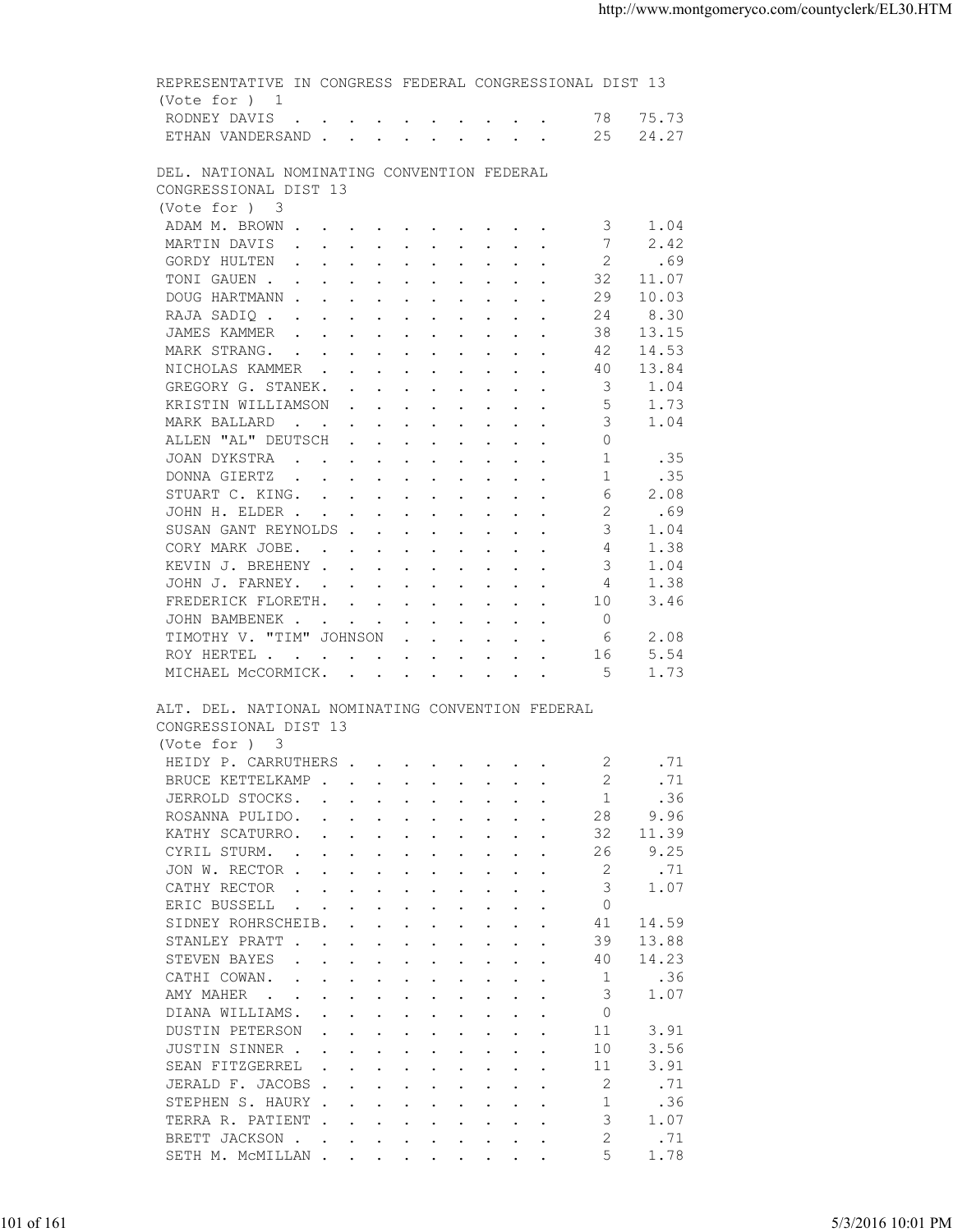| 2.85<br>MICHAEL P. MURPHY.<br>8<br>REPRESENTATIVE IN THE GENERAL ASSEMBLY STATE<br>REPRESENTATIVE DIST 95<br>(Vote for ) 1<br>34 32.08<br>DENNIS J. SCOBBIE.<br>CHRISTOPHER M. HICKS. 5 4.72<br>AVERY BOURNE 67 63.21<br>CIRCUIT CLERK MONTGOMERY COUNTY<br>(Vote for ) 1<br>HOLLY LEMONS (CONSTRUITION CONSTRUITION CONSTRUITION CONSTRUITION CONSTRUITION CONSTRUITION CONSTRUITION CONSTRUITION CONSTRUITION CONSTRUITION CONSTRUITION CONSTRUITION CONSTRUITION CONSTRUITION CONSTRUITION CONSTRUITION<br>STATE'S ATTORNEY MONTGOMERY COUNTY<br>(Vote for ) 1<br>ERIK HYAM 92 100.00<br>CORONER MONTGOMERY COUNTY<br>(Vote for ) 1<br>RANDY A. LEETHAM 60 63.16<br>TOBIN GUNN 35 36.84<br>COUNTY BOARD MEMBER # 5<br>(Vote for ) 1<br>GLENN E. SAVAGE II 94 100.00<br>JUDGE OF THE APPELLATE COURT APPELLATE JUDICIAL<br>DISTRICT 5<br>(Vote for ) 1<br>JOHN B. BARBERIS, JR. 87 100.00<br>JUDGE OF THE APPELLATE COURT APPELLATE JUDICIAL<br>DISTRICT 5<br>(Vote for ) 1<br>JAMES R. "RANDY" MOORE 89 100.00<br>PRECINCT COMMITTEEMAN NORTH LITCHFIELD 4<br>(Vote for ) 1<br>NO CANDIDATE FILED 0<br>********** (DEMOCRATIC) **********<br>PRESIDENT OF THE UNITED STATES<br>(Vote for ) 1<br>20 46.51<br>HILLARY CLINTON<br>2.33<br>WILLIE L. WILSON<br>$\overline{1}$<br>MARTIN J. O'MALLEY<br>$\Omega$<br>ROQUE "ROCKY" DE LA FUENTE.<br>2<br>4.65<br>LARRY (LAWRENCE) COHEN<br>$\overline{0}$<br>BERNIE SANDERS.<br>18<br>41.86<br>4.65<br>-2<br>WRITE-IN.<br>UNITED STATES SENATOR U.S. SENATE | 102 of 161 | 5/3/2016 10:01 PM | JAMES B. MCGUIRE | 8 | 2.85 |  |
|----------------------------------------------------------------------------------------------------------------------------------------------------------------------------------------------------------------------------------------------------------------------------------------------------------------------------------------------------------------------------------------------------------------------------------------------------------------------------------------------------------------------------------------------------------------------------------------------------------------------------------------------------------------------------------------------------------------------------------------------------------------------------------------------------------------------------------------------------------------------------------------------------------------------------------------------------------------------------------------------------------------------------------------------------------------------------------------------------------------------------------------------------------------------------------------------------------------------------------------------------------------------------------------------------------------------------------------------------------------------------------------------------------------------------------------------------------------------------------------------------------|------------|-------------------|------------------|---|------|--|
|                                                                                                                                                                                                                                                                                                                                                                                                                                                                                                                                                                                                                                                                                                                                                                                                                                                                                                                                                                                                                                                                                                                                                                                                                                                                                                                                                                                                                                                                                                          |            |                   |                  |   |      |  |
|                                                                                                                                                                                                                                                                                                                                                                                                                                                                                                                                                                                                                                                                                                                                                                                                                                                                                                                                                                                                                                                                                                                                                                                                                                                                                                                                                                                                                                                                                                          |            |                   |                  |   |      |  |
|                                                                                                                                                                                                                                                                                                                                                                                                                                                                                                                                                                                                                                                                                                                                                                                                                                                                                                                                                                                                                                                                                                                                                                                                                                                                                                                                                                                                                                                                                                          |            |                   |                  |   |      |  |
|                                                                                                                                                                                                                                                                                                                                                                                                                                                                                                                                                                                                                                                                                                                                                                                                                                                                                                                                                                                                                                                                                                                                                                                                                                                                                                                                                                                                                                                                                                          |            |                   |                  |   |      |  |
|                                                                                                                                                                                                                                                                                                                                                                                                                                                                                                                                                                                                                                                                                                                                                                                                                                                                                                                                                                                                                                                                                                                                                                                                                                                                                                                                                                                                                                                                                                          |            |                   |                  |   |      |  |
|                                                                                                                                                                                                                                                                                                                                                                                                                                                                                                                                                                                                                                                                                                                                                                                                                                                                                                                                                                                                                                                                                                                                                                                                                                                                                                                                                                                                                                                                                                          |            |                   |                  |   |      |  |
|                                                                                                                                                                                                                                                                                                                                                                                                                                                                                                                                                                                                                                                                                                                                                                                                                                                                                                                                                                                                                                                                                                                                                                                                                                                                                                                                                                                                                                                                                                          |            |                   |                  |   |      |  |
|                                                                                                                                                                                                                                                                                                                                                                                                                                                                                                                                                                                                                                                                                                                                                                                                                                                                                                                                                                                                                                                                                                                                                                                                                                                                                                                                                                                                                                                                                                          |            |                   |                  |   |      |  |
|                                                                                                                                                                                                                                                                                                                                                                                                                                                                                                                                                                                                                                                                                                                                                                                                                                                                                                                                                                                                                                                                                                                                                                                                                                                                                                                                                                                                                                                                                                          |            |                   |                  |   |      |  |
|                                                                                                                                                                                                                                                                                                                                                                                                                                                                                                                                                                                                                                                                                                                                                                                                                                                                                                                                                                                                                                                                                                                                                                                                                                                                                                                                                                                                                                                                                                          |            |                   |                  |   |      |  |
|                                                                                                                                                                                                                                                                                                                                                                                                                                                                                                                                                                                                                                                                                                                                                                                                                                                                                                                                                                                                                                                                                                                                                                                                                                                                                                                                                                                                                                                                                                          |            |                   |                  |   |      |  |
|                                                                                                                                                                                                                                                                                                                                                                                                                                                                                                                                                                                                                                                                                                                                                                                                                                                                                                                                                                                                                                                                                                                                                                                                                                                                                                                                                                                                                                                                                                          |            |                   |                  |   |      |  |
|                                                                                                                                                                                                                                                                                                                                                                                                                                                                                                                                                                                                                                                                                                                                                                                                                                                                                                                                                                                                                                                                                                                                                                                                                                                                                                                                                                                                                                                                                                          |            |                   |                  |   |      |  |
|                                                                                                                                                                                                                                                                                                                                                                                                                                                                                                                                                                                                                                                                                                                                                                                                                                                                                                                                                                                                                                                                                                                                                                                                                                                                                                                                                                                                                                                                                                          |            |                   |                  |   |      |  |
|                                                                                                                                                                                                                                                                                                                                                                                                                                                                                                                                                                                                                                                                                                                                                                                                                                                                                                                                                                                                                                                                                                                                                                                                                                                                                                                                                                                                                                                                                                          |            |                   |                  |   |      |  |
|                                                                                                                                                                                                                                                                                                                                                                                                                                                                                                                                                                                                                                                                                                                                                                                                                                                                                                                                                                                                                                                                                                                                                                                                                                                                                                                                                                                                                                                                                                          |            |                   |                  |   |      |  |
|                                                                                                                                                                                                                                                                                                                                                                                                                                                                                                                                                                                                                                                                                                                                                                                                                                                                                                                                                                                                                                                                                                                                                                                                                                                                                                                                                                                                                                                                                                          |            |                   |                  |   |      |  |
|                                                                                                                                                                                                                                                                                                                                                                                                                                                                                                                                                                                                                                                                                                                                                                                                                                                                                                                                                                                                                                                                                                                                                                                                                                                                                                                                                                                                                                                                                                          |            |                   |                  |   |      |  |
|                                                                                                                                                                                                                                                                                                                                                                                                                                                                                                                                                                                                                                                                                                                                                                                                                                                                                                                                                                                                                                                                                                                                                                                                                                                                                                                                                                                                                                                                                                          |            |                   |                  |   |      |  |
|                                                                                                                                                                                                                                                                                                                                                                                                                                                                                                                                                                                                                                                                                                                                                                                                                                                                                                                                                                                                                                                                                                                                                                                                                                                                                                                                                                                                                                                                                                          |            |                   |                  |   |      |  |
|                                                                                                                                                                                                                                                                                                                                                                                                                                                                                                                                                                                                                                                                                                                                                                                                                                                                                                                                                                                                                                                                                                                                                                                                                                                                                                                                                                                                                                                                                                          |            |                   |                  |   |      |  |
|                                                                                                                                                                                                                                                                                                                                                                                                                                                                                                                                                                                                                                                                                                                                                                                                                                                                                                                                                                                                                                                                                                                                                                                                                                                                                                                                                                                                                                                                                                          |            |                   |                  |   |      |  |
|                                                                                                                                                                                                                                                                                                                                                                                                                                                                                                                                                                                                                                                                                                                                                                                                                                                                                                                                                                                                                                                                                                                                                                                                                                                                                                                                                                                                                                                                                                          |            |                   |                  |   |      |  |
|                                                                                                                                                                                                                                                                                                                                                                                                                                                                                                                                                                                                                                                                                                                                                                                                                                                                                                                                                                                                                                                                                                                                                                                                                                                                                                                                                                                                                                                                                                          |            |                   |                  |   |      |  |
|                                                                                                                                                                                                                                                                                                                                                                                                                                                                                                                                                                                                                                                                                                                                                                                                                                                                                                                                                                                                                                                                                                                                                                                                                                                                                                                                                                                                                                                                                                          |            |                   |                  |   |      |  |
|                                                                                                                                                                                                                                                                                                                                                                                                                                                                                                                                                                                                                                                                                                                                                                                                                                                                                                                                                                                                                                                                                                                                                                                                                                                                                                                                                                                                                                                                                                          |            |                   |                  |   |      |  |
|                                                                                                                                                                                                                                                                                                                                                                                                                                                                                                                                                                                                                                                                                                                                                                                                                                                                                                                                                                                                                                                                                                                                                                                                                                                                                                                                                                                                                                                                                                          |            |                   |                  |   |      |  |
|                                                                                                                                                                                                                                                                                                                                                                                                                                                                                                                                                                                                                                                                                                                                                                                                                                                                                                                                                                                                                                                                                                                                                                                                                                                                                                                                                                                                                                                                                                          |            |                   |                  |   |      |  |
|                                                                                                                                                                                                                                                                                                                                                                                                                                                                                                                                                                                                                                                                                                                                                                                                                                                                                                                                                                                                                                                                                                                                                                                                                                                                                                                                                                                                                                                                                                          |            |                   |                  |   |      |  |
|                                                                                                                                                                                                                                                                                                                                                                                                                                                                                                                                                                                                                                                                                                                                                                                                                                                                                                                                                                                                                                                                                                                                                                                                                                                                                                                                                                                                                                                                                                          |            |                   |                  |   |      |  |
|                                                                                                                                                                                                                                                                                                                                                                                                                                                                                                                                                                                                                                                                                                                                                                                                                                                                                                                                                                                                                                                                                                                                                                                                                                                                                                                                                                                                                                                                                                          |            |                   |                  |   |      |  |
|                                                                                                                                                                                                                                                                                                                                                                                                                                                                                                                                                                                                                                                                                                                                                                                                                                                                                                                                                                                                                                                                                                                                                                                                                                                                                                                                                                                                                                                                                                          |            |                   |                  |   |      |  |
|                                                                                                                                                                                                                                                                                                                                                                                                                                                                                                                                                                                                                                                                                                                                                                                                                                                                                                                                                                                                                                                                                                                                                                                                                                                                                                                                                                                                                                                                                                          |            |                   |                  |   |      |  |
|                                                                                                                                                                                                                                                                                                                                                                                                                                                                                                                                                                                                                                                                                                                                                                                                                                                                                                                                                                                                                                                                                                                                                                                                                                                                                                                                                                                                                                                                                                          |            |                   |                  |   |      |  |
|                                                                                                                                                                                                                                                                                                                                                                                                                                                                                                                                                                                                                                                                                                                                                                                                                                                                                                                                                                                                                                                                                                                                                                                                                                                                                                                                                                                                                                                                                                          |            |                   |                  |   |      |  |
|                                                                                                                                                                                                                                                                                                                                                                                                                                                                                                                                                                                                                                                                                                                                                                                                                                                                                                                                                                                                                                                                                                                                                                                                                                                                                                                                                                                                                                                                                                          |            |                   |                  |   |      |  |
|                                                                                                                                                                                                                                                                                                                                                                                                                                                                                                                                                                                                                                                                                                                                                                                                                                                                                                                                                                                                                                                                                                                                                                                                                                                                                                                                                                                                                                                                                                          |            |                   |                  |   |      |  |
|                                                                                                                                                                                                                                                                                                                                                                                                                                                                                                                                                                                                                                                                                                                                                                                                                                                                                                                                                                                                                                                                                                                                                                                                                                                                                                                                                                                                                                                                                                          |            |                   |                  |   |      |  |
|                                                                                                                                                                                                                                                                                                                                                                                                                                                                                                                                                                                                                                                                                                                                                                                                                                                                                                                                                                                                                                                                                                                                                                                                                                                                                                                                                                                                                                                                                                          |            |                   |                  |   |      |  |
|                                                                                                                                                                                                                                                                                                                                                                                                                                                                                                                                                                                                                                                                                                                                                                                                                                                                                                                                                                                                                                                                                                                                                                                                                                                                                                                                                                                                                                                                                                          |            |                   |                  |   |      |  |
|                                                                                                                                                                                                                                                                                                                                                                                                                                                                                                                                                                                                                                                                                                                                                                                                                                                                                                                                                                                                                                                                                                                                                                                                                                                                                                                                                                                                                                                                                                          |            |                   |                  |   |      |  |
|                                                                                                                                                                                                                                                                                                                                                                                                                                                                                                                                                                                                                                                                                                                                                                                                                                                                                                                                                                                                                                                                                                                                                                                                                                                                                                                                                                                                                                                                                                          |            |                   |                  |   |      |  |
|                                                                                                                                                                                                                                                                                                                                                                                                                                                                                                                                                                                                                                                                                                                                                                                                                                                                                                                                                                                                                                                                                                                                                                                                                                                                                                                                                                                                                                                                                                          |            |                   |                  |   |      |  |
|                                                                                                                                                                                                                                                                                                                                                                                                                                                                                                                                                                                                                                                                                                                                                                                                                                                                                                                                                                                                                                                                                                                                                                                                                                                                                                                                                                                                                                                                                                          |            |                   |                  |   |      |  |
|                                                                                                                                                                                                                                                                                                                                                                                                                                                                                                                                                                                                                                                                                                                                                                                                                                                                                                                                                                                                                                                                                                                                                                                                                                                                                                                                                                                                                                                                                                          |            |                   |                  |   |      |  |
|                                                                                                                                                                                                                                                                                                                                                                                                                                                                                                                                                                                                                                                                                                                                                                                                                                                                                                                                                                                                                                                                                                                                                                                                                                                                                                                                                                                                                                                                                                          |            |                   |                  |   |      |  |
|                                                                                                                                                                                                                                                                                                                                                                                                                                                                                                                                                                                                                                                                                                                                                                                                                                                                                                                                                                                                                                                                                                                                                                                                                                                                                                                                                                                                                                                                                                          |            |                   |                  |   |      |  |
|                                                                                                                                                                                                                                                                                                                                                                                                                                                                                                                                                                                                                                                                                                                                                                                                                                                                                                                                                                                                                                                                                                                                                                                                                                                                                                                                                                                                                                                                                                          |            |                   |                  |   |      |  |
|                                                                                                                                                                                                                                                                                                                                                                                                                                                                                                                                                                                                                                                                                                                                                                                                                                                                                                                                                                                                                                                                                                                                                                                                                                                                                                                                                                                                                                                                                                          |            |                   |                  |   |      |  |
|                                                                                                                                                                                                                                                                                                                                                                                                                                                                                                                                                                                                                                                                                                                                                                                                                                                                                                                                                                                                                                                                                                                                                                                                                                                                                                                                                                                                                                                                                                          |            |                   |                  |   |      |  |
|                                                                                                                                                                                                                                                                                                                                                                                                                                                                                                                                                                                                                                                                                                                                                                                                                                                                                                                                                                                                                                                                                                                                                                                                                                                                                                                                                                                                                                                                                                          |            |                   |                  |   |      |  |
|                                                                                                                                                                                                                                                                                                                                                                                                                                                                                                                                                                                                                                                                                                                                                                                                                                                                                                                                                                                                                                                                                                                                                                                                                                                                                                                                                                                                                                                                                                          |            |                   |                  |   |      |  |
|                                                                                                                                                                                                                                                                                                                                                                                                                                                                                                                                                                                                                                                                                                                                                                                                                                                                                                                                                                                                                                                                                                                                                                                                                                                                                                                                                                                                                                                                                                          |            |                   |                  |   |      |  |
|                                                                                                                                                                                                                                                                                                                                                                                                                                                                                                                                                                                                                                                                                                                                                                                                                                                                                                                                                                                                                                                                                                                                                                                                                                                                                                                                                                                                                                                                                                          |            |                   |                  |   |      |  |
|                                                                                                                                                                                                                                                                                                                                                                                                                                                                                                                                                                                                                                                                                                                                                                                                                                                                                                                                                                                                                                                                                                                                                                                                                                                                                                                                                                                                                                                                                                          |            |                   |                  |   |      |  |
|                                                                                                                                                                                                                                                                                                                                                                                                                                                                                                                                                                                                                                                                                                                                                                                                                                                                                                                                                                                                                                                                                                                                                                                                                                                                                                                                                                                                                                                                                                          |            |                   |                  |   |      |  |
|                                                                                                                                                                                                                                                                                                                                                                                                                                                                                                                                                                                                                                                                                                                                                                                                                                                                                                                                                                                                                                                                                                                                                                                                                                                                                                                                                                                                                                                                                                          |            |                   |                  |   |      |  |
|                                                                                                                                                                                                                                                                                                                                                                                                                                                                                                                                                                                                                                                                                                                                                                                                                                                                                                                                                                                                                                                                                                                                                                                                                                                                                                                                                                                                                                                                                                          |            |                   |                  |   |      |  |
|                                                                                                                                                                                                                                                                                                                                                                                                                                                                                                                                                                                                                                                                                                                                                                                                                                                                                                                                                                                                                                                                                                                                                                                                                                                                                                                                                                                                                                                                                                          |            |                   |                  |   |      |  |
|                                                                                                                                                                                                                                                                                                                                                                                                                                                                                                                                                                                                                                                                                                                                                                                                                                                                                                                                                                                                                                                                                                                                                                                                                                                                                                                                                                                                                                                                                                          |            |                   |                  |   |      |  |
|                                                                                                                                                                                                                                                                                                                                                                                                                                                                                                                                                                                                                                                                                                                                                                                                                                                                                                                                                                                                                                                                                                                                                                                                                                                                                                                                                                                                                                                                                                          |            |                   |                  |   |      |  |
|                                                                                                                                                                                                                                                                                                                                                                                                                                                                                                                                                                                                                                                                                                                                                                                                                                                                                                                                                                                                                                                                                                                                                                                                                                                                                                                                                                                                                                                                                                          |            |                   |                  |   |      |  |
|                                                                                                                                                                                                                                                                                                                                                                                                                                                                                                                                                                                                                                                                                                                                                                                                                                                                                                                                                                                                                                                                                                                                                                                                                                                                                                                                                                                                                                                                                                          |            |                   |                  |   |      |  |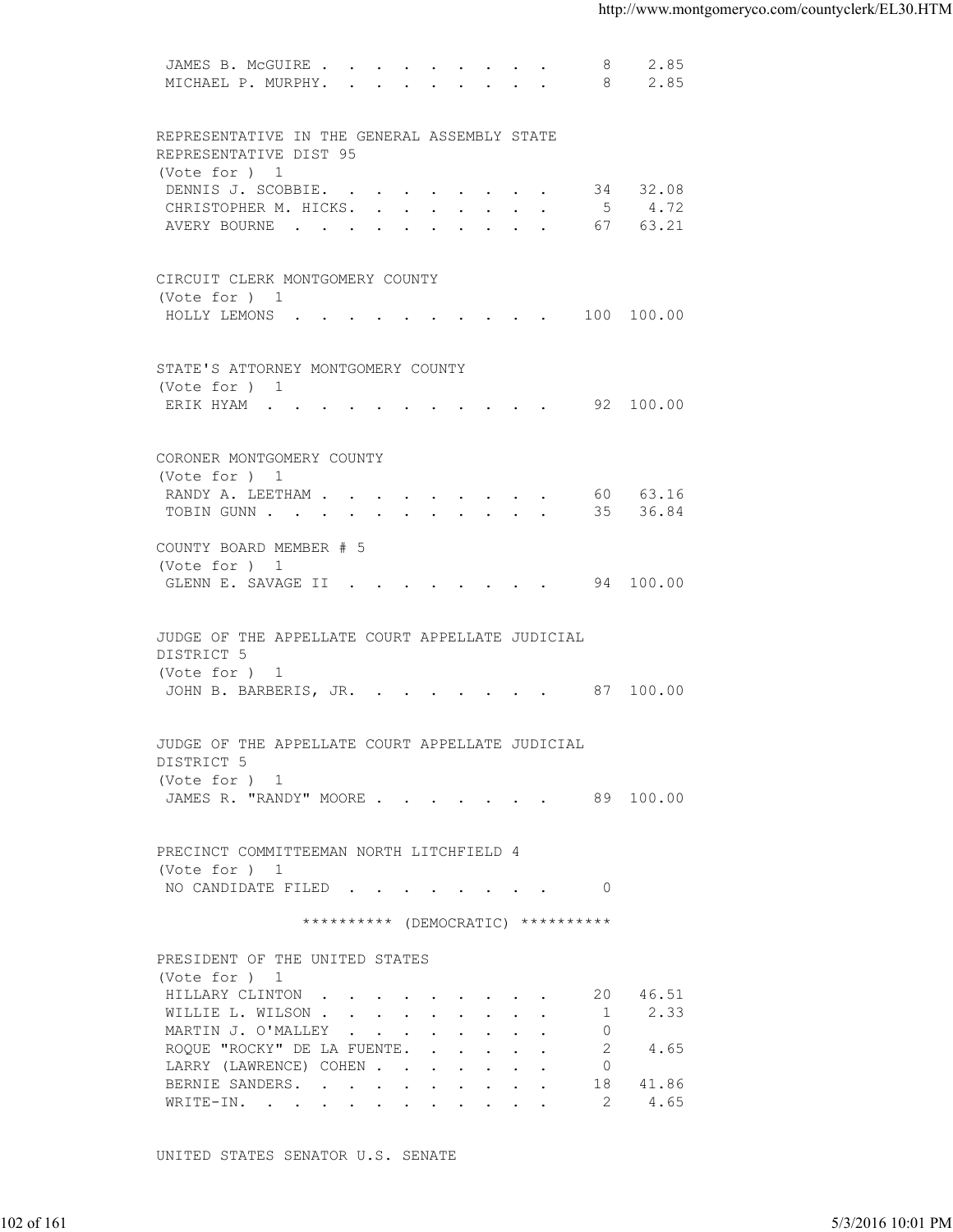| ANDREA ZOPP. 8 19.51<br>TAMMY DUCKWORTH 23 56.10<br>NAPOLEON HARRIS 10 24.39<br>COMPTROLLER STATE OF ILLINOIS<br>(Vote for ) 1<br>SUSANA MENDOZA. 41 100.00<br>REPRESENTATIVE IN CONGRESS FEDERAL CONGRESSIONAL DIST 13<br>(Vote for ) 1<br>MARK D. WICKLUND 42 100.00<br>DEL. NATIONAL NOMINATING CONVENTION FEDERAL<br>CONGRESSIONAL DIST 13<br>(Vote for ) 5<br>ANDY MANAR 27 16.27<br>CINDA KLICKNA<br>8.43<br>14<br>9.64<br>MICHAEL G. MATEJKA<br>16<br>9.64<br>DORIS JEAN TURNER.<br>16<br>9.04<br>RICK TERVEN.<br>-15<br>3.61<br>JAROD HITCHINGS<br>- 6<br>NAOMI D. JAKOBSSON<br>6.63<br>11<br>8.43<br>AARON AMMONS<br>14<br>MATTHEW PASQUINI<br>6.63<br>11<br>6.63<br>PAMELLA GRONEMEYER<br>11<br>7.83<br>ZACHARY BRAUN<br>13<br>MARCEY GOLDSTEIN 12<br>7.23<br>REPRESENTATIVE IN THE GENERAL ASSEMBLY STATE<br>REPRESENTATIVE DIST 95<br>(Vote for ) 1<br>MIKE MATHIS. 39 100.00<br>CIRCUIT CLERK MONTGOMERY COUNTY<br>(Vote for ) 1<br>NO CANDIDATE FILED 0<br>STATE'S ATTORNEY MONTGOMERY COUNTY<br>(Vote for ) 1<br>CHRIS MATOUSH 40 100.00<br>CORONER MONTGOMERY COUNTY<br>(Vote for ) 1<br>BARBARA A. SCHMEDEKE. 35 100.00<br>COUNTY BOARD MEMBER # 5<br>(Vote for ) 1<br>RICHARD WENDEL. 40 100.00<br>JUDGE OF THE APPELLATE COURT APPELLATE JUDICIAL<br>DISTRICT 5<br>(Vote for ) 1<br>BRAD K. BLEYER. 39 100.00 | 103 of 161 |  |                   |
|----------------------------------------------------------------------------------------------------------------------------------------------------------------------------------------------------------------------------------------------------------------------------------------------------------------------------------------------------------------------------------------------------------------------------------------------------------------------------------------------------------------------------------------------------------------------------------------------------------------------------------------------------------------------------------------------------------------------------------------------------------------------------------------------------------------------------------------------------------------------------------------------------------------------------------------------------------------------------------------------------------------------------------------------------------------------------------------------------------------------------------------------------------------------------------------------------------------------------------------------------------------------------------------------------------------------------------|------------|--|-------------------|
|                                                                                                                                                                                                                                                                                                                                                                                                                                                                                                                                                                                                                                                                                                                                                                                                                                                                                                                                                                                                                                                                                                                                                                                                                                                                                                                                  |            |  |                   |
|                                                                                                                                                                                                                                                                                                                                                                                                                                                                                                                                                                                                                                                                                                                                                                                                                                                                                                                                                                                                                                                                                                                                                                                                                                                                                                                                  |            |  |                   |
|                                                                                                                                                                                                                                                                                                                                                                                                                                                                                                                                                                                                                                                                                                                                                                                                                                                                                                                                                                                                                                                                                                                                                                                                                                                                                                                                  |            |  |                   |
|                                                                                                                                                                                                                                                                                                                                                                                                                                                                                                                                                                                                                                                                                                                                                                                                                                                                                                                                                                                                                                                                                                                                                                                                                                                                                                                                  |            |  |                   |
|                                                                                                                                                                                                                                                                                                                                                                                                                                                                                                                                                                                                                                                                                                                                                                                                                                                                                                                                                                                                                                                                                                                                                                                                                                                                                                                                  |            |  |                   |
|                                                                                                                                                                                                                                                                                                                                                                                                                                                                                                                                                                                                                                                                                                                                                                                                                                                                                                                                                                                                                                                                                                                                                                                                                                                                                                                                  |            |  |                   |
|                                                                                                                                                                                                                                                                                                                                                                                                                                                                                                                                                                                                                                                                                                                                                                                                                                                                                                                                                                                                                                                                                                                                                                                                                                                                                                                                  |            |  |                   |
|                                                                                                                                                                                                                                                                                                                                                                                                                                                                                                                                                                                                                                                                                                                                                                                                                                                                                                                                                                                                                                                                                                                                                                                                                                                                                                                                  |            |  |                   |
|                                                                                                                                                                                                                                                                                                                                                                                                                                                                                                                                                                                                                                                                                                                                                                                                                                                                                                                                                                                                                                                                                                                                                                                                                                                                                                                                  |            |  |                   |
|                                                                                                                                                                                                                                                                                                                                                                                                                                                                                                                                                                                                                                                                                                                                                                                                                                                                                                                                                                                                                                                                                                                                                                                                                                                                                                                                  |            |  |                   |
|                                                                                                                                                                                                                                                                                                                                                                                                                                                                                                                                                                                                                                                                                                                                                                                                                                                                                                                                                                                                                                                                                                                                                                                                                                                                                                                                  |            |  |                   |
|                                                                                                                                                                                                                                                                                                                                                                                                                                                                                                                                                                                                                                                                                                                                                                                                                                                                                                                                                                                                                                                                                                                                                                                                                                                                                                                                  |            |  |                   |
|                                                                                                                                                                                                                                                                                                                                                                                                                                                                                                                                                                                                                                                                                                                                                                                                                                                                                                                                                                                                                                                                                                                                                                                                                                                                                                                                  |            |  |                   |
|                                                                                                                                                                                                                                                                                                                                                                                                                                                                                                                                                                                                                                                                                                                                                                                                                                                                                                                                                                                                                                                                                                                                                                                                                                                                                                                                  |            |  |                   |
|                                                                                                                                                                                                                                                                                                                                                                                                                                                                                                                                                                                                                                                                                                                                                                                                                                                                                                                                                                                                                                                                                                                                                                                                                                                                                                                                  |            |  |                   |
|                                                                                                                                                                                                                                                                                                                                                                                                                                                                                                                                                                                                                                                                                                                                                                                                                                                                                                                                                                                                                                                                                                                                                                                                                                                                                                                                  |            |  |                   |
|                                                                                                                                                                                                                                                                                                                                                                                                                                                                                                                                                                                                                                                                                                                                                                                                                                                                                                                                                                                                                                                                                                                                                                                                                                                                                                                                  |            |  |                   |
|                                                                                                                                                                                                                                                                                                                                                                                                                                                                                                                                                                                                                                                                                                                                                                                                                                                                                                                                                                                                                                                                                                                                                                                                                                                                                                                                  |            |  |                   |
|                                                                                                                                                                                                                                                                                                                                                                                                                                                                                                                                                                                                                                                                                                                                                                                                                                                                                                                                                                                                                                                                                                                                                                                                                                                                                                                                  |            |  |                   |
|                                                                                                                                                                                                                                                                                                                                                                                                                                                                                                                                                                                                                                                                                                                                                                                                                                                                                                                                                                                                                                                                                                                                                                                                                                                                                                                                  |            |  |                   |
|                                                                                                                                                                                                                                                                                                                                                                                                                                                                                                                                                                                                                                                                                                                                                                                                                                                                                                                                                                                                                                                                                                                                                                                                                                                                                                                                  |            |  |                   |
|                                                                                                                                                                                                                                                                                                                                                                                                                                                                                                                                                                                                                                                                                                                                                                                                                                                                                                                                                                                                                                                                                                                                                                                                                                                                                                                                  |            |  |                   |
|                                                                                                                                                                                                                                                                                                                                                                                                                                                                                                                                                                                                                                                                                                                                                                                                                                                                                                                                                                                                                                                                                                                                                                                                                                                                                                                                  |            |  |                   |
|                                                                                                                                                                                                                                                                                                                                                                                                                                                                                                                                                                                                                                                                                                                                                                                                                                                                                                                                                                                                                                                                                                                                                                                                                                                                                                                                  |            |  |                   |
|                                                                                                                                                                                                                                                                                                                                                                                                                                                                                                                                                                                                                                                                                                                                                                                                                                                                                                                                                                                                                                                                                                                                                                                                                                                                                                                                  |            |  |                   |
|                                                                                                                                                                                                                                                                                                                                                                                                                                                                                                                                                                                                                                                                                                                                                                                                                                                                                                                                                                                                                                                                                                                                                                                                                                                                                                                                  |            |  |                   |
|                                                                                                                                                                                                                                                                                                                                                                                                                                                                                                                                                                                                                                                                                                                                                                                                                                                                                                                                                                                                                                                                                                                                                                                                                                                                                                                                  |            |  |                   |
|                                                                                                                                                                                                                                                                                                                                                                                                                                                                                                                                                                                                                                                                                                                                                                                                                                                                                                                                                                                                                                                                                                                                                                                                                                                                                                                                  |            |  |                   |
|                                                                                                                                                                                                                                                                                                                                                                                                                                                                                                                                                                                                                                                                                                                                                                                                                                                                                                                                                                                                                                                                                                                                                                                                                                                                                                                                  |            |  |                   |
|                                                                                                                                                                                                                                                                                                                                                                                                                                                                                                                                                                                                                                                                                                                                                                                                                                                                                                                                                                                                                                                                                                                                                                                                                                                                                                                                  |            |  |                   |
|                                                                                                                                                                                                                                                                                                                                                                                                                                                                                                                                                                                                                                                                                                                                                                                                                                                                                                                                                                                                                                                                                                                                                                                                                                                                                                                                  |            |  |                   |
|                                                                                                                                                                                                                                                                                                                                                                                                                                                                                                                                                                                                                                                                                                                                                                                                                                                                                                                                                                                                                                                                                                                                                                                                                                                                                                                                  |            |  |                   |
|                                                                                                                                                                                                                                                                                                                                                                                                                                                                                                                                                                                                                                                                                                                                                                                                                                                                                                                                                                                                                                                                                                                                                                                                                                                                                                                                  |            |  |                   |
|                                                                                                                                                                                                                                                                                                                                                                                                                                                                                                                                                                                                                                                                                                                                                                                                                                                                                                                                                                                                                                                                                                                                                                                                                                                                                                                                  |            |  |                   |
|                                                                                                                                                                                                                                                                                                                                                                                                                                                                                                                                                                                                                                                                                                                                                                                                                                                                                                                                                                                                                                                                                                                                                                                                                                                                                                                                  |            |  |                   |
|                                                                                                                                                                                                                                                                                                                                                                                                                                                                                                                                                                                                                                                                                                                                                                                                                                                                                                                                                                                                                                                                                                                                                                                                                                                                                                                                  |            |  |                   |
|                                                                                                                                                                                                                                                                                                                                                                                                                                                                                                                                                                                                                                                                                                                                                                                                                                                                                                                                                                                                                                                                                                                                                                                                                                                                                                                                  |            |  |                   |
|                                                                                                                                                                                                                                                                                                                                                                                                                                                                                                                                                                                                                                                                                                                                                                                                                                                                                                                                                                                                                                                                                                                                                                                                                                                                                                                                  |            |  |                   |
|                                                                                                                                                                                                                                                                                                                                                                                                                                                                                                                                                                                                                                                                                                                                                                                                                                                                                                                                                                                                                                                                                                                                                                                                                                                                                                                                  |            |  |                   |
|                                                                                                                                                                                                                                                                                                                                                                                                                                                                                                                                                                                                                                                                                                                                                                                                                                                                                                                                                                                                                                                                                                                                                                                                                                                                                                                                  |            |  |                   |
|                                                                                                                                                                                                                                                                                                                                                                                                                                                                                                                                                                                                                                                                                                                                                                                                                                                                                                                                                                                                                                                                                                                                                                                                                                                                                                                                  |            |  |                   |
|                                                                                                                                                                                                                                                                                                                                                                                                                                                                                                                                                                                                                                                                                                                                                                                                                                                                                                                                                                                                                                                                                                                                                                                                                                                                                                                                  |            |  |                   |
|                                                                                                                                                                                                                                                                                                                                                                                                                                                                                                                                                                                                                                                                                                                                                                                                                                                                                                                                                                                                                                                                                                                                                                                                                                                                                                                                  |            |  |                   |
|                                                                                                                                                                                                                                                                                                                                                                                                                                                                                                                                                                                                                                                                                                                                                                                                                                                                                                                                                                                                                                                                                                                                                                                                                                                                                                                                  |            |  |                   |
|                                                                                                                                                                                                                                                                                                                                                                                                                                                                                                                                                                                                                                                                                                                                                                                                                                                                                                                                                                                                                                                                                                                                                                                                                                                                                                                                  |            |  |                   |
|                                                                                                                                                                                                                                                                                                                                                                                                                                                                                                                                                                                                                                                                                                                                                                                                                                                                                                                                                                                                                                                                                                                                                                                                                                                                                                                                  |            |  |                   |
|                                                                                                                                                                                                                                                                                                                                                                                                                                                                                                                                                                                                                                                                                                                                                                                                                                                                                                                                                                                                                                                                                                                                                                                                                                                                                                                                  |            |  |                   |
|                                                                                                                                                                                                                                                                                                                                                                                                                                                                                                                                                                                                                                                                                                                                                                                                                                                                                                                                                                                                                                                                                                                                                                                                                                                                                                                                  |            |  |                   |
|                                                                                                                                                                                                                                                                                                                                                                                                                                                                                                                                                                                                                                                                                                                                                                                                                                                                                                                                                                                                                                                                                                                                                                                                                                                                                                                                  |            |  |                   |
|                                                                                                                                                                                                                                                                                                                                                                                                                                                                                                                                                                                                                                                                                                                                                                                                                                                                                                                                                                                                                                                                                                                                                                                                                                                                                                                                  |            |  |                   |
|                                                                                                                                                                                                                                                                                                                                                                                                                                                                                                                                                                                                                                                                                                                                                                                                                                                                                                                                                                                                                                                                                                                                                                                                                                                                                                                                  |            |  |                   |
|                                                                                                                                                                                                                                                                                                                                                                                                                                                                                                                                                                                                                                                                                                                                                                                                                                                                                                                                                                                                                                                                                                                                                                                                                                                                                                                                  |            |  |                   |
|                                                                                                                                                                                                                                                                                                                                                                                                                                                                                                                                                                                                                                                                                                                                                                                                                                                                                                                                                                                                                                                                                                                                                                                                                                                                                                                                  |            |  |                   |
|                                                                                                                                                                                                                                                                                                                                                                                                                                                                                                                                                                                                                                                                                                                                                                                                                                                                                                                                                                                                                                                                                                                                                                                                                                                                                                                                  |            |  |                   |
|                                                                                                                                                                                                                                                                                                                                                                                                                                                                                                                                                                                                                                                                                                                                                                                                                                                                                                                                                                                                                                                                                                                                                                                                                                                                                                                                  |            |  |                   |
|                                                                                                                                                                                                                                                                                                                                                                                                                                                                                                                                                                                                                                                                                                                                                                                                                                                                                                                                                                                                                                                                                                                                                                                                                                                                                                                                  |            |  |                   |
|                                                                                                                                                                                                                                                                                                                                                                                                                                                                                                                                                                                                                                                                                                                                                                                                                                                                                                                                                                                                                                                                                                                                                                                                                                                                                                                                  |            |  |                   |
|                                                                                                                                                                                                                                                                                                                                                                                                                                                                                                                                                                                                                                                                                                                                                                                                                                                                                                                                                                                                                                                                                                                                                                                                                                                                                                                                  |            |  |                   |
|                                                                                                                                                                                                                                                                                                                                                                                                                                                                                                                                                                                                                                                                                                                                                                                                                                                                                                                                                                                                                                                                                                                                                                                                                                                                                                                                  |            |  |                   |
|                                                                                                                                                                                                                                                                                                                                                                                                                                                                                                                                                                                                                                                                                                                                                                                                                                                                                                                                                                                                                                                                                                                                                                                                                                                                                                                                  |            |  |                   |
|                                                                                                                                                                                                                                                                                                                                                                                                                                                                                                                                                                                                                                                                                                                                                                                                                                                                                                                                                                                                                                                                                                                                                                                                                                                                                                                                  |            |  | 5/3/2016 10:01 PM |
|                                                                                                                                                                                                                                                                                                                                                                                                                                                                                                                                                                                                                                                                                                                                                                                                                                                                                                                                                                                                                                                                                                                                                                                                                                                                                                                                  |            |  |                   |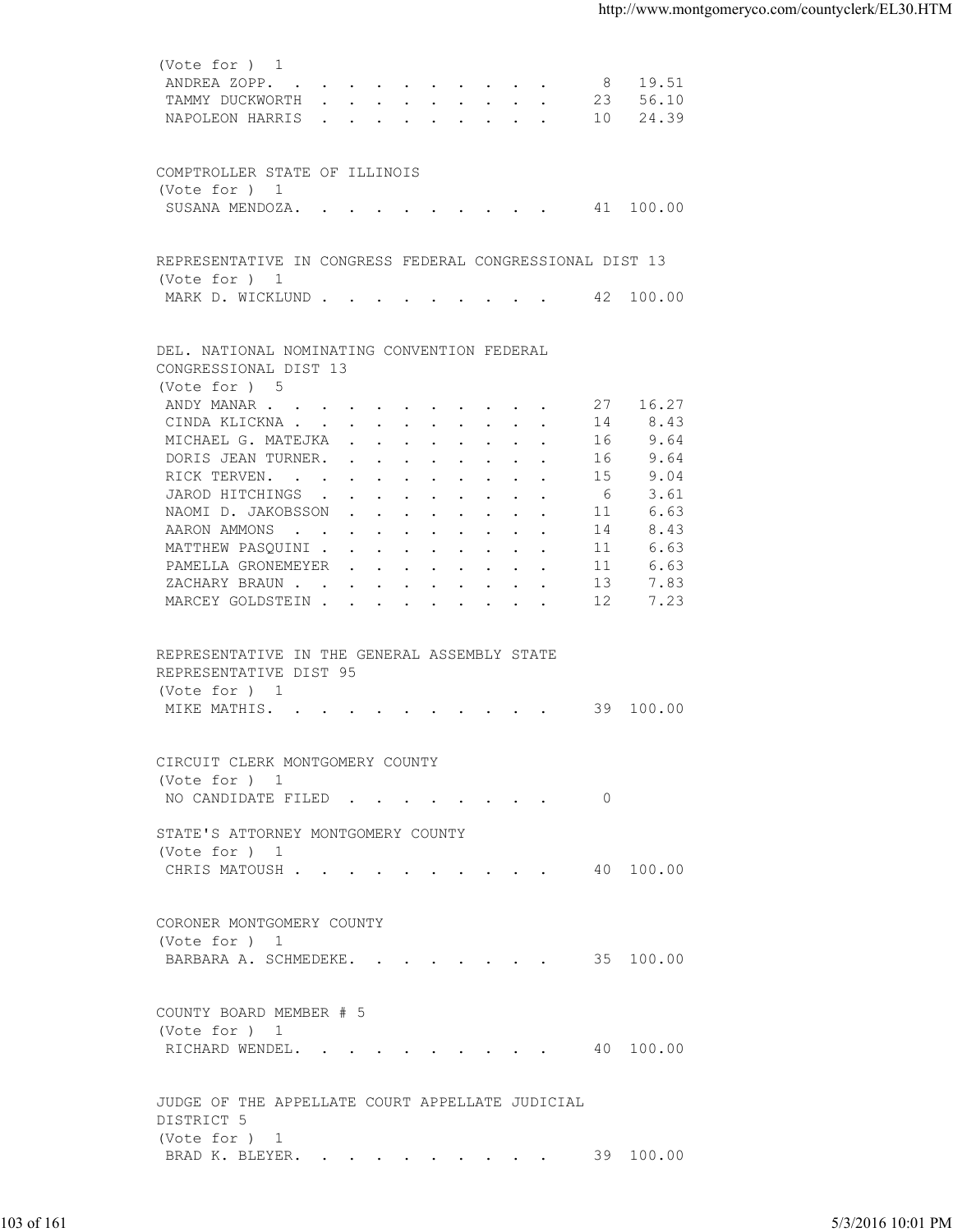| DISTRICT 5<br>(Vote for ) 1<br>JO BETH WEBER 38 100.00<br>PRECINCT COMMITTEEMAN NORTH LITCHFIELD 4<br>(Vote for ) 1<br>JUDY KEITH DALHAUS 40 100.00<br>PRECINCT REPORT<br>MONTGOMERY COUNTY, ILLINOIS<br>RUN DATE:03/21/16<br>2016 GENERAL PRIMARY ELECTION<br>RUN TIME:09:18 AM<br>MARCH 15, 2016<br>STATISTICS<br>1105 NORTH LITCHFIELD 5<br>VOTES PERCENT<br>351<br>REGISTERED VOTERS - TOTAL<br>REGISTERED VOTERS - REPUBLICAN<br>71 20.23<br>86 24.50<br>REGISTERED VOTERS - DEMOCRATIC<br>REGISTERED VOTERS - NONPARTISAN<br>$\overline{4}$<br>1.14<br>BALLOTS CAST - TOTAL.<br>145<br>BALLOTS CAST - REPUBLICAN<br>87 60.00<br>58 40.00<br>BALLOTS CAST - DEMOCRATIC<br>$\overline{0}$<br>BALLOTS CAST - NONPARTISAN.<br>$\bigcirc$<br>BALLOTS CAST - BLANK.<br>VOTER TURNOUT - TOTAL<br>41.31<br>VOTER TURNOUT - REPUBLICAN.<br>122.54<br>VOTER TURNOUT - DEMOCRATIC.<br>67.44<br>VOTER TURNOUT - NONPARTISAN<br>VOTER TURNOUT - BLANK<br>********** (REPUBLICAN) **********<br>PRESIDENT OF THE UNITED STATES<br>(Vote for ) 1<br>JEB BUSH. 1 1.15<br>CHRIS CHRISTIE.<br>$\circ$<br>DONALD J. TRUMP<br>33<br>37.93<br>and the contract of the contract of the contract of the contract of the contract of the contract of the contract of the contract of the contract of the contract of the contract of the contract of the contract of the contra<br>45.98<br>TED CRUZ.<br>40<br>6.90<br>MARCO RUBIO.<br>6<br>RAND PAUL<br>0<br>CARLY FIORINA<br>0<br>MIKE HUCKABEE<br>1<br>1.15<br>RICK SANTORUM<br>0<br>5<br>5.75<br>JOHN R. KASICH.<br>1.15<br>BEN CARSON<br>$\mathbf{1}$<br>UNITED STATES SENATOR U.S. SENATE<br>(Vote for ) 1<br>34 43.59<br>JAMES T. MARTER<br>56.41<br>MARK STEVEN KIRK<br>44<br>COMPTROLLER STATE OF ILLINOIS<br>(Vote for ) 1<br>67 100.00<br>LESLIE GEISSLER MUNGER<br>5/3/2016 10:01 PM |  |  |  |
|--------------------------------------------------------------------------------------------------------------------------------------------------------------------------------------------------------------------------------------------------------------------------------------------------------------------------------------------------------------------------------------------------------------------------------------------------------------------------------------------------------------------------------------------------------------------------------------------------------------------------------------------------------------------------------------------------------------------------------------------------------------------------------------------------------------------------------------------------------------------------------------------------------------------------------------------------------------------------------------------------------------------------------------------------------------------------------------------------------------------------------------------------------------------------------------------------------------------------------------------------------------------------------------------------------------------------------------------------------------------------------------------------------------------------------------------------------------------------------------------------------------------------------------------------------------------------------------------------------------------------------------------------------------------------------------------------------------------------------------------------------------------------------------------------------------------------------|--|--|--|
|                                                                                                                                                                                                                                                                                                                                                                                                                                                                                                                                                                                                                                                                                                                                                                                                                                                                                                                                                                                                                                                                                                                                                                                                                                                                                                                                                                                                                                                                                                                                                                                                                                                                                                                                                                                                                                |  |  |  |
|                                                                                                                                                                                                                                                                                                                                                                                                                                                                                                                                                                                                                                                                                                                                                                                                                                                                                                                                                                                                                                                                                                                                                                                                                                                                                                                                                                                                                                                                                                                                                                                                                                                                                                                                                                                                                                |  |  |  |
|                                                                                                                                                                                                                                                                                                                                                                                                                                                                                                                                                                                                                                                                                                                                                                                                                                                                                                                                                                                                                                                                                                                                                                                                                                                                                                                                                                                                                                                                                                                                                                                                                                                                                                                                                                                                                                |  |  |  |
|                                                                                                                                                                                                                                                                                                                                                                                                                                                                                                                                                                                                                                                                                                                                                                                                                                                                                                                                                                                                                                                                                                                                                                                                                                                                                                                                                                                                                                                                                                                                                                                                                                                                                                                                                                                                                                |  |  |  |
|                                                                                                                                                                                                                                                                                                                                                                                                                                                                                                                                                                                                                                                                                                                                                                                                                                                                                                                                                                                                                                                                                                                                                                                                                                                                                                                                                                                                                                                                                                                                                                                                                                                                                                                                                                                                                                |  |  |  |
|                                                                                                                                                                                                                                                                                                                                                                                                                                                                                                                                                                                                                                                                                                                                                                                                                                                                                                                                                                                                                                                                                                                                                                                                                                                                                                                                                                                                                                                                                                                                                                                                                                                                                                                                                                                                                                |  |  |  |
|                                                                                                                                                                                                                                                                                                                                                                                                                                                                                                                                                                                                                                                                                                                                                                                                                                                                                                                                                                                                                                                                                                                                                                                                                                                                                                                                                                                                                                                                                                                                                                                                                                                                                                                                                                                                                                |  |  |  |
|                                                                                                                                                                                                                                                                                                                                                                                                                                                                                                                                                                                                                                                                                                                                                                                                                                                                                                                                                                                                                                                                                                                                                                                                                                                                                                                                                                                                                                                                                                                                                                                                                                                                                                                                                                                                                                |  |  |  |
|                                                                                                                                                                                                                                                                                                                                                                                                                                                                                                                                                                                                                                                                                                                                                                                                                                                                                                                                                                                                                                                                                                                                                                                                                                                                                                                                                                                                                                                                                                                                                                                                                                                                                                                                                                                                                                |  |  |  |
|                                                                                                                                                                                                                                                                                                                                                                                                                                                                                                                                                                                                                                                                                                                                                                                                                                                                                                                                                                                                                                                                                                                                                                                                                                                                                                                                                                                                                                                                                                                                                                                                                                                                                                                                                                                                                                |  |  |  |
|                                                                                                                                                                                                                                                                                                                                                                                                                                                                                                                                                                                                                                                                                                                                                                                                                                                                                                                                                                                                                                                                                                                                                                                                                                                                                                                                                                                                                                                                                                                                                                                                                                                                                                                                                                                                                                |  |  |  |
|                                                                                                                                                                                                                                                                                                                                                                                                                                                                                                                                                                                                                                                                                                                                                                                                                                                                                                                                                                                                                                                                                                                                                                                                                                                                                                                                                                                                                                                                                                                                                                                                                                                                                                                                                                                                                                |  |  |  |
|                                                                                                                                                                                                                                                                                                                                                                                                                                                                                                                                                                                                                                                                                                                                                                                                                                                                                                                                                                                                                                                                                                                                                                                                                                                                                                                                                                                                                                                                                                                                                                                                                                                                                                                                                                                                                                |  |  |  |
|                                                                                                                                                                                                                                                                                                                                                                                                                                                                                                                                                                                                                                                                                                                                                                                                                                                                                                                                                                                                                                                                                                                                                                                                                                                                                                                                                                                                                                                                                                                                                                                                                                                                                                                                                                                                                                |  |  |  |
|                                                                                                                                                                                                                                                                                                                                                                                                                                                                                                                                                                                                                                                                                                                                                                                                                                                                                                                                                                                                                                                                                                                                                                                                                                                                                                                                                                                                                                                                                                                                                                                                                                                                                                                                                                                                                                |  |  |  |
|                                                                                                                                                                                                                                                                                                                                                                                                                                                                                                                                                                                                                                                                                                                                                                                                                                                                                                                                                                                                                                                                                                                                                                                                                                                                                                                                                                                                                                                                                                                                                                                                                                                                                                                                                                                                                                |  |  |  |
|                                                                                                                                                                                                                                                                                                                                                                                                                                                                                                                                                                                                                                                                                                                                                                                                                                                                                                                                                                                                                                                                                                                                                                                                                                                                                                                                                                                                                                                                                                                                                                                                                                                                                                                                                                                                                                |  |  |  |
|                                                                                                                                                                                                                                                                                                                                                                                                                                                                                                                                                                                                                                                                                                                                                                                                                                                                                                                                                                                                                                                                                                                                                                                                                                                                                                                                                                                                                                                                                                                                                                                                                                                                                                                                                                                                                                |  |  |  |
|                                                                                                                                                                                                                                                                                                                                                                                                                                                                                                                                                                                                                                                                                                                                                                                                                                                                                                                                                                                                                                                                                                                                                                                                                                                                                                                                                                                                                                                                                                                                                                                                                                                                                                                                                                                                                                |  |  |  |
|                                                                                                                                                                                                                                                                                                                                                                                                                                                                                                                                                                                                                                                                                                                                                                                                                                                                                                                                                                                                                                                                                                                                                                                                                                                                                                                                                                                                                                                                                                                                                                                                                                                                                                                                                                                                                                |  |  |  |
|                                                                                                                                                                                                                                                                                                                                                                                                                                                                                                                                                                                                                                                                                                                                                                                                                                                                                                                                                                                                                                                                                                                                                                                                                                                                                                                                                                                                                                                                                                                                                                                                                                                                                                                                                                                                                                |  |  |  |
|                                                                                                                                                                                                                                                                                                                                                                                                                                                                                                                                                                                                                                                                                                                                                                                                                                                                                                                                                                                                                                                                                                                                                                                                                                                                                                                                                                                                                                                                                                                                                                                                                                                                                                                                                                                                                                |  |  |  |
|                                                                                                                                                                                                                                                                                                                                                                                                                                                                                                                                                                                                                                                                                                                                                                                                                                                                                                                                                                                                                                                                                                                                                                                                                                                                                                                                                                                                                                                                                                                                                                                                                                                                                                                                                                                                                                |  |  |  |
|                                                                                                                                                                                                                                                                                                                                                                                                                                                                                                                                                                                                                                                                                                                                                                                                                                                                                                                                                                                                                                                                                                                                                                                                                                                                                                                                                                                                                                                                                                                                                                                                                                                                                                                                                                                                                                |  |  |  |
|                                                                                                                                                                                                                                                                                                                                                                                                                                                                                                                                                                                                                                                                                                                                                                                                                                                                                                                                                                                                                                                                                                                                                                                                                                                                                                                                                                                                                                                                                                                                                                                                                                                                                                                                                                                                                                |  |  |  |
|                                                                                                                                                                                                                                                                                                                                                                                                                                                                                                                                                                                                                                                                                                                                                                                                                                                                                                                                                                                                                                                                                                                                                                                                                                                                                                                                                                                                                                                                                                                                                                                                                                                                                                                                                                                                                                |  |  |  |
|                                                                                                                                                                                                                                                                                                                                                                                                                                                                                                                                                                                                                                                                                                                                                                                                                                                                                                                                                                                                                                                                                                                                                                                                                                                                                                                                                                                                                                                                                                                                                                                                                                                                                                                                                                                                                                |  |  |  |
|                                                                                                                                                                                                                                                                                                                                                                                                                                                                                                                                                                                                                                                                                                                                                                                                                                                                                                                                                                                                                                                                                                                                                                                                                                                                                                                                                                                                                                                                                                                                                                                                                                                                                                                                                                                                                                |  |  |  |
|                                                                                                                                                                                                                                                                                                                                                                                                                                                                                                                                                                                                                                                                                                                                                                                                                                                                                                                                                                                                                                                                                                                                                                                                                                                                                                                                                                                                                                                                                                                                                                                                                                                                                                                                                                                                                                |  |  |  |
|                                                                                                                                                                                                                                                                                                                                                                                                                                                                                                                                                                                                                                                                                                                                                                                                                                                                                                                                                                                                                                                                                                                                                                                                                                                                                                                                                                                                                                                                                                                                                                                                                                                                                                                                                                                                                                |  |  |  |
| 104 of 161                                                                                                                                                                                                                                                                                                                                                                                                                                                                                                                                                                                                                                                                                                                                                                                                                                                                                                                                                                                                                                                                                                                                                                                                                                                                                                                                                                                                                                                                                                                                                                                                                                                                                                                                                                                                                     |  |  |  |
|                                                                                                                                                                                                                                                                                                                                                                                                                                                                                                                                                                                                                                                                                                                                                                                                                                                                                                                                                                                                                                                                                                                                                                                                                                                                                                                                                                                                                                                                                                                                                                                                                                                                                                                                                                                                                                |  |  |  |
|                                                                                                                                                                                                                                                                                                                                                                                                                                                                                                                                                                                                                                                                                                                                                                                                                                                                                                                                                                                                                                                                                                                                                                                                                                                                                                                                                                                                                                                                                                                                                                                                                                                                                                                                                                                                                                |  |  |  |
|                                                                                                                                                                                                                                                                                                                                                                                                                                                                                                                                                                                                                                                                                                                                                                                                                                                                                                                                                                                                                                                                                                                                                                                                                                                                                                                                                                                                                                                                                                                                                                                                                                                                                                                                                                                                                                |  |  |  |
|                                                                                                                                                                                                                                                                                                                                                                                                                                                                                                                                                                                                                                                                                                                                                                                                                                                                                                                                                                                                                                                                                                                                                                                                                                                                                                                                                                                                                                                                                                                                                                                                                                                                                                                                                                                                                                |  |  |  |
|                                                                                                                                                                                                                                                                                                                                                                                                                                                                                                                                                                                                                                                                                                                                                                                                                                                                                                                                                                                                                                                                                                                                                                                                                                                                                                                                                                                                                                                                                                                                                                                                                                                                                                                                                                                                                                |  |  |  |
|                                                                                                                                                                                                                                                                                                                                                                                                                                                                                                                                                                                                                                                                                                                                                                                                                                                                                                                                                                                                                                                                                                                                                                                                                                                                                                                                                                                                                                                                                                                                                                                                                                                                                                                                                                                                                                |  |  |  |
|                                                                                                                                                                                                                                                                                                                                                                                                                                                                                                                                                                                                                                                                                                                                                                                                                                                                                                                                                                                                                                                                                                                                                                                                                                                                                                                                                                                                                                                                                                                                                                                                                                                                                                                                                                                                                                |  |  |  |
|                                                                                                                                                                                                                                                                                                                                                                                                                                                                                                                                                                                                                                                                                                                                                                                                                                                                                                                                                                                                                                                                                                                                                                                                                                                                                                                                                                                                                                                                                                                                                                                                                                                                                                                                                                                                                                |  |  |  |
|                                                                                                                                                                                                                                                                                                                                                                                                                                                                                                                                                                                                                                                                                                                                                                                                                                                                                                                                                                                                                                                                                                                                                                                                                                                                                                                                                                                                                                                                                                                                                                                                                                                                                                                                                                                                                                |  |  |  |
|                                                                                                                                                                                                                                                                                                                                                                                                                                                                                                                                                                                                                                                                                                                                                                                                                                                                                                                                                                                                                                                                                                                                                                                                                                                                                                                                                                                                                                                                                                                                                                                                                                                                                                                                                                                                                                |  |  |  |
|                                                                                                                                                                                                                                                                                                                                                                                                                                                                                                                                                                                                                                                                                                                                                                                                                                                                                                                                                                                                                                                                                                                                                                                                                                                                                                                                                                                                                                                                                                                                                                                                                                                                                                                                                                                                                                |  |  |  |
|                                                                                                                                                                                                                                                                                                                                                                                                                                                                                                                                                                                                                                                                                                                                                                                                                                                                                                                                                                                                                                                                                                                                                                                                                                                                                                                                                                                                                                                                                                                                                                                                                                                                                                                                                                                                                                |  |  |  |
|                                                                                                                                                                                                                                                                                                                                                                                                                                                                                                                                                                                                                                                                                                                                                                                                                                                                                                                                                                                                                                                                                                                                                                                                                                                                                                                                                                                                                                                                                                                                                                                                                                                                                                                                                                                                                                |  |  |  |
|                                                                                                                                                                                                                                                                                                                                                                                                                                                                                                                                                                                                                                                                                                                                                                                                                                                                                                                                                                                                                                                                                                                                                                                                                                                                                                                                                                                                                                                                                                                                                                                                                                                                                                                                                                                                                                |  |  |  |
|                                                                                                                                                                                                                                                                                                                                                                                                                                                                                                                                                                                                                                                                                                                                                                                                                                                                                                                                                                                                                                                                                                                                                                                                                                                                                                                                                                                                                                                                                                                                                                                                                                                                                                                                                                                                                                |  |  |  |
|                                                                                                                                                                                                                                                                                                                                                                                                                                                                                                                                                                                                                                                                                                                                                                                                                                                                                                                                                                                                                                                                                                                                                                                                                                                                                                                                                                                                                                                                                                                                                                                                                                                                                                                                                                                                                                |  |  |  |
|                                                                                                                                                                                                                                                                                                                                                                                                                                                                                                                                                                                                                                                                                                                                                                                                                                                                                                                                                                                                                                                                                                                                                                                                                                                                                                                                                                                                                                                                                                                                                                                                                                                                                                                                                                                                                                |  |  |  |
|                                                                                                                                                                                                                                                                                                                                                                                                                                                                                                                                                                                                                                                                                                                                                                                                                                                                                                                                                                                                                                                                                                                                                                                                                                                                                                                                                                                                                                                                                                                                                                                                                                                                                                                                                                                                                                |  |  |  |
|                                                                                                                                                                                                                                                                                                                                                                                                                                                                                                                                                                                                                                                                                                                                                                                                                                                                                                                                                                                                                                                                                                                                                                                                                                                                                                                                                                                                                                                                                                                                                                                                                                                                                                                                                                                                                                |  |  |  |
|                                                                                                                                                                                                                                                                                                                                                                                                                                                                                                                                                                                                                                                                                                                                                                                                                                                                                                                                                                                                                                                                                                                                                                                                                                                                                                                                                                                                                                                                                                                                                                                                                                                                                                                                                                                                                                |  |  |  |
|                                                                                                                                                                                                                                                                                                                                                                                                                                                                                                                                                                                                                                                                                                                                                                                                                                                                                                                                                                                                                                                                                                                                                                                                                                                                                                                                                                                                                                                                                                                                                                                                                                                                                                                                                                                                                                |  |  |  |
|                                                                                                                                                                                                                                                                                                                                                                                                                                                                                                                                                                                                                                                                                                                                                                                                                                                                                                                                                                                                                                                                                                                                                                                                                                                                                                                                                                                                                                                                                                                                                                                                                                                                                                                                                                                                                                |  |  |  |
|                                                                                                                                                                                                                                                                                                                                                                                                                                                                                                                                                                                                                                                                                                                                                                                                                                                                                                                                                                                                                                                                                                                                                                                                                                                                                                                                                                                                                                                                                                                                                                                                                                                                                                                                                                                                                                |  |  |  |
|                                                                                                                                                                                                                                                                                                                                                                                                                                                                                                                                                                                                                                                                                                                                                                                                                                                                                                                                                                                                                                                                                                                                                                                                                                                                                                                                                                                                                                                                                                                                                                                                                                                                                                                                                                                                                                |  |  |  |
|                                                                                                                                                                                                                                                                                                                                                                                                                                                                                                                                                                                                                                                                                                                                                                                                                                                                                                                                                                                                                                                                                                                                                                                                                                                                                                                                                                                                                                                                                                                                                                                                                                                                                                                                                                                                                                |  |  |  |
|                                                                                                                                                                                                                                                                                                                                                                                                                                                                                                                                                                                                                                                                                                                                                                                                                                                                                                                                                                                                                                                                                                                                                                                                                                                                                                                                                                                                                                                                                                                                                                                                                                                                                                                                                                                                                                |  |  |  |
|                                                                                                                                                                                                                                                                                                                                                                                                                                                                                                                                                                                                                                                                                                                                                                                                                                                                                                                                                                                                                                                                                                                                                                                                                                                                                                                                                                                                                                                                                                                                                                                                                                                                                                                                                                                                                                |  |  |  |
|                                                                                                                                                                                                                                                                                                                                                                                                                                                                                                                                                                                                                                                                                                                                                                                                                                                                                                                                                                                                                                                                                                                                                                                                                                                                                                                                                                                                                                                                                                                                                                                                                                                                                                                                                                                                                                |  |  |  |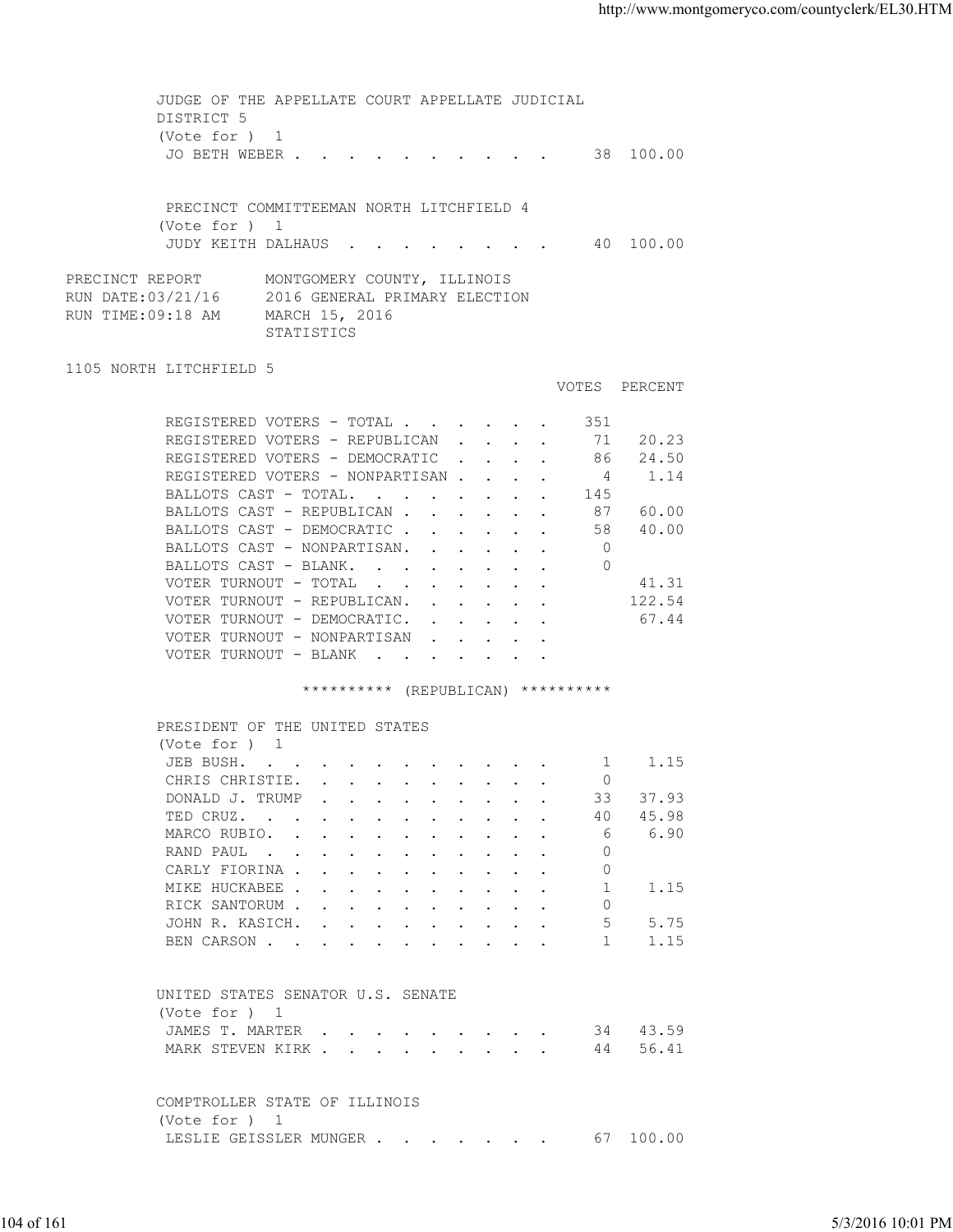| (Vote for $)$ 1<br>RODNEY DAVIS 59 73.75<br>ETHAN VANDERSAND 21<br>26.25                                                                                                                                                                                                                                                                                                                                                                                    |                   |
|-------------------------------------------------------------------------------------------------------------------------------------------------------------------------------------------------------------------------------------------------------------------------------------------------------------------------------------------------------------------------------------------------------------------------------------------------------------|-------------------|
|                                                                                                                                                                                                                                                                                                                                                                                                                                                             |                   |
| DEL. NATIONAL NOMINATING CONVENTION FEDERAL<br>CONGRESSIONAL DIST 13                                                                                                                                                                                                                                                                                                                                                                                        |                   |
| (Vote for ) 3                                                                                                                                                                                                                                                                                                                                                                                                                                               |                   |
| ADAM M. BROWN<br>$\circ$                                                                                                                                                                                                                                                                                                                                                                                                                                    |                   |
| .43<br>MARTIN DAVIS<br>1                                                                                                                                                                                                                                                                                                                                                                                                                                    |                   |
| GORDY HULTEN<br>1<br>.43<br>TONI GAUEN<br>29<br>12.45                                                                                                                                                                                                                                                                                                                                                                                                       |                   |
| DOUG HARTMANN<br>29<br>12.45                                                                                                                                                                                                                                                                                                                                                                                                                                |                   |
| 10.30<br>RAJA SADIQ<br>24                                                                                                                                                                                                                                                                                                                                                                                                                                   |                   |
| JAMES KAMMER<br>37<br>15.88                                                                                                                                                                                                                                                                                                                                                                                                                                 |                   |
| MARK STRANG.<br>14.16<br>33                                                                                                                                                                                                                                                                                                                                                                                                                                 |                   |
| 16.31<br>NICHOLAS KAMMER<br>38                                                                                                                                                                                                                                                                                                                                                                                                                              |                   |
| $\overline{0}$<br>GREGORY G. STANEK.                                                                                                                                                                                                                                                                                                                                                                                                                        |                   |
| $\circ$<br>KRISTIN WILLIAMSON                                                                                                                                                                                                                                                                                                                                                                                                                               |                   |
| $\circ$<br>MARK BALLARD                                                                                                                                                                                                                                                                                                                                                                                                                                     |                   |
| ALLEN "AL" DEUTSCH<br>$\circ$                                                                                                                                                                                                                                                                                                                                                                                                                               |                   |
| JOAN DYKSTRA<br>0<br>1                                                                                                                                                                                                                                                                                                                                                                                                                                      |                   |
| DONNA GIERTZ<br>.43<br>1<br>.43<br>STUART C. KING.                                                                                                                                                                                                                                                                                                                                                                                                          |                   |
| 2<br>JOHN H. ELDER<br>.86                                                                                                                                                                                                                                                                                                                                                                                                                                   |                   |
| 2<br>SUSAN GANT REYNOLDS<br>.86                                                                                                                                                                                                                                                                                                                                                                                                                             |                   |
| $5^{\circ}$<br>2.15<br>CORY MARK JOBE.                                                                                                                                                                                                                                                                                                                                                                                                                      |                   |
| KEVIN J. BREHENY<br>4<br>1.72                                                                                                                                                                                                                                                                                                                                                                                                                               |                   |
| 1.72<br>JOHN J. FARNEY.<br>4                                                                                                                                                                                                                                                                                                                                                                                                                                |                   |
| 7<br>3.00<br>FREDERICK FLORETH.                                                                                                                                                                                                                                                                                                                                                                                                                             |                   |
| JOHN BAMBENEK<br>1<br>.43                                                                                                                                                                                                                                                                                                                                                                                                                                   |                   |
| TIMOTHY V. "TIM" JOHNSON<br>1.72<br>4                                                                                                                                                                                                                                                                                                                                                                                                                       |                   |
| 2.58<br>ROY HERTEL<br>6<br>1.72<br>MICHAEL MCCORMICK.<br>4                                                                                                                                                                                                                                                                                                                                                                                                  |                   |
| (Vote for ) 3<br>HEIDY P. CARRUTHERS 1 . 47                                                                                                                                                                                                                                                                                                                                                                                                                 |                   |
| $\Omega$<br>BRUCE KETTELKAMP                                                                                                                                                                                                                                                                                                                                                                                                                                |                   |
| $\Omega$<br>JERROLD STOCKS.<br>$\mathbf{r}$ , and $\mathbf{r}$ , and $\mathbf{r}$ , and $\mathbf{r}$                                                                                                                                                                                                                                                                                                                                                        |                   |
| 23<br>ROSANNA PULIDO.<br>10.85<br>$\mathbf{r}$ , and $\mathbf{r}$ , and $\mathbf{r}$ , and $\mathbf{r}$ , and $\mathbf{r}$<br>13.68<br>KATHY SCATURRO.<br>29<br>$\mathbf{r}$ , $\mathbf{r}$ , $\mathbf{r}$ , $\mathbf{r}$ , $\mathbf{r}$ , $\mathbf{r}$ , $\mathbf{r}$                                                                                                                                                                                      |                   |
| CYRIL STURM.<br>27<br>12.74<br>$\mathbf{r} = \mathbf{r} + \mathbf{r} + \mathbf{r} + \mathbf{r} + \mathbf{r} + \mathbf{r} + \mathbf{r} + \mathbf{r} + \mathbf{r} + \mathbf{r} + \mathbf{r} + \mathbf{r} + \mathbf{r} + \mathbf{r} + \mathbf{r} + \mathbf{r} + \mathbf{r} + \mathbf{r} + \mathbf{r} + \mathbf{r} + \mathbf{r} + \mathbf{r} + \mathbf{r} + \mathbf{r} + \mathbf{r} + \mathbf{r} + \mathbf{r} + \mathbf{r} + \mathbf{r} + \mathbf{r} + \mathbf$ |                   |
| JON W. RECTOR<br>.47<br>-1                                                                                                                                                                                                                                                                                                                                                                                                                                  |                   |
| 2<br>.94<br>CATHY RECTOR<br>$\mathbf{r}$ , $\mathbf{r}$ , $\mathbf{r}$ , $\mathbf{r}$ , $\mathbf{r}$                                                                                                                                                                                                                                                                                                                                                        |                   |
| ERIC BUSSELL<br>$\circ$<br>$\sim 100$ km s $^{-1}$<br>$\mathbf{r}$ . The set of $\mathbf{r}$<br>$\sim$                                                                                                                                                                                                                                                                                                                                                      |                   |
| SIDNEY ROHRSCHEIB.<br>32<br>15.09<br>$\sim$<br>$\cdot$<br>$\ddot{\phantom{a}}$<br>$\ddot{\phantom{a}}$                                                                                                                                                                                                                                                                                                                                                      |                   |
| 31<br>STANLEY PRATT<br>14.62<br>$\cdot$ $\cdot$<br>$\mathbf{r} = \mathbf{r} + \mathbf{r} + \mathbf{r} + \mathbf{r} + \mathbf{r} + \mathbf{r}$<br>$\sim$                                                                                                                                                                                                                                                                                                     |                   |
| STEVEN BAYES<br>30<br>14.15<br>$\cdot$ $\cdot$<br>$\mathbf{r}$ , and $\mathbf{r}$ , and $\mathbf{r}$ , and $\mathbf{r}$<br>$\sim$<br>$\sim$                                                                                                                                                                                                                                                                                                                 |                   |
| $\circ$<br>CATHI COWAN.<br>$\mathbf{L} = \mathbf{L}$<br>the contract of the contract of the contract of the contract of the contract of the contract of the contract of                                                                                                                                                                                                                                                                                     |                   |
| $\circ$<br>AMY MAHER<br>$\mathbf{r}$ , and $\mathbf{r}$ , and $\mathbf{r}$ , and $\mathbf{r}$ , and $\mathbf{r}$<br>$\ddot{\phantom{0}}$<br>$\circ$                                                                                                                                                                                                                                                                                                         |                   |
| DIANA WILLIAMS.<br>$\mathbf{r}$ , and $\mathbf{r}$ , and $\mathbf{r}$ , and $\mathbf{r}$<br><b>DUSTIN PETERSON</b><br>6<br>2.83<br>$\mathbf{r}$ , and $\mathbf{r}$ , and $\mathbf{r}$ , and $\mathbf{r}$ , and $\mathbf{r}$                                                                                                                                                                                                                                 |                   |
| 1.89<br>JUSTIN SINNER .<br>4<br>the contract of the contract of the contract of the contract of the contract of the contract of the contract of                                                                                                                                                                                                                                                                                                             |                   |
| 5<br>2.36<br>SEAN FITZGERREL                                                                                                                                                                                                                                                                                                                                                                                                                                |                   |
| .94<br>JERALD F. JACOBS<br>2                                                                                                                                                                                                                                                                                                                                                                                                                                |                   |
| STEPHEN S. HAURY<br>.47<br>-1                                                                                                                                                                                                                                                                                                                                                                                                                               |                   |
| $\mathbf{1}$<br>.47<br>TERRA R. PATIENT                                                                                                                                                                                                                                                                                                                                                                                                                     |                   |
| BRETT JACKSON .<br>$\overline{1}$<br>.47<br>and the contract of the contract of the contract of the contract of the contract of the contract of the contract of the contract of the contract of the contract of the contract of the contract of the contract of the contra                                                                                                                                                                                  |                   |
| 5<br>2.36<br>SETH M. MCMILLAN                                                                                                                                                                                                                                                                                                                                                                                                                               |                   |
|                                                                                                                                                                                                                                                                                                                                                                                                                                                             |                   |
|                                                                                                                                                                                                                                                                                                                                                                                                                                                             | 5/3/2016 10:01 PM |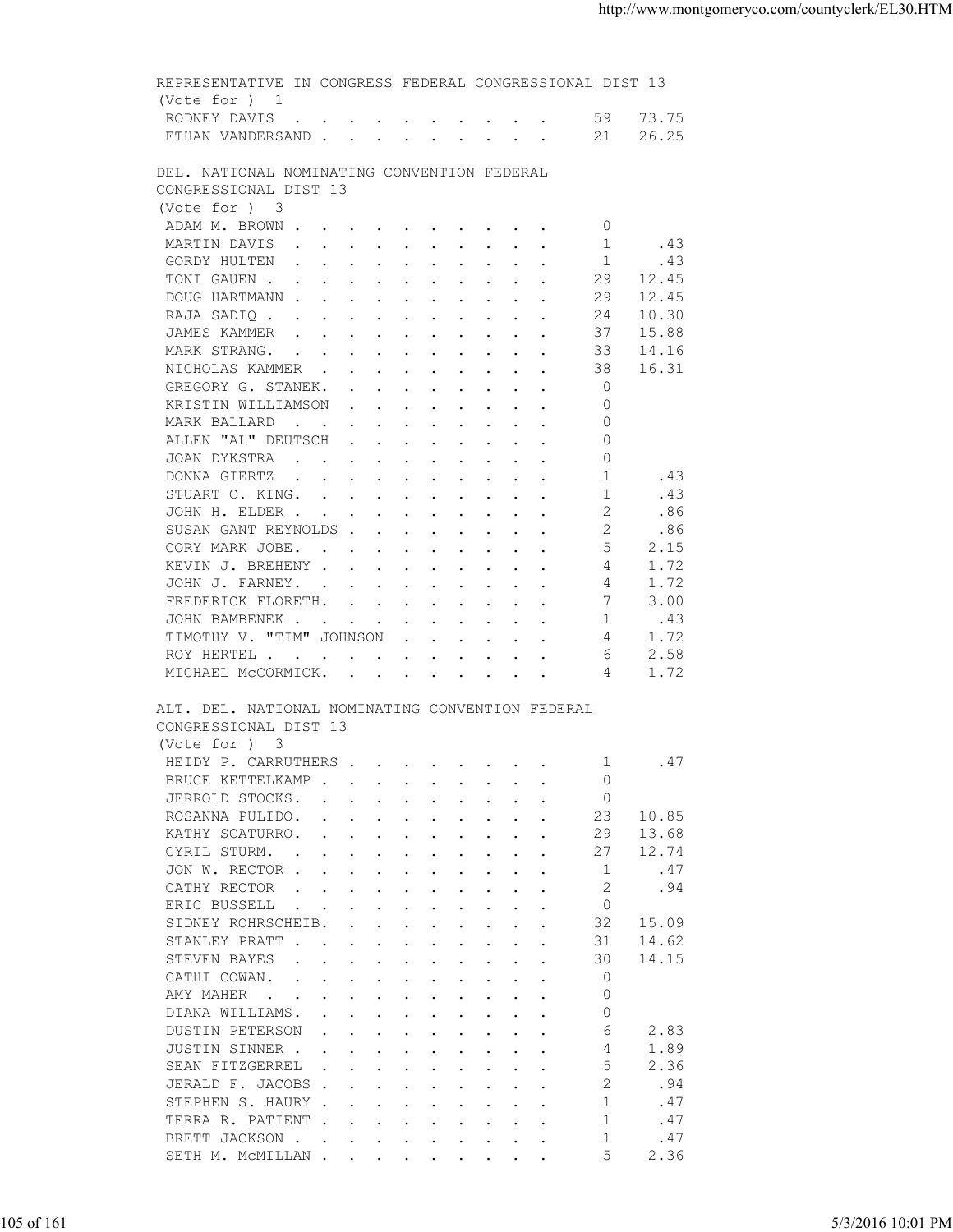| MICHAEL P. MURPHY.<br>2.83<br>6<br>REPRESENTATIVE IN THE GENERAL ASSEMBLY STATE<br>REPRESENTATIVE DIST 95<br>(Vote for ) 1<br>DENNIS J. SCOBBIE. 41 49.40<br>CHRISTOPHER M. HICKS. 4 4.82<br>AVERY BOURNE 38 45.78<br>CIRCUIT CLERK MONTGOMERY COUNTY<br>(Vote for ) 1<br>HOLLY LEMONS 71 100.00<br>STATE'S ATTORNEY MONTGOMERY COUNTY<br>(Vote for ) 1<br>ERIK HYAM 64 100.00<br>CORONER MONTGOMERY COUNTY<br>(Vote for ) 1<br>RANDY A. LEETHAM 39 54.17<br>TOBIN GUNN 33 45.83<br>COUNTY BOARD MEMBER # 7<br>(Vote for ) 2<br>MARY BATHURST 50 43.10<br>GLENN BISHOP 66 56.90<br>JUDGE OF THE APPELLATE COURT APPELLATE JUDICIAL<br>DISTRICT 5<br>(Vote for ) 1<br>JOHN B. BARBERIS, JR. 63 100.00<br>JUDGE OF THE APPELLATE COURT APPELLATE JUDICIAL<br>DISTRICT 5<br>(Vote for ) 1<br>JAMES R. "RANDY" MOORE 62 100.00<br>PRECINCT COMMITTEEMAN NORTH LITCHFIELD 5<br>(Vote for ) 1<br>NO CANDIDATE FILED 0<br>********** (DEMOCRATIC) **********<br>PRESIDENT OF THE UNITED STATES<br>(Vote for ) 1<br>27 46.55<br>HILLARY CLINTON<br>$\overline{0}$<br>WILLIE L. WILSON<br>$\Omega$<br>MARTIN J. O'MALLEY<br>$\overline{0}$<br>ROQUE "ROCKY" DE LA FUENTE.<br>LARRY (LAWRENCE) COHEN<br>$\overline{0}$<br>53.45<br>BERNIE SANDERS.<br>31<br>$\overline{0}$<br>WRITE-IN. | 5/3/2016 10:01 PM | JAMES B. MCGUIRE | 5 | 2.36 |  |
|-------------------------------------------------------------------------------------------------------------------------------------------------------------------------------------------------------------------------------------------------------------------------------------------------------------------------------------------------------------------------------------------------------------------------------------------------------------------------------------------------------------------------------------------------------------------------------------------------------------------------------------------------------------------------------------------------------------------------------------------------------------------------------------------------------------------------------------------------------------------------------------------------------------------------------------------------------------------------------------------------------------------------------------------------------------------------------------------------------------------------------------------------------------------------------------------------------------------------------------------------------------------------------|-------------------|------------------|---|------|--|
|                                                                                                                                                                                                                                                                                                                                                                                                                                                                                                                                                                                                                                                                                                                                                                                                                                                                                                                                                                                                                                                                                                                                                                                                                                                                               |                   |                  |   |      |  |
|                                                                                                                                                                                                                                                                                                                                                                                                                                                                                                                                                                                                                                                                                                                                                                                                                                                                                                                                                                                                                                                                                                                                                                                                                                                                               |                   |                  |   |      |  |
| 106 of 161                                                                                                                                                                                                                                                                                                                                                                                                                                                                                                                                                                                                                                                                                                                                                                                                                                                                                                                                                                                                                                                                                                                                                                                                                                                                    |                   |                  |   |      |  |
|                                                                                                                                                                                                                                                                                                                                                                                                                                                                                                                                                                                                                                                                                                                                                                                                                                                                                                                                                                                                                                                                                                                                                                                                                                                                               |                   |                  |   |      |  |
|                                                                                                                                                                                                                                                                                                                                                                                                                                                                                                                                                                                                                                                                                                                                                                                                                                                                                                                                                                                                                                                                                                                                                                                                                                                                               |                   |                  |   |      |  |
|                                                                                                                                                                                                                                                                                                                                                                                                                                                                                                                                                                                                                                                                                                                                                                                                                                                                                                                                                                                                                                                                                                                                                                                                                                                                               |                   |                  |   |      |  |
|                                                                                                                                                                                                                                                                                                                                                                                                                                                                                                                                                                                                                                                                                                                                                                                                                                                                                                                                                                                                                                                                                                                                                                                                                                                                               |                   |                  |   |      |  |
|                                                                                                                                                                                                                                                                                                                                                                                                                                                                                                                                                                                                                                                                                                                                                                                                                                                                                                                                                                                                                                                                                                                                                                                                                                                                               |                   |                  |   |      |  |
|                                                                                                                                                                                                                                                                                                                                                                                                                                                                                                                                                                                                                                                                                                                                                                                                                                                                                                                                                                                                                                                                                                                                                                                                                                                                               |                   |                  |   |      |  |
|                                                                                                                                                                                                                                                                                                                                                                                                                                                                                                                                                                                                                                                                                                                                                                                                                                                                                                                                                                                                                                                                                                                                                                                                                                                                               |                   |                  |   |      |  |
|                                                                                                                                                                                                                                                                                                                                                                                                                                                                                                                                                                                                                                                                                                                                                                                                                                                                                                                                                                                                                                                                                                                                                                                                                                                                               |                   |                  |   |      |  |
|                                                                                                                                                                                                                                                                                                                                                                                                                                                                                                                                                                                                                                                                                                                                                                                                                                                                                                                                                                                                                                                                                                                                                                                                                                                                               |                   |                  |   |      |  |
|                                                                                                                                                                                                                                                                                                                                                                                                                                                                                                                                                                                                                                                                                                                                                                                                                                                                                                                                                                                                                                                                                                                                                                                                                                                                               |                   |                  |   |      |  |
|                                                                                                                                                                                                                                                                                                                                                                                                                                                                                                                                                                                                                                                                                                                                                                                                                                                                                                                                                                                                                                                                                                                                                                                                                                                                               |                   |                  |   |      |  |
|                                                                                                                                                                                                                                                                                                                                                                                                                                                                                                                                                                                                                                                                                                                                                                                                                                                                                                                                                                                                                                                                                                                                                                                                                                                                               |                   |                  |   |      |  |
|                                                                                                                                                                                                                                                                                                                                                                                                                                                                                                                                                                                                                                                                                                                                                                                                                                                                                                                                                                                                                                                                                                                                                                                                                                                                               |                   |                  |   |      |  |
|                                                                                                                                                                                                                                                                                                                                                                                                                                                                                                                                                                                                                                                                                                                                                                                                                                                                                                                                                                                                                                                                                                                                                                                                                                                                               |                   |                  |   |      |  |
|                                                                                                                                                                                                                                                                                                                                                                                                                                                                                                                                                                                                                                                                                                                                                                                                                                                                                                                                                                                                                                                                                                                                                                                                                                                                               |                   |                  |   |      |  |
|                                                                                                                                                                                                                                                                                                                                                                                                                                                                                                                                                                                                                                                                                                                                                                                                                                                                                                                                                                                                                                                                                                                                                                                                                                                                               |                   |                  |   |      |  |
|                                                                                                                                                                                                                                                                                                                                                                                                                                                                                                                                                                                                                                                                                                                                                                                                                                                                                                                                                                                                                                                                                                                                                                                                                                                                               |                   |                  |   |      |  |
|                                                                                                                                                                                                                                                                                                                                                                                                                                                                                                                                                                                                                                                                                                                                                                                                                                                                                                                                                                                                                                                                                                                                                                                                                                                                               |                   |                  |   |      |  |
|                                                                                                                                                                                                                                                                                                                                                                                                                                                                                                                                                                                                                                                                                                                                                                                                                                                                                                                                                                                                                                                                                                                                                                                                                                                                               |                   |                  |   |      |  |
|                                                                                                                                                                                                                                                                                                                                                                                                                                                                                                                                                                                                                                                                                                                                                                                                                                                                                                                                                                                                                                                                                                                                                                                                                                                                               |                   |                  |   |      |  |
|                                                                                                                                                                                                                                                                                                                                                                                                                                                                                                                                                                                                                                                                                                                                                                                                                                                                                                                                                                                                                                                                                                                                                                                                                                                                               |                   |                  |   |      |  |
|                                                                                                                                                                                                                                                                                                                                                                                                                                                                                                                                                                                                                                                                                                                                                                                                                                                                                                                                                                                                                                                                                                                                                                                                                                                                               |                   |                  |   |      |  |
|                                                                                                                                                                                                                                                                                                                                                                                                                                                                                                                                                                                                                                                                                                                                                                                                                                                                                                                                                                                                                                                                                                                                                                                                                                                                               |                   |                  |   |      |  |
|                                                                                                                                                                                                                                                                                                                                                                                                                                                                                                                                                                                                                                                                                                                                                                                                                                                                                                                                                                                                                                                                                                                                                                                                                                                                               |                   |                  |   |      |  |
|                                                                                                                                                                                                                                                                                                                                                                                                                                                                                                                                                                                                                                                                                                                                                                                                                                                                                                                                                                                                                                                                                                                                                                                                                                                                               |                   |                  |   |      |  |
|                                                                                                                                                                                                                                                                                                                                                                                                                                                                                                                                                                                                                                                                                                                                                                                                                                                                                                                                                                                                                                                                                                                                                                                                                                                                               |                   |                  |   |      |  |
|                                                                                                                                                                                                                                                                                                                                                                                                                                                                                                                                                                                                                                                                                                                                                                                                                                                                                                                                                                                                                                                                                                                                                                                                                                                                               |                   |                  |   |      |  |
|                                                                                                                                                                                                                                                                                                                                                                                                                                                                                                                                                                                                                                                                                                                                                                                                                                                                                                                                                                                                                                                                                                                                                                                                                                                                               |                   |                  |   |      |  |
|                                                                                                                                                                                                                                                                                                                                                                                                                                                                                                                                                                                                                                                                                                                                                                                                                                                                                                                                                                                                                                                                                                                                                                                                                                                                               |                   |                  |   |      |  |
|                                                                                                                                                                                                                                                                                                                                                                                                                                                                                                                                                                                                                                                                                                                                                                                                                                                                                                                                                                                                                                                                                                                                                                                                                                                                               |                   |                  |   |      |  |
|                                                                                                                                                                                                                                                                                                                                                                                                                                                                                                                                                                                                                                                                                                                                                                                                                                                                                                                                                                                                                                                                                                                                                                                                                                                                               |                   |                  |   |      |  |
|                                                                                                                                                                                                                                                                                                                                                                                                                                                                                                                                                                                                                                                                                                                                                                                                                                                                                                                                                                                                                                                                                                                                                                                                                                                                               |                   |                  |   |      |  |
|                                                                                                                                                                                                                                                                                                                                                                                                                                                                                                                                                                                                                                                                                                                                                                                                                                                                                                                                                                                                                                                                                                                                                                                                                                                                               |                   |                  |   |      |  |
|                                                                                                                                                                                                                                                                                                                                                                                                                                                                                                                                                                                                                                                                                                                                                                                                                                                                                                                                                                                                                                                                                                                                                                                                                                                                               |                   |                  |   |      |  |
|                                                                                                                                                                                                                                                                                                                                                                                                                                                                                                                                                                                                                                                                                                                                                                                                                                                                                                                                                                                                                                                                                                                                                                                                                                                                               |                   |                  |   |      |  |
|                                                                                                                                                                                                                                                                                                                                                                                                                                                                                                                                                                                                                                                                                                                                                                                                                                                                                                                                                                                                                                                                                                                                                                                                                                                                               |                   |                  |   |      |  |
|                                                                                                                                                                                                                                                                                                                                                                                                                                                                                                                                                                                                                                                                                                                                                                                                                                                                                                                                                                                                                                                                                                                                                                                                                                                                               |                   |                  |   |      |  |
|                                                                                                                                                                                                                                                                                                                                                                                                                                                                                                                                                                                                                                                                                                                                                                                                                                                                                                                                                                                                                                                                                                                                                                                                                                                                               |                   |                  |   |      |  |
|                                                                                                                                                                                                                                                                                                                                                                                                                                                                                                                                                                                                                                                                                                                                                                                                                                                                                                                                                                                                                                                                                                                                                                                                                                                                               |                   |                  |   |      |  |
|                                                                                                                                                                                                                                                                                                                                                                                                                                                                                                                                                                                                                                                                                                                                                                                                                                                                                                                                                                                                                                                                                                                                                                                                                                                                               |                   |                  |   |      |  |
|                                                                                                                                                                                                                                                                                                                                                                                                                                                                                                                                                                                                                                                                                                                                                                                                                                                                                                                                                                                                                                                                                                                                                                                                                                                                               |                   |                  |   |      |  |
|                                                                                                                                                                                                                                                                                                                                                                                                                                                                                                                                                                                                                                                                                                                                                                                                                                                                                                                                                                                                                                                                                                                                                                                                                                                                               |                   |                  |   |      |  |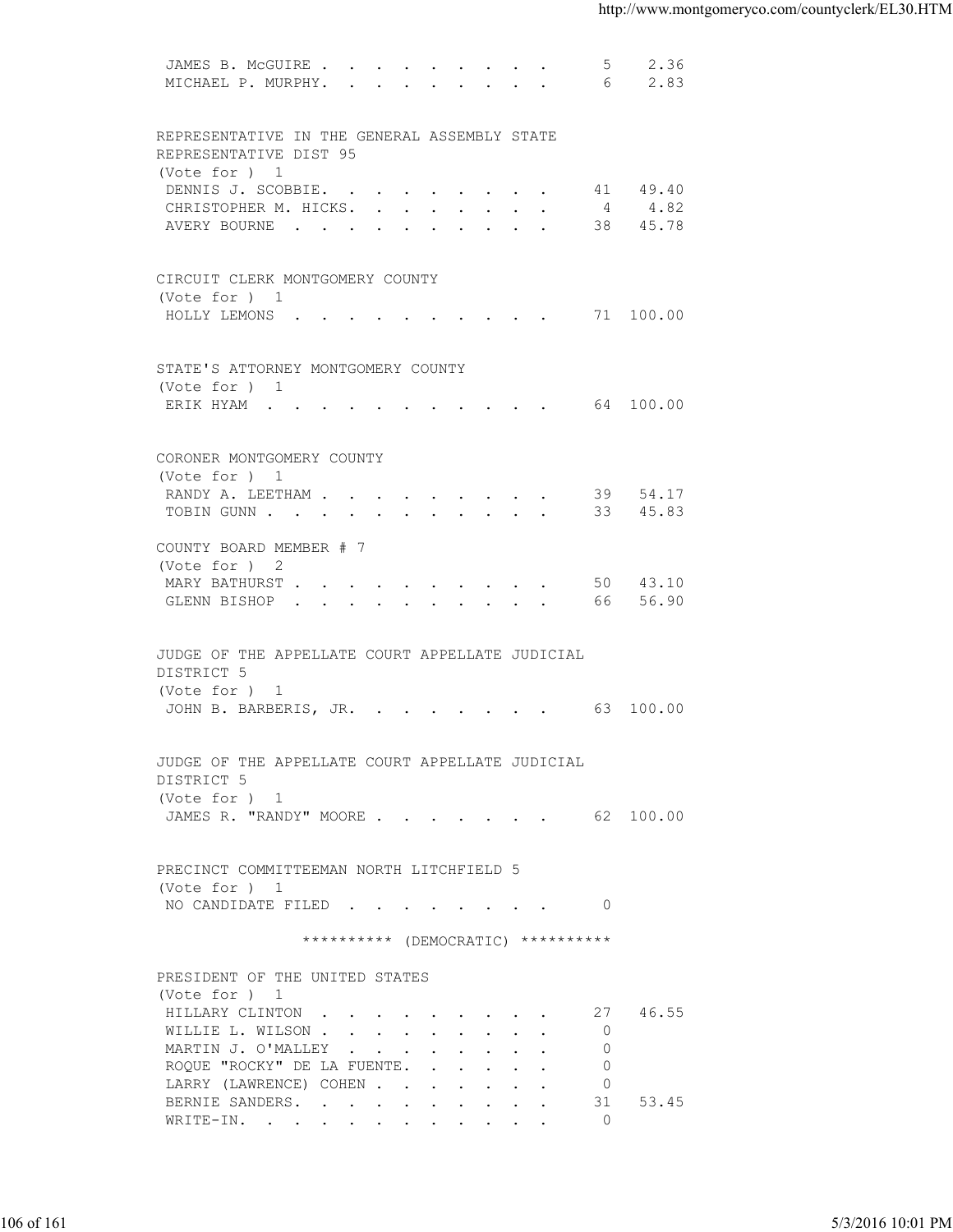UNITED STATES SENATOR U.S. SENATE (Vote for ) 1 ANDREA ZOPP. . . . . . . . . . . 12 24.49 TAMMY DUCKWORTH . . . . . . . . . 28 57.14 NAPOLEON HARRIS . . . . . . . . . 9 18.37 COMPTROLLER STATE OF ILLINOIS (Vote for ) 1 SUSANA MENDOZA. . . . . . . . . . 47 100.00 REPRESENTATIVE IN CONGRESS FEDERAL CONGRESSIONAL DIST 13 (Vote for ) 1 MARK D. WICKLUND . . . . . . . . . 45 100.00 DEL. NATIONAL NOMINATING CONVENTION FEDERAL CONGRESSIONAL DIST 13 (Vote for ) 5 ANDY MANAR . . . . . . . . . . . . 30 13.22 CINDA KLICKNA . . . . . . . . . . 23 10.13<br>MICHAEL G. MATEJKA . . . . . . . . 22 9.69 MICHAEL G. MATEJKA . . . . . . . . 22 9.69<br>DORIS JEAN TURNER. . . . . . . . . 23 10.13 DORIS JEAN TURNER. . . . . . . . . 23 10.13<br>RICK TERVEN. . . . . . . . . . . 20 8.81 RICK TERVEN. . . . . . . . . . . JAROD HITCHINGS . . . . . . . . . 4 1.76 NAOMI D. JAKOBSSON . . . . . . . . 16 7.05<br>AARON AMMONS . . . . . . . . . . . 18 7.93 AARON AMMONS . . . . . . . . . . . 18 7.93<br>MATTHEW PASQUINI . . . . . . . . . 15 6.61 MATTHEW PASQUINI . . . . . . . . . 15 6.61<br>PAMELLA GRONEMEYER . . . . . . . . 20 8.81 PAMELLA GRONEMEYER . . . . . . . . 20<br>ZACHARY BRAUN . . . . . . . . . . 17 ZACHARY BRAUN . . . . . . . . . . 17 7.49 MARCEY GOLDSTEIN . . . . . . . . . 19 8.37 REPRESENTATIVE IN THE GENERAL ASSEMBLY STATE REPRESENTATIVE DIST 95 (Vote for ) 1 MIKE MATHIS. . . . . . . . . . . 46 100.00 CIRCUIT CLERK MONTGOMERY COUNTY (Vote for ) 1 NO CANDIDATE FILED . . . . . . . . 0 STATE'S ATTORNEY MONTGOMERY COUNTY (Vote for ) 1 CHRIS MATOUSH . . . . . . . . . . 46 100.00 CORONER MONTGOMERY COUNTY (Vote for ) 1 BARBARA A. SCHMEDEKE. . . . . . . . 39 100.00 COUNTY BOARD MEMBER # 7 (Vote for ) 2 NO CANDIDATE FILED . . . . . . . . 0 JUDGE OF THE APPELLATE COURT APPELLATE JUDICIAL DISTRICT 5 (Vote for ) 1 107 of 161 5/3/2016 10:01 PM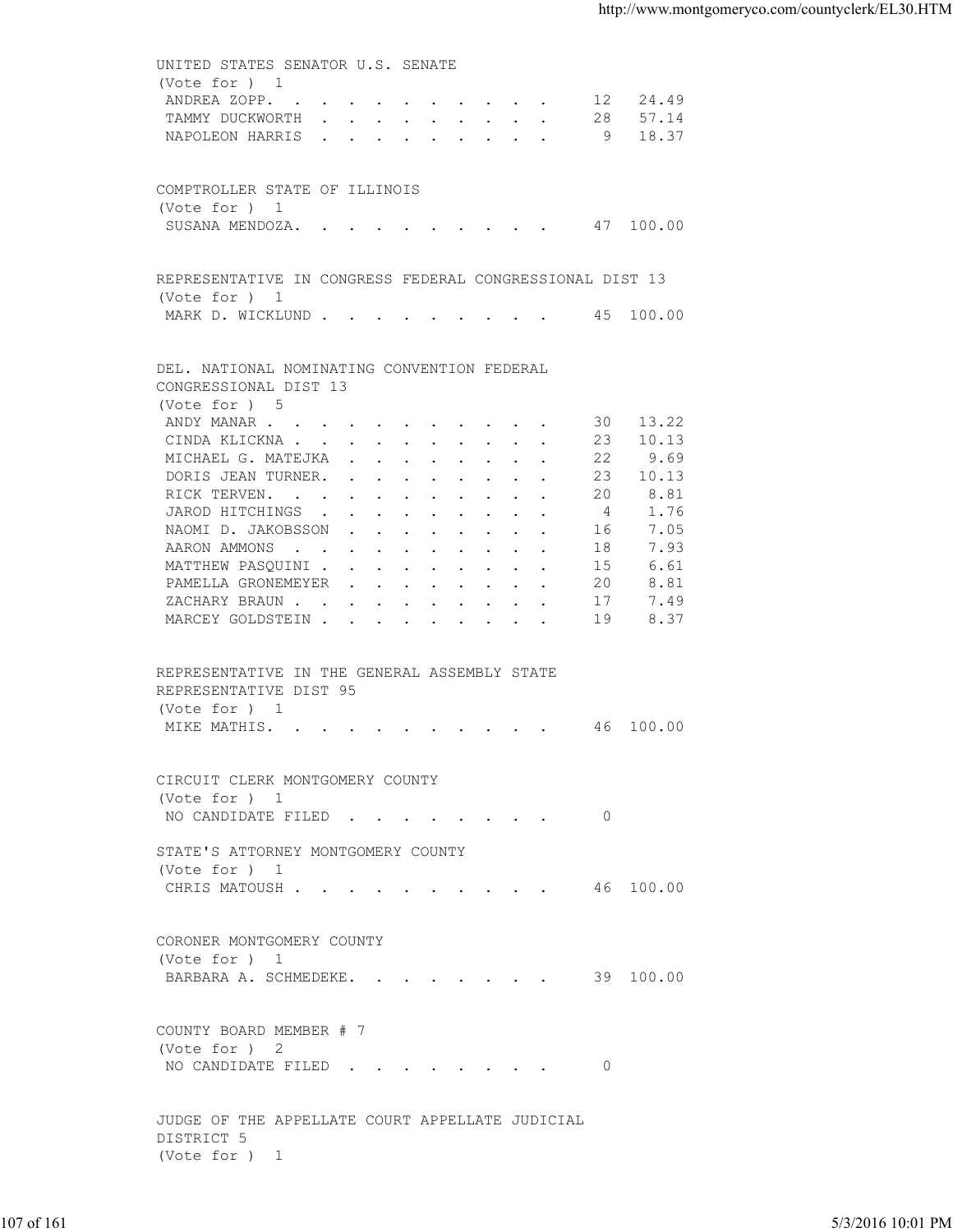BRAD K. BLEYER. . . . . . . . . . 44 100.00 JUDGE OF THE APPELLATE COURT APPELLATE JUDICIAL DISTRICT 5 (Vote for ) 1 JO BETH WEBER . . . . . . . . . . 45 100.00 PRECINCT COMMITTEEMAN NORTH LITCHFIELD 5 (Vote for ) 1 TED ELIZONDO . . . . . . . . . . 41 100.00 PRECINCT REPORT MONTGOMERY COUNTY, ILLINOIS RUN DATE:03/21/16 2016 GENERAL PRIMARY ELECTION RUN TIME:09:18 AM MARCH 15, 2016 STATISTICS 1106 NORTH LITCHFIELD 6 VOTES PERCENT REGISTERED VOTERS - TOTAL . . . . . . 786 REGISTERED VOTERS - REPUBLICAN . . . . 193 24.55<br>REGISTERED VOTERS - DEMOCRATIC . . . . 147 18.70 REGISTERED VOTERS - DEMOCRATIC . . . . 147 REGISTERED VOTERS - NONPARTISAN . . . . 21 2.67 BALLOTS CAST - TOTAL. . . . . . . . 351<br>BALLOTS CAST - REPUBLICAN . . . . . . 274 78.06 BALLOTS CAST - REPUBLICAN . . . . . . BALLOTS CAST - DEMOCRATIC . . . . . . 77 21.94<br>BALLOTS CAST - NONPARTISAN. . . . . . 0<br>BALLOTS CAST - BLANK. . . . . . . . 0 BALLOTS CAST - NONPARTISAN. . . . . . BALLOTS CAST - BLANK. . . . . . . . VOTER TURNOUT - TOTAL . . . . . . . 44.66 VOTER TURNOUT - REPUBLICAN. . . . . . 141.97 VOTER TURNOUT - DEMOCRATIC. . . . . . 52.38 VOTER TURNOUT - NONPARTISAN . . . VOTER TURNOUT - BLANK . . . \*\*\*\*\*\*\*\*\*\* (REPUBLICAN) \*\*\*\*\*\*\*\*\*\* PRESIDENT OF THE UNITED STATES (Vote for ) 1 JEB BUSH. . . . . . . . . . . . . 6 2.20 CHRIS CHRISTIE. . . . . . . . . . . 1 .37<br>DONALD J. TRUMP . . . . . . . . . 92 33.70 DONALD J. TRUMP . . . . . . . . . TED CRUZ. . . . . . . . . . . . 109 39.93 MARCO RUBIO. . . . . . . . . . . 17 6.23 RAND PAUL . . . . . . . . . . . . 1 . 37 CARLY FIORINA . . . . . . . . . . . 0<br>MIKE HUCKABEE . . . . . . . . . . . 1 . 37 MIKE HUCKABEE . . . . . . . . . . 1 RICK SANTORUM . . . . . . . . . . 0 JOHN R. KASICH. . . . . . . . . . 44 16.12<br>BEN CARSON . . . . . . . . . . . 2 .73 BEN CARSON . . . . . . . . . . . . UNITED STATES SENATOR U.S. SENATE (Vote for ) 1 JAMES T. MARTER . . . . . . . . . 69 30.53 MARK STEVEN KIRK . . . . . . . . . 157 69.47 COMPTROLLER STATE OF ILLINOIS (Vote for ) 1 LESLIE GEISSLER MUNGER . . . . . . . 184 100.00 108 of 161 5/3/2016 10:01 PM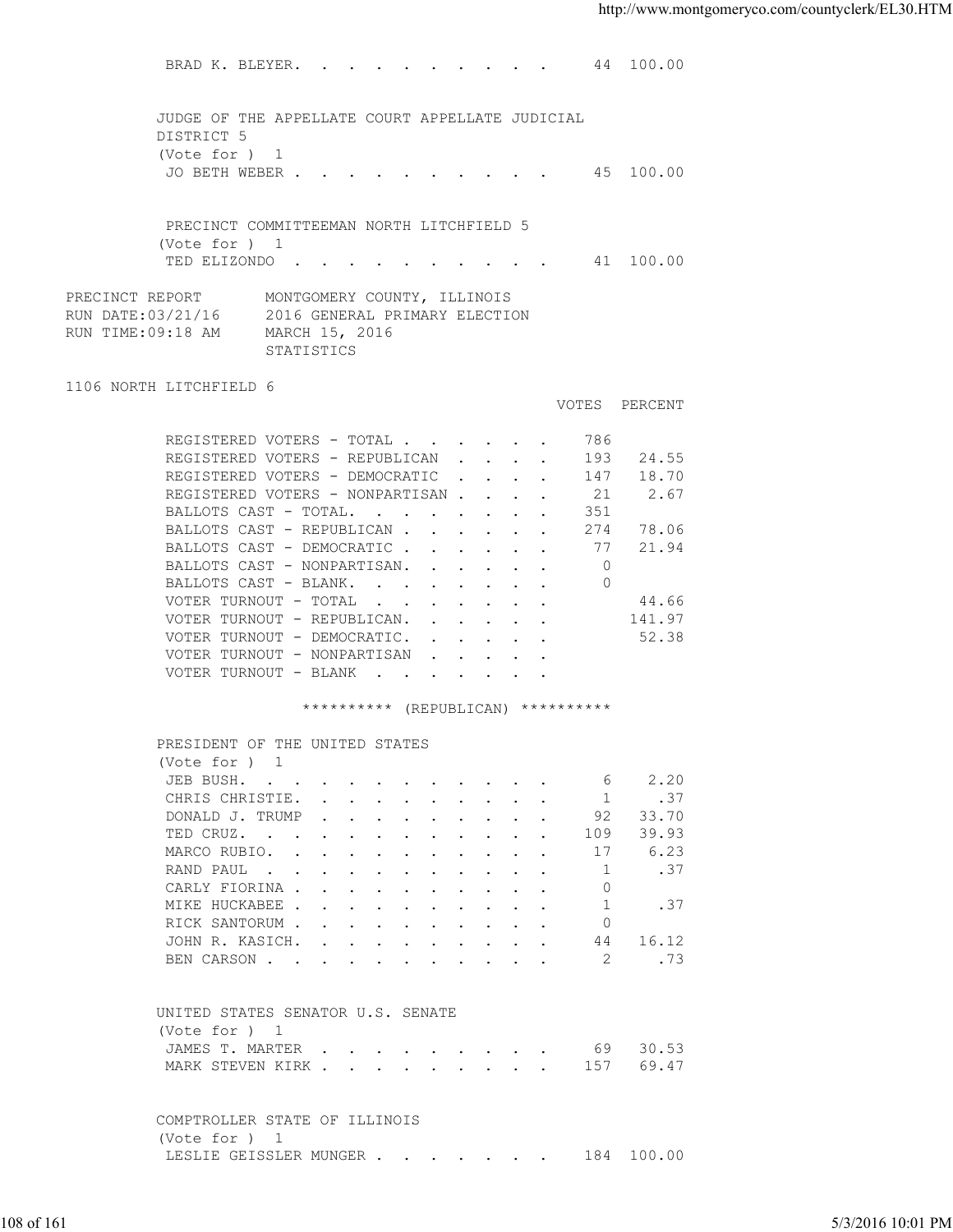| 17.07<br>ETHAN VANDERSAND 42<br>DEL. NATIONAL NOMINATING CONVENTION FEDERAL<br>CONGRESSIONAL DIST 13<br>(Vote for ) 3<br>2.11<br>ADAM M. BROWN<br>14<br>1.81<br>MARTIN DAVIS<br>12<br>GORDY HULTEN<br>10<br>1.51<br>9.94<br>TONI GAUEN<br>66<br>DOUG HARTMANN<br>9.49<br>63.<br>47<br>7.08<br>RAJA SADIQ<br>12.20<br>81<br>JAMES KAMMER<br>79<br>11.90<br>MARK STRANG.<br>NICHOLAS KAMMER<br>11.30<br>75<br>.15<br>GREGORY G. STANEK.<br>1<br>KRISTIN WILLIAMSON<br>.60<br>4<br>MARK BALLARD<br>.45<br>3<br>ALLEN "AL" DEUTSCH<br>$\circ$<br>the contract of the contract of the contract of the contract of the contract of the contract of the contract of<br>JOAN DYKSTRA<br>3<br>.45<br>$\Omega$<br>DONNA GIERTZ<br>STUART C. KING.<br>9<br>1.36<br>JOHN H. ELDER<br>1.66<br>-11<br>SUSAN GANT REYNOLDS<br>-8<br>1.20<br>32<br>4.82<br>CORY MARK JOBE.<br>4.67<br>KEVIN J. BREHENY<br>31<br>4.52<br>JOHN J. FARNEY.<br>30<br>4.07<br>FREDERICK FLORETH.<br>27<br>.15<br>JOHN BAMBENEK<br>-1<br>TIMOTHY V. "TIM" JOHNSON<br>2.11<br>14<br>4.82<br>32<br>ROY HERTEL<br>11<br>MICHAEL MCCORMICK.<br>1.66<br>ALT. DEL. NATIONAL NOMINATING CONVENTION FEDERAL<br>CONGRESSIONAL DIST 13<br>(Vote for ) 3<br>HEIDY P. CARRUTHERS<br>- 8<br>1.34<br>BRUCE KETTELKAMP<br>1.18<br>$\mathbf{r} = \mathbf{r} + \mathbf{r} + \mathbf{r} + \mathbf{r} + \mathbf{r} + \mathbf{r} + \mathbf{r} + \mathbf{r} + \mathbf{r} + \mathbf{r} + \mathbf{r} + \mathbf{r} + \mathbf{r} + \mathbf{r} + \mathbf{r} + \mathbf{r} + \mathbf{r} + \mathbf{r} + \mathbf{r} + \mathbf{r} + \mathbf{r} + \mathbf{r} + \mathbf{r} + \mathbf{r} + \mathbf{r} + \mathbf{r} + \mathbf{r} + \mathbf{r} + \mathbf{r} + \mathbf{r} + \mathbf$<br>JERROLD STOCKS.<br>1.18<br>$\mathbf{r}$ , and $\mathbf{r}$ , and $\mathbf{r}$ , and $\mathbf{r}$<br>9.24<br>55<br>ROSANNA PULIDO.<br>the contract of the contract of the contract of the contract of the contract of the contract of the contract of<br>10.25<br>KATHY SCATURRO.<br>61<br>$\mathbf{r}$ , and $\mathbf{r}$ , and $\mathbf{r}$ , and $\mathbf{r}$ , and $\mathbf{r}$<br>9.24<br>CYRIL STURM.<br>55<br>$\mathbf{r}$ . The set of the set of the set of the set of the set of the set of the set of the set of the set of the set of the set of the set of the set of the set of the set of the set of the set of the set of the set of t<br>JON W. RECTOR<br>3<br>.50<br>CATHY RECTOR<br>.67<br>4<br>$\mathbf{r}$ , and $\mathbf{r}$ , and $\mathbf{r}$ , and $\mathbf{r}$ , and $\mathbf{r}$<br>ERIC BUSSELL<br>.67<br>4<br>$\mathbf{r}$ , and $\mathbf{r}$ , and $\mathbf{r}$ , and $\mathbf{r}$ , and $\mathbf{r}$<br>$\cdot$ $\cdot$<br>SIDNEY ROHRSCHEIB.<br>68<br>11.43<br>$\mathbf{r}$ , $\mathbf{r}$ , $\mathbf{r}$ , $\mathbf{r}$ , $\mathbf{r}$ , $\mathbf{r}$ , $\mathbf{r}$<br>72<br>12.10<br>STANLEY PRATT<br>STEVEN BAYES<br>71<br>11.93<br>$\mathbf{r}$ , $\mathbf{r}$ , $\mathbf{r}$ , $\mathbf{r}$ , $\mathbf{r}$ , $\mathbf{r}$ , $\mathbf{r}$<br>$\circ$<br>CATHI COWAN.<br>$\mathbf{r}$ , $\mathbf{r}$ , $\mathbf{r}$ , $\mathbf{r}$ , $\mathbf{r}$ , $\mathbf{r}$ , $\mathbf{r}$ , $\mathbf{r}$<br>3<br>AMY MAHER<br>.50<br>the contract of the contract of the contract of the contract of the contract of the contract of the contract of<br>DIANA WILLIAMS.<br>-1<br>.17<br>2.35<br>DUSTIN PETERSON<br>14<br>$\mathbf{r}$ , and $\mathbf{r}$ , and $\mathbf{r}$ , and $\mathbf{r}$ , and $\mathbf{r}$<br>15<br>2.52<br>JUSTIN SINNER.<br>the contract of the contract of the contract of the contract of the contract of the contract of the contract of<br>2.52<br>SEAN FITZGERREL<br>15<br>JERALD F. JACOBS<br>8<br>1.34<br>STEPHEN S. HAURY<br>6<br>1.01<br>TERRA R. PATIENT<br>7<br>1.18<br>.67<br>BRETT JACKSON<br>4 | RODNEY DAVIS | 204 82.93 |  |
|-----------------------------------------------------------------------------------------------------------------------------------------------------------------------------------------------------------------------------------------------------------------------------------------------------------------------------------------------------------------------------------------------------------------------------------------------------------------------------------------------------------------------------------------------------------------------------------------------------------------------------------------------------------------------------------------------------------------------------------------------------------------------------------------------------------------------------------------------------------------------------------------------------------------------------------------------------------------------------------------------------------------------------------------------------------------------------------------------------------------------------------------------------------------------------------------------------------------------------------------------------------------------------------------------------------------------------------------------------------------------------------------------------------------------------------------------------------------------------------------------------------------------------------------------------------------------------------------------------------------------------------------------------------------------------------------------------------------------------------------------------------------------------------------------------------------------------------------------------------------------------------------------------------------------------------------------------------------------------------------------------------------------------------------------------------------------------------------------------------------------------------------------------------------------------------------------------------------------------------------------------------------------------------------------------------------------------------------------------------------------------------------------------------------------------------------------------------------------------------------------------------------------------------------------------------------------------------------------------------------------------------------------------------------------------------------------------------------------------------------------------------------------------------------------------------------------------------------------------------------------------------------------------------------------------------------------------------------------------------------------------------------------------------------------------------------------------------------------------------------------------------------------------------------------------------------------------------------------------------------------------------------------------------------------------------------------------------------------------------------------------------------------------------------------------------------------------------------------------------------------------------------------------------------------------------------------------------------------------------------------------------------------------------------------------------------------------------------------------------------------------------------------------|--------------|-----------|--|
|                                                                                                                                                                                                                                                                                                                                                                                                                                                                                                                                                                                                                                                                                                                                                                                                                                                                                                                                                                                                                                                                                                                                                                                                                                                                                                                                                                                                                                                                                                                                                                                                                                                                                                                                                                                                                                                                                                                                                                                                                                                                                                                                                                                                                                                                                                                                                                                                                                                                                                                                                                                                                                                                                                                                                                                                                                                                                                                                                                                                                                                                                                                                                                                                                                                                                                                                                                                                                                                                                                                                                                                                                                                                                                                                                                             |              |           |  |
|                                                                                                                                                                                                                                                                                                                                                                                                                                                                                                                                                                                                                                                                                                                                                                                                                                                                                                                                                                                                                                                                                                                                                                                                                                                                                                                                                                                                                                                                                                                                                                                                                                                                                                                                                                                                                                                                                                                                                                                                                                                                                                                                                                                                                                                                                                                                                                                                                                                                                                                                                                                                                                                                                                                                                                                                                                                                                                                                                                                                                                                                                                                                                                                                                                                                                                                                                                                                                                                                                                                                                                                                                                                                                                                                                                             |              |           |  |
|                                                                                                                                                                                                                                                                                                                                                                                                                                                                                                                                                                                                                                                                                                                                                                                                                                                                                                                                                                                                                                                                                                                                                                                                                                                                                                                                                                                                                                                                                                                                                                                                                                                                                                                                                                                                                                                                                                                                                                                                                                                                                                                                                                                                                                                                                                                                                                                                                                                                                                                                                                                                                                                                                                                                                                                                                                                                                                                                                                                                                                                                                                                                                                                                                                                                                                                                                                                                                                                                                                                                                                                                                                                                                                                                                                             |              |           |  |
|                                                                                                                                                                                                                                                                                                                                                                                                                                                                                                                                                                                                                                                                                                                                                                                                                                                                                                                                                                                                                                                                                                                                                                                                                                                                                                                                                                                                                                                                                                                                                                                                                                                                                                                                                                                                                                                                                                                                                                                                                                                                                                                                                                                                                                                                                                                                                                                                                                                                                                                                                                                                                                                                                                                                                                                                                                                                                                                                                                                                                                                                                                                                                                                                                                                                                                                                                                                                                                                                                                                                                                                                                                                                                                                                                                             |              |           |  |
|                                                                                                                                                                                                                                                                                                                                                                                                                                                                                                                                                                                                                                                                                                                                                                                                                                                                                                                                                                                                                                                                                                                                                                                                                                                                                                                                                                                                                                                                                                                                                                                                                                                                                                                                                                                                                                                                                                                                                                                                                                                                                                                                                                                                                                                                                                                                                                                                                                                                                                                                                                                                                                                                                                                                                                                                                                                                                                                                                                                                                                                                                                                                                                                                                                                                                                                                                                                                                                                                                                                                                                                                                                                                                                                                                                             |              |           |  |
|                                                                                                                                                                                                                                                                                                                                                                                                                                                                                                                                                                                                                                                                                                                                                                                                                                                                                                                                                                                                                                                                                                                                                                                                                                                                                                                                                                                                                                                                                                                                                                                                                                                                                                                                                                                                                                                                                                                                                                                                                                                                                                                                                                                                                                                                                                                                                                                                                                                                                                                                                                                                                                                                                                                                                                                                                                                                                                                                                                                                                                                                                                                                                                                                                                                                                                                                                                                                                                                                                                                                                                                                                                                                                                                                                                             |              |           |  |
|                                                                                                                                                                                                                                                                                                                                                                                                                                                                                                                                                                                                                                                                                                                                                                                                                                                                                                                                                                                                                                                                                                                                                                                                                                                                                                                                                                                                                                                                                                                                                                                                                                                                                                                                                                                                                                                                                                                                                                                                                                                                                                                                                                                                                                                                                                                                                                                                                                                                                                                                                                                                                                                                                                                                                                                                                                                                                                                                                                                                                                                                                                                                                                                                                                                                                                                                                                                                                                                                                                                                                                                                                                                                                                                                                                             |              |           |  |
|                                                                                                                                                                                                                                                                                                                                                                                                                                                                                                                                                                                                                                                                                                                                                                                                                                                                                                                                                                                                                                                                                                                                                                                                                                                                                                                                                                                                                                                                                                                                                                                                                                                                                                                                                                                                                                                                                                                                                                                                                                                                                                                                                                                                                                                                                                                                                                                                                                                                                                                                                                                                                                                                                                                                                                                                                                                                                                                                                                                                                                                                                                                                                                                                                                                                                                                                                                                                                                                                                                                                                                                                                                                                                                                                                                             |              |           |  |
|                                                                                                                                                                                                                                                                                                                                                                                                                                                                                                                                                                                                                                                                                                                                                                                                                                                                                                                                                                                                                                                                                                                                                                                                                                                                                                                                                                                                                                                                                                                                                                                                                                                                                                                                                                                                                                                                                                                                                                                                                                                                                                                                                                                                                                                                                                                                                                                                                                                                                                                                                                                                                                                                                                                                                                                                                                                                                                                                                                                                                                                                                                                                                                                                                                                                                                                                                                                                                                                                                                                                                                                                                                                                                                                                                                             |              |           |  |
|                                                                                                                                                                                                                                                                                                                                                                                                                                                                                                                                                                                                                                                                                                                                                                                                                                                                                                                                                                                                                                                                                                                                                                                                                                                                                                                                                                                                                                                                                                                                                                                                                                                                                                                                                                                                                                                                                                                                                                                                                                                                                                                                                                                                                                                                                                                                                                                                                                                                                                                                                                                                                                                                                                                                                                                                                                                                                                                                                                                                                                                                                                                                                                                                                                                                                                                                                                                                                                                                                                                                                                                                                                                                                                                                                                             |              |           |  |
|                                                                                                                                                                                                                                                                                                                                                                                                                                                                                                                                                                                                                                                                                                                                                                                                                                                                                                                                                                                                                                                                                                                                                                                                                                                                                                                                                                                                                                                                                                                                                                                                                                                                                                                                                                                                                                                                                                                                                                                                                                                                                                                                                                                                                                                                                                                                                                                                                                                                                                                                                                                                                                                                                                                                                                                                                                                                                                                                                                                                                                                                                                                                                                                                                                                                                                                                                                                                                                                                                                                                                                                                                                                                                                                                                                             |              |           |  |
|                                                                                                                                                                                                                                                                                                                                                                                                                                                                                                                                                                                                                                                                                                                                                                                                                                                                                                                                                                                                                                                                                                                                                                                                                                                                                                                                                                                                                                                                                                                                                                                                                                                                                                                                                                                                                                                                                                                                                                                                                                                                                                                                                                                                                                                                                                                                                                                                                                                                                                                                                                                                                                                                                                                                                                                                                                                                                                                                                                                                                                                                                                                                                                                                                                                                                                                                                                                                                                                                                                                                                                                                                                                                                                                                                                             |              |           |  |
|                                                                                                                                                                                                                                                                                                                                                                                                                                                                                                                                                                                                                                                                                                                                                                                                                                                                                                                                                                                                                                                                                                                                                                                                                                                                                                                                                                                                                                                                                                                                                                                                                                                                                                                                                                                                                                                                                                                                                                                                                                                                                                                                                                                                                                                                                                                                                                                                                                                                                                                                                                                                                                                                                                                                                                                                                                                                                                                                                                                                                                                                                                                                                                                                                                                                                                                                                                                                                                                                                                                                                                                                                                                                                                                                                                             |              |           |  |
|                                                                                                                                                                                                                                                                                                                                                                                                                                                                                                                                                                                                                                                                                                                                                                                                                                                                                                                                                                                                                                                                                                                                                                                                                                                                                                                                                                                                                                                                                                                                                                                                                                                                                                                                                                                                                                                                                                                                                                                                                                                                                                                                                                                                                                                                                                                                                                                                                                                                                                                                                                                                                                                                                                                                                                                                                                                                                                                                                                                                                                                                                                                                                                                                                                                                                                                                                                                                                                                                                                                                                                                                                                                                                                                                                                             |              |           |  |
|                                                                                                                                                                                                                                                                                                                                                                                                                                                                                                                                                                                                                                                                                                                                                                                                                                                                                                                                                                                                                                                                                                                                                                                                                                                                                                                                                                                                                                                                                                                                                                                                                                                                                                                                                                                                                                                                                                                                                                                                                                                                                                                                                                                                                                                                                                                                                                                                                                                                                                                                                                                                                                                                                                                                                                                                                                                                                                                                                                                                                                                                                                                                                                                                                                                                                                                                                                                                                                                                                                                                                                                                                                                                                                                                                                             |              |           |  |
|                                                                                                                                                                                                                                                                                                                                                                                                                                                                                                                                                                                                                                                                                                                                                                                                                                                                                                                                                                                                                                                                                                                                                                                                                                                                                                                                                                                                                                                                                                                                                                                                                                                                                                                                                                                                                                                                                                                                                                                                                                                                                                                                                                                                                                                                                                                                                                                                                                                                                                                                                                                                                                                                                                                                                                                                                                                                                                                                                                                                                                                                                                                                                                                                                                                                                                                                                                                                                                                                                                                                                                                                                                                                                                                                                                             |              |           |  |
|                                                                                                                                                                                                                                                                                                                                                                                                                                                                                                                                                                                                                                                                                                                                                                                                                                                                                                                                                                                                                                                                                                                                                                                                                                                                                                                                                                                                                                                                                                                                                                                                                                                                                                                                                                                                                                                                                                                                                                                                                                                                                                                                                                                                                                                                                                                                                                                                                                                                                                                                                                                                                                                                                                                                                                                                                                                                                                                                                                                                                                                                                                                                                                                                                                                                                                                                                                                                                                                                                                                                                                                                                                                                                                                                                                             |              |           |  |
|                                                                                                                                                                                                                                                                                                                                                                                                                                                                                                                                                                                                                                                                                                                                                                                                                                                                                                                                                                                                                                                                                                                                                                                                                                                                                                                                                                                                                                                                                                                                                                                                                                                                                                                                                                                                                                                                                                                                                                                                                                                                                                                                                                                                                                                                                                                                                                                                                                                                                                                                                                                                                                                                                                                                                                                                                                                                                                                                                                                                                                                                                                                                                                                                                                                                                                                                                                                                                                                                                                                                                                                                                                                                                                                                                                             |              |           |  |
|                                                                                                                                                                                                                                                                                                                                                                                                                                                                                                                                                                                                                                                                                                                                                                                                                                                                                                                                                                                                                                                                                                                                                                                                                                                                                                                                                                                                                                                                                                                                                                                                                                                                                                                                                                                                                                                                                                                                                                                                                                                                                                                                                                                                                                                                                                                                                                                                                                                                                                                                                                                                                                                                                                                                                                                                                                                                                                                                                                                                                                                                                                                                                                                                                                                                                                                                                                                                                                                                                                                                                                                                                                                                                                                                                                             |              |           |  |
|                                                                                                                                                                                                                                                                                                                                                                                                                                                                                                                                                                                                                                                                                                                                                                                                                                                                                                                                                                                                                                                                                                                                                                                                                                                                                                                                                                                                                                                                                                                                                                                                                                                                                                                                                                                                                                                                                                                                                                                                                                                                                                                                                                                                                                                                                                                                                                                                                                                                                                                                                                                                                                                                                                                                                                                                                                                                                                                                                                                                                                                                                                                                                                                                                                                                                                                                                                                                                                                                                                                                                                                                                                                                                                                                                                             |              |           |  |
|                                                                                                                                                                                                                                                                                                                                                                                                                                                                                                                                                                                                                                                                                                                                                                                                                                                                                                                                                                                                                                                                                                                                                                                                                                                                                                                                                                                                                                                                                                                                                                                                                                                                                                                                                                                                                                                                                                                                                                                                                                                                                                                                                                                                                                                                                                                                                                                                                                                                                                                                                                                                                                                                                                                                                                                                                                                                                                                                                                                                                                                                                                                                                                                                                                                                                                                                                                                                                                                                                                                                                                                                                                                                                                                                                                             |              |           |  |
|                                                                                                                                                                                                                                                                                                                                                                                                                                                                                                                                                                                                                                                                                                                                                                                                                                                                                                                                                                                                                                                                                                                                                                                                                                                                                                                                                                                                                                                                                                                                                                                                                                                                                                                                                                                                                                                                                                                                                                                                                                                                                                                                                                                                                                                                                                                                                                                                                                                                                                                                                                                                                                                                                                                                                                                                                                                                                                                                                                                                                                                                                                                                                                                                                                                                                                                                                                                                                                                                                                                                                                                                                                                                                                                                                                             |              |           |  |
|                                                                                                                                                                                                                                                                                                                                                                                                                                                                                                                                                                                                                                                                                                                                                                                                                                                                                                                                                                                                                                                                                                                                                                                                                                                                                                                                                                                                                                                                                                                                                                                                                                                                                                                                                                                                                                                                                                                                                                                                                                                                                                                                                                                                                                                                                                                                                                                                                                                                                                                                                                                                                                                                                                                                                                                                                                                                                                                                                                                                                                                                                                                                                                                                                                                                                                                                                                                                                                                                                                                                                                                                                                                                                                                                                                             |              |           |  |
|                                                                                                                                                                                                                                                                                                                                                                                                                                                                                                                                                                                                                                                                                                                                                                                                                                                                                                                                                                                                                                                                                                                                                                                                                                                                                                                                                                                                                                                                                                                                                                                                                                                                                                                                                                                                                                                                                                                                                                                                                                                                                                                                                                                                                                                                                                                                                                                                                                                                                                                                                                                                                                                                                                                                                                                                                                                                                                                                                                                                                                                                                                                                                                                                                                                                                                                                                                                                                                                                                                                                                                                                                                                                                                                                                                             |              |           |  |
|                                                                                                                                                                                                                                                                                                                                                                                                                                                                                                                                                                                                                                                                                                                                                                                                                                                                                                                                                                                                                                                                                                                                                                                                                                                                                                                                                                                                                                                                                                                                                                                                                                                                                                                                                                                                                                                                                                                                                                                                                                                                                                                                                                                                                                                                                                                                                                                                                                                                                                                                                                                                                                                                                                                                                                                                                                                                                                                                                                                                                                                                                                                                                                                                                                                                                                                                                                                                                                                                                                                                                                                                                                                                                                                                                                             |              |           |  |
|                                                                                                                                                                                                                                                                                                                                                                                                                                                                                                                                                                                                                                                                                                                                                                                                                                                                                                                                                                                                                                                                                                                                                                                                                                                                                                                                                                                                                                                                                                                                                                                                                                                                                                                                                                                                                                                                                                                                                                                                                                                                                                                                                                                                                                                                                                                                                                                                                                                                                                                                                                                                                                                                                                                                                                                                                                                                                                                                                                                                                                                                                                                                                                                                                                                                                                                                                                                                                                                                                                                                                                                                                                                                                                                                                                             |              |           |  |
|                                                                                                                                                                                                                                                                                                                                                                                                                                                                                                                                                                                                                                                                                                                                                                                                                                                                                                                                                                                                                                                                                                                                                                                                                                                                                                                                                                                                                                                                                                                                                                                                                                                                                                                                                                                                                                                                                                                                                                                                                                                                                                                                                                                                                                                                                                                                                                                                                                                                                                                                                                                                                                                                                                                                                                                                                                                                                                                                                                                                                                                                                                                                                                                                                                                                                                                                                                                                                                                                                                                                                                                                                                                                                                                                                                             |              |           |  |
|                                                                                                                                                                                                                                                                                                                                                                                                                                                                                                                                                                                                                                                                                                                                                                                                                                                                                                                                                                                                                                                                                                                                                                                                                                                                                                                                                                                                                                                                                                                                                                                                                                                                                                                                                                                                                                                                                                                                                                                                                                                                                                                                                                                                                                                                                                                                                                                                                                                                                                                                                                                                                                                                                                                                                                                                                                                                                                                                                                                                                                                                                                                                                                                                                                                                                                                                                                                                                                                                                                                                                                                                                                                                                                                                                                             |              |           |  |
|                                                                                                                                                                                                                                                                                                                                                                                                                                                                                                                                                                                                                                                                                                                                                                                                                                                                                                                                                                                                                                                                                                                                                                                                                                                                                                                                                                                                                                                                                                                                                                                                                                                                                                                                                                                                                                                                                                                                                                                                                                                                                                                                                                                                                                                                                                                                                                                                                                                                                                                                                                                                                                                                                                                                                                                                                                                                                                                                                                                                                                                                                                                                                                                                                                                                                                                                                                                                                                                                                                                                                                                                                                                                                                                                                                             |              |           |  |
|                                                                                                                                                                                                                                                                                                                                                                                                                                                                                                                                                                                                                                                                                                                                                                                                                                                                                                                                                                                                                                                                                                                                                                                                                                                                                                                                                                                                                                                                                                                                                                                                                                                                                                                                                                                                                                                                                                                                                                                                                                                                                                                                                                                                                                                                                                                                                                                                                                                                                                                                                                                                                                                                                                                                                                                                                                                                                                                                                                                                                                                                                                                                                                                                                                                                                                                                                                                                                                                                                                                                                                                                                                                                                                                                                                             |              |           |  |
|                                                                                                                                                                                                                                                                                                                                                                                                                                                                                                                                                                                                                                                                                                                                                                                                                                                                                                                                                                                                                                                                                                                                                                                                                                                                                                                                                                                                                                                                                                                                                                                                                                                                                                                                                                                                                                                                                                                                                                                                                                                                                                                                                                                                                                                                                                                                                                                                                                                                                                                                                                                                                                                                                                                                                                                                                                                                                                                                                                                                                                                                                                                                                                                                                                                                                                                                                                                                                                                                                                                                                                                                                                                                                                                                                                             |              |           |  |
|                                                                                                                                                                                                                                                                                                                                                                                                                                                                                                                                                                                                                                                                                                                                                                                                                                                                                                                                                                                                                                                                                                                                                                                                                                                                                                                                                                                                                                                                                                                                                                                                                                                                                                                                                                                                                                                                                                                                                                                                                                                                                                                                                                                                                                                                                                                                                                                                                                                                                                                                                                                                                                                                                                                                                                                                                                                                                                                                                                                                                                                                                                                                                                                                                                                                                                                                                                                                                                                                                                                                                                                                                                                                                                                                                                             |              |           |  |
|                                                                                                                                                                                                                                                                                                                                                                                                                                                                                                                                                                                                                                                                                                                                                                                                                                                                                                                                                                                                                                                                                                                                                                                                                                                                                                                                                                                                                                                                                                                                                                                                                                                                                                                                                                                                                                                                                                                                                                                                                                                                                                                                                                                                                                                                                                                                                                                                                                                                                                                                                                                                                                                                                                                                                                                                                                                                                                                                                                                                                                                                                                                                                                                                                                                                                                                                                                                                                                                                                                                                                                                                                                                                                                                                                                             |              |           |  |
|                                                                                                                                                                                                                                                                                                                                                                                                                                                                                                                                                                                                                                                                                                                                                                                                                                                                                                                                                                                                                                                                                                                                                                                                                                                                                                                                                                                                                                                                                                                                                                                                                                                                                                                                                                                                                                                                                                                                                                                                                                                                                                                                                                                                                                                                                                                                                                                                                                                                                                                                                                                                                                                                                                                                                                                                                                                                                                                                                                                                                                                                                                                                                                                                                                                                                                                                                                                                                                                                                                                                                                                                                                                                                                                                                                             |              |           |  |
|                                                                                                                                                                                                                                                                                                                                                                                                                                                                                                                                                                                                                                                                                                                                                                                                                                                                                                                                                                                                                                                                                                                                                                                                                                                                                                                                                                                                                                                                                                                                                                                                                                                                                                                                                                                                                                                                                                                                                                                                                                                                                                                                                                                                                                                                                                                                                                                                                                                                                                                                                                                                                                                                                                                                                                                                                                                                                                                                                                                                                                                                                                                                                                                                                                                                                                                                                                                                                                                                                                                                                                                                                                                                                                                                                                             |              |           |  |
|                                                                                                                                                                                                                                                                                                                                                                                                                                                                                                                                                                                                                                                                                                                                                                                                                                                                                                                                                                                                                                                                                                                                                                                                                                                                                                                                                                                                                                                                                                                                                                                                                                                                                                                                                                                                                                                                                                                                                                                                                                                                                                                                                                                                                                                                                                                                                                                                                                                                                                                                                                                                                                                                                                                                                                                                                                                                                                                                                                                                                                                                                                                                                                                                                                                                                                                                                                                                                                                                                                                                                                                                                                                                                                                                                                             |              |           |  |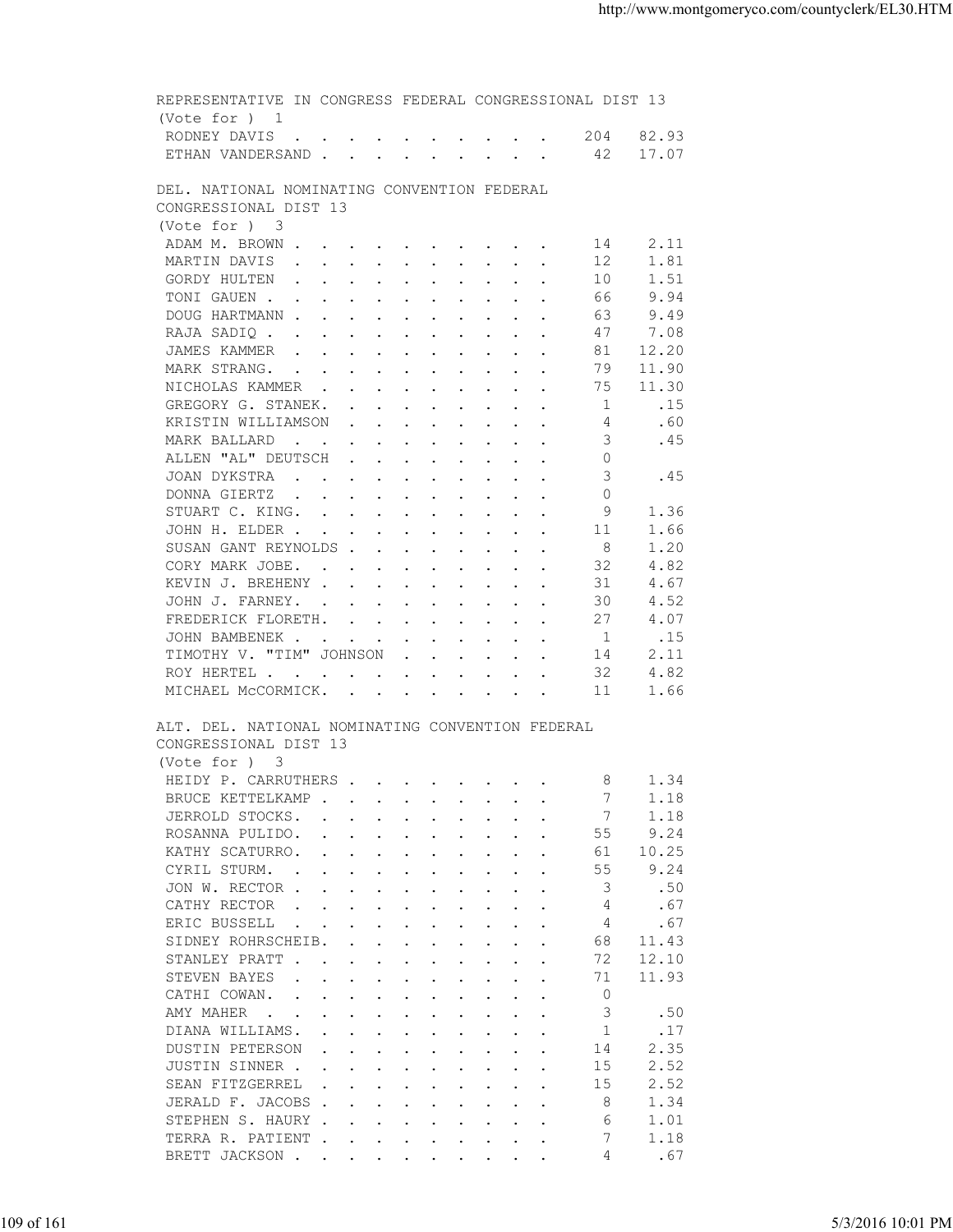| 6.05<br>JAMES B. MCGUIRE<br>36<br>MICHAEL P. MURPHY. 34<br>5.71<br>REPRESENTATIVE IN THE GENERAL ASSEMBLY STATE<br>REPRESENTATIVE DIST 95<br>(Vote for ) 1<br>137 53.52<br>DENNIS J. SCOBBIE.<br>3.91<br>CHRISTOPHER M. HICKS.<br>10<br>AVERY BOURNE 109 42.58<br>CIRCUIT CLERK MONTGOMERY COUNTY<br>(Vote for ) 1<br>HOLLY LEMONS (COMPARISOR (COMPARISOR ) (COMPARISOR ) (COMPARISOR ) (COMPARISOR ) (COMPARISOR ) (COMPARISOR )<br>STATE'S ATTORNEY MONTGOMERY COUNTY<br>(Vote for ) 1<br>ERIK HYAM 189 100.00<br>CORONER MONTGOMERY COUNTY<br>(Vote for ) 1<br>RANDY A. LEETHAM 142 64.84<br>35.16<br>TOBIN GUNN 77<br>COUNTY BOARD MEMBER # 7<br>(Vote for ) 2<br>MARY BATHURST 164 46.20<br>GLENN BISHOP 191 53.80<br>JUDGE OF THE APPELLATE COURT APPELLATE JUDICIAL<br>DISTRICT 5<br>(Vote for ) 1<br>JOHN B. BARBERIS, JR. 179 100.00<br>JUDGE OF THE APPELLATE COURT APPELLATE JUDICIAL<br>DISTRICT 5<br>(Vote for ) 1<br>JAMES R. "RANDY" MOORE 185 100.00<br>PRECINCT COMMITTEEMAN NORTH LITCHFIELD 6<br>(Vote for ) 1<br>NO CANDIDATE FILED 0<br>********** (DEMOCRATIC) **********<br>PRESIDENT OF THE UNITED STATES<br>(Vote for ) 1<br>HILLARY CLINTON<br>41 53.95<br>1 1.32<br>WILLIE L. WILSON<br>MARTIN J. O'MALLEY<br>$\overline{0}$<br>ROQUE "ROCKY" DE LA FUENTE.<br>$\circ$<br>LARRY (LAWRENCE) COHEN<br>$\circ$<br>34 44.74<br>BERNIE SANDERS.<br>$\overline{0}$<br>WRITE-IN.<br>110 of 161<br>5/3/2016 10:01 PM |  |
|------------------------------------------------------------------------------------------------------------------------------------------------------------------------------------------------------------------------------------------------------------------------------------------------------------------------------------------------------------------------------------------------------------------------------------------------------------------------------------------------------------------------------------------------------------------------------------------------------------------------------------------------------------------------------------------------------------------------------------------------------------------------------------------------------------------------------------------------------------------------------------------------------------------------------------------------------------------------------------------------------------------------------------------------------------------------------------------------------------------------------------------------------------------------------------------------------------------------------------------------------------------------------------------------------------------------------------------------------------------------------------------------------------------------------------------|--|
|                                                                                                                                                                                                                                                                                                                                                                                                                                                                                                                                                                                                                                                                                                                                                                                                                                                                                                                                                                                                                                                                                                                                                                                                                                                                                                                                                                                                                                          |  |
|                                                                                                                                                                                                                                                                                                                                                                                                                                                                                                                                                                                                                                                                                                                                                                                                                                                                                                                                                                                                                                                                                                                                                                                                                                                                                                                                                                                                                                          |  |
|                                                                                                                                                                                                                                                                                                                                                                                                                                                                                                                                                                                                                                                                                                                                                                                                                                                                                                                                                                                                                                                                                                                                                                                                                                                                                                                                                                                                                                          |  |
|                                                                                                                                                                                                                                                                                                                                                                                                                                                                                                                                                                                                                                                                                                                                                                                                                                                                                                                                                                                                                                                                                                                                                                                                                                                                                                                                                                                                                                          |  |
|                                                                                                                                                                                                                                                                                                                                                                                                                                                                                                                                                                                                                                                                                                                                                                                                                                                                                                                                                                                                                                                                                                                                                                                                                                                                                                                                                                                                                                          |  |
|                                                                                                                                                                                                                                                                                                                                                                                                                                                                                                                                                                                                                                                                                                                                                                                                                                                                                                                                                                                                                                                                                                                                                                                                                                                                                                                                                                                                                                          |  |
|                                                                                                                                                                                                                                                                                                                                                                                                                                                                                                                                                                                                                                                                                                                                                                                                                                                                                                                                                                                                                                                                                                                                                                                                                                                                                                                                                                                                                                          |  |
|                                                                                                                                                                                                                                                                                                                                                                                                                                                                                                                                                                                                                                                                                                                                                                                                                                                                                                                                                                                                                                                                                                                                                                                                                                                                                                                                                                                                                                          |  |
|                                                                                                                                                                                                                                                                                                                                                                                                                                                                                                                                                                                                                                                                                                                                                                                                                                                                                                                                                                                                                                                                                                                                                                                                                                                                                                                                                                                                                                          |  |
|                                                                                                                                                                                                                                                                                                                                                                                                                                                                                                                                                                                                                                                                                                                                                                                                                                                                                                                                                                                                                                                                                                                                                                                                                                                                                                                                                                                                                                          |  |
|                                                                                                                                                                                                                                                                                                                                                                                                                                                                                                                                                                                                                                                                                                                                                                                                                                                                                                                                                                                                                                                                                                                                                                                                                                                                                                                                                                                                                                          |  |
|                                                                                                                                                                                                                                                                                                                                                                                                                                                                                                                                                                                                                                                                                                                                                                                                                                                                                                                                                                                                                                                                                                                                                                                                                                                                                                                                                                                                                                          |  |
|                                                                                                                                                                                                                                                                                                                                                                                                                                                                                                                                                                                                                                                                                                                                                                                                                                                                                                                                                                                                                                                                                                                                                                                                                                                                                                                                                                                                                                          |  |
|                                                                                                                                                                                                                                                                                                                                                                                                                                                                                                                                                                                                                                                                                                                                                                                                                                                                                                                                                                                                                                                                                                                                                                                                                                                                                                                                                                                                                                          |  |
|                                                                                                                                                                                                                                                                                                                                                                                                                                                                                                                                                                                                                                                                                                                                                                                                                                                                                                                                                                                                                                                                                                                                                                                                                                                                                                                                                                                                                                          |  |
|                                                                                                                                                                                                                                                                                                                                                                                                                                                                                                                                                                                                                                                                                                                                                                                                                                                                                                                                                                                                                                                                                                                                                                                                                                                                                                                                                                                                                                          |  |
|                                                                                                                                                                                                                                                                                                                                                                                                                                                                                                                                                                                                                                                                                                                                                                                                                                                                                                                                                                                                                                                                                                                                                                                                                                                                                                                                                                                                                                          |  |
|                                                                                                                                                                                                                                                                                                                                                                                                                                                                                                                                                                                                                                                                                                                                                                                                                                                                                                                                                                                                                                                                                                                                                                                                                                                                                                                                                                                                                                          |  |
|                                                                                                                                                                                                                                                                                                                                                                                                                                                                                                                                                                                                                                                                                                                                                                                                                                                                                                                                                                                                                                                                                                                                                                                                                                                                                                                                                                                                                                          |  |
|                                                                                                                                                                                                                                                                                                                                                                                                                                                                                                                                                                                                                                                                                                                                                                                                                                                                                                                                                                                                                                                                                                                                                                                                                                                                                                                                                                                                                                          |  |
|                                                                                                                                                                                                                                                                                                                                                                                                                                                                                                                                                                                                                                                                                                                                                                                                                                                                                                                                                                                                                                                                                                                                                                                                                                                                                                                                                                                                                                          |  |
|                                                                                                                                                                                                                                                                                                                                                                                                                                                                                                                                                                                                                                                                                                                                                                                                                                                                                                                                                                                                                                                                                                                                                                                                                                                                                                                                                                                                                                          |  |
|                                                                                                                                                                                                                                                                                                                                                                                                                                                                                                                                                                                                                                                                                                                                                                                                                                                                                                                                                                                                                                                                                                                                                                                                                                                                                                                                                                                                                                          |  |
|                                                                                                                                                                                                                                                                                                                                                                                                                                                                                                                                                                                                                                                                                                                                                                                                                                                                                                                                                                                                                                                                                                                                                                                                                                                                                                                                                                                                                                          |  |
|                                                                                                                                                                                                                                                                                                                                                                                                                                                                                                                                                                                                                                                                                                                                                                                                                                                                                                                                                                                                                                                                                                                                                                                                                                                                                                                                                                                                                                          |  |
|                                                                                                                                                                                                                                                                                                                                                                                                                                                                                                                                                                                                                                                                                                                                                                                                                                                                                                                                                                                                                                                                                                                                                                                                                                                                                                                                                                                                                                          |  |
|                                                                                                                                                                                                                                                                                                                                                                                                                                                                                                                                                                                                                                                                                                                                                                                                                                                                                                                                                                                                                                                                                                                                                                                                                                                                                                                                                                                                                                          |  |
|                                                                                                                                                                                                                                                                                                                                                                                                                                                                                                                                                                                                                                                                                                                                                                                                                                                                                                                                                                                                                                                                                                                                                                                                                                                                                                                                                                                                                                          |  |
|                                                                                                                                                                                                                                                                                                                                                                                                                                                                                                                                                                                                                                                                                                                                                                                                                                                                                                                                                                                                                                                                                                                                                                                                                                                                                                                                                                                                                                          |  |
|                                                                                                                                                                                                                                                                                                                                                                                                                                                                                                                                                                                                                                                                                                                                                                                                                                                                                                                                                                                                                                                                                                                                                                                                                                                                                                                                                                                                                                          |  |
|                                                                                                                                                                                                                                                                                                                                                                                                                                                                                                                                                                                                                                                                                                                                                                                                                                                                                                                                                                                                                                                                                                                                                                                                                                                                                                                                                                                                                                          |  |
|                                                                                                                                                                                                                                                                                                                                                                                                                                                                                                                                                                                                                                                                                                                                                                                                                                                                                                                                                                                                                                                                                                                                                                                                                                                                                                                                                                                                                                          |  |
|                                                                                                                                                                                                                                                                                                                                                                                                                                                                                                                                                                                                                                                                                                                                                                                                                                                                                                                                                                                                                                                                                                                                                                                                                                                                                                                                                                                                                                          |  |
|                                                                                                                                                                                                                                                                                                                                                                                                                                                                                                                                                                                                                                                                                                                                                                                                                                                                                                                                                                                                                                                                                                                                                                                                                                                                                                                                                                                                                                          |  |
|                                                                                                                                                                                                                                                                                                                                                                                                                                                                                                                                                                                                                                                                                                                                                                                                                                                                                                                                                                                                                                                                                                                                                                                                                                                                                                                                                                                                                                          |  |
|                                                                                                                                                                                                                                                                                                                                                                                                                                                                                                                                                                                                                                                                                                                                                                                                                                                                                                                                                                                                                                                                                                                                                                                                                                                                                                                                                                                                                                          |  |
|                                                                                                                                                                                                                                                                                                                                                                                                                                                                                                                                                                                                                                                                                                                                                                                                                                                                                                                                                                                                                                                                                                                                                                                                                                                                                                                                                                                                                                          |  |
|                                                                                                                                                                                                                                                                                                                                                                                                                                                                                                                                                                                                                                                                                                                                                                                                                                                                                                                                                                                                                                                                                                                                                                                                                                                                                                                                                                                                                                          |  |
|                                                                                                                                                                                                                                                                                                                                                                                                                                                                                                                                                                                                                                                                                                                                                                                                                                                                                                                                                                                                                                                                                                                                                                                                                                                                                                                                                                                                                                          |  |
|                                                                                                                                                                                                                                                                                                                                                                                                                                                                                                                                                                                                                                                                                                                                                                                                                                                                                                                                                                                                                                                                                                                                                                                                                                                                                                                                                                                                                                          |  |
|                                                                                                                                                                                                                                                                                                                                                                                                                                                                                                                                                                                                                                                                                                                                                                                                                                                                                                                                                                                                                                                                                                                                                                                                                                                                                                                                                                                                                                          |  |
|                                                                                                                                                                                                                                                                                                                                                                                                                                                                                                                                                                                                                                                                                                                                                                                                                                                                                                                                                                                                                                                                                                                                                                                                                                                                                                                                                                                                                                          |  |
|                                                                                                                                                                                                                                                                                                                                                                                                                                                                                                                                                                                                                                                                                                                                                                                                                                                                                                                                                                                                                                                                                                                                                                                                                                                                                                                                                                                                                                          |  |
|                                                                                                                                                                                                                                                                                                                                                                                                                                                                                                                                                                                                                                                                                                                                                                                                                                                                                                                                                                                                                                                                                                                                                                                                                                                                                                                                                                                                                                          |  |
|                                                                                                                                                                                                                                                                                                                                                                                                                                                                                                                                                                                                                                                                                                                                                                                                                                                                                                                                                                                                                                                                                                                                                                                                                                                                                                                                                                                                                                          |  |
|                                                                                                                                                                                                                                                                                                                                                                                                                                                                                                                                                                                                                                                                                                                                                                                                                                                                                                                                                                                                                                                                                                                                                                                                                                                                                                                                                                                                                                          |  |
|                                                                                                                                                                                                                                                                                                                                                                                                                                                                                                                                                                                                                                                                                                                                                                                                                                                                                                                                                                                                                                                                                                                                                                                                                                                                                                                                                                                                                                          |  |
|                                                                                                                                                                                                                                                                                                                                                                                                                                                                                                                                                                                                                                                                                                                                                                                                                                                                                                                                                                                                                                                                                                                                                                                                                                                                                                                                                                                                                                          |  |
|                                                                                                                                                                                                                                                                                                                                                                                                                                                                                                                                                                                                                                                                                                                                                                                                                                                                                                                                                                                                                                                                                                                                                                                                                                                                                                                                                                                                                                          |  |
|                                                                                                                                                                                                                                                                                                                                                                                                                                                                                                                                                                                                                                                                                                                                                                                                                                                                                                                                                                                                                                                                                                                                                                                                                                                                                                                                                                                                                                          |  |
|                                                                                                                                                                                                                                                                                                                                                                                                                                                                                                                                                                                                                                                                                                                                                                                                                                                                                                                                                                                                                                                                                                                                                                                                                                                                                                                                                                                                                                          |  |
|                                                                                                                                                                                                                                                                                                                                                                                                                                                                                                                                                                                                                                                                                                                                                                                                                                                                                                                                                                                                                                                                                                                                                                                                                                                                                                                                                                                                                                          |  |
|                                                                                                                                                                                                                                                                                                                                                                                                                                                                                                                                                                                                                                                                                                                                                                                                                                                                                                                                                                                                                                                                                                                                                                                                                                                                                                                                                                                                                                          |  |
|                                                                                                                                                                                                                                                                                                                                                                                                                                                                                                                                                                                                                                                                                                                                                                                                                                                                                                                                                                                                                                                                                                                                                                                                                                                                                                                                                                                                                                          |  |
|                                                                                                                                                                                                                                                                                                                                                                                                                                                                                                                                                                                                                                                                                                                                                                                                                                                                                                                                                                                                                                                                                                                                                                                                                                                                                                                                                                                                                                          |  |
|                                                                                                                                                                                                                                                                                                                                                                                                                                                                                                                                                                                                                                                                                                                                                                                                                                                                                                                                                                                                                                                                                                                                                                                                                                                                                                                                                                                                                                          |  |
|                                                                                                                                                                                                                                                                                                                                                                                                                                                                                                                                                                                                                                                                                                                                                                                                                                                                                                                                                                                                                                                                                                                                                                                                                                                                                                                                                                                                                                          |  |
|                                                                                                                                                                                                                                                                                                                                                                                                                                                                                                                                                                                                                                                                                                                                                                                                                                                                                                                                                                                                                                                                                                                                                                                                                                                                                                                                                                                                                                          |  |
|                                                                                                                                                                                                                                                                                                                                                                                                                                                                                                                                                                                                                                                                                                                                                                                                                                                                                                                                                                                                                                                                                                                                                                                                                                                                                                                                                                                                                                          |  |
|                                                                                                                                                                                                                                                                                                                                                                                                                                                                                                                                                                                                                                                                                                                                                                                                                                                                                                                                                                                                                                                                                                                                                                                                                                                                                                                                                                                                                                          |  |
|                                                                                                                                                                                                                                                                                                                                                                                                                                                                                                                                                                                                                                                                                                                                                                                                                                                                                                                                                                                                                                                                                                                                                                                                                                                                                                                                                                                                                                          |  |
|                                                                                                                                                                                                                                                                                                                                                                                                                                                                                                                                                                                                                                                                                                                                                                                                                                                                                                                                                                                                                                                                                                                                                                                                                                                                                                                                                                                                                                          |  |
|                                                                                                                                                                                                                                                                                                                                                                                                                                                                                                                                                                                                                                                                                                                                                                                                                                                                                                                                                                                                                                                                                                                                                                                                                                                                                                                                                                                                                                          |  |
|                                                                                                                                                                                                                                                                                                                                                                                                                                                                                                                                                                                                                                                                                                                                                                                                                                                                                                                                                                                                                                                                                                                                                                                                                                                                                                                                                                                                                                          |  |
|                                                                                                                                                                                                                                                                                                                                                                                                                                                                                                                                                                                                                                                                                                                                                                                                                                                                                                                                                                                                                                                                                                                                                                                                                                                                                                                                                                                                                                          |  |
|                                                                                                                                                                                                                                                                                                                                                                                                                                                                                                                                                                                                                                                                                                                                                                                                                                                                                                                                                                                                                                                                                                                                                                                                                                                                                                                                                                                                                                          |  |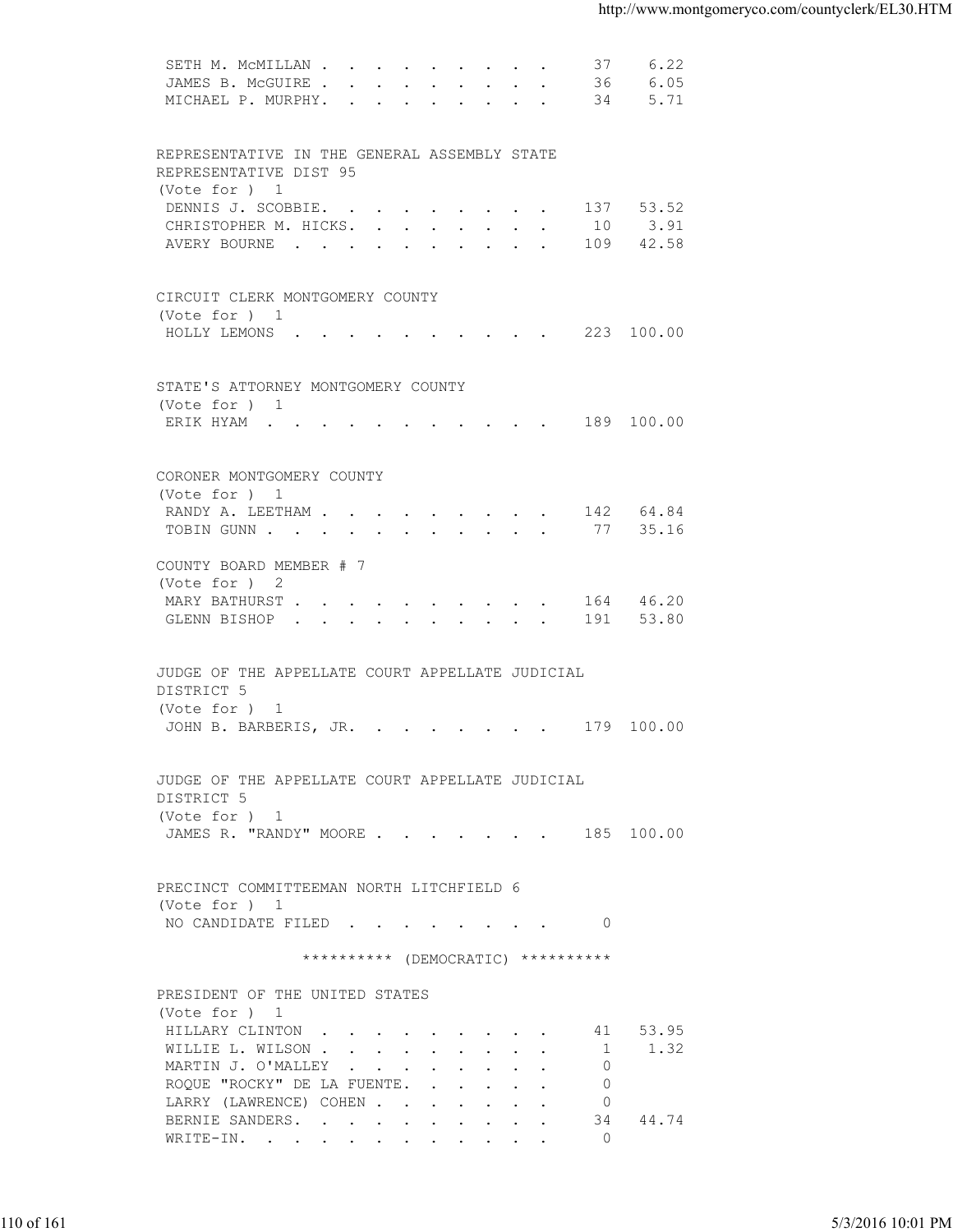UNITED STATES SENATOR U.S. SENATE (Vote for ) 1 ANDREA ZOPP. . . . . . . . . . . 13 20.31 TAMMY DUCKWORTH . . . . . . . . . 41 64.06<br>NAPOLEON HARRIS . . . . . . . . . 10 15.63 NAPOLEON HARRIS . . . . . . . . . COMPTROLLER STATE OF ILLINOIS (Vote for ) 1 SUSANA MENDOZA. . . . . . . . . . 59 100.00 REPRESENTATIVE IN CONGRESS FEDERAL CONGRESSIONAL DIST 13 (Vote for ) 1 MARK D. WICKLUND . . . . . . . . . . 57 100.00 DEL. NATIONAL NOMINATING CONVENTION FEDERAL CONGRESSIONAL DIST 13 (Vote for ) 5<br>ANDY MANAR . . . . . . . . . . . 48 16.72 CINDA KLICKNA . . . . . . . . . . 27 9.41<br>MICHAEL G. MATEJKA . . . . . . . . 25 8.71 MICHAEL G. MATEJKA . . . . . . . . 25 DORIS JEAN TURNER. . . . . . . . . 31 10.80 RICK TERVEN. . . . . . . . . . . 25 8.71 JAROD HITCHINGS . . . . . . . . . . 6 2.09<br>NAOMI D. JAKOBSSON . . . . . . . . 20 6.97 NAOMI D. JAKOBSSON . . . . . . . . 20 6.97<br>AARON AMMONS . . . . . . . . . . 21 7.32 AARON AMMONS . . . . . . . . . . 21 7.32<br>MATTHEW PASQUINI . . . . . . . . . 17 5.92 MATTHEW PASQUINI . . . . . . . . . 17<br>PAMELLA GRONEMEYER . . . . . . . . 28 PAMELLA GRONEMEYER . . . . . . . . 28 9.76 ZACHARY BRAUN . . . . . . . . . . . 17 5.92 MARCEY GOLDSTEIN . . . . . . . . . 22 7.67 REPRESENTATIVE IN THE GENERAL ASSEMBLY STATE REPRESENTATIVE DIST 95 (Vote for ) 1 MIKE MATHIS. . . . . . . . . . . . 59 100.00 CIRCUIT CLERK MONTGOMERY COUNTY (Vote for ) 1 NO CANDIDATE FILED . . . . . . . . 0 STATE'S ATTORNEY MONTGOMERY COUNTY (Vote for ) 1 CHRIS MATOUSH . . . . . . . . . . 57 100.00 CORONER MONTGOMERY COUNTY (Vote for ) 1 BARBARA A. SCHMEDEKE. . . . . . . . 53 100.00 COUNTY BOARD MEMBER # 7 (Vote for ) 2 NO CANDIDATE FILED . . . . . . . . 0 JUDGE OF THE APPELLATE COURT APPELLATE JUDICIAL 111 of 161 5/3/2016 10:01 PM

DISTRICT 5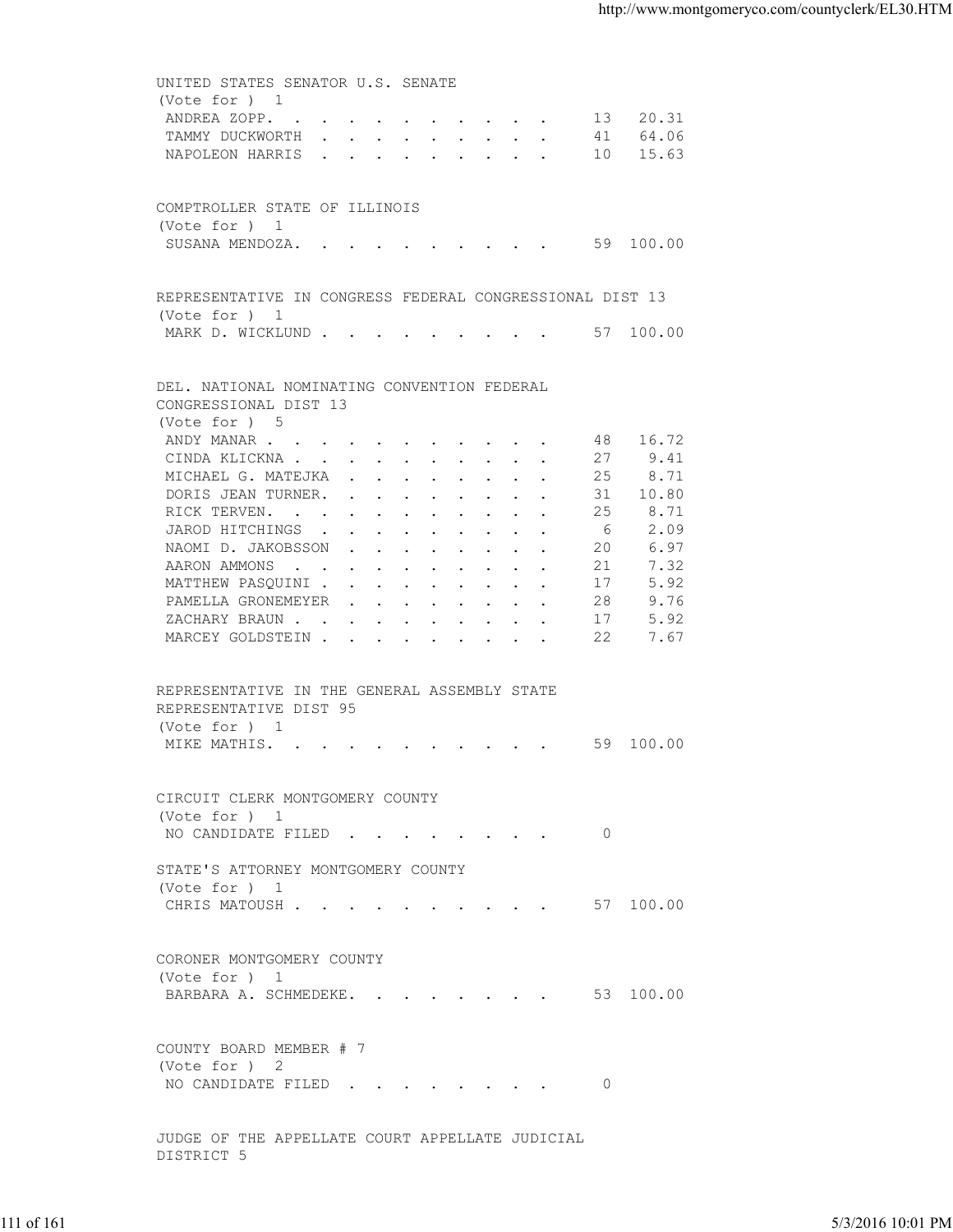(Vote for ) 1 BRAD K. BLEYER. . . . . . . . . . 53 100.00 JUDGE OF THE APPELLATE COURT APPELLATE JUDICIAL DISTRICT 5 (Vote for ) 1 JO BETH WEBER . . . . . . . . . . . 57 100.00 PRECINCT COMMITTEEMAN NORTH LITCHFIELD 6 (Vote for ) 1 CHUCK NAPIER . . . . . . . . . . 51 100.00 PRECINCT REPORT MONTGOMERY COUNTY, ILLINOIS RUN DATE:03/21/16 2016 GENERAL PRIMARY ELECTION RUN TIME:09:18 AM MARCH 15, 2016 STATISTICS 1201 PITMAN VOTES PERCENT REGISTERED VOTERS - TOTAL . . . . . . 305 REGISTERED VOTERS - REPUBLICAN . . . . 93 30.49<br>REGISTERED VOTERS - DEMOCRATIC . . . . 73 23.93 REGISTERED VOTERS - DEMOCRATIC . . . . 73 REGISTERED VOTERS - NONPARTISAN . . . . 26 8.52 BALLOTS CAST - TOTAL. . . . . . . . 144 BALLOTS CAST - REPUBLICAN . . . . . . 102 70.83<br>BALLOTS CAST - DEMOCRATIC . . . . . . 42 29.17 BALLOTS CAST - DEMOCRATIC . . . . . . BALLOTS CAST - NONPARTISAN. . . . . . 0<br>BALLOTS CAST - BLANK. . . . . . . . . 0 BALLOTS CAST - BLANK. . . . . . . . VOTER TURNOUT - TOTAL . . . . . . . 47.21 VOTER TURNOUT - REPUBLICAN. . . . . . 109.68 VOTER TURNOUT - DEMOCRATIC. . . . . . 57.53 VOTER TURNOUT - NONPARTISAN . . . . VOTER TURNOUT - BLANK . . . . . \*\*\*\*\*\*\*\*\*\* (REPUBLICAN) \*\*\*\*\*\*\*\*\*\* PRESIDENT OF THE UNITED STATES (Vote for ) 1 JEB BUSH. . . . . . . . . . . . 0 CHRIS CHRISTIE. . . . . . . . . 0 DONALD J. TRUMP . . . . . . . . . . 53 53.00 TED CRUZ. . . . . . . . . . . . 22 22.00 MARCO RUBIO. . . . . . . . . . . 7 7.00 RAND PAUL . . . . . . . . . . . 0 CARLY FIORINA . . . . . . . . . . 0 MIKE HUCKABEE . . . . . . . . . . 0 RICK SANTORUM . . . . . . . . . . 0 JOHN R. KASICH. . . . . . . . . . . 17 17.00<br>BEN CARSON . . . . . . . . . . . 1 1.00 BEN CARSON . . . . . . . . . . . . 1 1.00 UNITED STATES SENATOR U.S. SENATE (Vote for ) 1 JAMES T. MARTER . . . . . . . . . 21 24.71 MARK STEVEN KIRK . . . . . . . . . . 64 75.29 112 of 161 5/3/2016 10:01 PM

 COMPTROLLER STATE OF ILLINOIS (Vote for ) 1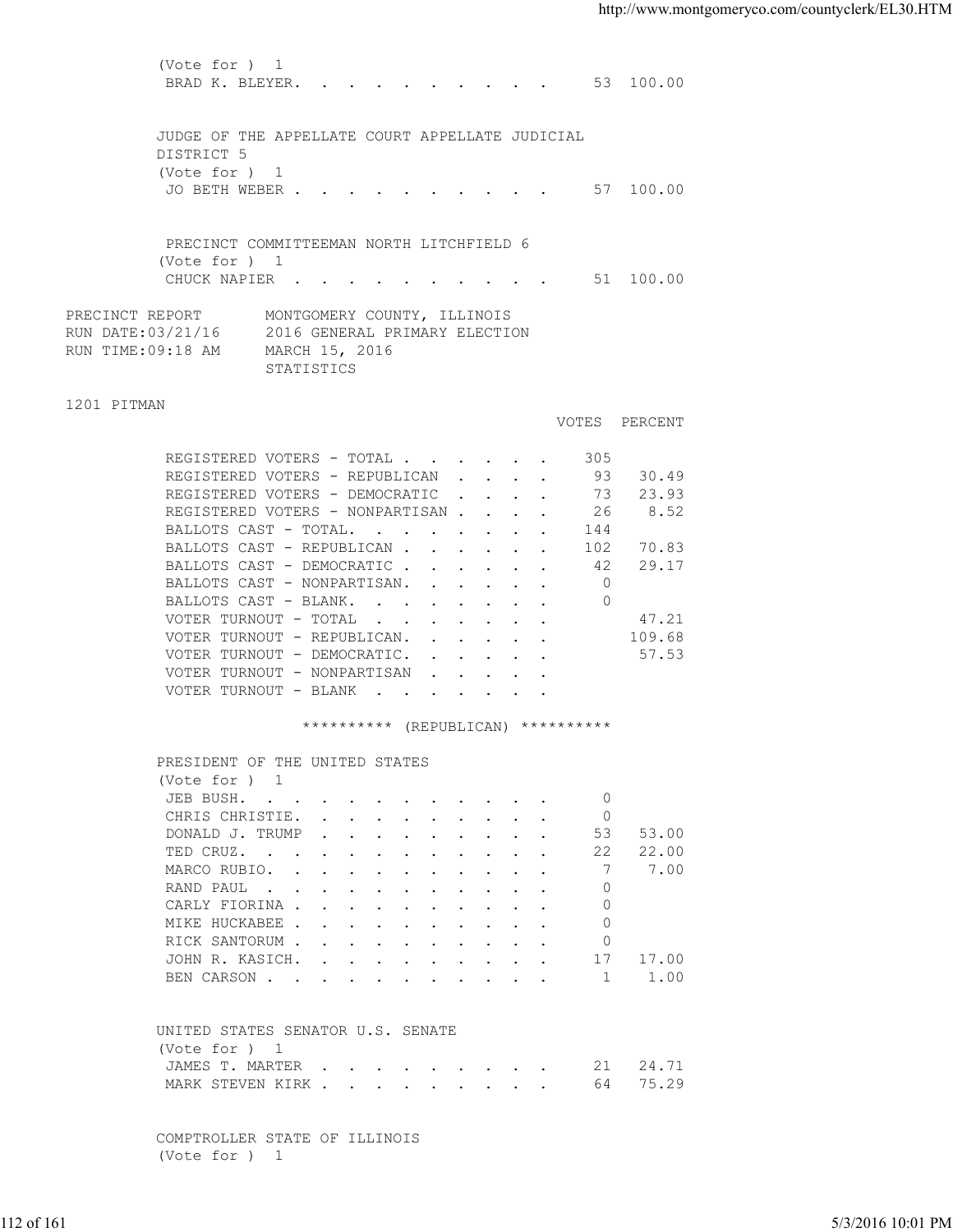| REPRESENTATIVE IN CONGRESS FEDERAL CONGRESSIONAL DIST 13<br>(Vote for ) 1                                                                                                                                                                                              |  |
|------------------------------------------------------------------------------------------------------------------------------------------------------------------------------------------------------------------------------------------------------------------------|--|
| RODNEY DAVIS 72 74.23                                                                                                                                                                                                                                                  |  |
| ETHAN VANDERSAND 25<br>25.77                                                                                                                                                                                                                                           |  |
| DEL. NATIONAL NOMINATING CONVENTION FEDERAL                                                                                                                                                                                                                            |  |
| CONGRESSIONAL DIST 13                                                                                                                                                                                                                                                  |  |
| (Vote for ) 3                                                                                                                                                                                                                                                          |  |
| 1.19<br>ADAM M. BROWN<br>3                                                                                                                                                                                                                                             |  |
| 1.59<br>MARTIN DAVIS<br>4                                                                                                                                                                                                                                              |  |
| GORDY HULTEN<br>1<br>.40                                                                                                                                                                                                                                               |  |
| 39<br>15.48<br>TONIGAUEN                                                                                                                                                                                                                                               |  |
| 37<br>DOUG HARTMANN<br>14.68                                                                                                                                                                                                                                           |  |
| 29<br>11.51<br>RAJA SADIQ                                                                                                                                                                                                                                              |  |
| 17<br>6.75                                                                                                                                                                                                                                                             |  |
| 7.14<br>MARK STRANG.<br>18<br>15<br>5.95<br>NICHOLAS KAMMER                                                                                                                                                                                                            |  |
| -2<br>.79<br>GREGORY G. STANEK.                                                                                                                                                                                                                                        |  |
| KRISTIN WILLIAMSON<br>.40<br>1                                                                                                                                                                                                                                         |  |
| 1<br>.40<br>MARK BALLARD                                                                                                                                                                                                                                               |  |
| ALLEN "AL" DEUTSCH<br>$\circ$                                                                                                                                                                                                                                          |  |
| 2<br>JOAN DYKSTRA<br>.79                                                                                                                                                                                                                                               |  |
| $\Omega$<br>DONNA GIERTZ                                                                                                                                                                                                                                               |  |
| 3<br>STUART C. KING.<br>1.19                                                                                                                                                                                                                                           |  |
| 3<br>JOHN H. ELDER<br>1.19                                                                                                                                                                                                                                             |  |
| SUSAN GANT REYNOLDS<br>4<br>1.59                                                                                                                                                                                                                                       |  |
| CORY MARK JOBE.<br>5.95<br>15                                                                                                                                                                                                                                          |  |
| 5.56<br>KEVIN J. BREHENY<br>14                                                                                                                                                                                                                                         |  |
| 13<br>5.16<br>JOHN J. FARNEY.                                                                                                                                                                                                                                          |  |
| 1.59<br>FREDERICK FLORETH.<br>4                                                                                                                                                                                                                                        |  |
| 2<br>.79<br>JOHN BAMBENEK                                                                                                                                                                                                                                              |  |
| TIMOTHY V. "TIM" JOHNSON<br>8<br>3.17                                                                                                                                                                                                                                  |  |
| ROY HERTEL<br>9<br>3.57                                                                                                                                                                                                                                                |  |
| MICHAEL MCCORMICK.<br>8<br>3.17                                                                                                                                                                                                                                        |  |
| ALT. DEL. NATIONAL NOMINATING CONVENTION FEDERAL                                                                                                                                                                                                                       |  |
| CONGRESSIONAL DIST 13<br>(Vote for ) 3<br>0                                                                                                                                                                                                                            |  |
| HEIDY P. CARRUTHERS<br>3<br>BRUCE KETTELKAMP<br>1.23                                                                                                                                                                                                                   |  |
| $\Omega$<br>JERROLD STOCKS.<br>$\mathbf{r}$ , and $\mathbf{r}$ , and $\mathbf{r}$ , and $\mathbf{r}$ , and $\mathbf{r}$                                                                                                                                                |  |
| 39<br>ROSANNA PULIDO.<br>16.05                                                                                                                                                                                                                                         |  |
| 17.70<br>KATHY SCATURRO.<br>43                                                                                                                                                                                                                                         |  |
| CYRIL STURM.<br>38<br>15.64<br>the contract of the contract of the contract of the contract of the contract of the contract of the contract of                                                                                                                         |  |
| $\mathbf 0$<br>JON W. RECTOR                                                                                                                                                                                                                                           |  |
| $\circ$<br>CATHY RECTOR<br>the contract of the contract of the contract of the contract of the contract of the contract of the contract of                                                                                                                             |  |
| $\circ$<br>ERIC BUSSELL<br>$\mathbf{r}$ , and $\mathbf{r}$ , and $\mathbf{r}$ , and $\mathbf{r}$ , and $\mathbf{r}$                                                                                                                                                    |  |
| 15<br>SIDNEY ROHRSCHEIB.<br>6.17<br>$\mathbf{r}$ . The contract of the contract of the contract of the contract of the contract of the contract of the contract of the contract of the contract of the contract of the contract of the contract of the contract of th  |  |
| 14<br>5.76<br>STANLEY PRATT                                                                                                                                                                                                                                            |  |
| STEVEN BAYES<br>16<br>6.58<br>the contract of the contract of the contract of the contract of the contract of the contract of the contract of                                                                                                                          |  |
| $\circ$<br>CATHI COWAN.<br>$\mathbf{r}$ , and $\mathbf{r}$ , and $\mathbf{r}$ , and $\mathbf{r}$ , and $\mathbf{r}$                                                                                                                                                    |  |
| $\Omega$<br>AMY MAHER                                                                                                                                                                                                                                                  |  |
| $\circ$<br>DIANA WILLIAMS.<br>the contract of the contract of the contract of the contract of the contract of the contract of the contract of                                                                                                                          |  |
| DUSTIN PETERSON<br>10<br>4.12<br>$\mathbf{a}$ and $\mathbf{a}$ are a set of the set of the set of the set of the set of the set of the set of the set of the set of the set of the set of the set of the set of the set of the set of the set of the set of the set of |  |
| 2.47<br>JUSTIN SINNER<br>6                                                                                                                                                                                                                                             |  |
| 2.88<br>SEAN FITZGERREL<br>$\mathbf{a}$ and $\mathbf{a}$ are a set of the set of the set of the set of the set of the set of the set of the set of the set of the set of the set of the set of the set of the set of the set of the set of the set of the set of       |  |
| 2<br>.82<br>JERALD F. JACOBS                                                                                                                                                                                                                                           |  |
| 2<br>STEPHEN S. HAURY<br>.82<br>$\overline{1}$<br>TERRA R. PATIENT<br>.41                                                                                                                                                                                              |  |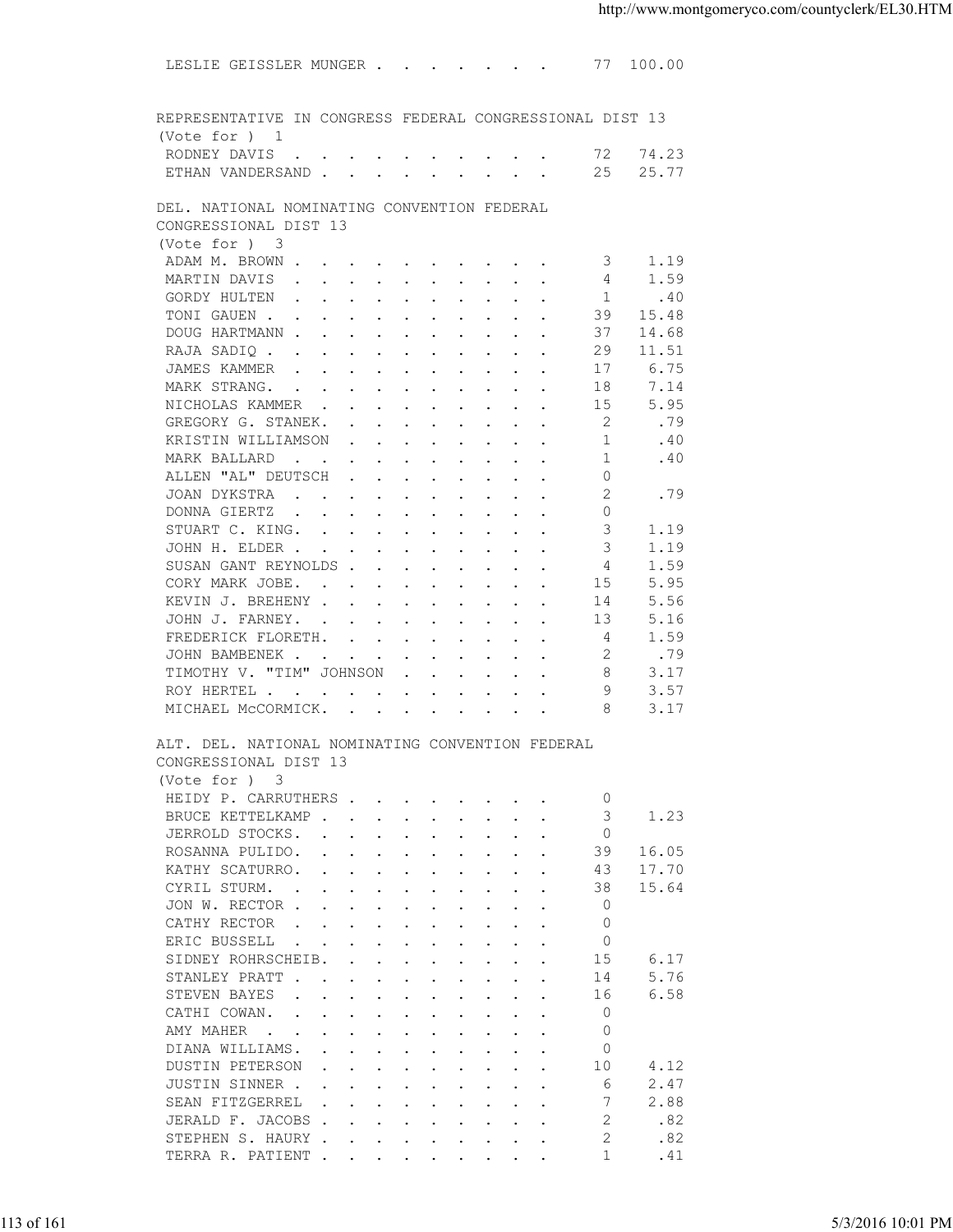| SETH M. MCMILLAN 14<br>5.76<br>JAMES B. MCGUIRE 14<br>5.76<br>MICHAEL P. MURPHY. 16<br>6.58<br>REPRESENTATIVE IN THE GENERAL ASSEMBLY STATE<br>REPRESENTATIVE DIST 95<br>(Vote for ) 1<br>26 28.26<br>DENNIS J. SCOBBIE.<br>CHRISTOPHER M. HICKS. 5 5.43<br>61 66.30<br>AVERY BOURNE<br>CIRCUIT CLERK MONTGOMERY COUNTY<br>(Vote for ) 1<br>HOLLY LEMONS 85 100.00<br>STATE'S ATTORNEY MONTGOMERY COUNTY<br>(Vote for ) 1<br>ERIK HYAM 70 100.00<br>CORONER MONTGOMERY COUNTY<br>(Vote for ) 1<br>RANDY A. LEETHAM 29 31.87<br>TOBIN GUNN 62 68.13<br>COUNTY BOARD MEMBER # 1<br>(Vote for ) 1<br>CONNIE TAYLOR BECK 85 100.00<br>JUDGE OF THE APPELLATE COURT APPELLATE JUDICIAL<br>DISTRICT 5<br>(Vote for ) 1<br>JOHN B. BARBERIS, JR. 72 100.00<br>JUDGE OF THE APPELLATE COURT APPELLATE JUDICIAL<br>DISTRICT 5<br>(Vote for ) 1<br>JAMES R. "RANDY" MOORE 72 100.00<br>PRECINCT COMMITTEEMAN PITMAN<br>(Vote for ) 1<br>JEREMY L. JONES 78 100.00<br>********** (DEMOCRATIC) **********<br>PRESIDENT OF THE UNITED STATES<br>(Vote for ) 1<br>HILLARY CLINTON<br>20 50.00<br>WILLIE L. WILSON<br>$\overline{0}$<br>MARTIN J. O'MALLEY<br>$\circ$<br>ROQUE "ROCKY" DE LA FUENTE.<br>$\circ$<br>LARRY (LAWRENCE) COHEN<br>$\overline{0}$<br>BERNIE SANDERS.<br>19 47.50<br>WRITE-IN.<br>1 2.50 | 5/3/2016 10:01 PM | 114 of 161 | BRETT JACKSON<br>$\mathcal{S}$ | 1.23 |
|----------------------------------------------------------------------------------------------------------------------------------------------------------------------------------------------------------------------------------------------------------------------------------------------------------------------------------------------------------------------------------------------------------------------------------------------------------------------------------------------------------------------------------------------------------------------------------------------------------------------------------------------------------------------------------------------------------------------------------------------------------------------------------------------------------------------------------------------------------------------------------------------------------------------------------------------------------------------------------------------------------------------------------------------------------------------------------------------------------------------------------------------------------------------------------------------------------------------------------------------------------------------------------------------------|-------------------|------------|--------------------------------|------|
|                                                                                                                                                                                                                                                                                                                                                                                                                                                                                                                                                                                                                                                                                                                                                                                                                                                                                                                                                                                                                                                                                                                                                                                                                                                                                                    |                   |            |                                |      |
|                                                                                                                                                                                                                                                                                                                                                                                                                                                                                                                                                                                                                                                                                                                                                                                                                                                                                                                                                                                                                                                                                                                                                                                                                                                                                                    |                   |            |                                |      |
|                                                                                                                                                                                                                                                                                                                                                                                                                                                                                                                                                                                                                                                                                                                                                                                                                                                                                                                                                                                                                                                                                                                                                                                                                                                                                                    |                   |            |                                |      |
|                                                                                                                                                                                                                                                                                                                                                                                                                                                                                                                                                                                                                                                                                                                                                                                                                                                                                                                                                                                                                                                                                                                                                                                                                                                                                                    |                   |            |                                |      |
|                                                                                                                                                                                                                                                                                                                                                                                                                                                                                                                                                                                                                                                                                                                                                                                                                                                                                                                                                                                                                                                                                                                                                                                                                                                                                                    |                   |            |                                |      |
|                                                                                                                                                                                                                                                                                                                                                                                                                                                                                                                                                                                                                                                                                                                                                                                                                                                                                                                                                                                                                                                                                                                                                                                                                                                                                                    |                   |            |                                |      |
|                                                                                                                                                                                                                                                                                                                                                                                                                                                                                                                                                                                                                                                                                                                                                                                                                                                                                                                                                                                                                                                                                                                                                                                                                                                                                                    |                   |            |                                |      |
|                                                                                                                                                                                                                                                                                                                                                                                                                                                                                                                                                                                                                                                                                                                                                                                                                                                                                                                                                                                                                                                                                                                                                                                                                                                                                                    |                   |            |                                |      |
|                                                                                                                                                                                                                                                                                                                                                                                                                                                                                                                                                                                                                                                                                                                                                                                                                                                                                                                                                                                                                                                                                                                                                                                                                                                                                                    |                   |            |                                |      |
|                                                                                                                                                                                                                                                                                                                                                                                                                                                                                                                                                                                                                                                                                                                                                                                                                                                                                                                                                                                                                                                                                                                                                                                                                                                                                                    |                   |            |                                |      |
|                                                                                                                                                                                                                                                                                                                                                                                                                                                                                                                                                                                                                                                                                                                                                                                                                                                                                                                                                                                                                                                                                                                                                                                                                                                                                                    |                   |            |                                |      |
|                                                                                                                                                                                                                                                                                                                                                                                                                                                                                                                                                                                                                                                                                                                                                                                                                                                                                                                                                                                                                                                                                                                                                                                                                                                                                                    |                   |            |                                |      |
|                                                                                                                                                                                                                                                                                                                                                                                                                                                                                                                                                                                                                                                                                                                                                                                                                                                                                                                                                                                                                                                                                                                                                                                                                                                                                                    |                   |            |                                |      |
|                                                                                                                                                                                                                                                                                                                                                                                                                                                                                                                                                                                                                                                                                                                                                                                                                                                                                                                                                                                                                                                                                                                                                                                                                                                                                                    |                   |            |                                |      |
|                                                                                                                                                                                                                                                                                                                                                                                                                                                                                                                                                                                                                                                                                                                                                                                                                                                                                                                                                                                                                                                                                                                                                                                                                                                                                                    |                   |            |                                |      |
|                                                                                                                                                                                                                                                                                                                                                                                                                                                                                                                                                                                                                                                                                                                                                                                                                                                                                                                                                                                                                                                                                                                                                                                                                                                                                                    |                   |            |                                |      |
|                                                                                                                                                                                                                                                                                                                                                                                                                                                                                                                                                                                                                                                                                                                                                                                                                                                                                                                                                                                                                                                                                                                                                                                                                                                                                                    |                   |            |                                |      |
|                                                                                                                                                                                                                                                                                                                                                                                                                                                                                                                                                                                                                                                                                                                                                                                                                                                                                                                                                                                                                                                                                                                                                                                                                                                                                                    |                   |            |                                |      |
|                                                                                                                                                                                                                                                                                                                                                                                                                                                                                                                                                                                                                                                                                                                                                                                                                                                                                                                                                                                                                                                                                                                                                                                                                                                                                                    |                   |            |                                |      |
|                                                                                                                                                                                                                                                                                                                                                                                                                                                                                                                                                                                                                                                                                                                                                                                                                                                                                                                                                                                                                                                                                                                                                                                                                                                                                                    |                   |            |                                |      |
|                                                                                                                                                                                                                                                                                                                                                                                                                                                                                                                                                                                                                                                                                                                                                                                                                                                                                                                                                                                                                                                                                                                                                                                                                                                                                                    |                   |            |                                |      |
|                                                                                                                                                                                                                                                                                                                                                                                                                                                                                                                                                                                                                                                                                                                                                                                                                                                                                                                                                                                                                                                                                                                                                                                                                                                                                                    |                   |            |                                |      |
|                                                                                                                                                                                                                                                                                                                                                                                                                                                                                                                                                                                                                                                                                                                                                                                                                                                                                                                                                                                                                                                                                                                                                                                                                                                                                                    |                   |            |                                |      |
|                                                                                                                                                                                                                                                                                                                                                                                                                                                                                                                                                                                                                                                                                                                                                                                                                                                                                                                                                                                                                                                                                                                                                                                                                                                                                                    |                   |            |                                |      |
|                                                                                                                                                                                                                                                                                                                                                                                                                                                                                                                                                                                                                                                                                                                                                                                                                                                                                                                                                                                                                                                                                                                                                                                                                                                                                                    |                   |            |                                |      |
|                                                                                                                                                                                                                                                                                                                                                                                                                                                                                                                                                                                                                                                                                                                                                                                                                                                                                                                                                                                                                                                                                                                                                                                                                                                                                                    |                   |            |                                |      |
|                                                                                                                                                                                                                                                                                                                                                                                                                                                                                                                                                                                                                                                                                                                                                                                                                                                                                                                                                                                                                                                                                                                                                                                                                                                                                                    |                   |            |                                |      |
|                                                                                                                                                                                                                                                                                                                                                                                                                                                                                                                                                                                                                                                                                                                                                                                                                                                                                                                                                                                                                                                                                                                                                                                                                                                                                                    |                   |            |                                |      |
|                                                                                                                                                                                                                                                                                                                                                                                                                                                                                                                                                                                                                                                                                                                                                                                                                                                                                                                                                                                                                                                                                                                                                                                                                                                                                                    |                   |            |                                |      |
|                                                                                                                                                                                                                                                                                                                                                                                                                                                                                                                                                                                                                                                                                                                                                                                                                                                                                                                                                                                                                                                                                                                                                                                                                                                                                                    |                   |            |                                |      |
|                                                                                                                                                                                                                                                                                                                                                                                                                                                                                                                                                                                                                                                                                                                                                                                                                                                                                                                                                                                                                                                                                                                                                                                                                                                                                                    |                   |            |                                |      |
|                                                                                                                                                                                                                                                                                                                                                                                                                                                                                                                                                                                                                                                                                                                                                                                                                                                                                                                                                                                                                                                                                                                                                                                                                                                                                                    |                   |            |                                |      |
|                                                                                                                                                                                                                                                                                                                                                                                                                                                                                                                                                                                                                                                                                                                                                                                                                                                                                                                                                                                                                                                                                                                                                                                                                                                                                                    |                   |            |                                |      |
|                                                                                                                                                                                                                                                                                                                                                                                                                                                                                                                                                                                                                                                                                                                                                                                                                                                                                                                                                                                                                                                                                                                                                                                                                                                                                                    |                   |            |                                |      |
|                                                                                                                                                                                                                                                                                                                                                                                                                                                                                                                                                                                                                                                                                                                                                                                                                                                                                                                                                                                                                                                                                                                                                                                                                                                                                                    |                   |            |                                |      |
|                                                                                                                                                                                                                                                                                                                                                                                                                                                                                                                                                                                                                                                                                                                                                                                                                                                                                                                                                                                                                                                                                                                                                                                                                                                                                                    |                   |            |                                |      |
|                                                                                                                                                                                                                                                                                                                                                                                                                                                                                                                                                                                                                                                                                                                                                                                                                                                                                                                                                                                                                                                                                                                                                                                                                                                                                                    |                   |            |                                |      |
|                                                                                                                                                                                                                                                                                                                                                                                                                                                                                                                                                                                                                                                                                                                                                                                                                                                                                                                                                                                                                                                                                                                                                                                                                                                                                                    |                   |            |                                |      |
|                                                                                                                                                                                                                                                                                                                                                                                                                                                                                                                                                                                                                                                                                                                                                                                                                                                                                                                                                                                                                                                                                                                                                                                                                                                                                                    |                   |            |                                |      |
|                                                                                                                                                                                                                                                                                                                                                                                                                                                                                                                                                                                                                                                                                                                                                                                                                                                                                                                                                                                                                                                                                                                                                                                                                                                                                                    |                   |            |                                |      |
|                                                                                                                                                                                                                                                                                                                                                                                                                                                                                                                                                                                                                                                                                                                                                                                                                                                                                                                                                                                                                                                                                                                                                                                                                                                                                                    |                   |            |                                |      |
|                                                                                                                                                                                                                                                                                                                                                                                                                                                                                                                                                                                                                                                                                                                                                                                                                                                                                                                                                                                                                                                                                                                                                                                                                                                                                                    |                   |            |                                |      |
|                                                                                                                                                                                                                                                                                                                                                                                                                                                                                                                                                                                                                                                                                                                                                                                                                                                                                                                                                                                                                                                                                                                                                                                                                                                                                                    |                   |            |                                |      |
|                                                                                                                                                                                                                                                                                                                                                                                                                                                                                                                                                                                                                                                                                                                                                                                                                                                                                                                                                                                                                                                                                                                                                                                                                                                                                                    |                   |            |                                |      |
|                                                                                                                                                                                                                                                                                                                                                                                                                                                                                                                                                                                                                                                                                                                                                                                                                                                                                                                                                                                                                                                                                                                                                                                                                                                                                                    |                   |            |                                |      |
|                                                                                                                                                                                                                                                                                                                                                                                                                                                                                                                                                                                                                                                                                                                                                                                                                                                                                                                                                                                                                                                                                                                                                                                                                                                                                                    |                   |            |                                |      |
|                                                                                                                                                                                                                                                                                                                                                                                                                                                                                                                                                                                                                                                                                                                                                                                                                                                                                                                                                                                                                                                                                                                                                                                                                                                                                                    |                   |            |                                |      |
|                                                                                                                                                                                                                                                                                                                                                                                                                                                                                                                                                                                                                                                                                                                                                                                                                                                                                                                                                                                                                                                                                                                                                                                                                                                                                                    |                   |            |                                |      |
|                                                                                                                                                                                                                                                                                                                                                                                                                                                                                                                                                                                                                                                                                                                                                                                                                                                                                                                                                                                                                                                                                                                                                                                                                                                                                                    |                   |            |                                |      |
|                                                                                                                                                                                                                                                                                                                                                                                                                                                                                                                                                                                                                                                                                                                                                                                                                                                                                                                                                                                                                                                                                                                                                                                                                                                                                                    |                   |            |                                |      |
|                                                                                                                                                                                                                                                                                                                                                                                                                                                                                                                                                                                                                                                                                                                                                                                                                                                                                                                                                                                                                                                                                                                                                                                                                                                                                                    |                   |            |                                |      |
|                                                                                                                                                                                                                                                                                                                                                                                                                                                                                                                                                                                                                                                                                                                                                                                                                                                                                                                                                                                                                                                                                                                                                                                                                                                                                                    |                   |            |                                |      |
|                                                                                                                                                                                                                                                                                                                                                                                                                                                                                                                                                                                                                                                                                                                                                                                                                                                                                                                                                                                                                                                                                                                                                                                                                                                                                                    |                   |            |                                |      |
|                                                                                                                                                                                                                                                                                                                                                                                                                                                                                                                                                                                                                                                                                                                                                                                                                                                                                                                                                                                                                                                                                                                                                                                                                                                                                                    |                   |            |                                |      |
|                                                                                                                                                                                                                                                                                                                                                                                                                                                                                                                                                                                                                                                                                                                                                                                                                                                                                                                                                                                                                                                                                                                                                                                                                                                                                                    |                   |            |                                |      |
|                                                                                                                                                                                                                                                                                                                                                                                                                                                                                                                                                                                                                                                                                                                                                                                                                                                                                                                                                                                                                                                                                                                                                                                                                                                                                                    |                   |            |                                |      |
|                                                                                                                                                                                                                                                                                                                                                                                                                                                                                                                                                                                                                                                                                                                                                                                                                                                                                                                                                                                                                                                                                                                                                                                                                                                                                                    |                   |            |                                |      |
|                                                                                                                                                                                                                                                                                                                                                                                                                                                                                                                                                                                                                                                                                                                                                                                                                                                                                                                                                                                                                                                                                                                                                                                                                                                                                                    |                   |            |                                |      |
|                                                                                                                                                                                                                                                                                                                                                                                                                                                                                                                                                                                                                                                                                                                                                                                                                                                                                                                                                                                                                                                                                                                                                                                                                                                                                                    |                   |            |                                |      |
|                                                                                                                                                                                                                                                                                                                                                                                                                                                                                                                                                                                                                                                                                                                                                                                                                                                                                                                                                                                                                                                                                                                                                                                                                                                                                                    |                   |            |                                |      |
|                                                                                                                                                                                                                                                                                                                                                                                                                                                                                                                                                                                                                                                                                                                                                                                                                                                                                                                                                                                                                                                                                                                                                                                                                                                                                                    |                   |            |                                |      |
|                                                                                                                                                                                                                                                                                                                                                                                                                                                                                                                                                                                                                                                                                                                                                                                                                                                                                                                                                                                                                                                                                                                                                                                                                                                                                                    |                   |            |                                |      |
|                                                                                                                                                                                                                                                                                                                                                                                                                                                                                                                                                                                                                                                                                                                                                                                                                                                                                                                                                                                                                                                                                                                                                                                                                                                                                                    |                   |            |                                |      |
|                                                                                                                                                                                                                                                                                                                                                                                                                                                                                                                                                                                                                                                                                                                                                                                                                                                                                                                                                                                                                                                                                                                                                                                                                                                                                                    |                   |            |                                |      |
|                                                                                                                                                                                                                                                                                                                                                                                                                                                                                                                                                                                                                                                                                                                                                                                                                                                                                                                                                                                                                                                                                                                                                                                                                                                                                                    |                   |            |                                |      |
|                                                                                                                                                                                                                                                                                                                                                                                                                                                                                                                                                                                                                                                                                                                                                                                                                                                                                                                                                                                                                                                                                                                                                                                                                                                                                                    |                   |            |                                |      |
|                                                                                                                                                                                                                                                                                                                                                                                                                                                                                                                                                                                                                                                                                                                                                                                                                                                                                                                                                                                                                                                                                                                                                                                                                                                                                                    |                   |            |                                |      |
|                                                                                                                                                                                                                                                                                                                                                                                                                                                                                                                                                                                                                                                                                                                                                                                                                                                                                                                                                                                                                                                                                                                                                                                                                                                                                                    |                   |            |                                |      |
|                                                                                                                                                                                                                                                                                                                                                                                                                                                                                                                                                                                                                                                                                                                                                                                                                                                                                                                                                                                                                                                                                                                                                                                                                                                                                                    |                   |            |                                |      |
|                                                                                                                                                                                                                                                                                                                                                                                                                                                                                                                                                                                                                                                                                                                                                                                                                                                                                                                                                                                                                                                                                                                                                                                                                                                                                                    |                   |            |                                |      |
|                                                                                                                                                                                                                                                                                                                                                                                                                                                                                                                                                                                                                                                                                                                                                                                                                                                                                                                                                                                                                                                                                                                                                                                                                                                                                                    |                   |            |                                |      |
|                                                                                                                                                                                                                                                                                                                                                                                                                                                                                                                                                                                                                                                                                                                                                                                                                                                                                                                                                                                                                                                                                                                                                                                                                                                                                                    |                   |            |                                |      |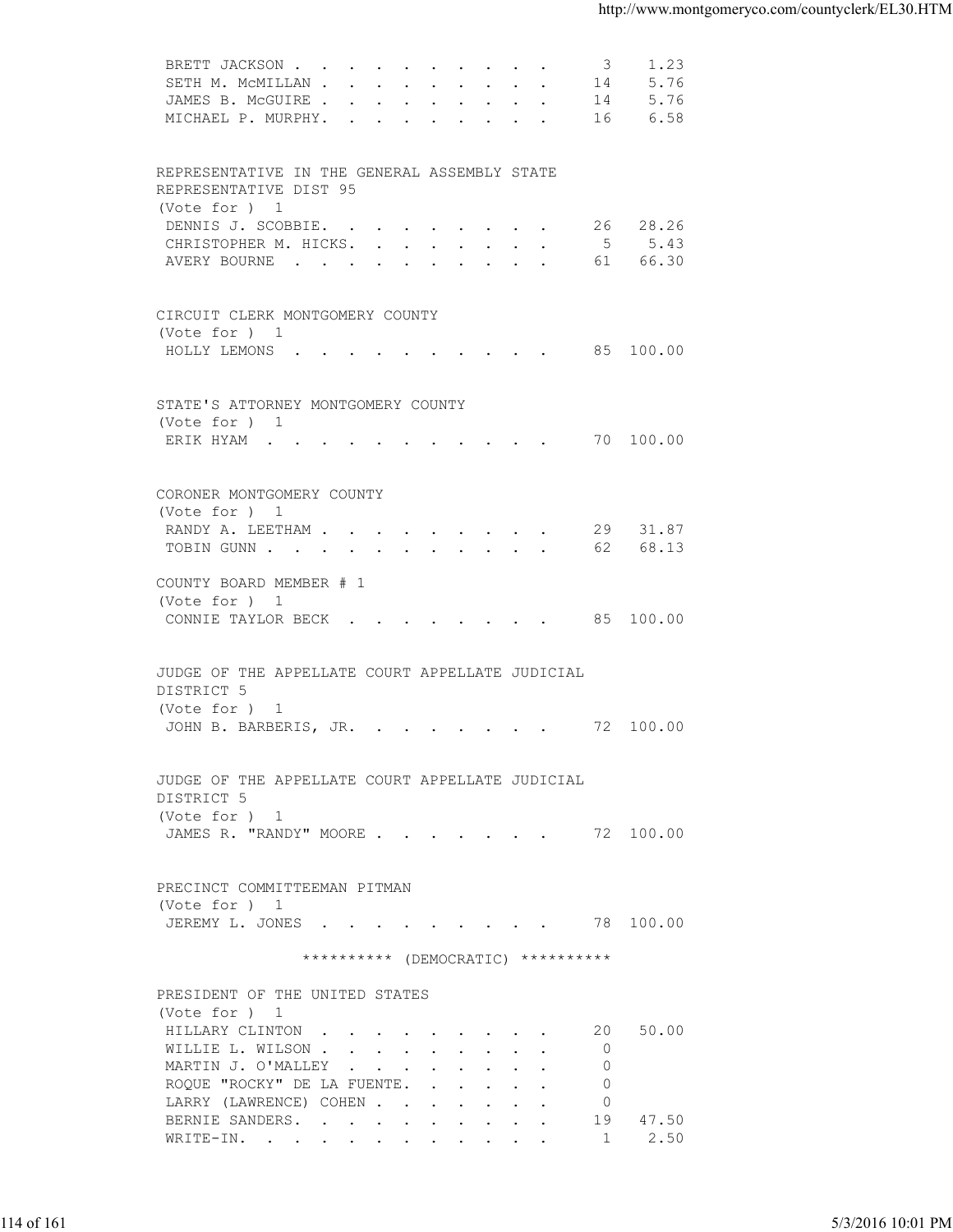UNITED STATES SENATOR U.S. SENATE (Vote for ) 1 ANDREA ZOPP. . . . . . . . . . . 8 20.51 TAMMY DUCKWORTH . . . . . . . . . 27 69.23<br>NAPOLEON HARRIS . . . . . . . . . 4 10.26 NAPOLEON HARRIS . . . . . . . . . COMPTROLLER STATE OF ILLINOIS (Vote for ) 1 SUSANA MENDOZA. . . . . . . . . . 33 100.00 REPRESENTATIVE IN CONGRESS FEDERAL CONGRESSIONAL DIST 13 (Vote for ) 1 MARK D. WICKLUND . . . . . . . . . . 34 100.00 DEL. NATIONAL NOMINATING CONVENTION FEDERAL CONGRESSIONAL DIST 13 (Vote for ) 5<br>ANDY MANAR . . . 4. . . . . . . . . . 28 16.67<br>22 13.10 CINDA KLICKNA . . . . . . . . . . MICHAEL G. MATEJKA . . . . . . . . 17 10.12 DORIS JEAN TURNER. . . . . . . . . 19 11.31 RICK TERVEN. . . . . . . . . . . 15 8.93 JAROD HITCHINGS . . . . . . . . . 16 9.52<br>NAOMI D. JAKOBSSON . . . . . . . . 10 5.95 NAOMI D. JAKOBSSON . . . . . . . . 10 5.95<br>AARON AMMONS . . . . . . . . . . 10 5.95 AARON AMMONS . . . . . . . . . . . 10 5.95<br>MATTHEW PASQUINI . . . . . . . . . 9 5.36 MATTHEW PASQUINI . . . . . . . . . 9 PAMELLA GRONEMEYER . . . . . . . . 10 5.95<br>ZACHARY BRAUN . . . . . . . . . . . 5 2.98 ZACHARY BRAUN . . . . . . . . . . MARCEY GOLDSTEIN . . . . . . . . . 7 4.17 REPRESENTATIVE IN THE GENERAL ASSEMBLY STATE REPRESENTATIVE DIST 95 (Vote for ) 1 MIKE MATHIS. . . . . . . . . . . 37 100.00 CIRCUIT CLERK MONTGOMERY COUNTY (Vote for ) 1 NO CANDIDATE FILED . . . . . . . . 0 STATE'S ATTORNEY MONTGOMERY COUNTY (Vote for ) 1 CHRIS MATOUSH . . . . . . . . . . 37 100.00 CORONER MONTGOMERY COUNTY (Vote for ) 1 BARBARA A. SCHMEDEKE. . . . . . . . 37 100.00 COUNTY BOARD MEMBER # 1 (Vote for ) 1 NO CANDIDATE FILED . . . . . . . . 0 JUDGE OF THE APPELLATE COURT APPELLATE JUDICIAL 115 of 161 5/3/2016 10:01 PM

DISTRICT 5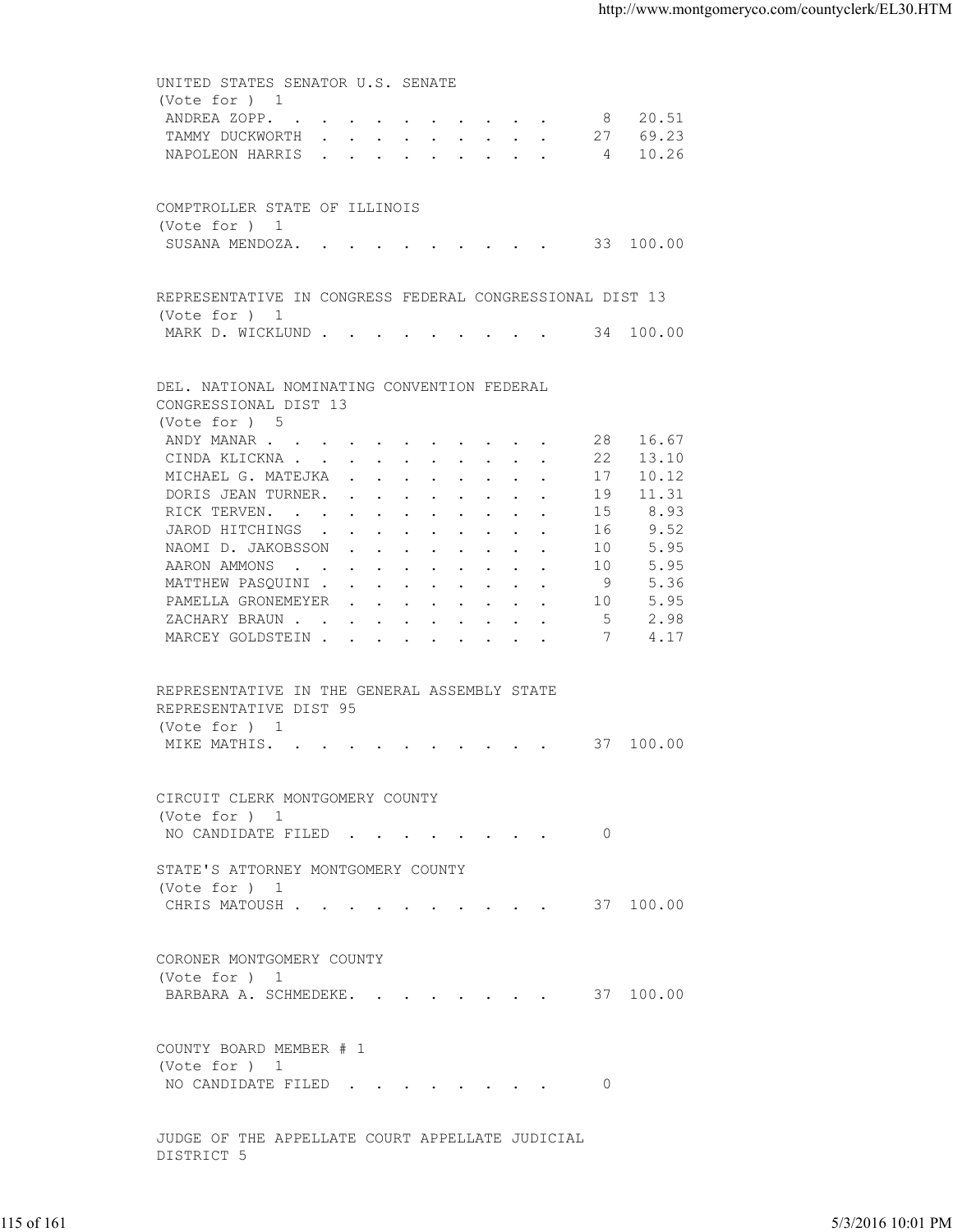(Vote for ) 1 BRAD K. BLEYER. . . . . . . . . . 35 100.00 JUDGE OF THE APPELLATE COURT APPELLATE JUDICIAL DISTRICT 5 (Vote for ) 1 JO BETH WEBER . . . . . . . . . . 35 100.00 PRECINCT COMMITTEEMAN PITMAN (Vote for ) 1 NO CANDIDATE FILED . . . . . . . 0 PRECINCT REPORT MONTGOMERY COUNTY, ILLINOIS RUN DATE:03/21/16 2016 GENERAL PRIMARY ELECTION RUN TIME:09:18 AM MARCH 15, 2016 STATISTICS 1301 RAYMOND VOTES PERCENT REGISTERED VOTERS - TOTAL . . . . . . 787 REGISTERED VOTERS - REPUBLICAN . . . . 267 33.93 REGISTERED VOTERS - DEMOCRATIC . . . . 134 17.03 REGISTERED VOTERS - NONPARTISAN . . . . 144 18.30 BALLOTS CAST - TOTAL. . . . . . . . 398 BALLOTS CAST - REPUBLICAN . . . . . . 314 78.89<br>BALLOTS CAST - DEMOCRATIC . . . . . . 84 21.11 BALLOTS CAST - DEMOCRATIC . . . . . . BALLOTS CAST - NONPARTISAN. . . . . . 0 BALLOTS CAST - BLANK. . . . . . . . VOTER TURNOUT - TOTAL . . . . . . . . 50.57 VOTER TURNOUT - REPUBLICAN. . . . . . 117.60 VOTER TURNOUT - DEMOCRATIC. . . . . . 62.69 VOTER TURNOUT - NONPARTISAN . . . . VOTER TURNOUT - BLANK . . . . . \*\*\*\*\*\*\*\*\*\* (REPUBLICAN) \*\*\*\*\*\*\*\*\*\* PRESIDENT OF THE UNITED STATES (Vote for ) 1 JEB BUSH. . . . . . . . . . . . 5 1.62 CHRIS CHRISTIE. . . . . . . . . . 1 .32 DONALD J. TRUMP . . . . . . . . . . 101 32.79 TED CRUZ. . . . . . . . . . . . 125 40.58 MARCO RUBIO. . . . . . . . . . . 27 8.77 RAND PAUL . . . . . . . . . . . 0<br>CARLY FIORINA . . . . . . . . . . 0 CARLY FIORINA . . . . . . . . . . MIKE HUCKABEE . . . . . . . . . . . 2 . 65 RICK SANTORUM . . . . . . . . . . . 0<br>JOHN R. KASICH. . . . . . . . . . 44 14.29 JOHN R. KASICH. . . . . . . . . . BEN CARSON . . . . . . . . . . . . 3 .97 UNITED STATES SENATOR U.S. SENATE (Vote for ) 1 JAMES T. MARTER . . . . . . . . . 82 31.91 MARK STEVEN KIRK . . . . . . . . . 175 68.09 116 of 161 5/3/2016 10:01 PM

 COMPTROLLER STATE OF ILLINOIS (Vote for ) 1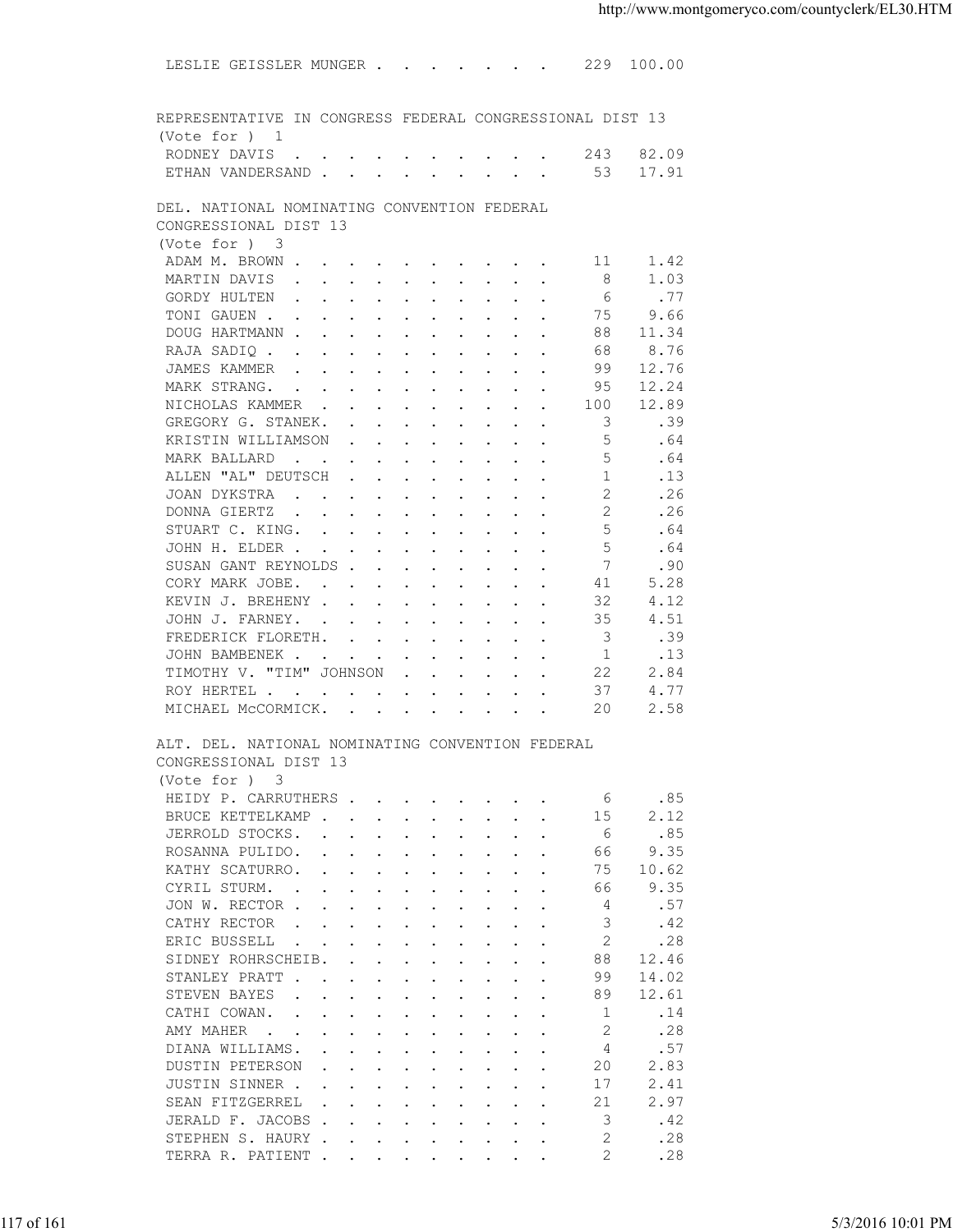| 5.81<br>SETH M. MCMILLAN<br>41<br>JAMES B. MCGUIRE 33<br>4.67<br>5.67<br>MICHAEL P. MURPHY. 40<br>REPRESENTATIVE IN THE GENERAL ASSEMBLY STATE<br>REPRESENTATIVE DIST 95<br>(Vote for ) 1<br>69 23.08<br>DENNIS J. SCOBBIE.<br>CHRISTOPHER M. HICKS. 8 2.68<br>AVERY BOURNE 222<br>74.25<br>CIRCUIT CLERK MONTGOMERY COUNTY<br>(Vote for ) 1<br>HOLLY LEMONS 267 100.00<br>STATE'S ATTORNEY MONTGOMERY COUNTY<br>(Vote for ) 1<br>ERIK HYAM 201 100.00<br>CORONER MONTGOMERY COUNTY<br>(Vote for ) 1<br>RANDY A. LEETHAM 92 30.98<br>TOBIN GUNN 205 69.02<br>COUNTY BOARD MEMBER # 1<br>(Vote for ) 1<br>CONNIE TAYLOR BECK 193 100.00<br>COUNTY BOARD MEMBER # 2<br>(Vote for ) 2<br>CHUCK GRADEN 45 54.88<br>45.12<br>GENE MILES 37<br>JUDGE OF THE APPELLATE COURT APPELLATE JUDICIAL<br>DISTRICT 5<br>(Vote for ) 1<br>JOHN B. BARBERIS, JR. 208 100.00<br>JUDGE OF THE APPELLATE COURT APPELLATE JUDICIAL<br>DISTRICT 5<br>(Vote for ) 1<br>JAMES R. "RANDY" MOORE 214 100.00<br>PRECINCT COMMITTEEMAN RAYMOND<br>(Vote for ) 1<br>TIM MIZERA 274 100.00<br>********** (DEMOCRATIC) **********<br>PRESIDENT OF THE UNITED STATES<br>(Vote for ) 1<br>HILLARY CLINTON 32 38.55<br>WILLIE L. WILSON 1 1.20<br>5/3/2016 10:01 PM |  |  |
|------------------------------------------------------------------------------------------------------------------------------------------------------------------------------------------------------------------------------------------------------------------------------------------------------------------------------------------------------------------------------------------------------------------------------------------------------------------------------------------------------------------------------------------------------------------------------------------------------------------------------------------------------------------------------------------------------------------------------------------------------------------------------------------------------------------------------------------------------------------------------------------------------------------------------------------------------------------------------------------------------------------------------------------------------------------------------------------------------------------------------------------------------------------------------------------------------------------------------------|--|--|
| 118 of 161                                                                                                                                                                                                                                                                                                                                                                                                                                                                                                                                                                                                                                                                                                                                                                                                                                                                                                                                                                                                                                                                                                                                                                                                                         |  |  |
|                                                                                                                                                                                                                                                                                                                                                                                                                                                                                                                                                                                                                                                                                                                                                                                                                                                                                                                                                                                                                                                                                                                                                                                                                                    |  |  |
|                                                                                                                                                                                                                                                                                                                                                                                                                                                                                                                                                                                                                                                                                                                                                                                                                                                                                                                                                                                                                                                                                                                                                                                                                                    |  |  |
|                                                                                                                                                                                                                                                                                                                                                                                                                                                                                                                                                                                                                                                                                                                                                                                                                                                                                                                                                                                                                                                                                                                                                                                                                                    |  |  |
|                                                                                                                                                                                                                                                                                                                                                                                                                                                                                                                                                                                                                                                                                                                                                                                                                                                                                                                                                                                                                                                                                                                                                                                                                                    |  |  |
|                                                                                                                                                                                                                                                                                                                                                                                                                                                                                                                                                                                                                                                                                                                                                                                                                                                                                                                                                                                                                                                                                                                                                                                                                                    |  |  |
|                                                                                                                                                                                                                                                                                                                                                                                                                                                                                                                                                                                                                                                                                                                                                                                                                                                                                                                                                                                                                                                                                                                                                                                                                                    |  |  |
|                                                                                                                                                                                                                                                                                                                                                                                                                                                                                                                                                                                                                                                                                                                                                                                                                                                                                                                                                                                                                                                                                                                                                                                                                                    |  |  |
|                                                                                                                                                                                                                                                                                                                                                                                                                                                                                                                                                                                                                                                                                                                                                                                                                                                                                                                                                                                                                                                                                                                                                                                                                                    |  |  |
|                                                                                                                                                                                                                                                                                                                                                                                                                                                                                                                                                                                                                                                                                                                                                                                                                                                                                                                                                                                                                                                                                                                                                                                                                                    |  |  |
|                                                                                                                                                                                                                                                                                                                                                                                                                                                                                                                                                                                                                                                                                                                                                                                                                                                                                                                                                                                                                                                                                                                                                                                                                                    |  |  |
|                                                                                                                                                                                                                                                                                                                                                                                                                                                                                                                                                                                                                                                                                                                                                                                                                                                                                                                                                                                                                                                                                                                                                                                                                                    |  |  |
|                                                                                                                                                                                                                                                                                                                                                                                                                                                                                                                                                                                                                                                                                                                                                                                                                                                                                                                                                                                                                                                                                                                                                                                                                                    |  |  |
|                                                                                                                                                                                                                                                                                                                                                                                                                                                                                                                                                                                                                                                                                                                                                                                                                                                                                                                                                                                                                                                                                                                                                                                                                                    |  |  |
|                                                                                                                                                                                                                                                                                                                                                                                                                                                                                                                                                                                                                                                                                                                                                                                                                                                                                                                                                                                                                                                                                                                                                                                                                                    |  |  |
|                                                                                                                                                                                                                                                                                                                                                                                                                                                                                                                                                                                                                                                                                                                                                                                                                                                                                                                                                                                                                                                                                                                                                                                                                                    |  |  |
|                                                                                                                                                                                                                                                                                                                                                                                                                                                                                                                                                                                                                                                                                                                                                                                                                                                                                                                                                                                                                                                                                                                                                                                                                                    |  |  |
|                                                                                                                                                                                                                                                                                                                                                                                                                                                                                                                                                                                                                                                                                                                                                                                                                                                                                                                                                                                                                                                                                                                                                                                                                                    |  |  |
|                                                                                                                                                                                                                                                                                                                                                                                                                                                                                                                                                                                                                                                                                                                                                                                                                                                                                                                                                                                                                                                                                                                                                                                                                                    |  |  |
|                                                                                                                                                                                                                                                                                                                                                                                                                                                                                                                                                                                                                                                                                                                                                                                                                                                                                                                                                                                                                                                                                                                                                                                                                                    |  |  |
|                                                                                                                                                                                                                                                                                                                                                                                                                                                                                                                                                                                                                                                                                                                                                                                                                                                                                                                                                                                                                                                                                                                                                                                                                                    |  |  |
|                                                                                                                                                                                                                                                                                                                                                                                                                                                                                                                                                                                                                                                                                                                                                                                                                                                                                                                                                                                                                                                                                                                                                                                                                                    |  |  |
|                                                                                                                                                                                                                                                                                                                                                                                                                                                                                                                                                                                                                                                                                                                                                                                                                                                                                                                                                                                                                                                                                                                                                                                                                                    |  |  |
|                                                                                                                                                                                                                                                                                                                                                                                                                                                                                                                                                                                                                                                                                                                                                                                                                                                                                                                                                                                                                                                                                                                                                                                                                                    |  |  |
|                                                                                                                                                                                                                                                                                                                                                                                                                                                                                                                                                                                                                                                                                                                                                                                                                                                                                                                                                                                                                                                                                                                                                                                                                                    |  |  |
|                                                                                                                                                                                                                                                                                                                                                                                                                                                                                                                                                                                                                                                                                                                                                                                                                                                                                                                                                                                                                                                                                                                                                                                                                                    |  |  |
|                                                                                                                                                                                                                                                                                                                                                                                                                                                                                                                                                                                                                                                                                                                                                                                                                                                                                                                                                                                                                                                                                                                                                                                                                                    |  |  |
|                                                                                                                                                                                                                                                                                                                                                                                                                                                                                                                                                                                                                                                                                                                                                                                                                                                                                                                                                                                                                                                                                                                                                                                                                                    |  |  |
|                                                                                                                                                                                                                                                                                                                                                                                                                                                                                                                                                                                                                                                                                                                                                                                                                                                                                                                                                                                                                                                                                                                                                                                                                                    |  |  |
|                                                                                                                                                                                                                                                                                                                                                                                                                                                                                                                                                                                                                                                                                                                                                                                                                                                                                                                                                                                                                                                                                                                                                                                                                                    |  |  |
|                                                                                                                                                                                                                                                                                                                                                                                                                                                                                                                                                                                                                                                                                                                                                                                                                                                                                                                                                                                                                                                                                                                                                                                                                                    |  |  |
|                                                                                                                                                                                                                                                                                                                                                                                                                                                                                                                                                                                                                                                                                                                                                                                                                                                                                                                                                                                                                                                                                                                                                                                                                                    |  |  |
|                                                                                                                                                                                                                                                                                                                                                                                                                                                                                                                                                                                                                                                                                                                                                                                                                                                                                                                                                                                                                                                                                                                                                                                                                                    |  |  |
|                                                                                                                                                                                                                                                                                                                                                                                                                                                                                                                                                                                                                                                                                                                                                                                                                                                                                                                                                                                                                                                                                                                                                                                                                                    |  |  |
|                                                                                                                                                                                                                                                                                                                                                                                                                                                                                                                                                                                                                                                                                                                                                                                                                                                                                                                                                                                                                                                                                                                                                                                                                                    |  |  |
|                                                                                                                                                                                                                                                                                                                                                                                                                                                                                                                                                                                                                                                                                                                                                                                                                                                                                                                                                                                                                                                                                                                                                                                                                                    |  |  |
|                                                                                                                                                                                                                                                                                                                                                                                                                                                                                                                                                                                                                                                                                                                                                                                                                                                                                                                                                                                                                                                                                                                                                                                                                                    |  |  |
|                                                                                                                                                                                                                                                                                                                                                                                                                                                                                                                                                                                                                                                                                                                                                                                                                                                                                                                                                                                                                                                                                                                                                                                                                                    |  |  |
|                                                                                                                                                                                                                                                                                                                                                                                                                                                                                                                                                                                                                                                                                                                                                                                                                                                                                                                                                                                                                                                                                                                                                                                                                                    |  |  |
|                                                                                                                                                                                                                                                                                                                                                                                                                                                                                                                                                                                                                                                                                                                                                                                                                                                                                                                                                                                                                                                                                                                                                                                                                                    |  |  |
|                                                                                                                                                                                                                                                                                                                                                                                                                                                                                                                                                                                                                                                                                                                                                                                                                                                                                                                                                                                                                                                                                                                                                                                                                                    |  |  |
|                                                                                                                                                                                                                                                                                                                                                                                                                                                                                                                                                                                                                                                                                                                                                                                                                                                                                                                                                                                                                                                                                                                                                                                                                                    |  |  |
|                                                                                                                                                                                                                                                                                                                                                                                                                                                                                                                                                                                                                                                                                                                                                                                                                                                                                                                                                                                                                                                                                                                                                                                                                                    |  |  |
|                                                                                                                                                                                                                                                                                                                                                                                                                                                                                                                                                                                                                                                                                                                                                                                                                                                                                                                                                                                                                                                                                                                                                                                                                                    |  |  |
|                                                                                                                                                                                                                                                                                                                                                                                                                                                                                                                                                                                                                                                                                                                                                                                                                                                                                                                                                                                                                                                                                                                                                                                                                                    |  |  |
|                                                                                                                                                                                                                                                                                                                                                                                                                                                                                                                                                                                                                                                                                                                                                                                                                                                                                                                                                                                                                                                                                                                                                                                                                                    |  |  |
|                                                                                                                                                                                                                                                                                                                                                                                                                                                                                                                                                                                                                                                                                                                                                                                                                                                                                                                                                                                                                                                                                                                                                                                                                                    |  |  |
|                                                                                                                                                                                                                                                                                                                                                                                                                                                                                                                                                                                                                                                                                                                                                                                                                                                                                                                                                                                                                                                                                                                                                                                                                                    |  |  |
|                                                                                                                                                                                                                                                                                                                                                                                                                                                                                                                                                                                                                                                                                                                                                                                                                                                                                                                                                                                                                                                                                                                                                                                                                                    |  |  |
|                                                                                                                                                                                                                                                                                                                                                                                                                                                                                                                                                                                                                                                                                                                                                                                                                                                                                                                                                                                                                                                                                                                                                                                                                                    |  |  |
|                                                                                                                                                                                                                                                                                                                                                                                                                                                                                                                                                                                                                                                                                                                                                                                                                                                                                                                                                                                                                                                                                                                                                                                                                                    |  |  |
|                                                                                                                                                                                                                                                                                                                                                                                                                                                                                                                                                                                                                                                                                                                                                                                                                                                                                                                                                                                                                                                                                                                                                                                                                                    |  |  |
|                                                                                                                                                                                                                                                                                                                                                                                                                                                                                                                                                                                                                                                                                                                                                                                                                                                                                                                                                                                                                                                                                                                                                                                                                                    |  |  |
|                                                                                                                                                                                                                                                                                                                                                                                                                                                                                                                                                                                                                                                                                                                                                                                                                                                                                                                                                                                                                                                                                                                                                                                                                                    |  |  |
|                                                                                                                                                                                                                                                                                                                                                                                                                                                                                                                                                                                                                                                                                                                                                                                                                                                                                                                                                                                                                                                                                                                                                                                                                                    |  |  |
|                                                                                                                                                                                                                                                                                                                                                                                                                                                                                                                                                                                                                                                                                                                                                                                                                                                                                                                                                                                                                                                                                                                                                                                                                                    |  |  |
|                                                                                                                                                                                                                                                                                                                                                                                                                                                                                                                                                                                                                                                                                                                                                                                                                                                                                                                                                                                                                                                                                                                                                                                                                                    |  |  |
|                                                                                                                                                                                                                                                                                                                                                                                                                                                                                                                                                                                                                                                                                                                                                                                                                                                                                                                                                                                                                                                                                                                                                                                                                                    |  |  |
|                                                                                                                                                                                                                                                                                                                                                                                                                                                                                                                                                                                                                                                                                                                                                                                                                                                                                                                                                                                                                                                                                                                                                                                                                                    |  |  |
|                                                                                                                                                                                                                                                                                                                                                                                                                                                                                                                                                                                                                                                                                                                                                                                                                                                                                                                                                                                                                                                                                                                                                                                                                                    |  |  |
|                                                                                                                                                                                                                                                                                                                                                                                                                                                                                                                                                                                                                                                                                                                                                                                                                                                                                                                                                                                                                                                                                                                                                                                                                                    |  |  |
|                                                                                                                                                                                                                                                                                                                                                                                                                                                                                                                                                                                                                                                                                                                                                                                                                                                                                                                                                                                                                                                                                                                                                                                                                                    |  |  |
|                                                                                                                                                                                                                                                                                                                                                                                                                                                                                                                                                                                                                                                                                                                                                                                                                                                                                                                                                                                                                                                                                                                                                                                                                                    |  |  |
|                                                                                                                                                                                                                                                                                                                                                                                                                                                                                                                                                                                                                                                                                                                                                                                                                                                                                                                                                                                                                                                                                                                                                                                                                                    |  |  |
|                                                                                                                                                                                                                                                                                                                                                                                                                                                                                                                                                                                                                                                                                                                                                                                                                                                                                                                                                                                                                                                                                                                                                                                                                                    |  |  |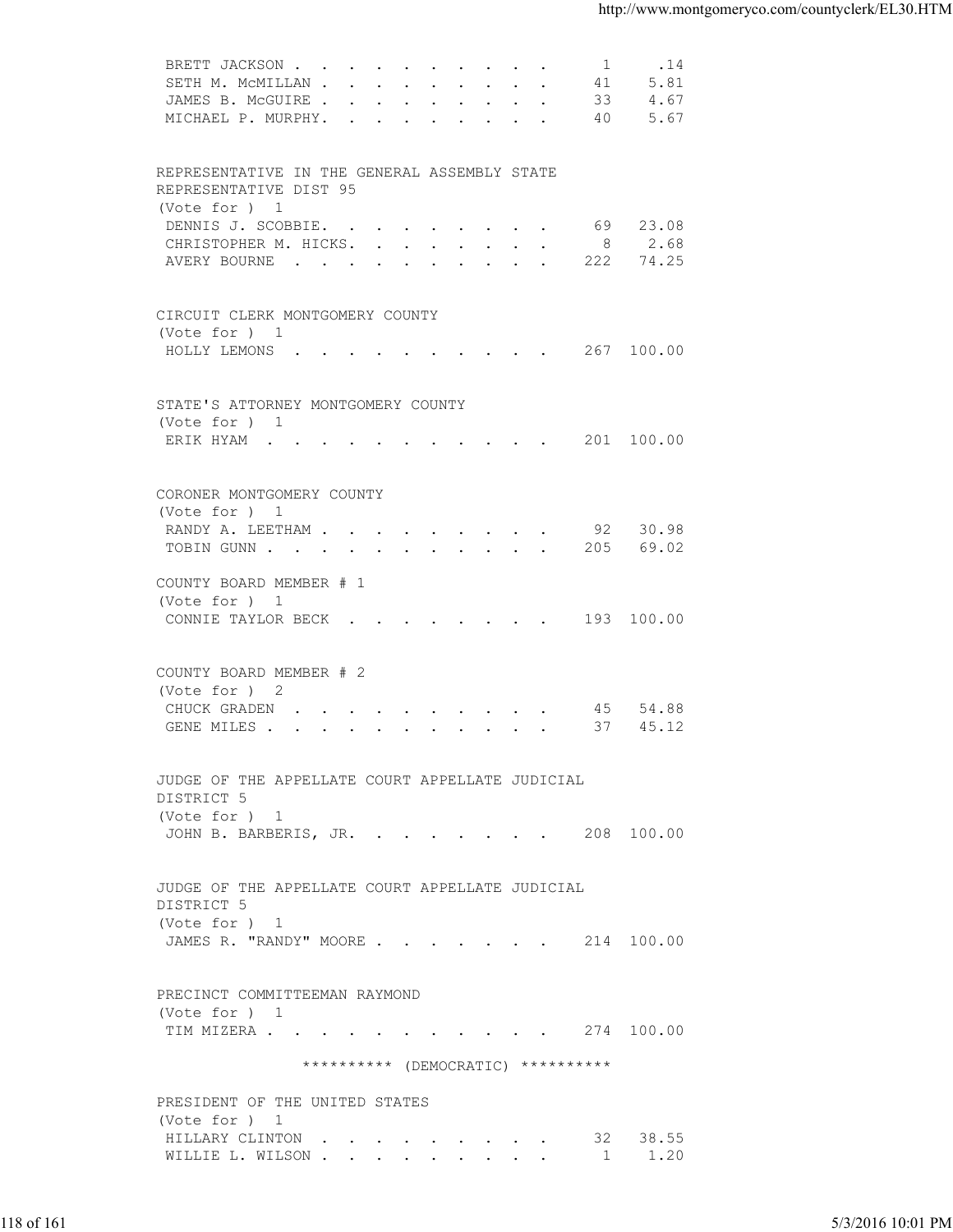| ROQUE "ROCKY" DE LA FUENTE.<br>$\Omega$<br>LARRY (LAWRENCE) COHEN<br>$\overline{0}$<br>BERNIE SANDERS.<br>49 59.04<br>WRITE-IN. 1<br>1.20<br>UNITED STATES SENATOR U.S. SENATE<br>(Vote for ) 1<br>ANDREA ZOPP. 18 24.66<br>TAMMY DUCKWORTH 46 63.01<br>NAPOLEON HARRIS 9 12.33<br>COMPTROLLER STATE OF ILLINOIS<br>(Vote for ) 1<br>SUSANA MENDOZA. 67 100.00<br>REPRESENTATIVE IN CONGRESS FEDERAL CONGRESSIONAL DIST 13<br>(Vote for ) 1<br>MARK D. WICKLUND 64 100.00<br>DEL. NATIONAL NOMINATING CONVENTION FEDERAL<br>CONGRESSIONAL DIST 13<br>(Vote for ) 5<br>ANDY MANAR<br>39 12.38<br>CINDA KLICKNA<br>23<br>7.30<br>MICHAEL G. MATEJKA<br>21<br>6.67<br>6.98<br>DORIS JEAN TURNER.<br>22<br>RICK TERVEN.<br>5.40<br>17<br>8.25<br>JAROD HITCHINGS<br>26<br>7.94<br>NAOMI D. JAKOBSSON<br>25<br>AARON AMMONS<br>34<br>10.79<br>8.89<br>MATTHEW PASQUINI<br>28<br>32<br>PAMELLA GRONEMEYER<br>10.16<br>ZACHARY BRAUN.<br>28<br>8.89<br>MARCEY GOLDSTEIN<br>20<br>6.35<br>REPRESENTATIVE IN THE GENERAL ASSEMBLY STATE<br>REPRESENTATIVE DIST 95<br>(Vote for ) 1<br>MIKE MATHIS. 67 100.00<br>CIRCUIT CLERK MONTGOMERY COUNTY<br>(Vote for ) 1<br>NO CANDIDATE FILED 0<br>STATE'S ATTORNEY MONTGOMERY COUNTY<br>(Vote for ) 1<br>CHRIS MATOUSH 67 100.00<br>CORONER MONTGOMERY COUNTY<br>(Vote for ) 1<br>BARBARA A. SCHMEDEKE. 61 100.00 | MARTIN J. O'MALLEY      | $\Omega$ |                   |
|----------------------------------------------------------------------------------------------------------------------------------------------------------------------------------------------------------------------------------------------------------------------------------------------------------------------------------------------------------------------------------------------------------------------------------------------------------------------------------------------------------------------------------------------------------------------------------------------------------------------------------------------------------------------------------------------------------------------------------------------------------------------------------------------------------------------------------------------------------------------------------------------------------------------------------------------------------------------------------------------------------------------------------------------------------------------------------------------------------------------------------------------------------------------------------------------------------------------------------------------------------------------------------------------------------------------------------------------------|-------------------------|----------|-------------------|
|                                                                                                                                                                                                                                                                                                                                                                                                                                                                                                                                                                                                                                                                                                                                                                                                                                                                                                                                                                                                                                                                                                                                                                                                                                                                                                                                                    |                         |          |                   |
|                                                                                                                                                                                                                                                                                                                                                                                                                                                                                                                                                                                                                                                                                                                                                                                                                                                                                                                                                                                                                                                                                                                                                                                                                                                                                                                                                    |                         |          |                   |
|                                                                                                                                                                                                                                                                                                                                                                                                                                                                                                                                                                                                                                                                                                                                                                                                                                                                                                                                                                                                                                                                                                                                                                                                                                                                                                                                                    |                         |          |                   |
|                                                                                                                                                                                                                                                                                                                                                                                                                                                                                                                                                                                                                                                                                                                                                                                                                                                                                                                                                                                                                                                                                                                                                                                                                                                                                                                                                    |                         |          |                   |
|                                                                                                                                                                                                                                                                                                                                                                                                                                                                                                                                                                                                                                                                                                                                                                                                                                                                                                                                                                                                                                                                                                                                                                                                                                                                                                                                                    |                         |          |                   |
|                                                                                                                                                                                                                                                                                                                                                                                                                                                                                                                                                                                                                                                                                                                                                                                                                                                                                                                                                                                                                                                                                                                                                                                                                                                                                                                                                    |                         |          |                   |
|                                                                                                                                                                                                                                                                                                                                                                                                                                                                                                                                                                                                                                                                                                                                                                                                                                                                                                                                                                                                                                                                                                                                                                                                                                                                                                                                                    |                         |          |                   |
|                                                                                                                                                                                                                                                                                                                                                                                                                                                                                                                                                                                                                                                                                                                                                                                                                                                                                                                                                                                                                                                                                                                                                                                                                                                                                                                                                    |                         |          |                   |
|                                                                                                                                                                                                                                                                                                                                                                                                                                                                                                                                                                                                                                                                                                                                                                                                                                                                                                                                                                                                                                                                                                                                                                                                                                                                                                                                                    |                         |          |                   |
|                                                                                                                                                                                                                                                                                                                                                                                                                                                                                                                                                                                                                                                                                                                                                                                                                                                                                                                                                                                                                                                                                                                                                                                                                                                                                                                                                    |                         |          |                   |
|                                                                                                                                                                                                                                                                                                                                                                                                                                                                                                                                                                                                                                                                                                                                                                                                                                                                                                                                                                                                                                                                                                                                                                                                                                                                                                                                                    |                         |          |                   |
|                                                                                                                                                                                                                                                                                                                                                                                                                                                                                                                                                                                                                                                                                                                                                                                                                                                                                                                                                                                                                                                                                                                                                                                                                                                                                                                                                    |                         |          |                   |
|                                                                                                                                                                                                                                                                                                                                                                                                                                                                                                                                                                                                                                                                                                                                                                                                                                                                                                                                                                                                                                                                                                                                                                                                                                                                                                                                                    |                         |          |                   |
|                                                                                                                                                                                                                                                                                                                                                                                                                                                                                                                                                                                                                                                                                                                                                                                                                                                                                                                                                                                                                                                                                                                                                                                                                                                                                                                                                    |                         |          |                   |
|                                                                                                                                                                                                                                                                                                                                                                                                                                                                                                                                                                                                                                                                                                                                                                                                                                                                                                                                                                                                                                                                                                                                                                                                                                                                                                                                                    |                         |          |                   |
|                                                                                                                                                                                                                                                                                                                                                                                                                                                                                                                                                                                                                                                                                                                                                                                                                                                                                                                                                                                                                                                                                                                                                                                                                                                                                                                                                    |                         |          |                   |
|                                                                                                                                                                                                                                                                                                                                                                                                                                                                                                                                                                                                                                                                                                                                                                                                                                                                                                                                                                                                                                                                                                                                                                                                                                                                                                                                                    |                         |          |                   |
|                                                                                                                                                                                                                                                                                                                                                                                                                                                                                                                                                                                                                                                                                                                                                                                                                                                                                                                                                                                                                                                                                                                                                                                                                                                                                                                                                    |                         |          |                   |
|                                                                                                                                                                                                                                                                                                                                                                                                                                                                                                                                                                                                                                                                                                                                                                                                                                                                                                                                                                                                                                                                                                                                                                                                                                                                                                                                                    |                         |          |                   |
|                                                                                                                                                                                                                                                                                                                                                                                                                                                                                                                                                                                                                                                                                                                                                                                                                                                                                                                                                                                                                                                                                                                                                                                                                                                                                                                                                    |                         |          |                   |
|                                                                                                                                                                                                                                                                                                                                                                                                                                                                                                                                                                                                                                                                                                                                                                                                                                                                                                                                                                                                                                                                                                                                                                                                                                                                                                                                                    |                         |          |                   |
|                                                                                                                                                                                                                                                                                                                                                                                                                                                                                                                                                                                                                                                                                                                                                                                                                                                                                                                                                                                                                                                                                                                                                                                                                                                                                                                                                    |                         |          |                   |
|                                                                                                                                                                                                                                                                                                                                                                                                                                                                                                                                                                                                                                                                                                                                                                                                                                                                                                                                                                                                                                                                                                                                                                                                                                                                                                                                                    |                         |          |                   |
|                                                                                                                                                                                                                                                                                                                                                                                                                                                                                                                                                                                                                                                                                                                                                                                                                                                                                                                                                                                                                                                                                                                                                                                                                                                                                                                                                    |                         |          |                   |
|                                                                                                                                                                                                                                                                                                                                                                                                                                                                                                                                                                                                                                                                                                                                                                                                                                                                                                                                                                                                                                                                                                                                                                                                                                                                                                                                                    |                         |          |                   |
|                                                                                                                                                                                                                                                                                                                                                                                                                                                                                                                                                                                                                                                                                                                                                                                                                                                                                                                                                                                                                                                                                                                                                                                                                                                                                                                                                    |                         |          |                   |
|                                                                                                                                                                                                                                                                                                                                                                                                                                                                                                                                                                                                                                                                                                                                                                                                                                                                                                                                                                                                                                                                                                                                                                                                                                                                                                                                                    |                         |          |                   |
|                                                                                                                                                                                                                                                                                                                                                                                                                                                                                                                                                                                                                                                                                                                                                                                                                                                                                                                                                                                                                                                                                                                                                                                                                                                                                                                                                    |                         |          |                   |
|                                                                                                                                                                                                                                                                                                                                                                                                                                                                                                                                                                                                                                                                                                                                                                                                                                                                                                                                                                                                                                                                                                                                                                                                                                                                                                                                                    |                         |          |                   |
|                                                                                                                                                                                                                                                                                                                                                                                                                                                                                                                                                                                                                                                                                                                                                                                                                                                                                                                                                                                                                                                                                                                                                                                                                                                                                                                                                    |                         |          |                   |
|                                                                                                                                                                                                                                                                                                                                                                                                                                                                                                                                                                                                                                                                                                                                                                                                                                                                                                                                                                                                                                                                                                                                                                                                                                                                                                                                                    |                         |          |                   |
|                                                                                                                                                                                                                                                                                                                                                                                                                                                                                                                                                                                                                                                                                                                                                                                                                                                                                                                                                                                                                                                                                                                                                                                                                                                                                                                                                    |                         |          |                   |
|                                                                                                                                                                                                                                                                                                                                                                                                                                                                                                                                                                                                                                                                                                                                                                                                                                                                                                                                                                                                                                                                                                                                                                                                                                                                                                                                                    |                         |          |                   |
|                                                                                                                                                                                                                                                                                                                                                                                                                                                                                                                                                                                                                                                                                                                                                                                                                                                                                                                                                                                                                                                                                                                                                                                                                                                                                                                                                    |                         |          |                   |
|                                                                                                                                                                                                                                                                                                                                                                                                                                                                                                                                                                                                                                                                                                                                                                                                                                                                                                                                                                                                                                                                                                                                                                                                                                                                                                                                                    |                         |          |                   |
|                                                                                                                                                                                                                                                                                                                                                                                                                                                                                                                                                                                                                                                                                                                                                                                                                                                                                                                                                                                                                                                                                                                                                                                                                                                                                                                                                    |                         |          |                   |
|                                                                                                                                                                                                                                                                                                                                                                                                                                                                                                                                                                                                                                                                                                                                                                                                                                                                                                                                                                                                                                                                                                                                                                                                                                                                                                                                                    |                         |          |                   |
|                                                                                                                                                                                                                                                                                                                                                                                                                                                                                                                                                                                                                                                                                                                                                                                                                                                                                                                                                                                                                                                                                                                                                                                                                                                                                                                                                    |                         |          |                   |
|                                                                                                                                                                                                                                                                                                                                                                                                                                                                                                                                                                                                                                                                                                                                                                                                                                                                                                                                                                                                                                                                                                                                                                                                                                                                                                                                                    |                         |          |                   |
|                                                                                                                                                                                                                                                                                                                                                                                                                                                                                                                                                                                                                                                                                                                                                                                                                                                                                                                                                                                                                                                                                                                                                                                                                                                                                                                                                    |                         |          |                   |
|                                                                                                                                                                                                                                                                                                                                                                                                                                                                                                                                                                                                                                                                                                                                                                                                                                                                                                                                                                                                                                                                                                                                                                                                                                                                                                                                                    |                         |          |                   |
|                                                                                                                                                                                                                                                                                                                                                                                                                                                                                                                                                                                                                                                                                                                                                                                                                                                                                                                                                                                                                                                                                                                                                                                                                                                                                                                                                    |                         |          |                   |
|                                                                                                                                                                                                                                                                                                                                                                                                                                                                                                                                                                                                                                                                                                                                                                                                                                                                                                                                                                                                                                                                                                                                                                                                                                                                                                                                                    |                         |          |                   |
|                                                                                                                                                                                                                                                                                                                                                                                                                                                                                                                                                                                                                                                                                                                                                                                                                                                                                                                                                                                                                                                                                                                                                                                                                                                                                                                                                    |                         |          |                   |
|                                                                                                                                                                                                                                                                                                                                                                                                                                                                                                                                                                                                                                                                                                                                                                                                                                                                                                                                                                                                                                                                                                                                                                                                                                                                                                                                                    |                         |          |                   |
|                                                                                                                                                                                                                                                                                                                                                                                                                                                                                                                                                                                                                                                                                                                                                                                                                                                                                                                                                                                                                                                                                                                                                                                                                                                                                                                                                    |                         |          |                   |
|                                                                                                                                                                                                                                                                                                                                                                                                                                                                                                                                                                                                                                                                                                                                                                                                                                                                                                                                                                                                                                                                                                                                                                                                                                                                                                                                                    |                         |          |                   |
|                                                                                                                                                                                                                                                                                                                                                                                                                                                                                                                                                                                                                                                                                                                                                                                                                                                                                                                                                                                                                                                                                                                                                                                                                                                                                                                                                    |                         |          |                   |
|                                                                                                                                                                                                                                                                                                                                                                                                                                                                                                                                                                                                                                                                                                                                                                                                                                                                                                                                                                                                                                                                                                                                                                                                                                                                                                                                                    |                         |          |                   |
|                                                                                                                                                                                                                                                                                                                                                                                                                                                                                                                                                                                                                                                                                                                                                                                                                                                                                                                                                                                                                                                                                                                                                                                                                                                                                                                                                    |                         |          |                   |
|                                                                                                                                                                                                                                                                                                                                                                                                                                                                                                                                                                                                                                                                                                                                                                                                                                                                                                                                                                                                                                                                                                                                                                                                                                                                                                                                                    |                         |          |                   |
|                                                                                                                                                                                                                                                                                                                                                                                                                                                                                                                                                                                                                                                                                                                                                                                                                                                                                                                                                                                                                                                                                                                                                                                                                                                                                                                                                    | COUNTY BOARD MEMBER # 1 |          |                   |
|                                                                                                                                                                                                                                                                                                                                                                                                                                                                                                                                                                                                                                                                                                                                                                                                                                                                                                                                                                                                                                                                                                                                                                                                                                                                                                                                                    |                         |          |                   |
|                                                                                                                                                                                                                                                                                                                                                                                                                                                                                                                                                                                                                                                                                                                                                                                                                                                                                                                                                                                                                                                                                                                                                                                                                                                                                                                                                    |                         |          |                   |
| 119 of 161                                                                                                                                                                                                                                                                                                                                                                                                                                                                                                                                                                                                                                                                                                                                                                                                                                                                                                                                                                                                                                                                                                                                                                                                                                                                                                                                         |                         |          | 5/3/2016 10:01 PM |
|                                                                                                                                                                                                                                                                                                                                                                                                                                                                                                                                                                                                                                                                                                                                                                                                                                                                                                                                                                                                                                                                                                                                                                                                                                                                                                                                                    |                         |          |                   |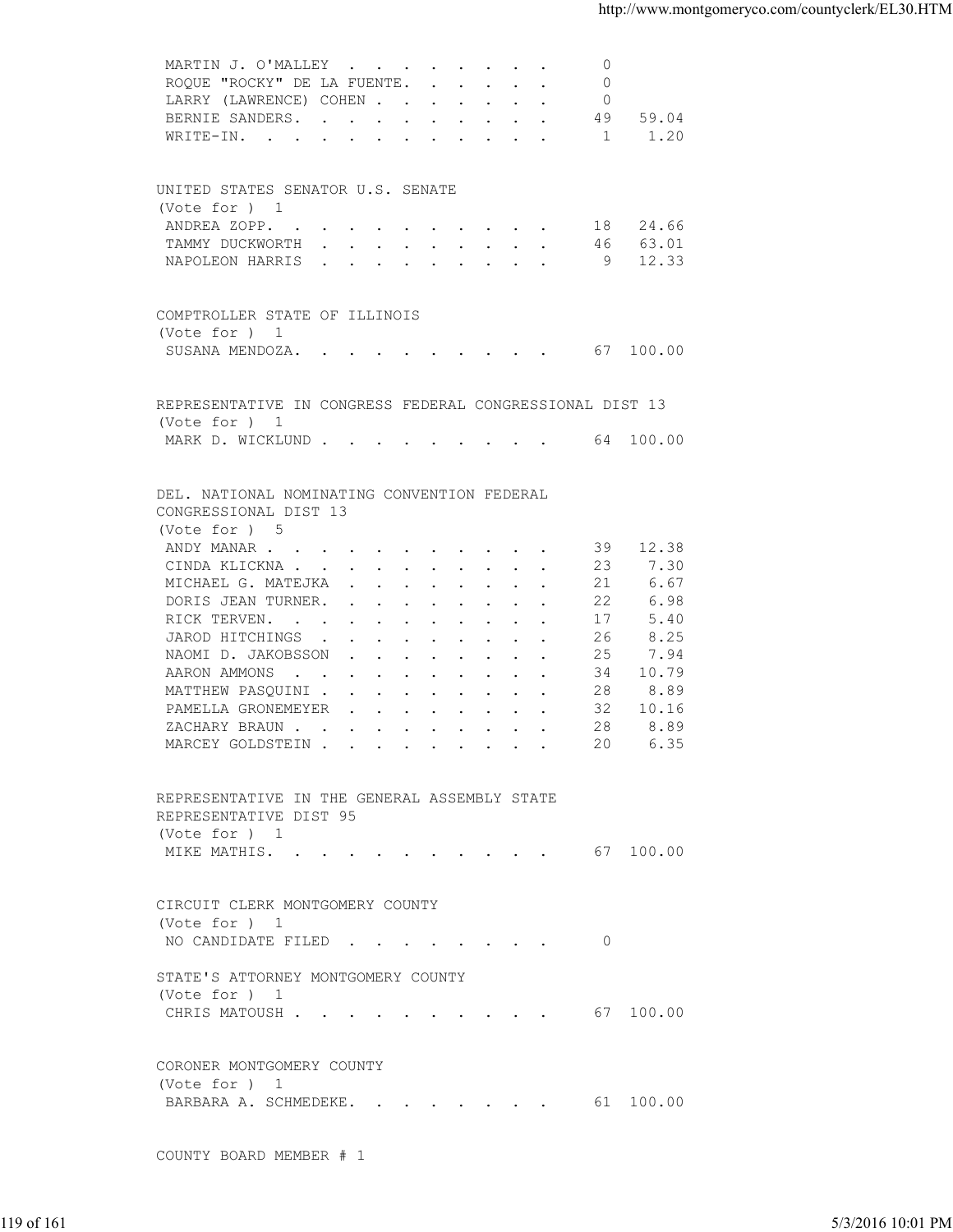(Vote for ) 1 NO CANDIDATE FILED . . . . . . . . 0 COUNTY BOARD MEMBER # 2 (Vote for ) 2 NO CANDIDATE FILED . . . . . . . . 0 JUDGE OF THE APPELLATE COURT APPELLATE JUDICIAL DISTRICT 5 (Vote for ) 1 BRAD K. BLEYER. . . . . . . . . . . 62 100.00 JUDGE OF THE APPELLATE COURT APPELLATE JUDICIAL DISTRICT 5 (Vote for ) 1 JO BETH WEBER . . . . . . . . . . 61 100.00 PRECINCT COMMITTEEMAN RAYMOND (Vote for ) 1 NO CANDIDATE FILED . . . . . . . . 0 PRECINCT REPORT MONTGOMERY COUNTY, ILLINOIS RUN DATE:03/21/16 2016 GENERAL PRIMARY ELECTION RUN TIME:09:18 AM MARCH 15, 2016 STATISTICS 1401 ROUNTREE VOTES PERCENT REGISTERED VOTERS - TOTAL . . . . . . 178 REGISTERED VOTERS - REPUBLICAN . . . . 75 42.13<br>REGISTERED VOTERS - DEMOCRATIC . . . . 26 14.61 REGISTERED VOTERS - DEMOCRATIC . . . . 26 REGISTERED VOTERS - NONPARTISAN . . . . 11 6.18 BALLOTS CAST - TOTAL. . . . . . . . 93<br>BALLOTS CAST - REPUBLICAN . . . . . . 81 87.10 BALLOTS CAST - REPUBLICAN . . . . . . 81 87.10<br>BALLOTS CAST - DEMOCRATIC . . . . . . 10 10.75 BALLOTS CAST - DEMOCRATIC . . . . . . BALLOTS CAST - NONPARTISAN. . . . . . 2 2.15<br>BALLOTS CAST - BLANK. . . . . . . . 0 BALLOTS CAST - BLANK. . . . . . . . VOTER TURNOUT - TOTAL . . . . . . . . 52.25 VOTER TURNOUT - REPUBLICAN. . . . . . 108.00 VOTER TURNOUT - DEMOCRATIC. . . . . . 38.46 VOTER TURNOUT - NONPARTISAN . . . . . 18.18 VOTER TURNOUT - BLANK . . . . . \*\*\*\*\*\*\*\*\*\* (REPUBLICAN) \*\*\*\*\*\*\*\*\*\* PRESIDENT OF THE UNITED STATES (Vote for ) 1 JEB BUSH. . . . . . . . . . . . 0 CHRIS CHRISTIE. . . . . . . . . . 1 1.27 DONALD J. TRUMP . . . . . . . . . 29 36.71 TED CRUZ. . . . . . . . . . . . 33 41.77<br>MARCO RUBIO. . . . . . . . . . . 9 11.39 MARCO RUBIO. . . . . . . . . . . 9 RAND PAUL . . . . . . . . . . . 0 CARLY FIORINA . . . . . . . . . . 0 MIKE HUCKABEE . . . . . . . . . . 0 RICK SANTORUM . . . . . . . . . . 0 JOHN R. KASICH. . . . . . . . . . . 6 7.59 120 of 161 5/3/2016 10:01 PM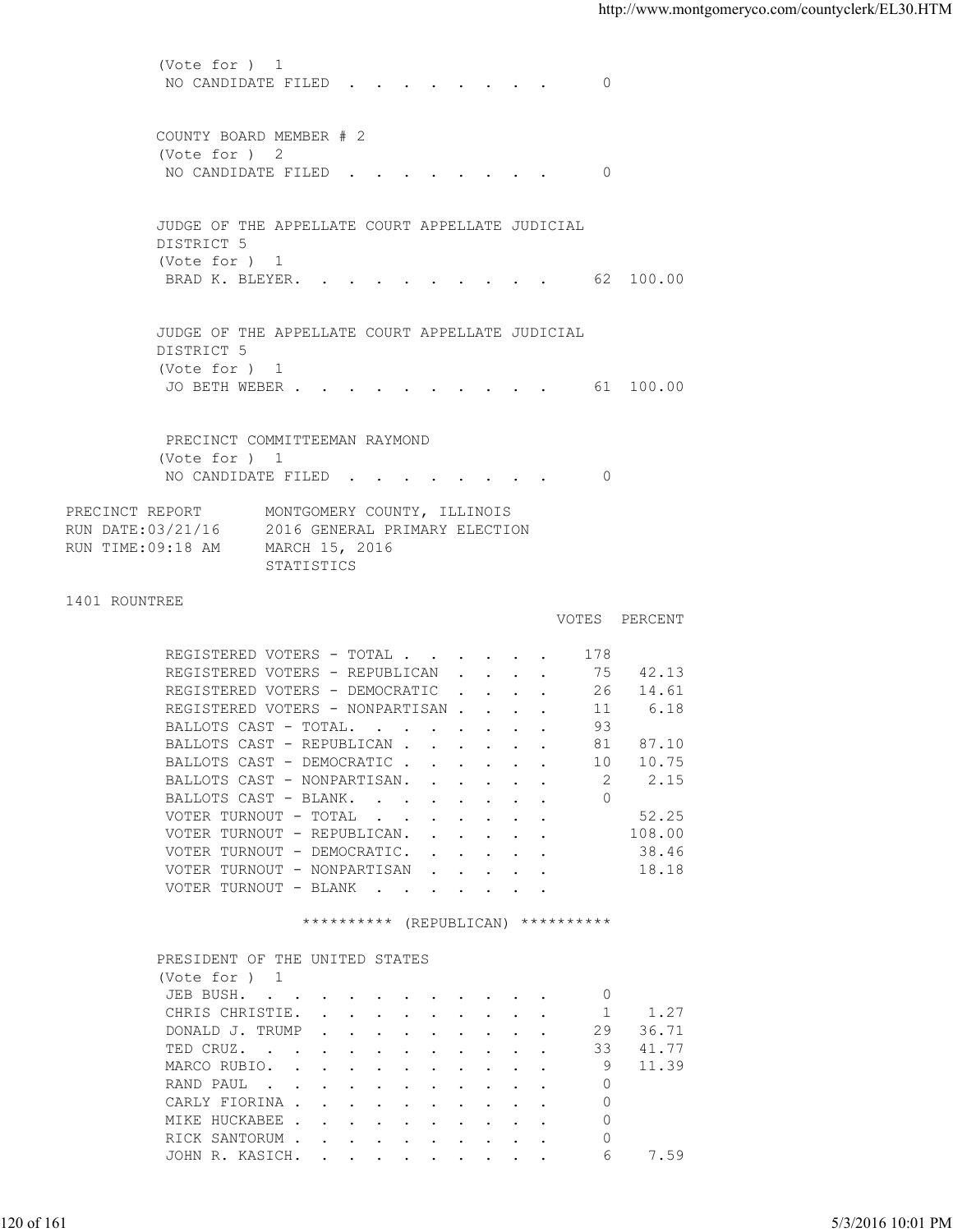| UNITED STATES SENATOR U.S. SENATE<br>(Vote for ) 1<br>JAMES T. MARTER 19 24.68<br>75.32<br>MARK STEVEN KIRK 58<br>COMPTROLLER STATE OF ILLINOIS<br>(Vote for ) 1<br>LESLIE GEISSLER MUNGER 66 100.00<br>REPRESENTATIVE IN CONGRESS FEDERAL CONGRESSIONAL DIST 13<br>(Vote for ) 1<br>RODNEY DAVIS 71 92.21<br>ETHAN VANDERSAND 6<br>7.79<br>DEL. NATIONAL NOMINATING CONVENTION FEDERAL<br>CONGRESSIONAL DIST 13<br>(Vote for ) 3<br>ADAM M. BROWN<br>2<br>.98<br>6<br>MARTIN DAVIS<br>2.93<br>3<br>GORDY HULTEN<br>1.46<br>TONI GAUEN<br>22<br>10.73<br>DOUG HARTMANN<br>22<br>10.73<br>17<br>8.29<br>RAJA SADIQ<br>29<br>14.15<br>JAMES KAMMER<br>25<br>12.20<br>MARK STRANG.<br>24<br>11.71<br>NICHOLAS KAMMER<br>.49<br>GREGORY G. STANEK.<br>1<br>KRISTIN WILLIAMSON<br>1<br>.49<br>2<br>.98<br>MARK BALLARD<br>ALLEN "AL" DEUTSCH<br>$\Omega$<br>JOAN DYKSTRA<br>$\circ$<br>DONNA GIERTZ<br>$\Omega$<br>STUART C. KING.<br>3<br>1.46<br>3<br>1.46<br>JOHN H. ELDER<br>SUSAN GANT REYNOLDS<br>.98<br>1.95<br>CORY MARK JOBE.<br>4<br>1.95<br>KEVIN J. BREHENY<br>4<br>1.95<br>JOHN J. FARNEY.<br>4<br>FREDERICK FLORETH.<br>0<br>JOHN BAMBENEK<br>$\circ$<br>TIMOTHY V. "TIM" JOHNSON<br>8<br>3.90<br>$\mathbf{r}$ , $\mathbf{r}$ , $\mathbf{r}$ , $\mathbf{r}$ , $\mathbf{r}$<br>ROY HERTEL<br>15<br>7.32<br>MICHAEL MCCORMICK.<br>8<br>3.90<br>ALT. DEL. NATIONAL NOMINATING CONVENTION FEDERAL<br>CONGRESSIONAL DIST 13<br>(Vote for ) 3<br>HEIDY P. CARRUTHERS<br>.51<br>1<br>7.14<br>BRUCE KETTELKAMP<br>14<br>JERROLD STOCKS.<br>1.02<br>2<br>8.67<br>ROSANNA PULIDO.<br>17<br>KATHY SCATURRO.<br>21<br>10.71<br>CYRIL STURM.<br>22<br>11.22<br>JON W. RECTOR<br>2<br>1.02<br>CATHY RECTOR<br>$\mathbf{r}$<br>-1<br>.51<br>ERIC BUSSELL<br>$\mathbf{r}$ , and $\mathbf{r}$ , and $\mathbf{r}$ , and $\mathbf{r}$ , and $\mathbf{r}$<br>-1<br>.51<br>12.76<br>SIDNEY ROHRSCHEIB.<br>25<br>$\mathbf{r}$ , $\mathbf{r}$ , $\mathbf{r}$ , $\mathbf{r}$ , $\mathbf{r}$ , $\mathbf{r}$<br>5/3/2016 10:01 PM | 121 of 161 |  |
|------------------------------------------------------------------------------------------------------------------------------------------------------------------------------------------------------------------------------------------------------------------------------------------------------------------------------------------------------------------------------------------------------------------------------------------------------------------------------------------------------------------------------------------------------------------------------------------------------------------------------------------------------------------------------------------------------------------------------------------------------------------------------------------------------------------------------------------------------------------------------------------------------------------------------------------------------------------------------------------------------------------------------------------------------------------------------------------------------------------------------------------------------------------------------------------------------------------------------------------------------------------------------------------------------------------------------------------------------------------------------------------------------------------------------------------------------------------------------------------------------------------------------------------------------------------------------------------------------------------------------------------------------------------------------------------------------------------------------------------------------------------------------------------------------------------------------------------------------------------------------------------------------------------------------------------------------------------------------------------------------------------|------------|--|
|                                                                                                                                                                                                                                                                                                                                                                                                                                                                                                                                                                                                                                                                                                                                                                                                                                                                                                                                                                                                                                                                                                                                                                                                                                                                                                                                                                                                                                                                                                                                                                                                                                                                                                                                                                                                                                                                                                                                                                                                                  |            |  |
|                                                                                                                                                                                                                                                                                                                                                                                                                                                                                                                                                                                                                                                                                                                                                                                                                                                                                                                                                                                                                                                                                                                                                                                                                                                                                                                                                                                                                                                                                                                                                                                                                                                                                                                                                                                                                                                                                                                                                                                                                  |            |  |
|                                                                                                                                                                                                                                                                                                                                                                                                                                                                                                                                                                                                                                                                                                                                                                                                                                                                                                                                                                                                                                                                                                                                                                                                                                                                                                                                                                                                                                                                                                                                                                                                                                                                                                                                                                                                                                                                                                                                                                                                                  |            |  |
|                                                                                                                                                                                                                                                                                                                                                                                                                                                                                                                                                                                                                                                                                                                                                                                                                                                                                                                                                                                                                                                                                                                                                                                                                                                                                                                                                                                                                                                                                                                                                                                                                                                                                                                                                                                                                                                                                                                                                                                                                  |            |  |
|                                                                                                                                                                                                                                                                                                                                                                                                                                                                                                                                                                                                                                                                                                                                                                                                                                                                                                                                                                                                                                                                                                                                                                                                                                                                                                                                                                                                                                                                                                                                                                                                                                                                                                                                                                                                                                                                                                                                                                                                                  |            |  |
|                                                                                                                                                                                                                                                                                                                                                                                                                                                                                                                                                                                                                                                                                                                                                                                                                                                                                                                                                                                                                                                                                                                                                                                                                                                                                                                                                                                                                                                                                                                                                                                                                                                                                                                                                                                                                                                                                                                                                                                                                  |            |  |
|                                                                                                                                                                                                                                                                                                                                                                                                                                                                                                                                                                                                                                                                                                                                                                                                                                                                                                                                                                                                                                                                                                                                                                                                                                                                                                                                                                                                                                                                                                                                                                                                                                                                                                                                                                                                                                                                                                                                                                                                                  |            |  |
|                                                                                                                                                                                                                                                                                                                                                                                                                                                                                                                                                                                                                                                                                                                                                                                                                                                                                                                                                                                                                                                                                                                                                                                                                                                                                                                                                                                                                                                                                                                                                                                                                                                                                                                                                                                                                                                                                                                                                                                                                  |            |  |
|                                                                                                                                                                                                                                                                                                                                                                                                                                                                                                                                                                                                                                                                                                                                                                                                                                                                                                                                                                                                                                                                                                                                                                                                                                                                                                                                                                                                                                                                                                                                                                                                                                                                                                                                                                                                                                                                                                                                                                                                                  |            |  |
|                                                                                                                                                                                                                                                                                                                                                                                                                                                                                                                                                                                                                                                                                                                                                                                                                                                                                                                                                                                                                                                                                                                                                                                                                                                                                                                                                                                                                                                                                                                                                                                                                                                                                                                                                                                                                                                                                                                                                                                                                  |            |  |
|                                                                                                                                                                                                                                                                                                                                                                                                                                                                                                                                                                                                                                                                                                                                                                                                                                                                                                                                                                                                                                                                                                                                                                                                                                                                                                                                                                                                                                                                                                                                                                                                                                                                                                                                                                                                                                                                                                                                                                                                                  |            |  |
|                                                                                                                                                                                                                                                                                                                                                                                                                                                                                                                                                                                                                                                                                                                                                                                                                                                                                                                                                                                                                                                                                                                                                                                                                                                                                                                                                                                                                                                                                                                                                                                                                                                                                                                                                                                                                                                                                                                                                                                                                  |            |  |
|                                                                                                                                                                                                                                                                                                                                                                                                                                                                                                                                                                                                                                                                                                                                                                                                                                                                                                                                                                                                                                                                                                                                                                                                                                                                                                                                                                                                                                                                                                                                                                                                                                                                                                                                                                                                                                                                                                                                                                                                                  |            |  |
|                                                                                                                                                                                                                                                                                                                                                                                                                                                                                                                                                                                                                                                                                                                                                                                                                                                                                                                                                                                                                                                                                                                                                                                                                                                                                                                                                                                                                                                                                                                                                                                                                                                                                                                                                                                                                                                                                                                                                                                                                  |            |  |
|                                                                                                                                                                                                                                                                                                                                                                                                                                                                                                                                                                                                                                                                                                                                                                                                                                                                                                                                                                                                                                                                                                                                                                                                                                                                                                                                                                                                                                                                                                                                                                                                                                                                                                                                                                                                                                                                                                                                                                                                                  |            |  |
|                                                                                                                                                                                                                                                                                                                                                                                                                                                                                                                                                                                                                                                                                                                                                                                                                                                                                                                                                                                                                                                                                                                                                                                                                                                                                                                                                                                                                                                                                                                                                                                                                                                                                                                                                                                                                                                                                                                                                                                                                  |            |  |
|                                                                                                                                                                                                                                                                                                                                                                                                                                                                                                                                                                                                                                                                                                                                                                                                                                                                                                                                                                                                                                                                                                                                                                                                                                                                                                                                                                                                                                                                                                                                                                                                                                                                                                                                                                                                                                                                                                                                                                                                                  |            |  |
|                                                                                                                                                                                                                                                                                                                                                                                                                                                                                                                                                                                                                                                                                                                                                                                                                                                                                                                                                                                                                                                                                                                                                                                                                                                                                                                                                                                                                                                                                                                                                                                                                                                                                                                                                                                                                                                                                                                                                                                                                  |            |  |
|                                                                                                                                                                                                                                                                                                                                                                                                                                                                                                                                                                                                                                                                                                                                                                                                                                                                                                                                                                                                                                                                                                                                                                                                                                                                                                                                                                                                                                                                                                                                                                                                                                                                                                                                                                                                                                                                                                                                                                                                                  |            |  |
|                                                                                                                                                                                                                                                                                                                                                                                                                                                                                                                                                                                                                                                                                                                                                                                                                                                                                                                                                                                                                                                                                                                                                                                                                                                                                                                                                                                                                                                                                                                                                                                                                                                                                                                                                                                                                                                                                                                                                                                                                  |            |  |
|                                                                                                                                                                                                                                                                                                                                                                                                                                                                                                                                                                                                                                                                                                                                                                                                                                                                                                                                                                                                                                                                                                                                                                                                                                                                                                                                                                                                                                                                                                                                                                                                                                                                                                                                                                                                                                                                                                                                                                                                                  |            |  |
|                                                                                                                                                                                                                                                                                                                                                                                                                                                                                                                                                                                                                                                                                                                                                                                                                                                                                                                                                                                                                                                                                                                                                                                                                                                                                                                                                                                                                                                                                                                                                                                                                                                                                                                                                                                                                                                                                                                                                                                                                  |            |  |
|                                                                                                                                                                                                                                                                                                                                                                                                                                                                                                                                                                                                                                                                                                                                                                                                                                                                                                                                                                                                                                                                                                                                                                                                                                                                                                                                                                                                                                                                                                                                                                                                                                                                                                                                                                                                                                                                                                                                                                                                                  |            |  |
|                                                                                                                                                                                                                                                                                                                                                                                                                                                                                                                                                                                                                                                                                                                                                                                                                                                                                                                                                                                                                                                                                                                                                                                                                                                                                                                                                                                                                                                                                                                                                                                                                                                                                                                                                                                                                                                                                                                                                                                                                  |            |  |
|                                                                                                                                                                                                                                                                                                                                                                                                                                                                                                                                                                                                                                                                                                                                                                                                                                                                                                                                                                                                                                                                                                                                                                                                                                                                                                                                                                                                                                                                                                                                                                                                                                                                                                                                                                                                                                                                                                                                                                                                                  |            |  |
|                                                                                                                                                                                                                                                                                                                                                                                                                                                                                                                                                                                                                                                                                                                                                                                                                                                                                                                                                                                                                                                                                                                                                                                                                                                                                                                                                                                                                                                                                                                                                                                                                                                                                                                                                                                                                                                                                                                                                                                                                  |            |  |
|                                                                                                                                                                                                                                                                                                                                                                                                                                                                                                                                                                                                                                                                                                                                                                                                                                                                                                                                                                                                                                                                                                                                                                                                                                                                                                                                                                                                                                                                                                                                                                                                                                                                                                                                                                                                                                                                                                                                                                                                                  |            |  |
|                                                                                                                                                                                                                                                                                                                                                                                                                                                                                                                                                                                                                                                                                                                                                                                                                                                                                                                                                                                                                                                                                                                                                                                                                                                                                                                                                                                                                                                                                                                                                                                                                                                                                                                                                                                                                                                                                                                                                                                                                  |            |  |
|                                                                                                                                                                                                                                                                                                                                                                                                                                                                                                                                                                                                                                                                                                                                                                                                                                                                                                                                                                                                                                                                                                                                                                                                                                                                                                                                                                                                                                                                                                                                                                                                                                                                                                                                                                                                                                                                                                                                                                                                                  |            |  |
|                                                                                                                                                                                                                                                                                                                                                                                                                                                                                                                                                                                                                                                                                                                                                                                                                                                                                                                                                                                                                                                                                                                                                                                                                                                                                                                                                                                                                                                                                                                                                                                                                                                                                                                                                                                                                                                                                                                                                                                                                  |            |  |
|                                                                                                                                                                                                                                                                                                                                                                                                                                                                                                                                                                                                                                                                                                                                                                                                                                                                                                                                                                                                                                                                                                                                                                                                                                                                                                                                                                                                                                                                                                                                                                                                                                                                                                                                                                                                                                                                                                                                                                                                                  |            |  |
|                                                                                                                                                                                                                                                                                                                                                                                                                                                                                                                                                                                                                                                                                                                                                                                                                                                                                                                                                                                                                                                                                                                                                                                                                                                                                                                                                                                                                                                                                                                                                                                                                                                                                                                                                                                                                                                                                                                                                                                                                  |            |  |
|                                                                                                                                                                                                                                                                                                                                                                                                                                                                                                                                                                                                                                                                                                                                                                                                                                                                                                                                                                                                                                                                                                                                                                                                                                                                                                                                                                                                                                                                                                                                                                                                                                                                                                                                                                                                                                                                                                                                                                                                                  |            |  |
|                                                                                                                                                                                                                                                                                                                                                                                                                                                                                                                                                                                                                                                                                                                                                                                                                                                                                                                                                                                                                                                                                                                                                                                                                                                                                                                                                                                                                                                                                                                                                                                                                                                                                                                                                                                                                                                                                                                                                                                                                  |            |  |
|                                                                                                                                                                                                                                                                                                                                                                                                                                                                                                                                                                                                                                                                                                                                                                                                                                                                                                                                                                                                                                                                                                                                                                                                                                                                                                                                                                                                                                                                                                                                                                                                                                                                                                                                                                                                                                                                                                                                                                                                                  |            |  |
|                                                                                                                                                                                                                                                                                                                                                                                                                                                                                                                                                                                                                                                                                                                                                                                                                                                                                                                                                                                                                                                                                                                                                                                                                                                                                                                                                                                                                                                                                                                                                                                                                                                                                                                                                                                                                                                                                                                                                                                                                  |            |  |
|                                                                                                                                                                                                                                                                                                                                                                                                                                                                                                                                                                                                                                                                                                                                                                                                                                                                                                                                                                                                                                                                                                                                                                                                                                                                                                                                                                                                                                                                                                                                                                                                                                                                                                                                                                                                                                                                                                                                                                                                                  |            |  |
|                                                                                                                                                                                                                                                                                                                                                                                                                                                                                                                                                                                                                                                                                                                                                                                                                                                                                                                                                                                                                                                                                                                                                                                                                                                                                                                                                                                                                                                                                                                                                                                                                                                                                                                                                                                                                                                                                                                                                                                                                  |            |  |
|                                                                                                                                                                                                                                                                                                                                                                                                                                                                                                                                                                                                                                                                                                                                                                                                                                                                                                                                                                                                                                                                                                                                                                                                                                                                                                                                                                                                                                                                                                                                                                                                                                                                                                                                                                                                                                                                                                                                                                                                                  |            |  |
|                                                                                                                                                                                                                                                                                                                                                                                                                                                                                                                                                                                                                                                                                                                                                                                                                                                                                                                                                                                                                                                                                                                                                                                                                                                                                                                                                                                                                                                                                                                                                                                                                                                                                                                                                                                                                                                                                                                                                                                                                  |            |  |
|                                                                                                                                                                                                                                                                                                                                                                                                                                                                                                                                                                                                                                                                                                                                                                                                                                                                                                                                                                                                                                                                                                                                                                                                                                                                                                                                                                                                                                                                                                                                                                                                                                                                                                                                                                                                                                                                                                                                                                                                                  |            |  |
|                                                                                                                                                                                                                                                                                                                                                                                                                                                                                                                                                                                                                                                                                                                                                                                                                                                                                                                                                                                                                                                                                                                                                                                                                                                                                                                                                                                                                                                                                                                                                                                                                                                                                                                                                                                                                                                                                                                                                                                                                  |            |  |
|                                                                                                                                                                                                                                                                                                                                                                                                                                                                                                                                                                                                                                                                                                                                                                                                                                                                                                                                                                                                                                                                                                                                                                                                                                                                                                                                                                                                                                                                                                                                                                                                                                                                                                                                                                                                                                                                                                                                                                                                                  |            |  |
|                                                                                                                                                                                                                                                                                                                                                                                                                                                                                                                                                                                                                                                                                                                                                                                                                                                                                                                                                                                                                                                                                                                                                                                                                                                                                                                                                                                                                                                                                                                                                                                                                                                                                                                                                                                                                                                                                                                                                                                                                  |            |  |
|                                                                                                                                                                                                                                                                                                                                                                                                                                                                                                                                                                                                                                                                                                                                                                                                                                                                                                                                                                                                                                                                                                                                                                                                                                                                                                                                                                                                                                                                                                                                                                                                                                                                                                                                                                                                                                                                                                                                                                                                                  |            |  |
|                                                                                                                                                                                                                                                                                                                                                                                                                                                                                                                                                                                                                                                                                                                                                                                                                                                                                                                                                                                                                                                                                                                                                                                                                                                                                                                                                                                                                                                                                                                                                                                                                                                                                                                                                                                                                                                                                                                                                                                                                  |            |  |
|                                                                                                                                                                                                                                                                                                                                                                                                                                                                                                                                                                                                                                                                                                                                                                                                                                                                                                                                                                                                                                                                                                                                                                                                                                                                                                                                                                                                                                                                                                                                                                                                                                                                                                                                                                                                                                                                                                                                                                                                                  |            |  |
|                                                                                                                                                                                                                                                                                                                                                                                                                                                                                                                                                                                                                                                                                                                                                                                                                                                                                                                                                                                                                                                                                                                                                                                                                                                                                                                                                                                                                                                                                                                                                                                                                                                                                                                                                                                                                                                                                                                                                                                                                  |            |  |
|                                                                                                                                                                                                                                                                                                                                                                                                                                                                                                                                                                                                                                                                                                                                                                                                                                                                                                                                                                                                                                                                                                                                                                                                                                                                                                                                                                                                                                                                                                                                                                                                                                                                                                                                                                                                                                                                                                                                                                                                                  |            |  |
|                                                                                                                                                                                                                                                                                                                                                                                                                                                                                                                                                                                                                                                                                                                                                                                                                                                                                                                                                                                                                                                                                                                                                                                                                                                                                                                                                                                                                                                                                                                                                                                                                                                                                                                                                                                                                                                                                                                                                                                                                  |            |  |
|                                                                                                                                                                                                                                                                                                                                                                                                                                                                                                                                                                                                                                                                                                                                                                                                                                                                                                                                                                                                                                                                                                                                                                                                                                                                                                                                                                                                                                                                                                                                                                                                                                                                                                                                                                                                                                                                                                                                                                                                                  |            |  |
|                                                                                                                                                                                                                                                                                                                                                                                                                                                                                                                                                                                                                                                                                                                                                                                                                                                                                                                                                                                                                                                                                                                                                                                                                                                                                                                                                                                                                                                                                                                                                                                                                                                                                                                                                                                                                                                                                                                                                                                                                  |            |  |
|                                                                                                                                                                                                                                                                                                                                                                                                                                                                                                                                                                                                                                                                                                                                                                                                                                                                                                                                                                                                                                                                                                                                                                                                                                                                                                                                                                                                                                                                                                                                                                                                                                                                                                                                                                                                                                                                                                                                                                                                                  |            |  |
|                                                                                                                                                                                                                                                                                                                                                                                                                                                                                                                                                                                                                                                                                                                                                                                                                                                                                                                                                                                                                                                                                                                                                                                                                                                                                                                                                                                                                                                                                                                                                                                                                                                                                                                                                                                                                                                                                                                                                                                                                  |            |  |
|                                                                                                                                                                                                                                                                                                                                                                                                                                                                                                                                                                                                                                                                                                                                                                                                                                                                                                                                                                                                                                                                                                                                                                                                                                                                                                                                                                                                                                                                                                                                                                                                                                                                                                                                                                                                                                                                                                                                                                                                                  |            |  |
|                                                                                                                                                                                                                                                                                                                                                                                                                                                                                                                                                                                                                                                                                                                                                                                                                                                                                                                                                                                                                                                                                                                                                                                                                                                                                                                                                                                                                                                                                                                                                                                                                                                                                                                                                                                                                                                                                                                                                                                                                  |            |  |
|                                                                                                                                                                                                                                                                                                                                                                                                                                                                                                                                                                                                                                                                                                                                                                                                                                                                                                                                                                                                                                                                                                                                                                                                                                                                                                                                                                                                                                                                                                                                                                                                                                                                                                                                                                                                                                                                                                                                                                                                                  |            |  |
|                                                                                                                                                                                                                                                                                                                                                                                                                                                                                                                                                                                                                                                                                                                                                                                                                                                                                                                                                                                                                                                                                                                                                                                                                                                                                                                                                                                                                                                                                                                                                                                                                                                                                                                                                                                                                                                                                                                                                                                                                  |            |  |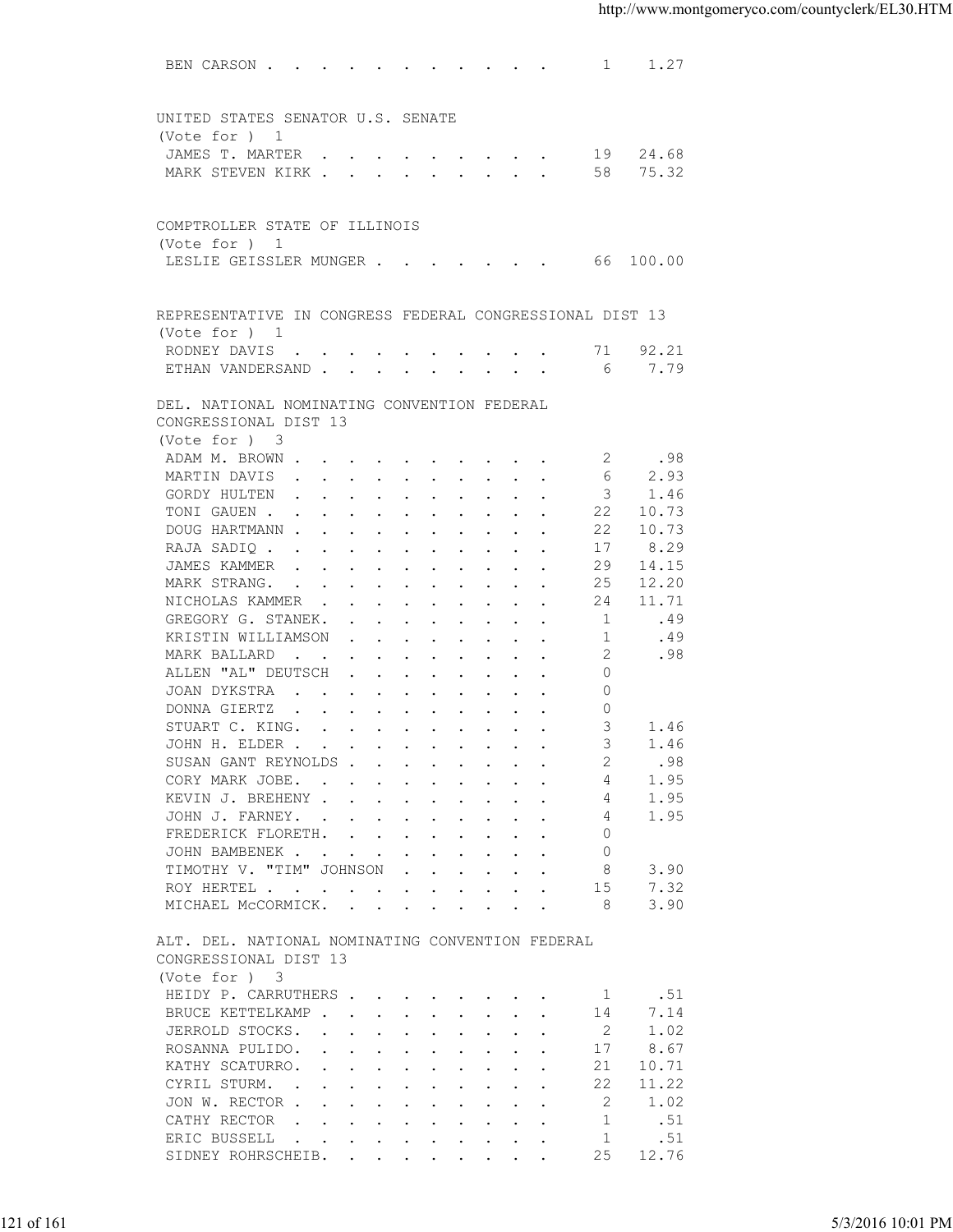| 12.24<br>STEVEN BAYES<br>24<br>$\mathbf{r}$ , and $\mathbf{r}$ , and $\mathbf{r}$ , and $\mathbf{r}$ , and $\mathbf{r}$<br>CATHI COWAN.<br>$\overline{0}$<br>1<br>AMY MAHER<br>.51<br>$\Omega$<br>DIANA WILLIAMS.<br>8<br>4.08<br>DUSTIN PETERSON<br>5<br>2.55<br>JUSTIN SINNER<br>2.55<br>SEAN FITZGERREL<br>5<br>1.02<br>JERALD F. JACOBS<br>2<br>3<br>STEPHEN S. HAURY<br>1.53<br>2<br>1.02<br>TERRA R. PATIENT<br>BRETT JACKSON<br>$\Omega$<br>3.06<br>SETH M. MCMILLAN<br>6<br>2.04<br>JAMES B. MCGUIRE<br>4<br>3.06<br>MICHAEL P. MURPHY.<br>6<br>REPRESENTATIVE IN THE GENERAL ASSEMBLY STATE<br>REPRESENTATIVE DIST 95<br>(Vote for ) 1<br>DENNIS J. SCOBBIE.<br>26 32.91<br>CHRISTOPHER M. HICKS. 1 1.27<br>52<br>65.82<br>AVERY BOURNE<br>CIRCUIT CLERK MONTGOMERY COUNTY<br>(Vote for ) 1<br>HOLLY LEMONS 75 100.00<br>STATE'S ATTORNEY MONTGOMERY COUNTY<br>(Vote for ) 1<br>ERIK HYAM 59 100.00<br>CORONER MONTGOMERY COUNTY<br>(Vote for ) 1<br>RANDY A. LEETHAM<br>58.11<br>43<br>TOBIN GUNN 31 41.89<br>COUNTY BOARD MEMBER # 2<br>(Vote for ) 2<br>CHUCK GRADEN 57 47.50<br>GENE MILES 63 52.50<br>JUDGE OF THE APPELLATE COURT APPELLATE JUDICIAL<br>DISTRICT 5<br>(Vote for ) 1<br>JOHN B. BARBERIS, JR. 64 100.00<br>JUDGE OF THE APPELLATE COURT APPELLATE JUDICIAL<br>DISTRICT 5<br>(Vote for ) 1<br>JAMES R. "RANDY" MOORE 65 100.00<br>PRECINCT COMMITTEEMAN ROUNTREE<br>(Vote for ) 1<br>NO CANDIDATE FILED 0<br>5/3/2016 10:01 PM |            | STANLEY PRATT | 24 12.24 |  |
|-------------------------------------------------------------------------------------------------------------------------------------------------------------------------------------------------------------------------------------------------------------------------------------------------------------------------------------------------------------------------------------------------------------------------------------------------------------------------------------------------------------------------------------------------------------------------------------------------------------------------------------------------------------------------------------------------------------------------------------------------------------------------------------------------------------------------------------------------------------------------------------------------------------------------------------------------------------------------------------------------------------------------------------------------------------------------------------------------------------------------------------------------------------------------------------------------------------------------------------------------------------------------------------------------------------------------------------------------------------------------------------------------------------------------------------------------------------|------------|---------------|----------|--|
|                                                                                                                                                                                                                                                                                                                                                                                                                                                                                                                                                                                                                                                                                                                                                                                                                                                                                                                                                                                                                                                                                                                                                                                                                                                                                                                                                                                                                                                             |            |               |          |  |
|                                                                                                                                                                                                                                                                                                                                                                                                                                                                                                                                                                                                                                                                                                                                                                                                                                                                                                                                                                                                                                                                                                                                                                                                                                                                                                                                                                                                                                                             |            |               |          |  |
|                                                                                                                                                                                                                                                                                                                                                                                                                                                                                                                                                                                                                                                                                                                                                                                                                                                                                                                                                                                                                                                                                                                                                                                                                                                                                                                                                                                                                                                             |            |               |          |  |
|                                                                                                                                                                                                                                                                                                                                                                                                                                                                                                                                                                                                                                                                                                                                                                                                                                                                                                                                                                                                                                                                                                                                                                                                                                                                                                                                                                                                                                                             | 122 of 161 |               |          |  |
|                                                                                                                                                                                                                                                                                                                                                                                                                                                                                                                                                                                                                                                                                                                                                                                                                                                                                                                                                                                                                                                                                                                                                                                                                                                                                                                                                                                                                                                             |            |               |          |  |
|                                                                                                                                                                                                                                                                                                                                                                                                                                                                                                                                                                                                                                                                                                                                                                                                                                                                                                                                                                                                                                                                                                                                                                                                                                                                                                                                                                                                                                                             |            |               |          |  |
|                                                                                                                                                                                                                                                                                                                                                                                                                                                                                                                                                                                                                                                                                                                                                                                                                                                                                                                                                                                                                                                                                                                                                                                                                                                                                                                                                                                                                                                             |            |               |          |  |
|                                                                                                                                                                                                                                                                                                                                                                                                                                                                                                                                                                                                                                                                                                                                                                                                                                                                                                                                                                                                                                                                                                                                                                                                                                                                                                                                                                                                                                                             |            |               |          |  |
|                                                                                                                                                                                                                                                                                                                                                                                                                                                                                                                                                                                                                                                                                                                                                                                                                                                                                                                                                                                                                                                                                                                                                                                                                                                                                                                                                                                                                                                             |            |               |          |  |
|                                                                                                                                                                                                                                                                                                                                                                                                                                                                                                                                                                                                                                                                                                                                                                                                                                                                                                                                                                                                                                                                                                                                                                                                                                                                                                                                                                                                                                                             |            |               |          |  |
|                                                                                                                                                                                                                                                                                                                                                                                                                                                                                                                                                                                                                                                                                                                                                                                                                                                                                                                                                                                                                                                                                                                                                                                                                                                                                                                                                                                                                                                             |            |               |          |  |
|                                                                                                                                                                                                                                                                                                                                                                                                                                                                                                                                                                                                                                                                                                                                                                                                                                                                                                                                                                                                                                                                                                                                                                                                                                                                                                                                                                                                                                                             |            |               |          |  |
|                                                                                                                                                                                                                                                                                                                                                                                                                                                                                                                                                                                                                                                                                                                                                                                                                                                                                                                                                                                                                                                                                                                                                                                                                                                                                                                                                                                                                                                             |            |               |          |  |
|                                                                                                                                                                                                                                                                                                                                                                                                                                                                                                                                                                                                                                                                                                                                                                                                                                                                                                                                                                                                                                                                                                                                                                                                                                                                                                                                                                                                                                                             |            |               |          |  |
|                                                                                                                                                                                                                                                                                                                                                                                                                                                                                                                                                                                                                                                                                                                                                                                                                                                                                                                                                                                                                                                                                                                                                                                                                                                                                                                                                                                                                                                             |            |               |          |  |
|                                                                                                                                                                                                                                                                                                                                                                                                                                                                                                                                                                                                                                                                                                                                                                                                                                                                                                                                                                                                                                                                                                                                                                                                                                                                                                                                                                                                                                                             |            |               |          |  |
|                                                                                                                                                                                                                                                                                                                                                                                                                                                                                                                                                                                                                                                                                                                                                                                                                                                                                                                                                                                                                                                                                                                                                                                                                                                                                                                                                                                                                                                             |            |               |          |  |
|                                                                                                                                                                                                                                                                                                                                                                                                                                                                                                                                                                                                                                                                                                                                                                                                                                                                                                                                                                                                                                                                                                                                                                                                                                                                                                                                                                                                                                                             |            |               |          |  |
|                                                                                                                                                                                                                                                                                                                                                                                                                                                                                                                                                                                                                                                                                                                                                                                                                                                                                                                                                                                                                                                                                                                                                                                                                                                                                                                                                                                                                                                             |            |               |          |  |
|                                                                                                                                                                                                                                                                                                                                                                                                                                                                                                                                                                                                                                                                                                                                                                                                                                                                                                                                                                                                                                                                                                                                                                                                                                                                                                                                                                                                                                                             |            |               |          |  |
|                                                                                                                                                                                                                                                                                                                                                                                                                                                                                                                                                                                                                                                                                                                                                                                                                                                                                                                                                                                                                                                                                                                                                                                                                                                                                                                                                                                                                                                             |            |               |          |  |
|                                                                                                                                                                                                                                                                                                                                                                                                                                                                                                                                                                                                                                                                                                                                                                                                                                                                                                                                                                                                                                                                                                                                                                                                                                                                                                                                                                                                                                                             |            |               |          |  |
|                                                                                                                                                                                                                                                                                                                                                                                                                                                                                                                                                                                                                                                                                                                                                                                                                                                                                                                                                                                                                                                                                                                                                                                                                                                                                                                                                                                                                                                             |            |               |          |  |
|                                                                                                                                                                                                                                                                                                                                                                                                                                                                                                                                                                                                                                                                                                                                                                                                                                                                                                                                                                                                                                                                                                                                                                                                                                                                                                                                                                                                                                                             |            |               |          |  |
|                                                                                                                                                                                                                                                                                                                                                                                                                                                                                                                                                                                                                                                                                                                                                                                                                                                                                                                                                                                                                                                                                                                                                                                                                                                                                                                                                                                                                                                             |            |               |          |  |
|                                                                                                                                                                                                                                                                                                                                                                                                                                                                                                                                                                                                                                                                                                                                                                                                                                                                                                                                                                                                                                                                                                                                                                                                                                                                                                                                                                                                                                                             |            |               |          |  |
|                                                                                                                                                                                                                                                                                                                                                                                                                                                                                                                                                                                                                                                                                                                                                                                                                                                                                                                                                                                                                                                                                                                                                                                                                                                                                                                                                                                                                                                             |            |               |          |  |
|                                                                                                                                                                                                                                                                                                                                                                                                                                                                                                                                                                                                                                                                                                                                                                                                                                                                                                                                                                                                                                                                                                                                                                                                                                                                                                                                                                                                                                                             |            |               |          |  |
|                                                                                                                                                                                                                                                                                                                                                                                                                                                                                                                                                                                                                                                                                                                                                                                                                                                                                                                                                                                                                                                                                                                                                                                                                                                                                                                                                                                                                                                             |            |               |          |  |
|                                                                                                                                                                                                                                                                                                                                                                                                                                                                                                                                                                                                                                                                                                                                                                                                                                                                                                                                                                                                                                                                                                                                                                                                                                                                                                                                                                                                                                                             |            |               |          |  |
|                                                                                                                                                                                                                                                                                                                                                                                                                                                                                                                                                                                                                                                                                                                                                                                                                                                                                                                                                                                                                                                                                                                                                                                                                                                                                                                                                                                                                                                             |            |               |          |  |
|                                                                                                                                                                                                                                                                                                                                                                                                                                                                                                                                                                                                                                                                                                                                                                                                                                                                                                                                                                                                                                                                                                                                                                                                                                                                                                                                                                                                                                                             |            |               |          |  |
|                                                                                                                                                                                                                                                                                                                                                                                                                                                                                                                                                                                                                                                                                                                                                                                                                                                                                                                                                                                                                                                                                                                                                                                                                                                                                                                                                                                                                                                             |            |               |          |  |
|                                                                                                                                                                                                                                                                                                                                                                                                                                                                                                                                                                                                                                                                                                                                                                                                                                                                                                                                                                                                                                                                                                                                                                                                                                                                                                                                                                                                                                                             |            |               |          |  |
|                                                                                                                                                                                                                                                                                                                                                                                                                                                                                                                                                                                                                                                                                                                                                                                                                                                                                                                                                                                                                                                                                                                                                                                                                                                                                                                                                                                                                                                             |            |               |          |  |
|                                                                                                                                                                                                                                                                                                                                                                                                                                                                                                                                                                                                                                                                                                                                                                                                                                                                                                                                                                                                                                                                                                                                                                                                                                                                                                                                                                                                                                                             |            |               |          |  |
|                                                                                                                                                                                                                                                                                                                                                                                                                                                                                                                                                                                                                                                                                                                                                                                                                                                                                                                                                                                                                                                                                                                                                                                                                                                                                                                                                                                                                                                             |            |               |          |  |
|                                                                                                                                                                                                                                                                                                                                                                                                                                                                                                                                                                                                                                                                                                                                                                                                                                                                                                                                                                                                                                                                                                                                                                                                                                                                                                                                                                                                                                                             |            |               |          |  |
|                                                                                                                                                                                                                                                                                                                                                                                                                                                                                                                                                                                                                                                                                                                                                                                                                                                                                                                                                                                                                                                                                                                                                                                                                                                                                                                                                                                                                                                             |            |               |          |  |
|                                                                                                                                                                                                                                                                                                                                                                                                                                                                                                                                                                                                                                                                                                                                                                                                                                                                                                                                                                                                                                                                                                                                                                                                                                                                                                                                                                                                                                                             |            |               |          |  |
|                                                                                                                                                                                                                                                                                                                                                                                                                                                                                                                                                                                                                                                                                                                                                                                                                                                                                                                                                                                                                                                                                                                                                                                                                                                                                                                                                                                                                                                             |            |               |          |  |
|                                                                                                                                                                                                                                                                                                                                                                                                                                                                                                                                                                                                                                                                                                                                                                                                                                                                                                                                                                                                                                                                                                                                                                                                                                                                                                                                                                                                                                                             |            |               |          |  |
|                                                                                                                                                                                                                                                                                                                                                                                                                                                                                                                                                                                                                                                                                                                                                                                                                                                                                                                                                                                                                                                                                                                                                                                                                                                                                                                                                                                                                                                             |            |               |          |  |
|                                                                                                                                                                                                                                                                                                                                                                                                                                                                                                                                                                                                                                                                                                                                                                                                                                                                                                                                                                                                                                                                                                                                                                                                                                                                                                                                                                                                                                                             |            |               |          |  |
|                                                                                                                                                                                                                                                                                                                                                                                                                                                                                                                                                                                                                                                                                                                                                                                                                                                                                                                                                                                                                                                                                                                                                                                                                                                                                                                                                                                                                                                             |            |               |          |  |
|                                                                                                                                                                                                                                                                                                                                                                                                                                                                                                                                                                                                                                                                                                                                                                                                                                                                                                                                                                                                                                                                                                                                                                                                                                                                                                                                                                                                                                                             |            |               |          |  |
|                                                                                                                                                                                                                                                                                                                                                                                                                                                                                                                                                                                                                                                                                                                                                                                                                                                                                                                                                                                                                                                                                                                                                                                                                                                                                                                                                                                                                                                             |            |               |          |  |
|                                                                                                                                                                                                                                                                                                                                                                                                                                                                                                                                                                                                                                                                                                                                                                                                                                                                                                                                                                                                                                                                                                                                                                                                                                                                                                                                                                                                                                                             |            |               |          |  |
|                                                                                                                                                                                                                                                                                                                                                                                                                                                                                                                                                                                                                                                                                                                                                                                                                                                                                                                                                                                                                                                                                                                                                                                                                                                                                                                                                                                                                                                             |            |               |          |  |
|                                                                                                                                                                                                                                                                                                                                                                                                                                                                                                                                                                                                                                                                                                                                                                                                                                                                                                                                                                                                                                                                                                                                                                                                                                                                                                                                                                                                                                                             |            |               |          |  |
|                                                                                                                                                                                                                                                                                                                                                                                                                                                                                                                                                                                                                                                                                                                                                                                                                                                                                                                                                                                                                                                                                                                                                                                                                                                                                                                                                                                                                                                             |            |               |          |  |
|                                                                                                                                                                                                                                                                                                                                                                                                                                                                                                                                                                                                                                                                                                                                                                                                                                                                                                                                                                                                                                                                                                                                                                                                                                                                                                                                                                                                                                                             |            |               |          |  |
|                                                                                                                                                                                                                                                                                                                                                                                                                                                                                                                                                                                                                                                                                                                                                                                                                                                                                                                                                                                                                                                                                                                                                                                                                                                                                                                                                                                                                                                             |            |               |          |  |
|                                                                                                                                                                                                                                                                                                                                                                                                                                                                                                                                                                                                                                                                                                                                                                                                                                                                                                                                                                                                                                                                                                                                                                                                                                                                                                                                                                                                                                                             |            |               |          |  |
|                                                                                                                                                                                                                                                                                                                                                                                                                                                                                                                                                                                                                                                                                                                                                                                                                                                                                                                                                                                                                                                                                                                                                                                                                                                                                                                                                                                                                                                             |            |               |          |  |
|                                                                                                                                                                                                                                                                                                                                                                                                                                                                                                                                                                                                                                                                                                                                                                                                                                                                                                                                                                                                                                                                                                                                                                                                                                                                                                                                                                                                                                                             |            |               |          |  |
|                                                                                                                                                                                                                                                                                                                                                                                                                                                                                                                                                                                                                                                                                                                                                                                                                                                                                                                                                                                                                                                                                                                                                                                                                                                                                                                                                                                                                                                             |            |               |          |  |
|                                                                                                                                                                                                                                                                                                                                                                                                                                                                                                                                                                                                                                                                                                                                                                                                                                                                                                                                                                                                                                                                                                                                                                                                                                                                                                                                                                                                                                                             |            |               |          |  |
|                                                                                                                                                                                                                                                                                                                                                                                                                                                                                                                                                                                                                                                                                                                                                                                                                                                                                                                                                                                                                                                                                                                                                                                                                                                                                                                                                                                                                                                             |            |               |          |  |
|                                                                                                                                                                                                                                                                                                                                                                                                                                                                                                                                                                                                                                                                                                                                                                                                                                                                                                                                                                                                                                                                                                                                                                                                                                                                                                                                                                                                                                                             |            |               |          |  |
|                                                                                                                                                                                                                                                                                                                                                                                                                                                                                                                                                                                                                                                                                                                                                                                                                                                                                                                                                                                                                                                                                                                                                                                                                                                                                                                                                                                                                                                             |            |               |          |  |
|                                                                                                                                                                                                                                                                                                                                                                                                                                                                                                                                                                                                                                                                                                                                                                                                                                                                                                                                                                                                                                                                                                                                                                                                                                                                                                                                                                                                                                                             |            |               |          |  |
|                                                                                                                                                                                                                                                                                                                                                                                                                                                                                                                                                                                                                                                                                                                                                                                                                                                                                                                                                                                                                                                                                                                                                                                                                                                                                                                                                                                                                                                             |            |               |          |  |
|                                                                                                                                                                                                                                                                                                                                                                                                                                                                                                                                                                                                                                                                                                                                                                                                                                                                                                                                                                                                                                                                                                                                                                                                                                                                                                                                                                                                                                                             |            |               |          |  |
|                                                                                                                                                                                                                                                                                                                                                                                                                                                                                                                                                                                                                                                                                                                                                                                                                                                                                                                                                                                                                                                                                                                                                                                                                                                                                                                                                                                                                                                             |            |               |          |  |
|                                                                                                                                                                                                                                                                                                                                                                                                                                                                                                                                                                                                                                                                                                                                                                                                                                                                                                                                                                                                                                                                                                                                                                                                                                                                                                                                                                                                                                                             |            |               |          |  |
|                                                                                                                                                                                                                                                                                                                                                                                                                                                                                                                                                                                                                                                                                                                                                                                                                                                                                                                                                                                                                                                                                                                                                                                                                                                                                                                                                                                                                                                             |            |               |          |  |
|                                                                                                                                                                                                                                                                                                                                                                                                                                                                                                                                                                                                                                                                                                                                                                                                                                                                                                                                                                                                                                                                                                                                                                                                                                                                                                                                                                                                                                                             |            |               |          |  |
|                                                                                                                                                                                                                                                                                                                                                                                                                                                                                                                                                                                                                                                                                                                                                                                                                                                                                                                                                                                                                                                                                                                                                                                                                                                                                                                                                                                                                                                             |            |               |          |  |
|                                                                                                                                                                                                                                                                                                                                                                                                                                                                                                                                                                                                                                                                                                                                                                                                                                                                                                                                                                                                                                                                                                                                                                                                                                                                                                                                                                                                                                                             |            |               |          |  |
|                                                                                                                                                                                                                                                                                                                                                                                                                                                                                                                                                                                                                                                                                                                                                                                                                                                                                                                                                                                                                                                                                                                                                                                                                                                                                                                                                                                                                                                             |            |               |          |  |
|                                                                                                                                                                                                                                                                                                                                                                                                                                                                                                                                                                                                                                                                                                                                                                                                                                                                                                                                                                                                                                                                                                                                                                                                                                                                                                                                                                                                                                                             |            |               |          |  |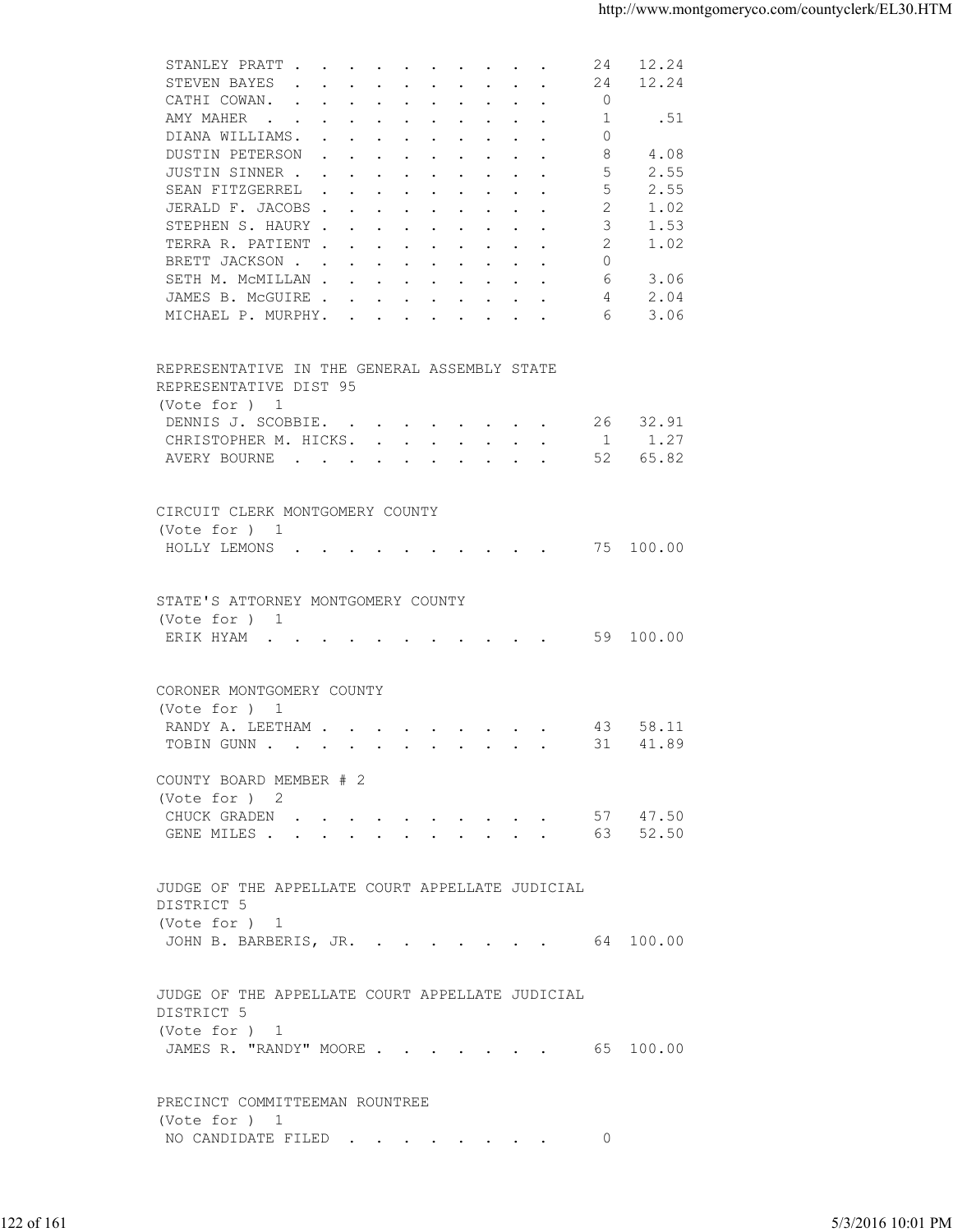## \*\*\*\*\*\*\*\*\*\* (DEMOCRATIC) \*\*\*\*\*\*\*\*\*\*

| (Vote for ) 1<br>HILLARY CLINTON<br>5 55.56<br>WILLIE L. WILSON<br>$\circ$<br>MARTIN J. O'MALLEY<br>$\Omega$<br>ROQUE "ROCKY" DE LA FUENTE.<br>$\Omega$<br>LARRY (LAWRENCE) COHEN<br>$\Omega$<br>BERNIE SANDERS. 4 44.44<br>WRITE-IN.<br>$\bigcap$<br>UNITED STATES SENATOR U.S. SENATE<br>(Vote for ) 1<br>ANDREA ZOPP. 4 44.44<br>TAMMY DUCKWORTH 5 55.56<br>NAPOLEON HARRIS<br>$\Omega$<br>COMPTROLLER STATE OF ILLINOIS<br>(Vote for ) 1<br>SUSANA MENDOZA. 9 100.00<br>REPRESENTATIVE IN CONGRESS FEDERAL CONGRESSIONAL DIST 13<br>(Vote for ) 1<br>MARK D. WICKLUND 9 100.00<br>DEL. NATIONAL NOMINATING CONVENTION FEDERAL<br>CONGRESSIONAL DIST 13<br>(Vote for ) 5<br>ANDY MANAR 8 19.05<br>CINDA KLICKNA<br>9.52<br>4<br>MICHAEL G. MATEJKA<br>3<br>7.14<br>9.52<br>DORIS JEAN TURNER.<br>4<br>3<br>7.14<br>RICK TERVEN.<br>9.52<br>JAROD HITCHINGS<br>4<br>2.38<br>NAOMID.JAKOBSSON<br>$\sim$ 1<br>7.14<br>AARON AMMONS<br>3<br>MATTHEW PASQUINI<br>4.76<br>PAMELLA GRONEMEYER<br>9.52<br>4<br>ZACHARY BRAUN<br>3<br>7.14<br>3<br>7.14<br>MARCEY GOLDSTEIN<br>REPRESENTATIVE IN THE GENERAL ASSEMBLY STATE<br>REPRESENTATIVE DIST 95<br>(Vote for ) 1<br>MIKE MATHIS.<br>9 100.00<br>CIRCUIT CLERK MONTGOMERY COUNTY<br>(Vote for ) 1<br>NO CANDIDATE FILED<br>$\overline{0}$<br>STATE'S ATTORNEY MONTGOMERY COUNTY<br>(Vote for ) 1<br>9 100.00<br>CHRIS MATOUSH |            | 5/3/2016 10:01 PM | PRESIDENT OF THE UNITED STATES |  |
|------------------------------------------------------------------------------------------------------------------------------------------------------------------------------------------------------------------------------------------------------------------------------------------------------------------------------------------------------------------------------------------------------------------------------------------------------------------------------------------------------------------------------------------------------------------------------------------------------------------------------------------------------------------------------------------------------------------------------------------------------------------------------------------------------------------------------------------------------------------------------------------------------------------------------------------------------------------------------------------------------------------------------------------------------------------------------------------------------------------------------------------------------------------------------------------------------------------------------------------------------------------------------------------------------------------------------------------------------------------------------|------------|-------------------|--------------------------------|--|
|                                                                                                                                                                                                                                                                                                                                                                                                                                                                                                                                                                                                                                                                                                                                                                                                                                                                                                                                                                                                                                                                                                                                                                                                                                                                                                                                                                              | 123 of 161 |                   |                                |  |
|                                                                                                                                                                                                                                                                                                                                                                                                                                                                                                                                                                                                                                                                                                                                                                                                                                                                                                                                                                                                                                                                                                                                                                                                                                                                                                                                                                              |            |                   |                                |  |
|                                                                                                                                                                                                                                                                                                                                                                                                                                                                                                                                                                                                                                                                                                                                                                                                                                                                                                                                                                                                                                                                                                                                                                                                                                                                                                                                                                              |            |                   |                                |  |
|                                                                                                                                                                                                                                                                                                                                                                                                                                                                                                                                                                                                                                                                                                                                                                                                                                                                                                                                                                                                                                                                                                                                                                                                                                                                                                                                                                              |            |                   |                                |  |
|                                                                                                                                                                                                                                                                                                                                                                                                                                                                                                                                                                                                                                                                                                                                                                                                                                                                                                                                                                                                                                                                                                                                                                                                                                                                                                                                                                              |            |                   |                                |  |
|                                                                                                                                                                                                                                                                                                                                                                                                                                                                                                                                                                                                                                                                                                                                                                                                                                                                                                                                                                                                                                                                                                                                                                                                                                                                                                                                                                              |            |                   |                                |  |
|                                                                                                                                                                                                                                                                                                                                                                                                                                                                                                                                                                                                                                                                                                                                                                                                                                                                                                                                                                                                                                                                                                                                                                                                                                                                                                                                                                              |            |                   |                                |  |
|                                                                                                                                                                                                                                                                                                                                                                                                                                                                                                                                                                                                                                                                                                                                                                                                                                                                                                                                                                                                                                                                                                                                                                                                                                                                                                                                                                              |            |                   |                                |  |
|                                                                                                                                                                                                                                                                                                                                                                                                                                                                                                                                                                                                                                                                                                                                                                                                                                                                                                                                                                                                                                                                                                                                                                                                                                                                                                                                                                              |            |                   |                                |  |
|                                                                                                                                                                                                                                                                                                                                                                                                                                                                                                                                                                                                                                                                                                                                                                                                                                                                                                                                                                                                                                                                                                                                                                                                                                                                                                                                                                              |            |                   |                                |  |
|                                                                                                                                                                                                                                                                                                                                                                                                                                                                                                                                                                                                                                                                                                                                                                                                                                                                                                                                                                                                                                                                                                                                                                                                                                                                                                                                                                              |            |                   |                                |  |
|                                                                                                                                                                                                                                                                                                                                                                                                                                                                                                                                                                                                                                                                                                                                                                                                                                                                                                                                                                                                                                                                                                                                                                                                                                                                                                                                                                              |            |                   |                                |  |
|                                                                                                                                                                                                                                                                                                                                                                                                                                                                                                                                                                                                                                                                                                                                                                                                                                                                                                                                                                                                                                                                                                                                                                                                                                                                                                                                                                              |            |                   |                                |  |
|                                                                                                                                                                                                                                                                                                                                                                                                                                                                                                                                                                                                                                                                                                                                                                                                                                                                                                                                                                                                                                                                                                                                                                                                                                                                                                                                                                              |            |                   |                                |  |
|                                                                                                                                                                                                                                                                                                                                                                                                                                                                                                                                                                                                                                                                                                                                                                                                                                                                                                                                                                                                                                                                                                                                                                                                                                                                                                                                                                              |            |                   |                                |  |
|                                                                                                                                                                                                                                                                                                                                                                                                                                                                                                                                                                                                                                                                                                                                                                                                                                                                                                                                                                                                                                                                                                                                                                                                                                                                                                                                                                              |            |                   |                                |  |
|                                                                                                                                                                                                                                                                                                                                                                                                                                                                                                                                                                                                                                                                                                                                                                                                                                                                                                                                                                                                                                                                                                                                                                                                                                                                                                                                                                              |            |                   |                                |  |
|                                                                                                                                                                                                                                                                                                                                                                                                                                                                                                                                                                                                                                                                                                                                                                                                                                                                                                                                                                                                                                                                                                                                                                                                                                                                                                                                                                              |            |                   |                                |  |
|                                                                                                                                                                                                                                                                                                                                                                                                                                                                                                                                                                                                                                                                                                                                                                                                                                                                                                                                                                                                                                                                                                                                                                                                                                                                                                                                                                              |            |                   |                                |  |
|                                                                                                                                                                                                                                                                                                                                                                                                                                                                                                                                                                                                                                                                                                                                                                                                                                                                                                                                                                                                                                                                                                                                                                                                                                                                                                                                                                              |            |                   |                                |  |
|                                                                                                                                                                                                                                                                                                                                                                                                                                                                                                                                                                                                                                                                                                                                                                                                                                                                                                                                                                                                                                                                                                                                                                                                                                                                                                                                                                              |            |                   |                                |  |
|                                                                                                                                                                                                                                                                                                                                                                                                                                                                                                                                                                                                                                                                                                                                                                                                                                                                                                                                                                                                                                                                                                                                                                                                                                                                                                                                                                              |            |                   |                                |  |
|                                                                                                                                                                                                                                                                                                                                                                                                                                                                                                                                                                                                                                                                                                                                                                                                                                                                                                                                                                                                                                                                                                                                                                                                                                                                                                                                                                              |            |                   |                                |  |
|                                                                                                                                                                                                                                                                                                                                                                                                                                                                                                                                                                                                                                                                                                                                                                                                                                                                                                                                                                                                                                                                                                                                                                                                                                                                                                                                                                              |            |                   |                                |  |
|                                                                                                                                                                                                                                                                                                                                                                                                                                                                                                                                                                                                                                                                                                                                                                                                                                                                                                                                                                                                                                                                                                                                                                                                                                                                                                                                                                              |            |                   |                                |  |
|                                                                                                                                                                                                                                                                                                                                                                                                                                                                                                                                                                                                                                                                                                                                                                                                                                                                                                                                                                                                                                                                                                                                                                                                                                                                                                                                                                              |            |                   |                                |  |
|                                                                                                                                                                                                                                                                                                                                                                                                                                                                                                                                                                                                                                                                                                                                                                                                                                                                                                                                                                                                                                                                                                                                                                                                                                                                                                                                                                              |            |                   |                                |  |
|                                                                                                                                                                                                                                                                                                                                                                                                                                                                                                                                                                                                                                                                                                                                                                                                                                                                                                                                                                                                                                                                                                                                                                                                                                                                                                                                                                              |            |                   |                                |  |
|                                                                                                                                                                                                                                                                                                                                                                                                                                                                                                                                                                                                                                                                                                                                                                                                                                                                                                                                                                                                                                                                                                                                                                                                                                                                                                                                                                              |            |                   |                                |  |
|                                                                                                                                                                                                                                                                                                                                                                                                                                                                                                                                                                                                                                                                                                                                                                                                                                                                                                                                                                                                                                                                                                                                                                                                                                                                                                                                                                              |            |                   |                                |  |
|                                                                                                                                                                                                                                                                                                                                                                                                                                                                                                                                                                                                                                                                                                                                                                                                                                                                                                                                                                                                                                                                                                                                                                                                                                                                                                                                                                              |            |                   |                                |  |
|                                                                                                                                                                                                                                                                                                                                                                                                                                                                                                                                                                                                                                                                                                                                                                                                                                                                                                                                                                                                                                                                                                                                                                                                                                                                                                                                                                              |            |                   |                                |  |
|                                                                                                                                                                                                                                                                                                                                                                                                                                                                                                                                                                                                                                                                                                                                                                                                                                                                                                                                                                                                                                                                                                                                                                                                                                                                                                                                                                              |            |                   |                                |  |
|                                                                                                                                                                                                                                                                                                                                                                                                                                                                                                                                                                                                                                                                                                                                                                                                                                                                                                                                                                                                                                                                                                                                                                                                                                                                                                                                                                              |            |                   |                                |  |
|                                                                                                                                                                                                                                                                                                                                                                                                                                                                                                                                                                                                                                                                                                                                                                                                                                                                                                                                                                                                                                                                                                                                                                                                                                                                                                                                                                              |            |                   |                                |  |
|                                                                                                                                                                                                                                                                                                                                                                                                                                                                                                                                                                                                                                                                                                                                                                                                                                                                                                                                                                                                                                                                                                                                                                                                                                                                                                                                                                              |            |                   |                                |  |
|                                                                                                                                                                                                                                                                                                                                                                                                                                                                                                                                                                                                                                                                                                                                                                                                                                                                                                                                                                                                                                                                                                                                                                                                                                                                                                                                                                              |            |                   |                                |  |
|                                                                                                                                                                                                                                                                                                                                                                                                                                                                                                                                                                                                                                                                                                                                                                                                                                                                                                                                                                                                                                                                                                                                                                                                                                                                                                                                                                              |            |                   |                                |  |
|                                                                                                                                                                                                                                                                                                                                                                                                                                                                                                                                                                                                                                                                                                                                                                                                                                                                                                                                                                                                                                                                                                                                                                                                                                                                                                                                                                              |            |                   |                                |  |
|                                                                                                                                                                                                                                                                                                                                                                                                                                                                                                                                                                                                                                                                                                                                                                                                                                                                                                                                                                                                                                                                                                                                                                                                                                                                                                                                                                              |            |                   |                                |  |
|                                                                                                                                                                                                                                                                                                                                                                                                                                                                                                                                                                                                                                                                                                                                                                                                                                                                                                                                                                                                                                                                                                                                                                                                                                                                                                                                                                              |            |                   |                                |  |
|                                                                                                                                                                                                                                                                                                                                                                                                                                                                                                                                                                                                                                                                                                                                                                                                                                                                                                                                                                                                                                                                                                                                                                                                                                                                                                                                                                              |            |                   |                                |  |
|                                                                                                                                                                                                                                                                                                                                                                                                                                                                                                                                                                                                                                                                                                                                                                                                                                                                                                                                                                                                                                                                                                                                                                                                                                                                                                                                                                              |            |                   |                                |  |
|                                                                                                                                                                                                                                                                                                                                                                                                                                                                                                                                                                                                                                                                                                                                                                                                                                                                                                                                                                                                                                                                                                                                                                                                                                                                                                                                                                              |            |                   |                                |  |
|                                                                                                                                                                                                                                                                                                                                                                                                                                                                                                                                                                                                                                                                                                                                                                                                                                                                                                                                                                                                                                                                                                                                                                                                                                                                                                                                                                              |            |                   |                                |  |
|                                                                                                                                                                                                                                                                                                                                                                                                                                                                                                                                                                                                                                                                                                                                                                                                                                                                                                                                                                                                                                                                                                                                                                                                                                                                                                                                                                              |            |                   |                                |  |
|                                                                                                                                                                                                                                                                                                                                                                                                                                                                                                                                                                                                                                                                                                                                                                                                                                                                                                                                                                                                                                                                                                                                                                                                                                                                                                                                                                              |            |                   |                                |  |
|                                                                                                                                                                                                                                                                                                                                                                                                                                                                                                                                                                                                                                                                                                                                                                                                                                                                                                                                                                                                                                                                                                                                                                                                                                                                                                                                                                              |            |                   |                                |  |
|                                                                                                                                                                                                                                                                                                                                                                                                                                                                                                                                                                                                                                                                                                                                                                                                                                                                                                                                                                                                                                                                                                                                                                                                                                                                                                                                                                              |            |                   |                                |  |
|                                                                                                                                                                                                                                                                                                                                                                                                                                                                                                                                                                                                                                                                                                                                                                                                                                                                                                                                                                                                                                                                                                                                                                                                                                                                                                                                                                              |            |                   |                                |  |
|                                                                                                                                                                                                                                                                                                                                                                                                                                                                                                                                                                                                                                                                                                                                                                                                                                                                                                                                                                                                                                                                                                                                                                                                                                                                                                                                                                              |            |                   |                                |  |
|                                                                                                                                                                                                                                                                                                                                                                                                                                                                                                                                                                                                                                                                                                                                                                                                                                                                                                                                                                                                                                                                                                                                                                                                                                                                                                                                                                              |            |                   |                                |  |
|                                                                                                                                                                                                                                                                                                                                                                                                                                                                                                                                                                                                                                                                                                                                                                                                                                                                                                                                                                                                                                                                                                                                                                                                                                                                                                                                                                              |            |                   |                                |  |
|                                                                                                                                                                                                                                                                                                                                                                                                                                                                                                                                                                                                                                                                                                                                                                                                                                                                                                                                                                                                                                                                                                                                                                                                                                                                                                                                                                              |            |                   |                                |  |
|                                                                                                                                                                                                                                                                                                                                                                                                                                                                                                                                                                                                                                                                                                                                                                                                                                                                                                                                                                                                                                                                                                                                                                                                                                                                                                                                                                              |            |                   |                                |  |
|                                                                                                                                                                                                                                                                                                                                                                                                                                                                                                                                                                                                                                                                                                                                                                                                                                                                                                                                                                                                                                                                                                                                                                                                                                                                                                                                                                              |            |                   |                                |  |
|                                                                                                                                                                                                                                                                                                                                                                                                                                                                                                                                                                                                                                                                                                                                                                                                                                                                                                                                                                                                                                                                                                                                                                                                                                                                                                                                                                              |            |                   |                                |  |
|                                                                                                                                                                                                                                                                                                                                                                                                                                                                                                                                                                                                                                                                                                                                                                                                                                                                                                                                                                                                                                                                                                                                                                                                                                                                                                                                                                              |            |                   |                                |  |
|                                                                                                                                                                                                                                                                                                                                                                                                                                                                                                                                                                                                                                                                                                                                                                                                                                                                                                                                                                                                                                                                                                                                                                                                                                                                                                                                                                              |            |                   |                                |  |
|                                                                                                                                                                                                                                                                                                                                                                                                                                                                                                                                                                                                                                                                                                                                                                                                                                                                                                                                                                                                                                                                                                                                                                                                                                                                                                                                                                              |            |                   |                                |  |
|                                                                                                                                                                                                                                                                                                                                                                                                                                                                                                                                                                                                                                                                                                                                                                                                                                                                                                                                                                                                                                                                                                                                                                                                                                                                                                                                                                              |            |                   |                                |  |
|                                                                                                                                                                                                                                                                                                                                                                                                                                                                                                                                                                                                                                                                                                                                                                                                                                                                                                                                                                                                                                                                                                                                                                                                                                                                                                                                                                              |            |                   |                                |  |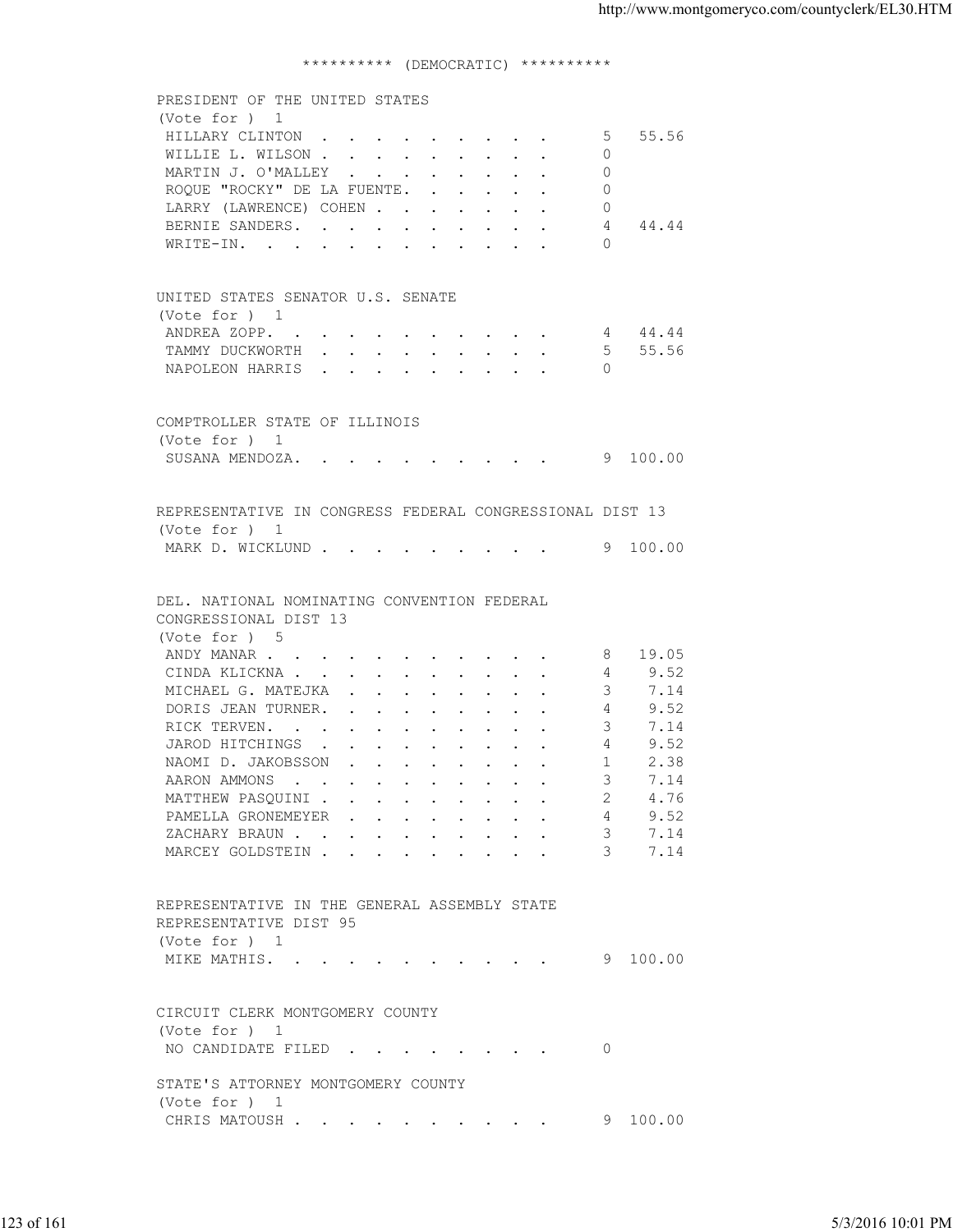CORONER MONTGOMERY COUNTY (Vote for ) 1 BARBARA A. SCHMEDEKE. . . . . . . . 8 100.00 COUNTY BOARD MEMBER # 2 (Vote for ) 2 NO CANDIDATE FILED . . . . . . . . 0 JUDGE OF THE APPELLATE COURT APPELLATE JUDICIAL DISTRICT 5 (Vote for ) 1 BRAD K. BLEYER. . . . . . . . . . 9 100.00 JUDGE OF THE APPELLATE COURT APPELLATE JUDICIAL DISTRICT 5 (Vote for ) 1 JO BETH WEBER . . . . . . . . . . 9 100.00 PRECINCT COMMITTEEMAN ROUNTREE (Vote for ) 1 NO CANDIDATE FILED . . . . . . . . 0 \*\*\*\*\*\*\*\*\*\* (NONPARTISAN) \*\*\*\*\*\*\*\*\*\* HILLSBORO HIGH SCHOOL QUESTION HILLSBORO CUSD 3 (Vote for ) 1 YES . . . . . . . . . . . . . 4 28.57 NO. . . . . . . . . . . . . . 10 71.43 PRECINCT REPORT MONTGOMERY COUNTY, ILLINOIS RUN DATE:03/21/16 2016 GENERAL PRIMARY ELECTION RUN TIME:09:18 AM MARCH 15, 2016 STATISTICS **STATISTICS** 1501 SOUTH FILLMORE VOTES PERCENT REGISTERED VOTERS - TOTAL . . . . . . 145<br>REGISTERED VOTERS - REPUBLICAN . . . . 34 23.45 REGISTERED VOTERS - REPUBLICAN . . . . 34 23.45<br>REGISTERED VOTERS - DEMOCRATIC . . . . 33 22.76 REGISTERED VOTERS - DEMOCRATIC . . . . 33 22.76<br>REGISTERED VOTERS - NONPARTISAN . . . . 5 3.45 REGISTERED VOTERS - NONPARTISAN . . . . 5<br>RALLOTS CAST - TOTAL. . . . . . . . 82 BALLOTS CAST - TOTAL. . . . . . . . BALLOTS CAST - REPUBLICAN . . . . . . 60 73.17 BALLOTS CAST - DEMOCRATIC . . . . . . 21 25.61<br>BALLOTS CAST - NONPARTISAN. . . . . . 1 1.22 BALLOTS CAST - NONPARTISAN. . . . . . BALLOTS CAST - BLANK. . . . . . . . 0 VOTER TURNOUT - TOTAL . . . . . . . . 56.55 VOTER TURNOUT - REPUBLICAN. . . . . . 176.47 VOTER TURNOUT - DEMOCRATIC. . . . . . 63.64 VOTER TURNOUT - NONPARTISAN . . . . . 20.00 VOTER TURNOUT - BLANK . . . . . . . \*\*\*\*\*\*\*\*\*\* (REPUBLICAN) \*\*\*\*\*\*\*\*\*\* NEGISTERED VOTERS - DEMOCRATIC<br>
REGISTERED VOTERS - DEMOCRATIC<br>
REGISTERED VOTERS - DEMOCRATIC<br>
REGISTERED VOTERS - DEMOCRATIC<br>
REALLOTS CAST - REVIBILICAN<br>
RALLOTS CAST - DEMOCRATIC<br>
PALLOTS CAST - DEMOCRATIC<br>
PALLOTS CAS

 PRESIDENT OF THE UNITED STATES (Vote for ) 1 JEB BUSH. . . . . . . . . . . . 0 CHRIS CHRISTIE. . . . . . . . . . 0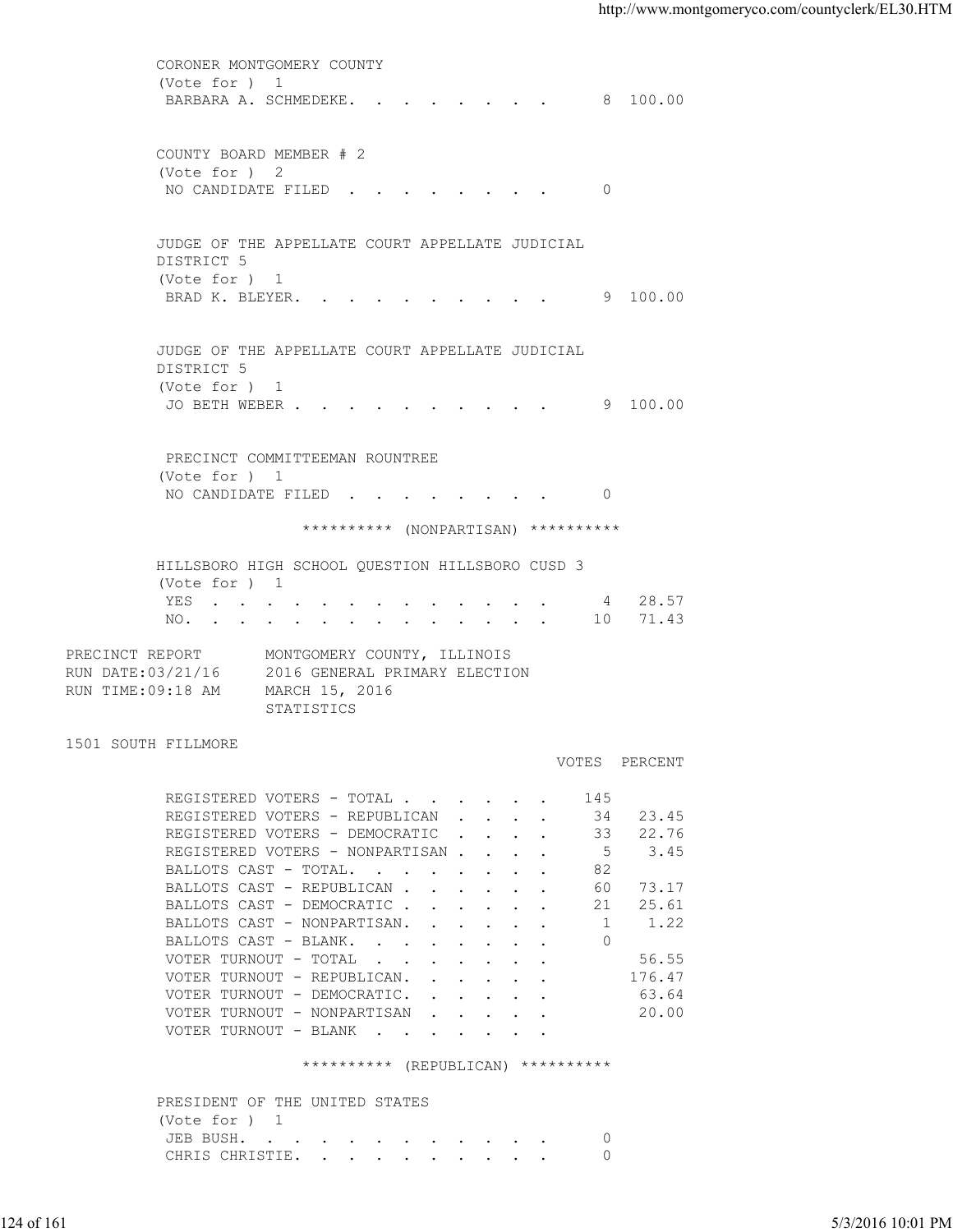| 38.33<br>$\Omega$<br>MARCO RUBIO.<br>$\Omega$<br>RAND PAUL<br>$\mathbf{0}$<br>CARLY FIORINA<br>MIKE HUCKABEE<br>1.67<br>1<br>RICK SANTORUM<br>0<br>3.33<br>2<br>JOHN R. KASICH.<br>$\circ$<br>BEN CARSON<br>UNITED STATES SENATOR U.S. SENATE<br>(Vote for ) 1<br>34.00<br>JAMES T. MARTER<br>17<br>66.00<br>MARK STEVEN KIRK<br>33<br>COMPTROLLER STATE OF ILLINOIS<br>(Vote for ) 1<br>LESLIE GEISSLER MUNGER 45 100.00<br>REPRESENTATIVE IN CONGRESS FEDERAL CONGRESSIONAL DIST 13<br>(Vote for ) 1<br>RODNEY DAVIS<br>44 84.62<br>ETHAN VANDERSAND<br>- 8<br>15.38<br>DEL. NATIONAL NOMINATING CONVENTION FEDERAL<br>CONGRESSIONAL DIST 13<br>(Vote for ) 3<br>.66<br>ADAM M. BROWN<br>-1<br>.66<br>MARTIN DAVIS<br>1<br>$\mathbf 0$<br>GORDY HULTEN<br>19.21<br>TONI GAUEN<br>29<br>DOUG HARTMANN<br>18.54<br>28<br>22<br>14.57<br>RAJA SADIQ<br>JAMES KAMMER<br>17<br>11.26<br>$\mathbf{r}$ , and $\mathbf{r}$ , and $\mathbf{r}$ , and $\mathbf{r}$ , and $\mathbf{r}$<br>11.92<br>MARK STRANG.<br>18<br>9.27<br>NICHOLAS KAMMER<br>14<br>GREGORY G. STANEK.<br>$\Omega$<br>the contract of the contract of the contract of the contract of the contract of the contract of the contract of<br>KRISTIN WILLIAMSON<br>$\Omega$<br>2<br>1.32<br>MARK BALLARD<br>ALLEN "AL" DEUTSCH<br>0<br>JOAN DYKSTRA<br>0<br>DONNA GIERTZ<br>1<br>.66<br>$\overline{2}$<br>1.32<br>STUART C. KING.<br>3<br>1.99<br>JOHN H. ELDER<br>SUSAN GANT REYNOLDS<br>2<br>1.32<br>CORY MARK JOBE.<br>-1<br>.66<br>1<br>KEVIN J. BREHENY<br>.66<br>JOHN J. FARNEY.<br>1<br>.66<br>$\Omega$<br>FREDERICK FLORETH.<br>$\circ$<br>JOHN BAMBENEK<br>TIMOTHY V. "TIM" JOHNSON<br>1<br>.66<br>3.97<br>ROY HERTEL<br>6<br>.66<br>MICHAEL MCCORMICK.<br>1<br>ALT. DEL. NATIONAL NOMINATING CONVENTION FEDERAL<br>CONGRESSIONAL DIST 13<br>(Vote for ) 3<br>HEIDY P. CARRUTHERS<br>.69<br>- 1<br>.69<br>BRUCE KETTELKAMP<br>-1 | 125 of 161 | DONALD J. TRUMP<br>34 | 56.67             |
|----------------------------------------------------------------------------------------------------------------------------------------------------------------------------------------------------------------------------------------------------------------------------------------------------------------------------------------------------------------------------------------------------------------------------------------------------------------------------------------------------------------------------------------------------------------------------------------------------------------------------------------------------------------------------------------------------------------------------------------------------------------------------------------------------------------------------------------------------------------------------------------------------------------------------------------------------------------------------------------------------------------------------------------------------------------------------------------------------------------------------------------------------------------------------------------------------------------------------------------------------------------------------------------------------------------------------------------------------------------------------------------------------------------------------------------------------------------------------------------------------------------------------------------------------------------------------------------------------------------------------------------------------------------------------------------------------------------------------------------------------------------------------------------------------------------------------------------------------------------------------------------------------|------------|-----------------------|-------------------|
|                                                                                                                                                                                                                                                                                                                                                                                                                                                                                                                                                                                                                                                                                                                                                                                                                                                                                                                                                                                                                                                                                                                                                                                                                                                                                                                                                                                                                                                                                                                                                                                                                                                                                                                                                                                                                                                                                                    |            | TED CRUZ.<br>23       |                   |
|                                                                                                                                                                                                                                                                                                                                                                                                                                                                                                                                                                                                                                                                                                                                                                                                                                                                                                                                                                                                                                                                                                                                                                                                                                                                                                                                                                                                                                                                                                                                                                                                                                                                                                                                                                                                                                                                                                    |            |                       |                   |
|                                                                                                                                                                                                                                                                                                                                                                                                                                                                                                                                                                                                                                                                                                                                                                                                                                                                                                                                                                                                                                                                                                                                                                                                                                                                                                                                                                                                                                                                                                                                                                                                                                                                                                                                                                                                                                                                                                    |            |                       |                   |
|                                                                                                                                                                                                                                                                                                                                                                                                                                                                                                                                                                                                                                                                                                                                                                                                                                                                                                                                                                                                                                                                                                                                                                                                                                                                                                                                                                                                                                                                                                                                                                                                                                                                                                                                                                                                                                                                                                    |            |                       |                   |
|                                                                                                                                                                                                                                                                                                                                                                                                                                                                                                                                                                                                                                                                                                                                                                                                                                                                                                                                                                                                                                                                                                                                                                                                                                                                                                                                                                                                                                                                                                                                                                                                                                                                                                                                                                                                                                                                                                    |            |                       |                   |
|                                                                                                                                                                                                                                                                                                                                                                                                                                                                                                                                                                                                                                                                                                                                                                                                                                                                                                                                                                                                                                                                                                                                                                                                                                                                                                                                                                                                                                                                                                                                                                                                                                                                                                                                                                                                                                                                                                    |            |                       |                   |
|                                                                                                                                                                                                                                                                                                                                                                                                                                                                                                                                                                                                                                                                                                                                                                                                                                                                                                                                                                                                                                                                                                                                                                                                                                                                                                                                                                                                                                                                                                                                                                                                                                                                                                                                                                                                                                                                                                    |            |                       |                   |
|                                                                                                                                                                                                                                                                                                                                                                                                                                                                                                                                                                                                                                                                                                                                                                                                                                                                                                                                                                                                                                                                                                                                                                                                                                                                                                                                                                                                                                                                                                                                                                                                                                                                                                                                                                                                                                                                                                    |            |                       |                   |
|                                                                                                                                                                                                                                                                                                                                                                                                                                                                                                                                                                                                                                                                                                                                                                                                                                                                                                                                                                                                                                                                                                                                                                                                                                                                                                                                                                                                                                                                                                                                                                                                                                                                                                                                                                                                                                                                                                    |            |                       |                   |
|                                                                                                                                                                                                                                                                                                                                                                                                                                                                                                                                                                                                                                                                                                                                                                                                                                                                                                                                                                                                                                                                                                                                                                                                                                                                                                                                                                                                                                                                                                                                                                                                                                                                                                                                                                                                                                                                                                    |            |                       |                   |
|                                                                                                                                                                                                                                                                                                                                                                                                                                                                                                                                                                                                                                                                                                                                                                                                                                                                                                                                                                                                                                                                                                                                                                                                                                                                                                                                                                                                                                                                                                                                                                                                                                                                                                                                                                                                                                                                                                    |            |                       |                   |
|                                                                                                                                                                                                                                                                                                                                                                                                                                                                                                                                                                                                                                                                                                                                                                                                                                                                                                                                                                                                                                                                                                                                                                                                                                                                                                                                                                                                                                                                                                                                                                                                                                                                                                                                                                                                                                                                                                    |            |                       |                   |
|                                                                                                                                                                                                                                                                                                                                                                                                                                                                                                                                                                                                                                                                                                                                                                                                                                                                                                                                                                                                                                                                                                                                                                                                                                                                                                                                                                                                                                                                                                                                                                                                                                                                                                                                                                                                                                                                                                    |            |                       |                   |
|                                                                                                                                                                                                                                                                                                                                                                                                                                                                                                                                                                                                                                                                                                                                                                                                                                                                                                                                                                                                                                                                                                                                                                                                                                                                                                                                                                                                                                                                                                                                                                                                                                                                                                                                                                                                                                                                                                    |            |                       |                   |
|                                                                                                                                                                                                                                                                                                                                                                                                                                                                                                                                                                                                                                                                                                                                                                                                                                                                                                                                                                                                                                                                                                                                                                                                                                                                                                                                                                                                                                                                                                                                                                                                                                                                                                                                                                                                                                                                                                    |            |                       |                   |
|                                                                                                                                                                                                                                                                                                                                                                                                                                                                                                                                                                                                                                                                                                                                                                                                                                                                                                                                                                                                                                                                                                                                                                                                                                                                                                                                                                                                                                                                                                                                                                                                                                                                                                                                                                                                                                                                                                    |            |                       |                   |
|                                                                                                                                                                                                                                                                                                                                                                                                                                                                                                                                                                                                                                                                                                                                                                                                                                                                                                                                                                                                                                                                                                                                                                                                                                                                                                                                                                                                                                                                                                                                                                                                                                                                                                                                                                                                                                                                                                    |            |                       |                   |
|                                                                                                                                                                                                                                                                                                                                                                                                                                                                                                                                                                                                                                                                                                                                                                                                                                                                                                                                                                                                                                                                                                                                                                                                                                                                                                                                                                                                                                                                                                                                                                                                                                                                                                                                                                                                                                                                                                    |            |                       |                   |
|                                                                                                                                                                                                                                                                                                                                                                                                                                                                                                                                                                                                                                                                                                                                                                                                                                                                                                                                                                                                                                                                                                                                                                                                                                                                                                                                                                                                                                                                                                                                                                                                                                                                                                                                                                                                                                                                                                    |            |                       |                   |
|                                                                                                                                                                                                                                                                                                                                                                                                                                                                                                                                                                                                                                                                                                                                                                                                                                                                                                                                                                                                                                                                                                                                                                                                                                                                                                                                                                                                                                                                                                                                                                                                                                                                                                                                                                                                                                                                                                    |            |                       |                   |
|                                                                                                                                                                                                                                                                                                                                                                                                                                                                                                                                                                                                                                                                                                                                                                                                                                                                                                                                                                                                                                                                                                                                                                                                                                                                                                                                                                                                                                                                                                                                                                                                                                                                                                                                                                                                                                                                                                    |            |                       |                   |
|                                                                                                                                                                                                                                                                                                                                                                                                                                                                                                                                                                                                                                                                                                                                                                                                                                                                                                                                                                                                                                                                                                                                                                                                                                                                                                                                                                                                                                                                                                                                                                                                                                                                                                                                                                                                                                                                                                    |            |                       |                   |
|                                                                                                                                                                                                                                                                                                                                                                                                                                                                                                                                                                                                                                                                                                                                                                                                                                                                                                                                                                                                                                                                                                                                                                                                                                                                                                                                                                                                                                                                                                                                                                                                                                                                                                                                                                                                                                                                                                    |            |                       |                   |
|                                                                                                                                                                                                                                                                                                                                                                                                                                                                                                                                                                                                                                                                                                                                                                                                                                                                                                                                                                                                                                                                                                                                                                                                                                                                                                                                                                                                                                                                                                                                                                                                                                                                                                                                                                                                                                                                                                    |            |                       |                   |
|                                                                                                                                                                                                                                                                                                                                                                                                                                                                                                                                                                                                                                                                                                                                                                                                                                                                                                                                                                                                                                                                                                                                                                                                                                                                                                                                                                                                                                                                                                                                                                                                                                                                                                                                                                                                                                                                                                    |            |                       |                   |
|                                                                                                                                                                                                                                                                                                                                                                                                                                                                                                                                                                                                                                                                                                                                                                                                                                                                                                                                                                                                                                                                                                                                                                                                                                                                                                                                                                                                                                                                                                                                                                                                                                                                                                                                                                                                                                                                                                    |            |                       |                   |
|                                                                                                                                                                                                                                                                                                                                                                                                                                                                                                                                                                                                                                                                                                                                                                                                                                                                                                                                                                                                                                                                                                                                                                                                                                                                                                                                                                                                                                                                                                                                                                                                                                                                                                                                                                                                                                                                                                    |            |                       |                   |
|                                                                                                                                                                                                                                                                                                                                                                                                                                                                                                                                                                                                                                                                                                                                                                                                                                                                                                                                                                                                                                                                                                                                                                                                                                                                                                                                                                                                                                                                                                                                                                                                                                                                                                                                                                                                                                                                                                    |            |                       |                   |
|                                                                                                                                                                                                                                                                                                                                                                                                                                                                                                                                                                                                                                                                                                                                                                                                                                                                                                                                                                                                                                                                                                                                                                                                                                                                                                                                                                                                                                                                                                                                                                                                                                                                                                                                                                                                                                                                                                    |            |                       |                   |
|                                                                                                                                                                                                                                                                                                                                                                                                                                                                                                                                                                                                                                                                                                                                                                                                                                                                                                                                                                                                                                                                                                                                                                                                                                                                                                                                                                                                                                                                                                                                                                                                                                                                                                                                                                                                                                                                                                    |            |                       |                   |
|                                                                                                                                                                                                                                                                                                                                                                                                                                                                                                                                                                                                                                                                                                                                                                                                                                                                                                                                                                                                                                                                                                                                                                                                                                                                                                                                                                                                                                                                                                                                                                                                                                                                                                                                                                                                                                                                                                    |            |                       |                   |
|                                                                                                                                                                                                                                                                                                                                                                                                                                                                                                                                                                                                                                                                                                                                                                                                                                                                                                                                                                                                                                                                                                                                                                                                                                                                                                                                                                                                                                                                                                                                                                                                                                                                                                                                                                                                                                                                                                    |            |                       |                   |
|                                                                                                                                                                                                                                                                                                                                                                                                                                                                                                                                                                                                                                                                                                                                                                                                                                                                                                                                                                                                                                                                                                                                                                                                                                                                                                                                                                                                                                                                                                                                                                                                                                                                                                                                                                                                                                                                                                    |            |                       |                   |
|                                                                                                                                                                                                                                                                                                                                                                                                                                                                                                                                                                                                                                                                                                                                                                                                                                                                                                                                                                                                                                                                                                                                                                                                                                                                                                                                                                                                                                                                                                                                                                                                                                                                                                                                                                                                                                                                                                    |            |                       |                   |
|                                                                                                                                                                                                                                                                                                                                                                                                                                                                                                                                                                                                                                                                                                                                                                                                                                                                                                                                                                                                                                                                                                                                                                                                                                                                                                                                                                                                                                                                                                                                                                                                                                                                                                                                                                                                                                                                                                    |            |                       |                   |
|                                                                                                                                                                                                                                                                                                                                                                                                                                                                                                                                                                                                                                                                                                                                                                                                                                                                                                                                                                                                                                                                                                                                                                                                                                                                                                                                                                                                                                                                                                                                                                                                                                                                                                                                                                                                                                                                                                    |            |                       |                   |
|                                                                                                                                                                                                                                                                                                                                                                                                                                                                                                                                                                                                                                                                                                                                                                                                                                                                                                                                                                                                                                                                                                                                                                                                                                                                                                                                                                                                                                                                                                                                                                                                                                                                                                                                                                                                                                                                                                    |            |                       |                   |
|                                                                                                                                                                                                                                                                                                                                                                                                                                                                                                                                                                                                                                                                                                                                                                                                                                                                                                                                                                                                                                                                                                                                                                                                                                                                                                                                                                                                                                                                                                                                                                                                                                                                                                                                                                                                                                                                                                    |            |                       |                   |
|                                                                                                                                                                                                                                                                                                                                                                                                                                                                                                                                                                                                                                                                                                                                                                                                                                                                                                                                                                                                                                                                                                                                                                                                                                                                                                                                                                                                                                                                                                                                                                                                                                                                                                                                                                                                                                                                                                    |            |                       |                   |
|                                                                                                                                                                                                                                                                                                                                                                                                                                                                                                                                                                                                                                                                                                                                                                                                                                                                                                                                                                                                                                                                                                                                                                                                                                                                                                                                                                                                                                                                                                                                                                                                                                                                                                                                                                                                                                                                                                    |            |                       |                   |
|                                                                                                                                                                                                                                                                                                                                                                                                                                                                                                                                                                                                                                                                                                                                                                                                                                                                                                                                                                                                                                                                                                                                                                                                                                                                                                                                                                                                                                                                                                                                                                                                                                                                                                                                                                                                                                                                                                    |            |                       |                   |
|                                                                                                                                                                                                                                                                                                                                                                                                                                                                                                                                                                                                                                                                                                                                                                                                                                                                                                                                                                                                                                                                                                                                                                                                                                                                                                                                                                                                                                                                                                                                                                                                                                                                                                                                                                                                                                                                                                    |            |                       |                   |
|                                                                                                                                                                                                                                                                                                                                                                                                                                                                                                                                                                                                                                                                                                                                                                                                                                                                                                                                                                                                                                                                                                                                                                                                                                                                                                                                                                                                                                                                                                                                                                                                                                                                                                                                                                                                                                                                                                    |            |                       |                   |
|                                                                                                                                                                                                                                                                                                                                                                                                                                                                                                                                                                                                                                                                                                                                                                                                                                                                                                                                                                                                                                                                                                                                                                                                                                                                                                                                                                                                                                                                                                                                                                                                                                                                                                                                                                                                                                                                                                    |            |                       |                   |
|                                                                                                                                                                                                                                                                                                                                                                                                                                                                                                                                                                                                                                                                                                                                                                                                                                                                                                                                                                                                                                                                                                                                                                                                                                                                                                                                                                                                                                                                                                                                                                                                                                                                                                                                                                                                                                                                                                    |            |                       |                   |
|                                                                                                                                                                                                                                                                                                                                                                                                                                                                                                                                                                                                                                                                                                                                                                                                                                                                                                                                                                                                                                                                                                                                                                                                                                                                                                                                                                                                                                                                                                                                                                                                                                                                                                                                                                                                                                                                                                    |            |                       |                   |
|                                                                                                                                                                                                                                                                                                                                                                                                                                                                                                                                                                                                                                                                                                                                                                                                                                                                                                                                                                                                                                                                                                                                                                                                                                                                                                                                                                                                                                                                                                                                                                                                                                                                                                                                                                                                                                                                                                    |            |                       |                   |
|                                                                                                                                                                                                                                                                                                                                                                                                                                                                                                                                                                                                                                                                                                                                                                                                                                                                                                                                                                                                                                                                                                                                                                                                                                                                                                                                                                                                                                                                                                                                                                                                                                                                                                                                                                                                                                                                                                    |            |                       |                   |
|                                                                                                                                                                                                                                                                                                                                                                                                                                                                                                                                                                                                                                                                                                                                                                                                                                                                                                                                                                                                                                                                                                                                                                                                                                                                                                                                                                                                                                                                                                                                                                                                                                                                                                                                                                                                                                                                                                    |            |                       |                   |
|                                                                                                                                                                                                                                                                                                                                                                                                                                                                                                                                                                                                                                                                                                                                                                                                                                                                                                                                                                                                                                                                                                                                                                                                                                                                                                                                                                                                                                                                                                                                                                                                                                                                                                                                                                                                                                                                                                    |            |                       |                   |
|                                                                                                                                                                                                                                                                                                                                                                                                                                                                                                                                                                                                                                                                                                                                                                                                                                                                                                                                                                                                                                                                                                                                                                                                                                                                                                                                                                                                                                                                                                                                                                                                                                                                                                                                                                                                                                                                                                    |            |                       |                   |
|                                                                                                                                                                                                                                                                                                                                                                                                                                                                                                                                                                                                                                                                                                                                                                                                                                                                                                                                                                                                                                                                                                                                                                                                                                                                                                                                                                                                                                                                                                                                                                                                                                                                                                                                                                                                                                                                                                    |            |                       |                   |
|                                                                                                                                                                                                                                                                                                                                                                                                                                                                                                                                                                                                                                                                                                                                                                                                                                                                                                                                                                                                                                                                                                                                                                                                                                                                                                                                                                                                                                                                                                                                                                                                                                                                                                                                                                                                                                                                                                    |            |                       |                   |
|                                                                                                                                                                                                                                                                                                                                                                                                                                                                                                                                                                                                                                                                                                                                                                                                                                                                                                                                                                                                                                                                                                                                                                                                                                                                                                                                                                                                                                                                                                                                                                                                                                                                                                                                                                                                                                                                                                    |            |                       |                   |
|                                                                                                                                                                                                                                                                                                                                                                                                                                                                                                                                                                                                                                                                                                                                                                                                                                                                                                                                                                                                                                                                                                                                                                                                                                                                                                                                                                                                                                                                                                                                                                                                                                                                                                                                                                                                                                                                                                    |            |                       |                   |
|                                                                                                                                                                                                                                                                                                                                                                                                                                                                                                                                                                                                                                                                                                                                                                                                                                                                                                                                                                                                                                                                                                                                                                                                                                                                                                                                                                                                                                                                                                                                                                                                                                                                                                                                                                                                                                                                                                    |            |                       |                   |
|                                                                                                                                                                                                                                                                                                                                                                                                                                                                                                                                                                                                                                                                                                                                                                                                                                                                                                                                                                                                                                                                                                                                                                                                                                                                                                                                                                                                                                                                                                                                                                                                                                                                                                                                                                                                                                                                                                    |            |                       |                   |
|                                                                                                                                                                                                                                                                                                                                                                                                                                                                                                                                                                                                                                                                                                                                                                                                                                                                                                                                                                                                                                                                                                                                                                                                                                                                                                                                                                                                                                                                                                                                                                                                                                                                                                                                                                                                                                                                                                    |            |                       |                   |
|                                                                                                                                                                                                                                                                                                                                                                                                                                                                                                                                                                                                                                                                                                                                                                                                                                                                                                                                                                                                                                                                                                                                                                                                                                                                                                                                                                                                                                                                                                                                                                                                                                                                                                                                                                                                                                                                                                    |            |                       |                   |
|                                                                                                                                                                                                                                                                                                                                                                                                                                                                                                                                                                                                                                                                                                                                                                                                                                                                                                                                                                                                                                                                                                                                                                                                                                                                                                                                                                                                                                                                                                                                                                                                                                                                                                                                                                                                                                                                                                    |            |                       |                   |
|                                                                                                                                                                                                                                                                                                                                                                                                                                                                                                                                                                                                                                                                                                                                                                                                                                                                                                                                                                                                                                                                                                                                                                                                                                                                                                                                                                                                                                                                                                                                                                                                                                                                                                                                                                                                                                                                                                    |            |                       |                   |
|                                                                                                                                                                                                                                                                                                                                                                                                                                                                                                                                                                                                                                                                                                                                                                                                                                                                                                                                                                                                                                                                                                                                                                                                                                                                                                                                                                                                                                                                                                                                                                                                                                                                                                                                                                                                                                                                                                    |            |                       |                   |
|                                                                                                                                                                                                                                                                                                                                                                                                                                                                                                                                                                                                                                                                                                                                                                                                                                                                                                                                                                                                                                                                                                                                                                                                                                                                                                                                                                                                                                                                                                                                                                                                                                                                                                                                                                                                                                                                                                    |            |                       | 5/3/2016 10:01 PM |
|                                                                                                                                                                                                                                                                                                                                                                                                                                                                                                                                                                                                                                                                                                                                                                                                                                                                                                                                                                                                                                                                                                                                                                                                                                                                                                                                                                                                                                                                                                                                                                                                                                                                                                                                                                                                                                                                                                    |            |                       |                   |
|                                                                                                                                                                                                                                                                                                                                                                                                                                                                                                                                                                                                                                                                                                                                                                                                                                                                                                                                                                                                                                                                                                                                                                                                                                                                                                                                                                                                                                                                                                                                                                                                                                                                                                                                                                                                                                                                                                    |            |                       |                   |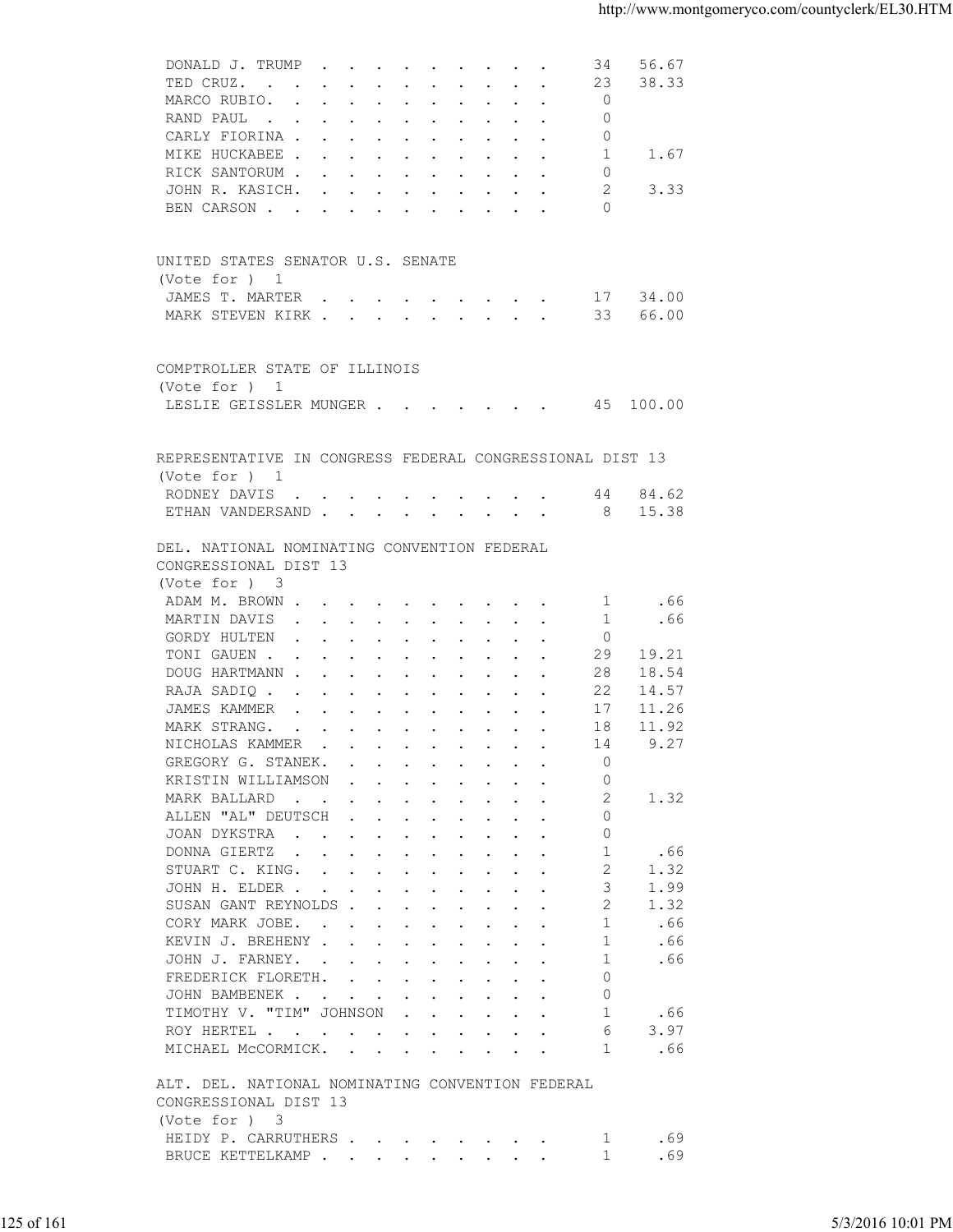| 27<br>18.75<br>ROSANNA PULIDO.<br>KATHY SCATURRO.<br>29<br>20.14<br>18.06<br>CYRIL STURM.<br>26<br>JON W. RECTOR<br>$\circ$<br>2<br>CATHY RECTOR<br>1.39<br>$\mathbf{r}$ , and $\mathbf{r}$ , and $\mathbf{r}$ , and $\mathbf{r}$ , and $\mathbf{r}$<br>ERIC BUSSELL<br>$\Omega$<br>the contract of the contract of the contract of the contract of the contract of the contract of the contract of<br>SIDNEY ROHRSCHEIB.<br>15<br>10.42<br>STANLEY PRATT<br>11.81<br>17<br>11.11<br>STEVEN BAYES<br>16<br>the contract of the contract of the contract of the contract of the contract of the contract of the contract of<br>CATHI COWAN.<br>$\mathbf 0$<br>$\circ$<br>AMY MAHER<br>$\Omega$<br>DIANA WILLIAMS.<br>DUSTIN PETERSON<br>$\mathbf{0}$<br>JUSTIN SINNER<br>-1<br>.69<br>SEAN FITZGERREL<br>$\Omega$<br>JERALD F. JACOBS<br>$\circ$<br>1<br>STEPHEN S. HAURY<br>.69<br>.69<br>TERRA R. PATIENT<br>1<br>BRETT JACKSON<br>$\circ$<br>SETH M. MCMILLAN<br>1<br>.69<br>1.39<br>JAMES B. MCGUIRE<br>2<br>3<br>2.08<br>MICHAEL P. MURPHY.<br>REPRESENTATIVE IN THE GENERAL ASSEMBLY STATE<br>REPRESENTATIVE DIST 95<br>(Vote for ) 1<br>9 16.98<br>DENNIS J. SCOBBIE.<br>13.21<br>CHRISTOPHER M. HICKS.<br>$\overline{7}$<br>69.81<br>AVERY BOURNE<br>37<br>CIRCUIT CLERK MONTGOMERY COUNTY<br>(Vote for $)$ 1<br>HOLLY LEMONS 50 100.00<br>STATE'S ATTORNEY MONTGOMERY COUNTY<br>(Vote for ) 1<br>ERIK HYAM 39 100.00<br>CORONER MONTGOMERY COUNTY<br>(Vote for ) 1<br>RANDY A. LEETHAM 31 60.78<br>TOBIN GUNN 20 39.22<br>COUNTY BOARD MEMBER # 3<br>(Vote for ) 1<br>KIRBY K. FURNESS 44 100.00<br>JUDGE OF THE APPELLATE COURT APPELLATE JUDICIAL<br>DISTRICT 5<br>(Vote for ) 1<br>JOHN B. BARBERIS, JR. 40 100.00<br>JUDGE OF THE APPELLATE COURT APPELLATE JUDICIAL<br>DISTRICT 5<br>(Vote for ) 1<br>5/3/2016 10:01 PM |  |  |
|--------------------------------------------------------------------------------------------------------------------------------------------------------------------------------------------------------------------------------------------------------------------------------------------------------------------------------------------------------------------------------------------------------------------------------------------------------------------------------------------------------------------------------------------------------------------------------------------------------------------------------------------------------------------------------------------------------------------------------------------------------------------------------------------------------------------------------------------------------------------------------------------------------------------------------------------------------------------------------------------------------------------------------------------------------------------------------------------------------------------------------------------------------------------------------------------------------------------------------------------------------------------------------------------------------------------------------------------------------------------------------------------------------------------------------------------------------------------------------------------------------------------------------------------------------------------------------------------------------------------------------------------------------------------------------------------------------------------------------------------------------------------------------------------------------------------------------------|--|--|
|                                                                                                                                                                                                                                                                                                                                                                                                                                                                                                                                                                                                                                                                                                                                                                                                                                                                                                                                                                                                                                                                                                                                                                                                                                                                                                                                                                                                                                                                                                                                                                                                                                                                                                                                                                                                                                      |  |  |
|                                                                                                                                                                                                                                                                                                                                                                                                                                                                                                                                                                                                                                                                                                                                                                                                                                                                                                                                                                                                                                                                                                                                                                                                                                                                                                                                                                                                                                                                                                                                                                                                                                                                                                                                                                                                                                      |  |  |
|                                                                                                                                                                                                                                                                                                                                                                                                                                                                                                                                                                                                                                                                                                                                                                                                                                                                                                                                                                                                                                                                                                                                                                                                                                                                                                                                                                                                                                                                                                                                                                                                                                                                                                                                                                                                                                      |  |  |
|                                                                                                                                                                                                                                                                                                                                                                                                                                                                                                                                                                                                                                                                                                                                                                                                                                                                                                                                                                                                                                                                                                                                                                                                                                                                                                                                                                                                                                                                                                                                                                                                                                                                                                                                                                                                                                      |  |  |
|                                                                                                                                                                                                                                                                                                                                                                                                                                                                                                                                                                                                                                                                                                                                                                                                                                                                                                                                                                                                                                                                                                                                                                                                                                                                                                                                                                                                                                                                                                                                                                                                                                                                                                                                                                                                                                      |  |  |
|                                                                                                                                                                                                                                                                                                                                                                                                                                                                                                                                                                                                                                                                                                                                                                                                                                                                                                                                                                                                                                                                                                                                                                                                                                                                                                                                                                                                                                                                                                                                                                                                                                                                                                                                                                                                                                      |  |  |
|                                                                                                                                                                                                                                                                                                                                                                                                                                                                                                                                                                                                                                                                                                                                                                                                                                                                                                                                                                                                                                                                                                                                                                                                                                                                                                                                                                                                                                                                                                                                                                                                                                                                                                                                                                                                                                      |  |  |
|                                                                                                                                                                                                                                                                                                                                                                                                                                                                                                                                                                                                                                                                                                                                                                                                                                                                                                                                                                                                                                                                                                                                                                                                                                                                                                                                                                                                                                                                                                                                                                                                                                                                                                                                                                                                                                      |  |  |
|                                                                                                                                                                                                                                                                                                                                                                                                                                                                                                                                                                                                                                                                                                                                                                                                                                                                                                                                                                                                                                                                                                                                                                                                                                                                                                                                                                                                                                                                                                                                                                                                                                                                                                                                                                                                                                      |  |  |
|                                                                                                                                                                                                                                                                                                                                                                                                                                                                                                                                                                                                                                                                                                                                                                                                                                                                                                                                                                                                                                                                                                                                                                                                                                                                                                                                                                                                                                                                                                                                                                                                                                                                                                                                                                                                                                      |  |  |
|                                                                                                                                                                                                                                                                                                                                                                                                                                                                                                                                                                                                                                                                                                                                                                                                                                                                                                                                                                                                                                                                                                                                                                                                                                                                                                                                                                                                                                                                                                                                                                                                                                                                                                                                                                                                                                      |  |  |
|                                                                                                                                                                                                                                                                                                                                                                                                                                                                                                                                                                                                                                                                                                                                                                                                                                                                                                                                                                                                                                                                                                                                                                                                                                                                                                                                                                                                                                                                                                                                                                                                                                                                                                                                                                                                                                      |  |  |
|                                                                                                                                                                                                                                                                                                                                                                                                                                                                                                                                                                                                                                                                                                                                                                                                                                                                                                                                                                                                                                                                                                                                                                                                                                                                                                                                                                                                                                                                                                                                                                                                                                                                                                                                                                                                                                      |  |  |
|                                                                                                                                                                                                                                                                                                                                                                                                                                                                                                                                                                                                                                                                                                                                                                                                                                                                                                                                                                                                                                                                                                                                                                                                                                                                                                                                                                                                                                                                                                                                                                                                                                                                                                                                                                                                                                      |  |  |
|                                                                                                                                                                                                                                                                                                                                                                                                                                                                                                                                                                                                                                                                                                                                                                                                                                                                                                                                                                                                                                                                                                                                                                                                                                                                                                                                                                                                                                                                                                                                                                                                                                                                                                                                                                                                                                      |  |  |
|                                                                                                                                                                                                                                                                                                                                                                                                                                                                                                                                                                                                                                                                                                                                                                                                                                                                                                                                                                                                                                                                                                                                                                                                                                                                                                                                                                                                                                                                                                                                                                                                                                                                                                                                                                                                                                      |  |  |
|                                                                                                                                                                                                                                                                                                                                                                                                                                                                                                                                                                                                                                                                                                                                                                                                                                                                                                                                                                                                                                                                                                                                                                                                                                                                                                                                                                                                                                                                                                                                                                                                                                                                                                                                                                                                                                      |  |  |
|                                                                                                                                                                                                                                                                                                                                                                                                                                                                                                                                                                                                                                                                                                                                                                                                                                                                                                                                                                                                                                                                                                                                                                                                                                                                                                                                                                                                                                                                                                                                                                                                                                                                                                                                                                                                                                      |  |  |
|                                                                                                                                                                                                                                                                                                                                                                                                                                                                                                                                                                                                                                                                                                                                                                                                                                                                                                                                                                                                                                                                                                                                                                                                                                                                                                                                                                                                                                                                                                                                                                                                                                                                                                                                                                                                                                      |  |  |
|                                                                                                                                                                                                                                                                                                                                                                                                                                                                                                                                                                                                                                                                                                                                                                                                                                                                                                                                                                                                                                                                                                                                                                                                                                                                                                                                                                                                                                                                                                                                                                                                                                                                                                                                                                                                                                      |  |  |
|                                                                                                                                                                                                                                                                                                                                                                                                                                                                                                                                                                                                                                                                                                                                                                                                                                                                                                                                                                                                                                                                                                                                                                                                                                                                                                                                                                                                                                                                                                                                                                                                                                                                                                                                                                                                                                      |  |  |
|                                                                                                                                                                                                                                                                                                                                                                                                                                                                                                                                                                                                                                                                                                                                                                                                                                                                                                                                                                                                                                                                                                                                                                                                                                                                                                                                                                                                                                                                                                                                                                                                                                                                                                                                                                                                                                      |  |  |
|                                                                                                                                                                                                                                                                                                                                                                                                                                                                                                                                                                                                                                                                                                                                                                                                                                                                                                                                                                                                                                                                                                                                                                                                                                                                                                                                                                                                                                                                                                                                                                                                                                                                                                                                                                                                                                      |  |  |
|                                                                                                                                                                                                                                                                                                                                                                                                                                                                                                                                                                                                                                                                                                                                                                                                                                                                                                                                                                                                                                                                                                                                                                                                                                                                                                                                                                                                                                                                                                                                                                                                                                                                                                                                                                                                                                      |  |  |
| 126 of 161                                                                                                                                                                                                                                                                                                                                                                                                                                                                                                                                                                                                                                                                                                                                                                                                                                                                                                                                                                                                                                                                                                                                                                                                                                                                                                                                                                                                                                                                                                                                                                                                                                                                                                                                                                                                                           |  |  |
|                                                                                                                                                                                                                                                                                                                                                                                                                                                                                                                                                                                                                                                                                                                                                                                                                                                                                                                                                                                                                                                                                                                                                                                                                                                                                                                                                                                                                                                                                                                                                                                                                                                                                                                                                                                                                                      |  |  |
|                                                                                                                                                                                                                                                                                                                                                                                                                                                                                                                                                                                                                                                                                                                                                                                                                                                                                                                                                                                                                                                                                                                                                                                                                                                                                                                                                                                                                                                                                                                                                                                                                                                                                                                                                                                                                                      |  |  |
|                                                                                                                                                                                                                                                                                                                                                                                                                                                                                                                                                                                                                                                                                                                                                                                                                                                                                                                                                                                                                                                                                                                                                                                                                                                                                                                                                                                                                                                                                                                                                                                                                                                                                                                                                                                                                                      |  |  |
|                                                                                                                                                                                                                                                                                                                                                                                                                                                                                                                                                                                                                                                                                                                                                                                                                                                                                                                                                                                                                                                                                                                                                                                                                                                                                                                                                                                                                                                                                                                                                                                                                                                                                                                                                                                                                                      |  |  |
|                                                                                                                                                                                                                                                                                                                                                                                                                                                                                                                                                                                                                                                                                                                                                                                                                                                                                                                                                                                                                                                                                                                                                                                                                                                                                                                                                                                                                                                                                                                                                                                                                                                                                                                                                                                                                                      |  |  |
|                                                                                                                                                                                                                                                                                                                                                                                                                                                                                                                                                                                                                                                                                                                                                                                                                                                                                                                                                                                                                                                                                                                                                                                                                                                                                                                                                                                                                                                                                                                                                                                                                                                                                                                                                                                                                                      |  |  |
|                                                                                                                                                                                                                                                                                                                                                                                                                                                                                                                                                                                                                                                                                                                                                                                                                                                                                                                                                                                                                                                                                                                                                                                                                                                                                                                                                                                                                                                                                                                                                                                                                                                                                                                                                                                                                                      |  |  |
|                                                                                                                                                                                                                                                                                                                                                                                                                                                                                                                                                                                                                                                                                                                                                                                                                                                                                                                                                                                                                                                                                                                                                                                                                                                                                                                                                                                                                                                                                                                                                                                                                                                                                                                                                                                                                                      |  |  |
|                                                                                                                                                                                                                                                                                                                                                                                                                                                                                                                                                                                                                                                                                                                                                                                                                                                                                                                                                                                                                                                                                                                                                                                                                                                                                                                                                                                                                                                                                                                                                                                                                                                                                                                                                                                                                                      |  |  |
|                                                                                                                                                                                                                                                                                                                                                                                                                                                                                                                                                                                                                                                                                                                                                                                                                                                                                                                                                                                                                                                                                                                                                                                                                                                                                                                                                                                                                                                                                                                                                                                                                                                                                                                                                                                                                                      |  |  |
|                                                                                                                                                                                                                                                                                                                                                                                                                                                                                                                                                                                                                                                                                                                                                                                                                                                                                                                                                                                                                                                                                                                                                                                                                                                                                                                                                                                                                                                                                                                                                                                                                                                                                                                                                                                                                                      |  |  |
|                                                                                                                                                                                                                                                                                                                                                                                                                                                                                                                                                                                                                                                                                                                                                                                                                                                                                                                                                                                                                                                                                                                                                                                                                                                                                                                                                                                                                                                                                                                                                                                                                                                                                                                                                                                                                                      |  |  |
|                                                                                                                                                                                                                                                                                                                                                                                                                                                                                                                                                                                                                                                                                                                                                                                                                                                                                                                                                                                                                                                                                                                                                                                                                                                                                                                                                                                                                                                                                                                                                                                                                                                                                                                                                                                                                                      |  |  |
|                                                                                                                                                                                                                                                                                                                                                                                                                                                                                                                                                                                                                                                                                                                                                                                                                                                                                                                                                                                                                                                                                                                                                                                                                                                                                                                                                                                                                                                                                                                                                                                                                                                                                                                                                                                                                                      |  |  |
|                                                                                                                                                                                                                                                                                                                                                                                                                                                                                                                                                                                                                                                                                                                                                                                                                                                                                                                                                                                                                                                                                                                                                                                                                                                                                                                                                                                                                                                                                                                                                                                                                                                                                                                                                                                                                                      |  |  |
|                                                                                                                                                                                                                                                                                                                                                                                                                                                                                                                                                                                                                                                                                                                                                                                                                                                                                                                                                                                                                                                                                                                                                                                                                                                                                                                                                                                                                                                                                                                                                                                                                                                                                                                                                                                                                                      |  |  |
|                                                                                                                                                                                                                                                                                                                                                                                                                                                                                                                                                                                                                                                                                                                                                                                                                                                                                                                                                                                                                                                                                                                                                                                                                                                                                                                                                                                                                                                                                                                                                                                                                                                                                                                                                                                                                                      |  |  |
|                                                                                                                                                                                                                                                                                                                                                                                                                                                                                                                                                                                                                                                                                                                                                                                                                                                                                                                                                                                                                                                                                                                                                                                                                                                                                                                                                                                                                                                                                                                                                                                                                                                                                                                                                                                                                                      |  |  |
|                                                                                                                                                                                                                                                                                                                                                                                                                                                                                                                                                                                                                                                                                                                                                                                                                                                                                                                                                                                                                                                                                                                                                                                                                                                                                                                                                                                                                                                                                                                                                                                                                                                                                                                                                                                                                                      |  |  |
|                                                                                                                                                                                                                                                                                                                                                                                                                                                                                                                                                                                                                                                                                                                                                                                                                                                                                                                                                                                                                                                                                                                                                                                                                                                                                                                                                                                                                                                                                                                                                                                                                                                                                                                                                                                                                                      |  |  |
|                                                                                                                                                                                                                                                                                                                                                                                                                                                                                                                                                                                                                                                                                                                                                                                                                                                                                                                                                                                                                                                                                                                                                                                                                                                                                                                                                                                                                                                                                                                                                                                                                                                                                                                                                                                                                                      |  |  |
|                                                                                                                                                                                                                                                                                                                                                                                                                                                                                                                                                                                                                                                                                                                                                                                                                                                                                                                                                                                                                                                                                                                                                                                                                                                                                                                                                                                                                                                                                                                                                                                                                                                                                                                                                                                                                                      |  |  |
|                                                                                                                                                                                                                                                                                                                                                                                                                                                                                                                                                                                                                                                                                                                                                                                                                                                                                                                                                                                                                                                                                                                                                                                                                                                                                                                                                                                                                                                                                                                                                                                                                                                                                                                                                                                                                                      |  |  |
|                                                                                                                                                                                                                                                                                                                                                                                                                                                                                                                                                                                                                                                                                                                                                                                                                                                                                                                                                                                                                                                                                                                                                                                                                                                                                                                                                                                                                                                                                                                                                                                                                                                                                                                                                                                                                                      |  |  |
|                                                                                                                                                                                                                                                                                                                                                                                                                                                                                                                                                                                                                                                                                                                                                                                                                                                                                                                                                                                                                                                                                                                                                                                                                                                                                                                                                                                                                                                                                                                                                                                                                                                                                                                                                                                                                                      |  |  |
|                                                                                                                                                                                                                                                                                                                                                                                                                                                                                                                                                                                                                                                                                                                                                                                                                                                                                                                                                                                                                                                                                                                                                                                                                                                                                                                                                                                                                                                                                                                                                                                                                                                                                                                                                                                                                                      |  |  |
|                                                                                                                                                                                                                                                                                                                                                                                                                                                                                                                                                                                                                                                                                                                                                                                                                                                                                                                                                                                                                                                                                                                                                                                                                                                                                                                                                                                                                                                                                                                                                                                                                                                                                                                                                                                                                                      |  |  |
|                                                                                                                                                                                                                                                                                                                                                                                                                                                                                                                                                                                                                                                                                                                                                                                                                                                                                                                                                                                                                                                                                                                                                                                                                                                                                                                                                                                                                                                                                                                                                                                                                                                                                                                                                                                                                                      |  |  |
|                                                                                                                                                                                                                                                                                                                                                                                                                                                                                                                                                                                                                                                                                                                                                                                                                                                                                                                                                                                                                                                                                                                                                                                                                                                                                                                                                                                                                                                                                                                                                                                                                                                                                                                                                                                                                                      |  |  |
|                                                                                                                                                                                                                                                                                                                                                                                                                                                                                                                                                                                                                                                                                                                                                                                                                                                                                                                                                                                                                                                                                                                                                                                                                                                                                                                                                                                                                                                                                                                                                                                                                                                                                                                                                                                                                                      |  |  |
|                                                                                                                                                                                                                                                                                                                                                                                                                                                                                                                                                                                                                                                                                                                                                                                                                                                                                                                                                                                                                                                                                                                                                                                                                                                                                                                                                                                                                                                                                                                                                                                                                                                                                                                                                                                                                                      |  |  |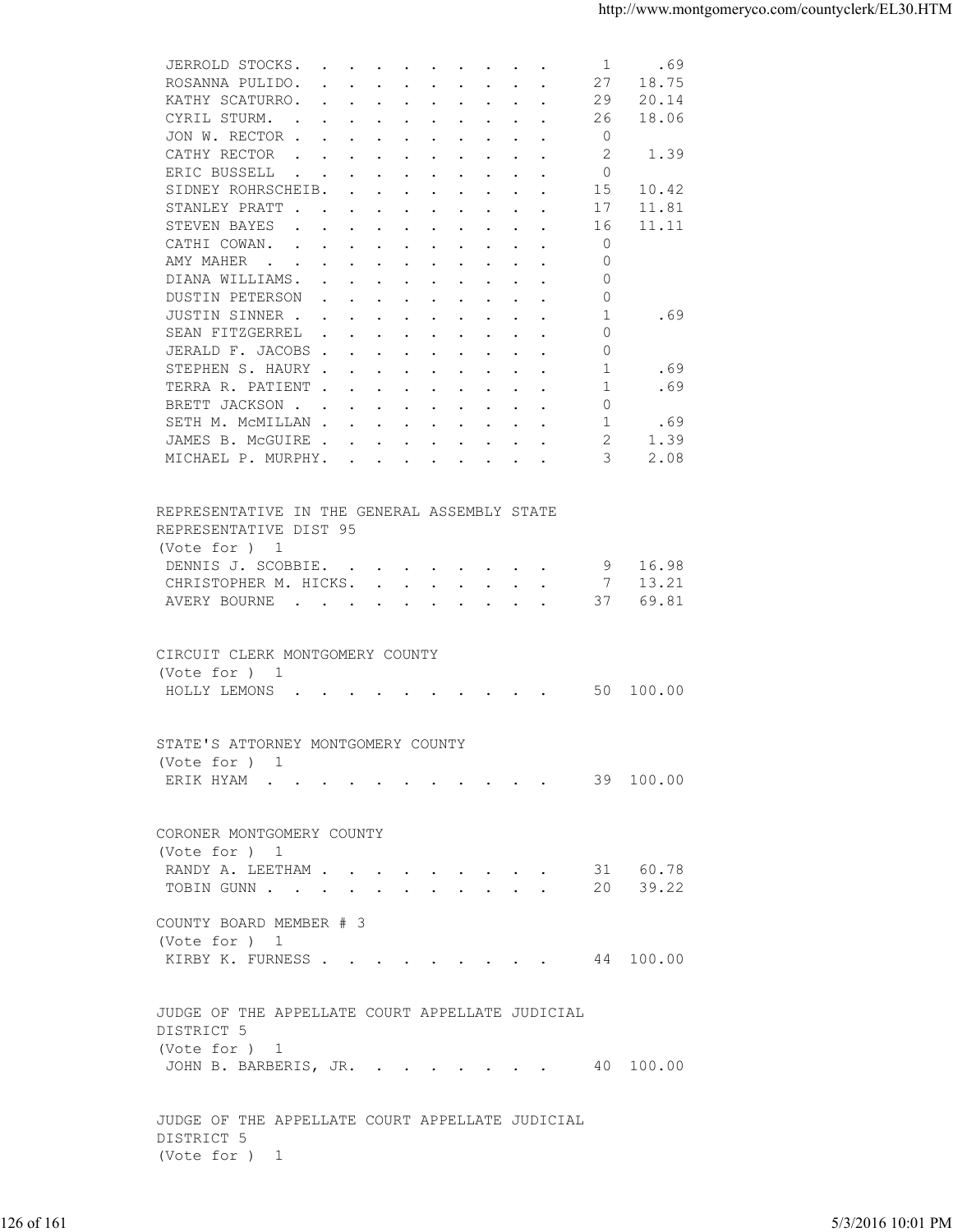JAMES R. "RANDY" MOORE . . . . . . . 42 100.00 PRECINCT COMMITTEEMAN SOUTH FILLMORE (Vote for ) 1 NO CANDIDATE FILED . . . . . . . . 0 \*\*\*\*\*\*\*\*\*\* (DEMOCRATIC) \*\*\*\*\*\*\*\*\*\* PRESIDENT OF THE UNITED STATES (Vote for ) 1 HILLARY CLINTON . . . . . . . . . 7 36.84 WILLIE L. WILSON . . . . . . . . . . 1 5.26 MARTIN J. O'MALLEY . . . . . . . . . 0 ROQUE "ROCKY" DE LA FUENTE. . . . . . 0 LARRY (LAWRENCE) COHEN . . . . . . 0 BERNIE SANDERS. . . . . . . . . . 11 57.89 WRITE-IN. . . . . . . . . . . . 0 UNITED STATES SENATOR U.S. SENATE (Vote for ) 1 ANDREA ZOPP. . . . . . . . . . 2 12.50 TAMMY DUCKWORTH . . . . . . . . . 11 68.75 NAPOLEON HARRIS . . . . . . . . . 3 18.75 COMPTROLLER STATE OF ILLINOIS (Vote for ) 1 SUSANA MENDOZA. . . . . . . . . . 15 100.00 REPRESENTATIVE IN CONGRESS FEDERAL CONGRESSIONAL DIST 13 (Vote for ) 1 MARK D. WICKLUND . . . . . . . . . 16 100.00 DEL. NATIONAL NOMINATING CONVENTION FEDERAL CONGRESSIONAL DIST 13 (Vote for ) 5 ANDY MANAR . . . . . . . . . . . . 14 18.42<br>CINDA KLICKNA . . . . . . . . . . . 6 7.89 CINDA KLICKNA . . . . . . . . . . MICHAEL G. MATEJKA . . . . . . . . 7 9.21 DORIS JEAN TURNER. . . . . . . . . . 6 7.89<br>RICK TERVEN. . . . . . . . . . . . 6 7.89 RICK TERVEN. . . . . . . . . . . . 6 7.89<br>TAROD HITCHINGS . . . . . . . . . 6 7.89 JAROD HITCHINGS . . . . . . . . . NAOMI D. JAKOBSSON . . . . . . . . . 6 7.89<br>AARON AMMONS . . . . . . . . . . 3 3.95 AARON AMMONS . . . . . . . . . . . 3 MATTHEW PASQUINI . . . . . . . . . 3 3.95 PAMELLA GRONEMEYER . . . . . . . . 6 7.89<br>ZACHARY BRAUN . . . . . . . . . . . 7 9.21 XACHARY BRAUN . . . . . . . . . . 7 9.21<br>MARCEY GOLDSTEIN . . . . . . . . . 6 7.89 MARCEY GOLDSTEIN . . . . . . . . . REPRESENTATIVE IN THE GENERAL ASSEMBLY STATE REPRESENTATIVE DIST 95 (Vote for ) 1 MIKE MATHIS. . . . . . . . . . . 18 100.00 CIRCUIT CLERK MONTGOMERY COUNTY (Vote for ) 1 ENDINE CONSIDERED TO MARRIAL CONSIDERATION CONSIDERED AND TURNER.<br>
THE TREVEN WANTED AND TURNER CONSIDER THE CONSIDERATION CONSIDERATION CONSIDERATION CONSIDERATION CONSIDERATION CONSIDERATION CONSIDER SARROLLY STATES AND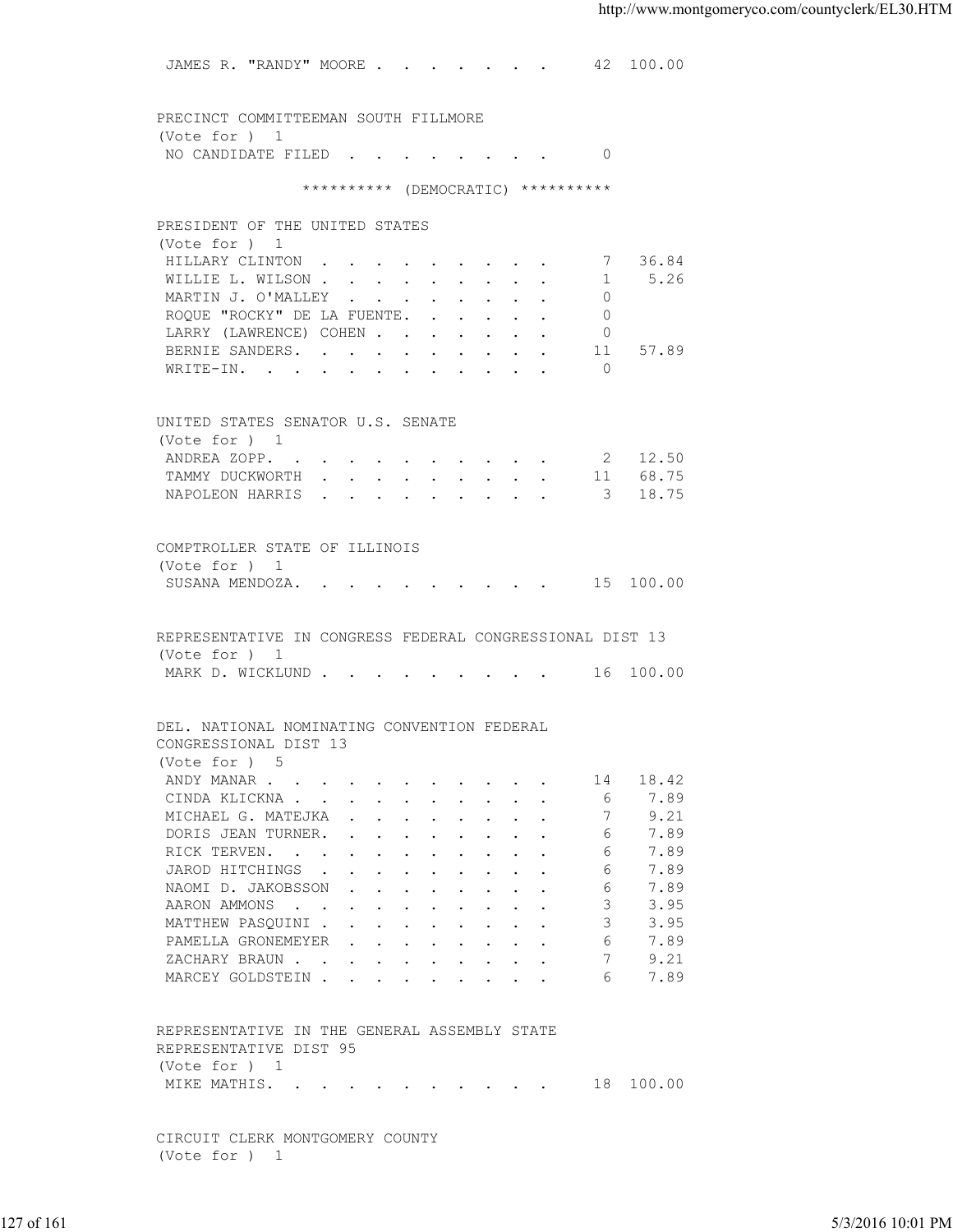NO CANDIDATE FILED . . . . . . . 0 STATE'S ATTORNEY MONTGOMERY COUNTY (Vote for ) 1 CHRIS MATOUSH . . . . . . . . . . 19 100.00 CORONER MONTGOMERY COUNTY (Vote for ) 1 BARBARA A. SCHMEDEKE. . . . . . . . 16 100.00 COUNTY BOARD MEMBER # 3 (Vote for ) 1 NO CANDIDATE FILED . . . . . . . . 0 JUDGE OF THE APPELLATE COURT APPELLATE JUDICIAL DISTRICT 5 (Vote for ) 1 BRAD K. BLEYER. . . . . . . . . . 16 100.00 JUDGE OF THE APPELLATE COURT APPELLATE JUDICIAL DISTRICT 5 (Vote for ) 1 JO BETH WEBER . . . . . . . . . . 15 100.00 PRECINCT COMMITTEEMAN SOUTH FILLMORE (Vote for ) 1 NO CANDIDATE FILED . . . . . . . . 0 \*\*\*\*\*\*\*\*\*\* (NONPARTISAN) \*\*\*\*\*\*\*\*\*\* HILLSBORO HIGH SCHOOL QUESTION HILLSBORO CUSD 3 (Vote for ) 1 YES . . . . . . . . . . . . . . 7 16.28<br>NO. . . . . . . . . . . . . . 36 83.72 NO. . . . . . . . . . . . . . . PRECINCT REPORT MONTGOMERY COUNTY, ILLINOIS RUN DATE:03/21/16 2016 GENERAL PRIMARY ELECTION RUN TIME:09:18 AM MARCH 15, 2016 STATISTICS 1601 SOUTH LITCHFIELD 1 VOTES PERCENT REGISTERED VOTERS - TOTAL . . . . . . 559 REGISTERED VOTERS - REPUBLICAN . . . . 102 18.25 REGISTERED VOTERS - DEMOCRATIC . . . . 150 26.83 REGISTERED VOTERS - NONPARTISAN . . . . 21 3.76 BALLOTS CAST - TOTAL. . . . . . . . 216<br>BALLOTS CAST - REPUBLICAN . . . . . . 137 63.43 BALLOTS CAST - REPUBLICAN . . . . . . BALLOTS CAST - DEMOCRATIC . . . . . 79 36.57 BALLOTS CAST - NONPARTISAN. . . . . . 0<br>BALLOTS CAST - BLANK. . . . . . . . 0 BALLOTS CAST - BLANK. . . . . . VOTER TURNOUT - TOTAL . . . . . . . . 38.64 VOTER TURNOUT - REPUBLICAN. . . . . . 134.31 VOTER TURNOUT - DEMOCRATIC. . . . . . 52.67 VOTER TURNOUT - NONPARTISAN . . . . VOTER TURNOUT - BLANK . . . 128 of 161 5/3/2016 10:01 PM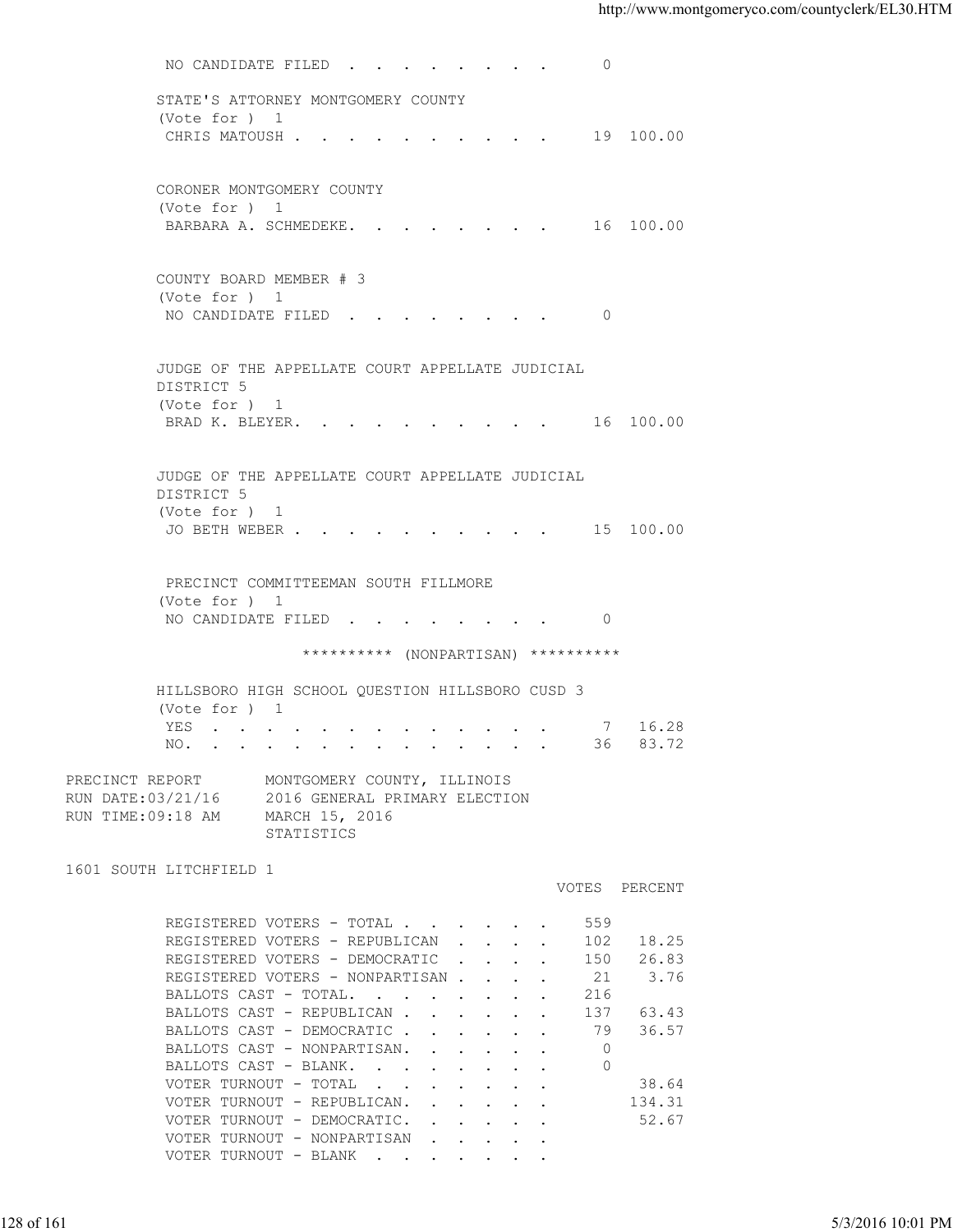## \*\*\*\*\*\*\*\*\*\* (REPUBLICAN) \*\*\*\*\*\*\*\*\*\*

| (Note for ) 1<br>JEB BUSH.<br>$\circ$<br>2.29<br>CHRIS CHRISTIE.<br>3<br>DONALD J. TRUMP<br>49.62<br>65<br>31.30<br>TED CRUZ.<br>41<br>MARCO RUBIO.<br>8<br>6.11<br>RAND PAUL<br>$\Omega$<br>CARLY FIORINA<br>$\Omega$<br>$\Omega$<br>MIKE HUCKABEE<br>RICK SANTORUM<br>$\circ$<br>JOHN R. KASICH.<br>14 10.69<br>$\bigcap$<br>BEN CARSON<br>UNITED STATES SENATOR U.S. SENATE<br>(Vote for ) 1<br>JAMES T. MARTER 40 34.78<br>MARK STEVEN KIRK 75 65.22<br>COMPTROLLER STATE OF ILLINOIS<br>(Vote for ) 1<br>LESLIE GEISSLER MUNGER 99 100.00<br>REPRESENTATIVE IN CONGRESS FEDERAL CONGRESSIONAL DIST 13<br>(Vote for ) 1<br>RODNEY DAVIS 88 72.13<br>ETHAN VANDERSAND 34 27.87<br>DEL. NATIONAL NOMINATING CONVENTION FEDERAL<br>CONGRESSIONAL DIST 13<br>(Vote for ) 3<br>ADAM M. BROWN<br>$\circ$<br>MARTIN DAVIS<br>0<br>GORDY HULTEN<br>$\Omega$<br>TONI GAUEN<br>48 14.59<br>DOUG HARTMANN<br>51 15.50<br>13.98<br>RAJA SADIQ<br>46<br>10.94<br>JAMES KAMMER<br>$\mathbf{r}$ , and $\mathbf{r}$ , and $\mathbf{r}$ , and $\mathbf{r}$ , and $\mathbf{r}$<br>36<br>10.03<br>MARK STRANG.<br>33<br>NICHOLAS KAMMER<br>32<br>9.73<br>GREGORY G. STANEK.<br>-1<br>.30<br>3<br>KRISTIN WILLIAMSON<br>.91<br>1.22<br>MARK BALLARD<br>4<br>ALLEN "AL" DEUTSCH<br>$\Omega$<br>$\Omega$<br>JOAN DYKSTRA<br>$\Omega$<br>DONNA GIERTZ<br>2<br>.61<br>STUART C. KING.<br>2<br>.61<br>JOHN H. ELDER<br>2<br>.61<br>SUSAN GANT REYNOLDS<br>11<br>3.34<br>CORY MARK JOBE.<br>KEVIN J. BREHENY<br>13<br>3.95<br>4.26<br>JOHN J. FARNEY.<br>14<br>5<br>FREDERICK FLORETH.<br>1.52<br>$\Omega$<br>JOHN BAMBENEK<br>TIMOTHY V. "TIM" JOHNSON<br>6<br>1.82<br>3.95<br>13<br>ROY HERTEL<br>5/3/2016 10:01 PM | 129 of 161 |  |                                |  |
|-------------------------------------------------------------------------------------------------------------------------------------------------------------------------------------------------------------------------------------------------------------------------------------------------------------------------------------------------------------------------------------------------------------------------------------------------------------------------------------------------------------------------------------------------------------------------------------------------------------------------------------------------------------------------------------------------------------------------------------------------------------------------------------------------------------------------------------------------------------------------------------------------------------------------------------------------------------------------------------------------------------------------------------------------------------------------------------------------------------------------------------------------------------------------------------------------------------------------------------------------------------------------------------------------------------------------------------------------------------------------------------------------------------------------------------------------------------------------------------------------------------------------------------------------------------------------------------------------------------------------------------------------------------------------------------------------|------------|--|--------------------------------|--|
|                                                                                                                                                                                                                                                                                                                                                                                                                                                                                                                                                                                                                                                                                                                                                                                                                                                                                                                                                                                                                                                                                                                                                                                                                                                                                                                                                                                                                                                                                                                                                                                                                                                                                                 |            |  | PRESIDENT OF THE UNITED STATES |  |
|                                                                                                                                                                                                                                                                                                                                                                                                                                                                                                                                                                                                                                                                                                                                                                                                                                                                                                                                                                                                                                                                                                                                                                                                                                                                                                                                                                                                                                                                                                                                                                                                                                                                                                 |            |  |                                |  |
|                                                                                                                                                                                                                                                                                                                                                                                                                                                                                                                                                                                                                                                                                                                                                                                                                                                                                                                                                                                                                                                                                                                                                                                                                                                                                                                                                                                                                                                                                                                                                                                                                                                                                                 |            |  |                                |  |
|                                                                                                                                                                                                                                                                                                                                                                                                                                                                                                                                                                                                                                                                                                                                                                                                                                                                                                                                                                                                                                                                                                                                                                                                                                                                                                                                                                                                                                                                                                                                                                                                                                                                                                 |            |  |                                |  |
|                                                                                                                                                                                                                                                                                                                                                                                                                                                                                                                                                                                                                                                                                                                                                                                                                                                                                                                                                                                                                                                                                                                                                                                                                                                                                                                                                                                                                                                                                                                                                                                                                                                                                                 |            |  |                                |  |
|                                                                                                                                                                                                                                                                                                                                                                                                                                                                                                                                                                                                                                                                                                                                                                                                                                                                                                                                                                                                                                                                                                                                                                                                                                                                                                                                                                                                                                                                                                                                                                                                                                                                                                 |            |  |                                |  |
|                                                                                                                                                                                                                                                                                                                                                                                                                                                                                                                                                                                                                                                                                                                                                                                                                                                                                                                                                                                                                                                                                                                                                                                                                                                                                                                                                                                                                                                                                                                                                                                                                                                                                                 |            |  |                                |  |
|                                                                                                                                                                                                                                                                                                                                                                                                                                                                                                                                                                                                                                                                                                                                                                                                                                                                                                                                                                                                                                                                                                                                                                                                                                                                                                                                                                                                                                                                                                                                                                                                                                                                                                 |            |  |                                |  |
|                                                                                                                                                                                                                                                                                                                                                                                                                                                                                                                                                                                                                                                                                                                                                                                                                                                                                                                                                                                                                                                                                                                                                                                                                                                                                                                                                                                                                                                                                                                                                                                                                                                                                                 |            |  |                                |  |
|                                                                                                                                                                                                                                                                                                                                                                                                                                                                                                                                                                                                                                                                                                                                                                                                                                                                                                                                                                                                                                                                                                                                                                                                                                                                                                                                                                                                                                                                                                                                                                                                                                                                                                 |            |  |                                |  |
|                                                                                                                                                                                                                                                                                                                                                                                                                                                                                                                                                                                                                                                                                                                                                                                                                                                                                                                                                                                                                                                                                                                                                                                                                                                                                                                                                                                                                                                                                                                                                                                                                                                                                                 |            |  |                                |  |
|                                                                                                                                                                                                                                                                                                                                                                                                                                                                                                                                                                                                                                                                                                                                                                                                                                                                                                                                                                                                                                                                                                                                                                                                                                                                                                                                                                                                                                                                                                                                                                                                                                                                                                 |            |  |                                |  |
|                                                                                                                                                                                                                                                                                                                                                                                                                                                                                                                                                                                                                                                                                                                                                                                                                                                                                                                                                                                                                                                                                                                                                                                                                                                                                                                                                                                                                                                                                                                                                                                                                                                                                                 |            |  |                                |  |
|                                                                                                                                                                                                                                                                                                                                                                                                                                                                                                                                                                                                                                                                                                                                                                                                                                                                                                                                                                                                                                                                                                                                                                                                                                                                                                                                                                                                                                                                                                                                                                                                                                                                                                 |            |  |                                |  |
|                                                                                                                                                                                                                                                                                                                                                                                                                                                                                                                                                                                                                                                                                                                                                                                                                                                                                                                                                                                                                                                                                                                                                                                                                                                                                                                                                                                                                                                                                                                                                                                                                                                                                                 |            |  |                                |  |
|                                                                                                                                                                                                                                                                                                                                                                                                                                                                                                                                                                                                                                                                                                                                                                                                                                                                                                                                                                                                                                                                                                                                                                                                                                                                                                                                                                                                                                                                                                                                                                                                                                                                                                 |            |  |                                |  |
|                                                                                                                                                                                                                                                                                                                                                                                                                                                                                                                                                                                                                                                                                                                                                                                                                                                                                                                                                                                                                                                                                                                                                                                                                                                                                                                                                                                                                                                                                                                                                                                                                                                                                                 |            |  |                                |  |
|                                                                                                                                                                                                                                                                                                                                                                                                                                                                                                                                                                                                                                                                                                                                                                                                                                                                                                                                                                                                                                                                                                                                                                                                                                                                                                                                                                                                                                                                                                                                                                                                                                                                                                 |            |  |                                |  |
|                                                                                                                                                                                                                                                                                                                                                                                                                                                                                                                                                                                                                                                                                                                                                                                                                                                                                                                                                                                                                                                                                                                                                                                                                                                                                                                                                                                                                                                                                                                                                                                                                                                                                                 |            |  |                                |  |
|                                                                                                                                                                                                                                                                                                                                                                                                                                                                                                                                                                                                                                                                                                                                                                                                                                                                                                                                                                                                                                                                                                                                                                                                                                                                                                                                                                                                                                                                                                                                                                                                                                                                                                 |            |  |                                |  |
|                                                                                                                                                                                                                                                                                                                                                                                                                                                                                                                                                                                                                                                                                                                                                                                                                                                                                                                                                                                                                                                                                                                                                                                                                                                                                                                                                                                                                                                                                                                                                                                                                                                                                                 |            |  |                                |  |
|                                                                                                                                                                                                                                                                                                                                                                                                                                                                                                                                                                                                                                                                                                                                                                                                                                                                                                                                                                                                                                                                                                                                                                                                                                                                                                                                                                                                                                                                                                                                                                                                                                                                                                 |            |  |                                |  |
|                                                                                                                                                                                                                                                                                                                                                                                                                                                                                                                                                                                                                                                                                                                                                                                                                                                                                                                                                                                                                                                                                                                                                                                                                                                                                                                                                                                                                                                                                                                                                                                                                                                                                                 |            |  |                                |  |
|                                                                                                                                                                                                                                                                                                                                                                                                                                                                                                                                                                                                                                                                                                                                                                                                                                                                                                                                                                                                                                                                                                                                                                                                                                                                                                                                                                                                                                                                                                                                                                                                                                                                                                 |            |  |                                |  |
|                                                                                                                                                                                                                                                                                                                                                                                                                                                                                                                                                                                                                                                                                                                                                                                                                                                                                                                                                                                                                                                                                                                                                                                                                                                                                                                                                                                                                                                                                                                                                                                                                                                                                                 |            |  |                                |  |
|                                                                                                                                                                                                                                                                                                                                                                                                                                                                                                                                                                                                                                                                                                                                                                                                                                                                                                                                                                                                                                                                                                                                                                                                                                                                                                                                                                                                                                                                                                                                                                                                                                                                                                 |            |  |                                |  |
|                                                                                                                                                                                                                                                                                                                                                                                                                                                                                                                                                                                                                                                                                                                                                                                                                                                                                                                                                                                                                                                                                                                                                                                                                                                                                                                                                                                                                                                                                                                                                                                                                                                                                                 |            |  |                                |  |
|                                                                                                                                                                                                                                                                                                                                                                                                                                                                                                                                                                                                                                                                                                                                                                                                                                                                                                                                                                                                                                                                                                                                                                                                                                                                                                                                                                                                                                                                                                                                                                                                                                                                                                 |            |  |                                |  |
|                                                                                                                                                                                                                                                                                                                                                                                                                                                                                                                                                                                                                                                                                                                                                                                                                                                                                                                                                                                                                                                                                                                                                                                                                                                                                                                                                                                                                                                                                                                                                                                                                                                                                                 |            |  |                                |  |
|                                                                                                                                                                                                                                                                                                                                                                                                                                                                                                                                                                                                                                                                                                                                                                                                                                                                                                                                                                                                                                                                                                                                                                                                                                                                                                                                                                                                                                                                                                                                                                                                                                                                                                 |            |  |                                |  |
|                                                                                                                                                                                                                                                                                                                                                                                                                                                                                                                                                                                                                                                                                                                                                                                                                                                                                                                                                                                                                                                                                                                                                                                                                                                                                                                                                                                                                                                                                                                                                                                                                                                                                                 |            |  |                                |  |
|                                                                                                                                                                                                                                                                                                                                                                                                                                                                                                                                                                                                                                                                                                                                                                                                                                                                                                                                                                                                                                                                                                                                                                                                                                                                                                                                                                                                                                                                                                                                                                                                                                                                                                 |            |  |                                |  |
|                                                                                                                                                                                                                                                                                                                                                                                                                                                                                                                                                                                                                                                                                                                                                                                                                                                                                                                                                                                                                                                                                                                                                                                                                                                                                                                                                                                                                                                                                                                                                                                                                                                                                                 |            |  |                                |  |
|                                                                                                                                                                                                                                                                                                                                                                                                                                                                                                                                                                                                                                                                                                                                                                                                                                                                                                                                                                                                                                                                                                                                                                                                                                                                                                                                                                                                                                                                                                                                                                                                                                                                                                 |            |  |                                |  |
|                                                                                                                                                                                                                                                                                                                                                                                                                                                                                                                                                                                                                                                                                                                                                                                                                                                                                                                                                                                                                                                                                                                                                                                                                                                                                                                                                                                                                                                                                                                                                                                                                                                                                                 |            |  |                                |  |
|                                                                                                                                                                                                                                                                                                                                                                                                                                                                                                                                                                                                                                                                                                                                                                                                                                                                                                                                                                                                                                                                                                                                                                                                                                                                                                                                                                                                                                                                                                                                                                                                                                                                                                 |            |  |                                |  |
|                                                                                                                                                                                                                                                                                                                                                                                                                                                                                                                                                                                                                                                                                                                                                                                                                                                                                                                                                                                                                                                                                                                                                                                                                                                                                                                                                                                                                                                                                                                                                                                                                                                                                                 |            |  |                                |  |
|                                                                                                                                                                                                                                                                                                                                                                                                                                                                                                                                                                                                                                                                                                                                                                                                                                                                                                                                                                                                                                                                                                                                                                                                                                                                                                                                                                                                                                                                                                                                                                                                                                                                                                 |            |  |                                |  |
|                                                                                                                                                                                                                                                                                                                                                                                                                                                                                                                                                                                                                                                                                                                                                                                                                                                                                                                                                                                                                                                                                                                                                                                                                                                                                                                                                                                                                                                                                                                                                                                                                                                                                                 |            |  |                                |  |
|                                                                                                                                                                                                                                                                                                                                                                                                                                                                                                                                                                                                                                                                                                                                                                                                                                                                                                                                                                                                                                                                                                                                                                                                                                                                                                                                                                                                                                                                                                                                                                                                                                                                                                 |            |  |                                |  |
|                                                                                                                                                                                                                                                                                                                                                                                                                                                                                                                                                                                                                                                                                                                                                                                                                                                                                                                                                                                                                                                                                                                                                                                                                                                                                                                                                                                                                                                                                                                                                                                                                                                                                                 |            |  |                                |  |
|                                                                                                                                                                                                                                                                                                                                                                                                                                                                                                                                                                                                                                                                                                                                                                                                                                                                                                                                                                                                                                                                                                                                                                                                                                                                                                                                                                                                                                                                                                                                                                                                                                                                                                 |            |  |                                |  |
|                                                                                                                                                                                                                                                                                                                                                                                                                                                                                                                                                                                                                                                                                                                                                                                                                                                                                                                                                                                                                                                                                                                                                                                                                                                                                                                                                                                                                                                                                                                                                                                                                                                                                                 |            |  |                                |  |
|                                                                                                                                                                                                                                                                                                                                                                                                                                                                                                                                                                                                                                                                                                                                                                                                                                                                                                                                                                                                                                                                                                                                                                                                                                                                                                                                                                                                                                                                                                                                                                                                                                                                                                 |            |  |                                |  |
|                                                                                                                                                                                                                                                                                                                                                                                                                                                                                                                                                                                                                                                                                                                                                                                                                                                                                                                                                                                                                                                                                                                                                                                                                                                                                                                                                                                                                                                                                                                                                                                                                                                                                                 |            |  |                                |  |
|                                                                                                                                                                                                                                                                                                                                                                                                                                                                                                                                                                                                                                                                                                                                                                                                                                                                                                                                                                                                                                                                                                                                                                                                                                                                                                                                                                                                                                                                                                                                                                                                                                                                                                 |            |  |                                |  |
|                                                                                                                                                                                                                                                                                                                                                                                                                                                                                                                                                                                                                                                                                                                                                                                                                                                                                                                                                                                                                                                                                                                                                                                                                                                                                                                                                                                                                                                                                                                                                                                                                                                                                                 |            |  |                                |  |
|                                                                                                                                                                                                                                                                                                                                                                                                                                                                                                                                                                                                                                                                                                                                                                                                                                                                                                                                                                                                                                                                                                                                                                                                                                                                                                                                                                                                                                                                                                                                                                                                                                                                                                 |            |  |                                |  |
|                                                                                                                                                                                                                                                                                                                                                                                                                                                                                                                                                                                                                                                                                                                                                                                                                                                                                                                                                                                                                                                                                                                                                                                                                                                                                                                                                                                                                                                                                                                                                                                                                                                                                                 |            |  |                                |  |
|                                                                                                                                                                                                                                                                                                                                                                                                                                                                                                                                                                                                                                                                                                                                                                                                                                                                                                                                                                                                                                                                                                                                                                                                                                                                                                                                                                                                                                                                                                                                                                                                                                                                                                 |            |  |                                |  |
|                                                                                                                                                                                                                                                                                                                                                                                                                                                                                                                                                                                                                                                                                                                                                                                                                                                                                                                                                                                                                                                                                                                                                                                                                                                                                                                                                                                                                                                                                                                                                                                                                                                                                                 |            |  |                                |  |
|                                                                                                                                                                                                                                                                                                                                                                                                                                                                                                                                                                                                                                                                                                                                                                                                                                                                                                                                                                                                                                                                                                                                                                                                                                                                                                                                                                                                                                                                                                                                                                                                                                                                                                 |            |  |                                |  |
|                                                                                                                                                                                                                                                                                                                                                                                                                                                                                                                                                                                                                                                                                                                                                                                                                                                                                                                                                                                                                                                                                                                                                                                                                                                                                                                                                                                                                                                                                                                                                                                                                                                                                                 |            |  |                                |  |
|                                                                                                                                                                                                                                                                                                                                                                                                                                                                                                                                                                                                                                                                                                                                                                                                                                                                                                                                                                                                                                                                                                                                                                                                                                                                                                                                                                                                                                                                                                                                                                                                                                                                                                 |            |  |                                |  |
|                                                                                                                                                                                                                                                                                                                                                                                                                                                                                                                                                                                                                                                                                                                                                                                                                                                                                                                                                                                                                                                                                                                                                                                                                                                                                                                                                                                                                                                                                                                                                                                                                                                                                                 |            |  |                                |  |
|                                                                                                                                                                                                                                                                                                                                                                                                                                                                                                                                                                                                                                                                                                                                                                                                                                                                                                                                                                                                                                                                                                                                                                                                                                                                                                                                                                                                                                                                                                                                                                                                                                                                                                 |            |  |                                |  |
|                                                                                                                                                                                                                                                                                                                                                                                                                                                                                                                                                                                                                                                                                                                                                                                                                                                                                                                                                                                                                                                                                                                                                                                                                                                                                                                                                                                                                                                                                                                                                                                                                                                                                                 |            |  |                                |  |
|                                                                                                                                                                                                                                                                                                                                                                                                                                                                                                                                                                                                                                                                                                                                                                                                                                                                                                                                                                                                                                                                                                                                                                                                                                                                                                                                                                                                                                                                                                                                                                                                                                                                                                 |            |  |                                |  |
|                                                                                                                                                                                                                                                                                                                                                                                                                                                                                                                                                                                                                                                                                                                                                                                                                                                                                                                                                                                                                                                                                                                                                                                                                                                                                                                                                                                                                                                                                                                                                                                                                                                                                                 |            |  |                                |  |
|                                                                                                                                                                                                                                                                                                                                                                                                                                                                                                                                                                                                                                                                                                                                                                                                                                                                                                                                                                                                                                                                                                                                                                                                                                                                                                                                                                                                                                                                                                                                                                                                                                                                                                 |            |  |                                |  |
|                                                                                                                                                                                                                                                                                                                                                                                                                                                                                                                                                                                                                                                                                                                                                                                                                                                                                                                                                                                                                                                                                                                                                                                                                                                                                                                                                                                                                                                                                                                                                                                                                                                                                                 |            |  |                                |  |
|                                                                                                                                                                                                                                                                                                                                                                                                                                                                                                                                                                                                                                                                                                                                                                                                                                                                                                                                                                                                                                                                                                                                                                                                                                                                                                                                                                                                                                                                                                                                                                                                                                                                                                 |            |  |                                |  |
|                                                                                                                                                                                                                                                                                                                                                                                                                                                                                                                                                                                                                                                                                                                                                                                                                                                                                                                                                                                                                                                                                                                                                                                                                                                                                                                                                                                                                                                                                                                                                                                                                                                                                                 |            |  |                                |  |
|                                                                                                                                                                                                                                                                                                                                                                                                                                                                                                                                                                                                                                                                                                                                                                                                                                                                                                                                                                                                                                                                                                                                                                                                                                                                                                                                                                                                                                                                                                                                                                                                                                                                                                 |            |  |                                |  |
|                                                                                                                                                                                                                                                                                                                                                                                                                                                                                                                                                                                                                                                                                                                                                                                                                                                                                                                                                                                                                                                                                                                                                                                                                                                                                                                                                                                                                                                                                                                                                                                                                                                                                                 |            |  |                                |  |
|                                                                                                                                                                                                                                                                                                                                                                                                                                                                                                                                                                                                                                                                                                                                                                                                                                                                                                                                                                                                                                                                                                                                                                                                                                                                                                                                                                                                                                                                                                                                                                                                                                                                                                 |            |  |                                |  |
|                                                                                                                                                                                                                                                                                                                                                                                                                                                                                                                                                                                                                                                                                                                                                                                                                                                                                                                                                                                                                                                                                                                                                                                                                                                                                                                                                                                                                                                                                                                                                                                                                                                                                                 |            |  |                                |  |
|                                                                                                                                                                                                                                                                                                                                                                                                                                                                                                                                                                                                                                                                                                                                                                                                                                                                                                                                                                                                                                                                                                                                                                                                                                                                                                                                                                                                                                                                                                                                                                                                                                                                                                 |            |  |                                |  |
|                                                                                                                                                                                                                                                                                                                                                                                                                                                                                                                                                                                                                                                                                                                                                                                                                                                                                                                                                                                                                                                                                                                                                                                                                                                                                                                                                                                                                                                                                                                                                                                                                                                                                                 |            |  |                                |  |
|                                                                                                                                                                                                                                                                                                                                                                                                                                                                                                                                                                                                                                                                                                                                                                                                                                                                                                                                                                                                                                                                                                                                                                                                                                                                                                                                                                                                                                                                                                                                                                                                                                                                                                 |            |  |                                |  |
|                                                                                                                                                                                                                                                                                                                                                                                                                                                                                                                                                                                                                                                                                                                                                                                                                                                                                                                                                                                                                                                                                                                                                                                                                                                                                                                                                                                                                                                                                                                                                                                                                                                                                                 |            |  |                                |  |
|                                                                                                                                                                                                                                                                                                                                                                                                                                                                                                                                                                                                                                                                                                                                                                                                                                                                                                                                                                                                                                                                                                                                                                                                                                                                                                                                                                                                                                                                                                                                                                                                                                                                                                 |            |  |                                |  |
|                                                                                                                                                                                                                                                                                                                                                                                                                                                                                                                                                                                                                                                                                                                                                                                                                                                                                                                                                                                                                                                                                                                                                                                                                                                                                                                                                                                                                                                                                                                                                                                                                                                                                                 |            |  |                                |  |
|                                                                                                                                                                                                                                                                                                                                                                                                                                                                                                                                                                                                                                                                                                                                                                                                                                                                                                                                                                                                                                                                                                                                                                                                                                                                                                                                                                                                                                                                                                                                                                                                                                                                                                 |            |  |                                |  |
|                                                                                                                                                                                                                                                                                                                                                                                                                                                                                                                                                                                                                                                                                                                                                                                                                                                                                                                                                                                                                                                                                                                                                                                                                                                                                                                                                                                                                                                                                                                                                                                                                                                                                                 |            |  |                                |  |
|                                                                                                                                                                                                                                                                                                                                                                                                                                                                                                                                                                                                                                                                                                                                                                                                                                                                                                                                                                                                                                                                                                                                                                                                                                                                                                                                                                                                                                                                                                                                                                                                                                                                                                 |            |  |                                |  |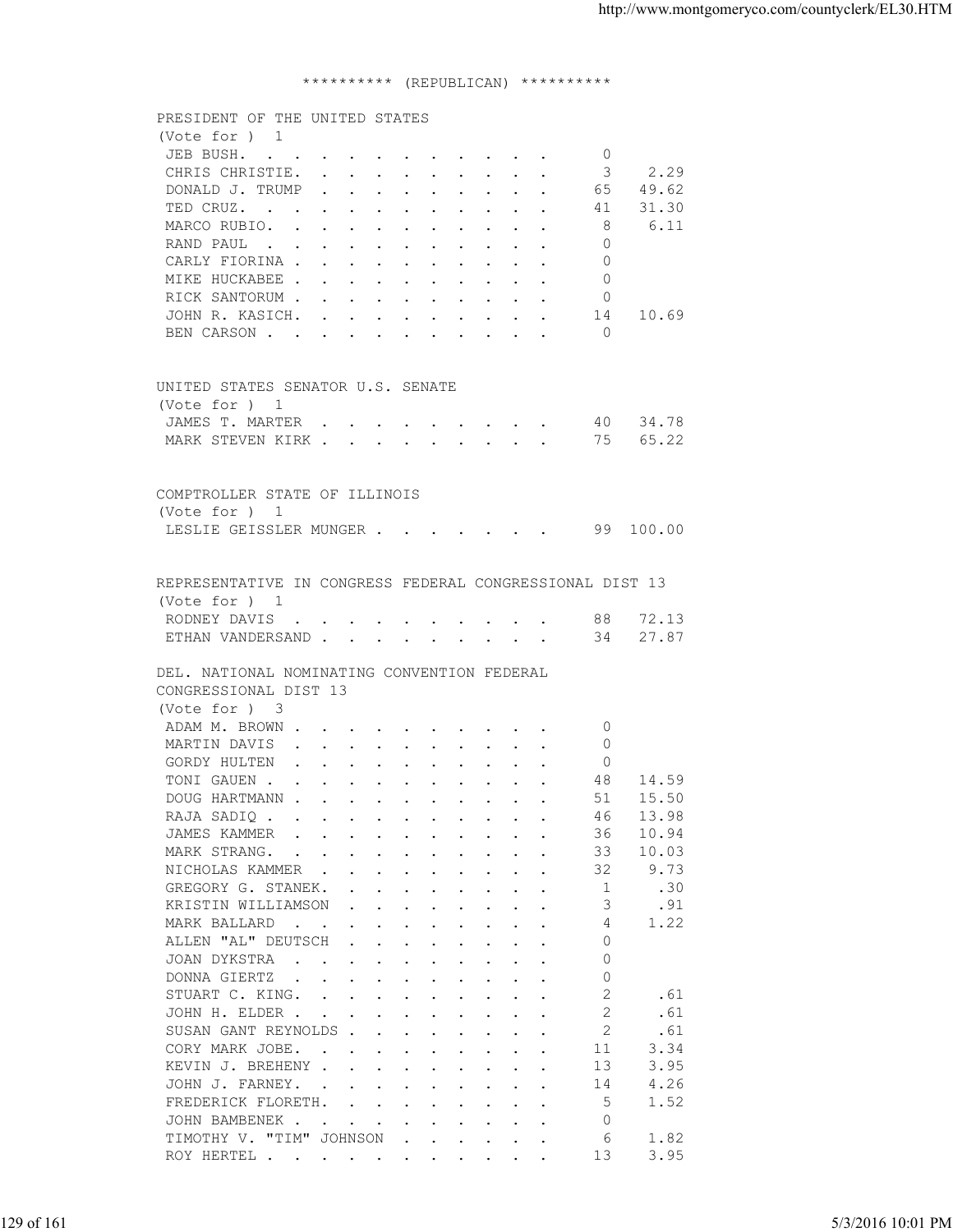| ALT. DEL. NATIONAL NOMINATING CONVENTION FEDERAL<br>CONGRESSIONAL DIST 13<br>(Vote for ) 3<br>HEIDY P. CARRUTHERS<br>.63<br>-2<br>3<br>.94<br>BRUCE KETTELKAMP<br>$\Omega$<br>JERROLD STOCKS.<br>ROSANNA PULIDO.<br>51<br>15.99<br>KATHY SCATURRO.<br>53<br>16.61<br>CYRIL STURM.<br>49<br>15.36<br>JON W. RECTOR<br>2<br>.63<br>1.25<br>CATHY RECTOR<br>4<br>ERIC BUSSELL<br>1<br>.31<br>$\mathbf{r}$ . The contract of the contract of the contract of the contract of the contract of the contract of the contract of the contract of the contract of the contract of the contract of the contract of the contract of th<br>32<br>SIDNEY ROHRSCHEIB.<br>10.03<br>35<br>10.97<br>STANLEY PRATT<br>9.40<br>STEVEN BAYES<br>30<br>$\mathbf{r}$ , and $\mathbf{r}$ , and $\mathbf{r}$ , and $\mathbf{r}$ , and $\mathbf{r}$<br>$\circ$<br>CATHI COWAN.<br>1<br>AMY MAHER<br>.31<br>DIANA WILLIAMS.<br>$\Omega$<br>1.25<br>DUSTIN PETERSON<br>4<br>JUSTIN SINNER<br>.94<br>3<br>1.25<br>SEAN FITZGERREL<br>4<br>JERALD F. JACOBS<br>1.25<br>4<br>STEPHEN S. HAURY<br>5<br>1.57<br>1<br>.31<br>TERRA R. PATIENT<br>$\Omega$<br>BRETT JACKSON<br>3.45<br>SETH M. MCMILLAN<br>11<br>3.76<br>JAMES B. MCGUIRE<br>12<br>12<br>3.76<br>MICHAEL P. MURPHY.<br>REPRESENTATIVE IN THE GENERAL ASSEMBLY STATE<br>REPRESENTATIVE DIST 95<br>(Vote for ) 1<br>DENNIS J. SCOBBIE.<br>46.27<br>62<br>8<br>5.97<br>CHRISTOPHER M. HICKS.<br>47.76<br>AVERY BOURNE<br>the contract of the contract of the contract of the contract of the contract of the contract of the contract of<br>64<br>CIRCUIT CLERK MONTGOMERY COUNTY<br>(Vote for ) 1<br>HOLLY LEMONS 112 100.00<br>STATE'S ATTORNEY MONTGOMERY COUNTY<br>(Vote for ) 1<br>ERIK HYAM 99 100.00<br>CORONER MONTGOMERY COUNTY<br>(Vote for ) 1<br>RANDY A. LEETHAM 73 60.33<br>TOBIN GUNN 48 39.67<br>REGIONAL SUPERINTENDENT OF SCHOOLS<br>(CALHOUN/GREENE/JERSEY/MACOUPIN)<br>(Vote for ) 1<br>NO CANDIDATE FILED 0<br>COUNTY BOARD MEMBER # 5<br>5/3/2016 10:01 PM |  |  |
|-------------------------------------------------------------------------------------------------------------------------------------------------------------------------------------------------------------------------------------------------------------------------------------------------------------------------------------------------------------------------------------------------------------------------------------------------------------------------------------------------------------------------------------------------------------------------------------------------------------------------------------------------------------------------------------------------------------------------------------------------------------------------------------------------------------------------------------------------------------------------------------------------------------------------------------------------------------------------------------------------------------------------------------------------------------------------------------------------------------------------------------------------------------------------------------------------------------------------------------------------------------------------------------------------------------------------------------------------------------------------------------------------------------------------------------------------------------------------------------------------------------------------------------------------------------------------------------------------------------------------------------------------------------------------------------------------------------------------------------------------------------------------------------------------------------------------------------------------------------------------------------------------------------------------------------------------------------------------------------------------------------|--|--|
|                                                                                                                                                                                                                                                                                                                                                                                                                                                                                                                                                                                                                                                                                                                                                                                                                                                                                                                                                                                                                                                                                                                                                                                                                                                                                                                                                                                                                                                                                                                                                                                                                                                                                                                                                                                                                                                                                                                                                                                                             |  |  |
|                                                                                                                                                                                                                                                                                                                                                                                                                                                                                                                                                                                                                                                                                                                                                                                                                                                                                                                                                                                                                                                                                                                                                                                                                                                                                                                                                                                                                                                                                                                                                                                                                                                                                                                                                                                                                                                                                                                                                                                                             |  |  |
|                                                                                                                                                                                                                                                                                                                                                                                                                                                                                                                                                                                                                                                                                                                                                                                                                                                                                                                                                                                                                                                                                                                                                                                                                                                                                                                                                                                                                                                                                                                                                                                                                                                                                                                                                                                                                                                                                                                                                                                                             |  |  |
| 130 of 161                                                                                                                                                                                                                                                                                                                                                                                                                                                                                                                                                                                                                                                                                                                                                                                                                                                                                                                                                                                                                                                                                                                                                                                                                                                                                                                                                                                                                                                                                                                                                                                                                                                                                                                                                                                                                                                                                                                                                                                                  |  |  |
|                                                                                                                                                                                                                                                                                                                                                                                                                                                                                                                                                                                                                                                                                                                                                                                                                                                                                                                                                                                                                                                                                                                                                                                                                                                                                                                                                                                                                                                                                                                                                                                                                                                                                                                                                                                                                                                                                                                                                                                                             |  |  |
|                                                                                                                                                                                                                                                                                                                                                                                                                                                                                                                                                                                                                                                                                                                                                                                                                                                                                                                                                                                                                                                                                                                                                                                                                                                                                                                                                                                                                                                                                                                                                                                                                                                                                                                                                                                                                                                                                                                                                                                                             |  |  |
|                                                                                                                                                                                                                                                                                                                                                                                                                                                                                                                                                                                                                                                                                                                                                                                                                                                                                                                                                                                                                                                                                                                                                                                                                                                                                                                                                                                                                                                                                                                                                                                                                                                                                                                                                                                                                                                                                                                                                                                                             |  |  |
|                                                                                                                                                                                                                                                                                                                                                                                                                                                                                                                                                                                                                                                                                                                                                                                                                                                                                                                                                                                                                                                                                                                                                                                                                                                                                                                                                                                                                                                                                                                                                                                                                                                                                                                                                                                                                                                                                                                                                                                                             |  |  |
|                                                                                                                                                                                                                                                                                                                                                                                                                                                                                                                                                                                                                                                                                                                                                                                                                                                                                                                                                                                                                                                                                                                                                                                                                                                                                                                                                                                                                                                                                                                                                                                                                                                                                                                                                                                                                                                                                                                                                                                                             |  |  |
|                                                                                                                                                                                                                                                                                                                                                                                                                                                                                                                                                                                                                                                                                                                                                                                                                                                                                                                                                                                                                                                                                                                                                                                                                                                                                                                                                                                                                                                                                                                                                                                                                                                                                                                                                                                                                                                                                                                                                                                                             |  |  |
|                                                                                                                                                                                                                                                                                                                                                                                                                                                                                                                                                                                                                                                                                                                                                                                                                                                                                                                                                                                                                                                                                                                                                                                                                                                                                                                                                                                                                                                                                                                                                                                                                                                                                                                                                                                                                                                                                                                                                                                                             |  |  |
|                                                                                                                                                                                                                                                                                                                                                                                                                                                                                                                                                                                                                                                                                                                                                                                                                                                                                                                                                                                                                                                                                                                                                                                                                                                                                                                                                                                                                                                                                                                                                                                                                                                                                                                                                                                                                                                                                                                                                                                                             |  |  |
|                                                                                                                                                                                                                                                                                                                                                                                                                                                                                                                                                                                                                                                                                                                                                                                                                                                                                                                                                                                                                                                                                                                                                                                                                                                                                                                                                                                                                                                                                                                                                                                                                                                                                                                                                                                                                                                                                                                                                                                                             |  |  |
|                                                                                                                                                                                                                                                                                                                                                                                                                                                                                                                                                                                                                                                                                                                                                                                                                                                                                                                                                                                                                                                                                                                                                                                                                                                                                                                                                                                                                                                                                                                                                                                                                                                                                                                                                                                                                                                                                                                                                                                                             |  |  |
|                                                                                                                                                                                                                                                                                                                                                                                                                                                                                                                                                                                                                                                                                                                                                                                                                                                                                                                                                                                                                                                                                                                                                                                                                                                                                                                                                                                                                                                                                                                                                                                                                                                                                                                                                                                                                                                                                                                                                                                                             |  |  |
|                                                                                                                                                                                                                                                                                                                                                                                                                                                                                                                                                                                                                                                                                                                                                                                                                                                                                                                                                                                                                                                                                                                                                                                                                                                                                                                                                                                                                                                                                                                                                                                                                                                                                                                                                                                                                                                                                                                                                                                                             |  |  |
|                                                                                                                                                                                                                                                                                                                                                                                                                                                                                                                                                                                                                                                                                                                                                                                                                                                                                                                                                                                                                                                                                                                                                                                                                                                                                                                                                                                                                                                                                                                                                                                                                                                                                                                                                                                                                                                                                                                                                                                                             |  |  |
|                                                                                                                                                                                                                                                                                                                                                                                                                                                                                                                                                                                                                                                                                                                                                                                                                                                                                                                                                                                                                                                                                                                                                                                                                                                                                                                                                                                                                                                                                                                                                                                                                                                                                                                                                                                                                                                                                                                                                                                                             |  |  |
|                                                                                                                                                                                                                                                                                                                                                                                                                                                                                                                                                                                                                                                                                                                                                                                                                                                                                                                                                                                                                                                                                                                                                                                                                                                                                                                                                                                                                                                                                                                                                                                                                                                                                                                                                                                                                                                                                                                                                                                                             |  |  |
|                                                                                                                                                                                                                                                                                                                                                                                                                                                                                                                                                                                                                                                                                                                                                                                                                                                                                                                                                                                                                                                                                                                                                                                                                                                                                                                                                                                                                                                                                                                                                                                                                                                                                                                                                                                                                                                                                                                                                                                                             |  |  |
|                                                                                                                                                                                                                                                                                                                                                                                                                                                                                                                                                                                                                                                                                                                                                                                                                                                                                                                                                                                                                                                                                                                                                                                                                                                                                                                                                                                                                                                                                                                                                                                                                                                                                                                                                                                                                                                                                                                                                                                                             |  |  |
|                                                                                                                                                                                                                                                                                                                                                                                                                                                                                                                                                                                                                                                                                                                                                                                                                                                                                                                                                                                                                                                                                                                                                                                                                                                                                                                                                                                                                                                                                                                                                                                                                                                                                                                                                                                                                                                                                                                                                                                                             |  |  |
|                                                                                                                                                                                                                                                                                                                                                                                                                                                                                                                                                                                                                                                                                                                                                                                                                                                                                                                                                                                                                                                                                                                                                                                                                                                                                                                                                                                                                                                                                                                                                                                                                                                                                                                                                                                                                                                                                                                                                                                                             |  |  |
|                                                                                                                                                                                                                                                                                                                                                                                                                                                                                                                                                                                                                                                                                                                                                                                                                                                                                                                                                                                                                                                                                                                                                                                                                                                                                                                                                                                                                                                                                                                                                                                                                                                                                                                                                                                                                                                                                                                                                                                                             |  |  |
|                                                                                                                                                                                                                                                                                                                                                                                                                                                                                                                                                                                                                                                                                                                                                                                                                                                                                                                                                                                                                                                                                                                                                                                                                                                                                                                                                                                                                                                                                                                                                                                                                                                                                                                                                                                                                                                                                                                                                                                                             |  |  |
|                                                                                                                                                                                                                                                                                                                                                                                                                                                                                                                                                                                                                                                                                                                                                                                                                                                                                                                                                                                                                                                                                                                                                                                                                                                                                                                                                                                                                                                                                                                                                                                                                                                                                                                                                                                                                                                                                                                                                                                                             |  |  |
|                                                                                                                                                                                                                                                                                                                                                                                                                                                                                                                                                                                                                                                                                                                                                                                                                                                                                                                                                                                                                                                                                                                                                                                                                                                                                                                                                                                                                                                                                                                                                                                                                                                                                                                                                                                                                                                                                                                                                                                                             |  |  |
|                                                                                                                                                                                                                                                                                                                                                                                                                                                                                                                                                                                                                                                                                                                                                                                                                                                                                                                                                                                                                                                                                                                                                                                                                                                                                                                                                                                                                                                                                                                                                                                                                                                                                                                                                                                                                                                                                                                                                                                                             |  |  |
|                                                                                                                                                                                                                                                                                                                                                                                                                                                                                                                                                                                                                                                                                                                                                                                                                                                                                                                                                                                                                                                                                                                                                                                                                                                                                                                                                                                                                                                                                                                                                                                                                                                                                                                                                                                                                                                                                                                                                                                                             |  |  |
|                                                                                                                                                                                                                                                                                                                                                                                                                                                                                                                                                                                                                                                                                                                                                                                                                                                                                                                                                                                                                                                                                                                                                                                                                                                                                                                                                                                                                                                                                                                                                                                                                                                                                                                                                                                                                                                                                                                                                                                                             |  |  |
|                                                                                                                                                                                                                                                                                                                                                                                                                                                                                                                                                                                                                                                                                                                                                                                                                                                                                                                                                                                                                                                                                                                                                                                                                                                                                                                                                                                                                                                                                                                                                                                                                                                                                                                                                                                                                                                                                                                                                                                                             |  |  |
|                                                                                                                                                                                                                                                                                                                                                                                                                                                                                                                                                                                                                                                                                                                                                                                                                                                                                                                                                                                                                                                                                                                                                                                                                                                                                                                                                                                                                                                                                                                                                                                                                                                                                                                                                                                                                                                                                                                                                                                                             |  |  |
|                                                                                                                                                                                                                                                                                                                                                                                                                                                                                                                                                                                                                                                                                                                                                                                                                                                                                                                                                                                                                                                                                                                                                                                                                                                                                                                                                                                                                                                                                                                                                                                                                                                                                                                                                                                                                                                                                                                                                                                                             |  |  |
|                                                                                                                                                                                                                                                                                                                                                                                                                                                                                                                                                                                                                                                                                                                                                                                                                                                                                                                                                                                                                                                                                                                                                                                                                                                                                                                                                                                                                                                                                                                                                                                                                                                                                                                                                                                                                                                                                                                                                                                                             |  |  |
|                                                                                                                                                                                                                                                                                                                                                                                                                                                                                                                                                                                                                                                                                                                                                                                                                                                                                                                                                                                                                                                                                                                                                                                                                                                                                                                                                                                                                                                                                                                                                                                                                                                                                                                                                                                                                                                                                                                                                                                                             |  |  |
|                                                                                                                                                                                                                                                                                                                                                                                                                                                                                                                                                                                                                                                                                                                                                                                                                                                                                                                                                                                                                                                                                                                                                                                                                                                                                                                                                                                                                                                                                                                                                                                                                                                                                                                                                                                                                                                                                                                                                                                                             |  |  |
|                                                                                                                                                                                                                                                                                                                                                                                                                                                                                                                                                                                                                                                                                                                                                                                                                                                                                                                                                                                                                                                                                                                                                                                                                                                                                                                                                                                                                                                                                                                                                                                                                                                                                                                                                                                                                                                                                                                                                                                                             |  |  |
|                                                                                                                                                                                                                                                                                                                                                                                                                                                                                                                                                                                                                                                                                                                                                                                                                                                                                                                                                                                                                                                                                                                                                                                                                                                                                                                                                                                                                                                                                                                                                                                                                                                                                                                                                                                                                                                                                                                                                                                                             |  |  |
|                                                                                                                                                                                                                                                                                                                                                                                                                                                                                                                                                                                                                                                                                                                                                                                                                                                                                                                                                                                                                                                                                                                                                                                                                                                                                                                                                                                                                                                                                                                                                                                                                                                                                                                                                                                                                                                                                                                                                                                                             |  |  |
|                                                                                                                                                                                                                                                                                                                                                                                                                                                                                                                                                                                                                                                                                                                                                                                                                                                                                                                                                                                                                                                                                                                                                                                                                                                                                                                                                                                                                                                                                                                                                                                                                                                                                                                                                                                                                                                                                                                                                                                                             |  |  |
|                                                                                                                                                                                                                                                                                                                                                                                                                                                                                                                                                                                                                                                                                                                                                                                                                                                                                                                                                                                                                                                                                                                                                                                                                                                                                                                                                                                                                                                                                                                                                                                                                                                                                                                                                                                                                                                                                                                                                                                                             |  |  |
|                                                                                                                                                                                                                                                                                                                                                                                                                                                                                                                                                                                                                                                                                                                                                                                                                                                                                                                                                                                                                                                                                                                                                                                                                                                                                                                                                                                                                                                                                                                                                                                                                                                                                                                                                                                                                                                                                                                                                                                                             |  |  |
|                                                                                                                                                                                                                                                                                                                                                                                                                                                                                                                                                                                                                                                                                                                                                                                                                                                                                                                                                                                                                                                                                                                                                                                                                                                                                                                                                                                                                                                                                                                                                                                                                                                                                                                                                                                                                                                                                                                                                                                                             |  |  |
|                                                                                                                                                                                                                                                                                                                                                                                                                                                                                                                                                                                                                                                                                                                                                                                                                                                                                                                                                                                                                                                                                                                                                                                                                                                                                                                                                                                                                                                                                                                                                                                                                                                                                                                                                                                                                                                                                                                                                                                                             |  |  |
|                                                                                                                                                                                                                                                                                                                                                                                                                                                                                                                                                                                                                                                                                                                                                                                                                                                                                                                                                                                                                                                                                                                                                                                                                                                                                                                                                                                                                                                                                                                                                                                                                                                                                                                                                                                                                                                                                                                                                                                                             |  |  |
|                                                                                                                                                                                                                                                                                                                                                                                                                                                                                                                                                                                                                                                                                                                                                                                                                                                                                                                                                                                                                                                                                                                                                                                                                                                                                                                                                                                                                                                                                                                                                                                                                                                                                                                                                                                                                                                                                                                                                                                                             |  |  |
|                                                                                                                                                                                                                                                                                                                                                                                                                                                                                                                                                                                                                                                                                                                                                                                                                                                                                                                                                                                                                                                                                                                                                                                                                                                                                                                                                                                                                                                                                                                                                                                                                                                                                                                                                                                                                                                                                                                                                                                                             |  |  |
|                                                                                                                                                                                                                                                                                                                                                                                                                                                                                                                                                                                                                                                                                                                                                                                                                                                                                                                                                                                                                                                                                                                                                                                                                                                                                                                                                                                                                                                                                                                                                                                                                                                                                                                                                                                                                                                                                                                                                                                                             |  |  |
|                                                                                                                                                                                                                                                                                                                                                                                                                                                                                                                                                                                                                                                                                                                                                                                                                                                                                                                                                                                                                                                                                                                                                                                                                                                                                                                                                                                                                                                                                                                                                                                                                                                                                                                                                                                                                                                                                                                                                                                                             |  |  |
|                                                                                                                                                                                                                                                                                                                                                                                                                                                                                                                                                                                                                                                                                                                                                                                                                                                                                                                                                                                                                                                                                                                                                                                                                                                                                                                                                                                                                                                                                                                                                                                                                                                                                                                                                                                                                                                                                                                                                                                                             |  |  |
|                                                                                                                                                                                                                                                                                                                                                                                                                                                                                                                                                                                                                                                                                                                                                                                                                                                                                                                                                                                                                                                                                                                                                                                                                                                                                                                                                                                                                                                                                                                                                                                                                                                                                                                                                                                                                                                                                                                                                                                                             |  |  |
|                                                                                                                                                                                                                                                                                                                                                                                                                                                                                                                                                                                                                                                                                                                                                                                                                                                                                                                                                                                                                                                                                                                                                                                                                                                                                                                                                                                                                                                                                                                                                                                                                                                                                                                                                                                                                                                                                                                                                                                                             |  |  |
|                                                                                                                                                                                                                                                                                                                                                                                                                                                                                                                                                                                                                                                                                                                                                                                                                                                                                                                                                                                                                                                                                                                                                                                                                                                                                                                                                                                                                                                                                                                                                                                                                                                                                                                                                                                                                                                                                                                                                                                                             |  |  |
|                                                                                                                                                                                                                                                                                                                                                                                                                                                                                                                                                                                                                                                                                                                                                                                                                                                                                                                                                                                                                                                                                                                                                                                                                                                                                                                                                                                                                                                                                                                                                                                                                                                                                                                                                                                                                                                                                                                                                                                                             |  |  |
|                                                                                                                                                                                                                                                                                                                                                                                                                                                                                                                                                                                                                                                                                                                                                                                                                                                                                                                                                                                                                                                                                                                                                                                                                                                                                                                                                                                                                                                                                                                                                                                                                                                                                                                                                                                                                                                                                                                                                                                                             |  |  |
|                                                                                                                                                                                                                                                                                                                                                                                                                                                                                                                                                                                                                                                                                                                                                                                                                                                                                                                                                                                                                                                                                                                                                                                                                                                                                                                                                                                                                                                                                                                                                                                                                                                                                                                                                                                                                                                                                                                                                                                                             |  |  |
|                                                                                                                                                                                                                                                                                                                                                                                                                                                                                                                                                                                                                                                                                                                                                                                                                                                                                                                                                                                                                                                                                                                                                                                                                                                                                                                                                                                                                                                                                                                                                                                                                                                                                                                                                                                                                                                                                                                                                                                                             |  |  |
|                                                                                                                                                                                                                                                                                                                                                                                                                                                                                                                                                                                                                                                                                                                                                                                                                                                                                                                                                                                                                                                                                                                                                                                                                                                                                                                                                                                                                                                                                                                                                                                                                                                                                                                                                                                                                                                                                                                                                                                                             |  |  |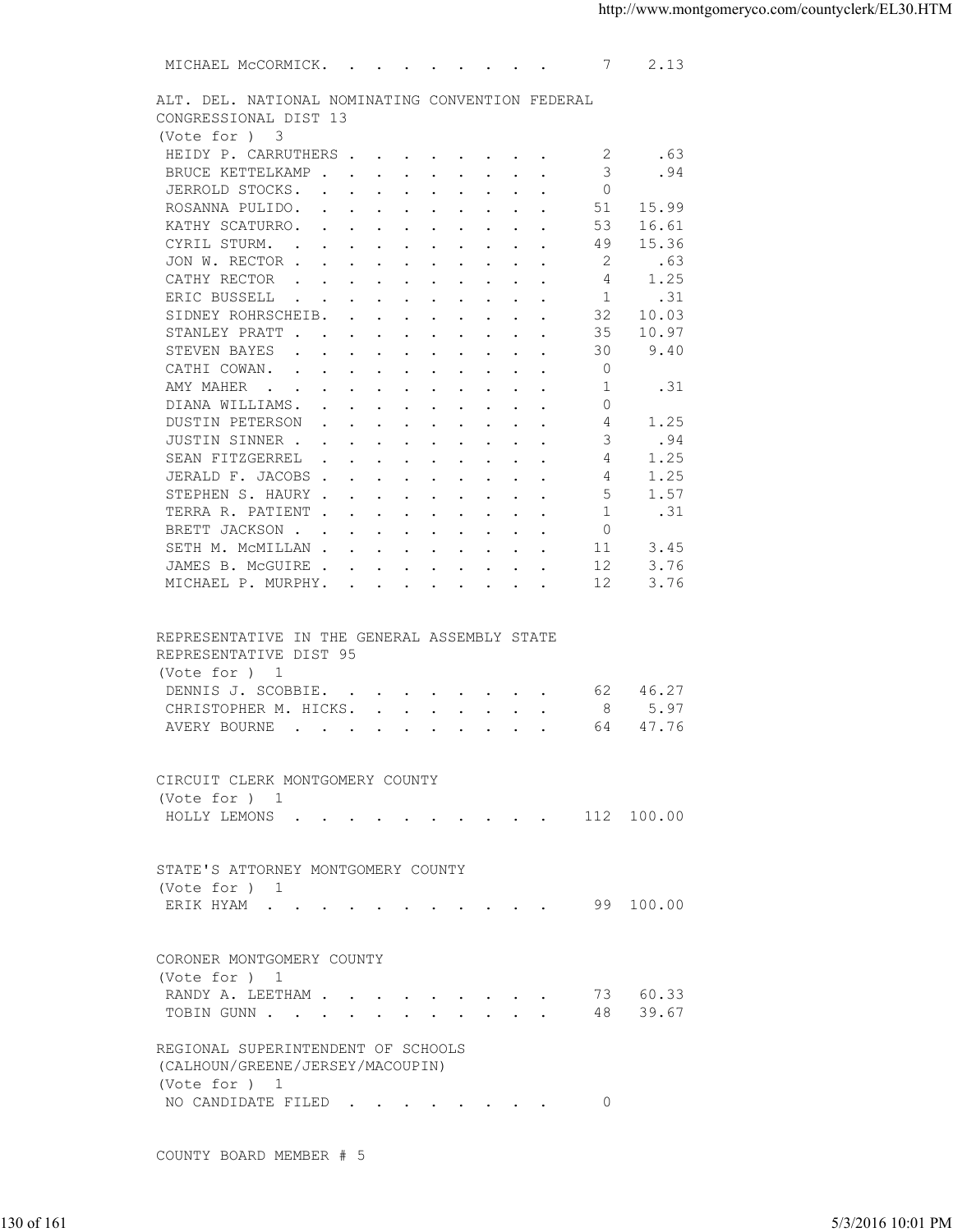(Vote for ) 1 GLENN E. SAVAGE II . . . . . . . . 109 100.00 JUDGE OF THE APPELLATE COURT APPELLATE JUDICIAL DISTRICT 5 (Vote for ) 1 JOHN B. BARBERIS, JR. . . . . . . . 96 100.00 JUDGE OF THE APPELLATE COURT APPELLATE JUDICIAL DISTRICT 5 (Vote for ) 1 JAMES R. "RANDY" MOORE . . . . . . . 97 100.00 PRECINCT COMMITTEEMAN SOUTH LITCHFIELD 1 (Vote for ) 1 WILLIAM BERGEN. . . . . . . . . . 112 100.00 \*\*\*\*\*\*\*\*\*\* (DEMOCRATIC) \*\*\*\*\*\*\*\*\*\* PRESIDENT OF THE UNITED STATES (Vote for ) 1 HILLARY CLINTON . . . . . . . . . 39 50.00<br>WILLIE L. WILSON . . . . . . . . . 0 WILLIE L. WILSON . . . . . . . . . MARTIN J. O'MALLEY . . . . . . . . . 1 1.28 ROQUE "ROCKY" DE LA FUENTE. . . . . . 0 LARRY (LAWRENCE) COHEN . . . . . . . 0<br>BERNIE SANDERS. . . . . . . . . . 36 46.15 BERNIE SANDERS. . . . . . . . . . WRITE-IN. . . . . . . . . . . . 2 2.56 UNITED STATES SENATOR U.S. SENATE (Vote for ) 1 ANDREA ZOPP. . . . . . . . . . . 15 22.73 TAMMY DUCKWORTH . . . . . . . . . 40 60.61 NAPOLEON HARRIS . . . . . . . . . 11 16.67 COMPTROLLER STATE OF ILLINOIS (Vote for ) 1 SUSANA MENDOZA. . . . . . . . . . 63 100.00 REPRESENTATIVE IN CONGRESS FEDERAL CONGRESSIONAL DIST 13 (Vote for ) 1 MARK D. WICKLUND . . . . . . . . . . 60 100.00 DEL. NATIONAL NOMINATING CONVENTION FEDERAL CONGRESSIONAL DIST 13 (Vote for ) 5 ANDY MANAR . . . . . . . . . . . . 46 16.25 CINDA KLICKNA . . . . . . . . . . 23 8.13 MICHAEL G. MATEJKA . . . . . . . . 23 8.13<br>DORIS JEAN TURNER. . . . . . . . . 27 9.54 DORIS JEAN TURNER. . . . . . . . . 27 9.54<br>RICK TERVEN. . . . . . . . . . . 21 7.42 RICK TERVEN. . . . . . . . . . . 21 7.42<br>JAROD HITCHINGS . . . . . . . . . 9 3.18 JAROD HITCHINGS . . . . . . . . . . 9<br>NAOMI D. JAKOBSSON . . . . . . . . 23 NAOMI D. JAKOBSSON . . . . . . . . 23 8.13 AARON AMMONS . . . . . . . . . . 21 7.42 MATTHEW PASQUINI . . . . . . . . . 23 8.13 131 of 161 5/3/2016 10:01 PM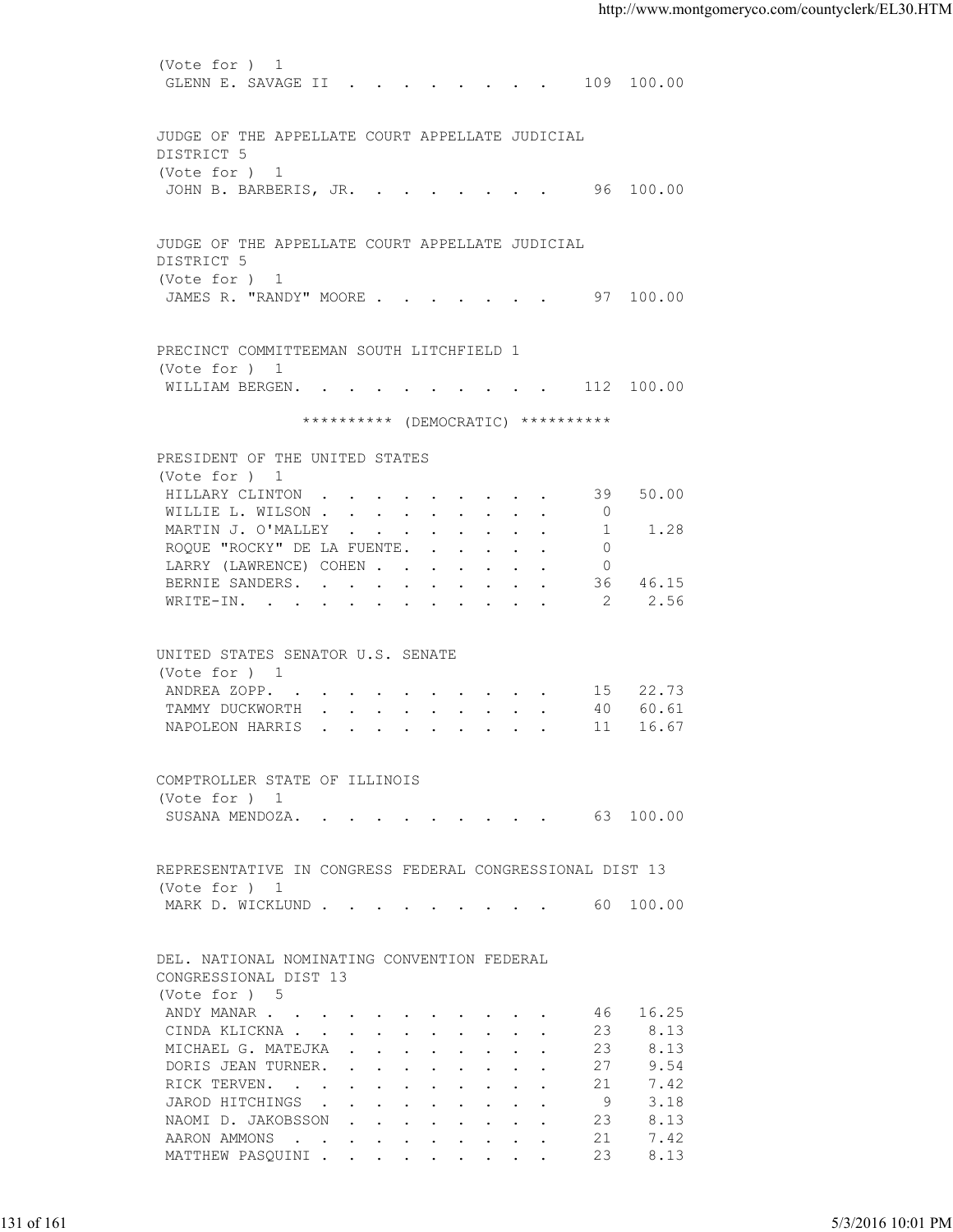| 8.13<br>ZACHARY BRAUN<br>23<br>MARCEY GOLDSTEIN 20<br>7.07<br>REPRESENTATIVE IN THE GENERAL ASSEMBLY STATE<br>REPRESENTATIVE DIST 95<br>(Vote for ) 1<br>MIKE MATHIS. 67 100.00<br>CIRCUIT CLERK MONTGOMERY COUNTY<br>(Vote for ) 1<br>NO CANDIDATE FILED 0<br>STATE'S ATTORNEY MONTGOMERY COUNTY<br>(Vote for ) 1<br>CHRIS MATOUSH 58 100.00<br>CORONER MONTGOMERY COUNTY<br>(Vote for ) 1<br>BARBARA A. SCHMEDEKE. 57 100.00<br>REGIONAL SUPERINTENDENT OF SCHOOLS<br>(CALHOUN/GREENE/JERSEY/MACOUPIN)<br>(Vote for ) 1<br>MICHELLE MUELLER 2 100.00<br>COUNTY BOARD MEMBER # 5<br>(Vote for ) 1<br>RICHARD WENDEL. 67 100.00<br>JUDGE OF THE APPELLATE COURT APPELLATE JUDICIAL<br>DISTRICT 5<br>(Vote for ) 1<br>BRAD K. BLEYER. 62 100.00<br>JUDGE OF THE APPELLATE COURT APPELLATE JUDICIAL<br>DISTRICT 5<br>(Vote for ) 1<br>JO BETH WEBER 60 100.00<br>PRECINCT COMMITTEEMAN SOUTH LITCHFIELD 1<br>(Vote for ) 1<br>SHELLEY BRAKENHOFF 35 46.67<br>SHARON K. KUCHAR 40 53.33<br>********** (NONPARTISAN) **********<br>SHOAL CREEK FIRE PROTECTION DISTRICT<br>(Vote for ) 1<br>$\circ$<br>YES<br>$\circ$<br>NO.<br>MT OLIVE SCHOOL DISTRICT MOUNT OLIVE CUSD 5 |
|-------------------------------------------------------------------------------------------------------------------------------------------------------------------------------------------------------------------------------------------------------------------------------------------------------------------------------------------------------------------------------------------------------------------------------------------------------------------------------------------------------------------------------------------------------------------------------------------------------------------------------------------------------------------------------------------------------------------------------------------------------------------------------------------------------------------------------------------------------------------------------------------------------------------------------------------------------------------------------------------------------------------------------------------------------------------------------------------------------------------------------------------------------------------------|
|                                                                                                                                                                                                                                                                                                                                                                                                                                                                                                                                                                                                                                                                                                                                                                                                                                                                                                                                                                                                                                                                                                                                                                         |
|                                                                                                                                                                                                                                                                                                                                                                                                                                                                                                                                                                                                                                                                                                                                                                                                                                                                                                                                                                                                                                                                                                                                                                         |
|                                                                                                                                                                                                                                                                                                                                                                                                                                                                                                                                                                                                                                                                                                                                                                                                                                                                                                                                                                                                                                                                                                                                                                         |
|                                                                                                                                                                                                                                                                                                                                                                                                                                                                                                                                                                                                                                                                                                                                                                                                                                                                                                                                                                                                                                                                                                                                                                         |
|                                                                                                                                                                                                                                                                                                                                                                                                                                                                                                                                                                                                                                                                                                                                                                                                                                                                                                                                                                                                                                                                                                                                                                         |
|                                                                                                                                                                                                                                                                                                                                                                                                                                                                                                                                                                                                                                                                                                                                                                                                                                                                                                                                                                                                                                                                                                                                                                         |
|                                                                                                                                                                                                                                                                                                                                                                                                                                                                                                                                                                                                                                                                                                                                                                                                                                                                                                                                                                                                                                                                                                                                                                         |
|                                                                                                                                                                                                                                                                                                                                                                                                                                                                                                                                                                                                                                                                                                                                                                                                                                                                                                                                                                                                                                                                                                                                                                         |
|                                                                                                                                                                                                                                                                                                                                                                                                                                                                                                                                                                                                                                                                                                                                                                                                                                                                                                                                                                                                                                                                                                                                                                         |
|                                                                                                                                                                                                                                                                                                                                                                                                                                                                                                                                                                                                                                                                                                                                                                                                                                                                                                                                                                                                                                                                                                                                                                         |
|                                                                                                                                                                                                                                                                                                                                                                                                                                                                                                                                                                                                                                                                                                                                                                                                                                                                                                                                                                                                                                                                                                                                                                         |
|                                                                                                                                                                                                                                                                                                                                                                                                                                                                                                                                                                                                                                                                                                                                                                                                                                                                                                                                                                                                                                                                                                                                                                         |
|                                                                                                                                                                                                                                                                                                                                                                                                                                                                                                                                                                                                                                                                                                                                                                                                                                                                                                                                                                                                                                                                                                                                                                         |
|                                                                                                                                                                                                                                                                                                                                                                                                                                                                                                                                                                                                                                                                                                                                                                                                                                                                                                                                                                                                                                                                                                                                                                         |
|                                                                                                                                                                                                                                                                                                                                                                                                                                                                                                                                                                                                                                                                                                                                                                                                                                                                                                                                                                                                                                                                                                                                                                         |
|                                                                                                                                                                                                                                                                                                                                                                                                                                                                                                                                                                                                                                                                                                                                                                                                                                                                                                                                                                                                                                                                                                                                                                         |
|                                                                                                                                                                                                                                                                                                                                                                                                                                                                                                                                                                                                                                                                                                                                                                                                                                                                                                                                                                                                                                                                                                                                                                         |
|                                                                                                                                                                                                                                                                                                                                                                                                                                                                                                                                                                                                                                                                                                                                                                                                                                                                                                                                                                                                                                                                                                                                                                         |
|                                                                                                                                                                                                                                                                                                                                                                                                                                                                                                                                                                                                                                                                                                                                                                                                                                                                                                                                                                                                                                                                                                                                                                         |
|                                                                                                                                                                                                                                                                                                                                                                                                                                                                                                                                                                                                                                                                                                                                                                                                                                                                                                                                                                                                                                                                                                                                                                         |
|                                                                                                                                                                                                                                                                                                                                                                                                                                                                                                                                                                                                                                                                                                                                                                                                                                                                                                                                                                                                                                                                                                                                                                         |
|                                                                                                                                                                                                                                                                                                                                                                                                                                                                                                                                                                                                                                                                                                                                                                                                                                                                                                                                                                                                                                                                                                                                                                         |
|                                                                                                                                                                                                                                                                                                                                                                                                                                                                                                                                                                                                                                                                                                                                                                                                                                                                                                                                                                                                                                                                                                                                                                         |
|                                                                                                                                                                                                                                                                                                                                                                                                                                                                                                                                                                                                                                                                                                                                                                                                                                                                                                                                                                                                                                                                                                                                                                         |
|                                                                                                                                                                                                                                                                                                                                                                                                                                                                                                                                                                                                                                                                                                                                                                                                                                                                                                                                                                                                                                                                                                                                                                         |
|                                                                                                                                                                                                                                                                                                                                                                                                                                                                                                                                                                                                                                                                                                                                                                                                                                                                                                                                                                                                                                                                                                                                                                         |
|                                                                                                                                                                                                                                                                                                                                                                                                                                                                                                                                                                                                                                                                                                                                                                                                                                                                                                                                                                                                                                                                                                                                                                         |
|                                                                                                                                                                                                                                                                                                                                                                                                                                                                                                                                                                                                                                                                                                                                                                                                                                                                                                                                                                                                                                                                                                                                                                         |
|                                                                                                                                                                                                                                                                                                                                                                                                                                                                                                                                                                                                                                                                                                                                                                                                                                                                                                                                                                                                                                                                                                                                                                         |
|                                                                                                                                                                                                                                                                                                                                                                                                                                                                                                                                                                                                                                                                                                                                                                                                                                                                                                                                                                                                                                                                                                                                                                         |
|                                                                                                                                                                                                                                                                                                                                                                                                                                                                                                                                                                                                                                                                                                                                                                                                                                                                                                                                                                                                                                                                                                                                                                         |
|                                                                                                                                                                                                                                                                                                                                                                                                                                                                                                                                                                                                                                                                                                                                                                                                                                                                                                                                                                                                                                                                                                                                                                         |
|                                                                                                                                                                                                                                                                                                                                                                                                                                                                                                                                                                                                                                                                                                                                                                                                                                                                                                                                                                                                                                                                                                                                                                         |
|                                                                                                                                                                                                                                                                                                                                                                                                                                                                                                                                                                                                                                                                                                                                                                                                                                                                                                                                                                                                                                                                                                                                                                         |
|                                                                                                                                                                                                                                                                                                                                                                                                                                                                                                                                                                                                                                                                                                                                                                                                                                                                                                                                                                                                                                                                                                                                                                         |
|                                                                                                                                                                                                                                                                                                                                                                                                                                                                                                                                                                                                                                                                                                                                                                                                                                                                                                                                                                                                                                                                                                                                                                         |
|                                                                                                                                                                                                                                                                                                                                                                                                                                                                                                                                                                                                                                                                                                                                                                                                                                                                                                                                                                                                                                                                                                                                                                         |
|                                                                                                                                                                                                                                                                                                                                                                                                                                                                                                                                                                                                                                                                                                                                                                                                                                                                                                                                                                                                                                                                                                                                                                         |
|                                                                                                                                                                                                                                                                                                                                                                                                                                                                                                                                                                                                                                                                                                                                                                                                                                                                                                                                                                                                                                                                                                                                                                         |
|                                                                                                                                                                                                                                                                                                                                                                                                                                                                                                                                                                                                                                                                                                                                                                                                                                                                                                                                                                                                                                                                                                                                                                         |
|                                                                                                                                                                                                                                                                                                                                                                                                                                                                                                                                                                                                                                                                                                                                                                                                                                                                                                                                                                                                                                                                                                                                                                         |
|                                                                                                                                                                                                                                                                                                                                                                                                                                                                                                                                                                                                                                                                                                                                                                                                                                                                                                                                                                                                                                                                                                                                                                         |
|                                                                                                                                                                                                                                                                                                                                                                                                                                                                                                                                                                                                                                                                                                                                                                                                                                                                                                                                                                                                                                                                                                                                                                         |
|                                                                                                                                                                                                                                                                                                                                                                                                                                                                                                                                                                                                                                                                                                                                                                                                                                                                                                                                                                                                                                                                                                                                                                         |
|                                                                                                                                                                                                                                                                                                                                                                                                                                                                                                                                                                                                                                                                                                                                                                                                                                                                                                                                                                                                                                                                                                                                                                         |
|                                                                                                                                                                                                                                                                                                                                                                                                                                                                                                                                                                                                                                                                                                                                                                                                                                                                                                                                                                                                                                                                                                                                                                         |
|                                                                                                                                                                                                                                                                                                                                                                                                                                                                                                                                                                                                                                                                                                                                                                                                                                                                                                                                                                                                                                                                                                                                                                         |
| 132 of 161<br>5/3/2016 10:01 PM                                                                                                                                                                                                                                                                                                                                                                                                                                                                                                                                                                                                                                                                                                                                                                                                                                                                                                                                                                                                                                                                                                                                         |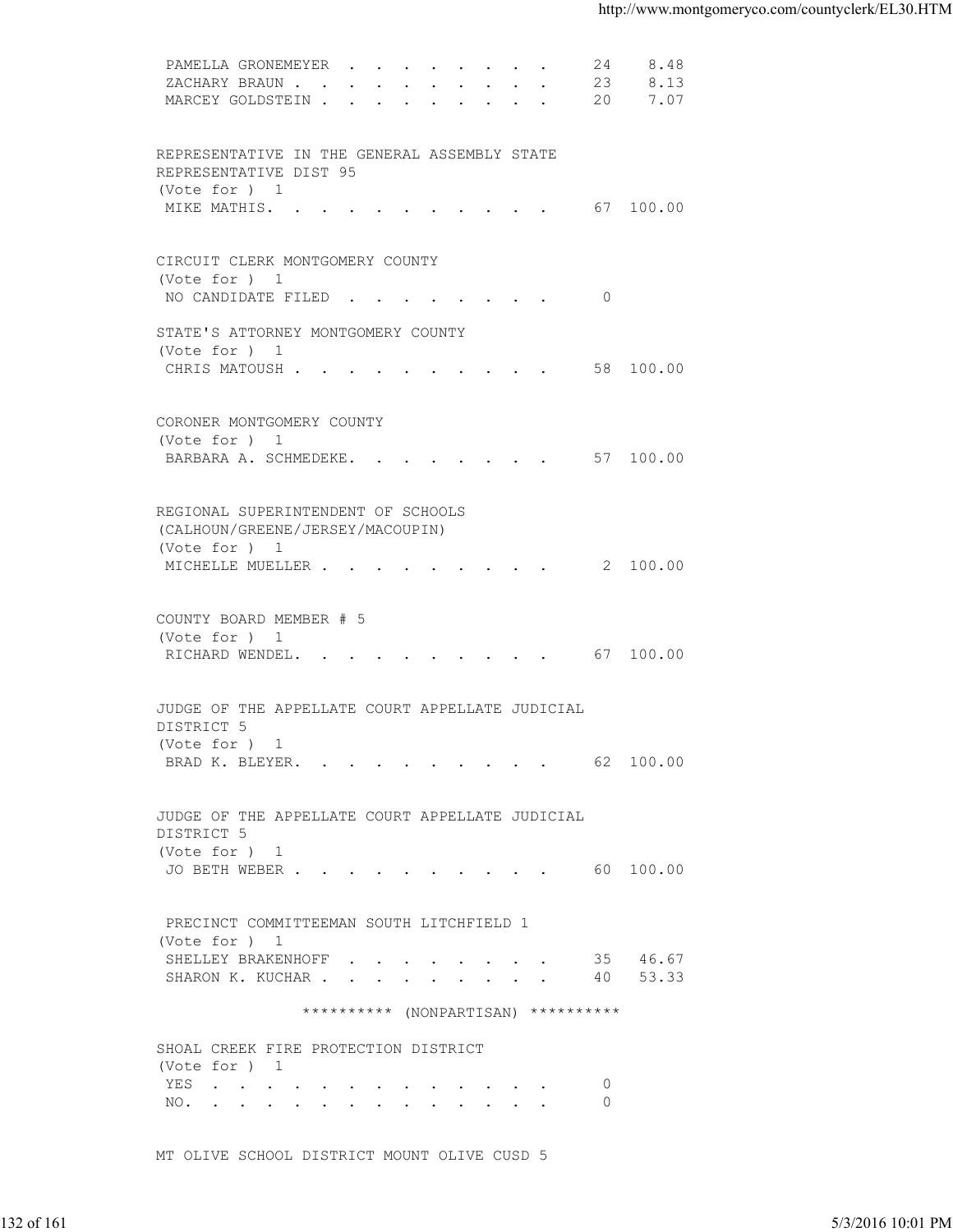(Vote for ) 1 YES . . . . . . . . . . . . . 8 57.14 NO. . . . . . . . . . . . . . . 6 42.86 PRECINCT REPORT MONTGOMERY COUNTY, ILLINOIS RUN DATE:03/21/16 2016 GENERAL PRIMARY ELECTION RUN TIME:09:18 AM MARCH 15, 2016 STATISTICS 1602 SOUTH LITCHFIELD 2 VOTES PERCENT REGISTERED VOTERS - TOTAL . . . . . . 684 REGISTERED VOTERS - REPUBLICAN . . . . 116 16.96 REGISTERED VOTERS - DEMOCRATIC . . . . 200 29.24 REGISTERED VOTERS - NONPARTISAN . . . . 13 1.90<br>BALLOTS CAST - TOTAL. . . . . . . . 204 BALLOTS CAST - TOTAL. . . . . . . . 204<br>BALLOTS CAST - REPUBLICAN . . . . . . 99 48.53<br>ALLOTS CAST - REPUBLICAN . . . . . . 105 51.47 BALLOTS CAST - REPUBLICAN . . BALLOTS CAST - DEMOCRATIC . . . . . . 105 51.47<br>BALLOTS CAST - NONPARTISAN. . . . . . 0 BALLOTS CAST - NONPARTISAN. . . . . . BALLOTS CAST - BLANK. . . . . . . . 0 VOTER TURNOUT - TOTAL . . . . . . . 29.82 VOTER TURNOUT - REPUBLICAN. . . . . . 85.34 VOTER TURNOUT - DEMOCRATIC. . . . . . 52.50 VOTER TURNOUT - NONPARTISAN . . . . . VOTER TURNOUT - BLANK . . . . . . . \*\*\*\*\*\*\*\*\*\* (REPUBLICAN) \*\*\*\*\*\*\*\*\*\* PRESIDENT OF THE UNITED STATES (Vote for ) 1 JEB BUSH. . . . . . . . . . . . 2 2.04 CHRIS CHRISTIE. . . . . . . . . . 1 1.02<br>DONALD J. TRUMP . . . . . . . . . 47 47.96 DONALD J. TRUMP . . . . . . . . . . TED CRUZ. . . . . . . . . . . . 38 38.78<br>MARCO RUBIO. . . . . . . . . . . 4 4.08 MARCO RUBIO. . . . . . . . . . . . 4 4.08<br>RAND PAUL . . . . . . . . . . . 0 RAND PAUL . . . . . . . . . . . CARLY FIORINA . . . . . . . . . . 0 MIKE HUCKABEE . . . . . . . . . . 0 RICK SANTORUM . . . . . . . . . . 0 JOHN R. KASICH. . . . . . . . . . 4 4.08<br>BEN CARSON . . . . . . . . . . . 2 2.04 BEN CARSON . . . . . . . . . . . 2 2.04 UNITED STATES SENATOR U.S. SENATE (Vote for ) 1 JAMES T. MARTER . . . . . . . . . 25 29.41 MARK STEVEN KIRK . . . . . . . . . . 60 70.59 COMPTROLLER STATE OF ILLINOIS (Vote for ) 1 LESLIE GEISSLER MUNGER . . . . . . . 70 100.00 REPRESENTATIVE IN CONGRESS FEDERAL CONGRESSIONAL DIST 13 (Vote for ) 1 RODNEY DAVIS . . . . . . . . . . . 57 66.28 ETHAN VANDERSAND . . . . . . . . . 29 33.72 DEL. NATIONAL NOMINATING CONVENTION FEDERAL CONGRESSIONAL DIST 13 133 of 161 5/3/2016 10:01 PM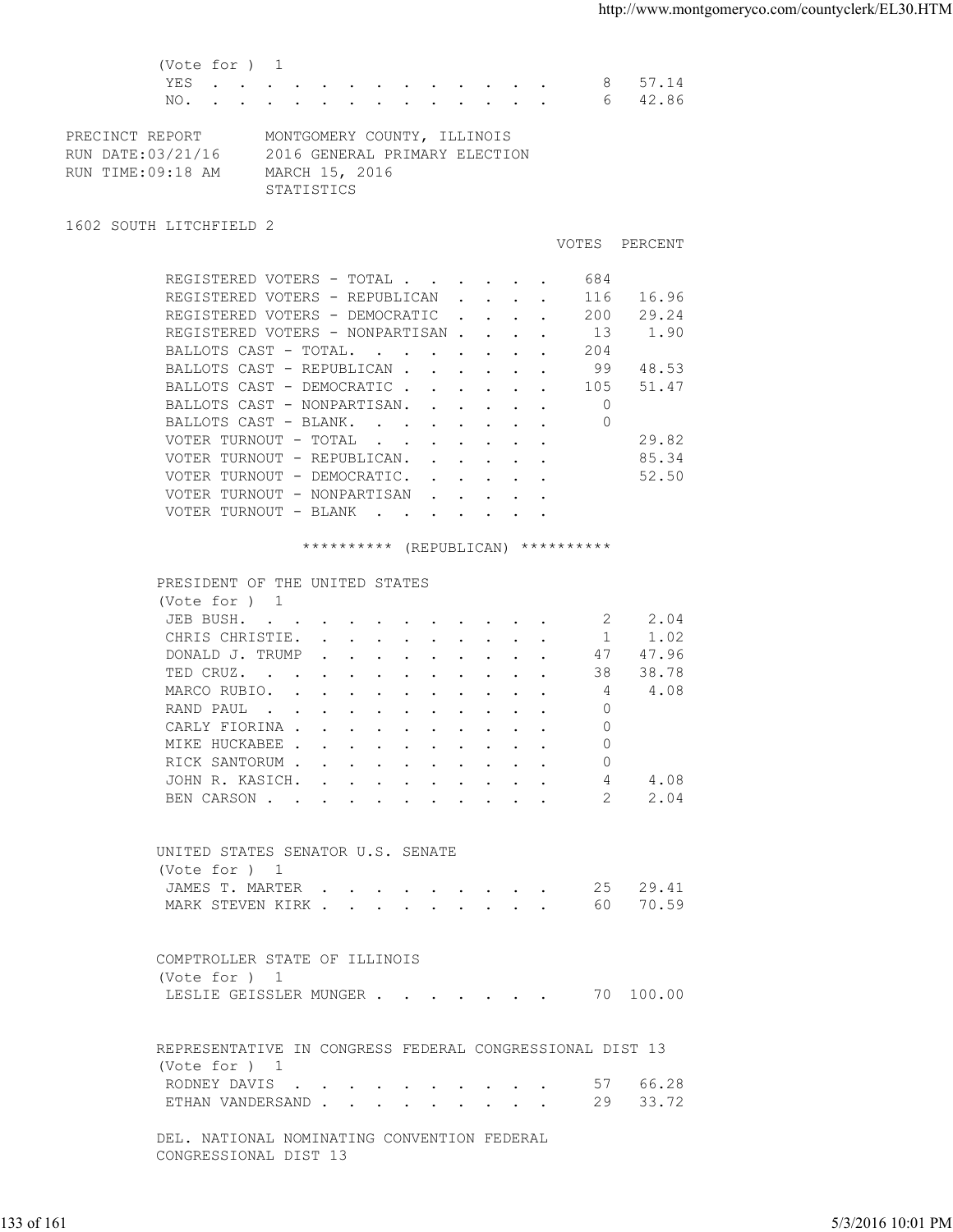| (Vote for ) 3                                                                                                                                                                                                                                                                                                                                                                                                                                              |  |
|------------------------------------------------------------------------------------------------------------------------------------------------------------------------------------------------------------------------------------------------------------------------------------------------------------------------------------------------------------------------------------------------------------------------------------------------------------|--|
| 1.70<br>ADAM M. BROWN<br>4                                                                                                                                                                                                                                                                                                                                                                                                                                 |  |
| 3<br>1.28<br>MARTIN DAVIS<br>$\mathbf{r}$ , and $\mathbf{r}$ , and $\mathbf{r}$ , and $\mathbf{r}$ , and $\mathbf{r}$                                                                                                                                                                                                                                                                                                                                      |  |
| 1<br>GORDY HULTEN<br>.43<br>the contract of the contract of the contract of the contract of the contract of the contract of the contract of                                                                                                                                                                                                                                                                                                                |  |
| TONI GAUEN .<br>31<br>13.19<br>the contract of the contract of the contract of the contract of the contract of the contract of the contract of                                                                                                                                                                                                                                                                                                             |  |
| DOUG HARTMANN<br>15.32<br>36                                                                                                                                                                                                                                                                                                                                                                                                                               |  |
| 26<br>11.06<br>RAJA SADIQ.<br>$\mathbf{r} = \mathbf{r} + \mathbf{r} + \mathbf{r} + \mathbf{r} + \mathbf{r} + \mathbf{r} + \mathbf{r} + \mathbf{r} + \mathbf{r} + \mathbf{r} + \mathbf{r} + \mathbf{r} + \mathbf{r} + \mathbf{r} + \mathbf{r} + \mathbf{r} + \mathbf{r} + \mathbf{r} + \mathbf{r} + \mathbf{r} + \mathbf{r} + \mathbf{r} + \mathbf{r} + \mathbf{r} + \mathbf{r} + \mathbf{r} + \mathbf{r} + \mathbf{r} + \mathbf{r} + \mathbf{r} + \mathbf$ |  |
|                                                                                                                                                                                                                                                                                                                                                                                                                                                            |  |
| JAMES KAMMER<br>28<br>11.91<br>the contract of the contract of the contract of the contract of the contract of the contract of the contract of                                                                                                                                                                                                                                                                                                             |  |
| MARK STRANG.<br>28<br>11.91<br>$\mathbf{r}$ , and $\mathbf{r}$ , and $\mathbf{r}$ , and $\mathbf{r}$ , and $\mathbf{r}$                                                                                                                                                                                                                                                                                                                                    |  |
| 28<br>11.91<br>NICHOLAS KAMMER                                                                                                                                                                                                                                                                                                                                                                                                                             |  |
| GREGORY G. STANEK.<br>1<br>.43<br>the contract of the contract of the contract of the contract of the contract of the contract of the contract of                                                                                                                                                                                                                                                                                                          |  |
| 3<br>1.28<br>KRISTIN WILLIAMSON<br>$\mathbf{r}$ , and $\mathbf{r}$ , and $\mathbf{r}$ , and $\mathbf{r}$                                                                                                                                                                                                                                                                                                                                                   |  |
| .43<br>MARK BALLARD<br>-1<br>$\mathbf{r}$ , $\mathbf{r}$ , $\mathbf{r}$ , $\mathbf{r}$ , $\mathbf{r}$ , $\mathbf{r}$ , $\mathbf{r}$ , $\mathbf{r}$                                                                                                                                                                                                                                                                                                         |  |
| ALLEN "AL" DEUTSCH<br>$\Omega$<br>$\mathbf{r}$ , $\mathbf{r}$ , $\mathbf{r}$ , $\mathbf{r}$ , $\mathbf{r}$ , $\mathbf{r}$ , $\mathbf{r}$                                                                                                                                                                                                                                                                                                                   |  |
| $\circ$<br>JOAN DYKSTRA<br>the contract of the contract of the contract of the contract of the contract of the contract of the contract of                                                                                                                                                                                                                                                                                                                 |  |
| $\circ$<br>DONNA GIERTZ<br>the contract of the contract of the contract of the contract of the contract of the contract of the contract of                                                                                                                                                                                                                                                                                                                 |  |
| STUART C. KING.<br>1.70<br>4                                                                                                                                                                                                                                                                                                                                                                                                                               |  |
|                                                                                                                                                                                                                                                                                                                                                                                                                                                            |  |
| 2<br>.85<br>JOHN H. ELDER                                                                                                                                                                                                                                                                                                                                                                                                                                  |  |
| .43<br>SUSAN GANT REYNOLDS<br>1                                                                                                                                                                                                                                                                                                                                                                                                                            |  |
| CORY MARK JOBE.<br>3<br>1.28                                                                                                                                                                                                                                                                                                                                                                                                                               |  |
| .85<br>KEVIN J. BREHENY<br>2                                                                                                                                                                                                                                                                                                                                                                                                                               |  |
| JOHN J. FARNEY.<br>1.70<br>4                                                                                                                                                                                                                                                                                                                                                                                                                               |  |
| 4.26<br>FREDERICK FLORETH.<br>10                                                                                                                                                                                                                                                                                                                                                                                                                           |  |
| $\Omega$<br>JOHN BAMBENEK                                                                                                                                                                                                                                                                                                                                                                                                                                  |  |
| TIMOTHY V. "TIM" JOHNSON<br>3<br>1.28<br>$\mathbf{r}$ . The contract of the contract of the contract of the contract of the contract of the contract of the contract of the contract of the contract of the contract of the contract of the contract of the contract of th                                                                                                                                                                                 |  |
| 12<br>5.11<br>ROY HERTEL                                                                                                                                                                                                                                                                                                                                                                                                                                   |  |
|                                                                                                                                                                                                                                                                                                                                                                                                                                                            |  |
| 1.70<br>MICHAEL McCORMICK.<br>4                                                                                                                                                                                                                                                                                                                                                                                                                            |  |
| ALT. DEL. NATIONAL NOMINATING CONVENTION FEDERAL<br>CONGRESSIONAL DIST 13<br>(Vote for ) 3                                                                                                                                                                                                                                                                                                                                                                 |  |
| HEIDY P. CARRUTHERS<br>.89<br>2                                                                                                                                                                                                                                                                                                                                                                                                                            |  |
| BRUCE KETTELKAMP<br>4<br>1.78                                                                                                                                                                                                                                                                                                                                                                                                                              |  |
|                                                                                                                                                                                                                                                                                                                                                                                                                                                            |  |
| JERROLD STOCKS.<br>3<br>1.33<br>$\mathbf{r}$ , $\mathbf{r}$ , $\mathbf{r}$ , $\mathbf{r}$ , $\mathbf{r}$ , $\mathbf{r}$ , $\mathbf{r}$                                                                                                                                                                                                                                                                                                                     |  |
| ROSANNA PULIDO.<br>27<br>12.00<br>$\mathbf{r}$ , $\mathbf{r}$ , $\mathbf{r}$ , $\mathbf{r}$ , $\mathbf{r}$ , $\mathbf{r}$ , $\mathbf{r}$                                                                                                                                                                                                                                                                                                                   |  |
| KATHY SCATURRO.<br>33<br>14.67<br>$\mathbf{r}$ , and $\mathbf{r}$ , and $\mathbf{r}$ , and $\mathbf{r}$ , and $\mathbf{r}$                                                                                                                                                                                                                                                                                                                                 |  |
| CYRIL STURM.<br>26<br>11.56<br>$\mathbf{r}$ , and $\mathbf{r}$ , and $\mathbf{r}$ , and $\mathbf{r}$ , and $\mathbf{r}$                                                                                                                                                                                                                                                                                                                                    |  |
| 3<br>1.33<br>JON W. RECTOR                                                                                                                                                                                                                                                                                                                                                                                                                                 |  |
| 2<br>CATHY RECTOR<br>.89<br>the contract of the contract of the contract of the contract of the contract of the contract of the contract of                                                                                                                                                                                                                                                                                                                |  |
| ERIC BUSSELL<br>1<br>.44<br>$\mathbf{r}$ , and $\mathbf{r}$ , and $\mathbf{r}$ , and $\mathbf{r}$ , and $\mathbf{r}$                                                                                                                                                                                                                                                                                                                                       |  |
| 12.00<br>SIDNEY ROHRSCHEIB.<br>27                                                                                                                                                                                                                                                                                                                                                                                                                          |  |
|                                                                                                                                                                                                                                                                                                                                                                                                                                                            |  |
| 13.78<br>STANLEY PRATT<br>31                                                                                                                                                                                                                                                                                                                                                                                                                               |  |
| 12.89<br>STEVEN BAYES<br>29<br>the contract of the contract of the contract of the contract of the contract of the contract of the contract of                                                                                                                                                                                                                                                                                                             |  |
| CATHI COWAN.<br>0                                                                                                                                                                                                                                                                                                                                                                                                                                          |  |
| AMY MAHER<br>1<br>.44                                                                                                                                                                                                                                                                                                                                                                                                                                      |  |
| DIANA WILLIAMS.<br>.89                                                                                                                                                                                                                                                                                                                                                                                                                                     |  |
| $\overline{2}$<br>.89<br>DUSTIN PETERSON<br>$\mathbf{r}$ , and $\mathbf{r}$ , and $\mathbf{r}$ , and $\mathbf{r}$ , and $\mathbf{r}$                                                                                                                                                                                                                                                                                                                       |  |
|                                                                                                                                                                                                                                                                                                                                                                                                                                                            |  |
| JUSTIN SINNER<br>3<br>1.33                                                                                                                                                                                                                                                                                                                                                                                                                                 |  |
| SEAN FITZGERREL<br>3<br>1.33<br>$\mathbf{r}$ , $\mathbf{r}$ , $\mathbf{r}$ , $\mathbf{r}$ , $\mathbf{r}$ , $\mathbf{r}$ , $\mathbf{r}$                                                                                                                                                                                                                                                                                                                     |  |
| 2.67<br>JERALD F. JACOBS<br>6                                                                                                                                                                                                                                                                                                                                                                                                                              |  |
| 3<br>STEPHEN S. HAURY<br>1.33                                                                                                                                                                                                                                                                                                                                                                                                                              |  |
| $\Omega$<br>TERRA R. PATIENT                                                                                                                                                                                                                                                                                                                                                                                                                               |  |
| $\Omega$<br>BRETT JACKSON                                                                                                                                                                                                                                                                                                                                                                                                                                  |  |
|                                                                                                                                                                                                                                                                                                                                                                                                                                                            |  |
| SETH M. MCMILLAN<br>5<br>2.22                                                                                                                                                                                                                                                                                                                                                                                                                              |  |
| 1.78<br>JAMES B. MCGUIRE<br>4                                                                                                                                                                                                                                                                                                                                                                                                                              |  |
| 3.56<br>MICHAEL P. MURPHY.<br>8                                                                                                                                                                                                                                                                                                                                                                                                                            |  |
| REPRESENTATIVE IN THE GENERAL ASSEMBLY STATE<br>REPRESENTATIVE DIST 95                                                                                                                                                                                                                                                                                                                                                                                     |  |
|                                                                                                                                                                                                                                                                                                                                                                                                                                                            |  |
| (Vote for ) 1                                                                                                                                                                                                                                                                                                                                                                                                                                              |  |
|                                                                                                                                                                                                                                                                                                                                                                                                                                                            |  |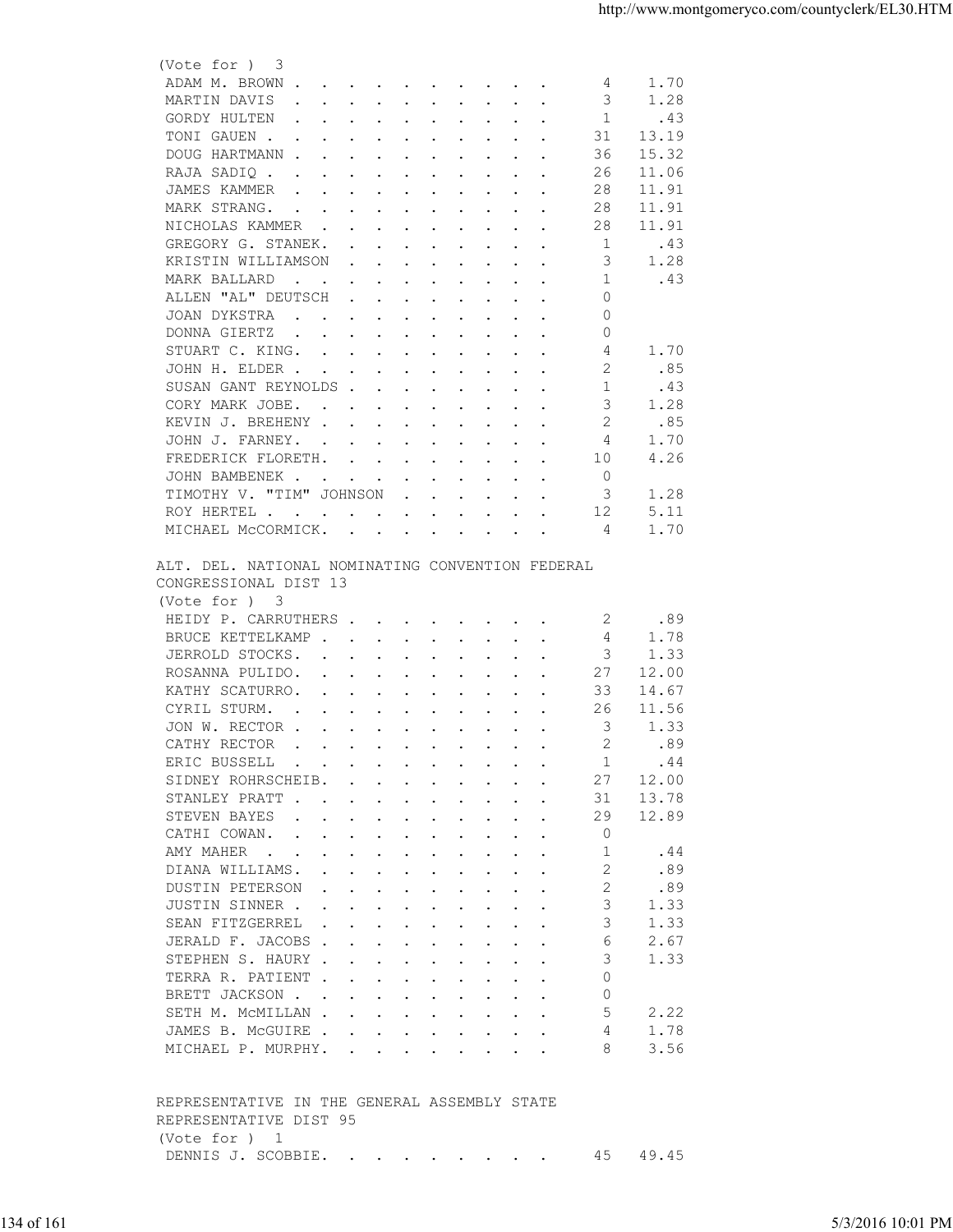| AVERY BOURNE 36 39.56<br>CIRCUIT CLERK MONTGOMERY COUNTY<br>(Vote for ) 1<br>HOLLY LEMONS 84 100.00<br>STATE'S ATTORNEY MONTGOMERY COUNTY<br>(Vote for ) 1<br>ERIK HYAM 75 100.00<br>CORONER MONTGOMERY COUNTY<br>(Vote for ) 1<br>RANDY A. LEETHAM 45 54.22<br>TOBIN GUNN 38 45.78<br>COUNTY BOARD MEMBER # 5<br>(Vote for ) 1<br>GLENN E. SAVAGE II 76 100.00<br>JUDGE OF THE APPELLATE COURT APPELLATE JUDICIAL<br>DISTRICT 5<br>(Vote for ) 1<br>JOHN B. BARBERIS, JR. 72 100.00<br>JUDGE OF THE APPELLATE COURT APPELLATE JUDICIAL<br>DISTRICT 5<br>(Vote for ) 1<br>JAMES R. "RANDY" MOORE 74 100.00<br>PRECINCT COMMITTEEMAN SOUTH LITCHFIELD 2<br>(Vote for ) 1<br>MARCIA E. SAILSBURY 72 100.00<br>********** (DEMOCRATIC) **********<br>PRESIDENT OF THE UNITED STATES<br>(Vote for ) 1<br>HILLARY CLINTON 52 50.49<br>WILLIE L. WILSON<br>$\overline{0}$<br>$\overline{\phantom{0}}^2$<br>1.94<br>MARTIN J. O'MALLEY<br>ROQUE "ROCKY" DE LA FUENTE.<br>$\circ$<br>LARRY (LAWRENCE) COHEN<br>1.97<br>48 46.60<br>BERNIE SANDERS.<br>$\overline{0}$<br>WRITE-IN.<br>UNITED STATES SENATOR U.S. SENATE<br>(Vote for ) 1<br>ANDREA ZOPP. 20 23.53<br>TAMMY DUCKWORTH 50 58.82<br>NAPOLEON HARRIS 15 17.65<br>COMPTROLLER STATE OF ILLINOIS<br>(Vote for ) 1 |                   |
|--------------------------------------------------------------------------------------------------------------------------------------------------------------------------------------------------------------------------------------------------------------------------------------------------------------------------------------------------------------------------------------------------------------------------------------------------------------------------------------------------------------------------------------------------------------------------------------------------------------------------------------------------------------------------------------------------------------------------------------------------------------------------------------------------------------------------------------------------------------------------------------------------------------------------------------------------------------------------------------------------------------------------------------------------------------------------------------------------------------------------------------------------------------------------------------------------------------------------------------------------------------------|-------------------|
|                                                                                                                                                                                                                                                                                                                                                                                                                                                                                                                                                                                                                                                                                                                                                                                                                                                                                                                                                                                                                                                                                                                                                                                                                                                                    |                   |
|                                                                                                                                                                                                                                                                                                                                                                                                                                                                                                                                                                                                                                                                                                                                                                                                                                                                                                                                                                                                                                                                                                                                                                                                                                                                    |                   |
|                                                                                                                                                                                                                                                                                                                                                                                                                                                                                                                                                                                                                                                                                                                                                                                                                                                                                                                                                                                                                                                                                                                                                                                                                                                                    |                   |
|                                                                                                                                                                                                                                                                                                                                                                                                                                                                                                                                                                                                                                                                                                                                                                                                                                                                                                                                                                                                                                                                                                                                                                                                                                                                    |                   |
|                                                                                                                                                                                                                                                                                                                                                                                                                                                                                                                                                                                                                                                                                                                                                                                                                                                                                                                                                                                                                                                                                                                                                                                                                                                                    |                   |
|                                                                                                                                                                                                                                                                                                                                                                                                                                                                                                                                                                                                                                                                                                                                                                                                                                                                                                                                                                                                                                                                                                                                                                                                                                                                    |                   |
|                                                                                                                                                                                                                                                                                                                                                                                                                                                                                                                                                                                                                                                                                                                                                                                                                                                                                                                                                                                                                                                                                                                                                                                                                                                                    |                   |
|                                                                                                                                                                                                                                                                                                                                                                                                                                                                                                                                                                                                                                                                                                                                                                                                                                                                                                                                                                                                                                                                                                                                                                                                                                                                    |                   |
|                                                                                                                                                                                                                                                                                                                                                                                                                                                                                                                                                                                                                                                                                                                                                                                                                                                                                                                                                                                                                                                                                                                                                                                                                                                                    |                   |
|                                                                                                                                                                                                                                                                                                                                                                                                                                                                                                                                                                                                                                                                                                                                                                                                                                                                                                                                                                                                                                                                                                                                                                                                                                                                    |                   |
|                                                                                                                                                                                                                                                                                                                                                                                                                                                                                                                                                                                                                                                                                                                                                                                                                                                                                                                                                                                                                                                                                                                                                                                                                                                                    |                   |
|                                                                                                                                                                                                                                                                                                                                                                                                                                                                                                                                                                                                                                                                                                                                                                                                                                                                                                                                                                                                                                                                                                                                                                                                                                                                    |                   |
|                                                                                                                                                                                                                                                                                                                                                                                                                                                                                                                                                                                                                                                                                                                                                                                                                                                                                                                                                                                                                                                                                                                                                                                                                                                                    |                   |
|                                                                                                                                                                                                                                                                                                                                                                                                                                                                                                                                                                                                                                                                                                                                                                                                                                                                                                                                                                                                                                                                                                                                                                                                                                                                    |                   |
|                                                                                                                                                                                                                                                                                                                                                                                                                                                                                                                                                                                                                                                                                                                                                                                                                                                                                                                                                                                                                                                                                                                                                                                                                                                                    |                   |
|                                                                                                                                                                                                                                                                                                                                                                                                                                                                                                                                                                                                                                                                                                                                                                                                                                                                                                                                                                                                                                                                                                                                                                                                                                                                    |                   |
|                                                                                                                                                                                                                                                                                                                                                                                                                                                                                                                                                                                                                                                                                                                                                                                                                                                                                                                                                                                                                                                                                                                                                                                                                                                                    |                   |
|                                                                                                                                                                                                                                                                                                                                                                                                                                                                                                                                                                                                                                                                                                                                                                                                                                                                                                                                                                                                                                                                                                                                                                                                                                                                    |                   |
|                                                                                                                                                                                                                                                                                                                                                                                                                                                                                                                                                                                                                                                                                                                                                                                                                                                                                                                                                                                                                                                                                                                                                                                                                                                                    |                   |
|                                                                                                                                                                                                                                                                                                                                                                                                                                                                                                                                                                                                                                                                                                                                                                                                                                                                                                                                                                                                                                                                                                                                                                                                                                                                    |                   |
|                                                                                                                                                                                                                                                                                                                                                                                                                                                                                                                                                                                                                                                                                                                                                                                                                                                                                                                                                                                                                                                                                                                                                                                                                                                                    |                   |
|                                                                                                                                                                                                                                                                                                                                                                                                                                                                                                                                                                                                                                                                                                                                                                                                                                                                                                                                                                                                                                                                                                                                                                                                                                                                    |                   |
|                                                                                                                                                                                                                                                                                                                                                                                                                                                                                                                                                                                                                                                                                                                                                                                                                                                                                                                                                                                                                                                                                                                                                                                                                                                                    |                   |
|                                                                                                                                                                                                                                                                                                                                                                                                                                                                                                                                                                                                                                                                                                                                                                                                                                                                                                                                                                                                                                                                                                                                                                                                                                                                    |                   |
|                                                                                                                                                                                                                                                                                                                                                                                                                                                                                                                                                                                                                                                                                                                                                                                                                                                                                                                                                                                                                                                                                                                                                                                                                                                                    |                   |
|                                                                                                                                                                                                                                                                                                                                                                                                                                                                                                                                                                                                                                                                                                                                                                                                                                                                                                                                                                                                                                                                                                                                                                                                                                                                    |                   |
|                                                                                                                                                                                                                                                                                                                                                                                                                                                                                                                                                                                                                                                                                                                                                                                                                                                                                                                                                                                                                                                                                                                                                                                                                                                                    |                   |
|                                                                                                                                                                                                                                                                                                                                                                                                                                                                                                                                                                                                                                                                                                                                                                                                                                                                                                                                                                                                                                                                                                                                                                                                                                                                    |                   |
|                                                                                                                                                                                                                                                                                                                                                                                                                                                                                                                                                                                                                                                                                                                                                                                                                                                                                                                                                                                                                                                                                                                                                                                                                                                                    |                   |
|                                                                                                                                                                                                                                                                                                                                                                                                                                                                                                                                                                                                                                                                                                                                                                                                                                                                                                                                                                                                                                                                                                                                                                                                                                                                    |                   |
|                                                                                                                                                                                                                                                                                                                                                                                                                                                                                                                                                                                                                                                                                                                                                                                                                                                                                                                                                                                                                                                                                                                                                                                                                                                                    |                   |
|                                                                                                                                                                                                                                                                                                                                                                                                                                                                                                                                                                                                                                                                                                                                                                                                                                                                                                                                                                                                                                                                                                                                                                                                                                                                    |                   |
|                                                                                                                                                                                                                                                                                                                                                                                                                                                                                                                                                                                                                                                                                                                                                                                                                                                                                                                                                                                                                                                                                                                                                                                                                                                                    |                   |
|                                                                                                                                                                                                                                                                                                                                                                                                                                                                                                                                                                                                                                                                                                                                                                                                                                                                                                                                                                                                                                                                                                                                                                                                                                                                    |                   |
|                                                                                                                                                                                                                                                                                                                                                                                                                                                                                                                                                                                                                                                                                                                                                                                                                                                                                                                                                                                                                                                                                                                                                                                                                                                                    |                   |
|                                                                                                                                                                                                                                                                                                                                                                                                                                                                                                                                                                                                                                                                                                                                                                                                                                                                                                                                                                                                                                                                                                                                                                                                                                                                    |                   |
|                                                                                                                                                                                                                                                                                                                                                                                                                                                                                                                                                                                                                                                                                                                                                                                                                                                                                                                                                                                                                                                                                                                                                                                                                                                                    |                   |
|                                                                                                                                                                                                                                                                                                                                                                                                                                                                                                                                                                                                                                                                                                                                                                                                                                                                                                                                                                                                                                                                                                                                                                                                                                                                    |                   |
|                                                                                                                                                                                                                                                                                                                                                                                                                                                                                                                                                                                                                                                                                                                                                                                                                                                                                                                                                                                                                                                                                                                                                                                                                                                                    |                   |
|                                                                                                                                                                                                                                                                                                                                                                                                                                                                                                                                                                                                                                                                                                                                                                                                                                                                                                                                                                                                                                                                                                                                                                                                                                                                    |                   |
|                                                                                                                                                                                                                                                                                                                                                                                                                                                                                                                                                                                                                                                                                                                                                                                                                                                                                                                                                                                                                                                                                                                                                                                                                                                                    |                   |
|                                                                                                                                                                                                                                                                                                                                                                                                                                                                                                                                                                                                                                                                                                                                                                                                                                                                                                                                                                                                                                                                                                                                                                                                                                                                    |                   |
| 135 of 161                                                                                                                                                                                                                                                                                                                                                                                                                                                                                                                                                                                                                                                                                                                                                                                                                                                                                                                                                                                                                                                                                                                                                                                                                                                         | 5/3/2016 10:01 PM |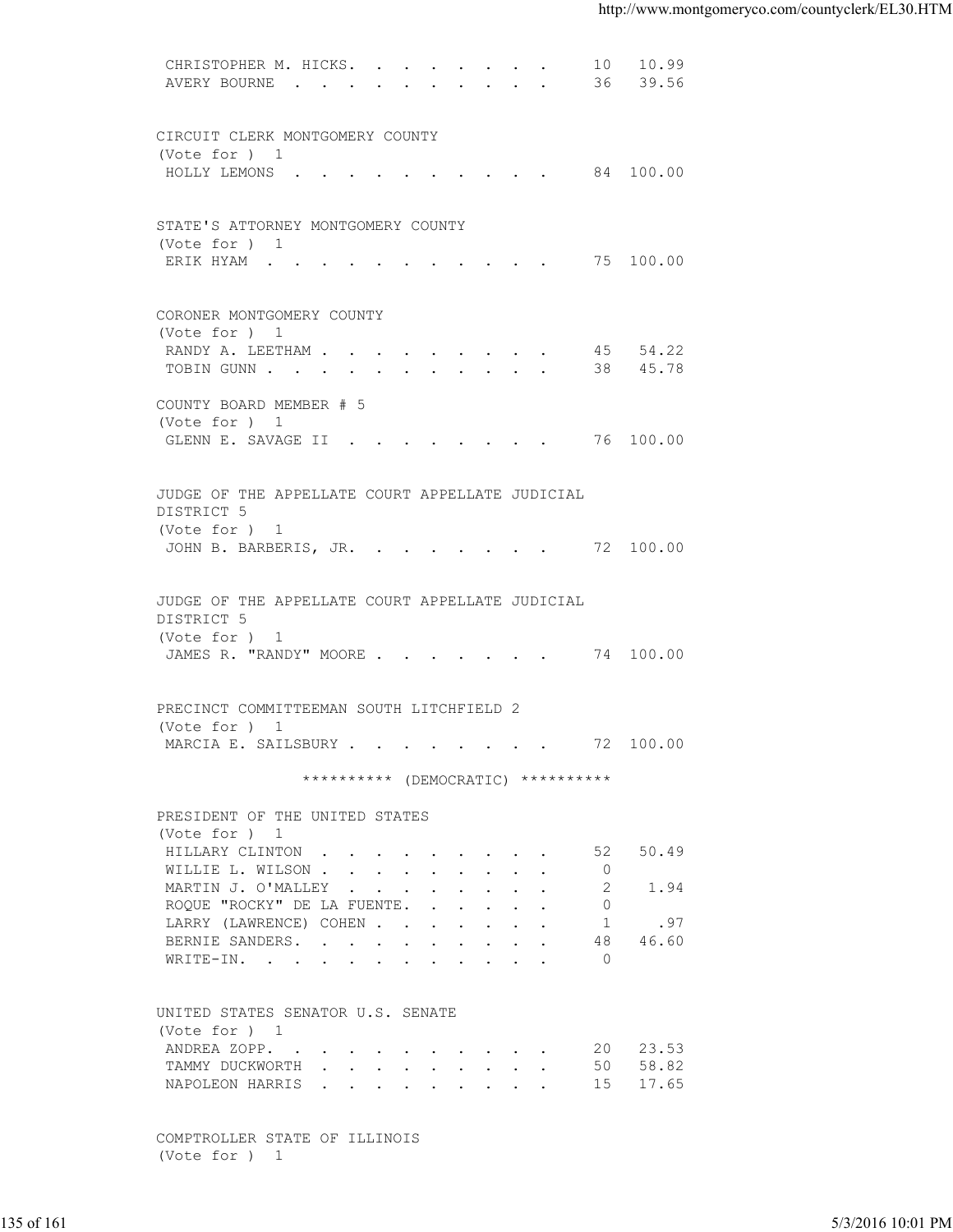SUSANA MENDOZA. . . . . . . . . . 82 100.00 REPRESENTATIVE IN CONGRESS FEDERAL CONGRESSIONAL DIST 13 (Vote for ) 1 MARK D. WICKLUND . . . . . . . . . . 80 100.00 DEL. NATIONAL NOMINATING CONVENTION FEDERAL CONGRESSIONAL DIST 13 (Vote for ) 5<br>ANDY MANAR . . . . . . . . . . . 59<br>CINDA KLICKNA . . . . . . . . . 38 ANDY MANAR . . . . . . . . . . . . 59 15.95 CINDA KLICKNA . . . . . . . . . . 38 10.27 MICHAEL G. MATEJKA . . . . . . . . 35 9.46 DORIS JEAN TURNER. . . . . . . . . 41 11.08 RICK TERVEN. . . . . . . . . . . 31 8.38<br>JAROD HITCHINGS . . . . . . . . . 8 2.16 JAROD HITCHINGS . . . . . . . . . 8 2.16<br>NAOMI D. JAKOBSSON . . . . . . . . 25 6.76<br>AARON AMMONS . . . . . . . . . . 27 7.30 NAOMI D. JAKOBSSON . . . . . . . . AARON AMMONS . . . . . . . . . . MATTHEW PASQUINI . . . . . . . . . 25 6.76 PAMELLA GRONEMEYER . . . . . . . 29 7.84 XACHARY BRAUN . . . . . . . . . . . 30 8.11<br>MARCEY GOLDSTEIN . . . . . . . . . 22 5.95 MARCEY GOLDSTEIN . . . . . . . . . REPRESENTATIVE IN THE GENERAL ASSEMBLY STATE REPRESENTATIVE DIST 95 (Vote for ) 1 MIKE MATHIS. . . . . . . . . . . 90 100.00 CIRCUIT CLERK MONTGOMERY COUNTY (Vote for ) 1 NO CANDIDATE FILED . . . . . . . . 0 STATE'S ATTORNEY MONTGOMERY COUNTY (Vote for ) 1 CHRIS MATOUSH . . . . . . . . . . 85 100.00 CORONER MONTGOMERY COUNTY (Vote for ) 1 BARBARA A. SCHMEDEKE. . . . . . . . 73 100.00 COUNTY BOARD MEMBER # 5 (Vote for ) 1 RICHARD WENDEL. . . . . . . . . . 85 100.00 JUDGE OF THE APPELLATE COURT APPELLATE JUDICIAL DISTRICT 5 (Vote for ) 1 BRAD K. BLEYER. . . . . . . . . . 74 100.00 JUDGE OF THE APPELLATE COURT APPELLATE JUDICIAL DISTRICT 5 (Vote for ) 1 JO BETH WEBER . . . . . . . . . . 80 100.00 136 of 161 5/3/2016 10:01 PM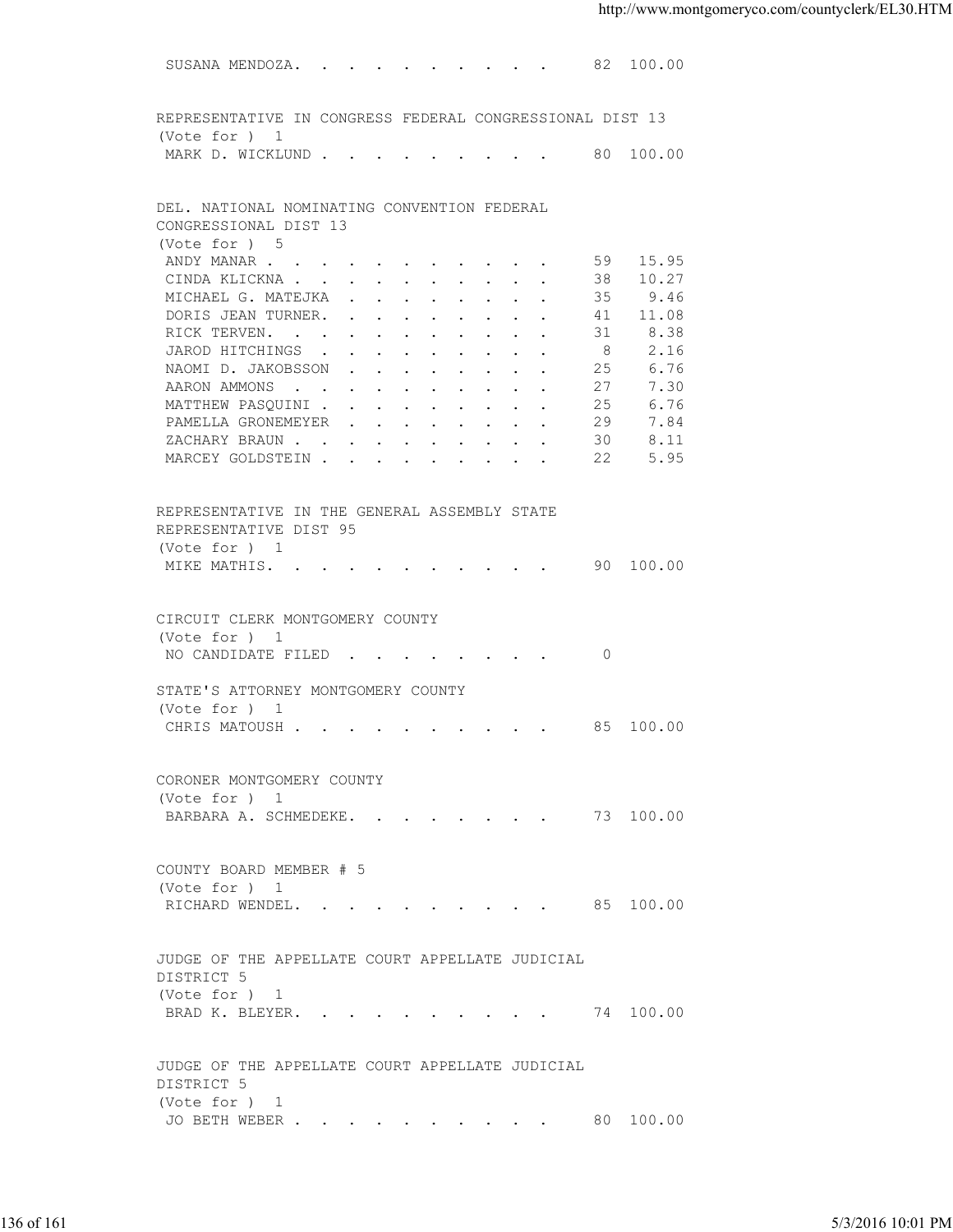(Vote for ) 1 PERRY A. JACKSON . . . . . . . . . 85 100.00 \*\*\*\*\*\*\*\*\*\* (NONPARTISAN) \*\*\*\*\*\*\*\*\*\* HILLSBORO HIGH SCHOOL QUESTION HILLSBORO CUSD 3 (Vote for ) 1 YES . . . . . . . . . . . . . 0 NO. . . . . . . . . . . . . . 0 PRECINCT REPORT MONTGOMERY COUNTY, ILLINOIS RUN DATE:03/21/16 2016 GENERAL PRIMARY ELECTION RUN TIME:09:18 AM MARCH 15, 2016 STATISTICS 1603 SOUTH LITCHFIELD 3 VOTES PERCENT REGISTERED VOTERS - TOTAL . . . . . . 304 REGISTERED VOTERS - REPUBLICAN . . . . 42 13.82<br>REGISTERED VOTERS - DEMOCRATIC . . . . 74 24.34 REGISTERED VOTERS - DEMOCRATIC . . . . 74 24.34 REGISTERED VOTERS - NONPARTISAN . . . . 2 . . 66 BALLOTS CAST - TOTAL. . . . . . . . 97 BALLOTS CAST - REPUBLICAN . . . . . . 70 72.16 BALLOTS CAST - DEMOCRATIC . . . . . . 27 27.84 BALLOTS CAST - NONPARTISAN. . . . . . 0<br>BALLOTS CAST - BLANK. . . . . . . . 1 1.03 BALLOTS CAST - BLANK. . . . . . . . . 1 1.03<br>VOTER TURNOUT - TOTAL . . . . . . . . 31.91 VOTER TURNOUT - TOTAL . . . . . . . . 31.91<br>VOTER TURNOUT - REPUBLICAN. . . . . . 166.67 VOTER TURNOUT - REPUBLICAN. . . . . . 166.67<br>VOTER TURNOUT - DEMOCRATIC. . . . . . . 36.49 VOTER TURNOUT - DEMOCRATIC. . . . . . VOTER TURNOUT - NONPARTISAN . . . . . VOTER TURNOUT - BLANK . . . . . . . . . . . . 33 \*\*\*\*\*\*\*\*\*\* (REPUBLICAN) \*\*\*\*\*\*\*\*\*\* PRESIDENT OF THE UNITED STATES (Vote for ) 1<br>JEB BUSH. . . JEB BUSH. . . . . . . . . . . . 1 1.43 CHRIS CHRISTIE. . . . . . . . . . 0 DONALD J. TRUMP . . . . . . . . . . 39 55.71<br>TED CRUZ. . . . . . . . . . . . 23 32.86 TED CRUZ. . . . . . . . . . . . MARCO RUBIO. . . . . . . . . . . 4 5.71 RAND PAUL . . . . . . . . . . . 0 CARLY FIORINA . . . . . . . . . . . 0 MIKE HUCKABEE . . . . . . . . . 0 RICK SANTORUM . . . . . . . . . . . 0<br>JOHN R. KASICH. . . . . . . . . . 3 JOHN R. KASICH. . . . . . . . . . 3 4.29 BEN CARSON . . . . . . . . . . . 0 UNITED STATES SENATOR U.S. SENATE (Vote for ) 1 JAMES T. MARTER . . . . . . . . . 21 36.21 MARK STEVEN KIRK . . . . . . . . . . 37 63.79 COMPTROLLER STATE OF ILLINOIS (Vote for ) 1 LESLIE GEISSLER MUNGER . . . . . . 46 100.00 137 of 161 5/3/2016 10:01 PM

PRECINCT COMMITTEEMAN SOUTH LITCHFIELD 2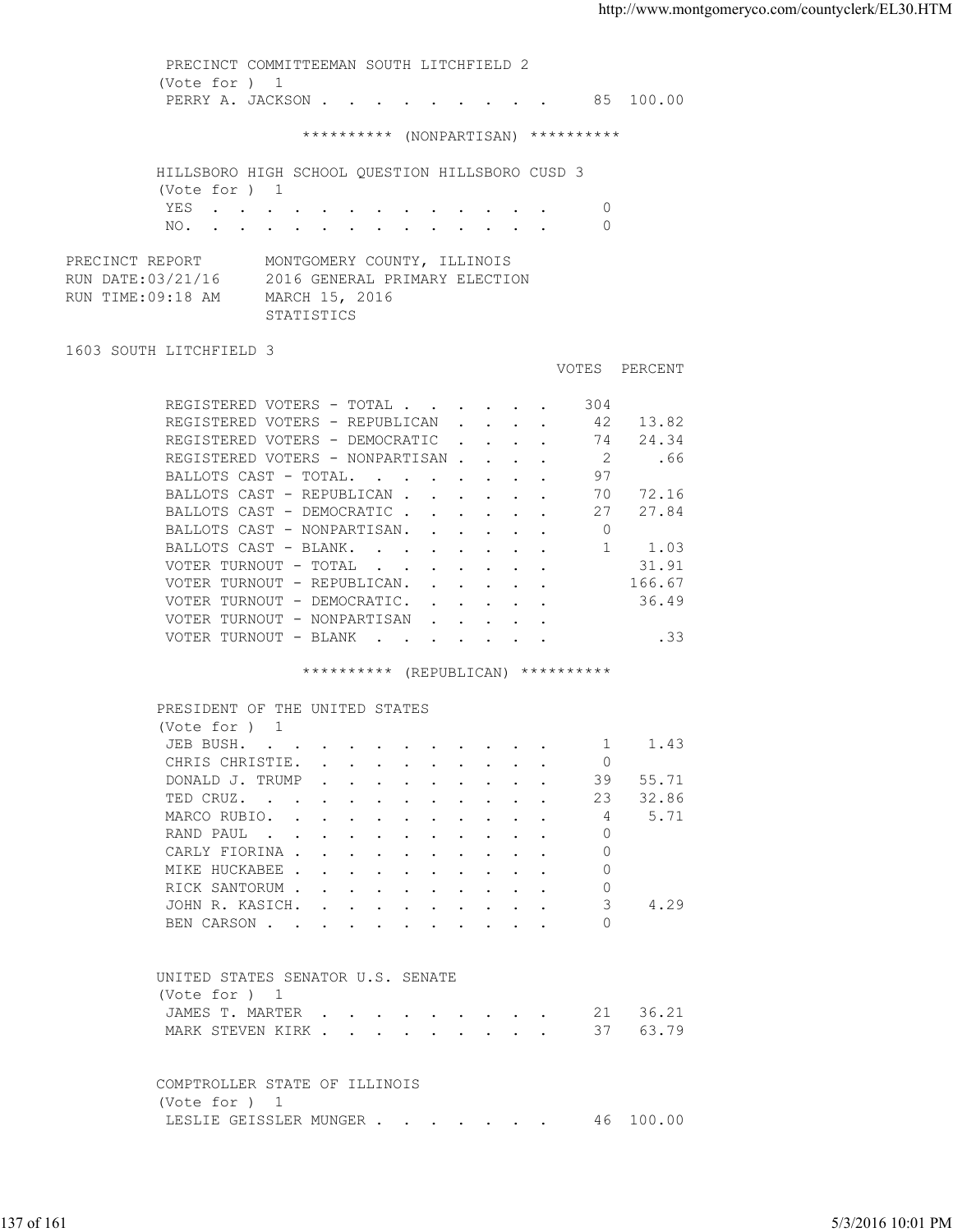| (Vote for ) 1                                                                                                                                                                                                                                                      |  |
|--------------------------------------------------------------------------------------------------------------------------------------------------------------------------------------------------------------------------------------------------------------------|--|
|                                                                                                                                                                                                                                                                    |  |
| RODNEY DAVIS 51 82.26                                                                                                                                                                                                                                              |  |
| ETHAN VANDERSAND 11 17.74                                                                                                                                                                                                                                          |  |
| DEL. NATIONAL NOMINATING CONVENTION FEDERAL<br>CONGRESSIONAL DIST 13                                                                                                                                                                                               |  |
| (Vote for ) 3                                                                                                                                                                                                                                                      |  |
| ADAM M. BROWN<br>3 1.80                                                                                                                                                                                                                                            |  |
| MARTIN DAVIS 1 .60                                                                                                                                                                                                                                                 |  |
| 2<br>GORDY HULTEN<br>1.20                                                                                                                                                                                                                                          |  |
| TONI GAUEN<br>24 14.37                                                                                                                                                                                                                                             |  |
| DOUG HARTMANN<br>28<br>16.77                                                                                                                                                                                                                                       |  |
| RAJA SADIQ<br>19<br>11.38                                                                                                                                                                                                                                          |  |
| JAMES KAMMER<br>11.38<br>19<br>12.57<br>21                                                                                                                                                                                                                         |  |
| MARK STRANG.<br>11.38<br>NICHOLAS KAMMER<br>19                                                                                                                                                                                                                     |  |
| 1.20<br>2<br>GREGORY G. STANEK.                                                                                                                                                                                                                                    |  |
| KRISTIN WILLIAMSON<br>$\Omega$                                                                                                                                                                                                                                     |  |
| $\Omega$<br>MARK BALLARD                                                                                                                                                                                                                                           |  |
| ALLEN "AL" DEUTSCH<br>$\Omega$                                                                                                                                                                                                                                     |  |
| JOAN DYKSTRA<br>$\Omega$                                                                                                                                                                                                                                           |  |
| 2<br>DONNA GIERTZ<br>1.20                                                                                                                                                                                                                                          |  |
| 1<br>STUART C. KING.<br>.60                                                                                                                                                                                                                                        |  |
| 2<br>JOHN H. ELDER<br>1.20                                                                                                                                                                                                                                         |  |
| SUSAN GANT REYNOLDS<br>2<br>1.20                                                                                                                                                                                                                                   |  |
| -2<br>1.20<br>CORY MARK JOBE.                                                                                                                                                                                                                                      |  |
| KEVIN J. BREHENY<br>.60<br>1                                                                                                                                                                                                                                       |  |
| JOHN J. FARNEY.<br>-2<br>1.20<br>5<br>2.99                                                                                                                                                                                                                         |  |
| FREDERICK FLORETH.<br>$\Omega$<br>JOHN BAMBENEK                                                                                                                                                                                                                    |  |
| TIMOTHY V. "TIM" JOHNSON<br>4<br>2.40                                                                                                                                                                                                                              |  |
| ROY HERTEL<br>6<br>3.59                                                                                                                                                                                                                                            |  |
|                                                                                                                                                                                                                                                                    |  |
| MICHAEL MCCORMICK.<br>2<br>1.20<br>ALT. DEL. NATIONAL NOMINATING CONVENTION FEDERAL                                                                                                                                                                                |  |
| CONGRESSIONAL DIST 13<br>(Vote for ) 3<br>1.38<br>$\sim$ 2                                                                                                                                                                                                         |  |
| HEIDY P. CARRUTHERS<br>BRUCE KETTELKAMP<br>.69<br>1                                                                                                                                                                                                                |  |
| 1.38<br>JERROLD STOCKS.<br>2<br>$\mathbf{r}$ , $\mathbf{r}$ , $\mathbf{r}$ , $\mathbf{r}$ , $\mathbf{r}$ , $\mathbf{r}$ , $\mathbf{r}$                                                                                                                             |  |
| ROSANNA PULIDO.<br>22<br>15.17                                                                                                                                                                                                                                     |  |
| KATHY SCATURRO.<br>21<br>14.48<br>$\mathbf{r}$ , and $\mathbf{r}$ , and $\mathbf{r}$ , and $\mathbf{r}$ , and $\mathbf{r}$                                                                                                                                         |  |
| 15.86<br>CYRIL STURM.<br>23                                                                                                                                                                                                                                        |  |
| JON W. RECTOR<br>$\Omega$                                                                                                                                                                                                                                          |  |
| CATHY RECTOR<br>-1<br>.69<br>$\mathbf{a}$ and $\mathbf{a}$ are a set of the set of the set of the set of the set of the set of the set of the set of the set of the set of the set of the set of the set of the set of the set of the set of the set of the set of |  |
| $\mathbf 0$<br>ERIC BUSSELL<br>$\mathbf{r}$ , $\mathbf{r}$ , $\mathbf{r}$ , $\mathbf{r}$ , $\mathbf{r}$ , $\mathbf{r}$ , $\mathbf{r}$ , $\mathbf{r}$                                                                                                               |  |
| 10.34<br>SIDNEY ROHRSCHEIB.<br>15<br>$\mathbf{r}$ , $\mathbf{r}$ , $\mathbf{r}$ , $\mathbf{r}$ , $\mathbf{r}$ , $\mathbf{r}$ , $\mathbf{r}$<br>17                                                                                                                  |  |
| STANLEY PRATT<br>11.72<br>STEVEN BAYES<br>11.03<br>16<br>$\mathbf{r}$ , and $\mathbf{r}$ , and $\mathbf{r}$ , and $\mathbf{r}$ , and $\mathbf{r}$                                                                                                                  |  |
| CATHI COWAN.<br>.69<br>-1<br>the contract of the contract of the contract of the contract of the contract of the contract of the contract of                                                                                                                       |  |
| AMY MAHER<br>0                                                                                                                                                                                                                                                     |  |
| -1<br>.69<br>DIANA WILLIAMS.<br>$\mathbf{r}$ , $\mathbf{r}$ , $\mathbf{r}$ , $\mathbf{r}$ , $\mathbf{r}$ , $\mathbf{r}$ , $\mathbf{r}$                                                                                                                             |  |
| 2<br>1.38<br>DUSTIN PETERSON<br>$\mathbf{r}$ , and $\mathbf{r}$ , and $\mathbf{r}$ , and $\mathbf{r}$ , and $\mathbf{r}$                                                                                                                                           |  |
| 2<br>1.38<br>JUSTIN SINNER.<br>$\mathbf{r}$ , and $\mathbf{r}$ , and $\mathbf{r}$ , and $\mathbf{r}$ , and $\mathbf{r}$                                                                                                                                            |  |
| 2<br>SEAN FITZGERREL<br>1.38<br>$\mathbf{r}$ , and $\mathbf{r}$ , and $\mathbf{r}$ , and $\mathbf{r}$                                                                                                                                                              |  |
| JERALD F. JACOBS<br>$\overline{1}$<br>.69                                                                                                                                                                                                                          |  |
| STEPHEN S. HAURY<br>-1<br>.69                                                                                                                                                                                                                                      |  |
| -1<br>TERRA R. PATIENT<br>.69                                                                                                                                                                                                                                      |  |
| 2<br>BRETT JACKSON<br>1.38                                                                                                                                                                                                                                         |  |
| 3<br>2.07<br>SETH M. MCMILLAN<br>3<br>2.07<br>JAMES B. MCGUIRE                                                                                                                                                                                                     |  |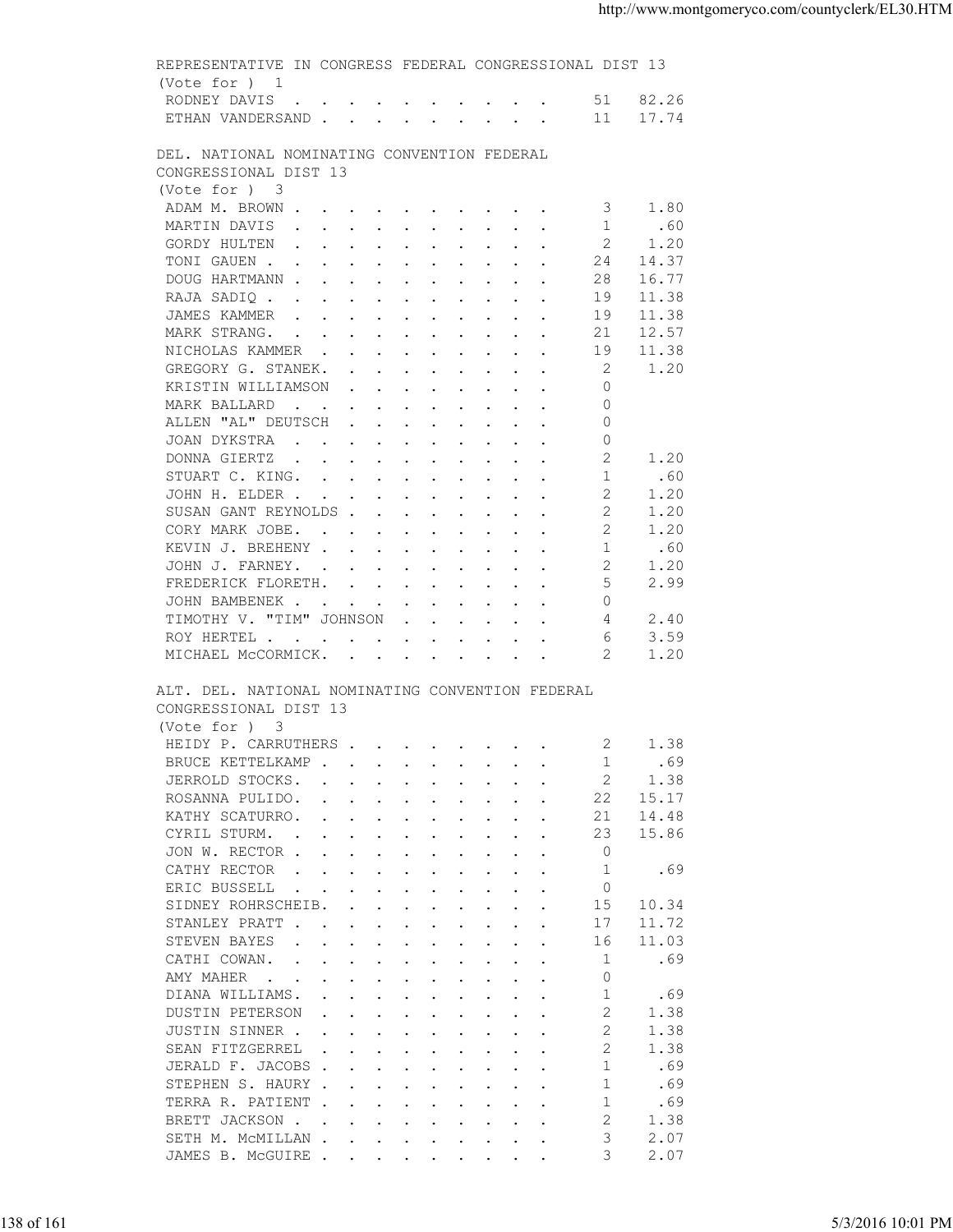|            | MICHAEL P. MURPHY. 6 4.14                                              |                |          |      |                   |
|------------|------------------------------------------------------------------------|----------------|----------|------|-------------------|
|            |                                                                        |                |          |      |                   |
|            | REPRESENTATIVE IN THE GENERAL ASSEMBLY STATE<br>REPRESENTATIVE DIST 95 |                |          |      |                   |
|            | (Vote for ) 1<br>DENNIS J. SCOBBIE.                                    |                | 28 43.08 |      |                   |
|            | CHRISTOPHER M. HICKS. 4 6.15                                           |                |          |      |                   |
|            | AVERY BOURNE 33 50.77                                                  |                |          |      |                   |
|            |                                                                        |                |          |      |                   |
|            | CIRCUIT CLERK MONTGOMERY COUNTY                                        |                |          |      |                   |
|            | (Vote for ) 1<br>HOLLY LEMONS 54 100.00                                |                |          |      |                   |
|            |                                                                        |                |          |      |                   |
|            | STATE'S ATTORNEY MONTGOMERY COUNTY                                     |                |          |      |                   |
|            | (Vote for ) 1                                                          |                |          |      |                   |
|            | ERIK HYAM 45 100.00                                                    |                |          |      |                   |
|            | CORONER MONTGOMERY COUNTY                                              |                |          |      |                   |
|            | (Vote for ) 1                                                          |                |          |      |                   |
|            | RANDY A. LEETHAM 38 67.86                                              |                |          |      |                   |
|            | TOBIN GUNN 18 32.14                                                    |                |          |      |                   |
|            | COUNTY BOARD MEMBER # 5<br>(Vote for ) 1                               |                |          |      |                   |
|            | GLENN E. SAVAGE II 51 100.00                                           |                |          |      |                   |
|            |                                                                        |                |          |      |                   |
|            | JUDGE OF THE APPELLATE COURT APPELLATE JUDICIAL                        |                |          |      |                   |
|            | DISTRICT 5                                                             |                |          |      |                   |
|            | (Vote for ) 1<br>JOHN B. BARBERIS, JR. 50 100.00                       |                |          |      |                   |
|            |                                                                        |                |          |      |                   |
|            | JUDGE OF THE APPELLATE COURT APPELLATE JUDICIAL                        |                |          |      |                   |
|            | DISTRICT 5                                                             |                |          |      |                   |
|            | (Vote for ) 1                                                          |                |          |      |                   |
|            | JAMES R. "RANDY" MOORE 53 100.00                                       |                |          |      |                   |
|            |                                                                        |                |          |      |                   |
|            | PRECINCT COMMITTEEMAN SOUTH LITCHFIELD 3                               |                |          |      |                   |
|            | (Vote for ) 1<br>NO CANDIDATE FILED 0                                  |                |          |      |                   |
|            |                                                                        |                |          |      |                   |
|            | ********** (DEMOCRATIC) **********                                     |                |          |      |                   |
|            | PRESIDENT OF THE UNITED STATES                                         |                |          |      |                   |
|            | (Vote for ) 1<br>HILLARY CLINTON                                       |                | 12 46.15 |      |                   |
|            | WILLIE L. WILSON                                                       | $\overline{1}$ |          | 3.85 |                   |
|            | MARTIN J. O'MALLEY                                                     | $\circ$        |          |      |                   |
|            | ROQUE "ROCKY" DE LA FUENTE.                                            | $\overline{0}$ |          |      |                   |
|            | LARRY (LAWRENCE) COHEN                                                 | $\circ$        |          |      |                   |
|            | BERNIE SANDERS.<br>WRITE-IN.                                           | 12<br>1        | 46.15    | 3.85 |                   |
|            |                                                                        |                |          |      |                   |
|            | UNITED STATES SENATOR U.S. SENATE                                      |                |          |      |                   |
|            | (Vote for ) 1                                                          |                |          |      |                   |
|            |                                                                        |                |          |      |                   |
| 139 of 161 |                                                                        |                |          |      | 5/3/2016 10:01 PM |
|            |                                                                        |                |          |      |                   |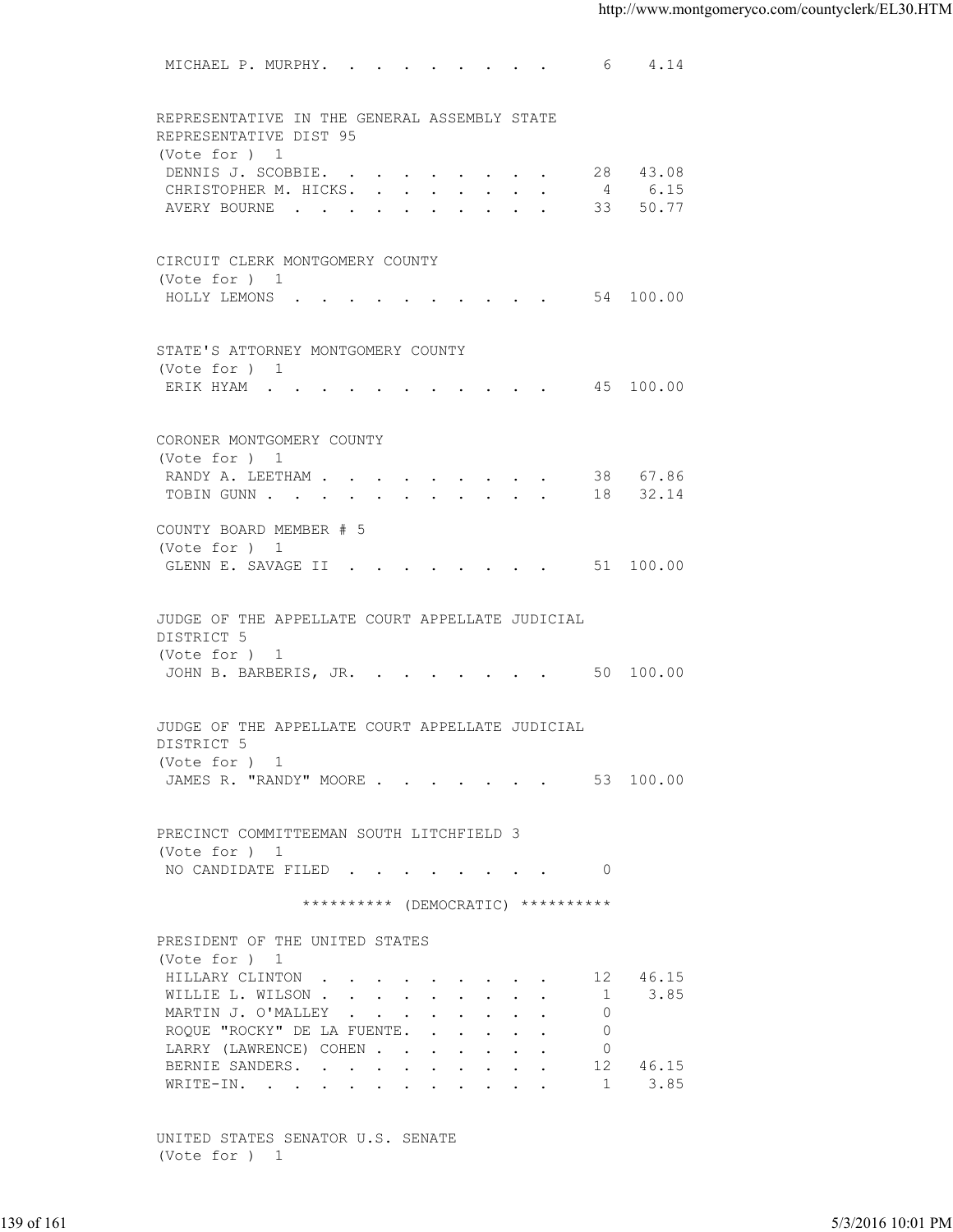| TAMMY DUCKWORTH 11 47.83<br>NAPOLEON HARRIS 3 13.04<br>COMPTROLLER STATE OF ILLINOIS<br>(Vote for ) 1<br>SUSANA MENDOZA. 21 100.00<br>REPRESENTATIVE IN CONGRESS FEDERAL CONGRESSIONAL DIST 13<br>(Vote for ) 1<br>MARK D. WICKLUND 21 100.00<br>DEL. NATIONAL NOMINATING CONVENTION FEDERAL<br>CONGRESSIONAL DIST 13<br>(Vote for ) 5<br>15 18.52<br>ANDY MANAR<br>CINDA KLICKNA<br>9 11.11<br>MICHAEL G. MATEJKA<br>12.35<br>10<br>11.11<br>DORIS JEAN TURNER.<br>- 9<br>9.88<br>RICK TERVEN.<br>8<br>JAROD HITCHINGS<br>2.47<br>2<br>NAOMI D. JAKOBSSON<br>$\overline{4}$<br>4.94<br>5<br>AARON AMMONS<br>6.17<br>MATTHEW PASQUINI<br>6<br>7.41<br>.5<br>PAMELLA GRONEMEYER<br>6.17<br>5<br>6.17<br>ZACHARY BRAUN.<br>MARCEY GOLDSTEIN<br>$\mathcal{E}$<br>3.70<br>REPRESENTATIVE IN THE GENERAL ASSEMBLY STATE<br>REPRESENTATIVE DIST 95<br>(Vote for ) 1<br>MIKE MATHIS. 21 100.00<br>CIRCUIT CLERK MONTGOMERY COUNTY<br>(Vote for ) 1<br>NO CANDIDATE FILED 0<br>STATE'S ATTORNEY MONTGOMERY COUNTY<br>(Vote for ) 1<br>CHRIS MATOUSH 21 100.00<br>CORONER MONTGOMERY COUNTY<br>(Vote for ) 1<br>BARBARA A. SCHMEDEKE. 17 100.00<br>COUNTY BOARD MEMBER # 5<br>(Vote for ) 1<br>RICHARD WENDEL. 22 100.00<br>JUDGE OF THE APPELLATE COURT APPELLATE JUDICIAL<br>DISTRICT 5<br>(Vote for ) 1<br>BRAD K. BLEYER. 20 100.00<br>5/3/2016 10:01 PM | 140 of 161 |  |  |  |
|-----------------------------------------------------------------------------------------------------------------------------------------------------------------------------------------------------------------------------------------------------------------------------------------------------------------------------------------------------------------------------------------------------------------------------------------------------------------------------------------------------------------------------------------------------------------------------------------------------------------------------------------------------------------------------------------------------------------------------------------------------------------------------------------------------------------------------------------------------------------------------------------------------------------------------------------------------------------------------------------------------------------------------------------------------------------------------------------------------------------------------------------------------------------------------------------------------------------------------------------------------------------------------------------------------------------------------------------------------|------------|--|--|--|
|                                                                                                                                                                                                                                                                                                                                                                                                                                                                                                                                                                                                                                                                                                                                                                                                                                                                                                                                                                                                                                                                                                                                                                                                                                                                                                                                                     |            |  |  |  |
|                                                                                                                                                                                                                                                                                                                                                                                                                                                                                                                                                                                                                                                                                                                                                                                                                                                                                                                                                                                                                                                                                                                                                                                                                                                                                                                                                     |            |  |  |  |
|                                                                                                                                                                                                                                                                                                                                                                                                                                                                                                                                                                                                                                                                                                                                                                                                                                                                                                                                                                                                                                                                                                                                                                                                                                                                                                                                                     |            |  |  |  |
|                                                                                                                                                                                                                                                                                                                                                                                                                                                                                                                                                                                                                                                                                                                                                                                                                                                                                                                                                                                                                                                                                                                                                                                                                                                                                                                                                     |            |  |  |  |
|                                                                                                                                                                                                                                                                                                                                                                                                                                                                                                                                                                                                                                                                                                                                                                                                                                                                                                                                                                                                                                                                                                                                                                                                                                                                                                                                                     |            |  |  |  |
|                                                                                                                                                                                                                                                                                                                                                                                                                                                                                                                                                                                                                                                                                                                                                                                                                                                                                                                                                                                                                                                                                                                                                                                                                                                                                                                                                     |            |  |  |  |
|                                                                                                                                                                                                                                                                                                                                                                                                                                                                                                                                                                                                                                                                                                                                                                                                                                                                                                                                                                                                                                                                                                                                                                                                                                                                                                                                                     |            |  |  |  |
|                                                                                                                                                                                                                                                                                                                                                                                                                                                                                                                                                                                                                                                                                                                                                                                                                                                                                                                                                                                                                                                                                                                                                                                                                                                                                                                                                     |            |  |  |  |
|                                                                                                                                                                                                                                                                                                                                                                                                                                                                                                                                                                                                                                                                                                                                                                                                                                                                                                                                                                                                                                                                                                                                                                                                                                                                                                                                                     |            |  |  |  |
|                                                                                                                                                                                                                                                                                                                                                                                                                                                                                                                                                                                                                                                                                                                                                                                                                                                                                                                                                                                                                                                                                                                                                                                                                                                                                                                                                     |            |  |  |  |
|                                                                                                                                                                                                                                                                                                                                                                                                                                                                                                                                                                                                                                                                                                                                                                                                                                                                                                                                                                                                                                                                                                                                                                                                                                                                                                                                                     |            |  |  |  |
|                                                                                                                                                                                                                                                                                                                                                                                                                                                                                                                                                                                                                                                                                                                                                                                                                                                                                                                                                                                                                                                                                                                                                                                                                                                                                                                                                     |            |  |  |  |
|                                                                                                                                                                                                                                                                                                                                                                                                                                                                                                                                                                                                                                                                                                                                                                                                                                                                                                                                                                                                                                                                                                                                                                                                                                                                                                                                                     |            |  |  |  |
|                                                                                                                                                                                                                                                                                                                                                                                                                                                                                                                                                                                                                                                                                                                                                                                                                                                                                                                                                                                                                                                                                                                                                                                                                                                                                                                                                     |            |  |  |  |
|                                                                                                                                                                                                                                                                                                                                                                                                                                                                                                                                                                                                                                                                                                                                                                                                                                                                                                                                                                                                                                                                                                                                                                                                                                                                                                                                                     |            |  |  |  |
|                                                                                                                                                                                                                                                                                                                                                                                                                                                                                                                                                                                                                                                                                                                                                                                                                                                                                                                                                                                                                                                                                                                                                                                                                                                                                                                                                     |            |  |  |  |
|                                                                                                                                                                                                                                                                                                                                                                                                                                                                                                                                                                                                                                                                                                                                                                                                                                                                                                                                                                                                                                                                                                                                                                                                                                                                                                                                                     |            |  |  |  |
|                                                                                                                                                                                                                                                                                                                                                                                                                                                                                                                                                                                                                                                                                                                                                                                                                                                                                                                                                                                                                                                                                                                                                                                                                                                                                                                                                     |            |  |  |  |
|                                                                                                                                                                                                                                                                                                                                                                                                                                                                                                                                                                                                                                                                                                                                                                                                                                                                                                                                                                                                                                                                                                                                                                                                                                                                                                                                                     |            |  |  |  |
|                                                                                                                                                                                                                                                                                                                                                                                                                                                                                                                                                                                                                                                                                                                                                                                                                                                                                                                                                                                                                                                                                                                                                                                                                                                                                                                                                     |            |  |  |  |
|                                                                                                                                                                                                                                                                                                                                                                                                                                                                                                                                                                                                                                                                                                                                                                                                                                                                                                                                                                                                                                                                                                                                                                                                                                                                                                                                                     |            |  |  |  |
|                                                                                                                                                                                                                                                                                                                                                                                                                                                                                                                                                                                                                                                                                                                                                                                                                                                                                                                                                                                                                                                                                                                                                                                                                                                                                                                                                     |            |  |  |  |
|                                                                                                                                                                                                                                                                                                                                                                                                                                                                                                                                                                                                                                                                                                                                                                                                                                                                                                                                                                                                                                                                                                                                                                                                                                                                                                                                                     |            |  |  |  |
|                                                                                                                                                                                                                                                                                                                                                                                                                                                                                                                                                                                                                                                                                                                                                                                                                                                                                                                                                                                                                                                                                                                                                                                                                                                                                                                                                     |            |  |  |  |
|                                                                                                                                                                                                                                                                                                                                                                                                                                                                                                                                                                                                                                                                                                                                                                                                                                                                                                                                                                                                                                                                                                                                                                                                                                                                                                                                                     |            |  |  |  |
|                                                                                                                                                                                                                                                                                                                                                                                                                                                                                                                                                                                                                                                                                                                                                                                                                                                                                                                                                                                                                                                                                                                                                                                                                                                                                                                                                     |            |  |  |  |
|                                                                                                                                                                                                                                                                                                                                                                                                                                                                                                                                                                                                                                                                                                                                                                                                                                                                                                                                                                                                                                                                                                                                                                                                                                                                                                                                                     |            |  |  |  |
|                                                                                                                                                                                                                                                                                                                                                                                                                                                                                                                                                                                                                                                                                                                                                                                                                                                                                                                                                                                                                                                                                                                                                                                                                                                                                                                                                     |            |  |  |  |
|                                                                                                                                                                                                                                                                                                                                                                                                                                                                                                                                                                                                                                                                                                                                                                                                                                                                                                                                                                                                                                                                                                                                                                                                                                                                                                                                                     |            |  |  |  |
|                                                                                                                                                                                                                                                                                                                                                                                                                                                                                                                                                                                                                                                                                                                                                                                                                                                                                                                                                                                                                                                                                                                                                                                                                                                                                                                                                     |            |  |  |  |
|                                                                                                                                                                                                                                                                                                                                                                                                                                                                                                                                                                                                                                                                                                                                                                                                                                                                                                                                                                                                                                                                                                                                                                                                                                                                                                                                                     |            |  |  |  |
|                                                                                                                                                                                                                                                                                                                                                                                                                                                                                                                                                                                                                                                                                                                                                                                                                                                                                                                                                                                                                                                                                                                                                                                                                                                                                                                                                     |            |  |  |  |
|                                                                                                                                                                                                                                                                                                                                                                                                                                                                                                                                                                                                                                                                                                                                                                                                                                                                                                                                                                                                                                                                                                                                                                                                                                                                                                                                                     |            |  |  |  |
|                                                                                                                                                                                                                                                                                                                                                                                                                                                                                                                                                                                                                                                                                                                                                                                                                                                                                                                                                                                                                                                                                                                                                                                                                                                                                                                                                     |            |  |  |  |
|                                                                                                                                                                                                                                                                                                                                                                                                                                                                                                                                                                                                                                                                                                                                                                                                                                                                                                                                                                                                                                                                                                                                                                                                                                                                                                                                                     |            |  |  |  |
|                                                                                                                                                                                                                                                                                                                                                                                                                                                                                                                                                                                                                                                                                                                                                                                                                                                                                                                                                                                                                                                                                                                                                                                                                                                                                                                                                     |            |  |  |  |
|                                                                                                                                                                                                                                                                                                                                                                                                                                                                                                                                                                                                                                                                                                                                                                                                                                                                                                                                                                                                                                                                                                                                                                                                                                                                                                                                                     |            |  |  |  |
|                                                                                                                                                                                                                                                                                                                                                                                                                                                                                                                                                                                                                                                                                                                                                                                                                                                                                                                                                                                                                                                                                                                                                                                                                                                                                                                                                     |            |  |  |  |
|                                                                                                                                                                                                                                                                                                                                                                                                                                                                                                                                                                                                                                                                                                                                                                                                                                                                                                                                                                                                                                                                                                                                                                                                                                                                                                                                                     |            |  |  |  |
|                                                                                                                                                                                                                                                                                                                                                                                                                                                                                                                                                                                                                                                                                                                                                                                                                                                                                                                                                                                                                                                                                                                                                                                                                                                                                                                                                     |            |  |  |  |
|                                                                                                                                                                                                                                                                                                                                                                                                                                                                                                                                                                                                                                                                                                                                                                                                                                                                                                                                                                                                                                                                                                                                                                                                                                                                                                                                                     |            |  |  |  |
|                                                                                                                                                                                                                                                                                                                                                                                                                                                                                                                                                                                                                                                                                                                                                                                                                                                                                                                                                                                                                                                                                                                                                                                                                                                                                                                                                     |            |  |  |  |
|                                                                                                                                                                                                                                                                                                                                                                                                                                                                                                                                                                                                                                                                                                                                                                                                                                                                                                                                                                                                                                                                                                                                                                                                                                                                                                                                                     |            |  |  |  |
|                                                                                                                                                                                                                                                                                                                                                                                                                                                                                                                                                                                                                                                                                                                                                                                                                                                                                                                                                                                                                                                                                                                                                                                                                                                                                                                                                     |            |  |  |  |
|                                                                                                                                                                                                                                                                                                                                                                                                                                                                                                                                                                                                                                                                                                                                                                                                                                                                                                                                                                                                                                                                                                                                                                                                                                                                                                                                                     |            |  |  |  |
|                                                                                                                                                                                                                                                                                                                                                                                                                                                                                                                                                                                                                                                                                                                                                                                                                                                                                                                                                                                                                                                                                                                                                                                                                                                                                                                                                     |            |  |  |  |
|                                                                                                                                                                                                                                                                                                                                                                                                                                                                                                                                                                                                                                                                                                                                                                                                                                                                                                                                                                                                                                                                                                                                                                                                                                                                                                                                                     |            |  |  |  |
|                                                                                                                                                                                                                                                                                                                                                                                                                                                                                                                                                                                                                                                                                                                                                                                                                                                                                                                                                                                                                                                                                                                                                                                                                                                                                                                                                     |            |  |  |  |
|                                                                                                                                                                                                                                                                                                                                                                                                                                                                                                                                                                                                                                                                                                                                                                                                                                                                                                                                                                                                                                                                                                                                                                                                                                                                                                                                                     |            |  |  |  |
|                                                                                                                                                                                                                                                                                                                                                                                                                                                                                                                                                                                                                                                                                                                                                                                                                                                                                                                                                                                                                                                                                                                                                                                                                                                                                                                                                     |            |  |  |  |
|                                                                                                                                                                                                                                                                                                                                                                                                                                                                                                                                                                                                                                                                                                                                                                                                                                                                                                                                                                                                                                                                                                                                                                                                                                                                                                                                                     |            |  |  |  |
|                                                                                                                                                                                                                                                                                                                                                                                                                                                                                                                                                                                                                                                                                                                                                                                                                                                                                                                                                                                                                                                                                                                                                                                                                                                                                                                                                     |            |  |  |  |
|                                                                                                                                                                                                                                                                                                                                                                                                                                                                                                                                                                                                                                                                                                                                                                                                                                                                                                                                                                                                                                                                                                                                                                                                                                                                                                                                                     |            |  |  |  |
|                                                                                                                                                                                                                                                                                                                                                                                                                                                                                                                                                                                                                                                                                                                                                                                                                                                                                                                                                                                                                                                                                                                                                                                                                                                                                                                                                     |            |  |  |  |
|                                                                                                                                                                                                                                                                                                                                                                                                                                                                                                                                                                                                                                                                                                                                                                                                                                                                                                                                                                                                                                                                                                                                                                                                                                                                                                                                                     |            |  |  |  |
|                                                                                                                                                                                                                                                                                                                                                                                                                                                                                                                                                                                                                                                                                                                                                                                                                                                                                                                                                                                                                                                                                                                                                                                                                                                                                                                                                     |            |  |  |  |
|                                                                                                                                                                                                                                                                                                                                                                                                                                                                                                                                                                                                                                                                                                                                                                                                                                                                                                                                                                                                                                                                                                                                                                                                                                                                                                                                                     |            |  |  |  |
|                                                                                                                                                                                                                                                                                                                                                                                                                                                                                                                                                                                                                                                                                                                                                                                                                                                                                                                                                                                                                                                                                                                                                                                                                                                                                                                                                     |            |  |  |  |
|                                                                                                                                                                                                                                                                                                                                                                                                                                                                                                                                                                                                                                                                                                                                                                                                                                                                                                                                                                                                                                                                                                                                                                                                                                                                                                                                                     |            |  |  |  |
|                                                                                                                                                                                                                                                                                                                                                                                                                                                                                                                                                                                                                                                                                                                                                                                                                                                                                                                                                                                                                                                                                                                                                                                                                                                                                                                                                     |            |  |  |  |
|                                                                                                                                                                                                                                                                                                                                                                                                                                                                                                                                                                                                                                                                                                                                                                                                                                                                                                                                                                                                                                                                                                                                                                                                                                                                                                                                                     |            |  |  |  |
|                                                                                                                                                                                                                                                                                                                                                                                                                                                                                                                                                                                                                                                                                                                                                                                                                                                                                                                                                                                                                                                                                                                                                                                                                                                                                                                                                     |            |  |  |  |
|                                                                                                                                                                                                                                                                                                                                                                                                                                                                                                                                                                                                                                                                                                                                                                                                                                                                                                                                                                                                                                                                                                                                                                                                                                                                                                                                                     |            |  |  |  |
|                                                                                                                                                                                                                                                                                                                                                                                                                                                                                                                                                                                                                                                                                                                                                                                                                                                                                                                                                                                                                                                                                                                                                                                                                                                                                                                                                     |            |  |  |  |
|                                                                                                                                                                                                                                                                                                                                                                                                                                                                                                                                                                                                                                                                                                                                                                                                                                                                                                                                                                                                                                                                                                                                                                                                                                                                                                                                                     |            |  |  |  |
|                                                                                                                                                                                                                                                                                                                                                                                                                                                                                                                                                                                                                                                                                                                                                                                                                                                                                                                                                                                                                                                                                                                                                                                                                                                                                                                                                     |            |  |  |  |
|                                                                                                                                                                                                                                                                                                                                                                                                                                                                                                                                                                                                                                                                                                                                                                                                                                                                                                                                                                                                                                                                                                                                                                                                                                                                                                                                                     |            |  |  |  |
|                                                                                                                                                                                                                                                                                                                                                                                                                                                                                                                                                                                                                                                                                                                                                                                                                                                                                                                                                                                                                                                                                                                                                                                                                                                                                                                                                     |            |  |  |  |
|                                                                                                                                                                                                                                                                                                                                                                                                                                                                                                                                                                                                                                                                                                                                                                                                                                                                                                                                                                                                                                                                                                                                                                                                                                                                                                                                                     |            |  |  |  |
|                                                                                                                                                                                                                                                                                                                                                                                                                                                                                                                                                                                                                                                                                                                                                                                                                                                                                                                                                                                                                                                                                                                                                                                                                                                                                                                                                     |            |  |  |  |
|                                                                                                                                                                                                                                                                                                                                                                                                                                                                                                                                                                                                                                                                                                                                                                                                                                                                                                                                                                                                                                                                                                                                                                                                                                                                                                                                                     |            |  |  |  |
|                                                                                                                                                                                                                                                                                                                                                                                                                                                                                                                                                                                                                                                                                                                                                                                                                                                                                                                                                                                                                                                                                                                                                                                                                                                                                                                                                     |            |  |  |  |
|                                                                                                                                                                                                                                                                                                                                                                                                                                                                                                                                                                                                                                                                                                                                                                                                                                                                                                                                                                                                                                                                                                                                                                                                                                                                                                                                                     |            |  |  |  |
|                                                                                                                                                                                                                                                                                                                                                                                                                                                                                                                                                                                                                                                                                                                                                                                                                                                                                                                                                                                                                                                                                                                                                                                                                                                                                                                                                     |            |  |  |  |
|                                                                                                                                                                                                                                                                                                                                                                                                                                                                                                                                                                                                                                                                                                                                                                                                                                                                                                                                                                                                                                                                                                                                                                                                                                                                                                                                                     |            |  |  |  |
|                                                                                                                                                                                                                                                                                                                                                                                                                                                                                                                                                                                                                                                                                                                                                                                                                                                                                                                                                                                                                                                                                                                                                                                                                                                                                                                                                     |            |  |  |  |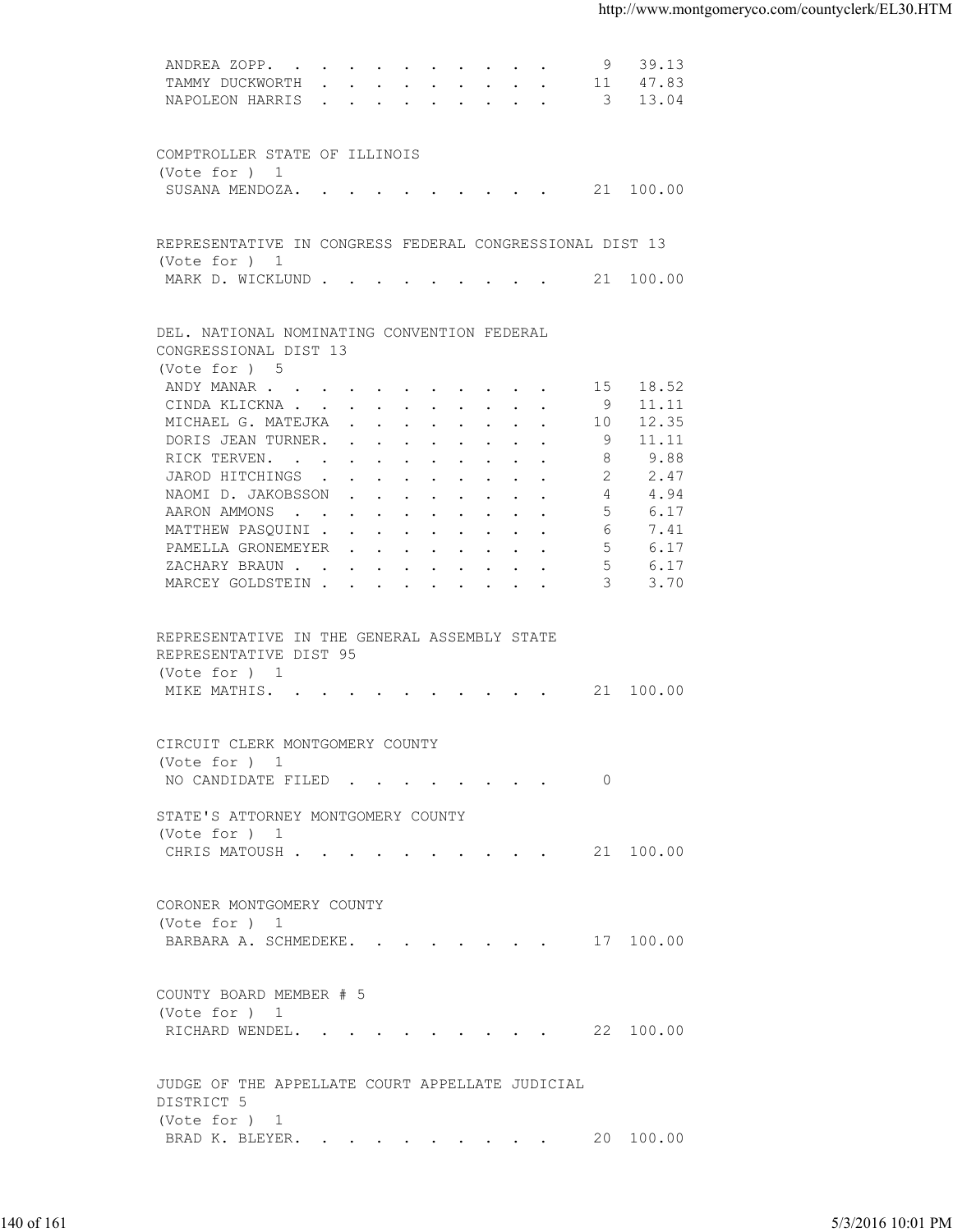JUDGE OF THE APPELLATE COURT APPELLATE JUDICIAL DISTRICT 5 (Vote for ) 1 JO BETH WEBER . . . . . . . . . . 22 100.00 PRECINCT COMMITTEEMAN SOUTH LITCHFIELD 3 (Vote for ) 1 NO CANDIDATE FILED . . . . . . . 0 PRECINCT REPORT MONTGOMERY COUNTY, ILLINOIS<br>RUN DATE:03/21/16 2016 GENERAL PRIMARY ELECTIO 2016 GENERAL PRIMARY ELECTION RUN TIME:09:18 AM MARCH 15, 2016 STATISTICS 1604 SOUTH LITCHFIELD 4 VOTES PERCENT REGISTERED VOTERS - TOTAL . . . . . . 461 REGISTERED VOTERS - REPUBLICAN . . . . 76 16.49 REGISTERED VOTERS - DEMOCRATIC . . . . 144 31.24 REGISTERED VOTERS - NONPARTISAN . . . . 15 3.25<br>BALLOTS CAST - TOTAL. . . . . . . 180 BALLOTS CAST - TOTAL. . . . . . . . BALLOTS CAST - REPUBLICAN . . . . . . 116 64.44 BALLOTS CAST - DEMOCRATIC . . . . . . 64 35.56 BALLOTS CAST - NONPARTISAN. . . . . . 0 BALLOTS CAST - BLANK. . . . . . . . 0 VOTER TURNOUT - TOTAL . . . . . . . . 39.05 VOTER TURNOUT - REPUBLICAN. . . . . . 152.63 VOTER TURNOUT - DEMOCRATIC. . . . . . 44.44 VOTER TURNOUT - NONPARTISAN . . . . . VOTER TURNOUT - BLANK . . . . . \*\*\*\*\*\*\*\*\*\*\* (REPUBLICAN) \*\*\*\*\*\*\*\*\*\* PRESIDENT OF THE UNITED STATES (Vote for ) 1 JEB BUSH. . . . . . . . . . . . 1 .88<br>CHRIS CHRISTIE. . . . . . . . . . 1 .88 CHRIS CHRISTIE. . . . . . . . . . . 1 .88<br>DONALD J. TRUMP . . . . . . . . . . 60 52.63 DONALD J. TRUMP . . . . . . . . . . 60 TED CRUZ. . . . . . . . . . . . 27 23.68<br>MARCO RUBIO. . . . . . . . . . . 11 9.65 MARCO RUBIO. . . . . . . . . . . RAND PAUL . . . . . . . . . . . . 0<br>CARLY FIORINA CARLY FIORINA . . . . . . . . . . . 0<br>MIKE HUCKABEE . . . . . . . . . . 1 MIKE HUCKABEE . . . . . . . . . . . 1 .88 RICK SANTORUM . . . . . . . . . . 0 JOHN R. KASICH. . . . . . . . . . 9 7.89 BEN CARSON . . . . . . . . . . . . 4 3.51 UNITED STATES SENATOR U.S. SENATE (Vote for ) 1 JAMES T. MARTER . . . . . . . . . . 36 37.50 MARK STEVEN KIRK . . . . . . . . . . 60 62.50 COMPTROLLER STATE OF ILLINOIS (Vote for ) 1 LESLIE GEISSLER MUNGER . . . . . . 80 100.00 141 of 161 5/3/2016 10:01 PM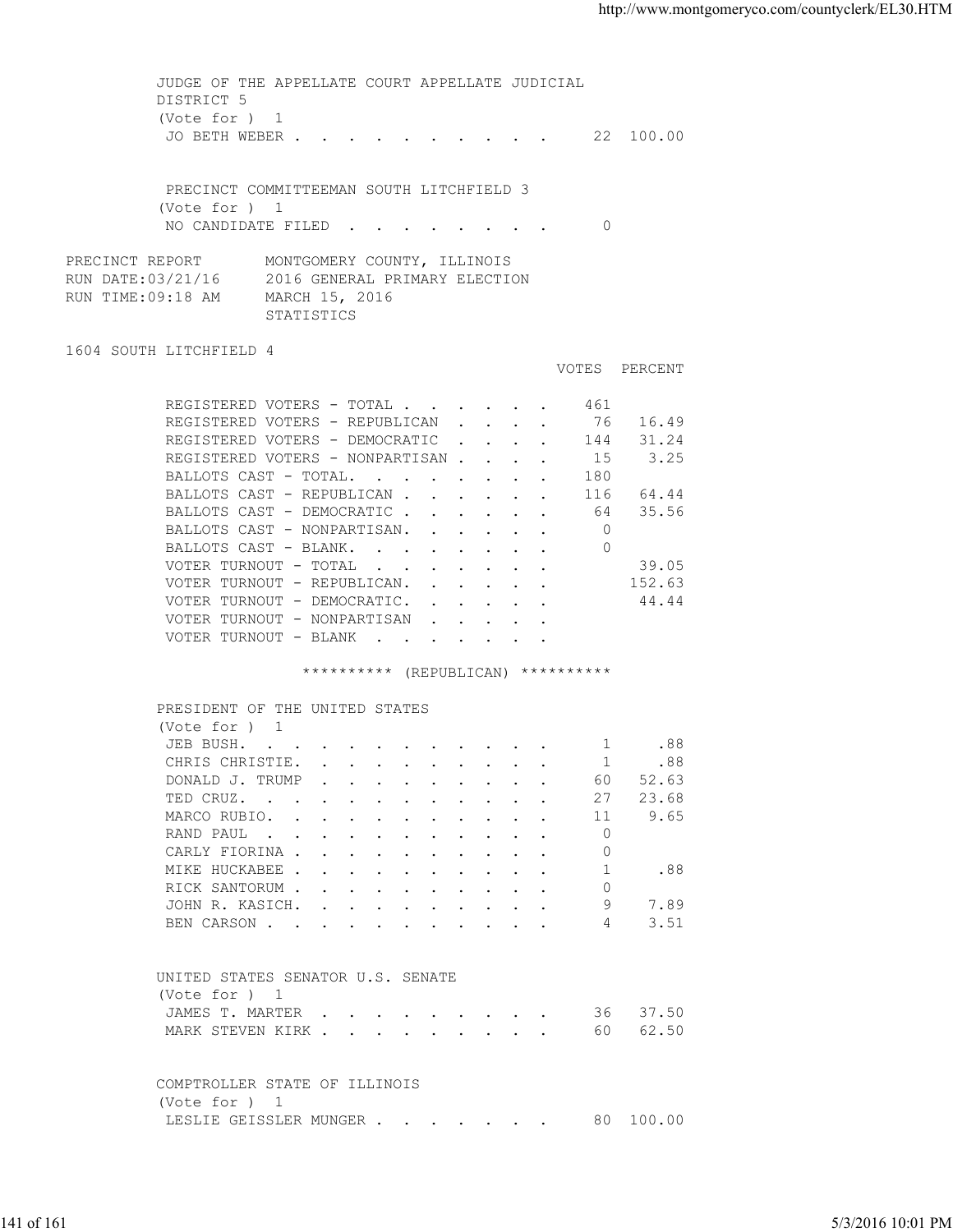| (Vote for ) 1<br>RODNEY DAVIS 76 73.79                                                                                          |                                                                                                                                                                                                                                   |  |                                                                                                                                                                                                                                                                                                               |                                                                                                                            |                                                   |  |
|---------------------------------------------------------------------------------------------------------------------------------|-----------------------------------------------------------------------------------------------------------------------------------------------------------------------------------------------------------------------------------|--|---------------------------------------------------------------------------------------------------------------------------------------------------------------------------------------------------------------------------------------------------------------------------------------------------------------|----------------------------------------------------------------------------------------------------------------------------|---------------------------------------------------|--|
|                                                                                                                                 |                                                                                                                                                                                                                                   |  |                                                                                                                                                                                                                                                                                                               |                                                                                                                            |                                                   |  |
|                                                                                                                                 |                                                                                                                                                                                                                                   |  |                                                                                                                                                                                                                                                                                                               |                                                                                                                            |                                                   |  |
| ETHAN VANDERSAND 27 26.21                                                                                                       |                                                                                                                                                                                                                                   |  |                                                                                                                                                                                                                                                                                                               |                                                                                                                            |                                                   |  |
|                                                                                                                                 |                                                                                                                                                                                                                                   |  |                                                                                                                                                                                                                                                                                                               |                                                                                                                            |                                                   |  |
| CONGRESSIONAL DIST 13                                                                                                           |                                                                                                                                                                                                                                   |  |                                                                                                                                                                                                                                                                                                               |                                                                                                                            |                                                   |  |
| (Vote for ) 3                                                                                                                   |                                                                                                                                                                                                                                   |  |                                                                                                                                                                                                                                                                                                               |                                                                                                                            |                                                   |  |
|                                                                                                                                 |                                                                                                                                                                                                                                   |  |                                                                                                                                                                                                                                                                                                               |                                                                                                                            |                                                   |  |
|                                                                                                                                 |                                                                                                                                                                                                                                   |  |                                                                                                                                                                                                                                                                                                               | 1.08                                                                                                                       |                                                   |  |
|                                                                                                                                 |                                                                                                                                                                                                                                   |  |                                                                                                                                                                                                                                                                                                               | 1.08                                                                                                                       |                                                   |  |
|                                                                                                                                 |                                                                                                                                                                                                                                   |  |                                                                                                                                                                                                                                                                                                               |                                                                                                                            |                                                   |  |
|                                                                                                                                 |                                                                                                                                                                                                                                   |  | 49                                                                                                                                                                                                                                                                                                            | 17.56                                                                                                                      |                                                   |  |
|                                                                                                                                 |                                                                                                                                                                                                                                   |  | 37                                                                                                                                                                                                                                                                                                            | 13.26                                                                                                                      |                                                   |  |
|                                                                                                                                 |                                                                                                                                                                                                                                   |  | 22                                                                                                                                                                                                                                                                                                            | 7.89                                                                                                                       |                                                   |  |
|                                                                                                                                 |                                                                                                                                                                                                                                   |  | 25                                                                                                                                                                                                                                                                                                            | 8.96                                                                                                                       |                                                   |  |
|                                                                                                                                 |                                                                                                                                                                                                                                   |  | 16                                                                                                                                                                                                                                                                                                            | 5.73                                                                                                                       |                                                   |  |
|                                                                                                                                 |                                                                                                                                                                                                                                   |  | $\overline{1}$                                                                                                                                                                                                                                                                                                | .36                                                                                                                        |                                                   |  |
|                                                                                                                                 |                                                                                                                                                                                                                                   |  | 2                                                                                                                                                                                                                                                                                                             | .72                                                                                                                        |                                                   |  |
|                                                                                                                                 |                                                                                                                                                                                                                                   |  | $\overline{1}$                                                                                                                                                                                                                                                                                                | .36                                                                                                                        |                                                   |  |
|                                                                                                                                 |                                                                                                                                                                                                                                   |  | $\Omega$                                                                                                                                                                                                                                                                                                      |                                                                                                                            |                                                   |  |
|                                                                                                                                 |                                                                                                                                                                                                                                   |  | $\Omega$                                                                                                                                                                                                                                                                                                      |                                                                                                                            |                                                   |  |
|                                                                                                                                 |                                                                                                                                                                                                                                   |  | 1                                                                                                                                                                                                                                                                                                             | .36                                                                                                                        |                                                   |  |
|                                                                                                                                 |                                                                                                                                                                                                                                   |  | 4                                                                                                                                                                                                                                                                                                             | 1.43                                                                                                                       |                                                   |  |
|                                                                                                                                 |                                                                                                                                                                                                                                   |  | - 5                                                                                                                                                                                                                                                                                                           | 1.79                                                                                                                       |                                                   |  |
|                                                                                                                                 |                                                                                                                                                                                                                                   |  | 3                                                                                                                                                                                                                                                                                                             | 1.08                                                                                                                       |                                                   |  |
|                                                                                                                                 |                                                                                                                                                                                                                                   |  | 6                                                                                                                                                                                                                                                                                                             | 2.15                                                                                                                       |                                                   |  |
|                                                                                                                                 |                                                                                                                                                                                                                                   |  | -9                                                                                                                                                                                                                                                                                                            | 3.23                                                                                                                       |                                                   |  |
|                                                                                                                                 |                                                                                                                                                                                                                                   |  | 6                                                                                                                                                                                                                                                                                                             | 2.15                                                                                                                       |                                                   |  |
|                                                                                                                                 |                                                                                                                                                                                                                                   |  | 11                                                                                                                                                                                                                                                                                                            | 3.94                                                                                                                       |                                                   |  |
|                                                                                                                                 |                                                                                                                                                                                                                                   |  | $\overline{0}$                                                                                                                                                                                                                                                                                                |                                                                                                                            |                                                   |  |
| TIMOTHY V. "TIM" JOHNSON                                                                                                        |                                                                                                                                                                                                                                   |  | - 6                                                                                                                                                                                                                                                                                                           | 2.15                                                                                                                       |                                                   |  |
|                                                                                                                                 |                                                                                                                                                                                                                                   |  |                                                                                                                                                                                                                                                                                                               | 6.45                                                                                                                       |                                                   |  |
|                                                                                                                                 |                                                                                                                                                                                                                                   |  |                                                                                                                                                                                                                                                                                                               |                                                                                                                            |                                                   |  |
| ROY HERTEL 18<br>MICHAEL MCCORMICK. 8<br>ALT. DEL. NATIONAL NOMINATING CONVENTION FEDERAL<br>CONGRESSIONAL DIST 13              |                                                                                                                                                                                                                                   |  |                                                                                                                                                                                                                                                                                                               | 2.87                                                                                                                       |                                                   |  |
| (Vote for ) 3<br>HEIDY P. CARRUTHERS                                                                                            |                                                                                                                                                                                                                                   |  |                                                                                                                                                                                                                                                                                                               | 4 1.53                                                                                                                     |                                                   |  |
| BRUCE KETTELKAMP                                                                                                                |                                                                                                                                                                                                                                   |  | 3                                                                                                                                                                                                                                                                                                             | 1.15                                                                                                                       |                                                   |  |
| JERROLD STOCKS.                                                                                                                 | $\mathbf{r}$ , and $\mathbf{r}$ , and $\mathbf{r}$ , and $\mathbf{r}$ , and $\mathbf{r}$                                                                                                                                          |  | -1                                                                                                                                                                                                                                                                                                            | .38                                                                                                                        |                                                   |  |
| ROSANNA PULIDO.                                                                                                                 |                                                                                                                                                                                                                                   |  | 43                                                                                                                                                                                                                                                                                                            | 16.48                                                                                                                      |                                                   |  |
| KATHY SCATURRO.                                                                                                                 |                                                                                                                                                                                                                                   |  | 50                                                                                                                                                                                                                                                                                                            | 19.16                                                                                                                      |                                                   |  |
| CYRIL STURM.                                                                                                                    |                                                                                                                                                                                                                                   |  | 37                                                                                                                                                                                                                                                                                                            | 14.18                                                                                                                      |                                                   |  |
| JON W. RECTOR                                                                                                                   |                                                                                                                                                                                                                                   |  | 3                                                                                                                                                                                                                                                                                                             | 1.15                                                                                                                       |                                                   |  |
| CATHY RECTOR<br>$\mathbf{r}$ , and $\mathbf{r}$ , and $\mathbf{r}$ , and $\mathbf{r}$ , and $\mathbf{r}$                        |                                                                                                                                                                                                                                   |  | 2                                                                                                                                                                                                                                                                                                             | .77                                                                                                                        |                                                   |  |
| ERIC BUSSELL<br>the contract of the contract of the contract of the contract of the contract of the contract of the contract of |                                                                                                                                                                                                                                   |  | $\circ$                                                                                                                                                                                                                                                                                                       |                                                                                                                            |                                                   |  |
| SIDNEY ROHRSCHEIB.                                                                                                              | $\mathbf{r}$ , and $\mathbf{r}$ , and $\mathbf{r}$ , and $\mathbf{r}$ , and $\mathbf{r}$                                                                                                                                          |  | 17                                                                                                                                                                                                                                                                                                            | 6.51                                                                                                                       |                                                   |  |
| STANLEY PRATT                                                                                                                   |                                                                                                                                                                                                                                   |  | 21                                                                                                                                                                                                                                                                                                            | 8.05                                                                                                                       |                                                   |  |
| STEVEN BAYES<br>the contract of the contract of the contract of the contract of the contract of the contract of the contract of |                                                                                                                                                                                                                                   |  | 20                                                                                                                                                                                                                                                                                                            | 7.66                                                                                                                       |                                                   |  |
| CATHI COWAN.                                                                                                                    |                                                                                                                                                                                                                                   |  | $\circ$                                                                                                                                                                                                                                                                                                       |                                                                                                                            |                                                   |  |
| AMY MAHER                                                                                                                       |                                                                                                                                                                                                                                   |  | -1                                                                                                                                                                                                                                                                                                            | .38                                                                                                                        |                                                   |  |
| DIANA WILLIAMS.                                                                                                                 |                                                                                                                                                                                                                                   |  | $\circ$                                                                                                                                                                                                                                                                                                       |                                                                                                                            |                                                   |  |
| DUSTIN PETERSON                                                                                                                 | $\mathbf{r}$ , and $\mathbf{r}$ , and $\mathbf{r}$ , and $\mathbf{r}$ , and $\mathbf{r}$                                                                                                                                          |  | 8                                                                                                                                                                                                                                                                                                             | 3.07                                                                                                                       |                                                   |  |
| JUSTIN SINNER                                                                                                                   |                                                                                                                                                                                                                                   |  | 8                                                                                                                                                                                                                                                                                                             | 3.07                                                                                                                       |                                                   |  |
| SEAN FITZGERREL                                                                                                                 | $\mathbf{r}$ . The set of the set of the set of the set of the set of the set of the set of the set of the set of the set of the set of the set of the set of the set of the set of the set of the set of the set of the set of t |  | 9                                                                                                                                                                                                                                                                                                             | 3.45                                                                                                                       |                                                   |  |
| JERALD F. JACOBS                                                                                                                |                                                                                                                                                                                                                                   |  | $\overline{2}$                                                                                                                                                                                                                                                                                                | .77                                                                                                                        |                                                   |  |
| STEPHEN S. HAURY                                                                                                                |                                                                                                                                                                                                                                   |  | $\overline{2}$                                                                                                                                                                                                                                                                                                | .77                                                                                                                        |                                                   |  |
| TERRA R. PATIENT                                                                                                                |                                                                                                                                                                                                                                   |  | $\overline{2}$                                                                                                                                                                                                                                                                                                | .77                                                                                                                        |                                                   |  |
| BRETT JACKSON                                                                                                                   |                                                                                                                                                                                                                                   |  | $\Omega$                                                                                                                                                                                                                                                                                                      |                                                                                                                            |                                                   |  |
| SETH M. MCMILLAN<br>JAMES B. MCGUIRE                                                                                            |                                                                                                                                                                                                                                   |  | 10<br>9                                                                                                                                                                                                                                                                                                       | 3.83<br>3.45                                                                                                               |                                                   |  |
|                                                                                                                                 |                                                                                                                                                                                                                                   |  | DEL. NATIONAL NOMINATING CONVENTION FEDERAL<br>DOUG HARTMANN<br>RAJA SADIQ<br>JAMES KAMMER<br>MARK STRANG.<br>NICHOLAS KAMMER<br>GREGORY G. STANEK.<br>KRISTIN WILLIAMSON<br>MARK BALLARD<br>ALLEN "AL" DEUTSCH<br>JOAN DYKSTRA<br>KEVIN J. BREHENY<br>JOHN J. FARNEY.<br>FREDERICK FLORETH.<br>JOHN BAMBENEK | GORDY HULTEN 3<br>TONI GAUEN<br>DONNA GIERTZ<br>STUART C. KING.<br>JOHN H. ELDER<br>SUSAN GANT REYNOLDS<br>CORY MARK JOBE. | ADAM M. BROWN 1 .36<br>MARTIN DAVIS 3<br>42 15.05 |  |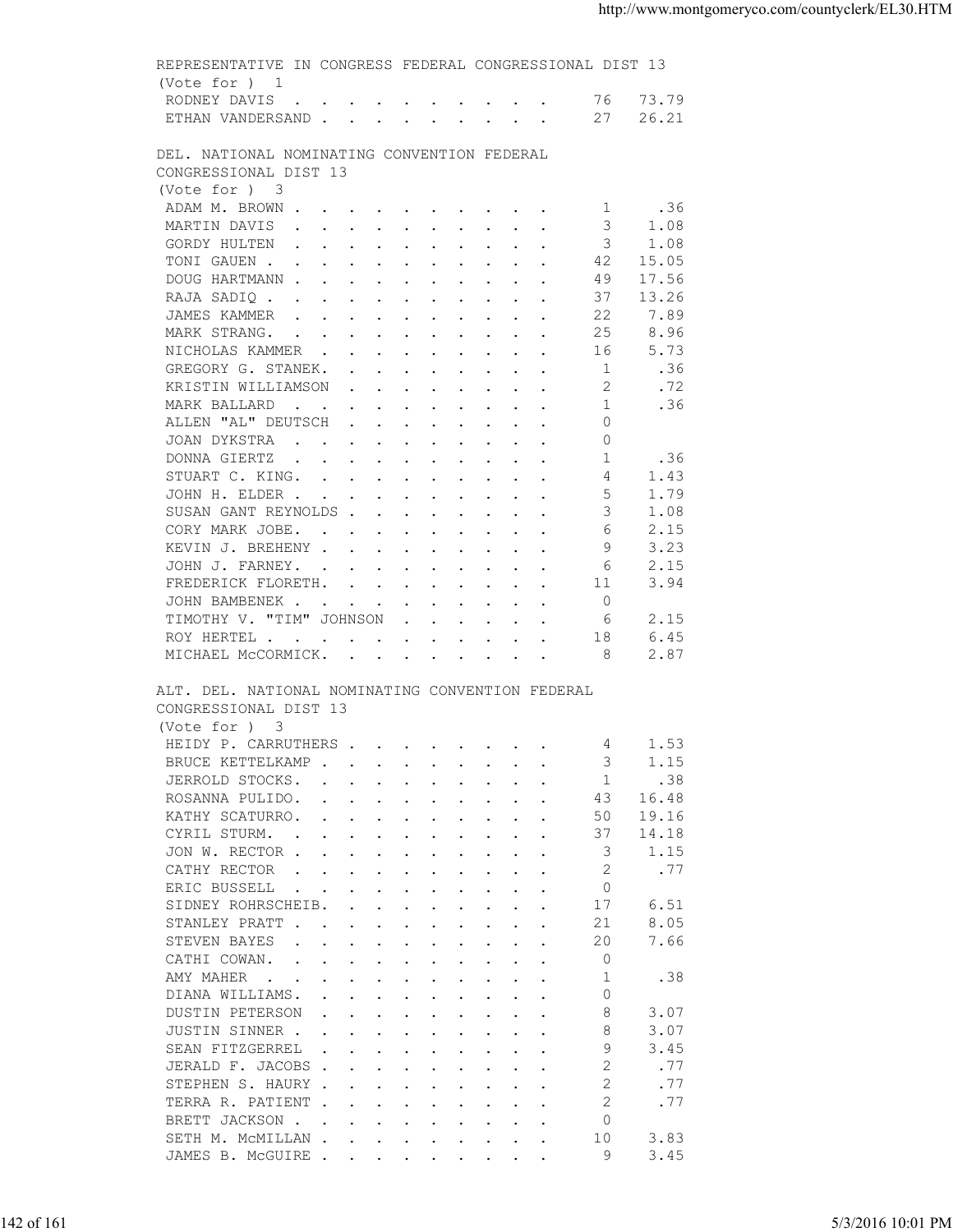|            | MICHAEL P. MURPHY. 9 3.45                                              |                |                |                   |
|------------|------------------------------------------------------------------------|----------------|----------------|-------------------|
|            |                                                                        |                |                |                   |
|            | REPRESENTATIVE IN THE GENERAL ASSEMBLY STATE<br>REPRESENTATIVE DIST 95 |                |                |                   |
|            | (Vote for ) 1<br>DENNIS J. SCOBBIE.                                    |                | 57 50.89       |                   |
|            | CHRISTOPHER M. HICKS. 5 4.46                                           |                |                |                   |
|            | AVERY BOURNE 50 44.64                                                  |                |                |                   |
|            |                                                                        |                |                |                   |
|            | CIRCUIT CLERK MONTGOMERY COUNTY                                        |                |                |                   |
|            | (Vote for ) 1                                                          |                |                |                   |
|            | HOLLY LEMONS 97 100.00                                                 |                |                |                   |
|            |                                                                        |                |                |                   |
|            | STATE'S ATTORNEY MONTGOMERY COUNTY<br>(Vote for ) 1                    |                |                |                   |
|            | ERIK HYAM 82 100.00                                                    |                |                |                   |
|            |                                                                        |                |                |                   |
|            | CORONER MONTGOMERY COUNTY                                              |                |                |                   |
|            | (Vote for ) 1                                                          |                |                |                   |
|            | RANDY A. LEETHAM 68 66.67                                              |                |                |                   |
|            | TOBIN GUNN 34 33.33                                                    |                |                |                   |
|            | COUNTY BOARD MEMBER # 5                                                |                |                |                   |
|            | (Vote for ) 1<br>GLENN E. SAVAGE II 95 100.00                          |                |                |                   |
|            |                                                                        |                |                |                   |
|            | JUDGE OF THE APPELLATE COURT APPELLATE JUDICIAL                        |                |                |                   |
|            | DISTRICT 5                                                             |                |                |                   |
|            | (Vote for ) 1                                                          |                |                |                   |
|            | JOHN B. BARBERIS, JR. 76 100.00                                        |                |                |                   |
|            |                                                                        |                |                |                   |
|            | JUDGE OF THE APPELLATE COURT APPELLATE JUDICIAL<br>DISTRICT 5          |                |                |                   |
|            | (Vote for ) 1                                                          |                |                |                   |
|            | JAMES R. "RANDY" MOORE 85 100.00                                       |                |                |                   |
|            |                                                                        |                |                |                   |
|            | PRECINCT COMMITTEEMAN SOUTH LITCHFIELD 4                               |                |                |                   |
|            | (Vote for ) 1                                                          |                |                |                   |
|            | KENNETH GAFFNEY 93 100.00                                              |                |                |                   |
|            | ********** (DEMOCRATIC) **********                                     |                |                |                   |
|            | PRESIDENT OF THE UNITED STATES                                         |                |                |                   |
|            | (Vote for ) 1                                                          |                |                |                   |
|            | HILLARY CLINTON                                                        |                | 35 55.56       |                   |
|            | WILLIE L. WILSON<br>MARTIN J. O'MALLEY                                 | $\overline{2}$ | 1 1.59<br>3.17 |                   |
|            | ROQUE "ROCKY" DE LA FUENTE.                                            | $\overline{1}$ | 1.59           |                   |
|            | LARRY (LAWRENCE) COHEN                                                 |                | 1 1.59         |                   |
|            | BERNIE SANDERS.                                                        |                | 22 34.92       |                   |
|            | WRITE-IN.                                                              | $\overline{1}$ | 1.59           |                   |
|            |                                                                        |                |                |                   |
|            | UNITED STATES SENATOR U.S. SENATE<br>(Vote for ) 1                     |                |                |                   |
|            |                                                                        |                |                |                   |
|            |                                                                        |                |                |                   |
| 143 of 161 |                                                                        |                |                | 5/3/2016 10:01 PM |
|            |                                                                        |                |                |                   |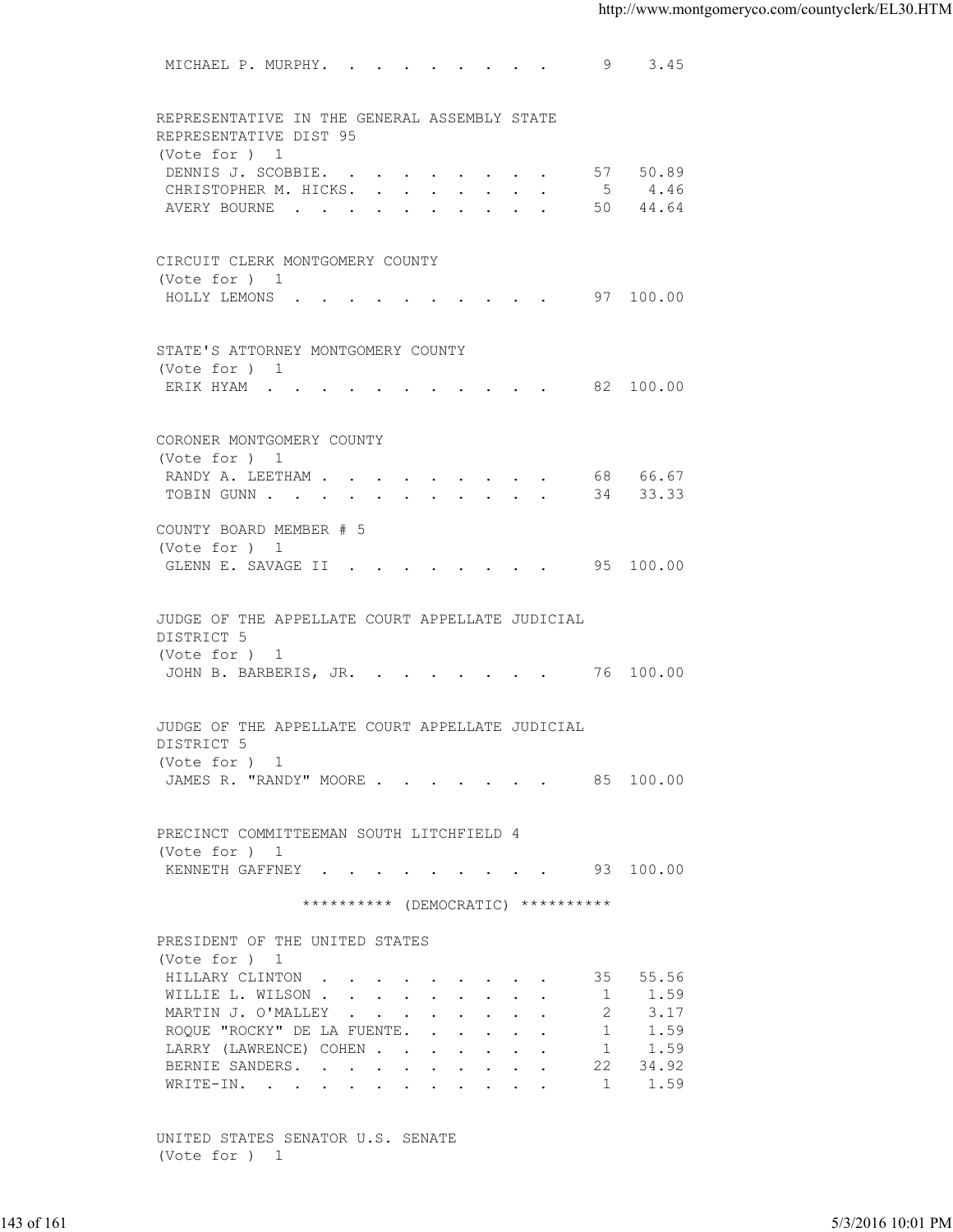|            | ANDREA ZOPP.                                             |    | 17 32.08 |                   |
|------------|----------------------------------------------------------|----|----------|-------------------|
|            | TAMMY DUCKWORTH 29 54.72                                 |    |          |                   |
|            | NAPOLEON HARRIS 7 13.21                                  |    |          |                   |
|            |                                                          |    |          |                   |
|            |                                                          |    |          |                   |
|            | COMPTROLLER STATE OF ILLINOIS                            |    |          |                   |
|            | (Vote for $)$ 1                                          |    |          |                   |
|            | SUSANA MENDOZA. 47 100.00                                |    |          |                   |
|            |                                                          |    |          |                   |
|            |                                                          |    |          |                   |
|            | REPRESENTATIVE IN CONGRESS FEDERAL CONGRESSIONAL DIST 13 |    |          |                   |
|            | (Vote for ) 1                                            |    |          |                   |
|            | MARK D. WICKLUND 47 100.00                               |    |          |                   |
|            |                                                          |    |          |                   |
|            | DEL. NATIONAL NOMINATING CONVENTION FEDERAL              |    |          |                   |
|            | CONGRESSIONAL DIST 13                                    |    |          |                   |
|            | (Vote for ) 5                                            |    |          |                   |
|            | ANDY MANAR                                               |    | 38 17.51 |                   |
|            | CINDA KLICKNA                                            | 21 | 9.68     |                   |
|            | MICHAEL G. MATEJKA                                       | 24 | 11.06    |                   |
|            | DORIS JEAN TURNER.                                       | 21 | 9.68     |                   |
|            | RICK TERVEN.                                             | 20 | 9.22     |                   |
|            | JAROD HITCHINGS                                          | 10 | 4.61     |                   |
|            | NAOMI D. JAKOBSSON                                       | 14 | 6.45     |                   |
|            | AARON AMMONS                                             | 15 | 6.91     |                   |
|            | MATTHEW PASQUINI                                         | 18 | 8.29     |                   |
|            |                                                          | 14 | 6.45     |                   |
|            | PAMELLA GRONEMEYER<br>ZACHARY BRAUN.                     | 11 | 5.07     |                   |
|            | MARCEY GOLDSTEIN                                         | 11 | 5.07     |                   |
|            |                                                          |    |          |                   |
|            |                                                          |    |          |                   |
|            | REPRESENTATIVE IN THE GENERAL ASSEMBLY STATE             |    |          |                   |
|            | REPRESENTATIVE DIST 95                                   |    |          |                   |
|            | (Vote for ) 1                                            |    |          |                   |
|            | MIKE MATHIS. 47 100.00                                   |    |          |                   |
|            |                                                          |    |          |                   |
|            |                                                          |    |          |                   |
|            | CIRCUIT CLERK MONTGOMERY COUNTY                          |    |          |                   |
|            | (Vote for ) 1                                            |    |          |                   |
|            | NO CANDIDATE FILED 0                                     |    |          |                   |
|            |                                                          |    |          |                   |
|            | STATE'S ATTORNEY MONTGOMERY COUNTY                       |    |          |                   |
|            | (Vote for ) 1                                            |    |          |                   |
|            | CHRIS MATOUSH 43 100.00                                  |    |          |                   |
|            |                                                          |    |          |                   |
|            |                                                          |    |          |                   |
|            | CORONER MONTGOMERY COUNTY                                |    |          |                   |
|            | (Vote for ) 1                                            |    |          |                   |
|            | BARBARA A. SCHMEDEKE. 42 100.00                          |    |          |                   |
|            |                                                          |    |          |                   |
|            |                                                          |    |          |                   |
|            | COUNTY BOARD MEMBER # 5                                  |    |          |                   |
|            | (Vote for ) 1                                            |    |          |                   |
|            | RICHARD WENDEL. 52 100.00                                |    |          |                   |
|            |                                                          |    |          |                   |
|            |                                                          |    |          |                   |
|            | JUDGE OF THE APPELLATE COURT APPELLATE JUDICIAL          |    |          |                   |
|            | DISTRICT 5                                               |    |          |                   |
|            | (Vote for ) 1                                            |    |          |                   |
|            | BRAD K. BLEYER. 45 100.00                                |    |          |                   |
|            |                                                          |    |          |                   |
|            |                                                          |    |          |                   |
|            |                                                          |    |          |                   |
| 144 of 161 |                                                          |    |          |                   |
|            |                                                          |    |          | 5/3/2016 10:01 PM |
|            |                                                          |    |          |                   |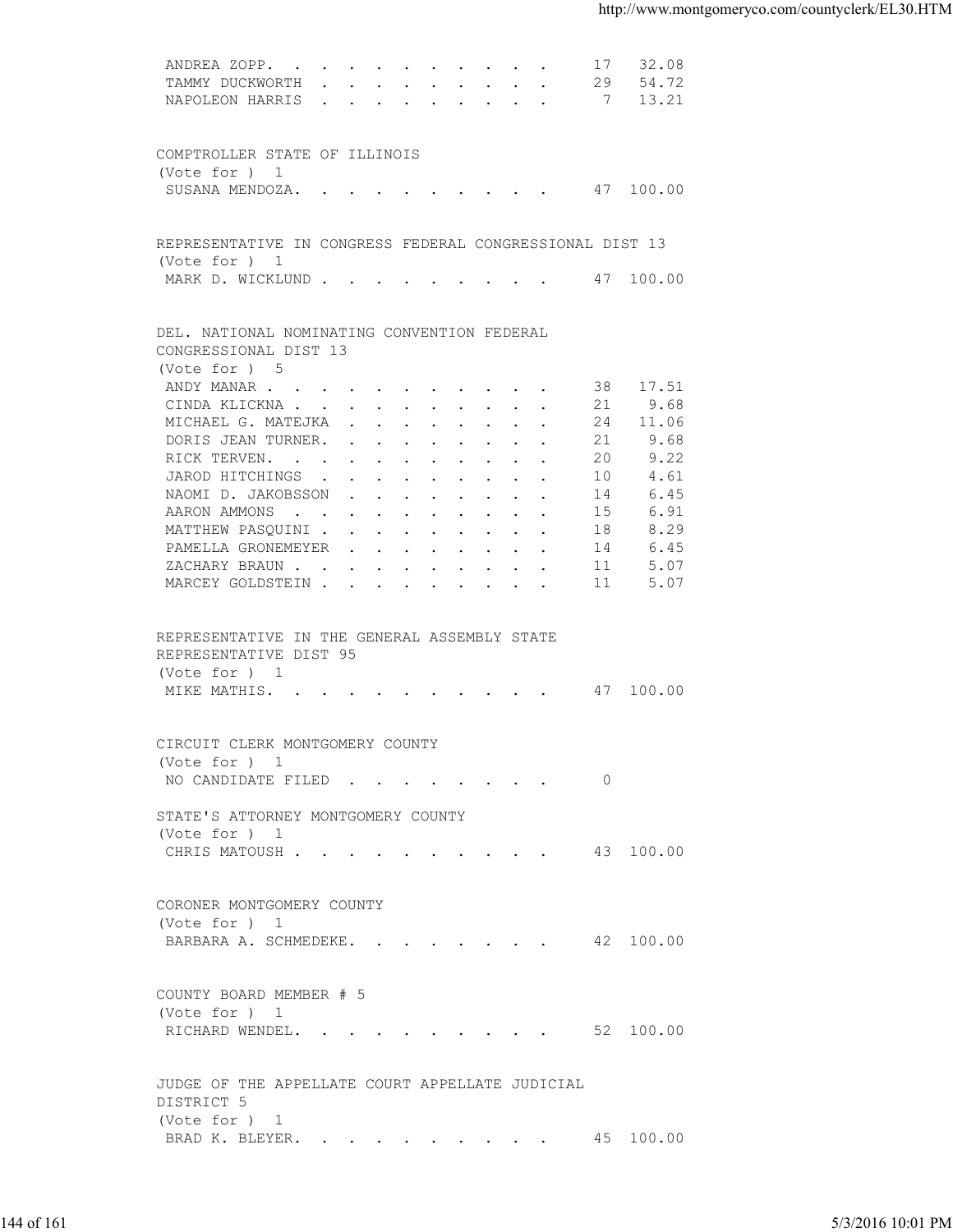| (Vote for ) 1<br>JO BETH WEBER 45 100.00<br>PRECINCT COMMITTEEMAN SOUTH LITCHFIELD 4<br>(Vote for ) 1<br>RICHARD WENDEL. 49 100.00<br>********** (NONPARTISAN) **********<br>HILLSBORO HIGH SCHOOL QUESTION HILLSBORO CUSD 3<br>(Vote for ) 1<br>YES<br>$\circ$<br>4 100.00<br>NO.<br>SHOAL CREEK FIRE PROTECTION DISTRICT<br>(Vote for ) 1<br>YES<br>$\overline{0}$<br>NO. 2 100.00<br>PRECINCT REPORT<br>MONTGOMERY COUNTY, ILLINOIS<br>RUN DATE:03/21/16 2016 GENERAL PRIMARY ELECTION<br>RUN TIME: 09:18 AM MARCH 15, 2016<br>STATISTICS<br>1701 WALSHVILLE<br>VOTES PERCENT<br>REGISTERED VOTERS - TOTAL 223<br>REGISTERED VOTERS - REPUBLICAN 52 23.32<br>REGISTERED VOTERS - DEMOCRATIC 59 26.46<br>REGISTERED VOTERS - NONPARTISAN<br>$\overline{0}$<br>BALLOTS CAST - TOTAL.<br>100<br>BALLOTS CAST - REPUBLICAN 68 68.00<br>BALLOTS CAST - DEMOCRATIC 29 29.00<br>$\overline{\mathbf{3}}$<br>3.00<br>BALLOTS CAST - NONPARTISAN.<br>$\Omega$<br>BALLOTS CAST - BLANK.<br>VOTER TURNOUT - TOTAL<br>44.84<br>$\mathbf{r}$ . The contract of the contract of the contract of the contract of the contract of the contract of the contract of the contract of the contract of the contract of the contract of the contract of the contract of th<br>VOTER TURNOUT - REPUBLICAN.<br>130.77<br>VOTER TURNOUT - DEMOCRATIC.<br>49.15<br>$\mathbf{r}$ , $\mathbf{r}$ , $\mathbf{r}$ , $\mathbf{r}$ , $\mathbf{r}$<br>VOTER TURNOUT - BLANK<br>********** (REPUBLICAN) **********<br>PRESIDENT OF THE UNITED STATES<br>(Vote for ) 1<br>JEB BUSH.<br>0<br>CHRIS CHRISTIE.<br>1.47<br>1<br>DONALD J. TRUMP<br>37<br>54.41<br>TED CRUZ.<br>20<br>29.41<br>3<br>MARCO RUBIO.<br>4.41<br>RAND PAUL<br>$\Omega$<br>CARLY FIORINA<br>$\mathbf{0}$<br>$\circ$<br>MIKE HUCKABEE<br>RICK SANTORUM<br>0<br>JOHN R. KASICH.<br>7<br>10.29<br>$\Omega$<br>BEN CARSON<br>5/3/2016 10:01 PM |            | JUDGE OF THE APPELLATE COURT APPELLATE JUDICIAL |  |
|--------------------------------------------------------------------------------------------------------------------------------------------------------------------------------------------------------------------------------------------------------------------------------------------------------------------------------------------------------------------------------------------------------------------------------------------------------------------------------------------------------------------------------------------------------------------------------------------------------------------------------------------------------------------------------------------------------------------------------------------------------------------------------------------------------------------------------------------------------------------------------------------------------------------------------------------------------------------------------------------------------------------------------------------------------------------------------------------------------------------------------------------------------------------------------------------------------------------------------------------------------------------------------------------------------------------------------------------------------------------------------------------------------------------------------------------------------------------------------------------------------------------------------------------------------------------------------------------------------------------------------------------------------------------------------------------------------------------------------------------------------------------------------------------------------------------------------------------------------------------------------|------------|-------------------------------------------------|--|
|                                                                                                                                                                                                                                                                                                                                                                                                                                                                                                                                                                                                                                                                                                                                                                                                                                                                                                                                                                                                                                                                                                                                                                                                                                                                                                                                                                                                                                                                                                                                                                                                                                                                                                                                                                                                                                                                                |            | DISTRICT 5                                      |  |
|                                                                                                                                                                                                                                                                                                                                                                                                                                                                                                                                                                                                                                                                                                                                                                                                                                                                                                                                                                                                                                                                                                                                                                                                                                                                                                                                                                                                                                                                                                                                                                                                                                                                                                                                                                                                                                                                                |            |                                                 |  |
|                                                                                                                                                                                                                                                                                                                                                                                                                                                                                                                                                                                                                                                                                                                                                                                                                                                                                                                                                                                                                                                                                                                                                                                                                                                                                                                                                                                                                                                                                                                                                                                                                                                                                                                                                                                                                                                                                |            |                                                 |  |
|                                                                                                                                                                                                                                                                                                                                                                                                                                                                                                                                                                                                                                                                                                                                                                                                                                                                                                                                                                                                                                                                                                                                                                                                                                                                                                                                                                                                                                                                                                                                                                                                                                                                                                                                                                                                                                                                                |            |                                                 |  |
|                                                                                                                                                                                                                                                                                                                                                                                                                                                                                                                                                                                                                                                                                                                                                                                                                                                                                                                                                                                                                                                                                                                                                                                                                                                                                                                                                                                                                                                                                                                                                                                                                                                                                                                                                                                                                                                                                |            |                                                 |  |
|                                                                                                                                                                                                                                                                                                                                                                                                                                                                                                                                                                                                                                                                                                                                                                                                                                                                                                                                                                                                                                                                                                                                                                                                                                                                                                                                                                                                                                                                                                                                                                                                                                                                                                                                                                                                                                                                                |            |                                                 |  |
|                                                                                                                                                                                                                                                                                                                                                                                                                                                                                                                                                                                                                                                                                                                                                                                                                                                                                                                                                                                                                                                                                                                                                                                                                                                                                                                                                                                                                                                                                                                                                                                                                                                                                                                                                                                                                                                                                |            |                                                 |  |
|                                                                                                                                                                                                                                                                                                                                                                                                                                                                                                                                                                                                                                                                                                                                                                                                                                                                                                                                                                                                                                                                                                                                                                                                                                                                                                                                                                                                                                                                                                                                                                                                                                                                                                                                                                                                                                                                                |            |                                                 |  |
|                                                                                                                                                                                                                                                                                                                                                                                                                                                                                                                                                                                                                                                                                                                                                                                                                                                                                                                                                                                                                                                                                                                                                                                                                                                                                                                                                                                                                                                                                                                                                                                                                                                                                                                                                                                                                                                                                |            |                                                 |  |
|                                                                                                                                                                                                                                                                                                                                                                                                                                                                                                                                                                                                                                                                                                                                                                                                                                                                                                                                                                                                                                                                                                                                                                                                                                                                                                                                                                                                                                                                                                                                                                                                                                                                                                                                                                                                                                                                                | 145 of 161 |                                                 |  |
|                                                                                                                                                                                                                                                                                                                                                                                                                                                                                                                                                                                                                                                                                                                                                                                                                                                                                                                                                                                                                                                                                                                                                                                                                                                                                                                                                                                                                                                                                                                                                                                                                                                                                                                                                                                                                                                                                |            |                                                 |  |
|                                                                                                                                                                                                                                                                                                                                                                                                                                                                                                                                                                                                                                                                                                                                                                                                                                                                                                                                                                                                                                                                                                                                                                                                                                                                                                                                                                                                                                                                                                                                                                                                                                                                                                                                                                                                                                                                                |            |                                                 |  |
|                                                                                                                                                                                                                                                                                                                                                                                                                                                                                                                                                                                                                                                                                                                                                                                                                                                                                                                                                                                                                                                                                                                                                                                                                                                                                                                                                                                                                                                                                                                                                                                                                                                                                                                                                                                                                                                                                |            |                                                 |  |
|                                                                                                                                                                                                                                                                                                                                                                                                                                                                                                                                                                                                                                                                                                                                                                                                                                                                                                                                                                                                                                                                                                                                                                                                                                                                                                                                                                                                                                                                                                                                                                                                                                                                                                                                                                                                                                                                                |            |                                                 |  |
|                                                                                                                                                                                                                                                                                                                                                                                                                                                                                                                                                                                                                                                                                                                                                                                                                                                                                                                                                                                                                                                                                                                                                                                                                                                                                                                                                                                                                                                                                                                                                                                                                                                                                                                                                                                                                                                                                |            |                                                 |  |
|                                                                                                                                                                                                                                                                                                                                                                                                                                                                                                                                                                                                                                                                                                                                                                                                                                                                                                                                                                                                                                                                                                                                                                                                                                                                                                                                                                                                                                                                                                                                                                                                                                                                                                                                                                                                                                                                                |            |                                                 |  |
|                                                                                                                                                                                                                                                                                                                                                                                                                                                                                                                                                                                                                                                                                                                                                                                                                                                                                                                                                                                                                                                                                                                                                                                                                                                                                                                                                                                                                                                                                                                                                                                                                                                                                                                                                                                                                                                                                |            |                                                 |  |
|                                                                                                                                                                                                                                                                                                                                                                                                                                                                                                                                                                                                                                                                                                                                                                                                                                                                                                                                                                                                                                                                                                                                                                                                                                                                                                                                                                                                                                                                                                                                                                                                                                                                                                                                                                                                                                                                                |            |                                                 |  |
|                                                                                                                                                                                                                                                                                                                                                                                                                                                                                                                                                                                                                                                                                                                                                                                                                                                                                                                                                                                                                                                                                                                                                                                                                                                                                                                                                                                                                                                                                                                                                                                                                                                                                                                                                                                                                                                                                |            |                                                 |  |
|                                                                                                                                                                                                                                                                                                                                                                                                                                                                                                                                                                                                                                                                                                                                                                                                                                                                                                                                                                                                                                                                                                                                                                                                                                                                                                                                                                                                                                                                                                                                                                                                                                                                                                                                                                                                                                                                                |            |                                                 |  |
|                                                                                                                                                                                                                                                                                                                                                                                                                                                                                                                                                                                                                                                                                                                                                                                                                                                                                                                                                                                                                                                                                                                                                                                                                                                                                                                                                                                                                                                                                                                                                                                                                                                                                                                                                                                                                                                                                |            |                                                 |  |
|                                                                                                                                                                                                                                                                                                                                                                                                                                                                                                                                                                                                                                                                                                                                                                                                                                                                                                                                                                                                                                                                                                                                                                                                                                                                                                                                                                                                                                                                                                                                                                                                                                                                                                                                                                                                                                                                                |            |                                                 |  |
|                                                                                                                                                                                                                                                                                                                                                                                                                                                                                                                                                                                                                                                                                                                                                                                                                                                                                                                                                                                                                                                                                                                                                                                                                                                                                                                                                                                                                                                                                                                                                                                                                                                                                                                                                                                                                                                                                |            |                                                 |  |
|                                                                                                                                                                                                                                                                                                                                                                                                                                                                                                                                                                                                                                                                                                                                                                                                                                                                                                                                                                                                                                                                                                                                                                                                                                                                                                                                                                                                                                                                                                                                                                                                                                                                                                                                                                                                                                                                                |            |                                                 |  |
|                                                                                                                                                                                                                                                                                                                                                                                                                                                                                                                                                                                                                                                                                                                                                                                                                                                                                                                                                                                                                                                                                                                                                                                                                                                                                                                                                                                                                                                                                                                                                                                                                                                                                                                                                                                                                                                                                |            |                                                 |  |
|                                                                                                                                                                                                                                                                                                                                                                                                                                                                                                                                                                                                                                                                                                                                                                                                                                                                                                                                                                                                                                                                                                                                                                                                                                                                                                                                                                                                                                                                                                                                                                                                                                                                                                                                                                                                                                                                                |            |                                                 |  |
|                                                                                                                                                                                                                                                                                                                                                                                                                                                                                                                                                                                                                                                                                                                                                                                                                                                                                                                                                                                                                                                                                                                                                                                                                                                                                                                                                                                                                                                                                                                                                                                                                                                                                                                                                                                                                                                                                |            |                                                 |  |
|                                                                                                                                                                                                                                                                                                                                                                                                                                                                                                                                                                                                                                                                                                                                                                                                                                                                                                                                                                                                                                                                                                                                                                                                                                                                                                                                                                                                                                                                                                                                                                                                                                                                                                                                                                                                                                                                                |            |                                                 |  |
|                                                                                                                                                                                                                                                                                                                                                                                                                                                                                                                                                                                                                                                                                                                                                                                                                                                                                                                                                                                                                                                                                                                                                                                                                                                                                                                                                                                                                                                                                                                                                                                                                                                                                                                                                                                                                                                                                |            |                                                 |  |
|                                                                                                                                                                                                                                                                                                                                                                                                                                                                                                                                                                                                                                                                                                                                                                                                                                                                                                                                                                                                                                                                                                                                                                                                                                                                                                                                                                                                                                                                                                                                                                                                                                                                                                                                                                                                                                                                                |            |                                                 |  |
|                                                                                                                                                                                                                                                                                                                                                                                                                                                                                                                                                                                                                                                                                                                                                                                                                                                                                                                                                                                                                                                                                                                                                                                                                                                                                                                                                                                                                                                                                                                                                                                                                                                                                                                                                                                                                                                                                |            |                                                 |  |
|                                                                                                                                                                                                                                                                                                                                                                                                                                                                                                                                                                                                                                                                                                                                                                                                                                                                                                                                                                                                                                                                                                                                                                                                                                                                                                                                                                                                                                                                                                                                                                                                                                                                                                                                                                                                                                                                                |            |                                                 |  |
|                                                                                                                                                                                                                                                                                                                                                                                                                                                                                                                                                                                                                                                                                                                                                                                                                                                                                                                                                                                                                                                                                                                                                                                                                                                                                                                                                                                                                                                                                                                                                                                                                                                                                                                                                                                                                                                                                |            |                                                 |  |
|                                                                                                                                                                                                                                                                                                                                                                                                                                                                                                                                                                                                                                                                                                                                                                                                                                                                                                                                                                                                                                                                                                                                                                                                                                                                                                                                                                                                                                                                                                                                                                                                                                                                                                                                                                                                                                                                                |            |                                                 |  |
|                                                                                                                                                                                                                                                                                                                                                                                                                                                                                                                                                                                                                                                                                                                                                                                                                                                                                                                                                                                                                                                                                                                                                                                                                                                                                                                                                                                                                                                                                                                                                                                                                                                                                                                                                                                                                                                                                |            |                                                 |  |
|                                                                                                                                                                                                                                                                                                                                                                                                                                                                                                                                                                                                                                                                                                                                                                                                                                                                                                                                                                                                                                                                                                                                                                                                                                                                                                                                                                                                                                                                                                                                                                                                                                                                                                                                                                                                                                                                                |            |                                                 |  |
|                                                                                                                                                                                                                                                                                                                                                                                                                                                                                                                                                                                                                                                                                                                                                                                                                                                                                                                                                                                                                                                                                                                                                                                                                                                                                                                                                                                                                                                                                                                                                                                                                                                                                                                                                                                                                                                                                |            |                                                 |  |
|                                                                                                                                                                                                                                                                                                                                                                                                                                                                                                                                                                                                                                                                                                                                                                                                                                                                                                                                                                                                                                                                                                                                                                                                                                                                                                                                                                                                                                                                                                                                                                                                                                                                                                                                                                                                                                                                                |            |                                                 |  |
|                                                                                                                                                                                                                                                                                                                                                                                                                                                                                                                                                                                                                                                                                                                                                                                                                                                                                                                                                                                                                                                                                                                                                                                                                                                                                                                                                                                                                                                                                                                                                                                                                                                                                                                                                                                                                                                                                |            |                                                 |  |
|                                                                                                                                                                                                                                                                                                                                                                                                                                                                                                                                                                                                                                                                                                                                                                                                                                                                                                                                                                                                                                                                                                                                                                                                                                                                                                                                                                                                                                                                                                                                                                                                                                                                                                                                                                                                                                                                                |            |                                                 |  |
|                                                                                                                                                                                                                                                                                                                                                                                                                                                                                                                                                                                                                                                                                                                                                                                                                                                                                                                                                                                                                                                                                                                                                                                                                                                                                                                                                                                                                                                                                                                                                                                                                                                                                                                                                                                                                                                                                |            |                                                 |  |
|                                                                                                                                                                                                                                                                                                                                                                                                                                                                                                                                                                                                                                                                                                                                                                                                                                                                                                                                                                                                                                                                                                                                                                                                                                                                                                                                                                                                                                                                                                                                                                                                                                                                                                                                                                                                                                                                                |            |                                                 |  |
|                                                                                                                                                                                                                                                                                                                                                                                                                                                                                                                                                                                                                                                                                                                                                                                                                                                                                                                                                                                                                                                                                                                                                                                                                                                                                                                                                                                                                                                                                                                                                                                                                                                                                                                                                                                                                                                                                |            |                                                 |  |
|                                                                                                                                                                                                                                                                                                                                                                                                                                                                                                                                                                                                                                                                                                                                                                                                                                                                                                                                                                                                                                                                                                                                                                                                                                                                                                                                                                                                                                                                                                                                                                                                                                                                                                                                                                                                                                                                                |            |                                                 |  |
|                                                                                                                                                                                                                                                                                                                                                                                                                                                                                                                                                                                                                                                                                                                                                                                                                                                                                                                                                                                                                                                                                                                                                                                                                                                                                                                                                                                                                                                                                                                                                                                                                                                                                                                                                                                                                                                                                |            |                                                 |  |
|                                                                                                                                                                                                                                                                                                                                                                                                                                                                                                                                                                                                                                                                                                                                                                                                                                                                                                                                                                                                                                                                                                                                                                                                                                                                                                                                                                                                                                                                                                                                                                                                                                                                                                                                                                                                                                                                                |            |                                                 |  |
|                                                                                                                                                                                                                                                                                                                                                                                                                                                                                                                                                                                                                                                                                                                                                                                                                                                                                                                                                                                                                                                                                                                                                                                                                                                                                                                                                                                                                                                                                                                                                                                                                                                                                                                                                                                                                                                                                |            |                                                 |  |
|                                                                                                                                                                                                                                                                                                                                                                                                                                                                                                                                                                                                                                                                                                                                                                                                                                                                                                                                                                                                                                                                                                                                                                                                                                                                                                                                                                                                                                                                                                                                                                                                                                                                                                                                                                                                                                                                                |            |                                                 |  |
|                                                                                                                                                                                                                                                                                                                                                                                                                                                                                                                                                                                                                                                                                                                                                                                                                                                                                                                                                                                                                                                                                                                                                                                                                                                                                                                                                                                                                                                                                                                                                                                                                                                                                                                                                                                                                                                                                |            |                                                 |  |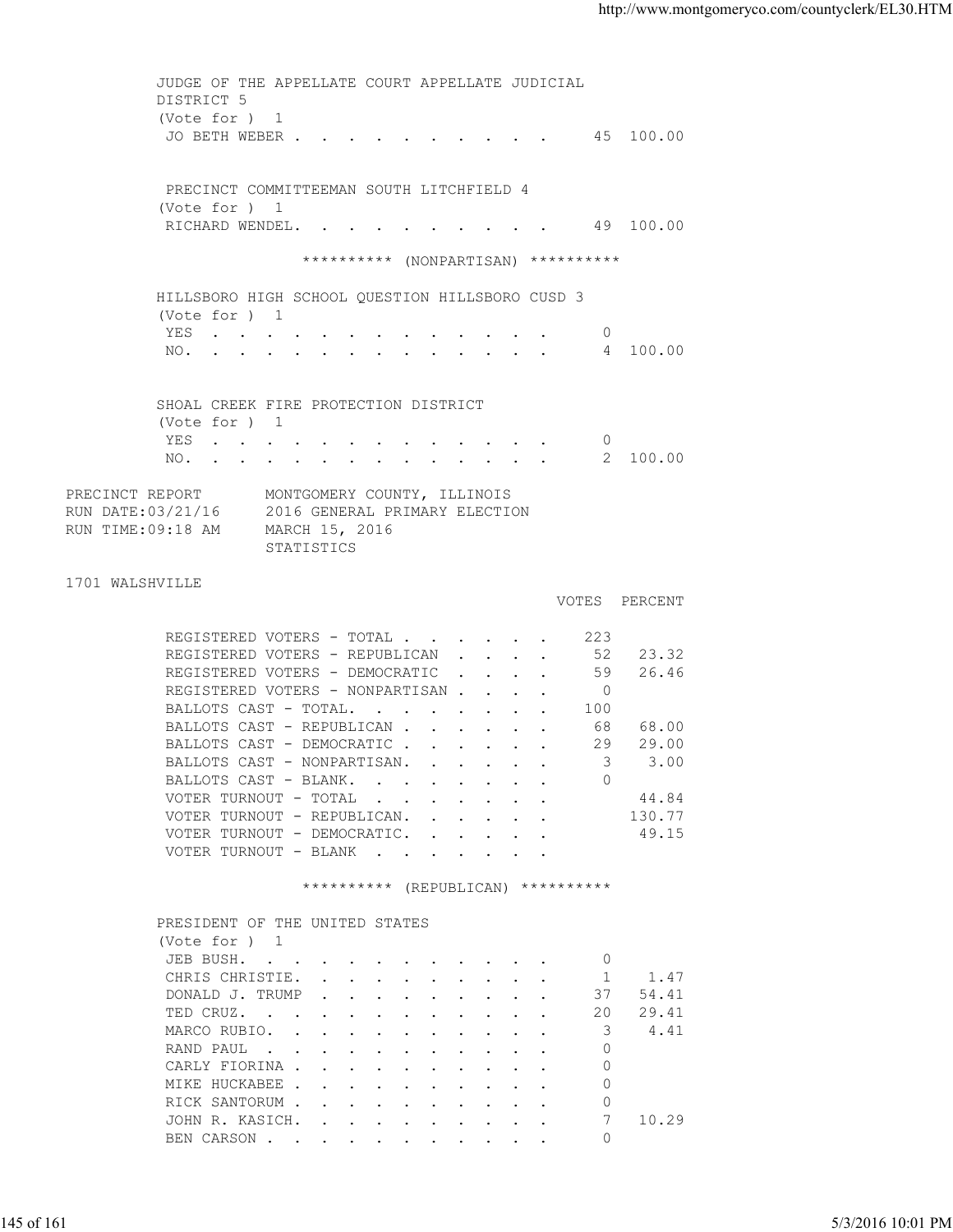| JAMES T. MARTER 21 37.50<br>MARK STEVEN KIRK 35<br>62.50<br>COMPTROLLER STATE OF ILLINOIS<br>(Vote for ) 1<br>LESLIE GEISSLER MUNGER 52 100.00<br>REPRESENTATIVE IN CONGRESS FEDERAL CONGRESSIONAL DIST 13<br>(Vote for $)$ 1<br>RODNEY DAVIS 45 76.27<br>ETHAN VANDERSAND 14 23.73<br>DEL. NATIONAL NOMINATING CONVENTION FEDERAL<br>CONGRESSIONAL DIST 13<br>(Vote for ) 3<br>ADAM M. BROWN<br>1.86<br>3<br>MARTIN DAVIS<br>1.86<br>3<br>1<br>GORDY HULTEN<br>.62<br>TONI GAUEN<br>28<br>17.39<br>DOUG HARTMANN<br>30<br>18.63<br>RAJA SADIQ<br>11.80<br>19<br>9.94<br>JAMES KAMMER<br>16<br>17<br>10.56<br>MARK STRANG.<br>8.70<br>14<br>NICHOLAS KAMMER<br>GREGORY G. STANEK.<br>$\overline{0}$<br>.62<br>KRISTIN WILLIAMSON<br>1<br>MARK BALLARD<br>2<br>1.24<br>ALLEN "AL" DEUTSCH<br>2<br>1.24<br>3<br>1.86<br>JOAN DYKSTRA<br>$\circ$<br>DONNA GIERTZ<br>STUART C. KING.<br>1<br>.62<br>4<br>2.48<br>JOHN H. ELDER<br>SUSAN GANT REYNOLDS<br>1<br>.62<br>CORY MARK JOBE.<br>2<br>1.24<br>2.48<br>KEVIN J. BREHENY<br>4<br>JOHN J. FARNEY.<br>3<br>1.86<br>FREDERICK FLORETH.<br>$\Omega$<br>.62<br>JOHN BAMBENEK.<br>1<br>$\mathbf{r}$ , and $\mathbf{r}$ , and $\mathbf{r}$ , and $\mathbf{r}$ , and $\mathbf{r}$<br>TIMOTHY V. "TIM" JOHNSON<br>1.24<br>2<br>$\mathbf{r}$ . The set of the set of $\mathbf{r}$<br>1.24<br>ROY HERTEL<br>2<br>MICHAEL MCCORMICK.<br>1.24<br>ALT. DEL. NATIONAL NOMINATING CONVENTION FEDERAL<br>CONGRESSIONAL DIST 13<br>(Vote for ) 3<br>HEIDY P. CARRUTHERS<br>2.84<br>4<br>.71<br>BRUCE KETTELKAMP<br>1<br>2<br>1.42<br>JERROLD STOCKS.<br>$\mathbf{r}$ , and $\mathbf{r}$ , and $\mathbf{r}$ , and $\mathbf{r}$ , and $\mathbf{r}$<br>ROSANNA PULIDO.<br>21<br>14.89<br>$\mathbf{r}$ . The contract of the contract of the contract of the contract of the contract of the contract of the contract of the contract of the contract of the contract of the contract of the contract of the contract of th<br>KATHY SCATURRO.<br>17.73<br>25<br>$\mathbf{r}$ . The contract of the contract of the contract of the contract of the contract of the contract of the contract of the contract of the contract of the contract of the contract of the contract of the contract of th<br>18.44<br>CYRIL STURM.<br>26<br>the contract of the contract of the contract of the contract of the contract of the contract of the contract of<br>JON W. RECTOR<br>0<br>CATHY RECTOR<br>$\circ$<br>$\mathbf{r}$ , and $\mathbf{r}$ , and $\mathbf{r}$ , and $\mathbf{r}$ , and $\mathbf{r}$<br>ERIC BUSSELL<br>$\circ$<br>the contract of the contract of the contract of the contract of the contract of the contract of the contract of<br>SIDNEY ROHRSCHEIB.<br>12<br>8.51<br>$\mathbf{r}$ , $\mathbf{r}$ , $\mathbf{r}$ , $\mathbf{r}$ , $\mathbf{r}$ , $\mathbf{r}$ , $\mathbf{r}$<br>13<br>9.22<br>STANLEY PRATT<br>9.93<br>STEVEN BAYES<br>14<br>the contract of the contract of the contract of the contract of the contract of the contract of the contract of<br>146 of 161<br>5/3/2016 10:01 PM | UNITED STATES SENATOR U.S. SENATE |  |  |
|---------------------------------------------------------------------------------------------------------------------------------------------------------------------------------------------------------------------------------------------------------------------------------------------------------------------------------------------------------------------------------------------------------------------------------------------------------------------------------------------------------------------------------------------------------------------------------------------------------------------------------------------------------------------------------------------------------------------------------------------------------------------------------------------------------------------------------------------------------------------------------------------------------------------------------------------------------------------------------------------------------------------------------------------------------------------------------------------------------------------------------------------------------------------------------------------------------------------------------------------------------------------------------------------------------------------------------------------------------------------------------------------------------------------------------------------------------------------------------------------------------------------------------------------------------------------------------------------------------------------------------------------------------------------------------------------------------------------------------------------------------------------------------------------------------------------------------------------------------------------------------------------------------------------------------------------------------------------------------------------------------------------------------------------------------------------------------------------------------------------------------------------------------------------------------------------------------------------------------------------------------------------------------------------------------------------------------------------------------------------------------------------------------------------------------------------------------------------------------------------------------------------------------------------------------------------------------------------------------------------------------------------------------------------------------------------------------------------------------------------------------------------------------------------------------------------------------------------------------------------------------------------------------------------------------------------------------------------------------------------------------------------------------------------|-----------------------------------|--|--|
|                                                                                                                                                                                                                                                                                                                                                                                                                                                                                                                                                                                                                                                                                                                                                                                                                                                                                                                                                                                                                                                                                                                                                                                                                                                                                                                                                                                                                                                                                                                                                                                                                                                                                                                                                                                                                                                                                                                                                                                                                                                                                                                                                                                                                                                                                                                                                                                                                                                                                                                                                                                                                                                                                                                                                                                                                                                                                                                                                                                                                                             | (Vote for ) 1                     |  |  |
|                                                                                                                                                                                                                                                                                                                                                                                                                                                                                                                                                                                                                                                                                                                                                                                                                                                                                                                                                                                                                                                                                                                                                                                                                                                                                                                                                                                                                                                                                                                                                                                                                                                                                                                                                                                                                                                                                                                                                                                                                                                                                                                                                                                                                                                                                                                                                                                                                                                                                                                                                                                                                                                                                                                                                                                                                                                                                                                                                                                                                                             |                                   |  |  |
|                                                                                                                                                                                                                                                                                                                                                                                                                                                                                                                                                                                                                                                                                                                                                                                                                                                                                                                                                                                                                                                                                                                                                                                                                                                                                                                                                                                                                                                                                                                                                                                                                                                                                                                                                                                                                                                                                                                                                                                                                                                                                                                                                                                                                                                                                                                                                                                                                                                                                                                                                                                                                                                                                                                                                                                                                                                                                                                                                                                                                                             |                                   |  |  |
|                                                                                                                                                                                                                                                                                                                                                                                                                                                                                                                                                                                                                                                                                                                                                                                                                                                                                                                                                                                                                                                                                                                                                                                                                                                                                                                                                                                                                                                                                                                                                                                                                                                                                                                                                                                                                                                                                                                                                                                                                                                                                                                                                                                                                                                                                                                                                                                                                                                                                                                                                                                                                                                                                                                                                                                                                                                                                                                                                                                                                                             |                                   |  |  |
|                                                                                                                                                                                                                                                                                                                                                                                                                                                                                                                                                                                                                                                                                                                                                                                                                                                                                                                                                                                                                                                                                                                                                                                                                                                                                                                                                                                                                                                                                                                                                                                                                                                                                                                                                                                                                                                                                                                                                                                                                                                                                                                                                                                                                                                                                                                                                                                                                                                                                                                                                                                                                                                                                                                                                                                                                                                                                                                                                                                                                                             |                                   |  |  |
|                                                                                                                                                                                                                                                                                                                                                                                                                                                                                                                                                                                                                                                                                                                                                                                                                                                                                                                                                                                                                                                                                                                                                                                                                                                                                                                                                                                                                                                                                                                                                                                                                                                                                                                                                                                                                                                                                                                                                                                                                                                                                                                                                                                                                                                                                                                                                                                                                                                                                                                                                                                                                                                                                                                                                                                                                                                                                                                                                                                                                                             |                                   |  |  |
|                                                                                                                                                                                                                                                                                                                                                                                                                                                                                                                                                                                                                                                                                                                                                                                                                                                                                                                                                                                                                                                                                                                                                                                                                                                                                                                                                                                                                                                                                                                                                                                                                                                                                                                                                                                                                                                                                                                                                                                                                                                                                                                                                                                                                                                                                                                                                                                                                                                                                                                                                                                                                                                                                                                                                                                                                                                                                                                                                                                                                                             |                                   |  |  |
|                                                                                                                                                                                                                                                                                                                                                                                                                                                                                                                                                                                                                                                                                                                                                                                                                                                                                                                                                                                                                                                                                                                                                                                                                                                                                                                                                                                                                                                                                                                                                                                                                                                                                                                                                                                                                                                                                                                                                                                                                                                                                                                                                                                                                                                                                                                                                                                                                                                                                                                                                                                                                                                                                                                                                                                                                                                                                                                                                                                                                                             |                                   |  |  |
|                                                                                                                                                                                                                                                                                                                                                                                                                                                                                                                                                                                                                                                                                                                                                                                                                                                                                                                                                                                                                                                                                                                                                                                                                                                                                                                                                                                                                                                                                                                                                                                                                                                                                                                                                                                                                                                                                                                                                                                                                                                                                                                                                                                                                                                                                                                                                                                                                                                                                                                                                                                                                                                                                                                                                                                                                                                                                                                                                                                                                                             |                                   |  |  |
|                                                                                                                                                                                                                                                                                                                                                                                                                                                                                                                                                                                                                                                                                                                                                                                                                                                                                                                                                                                                                                                                                                                                                                                                                                                                                                                                                                                                                                                                                                                                                                                                                                                                                                                                                                                                                                                                                                                                                                                                                                                                                                                                                                                                                                                                                                                                                                                                                                                                                                                                                                                                                                                                                                                                                                                                                                                                                                                                                                                                                                             |                                   |  |  |
|                                                                                                                                                                                                                                                                                                                                                                                                                                                                                                                                                                                                                                                                                                                                                                                                                                                                                                                                                                                                                                                                                                                                                                                                                                                                                                                                                                                                                                                                                                                                                                                                                                                                                                                                                                                                                                                                                                                                                                                                                                                                                                                                                                                                                                                                                                                                                                                                                                                                                                                                                                                                                                                                                                                                                                                                                                                                                                                                                                                                                                             |                                   |  |  |
|                                                                                                                                                                                                                                                                                                                                                                                                                                                                                                                                                                                                                                                                                                                                                                                                                                                                                                                                                                                                                                                                                                                                                                                                                                                                                                                                                                                                                                                                                                                                                                                                                                                                                                                                                                                                                                                                                                                                                                                                                                                                                                                                                                                                                                                                                                                                                                                                                                                                                                                                                                                                                                                                                                                                                                                                                                                                                                                                                                                                                                             |                                   |  |  |
|                                                                                                                                                                                                                                                                                                                                                                                                                                                                                                                                                                                                                                                                                                                                                                                                                                                                                                                                                                                                                                                                                                                                                                                                                                                                                                                                                                                                                                                                                                                                                                                                                                                                                                                                                                                                                                                                                                                                                                                                                                                                                                                                                                                                                                                                                                                                                                                                                                                                                                                                                                                                                                                                                                                                                                                                                                                                                                                                                                                                                                             |                                   |  |  |
|                                                                                                                                                                                                                                                                                                                                                                                                                                                                                                                                                                                                                                                                                                                                                                                                                                                                                                                                                                                                                                                                                                                                                                                                                                                                                                                                                                                                                                                                                                                                                                                                                                                                                                                                                                                                                                                                                                                                                                                                                                                                                                                                                                                                                                                                                                                                                                                                                                                                                                                                                                                                                                                                                                                                                                                                                                                                                                                                                                                                                                             |                                   |  |  |
|                                                                                                                                                                                                                                                                                                                                                                                                                                                                                                                                                                                                                                                                                                                                                                                                                                                                                                                                                                                                                                                                                                                                                                                                                                                                                                                                                                                                                                                                                                                                                                                                                                                                                                                                                                                                                                                                                                                                                                                                                                                                                                                                                                                                                                                                                                                                                                                                                                                                                                                                                                                                                                                                                                                                                                                                                                                                                                                                                                                                                                             |                                   |  |  |
|                                                                                                                                                                                                                                                                                                                                                                                                                                                                                                                                                                                                                                                                                                                                                                                                                                                                                                                                                                                                                                                                                                                                                                                                                                                                                                                                                                                                                                                                                                                                                                                                                                                                                                                                                                                                                                                                                                                                                                                                                                                                                                                                                                                                                                                                                                                                                                                                                                                                                                                                                                                                                                                                                                                                                                                                                                                                                                                                                                                                                                             |                                   |  |  |
|                                                                                                                                                                                                                                                                                                                                                                                                                                                                                                                                                                                                                                                                                                                                                                                                                                                                                                                                                                                                                                                                                                                                                                                                                                                                                                                                                                                                                                                                                                                                                                                                                                                                                                                                                                                                                                                                                                                                                                                                                                                                                                                                                                                                                                                                                                                                                                                                                                                                                                                                                                                                                                                                                                                                                                                                                                                                                                                                                                                                                                             |                                   |  |  |
|                                                                                                                                                                                                                                                                                                                                                                                                                                                                                                                                                                                                                                                                                                                                                                                                                                                                                                                                                                                                                                                                                                                                                                                                                                                                                                                                                                                                                                                                                                                                                                                                                                                                                                                                                                                                                                                                                                                                                                                                                                                                                                                                                                                                                                                                                                                                                                                                                                                                                                                                                                                                                                                                                                                                                                                                                                                                                                                                                                                                                                             |                                   |  |  |
|                                                                                                                                                                                                                                                                                                                                                                                                                                                                                                                                                                                                                                                                                                                                                                                                                                                                                                                                                                                                                                                                                                                                                                                                                                                                                                                                                                                                                                                                                                                                                                                                                                                                                                                                                                                                                                                                                                                                                                                                                                                                                                                                                                                                                                                                                                                                                                                                                                                                                                                                                                                                                                                                                                                                                                                                                                                                                                                                                                                                                                             |                                   |  |  |
|                                                                                                                                                                                                                                                                                                                                                                                                                                                                                                                                                                                                                                                                                                                                                                                                                                                                                                                                                                                                                                                                                                                                                                                                                                                                                                                                                                                                                                                                                                                                                                                                                                                                                                                                                                                                                                                                                                                                                                                                                                                                                                                                                                                                                                                                                                                                                                                                                                                                                                                                                                                                                                                                                                                                                                                                                                                                                                                                                                                                                                             |                                   |  |  |
|                                                                                                                                                                                                                                                                                                                                                                                                                                                                                                                                                                                                                                                                                                                                                                                                                                                                                                                                                                                                                                                                                                                                                                                                                                                                                                                                                                                                                                                                                                                                                                                                                                                                                                                                                                                                                                                                                                                                                                                                                                                                                                                                                                                                                                                                                                                                                                                                                                                                                                                                                                                                                                                                                                                                                                                                                                                                                                                                                                                                                                             |                                   |  |  |
|                                                                                                                                                                                                                                                                                                                                                                                                                                                                                                                                                                                                                                                                                                                                                                                                                                                                                                                                                                                                                                                                                                                                                                                                                                                                                                                                                                                                                                                                                                                                                                                                                                                                                                                                                                                                                                                                                                                                                                                                                                                                                                                                                                                                                                                                                                                                                                                                                                                                                                                                                                                                                                                                                                                                                                                                                                                                                                                                                                                                                                             |                                   |  |  |
|                                                                                                                                                                                                                                                                                                                                                                                                                                                                                                                                                                                                                                                                                                                                                                                                                                                                                                                                                                                                                                                                                                                                                                                                                                                                                                                                                                                                                                                                                                                                                                                                                                                                                                                                                                                                                                                                                                                                                                                                                                                                                                                                                                                                                                                                                                                                                                                                                                                                                                                                                                                                                                                                                                                                                                                                                                                                                                                                                                                                                                             |                                   |  |  |
|                                                                                                                                                                                                                                                                                                                                                                                                                                                                                                                                                                                                                                                                                                                                                                                                                                                                                                                                                                                                                                                                                                                                                                                                                                                                                                                                                                                                                                                                                                                                                                                                                                                                                                                                                                                                                                                                                                                                                                                                                                                                                                                                                                                                                                                                                                                                                                                                                                                                                                                                                                                                                                                                                                                                                                                                                                                                                                                                                                                                                                             |                                   |  |  |
|                                                                                                                                                                                                                                                                                                                                                                                                                                                                                                                                                                                                                                                                                                                                                                                                                                                                                                                                                                                                                                                                                                                                                                                                                                                                                                                                                                                                                                                                                                                                                                                                                                                                                                                                                                                                                                                                                                                                                                                                                                                                                                                                                                                                                                                                                                                                                                                                                                                                                                                                                                                                                                                                                                                                                                                                                                                                                                                                                                                                                                             |                                   |  |  |
|                                                                                                                                                                                                                                                                                                                                                                                                                                                                                                                                                                                                                                                                                                                                                                                                                                                                                                                                                                                                                                                                                                                                                                                                                                                                                                                                                                                                                                                                                                                                                                                                                                                                                                                                                                                                                                                                                                                                                                                                                                                                                                                                                                                                                                                                                                                                                                                                                                                                                                                                                                                                                                                                                                                                                                                                                                                                                                                                                                                                                                             |                                   |  |  |
|                                                                                                                                                                                                                                                                                                                                                                                                                                                                                                                                                                                                                                                                                                                                                                                                                                                                                                                                                                                                                                                                                                                                                                                                                                                                                                                                                                                                                                                                                                                                                                                                                                                                                                                                                                                                                                                                                                                                                                                                                                                                                                                                                                                                                                                                                                                                                                                                                                                                                                                                                                                                                                                                                                                                                                                                                                                                                                                                                                                                                                             |                                   |  |  |
|                                                                                                                                                                                                                                                                                                                                                                                                                                                                                                                                                                                                                                                                                                                                                                                                                                                                                                                                                                                                                                                                                                                                                                                                                                                                                                                                                                                                                                                                                                                                                                                                                                                                                                                                                                                                                                                                                                                                                                                                                                                                                                                                                                                                                                                                                                                                                                                                                                                                                                                                                                                                                                                                                                                                                                                                                                                                                                                                                                                                                                             |                                   |  |  |
|                                                                                                                                                                                                                                                                                                                                                                                                                                                                                                                                                                                                                                                                                                                                                                                                                                                                                                                                                                                                                                                                                                                                                                                                                                                                                                                                                                                                                                                                                                                                                                                                                                                                                                                                                                                                                                                                                                                                                                                                                                                                                                                                                                                                                                                                                                                                                                                                                                                                                                                                                                                                                                                                                                                                                                                                                                                                                                                                                                                                                                             |                                   |  |  |
|                                                                                                                                                                                                                                                                                                                                                                                                                                                                                                                                                                                                                                                                                                                                                                                                                                                                                                                                                                                                                                                                                                                                                                                                                                                                                                                                                                                                                                                                                                                                                                                                                                                                                                                                                                                                                                                                                                                                                                                                                                                                                                                                                                                                                                                                                                                                                                                                                                                                                                                                                                                                                                                                                                                                                                                                                                                                                                                                                                                                                                             |                                   |  |  |
|                                                                                                                                                                                                                                                                                                                                                                                                                                                                                                                                                                                                                                                                                                                                                                                                                                                                                                                                                                                                                                                                                                                                                                                                                                                                                                                                                                                                                                                                                                                                                                                                                                                                                                                                                                                                                                                                                                                                                                                                                                                                                                                                                                                                                                                                                                                                                                                                                                                                                                                                                                                                                                                                                                                                                                                                                                                                                                                                                                                                                                             |                                   |  |  |
|                                                                                                                                                                                                                                                                                                                                                                                                                                                                                                                                                                                                                                                                                                                                                                                                                                                                                                                                                                                                                                                                                                                                                                                                                                                                                                                                                                                                                                                                                                                                                                                                                                                                                                                                                                                                                                                                                                                                                                                                                                                                                                                                                                                                                                                                                                                                                                                                                                                                                                                                                                                                                                                                                                                                                                                                                                                                                                                                                                                                                                             |                                   |  |  |
|                                                                                                                                                                                                                                                                                                                                                                                                                                                                                                                                                                                                                                                                                                                                                                                                                                                                                                                                                                                                                                                                                                                                                                                                                                                                                                                                                                                                                                                                                                                                                                                                                                                                                                                                                                                                                                                                                                                                                                                                                                                                                                                                                                                                                                                                                                                                                                                                                                                                                                                                                                                                                                                                                                                                                                                                                                                                                                                                                                                                                                             |                                   |  |  |
|                                                                                                                                                                                                                                                                                                                                                                                                                                                                                                                                                                                                                                                                                                                                                                                                                                                                                                                                                                                                                                                                                                                                                                                                                                                                                                                                                                                                                                                                                                                                                                                                                                                                                                                                                                                                                                                                                                                                                                                                                                                                                                                                                                                                                                                                                                                                                                                                                                                                                                                                                                                                                                                                                                                                                                                                                                                                                                                                                                                                                                             |                                   |  |  |
|                                                                                                                                                                                                                                                                                                                                                                                                                                                                                                                                                                                                                                                                                                                                                                                                                                                                                                                                                                                                                                                                                                                                                                                                                                                                                                                                                                                                                                                                                                                                                                                                                                                                                                                                                                                                                                                                                                                                                                                                                                                                                                                                                                                                                                                                                                                                                                                                                                                                                                                                                                                                                                                                                                                                                                                                                                                                                                                                                                                                                                             |                                   |  |  |
|                                                                                                                                                                                                                                                                                                                                                                                                                                                                                                                                                                                                                                                                                                                                                                                                                                                                                                                                                                                                                                                                                                                                                                                                                                                                                                                                                                                                                                                                                                                                                                                                                                                                                                                                                                                                                                                                                                                                                                                                                                                                                                                                                                                                                                                                                                                                                                                                                                                                                                                                                                                                                                                                                                                                                                                                                                                                                                                                                                                                                                             |                                   |  |  |
|                                                                                                                                                                                                                                                                                                                                                                                                                                                                                                                                                                                                                                                                                                                                                                                                                                                                                                                                                                                                                                                                                                                                                                                                                                                                                                                                                                                                                                                                                                                                                                                                                                                                                                                                                                                                                                                                                                                                                                                                                                                                                                                                                                                                                                                                                                                                                                                                                                                                                                                                                                                                                                                                                                                                                                                                                                                                                                                                                                                                                                             |                                   |  |  |
|                                                                                                                                                                                                                                                                                                                                                                                                                                                                                                                                                                                                                                                                                                                                                                                                                                                                                                                                                                                                                                                                                                                                                                                                                                                                                                                                                                                                                                                                                                                                                                                                                                                                                                                                                                                                                                                                                                                                                                                                                                                                                                                                                                                                                                                                                                                                                                                                                                                                                                                                                                                                                                                                                                                                                                                                                                                                                                                                                                                                                                             |                                   |  |  |
|                                                                                                                                                                                                                                                                                                                                                                                                                                                                                                                                                                                                                                                                                                                                                                                                                                                                                                                                                                                                                                                                                                                                                                                                                                                                                                                                                                                                                                                                                                                                                                                                                                                                                                                                                                                                                                                                                                                                                                                                                                                                                                                                                                                                                                                                                                                                                                                                                                                                                                                                                                                                                                                                                                                                                                                                                                                                                                                                                                                                                                             |                                   |  |  |
|                                                                                                                                                                                                                                                                                                                                                                                                                                                                                                                                                                                                                                                                                                                                                                                                                                                                                                                                                                                                                                                                                                                                                                                                                                                                                                                                                                                                                                                                                                                                                                                                                                                                                                                                                                                                                                                                                                                                                                                                                                                                                                                                                                                                                                                                                                                                                                                                                                                                                                                                                                                                                                                                                                                                                                                                                                                                                                                                                                                                                                             |                                   |  |  |
|                                                                                                                                                                                                                                                                                                                                                                                                                                                                                                                                                                                                                                                                                                                                                                                                                                                                                                                                                                                                                                                                                                                                                                                                                                                                                                                                                                                                                                                                                                                                                                                                                                                                                                                                                                                                                                                                                                                                                                                                                                                                                                                                                                                                                                                                                                                                                                                                                                                                                                                                                                                                                                                                                                                                                                                                                                                                                                                                                                                                                                             |                                   |  |  |
|                                                                                                                                                                                                                                                                                                                                                                                                                                                                                                                                                                                                                                                                                                                                                                                                                                                                                                                                                                                                                                                                                                                                                                                                                                                                                                                                                                                                                                                                                                                                                                                                                                                                                                                                                                                                                                                                                                                                                                                                                                                                                                                                                                                                                                                                                                                                                                                                                                                                                                                                                                                                                                                                                                                                                                                                                                                                                                                                                                                                                                             |                                   |  |  |
|                                                                                                                                                                                                                                                                                                                                                                                                                                                                                                                                                                                                                                                                                                                                                                                                                                                                                                                                                                                                                                                                                                                                                                                                                                                                                                                                                                                                                                                                                                                                                                                                                                                                                                                                                                                                                                                                                                                                                                                                                                                                                                                                                                                                                                                                                                                                                                                                                                                                                                                                                                                                                                                                                                                                                                                                                                                                                                                                                                                                                                             |                                   |  |  |
|                                                                                                                                                                                                                                                                                                                                                                                                                                                                                                                                                                                                                                                                                                                                                                                                                                                                                                                                                                                                                                                                                                                                                                                                                                                                                                                                                                                                                                                                                                                                                                                                                                                                                                                                                                                                                                                                                                                                                                                                                                                                                                                                                                                                                                                                                                                                                                                                                                                                                                                                                                                                                                                                                                                                                                                                                                                                                                                                                                                                                                             |                                   |  |  |
|                                                                                                                                                                                                                                                                                                                                                                                                                                                                                                                                                                                                                                                                                                                                                                                                                                                                                                                                                                                                                                                                                                                                                                                                                                                                                                                                                                                                                                                                                                                                                                                                                                                                                                                                                                                                                                                                                                                                                                                                                                                                                                                                                                                                                                                                                                                                                                                                                                                                                                                                                                                                                                                                                                                                                                                                                                                                                                                                                                                                                                             |                                   |  |  |
|                                                                                                                                                                                                                                                                                                                                                                                                                                                                                                                                                                                                                                                                                                                                                                                                                                                                                                                                                                                                                                                                                                                                                                                                                                                                                                                                                                                                                                                                                                                                                                                                                                                                                                                                                                                                                                                                                                                                                                                                                                                                                                                                                                                                                                                                                                                                                                                                                                                                                                                                                                                                                                                                                                                                                                                                                                                                                                                                                                                                                                             |                                   |  |  |
|                                                                                                                                                                                                                                                                                                                                                                                                                                                                                                                                                                                                                                                                                                                                                                                                                                                                                                                                                                                                                                                                                                                                                                                                                                                                                                                                                                                                                                                                                                                                                                                                                                                                                                                                                                                                                                                                                                                                                                                                                                                                                                                                                                                                                                                                                                                                                                                                                                                                                                                                                                                                                                                                                                                                                                                                                                                                                                                                                                                                                                             |                                   |  |  |
|                                                                                                                                                                                                                                                                                                                                                                                                                                                                                                                                                                                                                                                                                                                                                                                                                                                                                                                                                                                                                                                                                                                                                                                                                                                                                                                                                                                                                                                                                                                                                                                                                                                                                                                                                                                                                                                                                                                                                                                                                                                                                                                                                                                                                                                                                                                                                                                                                                                                                                                                                                                                                                                                                                                                                                                                                                                                                                                                                                                                                                             |                                   |  |  |
|                                                                                                                                                                                                                                                                                                                                                                                                                                                                                                                                                                                                                                                                                                                                                                                                                                                                                                                                                                                                                                                                                                                                                                                                                                                                                                                                                                                                                                                                                                                                                                                                                                                                                                                                                                                                                                                                                                                                                                                                                                                                                                                                                                                                                                                                                                                                                                                                                                                                                                                                                                                                                                                                                                                                                                                                                                                                                                                                                                                                                                             |                                   |  |  |
|                                                                                                                                                                                                                                                                                                                                                                                                                                                                                                                                                                                                                                                                                                                                                                                                                                                                                                                                                                                                                                                                                                                                                                                                                                                                                                                                                                                                                                                                                                                                                                                                                                                                                                                                                                                                                                                                                                                                                                                                                                                                                                                                                                                                                                                                                                                                                                                                                                                                                                                                                                                                                                                                                                                                                                                                                                                                                                                                                                                                                                             |                                   |  |  |
|                                                                                                                                                                                                                                                                                                                                                                                                                                                                                                                                                                                                                                                                                                                                                                                                                                                                                                                                                                                                                                                                                                                                                                                                                                                                                                                                                                                                                                                                                                                                                                                                                                                                                                                                                                                                                                                                                                                                                                                                                                                                                                                                                                                                                                                                                                                                                                                                                                                                                                                                                                                                                                                                                                                                                                                                                                                                                                                                                                                                                                             |                                   |  |  |
|                                                                                                                                                                                                                                                                                                                                                                                                                                                                                                                                                                                                                                                                                                                                                                                                                                                                                                                                                                                                                                                                                                                                                                                                                                                                                                                                                                                                                                                                                                                                                                                                                                                                                                                                                                                                                                                                                                                                                                                                                                                                                                                                                                                                                                                                                                                                                                                                                                                                                                                                                                                                                                                                                                                                                                                                                                                                                                                                                                                                                                             |                                   |  |  |
|                                                                                                                                                                                                                                                                                                                                                                                                                                                                                                                                                                                                                                                                                                                                                                                                                                                                                                                                                                                                                                                                                                                                                                                                                                                                                                                                                                                                                                                                                                                                                                                                                                                                                                                                                                                                                                                                                                                                                                                                                                                                                                                                                                                                                                                                                                                                                                                                                                                                                                                                                                                                                                                                                                                                                                                                                                                                                                                                                                                                                                             |                                   |  |  |
|                                                                                                                                                                                                                                                                                                                                                                                                                                                                                                                                                                                                                                                                                                                                                                                                                                                                                                                                                                                                                                                                                                                                                                                                                                                                                                                                                                                                                                                                                                                                                                                                                                                                                                                                                                                                                                                                                                                                                                                                                                                                                                                                                                                                                                                                                                                                                                                                                                                                                                                                                                                                                                                                                                                                                                                                                                                                                                                                                                                                                                             |                                   |  |  |
|                                                                                                                                                                                                                                                                                                                                                                                                                                                                                                                                                                                                                                                                                                                                                                                                                                                                                                                                                                                                                                                                                                                                                                                                                                                                                                                                                                                                                                                                                                                                                                                                                                                                                                                                                                                                                                                                                                                                                                                                                                                                                                                                                                                                                                                                                                                                                                                                                                                                                                                                                                                                                                                                                                                                                                                                                                                                                                                                                                                                                                             |                                   |  |  |
|                                                                                                                                                                                                                                                                                                                                                                                                                                                                                                                                                                                                                                                                                                                                                                                                                                                                                                                                                                                                                                                                                                                                                                                                                                                                                                                                                                                                                                                                                                                                                                                                                                                                                                                                                                                                                                                                                                                                                                                                                                                                                                                                                                                                                                                                                                                                                                                                                                                                                                                                                                                                                                                                                                                                                                                                                                                                                                                                                                                                                                             |                                   |  |  |
|                                                                                                                                                                                                                                                                                                                                                                                                                                                                                                                                                                                                                                                                                                                                                                                                                                                                                                                                                                                                                                                                                                                                                                                                                                                                                                                                                                                                                                                                                                                                                                                                                                                                                                                                                                                                                                                                                                                                                                                                                                                                                                                                                                                                                                                                                                                                                                                                                                                                                                                                                                                                                                                                                                                                                                                                                                                                                                                                                                                                                                             |                                   |  |  |
|                                                                                                                                                                                                                                                                                                                                                                                                                                                                                                                                                                                                                                                                                                                                                                                                                                                                                                                                                                                                                                                                                                                                                                                                                                                                                                                                                                                                                                                                                                                                                                                                                                                                                                                                                                                                                                                                                                                                                                                                                                                                                                                                                                                                                                                                                                                                                                                                                                                                                                                                                                                                                                                                                                                                                                                                                                                                                                                                                                                                                                             |                                   |  |  |
|                                                                                                                                                                                                                                                                                                                                                                                                                                                                                                                                                                                                                                                                                                                                                                                                                                                                                                                                                                                                                                                                                                                                                                                                                                                                                                                                                                                                                                                                                                                                                                                                                                                                                                                                                                                                                                                                                                                                                                                                                                                                                                                                                                                                                                                                                                                                                                                                                                                                                                                                                                                                                                                                                                                                                                                                                                                                                                                                                                                                                                             |                                   |  |  |
|                                                                                                                                                                                                                                                                                                                                                                                                                                                                                                                                                                                                                                                                                                                                                                                                                                                                                                                                                                                                                                                                                                                                                                                                                                                                                                                                                                                                                                                                                                                                                                                                                                                                                                                                                                                                                                                                                                                                                                                                                                                                                                                                                                                                                                                                                                                                                                                                                                                                                                                                                                                                                                                                                                                                                                                                                                                                                                                                                                                                                                             |                                   |  |  |
|                                                                                                                                                                                                                                                                                                                                                                                                                                                                                                                                                                                                                                                                                                                                                                                                                                                                                                                                                                                                                                                                                                                                                                                                                                                                                                                                                                                                                                                                                                                                                                                                                                                                                                                                                                                                                                                                                                                                                                                                                                                                                                                                                                                                                                                                                                                                                                                                                                                                                                                                                                                                                                                                                                                                                                                                                                                                                                                                                                                                                                             |                                   |  |  |
|                                                                                                                                                                                                                                                                                                                                                                                                                                                                                                                                                                                                                                                                                                                                                                                                                                                                                                                                                                                                                                                                                                                                                                                                                                                                                                                                                                                                                                                                                                                                                                                                                                                                                                                                                                                                                                                                                                                                                                                                                                                                                                                                                                                                                                                                                                                                                                                                                                                                                                                                                                                                                                                                                                                                                                                                                                                                                                                                                                                                                                             |                                   |  |  |
|                                                                                                                                                                                                                                                                                                                                                                                                                                                                                                                                                                                                                                                                                                                                                                                                                                                                                                                                                                                                                                                                                                                                                                                                                                                                                                                                                                                                                                                                                                                                                                                                                                                                                                                                                                                                                                                                                                                                                                                                                                                                                                                                                                                                                                                                                                                                                                                                                                                                                                                                                                                                                                                                                                                                                                                                                                                                                                                                                                                                                                             |                                   |  |  |
|                                                                                                                                                                                                                                                                                                                                                                                                                                                                                                                                                                                                                                                                                                                                                                                                                                                                                                                                                                                                                                                                                                                                                                                                                                                                                                                                                                                                                                                                                                                                                                                                                                                                                                                                                                                                                                                                                                                                                                                                                                                                                                                                                                                                                                                                                                                                                                                                                                                                                                                                                                                                                                                                                                                                                                                                                                                                                                                                                                                                                                             |                                   |  |  |
|                                                                                                                                                                                                                                                                                                                                                                                                                                                                                                                                                                                                                                                                                                                                                                                                                                                                                                                                                                                                                                                                                                                                                                                                                                                                                                                                                                                                                                                                                                                                                                                                                                                                                                                                                                                                                                                                                                                                                                                                                                                                                                                                                                                                                                                                                                                                                                                                                                                                                                                                                                                                                                                                                                                                                                                                                                                                                                                                                                                                                                             |                                   |  |  |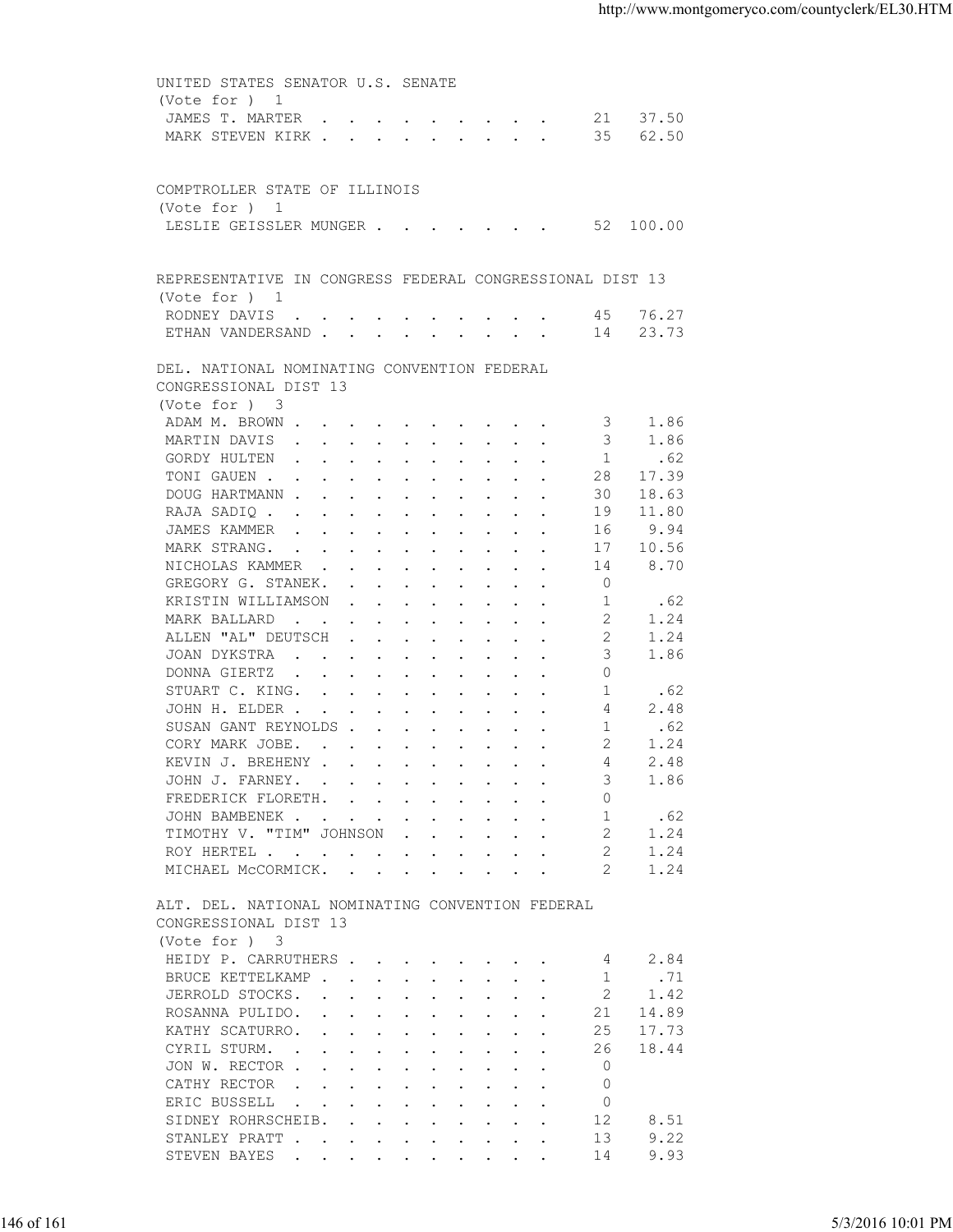| 1<br>.71<br>AMY MAHER<br>1<br>.71<br>DIANA WILLIAMS.<br>DUSTIN PETERSON<br>2<br>1.42<br>JUSTIN SINNER<br>3<br>2.13<br>3<br>2.13<br>SEAN FITZGERREL<br>.71<br>JERALD F. JACOBS<br>1<br>STEPHEN S. HAURY<br>0<br>1<br>TERRA R. PATIENT<br>.71<br>$\Omega$<br>BRETT JACKSON<br>3<br>2.13<br>SETH M. MCMILLAN<br>JAMES B. MCGUIRE<br>2.84<br>4<br>2.84<br>MICHAEL P. MURPHY.<br>4<br>REPRESENTATIVE IN THE GENERAL ASSEMBLY STATE<br>REPRESENTATIVE DIST 95<br>(Vote for ) 1<br>20 32.26<br>DENNIS J. SCOBBIE.<br>10 16.13<br>CHRISTOPHER M. HICKS.<br>32 51.61<br>AVERY BOURNE<br>CIRCUIT CLERK MONTGOMERY COUNTY<br>(Vote for ) 1<br>HOLLY LEMONS 52 100.00<br>STATE'S ATTORNEY MONTGOMERY COUNTY<br>(Vote for ) 1<br>ERIK HYAM 47 100.00<br>CORONER MONTGOMERY COUNTY<br>(Vote for ) 1<br>RANDY A. LEETHAM 33 63.46<br>TOBIN GUNN 19<br>36.54<br>REGIONAL SUPERINTENDENT OF SCHOOLS<br>(CALHOUN/GREENE/JERSEY/MACOUPIN)<br>(Vote for $)$ 1<br>NO CANDIDATE FILED 0<br>COUNTY BOARD MEMBER # 4<br>(Vote for ) 1<br>NO CANDIDATE FILED 0<br>JUDGE OF THE APPELLATE COURT APPELLATE JUDICIAL<br>DISTRICT 5<br>(Vote for ) 1<br>JOHN B. BARBERIS, JR. 45 100.00<br>JUDGE OF THE APPELLATE COURT APPELLATE JUDICIAL<br>DISTRICT 5<br>(Vote for ) 1<br>JAMES R. "RANDY" MOORE 46 100.00<br>PRECINCT COMMITTEEMAN WALSHVILLE | 5/3/2016 10:01 PM | CATHI COWAN. | $\circ$ |  |
|----------------------------------------------------------------------------------------------------------------------------------------------------------------------------------------------------------------------------------------------------------------------------------------------------------------------------------------------------------------------------------------------------------------------------------------------------------------------------------------------------------------------------------------------------------------------------------------------------------------------------------------------------------------------------------------------------------------------------------------------------------------------------------------------------------------------------------------------------------------------------------------------------------------------------------------------------------------------------------------------------------------------------------------------------------------------------------------------------------------------------------------------------------------------------------------------------------------------------------------------------------------------------------------------------------------------|-------------------|--------------|---------|--|
| 147 of 161                                                                                                                                                                                                                                                                                                                                                                                                                                                                                                                                                                                                                                                                                                                                                                                                                                                                                                                                                                                                                                                                                                                                                                                                                                                                                                           |                   |              |         |  |
|                                                                                                                                                                                                                                                                                                                                                                                                                                                                                                                                                                                                                                                                                                                                                                                                                                                                                                                                                                                                                                                                                                                                                                                                                                                                                                                      |                   |              |         |  |
|                                                                                                                                                                                                                                                                                                                                                                                                                                                                                                                                                                                                                                                                                                                                                                                                                                                                                                                                                                                                                                                                                                                                                                                                                                                                                                                      |                   |              |         |  |
|                                                                                                                                                                                                                                                                                                                                                                                                                                                                                                                                                                                                                                                                                                                                                                                                                                                                                                                                                                                                                                                                                                                                                                                                                                                                                                                      |                   |              |         |  |
|                                                                                                                                                                                                                                                                                                                                                                                                                                                                                                                                                                                                                                                                                                                                                                                                                                                                                                                                                                                                                                                                                                                                                                                                                                                                                                                      |                   |              |         |  |
|                                                                                                                                                                                                                                                                                                                                                                                                                                                                                                                                                                                                                                                                                                                                                                                                                                                                                                                                                                                                                                                                                                                                                                                                                                                                                                                      |                   |              |         |  |
|                                                                                                                                                                                                                                                                                                                                                                                                                                                                                                                                                                                                                                                                                                                                                                                                                                                                                                                                                                                                                                                                                                                                                                                                                                                                                                                      |                   |              |         |  |
|                                                                                                                                                                                                                                                                                                                                                                                                                                                                                                                                                                                                                                                                                                                                                                                                                                                                                                                                                                                                                                                                                                                                                                                                                                                                                                                      |                   |              |         |  |
|                                                                                                                                                                                                                                                                                                                                                                                                                                                                                                                                                                                                                                                                                                                                                                                                                                                                                                                                                                                                                                                                                                                                                                                                                                                                                                                      |                   |              |         |  |
|                                                                                                                                                                                                                                                                                                                                                                                                                                                                                                                                                                                                                                                                                                                                                                                                                                                                                                                                                                                                                                                                                                                                                                                                                                                                                                                      |                   |              |         |  |
|                                                                                                                                                                                                                                                                                                                                                                                                                                                                                                                                                                                                                                                                                                                                                                                                                                                                                                                                                                                                                                                                                                                                                                                                                                                                                                                      |                   |              |         |  |
|                                                                                                                                                                                                                                                                                                                                                                                                                                                                                                                                                                                                                                                                                                                                                                                                                                                                                                                                                                                                                                                                                                                                                                                                                                                                                                                      |                   |              |         |  |
|                                                                                                                                                                                                                                                                                                                                                                                                                                                                                                                                                                                                                                                                                                                                                                                                                                                                                                                                                                                                                                                                                                                                                                                                                                                                                                                      |                   |              |         |  |
|                                                                                                                                                                                                                                                                                                                                                                                                                                                                                                                                                                                                                                                                                                                                                                                                                                                                                                                                                                                                                                                                                                                                                                                                                                                                                                                      |                   |              |         |  |
|                                                                                                                                                                                                                                                                                                                                                                                                                                                                                                                                                                                                                                                                                                                                                                                                                                                                                                                                                                                                                                                                                                                                                                                                                                                                                                                      |                   |              |         |  |
|                                                                                                                                                                                                                                                                                                                                                                                                                                                                                                                                                                                                                                                                                                                                                                                                                                                                                                                                                                                                                                                                                                                                                                                                                                                                                                                      |                   |              |         |  |
|                                                                                                                                                                                                                                                                                                                                                                                                                                                                                                                                                                                                                                                                                                                                                                                                                                                                                                                                                                                                                                                                                                                                                                                                                                                                                                                      |                   |              |         |  |
|                                                                                                                                                                                                                                                                                                                                                                                                                                                                                                                                                                                                                                                                                                                                                                                                                                                                                                                                                                                                                                                                                                                                                                                                                                                                                                                      |                   |              |         |  |
|                                                                                                                                                                                                                                                                                                                                                                                                                                                                                                                                                                                                                                                                                                                                                                                                                                                                                                                                                                                                                                                                                                                                                                                                                                                                                                                      |                   |              |         |  |
|                                                                                                                                                                                                                                                                                                                                                                                                                                                                                                                                                                                                                                                                                                                                                                                                                                                                                                                                                                                                                                                                                                                                                                                                                                                                                                                      |                   |              |         |  |
|                                                                                                                                                                                                                                                                                                                                                                                                                                                                                                                                                                                                                                                                                                                                                                                                                                                                                                                                                                                                                                                                                                                                                                                                                                                                                                                      |                   |              |         |  |
|                                                                                                                                                                                                                                                                                                                                                                                                                                                                                                                                                                                                                                                                                                                                                                                                                                                                                                                                                                                                                                                                                                                                                                                                                                                                                                                      |                   |              |         |  |
|                                                                                                                                                                                                                                                                                                                                                                                                                                                                                                                                                                                                                                                                                                                                                                                                                                                                                                                                                                                                                                                                                                                                                                                                                                                                                                                      |                   |              |         |  |
|                                                                                                                                                                                                                                                                                                                                                                                                                                                                                                                                                                                                                                                                                                                                                                                                                                                                                                                                                                                                                                                                                                                                                                                                                                                                                                                      |                   |              |         |  |
|                                                                                                                                                                                                                                                                                                                                                                                                                                                                                                                                                                                                                                                                                                                                                                                                                                                                                                                                                                                                                                                                                                                                                                                                                                                                                                                      |                   |              |         |  |
|                                                                                                                                                                                                                                                                                                                                                                                                                                                                                                                                                                                                                                                                                                                                                                                                                                                                                                                                                                                                                                                                                                                                                                                                                                                                                                                      |                   |              |         |  |
|                                                                                                                                                                                                                                                                                                                                                                                                                                                                                                                                                                                                                                                                                                                                                                                                                                                                                                                                                                                                                                                                                                                                                                                                                                                                                                                      |                   |              |         |  |
|                                                                                                                                                                                                                                                                                                                                                                                                                                                                                                                                                                                                                                                                                                                                                                                                                                                                                                                                                                                                                                                                                                                                                                                                                                                                                                                      |                   |              |         |  |
|                                                                                                                                                                                                                                                                                                                                                                                                                                                                                                                                                                                                                                                                                                                                                                                                                                                                                                                                                                                                                                                                                                                                                                                                                                                                                                                      |                   |              |         |  |
|                                                                                                                                                                                                                                                                                                                                                                                                                                                                                                                                                                                                                                                                                                                                                                                                                                                                                                                                                                                                                                                                                                                                                                                                                                                                                                                      |                   |              |         |  |
|                                                                                                                                                                                                                                                                                                                                                                                                                                                                                                                                                                                                                                                                                                                                                                                                                                                                                                                                                                                                                                                                                                                                                                                                                                                                                                                      |                   |              |         |  |
|                                                                                                                                                                                                                                                                                                                                                                                                                                                                                                                                                                                                                                                                                                                                                                                                                                                                                                                                                                                                                                                                                                                                                                                                                                                                                                                      |                   |              |         |  |
|                                                                                                                                                                                                                                                                                                                                                                                                                                                                                                                                                                                                                                                                                                                                                                                                                                                                                                                                                                                                                                                                                                                                                                                                                                                                                                                      |                   |              |         |  |
|                                                                                                                                                                                                                                                                                                                                                                                                                                                                                                                                                                                                                                                                                                                                                                                                                                                                                                                                                                                                                                                                                                                                                                                                                                                                                                                      |                   |              |         |  |
|                                                                                                                                                                                                                                                                                                                                                                                                                                                                                                                                                                                                                                                                                                                                                                                                                                                                                                                                                                                                                                                                                                                                                                                                                                                                                                                      |                   |              |         |  |
|                                                                                                                                                                                                                                                                                                                                                                                                                                                                                                                                                                                                                                                                                                                                                                                                                                                                                                                                                                                                                                                                                                                                                                                                                                                                                                                      |                   |              |         |  |
|                                                                                                                                                                                                                                                                                                                                                                                                                                                                                                                                                                                                                                                                                                                                                                                                                                                                                                                                                                                                                                                                                                                                                                                                                                                                                                                      |                   |              |         |  |
|                                                                                                                                                                                                                                                                                                                                                                                                                                                                                                                                                                                                                                                                                                                                                                                                                                                                                                                                                                                                                                                                                                                                                                                                                                                                                                                      |                   |              |         |  |
|                                                                                                                                                                                                                                                                                                                                                                                                                                                                                                                                                                                                                                                                                                                                                                                                                                                                                                                                                                                                                                                                                                                                                                                                                                                                                                                      |                   |              |         |  |
|                                                                                                                                                                                                                                                                                                                                                                                                                                                                                                                                                                                                                                                                                                                                                                                                                                                                                                                                                                                                                                                                                                                                                                                                                                                                                                                      |                   |              |         |  |
|                                                                                                                                                                                                                                                                                                                                                                                                                                                                                                                                                                                                                                                                                                                                                                                                                                                                                                                                                                                                                                                                                                                                                                                                                                                                                                                      |                   |              |         |  |
|                                                                                                                                                                                                                                                                                                                                                                                                                                                                                                                                                                                                                                                                                                                                                                                                                                                                                                                                                                                                                                                                                                                                                                                                                                                                                                                      |                   |              |         |  |
|                                                                                                                                                                                                                                                                                                                                                                                                                                                                                                                                                                                                                                                                                                                                                                                                                                                                                                                                                                                                                                                                                                                                                                                                                                                                                                                      |                   |              |         |  |
|                                                                                                                                                                                                                                                                                                                                                                                                                                                                                                                                                                                                                                                                                                                                                                                                                                                                                                                                                                                                                                                                                                                                                                                                                                                                                                                      |                   |              |         |  |
|                                                                                                                                                                                                                                                                                                                                                                                                                                                                                                                                                                                                                                                                                                                                                                                                                                                                                                                                                                                                                                                                                                                                                                                                                                                                                                                      |                   |              |         |  |
|                                                                                                                                                                                                                                                                                                                                                                                                                                                                                                                                                                                                                                                                                                                                                                                                                                                                                                                                                                                                                                                                                                                                                                                                                                                                                                                      |                   |              |         |  |
|                                                                                                                                                                                                                                                                                                                                                                                                                                                                                                                                                                                                                                                                                                                                                                                                                                                                                                                                                                                                                                                                                                                                                                                                                                                                                                                      |                   |              |         |  |
|                                                                                                                                                                                                                                                                                                                                                                                                                                                                                                                                                                                                                                                                                                                                                                                                                                                                                                                                                                                                                                                                                                                                                                                                                                                                                                                      |                   |              |         |  |
|                                                                                                                                                                                                                                                                                                                                                                                                                                                                                                                                                                                                                                                                                                                                                                                                                                                                                                                                                                                                                                                                                                                                                                                                                                                                                                                      |                   |              |         |  |
|                                                                                                                                                                                                                                                                                                                                                                                                                                                                                                                                                                                                                                                                                                                                                                                                                                                                                                                                                                                                                                                                                                                                                                                                                                                                                                                      |                   |              |         |  |
|                                                                                                                                                                                                                                                                                                                                                                                                                                                                                                                                                                                                                                                                                                                                                                                                                                                                                                                                                                                                                                                                                                                                                                                                                                                                                                                      |                   |              |         |  |
|                                                                                                                                                                                                                                                                                                                                                                                                                                                                                                                                                                                                                                                                                                                                                                                                                                                                                                                                                                                                                                                                                                                                                                                                                                                                                                                      |                   |              |         |  |
|                                                                                                                                                                                                                                                                                                                                                                                                                                                                                                                                                                                                                                                                                                                                                                                                                                                                                                                                                                                                                                                                                                                                                                                                                                                                                                                      |                   |              |         |  |
|                                                                                                                                                                                                                                                                                                                                                                                                                                                                                                                                                                                                                                                                                                                                                                                                                                                                                                                                                                                                                                                                                                                                                                                                                                                                                                                      |                   |              |         |  |
|                                                                                                                                                                                                                                                                                                                                                                                                                                                                                                                                                                                                                                                                                                                                                                                                                                                                                                                                                                                                                                                                                                                                                                                                                                                                                                                      |                   |              |         |  |
|                                                                                                                                                                                                                                                                                                                                                                                                                                                                                                                                                                                                                                                                                                                                                                                                                                                                                                                                                                                                                                                                                                                                                                                                                                                                                                                      |                   |              |         |  |
|                                                                                                                                                                                                                                                                                                                                                                                                                                                                                                                                                                                                                                                                                                                                                                                                                                                                                                                                                                                                                                                                                                                                                                                                                                                                                                                      |                   |              |         |  |
|                                                                                                                                                                                                                                                                                                                                                                                                                                                                                                                                                                                                                                                                                                                                                                                                                                                                                                                                                                                                                                                                                                                                                                                                                                                                                                                      |                   |              |         |  |
|                                                                                                                                                                                                                                                                                                                                                                                                                                                                                                                                                                                                                                                                                                                                                                                                                                                                                                                                                                                                                                                                                                                                                                                                                                                                                                                      |                   |              |         |  |
|                                                                                                                                                                                                                                                                                                                                                                                                                                                                                                                                                                                                                                                                                                                                                                                                                                                                                                                                                                                                                                                                                                                                                                                                                                                                                                                      |                   |              |         |  |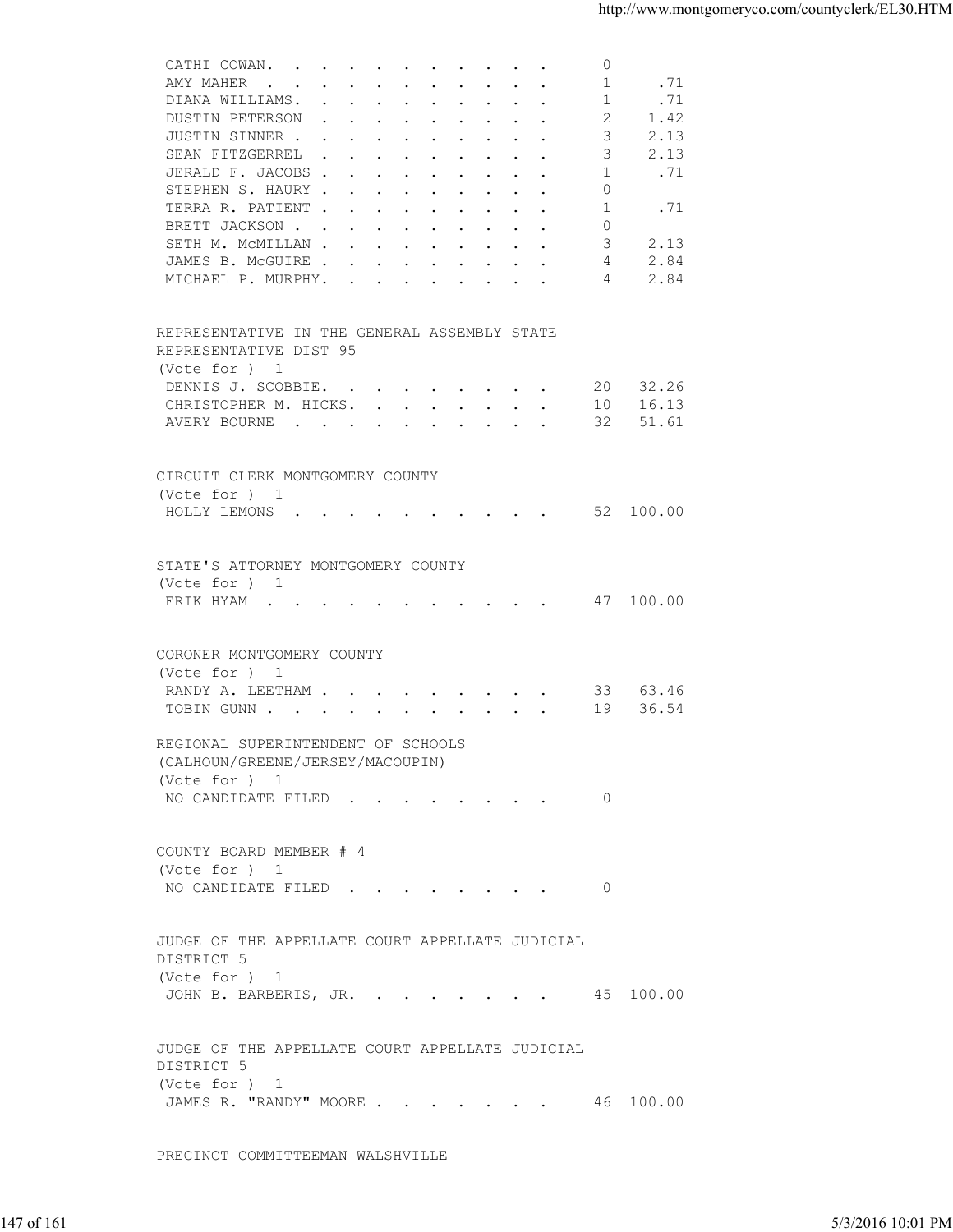(Vote for ) 1 NO CANDIDATE FILED . . . . . . . . 0

## \*\*\*\*\*\*\*\*\*\* (DEMOCRATIC) \*\*\*\*\*\*\*\*\*\*

| (Vote for ) 1<br>HILLARY CLINTON 16 57.14<br>$\overline{0}$<br>WILLIE L. WILSON<br>MARTIN J. O'MALLEY<br>$\Omega$<br>ROQUE "ROCKY" DE LA FUENTE.<br>$\Omega$<br>LARRY (LAWRENCE) COHEN<br>- 0<br>42.86<br>BERNIE SANDERS.<br>12<br>WRITE-IN. 0<br>UNITED STATES SENATOR U.S. SENATE<br>(Vote for ) 1<br>ANDREA ZOPP. 5 19.23<br>TAMMY DUCKWORTH 17 65.38<br>NAPOLEON HARRIS 4 15.38<br>COMPTROLLER STATE OF ILLINOIS<br>(Note for ) 1<br>SUSANA MENDOZA. 26 100.00<br>REPRESENTATIVE IN CONGRESS FEDERAL CONGRESSIONAL DIST 13<br>(Vote for ) 1<br>MARK D. WICKLUND 24 100.00<br>DEL. NATIONAL NOMINATING CONVENTION FEDERAL<br>CONGRESSIONAL DIST 13<br>(Vote for ) 5<br>ANDY MANAR 16 17.78<br>CINDA KLICKNA 12 13.33<br>MICHAEL G. MATEJKA 10 11.11<br>10.00<br>DORIS JEAN TURNER. 9<br>7.78<br>RICK TERVEN. 7<br>3, 3, 33<br>JAROD HITCHINGS<br>7.78<br>NAOMID.JAKOBSSON<br>7<br>6 6.67<br>AARON AMMONS<br>MATTHEW PASQUINI<br>5.56<br>4.44<br>PAMELLA GRONEMEYER<br>5, 5.56<br>ZACHARY BRAUN.<br>MARCEY GOLDSTEIN<br>6.67<br>6<br>REPRESENTATIVE IN THE GENERAL ASSEMBLY STATE<br>REPRESENTATIVE DIST 95<br>(Vote for ) 1<br>MIKE MATHIS. 25 100.00<br>CIRCUIT CLERK MONTGOMERY COUNTY<br>(Vote for ) 1<br>NO CANDIDATE FILED<br>$\overline{0}$<br>STATE'S ATTORNEY MONTGOMERY COUNTY<br>(Vote for ) 1 | PRESIDENT OF THE UNITED STATES |  |                   |
|-------------------------------------------------------------------------------------------------------------------------------------------------------------------------------------------------------------------------------------------------------------------------------------------------------------------------------------------------------------------------------------------------------------------------------------------------------------------------------------------------------------------------------------------------------------------------------------------------------------------------------------------------------------------------------------------------------------------------------------------------------------------------------------------------------------------------------------------------------------------------------------------------------------------------------------------------------------------------------------------------------------------------------------------------------------------------------------------------------------------------------------------------------------------------------------------------------------------------------------------------------------------------------------------------------------|--------------------------------|--|-------------------|
|                                                                                                                                                                                                                                                                                                                                                                                                                                                                                                                                                                                                                                                                                                                                                                                                                                                                                                                                                                                                                                                                                                                                                                                                                                                                                                             |                                |  |                   |
|                                                                                                                                                                                                                                                                                                                                                                                                                                                                                                                                                                                                                                                                                                                                                                                                                                                                                                                                                                                                                                                                                                                                                                                                                                                                                                             |                                |  |                   |
|                                                                                                                                                                                                                                                                                                                                                                                                                                                                                                                                                                                                                                                                                                                                                                                                                                                                                                                                                                                                                                                                                                                                                                                                                                                                                                             |                                |  |                   |
|                                                                                                                                                                                                                                                                                                                                                                                                                                                                                                                                                                                                                                                                                                                                                                                                                                                                                                                                                                                                                                                                                                                                                                                                                                                                                                             |                                |  |                   |
|                                                                                                                                                                                                                                                                                                                                                                                                                                                                                                                                                                                                                                                                                                                                                                                                                                                                                                                                                                                                                                                                                                                                                                                                                                                                                                             |                                |  |                   |
|                                                                                                                                                                                                                                                                                                                                                                                                                                                                                                                                                                                                                                                                                                                                                                                                                                                                                                                                                                                                                                                                                                                                                                                                                                                                                                             |                                |  |                   |
|                                                                                                                                                                                                                                                                                                                                                                                                                                                                                                                                                                                                                                                                                                                                                                                                                                                                                                                                                                                                                                                                                                                                                                                                                                                                                                             |                                |  |                   |
|                                                                                                                                                                                                                                                                                                                                                                                                                                                                                                                                                                                                                                                                                                                                                                                                                                                                                                                                                                                                                                                                                                                                                                                                                                                                                                             |                                |  |                   |
|                                                                                                                                                                                                                                                                                                                                                                                                                                                                                                                                                                                                                                                                                                                                                                                                                                                                                                                                                                                                                                                                                                                                                                                                                                                                                                             |                                |  |                   |
|                                                                                                                                                                                                                                                                                                                                                                                                                                                                                                                                                                                                                                                                                                                                                                                                                                                                                                                                                                                                                                                                                                                                                                                                                                                                                                             |                                |  |                   |
|                                                                                                                                                                                                                                                                                                                                                                                                                                                                                                                                                                                                                                                                                                                                                                                                                                                                                                                                                                                                                                                                                                                                                                                                                                                                                                             |                                |  |                   |
|                                                                                                                                                                                                                                                                                                                                                                                                                                                                                                                                                                                                                                                                                                                                                                                                                                                                                                                                                                                                                                                                                                                                                                                                                                                                                                             |                                |  |                   |
|                                                                                                                                                                                                                                                                                                                                                                                                                                                                                                                                                                                                                                                                                                                                                                                                                                                                                                                                                                                                                                                                                                                                                                                                                                                                                                             |                                |  |                   |
|                                                                                                                                                                                                                                                                                                                                                                                                                                                                                                                                                                                                                                                                                                                                                                                                                                                                                                                                                                                                                                                                                                                                                                                                                                                                                                             |                                |  |                   |
|                                                                                                                                                                                                                                                                                                                                                                                                                                                                                                                                                                                                                                                                                                                                                                                                                                                                                                                                                                                                                                                                                                                                                                                                                                                                                                             |                                |  |                   |
|                                                                                                                                                                                                                                                                                                                                                                                                                                                                                                                                                                                                                                                                                                                                                                                                                                                                                                                                                                                                                                                                                                                                                                                                                                                                                                             |                                |  |                   |
|                                                                                                                                                                                                                                                                                                                                                                                                                                                                                                                                                                                                                                                                                                                                                                                                                                                                                                                                                                                                                                                                                                                                                                                                                                                                                                             |                                |  |                   |
|                                                                                                                                                                                                                                                                                                                                                                                                                                                                                                                                                                                                                                                                                                                                                                                                                                                                                                                                                                                                                                                                                                                                                                                                                                                                                                             |                                |  |                   |
|                                                                                                                                                                                                                                                                                                                                                                                                                                                                                                                                                                                                                                                                                                                                                                                                                                                                                                                                                                                                                                                                                                                                                                                                                                                                                                             |                                |  |                   |
|                                                                                                                                                                                                                                                                                                                                                                                                                                                                                                                                                                                                                                                                                                                                                                                                                                                                                                                                                                                                                                                                                                                                                                                                                                                                                                             |                                |  |                   |
|                                                                                                                                                                                                                                                                                                                                                                                                                                                                                                                                                                                                                                                                                                                                                                                                                                                                                                                                                                                                                                                                                                                                                                                                                                                                                                             |                                |  |                   |
|                                                                                                                                                                                                                                                                                                                                                                                                                                                                                                                                                                                                                                                                                                                                                                                                                                                                                                                                                                                                                                                                                                                                                                                                                                                                                                             |                                |  |                   |
|                                                                                                                                                                                                                                                                                                                                                                                                                                                                                                                                                                                                                                                                                                                                                                                                                                                                                                                                                                                                                                                                                                                                                                                                                                                                                                             |                                |  |                   |
|                                                                                                                                                                                                                                                                                                                                                                                                                                                                                                                                                                                                                                                                                                                                                                                                                                                                                                                                                                                                                                                                                                                                                                                                                                                                                                             |                                |  |                   |
|                                                                                                                                                                                                                                                                                                                                                                                                                                                                                                                                                                                                                                                                                                                                                                                                                                                                                                                                                                                                                                                                                                                                                                                                                                                                                                             |                                |  |                   |
|                                                                                                                                                                                                                                                                                                                                                                                                                                                                                                                                                                                                                                                                                                                                                                                                                                                                                                                                                                                                                                                                                                                                                                                                                                                                                                             |                                |  |                   |
|                                                                                                                                                                                                                                                                                                                                                                                                                                                                                                                                                                                                                                                                                                                                                                                                                                                                                                                                                                                                                                                                                                                                                                                                                                                                                                             |                                |  |                   |
|                                                                                                                                                                                                                                                                                                                                                                                                                                                                                                                                                                                                                                                                                                                                                                                                                                                                                                                                                                                                                                                                                                                                                                                                                                                                                                             |                                |  |                   |
|                                                                                                                                                                                                                                                                                                                                                                                                                                                                                                                                                                                                                                                                                                                                                                                                                                                                                                                                                                                                                                                                                                                                                                                                                                                                                                             |                                |  |                   |
|                                                                                                                                                                                                                                                                                                                                                                                                                                                                                                                                                                                                                                                                                                                                                                                                                                                                                                                                                                                                                                                                                                                                                                                                                                                                                                             |                                |  |                   |
|                                                                                                                                                                                                                                                                                                                                                                                                                                                                                                                                                                                                                                                                                                                                                                                                                                                                                                                                                                                                                                                                                                                                                                                                                                                                                                             |                                |  |                   |
|                                                                                                                                                                                                                                                                                                                                                                                                                                                                                                                                                                                                                                                                                                                                                                                                                                                                                                                                                                                                                                                                                                                                                                                                                                                                                                             |                                |  |                   |
|                                                                                                                                                                                                                                                                                                                                                                                                                                                                                                                                                                                                                                                                                                                                                                                                                                                                                                                                                                                                                                                                                                                                                                                                                                                                                                             |                                |  |                   |
|                                                                                                                                                                                                                                                                                                                                                                                                                                                                                                                                                                                                                                                                                                                                                                                                                                                                                                                                                                                                                                                                                                                                                                                                                                                                                                             |                                |  |                   |
|                                                                                                                                                                                                                                                                                                                                                                                                                                                                                                                                                                                                                                                                                                                                                                                                                                                                                                                                                                                                                                                                                                                                                                                                                                                                                                             |                                |  |                   |
|                                                                                                                                                                                                                                                                                                                                                                                                                                                                                                                                                                                                                                                                                                                                                                                                                                                                                                                                                                                                                                                                                                                                                                                                                                                                                                             |                                |  |                   |
|                                                                                                                                                                                                                                                                                                                                                                                                                                                                                                                                                                                                                                                                                                                                                                                                                                                                                                                                                                                                                                                                                                                                                                                                                                                                                                             |                                |  |                   |
|                                                                                                                                                                                                                                                                                                                                                                                                                                                                                                                                                                                                                                                                                                                                                                                                                                                                                                                                                                                                                                                                                                                                                                                                                                                                                                             |                                |  |                   |
|                                                                                                                                                                                                                                                                                                                                                                                                                                                                                                                                                                                                                                                                                                                                                                                                                                                                                                                                                                                                                                                                                                                                                                                                                                                                                                             |                                |  |                   |
|                                                                                                                                                                                                                                                                                                                                                                                                                                                                                                                                                                                                                                                                                                                                                                                                                                                                                                                                                                                                                                                                                                                                                                                                                                                                                                             |                                |  |                   |
|                                                                                                                                                                                                                                                                                                                                                                                                                                                                                                                                                                                                                                                                                                                                                                                                                                                                                                                                                                                                                                                                                                                                                                                                                                                                                                             |                                |  |                   |
|                                                                                                                                                                                                                                                                                                                                                                                                                                                                                                                                                                                                                                                                                                                                                                                                                                                                                                                                                                                                                                                                                                                                                                                                                                                                                                             |                                |  |                   |
|                                                                                                                                                                                                                                                                                                                                                                                                                                                                                                                                                                                                                                                                                                                                                                                                                                                                                                                                                                                                                                                                                                                                                                                                                                                                                                             |                                |  |                   |
|                                                                                                                                                                                                                                                                                                                                                                                                                                                                                                                                                                                                                                                                                                                                                                                                                                                                                                                                                                                                                                                                                                                                                                                                                                                                                                             |                                |  |                   |
|                                                                                                                                                                                                                                                                                                                                                                                                                                                                                                                                                                                                                                                                                                                                                                                                                                                                                                                                                                                                                                                                                                                                                                                                                                                                                                             |                                |  |                   |
|                                                                                                                                                                                                                                                                                                                                                                                                                                                                                                                                                                                                                                                                                                                                                                                                                                                                                                                                                                                                                                                                                                                                                                                                                                                                                                             |                                |  |                   |
|                                                                                                                                                                                                                                                                                                                                                                                                                                                                                                                                                                                                                                                                                                                                                                                                                                                                                                                                                                                                                                                                                                                                                                                                                                                                                                             |                                |  |                   |
|                                                                                                                                                                                                                                                                                                                                                                                                                                                                                                                                                                                                                                                                                                                                                                                                                                                                                                                                                                                                                                                                                                                                                                                                                                                                                                             |                                |  |                   |
| 148 of 161                                                                                                                                                                                                                                                                                                                                                                                                                                                                                                                                                                                                                                                                                                                                                                                                                                                                                                                                                                                                                                                                                                                                                                                                                                                                                                  |                                |  | 5/3/2016 10:01 PM |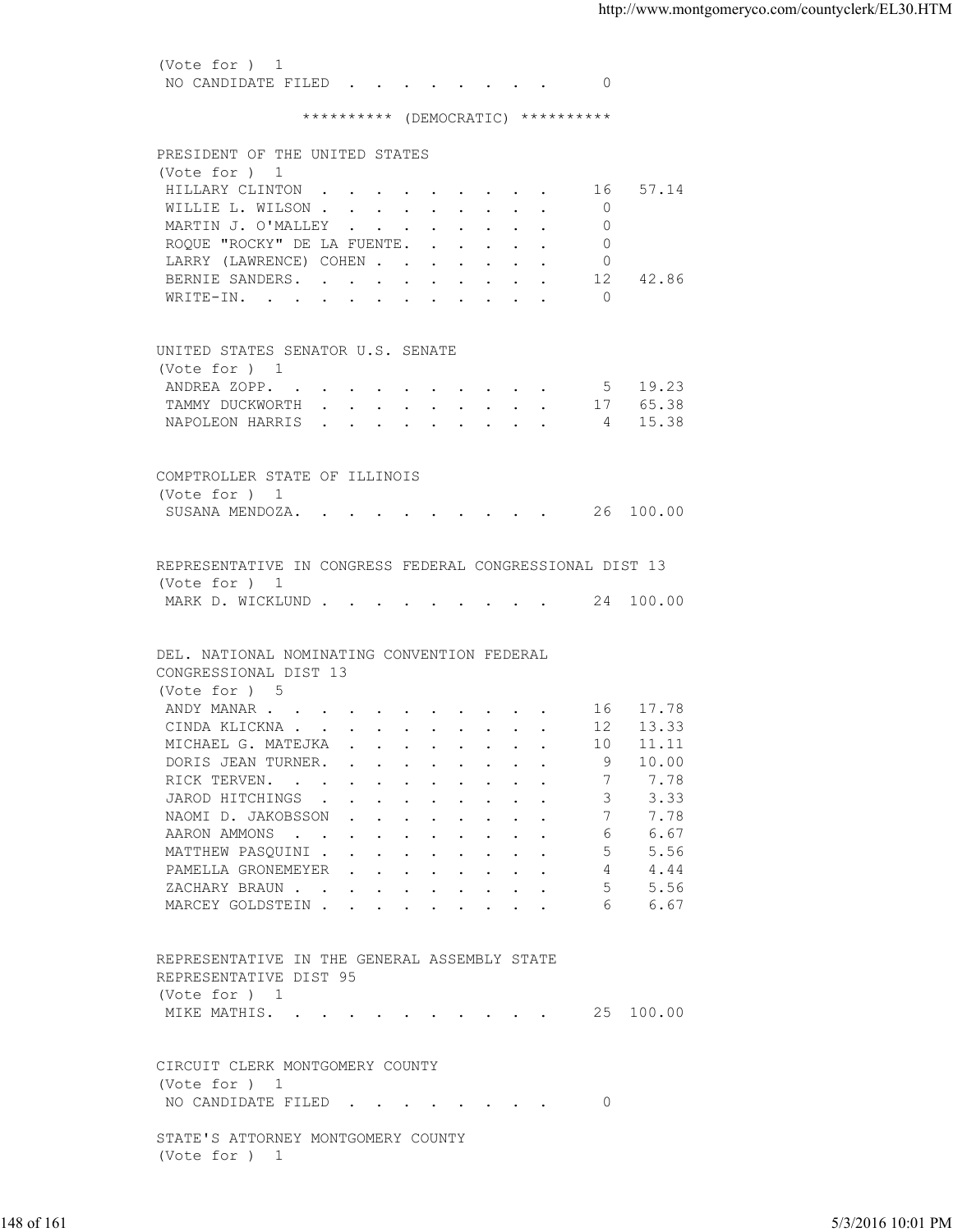| CORONER MONTGOMERY COUNTY<br>(Vote for ) 1<br>BARBARA A. SCHMEDEKE. 25 100.00<br>REGIONAL SUPERINTENDENT OF SCHOOLS<br>(CALHOUN/GREENE/JERSEY/MACOUPIN)<br>(Vote for ) 1<br>MICHELLE MUELLER 11 100.00<br>COUNTY BOARD MEMBER # 4<br>(Vote for ) 1<br>JIM MOORE 24 100.00<br>JUDGE OF THE APPELLATE COURT APPELLATE JUDICIAL<br>DISTRICT 5<br>(Vote for ) 1<br>BRAD K. BLEYER. 21 100.00<br>JUDGE OF THE APPELLATE COURT APPELLATE JUDICIAL<br>DISTRICT 5<br>(Vote for ) 1<br>JO BETH WEBER 21 100.00<br>PRECINCT COMMITTEEMAN WALSHVILLE<br>(Vote for ) 1<br>NO CANDIDATE FILED 0<br>********** (NONPARTISAN) **********<br>SHOAL CREEK FIRE PROTECTION DISTRICT<br>(Vote for ) 1<br>36.84<br>14<br>YES<br>the contract of the contract of the contract of the contract of the contract of the contract of the contract of<br>24 63.16<br>NO.<br>MT OLIVE SCHOOL DISTRICT MOUNT OLIVE CUSD 5<br>(Vote for ) 1<br>25 43.10<br>YES<br>33 56.90<br>NO.<br>PRECINCT REPORT<br>MONTGOMERY COUNTY, ILLINOIS<br>RUN DATE: 03/21/16 2016 GENERAL PRIMARY ELECTION<br>RUN TIME:09:18 AM<br>MARCH 15, 2016<br>STATISTICS<br>1801 WITT 1<br>VOTES PERCENT<br>REGISTERED VOTERS - TOTAL<br>403<br>REGISTERED VOTERS - REPUBLICAN<br>115 28.54<br>76 18.86<br>REGISTERED VOTERS - DEMOCRATIC<br>27<br>REGISTERED VOTERS - NONPARTISAN<br>6.70<br>BALLOTS CAST - TOTAL.<br>190<br>125 65.79<br>BALLOTS CAST - REPUBLICAN | 5/3/2016 10:01 PM |  | CHRIS MATOUSH 19 100.00 |  |  |
|-------------------------------------------------------------------------------------------------------------------------------------------------------------------------------------------------------------------------------------------------------------------------------------------------------------------------------------------------------------------------------------------------------------------------------------------------------------------------------------------------------------------------------------------------------------------------------------------------------------------------------------------------------------------------------------------------------------------------------------------------------------------------------------------------------------------------------------------------------------------------------------------------------------------------------------------------------------------------------------------------------------------------------------------------------------------------------------------------------------------------------------------------------------------------------------------------------------------------------------------------------------------------------------------------------------------------------------------------------------------------------------------------------------|-------------------|--|-------------------------|--|--|
|                                                                                                                                                                                                                                                                                                                                                                                                                                                                                                                                                                                                                                                                                                                                                                                                                                                                                                                                                                                                                                                                                                                                                                                                                                                                                                                                                                                                             |                   |  |                         |  |  |
|                                                                                                                                                                                                                                                                                                                                                                                                                                                                                                                                                                                                                                                                                                                                                                                                                                                                                                                                                                                                                                                                                                                                                                                                                                                                                                                                                                                                             |                   |  |                         |  |  |
|                                                                                                                                                                                                                                                                                                                                                                                                                                                                                                                                                                                                                                                                                                                                                                                                                                                                                                                                                                                                                                                                                                                                                                                                                                                                                                                                                                                                             |                   |  |                         |  |  |
|                                                                                                                                                                                                                                                                                                                                                                                                                                                                                                                                                                                                                                                                                                                                                                                                                                                                                                                                                                                                                                                                                                                                                                                                                                                                                                                                                                                                             |                   |  |                         |  |  |
|                                                                                                                                                                                                                                                                                                                                                                                                                                                                                                                                                                                                                                                                                                                                                                                                                                                                                                                                                                                                                                                                                                                                                                                                                                                                                                                                                                                                             |                   |  |                         |  |  |
|                                                                                                                                                                                                                                                                                                                                                                                                                                                                                                                                                                                                                                                                                                                                                                                                                                                                                                                                                                                                                                                                                                                                                                                                                                                                                                                                                                                                             |                   |  |                         |  |  |
|                                                                                                                                                                                                                                                                                                                                                                                                                                                                                                                                                                                                                                                                                                                                                                                                                                                                                                                                                                                                                                                                                                                                                                                                                                                                                                                                                                                                             |                   |  |                         |  |  |
|                                                                                                                                                                                                                                                                                                                                                                                                                                                                                                                                                                                                                                                                                                                                                                                                                                                                                                                                                                                                                                                                                                                                                                                                                                                                                                                                                                                                             |                   |  |                         |  |  |
|                                                                                                                                                                                                                                                                                                                                                                                                                                                                                                                                                                                                                                                                                                                                                                                                                                                                                                                                                                                                                                                                                                                                                                                                                                                                                                                                                                                                             |                   |  |                         |  |  |
|                                                                                                                                                                                                                                                                                                                                                                                                                                                                                                                                                                                                                                                                                                                                                                                                                                                                                                                                                                                                                                                                                                                                                                                                                                                                                                                                                                                                             |                   |  |                         |  |  |
|                                                                                                                                                                                                                                                                                                                                                                                                                                                                                                                                                                                                                                                                                                                                                                                                                                                                                                                                                                                                                                                                                                                                                                                                                                                                                                                                                                                                             |                   |  |                         |  |  |
|                                                                                                                                                                                                                                                                                                                                                                                                                                                                                                                                                                                                                                                                                                                                                                                                                                                                                                                                                                                                                                                                                                                                                                                                                                                                                                                                                                                                             |                   |  |                         |  |  |
|                                                                                                                                                                                                                                                                                                                                                                                                                                                                                                                                                                                                                                                                                                                                                                                                                                                                                                                                                                                                                                                                                                                                                                                                                                                                                                                                                                                                             |                   |  |                         |  |  |
|                                                                                                                                                                                                                                                                                                                                                                                                                                                                                                                                                                                                                                                                                                                                                                                                                                                                                                                                                                                                                                                                                                                                                                                                                                                                                                                                                                                                             |                   |  |                         |  |  |
| 149 of 161                                                                                                                                                                                                                                                                                                                                                                                                                                                                                                                                                                                                                                                                                                                                                                                                                                                                                                                                                                                                                                                                                                                                                                                                                                                                                                                                                                                                  |                   |  |                         |  |  |
|                                                                                                                                                                                                                                                                                                                                                                                                                                                                                                                                                                                                                                                                                                                                                                                                                                                                                                                                                                                                                                                                                                                                                                                                                                                                                                                                                                                                             |                   |  |                         |  |  |
|                                                                                                                                                                                                                                                                                                                                                                                                                                                                                                                                                                                                                                                                                                                                                                                                                                                                                                                                                                                                                                                                                                                                                                                                                                                                                                                                                                                                             |                   |  |                         |  |  |
|                                                                                                                                                                                                                                                                                                                                                                                                                                                                                                                                                                                                                                                                                                                                                                                                                                                                                                                                                                                                                                                                                                                                                                                                                                                                                                                                                                                                             |                   |  |                         |  |  |
|                                                                                                                                                                                                                                                                                                                                                                                                                                                                                                                                                                                                                                                                                                                                                                                                                                                                                                                                                                                                                                                                                                                                                                                                                                                                                                                                                                                                             |                   |  |                         |  |  |
|                                                                                                                                                                                                                                                                                                                                                                                                                                                                                                                                                                                                                                                                                                                                                                                                                                                                                                                                                                                                                                                                                                                                                                                                                                                                                                                                                                                                             |                   |  |                         |  |  |
|                                                                                                                                                                                                                                                                                                                                                                                                                                                                                                                                                                                                                                                                                                                                                                                                                                                                                                                                                                                                                                                                                                                                                                                                                                                                                                                                                                                                             |                   |  |                         |  |  |
|                                                                                                                                                                                                                                                                                                                                                                                                                                                                                                                                                                                                                                                                                                                                                                                                                                                                                                                                                                                                                                                                                                                                                                                                                                                                                                                                                                                                             |                   |  |                         |  |  |
|                                                                                                                                                                                                                                                                                                                                                                                                                                                                                                                                                                                                                                                                                                                                                                                                                                                                                                                                                                                                                                                                                                                                                                                                                                                                                                                                                                                                             |                   |  |                         |  |  |
|                                                                                                                                                                                                                                                                                                                                                                                                                                                                                                                                                                                                                                                                                                                                                                                                                                                                                                                                                                                                                                                                                                                                                                                                                                                                                                                                                                                                             |                   |  |                         |  |  |
|                                                                                                                                                                                                                                                                                                                                                                                                                                                                                                                                                                                                                                                                                                                                                                                                                                                                                                                                                                                                                                                                                                                                                                                                                                                                                                                                                                                                             |                   |  |                         |  |  |
|                                                                                                                                                                                                                                                                                                                                                                                                                                                                                                                                                                                                                                                                                                                                                                                                                                                                                                                                                                                                                                                                                                                                                                                                                                                                                                                                                                                                             |                   |  |                         |  |  |
|                                                                                                                                                                                                                                                                                                                                                                                                                                                                                                                                                                                                                                                                                                                                                                                                                                                                                                                                                                                                                                                                                                                                                                                                                                                                                                                                                                                                             |                   |  |                         |  |  |
|                                                                                                                                                                                                                                                                                                                                                                                                                                                                                                                                                                                                                                                                                                                                                                                                                                                                                                                                                                                                                                                                                                                                                                                                                                                                                                                                                                                                             |                   |  |                         |  |  |
|                                                                                                                                                                                                                                                                                                                                                                                                                                                                                                                                                                                                                                                                                                                                                                                                                                                                                                                                                                                                                                                                                                                                                                                                                                                                                                                                                                                                             |                   |  |                         |  |  |
|                                                                                                                                                                                                                                                                                                                                                                                                                                                                                                                                                                                                                                                                                                                                                                                                                                                                                                                                                                                                                                                                                                                                                                                                                                                                                                                                                                                                             |                   |  |                         |  |  |
|                                                                                                                                                                                                                                                                                                                                                                                                                                                                                                                                                                                                                                                                                                                                                                                                                                                                                                                                                                                                                                                                                                                                                                                                                                                                                                                                                                                                             |                   |  |                         |  |  |
|                                                                                                                                                                                                                                                                                                                                                                                                                                                                                                                                                                                                                                                                                                                                                                                                                                                                                                                                                                                                                                                                                                                                                                                                                                                                                                                                                                                                             |                   |  |                         |  |  |
|                                                                                                                                                                                                                                                                                                                                                                                                                                                                                                                                                                                                                                                                                                                                                                                                                                                                                                                                                                                                                                                                                                                                                                                                                                                                                                                                                                                                             |                   |  |                         |  |  |
|                                                                                                                                                                                                                                                                                                                                                                                                                                                                                                                                                                                                                                                                                                                                                                                                                                                                                                                                                                                                                                                                                                                                                                                                                                                                                                                                                                                                             |                   |  |                         |  |  |
|                                                                                                                                                                                                                                                                                                                                                                                                                                                                                                                                                                                                                                                                                                                                                                                                                                                                                                                                                                                                                                                                                                                                                                                                                                                                                                                                                                                                             |                   |  |                         |  |  |
|                                                                                                                                                                                                                                                                                                                                                                                                                                                                                                                                                                                                                                                                                                                                                                                                                                                                                                                                                                                                                                                                                                                                                                                                                                                                                                                                                                                                             |                   |  |                         |  |  |
|                                                                                                                                                                                                                                                                                                                                                                                                                                                                                                                                                                                                                                                                                                                                                                                                                                                                                                                                                                                                                                                                                                                                                                                                                                                                                                                                                                                                             |                   |  |                         |  |  |
|                                                                                                                                                                                                                                                                                                                                                                                                                                                                                                                                                                                                                                                                                                                                                                                                                                                                                                                                                                                                                                                                                                                                                                                                                                                                                                                                                                                                             |                   |  |                         |  |  |
|                                                                                                                                                                                                                                                                                                                                                                                                                                                                                                                                                                                                                                                                                                                                                                                                                                                                                                                                                                                                                                                                                                                                                                                                                                                                                                                                                                                                             |                   |  |                         |  |  |
|                                                                                                                                                                                                                                                                                                                                                                                                                                                                                                                                                                                                                                                                                                                                                                                                                                                                                                                                                                                                                                                                                                                                                                                                                                                                                                                                                                                                             |                   |  |                         |  |  |
|                                                                                                                                                                                                                                                                                                                                                                                                                                                                                                                                                                                                                                                                                                                                                                                                                                                                                                                                                                                                                                                                                                                                                                                                                                                                                                                                                                                                             |                   |  |                         |  |  |
|                                                                                                                                                                                                                                                                                                                                                                                                                                                                                                                                                                                                                                                                                                                                                                                                                                                                                                                                                                                                                                                                                                                                                                                                                                                                                                                                                                                                             |                   |  |                         |  |  |
|                                                                                                                                                                                                                                                                                                                                                                                                                                                                                                                                                                                                                                                                                                                                                                                                                                                                                                                                                                                                                                                                                                                                                                                                                                                                                                                                                                                                             |                   |  |                         |  |  |
|                                                                                                                                                                                                                                                                                                                                                                                                                                                                                                                                                                                                                                                                                                                                                                                                                                                                                                                                                                                                                                                                                                                                                                                                                                                                                                                                                                                                             |                   |  |                         |  |  |
|                                                                                                                                                                                                                                                                                                                                                                                                                                                                                                                                                                                                                                                                                                                                                                                                                                                                                                                                                                                                                                                                                                                                                                                                                                                                                                                                                                                                             |                   |  |                         |  |  |
|                                                                                                                                                                                                                                                                                                                                                                                                                                                                                                                                                                                                                                                                                                                                                                                                                                                                                                                                                                                                                                                                                                                                                                                                                                                                                                                                                                                                             |                   |  |                         |  |  |
|                                                                                                                                                                                                                                                                                                                                                                                                                                                                                                                                                                                                                                                                                                                                                                                                                                                                                                                                                                                                                                                                                                                                                                                                                                                                                                                                                                                                             |                   |  |                         |  |  |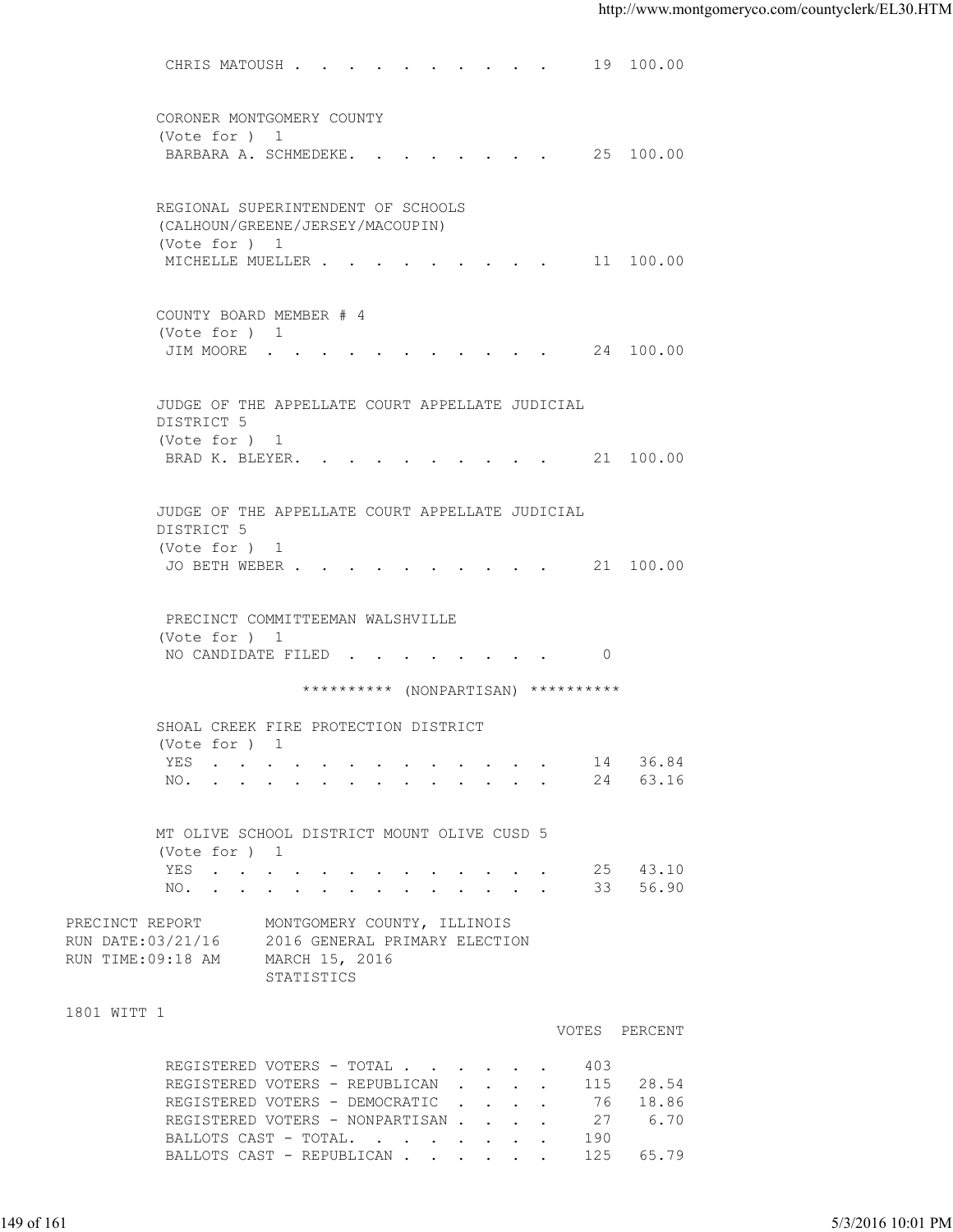| BALLOTS CAST - DEMOCRATIC<br>50 26.32<br>7.89<br>BALLOTS CAST - NONPARTISAN. 15<br>BALLOTS CAST - BLANK.<br>$\overline{0}$<br>VOTER TURNOUT - TOTAL $\cdot \cdot \cdot \cdot \cdot \cdot$<br>47.15<br>108.70<br>VOTER TURNOUT - REPUBLICAN.<br>VOTER TURNOUT - DEMOCRATIC.<br>65.79<br>VOTER TURNOUT - NONPARTISAN<br>55.56<br>VOTER TURNOUT - BLANK<br>********** (REPUBLICAN) **********<br>PRESIDENT OF THE UNITED STATES<br>(Vote for $)$ 1<br>JEB BUSH.<br>$\circ$<br>CHRIS CHRISTIE.<br>- 0<br>DONALD J. TRUMP<br>36.80<br>46<br>44.00<br>TED CRUZ.<br>55<br>9.60<br>MARCO RUBIO.<br>12<br>1<br>.80<br>RAND PAUL<br>CARLY FIORINA<br>$\Omega$<br>MIKE HUCKABEE<br>$\circ$<br>RICK SANTORUM<br>$\Omega$<br>JOHN R. KASICH.<br>7<br>5.60<br>3.20<br>BEN CARSON<br>4<br>UNITED STATES SENATOR U.S. SENATE<br>(Vote for ) 1<br>JAMES T. MARTER 25 23.81<br>76.19<br>MARK STEVEN KIRK 80<br>COMPTROLLER STATE OF ILLINOIS<br>(Vote for ) 1<br>LESLIE GEISSLER MUNGER 84 100.00<br>REPRESENTATIVE IN CONGRESS FEDERAL CONGRESSIONAL DIST 13<br>(Vote for ) 1<br>79.09<br>RODNEY DAVIS<br>87<br>20.91<br>ETHAN VANDERSAND<br>23<br>DEL. NATIONAL NOMINATING CONVENTION FEDERAL<br>CONGRESSIONAL DIST 13<br>(Vote for ) 3<br>ADAM M. BROWN<br>.67<br>2<br>MARTIN DAVIS<br>4<br>1.34<br>$\Omega$<br>GORDY HULTEN<br>TONI GAUEN<br>34<br>11.37<br>36<br>12.04<br>DOUG HARTMANN<br>8.70<br>26<br>RAJA SADIQ<br>14.72<br>JAMES KAMMER<br>44<br>15.38<br>MARK STRANG.<br>46<br>14.38<br>43<br>NICHOLAS KAMMER<br>1<br>.33<br>GREGORY G. STANEK.<br>KRISTIN WILLIAMSON<br>-1<br>.33<br>MARK BALLARD<br>-1<br>.33<br>ALLEN "AL" DEUTSCH<br>$\Omega$<br>$\mathbf{1}$<br>JOAN DYKSTRA<br>.33<br>2<br>DONNA GIERTZ<br>.67<br>5<br>STUART C. KING.<br>1.67<br>5<br>1.67<br>JOHN H. ELDER<br>5/3/2016 10:01 PM | 150 of 161 |  |  |
|--------------------------------------------------------------------------------------------------------------------------------------------------------------------------------------------------------------------------------------------------------------------------------------------------------------------------------------------------------------------------------------------------------------------------------------------------------------------------------------------------------------------------------------------------------------------------------------------------------------------------------------------------------------------------------------------------------------------------------------------------------------------------------------------------------------------------------------------------------------------------------------------------------------------------------------------------------------------------------------------------------------------------------------------------------------------------------------------------------------------------------------------------------------------------------------------------------------------------------------------------------------------------------------------------------------------------------------------------------------------------------------------------------------------------------------------------------------------------------------------------------------------------------------------------------------------------------------------------------------------------------------------------------------------------------------------------------------------------------------------------------------------------------------------------|------------|--|--|
|                                                                                                                                                                                                                                                                                                                                                                                                                                                                                                                                                                                                                                                                                                                                                                                                                                                                                                                                                                                                                                                                                                                                                                                                                                                                                                                                                                                                                                                                                                                                                                                                                                                                                                                                                                                                  |            |  |  |
|                                                                                                                                                                                                                                                                                                                                                                                                                                                                                                                                                                                                                                                                                                                                                                                                                                                                                                                                                                                                                                                                                                                                                                                                                                                                                                                                                                                                                                                                                                                                                                                                                                                                                                                                                                                                  |            |  |  |
|                                                                                                                                                                                                                                                                                                                                                                                                                                                                                                                                                                                                                                                                                                                                                                                                                                                                                                                                                                                                                                                                                                                                                                                                                                                                                                                                                                                                                                                                                                                                                                                                                                                                                                                                                                                                  |            |  |  |
|                                                                                                                                                                                                                                                                                                                                                                                                                                                                                                                                                                                                                                                                                                                                                                                                                                                                                                                                                                                                                                                                                                                                                                                                                                                                                                                                                                                                                                                                                                                                                                                                                                                                                                                                                                                                  |            |  |  |
|                                                                                                                                                                                                                                                                                                                                                                                                                                                                                                                                                                                                                                                                                                                                                                                                                                                                                                                                                                                                                                                                                                                                                                                                                                                                                                                                                                                                                                                                                                                                                                                                                                                                                                                                                                                                  |            |  |  |
|                                                                                                                                                                                                                                                                                                                                                                                                                                                                                                                                                                                                                                                                                                                                                                                                                                                                                                                                                                                                                                                                                                                                                                                                                                                                                                                                                                                                                                                                                                                                                                                                                                                                                                                                                                                                  |            |  |  |
|                                                                                                                                                                                                                                                                                                                                                                                                                                                                                                                                                                                                                                                                                                                                                                                                                                                                                                                                                                                                                                                                                                                                                                                                                                                                                                                                                                                                                                                                                                                                                                                                                                                                                                                                                                                                  |            |  |  |
|                                                                                                                                                                                                                                                                                                                                                                                                                                                                                                                                                                                                                                                                                                                                                                                                                                                                                                                                                                                                                                                                                                                                                                                                                                                                                                                                                                                                                                                                                                                                                                                                                                                                                                                                                                                                  |            |  |  |
|                                                                                                                                                                                                                                                                                                                                                                                                                                                                                                                                                                                                                                                                                                                                                                                                                                                                                                                                                                                                                                                                                                                                                                                                                                                                                                                                                                                                                                                                                                                                                                                                                                                                                                                                                                                                  |            |  |  |
|                                                                                                                                                                                                                                                                                                                                                                                                                                                                                                                                                                                                                                                                                                                                                                                                                                                                                                                                                                                                                                                                                                                                                                                                                                                                                                                                                                                                                                                                                                                                                                                                                                                                                                                                                                                                  |            |  |  |
|                                                                                                                                                                                                                                                                                                                                                                                                                                                                                                                                                                                                                                                                                                                                                                                                                                                                                                                                                                                                                                                                                                                                                                                                                                                                                                                                                                                                                                                                                                                                                                                                                                                                                                                                                                                                  |            |  |  |
|                                                                                                                                                                                                                                                                                                                                                                                                                                                                                                                                                                                                                                                                                                                                                                                                                                                                                                                                                                                                                                                                                                                                                                                                                                                                                                                                                                                                                                                                                                                                                                                                                                                                                                                                                                                                  |            |  |  |
|                                                                                                                                                                                                                                                                                                                                                                                                                                                                                                                                                                                                                                                                                                                                                                                                                                                                                                                                                                                                                                                                                                                                                                                                                                                                                                                                                                                                                                                                                                                                                                                                                                                                                                                                                                                                  |            |  |  |
|                                                                                                                                                                                                                                                                                                                                                                                                                                                                                                                                                                                                                                                                                                                                                                                                                                                                                                                                                                                                                                                                                                                                                                                                                                                                                                                                                                                                                                                                                                                                                                                                                                                                                                                                                                                                  |            |  |  |
|                                                                                                                                                                                                                                                                                                                                                                                                                                                                                                                                                                                                                                                                                                                                                                                                                                                                                                                                                                                                                                                                                                                                                                                                                                                                                                                                                                                                                                                                                                                                                                                                                                                                                                                                                                                                  |            |  |  |
|                                                                                                                                                                                                                                                                                                                                                                                                                                                                                                                                                                                                                                                                                                                                                                                                                                                                                                                                                                                                                                                                                                                                                                                                                                                                                                                                                                                                                                                                                                                                                                                                                                                                                                                                                                                                  |            |  |  |
|                                                                                                                                                                                                                                                                                                                                                                                                                                                                                                                                                                                                                                                                                                                                                                                                                                                                                                                                                                                                                                                                                                                                                                                                                                                                                                                                                                                                                                                                                                                                                                                                                                                                                                                                                                                                  |            |  |  |
|                                                                                                                                                                                                                                                                                                                                                                                                                                                                                                                                                                                                                                                                                                                                                                                                                                                                                                                                                                                                                                                                                                                                                                                                                                                                                                                                                                                                                                                                                                                                                                                                                                                                                                                                                                                                  |            |  |  |
|                                                                                                                                                                                                                                                                                                                                                                                                                                                                                                                                                                                                                                                                                                                                                                                                                                                                                                                                                                                                                                                                                                                                                                                                                                                                                                                                                                                                                                                                                                                                                                                                                                                                                                                                                                                                  |            |  |  |
|                                                                                                                                                                                                                                                                                                                                                                                                                                                                                                                                                                                                                                                                                                                                                                                                                                                                                                                                                                                                                                                                                                                                                                                                                                                                                                                                                                                                                                                                                                                                                                                                                                                                                                                                                                                                  |            |  |  |
|                                                                                                                                                                                                                                                                                                                                                                                                                                                                                                                                                                                                                                                                                                                                                                                                                                                                                                                                                                                                                                                                                                                                                                                                                                                                                                                                                                                                                                                                                                                                                                                                                                                                                                                                                                                                  |            |  |  |
|                                                                                                                                                                                                                                                                                                                                                                                                                                                                                                                                                                                                                                                                                                                                                                                                                                                                                                                                                                                                                                                                                                                                                                                                                                                                                                                                                                                                                                                                                                                                                                                                                                                                                                                                                                                                  |            |  |  |
|                                                                                                                                                                                                                                                                                                                                                                                                                                                                                                                                                                                                                                                                                                                                                                                                                                                                                                                                                                                                                                                                                                                                                                                                                                                                                                                                                                                                                                                                                                                                                                                                                                                                                                                                                                                                  |            |  |  |
|                                                                                                                                                                                                                                                                                                                                                                                                                                                                                                                                                                                                                                                                                                                                                                                                                                                                                                                                                                                                                                                                                                                                                                                                                                                                                                                                                                                                                                                                                                                                                                                                                                                                                                                                                                                                  |            |  |  |
|                                                                                                                                                                                                                                                                                                                                                                                                                                                                                                                                                                                                                                                                                                                                                                                                                                                                                                                                                                                                                                                                                                                                                                                                                                                                                                                                                                                                                                                                                                                                                                                                                                                                                                                                                                                                  |            |  |  |
|                                                                                                                                                                                                                                                                                                                                                                                                                                                                                                                                                                                                                                                                                                                                                                                                                                                                                                                                                                                                                                                                                                                                                                                                                                                                                                                                                                                                                                                                                                                                                                                                                                                                                                                                                                                                  |            |  |  |
|                                                                                                                                                                                                                                                                                                                                                                                                                                                                                                                                                                                                                                                                                                                                                                                                                                                                                                                                                                                                                                                                                                                                                                                                                                                                                                                                                                                                                                                                                                                                                                                                                                                                                                                                                                                                  |            |  |  |
|                                                                                                                                                                                                                                                                                                                                                                                                                                                                                                                                                                                                                                                                                                                                                                                                                                                                                                                                                                                                                                                                                                                                                                                                                                                                                                                                                                                                                                                                                                                                                                                                                                                                                                                                                                                                  |            |  |  |
|                                                                                                                                                                                                                                                                                                                                                                                                                                                                                                                                                                                                                                                                                                                                                                                                                                                                                                                                                                                                                                                                                                                                                                                                                                                                                                                                                                                                                                                                                                                                                                                                                                                                                                                                                                                                  |            |  |  |
|                                                                                                                                                                                                                                                                                                                                                                                                                                                                                                                                                                                                                                                                                                                                                                                                                                                                                                                                                                                                                                                                                                                                                                                                                                                                                                                                                                                                                                                                                                                                                                                                                                                                                                                                                                                                  |            |  |  |
|                                                                                                                                                                                                                                                                                                                                                                                                                                                                                                                                                                                                                                                                                                                                                                                                                                                                                                                                                                                                                                                                                                                                                                                                                                                                                                                                                                                                                                                                                                                                                                                                                                                                                                                                                                                                  |            |  |  |
|                                                                                                                                                                                                                                                                                                                                                                                                                                                                                                                                                                                                                                                                                                                                                                                                                                                                                                                                                                                                                                                                                                                                                                                                                                                                                                                                                                                                                                                                                                                                                                                                                                                                                                                                                                                                  |            |  |  |
|                                                                                                                                                                                                                                                                                                                                                                                                                                                                                                                                                                                                                                                                                                                                                                                                                                                                                                                                                                                                                                                                                                                                                                                                                                                                                                                                                                                                                                                                                                                                                                                                                                                                                                                                                                                                  |            |  |  |
|                                                                                                                                                                                                                                                                                                                                                                                                                                                                                                                                                                                                                                                                                                                                                                                                                                                                                                                                                                                                                                                                                                                                                                                                                                                                                                                                                                                                                                                                                                                                                                                                                                                                                                                                                                                                  |            |  |  |
|                                                                                                                                                                                                                                                                                                                                                                                                                                                                                                                                                                                                                                                                                                                                                                                                                                                                                                                                                                                                                                                                                                                                                                                                                                                                                                                                                                                                                                                                                                                                                                                                                                                                                                                                                                                                  |            |  |  |
|                                                                                                                                                                                                                                                                                                                                                                                                                                                                                                                                                                                                                                                                                                                                                                                                                                                                                                                                                                                                                                                                                                                                                                                                                                                                                                                                                                                                                                                                                                                                                                                                                                                                                                                                                                                                  |            |  |  |
|                                                                                                                                                                                                                                                                                                                                                                                                                                                                                                                                                                                                                                                                                                                                                                                                                                                                                                                                                                                                                                                                                                                                                                                                                                                                                                                                                                                                                                                                                                                                                                                                                                                                                                                                                                                                  |            |  |  |
|                                                                                                                                                                                                                                                                                                                                                                                                                                                                                                                                                                                                                                                                                                                                                                                                                                                                                                                                                                                                                                                                                                                                                                                                                                                                                                                                                                                                                                                                                                                                                                                                                                                                                                                                                                                                  |            |  |  |
|                                                                                                                                                                                                                                                                                                                                                                                                                                                                                                                                                                                                                                                                                                                                                                                                                                                                                                                                                                                                                                                                                                                                                                                                                                                                                                                                                                                                                                                                                                                                                                                                                                                                                                                                                                                                  |            |  |  |
|                                                                                                                                                                                                                                                                                                                                                                                                                                                                                                                                                                                                                                                                                                                                                                                                                                                                                                                                                                                                                                                                                                                                                                                                                                                                                                                                                                                                                                                                                                                                                                                                                                                                                                                                                                                                  |            |  |  |
|                                                                                                                                                                                                                                                                                                                                                                                                                                                                                                                                                                                                                                                                                                                                                                                                                                                                                                                                                                                                                                                                                                                                                                                                                                                                                                                                                                                                                                                                                                                                                                                                                                                                                                                                                                                                  |            |  |  |
|                                                                                                                                                                                                                                                                                                                                                                                                                                                                                                                                                                                                                                                                                                                                                                                                                                                                                                                                                                                                                                                                                                                                                                                                                                                                                                                                                                                                                                                                                                                                                                                                                                                                                                                                                                                                  |            |  |  |
|                                                                                                                                                                                                                                                                                                                                                                                                                                                                                                                                                                                                                                                                                                                                                                                                                                                                                                                                                                                                                                                                                                                                                                                                                                                                                                                                                                                                                                                                                                                                                                                                                                                                                                                                                                                                  |            |  |  |
|                                                                                                                                                                                                                                                                                                                                                                                                                                                                                                                                                                                                                                                                                                                                                                                                                                                                                                                                                                                                                                                                                                                                                                                                                                                                                                                                                                                                                                                                                                                                                                                                                                                                                                                                                                                                  |            |  |  |
|                                                                                                                                                                                                                                                                                                                                                                                                                                                                                                                                                                                                                                                                                                                                                                                                                                                                                                                                                                                                                                                                                                                                                                                                                                                                                                                                                                                                                                                                                                                                                                                                                                                                                                                                                                                                  |            |  |  |
|                                                                                                                                                                                                                                                                                                                                                                                                                                                                                                                                                                                                                                                                                                                                                                                                                                                                                                                                                                                                                                                                                                                                                                                                                                                                                                                                                                                                                                                                                                                                                                                                                                                                                                                                                                                                  |            |  |  |
|                                                                                                                                                                                                                                                                                                                                                                                                                                                                                                                                                                                                                                                                                                                                                                                                                                                                                                                                                                                                                                                                                                                                                                                                                                                                                                                                                                                                                                                                                                                                                                                                                                                                                                                                                                                                  |            |  |  |
|                                                                                                                                                                                                                                                                                                                                                                                                                                                                                                                                                                                                                                                                                                                                                                                                                                                                                                                                                                                                                                                                                                                                                                                                                                                                                                                                                                                                                                                                                                                                                                                                                                                                                                                                                                                                  |            |  |  |
|                                                                                                                                                                                                                                                                                                                                                                                                                                                                                                                                                                                                                                                                                                                                                                                                                                                                                                                                                                                                                                                                                                                                                                                                                                                                                                                                                                                                                                                                                                                                                                                                                                                                                                                                                                                                  |            |  |  |
|                                                                                                                                                                                                                                                                                                                                                                                                                                                                                                                                                                                                                                                                                                                                                                                                                                                                                                                                                                                                                                                                                                                                                                                                                                                                                                                                                                                                                                                                                                                                                                                                                                                                                                                                                                                                  |            |  |  |
|                                                                                                                                                                                                                                                                                                                                                                                                                                                                                                                                                                                                                                                                                                                                                                                                                                                                                                                                                                                                                                                                                                                                                                                                                                                                                                                                                                                                                                                                                                                                                                                                                                                                                                                                                                                                  |            |  |  |
|                                                                                                                                                                                                                                                                                                                                                                                                                                                                                                                                                                                                                                                                                                                                                                                                                                                                                                                                                                                                                                                                                                                                                                                                                                                                                                                                                                                                                                                                                                                                                                                                                                                                                                                                                                                                  |            |  |  |
|                                                                                                                                                                                                                                                                                                                                                                                                                                                                                                                                                                                                                                                                                                                                                                                                                                                                                                                                                                                                                                                                                                                                                                                                                                                                                                                                                                                                                                                                                                                                                                                                                                                                                                                                                                                                  |            |  |  |
|                                                                                                                                                                                                                                                                                                                                                                                                                                                                                                                                                                                                                                                                                                                                                                                                                                                                                                                                                                                                                                                                                                                                                                                                                                                                                                                                                                                                                                                                                                                                                                                                                                                                                                                                                                                                  |            |  |  |
|                                                                                                                                                                                                                                                                                                                                                                                                                                                                                                                                                                                                                                                                                                                                                                                                                                                                                                                                                                                                                                                                                                                                                                                                                                                                                                                                                                                                                                                                                                                                                                                                                                                                                                                                                                                                  |            |  |  |
|                                                                                                                                                                                                                                                                                                                                                                                                                                                                                                                                                                                                                                                                                                                                                                                                                                                                                                                                                                                                                                                                                                                                                                                                                                                                                                                                                                                                                                                                                                                                                                                                                                                                                                                                                                                                  |            |  |  |
|                                                                                                                                                                                                                                                                                                                                                                                                                                                                                                                                                                                                                                                                                                                                                                                                                                                                                                                                                                                                                                                                                                                                                                                                                                                                                                                                                                                                                                                                                                                                                                                                                                                                                                                                                                                                  |            |  |  |
|                                                                                                                                                                                                                                                                                                                                                                                                                                                                                                                                                                                                                                                                                                                                                                                                                                                                                                                                                                                                                                                                                                                                                                                                                                                                                                                                                                                                                                                                                                                                                                                                                                                                                                                                                                                                  |            |  |  |
|                                                                                                                                                                                                                                                                                                                                                                                                                                                                                                                                                                                                                                                                                                                                                                                                                                                                                                                                                                                                                                                                                                                                                                                                                                                                                                                                                                                                                                                                                                                                                                                                                                                                                                                                                                                                  |            |  |  |
|                                                                                                                                                                                                                                                                                                                                                                                                                                                                                                                                                                                                                                                                                                                                                                                                                                                                                                                                                                                                                                                                                                                                                                                                                                                                                                                                                                                                                                                                                                                                                                                                                                                                                                                                                                                                  |            |  |  |
|                                                                                                                                                                                                                                                                                                                                                                                                                                                                                                                                                                                                                                                                                                                                                                                                                                                                                                                                                                                                                                                                                                                                                                                                                                                                                                                                                                                                                                                                                                                                                                                                                                                                                                                                                                                                  |            |  |  |
|                                                                                                                                                                                                                                                                                                                                                                                                                                                                                                                                                                                                                                                                                                                                                                                                                                                                                                                                                                                                                                                                                                                                                                                                                                                                                                                                                                                                                                                                                                                                                                                                                                                                                                                                                                                                  |            |  |  |
|                                                                                                                                                                                                                                                                                                                                                                                                                                                                                                                                                                                                                                                                                                                                                                                                                                                                                                                                                                                                                                                                                                                                                                                                                                                                                                                                                                                                                                                                                                                                                                                                                                                                                                                                                                                                  |            |  |  |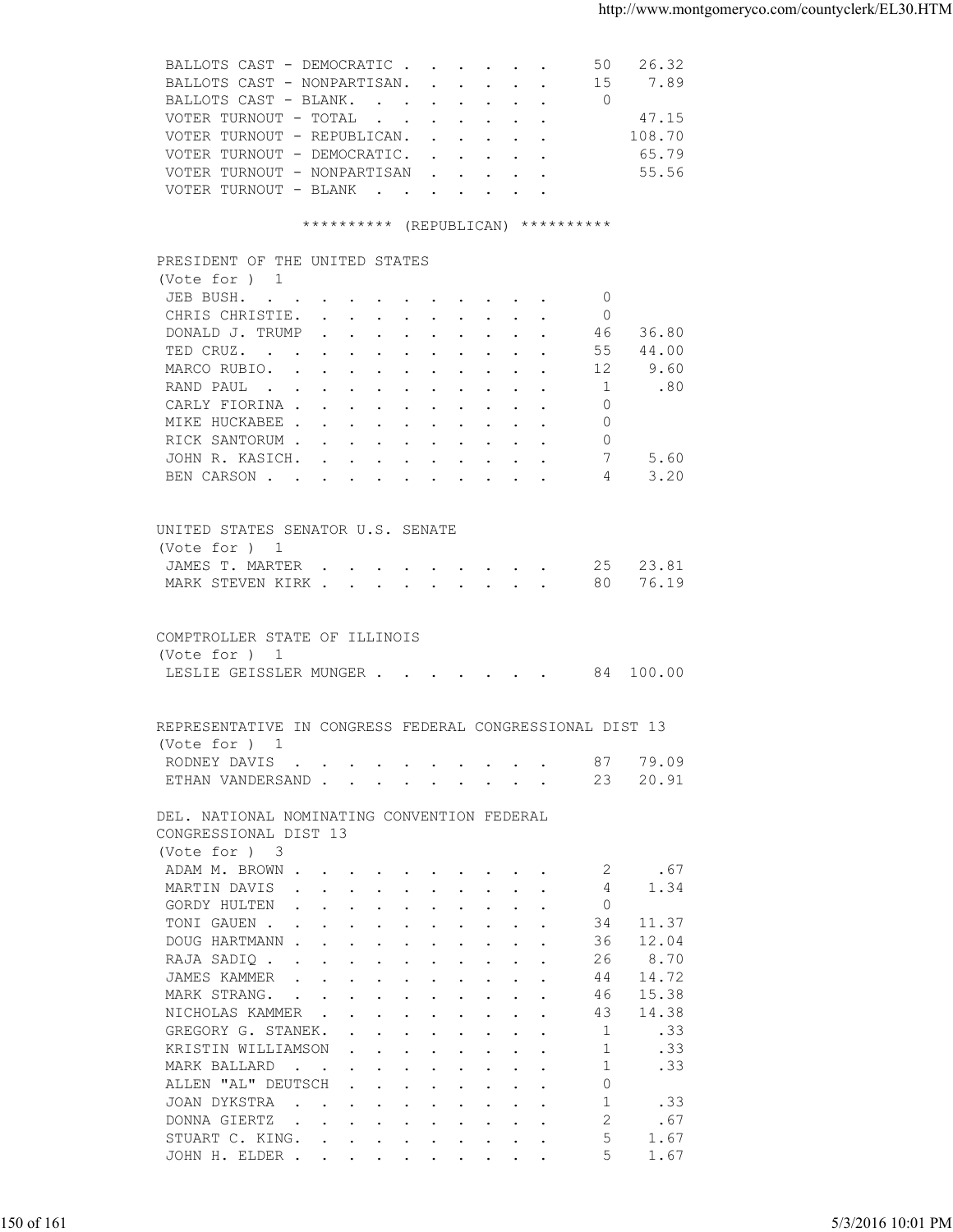| 4<br>KEVIN J. BREHENY<br>3<br>1.00<br>1.34<br>JOHN J. FARNEY.<br>4<br>2<br>FREDERICK FLORETH.<br>.67<br>JOHN BAMBENEK<br>$\mathbf{0}$<br>TIMOTHY V. "TIM" JOHNSON<br>7<br>2.34<br>$\mathbf{r}$ , $\mathbf{r}$ , $\mathbf{r}$ , $\mathbf{r}$ , $\mathbf{r}$<br>5.02<br>15<br>ROY HERTEL<br>MICHAEL MCCORMICK.<br>9<br>3.01<br>ALT. DEL. NATIONAL NOMINATING CONVENTION FEDERAL<br>CONGRESSIONAL DIST 13<br>(Vote for ) 3<br>HEIDY P. CARRUTHERS<br>.36<br>1<br>BRUCE KETTELKAMP<br>1.46<br>4<br>JERROLD STOCKS.<br>.36<br>1<br>ROSANNA PULIDO.<br>31<br>11.31<br>KATHY SCATURRO.<br>35<br>12.77<br>11.31<br>CYRIL STURM.<br>31<br>the contract of the contract of the contract of the contract of the contract of the contract of the contract of<br>JON W. RECTOR<br>$\mathbf 0$<br>CATHY RECTOR<br>$\circ$<br>the contract of the contract of the contract of the contract of the contract of the contract of the contract of<br>ERIC BUSSELL<br>1<br>.36<br>$\mathbf{r}$ , and $\mathbf{r}$ , and $\mathbf{r}$ , and $\mathbf{r}$ , and $\mathbf{r}$<br>SIDNEY ROHRSCHEIB.<br>38<br>13.87<br>STANLEY PRATT<br>15.33<br>42<br>15.33<br>STEVEN BAYES<br>42<br>$\mathbf{r}$ , $\mathbf{r}$ , $\mathbf{r}$ , $\mathbf{r}$ , $\mathbf{r}$ , $\mathbf{r}$ , $\mathbf{r}$ , $\mathbf{r}$<br>1<br>CATHI COWAN.<br>.36<br>$\mathbf{r}$ , and $\mathbf{r}$ , and $\mathbf{r}$ , and $\mathbf{r}$ , and $\mathbf{r}$<br>$\circ$<br>AMY MAHER<br>the contract of the contract of the contract of the contract of the contract of the contract of the contract of<br>-1<br>DIANA WILLIAMS.<br>.36<br>DUSTIN PETERSON<br>2.19<br>6<br>2.55<br>JUSTIN SINNER<br>7<br>2.92<br>SEAN FITZGERREL<br>8<br>$\mathbf{a}$ and $\mathbf{a}$ are all $\mathbf{a}$ and $\mathbf{a}$ are all $\mathbf{a}$ and $\mathbf{a}$<br>JERALD F. JACOBS<br>5<br>1.82<br>STEPHEN S. HAURY<br>2.19<br>6<br>TERRA R. PATIENT<br>3<br>1.09<br>BRETT JACKSON<br>-1<br>.36<br>3<br>SETH M. MCMILLAN<br>1.09<br>3<br>1.09<br>JAMES B. MCGUIRE<br>MICHAEL P. MURPHY.<br>1.46<br>4<br>REPRESENTATIVE IN THE GENERAL ASSEMBLY STATE<br>REPRESENTATIVE DIST 95<br>(Vote for ) 1<br>DENNIS J. SCOBBIE. 49 41.18<br>CHRISTOPHER M. HICKS. 4 3.36<br>AVERY BOURNE 66 55.46<br>CIRCUIT CLERK MONTGOMERY COUNTY<br>(Vote for ) 1<br>HOLLY LEMONS 112 100.00<br>STATE'S ATTORNEY MONTGOMERY COUNTY<br>(Vote for ) 1<br>ERIK HYAM 85 100.00<br>CORONER MONTGOMERY COUNTY<br>(Vote for ) 1<br>RANDY A. LEETHAM 71 66.36<br>TOBIN GUNN 36 33.64<br>151 of 161<br>5/3/2016 10:01 PM | SUSAN GANT REYNOLDS<br>1.34<br>4 |  |
|------------------------------------------------------------------------------------------------------------------------------------------------------------------------------------------------------------------------------------------------------------------------------------------------------------------------------------------------------------------------------------------------------------------------------------------------------------------------------------------------------------------------------------------------------------------------------------------------------------------------------------------------------------------------------------------------------------------------------------------------------------------------------------------------------------------------------------------------------------------------------------------------------------------------------------------------------------------------------------------------------------------------------------------------------------------------------------------------------------------------------------------------------------------------------------------------------------------------------------------------------------------------------------------------------------------------------------------------------------------------------------------------------------------------------------------------------------------------------------------------------------------------------------------------------------------------------------------------------------------------------------------------------------------------------------------------------------------------------------------------------------------------------------------------------------------------------------------------------------------------------------------------------------------------------------------------------------------------------------------------------------------------------------------------------------------------------------------------------------------------------------------------------------------------------------------------------------------------------------------------------------------------------------------------------------------------------------------------------------------------------------------------------------------------------------------------------------------------------------------------------------------------------|----------------------------------|--|
|                                                                                                                                                                                                                                                                                                                                                                                                                                                                                                                                                                                                                                                                                                                                                                                                                                                                                                                                                                                                                                                                                                                                                                                                                                                                                                                                                                                                                                                                                                                                                                                                                                                                                                                                                                                                                                                                                                                                                                                                                                                                                                                                                                                                                                                                                                                                                                                                                                                                                                                              | CORY MARK JOBE.<br>1.34          |  |
|                                                                                                                                                                                                                                                                                                                                                                                                                                                                                                                                                                                                                                                                                                                                                                                                                                                                                                                                                                                                                                                                                                                                                                                                                                                                                                                                                                                                                                                                                                                                                                                                                                                                                                                                                                                                                                                                                                                                                                                                                                                                                                                                                                                                                                                                                                                                                                                                                                                                                                                              |                                  |  |
|                                                                                                                                                                                                                                                                                                                                                                                                                                                                                                                                                                                                                                                                                                                                                                                                                                                                                                                                                                                                                                                                                                                                                                                                                                                                                                                                                                                                                                                                                                                                                                                                                                                                                                                                                                                                                                                                                                                                                                                                                                                                                                                                                                                                                                                                                                                                                                                                                                                                                                                              |                                  |  |
|                                                                                                                                                                                                                                                                                                                                                                                                                                                                                                                                                                                                                                                                                                                                                                                                                                                                                                                                                                                                                                                                                                                                                                                                                                                                                                                                                                                                                                                                                                                                                                                                                                                                                                                                                                                                                                                                                                                                                                                                                                                                                                                                                                                                                                                                                                                                                                                                                                                                                                                              |                                  |  |
|                                                                                                                                                                                                                                                                                                                                                                                                                                                                                                                                                                                                                                                                                                                                                                                                                                                                                                                                                                                                                                                                                                                                                                                                                                                                                                                                                                                                                                                                                                                                                                                                                                                                                                                                                                                                                                                                                                                                                                                                                                                                                                                                                                                                                                                                                                                                                                                                                                                                                                                              |                                  |  |
|                                                                                                                                                                                                                                                                                                                                                                                                                                                                                                                                                                                                                                                                                                                                                                                                                                                                                                                                                                                                                                                                                                                                                                                                                                                                                                                                                                                                                                                                                                                                                                                                                                                                                                                                                                                                                                                                                                                                                                                                                                                                                                                                                                                                                                                                                                                                                                                                                                                                                                                              |                                  |  |
|                                                                                                                                                                                                                                                                                                                                                                                                                                                                                                                                                                                                                                                                                                                                                                                                                                                                                                                                                                                                                                                                                                                                                                                                                                                                                                                                                                                                                                                                                                                                                                                                                                                                                                                                                                                                                                                                                                                                                                                                                                                                                                                                                                                                                                                                                                                                                                                                                                                                                                                              |                                  |  |
|                                                                                                                                                                                                                                                                                                                                                                                                                                                                                                                                                                                                                                                                                                                                                                                                                                                                                                                                                                                                                                                                                                                                                                                                                                                                                                                                                                                                                                                                                                                                                                                                                                                                                                                                                                                                                                                                                                                                                                                                                                                                                                                                                                                                                                                                                                                                                                                                                                                                                                                              |                                  |  |
|                                                                                                                                                                                                                                                                                                                                                                                                                                                                                                                                                                                                                                                                                                                                                                                                                                                                                                                                                                                                                                                                                                                                                                                                                                                                                                                                                                                                                                                                                                                                                                                                                                                                                                                                                                                                                                                                                                                                                                                                                                                                                                                                                                                                                                                                                                                                                                                                                                                                                                                              |                                  |  |
|                                                                                                                                                                                                                                                                                                                                                                                                                                                                                                                                                                                                                                                                                                                                                                                                                                                                                                                                                                                                                                                                                                                                                                                                                                                                                                                                                                                                                                                                                                                                                                                                                                                                                                                                                                                                                                                                                                                                                                                                                                                                                                                                                                                                                                                                                                                                                                                                                                                                                                                              |                                  |  |
|                                                                                                                                                                                                                                                                                                                                                                                                                                                                                                                                                                                                                                                                                                                                                                                                                                                                                                                                                                                                                                                                                                                                                                                                                                                                                                                                                                                                                                                                                                                                                                                                                                                                                                                                                                                                                                                                                                                                                                                                                                                                                                                                                                                                                                                                                                                                                                                                                                                                                                                              |                                  |  |
|                                                                                                                                                                                                                                                                                                                                                                                                                                                                                                                                                                                                                                                                                                                                                                                                                                                                                                                                                                                                                                                                                                                                                                                                                                                                                                                                                                                                                                                                                                                                                                                                                                                                                                                                                                                                                                                                                                                                                                                                                                                                                                                                                                                                                                                                                                                                                                                                                                                                                                                              |                                  |  |
|                                                                                                                                                                                                                                                                                                                                                                                                                                                                                                                                                                                                                                                                                                                                                                                                                                                                                                                                                                                                                                                                                                                                                                                                                                                                                                                                                                                                                                                                                                                                                                                                                                                                                                                                                                                                                                                                                                                                                                                                                                                                                                                                                                                                                                                                                                                                                                                                                                                                                                                              |                                  |  |
|                                                                                                                                                                                                                                                                                                                                                                                                                                                                                                                                                                                                                                                                                                                                                                                                                                                                                                                                                                                                                                                                                                                                                                                                                                                                                                                                                                                                                                                                                                                                                                                                                                                                                                                                                                                                                                                                                                                                                                                                                                                                                                                                                                                                                                                                                                                                                                                                                                                                                                                              |                                  |  |
|                                                                                                                                                                                                                                                                                                                                                                                                                                                                                                                                                                                                                                                                                                                                                                                                                                                                                                                                                                                                                                                                                                                                                                                                                                                                                                                                                                                                                                                                                                                                                                                                                                                                                                                                                                                                                                                                                                                                                                                                                                                                                                                                                                                                                                                                                                                                                                                                                                                                                                                              |                                  |  |
|                                                                                                                                                                                                                                                                                                                                                                                                                                                                                                                                                                                                                                                                                                                                                                                                                                                                                                                                                                                                                                                                                                                                                                                                                                                                                                                                                                                                                                                                                                                                                                                                                                                                                                                                                                                                                                                                                                                                                                                                                                                                                                                                                                                                                                                                                                                                                                                                                                                                                                                              |                                  |  |
|                                                                                                                                                                                                                                                                                                                                                                                                                                                                                                                                                                                                                                                                                                                                                                                                                                                                                                                                                                                                                                                                                                                                                                                                                                                                                                                                                                                                                                                                                                                                                                                                                                                                                                                                                                                                                                                                                                                                                                                                                                                                                                                                                                                                                                                                                                                                                                                                                                                                                                                              |                                  |  |
|                                                                                                                                                                                                                                                                                                                                                                                                                                                                                                                                                                                                                                                                                                                                                                                                                                                                                                                                                                                                                                                                                                                                                                                                                                                                                                                                                                                                                                                                                                                                                                                                                                                                                                                                                                                                                                                                                                                                                                                                                                                                                                                                                                                                                                                                                                                                                                                                                                                                                                                              |                                  |  |
|                                                                                                                                                                                                                                                                                                                                                                                                                                                                                                                                                                                                                                                                                                                                                                                                                                                                                                                                                                                                                                                                                                                                                                                                                                                                                                                                                                                                                                                                                                                                                                                                                                                                                                                                                                                                                                                                                                                                                                                                                                                                                                                                                                                                                                                                                                                                                                                                                                                                                                                              |                                  |  |
|                                                                                                                                                                                                                                                                                                                                                                                                                                                                                                                                                                                                                                                                                                                                                                                                                                                                                                                                                                                                                                                                                                                                                                                                                                                                                                                                                                                                                                                                                                                                                                                                                                                                                                                                                                                                                                                                                                                                                                                                                                                                                                                                                                                                                                                                                                                                                                                                                                                                                                                              |                                  |  |
|                                                                                                                                                                                                                                                                                                                                                                                                                                                                                                                                                                                                                                                                                                                                                                                                                                                                                                                                                                                                                                                                                                                                                                                                                                                                                                                                                                                                                                                                                                                                                                                                                                                                                                                                                                                                                                                                                                                                                                                                                                                                                                                                                                                                                                                                                                                                                                                                                                                                                                                              |                                  |  |
|                                                                                                                                                                                                                                                                                                                                                                                                                                                                                                                                                                                                                                                                                                                                                                                                                                                                                                                                                                                                                                                                                                                                                                                                                                                                                                                                                                                                                                                                                                                                                                                                                                                                                                                                                                                                                                                                                                                                                                                                                                                                                                                                                                                                                                                                                                                                                                                                                                                                                                                              |                                  |  |
|                                                                                                                                                                                                                                                                                                                                                                                                                                                                                                                                                                                                                                                                                                                                                                                                                                                                                                                                                                                                                                                                                                                                                                                                                                                                                                                                                                                                                                                                                                                                                                                                                                                                                                                                                                                                                                                                                                                                                                                                                                                                                                                                                                                                                                                                                                                                                                                                                                                                                                                              |                                  |  |
|                                                                                                                                                                                                                                                                                                                                                                                                                                                                                                                                                                                                                                                                                                                                                                                                                                                                                                                                                                                                                                                                                                                                                                                                                                                                                                                                                                                                                                                                                                                                                                                                                                                                                                                                                                                                                                                                                                                                                                                                                                                                                                                                                                                                                                                                                                                                                                                                                                                                                                                              |                                  |  |
|                                                                                                                                                                                                                                                                                                                                                                                                                                                                                                                                                                                                                                                                                                                                                                                                                                                                                                                                                                                                                                                                                                                                                                                                                                                                                                                                                                                                                                                                                                                                                                                                                                                                                                                                                                                                                                                                                                                                                                                                                                                                                                                                                                                                                                                                                                                                                                                                                                                                                                                              |                                  |  |
|                                                                                                                                                                                                                                                                                                                                                                                                                                                                                                                                                                                                                                                                                                                                                                                                                                                                                                                                                                                                                                                                                                                                                                                                                                                                                                                                                                                                                                                                                                                                                                                                                                                                                                                                                                                                                                                                                                                                                                                                                                                                                                                                                                                                                                                                                                                                                                                                                                                                                                                              |                                  |  |
|                                                                                                                                                                                                                                                                                                                                                                                                                                                                                                                                                                                                                                                                                                                                                                                                                                                                                                                                                                                                                                                                                                                                                                                                                                                                                                                                                                                                                                                                                                                                                                                                                                                                                                                                                                                                                                                                                                                                                                                                                                                                                                                                                                                                                                                                                                                                                                                                                                                                                                                              |                                  |  |
|                                                                                                                                                                                                                                                                                                                                                                                                                                                                                                                                                                                                                                                                                                                                                                                                                                                                                                                                                                                                                                                                                                                                                                                                                                                                                                                                                                                                                                                                                                                                                                                                                                                                                                                                                                                                                                                                                                                                                                                                                                                                                                                                                                                                                                                                                                                                                                                                                                                                                                                              |                                  |  |
|                                                                                                                                                                                                                                                                                                                                                                                                                                                                                                                                                                                                                                                                                                                                                                                                                                                                                                                                                                                                                                                                                                                                                                                                                                                                                                                                                                                                                                                                                                                                                                                                                                                                                                                                                                                                                                                                                                                                                                                                                                                                                                                                                                                                                                                                                                                                                                                                                                                                                                                              |                                  |  |
|                                                                                                                                                                                                                                                                                                                                                                                                                                                                                                                                                                                                                                                                                                                                                                                                                                                                                                                                                                                                                                                                                                                                                                                                                                                                                                                                                                                                                                                                                                                                                                                                                                                                                                                                                                                                                                                                                                                                                                                                                                                                                                                                                                                                                                                                                                                                                                                                                                                                                                                              |                                  |  |
|                                                                                                                                                                                                                                                                                                                                                                                                                                                                                                                                                                                                                                                                                                                                                                                                                                                                                                                                                                                                                                                                                                                                                                                                                                                                                                                                                                                                                                                                                                                                                                                                                                                                                                                                                                                                                                                                                                                                                                                                                                                                                                                                                                                                                                                                                                                                                                                                                                                                                                                              |                                  |  |
|                                                                                                                                                                                                                                                                                                                                                                                                                                                                                                                                                                                                                                                                                                                                                                                                                                                                                                                                                                                                                                                                                                                                                                                                                                                                                                                                                                                                                                                                                                                                                                                                                                                                                                                                                                                                                                                                                                                                                                                                                                                                                                                                                                                                                                                                                                                                                                                                                                                                                                                              |                                  |  |
|                                                                                                                                                                                                                                                                                                                                                                                                                                                                                                                                                                                                                                                                                                                                                                                                                                                                                                                                                                                                                                                                                                                                                                                                                                                                                                                                                                                                                                                                                                                                                                                                                                                                                                                                                                                                                                                                                                                                                                                                                                                                                                                                                                                                                                                                                                                                                                                                                                                                                                                              |                                  |  |
|                                                                                                                                                                                                                                                                                                                                                                                                                                                                                                                                                                                                                                                                                                                                                                                                                                                                                                                                                                                                                                                                                                                                                                                                                                                                                                                                                                                                                                                                                                                                                                                                                                                                                                                                                                                                                                                                                                                                                                                                                                                                                                                                                                                                                                                                                                                                                                                                                                                                                                                              |                                  |  |
|                                                                                                                                                                                                                                                                                                                                                                                                                                                                                                                                                                                                                                                                                                                                                                                                                                                                                                                                                                                                                                                                                                                                                                                                                                                                                                                                                                                                                                                                                                                                                                                                                                                                                                                                                                                                                                                                                                                                                                                                                                                                                                                                                                                                                                                                                                                                                                                                                                                                                                                              |                                  |  |
|                                                                                                                                                                                                                                                                                                                                                                                                                                                                                                                                                                                                                                                                                                                                                                                                                                                                                                                                                                                                                                                                                                                                                                                                                                                                                                                                                                                                                                                                                                                                                                                                                                                                                                                                                                                                                                                                                                                                                                                                                                                                                                                                                                                                                                                                                                                                                                                                                                                                                                                              |                                  |  |
|                                                                                                                                                                                                                                                                                                                                                                                                                                                                                                                                                                                                                                                                                                                                                                                                                                                                                                                                                                                                                                                                                                                                                                                                                                                                                                                                                                                                                                                                                                                                                                                                                                                                                                                                                                                                                                                                                                                                                                                                                                                                                                                                                                                                                                                                                                                                                                                                                                                                                                                              |                                  |  |
|                                                                                                                                                                                                                                                                                                                                                                                                                                                                                                                                                                                                                                                                                                                                                                                                                                                                                                                                                                                                                                                                                                                                                                                                                                                                                                                                                                                                                                                                                                                                                                                                                                                                                                                                                                                                                                                                                                                                                                                                                                                                                                                                                                                                                                                                                                                                                                                                                                                                                                                              |                                  |  |
|                                                                                                                                                                                                                                                                                                                                                                                                                                                                                                                                                                                                                                                                                                                                                                                                                                                                                                                                                                                                                                                                                                                                                                                                                                                                                                                                                                                                                                                                                                                                                                                                                                                                                                                                                                                                                                                                                                                                                                                                                                                                                                                                                                                                                                                                                                                                                                                                                                                                                                                              |                                  |  |
|                                                                                                                                                                                                                                                                                                                                                                                                                                                                                                                                                                                                                                                                                                                                                                                                                                                                                                                                                                                                                                                                                                                                                                                                                                                                                                                                                                                                                                                                                                                                                                                                                                                                                                                                                                                                                                                                                                                                                                                                                                                                                                                                                                                                                                                                                                                                                                                                                                                                                                                              |                                  |  |
|                                                                                                                                                                                                                                                                                                                                                                                                                                                                                                                                                                                                                                                                                                                                                                                                                                                                                                                                                                                                                                                                                                                                                                                                                                                                                                                                                                                                                                                                                                                                                                                                                                                                                                                                                                                                                                                                                                                                                                                                                                                                                                                                                                                                                                                                                                                                                                                                                                                                                                                              |                                  |  |
|                                                                                                                                                                                                                                                                                                                                                                                                                                                                                                                                                                                                                                                                                                                                                                                                                                                                                                                                                                                                                                                                                                                                                                                                                                                                                                                                                                                                                                                                                                                                                                                                                                                                                                                                                                                                                                                                                                                                                                                                                                                                                                                                                                                                                                                                                                                                                                                                                                                                                                                              |                                  |  |
|                                                                                                                                                                                                                                                                                                                                                                                                                                                                                                                                                                                                                                                                                                                                                                                                                                                                                                                                                                                                                                                                                                                                                                                                                                                                                                                                                                                                                                                                                                                                                                                                                                                                                                                                                                                                                                                                                                                                                                                                                                                                                                                                                                                                                                                                                                                                                                                                                                                                                                                              |                                  |  |
|                                                                                                                                                                                                                                                                                                                                                                                                                                                                                                                                                                                                                                                                                                                                                                                                                                                                                                                                                                                                                                                                                                                                                                                                                                                                                                                                                                                                                                                                                                                                                                                                                                                                                                                                                                                                                                                                                                                                                                                                                                                                                                                                                                                                                                                                                                                                                                                                                                                                                                                              |                                  |  |
|                                                                                                                                                                                                                                                                                                                                                                                                                                                                                                                                                                                                                                                                                                                                                                                                                                                                                                                                                                                                                                                                                                                                                                                                                                                                                                                                                                                                                                                                                                                                                                                                                                                                                                                                                                                                                                                                                                                                                                                                                                                                                                                                                                                                                                                                                                                                                                                                                                                                                                                              |                                  |  |
|                                                                                                                                                                                                                                                                                                                                                                                                                                                                                                                                                                                                                                                                                                                                                                                                                                                                                                                                                                                                                                                                                                                                                                                                                                                                                                                                                                                                                                                                                                                                                                                                                                                                                                                                                                                                                                                                                                                                                                                                                                                                                                                                                                                                                                                                                                                                                                                                                                                                                                                              |                                  |  |
|                                                                                                                                                                                                                                                                                                                                                                                                                                                                                                                                                                                                                                                                                                                                                                                                                                                                                                                                                                                                                                                                                                                                                                                                                                                                                                                                                                                                                                                                                                                                                                                                                                                                                                                                                                                                                                                                                                                                                                                                                                                                                                                                                                                                                                                                                                                                                                                                                                                                                                                              |                                  |  |
|                                                                                                                                                                                                                                                                                                                                                                                                                                                                                                                                                                                                                                                                                                                                                                                                                                                                                                                                                                                                                                                                                                                                                                                                                                                                                                                                                                                                                                                                                                                                                                                                                                                                                                                                                                                                                                                                                                                                                                                                                                                                                                                                                                                                                                                                                                                                                                                                                                                                                                                              |                                  |  |
|                                                                                                                                                                                                                                                                                                                                                                                                                                                                                                                                                                                                                                                                                                                                                                                                                                                                                                                                                                                                                                                                                                                                                                                                                                                                                                                                                                                                                                                                                                                                                                                                                                                                                                                                                                                                                                                                                                                                                                                                                                                                                                                                                                                                                                                                                                                                                                                                                                                                                                                              |                                  |  |
|                                                                                                                                                                                                                                                                                                                                                                                                                                                                                                                                                                                                                                                                                                                                                                                                                                                                                                                                                                                                                                                                                                                                                                                                                                                                                                                                                                                                                                                                                                                                                                                                                                                                                                                                                                                                                                                                                                                                                                                                                                                                                                                                                                                                                                                                                                                                                                                                                                                                                                                              |                                  |  |
|                                                                                                                                                                                                                                                                                                                                                                                                                                                                                                                                                                                                                                                                                                                                                                                                                                                                                                                                                                                                                                                                                                                                                                                                                                                                                                                                                                                                                                                                                                                                                                                                                                                                                                                                                                                                                                                                                                                                                                                                                                                                                                                                                                                                                                                                                                                                                                                                                                                                                                                              |                                  |  |
|                                                                                                                                                                                                                                                                                                                                                                                                                                                                                                                                                                                                                                                                                                                                                                                                                                                                                                                                                                                                                                                                                                                                                                                                                                                                                                                                                                                                                                                                                                                                                                                                                                                                                                                                                                                                                                                                                                                                                                                                                                                                                                                                                                                                                                                                                                                                                                                                                                                                                                                              |                                  |  |
|                                                                                                                                                                                                                                                                                                                                                                                                                                                                                                                                                                                                                                                                                                                                                                                                                                                                                                                                                                                                                                                                                                                                                                                                                                                                                                                                                                                                                                                                                                                                                                                                                                                                                                                                                                                                                                                                                                                                                                                                                                                                                                                                                                                                                                                                                                                                                                                                                                                                                                                              |                                  |  |
|                                                                                                                                                                                                                                                                                                                                                                                                                                                                                                                                                                                                                                                                                                                                                                                                                                                                                                                                                                                                                                                                                                                                                                                                                                                                                                                                                                                                                                                                                                                                                                                                                                                                                                                                                                                                                                                                                                                                                                                                                                                                                                                                                                                                                                                                                                                                                                                                                                                                                                                              |                                  |  |
|                                                                                                                                                                                                                                                                                                                                                                                                                                                                                                                                                                                                                                                                                                                                                                                                                                                                                                                                                                                                                                                                                                                                                                                                                                                                                                                                                                                                                                                                                                                                                                                                                                                                                                                                                                                                                                                                                                                                                                                                                                                                                                                                                                                                                                                                                                                                                                                                                                                                                                                              |                                  |  |
|                                                                                                                                                                                                                                                                                                                                                                                                                                                                                                                                                                                                                                                                                                                                                                                                                                                                                                                                                                                                                                                                                                                                                                                                                                                                                                                                                                                                                                                                                                                                                                                                                                                                                                                                                                                                                                                                                                                                                                                                                                                                                                                                                                                                                                                                                                                                                                                                                                                                                                                              |                                  |  |
|                                                                                                                                                                                                                                                                                                                                                                                                                                                                                                                                                                                                                                                                                                                                                                                                                                                                                                                                                                                                                                                                                                                                                                                                                                                                                                                                                                                                                                                                                                                                                                                                                                                                                                                                                                                                                                                                                                                                                                                                                                                                                                                                                                                                                                                                                                                                                                                                                                                                                                                              |                                  |  |
|                                                                                                                                                                                                                                                                                                                                                                                                                                                                                                                                                                                                                                                                                                                                                                                                                                                                                                                                                                                                                                                                                                                                                                                                                                                                                                                                                                                                                                                                                                                                                                                                                                                                                                                                                                                                                                                                                                                                                                                                                                                                                                                                                                                                                                                                                                                                                                                                                                                                                                                              |                                  |  |
|                                                                                                                                                                                                                                                                                                                                                                                                                                                                                                                                                                                                                                                                                                                                                                                                                                                                                                                                                                                                                                                                                                                                                                                                                                                                                                                                                                                                                                                                                                                                                                                                                                                                                                                                                                                                                                                                                                                                                                                                                                                                                                                                                                                                                                                                                                                                                                                                                                                                                                                              |                                  |  |
|                                                                                                                                                                                                                                                                                                                                                                                                                                                                                                                                                                                                                                                                                                                                                                                                                                                                                                                                                                                                                                                                                                                                                                                                                                                                                                                                                                                                                                                                                                                                                                                                                                                                                                                                                                                                                                                                                                                                                                                                                                                                                                                                                                                                                                                                                                                                                                                                                                                                                                                              |                                  |  |
|                                                                                                                                                                                                                                                                                                                                                                                                                                                                                                                                                                                                                                                                                                                                                                                                                                                                                                                                                                                                                                                                                                                                                                                                                                                                                                                                                                                                                                                                                                                                                                                                                                                                                                                                                                                                                                                                                                                                                                                                                                                                                                                                                                                                                                                                                                                                                                                                                                                                                                                              |                                  |  |
|                                                                                                                                                                                                                                                                                                                                                                                                                                                                                                                                                                                                                                                                                                                                                                                                                                                                                                                                                                                                                                                                                                                                                                                                                                                                                                                                                                                                                                                                                                                                                                                                                                                                                                                                                                                                                                                                                                                                                                                                                                                                                                                                                                                                                                                                                                                                                                                                                                                                                                                              |                                  |  |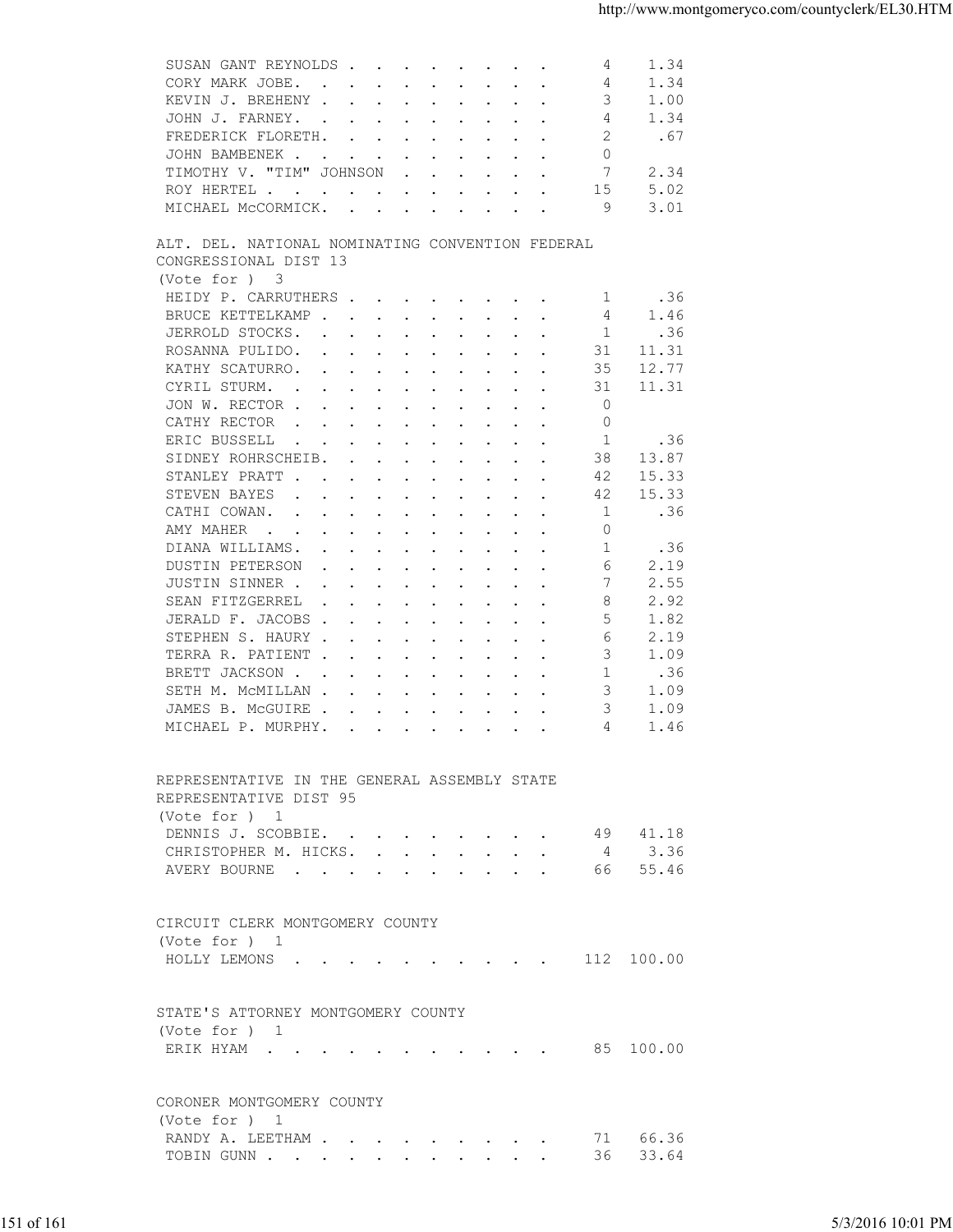COUNTY BOARD MEMBER # 3 (Vote for ) 1 KIRBY K. FURNESS . . . . . . . . . 107 100.00 JUDGE OF THE APPELLATE COURT APPELLATE JUDICIAL DISTRICT 5 (Vote for ) 1 JOHN B. BARBERIS, JR. . . . . . . . 78 100.00 JUDGE OF THE APPELLATE COURT APPELLATE JUDICIAL DISTRICT 5 (Vote for ) 1 JAMES R. "RANDY" MOORE . . . . . . . 82 100.00 PRECINCT COMMITTEEMAN WITT 1 (Vote for ) 1 NO CANDIDATE FILED . . . . . . . . 0 \*\*\*\*\*\*\*\*\*\* (DEMOCRATIC) \*\*\*\*\*\*\*\*\*\* PRESIDENT OF THE UNITED STATES (Vote for ) 1 HILLARY CLINTON . . . . . . . . . 17 34.69 WILLIE L. WILSON . . . . . . . . . 0 MARTIN J. O'MALLEY . . . . . . . . 0 ROQUE "ROCKY" DE LA FUENTE. . . . . . 0 LARRY (LAWRENCE) COHEN . . . . . . . 1 2.04 BERNIE SANDERS. . . . . . . . . . 31 63.27 WRITE-IN. . . . . . . . . . . . 0 UNITED STATES SENATOR U.S. SENATE (Vote for ) 1 ANDREA ZOPP. . . . . . . . . . . 13 30.95 TAMMY DUCKWORTH . . . . . . . . . 25 59.52 NAPOLEON HARRIS . . . . . . . . . 4 9.52 COMPTROLLER STATE OF ILLINOIS (Vote for ) 1 SUSANA MENDOZA. . . . . . . . . . 37 100.00 REPRESENTATIVE IN CONGRESS FEDERAL CONGRESSIONAL DIST 13 (Vote for ) 1 MARK D. WICKLUND . . . . . . . . . . 36 100.00 DEL. NATIONAL NOMINATING CONVENTION FEDERAL CONGRESSIONAL DIST 13 (Vote for ) 5 ANDY MANAR . . . . . . . . . . . . 20 12.58<br>CINDA KLICKNA . . . . . . . . . . . 10 6.29 CINDA KLICKNA . . . . . . . . . . 10 6.29 MICHAEL G. MATEJKA . . . . . . . . 10 6.29 DORIS JEAN TURNER. . . . . . . . . 11 6.92 RICK TERVEN. . . . . . . . . . . 9 5.66 JAROD HITCHINGS . . . . . . . . . 4 2.52 NAOMI D. JAKOBSSON . . . . . . . . . 10 6.29 VOCE FOR THE ONE CONCRETE TO UNIT OF THE SERVE SUPERINT THE SUPERINT ONE CONCRETE THE SUPERINT ONE CONCRETE THE SUPERINT ONE CONCRETE THE SUPERINT ON THE SUPERINT ON THE SUPERINT ON THE SUPERINT ON THE SUPERINT ON THE SUPE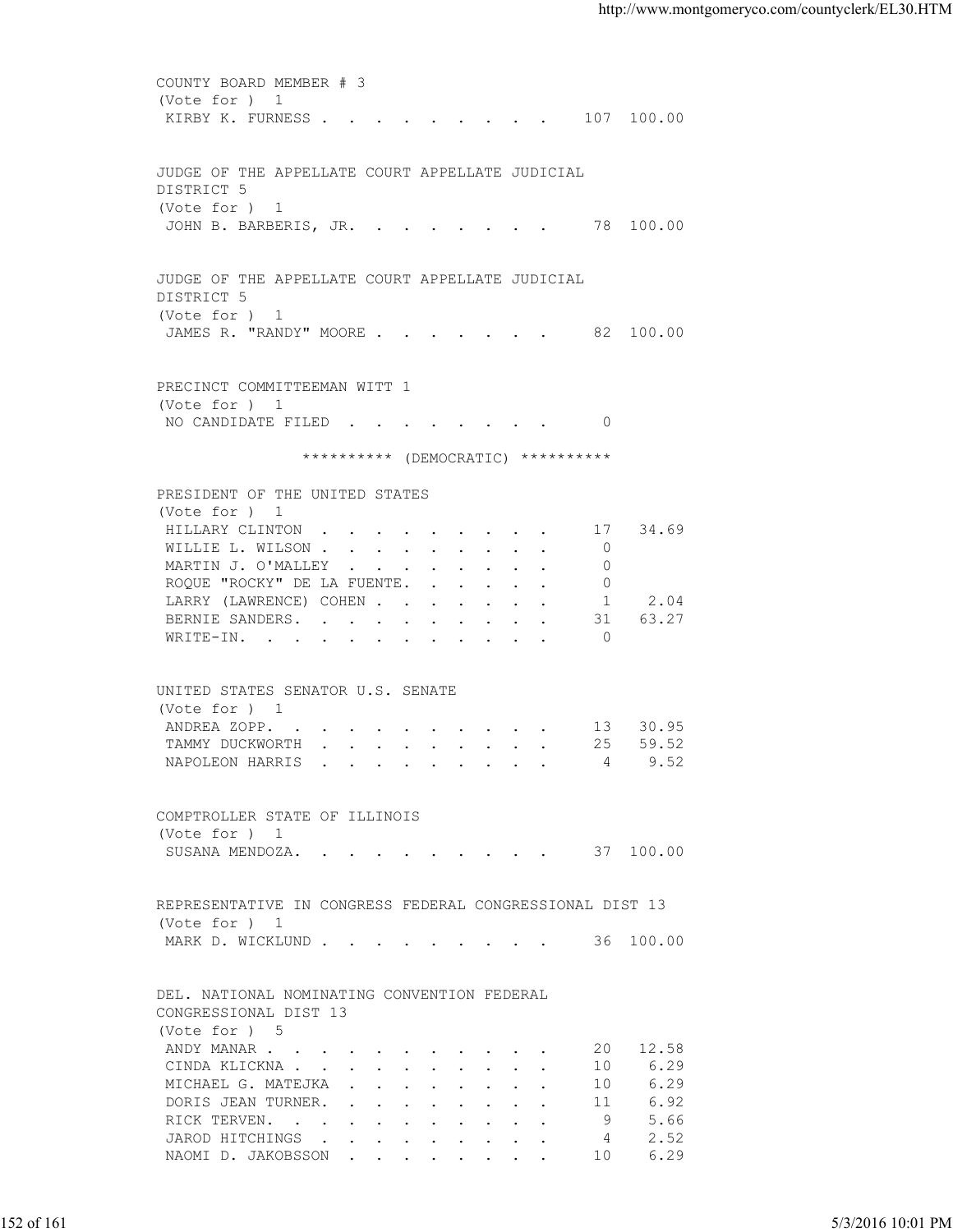| 16 10.06<br>MATTHEW PASQUINI<br>PAMELLA GRONEMEYER 18 11.32<br>ZACHARY BRAUN 19 11.95<br>MARCEY GOLDSTEIN 15 9.43<br>REPRESENTATIVE IN THE GENERAL ASSEMBLY STATE<br>REPRESENTATIVE DIST 95<br>(Vote for ) 1<br>MIKE MATHIS. 39 100.00<br>CIRCUIT CLERK MONTGOMERY COUNTY<br>(Vote for ) 1<br>NO CANDIDATE FILED 0<br>STATE'S ATTORNEY MONTGOMERY COUNTY<br>(Vote for ) 1<br>CHRIS MATOUSH 40 100.00<br>CORONER MONTGOMERY COUNTY<br>(Vote for ) 1<br>BARBARA A. SCHMEDEKE. 38 100.00<br>COUNTY BOARD MEMBER # 3<br>(Vote for ) 1<br>NO CANDIDATE FILED 0<br>JUDGE OF THE APPELLATE COURT APPELLATE JUDICIAL<br>DISTRICT 5<br>(Vote for ) 1<br>BRAD K. BLEYER. 38 100.00<br>JUDGE OF THE APPELLATE COURT APPELLATE JUDICIAL<br>DISTRICT 5<br>(Vote for ) 1<br>JO BETH WEBER 39 100.00<br>PRECINCT COMMITTEEMAN WITT 1<br>(Vote for ) 1<br>NO CANDIDATE FILED<br>$\overline{0}$<br>********** (NONPARTISAN) **********<br>HILLSBORO HIGH SCHOOL QUESTION HILLSBORO CUSD 3<br>(Vote for ) 1<br>28 22.05<br>YES<br>99 77.95<br>NO.<br>MONTGOMERY COUNTY, ILLINOIS<br>2016 GENERAL PRIMARY ELECTION<br>MARCH 15, 2016<br>STATISTICS<br>VOTES PERCENT |            |  | AARON AMMONS | 17 10.69 |                   |
|--------------------------------------------------------------------------------------------------------------------------------------------------------------------------------------------------------------------------------------------------------------------------------------------------------------------------------------------------------------------------------------------------------------------------------------------------------------------------------------------------------------------------------------------------------------------------------------------------------------------------------------------------------------------------------------------------------------------------------------------------------------------------------------------------------------------------------------------------------------------------------------------------------------------------------------------------------------------------------------------------------------------------------------------------------------------------------------------------------------------------------------------------|------------|--|--------------|----------|-------------------|
| PRECINCT REPORT<br>RUN DATE: 03/21/16<br>RUN TIME:09:18 AM<br>1802 WITT 2                                                                                                                                                                                                                                                                                                                                                                                                                                                                                                                                                                                                                                                                                                                                                                                                                                                                                                                                                                                                                                                                        |            |  |              |          |                   |
|                                                                                                                                                                                                                                                                                                                                                                                                                                                                                                                                                                                                                                                                                                                                                                                                                                                                                                                                                                                                                                                                                                                                                  |            |  |              |          |                   |
|                                                                                                                                                                                                                                                                                                                                                                                                                                                                                                                                                                                                                                                                                                                                                                                                                                                                                                                                                                                                                                                                                                                                                  |            |  |              |          |                   |
|                                                                                                                                                                                                                                                                                                                                                                                                                                                                                                                                                                                                                                                                                                                                                                                                                                                                                                                                                                                                                                                                                                                                                  |            |  |              |          |                   |
|                                                                                                                                                                                                                                                                                                                                                                                                                                                                                                                                                                                                                                                                                                                                                                                                                                                                                                                                                                                                                                                                                                                                                  |            |  |              |          |                   |
|                                                                                                                                                                                                                                                                                                                                                                                                                                                                                                                                                                                                                                                                                                                                                                                                                                                                                                                                                                                                                                                                                                                                                  |            |  |              |          |                   |
|                                                                                                                                                                                                                                                                                                                                                                                                                                                                                                                                                                                                                                                                                                                                                                                                                                                                                                                                                                                                                                                                                                                                                  |            |  |              |          |                   |
|                                                                                                                                                                                                                                                                                                                                                                                                                                                                                                                                                                                                                                                                                                                                                                                                                                                                                                                                                                                                                                                                                                                                                  |            |  |              |          |                   |
|                                                                                                                                                                                                                                                                                                                                                                                                                                                                                                                                                                                                                                                                                                                                                                                                                                                                                                                                                                                                                                                                                                                                                  |            |  |              |          |                   |
|                                                                                                                                                                                                                                                                                                                                                                                                                                                                                                                                                                                                                                                                                                                                                                                                                                                                                                                                                                                                                                                                                                                                                  |            |  |              |          |                   |
|                                                                                                                                                                                                                                                                                                                                                                                                                                                                                                                                                                                                                                                                                                                                                                                                                                                                                                                                                                                                                                                                                                                                                  |            |  |              |          |                   |
|                                                                                                                                                                                                                                                                                                                                                                                                                                                                                                                                                                                                                                                                                                                                                                                                                                                                                                                                                                                                                                                                                                                                                  |            |  |              |          |                   |
|                                                                                                                                                                                                                                                                                                                                                                                                                                                                                                                                                                                                                                                                                                                                                                                                                                                                                                                                                                                                                                                                                                                                                  |            |  |              |          |                   |
|                                                                                                                                                                                                                                                                                                                                                                                                                                                                                                                                                                                                                                                                                                                                                                                                                                                                                                                                                                                                                                                                                                                                                  |            |  |              |          |                   |
|                                                                                                                                                                                                                                                                                                                                                                                                                                                                                                                                                                                                                                                                                                                                                                                                                                                                                                                                                                                                                                                                                                                                                  | 153 of 161 |  |              |          |                   |
|                                                                                                                                                                                                                                                                                                                                                                                                                                                                                                                                                                                                                                                                                                                                                                                                                                                                                                                                                                                                                                                                                                                                                  |            |  |              |          |                   |
|                                                                                                                                                                                                                                                                                                                                                                                                                                                                                                                                                                                                                                                                                                                                                                                                                                                                                                                                                                                                                                                                                                                                                  |            |  |              |          |                   |
|                                                                                                                                                                                                                                                                                                                                                                                                                                                                                                                                                                                                                                                                                                                                                                                                                                                                                                                                                                                                                                                                                                                                                  |            |  |              |          |                   |
|                                                                                                                                                                                                                                                                                                                                                                                                                                                                                                                                                                                                                                                                                                                                                                                                                                                                                                                                                                                                                                                                                                                                                  |            |  |              |          |                   |
|                                                                                                                                                                                                                                                                                                                                                                                                                                                                                                                                                                                                                                                                                                                                                                                                                                                                                                                                                                                                                                                                                                                                                  |            |  |              |          |                   |
|                                                                                                                                                                                                                                                                                                                                                                                                                                                                                                                                                                                                                                                                                                                                                                                                                                                                                                                                                                                                                                                                                                                                                  |            |  |              |          |                   |
|                                                                                                                                                                                                                                                                                                                                                                                                                                                                                                                                                                                                                                                                                                                                                                                                                                                                                                                                                                                                                                                                                                                                                  |            |  |              |          |                   |
|                                                                                                                                                                                                                                                                                                                                                                                                                                                                                                                                                                                                                                                                                                                                                                                                                                                                                                                                                                                                                                                                                                                                                  |            |  |              |          |                   |
|                                                                                                                                                                                                                                                                                                                                                                                                                                                                                                                                                                                                                                                                                                                                                                                                                                                                                                                                                                                                                                                                                                                                                  |            |  |              |          |                   |
|                                                                                                                                                                                                                                                                                                                                                                                                                                                                                                                                                                                                                                                                                                                                                                                                                                                                                                                                                                                                                                                                                                                                                  |            |  |              |          |                   |
|                                                                                                                                                                                                                                                                                                                                                                                                                                                                                                                                                                                                                                                                                                                                                                                                                                                                                                                                                                                                                                                                                                                                                  |            |  |              |          |                   |
|                                                                                                                                                                                                                                                                                                                                                                                                                                                                                                                                                                                                                                                                                                                                                                                                                                                                                                                                                                                                                                                                                                                                                  |            |  |              |          |                   |
|                                                                                                                                                                                                                                                                                                                                                                                                                                                                                                                                                                                                                                                                                                                                                                                                                                                                                                                                                                                                                                                                                                                                                  |            |  |              |          |                   |
|                                                                                                                                                                                                                                                                                                                                                                                                                                                                                                                                                                                                                                                                                                                                                                                                                                                                                                                                                                                                                                                                                                                                                  |            |  |              |          |                   |
|                                                                                                                                                                                                                                                                                                                                                                                                                                                                                                                                                                                                                                                                                                                                                                                                                                                                                                                                                                                                                                                                                                                                                  |            |  |              |          |                   |
|                                                                                                                                                                                                                                                                                                                                                                                                                                                                                                                                                                                                                                                                                                                                                                                                                                                                                                                                                                                                                                                                                                                                                  |            |  |              |          |                   |
|                                                                                                                                                                                                                                                                                                                                                                                                                                                                                                                                                                                                                                                                                                                                                                                                                                                                                                                                                                                                                                                                                                                                                  |            |  |              |          |                   |
|                                                                                                                                                                                                                                                                                                                                                                                                                                                                                                                                                                                                                                                                                                                                                                                                                                                                                                                                                                                                                                                                                                                                                  |            |  |              |          |                   |
|                                                                                                                                                                                                                                                                                                                                                                                                                                                                                                                                                                                                                                                                                                                                                                                                                                                                                                                                                                                                                                                                                                                                                  |            |  |              |          |                   |
|                                                                                                                                                                                                                                                                                                                                                                                                                                                                                                                                                                                                                                                                                                                                                                                                                                                                                                                                                                                                                                                                                                                                                  |            |  |              |          |                   |
|                                                                                                                                                                                                                                                                                                                                                                                                                                                                                                                                                                                                                                                                                                                                                                                                                                                                                                                                                                                                                                                                                                                                                  |            |  |              |          |                   |
|                                                                                                                                                                                                                                                                                                                                                                                                                                                                                                                                                                                                                                                                                                                                                                                                                                                                                                                                                                                                                                                                                                                                                  |            |  |              |          |                   |
|                                                                                                                                                                                                                                                                                                                                                                                                                                                                                                                                                                                                                                                                                                                                                                                                                                                                                                                                                                                                                                                                                                                                                  |            |  |              |          |                   |
|                                                                                                                                                                                                                                                                                                                                                                                                                                                                                                                                                                                                                                                                                                                                                                                                                                                                                                                                                                                                                                                                                                                                                  |            |  |              |          |                   |
|                                                                                                                                                                                                                                                                                                                                                                                                                                                                                                                                                                                                                                                                                                                                                                                                                                                                                                                                                                                                                                                                                                                                                  |            |  |              |          |                   |
|                                                                                                                                                                                                                                                                                                                                                                                                                                                                                                                                                                                                                                                                                                                                                                                                                                                                                                                                                                                                                                                                                                                                                  |            |  |              |          |                   |
|                                                                                                                                                                                                                                                                                                                                                                                                                                                                                                                                                                                                                                                                                                                                                                                                                                                                                                                                                                                                                                                                                                                                                  |            |  |              |          | 5/3/2016 10:01 PM |
|                                                                                                                                                                                                                                                                                                                                                                                                                                                                                                                                                                                                                                                                                                                                                                                                                                                                                                                                                                                                                                                                                                                                                  |            |  |              |          |                   |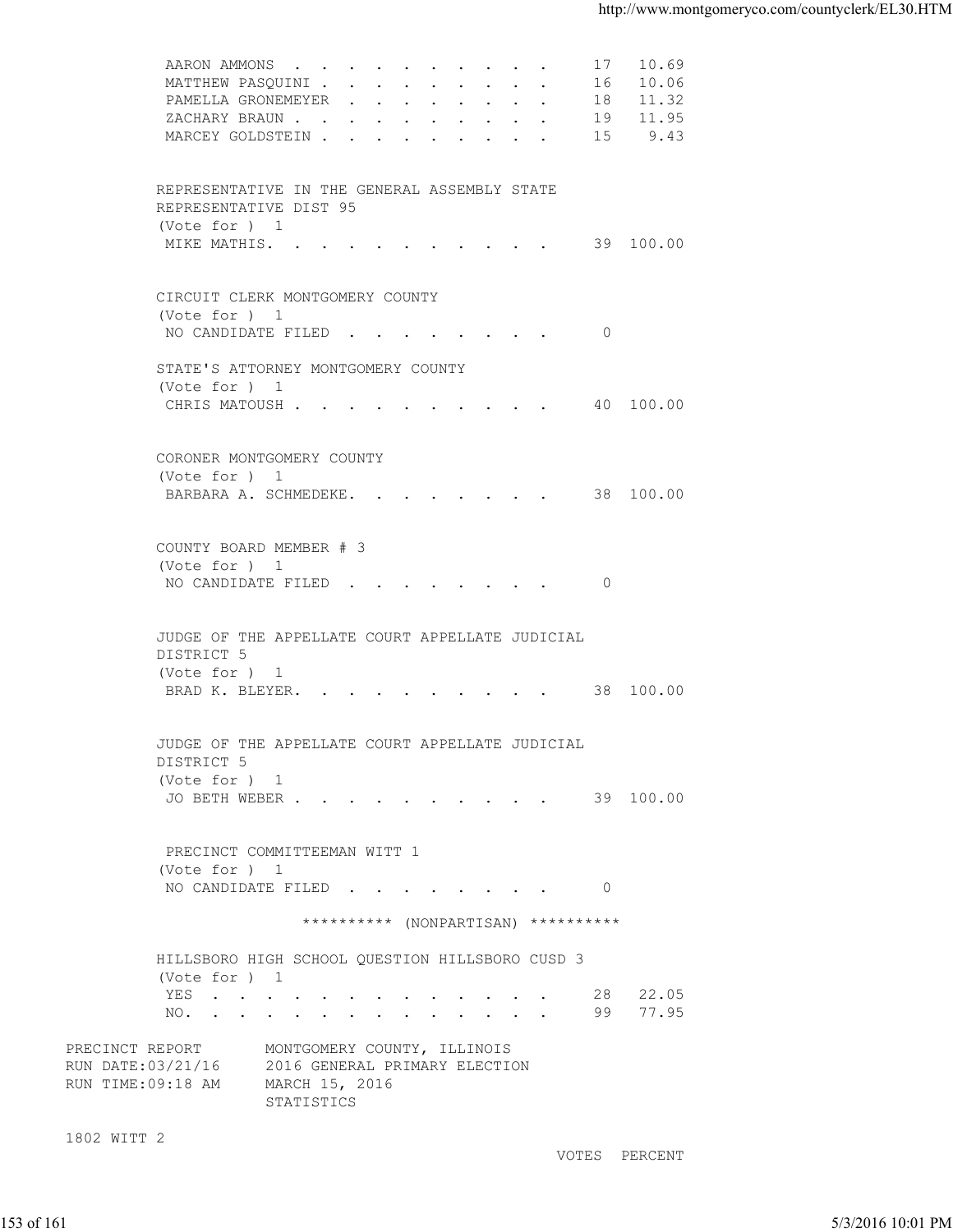| REGISTERED VOTERS - TOTAL                            |                                                           |                                    |  | 303 |        |
|------------------------------------------------------|-----------------------------------------------------------|------------------------------------|--|-----|--------|
| REGISTERED VOTERS - REPUBLICAN                       |                                                           |                                    |  | 59  | 19.47  |
| REGISTERED VOTERS - DEMOCRATIC                       |                                                           |                                    |  | 96  | 31.68  |
| REGISTERED VOTERS - NONPARTISAN                      |                                                           |                                    |  |     | 7 2.31 |
| BALLOTS CAST - TOTAL                                 |                                                           |                                    |  | 121 |        |
| BALLOTS CAST - REPUBLICAN.                           | $\mathbf{L} = \mathbf{L} \mathbf{L}$                      |                                    |  | 59  | 48.76  |
| BALLOTS CAST - DEMOCRATIC                            |                                                           |                                    |  | 54  | 44.63  |
| BALLOTS CAST - NONPARTISAN.                          |                                                           |                                    |  | 8   | 6.61   |
| BALLOTS CAST - BLANK                                 |                                                           |                                    |  | 0   |        |
| VOTER TURNOUT - TOTAL<br>$\sim$ $\sim$ $\sim$ $\sim$ |                                                           | $\sim$ $\sim$ $\sim$ $\sim$ $\sim$ |  |     | 39.93  |
| VOTER TURNOUT - REPUBLICAN.                          | $\mathbf{r}$ , $\mathbf{r}$ , $\mathbf{r}$ , $\mathbf{r}$ |                                    |  |     | 100.00 |
| VOTER TURNOUT - DEMOCRATIC.                          |                                                           |                                    |  |     | 56.25  |
| VOTER TURNOUT - NONPARTISAN                          |                                                           |                                    |  |     | 114.29 |
| VOTER TURNOUT - BLANK<br>$\sim$ $\sim$               |                                                           |                                    |  |     |        |
|                                                      |                                                           |                                    |  |     |        |

## \*\*\*\*\*\*\*\*\*\* (REPUBLICAN) \*\*\*\*\*\*\*\*\*\*

|            | PRESIDENT OF THE UNITED STATES                           |                   |
|------------|----------------------------------------------------------|-------------------|
|            | (Note for ) 1                                            |                   |
|            | $\overline{0}$<br>JEB BUSH.                              |                   |
|            | CHRIS CHRISTIE.<br>$\circ$                               |                   |
|            | DONALD J. TRUMP<br>25 42.37                              |                   |
|            | 47.46<br>TED CRUZ.<br>28                                 |                   |
|            | MARCO RUBIO.<br>2<br>3.39                                |                   |
|            | 2<br>3.39<br>RAND PAUL                                   |                   |
|            | CARLY FIORINA<br>$\Omega$                                |                   |
|            | $\Omega$<br>MIKE HUCKABEE                                |                   |
|            | RICK SANTORUM<br>0                                       |                   |
|            | 2<br>3.39<br>JOHN R. KASICH.                             |                   |
|            | $\Omega$<br>BEN CARSON                                   |                   |
|            |                                                          |                   |
|            |                                                          |                   |
|            | UNITED STATES SENATOR U.S. SENATE                        |                   |
|            | (Vote for ) 1                                            |                   |
|            | JAMES T. MARTER 16 33.33                                 |                   |
|            | MARK STEVEN KIRK 32 66.67                                |                   |
|            |                                                          |                   |
|            |                                                          |                   |
|            | COMPTROLLER STATE OF ILLINOIS                            |                   |
|            | (Vote for ) 1                                            |                   |
|            | LESLIE GEISSLER MUNGER 41 100.00                         |                   |
|            |                                                          |                   |
|            | REPRESENTATIVE IN CONGRESS FEDERAL CONGRESSIONAL DIST 13 |                   |
|            | (Vote for ) 1                                            |                   |
|            | RODNEY DAVIS 44 81.48                                    |                   |
|            | ETHAN VANDERSAND 10 18.52                                |                   |
|            |                                                          |                   |
|            | DEL. NATIONAL NOMINATING CONVENTION FEDERAL              |                   |
|            | CONGRESSIONAL DIST 13                                    |                   |
|            | (Vote for ) 3                                            |                   |
|            | ADAM M. BROWN<br>- 0                                     |                   |
|            | MARTIN DAVIS<br>-2<br>1.35                               |                   |
|            | $\Omega$<br>GORDY HULTEN                                 |                   |
|            | TONI GAUEN<br>19 12.84                                   |                   |
|            |                                                          |                   |
|            | DOUG HARTMANN<br>12.16<br>18                             |                   |
|            | 10.81<br>RAJA SADIQ<br>16                                |                   |
|            | 16.22<br>JAMES KAMMER<br>24                              |                   |
|            | 16.22<br>MARK STRANG.<br>24                              |                   |
|            | 16.22<br>NICHOLAS KAMMER<br>24                           |                   |
|            | GREGORY G. STANEK.<br>1<br>.68                           |                   |
|            |                                                          |                   |
|            |                                                          |                   |
| 154 of 161 |                                                          | 5/3/2016 10:01 PM |
|            |                                                          |                   |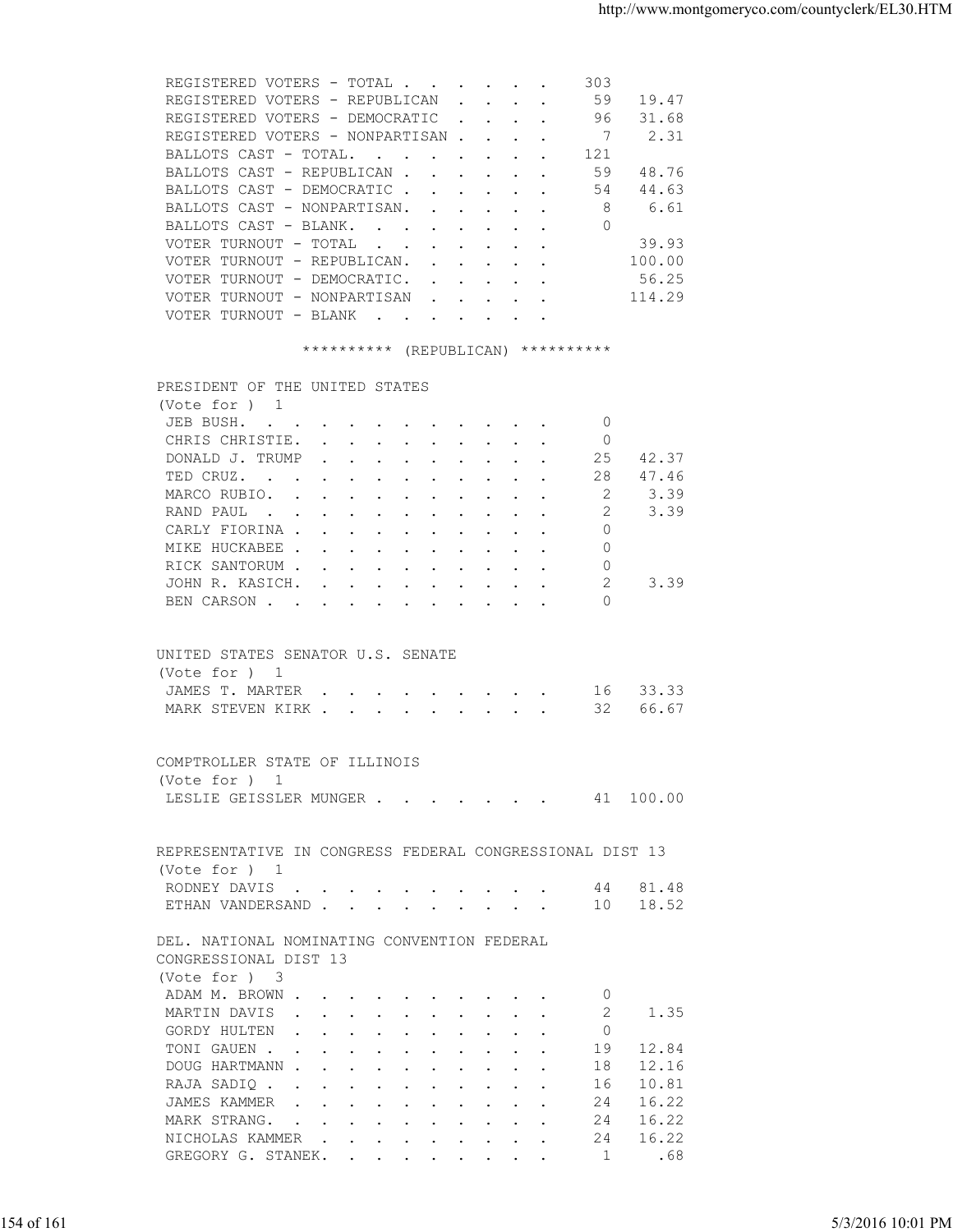| $\mathbf{r}$ , $\mathbf{r}$ , $\mathbf{r}$ , $\mathbf{r}$<br>ALLEN "AL" DEUTSCH<br>$\circ$<br>$\cdot$ $\cdot$ $\cdot$ $\cdot$ $\cdot$<br>$\ddot{\phantom{a}}$<br>$\sim$ $\sim$<br>$\mathbf{1}$<br>.68<br>JOAN DYKSTRA<br>$\sim$ $\sim$<br>$\mathbf{r}$ , $\mathbf{r}$ , $\mathbf{r}$<br>$\sim$ $\sim$<br>$\sim$ $\sim$ $\sim$<br>$\circ$<br>DONNA GIERTZ<br>$\mathbf{r}$ , $\mathbf{r}$ , $\mathbf{r}$ , $\mathbf{r}$ , $\mathbf{r}$<br>.68<br>STUART C. KING.<br>-1<br>$\cdot$ $\cdot$ $\cdot$ $\cdot$ $\cdot$<br>$\sim$ $\sim$ $\sim$<br>2<br>1.35<br>JOHN H. ELDER<br>$\cdot$ $\cdot$ $\cdot$ $\cdot$ $\cdot$<br>$\sim$ $\sim$<br>SUSAN GANT REYNOLDS.<br>-1<br>.68<br>$\sim$<br>2<br>1.35<br>CORY MARK JOBE.<br>$\cdot$ $\cdot$ $\cdot$ $\cdot$ $\cdot$<br>KEVIN J. BREHENY<br>1<br>.68<br>$\cdot$<br>$\sim$<br>$\sim$ $\sim$<br>1<br>JOHN J. FARNEY.<br>.68<br>the contract of the contract of the contract of the contract of the contract of the contract of the contract of<br>$\cdot$ $\cdot$ $\cdot$ $\cdot$<br>-1<br>.68<br>FREDERICK FLORETH.<br>$\mathbf{r}$ . The contract of the contract of the contract of the contract of the contract of the contract of the contract of the contract of the contract of the contract of the contract of the contract of the contract of th<br>1<br>JOHN BAMBENEK.<br>.68<br>$\mathbf{r}$ . The contract of the contract of the contract of the contract of the contract of the contract of the contract of the contract of the contract of the contract of the contract of the contract of the contract of th<br><b>Carl Carl Carl</b><br>$\mathbf{1}$<br>TIMOTHY V. "TIM" JOHNSON<br>.68<br>$\mathbf{r}$ , $\mathbf{r}$ , $\mathbf{r}$ , $\mathbf{r}$ , $\mathbf{r}$<br>5<br>3.38<br>ROY HERTEL<br>MICHAEL MCCORMICK.<br>2<br>1.35<br>and the contract of the contract of the contract of the contract of the contract of the contract of the contract of the contract of the contract of the contract of the contract of the contract of the contract of the contra<br>ALT. DEL. NATIONAL NOMINATING CONVENTION FEDERAL<br>CONGRESSIONAL DIST 13<br>(Vote for ) 3<br>HEIDY P. CARRUTHERS<br>0<br>BRUCE KETTELKAMP.<br>2<br>1.36<br>$\sim$<br>$\sim$ $\sim$<br>JERROLD STOCKS.<br>$\circ$<br>$\sim$<br>ROSANNA PULIDO.<br>19<br>12.93<br>$\mathbf{r}$ , $\mathbf{r}$ , $\mathbf{r}$<br>KATHY SCATURRO.<br>19<br>12.93<br>$\cdot$ $\cdot$ $\cdot$ $\cdot$ $\cdot$<br>$\mathbf{r}$<br>$\sim$<br>$\sim$<br>$\sim$<br>CYRIL STURM.<br>19<br>12.93<br>$\ddot{\phantom{a}}$<br>$\mathbf{r}$ , $\mathbf{r}$ , $\mathbf{r}$ , $\mathbf{r}$<br>$\sim$ $\sim$ $\sim$ $\sim$<br>1<br>JON W. RECTOR .<br>.68<br>$\ddot{\phantom{a}}$<br>$\cdot$ $\cdot$<br>$\cdots$<br>$\ddot{\phantom{0}}$<br>$\circ$<br>CATHY RECTOR<br>$\ddot{\phantom{1}}$<br>$\cdots$<br>$\cdot$ $\cdot$ $\cdot$<br>$\sim$<br>$\circ$<br>ERIC BUSSELL<br>$\sim$<br>$\cdots$<br>SIDNEY ROHRSCHEIB.<br>23<br>15.65<br>$\sim$<br>$\cdot$ $\cdot$ $\cdot$ $\cdot$ $\cdot$<br>17.01<br>STANLEY PRATT.<br>25<br>$\cdot$ $\cdot$ $\cdot$ $\cdot$ $\cdot$<br>$\sim$<br>$\sim$<br>$\sim$<br>$\cdot$ $\cdot$<br>STEVEN BAYES<br>16.33<br>24<br>$\sim$ $\sim$<br>CATHI COWAN.<br>$\mathbf 0$<br>$\ddot{\phantom{a}}$<br>$\sim$<br>$\sim$ $\sim$<br>$\circ$<br>AMY MAHER<br>$\sim$ $\sim$ $\sim$ $\sim$<br>$\sim$<br>DIANA WILLIAMS.<br>-1<br>.68<br>$\ddot{\phantom{a}}$<br>2<br>1.36<br>DUSTIN PETERSON<br>$\sim$<br>$\sim$ $\sim$ $\sim$<br>$\sim$<br>$\sim$<br>$\sim$<br>$\sim$<br>1<br>JUSTIN SINNER .<br>.68<br>$\cdot$ $\cdot$ $\cdot$<br>$\mathbf{r}$ , and $\mathbf{r}$ , and $\mathbf{r}$ , and $\mathbf{r}$<br>2<br>SEAN FITZGERREL<br>1.36<br>$\mathbf{r}$ , $\mathbf{r}$ , $\mathbf{r}$ , $\mathbf{r}$ , $\mathbf{r}$ , $\mathbf{r}$ , $\mathbf{r}$<br>1<br>JERALD F. JACOBS<br>.68<br>STEPHEN S. HAURY<br>.68<br>TERRA R. PATIENT<br>.68<br>$\mathbf{1}$<br>BRETT JACKSON<br>.68<br>$\sim$ 1<br>.68<br>SETH M. MCMILLAN<br>$\sim$ 1<br>1.36<br>JAMES B. MCGUIRE<br>2<br>MICHAEL P. MURPHY.<br>2<br>1.36<br>REPRESENTATIVE IN THE GENERAL ASSEMBLY STATE<br>REPRESENTATIVE DIST 95<br>(Vote for ) 1<br>DENNIS J. SCOBBIE.<br>25 46.30<br>4 7.41<br>CHRISTOPHER M. HICKS.<br>AVERY BOURNE 25 46.30<br>CIRCUIT CLERK MONTGOMERY COUNTY<br>(Vote for ) 1<br>48 100.00<br>HOLLY LEMONS<br>STATE'S ATTORNEY MONTGOMERY COUNTY<br>(Vote for ) 1<br>155 of 161<br>5/3/2016 10:01 PM | KRISTIN WILLIAMSON<br>$\circ$<br>$\mathbf{r}$ , and $\mathbf{r}$ , and $\mathbf{r}$ , and $\mathbf{r}$ |  |
|---------------------------------------------------------------------------------------------------------------------------------------------------------------------------------------------------------------------------------------------------------------------------------------------------------------------------------------------------------------------------------------------------------------------------------------------------------------------------------------------------------------------------------------------------------------------------------------------------------------------------------------------------------------------------------------------------------------------------------------------------------------------------------------------------------------------------------------------------------------------------------------------------------------------------------------------------------------------------------------------------------------------------------------------------------------------------------------------------------------------------------------------------------------------------------------------------------------------------------------------------------------------------------------------------------------------------------------------------------------------------------------------------------------------------------------------------------------------------------------------------------------------------------------------------------------------------------------------------------------------------------------------------------------------------------------------------------------------------------------------------------------------------------------------------------------------------------------------------------------------------------------------------------------------------------------------------------------------------------------------------------------------------------------------------------------------------------------------------------------------------------------------------------------------------------------------------------------------------------------------------------------------------------------------------------------------------------------------------------------------------------------------------------------------------------------------------------------------------------------------------------------------------------------------------------------------------------------------------------------------------------------------------------------------------------------------------------------------------------------------------------------------------------------------------------------------------------------------------------------------------------------------------------------------------------------------------------------------------------------------------------------------------------------------------------------------------------------------------------------------------------------------------------------------------------------------------------------------------------------------------------------------------------------------------------------------------------------------------------------------------------------------------------------------------------------------------------------------------------------------------------------------------------------------------------------------------------------------------------------------------------------------------------------------------------------------------------------------------------------------------------------------------------------------------------------------------------------------------------------------------------------------------------------------------------------------------------------------------------------------------------------------------------------------------------------------------------------------------------------------------------------------------------------------------------------------------------------------------------------------------------------------------------------------------------------------------------------------------------------------------------------------|--------------------------------------------------------------------------------------------------------|--|
|                                                                                                                                                                                                                                                                                                                                                                                                                                                                                                                                                                                                                                                                                                                                                                                                                                                                                                                                                                                                                                                                                                                                                                                                                                                                                                                                                                                                                                                                                                                                                                                                                                                                                                                                                                                                                                                                                                                                                                                                                                                                                                                                                                                                                                                                                                                                                                                                                                                                                                                                                                                                                                                                                                                                                                                                                                                                                                                                                                                                                                                                                                                                                                                                                                                                                                                                                                                                                                                                                                                                                                                                                                                                                                                                                                                                                                                                                                                                                                                                                                                                                                                                                                                                                                                                                                                                                                                             | 1<br>.68<br>MARK BALLARD                                                                               |  |
|                                                                                                                                                                                                                                                                                                                                                                                                                                                                                                                                                                                                                                                                                                                                                                                                                                                                                                                                                                                                                                                                                                                                                                                                                                                                                                                                                                                                                                                                                                                                                                                                                                                                                                                                                                                                                                                                                                                                                                                                                                                                                                                                                                                                                                                                                                                                                                                                                                                                                                                                                                                                                                                                                                                                                                                                                                                                                                                                                                                                                                                                                                                                                                                                                                                                                                                                                                                                                                                                                                                                                                                                                                                                                                                                                                                                                                                                                                                                                                                                                                                                                                                                                                                                                                                                                                                                                                                             |                                                                                                        |  |
|                                                                                                                                                                                                                                                                                                                                                                                                                                                                                                                                                                                                                                                                                                                                                                                                                                                                                                                                                                                                                                                                                                                                                                                                                                                                                                                                                                                                                                                                                                                                                                                                                                                                                                                                                                                                                                                                                                                                                                                                                                                                                                                                                                                                                                                                                                                                                                                                                                                                                                                                                                                                                                                                                                                                                                                                                                                                                                                                                                                                                                                                                                                                                                                                                                                                                                                                                                                                                                                                                                                                                                                                                                                                                                                                                                                                                                                                                                                                                                                                                                                                                                                                                                                                                                                                                                                                                                                             |                                                                                                        |  |
|                                                                                                                                                                                                                                                                                                                                                                                                                                                                                                                                                                                                                                                                                                                                                                                                                                                                                                                                                                                                                                                                                                                                                                                                                                                                                                                                                                                                                                                                                                                                                                                                                                                                                                                                                                                                                                                                                                                                                                                                                                                                                                                                                                                                                                                                                                                                                                                                                                                                                                                                                                                                                                                                                                                                                                                                                                                                                                                                                                                                                                                                                                                                                                                                                                                                                                                                                                                                                                                                                                                                                                                                                                                                                                                                                                                                                                                                                                                                                                                                                                                                                                                                                                                                                                                                                                                                                                                             |                                                                                                        |  |
|                                                                                                                                                                                                                                                                                                                                                                                                                                                                                                                                                                                                                                                                                                                                                                                                                                                                                                                                                                                                                                                                                                                                                                                                                                                                                                                                                                                                                                                                                                                                                                                                                                                                                                                                                                                                                                                                                                                                                                                                                                                                                                                                                                                                                                                                                                                                                                                                                                                                                                                                                                                                                                                                                                                                                                                                                                                                                                                                                                                                                                                                                                                                                                                                                                                                                                                                                                                                                                                                                                                                                                                                                                                                                                                                                                                                                                                                                                                                                                                                                                                                                                                                                                                                                                                                                                                                                                                             |                                                                                                        |  |
|                                                                                                                                                                                                                                                                                                                                                                                                                                                                                                                                                                                                                                                                                                                                                                                                                                                                                                                                                                                                                                                                                                                                                                                                                                                                                                                                                                                                                                                                                                                                                                                                                                                                                                                                                                                                                                                                                                                                                                                                                                                                                                                                                                                                                                                                                                                                                                                                                                                                                                                                                                                                                                                                                                                                                                                                                                                                                                                                                                                                                                                                                                                                                                                                                                                                                                                                                                                                                                                                                                                                                                                                                                                                                                                                                                                                                                                                                                                                                                                                                                                                                                                                                                                                                                                                                                                                                                                             |                                                                                                        |  |
|                                                                                                                                                                                                                                                                                                                                                                                                                                                                                                                                                                                                                                                                                                                                                                                                                                                                                                                                                                                                                                                                                                                                                                                                                                                                                                                                                                                                                                                                                                                                                                                                                                                                                                                                                                                                                                                                                                                                                                                                                                                                                                                                                                                                                                                                                                                                                                                                                                                                                                                                                                                                                                                                                                                                                                                                                                                                                                                                                                                                                                                                                                                                                                                                                                                                                                                                                                                                                                                                                                                                                                                                                                                                                                                                                                                                                                                                                                                                                                                                                                                                                                                                                                                                                                                                                                                                                                                             |                                                                                                        |  |
|                                                                                                                                                                                                                                                                                                                                                                                                                                                                                                                                                                                                                                                                                                                                                                                                                                                                                                                                                                                                                                                                                                                                                                                                                                                                                                                                                                                                                                                                                                                                                                                                                                                                                                                                                                                                                                                                                                                                                                                                                                                                                                                                                                                                                                                                                                                                                                                                                                                                                                                                                                                                                                                                                                                                                                                                                                                                                                                                                                                                                                                                                                                                                                                                                                                                                                                                                                                                                                                                                                                                                                                                                                                                                                                                                                                                                                                                                                                                                                                                                                                                                                                                                                                                                                                                                                                                                                                             |                                                                                                        |  |
|                                                                                                                                                                                                                                                                                                                                                                                                                                                                                                                                                                                                                                                                                                                                                                                                                                                                                                                                                                                                                                                                                                                                                                                                                                                                                                                                                                                                                                                                                                                                                                                                                                                                                                                                                                                                                                                                                                                                                                                                                                                                                                                                                                                                                                                                                                                                                                                                                                                                                                                                                                                                                                                                                                                                                                                                                                                                                                                                                                                                                                                                                                                                                                                                                                                                                                                                                                                                                                                                                                                                                                                                                                                                                                                                                                                                                                                                                                                                                                                                                                                                                                                                                                                                                                                                                                                                                                                             |                                                                                                        |  |
|                                                                                                                                                                                                                                                                                                                                                                                                                                                                                                                                                                                                                                                                                                                                                                                                                                                                                                                                                                                                                                                                                                                                                                                                                                                                                                                                                                                                                                                                                                                                                                                                                                                                                                                                                                                                                                                                                                                                                                                                                                                                                                                                                                                                                                                                                                                                                                                                                                                                                                                                                                                                                                                                                                                                                                                                                                                                                                                                                                                                                                                                                                                                                                                                                                                                                                                                                                                                                                                                                                                                                                                                                                                                                                                                                                                                                                                                                                                                                                                                                                                                                                                                                                                                                                                                                                                                                                                             |                                                                                                        |  |
|                                                                                                                                                                                                                                                                                                                                                                                                                                                                                                                                                                                                                                                                                                                                                                                                                                                                                                                                                                                                                                                                                                                                                                                                                                                                                                                                                                                                                                                                                                                                                                                                                                                                                                                                                                                                                                                                                                                                                                                                                                                                                                                                                                                                                                                                                                                                                                                                                                                                                                                                                                                                                                                                                                                                                                                                                                                                                                                                                                                                                                                                                                                                                                                                                                                                                                                                                                                                                                                                                                                                                                                                                                                                                                                                                                                                                                                                                                                                                                                                                                                                                                                                                                                                                                                                                                                                                                                             |                                                                                                        |  |
|                                                                                                                                                                                                                                                                                                                                                                                                                                                                                                                                                                                                                                                                                                                                                                                                                                                                                                                                                                                                                                                                                                                                                                                                                                                                                                                                                                                                                                                                                                                                                                                                                                                                                                                                                                                                                                                                                                                                                                                                                                                                                                                                                                                                                                                                                                                                                                                                                                                                                                                                                                                                                                                                                                                                                                                                                                                                                                                                                                                                                                                                                                                                                                                                                                                                                                                                                                                                                                                                                                                                                                                                                                                                                                                                                                                                                                                                                                                                                                                                                                                                                                                                                                                                                                                                                                                                                                                             |                                                                                                        |  |
|                                                                                                                                                                                                                                                                                                                                                                                                                                                                                                                                                                                                                                                                                                                                                                                                                                                                                                                                                                                                                                                                                                                                                                                                                                                                                                                                                                                                                                                                                                                                                                                                                                                                                                                                                                                                                                                                                                                                                                                                                                                                                                                                                                                                                                                                                                                                                                                                                                                                                                                                                                                                                                                                                                                                                                                                                                                                                                                                                                                                                                                                                                                                                                                                                                                                                                                                                                                                                                                                                                                                                                                                                                                                                                                                                                                                                                                                                                                                                                                                                                                                                                                                                                                                                                                                                                                                                                                             |                                                                                                        |  |
|                                                                                                                                                                                                                                                                                                                                                                                                                                                                                                                                                                                                                                                                                                                                                                                                                                                                                                                                                                                                                                                                                                                                                                                                                                                                                                                                                                                                                                                                                                                                                                                                                                                                                                                                                                                                                                                                                                                                                                                                                                                                                                                                                                                                                                                                                                                                                                                                                                                                                                                                                                                                                                                                                                                                                                                                                                                                                                                                                                                                                                                                                                                                                                                                                                                                                                                                                                                                                                                                                                                                                                                                                                                                                                                                                                                                                                                                                                                                                                                                                                                                                                                                                                                                                                                                                                                                                                                             |                                                                                                        |  |
|                                                                                                                                                                                                                                                                                                                                                                                                                                                                                                                                                                                                                                                                                                                                                                                                                                                                                                                                                                                                                                                                                                                                                                                                                                                                                                                                                                                                                                                                                                                                                                                                                                                                                                                                                                                                                                                                                                                                                                                                                                                                                                                                                                                                                                                                                                                                                                                                                                                                                                                                                                                                                                                                                                                                                                                                                                                                                                                                                                                                                                                                                                                                                                                                                                                                                                                                                                                                                                                                                                                                                                                                                                                                                                                                                                                                                                                                                                                                                                                                                                                                                                                                                                                                                                                                                                                                                                                             |                                                                                                        |  |
|                                                                                                                                                                                                                                                                                                                                                                                                                                                                                                                                                                                                                                                                                                                                                                                                                                                                                                                                                                                                                                                                                                                                                                                                                                                                                                                                                                                                                                                                                                                                                                                                                                                                                                                                                                                                                                                                                                                                                                                                                                                                                                                                                                                                                                                                                                                                                                                                                                                                                                                                                                                                                                                                                                                                                                                                                                                                                                                                                                                                                                                                                                                                                                                                                                                                                                                                                                                                                                                                                                                                                                                                                                                                                                                                                                                                                                                                                                                                                                                                                                                                                                                                                                                                                                                                                                                                                                                             |                                                                                                        |  |
|                                                                                                                                                                                                                                                                                                                                                                                                                                                                                                                                                                                                                                                                                                                                                                                                                                                                                                                                                                                                                                                                                                                                                                                                                                                                                                                                                                                                                                                                                                                                                                                                                                                                                                                                                                                                                                                                                                                                                                                                                                                                                                                                                                                                                                                                                                                                                                                                                                                                                                                                                                                                                                                                                                                                                                                                                                                                                                                                                                                                                                                                                                                                                                                                                                                                                                                                                                                                                                                                                                                                                                                                                                                                                                                                                                                                                                                                                                                                                                                                                                                                                                                                                                                                                                                                                                                                                                                             |                                                                                                        |  |
|                                                                                                                                                                                                                                                                                                                                                                                                                                                                                                                                                                                                                                                                                                                                                                                                                                                                                                                                                                                                                                                                                                                                                                                                                                                                                                                                                                                                                                                                                                                                                                                                                                                                                                                                                                                                                                                                                                                                                                                                                                                                                                                                                                                                                                                                                                                                                                                                                                                                                                                                                                                                                                                                                                                                                                                                                                                                                                                                                                                                                                                                                                                                                                                                                                                                                                                                                                                                                                                                                                                                                                                                                                                                                                                                                                                                                                                                                                                                                                                                                                                                                                                                                                                                                                                                                                                                                                                             |                                                                                                        |  |
|                                                                                                                                                                                                                                                                                                                                                                                                                                                                                                                                                                                                                                                                                                                                                                                                                                                                                                                                                                                                                                                                                                                                                                                                                                                                                                                                                                                                                                                                                                                                                                                                                                                                                                                                                                                                                                                                                                                                                                                                                                                                                                                                                                                                                                                                                                                                                                                                                                                                                                                                                                                                                                                                                                                                                                                                                                                                                                                                                                                                                                                                                                                                                                                                                                                                                                                                                                                                                                                                                                                                                                                                                                                                                                                                                                                                                                                                                                                                                                                                                                                                                                                                                                                                                                                                                                                                                                                             |                                                                                                        |  |
|                                                                                                                                                                                                                                                                                                                                                                                                                                                                                                                                                                                                                                                                                                                                                                                                                                                                                                                                                                                                                                                                                                                                                                                                                                                                                                                                                                                                                                                                                                                                                                                                                                                                                                                                                                                                                                                                                                                                                                                                                                                                                                                                                                                                                                                                                                                                                                                                                                                                                                                                                                                                                                                                                                                                                                                                                                                                                                                                                                                                                                                                                                                                                                                                                                                                                                                                                                                                                                                                                                                                                                                                                                                                                                                                                                                                                                                                                                                                                                                                                                                                                                                                                                                                                                                                                                                                                                                             |                                                                                                        |  |
|                                                                                                                                                                                                                                                                                                                                                                                                                                                                                                                                                                                                                                                                                                                                                                                                                                                                                                                                                                                                                                                                                                                                                                                                                                                                                                                                                                                                                                                                                                                                                                                                                                                                                                                                                                                                                                                                                                                                                                                                                                                                                                                                                                                                                                                                                                                                                                                                                                                                                                                                                                                                                                                                                                                                                                                                                                                                                                                                                                                                                                                                                                                                                                                                                                                                                                                                                                                                                                                                                                                                                                                                                                                                                                                                                                                                                                                                                                                                                                                                                                                                                                                                                                                                                                                                                                                                                                                             |                                                                                                        |  |
|                                                                                                                                                                                                                                                                                                                                                                                                                                                                                                                                                                                                                                                                                                                                                                                                                                                                                                                                                                                                                                                                                                                                                                                                                                                                                                                                                                                                                                                                                                                                                                                                                                                                                                                                                                                                                                                                                                                                                                                                                                                                                                                                                                                                                                                                                                                                                                                                                                                                                                                                                                                                                                                                                                                                                                                                                                                                                                                                                                                                                                                                                                                                                                                                                                                                                                                                                                                                                                                                                                                                                                                                                                                                                                                                                                                                                                                                                                                                                                                                                                                                                                                                                                                                                                                                                                                                                                                             |                                                                                                        |  |
|                                                                                                                                                                                                                                                                                                                                                                                                                                                                                                                                                                                                                                                                                                                                                                                                                                                                                                                                                                                                                                                                                                                                                                                                                                                                                                                                                                                                                                                                                                                                                                                                                                                                                                                                                                                                                                                                                                                                                                                                                                                                                                                                                                                                                                                                                                                                                                                                                                                                                                                                                                                                                                                                                                                                                                                                                                                                                                                                                                                                                                                                                                                                                                                                                                                                                                                                                                                                                                                                                                                                                                                                                                                                                                                                                                                                                                                                                                                                                                                                                                                                                                                                                                                                                                                                                                                                                                                             |                                                                                                        |  |
|                                                                                                                                                                                                                                                                                                                                                                                                                                                                                                                                                                                                                                                                                                                                                                                                                                                                                                                                                                                                                                                                                                                                                                                                                                                                                                                                                                                                                                                                                                                                                                                                                                                                                                                                                                                                                                                                                                                                                                                                                                                                                                                                                                                                                                                                                                                                                                                                                                                                                                                                                                                                                                                                                                                                                                                                                                                                                                                                                                                                                                                                                                                                                                                                                                                                                                                                                                                                                                                                                                                                                                                                                                                                                                                                                                                                                                                                                                                                                                                                                                                                                                                                                                                                                                                                                                                                                                                             |                                                                                                        |  |
|                                                                                                                                                                                                                                                                                                                                                                                                                                                                                                                                                                                                                                                                                                                                                                                                                                                                                                                                                                                                                                                                                                                                                                                                                                                                                                                                                                                                                                                                                                                                                                                                                                                                                                                                                                                                                                                                                                                                                                                                                                                                                                                                                                                                                                                                                                                                                                                                                                                                                                                                                                                                                                                                                                                                                                                                                                                                                                                                                                                                                                                                                                                                                                                                                                                                                                                                                                                                                                                                                                                                                                                                                                                                                                                                                                                                                                                                                                                                                                                                                                                                                                                                                                                                                                                                                                                                                                                             |                                                                                                        |  |
|                                                                                                                                                                                                                                                                                                                                                                                                                                                                                                                                                                                                                                                                                                                                                                                                                                                                                                                                                                                                                                                                                                                                                                                                                                                                                                                                                                                                                                                                                                                                                                                                                                                                                                                                                                                                                                                                                                                                                                                                                                                                                                                                                                                                                                                                                                                                                                                                                                                                                                                                                                                                                                                                                                                                                                                                                                                                                                                                                                                                                                                                                                                                                                                                                                                                                                                                                                                                                                                                                                                                                                                                                                                                                                                                                                                                                                                                                                                                                                                                                                                                                                                                                                                                                                                                                                                                                                                             |                                                                                                        |  |
|                                                                                                                                                                                                                                                                                                                                                                                                                                                                                                                                                                                                                                                                                                                                                                                                                                                                                                                                                                                                                                                                                                                                                                                                                                                                                                                                                                                                                                                                                                                                                                                                                                                                                                                                                                                                                                                                                                                                                                                                                                                                                                                                                                                                                                                                                                                                                                                                                                                                                                                                                                                                                                                                                                                                                                                                                                                                                                                                                                                                                                                                                                                                                                                                                                                                                                                                                                                                                                                                                                                                                                                                                                                                                                                                                                                                                                                                                                                                                                                                                                                                                                                                                                                                                                                                                                                                                                                             |                                                                                                        |  |
|                                                                                                                                                                                                                                                                                                                                                                                                                                                                                                                                                                                                                                                                                                                                                                                                                                                                                                                                                                                                                                                                                                                                                                                                                                                                                                                                                                                                                                                                                                                                                                                                                                                                                                                                                                                                                                                                                                                                                                                                                                                                                                                                                                                                                                                                                                                                                                                                                                                                                                                                                                                                                                                                                                                                                                                                                                                                                                                                                                                                                                                                                                                                                                                                                                                                                                                                                                                                                                                                                                                                                                                                                                                                                                                                                                                                                                                                                                                                                                                                                                                                                                                                                                                                                                                                                                                                                                                             |                                                                                                        |  |
|                                                                                                                                                                                                                                                                                                                                                                                                                                                                                                                                                                                                                                                                                                                                                                                                                                                                                                                                                                                                                                                                                                                                                                                                                                                                                                                                                                                                                                                                                                                                                                                                                                                                                                                                                                                                                                                                                                                                                                                                                                                                                                                                                                                                                                                                                                                                                                                                                                                                                                                                                                                                                                                                                                                                                                                                                                                                                                                                                                                                                                                                                                                                                                                                                                                                                                                                                                                                                                                                                                                                                                                                                                                                                                                                                                                                                                                                                                                                                                                                                                                                                                                                                                                                                                                                                                                                                                                             |                                                                                                        |  |
|                                                                                                                                                                                                                                                                                                                                                                                                                                                                                                                                                                                                                                                                                                                                                                                                                                                                                                                                                                                                                                                                                                                                                                                                                                                                                                                                                                                                                                                                                                                                                                                                                                                                                                                                                                                                                                                                                                                                                                                                                                                                                                                                                                                                                                                                                                                                                                                                                                                                                                                                                                                                                                                                                                                                                                                                                                                                                                                                                                                                                                                                                                                                                                                                                                                                                                                                                                                                                                                                                                                                                                                                                                                                                                                                                                                                                                                                                                                                                                                                                                                                                                                                                                                                                                                                                                                                                                                             |                                                                                                        |  |
|                                                                                                                                                                                                                                                                                                                                                                                                                                                                                                                                                                                                                                                                                                                                                                                                                                                                                                                                                                                                                                                                                                                                                                                                                                                                                                                                                                                                                                                                                                                                                                                                                                                                                                                                                                                                                                                                                                                                                                                                                                                                                                                                                                                                                                                                                                                                                                                                                                                                                                                                                                                                                                                                                                                                                                                                                                                                                                                                                                                                                                                                                                                                                                                                                                                                                                                                                                                                                                                                                                                                                                                                                                                                                                                                                                                                                                                                                                                                                                                                                                                                                                                                                                                                                                                                                                                                                                                             |                                                                                                        |  |
|                                                                                                                                                                                                                                                                                                                                                                                                                                                                                                                                                                                                                                                                                                                                                                                                                                                                                                                                                                                                                                                                                                                                                                                                                                                                                                                                                                                                                                                                                                                                                                                                                                                                                                                                                                                                                                                                                                                                                                                                                                                                                                                                                                                                                                                                                                                                                                                                                                                                                                                                                                                                                                                                                                                                                                                                                                                                                                                                                                                                                                                                                                                                                                                                                                                                                                                                                                                                                                                                                                                                                                                                                                                                                                                                                                                                                                                                                                                                                                                                                                                                                                                                                                                                                                                                                                                                                                                             |                                                                                                        |  |
|                                                                                                                                                                                                                                                                                                                                                                                                                                                                                                                                                                                                                                                                                                                                                                                                                                                                                                                                                                                                                                                                                                                                                                                                                                                                                                                                                                                                                                                                                                                                                                                                                                                                                                                                                                                                                                                                                                                                                                                                                                                                                                                                                                                                                                                                                                                                                                                                                                                                                                                                                                                                                                                                                                                                                                                                                                                                                                                                                                                                                                                                                                                                                                                                                                                                                                                                                                                                                                                                                                                                                                                                                                                                                                                                                                                                                                                                                                                                                                                                                                                                                                                                                                                                                                                                                                                                                                                             |                                                                                                        |  |
|                                                                                                                                                                                                                                                                                                                                                                                                                                                                                                                                                                                                                                                                                                                                                                                                                                                                                                                                                                                                                                                                                                                                                                                                                                                                                                                                                                                                                                                                                                                                                                                                                                                                                                                                                                                                                                                                                                                                                                                                                                                                                                                                                                                                                                                                                                                                                                                                                                                                                                                                                                                                                                                                                                                                                                                                                                                                                                                                                                                                                                                                                                                                                                                                                                                                                                                                                                                                                                                                                                                                                                                                                                                                                                                                                                                                                                                                                                                                                                                                                                                                                                                                                                                                                                                                                                                                                                                             |                                                                                                        |  |
|                                                                                                                                                                                                                                                                                                                                                                                                                                                                                                                                                                                                                                                                                                                                                                                                                                                                                                                                                                                                                                                                                                                                                                                                                                                                                                                                                                                                                                                                                                                                                                                                                                                                                                                                                                                                                                                                                                                                                                                                                                                                                                                                                                                                                                                                                                                                                                                                                                                                                                                                                                                                                                                                                                                                                                                                                                                                                                                                                                                                                                                                                                                                                                                                                                                                                                                                                                                                                                                                                                                                                                                                                                                                                                                                                                                                                                                                                                                                                                                                                                                                                                                                                                                                                                                                                                                                                                                             |                                                                                                        |  |
|                                                                                                                                                                                                                                                                                                                                                                                                                                                                                                                                                                                                                                                                                                                                                                                                                                                                                                                                                                                                                                                                                                                                                                                                                                                                                                                                                                                                                                                                                                                                                                                                                                                                                                                                                                                                                                                                                                                                                                                                                                                                                                                                                                                                                                                                                                                                                                                                                                                                                                                                                                                                                                                                                                                                                                                                                                                                                                                                                                                                                                                                                                                                                                                                                                                                                                                                                                                                                                                                                                                                                                                                                                                                                                                                                                                                                                                                                                                                                                                                                                                                                                                                                                                                                                                                                                                                                                                             |                                                                                                        |  |
|                                                                                                                                                                                                                                                                                                                                                                                                                                                                                                                                                                                                                                                                                                                                                                                                                                                                                                                                                                                                                                                                                                                                                                                                                                                                                                                                                                                                                                                                                                                                                                                                                                                                                                                                                                                                                                                                                                                                                                                                                                                                                                                                                                                                                                                                                                                                                                                                                                                                                                                                                                                                                                                                                                                                                                                                                                                                                                                                                                                                                                                                                                                                                                                                                                                                                                                                                                                                                                                                                                                                                                                                                                                                                                                                                                                                                                                                                                                                                                                                                                                                                                                                                                                                                                                                                                                                                                                             |                                                                                                        |  |
|                                                                                                                                                                                                                                                                                                                                                                                                                                                                                                                                                                                                                                                                                                                                                                                                                                                                                                                                                                                                                                                                                                                                                                                                                                                                                                                                                                                                                                                                                                                                                                                                                                                                                                                                                                                                                                                                                                                                                                                                                                                                                                                                                                                                                                                                                                                                                                                                                                                                                                                                                                                                                                                                                                                                                                                                                                                                                                                                                                                                                                                                                                                                                                                                                                                                                                                                                                                                                                                                                                                                                                                                                                                                                                                                                                                                                                                                                                                                                                                                                                                                                                                                                                                                                                                                                                                                                                                             |                                                                                                        |  |
|                                                                                                                                                                                                                                                                                                                                                                                                                                                                                                                                                                                                                                                                                                                                                                                                                                                                                                                                                                                                                                                                                                                                                                                                                                                                                                                                                                                                                                                                                                                                                                                                                                                                                                                                                                                                                                                                                                                                                                                                                                                                                                                                                                                                                                                                                                                                                                                                                                                                                                                                                                                                                                                                                                                                                                                                                                                                                                                                                                                                                                                                                                                                                                                                                                                                                                                                                                                                                                                                                                                                                                                                                                                                                                                                                                                                                                                                                                                                                                                                                                                                                                                                                                                                                                                                                                                                                                                             |                                                                                                        |  |
|                                                                                                                                                                                                                                                                                                                                                                                                                                                                                                                                                                                                                                                                                                                                                                                                                                                                                                                                                                                                                                                                                                                                                                                                                                                                                                                                                                                                                                                                                                                                                                                                                                                                                                                                                                                                                                                                                                                                                                                                                                                                                                                                                                                                                                                                                                                                                                                                                                                                                                                                                                                                                                                                                                                                                                                                                                                                                                                                                                                                                                                                                                                                                                                                                                                                                                                                                                                                                                                                                                                                                                                                                                                                                                                                                                                                                                                                                                                                                                                                                                                                                                                                                                                                                                                                                                                                                                                             |                                                                                                        |  |
|                                                                                                                                                                                                                                                                                                                                                                                                                                                                                                                                                                                                                                                                                                                                                                                                                                                                                                                                                                                                                                                                                                                                                                                                                                                                                                                                                                                                                                                                                                                                                                                                                                                                                                                                                                                                                                                                                                                                                                                                                                                                                                                                                                                                                                                                                                                                                                                                                                                                                                                                                                                                                                                                                                                                                                                                                                                                                                                                                                                                                                                                                                                                                                                                                                                                                                                                                                                                                                                                                                                                                                                                                                                                                                                                                                                                                                                                                                                                                                                                                                                                                                                                                                                                                                                                                                                                                                                             |                                                                                                        |  |
|                                                                                                                                                                                                                                                                                                                                                                                                                                                                                                                                                                                                                                                                                                                                                                                                                                                                                                                                                                                                                                                                                                                                                                                                                                                                                                                                                                                                                                                                                                                                                                                                                                                                                                                                                                                                                                                                                                                                                                                                                                                                                                                                                                                                                                                                                                                                                                                                                                                                                                                                                                                                                                                                                                                                                                                                                                                                                                                                                                                                                                                                                                                                                                                                                                                                                                                                                                                                                                                                                                                                                                                                                                                                                                                                                                                                                                                                                                                                                                                                                                                                                                                                                                                                                                                                                                                                                                                             |                                                                                                        |  |
|                                                                                                                                                                                                                                                                                                                                                                                                                                                                                                                                                                                                                                                                                                                                                                                                                                                                                                                                                                                                                                                                                                                                                                                                                                                                                                                                                                                                                                                                                                                                                                                                                                                                                                                                                                                                                                                                                                                                                                                                                                                                                                                                                                                                                                                                                                                                                                                                                                                                                                                                                                                                                                                                                                                                                                                                                                                                                                                                                                                                                                                                                                                                                                                                                                                                                                                                                                                                                                                                                                                                                                                                                                                                                                                                                                                                                                                                                                                                                                                                                                                                                                                                                                                                                                                                                                                                                                                             |                                                                                                        |  |
|                                                                                                                                                                                                                                                                                                                                                                                                                                                                                                                                                                                                                                                                                                                                                                                                                                                                                                                                                                                                                                                                                                                                                                                                                                                                                                                                                                                                                                                                                                                                                                                                                                                                                                                                                                                                                                                                                                                                                                                                                                                                                                                                                                                                                                                                                                                                                                                                                                                                                                                                                                                                                                                                                                                                                                                                                                                                                                                                                                                                                                                                                                                                                                                                                                                                                                                                                                                                                                                                                                                                                                                                                                                                                                                                                                                                                                                                                                                                                                                                                                                                                                                                                                                                                                                                                                                                                                                             |                                                                                                        |  |
|                                                                                                                                                                                                                                                                                                                                                                                                                                                                                                                                                                                                                                                                                                                                                                                                                                                                                                                                                                                                                                                                                                                                                                                                                                                                                                                                                                                                                                                                                                                                                                                                                                                                                                                                                                                                                                                                                                                                                                                                                                                                                                                                                                                                                                                                                                                                                                                                                                                                                                                                                                                                                                                                                                                                                                                                                                                                                                                                                                                                                                                                                                                                                                                                                                                                                                                                                                                                                                                                                                                                                                                                                                                                                                                                                                                                                                                                                                                                                                                                                                                                                                                                                                                                                                                                                                                                                                                             |                                                                                                        |  |
|                                                                                                                                                                                                                                                                                                                                                                                                                                                                                                                                                                                                                                                                                                                                                                                                                                                                                                                                                                                                                                                                                                                                                                                                                                                                                                                                                                                                                                                                                                                                                                                                                                                                                                                                                                                                                                                                                                                                                                                                                                                                                                                                                                                                                                                                                                                                                                                                                                                                                                                                                                                                                                                                                                                                                                                                                                                                                                                                                                                                                                                                                                                                                                                                                                                                                                                                                                                                                                                                                                                                                                                                                                                                                                                                                                                                                                                                                                                                                                                                                                                                                                                                                                                                                                                                                                                                                                                             |                                                                                                        |  |
|                                                                                                                                                                                                                                                                                                                                                                                                                                                                                                                                                                                                                                                                                                                                                                                                                                                                                                                                                                                                                                                                                                                                                                                                                                                                                                                                                                                                                                                                                                                                                                                                                                                                                                                                                                                                                                                                                                                                                                                                                                                                                                                                                                                                                                                                                                                                                                                                                                                                                                                                                                                                                                                                                                                                                                                                                                                                                                                                                                                                                                                                                                                                                                                                                                                                                                                                                                                                                                                                                                                                                                                                                                                                                                                                                                                                                                                                                                                                                                                                                                                                                                                                                                                                                                                                                                                                                                                             |                                                                                                        |  |
|                                                                                                                                                                                                                                                                                                                                                                                                                                                                                                                                                                                                                                                                                                                                                                                                                                                                                                                                                                                                                                                                                                                                                                                                                                                                                                                                                                                                                                                                                                                                                                                                                                                                                                                                                                                                                                                                                                                                                                                                                                                                                                                                                                                                                                                                                                                                                                                                                                                                                                                                                                                                                                                                                                                                                                                                                                                                                                                                                                                                                                                                                                                                                                                                                                                                                                                                                                                                                                                                                                                                                                                                                                                                                                                                                                                                                                                                                                                                                                                                                                                                                                                                                                                                                                                                                                                                                                                             |                                                                                                        |  |
|                                                                                                                                                                                                                                                                                                                                                                                                                                                                                                                                                                                                                                                                                                                                                                                                                                                                                                                                                                                                                                                                                                                                                                                                                                                                                                                                                                                                                                                                                                                                                                                                                                                                                                                                                                                                                                                                                                                                                                                                                                                                                                                                                                                                                                                                                                                                                                                                                                                                                                                                                                                                                                                                                                                                                                                                                                                                                                                                                                                                                                                                                                                                                                                                                                                                                                                                                                                                                                                                                                                                                                                                                                                                                                                                                                                                                                                                                                                                                                                                                                                                                                                                                                                                                                                                                                                                                                                             |                                                                                                        |  |
|                                                                                                                                                                                                                                                                                                                                                                                                                                                                                                                                                                                                                                                                                                                                                                                                                                                                                                                                                                                                                                                                                                                                                                                                                                                                                                                                                                                                                                                                                                                                                                                                                                                                                                                                                                                                                                                                                                                                                                                                                                                                                                                                                                                                                                                                                                                                                                                                                                                                                                                                                                                                                                                                                                                                                                                                                                                                                                                                                                                                                                                                                                                                                                                                                                                                                                                                                                                                                                                                                                                                                                                                                                                                                                                                                                                                                                                                                                                                                                                                                                                                                                                                                                                                                                                                                                                                                                                             |                                                                                                        |  |
|                                                                                                                                                                                                                                                                                                                                                                                                                                                                                                                                                                                                                                                                                                                                                                                                                                                                                                                                                                                                                                                                                                                                                                                                                                                                                                                                                                                                                                                                                                                                                                                                                                                                                                                                                                                                                                                                                                                                                                                                                                                                                                                                                                                                                                                                                                                                                                                                                                                                                                                                                                                                                                                                                                                                                                                                                                                                                                                                                                                                                                                                                                                                                                                                                                                                                                                                                                                                                                                                                                                                                                                                                                                                                                                                                                                                                                                                                                                                                                                                                                                                                                                                                                                                                                                                                                                                                                                             |                                                                                                        |  |
|                                                                                                                                                                                                                                                                                                                                                                                                                                                                                                                                                                                                                                                                                                                                                                                                                                                                                                                                                                                                                                                                                                                                                                                                                                                                                                                                                                                                                                                                                                                                                                                                                                                                                                                                                                                                                                                                                                                                                                                                                                                                                                                                                                                                                                                                                                                                                                                                                                                                                                                                                                                                                                                                                                                                                                                                                                                                                                                                                                                                                                                                                                                                                                                                                                                                                                                                                                                                                                                                                                                                                                                                                                                                                                                                                                                                                                                                                                                                                                                                                                                                                                                                                                                                                                                                                                                                                                                             |                                                                                                        |  |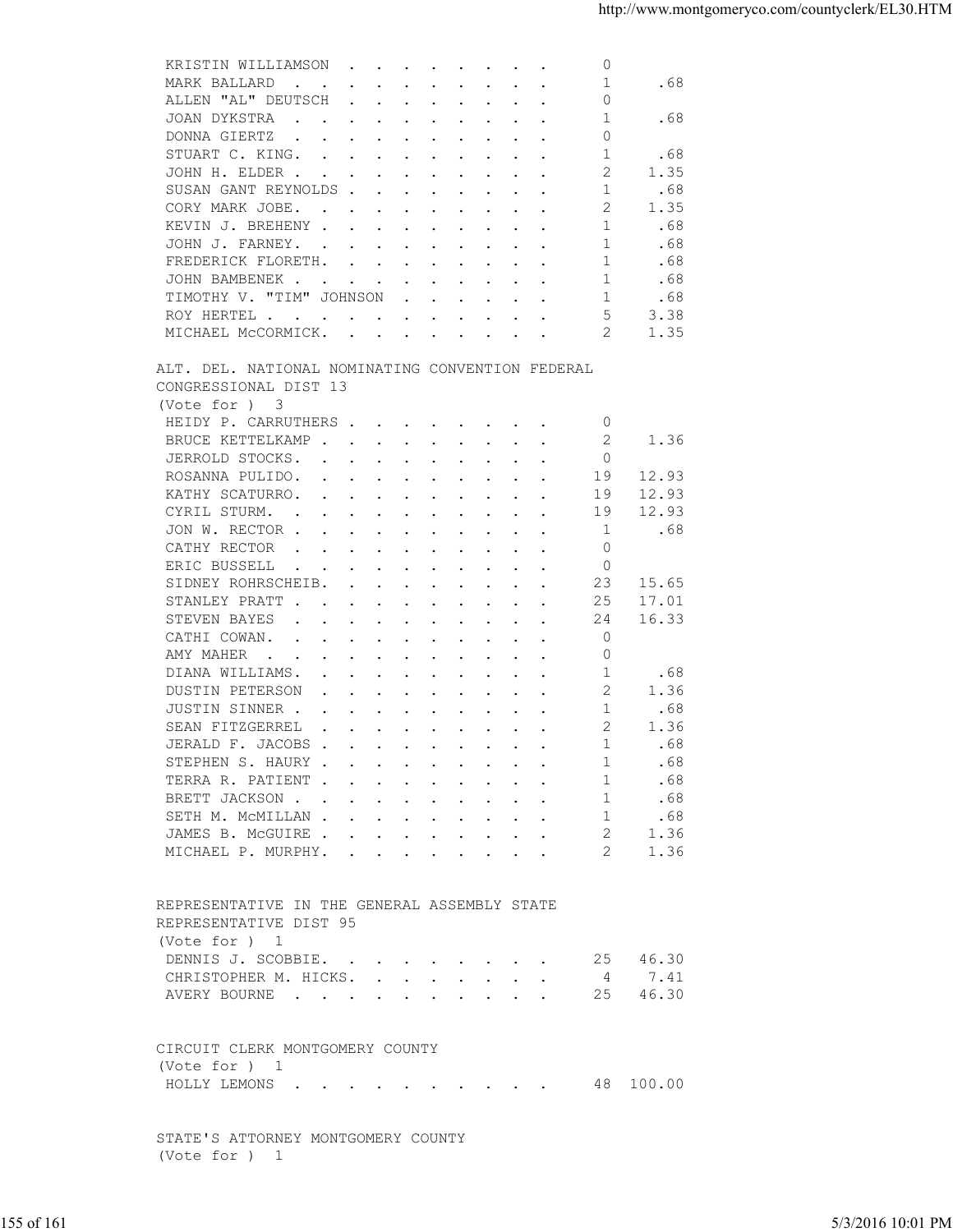ERIK HYAM . . . . . . . . . . . . 37 100.00 CORONER MONTGOMERY COUNTY (Vote for ) 1 RANDY A. LEETHAM . . . . . . . . . . 36 70.59<br>TOBIN GUNN . . . . . . . . . . . . 15 29.41 TOBIN GUNN . . . . . . . . . . . . COUNTY BOARD MEMBER # 3 (Vote for ) 1 KIRBY K. FURNESS . . . . . . . . . . 49 100.00 JUDGE OF THE APPELLATE COURT APPELLATE JUDICIAL DISTRICT 5 (Vote for ) 1 JOHN B. BARBERIS, JR. . . . . . . . 41 100.00 JUDGE OF THE APPELLATE COURT APPELLATE JUDICIAL DISTRICT 5 (Vote for ) 1 JAMES R. "RANDY" MOORE . . . . . . . 44 100.00 PRECINCT COMMITTEEMAN WITT 2 (Vote for ) 1 NO CANDIDATE FILED . . . . . . . . 0 \*\*\*\*\*\*\*\*\*\* (DEMOCRATIC) \*\*\*\*\*\*\*\*\*\* PRESIDENT OF THE UNITED STATES (Vote for ) 1 HILLARY CLINTON . . . . . . . . . 23 42.59<br>WILLIE L. WILSON . . . . . . . . . 1 1.85 WILLIE L. WILSON . . . . . . . . . . 1 1.85<br>MARTIN J. O'MALLEY . . . . . . . . 0 MARTIN J. O'MALLEY . . . . . . . . . ROQUE "ROCKY" DE LA FUENTE. . . . . . 1 1.85 LARRY (LAWRENCE) COHEN . . . . . . . 0 BERNIE SANDERS. . . . . . . . . . 28 51.85<br>WRITE-IN. . . . . . . . . . . . 1 1.85 WRITE-IN. . . . . . . . . . . . UNITED STATES SENATOR U.S. SENATE (Vote for ) 1 ANDREA ZOPP. . . . . . . . . . . 14 33.33<br>TAMMY DUCKWORTH . . . . . . . . . 21 50.00 TAMMY DUCKWORTH . . . . . . . . . . NAPOLEON HARRIS . . . . . . . . . 7 16.67 COMPTROLLER STATE OF ILLINOIS (Vote for ) 1 SUSANA MENDOZA. . . . . . . . . . 40 100.00 REPRESENTATIVE IN CONGRESS FEDERAL CONGRESSIONAL DIST 13 (Vote for ) 1 MARK D. WICKLUND . . . . . . . . . . 39 100.00 DEL. NATIONAL NOMINATING CONVENTION FEDERAL CONGRESSIONAL DIST 13 (Vote for ) 5 VIOLE FOR DUID CONTROLLER SOPEN CONTROLLER SOPEN CONTROLLER SOPEN CONTROLLER SOPEN CONTROLLER STATE OF ILLINOIS<br>
TAMPY DUCKWORTH<br>
COMPTROLLER STATE OF ILLINOIS<br>
(VOLE FOR ) 1<br>
SUGRANA MENDOZA. . . . . . . . . . . . . . . .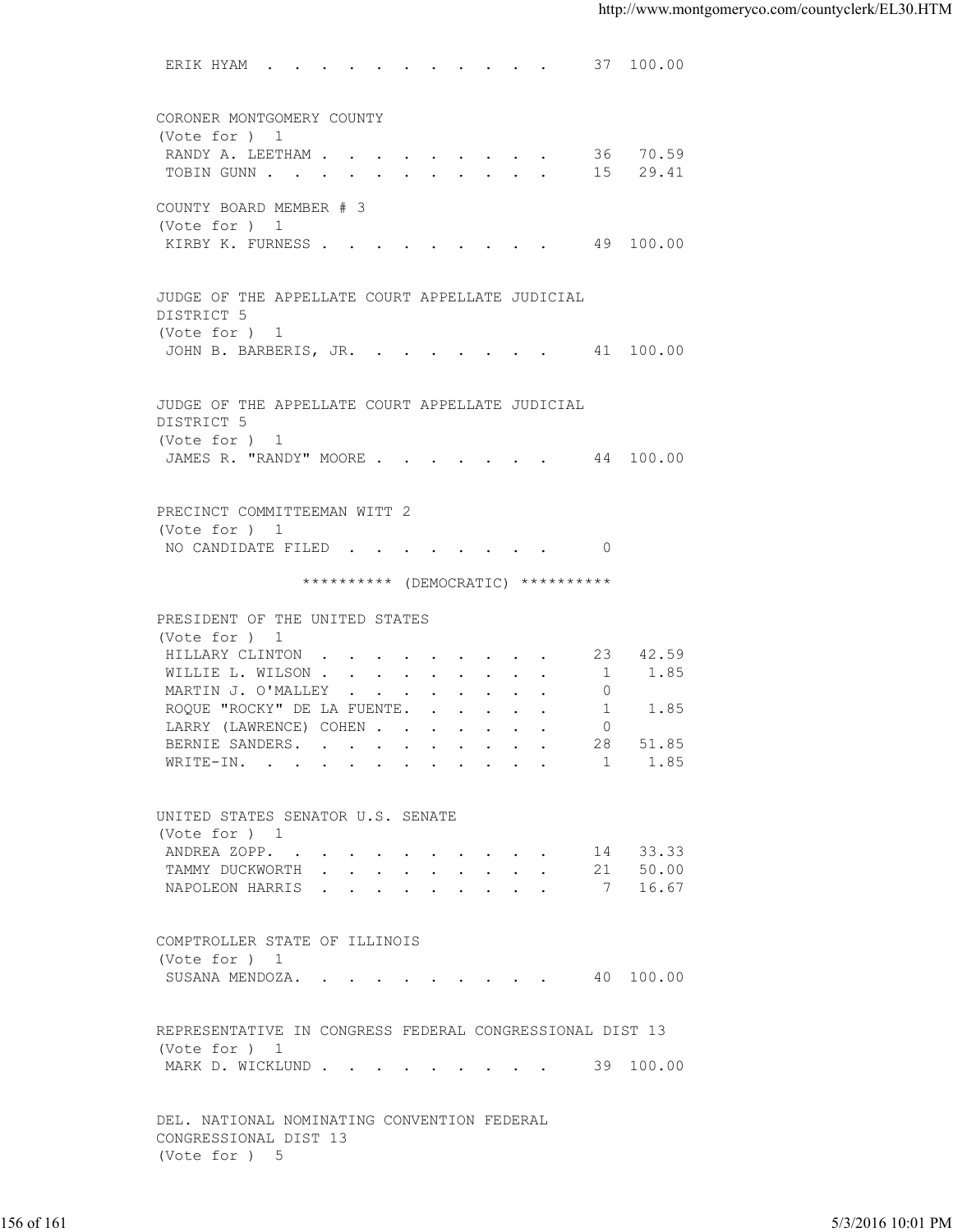| 9.89<br>CINDA KLICKNA<br>18<br>10.44<br>MICHAEL G. MATEJKA<br>19<br>DORIS JEAN TURNER.<br>17<br>9.34<br>8.24<br>RICK TERVEN.<br>15<br>3.30<br>JAROD HITCHINGS<br>- 6<br>8.24<br>NAOMI D. JAKOBSSON<br>15<br>8.79<br>AARON AMMONS<br>16<br>MATTHEW PASQUINI<br>8.79<br>16<br>8.79<br>PAMELLA GRONEMEYER<br>16<br>-9<br>4.95<br>ZACHARY BRAUN.<br>MARCEY GOLDSTEIN<br>4.40<br>8<br>REPRESENTATIVE IN THE GENERAL ASSEMBLY STATE<br>REPRESENTATIVE DIST 95<br>(Vote for ) 1<br>MIKE MATHIS. 38 100.00<br>CIRCUIT CLERK MONTGOMERY COUNTY<br>(Vote for ) 1<br>NO CANDIDATE FILED<br>- 0<br>STATE'S ATTORNEY MONTGOMERY COUNTY<br>(Vote for ) 1<br>CHRIS MATOUSH 44 100.00 |                   |
|-----------------------------------------------------------------------------------------------------------------------------------------------------------------------------------------------------------------------------------------------------------------------------------------------------------------------------------------------------------------------------------------------------------------------------------------------------------------------------------------------------------------------------------------------------------------------------------------------------------------------------------------------------------------------|-------------------|
|                                                                                                                                                                                                                                                                                                                                                                                                                                                                                                                                                                                                                                                                       |                   |
|                                                                                                                                                                                                                                                                                                                                                                                                                                                                                                                                                                                                                                                                       |                   |
|                                                                                                                                                                                                                                                                                                                                                                                                                                                                                                                                                                                                                                                                       |                   |
|                                                                                                                                                                                                                                                                                                                                                                                                                                                                                                                                                                                                                                                                       |                   |
|                                                                                                                                                                                                                                                                                                                                                                                                                                                                                                                                                                                                                                                                       |                   |
|                                                                                                                                                                                                                                                                                                                                                                                                                                                                                                                                                                                                                                                                       |                   |
|                                                                                                                                                                                                                                                                                                                                                                                                                                                                                                                                                                                                                                                                       |                   |
|                                                                                                                                                                                                                                                                                                                                                                                                                                                                                                                                                                                                                                                                       |                   |
|                                                                                                                                                                                                                                                                                                                                                                                                                                                                                                                                                                                                                                                                       |                   |
|                                                                                                                                                                                                                                                                                                                                                                                                                                                                                                                                                                                                                                                                       |                   |
|                                                                                                                                                                                                                                                                                                                                                                                                                                                                                                                                                                                                                                                                       |                   |
|                                                                                                                                                                                                                                                                                                                                                                                                                                                                                                                                                                                                                                                                       |                   |
|                                                                                                                                                                                                                                                                                                                                                                                                                                                                                                                                                                                                                                                                       |                   |
|                                                                                                                                                                                                                                                                                                                                                                                                                                                                                                                                                                                                                                                                       |                   |
|                                                                                                                                                                                                                                                                                                                                                                                                                                                                                                                                                                                                                                                                       |                   |
|                                                                                                                                                                                                                                                                                                                                                                                                                                                                                                                                                                                                                                                                       |                   |
|                                                                                                                                                                                                                                                                                                                                                                                                                                                                                                                                                                                                                                                                       |                   |
|                                                                                                                                                                                                                                                                                                                                                                                                                                                                                                                                                                                                                                                                       |                   |
|                                                                                                                                                                                                                                                                                                                                                                                                                                                                                                                                                                                                                                                                       |                   |
|                                                                                                                                                                                                                                                                                                                                                                                                                                                                                                                                                                                                                                                                       |                   |
|                                                                                                                                                                                                                                                                                                                                                                                                                                                                                                                                                                                                                                                                       |                   |
|                                                                                                                                                                                                                                                                                                                                                                                                                                                                                                                                                                                                                                                                       |                   |
| CORONER MONTGOMERY COUNTY<br>(Vote for ) 1                                                                                                                                                                                                                                                                                                                                                                                                                                                                                                                                                                                                                            |                   |
| BARBARA A. SCHMEDEKE. 35 100.00                                                                                                                                                                                                                                                                                                                                                                                                                                                                                                                                                                                                                                       |                   |
|                                                                                                                                                                                                                                                                                                                                                                                                                                                                                                                                                                                                                                                                       |                   |
| COUNTY BOARD MEMBER # 3                                                                                                                                                                                                                                                                                                                                                                                                                                                                                                                                                                                                                                               |                   |
| (Vote for ) 1                                                                                                                                                                                                                                                                                                                                                                                                                                                                                                                                                                                                                                                         |                   |
| NO CANDIDATE FILED<br>- 0                                                                                                                                                                                                                                                                                                                                                                                                                                                                                                                                                                                                                                             |                   |
|                                                                                                                                                                                                                                                                                                                                                                                                                                                                                                                                                                                                                                                                       |                   |
| JUDGE OF THE APPELLATE COURT APPELLATE JUDICIAL                                                                                                                                                                                                                                                                                                                                                                                                                                                                                                                                                                                                                       |                   |
| DISTRICT 5                                                                                                                                                                                                                                                                                                                                                                                                                                                                                                                                                                                                                                                            |                   |
| (Vote for ) 1<br>BRAD K. BLEYER. 35 100.00                                                                                                                                                                                                                                                                                                                                                                                                                                                                                                                                                                                                                            |                   |
|                                                                                                                                                                                                                                                                                                                                                                                                                                                                                                                                                                                                                                                                       |                   |
|                                                                                                                                                                                                                                                                                                                                                                                                                                                                                                                                                                                                                                                                       |                   |
| JUDGE OF THE APPELLATE COURT APPELLATE JUDICIAL<br>DISTRICT 5                                                                                                                                                                                                                                                                                                                                                                                                                                                                                                                                                                                                         |                   |
| (Vote for ) 1                                                                                                                                                                                                                                                                                                                                                                                                                                                                                                                                                                                                                                                         |                   |
| JO BETH WEBER 33 100.00                                                                                                                                                                                                                                                                                                                                                                                                                                                                                                                                                                                                                                               |                   |
|                                                                                                                                                                                                                                                                                                                                                                                                                                                                                                                                                                                                                                                                       |                   |
| PRECINCT COMMITTEEMAN WITT 2                                                                                                                                                                                                                                                                                                                                                                                                                                                                                                                                                                                                                                          |                   |
| (Vote for ) 1                                                                                                                                                                                                                                                                                                                                                                                                                                                                                                                                                                                                                                                         |                   |
| NO CANDIDATE FILED<br>$\overline{0}$                                                                                                                                                                                                                                                                                                                                                                                                                                                                                                                                                                                                                                  |                   |
| WRITE-IN. 2 100.00                                                                                                                                                                                                                                                                                                                                                                                                                                                                                                                                                                                                                                                    |                   |
| ********** (NONPARTISAN) **********                                                                                                                                                                                                                                                                                                                                                                                                                                                                                                                                                                                                                                   |                   |
| HILLSBORO HIGH SCHOOL QUESTION HILLSBORO CUSD 3                                                                                                                                                                                                                                                                                                                                                                                                                                                                                                                                                                                                                       |                   |
| (Vote for ) 1                                                                                                                                                                                                                                                                                                                                                                                                                                                                                                                                                                                                                                                         |                   |
| YES 25 22.12                                                                                                                                                                                                                                                                                                                                                                                                                                                                                                                                                                                                                                                          |                   |
| NO. 88 77.88                                                                                                                                                                                                                                                                                                                                                                                                                                                                                                                                                                                                                                                          |                   |
|                                                                                                                                                                                                                                                                                                                                                                                                                                                                                                                                                                                                                                                                       |                   |
|                                                                                                                                                                                                                                                                                                                                                                                                                                                                                                                                                                                                                                                                       |                   |
| 157 of 161                                                                                                                                                                                                                                                                                                                                                                                                                                                                                                                                                                                                                                                            | 5/3/2016 10:01 PM |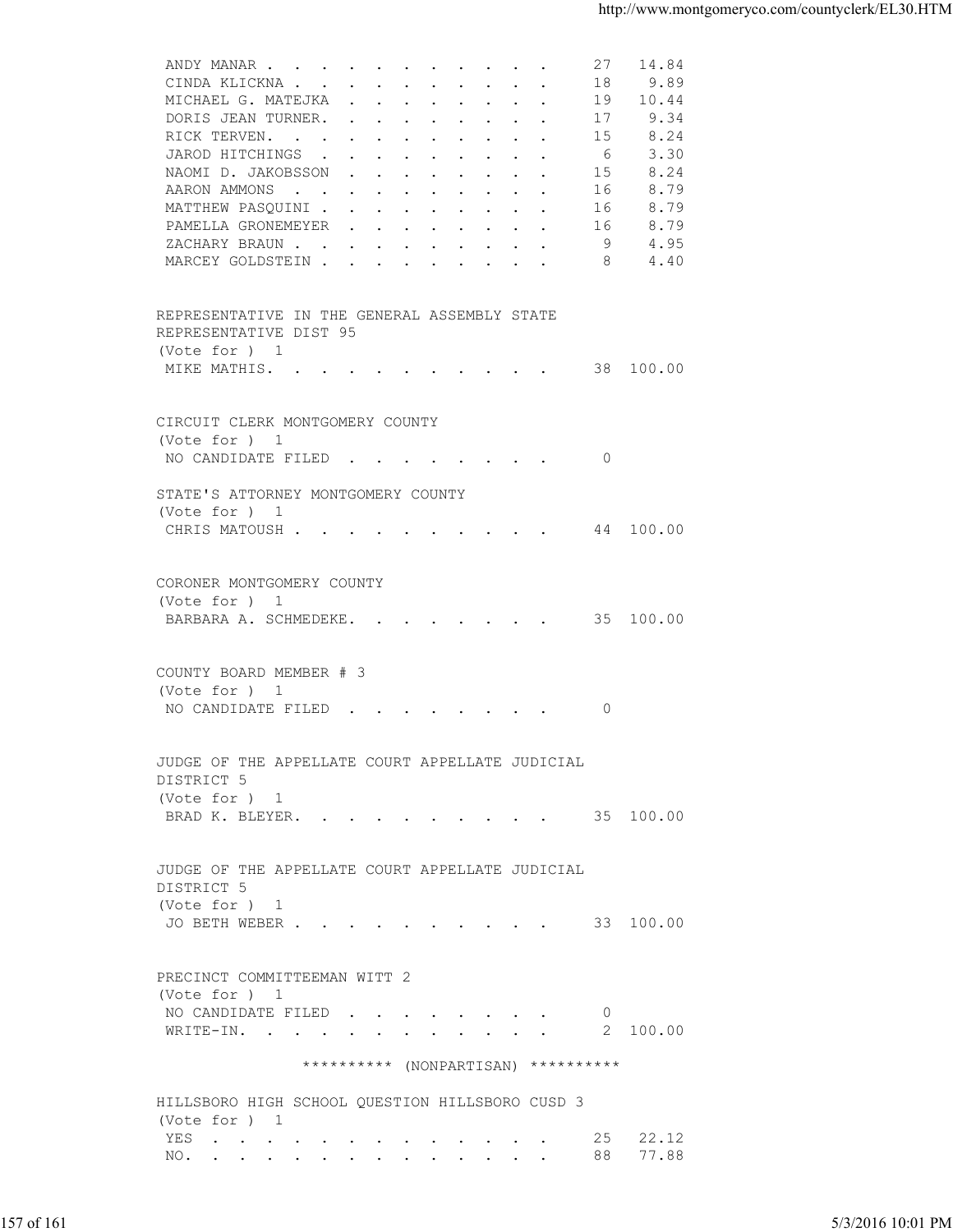VOTES PERCENT

| PRECINCT REPORT   | MONTGOMERY COUNTY, ILLINOIS   |  |
|-------------------|-------------------------------|--|
| RUN DATE:03/21/16 | 2016 GENERAL PRIMARY ELECTION |  |
| RUN TIME:09:18 AM | MARCH 15, 2016                |  |
|                   | STATISTICS                    |  |

## 1901 ZANESVILLE

| REGISTERED VOTERS - TOTAL        |                          |                                      |        |  | 297 |        |
|----------------------------------|--------------------------|--------------------------------------|--------|--|-----|--------|
| REGISTERED VOTERS - REPUBLICAN   |                          |                                      |        |  | 104 | 35.02  |
| REGISTERED VOTERS - DEMOCRATIC   |                          |                                      | $\sim$ |  | 52  | 17.51  |
| REGISTERED VOTERS - NONPARTISAN. |                          |                                      |        |  | 20  | 6.73   |
| BALLOTS CAST - TOTAL.            | <b>Contract Contract</b> | and the state of the state of the    |        |  | 134 |        |
| BALLOTS CAST - REPUBLICAN        |                          |                                      |        |  | 114 | 85.07  |
| BALLOTS CAST - DEMOCRATIC.       |                          |                                      |        |  | 20  | 14.93  |
| BALLOTS CAST - NONPARTISAN.      |                          | $\mathbf{L} = \mathbf{L}$            |        |  |     |        |
| BALLOTS CAST - BLANK.            | <b>Contract Contract</b> |                                      |        |  | 0   |        |
| VOTER TURNOUT - TOTAL            |                          |                                      |        |  |     | 45.12  |
| VOTER TURNOUT - REPUBLICAN.      |                          | $\mathbf{L} = \mathbf{L}$            |        |  |     | 109.62 |
| VOTER TURNOUT - DEMOCRATIC.      |                          | $\sim$                               |        |  |     | 38.46  |
| VOTER TURNOUT - NONPARTISAN      |                          | $\mathbf{L} = \mathbf{L} \mathbf{L}$ |        |  |     |        |
| VOTER TURNOUT - BLANK            | $\sim 100$ km s $^{-1}$  | $\sim$ $\sim$ $\sim$ $\sim$ $\sim$   |        |  |     |        |

\*\*\*\*\*\*\*\*\*\* (REPUBLICAN) \*\*\*\*\*\*\*\*\*\*

| (Vote for $)$ 1<br>JEB BUSH.<br>1.77<br>- 2<br>CHRIS CHRISTIE.<br>$\Omega$<br>45<br>39.82<br>DONALD J. TRUMP<br>46.02<br>TED CRUZ.<br>52<br>5.31<br>6<br>MARCO RUBIO.<br>RAND PAUL<br>$\Omega$<br>$\Omega$<br>CARLY FIORINA<br>MIKE HUCKABEE<br>$\Omega$<br>$\circ$<br>RICK SANTORUM<br>7<br>6.19<br>JOHN R. KASICH.<br>.88<br>BEN CARSON<br>1<br>UNITED STATES SENATOR U.S. SENATE<br>(Vote for ) 1<br>JAMES T. MARTER 32 31.07<br>MARK STEVEN KIRK 71 68.93<br>COMPTROLLER STATE OF ILLINOIS<br>(Vote for ) 1<br>LESLIE GEISSLER MUNGER 91 100.00<br>REPRESENTATIVE IN CONGRESS FEDERAL CONGRESSIONAL DIST 13<br>(Vote for ) 1<br>RODNEY DAVIS 88 82.24<br>ETHAN VANDERSAND 19 17.76<br>DEL. NATIONAL NOMINATING CONVENTION FEDERAL<br>CONGRESSIONAL DIST 13<br>(Vote for ) 3<br>ADAM M. BROWN<br>1.01<br>3<br>1.34<br>MARTIN DAVIS<br>4 |            |                   |
|--------------------------------------------------------------------------------------------------------------------------------------------------------------------------------------------------------------------------------------------------------------------------------------------------------------------------------------------------------------------------------------------------------------------------------------------------------------------------------------------------------------------------------------------------------------------------------------------------------------------------------------------------------------------------------------------------------------------------------------------------------------------------------------------------------------------------------------------|------------|-------------------|
|                                                                                                                                                                                                                                                                                                                                                                                                                                                                                                                                                                                                                                                                                                                                                                                                                                            |            |                   |
|                                                                                                                                                                                                                                                                                                                                                                                                                                                                                                                                                                                                                                                                                                                                                                                                                                            |            |                   |
|                                                                                                                                                                                                                                                                                                                                                                                                                                                                                                                                                                                                                                                                                                                                                                                                                                            |            |                   |
|                                                                                                                                                                                                                                                                                                                                                                                                                                                                                                                                                                                                                                                                                                                                                                                                                                            |            |                   |
|                                                                                                                                                                                                                                                                                                                                                                                                                                                                                                                                                                                                                                                                                                                                                                                                                                            |            |                   |
|                                                                                                                                                                                                                                                                                                                                                                                                                                                                                                                                                                                                                                                                                                                                                                                                                                            |            |                   |
|                                                                                                                                                                                                                                                                                                                                                                                                                                                                                                                                                                                                                                                                                                                                                                                                                                            |            |                   |
|                                                                                                                                                                                                                                                                                                                                                                                                                                                                                                                                                                                                                                                                                                                                                                                                                                            |            |                   |
|                                                                                                                                                                                                                                                                                                                                                                                                                                                                                                                                                                                                                                                                                                                                                                                                                                            |            |                   |
|                                                                                                                                                                                                                                                                                                                                                                                                                                                                                                                                                                                                                                                                                                                                                                                                                                            |            |                   |
|                                                                                                                                                                                                                                                                                                                                                                                                                                                                                                                                                                                                                                                                                                                                                                                                                                            |            |                   |
|                                                                                                                                                                                                                                                                                                                                                                                                                                                                                                                                                                                                                                                                                                                                                                                                                                            |            |                   |
|                                                                                                                                                                                                                                                                                                                                                                                                                                                                                                                                                                                                                                                                                                                                                                                                                                            |            |                   |
|                                                                                                                                                                                                                                                                                                                                                                                                                                                                                                                                                                                                                                                                                                                                                                                                                                            |            |                   |
|                                                                                                                                                                                                                                                                                                                                                                                                                                                                                                                                                                                                                                                                                                                                                                                                                                            |            |                   |
|                                                                                                                                                                                                                                                                                                                                                                                                                                                                                                                                                                                                                                                                                                                                                                                                                                            |            |                   |
|                                                                                                                                                                                                                                                                                                                                                                                                                                                                                                                                                                                                                                                                                                                                                                                                                                            |            |                   |
|                                                                                                                                                                                                                                                                                                                                                                                                                                                                                                                                                                                                                                                                                                                                                                                                                                            |            |                   |
|                                                                                                                                                                                                                                                                                                                                                                                                                                                                                                                                                                                                                                                                                                                                                                                                                                            |            |                   |
|                                                                                                                                                                                                                                                                                                                                                                                                                                                                                                                                                                                                                                                                                                                                                                                                                                            |            |                   |
|                                                                                                                                                                                                                                                                                                                                                                                                                                                                                                                                                                                                                                                                                                                                                                                                                                            |            |                   |
|                                                                                                                                                                                                                                                                                                                                                                                                                                                                                                                                                                                                                                                                                                                                                                                                                                            |            |                   |
|                                                                                                                                                                                                                                                                                                                                                                                                                                                                                                                                                                                                                                                                                                                                                                                                                                            |            |                   |
|                                                                                                                                                                                                                                                                                                                                                                                                                                                                                                                                                                                                                                                                                                                                                                                                                                            |            |                   |
|                                                                                                                                                                                                                                                                                                                                                                                                                                                                                                                                                                                                                                                                                                                                                                                                                                            |            |                   |
|                                                                                                                                                                                                                                                                                                                                                                                                                                                                                                                                                                                                                                                                                                                                                                                                                                            |            |                   |
|                                                                                                                                                                                                                                                                                                                                                                                                                                                                                                                                                                                                                                                                                                                                                                                                                                            |            |                   |
|                                                                                                                                                                                                                                                                                                                                                                                                                                                                                                                                                                                                                                                                                                                                                                                                                                            |            |                   |
|                                                                                                                                                                                                                                                                                                                                                                                                                                                                                                                                                                                                                                                                                                                                                                                                                                            |            |                   |
|                                                                                                                                                                                                                                                                                                                                                                                                                                                                                                                                                                                                                                                                                                                                                                                                                                            |            |                   |
|                                                                                                                                                                                                                                                                                                                                                                                                                                                                                                                                                                                                                                                                                                                                                                                                                                            |            |                   |
|                                                                                                                                                                                                                                                                                                                                                                                                                                                                                                                                                                                                                                                                                                                                                                                                                                            |            |                   |
|                                                                                                                                                                                                                                                                                                                                                                                                                                                                                                                                                                                                                                                                                                                                                                                                                                            |            |                   |
|                                                                                                                                                                                                                                                                                                                                                                                                                                                                                                                                                                                                                                                                                                                                                                                                                                            |            |                   |
|                                                                                                                                                                                                                                                                                                                                                                                                                                                                                                                                                                                                                                                                                                                                                                                                                                            |            |                   |
|                                                                                                                                                                                                                                                                                                                                                                                                                                                                                                                                                                                                                                                                                                                                                                                                                                            | 158 of 161 | 5/3/2016 10:01 PM |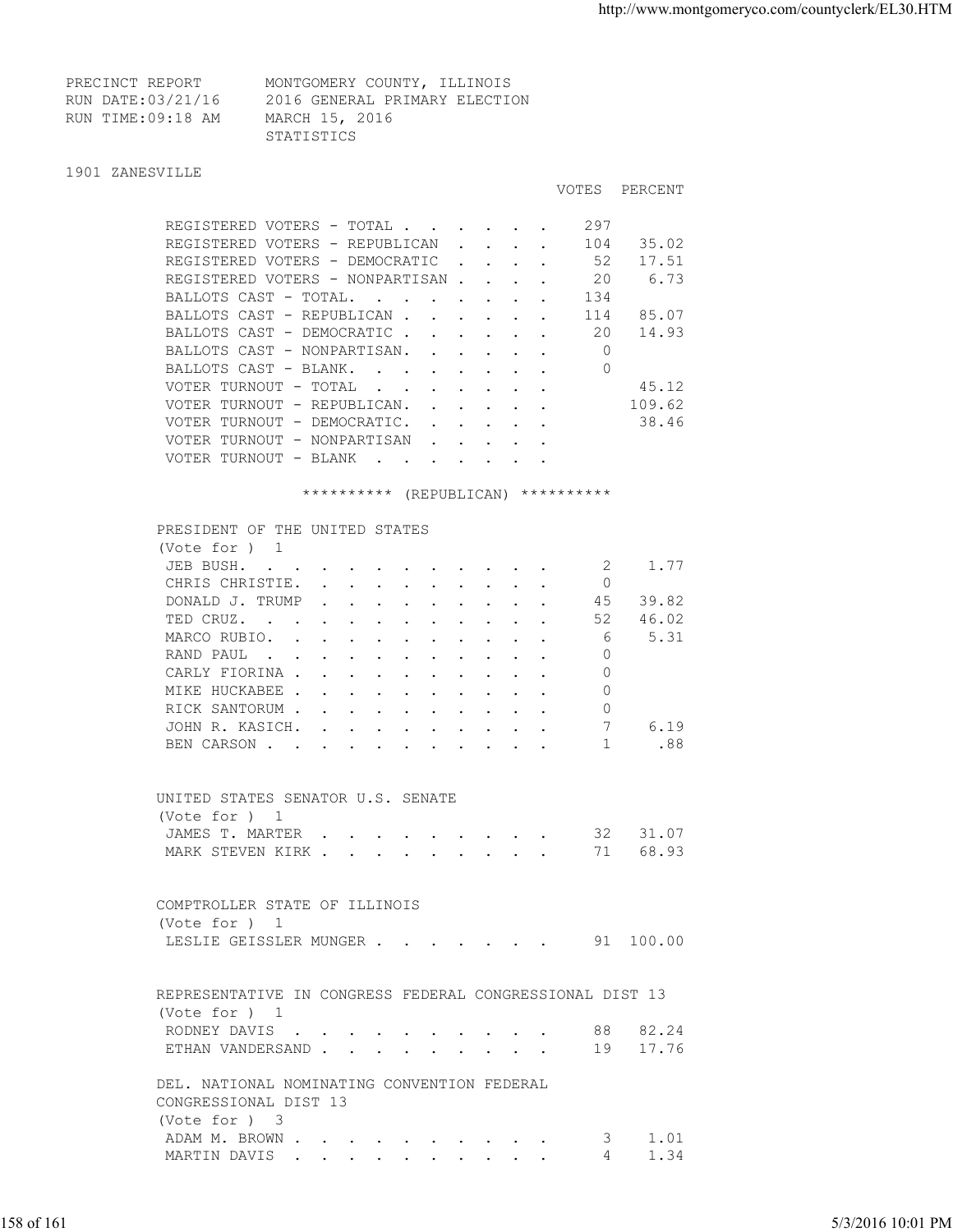|                                                                                                                                                                                                                                                                             | 1.01  |
|-----------------------------------------------------------------------------------------------------------------------------------------------------------------------------------------------------------------------------------------------------------------------------|-------|
| TONI GAUEN.<br>36<br>$\mathbf{r}$ , and $\mathbf{r}$ , and $\mathbf{r}$ , and $\mathbf{r}$ , and $\mathbf{r}$ , and $\mathbf{r}$                                                                                                                                            | 12.08 |
| DOUG HARTMANN<br>36                                                                                                                                                                                                                                                         | 12.08 |
| 28<br>RAJA SADIQ                                                                                                                                                                                                                                                            | 9.40  |
| JAMES KAMMER<br>45<br>the contract of the contract of the contract of the contract of the contract of the contract of the contract of                                                                                                                                       | 15.10 |
| MARK STRANG.<br>44<br>$\mathbf{a}$ and $\mathbf{a}$ are a set of the set of the set of the set of the set of the set of the set of the set of the set of the set of the set of the set of the set of the set of the set of the set of the set of the set of                 | 14.77 |
|                                                                                                                                                                                                                                                                             |       |
| NICHOLAS KAMMER<br>41                                                                                                                                                                                                                                                       | 13.76 |
| GREGORY G. STANEK.<br>-1                                                                                                                                                                                                                                                    | .34   |
| KRISTIN WILLIAMSON<br>2                                                                                                                                                                                                                                                     | .67   |
| 1<br>MARK BALLARD<br>the contract of the contract of the contract of the contract of the contract of the contract of the contract of                                                                                                                                        | .34   |
| ALLEN "AL" DEUTSCH<br>0<br>$\mathbf{r}$ . The set of the set of the set of the set of the set of the set of the set of the set of the set of the set of the set of the set of the set of the set of the set of the set of the set of the set of the set of t                |       |
| 1<br>JOAN DYKSTRA                                                                                                                                                                                                                                                           | .34   |
| $\Omega$<br>DONNA GIERTZ<br>$\mathbf{r}$ , and $\mathbf{r}$ , and $\mathbf{r}$ , and $\mathbf{r}$ , and $\mathbf{r}$                                                                                                                                                        |       |
| STUART C. KING.<br>4                                                                                                                                                                                                                                                        | 1.34  |
| JOHN H. ELDER<br>3                                                                                                                                                                                                                                                          | 1.01  |
| SUSAN GANT REYNOLDS<br>4                                                                                                                                                                                                                                                    | 1.34  |
|                                                                                                                                                                                                                                                                             |       |
| CORY MARK JOBE.<br>4                                                                                                                                                                                                                                                        | 1.34  |
| KEVIN J. BREHENY<br>4                                                                                                                                                                                                                                                       | 1.34  |
| JOHN J. FARNEY.<br>3                                                                                                                                                                                                                                                        | 1.01  |
| FREDERICK FLORETH.<br>4                                                                                                                                                                                                                                                     | 1.34  |
| $\mathbf{0}$<br>JOHN BAMBENEK                                                                                                                                                                                                                                               |       |
| TIMOTHY V. "TIM" JOHNSON<br>6                                                                                                                                                                                                                                               | 2.01  |
| 14<br>ROY HERTEL                                                                                                                                                                                                                                                            | 4.70  |
| MICHAEL MCCORMICK.<br>7                                                                                                                                                                                                                                                     | 2.35  |
|                                                                                                                                                                                                                                                                             |       |
| ALT. DEL. NATIONAL NOMINATING CONVENTION FEDERAL<br>CONGRESSIONAL DIST 13<br>(Vote for ) 3                                                                                                                                                                                  |       |
| HEIDY P. CARRUTHERS<br>1                                                                                                                                                                                                                                                    | .36   |
| BRUCE KETTELKAMP<br>6                                                                                                                                                                                                                                                       | 2.17  |
| JERROLD STOCKS.<br>4                                                                                                                                                                                                                                                        | 1.45  |
| 33                                                                                                                                                                                                                                                                          | 11.96 |
| ROSANNA PULIDO.                                                                                                                                                                                                                                                             |       |
| KATHY SCATURRO.<br>32                                                                                                                                                                                                                                                       | 11.59 |
| CYRIL STURM.<br>32<br>$\mathbf{r}$ . The contract of the contract of the contract of the contract of the contract of the contract of the contract of the contract of the contract of the contract of the contract of the contract of the contract of th                     | 11.59 |
| 1<br>JON W. RECTOR                                                                                                                                                                                                                                                          | .36   |
| CATHY RECTOR<br>4<br>$\mathbf{r}$ . The set of the set of the set of the set of the set of the set of the set of the set of the set of the set of the set of the set of the set of the set of the set of the set of the set of the set of the set of t                      | 1.45  |
| $\overline{0}$<br>ERIC BUSSELL<br>$\mathcal{A}^{\mathcal{A}}$ . The set of the set of the set of the set of the set of the set of the set of the set of the set of the set of the set of the set of the set of the set of the set of the set of the set of the set of the s |       |
| 38<br>SIDNEY ROHRSCHEIB.                                                                                                                                                                                                                                                    | 13.77 |
| STANLEY PRATT<br>38                                                                                                                                                                                                                                                         | 13.77 |
| STEVEN BAYES<br>$\mathbf{a}$ and $\mathbf{a}$ are a set of the set of the set of the set of the set of the set of the set of the set of the set of the set of the set of the set of the set of the set of the set of the set of the set of the set of<br>40                 | 14.49 |
|                                                                                                                                                                                                                                                                             |       |
| CATHI COWAN.<br>1<br>$\mathbf{r}$ , and $\mathbf{r}$ , and $\mathbf{r}$ , and $\mathbf{r}$ , and $\mathbf{r}$                                                                                                                                                               | .36   |
| AMY MAHER<br>-1                                                                                                                                                                                                                                                             | .36   |
| DIANA WILLIAMS.<br>$\Omega$                                                                                                                                                                                                                                                 |       |
| 8<br>DUSTIN PETERSON                                                                                                                                                                                                                                                        | 2.90  |
| JUSTIN SINNER                                                                                                                                                                                                                                                               | 2.54  |
| SEAN FITZGERREL<br>6<br>$\mathbf{r}$ , $\mathbf{r}$ , $\mathbf{r}$ , $\mathbf{r}$ , $\mathbf{r}$ , $\mathbf{r}$ , $\mathbf{r}$                                                                                                                                              | 2.17  |
| JERALD F. JACOBS<br>2                                                                                                                                                                                                                                                       | .72   |
|                                                                                                                                                                                                                                                                             |       |
| STEPHEN S. HAURY<br>2                                                                                                                                                                                                                                                       | .72   |
| 3<br>TERRA R. PATIENT                                                                                                                                                                                                                                                       | 1.09  |
| BRETT JACKSON<br>$\overline{1}$                                                                                                                                                                                                                                             | .36   |
| SETH M. MCMILLAN<br>6                                                                                                                                                                                                                                                       | 2.17  |
| 5<br>JAMES B. MCGUIRE                                                                                                                                                                                                                                                       | 1.81  |
| MICHAEL P. MURPHY.<br>5                                                                                                                                                                                                                                                     | 1.81  |
| REPRESENTATIVE IN THE GENERAL ASSEMBLY STATE<br>REPRESENTATIVE DIST 95                                                                                                                                                                                                      |       |
|                                                                                                                                                                                                                                                                             |       |
|                                                                                                                                                                                                                                                                             |       |
| DENNIS J. SCOBBIE.<br>24<br>the contract of the contract of the contract of the contract of the contract of the contract of the contract of                                                                                                                                 | 1.89  |
| 2<br>CHRISTOPHER M. HICKS.                                                                                                                                                                                                                                                  |       |
| (Vote for ) 1                                                                                                                                                                                                                                                               | 22.64 |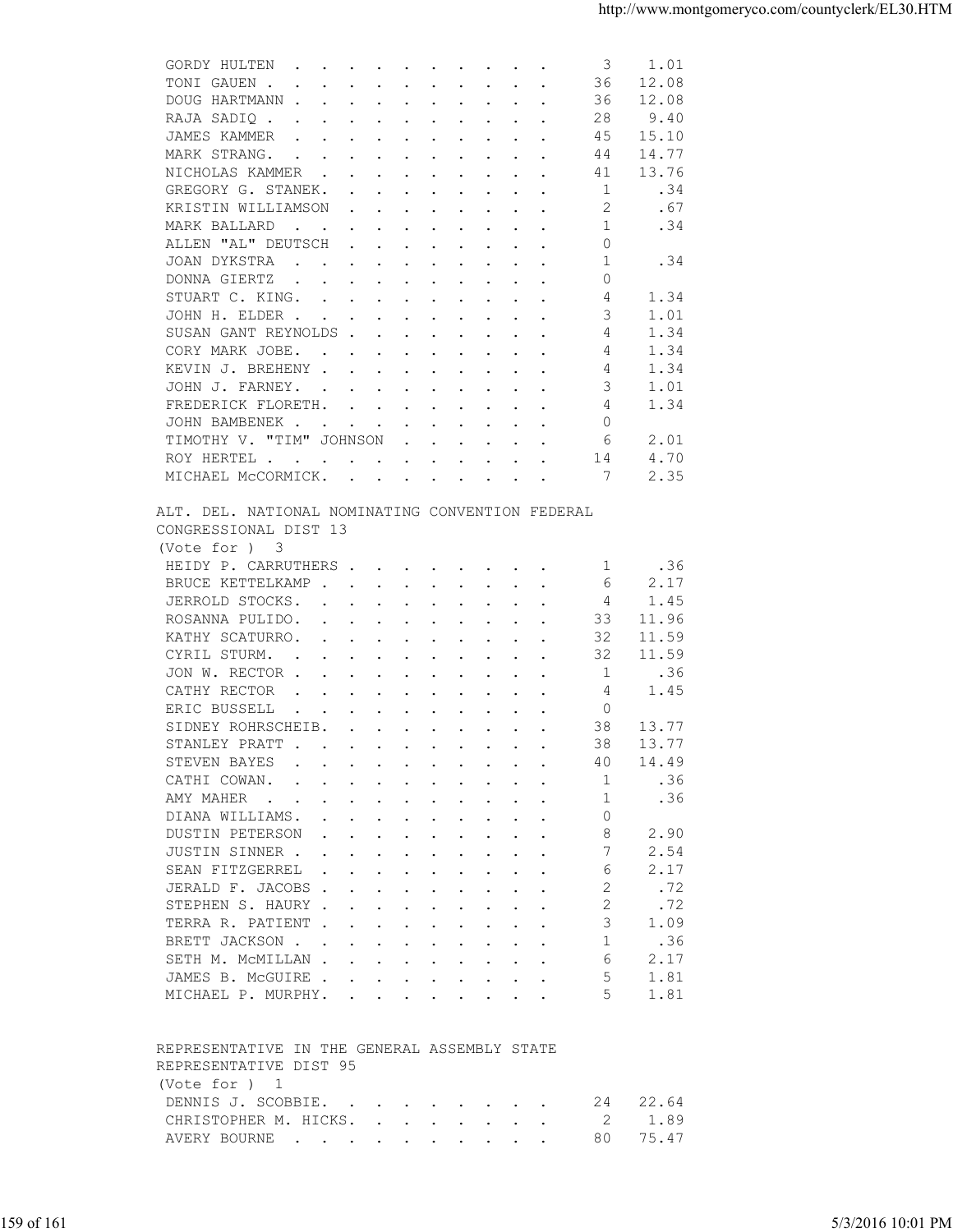| HOLLY LEMONS 100 100.00<br>STATE'S ATTORNEY MONTGOMERY COUNTY<br>(Vote for ) 1<br>ERIK HYAM 83 100.00<br>CORONER MONTGOMERY COUNTY<br>(Vote for ) 1<br>RANDY A. LEETHAM 49 47.57<br>TOBIN GUNN 54 52.43<br>COUNTY BOARD MEMBER # 1<br>(Vote for ) 1<br>CONNIE TAYLOR BECK 93 100.00<br>JUDGE OF THE APPELLATE COURT APPELLATE JUDICIAL<br>DISTRICT 5<br>(Vote for ) 1<br>JOHN B. BARBERIS, JR. 82 100.00<br>JUDGE OF THE APPELLATE COURT APPELLATE JUDICIAL<br>DISTRICT 5<br>(Vote for ) 1<br>JAMES R. "RANDY" MOORE 84 100.00<br>PRECINCT COMMITTEEMAN ZANESVILLE<br>(Vote for ) 1<br>NO CANDIDATE FILED 0<br>********** (DEMOCRATIC) **********<br>PRESIDENT OF THE UNITED STATES<br>(Vote for ) 1<br>HILLARY CLINTON<br>30.00<br>6<br>5.00<br>WILLIE L. WILSON<br>1<br>5.00<br>MARTIN J. O'MALLEY<br>1<br>ROQUE "ROCKY" DE LA FUENTE.<br>$\overline{0}$<br>LARRY (LAWRENCE) COHEN<br>$\circ$<br>BERNIE SANDERS.<br>12<br>60.00<br>$\circ$<br>WRITE-IN.<br>UNITED STATES SENATOR U.S. SENATE<br>(Vote for ) 1<br>35.29<br>ANDREA ZOPP.<br>6<br>35.29<br>TAMMY DUCKWORTH<br>6<br>29.41<br>NAPOLEON HARRIS<br>5<br>COMPTROLLER STATE OF ILLINOIS<br>(Vote for ) 1<br>17 100.00<br>SUSANA MENDOZA.<br>5/3/2016 10:01 PM | CIRCUIT CLERK MONTGOMERY COUNTY |  |  |
|------------------------------------------------------------------------------------------------------------------------------------------------------------------------------------------------------------------------------------------------------------------------------------------------------------------------------------------------------------------------------------------------------------------------------------------------------------------------------------------------------------------------------------------------------------------------------------------------------------------------------------------------------------------------------------------------------------------------------------------------------------------------------------------------------------------------------------------------------------------------------------------------------------------------------------------------------------------------------------------------------------------------------------------------------------------------------------------------------------------------------------------------------------------------------------------------------------------------|---------------------------------|--|--|
| 160 of 161                                                                                                                                                                                                                                                                                                                                                                                                                                                                                                                                                                                                                                                                                                                                                                                                                                                                                                                                                                                                                                                                                                                                                                                                             | (Vote for ) 1                   |  |  |
|                                                                                                                                                                                                                                                                                                                                                                                                                                                                                                                                                                                                                                                                                                                                                                                                                                                                                                                                                                                                                                                                                                                                                                                                                        |                                 |  |  |
|                                                                                                                                                                                                                                                                                                                                                                                                                                                                                                                                                                                                                                                                                                                                                                                                                                                                                                                                                                                                                                                                                                                                                                                                                        |                                 |  |  |
|                                                                                                                                                                                                                                                                                                                                                                                                                                                                                                                                                                                                                                                                                                                                                                                                                                                                                                                                                                                                                                                                                                                                                                                                                        |                                 |  |  |
|                                                                                                                                                                                                                                                                                                                                                                                                                                                                                                                                                                                                                                                                                                                                                                                                                                                                                                                                                                                                                                                                                                                                                                                                                        |                                 |  |  |
|                                                                                                                                                                                                                                                                                                                                                                                                                                                                                                                                                                                                                                                                                                                                                                                                                                                                                                                                                                                                                                                                                                                                                                                                                        |                                 |  |  |
|                                                                                                                                                                                                                                                                                                                                                                                                                                                                                                                                                                                                                                                                                                                                                                                                                                                                                                                                                                                                                                                                                                                                                                                                                        |                                 |  |  |
|                                                                                                                                                                                                                                                                                                                                                                                                                                                                                                                                                                                                                                                                                                                                                                                                                                                                                                                                                                                                                                                                                                                                                                                                                        |                                 |  |  |
|                                                                                                                                                                                                                                                                                                                                                                                                                                                                                                                                                                                                                                                                                                                                                                                                                                                                                                                                                                                                                                                                                                                                                                                                                        |                                 |  |  |
|                                                                                                                                                                                                                                                                                                                                                                                                                                                                                                                                                                                                                                                                                                                                                                                                                                                                                                                                                                                                                                                                                                                                                                                                                        |                                 |  |  |
|                                                                                                                                                                                                                                                                                                                                                                                                                                                                                                                                                                                                                                                                                                                                                                                                                                                                                                                                                                                                                                                                                                                                                                                                                        |                                 |  |  |
|                                                                                                                                                                                                                                                                                                                                                                                                                                                                                                                                                                                                                                                                                                                                                                                                                                                                                                                                                                                                                                                                                                                                                                                                                        |                                 |  |  |
|                                                                                                                                                                                                                                                                                                                                                                                                                                                                                                                                                                                                                                                                                                                                                                                                                                                                                                                                                                                                                                                                                                                                                                                                                        |                                 |  |  |
|                                                                                                                                                                                                                                                                                                                                                                                                                                                                                                                                                                                                                                                                                                                                                                                                                                                                                                                                                                                                                                                                                                                                                                                                                        |                                 |  |  |
|                                                                                                                                                                                                                                                                                                                                                                                                                                                                                                                                                                                                                                                                                                                                                                                                                                                                                                                                                                                                                                                                                                                                                                                                                        |                                 |  |  |
|                                                                                                                                                                                                                                                                                                                                                                                                                                                                                                                                                                                                                                                                                                                                                                                                                                                                                                                                                                                                                                                                                                                                                                                                                        |                                 |  |  |
|                                                                                                                                                                                                                                                                                                                                                                                                                                                                                                                                                                                                                                                                                                                                                                                                                                                                                                                                                                                                                                                                                                                                                                                                                        |                                 |  |  |
|                                                                                                                                                                                                                                                                                                                                                                                                                                                                                                                                                                                                                                                                                                                                                                                                                                                                                                                                                                                                                                                                                                                                                                                                                        |                                 |  |  |
|                                                                                                                                                                                                                                                                                                                                                                                                                                                                                                                                                                                                                                                                                                                                                                                                                                                                                                                                                                                                                                                                                                                                                                                                                        |                                 |  |  |
|                                                                                                                                                                                                                                                                                                                                                                                                                                                                                                                                                                                                                                                                                                                                                                                                                                                                                                                                                                                                                                                                                                                                                                                                                        |                                 |  |  |
|                                                                                                                                                                                                                                                                                                                                                                                                                                                                                                                                                                                                                                                                                                                                                                                                                                                                                                                                                                                                                                                                                                                                                                                                                        |                                 |  |  |
|                                                                                                                                                                                                                                                                                                                                                                                                                                                                                                                                                                                                                                                                                                                                                                                                                                                                                                                                                                                                                                                                                                                                                                                                                        |                                 |  |  |
|                                                                                                                                                                                                                                                                                                                                                                                                                                                                                                                                                                                                                                                                                                                                                                                                                                                                                                                                                                                                                                                                                                                                                                                                                        |                                 |  |  |
|                                                                                                                                                                                                                                                                                                                                                                                                                                                                                                                                                                                                                                                                                                                                                                                                                                                                                                                                                                                                                                                                                                                                                                                                                        |                                 |  |  |
|                                                                                                                                                                                                                                                                                                                                                                                                                                                                                                                                                                                                                                                                                                                                                                                                                                                                                                                                                                                                                                                                                                                                                                                                                        |                                 |  |  |
|                                                                                                                                                                                                                                                                                                                                                                                                                                                                                                                                                                                                                                                                                                                                                                                                                                                                                                                                                                                                                                                                                                                                                                                                                        |                                 |  |  |
|                                                                                                                                                                                                                                                                                                                                                                                                                                                                                                                                                                                                                                                                                                                                                                                                                                                                                                                                                                                                                                                                                                                                                                                                                        |                                 |  |  |
|                                                                                                                                                                                                                                                                                                                                                                                                                                                                                                                                                                                                                                                                                                                                                                                                                                                                                                                                                                                                                                                                                                                                                                                                                        |                                 |  |  |
|                                                                                                                                                                                                                                                                                                                                                                                                                                                                                                                                                                                                                                                                                                                                                                                                                                                                                                                                                                                                                                                                                                                                                                                                                        |                                 |  |  |
|                                                                                                                                                                                                                                                                                                                                                                                                                                                                                                                                                                                                                                                                                                                                                                                                                                                                                                                                                                                                                                                                                                                                                                                                                        |                                 |  |  |
|                                                                                                                                                                                                                                                                                                                                                                                                                                                                                                                                                                                                                                                                                                                                                                                                                                                                                                                                                                                                                                                                                                                                                                                                                        |                                 |  |  |
|                                                                                                                                                                                                                                                                                                                                                                                                                                                                                                                                                                                                                                                                                                                                                                                                                                                                                                                                                                                                                                                                                                                                                                                                                        |                                 |  |  |
|                                                                                                                                                                                                                                                                                                                                                                                                                                                                                                                                                                                                                                                                                                                                                                                                                                                                                                                                                                                                                                                                                                                                                                                                                        |                                 |  |  |
|                                                                                                                                                                                                                                                                                                                                                                                                                                                                                                                                                                                                                                                                                                                                                                                                                                                                                                                                                                                                                                                                                                                                                                                                                        |                                 |  |  |
|                                                                                                                                                                                                                                                                                                                                                                                                                                                                                                                                                                                                                                                                                                                                                                                                                                                                                                                                                                                                                                                                                                                                                                                                                        |                                 |  |  |
|                                                                                                                                                                                                                                                                                                                                                                                                                                                                                                                                                                                                                                                                                                                                                                                                                                                                                                                                                                                                                                                                                                                                                                                                                        |                                 |  |  |
|                                                                                                                                                                                                                                                                                                                                                                                                                                                                                                                                                                                                                                                                                                                                                                                                                                                                                                                                                                                                                                                                                                                                                                                                                        |                                 |  |  |
|                                                                                                                                                                                                                                                                                                                                                                                                                                                                                                                                                                                                                                                                                                                                                                                                                                                                                                                                                                                                                                                                                                                                                                                                                        |                                 |  |  |
|                                                                                                                                                                                                                                                                                                                                                                                                                                                                                                                                                                                                                                                                                                                                                                                                                                                                                                                                                                                                                                                                                                                                                                                                                        |                                 |  |  |
|                                                                                                                                                                                                                                                                                                                                                                                                                                                                                                                                                                                                                                                                                                                                                                                                                                                                                                                                                                                                                                                                                                                                                                                                                        |                                 |  |  |
|                                                                                                                                                                                                                                                                                                                                                                                                                                                                                                                                                                                                                                                                                                                                                                                                                                                                                                                                                                                                                                                                                                                                                                                                                        |                                 |  |  |
|                                                                                                                                                                                                                                                                                                                                                                                                                                                                                                                                                                                                                                                                                                                                                                                                                                                                                                                                                                                                                                                                                                                                                                                                                        |                                 |  |  |
|                                                                                                                                                                                                                                                                                                                                                                                                                                                                                                                                                                                                                                                                                                                                                                                                                                                                                                                                                                                                                                                                                                                                                                                                                        |                                 |  |  |
|                                                                                                                                                                                                                                                                                                                                                                                                                                                                                                                                                                                                                                                                                                                                                                                                                                                                                                                                                                                                                                                                                                                                                                                                                        |                                 |  |  |
|                                                                                                                                                                                                                                                                                                                                                                                                                                                                                                                                                                                                                                                                                                                                                                                                                                                                                                                                                                                                                                                                                                                                                                                                                        |                                 |  |  |
|                                                                                                                                                                                                                                                                                                                                                                                                                                                                                                                                                                                                                                                                                                                                                                                                                                                                                                                                                                                                                                                                                                                                                                                                                        |                                 |  |  |
|                                                                                                                                                                                                                                                                                                                                                                                                                                                                                                                                                                                                                                                                                                                                                                                                                                                                                                                                                                                                                                                                                                                                                                                                                        |                                 |  |  |
|                                                                                                                                                                                                                                                                                                                                                                                                                                                                                                                                                                                                                                                                                                                                                                                                                                                                                                                                                                                                                                                                                                                                                                                                                        |                                 |  |  |
|                                                                                                                                                                                                                                                                                                                                                                                                                                                                                                                                                                                                                                                                                                                                                                                                                                                                                                                                                                                                                                                                                                                                                                                                                        |                                 |  |  |
|                                                                                                                                                                                                                                                                                                                                                                                                                                                                                                                                                                                                                                                                                                                                                                                                                                                                                                                                                                                                                                                                                                                                                                                                                        |                                 |  |  |
|                                                                                                                                                                                                                                                                                                                                                                                                                                                                                                                                                                                                                                                                                                                                                                                                                                                                                                                                                                                                                                                                                                                                                                                                                        |                                 |  |  |
|                                                                                                                                                                                                                                                                                                                                                                                                                                                                                                                                                                                                                                                                                                                                                                                                                                                                                                                                                                                                                                                                                                                                                                                                                        |                                 |  |  |